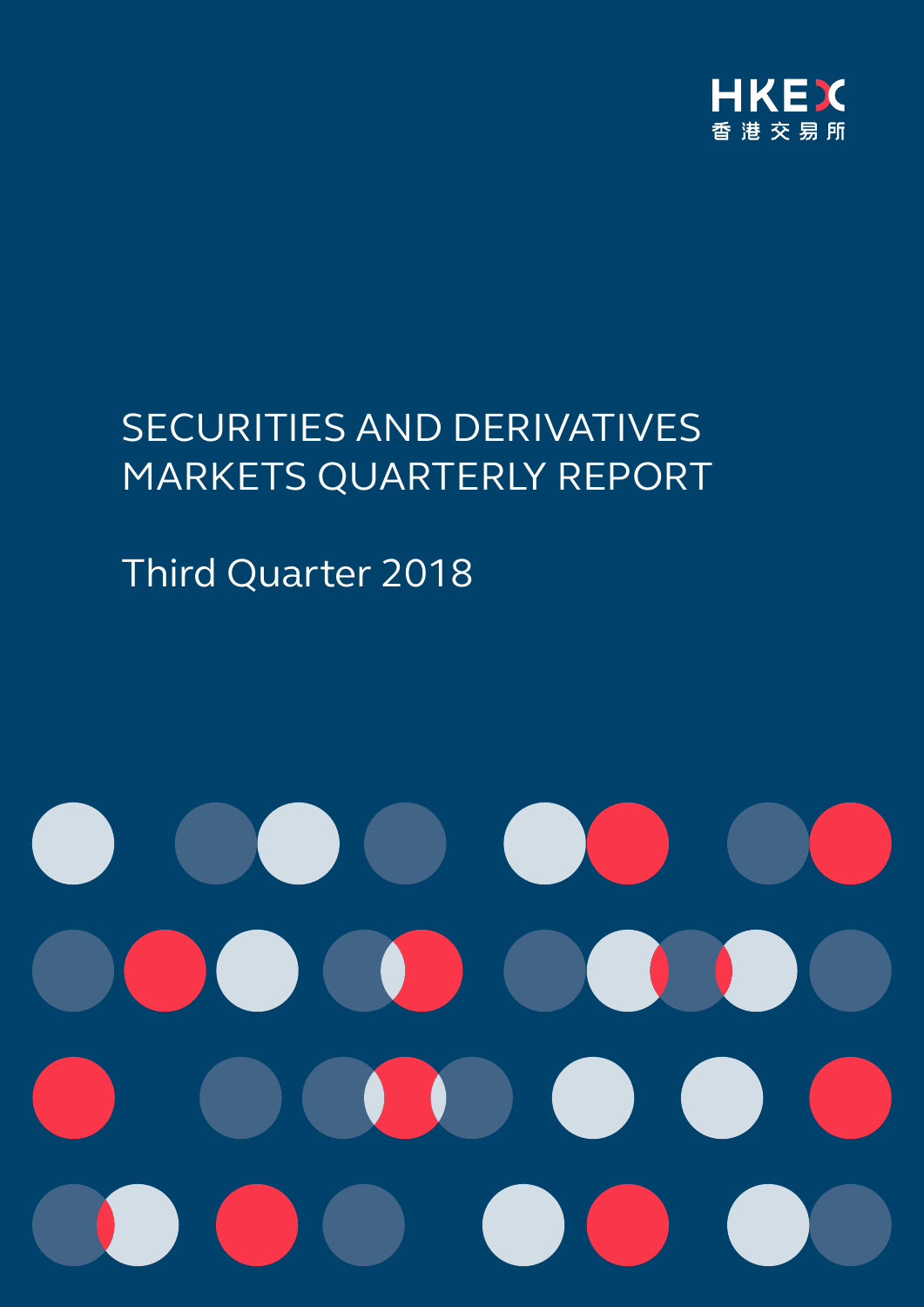## MARKET HIGHLIGHTS

### **Market Highlights – Main Board**

| <b>Highlights</b>                      | 3rd Quarter 2018     | 3rd Quarter 2017   |  |
|----------------------------------------|----------------------|--------------------|--|
| No. of listed companies                | 1,885                | 1,765              |  |
| No. of listed securities               | 13,344               | 11,557             |  |
| Equities                               |                      |                    |  |
| Ordinary shares                        | 1,886                | 1,766              |  |
| Preference shares                      | 16                   | 12                 |  |
| Warrants                               | 7,230                | 5,380              |  |
| Equity                                 | 1                    | 7                  |  |
| Derivative                             | 7,229                | 5,373              |  |
| Equity linked instrument               | 0                    | 0                  |  |
| Callable bull/bear contracts           | 2,911                | 3,257              |  |
| Unit trusts/mutual funds               | 146                  | 146                |  |
| Debt securities                        | 1,155                | 996                |  |
| No. of trading only stocks             |                      |                    |  |
| Nasdaq stocks                          | $\bf 6$              | 6                  |  |
| iShares                                | 0                    | $\overline{2}$     |  |
|                                        |                      |                    |  |
| No. of trading days                    | 63                   | 64                 |  |
| Total turnover in value (HK\$mil.) *   | 5,764,165.46         | 5,930,454.09       |  |
| Total turnover in shares (mil. shs)    | 12,761,132.30        | 10,427,017.25      |  |
| Total number of trades (deals)         | 93,036,064           | 80,630,868         |  |
| Total market capitalisation (HK\$mil.) | 31,956,761.39        | 31,140,799.89      |  |
| Average P/E ratio (times)              | 11.27                | 15.21              |  |
| Average dividend yield (%)             | 3.11                 | 2.97               |  |
| Number of exchange participants        |                      |                    |  |
| - Trading                              | 639                  | 608                |  |
| - Non-trading                          | 31                   | 33                 |  |
| Turnover in value (HK\$mil.)           |                      |                    |  |
| Highest                                | 133,044.03 (03/07)   | 139,373.05 (11/08) |  |
| Lowest                                 | 64,447.94 (17/09)    | 70,037.75 (07/07)  |  |
| Turnover in shares (mil. shs)          |                      |                    |  |
| Highest                                | 256, 157. 75 (21/09) | 225,241.42 (10/08) |  |
| Lowest                                 | 150,172.62 (27/07)   | 117,185.13 (24/07) |  |
|                                        |                      |                    |  |
| Total number of trades (deals)         |                      |                    |  |
| Highest                                | 2,125,941 (03/07)    | 1,655,961 (11/08)  |  |
| Lowest                                 | 1,058,402 (17/09)    | 996,205 (07/07)    |  |

\* Included turnover value traded in non-HKD currency securities.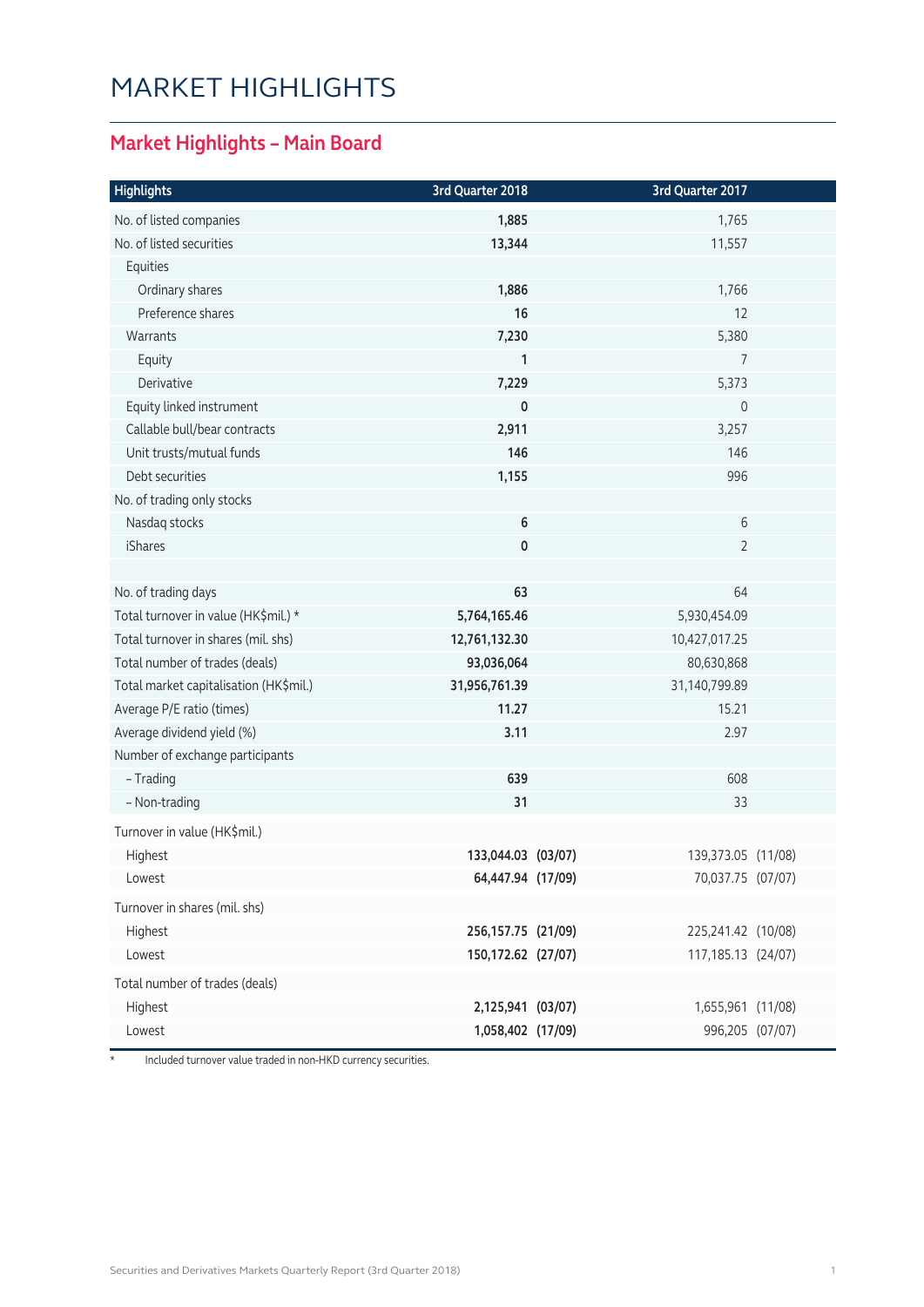## MARKET HIGHLIGHTS

### **Market Highlights – GEM**

| <b>Highlights</b>                      | 3rd Quarter 2018 |                | 3rd Quarter 2017 |                |
|----------------------------------------|------------------|----------------|------------------|----------------|
| No. of listed companies                | 383              |                | 304              |                |
| No. of listed securities               | 384              |                | 305              |                |
| Equities                               | 383              |                | 304              |                |
| Warrants                               | $\mathbf{1}$     |                | 1                |                |
|                                        |                  |                |                  |                |
| No. of trading days                    | 63               |                | 64               |                |
| Total turnover in value (HK\$mil.) *   | 26,101.91        |                | 34,263.35        |                |
| Total turnover in shares (mil. shs)    | 68,628.60        |                | 115,380.39       |                |
| Total number of trades (deals)         | 952,815          |                | 1,107,792        |                |
| Total market capitalisation (HK\$mil.) | 209,809.82       |                | 271,598.42       |                |
| Average P/E ratio (times)              | 33.48            |                | 36.55            |                |
| Average dividend yield (%)             | 0.39             |                | 0.37             |                |
| Turnover in value (HK\$mil.)           |                  |                |                  |                |
| Highest                                |                  | 652.74 (18/07) |                  | 798.56 (06/07) |
| Lowest                                 |                  | 245.67 (20/08) |                  | 304.54 (28/08) |
| Turnover in shares (mil. shs)          |                  |                |                  |                |
| Highest                                | 2,036.29 (17/07) |                | 3,226.91 (15/08) |                |
| Lowest                                 |                  | 578.50 (24/09) | 1,065.63 (01/09) |                |
| Total number of trades (deals)         |                  |                |                  |                |
| Highest                                |                  | 26,578 (18/07) |                  | 27,516 (12/07) |
| Lowest                                 |                  | 9,063 (24/09)  |                  | 9,784 (28/08)  |

\* Included turnover value traded in non-HKD currency securities.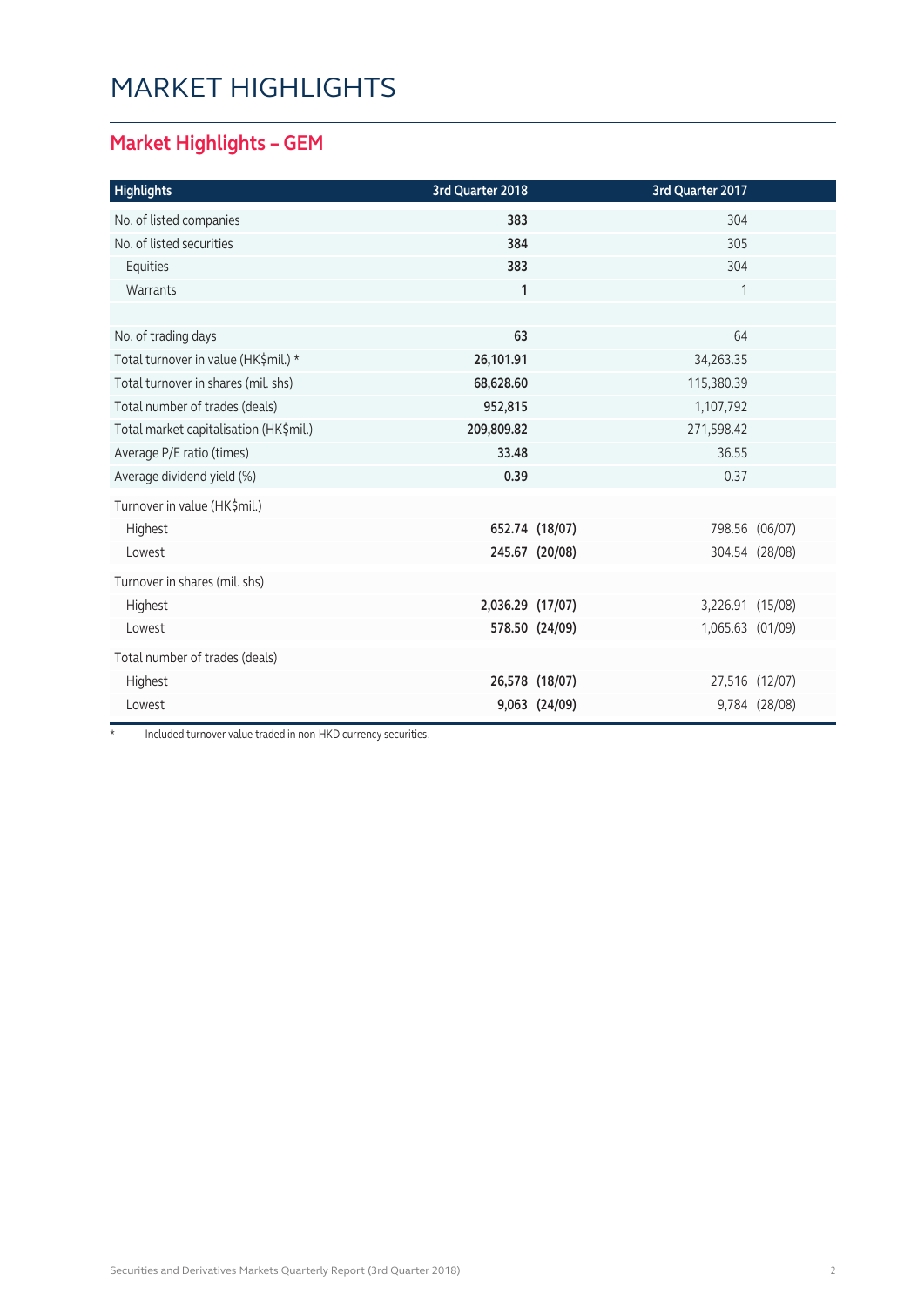## MARKET HIGHLIGHTS

### **Derivatives Market Highlights**

| <b>Highlights</b>                                                                                       | <b>3rd Quarter</b> | <b>3rd Quarter</b> |
|---------------------------------------------------------------------------------------------------------|--------------------|--------------------|
|                                                                                                         | 2018               | 2017               |
| All futures and options products (excluding stock options)                                              |                    |                    |
| No. of trading days                                                                                     | 63                 | 65                 |
| Total contract volume                                                                                   | 42,358,827         | 28,047,982         |
| Equity index products                                                                                   | 41,329,227         | 27,785,067         |
| Equity products                                                                                         | 282,678            | 26,125             |
| Bond Futures *                                                                                          |                    | 1.729              |
| Interest rates products                                                                                 | 189                | 308                |
| RMB Currency products                                                                                   | 671,256            | 188,558            |
| Gold Futures <sup>#</sup>                                                                               | 74,108             | 45,330             |
| Iron Ore Futures <sup>"</sup>                                                                           | 1,102              |                    |
| London Metal Mini Futures                                                                               | 267                | 865                |
| Average daily contract volume                                                                           | 672,362            | 431,507            |
|                                                                                                         |                    |                    |
| Total open interest as at the quarter end (contracts)                                                   | 4,056,271          | 3,977,508          |
| Equity index products                                                                                   | 3,995,099          | 3,944,583          |
| Equity products                                                                                         | 18,058             | 5,243              |
| Bond Futures *                                                                                          |                    | 135                |
| Interest rates products                                                                                 | 415                | 310                |
| RMB Currency products                                                                                   | 42,023             | 26,357             |
| Gold Futures <sup>#</sup>                                                                               | 246                | 786                |
| Iron Ore Futures <sup>^</sup>                                                                           | 426                |                    |
| <b>London Metal Mini Futures</b>                                                                        | 4                  | 94                 |
| $^\star$<br>Trading in Bond Futures commenced on 10 Apr 2017 and suspended with effect from 08 Dec 2017 |                    |                    |
| $\#$<br>Trading in Gold Futures commenced on 10 Jul 2017                                                |                    |                    |
| Λ<br>Trading in Iron Ore Futures commenced on 13 Nov 2017                                               |                    |                    |

#### **Stock options**

| STOCK OPTIONS                                         |            |            |
|-------------------------------------------------------|------------|------------|
| No. of newly introduced stock options classes         | 8          | $\Omega$   |
| No. of stock options as at the quarter end            |            |            |
| <b>Class</b>                                          | 96         | 86         |
| Series                                                | 37,264     | 31,980     |
| Total premium (HK\$mil.)                              | 21,588.94  | 17,345.28  |
| Call                                                  | 8,205.30   | 10,482.21  |
| Put                                                   | 13,383.65  | 6,863.07   |
| Average daily premium (HK\$mil.)                      | 342.68     | 266.85     |
| Total contract volume                                 | 28,766,745 | 30,796,045 |
| Call                                                  | 14,192,418 | 17,628,360 |
| Put                                                   | 14,574,327 | 13,167,685 |
| Average daily contract volume                         | 456,615    | 473,785    |
| Total open interest as at the quarter end (contracts) | 8,465,878  | 7,937,540  |
| Call                                                  | 4,109,786  | 4,022,492  |
| Put                                                   | 4,356,092  | 3,915,048  |
| Total number of trades                                | 1,138,963  | 1,119,204  |
| Average daily number of trades                        | 18,079     | 17,219     |
| Total contracts exercised                             | 2,908,479  | 2,991,394  |
| Average premium per contract (HK\$)                   | 750.48     | 563.23     |
| Average contract per trade (contracts)                | 25         | 28         |
| Put volume/call volume                                | 1.03       | 0.75       |
| Average daily contract volume/open interest           | 5.4%       | 6.0%       |

| All futures and options products                      |            |            |
|-------------------------------------------------------|------------|------------|
| Total contract volume                                 | 71.125.572 | 58.844.027 |
| Total open interest as at the quarter end (contracts) | 12,522,149 | 11.915.048 |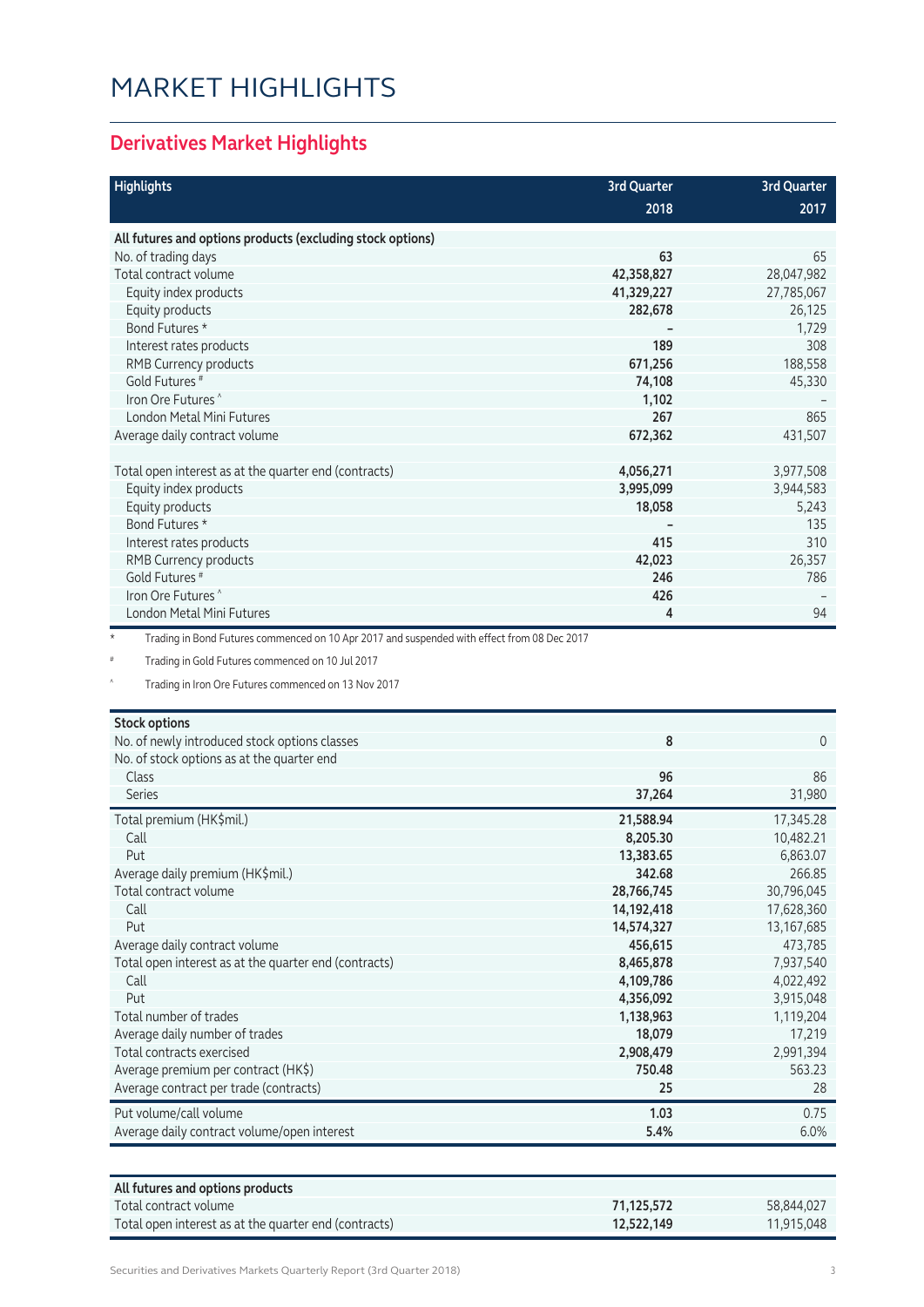#### **Clearing and Settlement Statistics**

| <b>Securities Market</b>                                                        | 3rd Quarter 2018 | 3rd Quarter 2017 |
|---------------------------------------------------------------------------------|------------------|------------------|
| Average Daily Exchange Trades Handled by CCASS                                  |                  |                  |
| - Number of trades                                                              | 1,491,219        | 1,276,525        |
| - Value of trades (HK\$bil.)                                                    | 91.6             | 92.9             |
| - Share quantity Involved (bil shares)                                          | 203.6            | 164.7            |
| Average Daily Settlement Instructions ("SIs") Settled by CCASS                  |                  |                  |
| - Number of SIs                                                                 | 95,037           | 92,762           |
| - Value of SIs (HK\$bil.)                                                       | 246.9            | 223.7            |
| - Share quantity involved (bil. Shares)                                         | 47.8             | 47.1             |
| Average Daily Investor SIs ("ISIs") Settled by CCASS                            |                  |                  |
| - Number of ISIs                                                                | 261              | 373              |
| - Value of ISIs (HK\$mil.)                                                      | 179.4            | 155.8            |
| - Share quantity involved (mil. shares)                                         | 42.5             | 468.7            |
| Average Daily Settlement Efficiency of CNS Stock Positions on Due Day (T+2) (%) | 99.89            | 99.91            |
| Average Daily Settlement Efficiency of CNS Stock Positions                      |                  |                  |
| on the Day following the Due Day (T+3) (%)                                      | 99.99            | 99.99            |
| Average Daily Buy-ins Executed on T+3                                           |                  |                  |
| - Number of brokers involved                                                    | 3                | 3                |
| - Number of buy-ins                                                             | 4                | 4                |
| - Value of buy-ins (HK\$mil)                                                    | 2.3              | 1.7              |
| Shares Deposited in the CCASS Depository *                                      |                  |                  |
| - Number of shares (bil shares)                                                 | 6,587.3          | 6,338.5          |
| - Percentage of total issued shares of the admitted securities                  | 75.87            | 75.53            |
| - Value of shares (HK\$bil)                                                     | 20,139.8         | 19,870.0         |
| - Percentage of the total market capitalisation of the admitted securities      | 58.33            | 57.86            |

| <b>Derivatives Market</b>                 | 3rd Quarter 2018 | 3rd Quarter 2017 |
|-------------------------------------------|------------------|------------------|
| Open Interest                             |                  |                  |
| - Equity Index Futures                    | 673,906          | 593,595          |
| - Stock Futures                           | 18,058           | 5,243            |
| - 5-Year MOF T-Bond Futures ^             | -                | 135              |
| - Interest Rates Futures                  | 415              | 310              |
| - RMB Currency Futures                    | 33,334           | 23,066           |
| - Gold Futures +                          | 246              | 786              |
| - Iron Ore Futures <sup>M</sup>           | 426              |                  |
| - London Metal Mini Futures               | 4                | 94               |
| - Equity Index Options                    | 3,321,193        | 3,350,988        |
| - Stock Options                           | 8,465,878        | 7,937,540        |
| - RMB Currency Options                    | 8,689            | 3,291            |
| <b>Cumulative Stock Options Exercised</b> |                  |                  |
| - Share quantity involved (mil. shs)      | 2,669            | 2,894            |
| - Value of shares (HK\$bil.)              | 65               | 65               |

\* Share quantity and market value of securities in non-HKD currency are included

^ Trading in 5-Year MOF T-Bond Futures commenced on 10 Apr 2017 and suspended with effect from 08 Dec 2017

+ Trading in Gold Futures commenced on 10 Jul 2017

^^ Trading in Iron Ore Futures commenced on 13 Nov 2017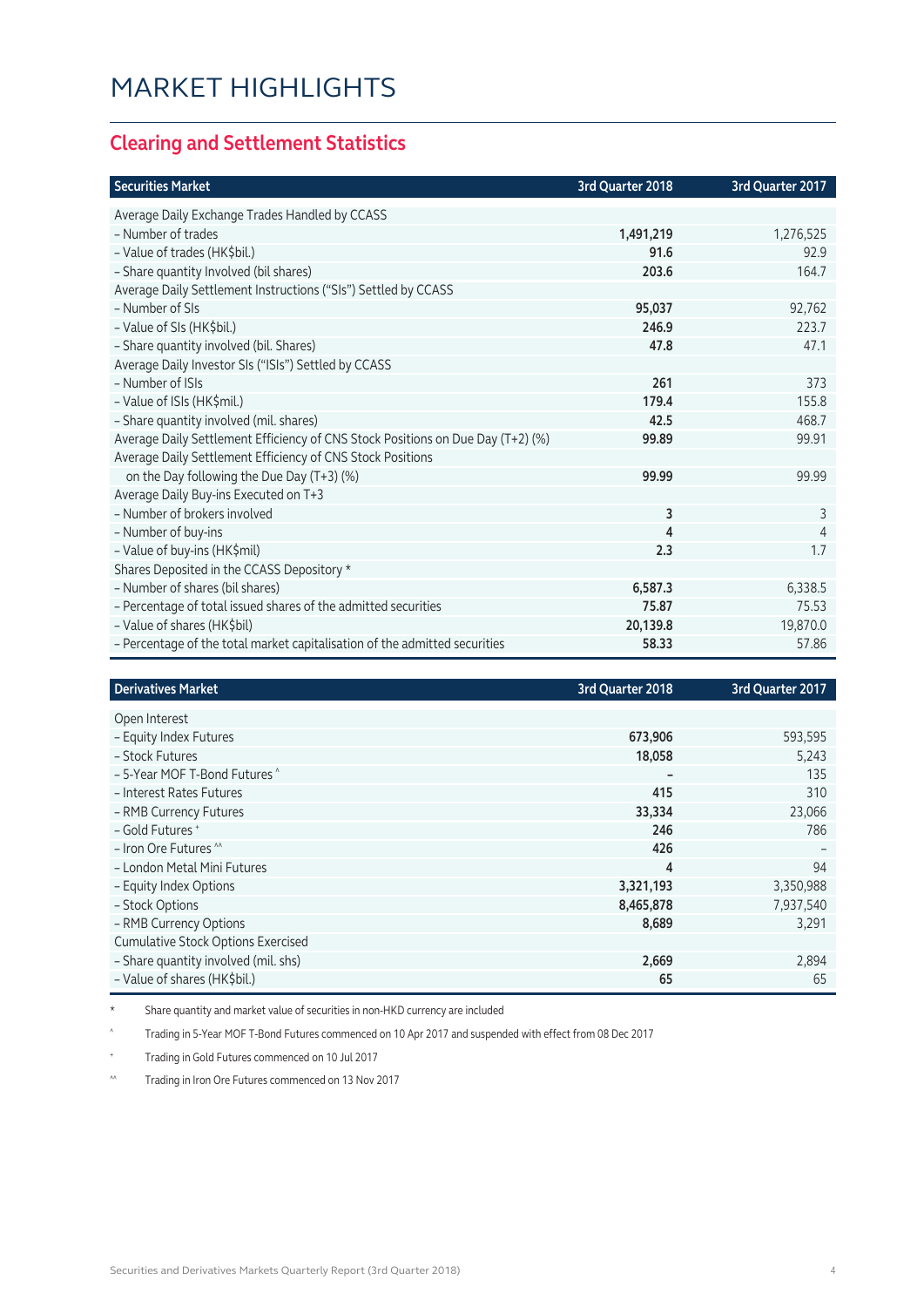### **Equity Turnover**

|      |                | <b>Share</b> | Value<br>(HK\$ mil.) |              |
|------|----------------|--------------|----------------------|--------------|
|      |                | (mil. shs)   |                      | No. of deals |
| 2017 | Q <sub>3</sub> | 961,543.54   | 4,503,339.92         | 65,867,472   |
|      | Q4             | 905,785.89   | 4,868,645.15         | 66,454,083   |
| 2018 | Q1             | 922,529.87   | 6,442,430.45         | 82,448,315   |
|      | Q <sub>2</sub> | 764,395.06   | 4,893,924.22         | 74,184,981   |
|      | Q <sub>3</sub> | 662,200.49   | 4,350,400.73         | 70,039,018   |

### **Equity Trading Statistics**

|      |                | No. of<br>trading days | Average daily<br>turnover (HK\$ mil.) | Average<br>value per deal |
|------|----------------|------------------------|---------------------------------------|---------------------------|
| 2017 | Q3             | 64                     | 70,364.69                             | 68,370                    |
|      | Q4             | 61                     | 79,813.85                             | 73,263                    |
| 2018 | Q1             | 61                     | 105,613.61                            | 78,139                    |
|      | Q <sub>2</sub> | 60                     | 81,565.40                             | 65,969                    |
|      | Q3             | 63                     | 69,053.98                             | 62,114                    |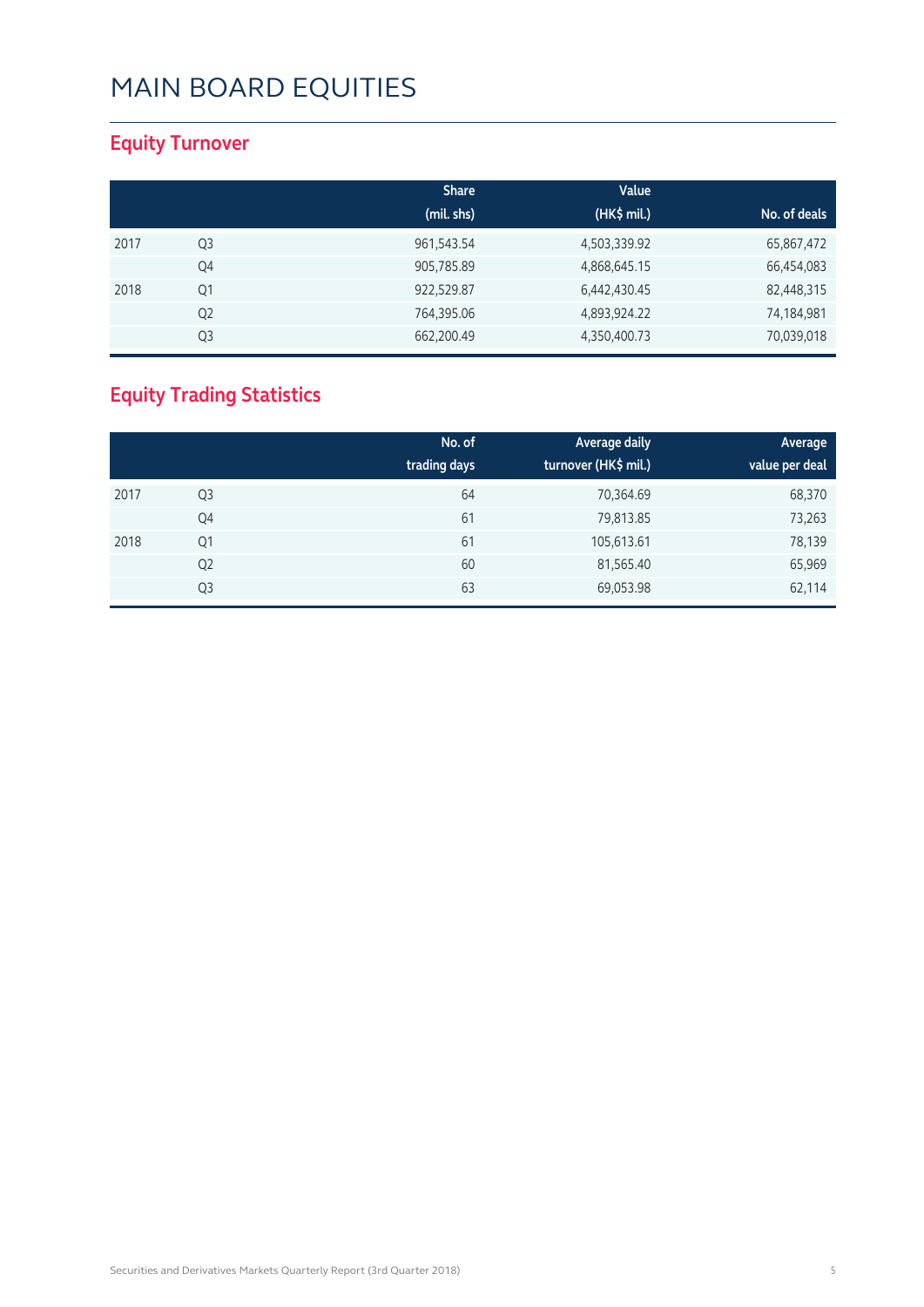#### **20 Most Advanced Stocks**

for 3rd quarter 2018

|       |                        | <b>Closing price</b> |                 |                          |
|-------|------------------------|----------------------|-----------------|--------------------------|
| Code  | <b>Stock</b>           | End of Sep 2018      | End of Jun 2018 | % up                     |
| 00810 | CH INTERNET INV        | 0.380                | 0.142           | 167.61                   |
| 00612 | CHINA INV FUND         | 19.580               | 8.080           | 142.33                   |
| 01699 | PUTIAN FOOD            | 0.410                | 0.173           | 136.99                   |
| 00893 | <b>CHINAVTM MINING</b> | 0.395                | 0.171           | 130.99                   |
| 02312 | CH FIN LEASING         | 0.480                | 0.210           | 128.57                   |
| 00326 | <b>CHINA STAR ENT</b>  | 0.530                | 0.260           | 103.85<br>$\overline{A}$ |
| 00585 | <b>IMAGI INT'L</b>     | 1.700                | 0.920           | 84.78                    |
| 01611 | <b>PANTRONICS HLDG</b> | 4.590                | 2.520           | 82.14                    |
| 00743 | ASIA CEMENT CH         | 8.070                | 4.650           | 73.55                    |
| 01387 | RENHE COMM             | 0.265                | 0.155           | 70.97                    |
| 00274 | C BILLION RES          | 0.028                | 0.017           | 64.71                    |
| 00456 | <b>NEW CITY DEV</b>    | 0.960                | 0.590           | 62.71                    |
| 00574 | <b>PASHUN INT'L</b>    | 0.780                | 0.480           | 62.50                    |
| 01856 | <b>ERNEST BOREL</b>    | 1.840                | 1.140           | 61.40                    |
| 01341 | <b>HAO TIAN INTL</b>   | 0.255                | 0.160           | $\mathsf{A}$<br>59.38    |
| 00827 | KO YO GROUP            | 0.178                | 0.112           | 58.93                    |
| 01165 | <b>SFCE</b>            | 0.335                | 0.212           | 58.02                    |
| 00117 | <b>TIANLI HOLDINGS</b> | 1.290                | 0.820           | 57.32                    |
| 00112 | LT COMM REALEST        | 6.920                | 4.430           | 56.21                    |
| 00467 | UNITEDENERGY GP        | 1.610                | 1.040           | 54.81                    |
|       |                        |                      |                 |                          |

A Adjusted

#### **20 Most Declined Stocks**

for 3rd quarter 2018

|                |       |                        |                 | <b>Closing price</b>    |          |
|----------------|-------|------------------------|-----------------|-------------------------|----------|
| Rank           | Code  | <b>Stock</b>           | End of Sep 2018 | End of Jun 2018         | % down   |
| 1              | 01630 | KIN SHING HLDGS        | 0.360           | 5.630                   | $-93.61$ |
| $\overline{2}$ | 01007 | <b>LONGHUI INTL</b>    | 0.255           | 2.817                   | $-90.95$ |
| 3              | 01706 | <b>SHUANG YUN HLDG</b> | 0.400           | 2.900                   | $-86.21$ |
| $\overline{4}$ | 01460 | <b>ICO GROUP</b>       | 0.040           | 0.182                   | $-78.02$ |
| 5              | 01028 | <b>C.BANNER</b>        | 0.550           | 2.210                   | $-75.11$ |
| 6              | 01143 | CH HCARE ENT           | 0.063           | 0.178                   | $-64.61$ |
| 7              | 00433 | NORTH MINING           | 0.037           | 0.103                   | $-64.08$ |
| 8              | 06833 | <b>SINCO PHARMA</b>    | 0.156           | 0.430                   | $-63.72$ |
| 9              | 00061 | <b>GREEN LEADER</b>    | 0.064           | 0.172                   | $-62.79$ |
| 10             | 00275 | MASTER GLORY GP        | 0.020           | 0.053                   | $-62.26$ |
| 11             | 00907 | ELEGANCEOPTICAL        | 0.770           | 1.840                   | $-58.15$ |
| 12             | 00582 | <b>LANDING INTL</b>    | 2.520           | 6.000<br>$\overline{A}$ | $-58.00$ |
| 13             | 00756 | <b>SUMMI</b>           | 0.330           | 0.780                   | $-57.69$ |
| 14             | 01399 | <b>SCUD GROUP</b>      | 0.460           | 1.040                   | $-55.77$ |
| 15             | 02308 | <b>EVOC</b>            | 0.850           | 1.900                   | $-55.26$ |
| 16             | 02728 | YUHUA ENERGY           | 0.125           | 0.275                   | $-54.55$ |
| 17             | 00352 | <b>FORTUNE SUN</b>     | 0.720           | 1.540                   | $-53.25$ |
| 18             | 01632 | <b>FOODWISE HLDG</b>   | 1.040           | $\overline{A}$<br>2.200 | $-52.73$ |
| 19             | 00871 | CH DREDG ENV           | 0.114           | 0.240                   | $-52.50$ |
| 20             | 00657 | <b>G-VISION INT'L</b>  | 0.073           | 0.152                   | $-51.97$ |

A Adjusted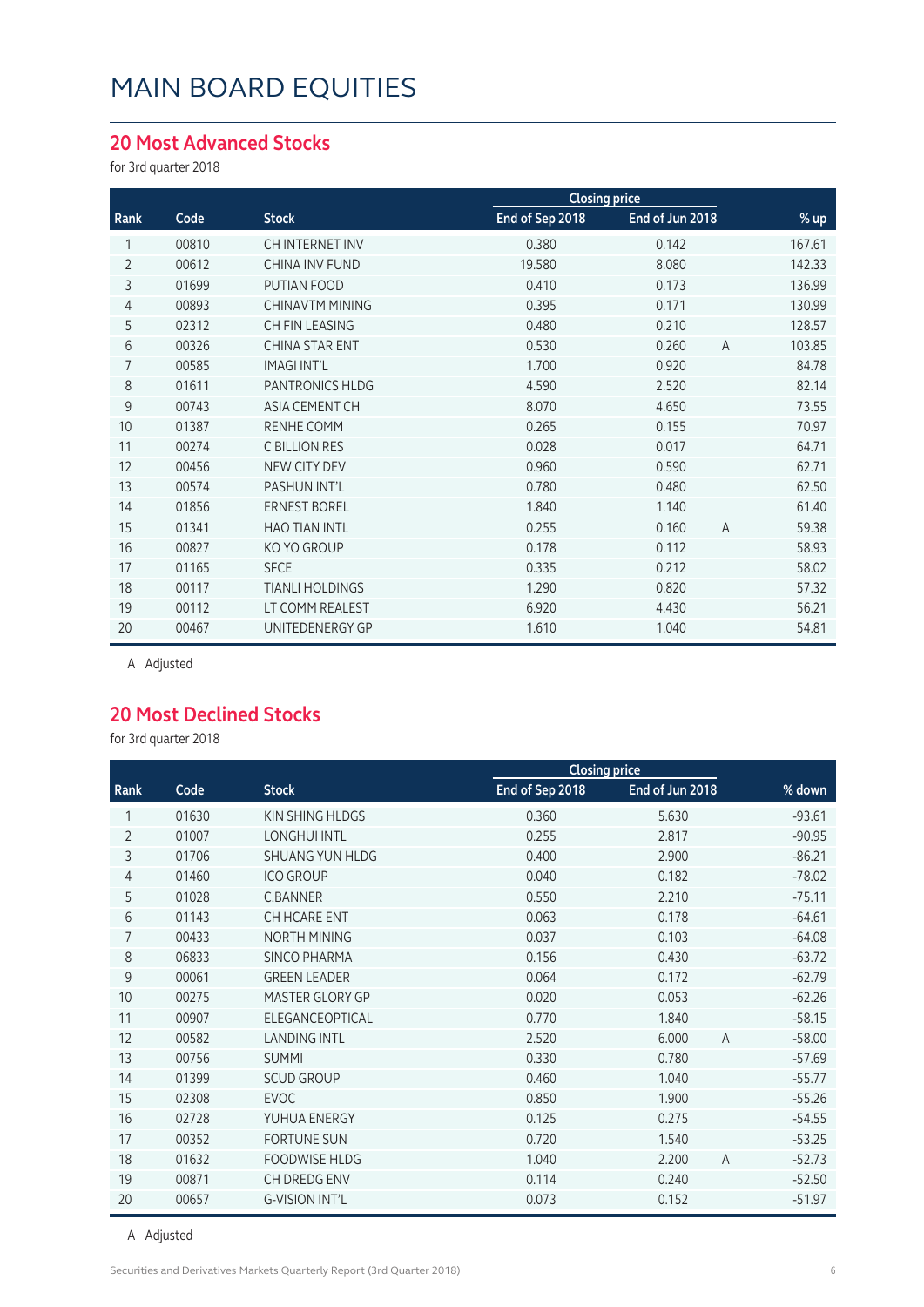### **20 Most Active Stocks by Value**

for 3rd quarter 2018

| Rank           | Code  | <b>Stock</b>          | Turnover (HK\$ mil.) | % of total |
|----------------|-------|-----------------------|----------------------|------------|
| 1              | 00700 | <b>TENCENT</b>        | 534,658.20           | 12.29      |
| $\overline{2}$ | 02318 | PING AN               | 208,152.73           | 4.78       |
| 3              | 00939 | CCB                   | 133,566.26           | 3.07       |
| 4              | 01398 | ICBC                  | 97,378.92            | 2.24       |
| 5              | 01810 | XIAOMI-W              | 85,983.73            | 1.98       |
| 6              | 01299 | AIA                   | 80,040.76            | 1.84       |
| 7              | 00005 | <b>HSBC HOLDINGS</b>  | 77,917.01            | 1.79       |
| 8              | 00941 | <b>CHINA MOBILE</b>   | 75,524.31            | 1.74       |
| 9              | 00388 | <b>HKEX</b>           | 64,655.17            | 1.49       |
| 10             | 03988 | <b>BANK OF CHINA</b>  | 64,347.97            | 1.48       |
| 11             | 02382 | <b>SUNNY OPTICAL</b>  | 64,305.60            | 1.48       |
| 12             | 00027 | <b>GALAXY ENT</b>     | 61,956.05            | 1.42       |
| 13             | 00175 | <b>GEELY AUTO</b>     | 57,796.36            | 1.33       |
| 14             | 03333 | EVERGRANDE            | 56,731.67            | 1.30       |
| 15             | 00883 | <b>CNOOC</b>          | 52,535.83            | 1.21       |
| 16             | 00386 | SINOPEC CORP          | 47,634.43            | 1.09       |
| 17             | 01093 | <b>CSPC PHARMA</b>    | 45,473.00            | 1.05       |
| 18             | 02628 | CHINA LIFE            | 44,155.92            | 1.01       |
| 19             | 02007 | <b>COUNTRY GARDEN</b> | 42,490.22            | 0.98       |
| 20             | 00857 | PETROCHINA            | 41,334.79            | 0.95       |
| Total          |       |                       | 1,936,638.94         | 44.52      |

### **20 Most Active Stock by Shares**

for 3rd quarter 2018

| Rank           | Code  | <b>Stock</b>           | Turnover (mil. shs) | % of total |
|----------------|-------|------------------------|---------------------|------------|
|                | 00788 | <b>CHINA TOWER</b>     | 28,845.19           | 4.36       |
| $\overline{2}$ | 00939 | CCB                    | 19,385.20           | 2.93       |
| 3              | 03988 | <b>BANK OF CHINA</b>   | 17,997.04           | 2.72       |
| 4              | 01398 | <b>ICBC</b>            | 17,194.44           | 2.60       |
| 5              | 00279 | <b>FREEMAN FINTECH</b> | 16,713.32           | 2.52       |
| 6              | 00136 | <b>HENGTEN NET</b>     | 11,861.65           | 1.79       |
| 7              | 00433 | <b>NORTH MINING</b>    | 9,708.50            | 1.47       |
| 8              | 01288 | ABC                    | 8,531.28            | 1.29       |
| 9              | 00857 | <b>PETROCHINA</b>      | 7,046.90            | 1.06       |
| 10             | 00386 | SINOPEC CORP           | 6,415.62            | 0.97       |
| 11             | 00729 | <b>FDG EVEHICLES</b>   | 5,070.64            | 0.77       |
| 12             | 01810 | XIAOMI-W               | 4,663.27            | 0.70       |
| 13             | 03800 | <b>GCL-POLY ENERGY</b> | 4,501.53            | 0.68       |
| 14             | 01222 | <b>WANG ON GROUP</b>   | 4,163.49            | 0.63       |
| 15             | 01177 | <b>SINO BIOPHARM</b>   | 4,009.99            | 0.61       |
| 16             | 00883 | <b>CNOOC</b>           | 3,926.57            | 0.59       |
| 17             | 02799 | <b>CHINA HUARONG</b>   | 3,815.04            | 0.58       |
| 18             | 00245 | CN MINSHENG FIN        | 3,718.41            | 0.56       |
| 19             | 01097 | <b>I-CABLE COMM</b>    | 3,706.83            | 0.56       |
| 20             | 02007 | <b>COUNTRY GARDEN</b>  | 3,599.84            | 0.54       |
| Total          |       |                        | 184,874.75          | 27.92      |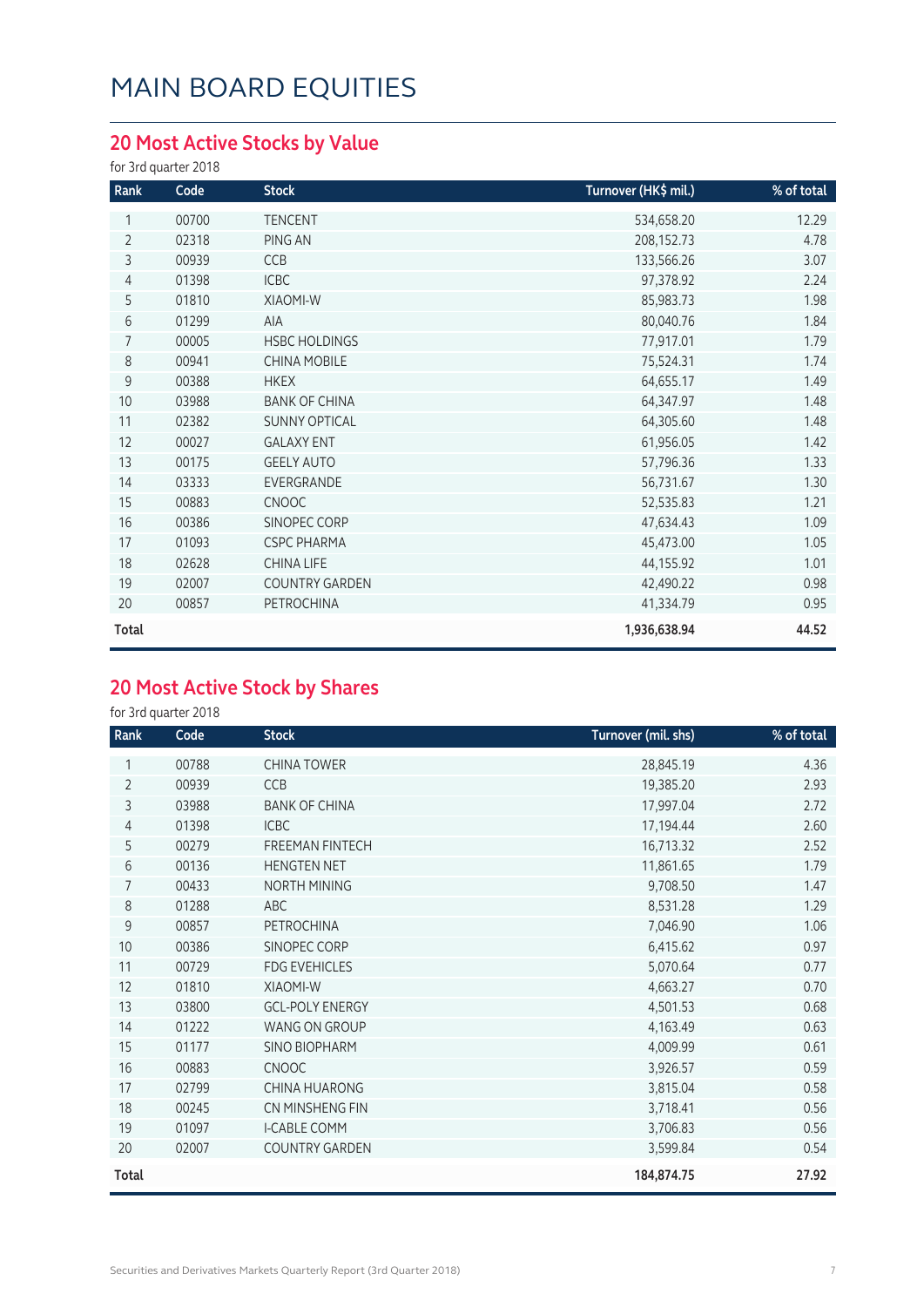#### **Market Capitalisation of Listed Companies for Main Board**

|      |                | HK\$ mil.        |
|------|----------------|------------------|
| 2017 | Q3             | 31,140,799.89    |
|      | Q4             | 33,717,995.17    |
| 2018 | Q1             | 34, 138, 548. 54 |
|      | Q <sub>2</sub> | 32,855,932.37    |
|      | O3             | 31,956,761.39    |

### **Market Capitalisation by Hang Seng Industry Classification System\* – Main Board**

Quarter-end figures



\* Hang Seng Industry Classification System (HSICS) is provided by Hang Seng Indexes Company Limited. Note: New Hang Seng Industry Classification System took effect on 9 September 2013.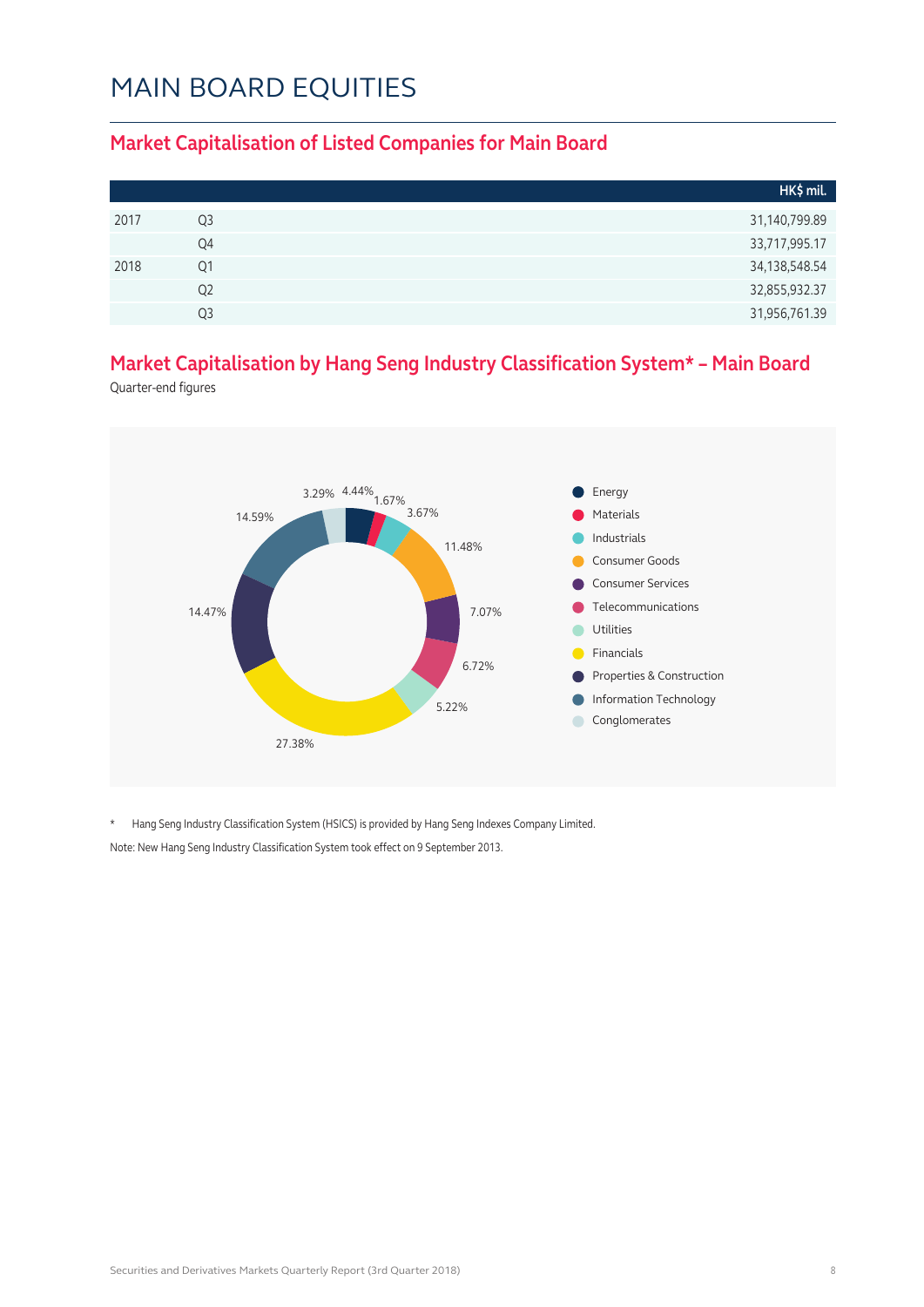#### **50 Leading Companies by Market Capitalisation**

as at the 3rd quarter end 2018

|                     |       | <b>Market capitalisation</b>                            |               |                    |
|---------------------|-------|---------------------------------------------------------|---------------|--------------------|
| Rank                | Code  | Company                                                 | (HK\$ mil.)   | % of market total  |
| 1                   | 00700 | Tencent Holdings Ltd.                                   | 3,077,747.72  | 9.63               |
| 2                   | 00939 | China Construction Bank Corporation - H Shares          | 1,644,454.47  | 5.15               |
| 3                   | 00941 | China Mobile Ltd.                                       | 1,579,683.51  | 4.94               |
| $\overline{4}$      | 00005 | <b>HSBC Holdings plc</b>                                | 1,400,054.16  | 4.38               |
| 5                   | 01299 | AIA Group Ltd.                                          | 844,140.97    | 2.64               |
| 6                   | 00883 | CNOOC Ltd.                                              | 692,035.57    | 2.17               |
| 7                   | 02318 | Ping An Insurance (Group) Co. of China, Ltd. - H Shares | 592,082.36    | 1.85               |
| 8                   | 01398 | Industrial and Commercial Bank of China Ltd. - H Shares | 496,461.93    | 1.55               |
| $\mathsf 9$         | 02378 | Prudential plc *                                        |               | 474,575.46<br>N.A. |
| 10                  | 00011 | Hang Seng Bank Ltd.                                     | 406,457.77    | 1.27               |
| 11                  | 02388 | BOC Hong Kong (Holdings) Ltd.                           | 393,307.43    | 1.23               |
| 12                  | 03690 | Meituan Dianping - W                                    | 377,523.79    | 1.18               |
| 13                  | 01810 | Xiaomi Corporation - W                                  | 349,953.06    | 1.10               |
| 14                  | 00001 | CK Hutchison Holdings Ltd.                              | 347,832.89    | 1.09               |
| 15                  | 00267 | CITIC Ltd.                                              | 339,192.46    | 1.06               |
| 16                  | 00016 | Sun Hung Kai Properties Ltd.                            | 330,275.93    | 1.03               |
| 17                  | 03988 | Bank of China Ltd. - H Shares                           | 291,005.52    | 0.91               |
| 18                  | 01928 | Sands China Ltd.                                        | 286,450.68    | 0.90               |
| 19                  | 03333 | China Evergrande Group                                  | 286,183.04    | 0.90               |
| 20                  | 00762 | China Unicom (Hong Kong) Ltd.                           | 282,114.71    | 0.88               |
| 21                  | 00388 | Hong Kong Exchanges and Clearing Ltd.                   | 280,141.58    | 0.88               |
| 22                  | 00945 | Manulife Financial Corporation *                        |               | 279,234.55<br>N.A. |
| 23                  | 00688 | China Overseas Land & Investment Ltd.                   | 268,426.94    | 0.84               |
| 24                  | 00066 | MTR Corporation Ltd.                                    | 251,490.21    | 0.79               |
| 25                  | 00003 | Hong Kong and China Gas Co. Ltd., The                   | 239,104.83    | 0.75               |
| 26                  | 00002 | CLP Holdings Ltd.                                       | 231,549.19    | 0.72               |
| 27                  | 01113 | CK Asset Holdings Ltd.                                  | 216,987.28    | 0.68               |
| 28                  | 02888 | <b>Standard Chartered PLC</b>                           | 214,882.64    | 0.67               |
| 29                  | 00027 | Galaxy Entertainment Group Ltd.                         | 214,521.95    | 0.67               |
| 30                  | 02007 | Country Garden Holdings Co. Ltd.                        | 214,059.90    | 0.67               |
| 31                  | 03328 | Bank of Communications Co., Ltd. - H Shares             | 205,519.63    | 0.64               |
| 32                  | 00386 | China Petroleum & Chemical Corporation - H Shares       | 200,025.36    | 0.63               |
| 33                  | 01109 | China Resources Land Ltd.                               | 189,907.74    | 0.59               |
| 34                  | 01972 | Swire Properties Ltd.                                   | 173,452.50    | 0.54               |
| 35                  | 00012 | Henderson Land Development Co. Ltd.                     | 173,189.62    | 0.54               |
| 36                  | 01038 | CK Infrastructure Holdings Ltd.                         | 164,341.91    | 0.51               |
| 37                  | 01997 | Wharf Real Estate Investment Co. Ltd.                   | 153,329.48    | 0.48               |
| 38                  | 02313 | Shenzhou International Group Holdings Ltd.              | 150,923.53    | 0.47               |
| 39                  | 03968 | China Merchants Bank Co., Ltd. - H Shares               | 145,990.66    | 0.46               |
| 40                  | 00175 | Geely Automobile Holdings Ltd.                          | 140,066.25    | 0.44               |
| 41                  | 00857 | PetroChina Co. Ltd. - H Shares                          | 133,767.03    | 0.42               |
| 42                  | 02628 | China Life Insurance Co. Ltd. - H Shares                | 132,304.09    | 0.41               |
| 43                  | 00960 | Longfor Group Holdings Ltd.                             | 119,797.35    | 0.37               |
| 44                  | 00019 | Swire Pacific Ltd.                                      | 118,890.50    | 0.37               |
| 45                  | 00656 | Fosun International Ltd.                                | 118,310.55    | 0.37               |
| 46                  | 01288 | Agricultural Bank of China Ltd. - H Shares              | 118,037.08    | 0.37               |
| 47                  | 00006 | Power Assets Holdings Ltd.                              | 116,317.26    | 0.36               |
| 48                  | 00384 | China Gas Holdings Ltd.                                 | 112,551.23    | 0.35               |
| 49                  | 00017 | New World Development Co. Ltd.                          | 109,032.24    | 0.34               |
| 50                  | 01918 | Sunac China Holdings Ltd.                               | 106,115.22    | 0.33               |
| <b>Total</b>        |       |                                                         | 19,029,991.71 | 59.55              |
| <b>Market Total</b> |       |                                                         | 31,956,761.39 | 100.00             |

Notes:

\* not included in Market Total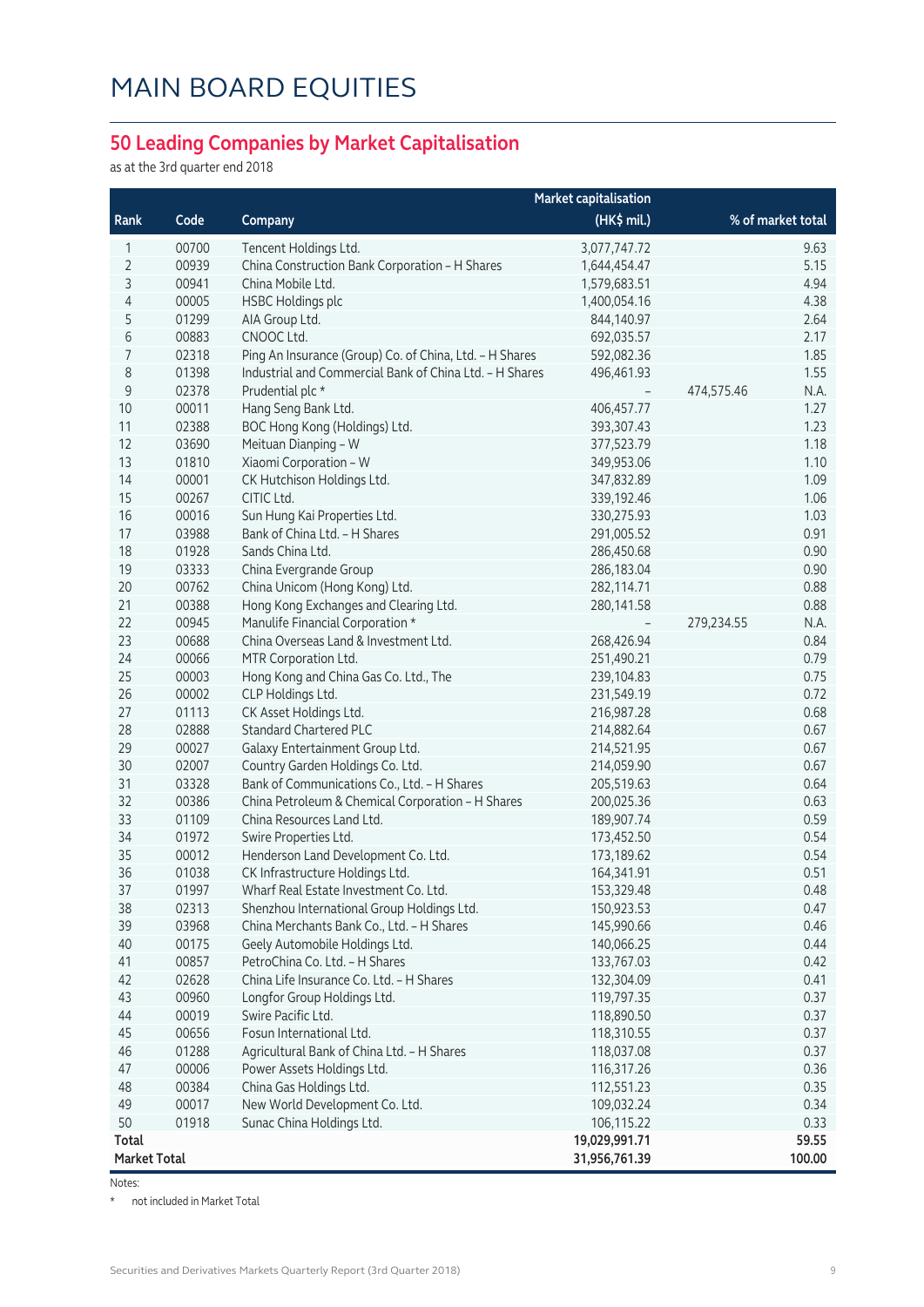#### **Short Selling (value)**

|      |    | Short selling turnover (HK\$ mil.) | Market turnover (HK\$ mil.) * | % of market total |
|------|----|------------------------------------|-------------------------------|-------------------|
| 2017 | Q3 | 589,099.69                         | 5,964,717.45                  | 9.88              |
|      | Q4 | 648,919.41                         | 6,544,565.64                  | 9.92              |
| 2018 | Q1 | 988,343.62                         | 8,909,838.11                  | 11.09             |
|      | Q2 | 772,146.39                         | 6,410,882.11                  | 12.04             |
|      | Q3 | 786,746.65                         | 5,790,267.37                  | 13.59             |

**Included Market total for Main Board and GEM** 

### **Short Selling (share)**

|      |    | Short selling turnover (mil. shs) | Market turnover (mil. shs) $\star$ | % of market total |
|------|----|-----------------------------------|------------------------------------|-------------------|
| 2017 | Q3 | 55,768.04                         | 10,542,397.64                      | 0.53              |
|      | Q4 | 52,727.59                         | 11,978,771.34                      | 0.44              |
| 2018 | Q1 | 73,962.52                         | 15,407,195.88                      | 0.48              |
|      | Q2 | 62,536.85                         | 12,221,529.12                      | 0.51              |
|      | Q3 | 63,962.52                         | 12,829,760.90                      | 0.50              |

Included Market total for Main Board and GEM

### **New Listing Companies Statistics**

|      |                | No. of newly<br>listed companies | No. of companies<br>transferred from GEM * | <b>Funds raised</b><br>(HK\$ mil.) $*$ |
|------|----------------|----------------------------------|--------------------------------------------|----------------------------------------|
| 2017 | Q3             | 18                               | 4                                          | 30,967.64                              |
|      | Q4             | 30                               | 5                                          | 39,356.51                              |
| 2018 | Q1             | 31                               | 5                                          | 22,173.45                              |
|      | Q <sub>2</sub> | 20                               |                                            | 26,033.23                              |
|      | Q3             | 40                               |                                            | 189,909.48                             |

Included only the transfers of listing from GEM to Main Board pursuant to the revised Rule 9.24 of GEM Listing Rules and to the new Chapter 9A of the Main Board Listing Rules effective from 1 July 2008

All funds raised are attributed to the initial public offers of newly listed companies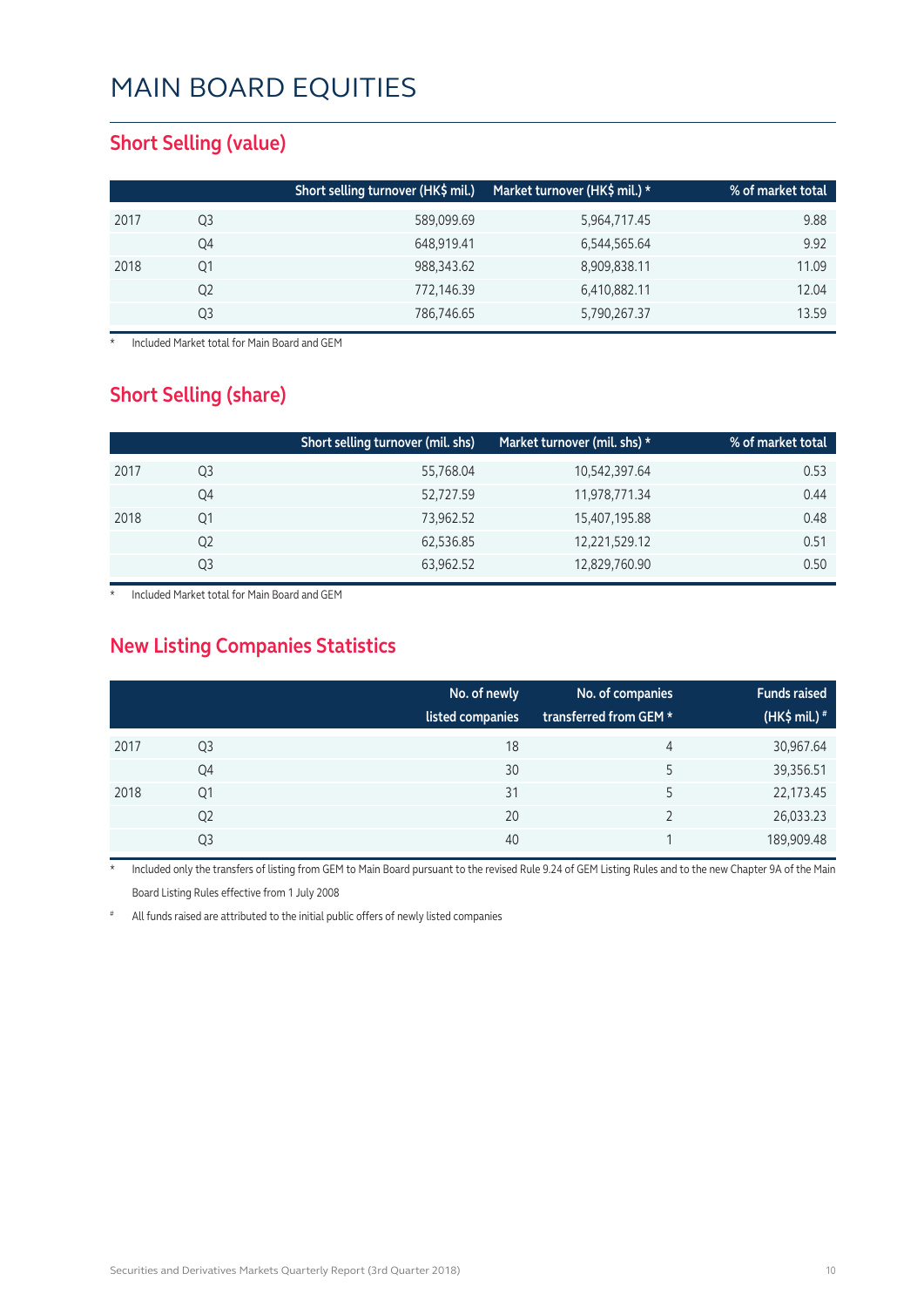#### **Newly Listed Companies**

for 3rd quarter 2018

| Code  | Company                                          | <b>Listing date</b> | No. of issued shares | Funds raised (HK\$ mil.) |
|-------|--------------------------------------------------|---------------------|----------------------|--------------------------|
| 01592 | Anchorstone Holdings Ltd.                        | 2018/07/04          | 1,200,000,000        | 120.00                   |
| 02262 | Steve Leung Design Group Ltd.                    | 2018/07/05          | 1,140,000,000        | 250.80                   |
| 01763 | China Isotope & Radiation Corporation - H Shares | 2018/07/06          | 79,968,800           | 1,727.33                 |
| 01810 | Xiaomi Corporation - W                           | 2018/07/09          | 22,577,616,830       | 42,610.87                |
| 06190 | Bank of Jiujiang Co., Ltd. - H Shares            | 2018/07/10          | 407,367,200          | 4,318.09                 |
| 01652 | Fusen Pharmaceutical Co. Ltd.                    | 2018/07/11          | 800,000,000          | 416.00                   |
| 01746 | Man Shun Group (Holdings) Ltd.                   | 2018/07/11          | 1,000,000,000        | 130.00                   |
| 06860 | FingerTango Inc.                                 | 2018/07/12          | 2,000,000,000        | 1,035.00                 |
| 03700 | Inke Ltd.                                        | 2018/07/12          | 2,060,915,000        | 1,338.61                 |
| 01760 | Intron Technology Holdings Ltd.                  | 2018/07/12          | 1,035,975,000        | 829.33                   |
| 01739 | Qeeka Home (Cayman) Inc.                         | 2018/07/12          | 1,210,274,090        | 1,174.57                 |
| 01996 | Redsun Properties Group Ltd.                     | 2018/07/12          | 3,320,000,000        | 2,097.60                 |
| 01773 | Tianli Education International Holdings Ltd.     | 2018/07/12          | 2,075,000,000        | 1,529.50                 |
| 02051 | 51 Credit Card Inc.                              | 2018/07/13          | 1,194,425,522        | 1,071.87                 |
| 01775 | BExcellent Group Holdings Ltd.                   | 2018/07/13          | 500,000,000          | 135.00                   |
| 01731 | Prosperous Industrial (Holdings) Ltd.            | 2018/07/13          | 1,120,000,000        | 249.20                   |
| 01721 | FSM Holdings Ltd.                                | 2018/07/16          | 1,000,000,000        | 132.50                   |
| 01968 | Hingtex Holdings Ltd.                            | 2018/07/16          | 640,000,000          | 179.20                   |
| 01715 | Miji International Holdings Ltd.                 | 2018/07/16          | 1,500,000,000        | 112.50                   |
| 00797 | 7Road Holdings Ltd.                              | 2018/07/18          | 2,666,680,000        | 1,000.02                 |
| 03302 | Kinergy Corporation Ltd.                         | 2018/07/18          | 858,671,324          | 268.30                   |
| 01576 | Qilu Expressway Co. Ltd. - H Shares              | 2018/07/19          | 1,100,000,000        | 1,250.00                 |
| 02048 | E-House (China) Enterprise Holdings Ltd.         | 2018/07/20          | 1,470,237,700        | 4,682.67                 |
| 01758 | Bojun Education Co. Ltd.                         | 2018/07/31          | 823,510,000          | 527.48                   |
| 01672 | Ascletis Pharma Inc. - B                         | 2018/08/01          | 1,120,685,000        | 3,137.92                 |
| 01765 | Hope Education Group Co., Ltd.                   | 2018/08/03          | 6,666,668,000        | 3,200.00                 |
| 06160 | BeiGene, Ltd. - B                                | 2018/08/08          | 771,063,184          | 7,084.80                 |
| 00788 | China Tower Corporation Ltd. - H Shares          | 2018/08/08          | 46,663,856,000       | 58,796.46                |
| 01725 | Eternity Technology Holdings Ltd.                | 2018/08/16          | 300,000,000          | 131.25                   |
| 01783 | Golden Ponder Holdings Ltd.                      | 2018/08/22          | 800,000,000          | 110.00                   |
| 01869 | Li Bao Ge Group Ltd. *                           | 2018/09/05          | 800,000,000          |                          |
| 01615 | AB Builders Group Ltd.                           | 2018/09/10          | 600,000,000          | 100.50                   |
| 01969 | China Chunlai Education Group Co., Ltd.          | 2018/09/13          | 1,200,000,000        | 624.00                   |
| 02552 | Hua Medicine - B                                 | 2018/09/14          | 1,054,893,800        | 892.06                   |
| 02680 | Innovax Holdings Ltd.                            | 2018/09/14          | 400,000,000          | 180.00                   |
| 03690 | Meituan Dianping - W                             | 2018/09/20          | 5,491,255,065        | 33,138.53                |
| 06862 | Haidilao International Holding Ltd.              | 2018/09/26          | 5,300,000,000        | 7,556.63                 |
| 01748 | Xin Yuan Enterprises Group Ltd.                  | 2018/09/26          | 400,000,000          | 150.00                   |
| 01911 | China Renaissance Holdings Ltd.                  | 2018/09/27          | 548,439,612          | 2,703.25                 |
| 01723 | HK Asia Holdings Ltd.                            | 2018/09/27          | 400,000,000          | 100.00                   |
| 01787 | Shandong Gold Mining Co., Ltd. - H Shares        | 2018/09/28          | 327,730,000          | 4,817.63                 |
| Total |                                                  |                     |                      | 189,909.48               |
|       |                                                  |                     |                      |                          |

\* Transfers of listing from GEM to Main Board pursuant to the revised Rule 9.24 of the GEM Listing Rules and to the new Chapter 9A of the Main Board Listing Rules effective from 1 July 2008.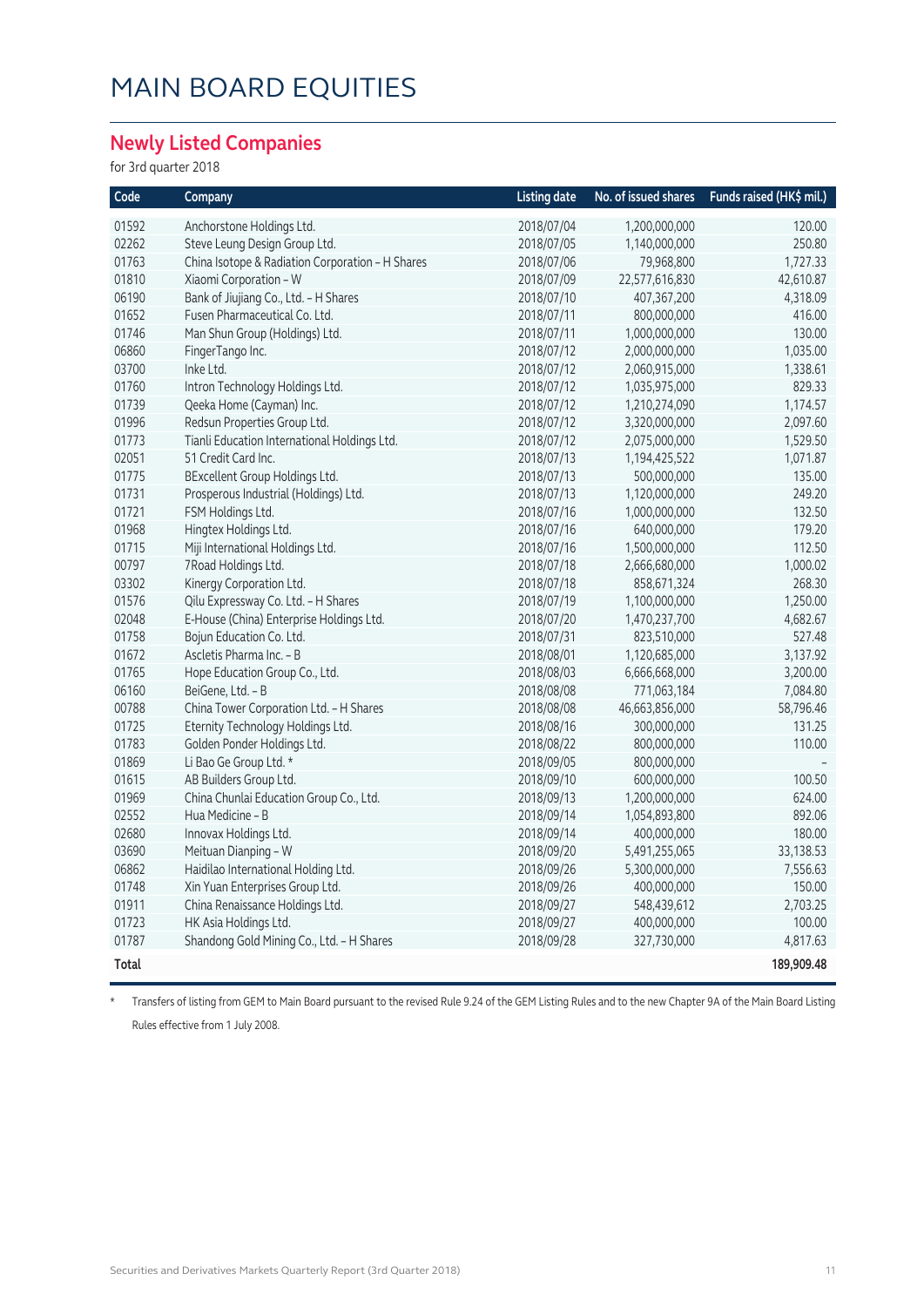### **Withdrawal of Listed Companies**

for 3rd quarter 2018

| Code  | Company                             | Last trading date | <b>Delisted date</b> |
|-------|-------------------------------------|-------------------|----------------------|
| 00847 | <b>KAZ Minerals PLC</b>             | 2018/07/11        | 2018/08/01           |
| 02468 | Trony Solar Holdings Co. Ltd.       | 2012/06/20        | 2018/08/23           |
| 00761 | Bel Global Resources Holdings Ltd.  | 2011/06/30        | 2018/08/24           |
| 00589 | Portico International Holdings Ltd. | 2018/08/03        | 2018/08/24           |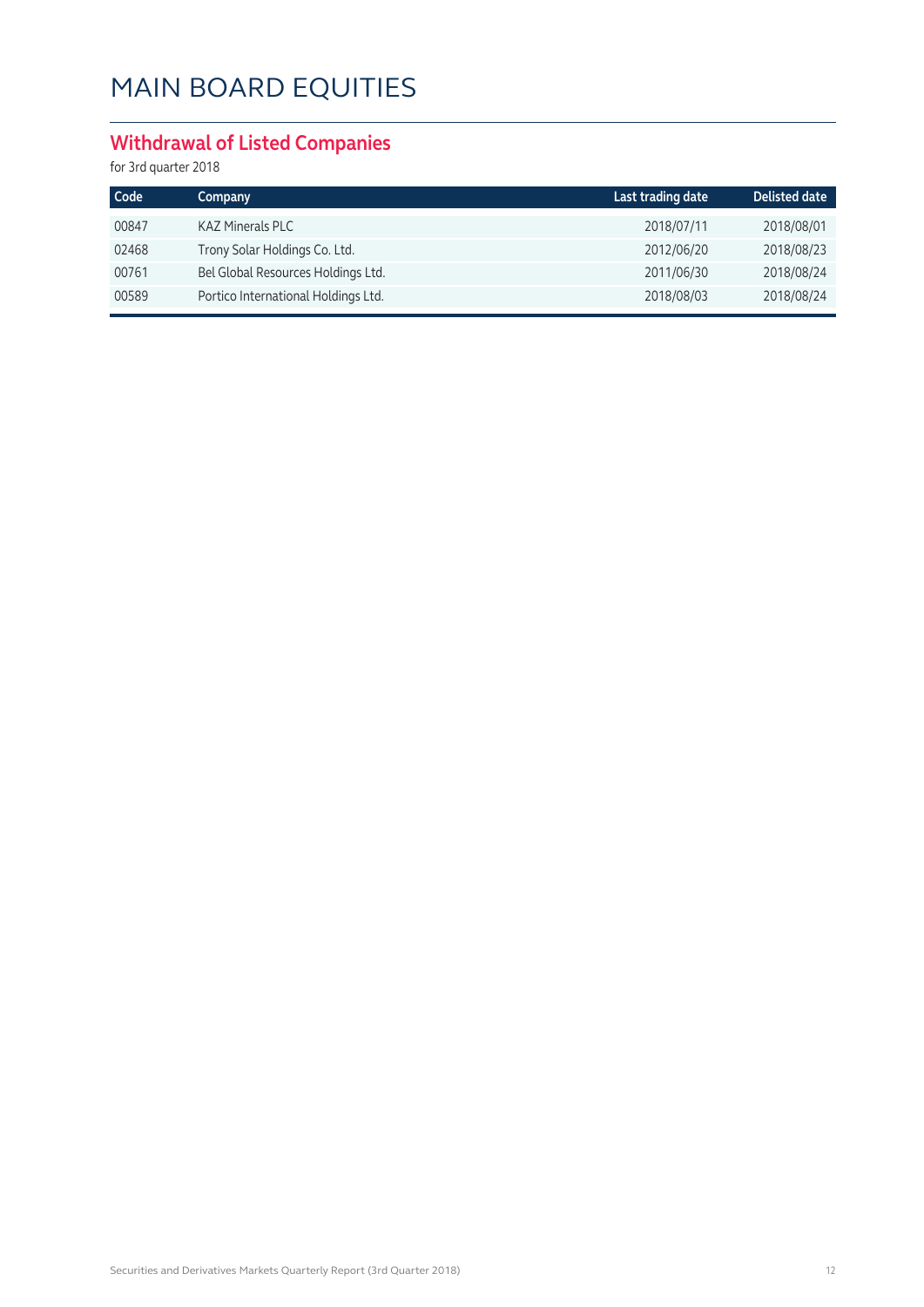### **Company Name Changes**

for 3rd quarter 2018

| Code  | Old name                                                     | New name                                              | <b>Effective date</b> | <b>Adoption date</b> |
|-------|--------------------------------------------------------------|-------------------------------------------------------|-----------------------|----------------------|
| 02098 | Zall Group Ltd.                                              | Zall Smart Commerce Group Ltd.                        | 2018/05/30            | 2018/07/03           |
| 00859 | Henry Group Holdings Ltd.                                    | Zhongchang International Holdings Group Ltd.          | 2018/06/04            | 2018/07/05           |
| 00960 | Longfor Properties Co. Ltd.                                  | Longfor Group Holdings Ltd.                           | 2018/06/12            | 2018/07/09           |
| 02280 | HC International, Inc. *                                     | HC Group Inc.                                         | 2018/05/29            | 2018/07/12           |
| 00377 | Huajun Holdings Ltd.                                         | Huajun International Group Ltd.                       | 2018/05/30            | 2018/07/16           |
| 00148 | Kingboard Chemical Holdings Ltd.                             | Kingboard Holdings Ltd.                               | 2018/06/19            | 2018/07/17           |
| 00601 | Group Sense (International) Ltd.                             | Rare Earth Magnesium Technology Group Holdings Ltd.   | 2018/06/25            | 2018/07/25           |
| 00339 | Earnest Investments Holdings Ltd.                            | Core Economy Investment Group Ltd.                    | 2018/06/21            | 2018/07/26           |
| 00428 | Huge China Holdings Ltd.                                     | Cocoon Holdings Ltd.                                  | 2018/06/29            | 2018/07/26           |
| 00726 | China Minsheng Drawin Technology Group Ltd.                  | China Minsheng DIT Group Ltd.                         | 2018/06/25            | 2018/08/01           |
| 01007 | Daging Dairy Holdings Ltd.                                   | Longhui International Holdings Ltd.                   | 2018/07/04            | 2018/08/03           |
| 00357 | HNA Infrastructure Co. Ltd. - H Shares                       | Regal International Airport Group Co. Ltd. - H Shares | 2018/07/17            | 2018/08/09           |
| 00650 | IDG Energy Investment Group Ltd.                             | IDG Energy Investment Ltd.                            | 2018/07/20            | 2018/08/13           |
| 01172 | Midas International Holdings Ltd.                            | Magnus Concordia Group Ltd.                           | 2018/07/05            | 2018/08/13           |
| 01813 | KWG Property Holding Ltd.                                    | KWG Group Holdings Ltd.                               | 2018/07/16            | 2018/08/16           |
| 02666 | Universal Medical Fin & Technical Advisory Services Co. Ltd. | Genertec Universal Medical Group Co. Ltd.             | 2018/07/09            | 2018/08/22           |
| 01719 | CIG Yangtze Ports PLC                                        | China Infrastructure & Logistics Group Ltd.           | 2018/07/17            | 2018/08/24           |
| 01966 | China SCE Property Holdings Ltd.                             | China SCE Group Holdings Ltd.                         | 2018/07/20            | 2018/08/27           |
| 01400 | Wang Tai Holdings Ltd.                                       | Moody Technology Holdings Ltd.                        | 2018/08/13            | 2018/09/04           |
| 02323 | China HKBridge Holdings Ltd.                                 | HKBridge Financial Holdings Ltd.                      | 2018/07/13            | 2018/09/13           |
| 01830 | Perfect Shape Beauty Technology Ltd.                         | Perfect Shape Medical Ltd.                            | 2018/08/16            | 2018/09/17           |
| 01647 | SHIS Ltd.                                                    | Grandshores Technology Group Ltd.                     | 2018/08/15            | 2018/09/17           |
| 00758 | Junefield Department Store Group Ltd.                        | Macrolink Capital Holdings Ltd.                       | 2018/08/20            | 2018/09/19           |
| 00692 | China Household Holdings Ltd.                                | Shenzhou Space Park Group Ltd.                        | 2017/11/14            | 2018/09/21           |

\* Change of English name only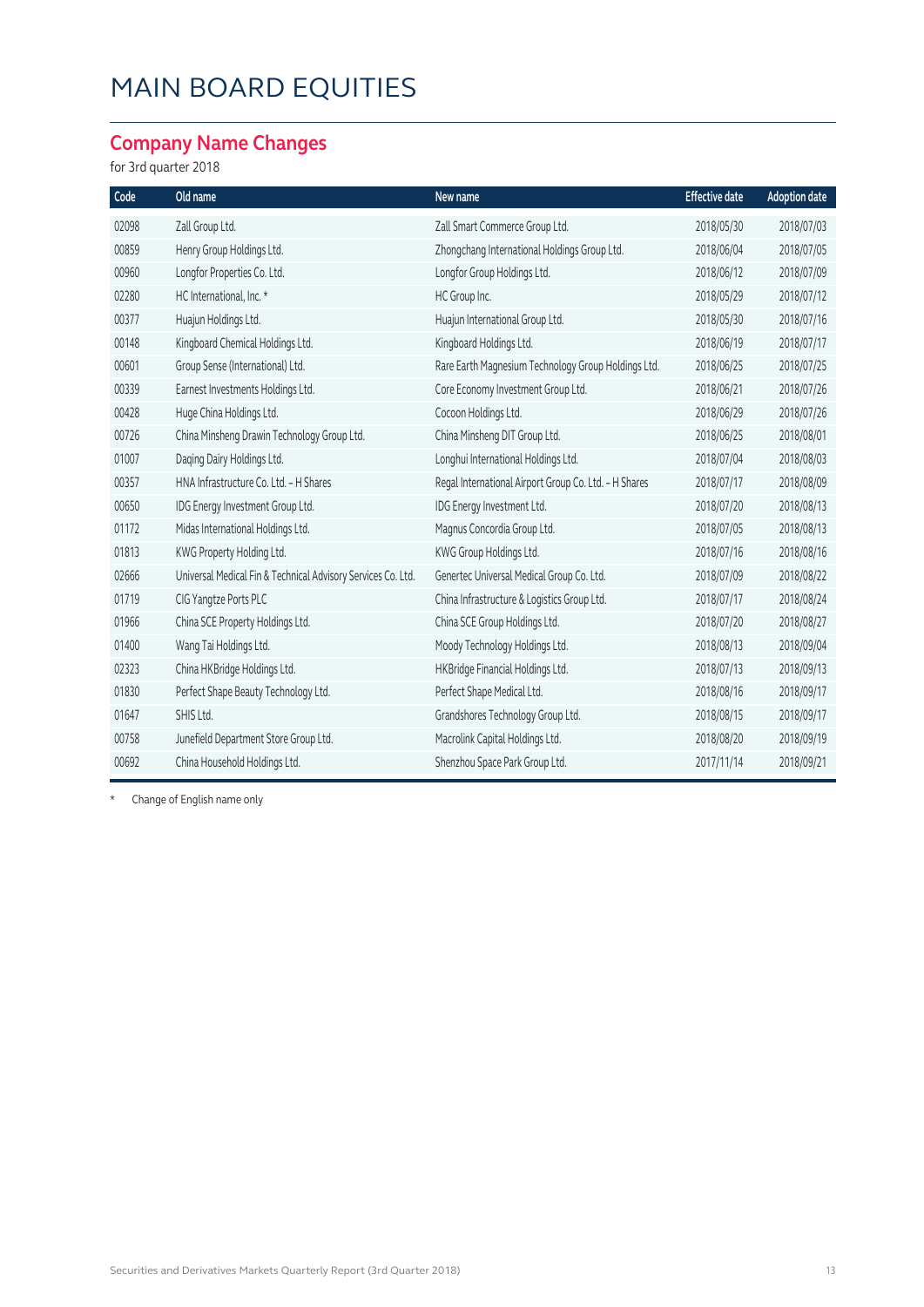#### **Bonus Issues/Bonus Warrants**

for 3rd quarter 2018

| Code  | Company                                            | <b>Particulars</b> | Ex-date    |
|-------|----------------------------------------------------|--------------------|------------|
| 03698 | Huishang Bank Corporation Ltd. - H shares          | 1 for 10           | 2018/07/04 |
| 01708 | Nanjing Sample Technology Co. Ltd. - H Shares      | $3$ for $2$        | 2018/07/05 |
| 00719 | Shandong Xinhua Pharmaceutical Co. Ltd. - H Shares | 3 for 10           | 2018/07/06 |
| 00854 | Willas-Array Electronics (Holdings) Ltd.           | 1 for 10           | 2018/08/09 |
| 00480 | HKR International Ltd.                             | 1 for 10           | 2018/08/27 |

### **Share Split/Consolidation**

for 3rd quarter 2018

| Code  | Company                                        | <b>Particulars</b>      | <b>Effective date</b> |
|-------|------------------------------------------------|-------------------------|-----------------------|
| 00582 | Landing International Development Ltd.         | Consolidation 50 into 1 | 2018/07/04            |
| 01317 | China Maple Leaf Educational Systems Ltd.      | Split 1 into 2          | 2018/07/09            |
| 00104 | Asia Commercial Holdings Ltd.                  | Consolidation 2 into 1  | 2018/07/13            |
| 02882 | Hong Kong Resources Holdings Co. Ltd.          | Consolidation 4 into 1  | 2018/07/18            |
| 00091 | International Standard Resources Holdings Ltd. | Consolidation 10 into 1 | 2018/07/26            |
| 00231 | Ping An Securities Group (Holdings) Ltd.       | Consolidation 4 into 1  | 2018/08/02            |
| 00164 | China Baoli Technologies Holdings Ltd.         | Consolidation 10 into 1 | 2018/08/03            |
| 02348 | Dawnrays Pharmaceutical (Holdings) Ltd.        | Split 1 into 2          | 2018/08/06            |
| 00702 | Sino Oil and Gas Holdings Ltd.                 | Consolidation 10 into 1 | 2018/08/09            |
| 01632 | Food Wise Holdings Ltd.                        | Split 1 into 4          | 2018/08/27            |
| 00922 | Anxian Yuan China Holdings Ltd.                | Consolidation 10 into 1 | 2018/08/29            |
| 00911 | Qianhai Health Holdings Ltd.                   | Consolidation 10 into 1 | 2018/09/12            |
|       |                                                |                         |                       |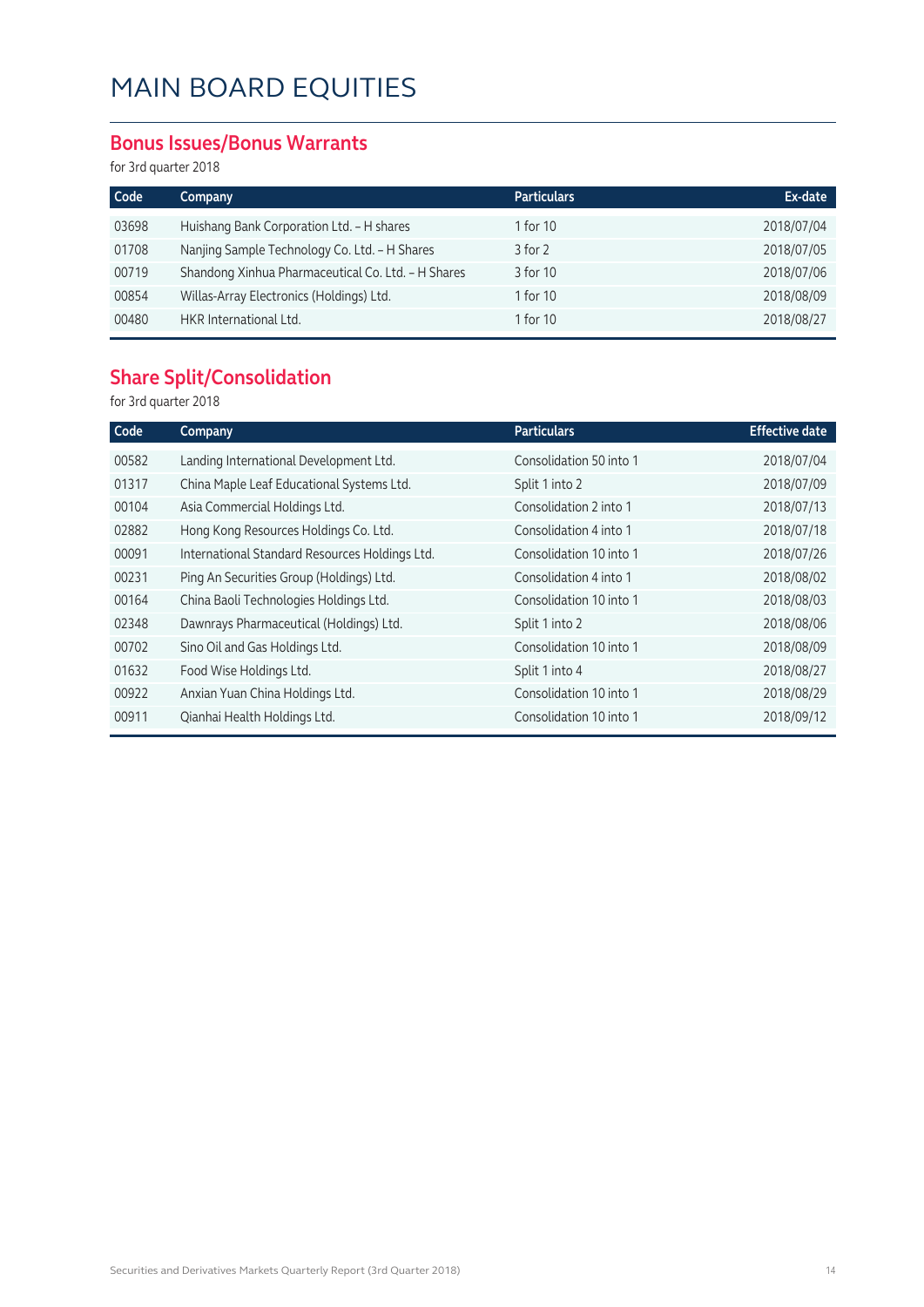### **Rights Issues & Open Offers**

for 3rd quarter 2018

| Month | Code  | Company                                                   | Ratio                      | Funds raised (HK\$ mil.) |
|-------|-------|-----------------------------------------------------------|----------------------------|--------------------------|
| Jul   | 00092 | Champion Technology Holdings Ltd.                         | Rts 1 for 2 @\$0.40        | 91.18                    |
|       | 01387 | Renhe Commercial Holdings Co. Ltd.                        | Rts 3 for 10 @\$0.163      | 2,149.94                 |
|       | 00622 | Enerchina Holdings Ltd.                                   | Rts 1 for 1@\$0.45         | 1,307.65                 |
|       | 00108 | GR Properties Ltd.                                        | Open offer 1 for 2 @\$0.80 | 728.75                   |
|       | 01495 | Jiyi Household International Holdings Ltd.                | Rts 2 for 5 @\$0.60        | 103.68                   |
|       | 01069 | China Agroforestry Low-Carbon Holdings Ltd.               | Rts 3 for 2 @\$0.052       | 343.96                   |
|       | 00326 | China Star Entertainment Ltd.                             | Rts 2 for 1 @\$0.25        | 451.85                   |
| Aug   | 01341 | Hao Tian International Construction Investment Group Ltd. | Rts 1 for 2 @\$0.15        | 180.00                   |
|       | 00115 | Grand Field Group Holdings Ltd.                           | Open offer 1 for 2 @\$0.12 | 97.98                    |
|       | 00512 | China Grand Pharmaceutical and Healthcare Holdings Ltd.   | Rts 6 for 25 @\$5.20       | 2,049.56                 |
|       | 00022 | Mexan Ltd.                                                | Open offer 1 for 2 @\$0.25 | 163.87                   |
| Sep   | 00257 | China Everbright International Ltd.                       | Rts 10 for 27 @\$6.00      | 9,961.58                 |
|       | 01111 | Chong Hing Bank Ltd.                                      | Rts 1 for 2 @\$14.26       | 3,563.58                 |
|       | 01194 | Munsun Capital Group Ltd.                                 | Rts 6 for 1 @\$0.22        | 1,100.68                 |
| Total |       |                                                           |                            | 22,294.24                |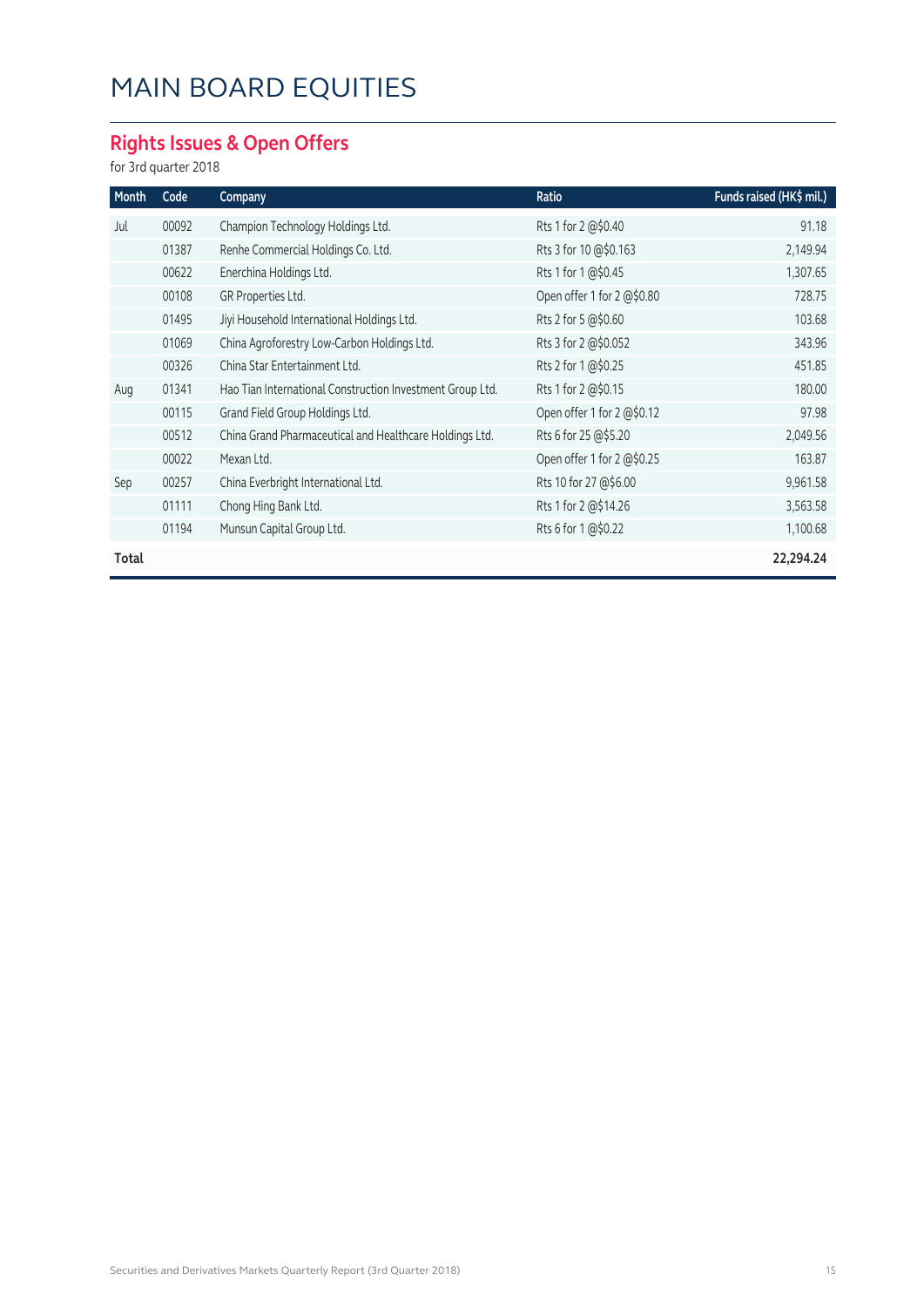### **Placing\***

|              |       |                           | No. of new    | <b>Placing price</b> | <b>Funds raised</b> |
|--------------|-------|---------------------------|---------------|----------------------|---------------------|
| Month        | Code  | Company                   | shares placed | (HK\$)               | (HK\$ mil.)         |
| 2018         |       |                           |               |                      |                     |
| Jul          | 03966 | CH BAOFENG INTL           | 96,150,000    | 2.6000               | 249.99              |
|              | 01141 | <b>CMBC CAPITAL</b>       | 577,220,000   | 0.3630               | 209.53              |
|              | 00729 | <b>FDG EVEHICLES</b>      | 1,000,000,000 | 0.1090               | 109.00              |
|              | 02196 | <b>FOSUN PHARMA</b>       | 68,000,000    | 38.2000              | 2,597.60            |
|              | 02882 | <b>HKRH</b>               | 54,000,000    | 0.0728               | 3.93                |
|              | 02882 | <b>HKRH</b>               | 47,110,000    | 0.2500               | 11.78               |
|              | 03638 | <b>HUABANG FIN</b>        | 300,510,000   | 0.5000               | 150.26              |
|              | 01862 | <b>JINGRUI HLDGS</b>      | 127,839,000   | 2.5000               | 319.60              |
|              | 00579 | <b>JNCEC</b>              | 471,612,800   | 2.5600               | 1,207.33            |
|              | 01007 | <b>LONGHUI INTL</b>       | 757,875,000   | 0.1025               | 77.68               |
|              | 00009 | NINE EXPRESS              | 479,838,000   | 0.2680               | 128.60              |
|              | 00231 | PING AN SEC GP            | 1,768,400,000 | 0.0800               | 141.47              |
|              | 00702 | SINO OIL & GAS            | 3,980,000,000 | 0.0360               | 143.28              |
|              | 00702 | <b>SINO OIL &amp; GAS</b> | 3,980,000,000 | 0.0300               | 119.40              |
|              | 00821 | <b>VC HOLDINGS</b>        | 50,904,000    | 1.4500               | 73.81               |
|              | 00309 | XH NEWS MEDIA             | 162,909,090   | 0.2750               | 44.80               |
| Aug          | 00959 | <b>AMAX INT HOLD</b>      | 39,000,000    | 0.2380               | 9.28                |
|              | 00899 | <b>ASIA RESOURCES</b>     | 1,268,000,000 | 0.2500               | 317.00              |
|              | 06828 | <b>BG BLUE SKY</b>        | 100,000,000   | 0.5700               | 57.00               |
|              | 02312 | CH FIN LEASING            | 267,000,000   | 0.1750               | 46.73               |
|              | 00512 | CHINAGRANDPHARM           | 36,020,000    | 5.0000               | 180.10              |
|              | 01111 | <b>CHONG HING BANK</b>    | 70,126,000    | 14.2600              | 1,000.00            |
|              | 01145 | <b>COURAGE INV</b>        | 91,475,000    | 0.4730               | 43.27               |
|              | 00550 | <b>KK CULTURE</b>         | 74,000,000    | 1.4000               | 103.60              |
|              | 01281 | LT SMART ENERGY           | 106,182,000   | 1.3700               | 145.47              |
|              | 00981 | <b>SMIC</b>               | 57,054,901    | 10.6500              | 607.63              |
| Sep          | 00959 | AMAX INT HOLD             | 37,188,000    | 0.2420               | 9.00                |
|              | 00039 | CH BEIDAHUANG             | 200,000,000   | 0.3000               | 60.00               |
|              | 00370 | <b>CHINA BEST</b>         | 1,452,000,000 | 0.1010               | 146.65              |
|              | 00612 | CHINA INV FUND            | 19,000,000    | 10.5250              | 199.98              |
|              | 01055 | CHINA SOUTH AIR           | 600,925,925   | 6.0340               | 3,625.99            |
|              | 00512 | CHINAGRANDPHARM           | 34,100,000    | 5.0000               | 170.50              |
|              | 00512 | CHINAGRANDPHARM           | 45,000,000    | 5.2000               | 234.00              |
|              | 00997 | <b>CHINLINK INTL</b>      | 136,740,000   | 0.8000               | 109.39              |
|              | 00471 | <b>CMMB VISION</b>        | 459,140,625   | 0.1280               | 58.77               |
|              | 02633 | <b>JACOBSON PHARMA</b>    | 200,000,000   | 2.0600               | 412.00              |
|              | 02327 | MEILLEUREHEALTH           | 156,000,000   | 0.3500               | 54.60               |
|              | 00697 | SHOUGANG INT'L            | 4,903,741,731 | 0.2500               | 1,225.94            |
|              | 01182 | <b>SUCCESS DRAGON</b>     | 292,610,000   | 0.2400               | 70.23               |
|              | 00872 | <b>TUS INTL</b>           | 100,000,000   | 0.5370               | 53.70               |
|              | 01628 | YUZHOU PPT                | 460,489,606   | 3.9600               | 1,823.54            |
| <b>Total</b> |       |                           |               |                      | 16,352.40           |

\* Due to the reporting time-lag, placing figures for the quarter are provisional.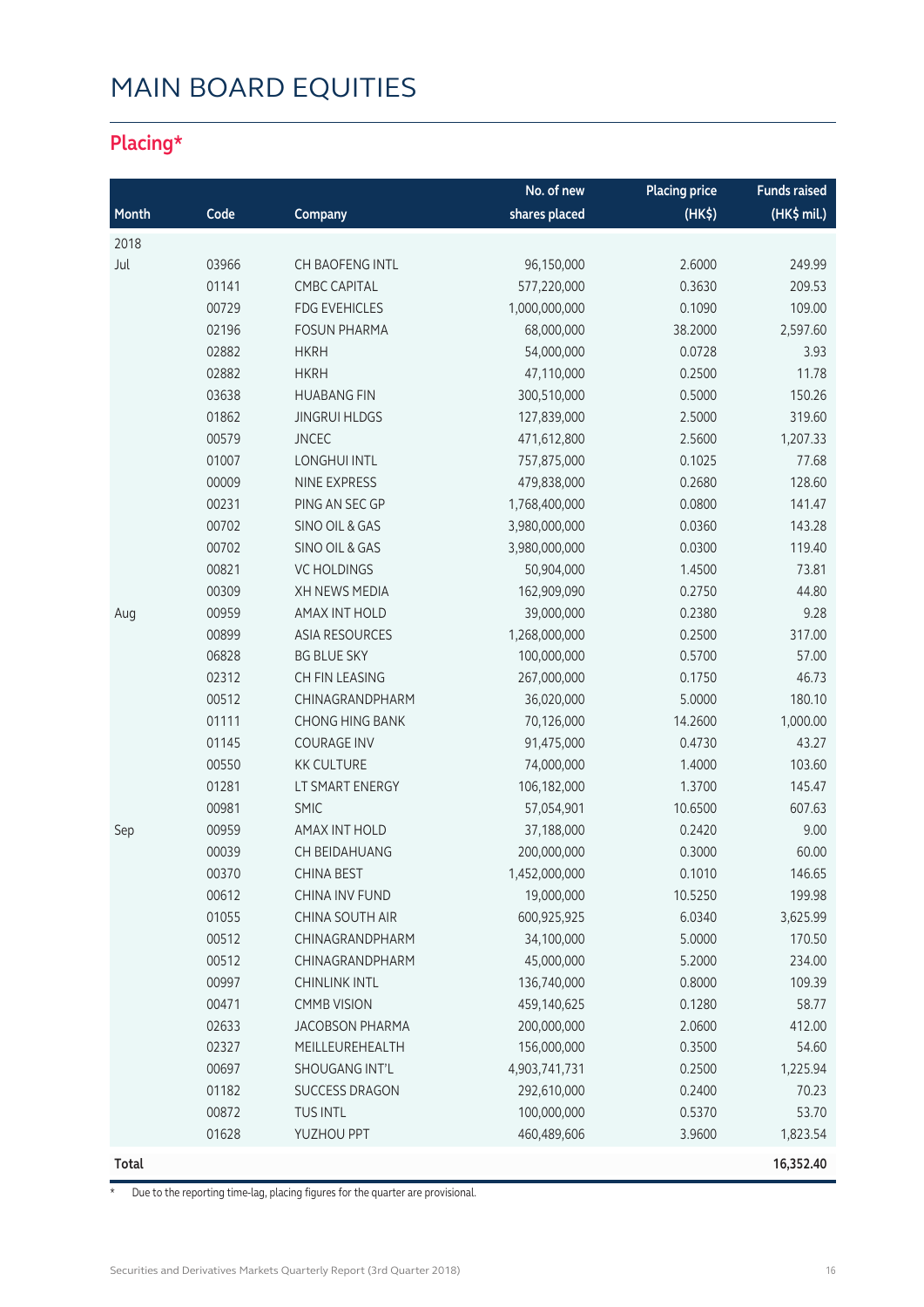### **Warrant Trading Statistics**

|      |                | <b>Equity wts</b><br>(HK\$ mil.) | Derivative wts<br>(HK\$ mil.) | <b>Total</b><br>(HK\$ mil.) |
|------|----------------|----------------------------------|-------------------------------|-----------------------------|
| 2017 | Q <sub>3</sub> | 18.64                            | 795,264.76                    | 795,283.40                  |
|      | Q4             | 19.27                            | 952,919.10                    | 952,938.38                  |
| 2018 | Q1             | 14.79                            | 1,420,399.00                  | 1,420,413.79                |
|      | Q <sub>2</sub> | 0.26                             | 798,436.24                    | 798,436.50                  |
|      | Q3             | 0.33                             | 783,971.47                    | 783,971.81                  |

### **Warrant Market Value**

|      |                |               | <b>Equity wts</b> |               | Derivative wts |           | <b>Total</b> |
|------|----------------|---------------|-------------------|---------------|----------------|-----------|--------------|
|      |                | <b>Number</b> | (HK\$ mil.)       | <b>Number</b> | (HK\$ mil.)    | Total no. | (HK\$ mil.)  |
| 2017 | Q <sub>3</sub> |               | 389.34            | 5,373         | 136,754.02     | 5,380     | 137, 143. 36 |
|      | Q4             |               | 236.46            | 6,094         | 165,919.23     | 6,101     | 166,155.69   |
| 2018 | Q1             | 4             | 61.57             | 6,963         | 118,398.35     | 6,967     | 118,459.92   |
|      | Q <sub>2</sub> |               | 48.51             | 7.189         | 70,085.05      | 7.190     | 70,133.56    |
|      | Q <sub>3</sub> |               | 42.92             | 7.229         | 85,285.94      | 7,230     | 85,328.86    |

### **New Listing Statistics – Warrants**

|      |                | No. of newly listed<br>equity wts | No. of newly listed<br>derivative wts | <b>Amount raised</b><br>(HK\$ mil.) |
|------|----------------|-----------------------------------|---------------------------------------|-------------------------------------|
| 2017 | Q <sub>3</sub> | 0                                 | 2,448                                 | 46,575.04                           |
|      | Q4             | 0                                 | 2,507                                 | 54,250.29                           |
| 2018 | Q1             | 0                                 | 3,076                                 | 69,887.42                           |
|      | Q <sub>2</sub> | 0                                 | 2,709                                 | 58,049.31                           |
|      | Q3             | 0                                 | 3,348                                 | 72,114.72                           |

### **Newly Listed Equity Warrants**

for 3rd quarter 2018

|       |                        | Initial issued |              |               | Amount raised |
|-------|------------------------|----------------|--------------|---------------|---------------|
| Code  | <b>Equity warrants</b> | amount (HK\$)  | Listing date | <b>Expiry</b> | (HK\$ mil.)   |
| Nil   |                        |                |              |               |               |
| Total |                        |                |              |               | $\equiv$      |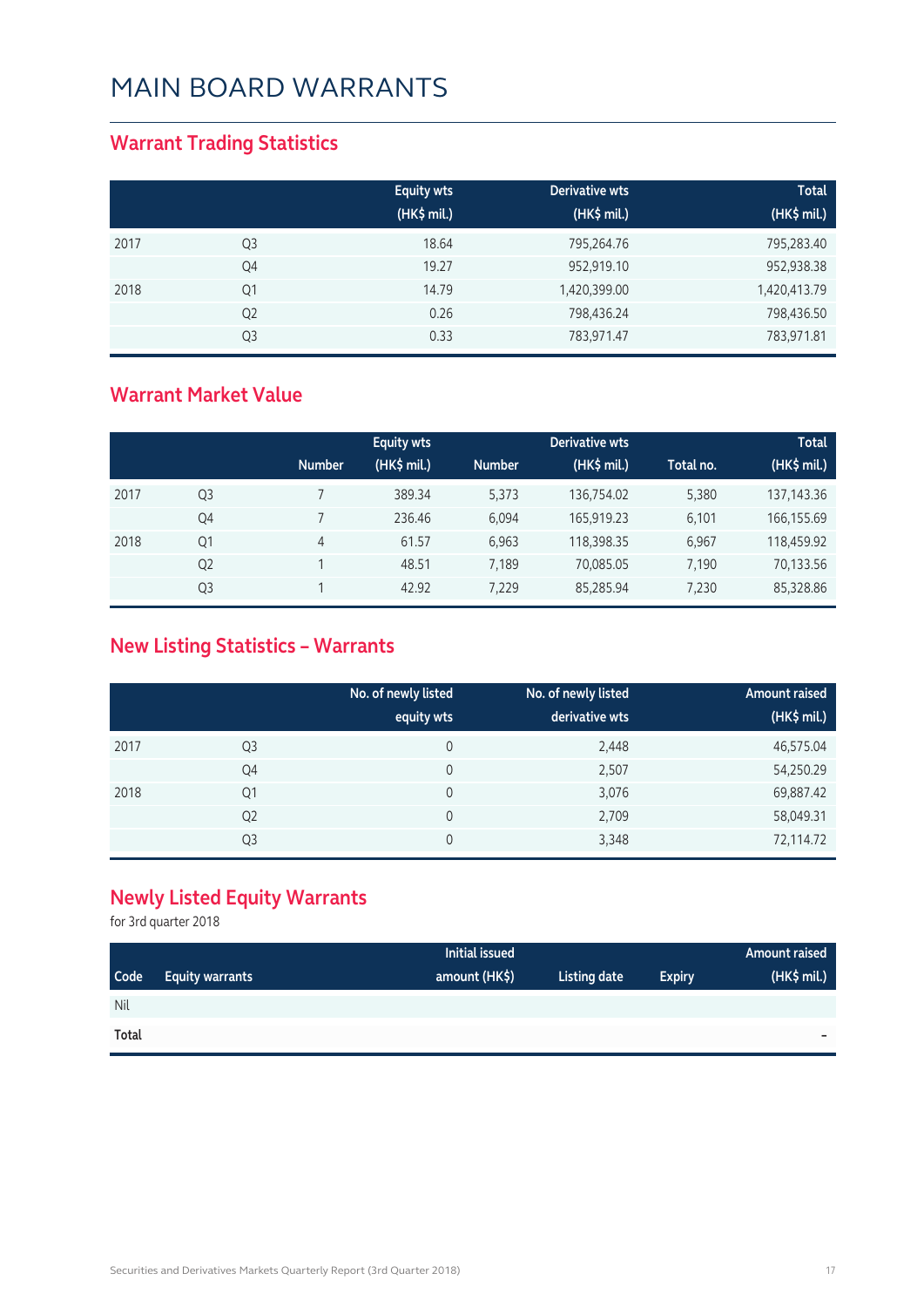### **Newly Listed Derivative Warrants**

for 3rd quarter 2018

|       |                                                              |              |                     |               | Amount      |
|-------|--------------------------------------------------------------|--------------|---------------------|---------------|-------------|
|       |                                                              | No. of issue |                     |               | raised      |
| Code  | Derivative warrants                                          | (units)      | <b>Listing date</b> | <b>Expiry</b> | (HK\$ mil.) |
| 21910 | BOCI Asia Ltd. - China Mobile European Warrants Oct 2018 A   | 60,000,000   | 2018/07/03          | 2018/10/26    | 22.20       |
| 21906 | BOCI Asia Ltd. - HKEX European Warrants Oct 2018 A           | 200,000,000  | 2018/07/03          | 2018/10/10    | 33.20       |
| 21812 | BNP Paribas Issuance B.V. - China Mobile Euro Wts Jan 2019 B | 40,000,000   | 2018/07/03          | 2019/01/03    | 11.20       |
| 21813 | BNP Paribas Issuance B.V. - China Mobile Eu Put Wt Jan 2019C | 40,000,000   | 2018/07/03          | 2019/01/03    | 10.40       |
| 21804 | BNP Paribas Issuance B.V. - ICBC Euro Put Wts Jan 2019 E     | 40,000,000   | 2018/07/03          | 2019/01/03    | 12.80       |
| 21807 | BNP Paribas Issuance B.V. - Tencent European Wts Nov 2018 F  | 80,000,000   | 2018/07/03          | 2018/11/02    | 16.00       |
| 21818 | Credit Suisse AG - China Life European Put Wts Jan 2019 C    | 50,000,000   | 2018/07/03          | 2019/01/02    | 18.50       |
| 21822 | Credit Suisse AG - CPIC European Warrants Jan 2019 A         | 50,000,000   | 2018/07/03          | 2019/01/02    | 13.00       |
| 21697 | Goldman Sachs SP (Asia) - Bank of China European Wts Dec 18C | 80,000,000   | 2018/07/03          | 2018/12/20    | 12.00       |
| 21887 | Goldman Sachs SP (Asia) - BYD Company European Wts Dec 2018C | 40,000,000   | 2018/07/03          | 2018/12/20    | 18.72       |
| 21709 | Goldman Sachs SP (Asia) - CC Bank European Wts Dec 2018 A    | 80,000,000   | 2018/07/03          | 2018/12/20    | 15.60       |
| 21881 | Goldman Sachs SP (Asia) - HKEX European Warrants Oct 2018 I  | 150,000,000  | 2018/07/03          | 2018/10/24    | 22.50       |
| 21893 | Goldman Sachs SP (Asia) - HSI European Warrants Dec 2018 B   | 150,000,000  | 2018/07/03          | 2018/12/28    | 22.50       |
| 21891 | Goldman Sachs SP (Asia) - ICBC European Warrants Dec 2018 B  | 80,000,000   | 2018/07/03          | 2018/12/20    | 22.72       |
| 21703 | Goldman Sachs SP (Asia) - PetroChina European Wts Oct 2018 A | 60,000,000   | 2018/07/03          | 2018/10/11    | 15.00       |
| 21711 | Goldman Sachs SP (Asia) - SUNAC European Warrants Nov 2018 A | 50,000,000   | 2018/07/03          | 2018/11/26    | 17.75       |
| 21892 | Goldman Sachs SP (Asia) - Sunny Optical Euro Wts Nov 2018 A  | 60,000,000   | 2018/07/03          | 2018/11/23    | 13.14       |
| 21707 | Goldman Sachs SP (Asia) - Yanzhou Coal Euro Wts Dec 2018 B   | 70,000,000   | 2018/07/03          | 2018/12/11    | 10.50       |
| 21765 | HK Bank - China Life European Warrants Oct 2018 A            | 80,000,000   | 2018/07/03          | 2018/10/29    | 12.00       |
| 21767 | HK Bank - Sinopec Corp European Warrants Jan 2019 A          | 50,000,000   | 2018/07/03          | 2019/01/02    | 25.00       |
| 21753 | HK Bank - CSOP A50 ETF European Warrants Jan 2019 B          | 20,000,000   | 2018/07/03          | 2019/01/02    | 11.00       |
| 21754 | HK Bank - A50 China European Warrants Jan 2019 B             | 20,000,000   | 2018/07/03          | 2019/01/02    | 10.00       |
| 21750 | HK Bank - Geely Auto European Warrants Jan 2019 A            | 50,000,000   | 2018/07/03          | 2019/01/02    | 12.50       |
| 21752 | HK Bank - Galaxy Ent European Warrants Jan 2019 A            | 50,000,000   | 2018/07/03          | 2019/01/02    | 20.00       |
| 21771 | HK Bank - PetroChina European Warrants Jan 2019 A            | 50,000,000   | 2018/07/03          | 2019/01/02    | 20.00       |
| 21748 | HK Bank - Tencent European Put Warrants Jan 2019 A           | 100,000,000  | 2018/07/03          | 2019/01/02    | 25.00       |
| 21852 | J P Morgan SP BV - CGS European Warrants Mar 2019 A          | 50,000,000   | 2018/07/03          | 2019/03/04    | 13.20       |
| 21858 | J P Morgan SP BV - CITIC Bank European Warrants Jan 2019 A   | 100,000,000  | 2018/07/03          | 2019/01/02    | 26.40       |
| 21845 | J P Morgan SP BV - A50 China European Warrants Jan 2019 A    | 70,000,000   | 2018/07/03          | 2019/01/02    | 31.01       |
| 21836 | J P Morgan SP BV - HSI European Put Warrants Feb 2019 B      | 300,000,000  | 2018/07/03          | 2019/02/27    | 77.40       |
| 21846 | J P Morgan SP BV - Ping An European Warrants Nov 2018 B      | 200,000,000  | 2018/07/03          | 2018/11/30    | 74.00       |
| 21850 | J P Morgan SP BV - Ping An European Warrants Jan 2019 A      | 200,000,000  | 2018/07/03          | 2019/01/02    | 50.60       |
| 21857 | J P Morgan SP BV - PSBC European Warrants Jan 2019 A         | 60,000,000   | 2018/07/03          | 2019/01/02    | 24.90       |
| 21875 | J P Morgan SP BV - SUNAC European Warrants Jan 2019 A        | 60,000,000   | 2018/07/03          | 2019/01/03    | 17.10       |
| 21870 | J P Morgan SP BV - China Vanke European Warrants Jan 2019 A  | 60,000,000   | 2018/07/03          | 2019/01/03    | 15.12       |
| 21733 | Macquarie Bank Ltd. - CC Bank European Warrants Feb 2019 A   | 27,000,000   | 2018/07/03          | 2019/02/04    | 10.13       |
| 21732 | Macquarie Bank Ltd. - CKH Holdings European Warrants Mar 19A | 15,000,000   | 2018/07/03          | 2019/03/04    | 10.02       |
| 21731 | Macquarie Bank Ltd. - CNBM European Put Warrants Apr 2019 A  | 8,200,000    | 2018/07/03          | 2019/04/02    | 10.02       |
| 21876 | SG Issuer - Country Garden European Warrants Jan 2019 A      | 80,000,000   | 2018/07/03          | 2019/01/31    | 20.00       |
| 21878 | SG Issuer - HKEX European Warrants Nov 2018 B                | 150,000,000  | 2018/07/03          | 2018/11/30    | 22.50       |
| 21795 | UBS AG - CC Bank European Put Warrants Jan 2019 A            | 50,000,000   | 2018/07/03          | 2019/01/09    | 22.75       |
| 21785 | UBS AG - China Cinda European Warrants Nov 2018 A            | 60,000,000   | 2018/07/03          | 2018/11/23    | 10.20       |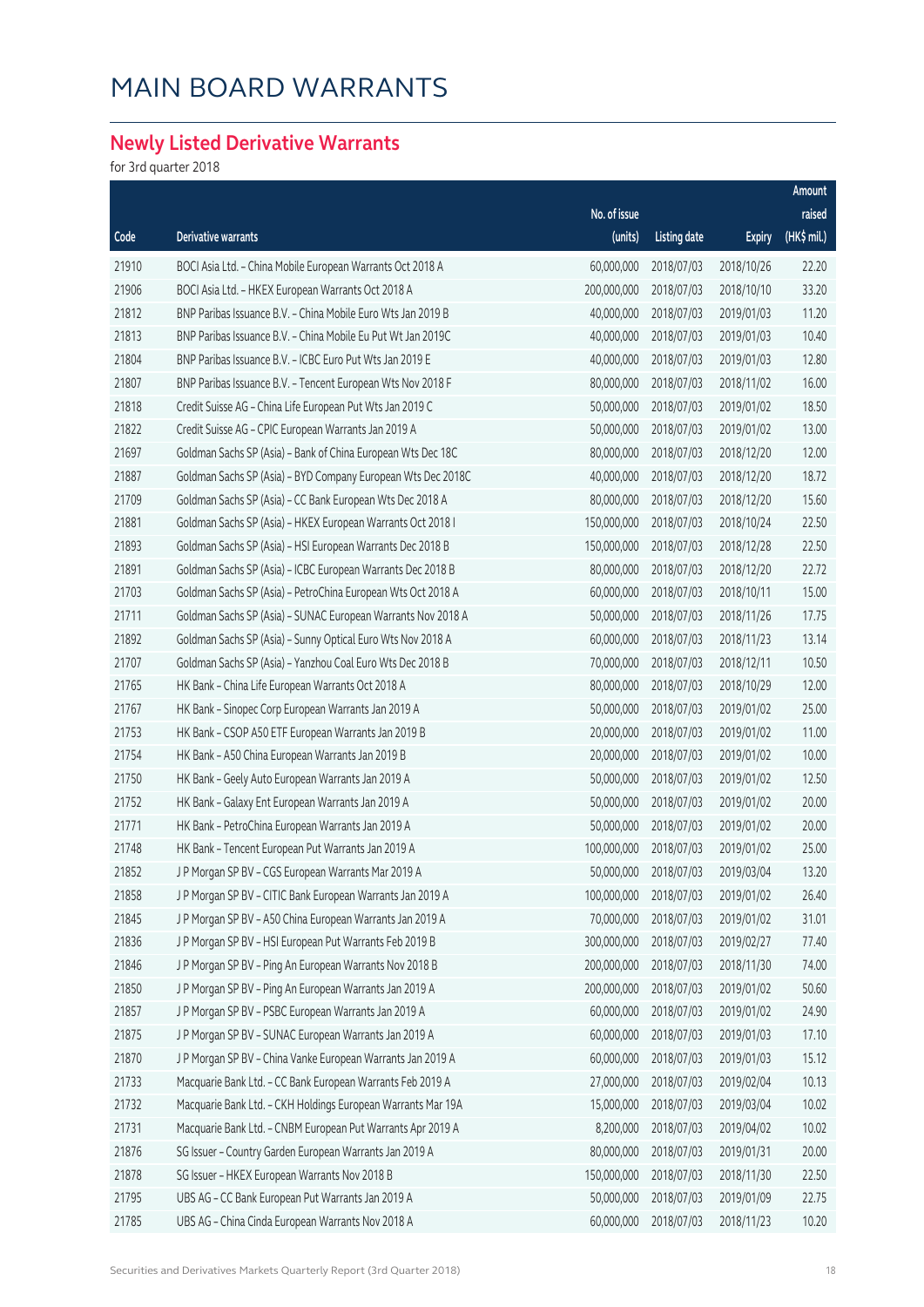|       |                                                              |              |                       |               | <b>Amount</b> |
|-------|--------------------------------------------------------------|--------------|-----------------------|---------------|---------------|
|       |                                                              | No. of issue |                       |               | raised        |
| Code  | <b>Derivative warrants</b>                                   | (units)      | <b>Listing date</b>   | <b>Expiry</b> | (HK\$ mil.)   |
| 21790 | UBS AG - Ch Railway Cons European Warrants Dec 2019 A        | 100,000,000  | 2018/07/03            | 2019/12/24    | 15.40         |
| 21773 | UBS AG - HSI European Warrants Jan 2019 B                    | 200,000,000  | 2018/07/03            | 2019/01/30    | 50.00         |
| 21776 | UBS AG - HSI European Warrants Jan 2019 C                    | 200,000,000  | 2018/07/03            | 2019/01/30    | 51.80         |
| 21777 | UBS AG - Hua Hong Semi European Warrants Jan 2019 A          | 20,000,000   | 2018/07/03            | 2019/01/09    | 10.02         |
| 21728 | Bank Vontobel - CNOOC European Warrants Nov 2018 B           | 30,000,000   | 2018/07/03            | 2018/11/01    | 24.00         |
| 21729 | Bank Vontobel - China Res Land European Warrants Nov 2018 A  | 60,000,000   | 2018/07/03            | 2018/11/26    | 10.02         |
| 21724 | Bank Vontobel - PetroChina European Warrants Oct 2018 A      | 40,000,000   | 2018/07/03            | 2018/10/10    | 12.40         |
| 21945 | BOCI Asia Ltd. - AIA European Warrants Dec 2018 B            | 60,000,000   | 2018/07/04            | 2018/12/04    | 24.36         |
| 21949 | BOCI Asia Ltd. - Galaxy Ent European Warrants Jan 2019 A     | 50,000,000   | 2018/07/04            | 2019/01/14    | 23.25         |
| 21941 | BOCI Asia Ltd. - HSBC European Warrants Oct 2018 B           | 80,000,000   | 2018/07/04            | 2018/10/30    | 12.08         |
| 21951 | BOCI Asia Ltd. - Sands China Ltd European Warrants Jan 2019A | 60,000,000   | 2018/07/04            | 2019/01/14    | 21.48         |
| 21932 | BOCI Asia Ltd. - Tencent European Wts Jan 2019 B             | 200,000,000  | 2018/07/04            | 2019/01/14    | 102.60        |
| 21960 | BNP Paribas Issuance B.V. - HKEX European Wts Apr 2019 D     | 80,000,000   | 2018/07/04            | 2019/04/02    | 20.00         |
| 21962 | BNP Paribas Issuance B.V. - HKEX European Wts Jul 2019 B     | 80,000,000   | 2018/07/04            | 2019/07/03    | 20.00         |
| 21953 | BNP Paribas Issuance B.V. - HKEX Euro Put Wts Jan 2019 F     | 30,000,000   | 2018/07/04            | 2019/01/03    | 14.70         |
| 22009 | Credit Suisse AG - Bank of China European Warrants Dec 2018A | 70,000,000   | 2018/07/04            | 2018/12/20    | 10.50         |
| 22015 | Credit Suisse AG - China Huarong European Warrants Jan 2019A | 50,000,000   | 2018/07/04            | 2019/01/03    | 18.50         |
| 22013 | Credit Suisse AG - China Cinda European Warrants Nov 2018 A  | 60,000,000   | 2018/07/04            | 2018/11/23    | 10.02         |
| 22010 | Credit Suisse AG - Chi Res Land European Warrants Oct 2018 B | 70,000,000   | 2018/07/04            | 2018/10/24    | 10.50         |
| 22006 | Credit Suisse AG - HKEX European Warrants Oct 2018 F         | 200,000,000  | 2018/07/04            | 2018/10/03    | 30.00         |
| 22018 | Credit Suisse AG - HSBC European Wts Oct 2018 C              | 100,000,000  | 2018/07/04            | 2018/10/24    | 16.00         |
| 22115 | Goldman Sachs SP (Asia) - CPIC European Warrants Jan 2019 A  | 50,000,000   | 2018/07/04            | 2019/01/04    | 12.50         |
| 22125 | Goldman Sachs SP (Asia) - Evergrande European Wts Jan 2019 A | 50,000,000   | 2018/07/04            | 2019/01/04    | 12.50         |
| 22156 | Goldman Sachs SP (Asia) - Greatwall Motor Eur Wts Dec 2018 A | 30,000,000   | 2018/07/04            | 2018/12/18    | 14.01         |
| 22116 | Goldman Sachs SP (Asia) - HKEX European Warrants Dec 2018 E  | 150,000,000  | 2018/07/04            | 2018/12/20    | 38.40         |
| 22158 | Goldman Sachs SP (Asia) - HSI European Warrants Jan 2019 B   | 150,000,000  | 2018/07/04            | 2019/01/30    | 37.50         |
| 22102 | Goldman Sachs SP (Asia) - Haitong Sec Euro Wts Jan 2019 A    |              | 40,000,000 2018/07/04 | 2019/01/04    | 20.80         |
| 22130 | Goldman Sachs SP (Asia) - Ping An European Wts Nov 2018 C    | 100,000,000  | 2018/07/04            | 2018/11/23    | 29.30         |
| 21975 | HK Bank - HSCEI European Warrants Mar 2019 A                 | 180,000,000  | 2018/07/04            | 2019/03/28    | 27.00         |
| 21971 | HK Bank - HSI European Warrants Dec 2018 G                   | 180,000,000  | 2018/07/04            | 2018/12/28    | 27.00         |
| 21911 | HK Bank - HSI European Warrants Jan 2019 B                   | 180,000,000  | 2018/07/04            | 2019/01/30    | 45.00         |
| 21965 | HK Bank - Sunny Optical European Warrants Jan 2019 A         | 80,000,000   | 2018/07/04            | 2019/01/03    | 20.00         |
| 21970 | HK Bank - China Vanke European Warrants Jan 2019 A           | 50,000,000   | 2018/07/04            | 2019/01/03    | 12.50         |
| 21929 | Haitong Int'l Sec - HSI European Warrants Dec 2018 C         | 180,000,000  | 2018/07/04            | 2018/12/28    | 34.20         |
| 21914 | Haitong Int'l Sec - HSI European Put Warrants Nov 2018 C     | 180,000,000  | 2018/07/04            | 2018/11/29    | 27.00         |
| 21918 | Haitong Int'l Sec - HSI European Put Warrants Jan 2019 C     | 180,000,000  | 2018/07/04            | 2019/01/30    | 45.00         |
| 22046 | J P Morgan SP BV - AAC Tech European Warrants Dec 2018 A     | 80,000,000   | 2018/07/04            | 2018/12/03    | 12.32         |
| 22058 | J P Morgan SP BV - BOC HK European Warrants Dec 2018 A       | 80,000,000   | 2018/07/04            | 2018/12/31    | 12.40         |
| 22048 | J P Morgan SP BV - CLP Holdings European Warrants Dec 2018 A | 60,000,000   | 2018/07/04            | 2018/12/13    | 10.86         |
| 22045 | J P Morgan SP BV - Ch Molybdenum European Warrants Dec 2018A | 40,000,000   | 2018/07/04            | 2018/12/20    | 13.40         |
| 22024 | J P Morgan SP BV - Evergrande European Warrants Jan 2019 A   | 50,000,000   | 2018/07/04            | 2019/01/03    | 12.60         |
| 22057 | J P Morgan SP BV - Geely Auto European Warrants Dec 2018 D   | 100,000,000  | 2018/07/04            | 2018/12/03    | 15.50         |
| 22027 | J P Morgan SP BV - HKEX European Warrants Oct 2018 C         | 200,000,000  | 2018/07/04            | 2018/10/04    | 30.20         |
| 22044 | J P Morgan SP BV - HKEX European Warrants Dec 2018 D         | 200,000,000  | 2018/07/04            | 2018/12/31    | 30.20         |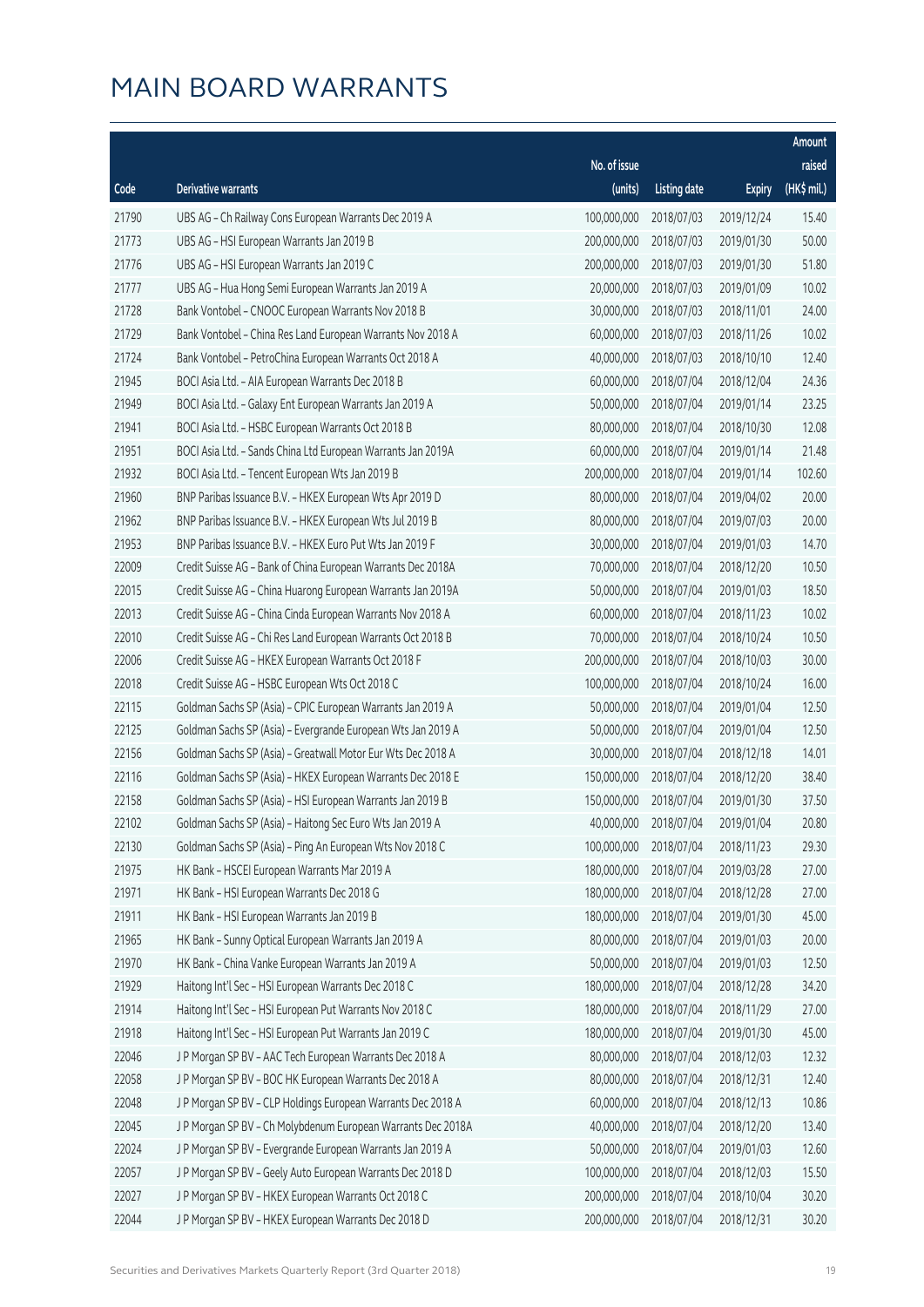|       |                                                              |              |                        |               | Amount      |
|-------|--------------------------------------------------------------|--------------|------------------------|---------------|-------------|
|       |                                                              | No. of issue |                        |               | raised      |
| Code  | <b>Derivative warrants</b>                                   | (units)      | <b>Listing date</b>    | <b>Expiry</b> | (HK\$ mil.) |
| 22039 | J P Morgan SP BV - HSBC European Warrants Jan 2019 A         | 100,000,000  | 2018/07/04             | 2019/01/31    | 26.00       |
| 22059 | J P Morgan SP BV - HSI European Warrants Feb 2019 C          | 300,000,000  | 2018/07/04             | 2019/02/27    | 47.10       |
| 22025 | J P Morgan SP BV - HSI European Warrants Apr 2019 A          | 300,000,000  | 2018/07/04             | 2019/04/29    | 75.30       |
| 22051 | J P Morgan SP BV - Hua Hong Semi European Warrants Feb 2019A | 50,000,000   | 2018/07/04             | 2019/02/01    | 25.70       |
| 22049 | J P Morgan SP BV - Nexteer European Warrants Apr 2019 A      | 60,000,000   | 2018/07/04             | 2019/04/02    | 15.00       |
| 22028 | J P Morgan SP BV - Tencent European Warrants Jan 2019 A      | 250,000,000  | 2018/07/04             | 2019/01/31    | 62.75       |
| 22052 | J P Morgan SP BV - Tencent European Warrants Jan 2019 B      | 250,000,000  | 2018/07/04             | 2019/01/03    | 63.50       |
| 21982 | Macquarie Bank Ltd. - CGS European Warrants Mar 2019 A       | 25,000,000   | 2018/07/04             | 2019/03/15    | 10.35       |
| 21992 | Macquarie Bank Ltd. - CITIC Sec European Warrants Feb 2019 A | 6,000,000    | 2018/07/04             | 2019/02/04    | 10.98       |
| 21997 | Macquarie Bank Ltd. - CITIC Sec European Put Warrants Mar19B | 6,500,000    | 2018/07/04             | 2019/03/04    | 10.25       |
| 21976 | Macquarie Bank Ltd. - Geely Auto European Wts Feb 2019 C     | 33,000,000   | 2018/07/04             | 2019/02/04    | 10.03       |
| 21979 | Macquarie Bank Ltd. - HKEX European Put Warrants Feb 2019 A  | 9,500,000    | 2018/07/04             | 2019/02/04    | 10.12       |
| 21986 | Macquarie Bank Ltd. - Hua Hong Semi European Warrants Jan19A | 14,000,000   | 2018/07/04             | 2019/01/15    | 10.14       |
| 21977 | Macquarie Bank Ltd. - Meitu European Warrants Jan 2019 A     | 6,000,000    | 2018/07/04             | 2019/01/15    | 11.62       |
| 21989 | Macquarie Bank Ltd. - Sunny Optical European Put Wts Apr 19A | 40,000,000   | 2018/07/04             | 2019/04/02    | 10.08       |
| 22019 | Macquarie Bank Ltd. - Tencent European Warrants Feb 2019 B   | 7,000,000    | 2018/07/04             | 2019/02/01    | 10.01       |
| 22023 | Macquarie Bank Ltd. - Tencent European Warrants Feb 2019 C   | 11,200,000   | 2018/07/04             | 2019/02/01    | 10.14       |
| 22020 | Macquarie Bank Ltd. - Tencent European Put Wts Jan 2019 K    | 36,500,000   | 2018/07/04             | 2019/01/28    | 10.00       |
| 22063 | SG Issuer - CNBM European Warrants Jan 2019 A                | 10,000,000   | 2018/07/04             | 2019/01/31    | 11.30       |
| 22068 | SG Issuer - Chinares Cement European Warrants Jan 2019 A     | 100,000,000  | 2018/07/04             | 2019/01/31    | 15.50       |
| 22085 | SG Issuer - CSOP A50 ETF European Warrants Jan 2019 A        | 20,000,000   | 2018/07/04             | 2019/01/31    | 13.60       |
| 22095 | SG Issuer - A50 China European Warrants Jan 2019 A           | 20,000,000   | 2018/07/04             | 2019/01/31    | 14.40       |
| 22069 | SG Issuer - HSBC European Warrants Jan 2019 A                | 80,000,000   | 2018/07/04             | 2019/01/31    | 32.40       |
| 22080 | SG Issuer - HSCEI European Warrants Mar 2019 A               | 100,000,000  | 2018/07/04             | 2019/03/28    | 15.00       |
| 22078 | SG Issuer - HSCEI European Put Warrants Dec 2018 E           | 100,000,000  | 2018/07/04             | 2018/12/28    | 15.00       |
| 22094 | SG Issuer - HSCEI ETF European Warrants Jan 2019 A           | 20,000,000   | 2018/07/04             | 2019/01/31    | 12.00       |
| 22076 | SG Issuer - HSI European Warrants Dec 2018 I                 |              | 150,000,000 2018/07/04 | 2018/12/28    | 22.50       |
| 22077 | SG Issuer - HSI European Warrants Jan 2019 B                 | 150,000,000  | 2018/07/04             | 2019/01/30    | 22.50       |
| 22070 | SG Issuer - SUNAC European Warrants Jan 2019 A               | 30,000,000   | 2018/07/04             | 2019/01/31    | 15.90       |
| 22072 | SG Issuer - Tencent European Warrants Oct 2018 G             | 200,000,000  | 2018/07/04             | 2018/10/31    | 76.00       |
| 22073 | SG Issuer - Wynn Macau European Warrants Jan 2019 A          | 32,000,000   | 2018/07/04             | 2019/01/03    | 10.08       |
| 22341 | BOCI Asia Ltd. - CC Bank European Warrants Jan 2019 A        | 70,000,000   | 2018/07/05             | 2019/01/14    | 44.73       |
| 22343 | BOCI Asia Ltd. - Geely Auto European Warrants Nov 2018 A     | 80,000,000   | 2018/07/05             | 2018/11/02    | 12.56       |
| 22346 | BOCI Asia Ltd. - Geely Auto European Warrants Nov 2018 B     | 80,000,000   | 2018/07/05             | 2018/11/27    | 12.08       |
| 22342 | BOCI Asia Ltd. - ICBC European Warrants Jan 2019 A           | 80,000,000   | 2018/07/05             | 2019/01/14    | 32.00       |
| 22332 | BOCI Asia Ltd. - Ping An European Warrants Jan 2019 A        | 80,000,000   | 2018/07/05             | 2019/01/14    | 43.04       |
| 22319 | BNP Paribas Issuance B.V. - BOCL European Put Wts Apr 2019 C | 50,000,000   | 2018/07/05             | 2019/04/02    | 12.50       |
| 22320 | BNP Paribas Issuance B.V. - China Life Eu Put Wt Apr 2019 B  | 60,000,000   | 2018/07/05             | 2019/04/02    | 15.00       |
| 22313 | BNP Paribas Issuance B.V. - Galaxy Ent Euro Put Wts Feb 19 B | 40,000,000   | 2018/07/05             | 2019/02/04    | 11.20       |
| 22331 | BNP Paribas Issuance B.V. - Sunny Optical Eu Wt Apr 2019 A   | 100,000,000  | 2018/07/05             | 2019/04/02    | 25.00       |
| 22441 | Credit Suisse AG - AAC Tech European Warrants Nov 2018 B     | 100,000,000  | 2018/07/05             | 2018/11/28    | 15.00       |
| 22456 | Credit Suisse AG - AIA European Warrants Nov 2018 A          | 70,000,000   | 2018/07/05             | 2018/11/23    | 10.50       |
| 22510 | Credit Suisse AG - BankComm European Warrants Dec 2018 A     | 40,000,000   | 2018/07/05             | 2018/12/20    | 10.00       |
| 22473 | Credit Suisse AG - BYD Electronic European Wts Jan 2019 A    | 40,000,000   | 2018/07/05             | 2019/01/31    | 10.00       |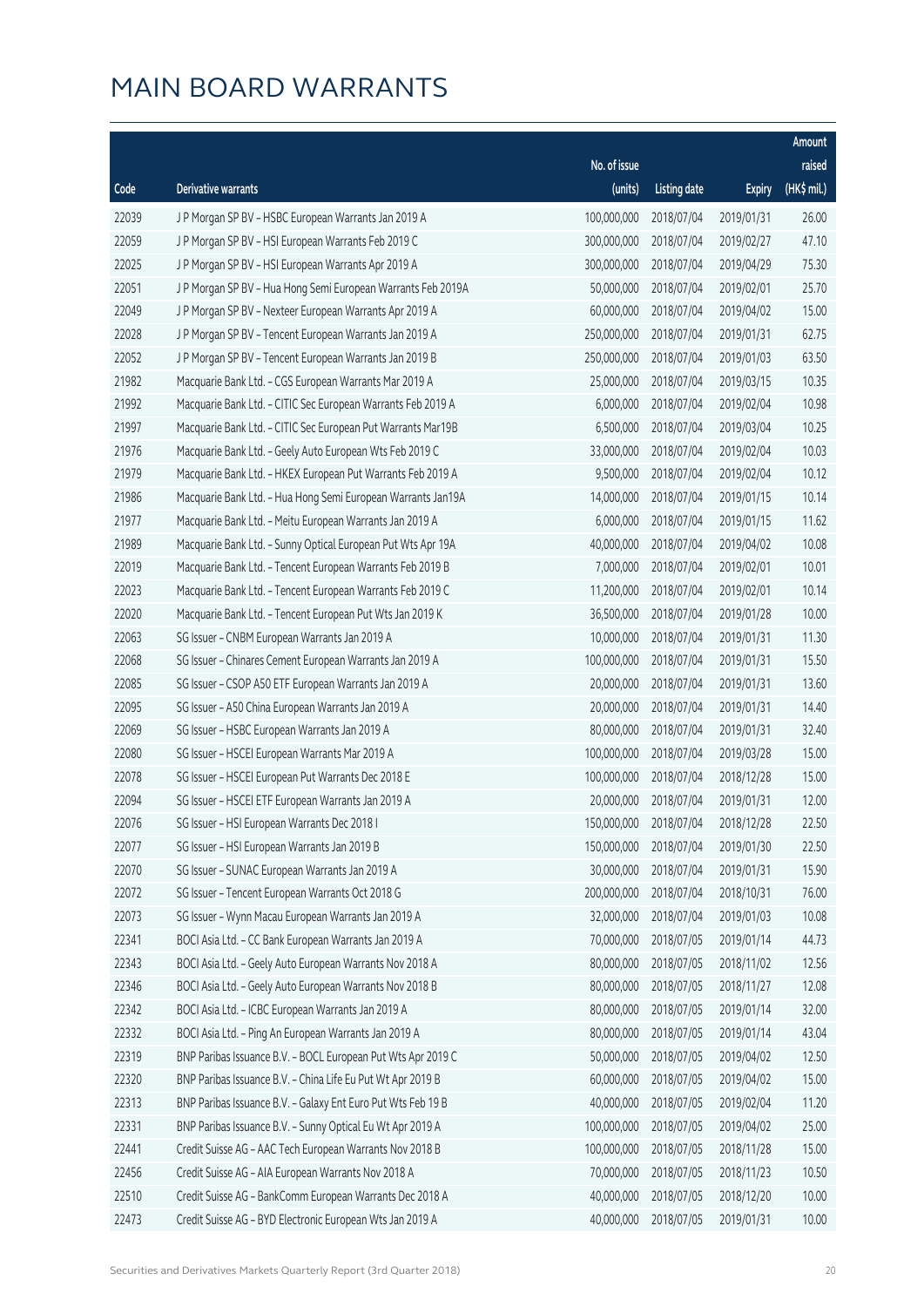|       |                                                              |              |                       |               | Amount      |
|-------|--------------------------------------------------------------|--------------|-----------------------|---------------|-------------|
|       |                                                              | No. of issue |                       |               | raised      |
| Code  | <b>Derivative warrants</b>                                   | (units)      | <b>Listing date</b>   | <b>Expiry</b> | (HK\$ mil.) |
| 22443 | Credit Suisse AG - CC Bank European Warrants Oct 2018 A      | 60,000,000   | 2018/07/05            | 2018/10/04    | 10.80       |
| 22492 | Credit Suisse AG - CGS European Warrants Jan 2019 A          | 30,000,000   | 2018/07/05            | 2019/01/04    | 10.20       |
| 22450 | Credit Suisse AG - CM Bank European Warrants Nov 2018 A      | 50,000,000   | 2018/07/05            | 2018/11/27    | 10.00       |
| 22498 | Credit Suisse AG - Evergrande European Warrants Jan 2019 A   | 40,000,000   | 2018/07/05            | 2019/01/04    | 13.60       |
| 22460 | Credit Suisse AG - Geely Auto European Warrants Jan 2019 A   | 80,000,000   | 2018/07/05            | 2019/01/04    | 20.00       |
| 22418 | Credit Suisse AG - HKEX European Warrants Dec 2018 D         | 200,000,000  | 2018/07/05            | 2018/12/24    | 30.00       |
| 22515 | Credit Suisse AG - HSBC European Wts Jan 2019 A              | 100,000,000  | 2018/07/05            | 2019/01/04    | 45.00       |
| 22459 | Credit Suisse AG - HSBC European Put Warrants Oct 2018 D     | 80,000,000   | 2018/07/05            | 2018/10/26    | 12.00       |
| 22507 | Credit Suisse AG - HSCEI ETF European Warrants Jan 2019 A    | 30,000,000   | 2018/07/05            | 2019/01/04    | 15.00       |
| 22447 | Credit Suisse AG - ICBC European Warrants Oct 2018 A         | 60,000,000   | 2018/07/05            | 2018/10/04    | 10.02       |
| 22487 | Credit Suisse AG - Nexteer European Warrants Jan 2019 A      | 40,000,000   | 2018/07/05            | 2019/01/31    | 10.00       |
| 22454 | Credit Suisse AG - Ping An European Warrants Jan 2019 A      | 150,000,000  | 2018/07/05            | 2019/01/04    | 120.00      |
| 22501 | Credit Suisse AG - SUNAC European Warrants Jan 2019 A        | 40,000,000   | 2018/07/05            | 2019/01/04    | 17.20       |
| 22442 | Credit Suisse AG - Sunny Optical European Warrants Oct 2018A | 100,000,000  | 2018/07/05            | 2018/10/26    | 17.00       |
| 22424 | Credit Suisse AG - Tencent European Wts Nov 2018 B           | 250,000,000  | 2018/07/05            | 2018/11/12    | 45.00       |
| 22435 | Credit Suisse AG - Tencent European Wts Nov 2018 C           | 250,000,000  | 2018/07/05            | 2018/11/27    | 40.00       |
| 22436 | Credit Suisse AG - Tencent European Wts Nov 2018 D           | 250,000,000  | 2018/07/05            | 2018/11/20    | 85.00       |
| 22614 | Goldman Sachs SP (Asia) - CC Bank European Wts Dec 2018 B    | 80,000,000   | 2018/07/05            | 2018/12/20    | 12.00       |
| 22597 | Goldman Sachs SP (Asia) - CM Bank European Wts Nov 2018 B    | 60,000,000   | 2018/07/05            | 2018/11/27    | 10.20       |
| 22589 | Goldman Sachs SP (Asia) - Geely Auto European Wts Oct 2018 D | 80,000,000   | 2018/07/05            | 2018/10/26    | 12.00       |
| 22594 | Goldman Sachs SP (Asia) - Ping An European Wts Oct 2018 H    | 100,000,000  | 2018/07/05            | 2018/10/31    | 35.40       |
| 22295 | HK Bank - Bank of China European Warrants Dec 2018 B         | 80,000,000   | 2018/07/05            | 2018/12/27    | 13.60       |
| 22312 | HK Bank - CC Bank European Warrants Jan 2019 A               | 80,000,000   | 2018/07/05            | 2019/01/04    | 25.60       |
| 22311 | HK Bank - CM Bank European Warrants Nov 2018 A               | 80,000,000   | 2018/07/05            | 2018/11/30    | 12.00       |
| 22297 | HK Bank - CNOOC European Warrants Sep 2019 A                 | 150,000,000  | 2018/07/05            | 2019/09/30    | 37.50       |
| 22307 | HK Bank - HKEX European Warrants Dec 2018 B                  | 100,000,000  | 2018/07/05            | 2018/12/27    | 15.00       |
| 22309 | HK Bank - HKEX European Put Warrants Dec 2018 C              |              | 80,000,000 2018/07/05 | 2018/12/20    | 12.00       |
| 22292 | HK Bank - ICBC European Warrants Jan 2019 A                  | 80,000,000   | 2018/07/05            | 2019/01/04    | 20.00       |
| 22301 | HK Bank - Ping An European Warrants Nov 2018 A               | 50,000,000   | 2018/07/05            | 2018/11/23    | 15.00       |
| 22304 | HK Bank - Tencent European Warrants Nov 2018 A               | 100,000,000  | 2018/07/05            | 2018/11/12    | 16.00       |
| 22306 | HK Bank - Tencent European Warrants Nov 2018 B               | 100,000,000  | 2018/07/05            | 2018/11/27    | 26.00       |
| 22196 | Haitong Int'l Sec - Ch Molybdenum European Warrants Jan 19 A | 30,000,000   | 2018/07/05            | 2019/01/07    | 18.00       |
| 22194 | Haitong Int'l Sec - Galaxy Ent European Warrants Dec 2018 B  | 40,000,000   | 2018/07/05            | 2018/12/06    | 10.40       |
| 22193 | Haitong Int'l Sec - Greatwall Motor European Warrants Jan19A | 30,000,000   | 2018/07/05            | 2019/01/07    | 12.60       |
| 22198 | Haitong Int'l Sec - Ping An European Warrants Jan 2019 A     | 80,000,000   | 2018/07/05            | 2019/01/07    | 39.20       |
| 22202 | Haitong Int'l Sec - Sands China European Warrants Jan 2019 A | 80,000,000   | 2018/07/05            | 2019/01/07    | 32.00       |
| 22170 | Haitong Int'l Sec - Tencent European Warrants Nov 2018 C     | 150,000,000  | 2018/07/05            | 2018/11/23    | 39.00       |
| 22175 | Haitong Int'l Sec - Tencent European Warrants Nov 2018 D     | 150,000,000  | 2018/07/05            | 2018/11/23    | 37.50       |
| 22178 | Haitong Int'l Sec - Tencent European Warrants Nov 2018 E     | 150,000,000  | 2018/07/05            | 2018/11/23    | 24.00       |
| 22199 | Haitong Int'l Sec - ZA Onine European Warrants Dec 2020 A    | 200,000,000  | 2018/07/05            | 2020/12/18    | 50.00       |
| 22385 | J P Morgan SP BV - AAC Tech European Put Warrants Dec 2019 A | 60,000,000   | 2018/07/05            | 2019/12/02    | 15.00       |
| 22403 | J P Morgan SP BV - CAM CSI300 European Warrants Feb 2019 B   | 100,000,000  | 2018/07/05            | 2019/02/04    | 25.20       |
| 22409 | J P Morgan SP BV - CC Bank European Put Wts Mar 2019 A       | 100,000,000  | 2018/07/05            | 2019/03/04    | 26.70       |
| 22395 | J P Morgan SP BV - CSOP A50 ETF European Warrants Jan 2019 A | 100,000,000  | 2018/07/05            | 2019/01/07    | 41.00       |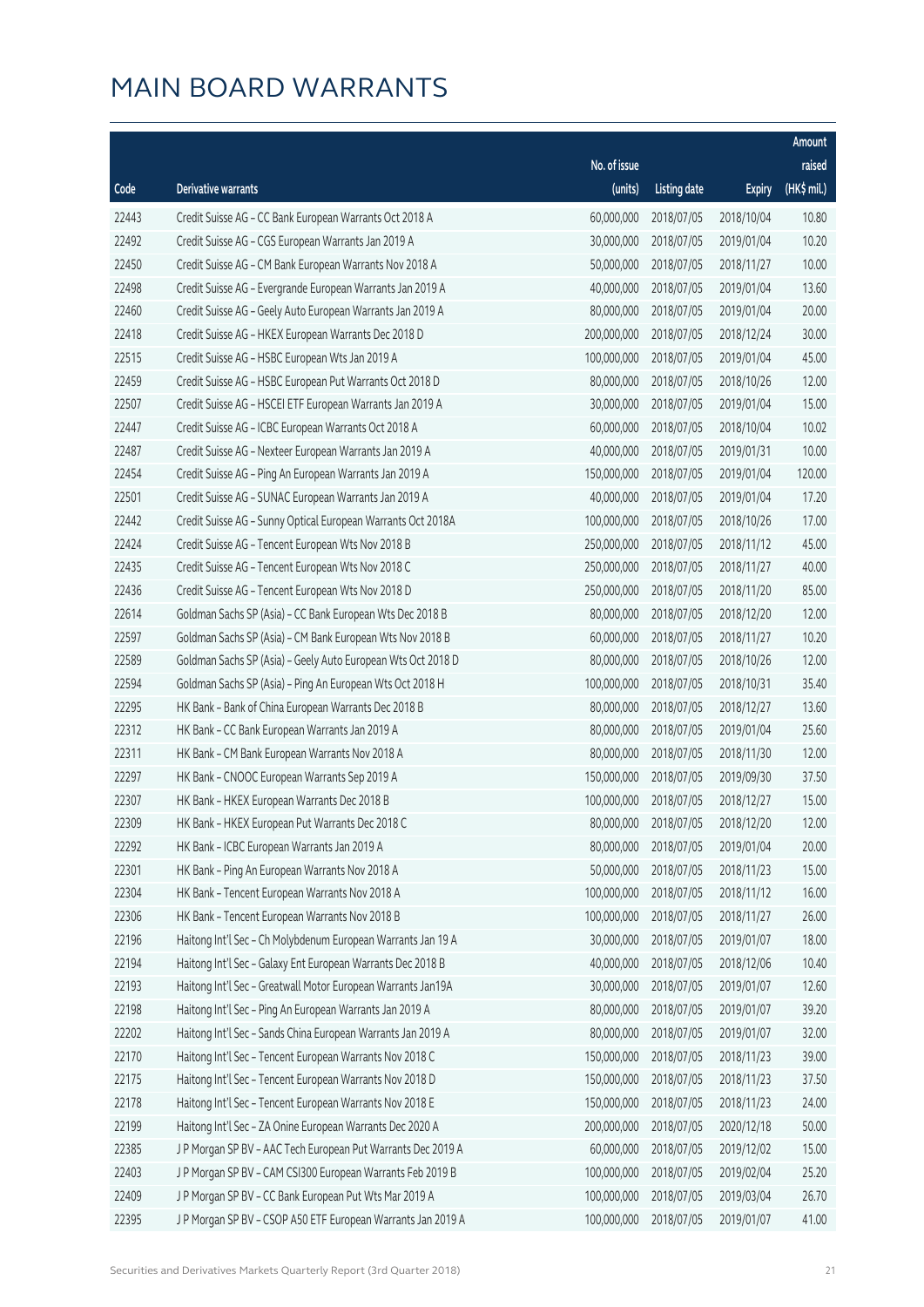|       |                                                             |              |                       |               | Amount      |
|-------|-------------------------------------------------------------|--------------|-----------------------|---------------|-------------|
|       |                                                             | No. of issue |                       |               | raised      |
| Code  | Derivative warrants                                         | (units)      | <b>Listing date</b>   | <b>Expiry</b> | (HK\$ mil.) |
| 22400 | J P Morgan SP BV - A50 China European Warrants Feb 2019 A   | 80,000,000   | 2018/07/05            | 2019/02/04    | 37.60       |
| 22407 | J P Morgan SP BV - GCL-Poly European Warrants Jun 2019 A    | 70,000,000   | 2018/07/05            | 2019/06/28    | 12.11       |
| 22356 | J P Morgan SP BV - GJ Int'l European Warrants Mar 2019 A    | 50,000,000   | 2018/07/05            | 2019/03/04    | 12.55       |
| 22363 | J P Morgan SP BV - HKEX European Warrants Jun 2019 B        | 200,000,000  | 2018/07/05            | 2019/06/28    | 31.40       |
| 22369 | J P Morgan SP BV - HKEX European Put Wts Dec 2019 A         | 200,000,000  | 2018/07/05            | 2019/12/31    | 50.40       |
| 22411 | J P Morgan SP BV - HSI European Warrants Dec 2018 F         | 300,000,000  | 2018/07/05            | 2018/12/28    | 45.00       |
| 22355 | J P Morgan SP BV - HSI European Warrants Mar 2019 A         | 300,000,000  | 2018/07/05            | 2019/03/28    | 75.30       |
| 22408 | J P Morgan SP BV - HTSC European Warrants Oct 2019 A        | 60,000,000   | 2018/07/05            | 2019/10/03    | 15.00       |
| 22390 | J P Morgan SP BV - Ping An European Warrants Nov 2018 C     | 200,000,000  | 2018/07/05            | 2018/11/01    | 68.20       |
| 22402 | J P Morgan SP BV - Tencent European Warrants Oct 2018 H     | 250,000,000  | 2018/07/05            | 2018/10/31    | 57.75       |
| 22410 | J P Morgan SP BV - Xinyi Glass European Warrants Mar 2019 A | 70,000,000   | 2018/07/05            | 2019/03/22    | 10.57       |
| 22203 | Macquarie Bank Ltd. - R&F Ppt European Warrants Jul 2019 A  | 38,000,000   | 2018/07/05            | 2019/07/02    | 10.07       |
| 22349 | Macquarie Bank Ltd. - HKEX European Put Warrants Mar 2019 A | 40,000,000   | 2018/07/05            | 2019/03/04    | 10.00       |
| 22353 | Macquarie Bank Ltd. - HKEX European Put Warrants Jul 2019 A | 40,000,000   | 2018/07/05            | 2019/07/02    | 10.00       |
| 22282 | Macquarie Bank Ltd. - Tencent European Warrants Feb 2019 D  | 8,000,000    | 2018/07/05            | 2019/02/01    | 15.23       |
| 22283 | Macquarie Bank Ltd. - Tencent European Warrants Feb 2019 E  | 9,000,000    | 2018/07/05            | 2019/02/01    | 30.58       |
| 22284 | Macquarie Bank Ltd. - Tencent European Warrants Feb 2019 F  | 10,000,000   | 2018/07/05            | 2019/02/01    | 57.39       |
| 22516 | SG Issuer - AAC Tech European Warrants Feb 2019 B           | 60,000,000   | 2018/07/05            | 2019/02/28    | 15.00       |
| 22545 | SG Issuer - AAC Tech European Put Warrants Jan 2019 A       | 11,000,000   | 2018/07/05            | 2019/01/31    | 10.01       |
| 22555 | SG Issuer - Ch Molybdenum European Warrants Jan 2019 A      | 15,000,000   | 2018/07/05            | 2019/01/31    | 10.05       |
| 22522 | SG Issuer - GAC European Warrants Jan 2019 A                | 10,000,000   | 2018/07/05            | 2019/01/31    | 11.50       |
| 22518 | SG Issuer - Geely Auto European Warrants Jan 2019 A         | 40,000,000   | 2018/07/05            | 2019/01/31    | 12.80       |
| 22561 | SG Issuer - HKEX European Warrants Dec 2018 F               | 150,000,000  | 2018/07/05            | 2018/12/31    | 34.50       |
| 22562 | SG Issuer - HSBC European Put Warrants Oct 2018 D           | 70,000,000   | 2018/07/05            | 2018/10/31    | 10.50       |
| 22548 | SG Issuer - Mengniu Dairy European Warrants Jan 2019 A      | 40,000,000   | 2018/07/05            | 2019/01/31    | 15.80       |
| 22563 | SG Issuer - ND Paper European Warrants Apr 2019 A           | 60,000,000   | 2018/07/05            | 2019/04/30    | 15.00       |
| 22565 | SG Issuer - PICC P&C European Warrants Jan 2019 B           |              | 15,000,000 2018/07/05 | 2019/01/31    | 10.05       |
| 22572 | SG Issuer - Ping An European Warrants Jan 2019 A            | 80,000,000   | 2018/07/05            | 2019/01/31    | 54.40       |
| 22569 | SG Issuer - Ping An European Put Warrants Oct 2018 E        | 70,000,000   | 2018/07/05            | 2018/10/31    | 10.50       |
| 22543 | SG Issuer - Shimao Ppt Eu Wt Jan 2019 A                     | 30,000,000   | 2018/07/05            | 2019/01/31    | 10.05       |
| 22582 | SG Issuer - Sunny Optical European Put Warrants Jan 2019 A  | 11,000,000   | 2018/07/05            | 2019/01/31    | 10.01       |
| 22265 | UBS AG - Agile Ppt European Warrants Oct 2018 A             | 70,000,000   | 2018/07/05            | 2018/10/23    | 10.71       |
| 22235 | UBS AG - Air China European Warrants May 2019 A             | 70,000,000   | 2018/07/05            | 2019/05/24    | 10.50       |
| 22214 | UBS AG - CC Bank European Put Warrants Oct 2018 B           | 50,000,000   | 2018/07/05            | 2018/10/04    | 15.15       |
| 22241 | UBS AG - Country Garden European Warrants Nov 2018 A        | 70,000,000   | 2018/07/05            | 2018/11/23    | 10.92       |
| 22256 | UBS AG - CM Bank European Warrants Feb 2019 A               | 70,000,000   | 2018/07/05            | 2019/02/25    | 11.62       |
| 22242 | UBS AG - China South Air European Warrants Jan 2019 A       | 11,000,000   | 2018/07/05            | 2019/01/07    | 13.51       |
| 22212 | UBS AG - Fosun Intl European Warrants Nov 2018 A            | 70,000,000   | 2018/07/05            | 2018/11/12    | 11.76       |
| 22273 | UBS AG - A50 China European Warrants Nov 2018 A             | 50,000,000   | 2018/07/05            | 2018/11/26    | 10.10       |
| 22274 | UBS AG - A50 China European Warrants Jan 2019 A             | 20,000,000   | 2018/07/05            | 2019/01/07    | 13.22       |
| 22252 | UBS AG - R&F Ppt European Warrants Jan 2019 A               | 70,000,000   | 2018/07/05            | 2019/01/07    | 17.50       |
| 22279 | UBS AG - Greatwall Motor European Warrants Dec 2018 A       | 25,000,000   | 2018/07/05            | 2018/12/20    | 10.80       |
| 22217 | UBS AG - HSI European Put Warrants Jan 2019 D               | 300,000,000  | 2018/07/05            | 2019/01/30    | 76.50       |
| 22237 | UBS AG - Haitong Sec European Warrants Dec 2018 A           | 25,000,000   | 2018/07/05            | 2018/12/18    | 10.28       |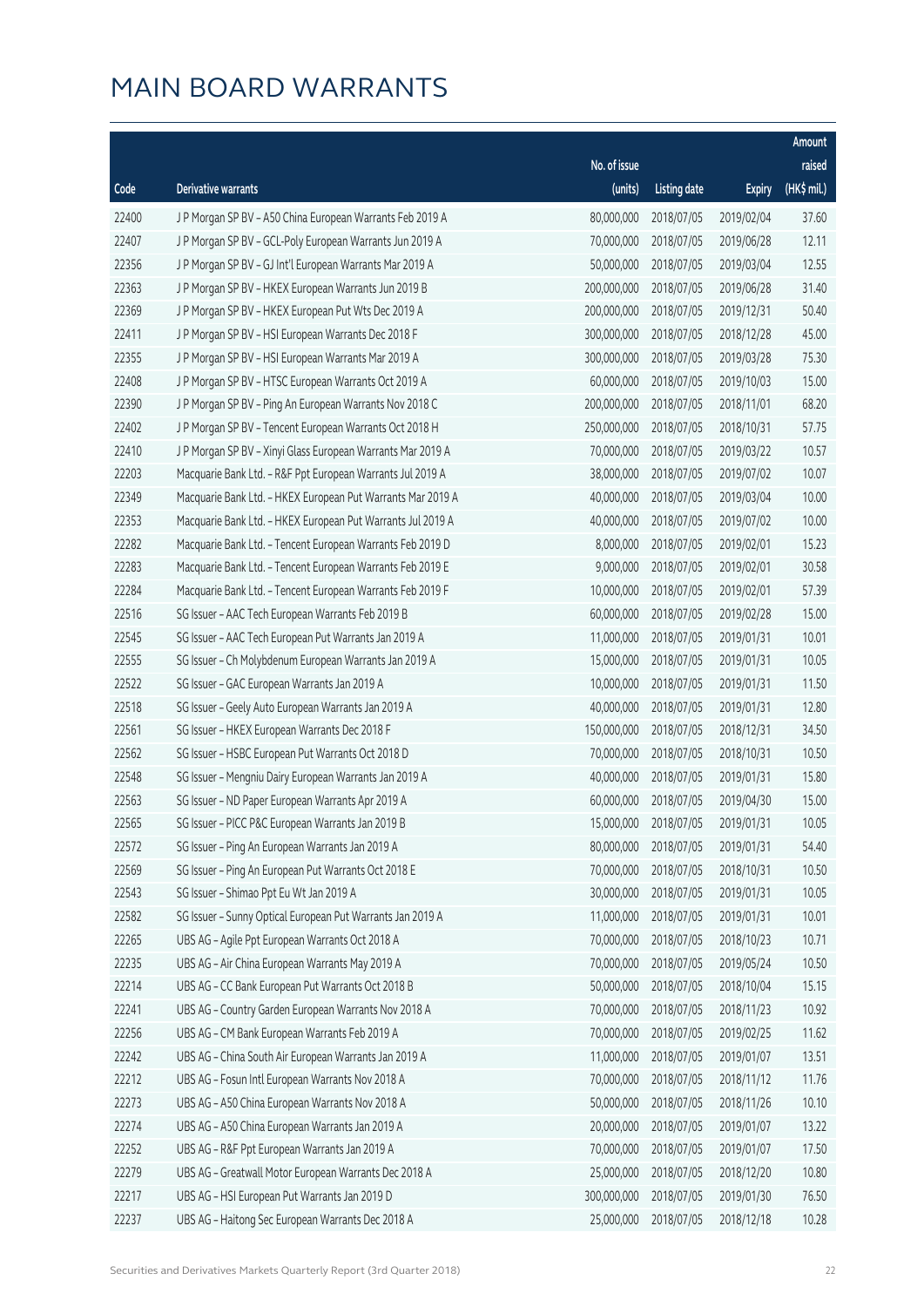|        |                                                              |              |                       |               | Amount      |
|--------|--------------------------------------------------------------|--------------|-----------------------|---------------|-------------|
|        |                                                              | No. of issue |                       |               | raised      |
| Code   | Derivative warrants                                          | (units)      | <b>Listing date</b>   | <b>Expiry</b> | (HK\$ mil.) |
| 22272  | UBS AG - IGG European Warrants Feb 2019 A                    | 40,000,000   | 2018/07/05            | 2019/02/28    | 10.12       |
| 22246  | UBS AG - Jiangxi Copper European Warrants Feb 2019 A         | 70,000,000   | 2018/07/05            | 2019/02/25    | 11.20       |
| 22243  | UBS AG - Li & Fung European Warrants Jan 2019 A              | 25,000,000   | 2018/07/05            | 2019/01/07    | 10.28       |
| 22209  | UBS AG - PICC Group European Warrants Nov 2018 B             | 30,000,000   | 2018/07/05            | 2018/11/28    | 10.32       |
| 22227  | UBS AG - Tencent European Warrants Oct 2018 G                | 300,000,000  | 2018/07/05            | 2018/10/22    | 115.50      |
| 22258  | UBS AG - China Vanke European Warrants Dec 2018 A            | 40,000,000   | 2018/07/05            | 2018/12/20    | 10.96       |
| 22163  | Bank Vontobel - CHALCO European Warrants Jan 2019 A          | 20,000,000   | 2018/07/05            | 2019/01/28    | 10.58       |
| 22168  | Bank Vontobel - Country Garden European Warrants Jan 2019 A  | 40,000,000   | 2018/07/05            | 2019/01/29    | 10.04       |
| 22164  | Bank Vontobel - China Mobile European Warrants Jan 2019 A    | 40,000,000   | 2018/07/05            | 2019/01/28    | 11.20       |
| 22269  | Bank Vontobel - CNBM European Warrants Aug 2019 A            | 40,000,000   | 2018/07/05            | 2019/08/05    | 10.04       |
| 22204  | Bank Vontobel - CSOP A50 ETF European Warrants Feb 2019 A    | 40,000,000   | 2018/07/05            | 2019/02/11    | 48.04       |
| 22207  | Bank Vontobel - CSOP A50 ETF European Warrants Feb 2019 B    | 40,000,000   | 2018/07/05            | 2019/02/11    | 31.92       |
| 22206  | Bank Vontobel - CSOP A50 ETF European Warrants Mar 2019 A    | 40,000,000   | 2018/07/05            | 2019/03/05    | 16.00       |
| 22162  | Bank Vontobel - HSBC European Warrants Jan 2019 B            | 40,000,000   | 2018/07/05            | 2019/01/11    | 15.16       |
| 29813# | SG Issuer - Ping An European Warrants Dec 2019 B             | 400,000,000  | 2018/07/05            | 2019/12/02    | 15.20       |
| 22843  | BOCI Asia Ltd. - AAC Tech European Warrants Mar 2019 A       | 100,000,000  | 2018/07/06            | 2019/03/18    | 25.10       |
| 22842  | BOCI Asia Ltd. - Country Garden European Warrants Dec 2018 B | 100,000,000  | 2018/07/06            | 2018/12/20    | 18.70       |
| 22774  | BOCI Asia Ltd. - China Overseas European Warrants Nov 2018 A | 80,000,000   | 2018/07/06            | 2018/11/26    | 15.04       |
| 22777  | BOCI Asia Ltd. - SUNAC European Warrants Nov 2018 A          | 50,000,000   | 2018/07/06            | 2018/11/26    | 10.85       |
| 22773  | BOCI Asia Ltd. - Tencent European Put Wts Oct 2018 F         | 100,000,000  | 2018/07/06            | 2018/10/30    | 18.90       |
| 22775  | BOCI Asia Ltd. - China Vanke European Warrants Dec 2018 A    | 50,000,000   | 2018/07/06            | 2018/12/20    | 11.85       |
| 22847  | Credit Suisse AG - Bank of China European Warrants Dec 2018B | 60,000,000   | 2018/07/06            | 2018/12/27    | 11.10       |
| 22869  | Credit Suisse AG - China Mer Port European Warrants Jan 19 A | 50,000,000   | 2018/07/06            | 2019/01/07    | 12.50       |
| 22879  | Credit Suisse AG - Ch Molybdenum European Wts Jan 2019 A     | 30,000,000   | 2018/07/06            | 2019/01/07    | 14.70       |
| 22870  | Credit Suisse AG - CRRC European Warrants Jan 2019 A         | 25,000,000   | 2018/07/06            | 2019/01/07    | 12.50       |
| 22861  | Credit Suisse AG - R&F Ppt European Warrants Jan 2019 A      | 60,000,000   | 2018/07/06            | 2019/01/07    | 15.00       |
| 22867  | Credit Suisse AG - HTSC European Warrants May 2019 A         |              | 80,000,000 2018/07/06 | 2019/05/31    | 20.00       |
| 22851  | Credit Suisse AG - PICC European Warrants Jan 2019 A         | 20,000,000   | 2018/07/06            | 2019/01/07    | 12.60       |
| 22849  | Credit Suisse AG - Ping An European Warrants Jan 2019 B      | 150,000,000  | 2018/07/06            | 2019/01/07    | 75.00       |
| 22854  | Credit Suisse AG - Sh Petrochem European Warrants Dec 2018 A | 25,000,000   | 2018/07/06            | 2018/12/11    | 16.00       |
| 22845  | Credit Suisse AG - Tencent Euro Put Wts Dec 2018 C           | 100,000,000  | 2018/07/06            | 2018/12/20    | 15.00       |
| 22838  | Goldman Sachs SP (Asia) - Geely Auto European Wts Jan 2019 A | 80,000,000   | 2018/07/06            | 2019/01/07    | 20.00       |
| 22821  | Goldman Sachs SP (Asia) - Galaxy Ent European Wts Jan 2019 A | 80,000,000   | 2018/07/06            | 2019/01/07    | 26.88       |
| 22815  | Goldman Sachs SP (Asia) - HSBC European Warrants Jan 2019 A  | 80,000,000   | 2018/07/06            | 2019/01/07    | 22.16       |
| 22834  | Goldman Sachs SP (Asia) - Ping An European Wts Jan 2019 A    | 100,000,000  | 2018/07/06            | 2019/01/07    | 52.00       |
| 22822  | Goldman Sachs SP (Asia) - Tencent European Wt Oct 2018 J     | 150,000,000  | 2018/07/06            | 2018/10/22    | 43.65       |
| 22829  | Goldman Sachs SP (Asia) - Tencent European Wt Oct 2018 K     | 150,000,000  | 2018/07/06            | 2018/10/08    | 57.90       |
| 22743  | HK Bank - Agricultural Bank European Warrants Dec 2018 B     | 50,000,000   | 2018/07/06            | 2018/12/31    | 10.00       |
| 22771  | HK Bank - HSI European Warrants Dec 2018 H                   | 150,000,000  | 2018/07/06            | 2018/12/28    | 27.00       |
| 22745  | HK Bank - HSI European Put Warrants Jan 2019 C               | 150,000,000  | 2018/07/06            | 2019/01/30    | 37.50       |
| 22647  | Haitong Int'l Sec - Bank of China European Warrants Jan 19 B | 100,000,000  | 2018/07/06            | 2019/01/07    | 25.00       |
| 22637  | Haitong Int'l Sec - CC Bank European Warrants Jan 2019 A     | 50,000,000   | 2018/07/06            | 2019/01/07    | 18.50       |
| 22657  | Haitong Int'l Sec - CM Bank European Warrants Nov 2018 A     | 100,000,000  | 2018/07/06            | 2018/11/27    | 17.00       |
| 22632  | Haitong Int'l Sec - CSOP A50 ETF European Warrants Nov 2019A | 200,000,000  | 2018/07/06            | 2019/11/28    | 50.00       |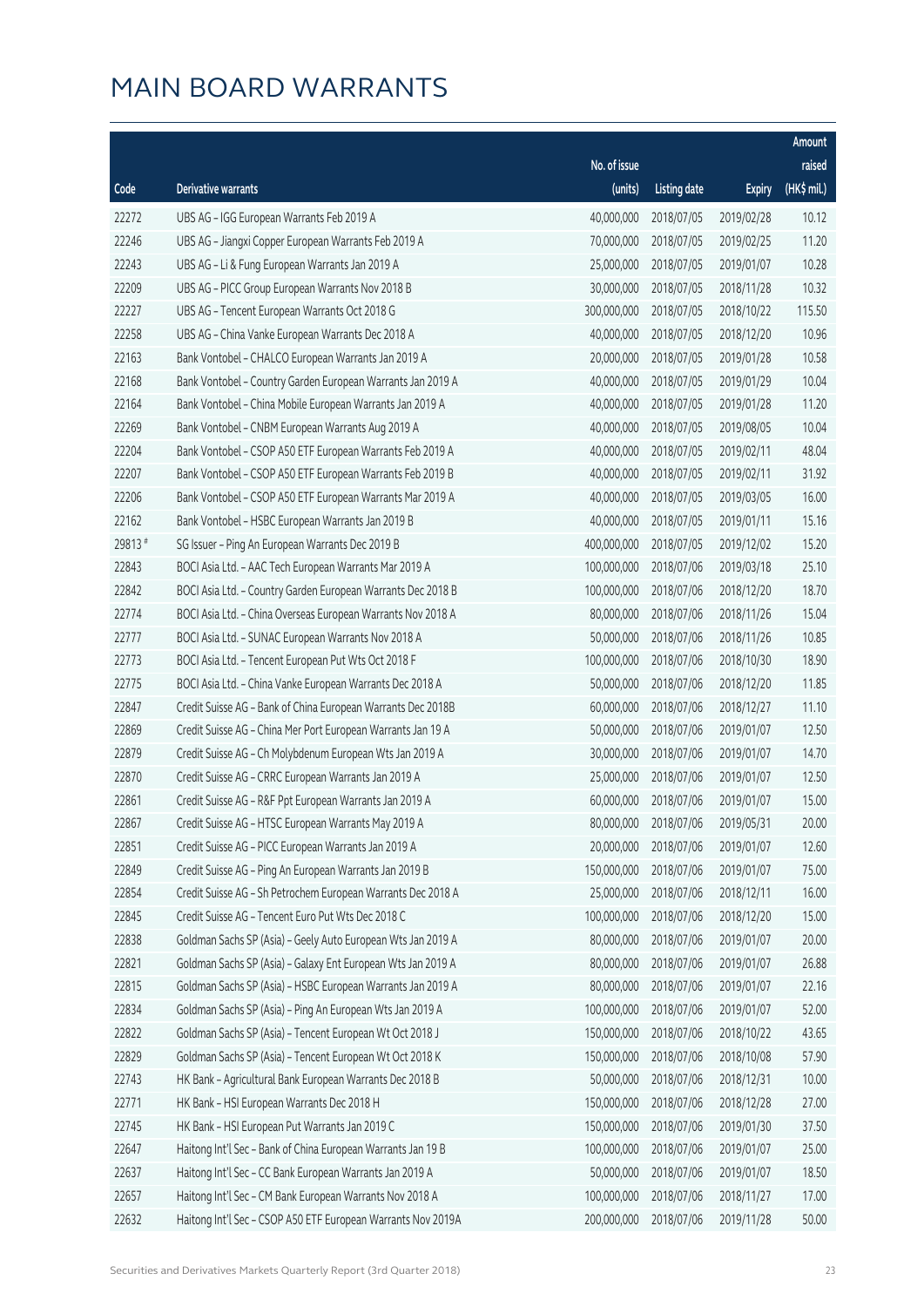|       |                                                              |              |                       |               | Amount      |
|-------|--------------------------------------------------------------|--------------|-----------------------|---------------|-------------|
|       |                                                              | No. of issue |                       |               | raised      |
| Code  | Derivative warrants                                          | (units)      | <b>Listing date</b>   | <b>Expiry</b> | (HK\$ mil.) |
| 22615 | Haitong Int'l Sec - Evergrande European Warrants Jan 2019 A  | 100,000,000  | 2018/07/06            | 2019/01/07    | 27.00       |
| 22618 | Haitong Int'l Sec - Evergrande European Warrants Jan 2019 B  | 100,000,000  | 2018/07/06            | 2019/01/07    | 33.00       |
| 22620 | Haitong Int'l Sec - Galaxy Ent European Warrants Jan 2019 A  | 60,000,000   | 2018/07/06            | 2019/01/07    | 23.40       |
| 22621 | Haitong Int'l Sec - ICBC European Warrants Dec 2018 B        | 40,000,000   | 2018/07/06            | 2018/12/20    | 11.20       |
| 22625 | Haitong Int'l Sec - ICBC European Warrants Dec 2018 C        | 70,000,000   | 2018/07/06            | 2018/12/20    | 11.90       |
| 22663 | Haitong Int'l Sec - SUNAC European Warrants Jan 2019 B       | 100,000,000  | 2018/07/06            | 2019/01/07    | 44.00       |
| 22804 | J P Morgan SP BV - CC Bank European Wts Oct 2018 B           | 100,000,000  | 2018/07/06            | 2018/10/05    | 17.10       |
| 22814 | J P Morgan SP BV - China Life European Warrants Jul 2019 A   | 100,000,000  | 2018/07/06            | 2019/07/02    | 15.20       |
| 22812 | J P Morgan SP BV - CPIC European Warrants Feb 2019 A         | 80,000,000   | 2018/07/06            | 2019/02/04    | 20.08       |
| 22806 | J P Morgan SP BV - China Taiping European Wts Jan 2019 A     | 60,000,000   | 2018/07/06            | 2019/01/07    | 15.06       |
| 22789 | J P Morgan SP BV - Galaxy Ent European Warrants Jan 2019 A   | 100,000,000  | 2018/07/06            | 2019/01/07    | 26.20       |
| 22799 | J P Morgan SP BV - Galaxy Ent European Put Wts Feb 2019 A    | 100,000,000  | 2018/07/06            | 2019/02/04    | 25.40       |
| 22781 | J P Morgan SP BV - HSCEI European Put Warrants Dec 2018 C    | 200,000,000  | 2018/07/06            | 2018/12/28    | 30.20       |
| 22810 | J P Morgan SP BV - Sands China European Warrants Jan 2019 A  | 100,000,000  | 2018/07/06            | 2019/01/07    | 26.00       |
| 22809 | J P Morgan SP BV - SUNAC European Warrants Feb 2019 A        | 60,000,000   | 2018/07/06            | 2019/02/04    | 19.80       |
| 22803 | J P Morgan SP BV - Tencent European Warrants Oct 2018 I      | 250,000,000  | 2018/07/06            | 2018/10/22    | 38.00       |
| 22727 | Macquarie Bank Ltd. - ASM Pacific European Wts Apr 2019 B    | 5,000,000    | 2018/07/06            | 2019/04/18    | 10.01       |
| 22729 | Macquarie Bank Ltd. - Country Garden European Wts Apr 2019 A | 40,000,000   | 2018/07/06            | 2019/04/02    | 10.00       |
| 22724 | Macquarie Bank Ltd. - Genscript Bio European Warrants Mar19A | 20,000,000   | 2018/07/06            | 2019/03/04    | 10.34       |
| 22711 | Macquarie Bank Ltd. - Ping An European Warrants Dec 2018 D   | 24,000,000   | 2018/07/06            | 2018/12/04    | 10.06       |
| 22696 | Macquarie Bank Ltd. - Tencent European Put Wts Feb 2019 G    | 7,500,000    | 2018/07/06            | 2019/02/01    | 10.04       |
| 22732 | UBS AG - AAC Tech European Warrants Nov 2018 A               | 70,000,000   | 2018/07/06            | 2018/11/28    | 10.50       |
| 22738 | UBS AG - AAC Tech European Warrants Feb 2019 B               | 70,000,000   | 2018/07/06            | 2019/02/15    | 17.50       |
| 22735 | UBS AG - HSI European Warrants Jan 2019 E                    | 300,000,000  | 2018/07/06            | 2019/01/30    | 75.90       |
| 22734 | UBS AG - Sunny Optical European Warrants Oct 2018 A          | 100,000,000  | 2018/07/06            | 2018/10/26    | 17.30       |
| 22684 | Bank Vontobel - Bank of China European Warrants Jan 2019 B   | 50,000,000   | 2018/07/06            | 2019/01/07    | 15.50       |
| 22676 | Bank Vontobel - CC Bank European Warrants Jan 2019 A         |              | 50,000,000 2018/07/06 | 2019/01/07    | 22.50       |
| 22682 | Bank Vontobel - CLP Holdings European Warrants Jan 2019 A    | 30,000,000   | 2018/07/06            | 2019/01/08    | 11.10       |
| 22675 | Bank Vontobel - Greatwall Motor European Warrants Jan 2019 A | 15,000,000   | 2018/07/06            | 2019/01/07    | 12.00       |
| 22692 | Bank Vontobel - Tencent European Warrants Oct 2018 H         | 100,000,000  | 2018/07/06            | 2018/10/22    | 32.50       |
| 22888 | BNP Paribas Issuance B.V. - CK Asset European Wts Feb 2019 A | 40,000,000   | 2018/07/09            | 2019/02/04    | 10.00       |
| 22889 | BNP Paribas Issuance B.V. - Link REIT Euro Wts Feb 2019 A    | 40,000,000   | 2018/07/09            | 2019/02/04    | 15.20       |
| 22880 | BNP Paribas Issuance B.V. - New World Dev Eu Wt Feb 2019 A   | 30,000,000   | 2018/07/09            | 2019/02/04    | 17.40       |
| 22882 | BNP Paribas Issuance B.V. - SHK Ppt Euro Warrants Feb 2019 A | 40,000,000   | 2018/07/09            | 2019/02/04    | 16.80       |
| 22967 | Credit Suisse AG - China EB Ltd European Warrants Apr 2019 A | 50,000,000   | 2018/07/09            | 2019/04/30    | 12.50       |
| 22966 | Credit Suisse AG - SHK Ppt European Warrants Nov 2018 A      | 40,000,000   | 2018/07/09            | 2018/11/23    | 10.00       |
| 22941 | Credit Suisse AG - Tencent European Wts Jan 2019 A           | 250,000,000  | 2018/07/09            | 2019/01/08    | 92.50       |
| 22942 | Credit Suisse AG - Tencent European Wts Jan 2019 B           | 250,000,000  | 2018/07/09            | 2019/01/08    | 122.50      |
| 22947 | Credit Suisse AG - Tencent European Wts Feb 2019 A           | 250,000,000  | 2018/07/09            | 2019/02/28    | 65.00       |
| 22955 | Credit Suisse AG - Tencent European Wts Mar 2019 A           | 250,000,000  | 2018/07/09            | 2019/03/29    | 62.50       |
| 22956 | Credit Suisse AG - Tencent European Wts Mar 2019 B           | 250,000,000  | 2018/07/09            | 2019/03/29    | 90.00       |
| 22957 | Credit Suisse AG - Tencent European Wts Mar 2019 C           | 250,000,000  | 2018/07/09            | 2019/03/29    | 140.00      |
| 22915 | Bank of East Asia - Agile Ppt European Warrants Dec 2019 A   | 40,000,000   | 2018/07/09            | 2019/12/31    | 10.00       |
| 22905 | Bank of East Asia - Ping An European Warrants Aug 2019 A     | 30,000,000   | 2018/07/09            | 2019/08/30    | 15.00       |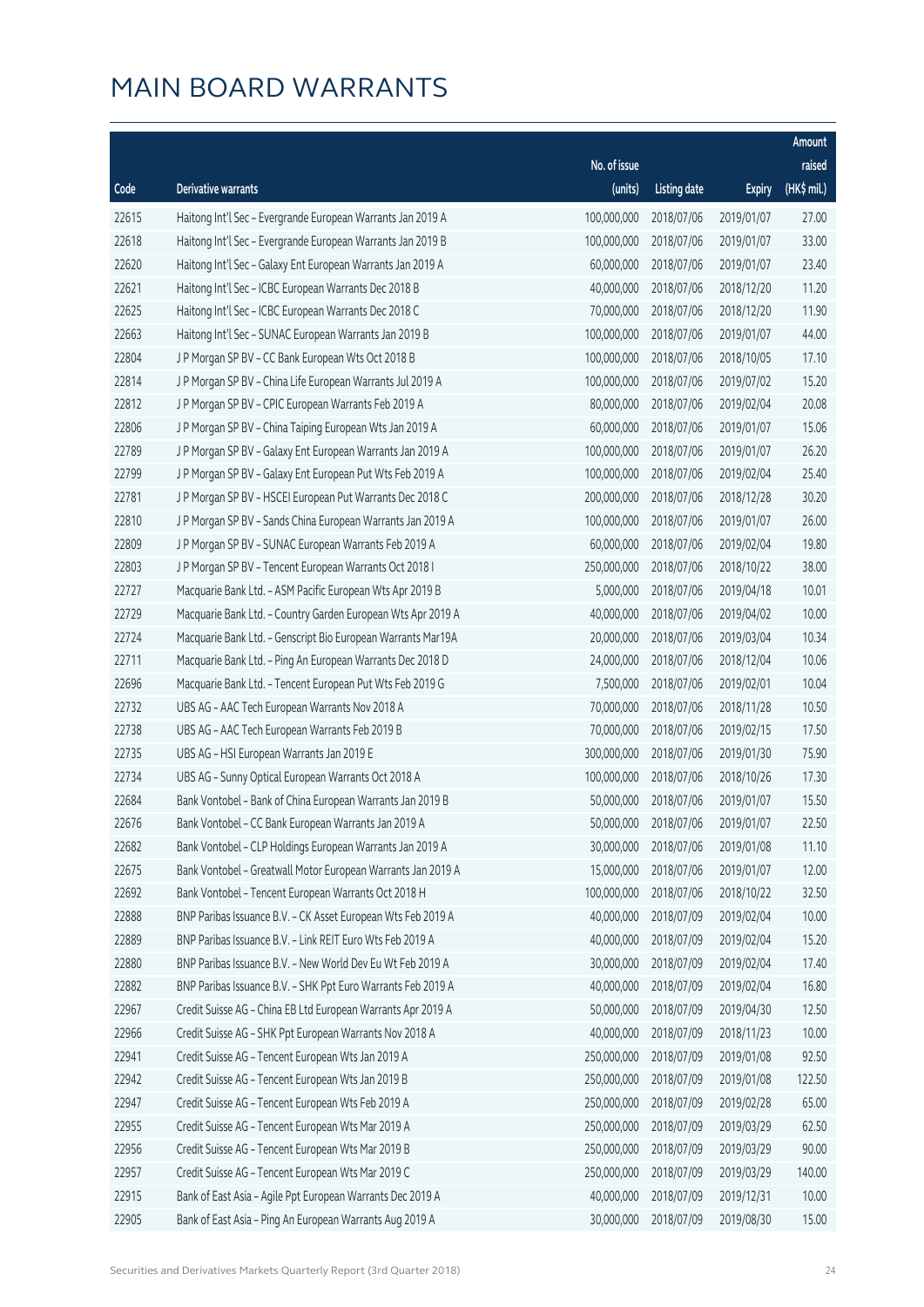|       |                                                              |              |                       |               | Amount      |
|-------|--------------------------------------------------------------|--------------|-----------------------|---------------|-------------|
|       |                                                              | No. of issue |                       |               | raised      |
| Code  | Derivative warrants                                          | (units)      | <b>Listing date</b>   | <b>Expiry</b> | (HK\$ mil.) |
| 22906 | Bank of East Asia - SMIC European Warrants Sep 2019 A        | 40,000,000   | 2018/07/09            | 2019/09/27    | 10.00       |
| 23016 | Bank of East Asia - Xiaomi European Warrants Jan 2019 A      | 40,000,000   | 2018/07/09            | 2019/01/08    | 11.24       |
| 23020 | Bank of East Asia - Xiaomi European Warrants Jan 2019 B      | 40,000,000   | 2018/07/09            | 2019/01/08    | 15.80       |
| 22995 | Goldman Sachs SP (Asia) - AIA European Warrants Oct 2018 D   | 80,000,000   | 2018/07/09            | 2018/10/09    | 43.92       |
| 22993 | Goldman Sachs SP (Asia) - CC Bank European Wts Jan 2019 A    | 80,000,000   | 2018/07/09            | 2019/01/09    | 44.00       |
| 22996 | Goldman Sachs SP (Asia) - China Mobile Euro Wts Oct 2018 C   | 80,000,000   | 2018/07/09            | 2018/10/24    | 13.28       |
| 22990 | Goldman Sachs SP (Asia) - HKEX European Warrants Mar 2019 B  | 150,000,000  | 2018/07/09            | 2019/03/22    | 25.80       |
| 22997 | Goldman Sachs SP (Asia) - ICBC European Warrants Jan 2019 A  | 80,000,000   | 2018/07/09            | 2019/01/09    | 33.84       |
| 23000 | Haitong Int'l Sec - Xiaomi European Warrants Jan 2019 A      | 200,000,000  | 2018/07/09            | 2019/01/08    | 84.00       |
| 23006 | Haitong Int'l Sec - Xiaomi European Warrants Jan 2019 B      | 200,000,000  | 2018/07/09            | 2019/01/08    | 62.00       |
| 23009 | Haitong Int'l Sec - Xiaomi European Warrants Jan 2019 C      | 200,000,000  | 2018/07/09            | 2019/01/08    | 50.00       |
| 23013 | Haitong Int'l Sec - Xiaomi European Warrants Jun 2019 A      | 200,000,000  | 2018/07/09            | 2019/06/17    | 58.00       |
| 22919 | J P Morgan SP BV - Genscript Bio European Warrants Dec 2018C | 40,000,000   | 2018/07/09            | 2018/12/13    | 15.40       |
| 22925 | J P Morgan SP BV - HSCEI ETF European Warrants Jan 2019 A    | 100,000,000  | 2018/07/09            | 2019/01/31    | 31.70       |
| 22936 | J P Morgan SP BV - SHK Ppt European Warrants Jan 2019 A      | 60,000,000   | 2018/07/09            | 2019/01/09    | 16.74       |
| 22890 | Macquarie Bank Ltd. - SUNAC European Warrants Feb 2019 A     | 20,000,000   | 2018/07/09            | 2019/02/04    | 10.10       |
| 23021 | Macquarie Bank Ltd. - Xiaomi European Warrants Feb 2019 A    | 30,000,000   | 2018/07/09            | 2019/02/04    | 14.76       |
| 23027 | Macquarie Bank Ltd. - Xiaomi European Warrants Feb 2019 B    | 36,000,000   | 2018/07/09            | 2019/02/04    | 10.01       |
| 23024 | Macquarie Bank Ltd. - Xiaomi European Warrants Mar 2019 A    | 30,000,000   | 2018/07/09            | 2019/03/04    | 11.52       |
| 23037 | Macquarie Bank Ltd. - Xiaomi European Warrants Jul 2019 A    | 28,000,000   | 2018/07/09            | 2019/07/02    | 10.25       |
| 22902 | Macquarie Bank Ltd. - Xinyi Glass European Wts May 2019 A    | 5,500,000    | 2018/07/09            | 2019/05/02    | 10.30       |
| 23051 | SG Issuer - Kingsoft European Warrants Dec 2018 A            | 40,000,000   | 2018/07/09            | 2018/12/31    | 10.00       |
| 23052 | SG Issuer - Xiaomi European Warrants Jan 2019 A              | 200,000,000  | 2018/07/09            | 2019/01/08    | 87.00       |
| 23053 | SG Issuer - Xiaomi European Warrants Jan 2019 B              | 200,000,000  | 2018/07/09            | 2019/01/08    | 62.00       |
| 23054 | SG Issuer - Xiaomi European Warrants Jan 2019 C              | 200,000,000  | 2018/07/09            | 2019/01/08    | 50.00       |
| 23055 | SG Issuer - Xiaomi European Warrants Feb 2019 A              | 200,000,000  | 2018/07/09            | 2019/02/20    | 50.00       |
| 22968 | UBS AG – CITIC Sec European Warrants Jan 2019 A              |              | 60,000,000 2018/07/09 | 2019/01/30    | 11.40       |
| 22974 | UBS AG - CNBM European Wts Nov 2019 A                        | 100,000,000  | 2018/07/09            | 2019/11/22    | 20.90       |
| 22980 | UBS AG - CPIC European Warrants Dec 2018 A                   | 70,000,000   | 2018/07/09            | 2018/12/20    | 11.06       |
| 22976 | UBS AG - CSOP A50 ETF European Warrants Nov 2018 B           | 40,000,000   | 2018/07/09            | 2018/11/01    | 12.84       |
| 22988 | UBS AG - Ping An European Warrants Oct 2018 D                | 100,000,000  | 2018/07/09            | 2018/10/31    | 40.20       |
| 23044 | Bank Vontobel - Xiaomi European Warrants Apr 2019 A          | 30,000,000   | 2018/07/09            | 2019/04/03    | 15.90       |
| 23046 | Bank Vontobel - Xiaomi European Warrants Apr 2019 B          | 30,000,000   | 2018/07/09            | 2019/04/03    | 11.40       |
| 23041 | Bank Vontobel - Xiaomi European Warrants Jul 2019 A          | 30,000,000   | 2018/07/09            | 2019/07/09    | 21.60       |
| 23048 | Bank Vontobel - Xiaomi European Warrants Jul 2019 B          | 30,000,000   | 2018/07/09            | 2019/07/09    | 10.20       |
| 23114 | BOCI Asia Ltd. - China Life European Warrants Feb 2019 A     | 100,000,000  | 2018/07/10            | 2019/02/28    | 25.00       |
| 23120 | Credit Suisse AG - AIA European Warrants Dec 2018 A          | 70,000,000   | 2018/07/10            | 2018/12/20    | 24.50       |
| 23123 | Credit Suisse AG - AIA European Put Warrants Jan 2019 A      | 60,000,000   | 2018/07/10            | 2019/01/31    | 15.00       |
| 23134 | Credit Suisse AG - HKEX European Warrants Dec 2018 E         | 200,000,000  | 2018/07/10            | 2018/12/24    | 47.00       |
| 23348 | Goldman Sachs SP (Asia) - AAC Tech Euro Wts Mar 2019 A       | 60,000,000   | 2018/07/10            | 2019/03/15    | 15.00       |
| 23338 | Goldman Sachs SP (Asia) - Bank of China European Wts Jan 19A | 80,000,000   | 2018/07/10            | 2019/01/10    | 20.00       |
| 23335 | Goldman Sachs SP (Asia) - CSOP A50 ETF Euro Wts Jan 2019 A   | 80,000,000   | 2018/07/10            | 2019/01/10    | 20.08       |
| 23345 | Goldman Sachs SP (Asia) - Fosun Intl European Wts Nov 2018 A | 70,000,000   | 2018/07/10            | 2018/11/12    | 10.50       |
| 23337 | Goldman Sachs SP (Asia) - A50 China European Wts Dec 2018 A  | 80,000,000   | 2018/07/10            | 2018/12/21    | 18.24       |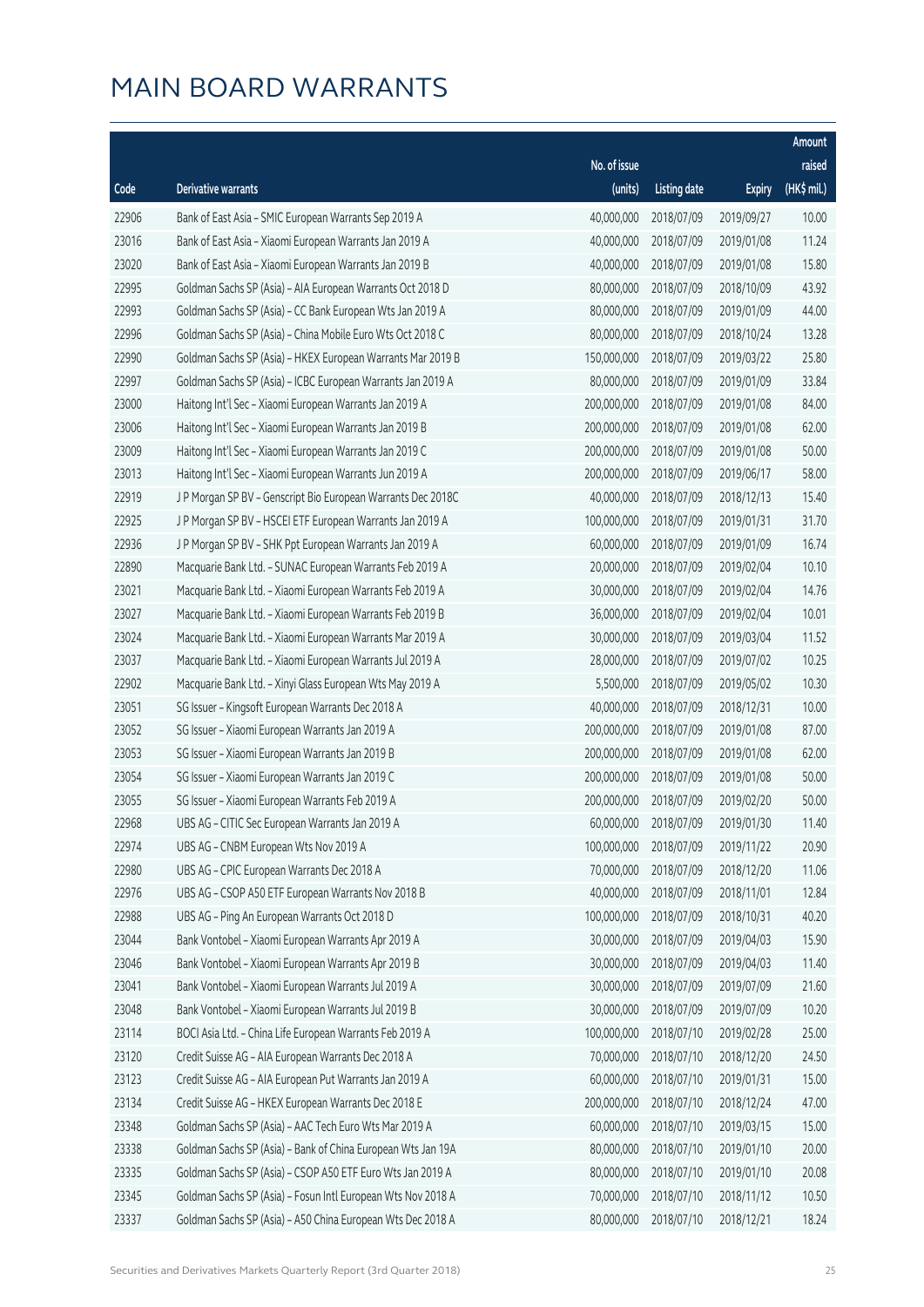|       |                                                              |              |                       |               | Amount      |
|-------|--------------------------------------------------------------|--------------|-----------------------|---------------|-------------|
|       |                                                              | No. of issue |                       |               | raised      |
| Code  | Derivative warrants                                          | (units)      | <b>Listing date</b>   | <b>Expiry</b> | (HK\$ mil.) |
| 23342 | Goldman Sachs SP (Asia) - SHK Ppt European Wts Nov 2018 A    | 50,000,000   | 2018/07/10            | 2018/11/30    | 10.65       |
| 23104 | HK Bank - AIA European Warrants Jan 2019 A                   | 50,000,000   | 2018/07/10            | 2019/01/31    | 19.00       |
| 23113 | HK Bank - Galaxy Ent European Warrants Jan 2019 B            | 50,000,000   | 2018/07/10            | 2019/01/31    | 20.00       |
| 23107 | HK Bank - HSCEI European Put Warrants Mar 2019 B             | 150,000,000  | 2018/07/10            | 2019/03/28    | 37.50       |
| 23106 | HK Bank - HSI European Put Warrants Jan 2019 D               | 150,000,000  | 2018/07/10            | 2019/01/30    | 37.50       |
| 23096 | HK Bank - Sands China European Warrants Jan 2019 A           | 50,000,000   | 2018/07/10            | 2019/01/31    | 16.50       |
| 23099 | HK Bank - Tencent European Warrants Nov 2018 C               | 120,000,000  | 2018/07/10            | 2018/11/30    | 20.40       |
| 23176 | J P Morgan SP BV - Conch Cement European Warrants Jan 2019 A | 60,000,000   | 2018/07/10            | 2019/01/10    | 28.44       |
| 23187 | J P Morgan SP BV - CKH Holdings European Warrants Oct 2018 B | 100,000,000  | 2018/07/10            | 2018/10/25    | 15.10       |
| 23167 | J P Morgan SP BV - China Mobile European Wts Oct 2018 B      | 100,000,000  | 2018/07/10            | 2018/10/26    | 17.20       |
| 23179 | J P Morgan SP BV - Geely Auto European Warrants Oct 2018 B   | 100,000,000  | 2018/07/10            | 2018/10/26    | 16.20       |
| 23175 | J P Morgan SP BV - Galaxy Ent European Warrants Jan 2019 B   | 100,000,000  | 2018/07/10            | 2019/01/10    | 39.80       |
| 23178 | J P Morgan SP BV - R&F Ppt European Warrants Mar 2019 A      | 60,000,000   | 2018/07/10            | 2019/03/04    | 15.00       |
| 23165 | J P Morgan SP BV - HSBC European Warrants Jan 2019 B         | 100,000,000  | 2018/07/10            | 2019/01/10    | 30.00       |
| 23156 | J P Morgan SP BV - HSI European Warrants Jan 2019 E          | 300,000,000  | 2018/07/10            | 2019/01/30    | 75.30       |
| 23222 | J P Morgan SP BV - HSI European Warrants Jan 2019 F          | 300,000,000  | 2018/07/10            | 2019/01/30    | 46.20       |
| 23147 | J P Morgan SP BV - HSI European Warrants Apr 2019 B          | 200,000,000  | 2018/07/10            | 2019/04/29    | 50.80       |
| 23155 | J P Morgan SP BV - HSI European Warrants Apr 2019 C          | 200,000,000  | 2018/07/10            | 2019/04/29    | 51.00       |
| 23169 | J P Morgan SP BV - Wynn Macau European Warrants Dec 2018 A   | 60,000,000   | 2018/07/10            | 2018/12/21    | 11.46       |
| 23095 | Macquarie Bank Ltd. - BYD Company European Warrants Feb 19 A | 13,500,000   | 2018/07/10            | 2019/02/04    | 10.06       |
| 23091 | Macquarie Bank Ltd. - CNBM European Warrants Feb 2019 A      | 9,000,000    | 2018/07/10            | 2019/02/04    | 10.03       |
| 23144 | Macquarie Bank Ltd. - Galaxy Ent European Wts Mar 2019 A     | 16,500,000   | 2018/07/10            | 2019/03/04    | 10.02       |
| 23225 | SG Issuer - AIA European Warrants Dec 2018 A                 | 60,000,000   | 2018/07/10            | 2018/12/31    | 20.70       |
| 23228 | SG Issuer - AIA European Warrants Dec 2018 B                 | 60,000,000   | 2018/07/10            | 2018/12/31    | 13.20       |
| 23232 | SG Issuer - BBMG European Warrants Jan 2019 A                | 30,000,000   | 2018/07/10            | 2019/01/31    | 11.70       |
| 23248 | SG Issuer - CC Bank European Put Warrants Jan 2019 A         | 40,000,000   | 2018/07/10            | 2019/01/31    | 10.80       |
| 23241 | SG Issuer - China Comm Cons European Warrants Jan 2019 A     |              | 20,000,000 2018/07/10 | 2019/01/31    | 10.00       |
| 23253 | SG Issuer - CGS European Warrants Jan 2019 A                 | 25,000,000   | 2018/07/10            | 2019/01/31    | 11.75       |
| 23263 | SG Issuer - CITIC Sec European Warrants Jan 2019 A           | 80,000,000   | 2018/07/10            | 2019/01/31    | 14.80       |
| 23256 | SG Issuer - China Res Land European Warrants Jan 2019 A      | 40,000,000   | 2018/07/10            | 2019/01/31    | 10.00       |
| 23301 | SG Issuer - CSOP A50 ETF European Warrants Jan 2019 B        | 20,000,000   | 2018/07/10            | 2019/01/31    | 12.40       |
| 23262 | SG Issuer - China Shenhua European Warrants Feb 2019 A       | 80,000,000   | 2018/07/10            | 2019/02/28    | 20.00       |
| 23312 | SG Issuer - A50 China European Warrants Jan 2019 B           | 20,000,000   | 2018/07/10            | 2019/01/31    | 13.40       |
| 23269 | SG Issuer - Galaxy Ent European Warrants Dec 2018 B          | 50,000,000   | 2018/07/10            | 2018/12/31    | 12.00       |
| 23270 | SG Issuer - Galaxy Ent European Warrants Jan 2019 A          | 50,000,000   | 2018/07/10            | 2019/01/31    | 23.00       |
| 23272 | SG Issuer - Galaxy Ent European Put Warrants Jan 2019 B      | 40,000,000   | 2018/07/10            | 2019/01/31    | 10.00       |
| 23223 | SG Issuer - HSCEI European Warrants Jan 2019 B               | 150,000,000  | 2018/07/10            | 2019/01/30    | 37.50       |
| 23314 | SG Issuer - HSI European Warrants Jan 2019 C                 | 150,000,000  | 2018/07/10            | 2019/01/30    | 25.50       |
| 23318 | SG Issuer - HSI European Warrants Jan 2019 D                 | 150,000,000  | 2018/07/10            | 2019/01/30    | 22.50       |
| 23331 | SG Issuer - HSI European Put Warrants Jan 2019 E             | 150,000,000  | 2018/07/10            | 2019/01/30    | 37.50       |
| 23282 | SG Issuer - ICBC European Warrants Dec 2018 B                | 50,000,000   | 2018/07/10            | 2018/12/31    | 10.75       |
| 23286 | SG Issuer - Sands China European Warrants Jan 2019 A         | 40,000,000   | 2018/07/10            | 2019/01/31    | 11.80       |
| 23287 | SG Issuer - Sands China European Put Warrants Jan 2019 B     | 40,000,000   | 2018/07/10            | 2019/01/31    | 10.00       |
| 23332 | SG Issuer - Xiaomi European Warrants Jan 2019 D              | 200,000,000  | 2018/07/10            | 2019/01/09    | 97.00       |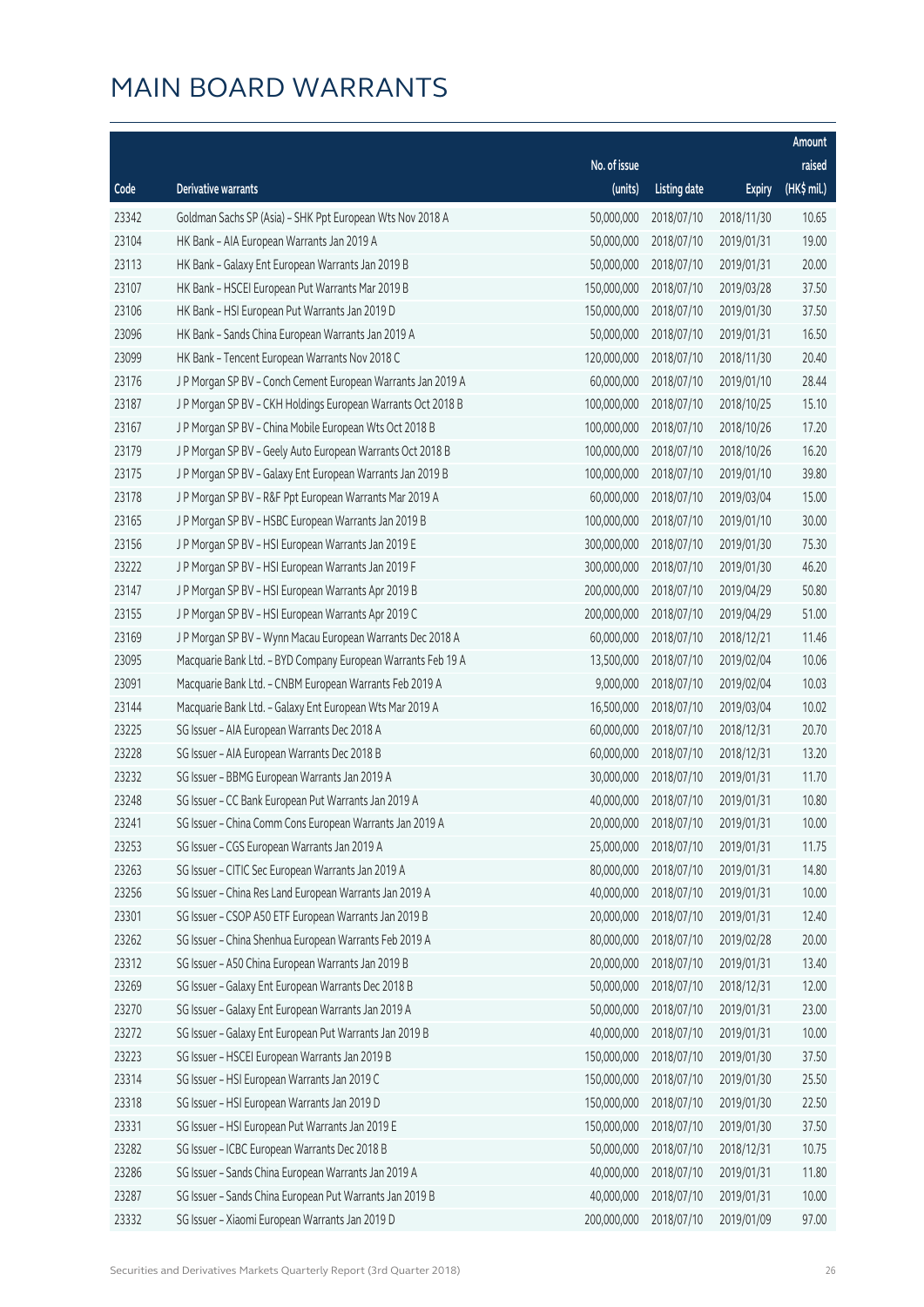|       |                                                              |              |                       |               | Amount      |
|-------|--------------------------------------------------------------|--------------|-----------------------|---------------|-------------|
|       |                                                              | No. of issue |                       |               | raised      |
| Code  | Derivative warrants                                          | (units)      | <b>Listing date</b>   | <b>Expiry</b> | (HK\$ mil.) |
| 23220 | UBS AG - China Huarong European Warrants Jan 2019 A          | 30,000,000   | 2018/07/10            | 2019/01/09    | 10.11       |
| 23204 | UBS AG - Ch Molybdenum European Warrants Jan 2019 A          | 30,000,000   | 2018/07/10            | 2019/01/09    | 16.08       |
| 23203 | UBS AG - Galaxy Ent European Warrants Dec 2018 C             | 70,000,000   | 2018/07/10            | 2018/12/24    | 16.10       |
| 23201 | UBS AG - Galaxy Ent European Warrants Jan 2019 A             | 70,000,000   | 2018/07/10            | 2019/01/09    | 29.75       |
| 23057 | UBS AG - HSCEI European Warrants Mar 2019 A                  | 100,000,000  | 2018/07/10            | 2019/03/28    | 15.20       |
| 23056 | UBS AG - HSI European Warrants Feb 2019 A                    | 200,000,000  | 2018/07/10            | 2019/02/27    | 30.80       |
| 23208 | UBS AG - Melco Int'l Dev European Warrants Jan 2019 A        | 40,000,000   | 2018/07/10            | 2019/01/09    | 10.20       |
| 23212 | UBS AG - MGM China European Warrants Jan 2019 A              | 50,000,000   | 2018/07/10            | 2019/01/09    | 12.50       |
| 23198 | UBS AG - Sands China Ltd European Warrants Jan 2019 A        | 70,000,000   | 2018/07/10            | 2019/01/09    | 18.13       |
| 23207 | UBS AG - Zijin Mining European Warrants Jan 2019 A           | 30,000,000   | 2018/07/10            | 2019/01/09    | 11.55       |
| 23064 | Bank Vontobel - AIA European Warrants Dec 2018 B             | 50,000,000   | 2018/07/10            | 2018/12/24    | 12.05       |
| 23079 | Bank Vontobel - Galaxy Ent European Warrants Jan 2019 A      | 40,000,000   | 2018/07/10            | 2019/01/14    | 15.64       |
| 23060 | Bank Vontobel - HKEX European Warrants Dec 2018 G            | 100,000,000  | 2018/07/10            | 2018/12/31    | 15.20       |
| 23063 | Bank Vontobel - HKEX European Warrants Jan 2019 A            | 100,000,000  | 2018/07/10            | 2019/01/10    | 25.10       |
| 23089 | Bank Vontobel - HSCEI European Warrants Jun 2019 A           | 100,000,000  | 2018/07/10            | 2019/06/27    | 25.20       |
| 23086 | Bank Vontobel - HSCEI European Put Warrants Mar 2019 A       | 100,000,000  | 2018/07/10            | 2019/03/28    | 25.20       |
| 23066 | Bank Vontobel - SHK Ppt European Warrants Jan 2019 A         | 30,000,000   | 2018/07/10            | 2019/01/11    | 17.40       |
| 23349 | BOCI Asia Ltd. - HKEX European Warrants Dec 2018 D           | 150,000,000  | 2018/07/11            | 2018/12/18    | 45.60       |
| 23350 | BOCI Asia Ltd. - HSBC European Warrants Jan 2019 A           | 80,000,000   | 2018/07/11            | 2019/01/14    | 30.24       |
| 23482 | BNP Paribas Issuance B.V. - Country Garden Eu Wt Apr 2019 A  | 120,000,000  | 2018/07/11            | 2019/04/02    | 30.00       |
| 23480 | BNP Paribas Issuance B.V. - Galaxy Ent Euro Wts Feb 2019 C   | 40,000,000   | 2018/07/11            | 2019/02/04    | 17.60       |
| 23470 | BNP Paribas Issuance B.V. - Ping An European Wt Feb 2019 B   | 40,000,000   | 2018/07/11            | 2019/02/04    | 17.20       |
| 23477 | BNP Paribas Issuance B.V. - Ping An European Wt May 2019 A   | 40,000,000   | 2018/07/11            | 2019/05/02    | 19.60       |
| 23447 | Credit Suisse AG - AIA European Warrants Dec 2018 B          | 70,000,000   | 2018/07/11            | 2018/12/24    | 16.80       |
| 23460 | Credit Suisse AG - CSOP A50 ETF European Warrants Jan 2019 A | 50,000,000   | 2018/07/11            | 2019/01/10    | 22.00       |
| 23458 | Credit Suisse AG - China Shenhua European Wts Jan 2019 A     | 70,000,000   | 2018/07/11            | 2019/01/31    | 17.50       |
| 23463 | Credit Suisse AG - A50 China European Warrants Jan 2019 A    |              | 50,000,000 2018/07/11 | 2019/01/10    | 21.00       |
| 23448 | Credit Suisse AG - ICBC European Warrants Dec 2018 B         | 50,000,000   | 2018/07/11            | 2018/12/20    | 13.50       |
| 23456 | Credit Suisse AG - Wynn Macau European Warrants Dec 2018 A   | 40,000,000   | 2018/07/11            | 2018/12/24    | 10.00       |
| 23522 | Goldman Sachs SP (Asia) - Agricultural Bank Euro Wts Dec 18A | 60,000,000   | 2018/07/11            | 2018/12/27    | 10.08       |
| 23517 | Goldman Sachs SP (Asia) - Ch Comm Cons Euro Wts Oct 2018 A   | 50,000,000   | 2018/07/11            | 2018/10/11    | 11.80       |
| 23523 | Goldman Sachs SP (Asia) - China Overseas European Wts Oct18C | 80,000,000   | 2018/07/11            | 2018/10/19    | 12.00       |
| 23538 | Goldman Sachs SP (Asia) - Sinopec Corp Euro Wts Oct 2018 B   | 60,000,000   | 2018/07/11            | 2018/10/11    | 22.68       |
| 23524 | Goldman Sachs SP (Asia) - Galaxy Ent European Wts Jan 2019 B | 80,000,000   | 2018/07/11            | 2019/01/11    | 28.80       |
| 23535 | Goldman Sachs SP (Asia) - Sands China Ltd Euro Wts Jan 2019A | 80,000,000   | 2018/07/11            | 2019/01/11    | 20.00       |
| 23414 | HK Bank - China Life European Warrants Jun 2019 A            | 60,000,000   | 2018/07/11            | 2019/06/28    | 10.20       |
| 23408 | HK Bank - Geely Auto European Warrants Jan 2019 B            | 80,000,000   | 2018/07/11            | 2019/01/31    | 20.00       |
| 23364 | Haitong Int'l Sec - CC Bank European Put Warrants Jan 2019 B | 60,000,000   | 2018/07/11            | 2019/01/10    | 21.00       |
| 23355 | Haitong Int'l Sec - Country Garden European Put Wts Jan 19 A | 100,000,000  | 2018/07/11            | 2019/01/21    | 27.00       |
| 23368 | Haitong Int'l Sec - Galaxy Ent European Put Wts Jan 2019 B   | 80,000,000   | 2018/07/11            | 2019/01/10    | 27.20       |
| 23354 | Haitong Int'l Sec - Ping An European Put Warrants Jan 2019 B | 60,000,000   | 2018/07/11            | 2019/01/10    | 19.20       |
| 23353 | Haitong Int'l Sec - Tencent European Put Warrants Dec 2018 G | 150,000,000  | 2018/07/11            | 2018/12/28    | 37.50       |
| 23351 | Haitong Int'l Sec - Xiaomi European Warrants Jan 2019 D      | 150,000,000  | 2018/07/11            | 2019/01/10    | 79.50       |
| 23352 | Haitong Int'l Sec - Xiaomi European Warrants Jan 2019 E      | 150,000,000  | 2018/07/11            | 2019/01/10    | 90.00       |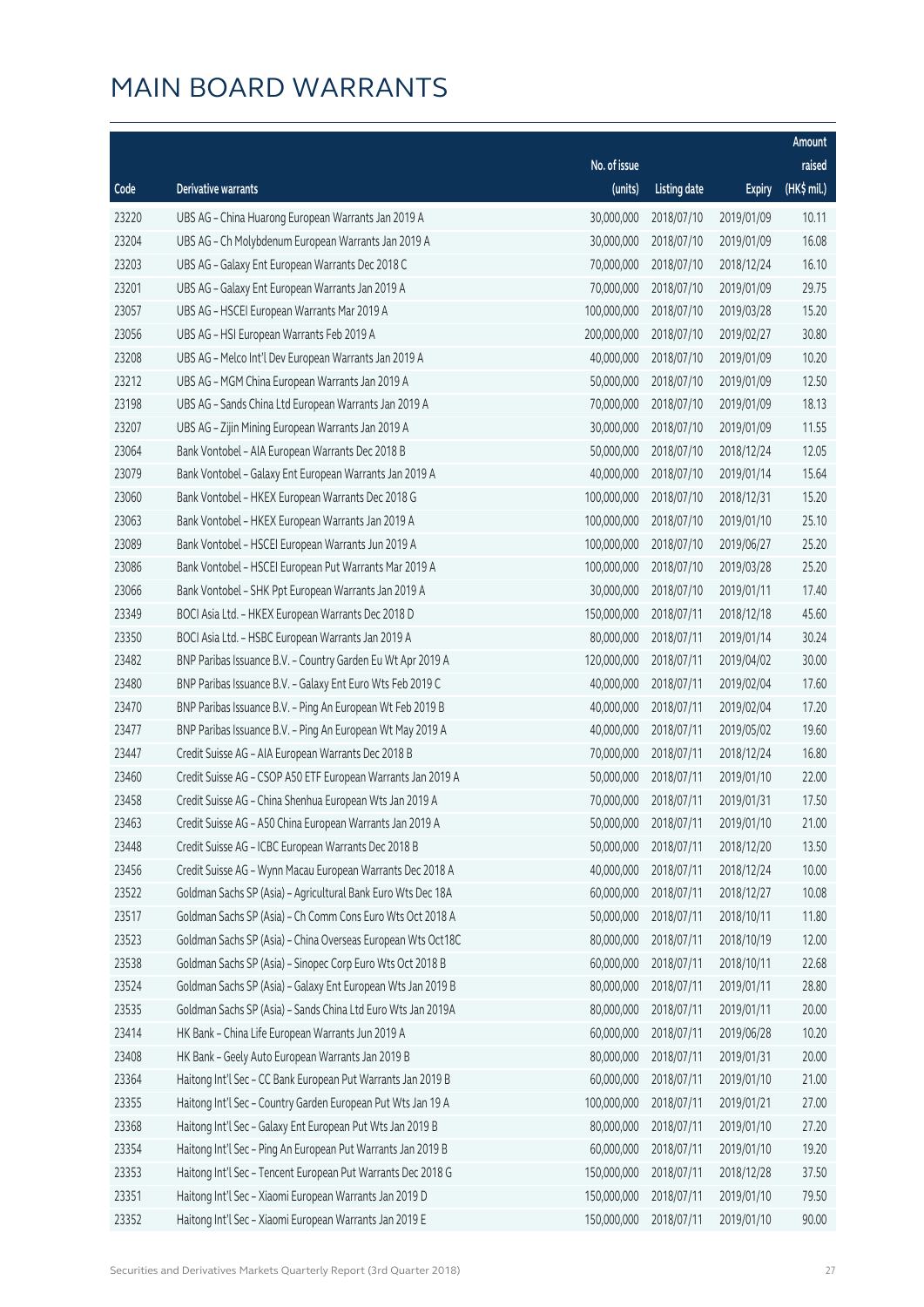|       |                                                              |              |                       |               | Amount      |
|-------|--------------------------------------------------------------|--------------|-----------------------|---------------|-------------|
|       |                                                              | No. of issue |                       |               | raised      |
| Code  | Derivative warrants                                          | (units)      | <b>Listing date</b>   | <b>Expiry</b> | (HK\$ mil.) |
| 23467 | J P Morgan SP BV - Kingsoft European Warrants Feb 2019 A     | 60,000,000   | 2018/07/11            | 2019/02/04    | 15.00       |
| 23464 | J P Morgan SP BV - Stanchart European Warrants Dec 2018 A    | 30,000,000   | 2018/07/11            | 2018/12/21    | 10.32       |
| 23445 | Macquarie Bank Ltd. - Country Garden European Put Wts Jul19A | 40,000,000   | 2018/07/11            | 2019/07/03    | 10.32       |
| 23442 | Macquarie Bank Ltd. - CKH European Put Warrants Apr 2019 A   | 22,000,000   | 2018/07/11            | 2019/04/02    | 10.05       |
| 23433 | Macquarie Bank Ltd. - China Life European Wts Jul 2019 A     | 40,000,000   | 2018/07/11            | 2019/07/02    | 10.08       |
| 23429 | Macquarie Bank Ltd. - Sinopec Corp European Wts Feb 2019 A   | 20,000,000   | 2018/07/11            | 2019/02/04    | 11.96       |
| 23443 | Macquarie Bank Ltd. - Dongfeng Motor European Wts Apr 2019 A | 9,000,000    | 2018/07/11            | 2019/04/02    | 10.07       |
| 23439 | Macquarie Bank Ltd. - A50 China European Put Wts Feb 2019 A  | 21,000,000   | 2018/07/11            | 2019/02/04    | 10.04       |
| 23422 | Macquarie Bank Ltd. - HSBC European Warrants Jul 2019 A      | 26,000,000   | 2018/07/11            | 2019/07/02    | 10.19       |
| 23419 | Macquarie Bank Ltd. - HSBC European Put Warrants Feb 2019 B  | 40,000,000   | 2018/07/11            | 2019/02/04    | 10.00       |
| 23426 | Macquarie Bank Ltd. - PetroChina European Wts Feb 2019 A     | 24,000,000   | 2018/07/11            | 2019/02/04    | 10.20       |
| 23425 | Macquarie Bank Ltd. - Stanchart European Warrants Feb 2019 A | 17,000,000   | 2018/07/11            | 2019/02/04    | 10.15       |
| 23484 | SG Issuer - CHALCO European Warrants Jan 2019 A              | 25,000,000   | 2018/07/11            | 2019/01/31    | 11.25       |
| 23488 | SG Issuer - BOCom European Warrants Jan 2019 A               | 20,000,000   | 2018/07/11            | 2019/01/31    | 10.00       |
| 23489 | SG Issuer - China Overseas European Warrants Nov 2018 A      | 60,000,000   | 2018/07/11            | 2018/11/30    | 11.10       |
| 23491 | SG Issuer - China Overseas European Put Warrants Nov 2018 B  | 50,000,000   | 2018/07/11            | 2018/11/30    | 10.00       |
| 23493 | SG Issuer - CPIC Eur Wt Jan 2019 A                           | 35,000,000   | 2018/07/11            | 2019/01/31    | 10.15       |
| 23498 | SG Issuer - HKEX European Warrants Dec 2018 G                | 150,000,000  | 2018/07/11            | 2018/12/31    | 22.50       |
| 23499 | SG Issuer - HKEX European Put Warrants Dec 2018 H            | 20,000,000   | 2018/07/11            | 2018/12/31    | 11.80       |
| 23508 | SG Issuer - SHKP European Put Warrants Jan 2019 A            | 30,000,000   | 2018/07/11            | 2019/01/31    | 10.05       |
| 23496 | SG Issuer - China Vanke European Warrants Jan 2019 A         | 35,000,000   | 2018/07/11            | 2019/01/31    | 10.15       |
| 23387 | UBS AG - CAM CSI300 European Warrants Jan 2019 A             | 70,000,000   | 2018/07/11            | 2019/01/28    | 22.47       |
| 23406 | UBS AG - China Overseas European Warrants Nov 2018 A         | 70,000,000   | 2018/07/11            | 2018/11/26    | 13.86       |
| 23391 | UBS AG - Chinares Cement European Warrants Jan 2019 A        | 70,000,000   | 2018/07/11            | 2019/01/24    | 10.50       |
| 23403 | UBS AG - Greatwall Motor European Warrants Jan 2019 A        | 18,000,000   | 2018/07/11            | 2019/01/10    | 10.08       |
| 23404 | UBS AG - Kingsoft European Warrants Dec 2018 A               | 60,000,000   | 2018/07/11            | 2018/12/24    | 14.40       |
| 23389 | UBS AG - PICC P&C European Warrants Jan 2019 A               |              | 25,000,000 2018/07/11 | 2019/01/10    | 19.70       |
| 23377 | Bank Vontobel - HSI European Warrants Jan 2019 C             | 100,000,000  | 2018/07/11            | 2019/01/30    | 19.90       |
| 23383 | Bank Vontobel - HSI European Warrants Mar 2019 C             | 100,000,000  | 2018/07/11            | 2019/03/28    | 33.40       |
| 23375 | Bank Vontobel - HSI European Put Warrants Dec 2018 C         | 100,000,000  | 2018/07/11            | 2018/12/28    | 23.30       |
| 23376 | Bank Vontobel - HSI European Put Warrants Feb 2019 B         | 100,000,000  | 2018/07/11            | 2019/02/27    | 25.20       |
| 23801 | BNP Paribas Issuance B.V. - BOC HK European Wts Apr 2019 A   | 80,000,000   | 2018/07/12            | 2019/04/01    | 12.80       |
| 23600 | BNP Paribas Issuance B.V. - BYD Company European Wts Feb 19A | 30,000,000   | 2018/07/12            | 2019/02/04    | 14.70       |
| 23793 | BNP Paribas Issuance B.V. - CNBM European Wts Feb 2019 A     | 40,000,000   | 2018/07/12            | 2019/02/04    | 28.80       |
| 23798 | BNP Paribas Issuance B.V. - Ch Railway Euro Wts Feb 2019 A   | 30,000,000   | 2018/07/12            | 2019/02/04    | 11.10       |
| 23796 | BNP Paribas Issuance B.V. - Evergrande Euro Wts Feb 2019 A   | 50,000,000   | 2018/07/12            | 2019/02/04    | 12.50       |
| 23807 | BNP Paribas Issuance B.V. - A50 China Euro Wts Feb 2019 A    | 30,000,000   | 2018/07/12            | 2019/02/04    | 13.80       |
| 23808 | BNP Paribas Issuance B.V. - A50 China Euro Wts Mar 2019 A    | 40,000,000   | 2018/07/12            | 2019/03/04    | 10.40       |
| 23774 | BNP Paribas Issuance B.V. - GAC European Warrants Feb 2019 A | 30,000,000   | 2018/07/12            | 2019/02/04    | 20.40       |
| 23615 | BNP Paribas Issuance B.V. - Geely Auto Euro Wts Feb 2019 A   | 60,000,000   | 2018/07/12            | 2019/02/04    | 15.00       |
| 23805 | BNP Paribas Issuance B.V. - Genscript Bio Euro Wts Feb 2019A | 40,000,000   | 2018/07/12            | 2019/02/04    | 17.20       |
| 23772 | BNP Paribas Issuance B.V. - HLand Dev Euro Wts Jul 2019 A    | 40,000,000   | 2018/07/12            | 2019/07/02    | 10.80       |
| 23784 | BNP Paribas Issuance B.V. - SUNAC European Wts Feb 2019 A    | 40,000,000   | 2018/07/12            | 2019/02/04    | 16.00       |
| 23946 | Credit Suisse AG - CC Bank European Put Warrants Jan 2019 A  | 50,000,000   | 2018/07/12            | 2019/01/11    | 12.50       |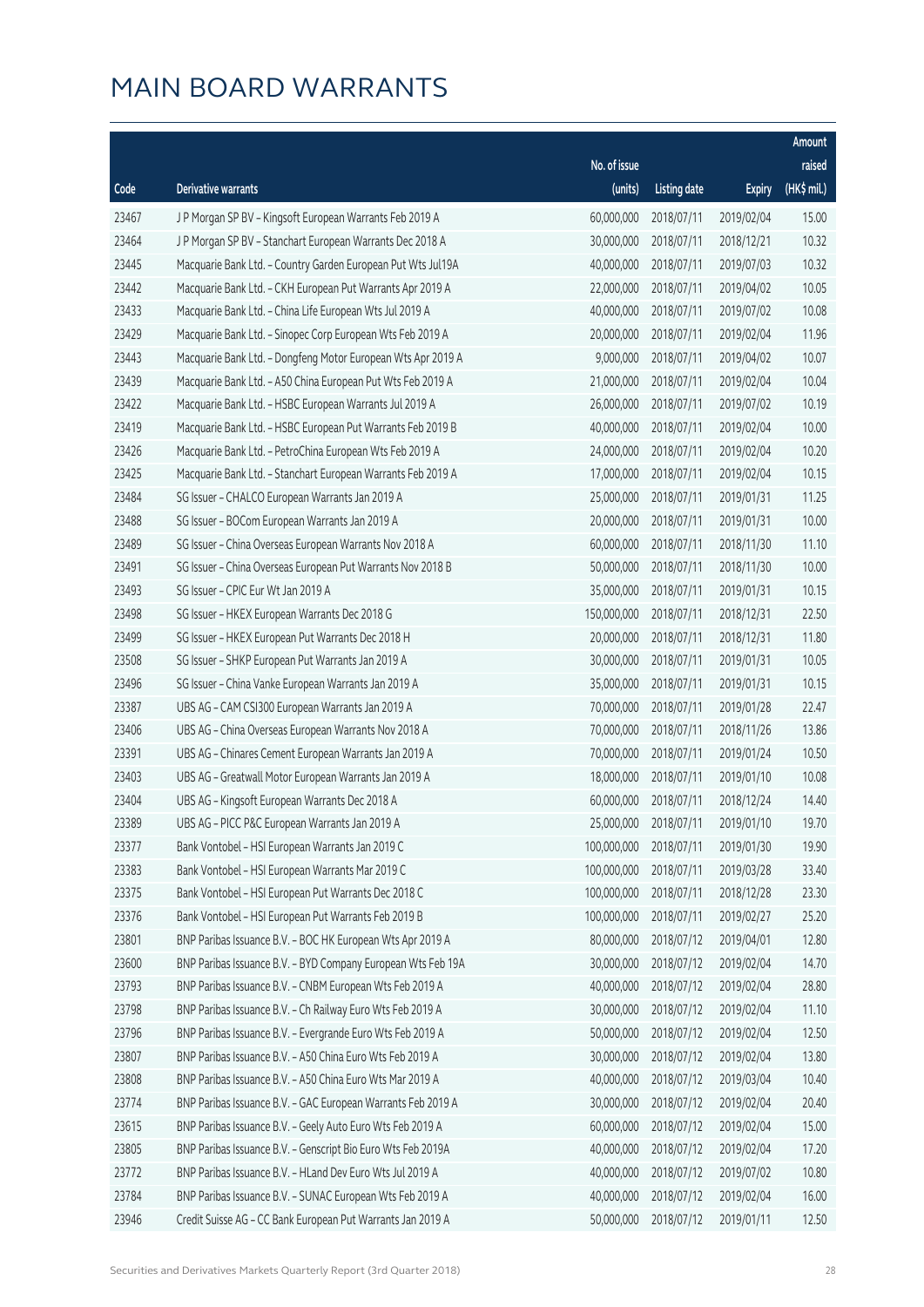|       |                                                              |              |                       |               | Amount      |
|-------|--------------------------------------------------------------|--------------|-----------------------|---------------|-------------|
|       |                                                              | No. of issue |                       |               | raised      |
| Code  | Derivative warrants                                          | (units)      | <b>Listing date</b>   | <b>Expiry</b> | (HK\$ mil.) |
| 23939 | Credit Suisse AG - CSPC Pharma European Warrants Nov 2018 B  | 40,000,000   | 2018/07/12            | 2018/11/23    | 15.20       |
| 23943 | Credit Suisse AG - Genscript Bio European Warrants Jan 2019A | 30,000,000   | 2018/07/12            | 2019/01/11    | 14.10       |
| 23937 | Credit Suisse AG - Greatwall Motor European Wts Jan 2019 A   | 20,000,000   | 2018/07/12            | 2019/01/11    | 11.00       |
| 23938 | Credit Suisse AG - Kingsoft European Warrants Nov 2018 A     | 60,000,000   | 2018/07/12            | 2018/11/19    | 10.80       |
| 23950 | Credit Suisse AG - NCI European Warrants Jan 2019 A          | 40,000,000   | 2018/07/12            | 2019/01/11    | 10.80       |
| 23945 | Credit Suisse AG - PICC Group European Warrants Nov 2018 A   | 50,000,000   | 2018/07/12            | 2018/11/23    | 12.00       |
| 23944 | Credit Suisse AG - WuXi Bio European Warrants Jan 2019 A     | 40,000,000   | 2018/07/12            | 2019/01/31    | 10.00       |
| 23962 | Goldman Sachs SP (Asia) - CITIC Sec European Wts Jan 2019 A  | 80,000,000   | 2018/07/12            | 2019/01/30    | 12.00       |
| 23968 | Goldman Sachs SP (Asia) - GAC European Warrants Jan 2019 A   | 60,000,000   | 2018/07/12            | 2019/01/14    | 47.10       |
| 23957 | Goldman Sachs SP (Asia) - Geely Auto European Wts Jan 2019 B | 80,000,000   | 2018/07/12            | 2019/01/14    | 20.00       |
| 23960 | Goldman Sachs SP (Asia) - Kingsoft European Wts Nov 2018 A   | 60,000,000   | 2018/07/12            | 2018/11/19    | 10.02       |
| 23964 | Goldman Sachs SP (Asia) - Mengniu Dairy Euro Wt Jan 2019 A   | 60,000,000   | 2018/07/12            | 2019/01/24    | 14.28       |
| 23967 | Goldman Sachs SP (Asia) - NCI European Warrants Jan 2019 A   | 40,000,000   | 2018/07/12            | 2019/01/14    | 10.00       |
| 23620 | Haitong Int'l Sec - China Life European Warrants Feb 2019 A  | 150,000,000  | 2018/07/12            | 2019/02/20    | 37.50       |
| 23623 | Haitong Int'l Sec - China Life European Warrants Apr 2019 A  | 150,000,000  | 2018/07/12            | 2019/04/29    | 37.50       |
| 23625 | Haitong Int'l Sec - China Life European Put Warrants May 19B | 100,000,000  | 2018/07/12            | 2019/05/29    | 25.00       |
| 23599 | Haitong Int'l Sec - HKEX European Put Warrants Dec 2018 H    | 20,000,000   | 2018/07/12            | 2018/12/31    | 12.40       |
| 23591 | Haitong Int'l Sec - HKEX European Put Warrants Jun 2019 A    | 150,000,000  | 2018/07/12            | 2019/06/24    | 30.00       |
| 23837 | J P Morgan SP BV - BYD Electronic European Wts Jan 2019 A    | 60,000,000   | 2018/07/12            | 2019/01/31    | 11.58       |
| 23820 | J P Morgan SP BV - China Coal European Warrants Feb 2019 A   | 40,000,000   | 2018/07/12            | 2019/02/04    | 10.88       |
| 23848 | J P Morgan SP BV - China Huarong European Warrants Feb 2019A | 60,000,000   | 2018/07/12            | 2019/02/04    | 15.90       |
| 23814 | J P Morgan SP BV - China Cinda European Warrants Feb 2019 A  | 60,000,000   | 2018/07/12            | 2019/02/04    | 15.00       |
| 23856 | J P Morgan SP BV - CNOOC European Warrants Dec 2019 B        | 100,000,000  | 2018/07/12            | 2019/12/20    | 15.10       |
| 23833 | J P Morgan SP BV - Chsouthcity European Warrants Dec 2018 A  | 55,000,000   | 2018/07/12            | 2018/12/14    | 10.18       |
| 23827 | J P Morgan SP BV - Henderson Land European Wt Feb 2019 A     | 60,000,000   | 2018/07/12            | 2019/02/04    | 15.24       |
| 23858 | J P Morgan SP BV - HSCEI European Wts Dec 2018 D             | 200,000,000  | 2018/07/12            | 2018/12/28    | 30.00       |
| 23841 | J P Morgan SP BV - Kingboard Chem European Warrants Mar 19 A |              | 60,000,000 2018/07/12 | 2019/03/04    | 15.18       |
| 23836 | J P Morgan SP BV - New World Dev European Wts Dec 2019 A     | 70,000,000   | 2018/07/12            | 2019/12/06    | 10.64       |
| 23834 | J P Morgan SP BV - Poly Property European Warrants Feb 2019A | 20,000,000   | 2018/07/12            | 2019/02/04    | 10.00       |
| 23771 | Macquarie Bank Ltd. - China EB Int'l European Wts May 2019 A | 40,000,000   | 2018/07/12            | 2019/05/16    | 10.00       |
| 23766 | Macquarie Bank Ltd. - Want Want China European Wts Apr 2019A | 10,400,000   | 2018/07/12            | 2019/04/02    | 10.02       |
| 23885 | SG Issuer - Conch Cement European Warrants Jan 2019 A        | 25,000,000   | 2018/07/12            | 2019/01/31    | 12.00       |
| 23882 | SG Issuer - Agricultural Bank European Warrants Dec 2018 A   | 60,000,000   | 2018/07/12            | 2018/12/31    | 10.20       |
| 23935 | SG Issuer - CAM CSI300 European Warrants Jan 2019 A          | 80,000,000   | 2018/07/12            | 2019/01/31    | 12.00       |
| 23891 | SG Issuer - Bank of China European Warrants Dec 2018 B       | 60,000,000   | 2018/07/12            | 2018/12/31    | 11.70       |
| 23909 | SG Issuer - CC Bank European Warrants Dec 2018 B             | 60,000,000   | 2018/07/12            | 2018/12/31    | 19.20       |
| 23899 | SG Issuer - China Cinda European Warrants Jan 2019 A         | 35,000,000   | 2018/07/12            | 2019/01/31    | 10.15       |
| 23905 | SG Issuer - CITIC Bank European Warrants Jan 2019 A          | 25,000,000   | 2018/07/12            | 2019/01/31    | 11.38       |
| 23870 | SG Issuer - China Life European Warrants Jun 2019 B          | 120,000,000  | 2018/07/12            | 2019/06/28    | 19.80       |
| 23912 | SG Issuer - CNBM European Warrants Jul 2019 A                | 100,000,000  | 2018/07/12            | 2019/07/31    | 16.00       |
| 23917 | SG Issuer - Haitong Sec European Warrants Jan 2019 A         | 15,000,000   | 2018/07/12            | 2019/01/31    | 11.55       |
| 23925 | SG Issuer - NCI European Warrants Jan 2019 A                 | 30,000,000   | 2018/07/12            | 2019/01/31    | 10.05       |
| 23872 | SG Issuer - SMIC European Warrants Feb 2019 A                | 80,000,000   | 2018/07/12            | 2019/02/28    | 20.00       |
| 23931 | SG Issuer - Zijin Mining European Warrants Jan 2019 A        | 25,000,000   | 2018/07/12            | 2019/01/31    | 10.50       |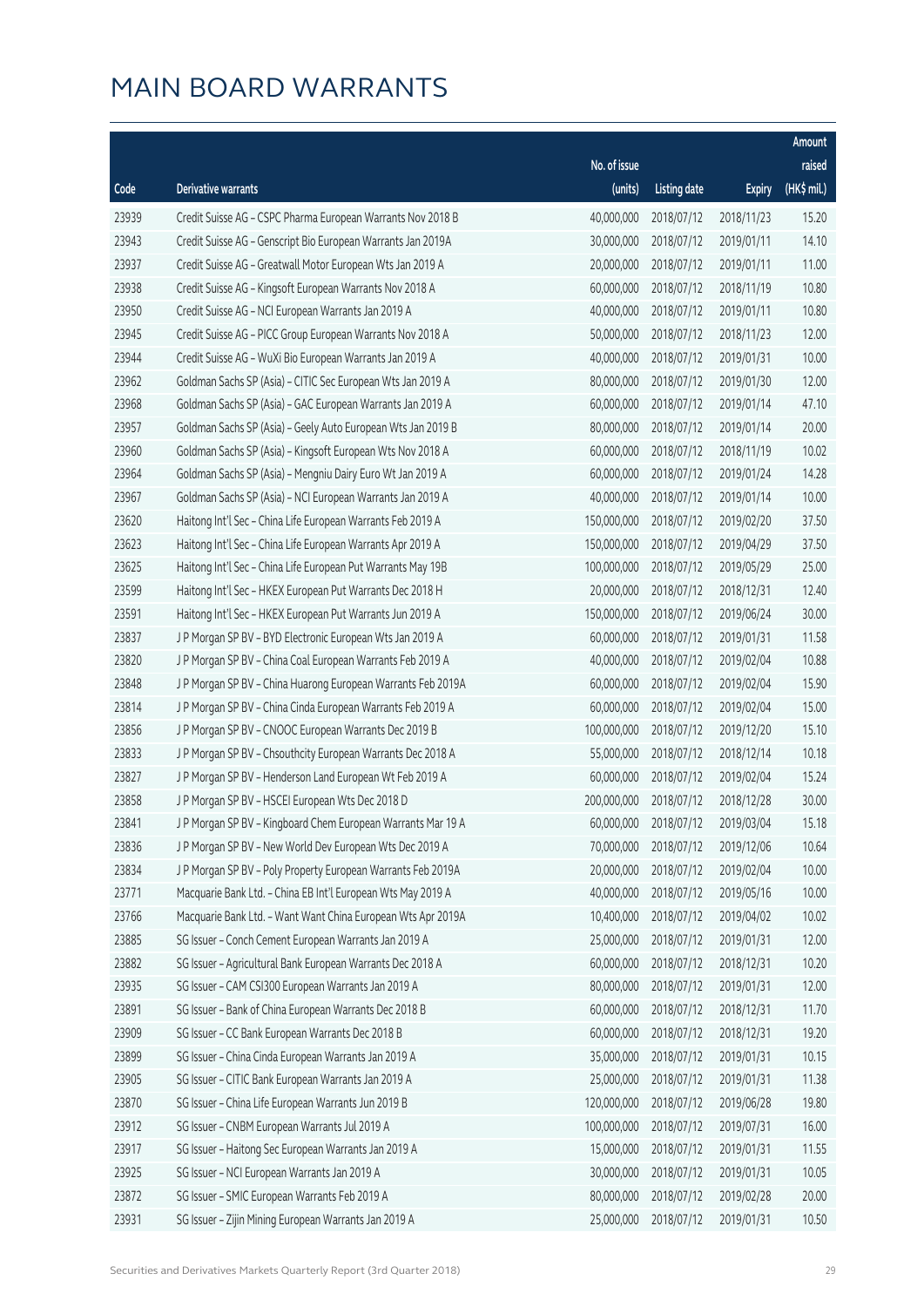|       |                                                              |              |                       |               | Amount      |
|-------|--------------------------------------------------------------|--------------|-----------------------|---------------|-------------|
|       |                                                              | No. of issue |                       |               | raised      |
| Code  | Derivative warrants                                          | (units)      | <b>Listing date</b>   | <b>Expiry</b> | (HK\$ mil.) |
| 23569 | UBS AG - Air China European Warrants Jan 2019 A              | 11,000,000   | 2018/07/12            | 2019/01/14    | 12.66       |
| 23639 | UBS AG - Bank of China European Warrants Dec 2018 D          | 70,000,000   | 2018/07/12            | 2018/12/31    | 13.09       |
| 23752 | UBS AG - BYD Company European Warrants Nov 2018 A            | 100,000,000  | 2018/07/12            | 2018/11/27    | 15.00       |
| 23627 | UBS AG - CC Bank European Warrants Dec 2018 C                | 70,000,000   | 2018/07/12            | 2018/12/20    | 13.58       |
| 23628 | UBS AG - CC Bank European Warrants Dec 2018 D                | 70,000,000   | 2018/07/12            | 2018/12/27    | 23.87       |
| 23630 | UBS AG - CC Bank European Warrants Jan 2019 B                | 70,000,000   | 2018/07/12            | 2019/01/14    | 35.42       |
| 23545 | UBS AG - CITIC Bank European Warrants Jan 2019 A             | 30,000,000   | 2018/07/12            | 2019/01/14    | 10.80       |
| 23749 | UBS AG - CKH Holdings European Warrants Jan 2019 A           | 20,000,000   | 2018/07/12            | 2019/01/14    | 10.00       |
| 23644 | UBS AG - China Life European Warrants Jan 2019 C             | 200,000,000  | 2018/07/12            | 2019/01/14    | 50.00       |
| 23758 | UBS AG - CM Bank European Warrants Nov 2018 B                | 60,000,000   | 2018/07/12            | 2018/11/30    | 10.56       |
| 23550 | UBS AG - CPIC European Warrants Jan 2019 A                   | 40,000,000   | 2018/07/12            | 2019/01/14    | 10.00       |
| 23549 | UBS AG - Chi Res Land European Warrants Nov 2018 A           | 60,000,000   | 2018/07/12            | 2018/11/28    | 10.02       |
| 23571 | UBS AG - HSI European Warrants Dec 2018 F                    | 300,000,000  | 2018/07/12            | 2018/12/28    | 45.00       |
| 23579 | UBS AG - HSI European Warrants Dec 2018 G                    | 300,000,000  | 2018/07/12            | 2018/12/28    | 47.40       |
| 23556 | UBS AG - HTSC European Warrants Sep 2019 A                   | 60,000,000   | 2018/07/12            | 2019/09/25    | 10.44       |
| 23635 | UBS AG - ICBC European Warrants Dec 2018 C                   | 70,000,000   | 2018/07/12            | 2018/12/20    | 35.63       |
| 23551 | UBS AG - Kingsoft European Warrants Nov 2018 A               | 60,000,000   | 2018/07/12            | 2018/11/19    | 10.68       |
| 23646 | UBS AG - Ping An European Warrants Dec 2018 B                | 100,000,000  | 2018/07/12            | 2018/12/27    | 54.30       |
| 23723 | Bank Vontobel - BOC HK European Warrants Jan 2019 A          | 40,000,000   | 2018/07/12            | 2019/01/29    | 10.40       |
| 23740 | Bank Vontobel - China Comm Cons European Warrants Mar 2019 A | 20,000,000   | 2018/07/12            | 2019/03/05    | 11.02       |
| 23748 | Bank Vontobel - Country Garden European Warrants Jan 2019 B  | 70,000,000   | 2018/07/12            | 2019/01/30    | 10.57       |
| 23651 | Bank Vontobel - CK Asset European Warrants Jan 2019 A        | 40,000,000   | 2018/07/12            | 2019/01/28    | 14.00       |
| 23656 | Bank Vontobel - China Shenhua European Warrants Jan 2019 A   | 40,000,000   | 2018/07/12            | 2019/01/29    | 10.12       |
| 23674 | Bank Vontobel - CSPC Pharma European Warrants Dec 2018 A     | 40,000,000   | 2018/07/12            | 2018/12/10    | 15.20       |
| 23683 | Bank Vontobel - CSPC Pharma European Warrants Jan 2019 A     | 40,000,000   | 2018/07/12            | 2019/01/08    | 11.16       |
| 23691 | Bank Vontobel - China Unicom European Warrants Feb 2019 A    | 15,000,000   | 2018/07/12            | 2019/02/11    | 17.96       |
| 23726 | Bank Vontobel - Evergrande European Warrants Feb 2019 A      |              | 30,000,000 2018/07/12 | 2019/02/25    | 10.50       |
| 23744 | Bank Vontobel - HK & China Gas European Warrants Apr 2019 A  | 15,000,000   | 2018/07/12            | 2019/04/04    | 13.50       |
| 23653 | Bank Vontobel - Hang Seng Bank European Warrants Jan 2019 A  | 20,000,000   | 2018/07/12            | 2019/01/14    | 15.20       |
| 23745 | Bank Vontobel - New World Dev European Warrants Feb 2019 A   | 15,000,000   | 2018/07/12            | 2019/02/08    | 10.44       |
| 23673 | Bank Vontobel - Ping An European Put Warrants Jan 2019 C     | 40,000,000   | 2018/07/12            | 2019/01/28    | 16.00       |
| 23720 | Bank Vontobel - Power Assets European Warrants Jan 2019 A    | 40,000,000   | 2018/07/12            | 2019/01/11    | 10.04       |
| 23647 | Bank Vontobel - Sands China European Warrants Jan 2019 A     | 40,000,000   | 2018/07/12            | 2019/01/14    | 12.40       |
| 23701 | Bank Vontobel - SUNAC European Warrants Jan 2019 A           | 40,000,000   | 2018/07/12            | 2019/01/31    | 12.36       |
| 23696 | Bank Vontobel - Tencent European Warrants Dec 2018 D         | 100,000,000  | 2018/07/12            | 2018/12/20    | 28.00       |
| 23718 | Bank Vontobel - Tencent European Warrants Dec 2018 E         | 100,000,000  | 2018/07/12            | 2018/12/20    | 15.20       |
| 23719 | Bank Vontobel - Tencent European Warrants Dec 2018 F         | 100,000,000  | 2018/07/12            | 2018/12/24    | 20.90       |
| 23714 | Bank Vontobel - Tencent European Put Warrants Nov 2018 C     | 100,000,000  | 2018/07/12            | 2018/11/27    | 28.00       |
| 23979 | BNP Paribas Issuance B.V. - China Overseas Eu Wt Jul 2019 A  | 50,000,000   | 2018/07/13            | 2019/07/02    | 13.50       |
| 23976 | BNP Paribas Issuance B.V. - Galaxy Ent Euro Wts Feb 2019 D   | 40,000,000   | 2018/07/13            | 2019/02/04    | 13.60       |
| 24005 | Credit Suisse AG - BOC HK European Warrants Jan 2019 A       | 60,000,000   | 2018/07/13            | 2019/01/14    | 15.00       |
| 23987 | Credit Suisse AG - China Cinda European Warrants Jan 2019 A  | 60,000,000   | 2018/07/13            | 2019/01/14    | 15.00       |
| 23989 | Credit Suisse AG - CK Asset European Warrants Nov 2018 A     | 60,000,000   | 2018/07/13            | 2018/11/26    | 10.02       |
| 23988 | Credit Suisse AG - China Life European Put Wts May 2019 A    | 50,000,000   | 2018/07/13            | 2019/05/31    | 12.50       |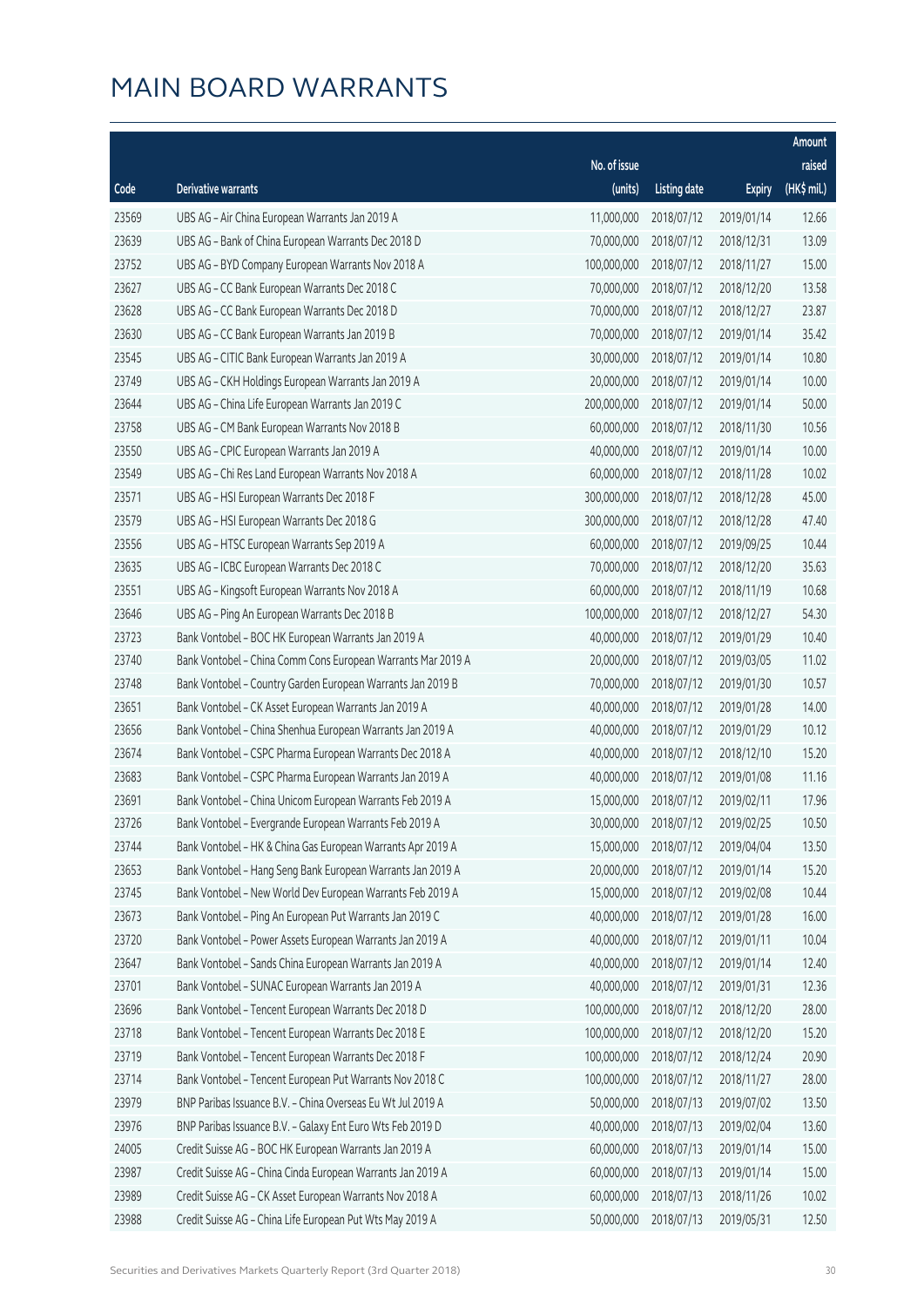|       |                                                              |                        |                     |               | Amount      |
|-------|--------------------------------------------------------------|------------------------|---------------------|---------------|-------------|
|       |                                                              | No. of issue           |                     |               | raised      |
| Code  | <b>Derivative warrants</b>                                   | (units)                | <b>Listing date</b> | <b>Expiry</b> | (HK\$ mil.) |
| 24002 | Credit Suisse AG - Haitong Sec European Warrants Jan 2019 A  | 25,000,000             | 2018/07/13          | 2019/01/14    | 13.75       |
| 24004 | Credit Suisse AG - Zijin Mining European Warrants Jan 2019 A | 30,000,000             | 2018/07/13          | 2019/01/14    | 11.40       |
| 24045 | Goldman Sachs SP (Asia) - China Railway Euro Wts Jan 2019 A  | 40,000,000             | 2018/07/13          | 2019/01/14    | 14.20       |
| 24057 | Goldman Sachs SP (Asia) - CRCC European Warrants Dec 2019 A  | 70,000,000             | 2018/07/13          | 2019/12/23    | 10.50       |
| 24044 | Goldman Sachs SP (Asia) - HKEX European Warrants Nov 2018 D  | 150,000,000            | 2018/07/13          | 2018/11/28    | 46.05       |
| 24066 | Goldman Sachs SP (Asia) - HSI European Warrants Dec 2018 C   | 150,000,000            | 2018/07/13          | 2018/12/28    | 22.50       |
| 24062 | Goldman Sachs SP (Asia) - HTSC European Warrants May 2019 A  | 60,000,000             | 2018/07/13          | 2019/05/24    | 10.20       |
| 23974 | Haitong Int'l Sec - CNOOC European Warrants Sep 2019 A       | 200,000,000            | 2018/07/13          | 2019/09/23    | 38.00       |
| 23975 | Haitong Int'l Sec - CNOOC European Put Warrants Sep 2019 B   | 150,000,000            | 2018/07/13          | 2019/09/30    | 37.50       |
| 23969 | Haitong Int'l Sec - PetroChina European Warrants Nov 2018 C  | 80,000,000             | 2018/07/13          | 2018/11/28    | 34.40       |
| 23970 | Haitong Int'l Sec - PetroChina European Euro Put Wts Oct18 B | 60,000,000             | 2018/07/13          | 2018/10/16    | 10.80       |
| 24015 | J P Morgan SP BV - Ch Comm Cons European Warrants Feb 2019 A | 50,000,000             | 2018/07/13          | 2019/02/01    | 14.65       |
| 24020 | J P Morgan SP BV - CITIC Sec European Warrants Feb 2019 B    | 70,000,000             | 2018/07/13          | 2019/02/01    | 10.57       |
| 24013 | J P Morgan SP BV - China Railway European Wts Feb 2019 A     | 40,000,000             | 2018/07/13          | 2019/02/01    | 11.00       |
| 24017 | J P Morgan SP BV - IGG European Warrants Feb 2019 A          | 60,000,000             | 2018/07/13          | 2019/02/21    | 12.60       |
| 24016 | J P Morgan SP BV - Ping An European Put Warrants Jan 2019 B  | 200,000,000            | 2018/07/13          | 2019/01/31    | 51.20       |
| 24008 | J P Morgan SP BV - Sands China Ltd European Put Wts Feb 19 A | 100,000,000            | 2018/07/13          | 2019/02/01    | 25.30       |
| 24019 | J P Morgan SP BV - Zijin Mining European Warrants Dec 2018 A | 70,000,000             | 2018/07/13          | 2018/12/28    | 10.85       |
| 23986 | Macquarie Bank Ltd. - Minsheng Bank European Wts Mar 2019 A  | 20,000,000             | 2018/07/13          | 2019/03/04    | 10.00       |
| 23984 | Macquarie Bank Ltd. - FIH Mobile European Warrants Sep 2019A | 35,000,000             | 2018/07/13          | 2019/09/03    | 10.01       |
| 23983 | Macquarie Bank Ltd. - Xiaomi European Warrants Jun 2019 A    | 28,000,000             | 2018/07/13          | 2019/06/04    | 18.98       |
| 23981 | Macquarie Bank Ltd. - Xiaomi European Warrants Jul 2019 B    | 30,000,000             | 2018/07/13          | 2019/07/02    | 23.43       |
| 24033 | SG Issuer - CAM CSI300 European Warrants Jan 2019 B          | 60,000,000             | 2018/07/13          | 2019/01/31    | 15.00       |
| 24039 | SG Issuer - CSOP A50 ETF European Warrants Nov 2019 A        | 300,000,000            | 2018/07/13          | 2019/11/29    | 45.00       |
| 24022 | SG Issuer - China Telecom European Warrants Jan 2019 A       | 40,000,000             | 2018/07/13          | 2019/01/31    | 10.00       |
| 24043 | SG Issuer - Greatwall Motor European Warrants Dec 2018 B     | 16,000,000             | 2018/07/13          | 2018/12/31    | 10.08       |
| 24026 | SG Issuer - HKEX European Warrants Mar 2019 B                | 150,000,000 2018/07/13 |                     | 2019/03/29    | 23.25       |
| 24027 | SG Issuer - Jiangxi Copper European Warrants Jan 2019 A      | 10,000,000             | 2018/07/13          | 2019/01/31    | 13.60       |
| 24029 | SG Issuer - Kingsoft European Warrants Jan 2019 A            | 40,000,000             | 2018/07/13          | 2019/01/31    | 10.60       |
| 24041 | SG Issuer - Link REIT European Warrants Jan 2019 A           | 30,000,000             | 2018/07/13          | 2019/01/31    | 10.05       |
| 24031 | SG Issuer - Meitu European Warrants May 2019 A               | 100,000,000            | 2018/07/13          | 2019/05/17    | 15.00       |
| 24032 | SG Issuer - MTRC European Warrants Jan 2019 A                | 40,000,000             | 2018/07/13          | 2019/01/31    | 10.00       |
| 24121 | BOCI Asia Ltd. - CAM CSI300 European Warrants Jan 2019 A     | 60,000,000             | 2018/07/16          | 2019/01/28    | 10.98       |
| 24113 | BOCI Asia Ltd. - CM Bank European Warrants Nov 2018 A        | 50,000,000             | 2018/07/16          | 2018/11/27    | 10.30       |
| 24119 | BOCI Asia Ltd. - CSOP A50 ETF European Warrants Dec 2018 A   | 30,000,000             | 2018/07/16          | 2018/12/31    | 12.21       |
| 24120 | BOCI Asia Ltd. - A50 China European Warrants Dec 2018 A      | 30,000,000             | 2018/07/16          | 2018/12/31    | 10.20       |
| 24112 | BOCI Asia Ltd. - Kingsoft European Warrants Nov 2018 A       | 70,000,000             | 2018/07/16          | 2018/11/19    | 12.25       |
| 24114 | BOCI Asia Ltd. - Sunny Optical European Warrants Nov 2018 B  | 100,000,000            | 2018/07/16          | 2018/11/26    | 23.40       |
| 24150 | Credit Suisse AG - Ping An European Warrants Nov 2018 E      | 150,000,000            | 2018/07/16          | 2018/11/23    | 30.00       |
| 24238 | Goldman Sachs SP (Asia) - AAC Tech Euro Wts Nov 2018 B       | 70,000,000             | 2018/07/16          | 2018/11/28    | 10.50       |
| 24228 | Goldman Sachs SP (Asia) - CC Bank European Wts Dec 2018 C    | 80,000,000             | 2018/07/16          | 2018/12/27    | 27.68       |
| 24230 | Goldman Sachs SP (Asia) - CSPC Pharma European Wts Nov 2018B | 50,000,000             | 2018/07/16          | 2018/11/23    | 11.40       |
| 24223 | Goldman Sachs SP (Asia) - HKEX European Warrants Dec 2018 F  | 150,000,000            | 2018/07/16          | 2018/12/24    | 22.50       |
| 24237 | Goldman Sachs SP (Asia) - Sands China Ltd Euro Wts Dec 2018A | 80,000,000             | 2018/07/16          | 2018/12/20    | 13.84       |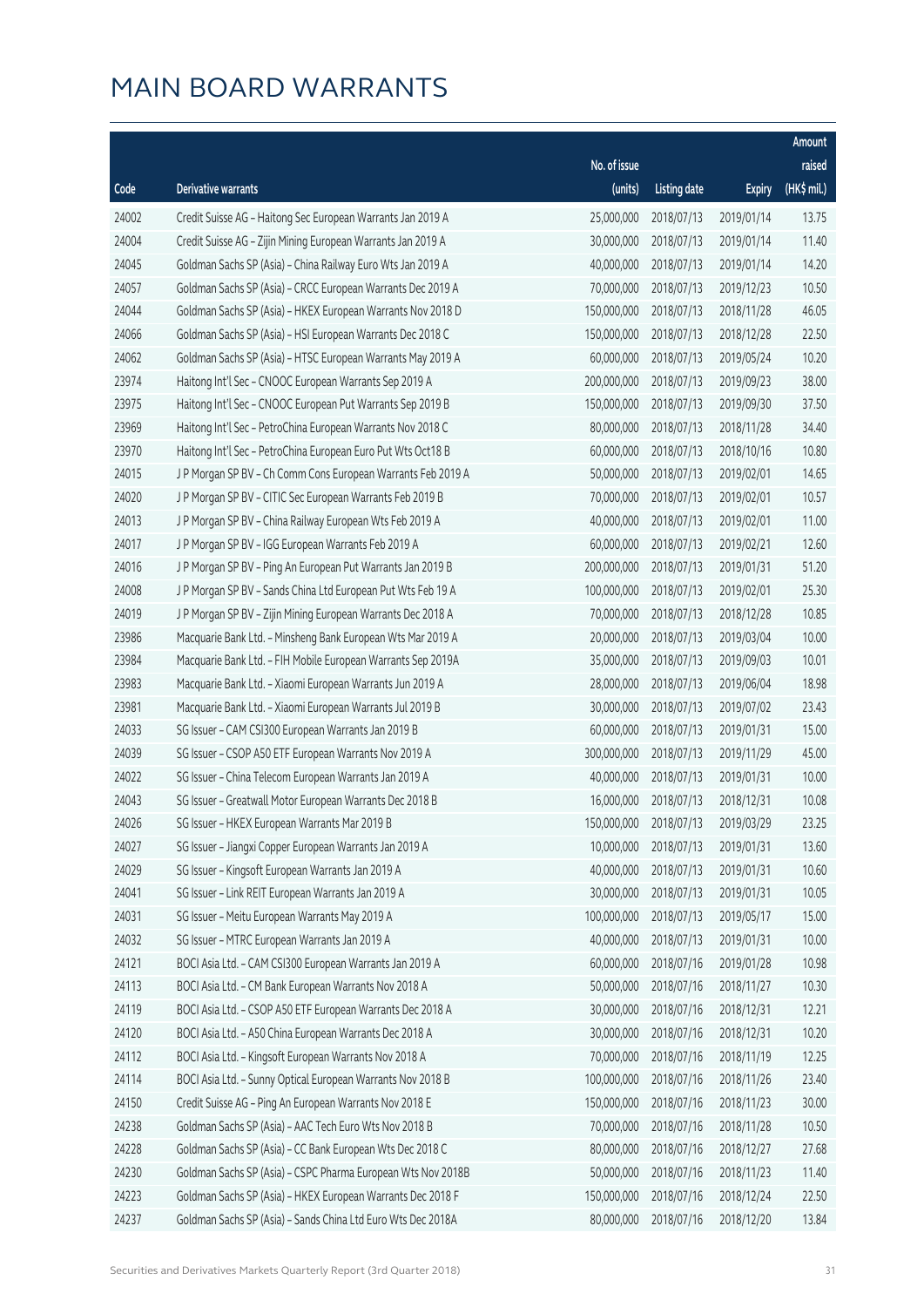|       |                                                              |              |                       |               | Amount      |
|-------|--------------------------------------------------------------|--------------|-----------------------|---------------|-------------|
|       |                                                              | No. of issue |                       |               | raised      |
| Code  | <b>Derivative warrants</b>                                   | (units)      | <b>Listing date</b>   | <b>Expiry</b> | (HK\$ mil.) |
| 24222 | Haitong Int'l Sec - AAC Tech European Warrants Mar 2019 B    | 100,000,000  | 2018/07/16            | 2019/03/18    | 25.00       |
| 24206 | Haitong Int'l Sec - AAC Tech European Warrants Jun 2019 A    | 100,000,000  | 2018/07/16            | 2019/06/05    | 25.00       |
| 24199 | Haitong Int'l Sec - Ch Comm Cons European Warrants Jan 2019A | 30,000,000   | 2018/07/16            | 2019/01/31    | 12.30       |
| 24197 | Haitong Int'l Sec - China Mobile European Wts Dec 2018 C     | 50,000,000   | 2018/07/16            | 2018/12/20    | 12.00       |
| 24168 | Haitong Int'l Sec - China Railway European Warrants Jan 19 A | 30,000,000   | 2018/07/16            | 2019/01/18    | 10.80       |
| 24196 | Haitong Int'l Sec - China Telecom European Warrants Jan 19 A | 40,000,000   | 2018/07/16            | 2019/01/31    | 10.40       |
| 24163 | Haitong Int'l Sec - Geely Auto European Warrants Jan 2019 A  | 80,000,000   | 2018/07/16            | 2019/01/28    | 24.00       |
| 24166 | Haitong Int'l Sec - Geely Auto European Warrants Jan 2019 B  | 80,000,000   | 2018/07/16            | 2019/01/28    | 20.00       |
| 24214 | Haitong Int'l Sec - Greatwall Motor European Warrants Jan19B | 20,000,000   | 2018/07/16            | 2019/01/18    | 11.80       |
| 24167 | Haitong Int'l Sec - HKEX European Warrants Dec 2018 I        | 150,000,000  | 2018/07/16            | 2018/12/31    | 25.50       |
| 24220 | Haitong Int'l Sec - Kingsoft European Warrants Nov 2018 A    | 68,000,000   | 2018/07/16            | 2018/11/19    | 11.56       |
| 24207 | Haitong Int'l Sec - Ping An European Warrants Jan 2019 C     | 50,000,000   | 2018/07/16            | 2019/01/28    | 42.00       |
| 24212 | Haitong Int'l Sec - Ping An European Warrants Jan 2019 D     | 50,000,000   | 2018/07/16            | 2019/01/28    | 24.00       |
| 24172 | Haitong Int'l Sec - Tencent European Warrants Jan 2019 A     | 150,000,000  | 2018/07/16            | 2019/01/28    | 90.00       |
| 24173 | Haitong Int'l Sec - Tencent European Warrants Jan 2019 B     | 150,000,000  | 2018/07/16            | 2019/01/18    | 72.00       |
| 24185 | Haitong Int'l Sec - Tencent European Warrants Jan 2019 C     | 150,000,000  | 2018/07/16            | 2019/01/28    | 51.00       |
| 24188 | Haitong Int'l Sec - Tencent European Warrants Jan 2019 D     | 150,000,000  | 2018/07/16            | 2019/01/31    | 40.50       |
| 24191 | Haitong Int'l Sec - Tencent European Warrants Feb 2019 A     | 150,000,000  | 2018/07/16            | 2019/02/28    | 37.50       |
| 24157 | J P Morgan SP BV - AIA European Put Warrants Dec 2018 B      | 100,000,000  | 2018/07/16            | 2018/12/04    | 15.40       |
| 24154 | J P Morgan SP BV - Tencent European Put Warrants Dec 2018 F  | 250,000,000  | 2018/07/16            | 2018/12/31    | 39.25       |
| 24151 | J P Morgan SP BV - Weichai Power European Wts Mar 2019 A     | 60,000,000   | 2018/07/16            | 2019/03/22    | 11.16       |
| 24075 | Macquarie Bank Ltd. - GAC European Wts Feb 2019 B            | 8,000,000    | 2018/07/16            | 2019/02/04    | 11.02       |
| 24082 | Macquarie Bank Ltd. - GAC European Wts May 2019 A            | 10,000,000   | 2018/07/16            | 2019/05/02    | 10.81       |
| 24084 | Macquarie Bank Ltd. - GAC European Put Warrants Apr 2019 A   | 10,000,000   | 2018/07/16            | 2019/04/02    | 10.68       |
| 24106 | Macquarie Bank Ltd. - Greatwall Motor European Wts Feb 2019A | 18,000,000   | 2018/07/16            | 2019/02/04    | 10.53       |
| 24105 | Macquarie Bank Ltd. - Greatwall Motor European Wts Apr 2019B | 12,000,000   | 2018/07/16            | 2019/04/02    | 12.34       |
| 24107 | Macquarie Bank Ltd. - Greatwall Motor Euro Put Wt Apr 2019 C |              | 15,000,000 2018/07/16 | 2019/04/02    | 10.50       |
| 24108 | Macquarie Bank Ltd. - HKEX European Warrants Feb 2019 B      | 80,000,000   | 2018/07/16            | 2019/02/04    | 20.48       |
| 24111 | Macquarie Bank Ltd. - HKEX European Warrants Feb 2019 C      | 7,000,000    | 2018/07/16            | 2019/02/04    | 11.18       |
| 24087 | Macquarie Bank Ltd. - Razer European Warrants Apr 2019 A     | 24,000,000   | 2018/07/16            | 2019/04/15    | 10.39       |
| 24101 | Macquarie Bank Ltd. - Sands China Ltd European Wts Feb 2019A | 23,000,000   | 2018/07/16            | 2019/02/04    | 10.07       |
| 24103 | Macquarie Bank Ltd. - Sands China Ltd Euro Put Wts Apr 19 A  | 35,000,000   | 2018/07/16            | 2019/04/02    | 10.57       |
| 24131 | UBS AG - BYD Electronic European Warrants Jan 2019 A         | 50,000,000   | 2018/07/16            | 2019/01/24    | 11.80       |
| 24128 | UBS AG - China Cinda European Warrants Jan 2019 A            | 60,000,000   | 2018/07/16            | 2019/01/15    | 15.00       |
| 24122 | UBS AG - Ch Oilfield European Warrants Oct 2019 A            | 70,000,000   | 2018/07/16            | 2019/10/09    | 11.62       |
| 24124 | UBS AG - Meitu European Warrants May 2019 A                  | 60,000,000   | 2018/07/16            | 2019/05/17    | 11.82       |
| 24129 | UBS AG - PICC Group European Warrants Jan 2019 A             | 30,000,000   | 2018/07/16            | 2019/01/15    | 14.04       |
| 24132 | UBS AG - Tencent European Warrants Nov 2018 D                | 300,000,000  | 2018/07/16            | 2018/11/23    | 93.30       |
| 24136 | UBS AG - Tencent European Warrants Dec 2018 B                | 300,000,000  | 2018/07/16            | 2018/12/06    | 48.60       |
| 24133 | UBS AG - Tencent European Warrants Jan 2019 A                | 300,000,000  | 2018/07/16            | 2019/01/15    | 93.30       |
| 24137 | UBS AG - Tencent European Put Warrants Dec 2018 C            | 300,000,000  | 2018/07/16            | 2018/12/21    | 70.80       |
| 24067 | Bank Vontobel - Xiaomi European Warrants Dec 2018 A          | 60,000,000   | 2018/07/16            | 2018/12/31    | 10.80       |
| 24069 | Bank Vontobel - Xiaomi European Warrants Dec 2018 B          | 60,000,000   | 2018/07/16            | 2018/12/31    | 13.86       |
| 24071 | Bank Vontobel - Xiaomi European Warrants Dec 2018 C          | 60,000,000   | 2018/07/16            | 2018/12/31    | 22.14       |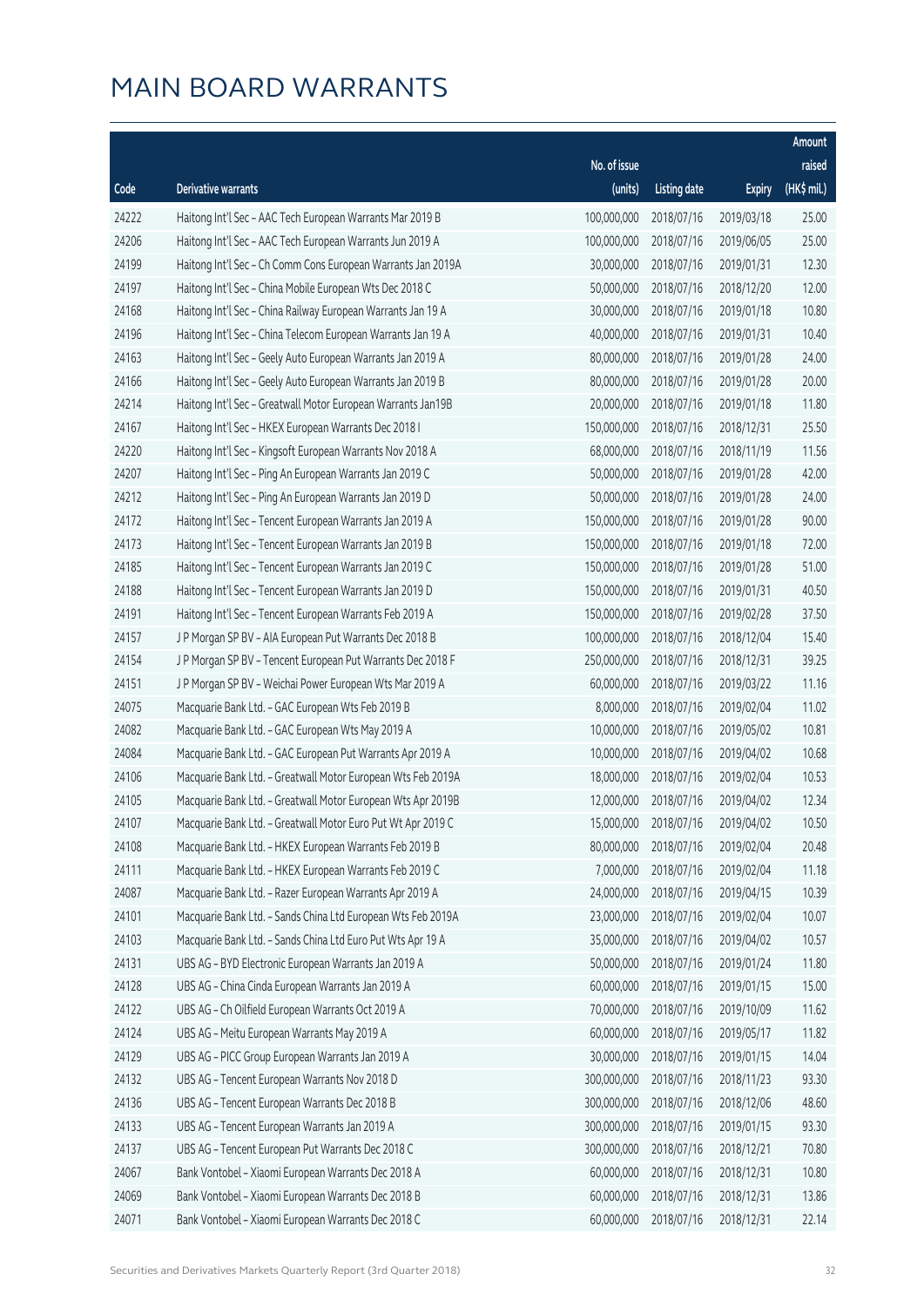|       |                                                              |              |                       |               | Amount      |
|-------|--------------------------------------------------------------|--------------|-----------------------|---------------|-------------|
|       |                                                              | No. of issue |                       |               | raised      |
| Code  | Derivative warrants                                          | (units)      | <b>Listing date</b>   | <b>Expiry</b> | (HK\$ mil.) |
| 24255 | BOCI Asia Ltd. - CKH Holdings European Warrants Nov 2018 A   | 60,000,000   | 2018/07/17            | 2018/11/26    | 10.98       |
| 24244 | BOCI Asia Ltd. - Minsheng Bank European Warrants Nov 2018 A  | 80,000,000   | 2018/07/17            | 2018/11/26    | 18.56       |
| 24259 | BOCI Asia Ltd. - Fosun Intl European Warrants Dec 2018 A     | 70,000,000   | 2018/07/17            | 2018/12/24    | 10.71       |
| 24247 | BOCI Asia Ltd. - ND Paper European Warrants Apr 2019 A       | 60,000,000   | 2018/07/17            | 2019/04/23    | 12.90       |
| 24256 | BOCI Asia Ltd. - SHK Ppt European Warrants Dec 2018 A        | 50,000,000   | 2018/07/17            | 2018/12/24    | 11.30       |
| 24242 | BNP Paribas Issuance B.V. - SMIC European Wts Dec 2019 A     | 80,000,000   | 2018/07/17            | 2019/12/03    | 20.00       |
| 24346 | Credit Suisse AG - Ping An European Warrants Dec 2018 C      | 150,000,000  | 2018/07/17            | 2018/12/24    | 24.00       |
| 24347 | Credit Suisse AG - Tencent Euro Put Wts Jan 2019 C           | 100,000,000  | 2018/07/17            | 2019/01/21    | 17.00       |
| 24427 | Goldman Sachs SP (Asia) - CITIC Bank European Wts Dec 2018 A | 50,000,000   | 2018/07/17            | 2018/12/21    | 10.00       |
| 24432 | Goldman Sachs SP (Asia) - China Life Euro Wts Jun 2019 A     | 120,000,000  | 2018/07/17            | 2019/06/27    | 18.00       |
| 24429 | Goldman Sachs SP (Asia) - Greatwall Motor Eur Wts Jan 2019 A | 50,000,000   | 2018/07/17            | 2019/01/17    | 15.05       |
| 24435 | Goldman Sachs SP (Asia) - HSI European Warrants Nov 2018 E   | 150,000,000  | 2018/07/17            | 2018/11/29    | 22.50       |
| 24433 | Goldman Sachs SP (Asia) - ZA Onine European Warrants Nov 18B | 30,000,000   | 2018/07/17            | 2018/11/27    | 13.53       |
| 24416 | Haitong Int'l Sec - Bank of China European Warrants Jan 19 C | 100,000,000  | 2018/07/17            | 2019/01/18    | 28.00       |
| 24419 | Haitong Int'l Sec - Bank of China European Warrants Apr 19 A | 100,000,000  | 2018/07/17            | 2019/04/30    | 25.00       |
| 24362 | Haitong Int'l Sec - BYD Electronic European Wts Jan 2019 A   | 40,000,000   | 2018/07/17            | 2019/01/18    | 10.00       |
| 24370 | Haitong Int'l Sec - BYD Electronic European Wts Mar 2019 A   | 40,000,000   | 2018/07/17            | 2019/03/18    | 10.40       |
| 24391 | Haitong Int'l Sec - FIH Mobile European Warrants May 2019 A  | 50,000,000   | 2018/07/17            | 2019/05/29    | 10.00       |
| 24354 | Haitong Int'l Sec - Geely Auto European Put Wts Dec 2018 D   | 60,000,000   | 2018/07/17            | 2018/12/20    | 10.80       |
| 24349 | Haitong Int'l Sec - HSBC European Put Warrants Dec 2018 B    | 68,000,000   | 2018/07/17            | 2018/12/24    | 10.20       |
| 24374 | Haitong Int'l Sec - Kaisa Group European Warrants Mar 2019 A | 15,000,000   | 2018/07/17            | 2019/03/29    | 11.25       |
| 24399 | Haitong Int'l Sec - Kingsoft European Warrants Dec 2018 C    | 68,000,000   | 2018/07/17            | 2018/12/24    | 11.56       |
| 24402 | Haitong Int'l Sec - Kingsoft European Warrants Aug 2019 A    | 68,000,000   | 2018/07/17            | 2019/08/08    | 17.00       |
| 24392 | Haitong Int'l Sec - Mengniu Dairy European Wts Jan 2019 A    | 40,000,000   | 2018/07/17            | 2019/01/18    | 11.20       |
| 24396 | Haitong Int'l Sec - PICC European Warrants Jan 2019 B        | 20,000,000   | 2018/07/17            | 2019/01/18    | 10.60       |
| 24394 | Haitong Int'l Sec - PICC European Warrants Mar 2019 A        | 12,000,000   | 2018/07/17            | 2019/03/08    | 10.08       |
| 24352 | Haitong Int'l Sec - Poly Property European Wts Mar 2019 A    |              | 20,000,000 2018/07/17 | 2019/03/18    | 10.60       |
| 24422 | Haitong Int'l Sec - Sunny Optical European Wts Dec 2018 B    | 80,000,000   | 2018/07/17            | 2018/12/21    | 12.80       |
| 24398 | Haitong Int'l Sec - Sunny Optical European Wts Mar 2019 A    | 80,000,000   | 2018/07/17            | 2019/03/29    | 20.80       |
| 24423 | Haitong Int'l Sec - Tongda Group European Warrants Mar 2019A | 40,000,000   | 2018/07/17            | 2019/03/29    | 10.40       |
| 24381 | Haitong Int'l Sec - Xiaomi European Warrants Jan 2019 F      | 150,000,000  | 2018/07/17            | 2019/01/16    | 46.50       |
| 24382 | Haitong Int'l Sec - Xiaomi European Warrants Jan 2019 G      | 150,000,000  | 2018/07/17            | 2019/01/16    | 40.50       |
| 24376 | Haitong Int'l Sec - Xiaomi European Warrants Mar 2019 A      | 150,000,000  | 2018/07/17            | 2019/03/18    | 66.00       |
| 24384 | Haitong Int'l Sec - Xiaomi European Warrants Mar 2019 B      | 150,000,000  | 2018/07/17            | 2019/03/18    | 45.00       |
| 24385 | Haitong Int'l Sec - Xiaomi European Warrants Feb 2020 A      | 150,000,000  | 2018/07/17            | 2020/02/18    | 84.00       |
| 24389 | Haitong Int'l Sec - Xiaomi European Warrants Feb 2020 B      | 150,000,000  | 2018/07/17            | 2020/02/18    | 82.50       |
| 24425 | J P Morgan SP BV - Genscript Bio European Warrants Jan 2019B | 40,000,000   | 2018/07/17            | 2019/01/16    | 14.80       |
| 24424 | J P Morgan SP BV - Greatwall Motor European Wts Jan 2019 A   | 80,000,000   | 2018/07/17            | 2019/01/02    | 26.80       |
| 24289 | Macquarie Bank Ltd. - Agile Ppt European Warrants Jul 2019 A | 40,000,000   | 2018/07/17            | 2019/07/15    | 10.00       |
| 24284 | Macquarie Bank Ltd. - CITIC Bank European Wts Feb 2019 A     | 17,000,000   | 2018/07/17            | 2019/02/04    | 10.40       |
| 24262 | Macquarie Bank Ltd. - China Mobile European Wts Feb 2019 A   | 36,000,000   | 2018/07/17            | 2019/02/04    | 10.04       |
| 24294 | Macquarie Bank Ltd. - CPIC European Warrants Apr 2019 A      | 34,000,000   | 2018/07/17            | 2019/04/02    | 10.13       |
| 24296 | Macquarie Bank Ltd. - CPIC European Put Warrants Jul 2019 A  | 33,000,000   | 2018/07/17            | 2019/07/02    | 10.20       |
| 24280 | Macquarie Bank Ltd. - Kingsoft European Warrants Dec 2018 C  | 43,500,000   | 2018/07/17            | 2018/12/03    | 10.01       |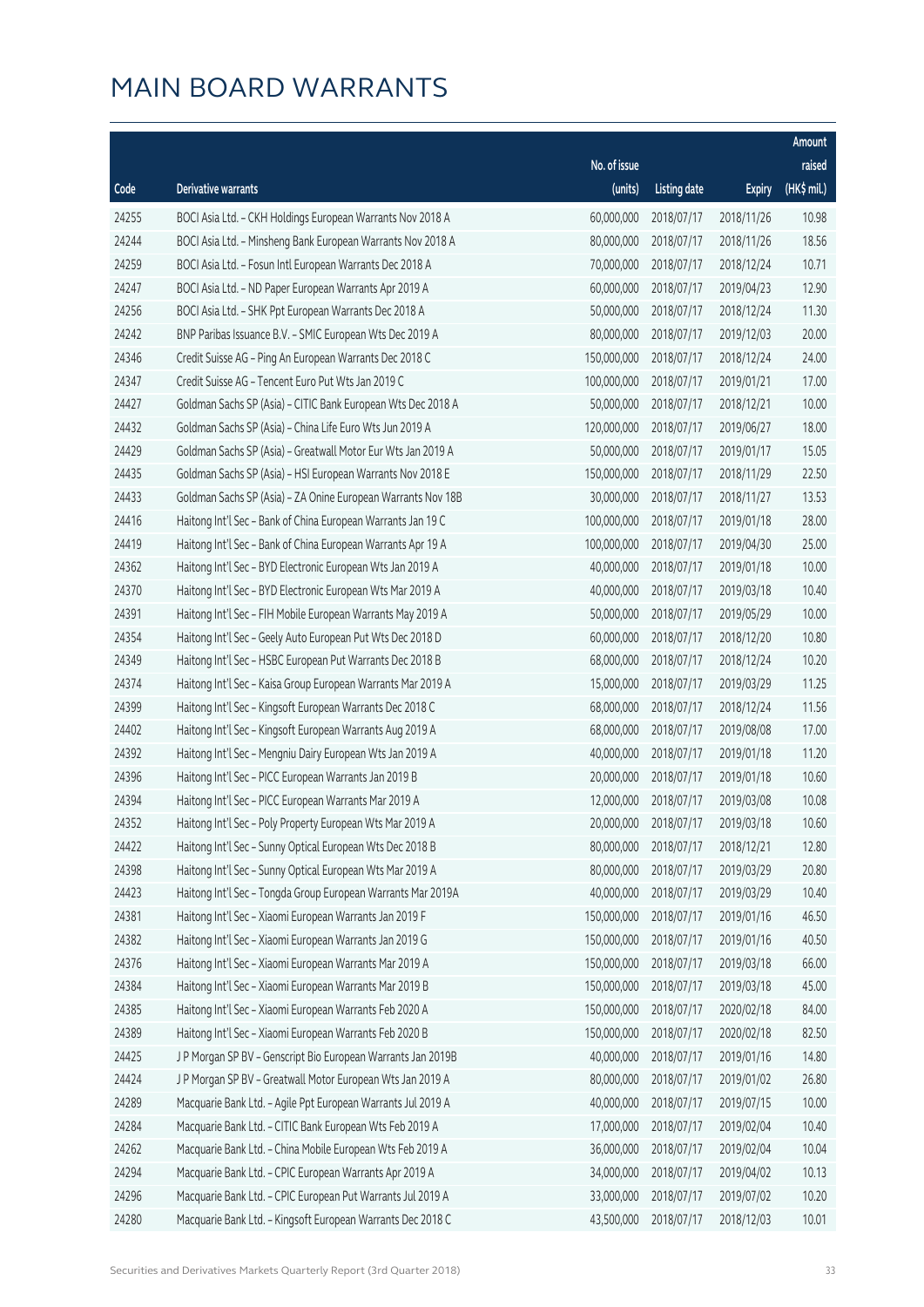|       |                                                              |              |                       |               | Amount      |
|-------|--------------------------------------------------------------|--------------|-----------------------|---------------|-------------|
|       |                                                              | No. of issue |                       |               | raised      |
| Code  | Derivative warrants                                          | (units)      | <b>Listing date</b>   | <b>Expiry</b> | (HK\$ mil.) |
| 24283 | Macquarie Bank Ltd. - Longfor Group European Wts Jul 2019 A  | 21,000,000   | 2018/07/17            | 2019/07/02    | 10.14       |
| 24273 | Macquarie Bank Ltd. - PICC Group European Wts Mar 2019 A     | 27,000,000   | 2018/07/17            | 2019/03/04    | 10.02       |
| 24298 | Macquarie Bank Ltd. - Xiaomi European Warrants Jan 2019 A    | 40,000,000   | 2018/07/17            | 2019/01/17    | 10.12       |
| 24276 | Macquarie Bank Ltd. - Goldwind European Warrants Sep 2019 A  | 40,000,000   | 2018/07/17            | 2019/09/17    | 10.00       |
| 24436 | SG Issuer - Xiaomi European Warrants Jan 2019 E              | 200,000,000  | 2018/07/17            | 2019/01/31    | 50.00       |
| 24440 | SG Issuer - Xiaomi European Warrants Feb 2019 B              | 200,000,000  | 2018/07/17            | 2019/02/28    | 50.00       |
| 24441 | SG Issuer - Xiaomi European Warrants May 2019 A              | 200,000,000  | 2018/07/17            | 2019/05/31    | 50.00       |
| 24322 | UBS AG - Conch Cement European Warrants Dec 2018 A           | 35,000,000   | 2018/07/17            | 2018/12/17    | 14.95       |
| 24329 | UBS AG - Greatwall Motor European Warrants Dec 2018 B        | 25,000,000   | 2018/07/17            | 2018/12/28    | 11.80       |
| 24342 | UBS AG - ND Paper European Warrants Jan 2019 A               | 70,000,000   | 2018/07/17            | 2019/01/04    | 10.64       |
| 24315 | UBS AG - PetroChina European Warrants Dec 2018 A             | 70,000,000   | 2018/07/17            | 2018/12/21    | 27.65       |
| 24336 | UBS AG - SPDR Gold Trust European Warrants Jan 2019 B        | 30,000,000   | 2018/07/17            | 2019/01/16    | 20.67       |
| 24337 | UBS AG - Sunny Optical European Warrants Dec 2018 A          | 100,000,000  | 2018/07/17            | 2018/12/21    | 15.50       |
| 24313 | Bank Vontobel - BYD Company European Warrants Jan 2019 A     | 20,000,000   | 2018/07/17            | 2019/01/29    | 11.78       |
| 24305 | Bank Vontobel - China Mobile European Warrants Oct 2018 C    | 70,000,000   | 2018/07/17            | 2018/10/26    | 10.71       |
| 24312 | Bank Vontobel - ICBC European Warrants Dec 2018 B            | 60,000,000   | 2018/07/17            | 2018/12/17    | 10.80       |
| 24301 | Bank Vontobel - Ping An European Warrants Nov 2018 E         | 70,000,000   | 2018/07/17            | 2018/11/26    | 10.57       |
| 24469 | BOCI Asia Ltd. - Genscript Bio European Warrants Dec 2018 A  | 40,000,000   | 2018/07/18            | 2018/12/17    | 14.44       |
| 24464 | BOCI Asia Ltd. - HKEX European Warrants Dec 2018 E           | 150,000,000  | 2018/07/18            | 2018/12/24    | 22.50       |
| 24461 | BOCI Asia Ltd. - Ping An European Warrants Nov 2018 A        | 80,000,000   | 2018/07/18            | 2018/11/26    | 13.28       |
| 24466 | BOCI Asia Ltd. - Tencent European Wts Nov 2018 A             | 200,000,000  | 2018/07/18            | 2018/11/26    | 30.40       |
| 24467 | BOCI Asia Ltd. - Tencent European Wts Nov 2018 B             | 200,000,000  | 2018/07/18            | 2018/11/12    | 30.80       |
| 24447 | BNP Paribas Issuance B.V. - HSBC European Wts Apr 2019 B     | 40,000,000   | 2018/07/18            | 2019/04/02    | 12.40       |
| 24446 | BNP Paribas Issuance B.V. - Tencent European Wts Apr 2019 H  | 80,000,000   | 2018/07/18            | 2019/04/02    | 26.40       |
| 10024 | BNP Paribas Issuance B.V. - USD/CNH European Wts Mar 2019 A  | 50,000,000   | 2018/07/18            | 2019/03/21    | 15.00       |
| 10025 | BNP Paribas Issuance B.V. - USD/CNH European Put Wts Mar 19B | 50,000,000   | 2018/07/18            | 2019/03/21    | 13.00       |
| 24499 | Credit Suisse AG - Anta Sports European Warrants Jan 2019 A  |              | 25,000,000 2018/07/18 | 2019/01/17    | 12.50       |
| 24508 | Credit Suisse AG - CICC European Warrants Jan 2019 A         | 50,000,000   | 2018/07/18            | 2019/01/31    | 12.50       |
| 24506 | Credit Suisse AG - COSCO Ship Dev European Warrants Apr 19 A | 40,000,000   | 2018/07/18            | 2019/04/30    | 10.00       |
| 24509 | Credit Suisse AG - Fosun Intl European Warrants Nov 2018 A   | 70,000,000   | 2018/07/18            | 2018/11/12    | 10.50       |
| 24511 | Credit Suisse AG - Genscript Bio European Warrants Dec 2018B | 40,000,000   | 2018/07/18            | 2018/12/24    | 10.00       |
| 24498 | Credit Suisse AG - Nine Dragons European Warrants Apr 2019 A | 50,000,000   | 2018/07/18            | 2019/04/30    | 10.00       |
| 24504 | Credit Suisse AG - SMIC European Warrants Jan 2019 C         | 70,000,000   | 2018/07/18            | 2019/01/24    | 10.50       |
| 24533 | Goldman Sachs SP (Asia) - China Cinda Euro Wts Jan 2019 A    | 50,000,000   | 2018/07/18            | 2019/01/18    | 12.50       |
| 24537 | Goldman Sachs SP (Asia) - Minsheng Bank Euro Wts Jan 2019 A  | 40,000,000   | 2018/07/18            | 2019/01/18    | 10.00       |
| 24528 | Goldman Sachs SP (Asia) - Chi Res Land Euro Wts Jan 2019 A   | 40,000,000   | 2018/07/18            | 2019/01/18    | 10.00       |
| 24534 | Goldman Sachs SP (Asia) - CRRC European Warrants Dec 2018 A  | 40,000,000   | 2018/07/18            | 2018/12/28    | 14.20       |
| 24524 | Goldman Sachs SP (Asia) - Hengan Intl European Wts Nov 2018A | 50,000,000   | 2018/07/18            | 2018/11/26    | 17.00       |
| 24515 | Haitong Int'l Sec - HSI European Warrants Dec 2018 D         | 200,000,000  | 2018/07/18            | 2018/12/28    | 38.00       |
| 24523 | Haitong Int'l Sec - HSI European Warrants Mar 2019 C         | 200,000,000  | 2018/07/18            | 2019/03/28    | 50.00       |
| 24514 | Haitong Int'l Sec - HSI European Put Warrants Mar 2019 B     | 200,000,000  | 2018/07/18            | 2019/03/28    | 50.00       |
| 24476 | J P Morgan SP BV - China Life European Warrants Feb 2019 A   | 100,000,000  | 2018/07/18            | 2019/02/28    | 18.70       |
| 24480 | J P Morgan SP BV - China Life European Warrants Jun 2019 C   | 100,000,000  | 2018/07/18            | 2019/06/28    | 17.20       |
| 24470 | J P Morgan SP BV - HSCEI European Put Warrants Mar 2019 B    | 200,000,000  | 2018/07/18            | 2019/03/28    | 31.00       |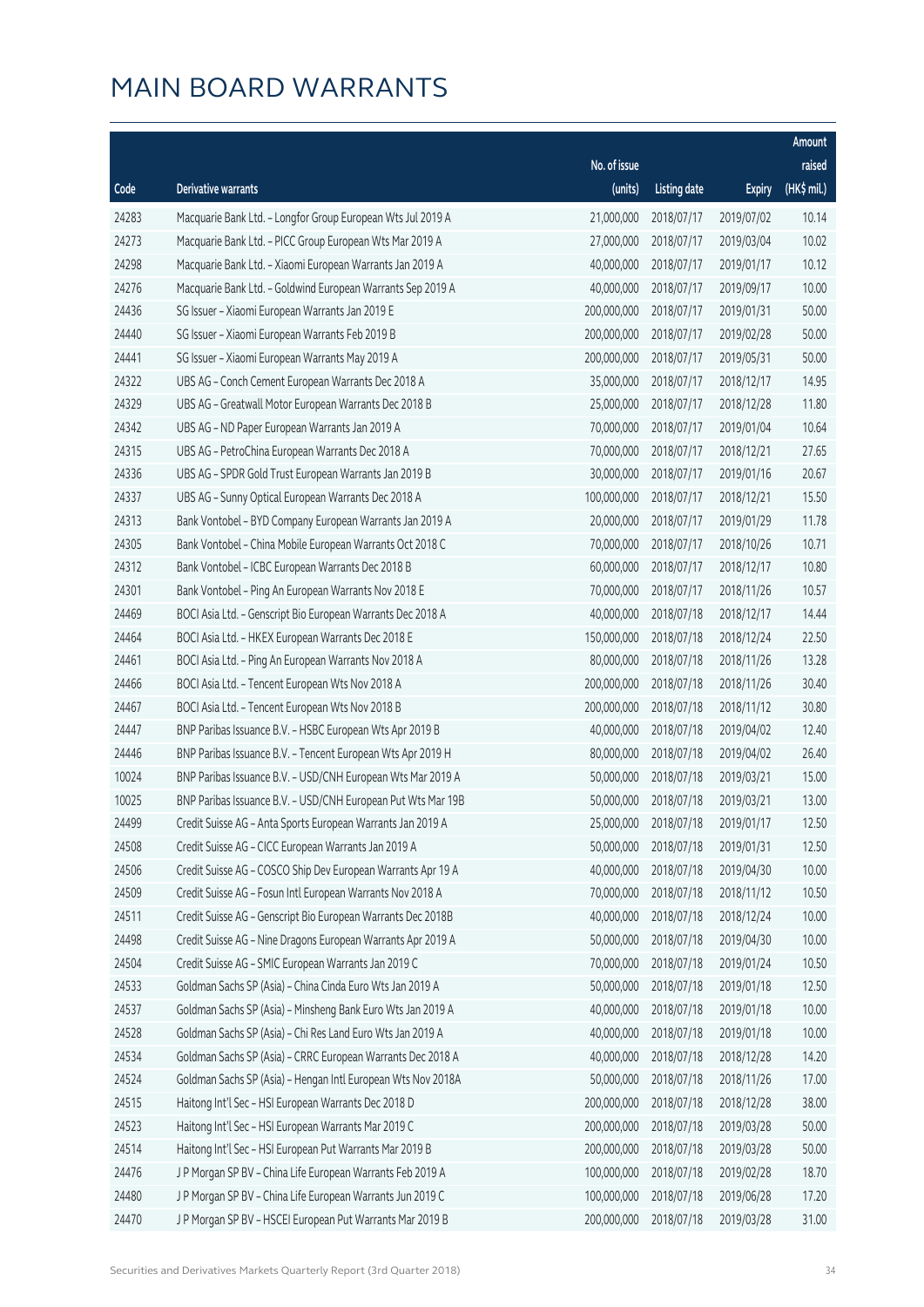|       |                                                              |              |                       |               | Amount      |
|-------|--------------------------------------------------------------|--------------|-----------------------|---------------|-------------|
|       |                                                              | No. of issue |                       |               | raised      |
| Code  | Derivative warrants                                          | (units)      | <b>Listing date</b>   | <b>Expiry</b> | (HK\$ mil.) |
| 24482 | J P Morgan SP BV - Jiangxi Copper European Warrants Jan 19 A | 20,000,000   | 2018/07/18            | 2019/01/17    | 10.26       |
| 24472 | J P Morgan SP BV - Ping An European Warrants Dec 2018 D      | 200,000,000  | 2018/07/18            | 2018/12/31    | 83.60       |
| 24455 | Macquarie Bank Ltd. - China South Air Euro Wts Feb 2019 A    | 11,500,000   | 2018/07/18            | 2019/02/04    | 10.17       |
| 24457 | Macquarie Bank Ltd. - Haitong Sec European Wts Feb 2019 A    | 14,000,000   | 2018/07/18            | 2019/02/04    | 10.39       |
| 24483 | SG Issuer - HKEX European Warrants Jan 2019 A                | 150,000,000  | 2018/07/18            | 2019/01/31    | 37.50       |
| 24486 | SG Issuer - MGM China European Warrants Jan 2019 A           | 40,000,000   | 2018/07/18            | 2019/01/31    | 10.00       |
| 24490 | SG Issuer - Ping An European Warrants Dec 2018 D             | 80,000,000   | 2018/07/18            | 2018/12/31    | 46.40       |
| 24491 | SG Issuer - Ping An European Warrants Dec 2018 E             | 80,000,000   | 2018/07/18            | 2018/12/31    | 16.00       |
| 24493 | SG Issuer - Tencent European Warrants Dec 2018 D             | 200,000,000  | 2018/07/18            | 2018/12/31    | 86.00       |
| 24495 | SG Issuer - Tencent European Warrants Jan 2019 C             | 200,000,000  | 2018/07/18            | 2019/01/31    | 32.00       |
| 24496 | SG Issuer - Tencent European Warrants Mar 2019 A             | 200,000,000  | 2018/07/18            | 2019/03/29    | 65.00       |
| 24451 | Bank Vontobel - Xiaomi European Warrants Jan 2019 A          | 60,000,000   | 2018/07/18            | 2019/01/18    | 15.24       |
| 24449 | Bank Vontobel - Xiaomi European Warrants Mar 2019 A          | 60,000,000   | 2018/07/18            | 2019/03/05    | 15.42       |
| 24452 | Bank Vontobel - Xiaomi European Warrants May 2019 A          | 60,000,000   | 2018/07/18            | 2019/05/06    | 15.00       |
| 24574 | BNP Paribas Issuance B.V. - Ch Comm Cons Eur Wt Feb 2019 A   | 40,000,000   | 2018/07/19            | 2019/02/04    | 12.40       |
| 24585 | BNP Paribas Issuance B.V. - Meitu European Wts Mar 2019 A    | 80,000,000   | 2018/07/19            | 2019/03/15    | 12.00       |
| 24575 | BNP Paribas Issuance B.V. - Meitu European Wts May 2019 A    | 80,000,000   | 2018/07/19            | 2019/05/24    | 14.40       |
| 24573 | BNP Paribas Issuance B.V. - Sands China Euro Wt Apr 2019 A   | 40,000,000   | 2018/07/19            | 2019/04/02    | 10.40       |
| 24571 | BNP Paribas Issuance B.V. - ZA Onine European Wts Feb 2019 A | 40,000,000   | 2018/07/19            | 2019/02/04    | 26.40       |
| 24586 | Credit Suisse AG - Brilliance Chi European Wts Jan 2019 A    | 40,000,000   | 2018/07/19            | 2019/01/18    | 12.00       |
| 24593 | Goldman Sachs SP (Asia) - China Mobile Euro Wts Oct 2018 D   | 80,000,000   | 2018/07/19            | 2018/10/26    | 12.00       |
| 24589 | Goldman Sachs SP (Asia) - China Shenhua Euro Wts Jan 2019 A  | 50,000,000   | 2018/07/19            | 2019/01/24    | 10.00       |
| 24591 | Goldman Sachs SP (Asia) - Stanchart European Wts Dec 2018 A  | 40,000,000   | 2018/07/19            | 2018/12/19    | 11.48       |
| 24594 | Goldman Sachs SP (Asia) - Tencent European Wt Nov 2018 D     | 150,000,000  | 2018/07/19            | 2018/11/23    | 25.80       |
| 24595 | Goldman Sachs SP (Asia) - Tencent European Wt Nov 2018 E     | 150,000,000  | 2018/07/19            | 2018/11/27    | 34.65       |
| 24587 | J P Morgan SP BV - Brilliance Chi European Wts Feb 2019 A    | 70,000,000   | 2018/07/19            | 2019/02/04    | 17.78       |
| 24567 | Macquarie Bank Ltd. - CRRC European Warrants Sep 2019 A      |              | 10,000,000 2018/07/19 | 2019/09/13    | 10.34       |
| 24543 | Macquarie Bank Ltd. - Hang Seng Bank European Put Wts Apr19A | 20,000,000   | 2018/07/19            | 2019/04/02    | 10.18       |
| 24541 | Macquarie Bank Ltd. - Sh Electric European Wts Feb 2019 A    | 40,000,000   | 2018/07/19            | 2019/02/04    | 10.00       |
| 24556 | Macquarie Bank Ltd. - Tencent European Warrants Feb 2019 H   | 40,000,000   | 2018/07/19            | 2019/02/25    | 10.00       |
| 24558 | Macquarie Bank Ltd. - Tencent European Warrants Feb 2019 I   | 40,000,000   | 2018/07/19            | 2019/02/25    | 24.08       |
| 24538 | Macquarie Bank Ltd. - Wharf Holdings European Wts Jul 19 A   | 40,000,000   | 2018/07/19            | 2019/07/03    | 10.00       |
| 24570 | Macquarie Bank Ltd. - Xiaomi European Warrants Jan 2019 B    | 31,000,000   | 2018/07/19            | 2019/01/08    | 10.20       |
| 24564 | Macquarie Bank Ltd. - Xiaomi European Warrants May 2019 A    | 25,000,000   | 2018/07/19            | 2019/05/02    | 11.98       |
| 24579 | UBS AG - Agricultural Bank European Warrants Dec 2018 A      | 70,000,000   | 2018/07/19            | 2018/12/21    | 11.48       |
| 24580 | UBS AG - HSI European Put Warrants Dec 2018 H                | 300,000,000  | 2018/07/19            | 2018/12/28    | 76.20       |
| 24581 | UBS AG - Kingdee Intl European Warrants Jun 2019 B           | 100,000,000  | 2018/07/19            | 2019/06/10    | 25.00       |
| 24615 | BOCI Asia Ltd. - CNBM European Warrants Jan 2019 A           | 20,000,000   | 2018/07/20            | 2019/01/21    | 15.10       |
| 24651 | BNP Paribas Issuance B.V. - AAC Tech Euro Wts Dec 2019 A     | 80,000,000   | 2018/07/20            | 2019/12/03    | 20.00       |
| 24657 | BNP Paribas Issuance B.V. - CAM CSI300 Euro Wts Jun 2019 A   | 50,000,000   | 2018/07/20            | 2019/06/04    | 12.50       |
| 24649 | BNP Paribas Issuance B.V. - BYD Company European Wts Mar 19A | 40,000,000   | 2018/07/20            | 2019/03/04    | 15.60       |
| 24674 | BNP Paribas Issuance B.V. - CGN Power European Wts May 19A   | 70,000,000   | 2018/07/20            | 2019/05/02    | 18.20       |
| 24641 | BNP Paribas Issuance B.V. - CKH European Wts Jun 2019 A      | 40,000,000   | 2018/07/20            | 2019/06/04    | 15.20       |
| 24646 | BNP Paribas Issuance B.V. - CKH European Wts Jul 2019 A      | 40,000,000   | 2018/07/20            | 2019/07/02    | 11.60       |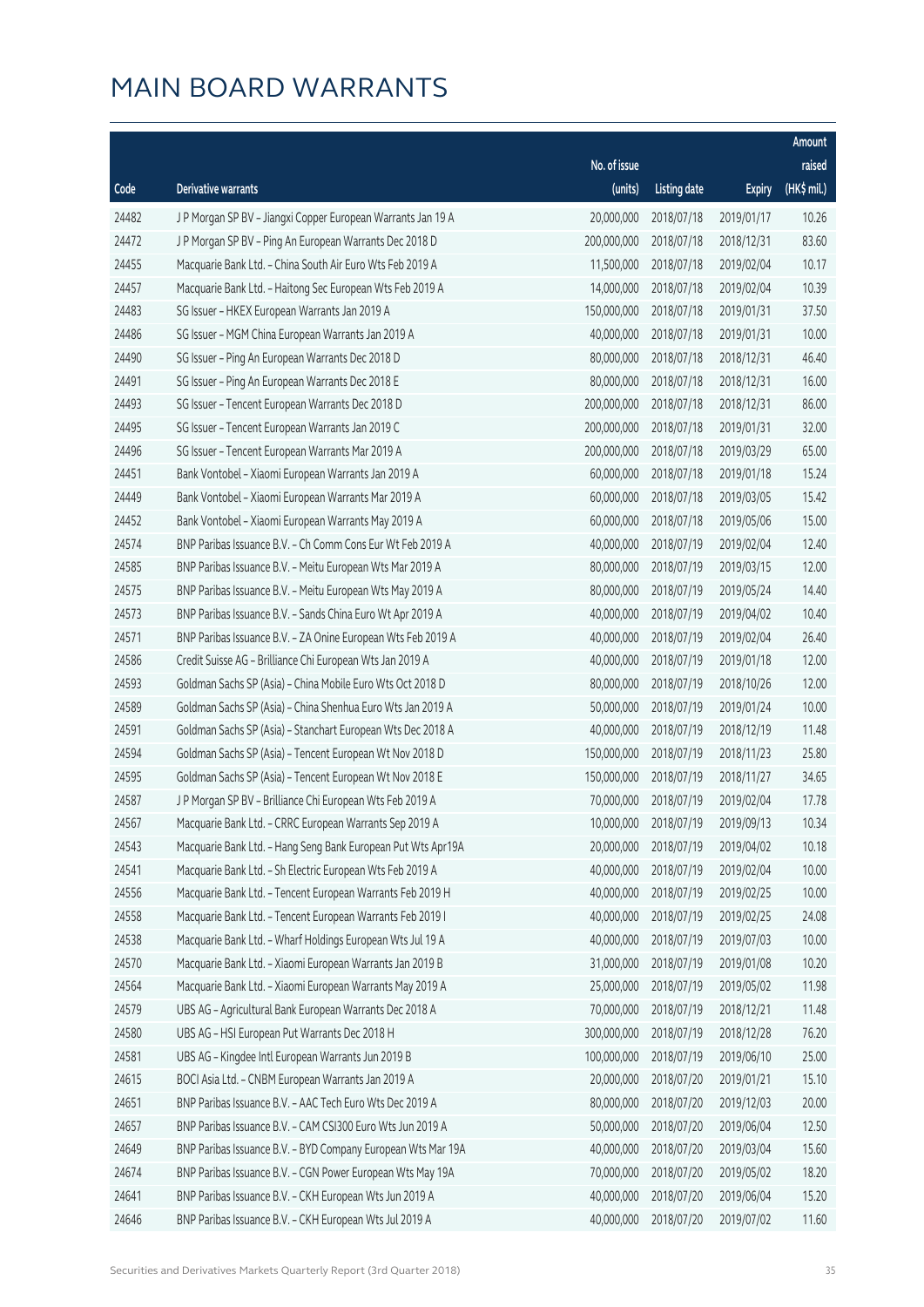|       |                                                              |              |                       |               | Amount      |
|-------|--------------------------------------------------------------|--------------|-----------------------|---------------|-------------|
|       |                                                              | No. of issue |                       |               | raised      |
| Code  | Derivative warrants                                          | (units)      | <b>Listing date</b>   | <b>Expiry</b> | (HK\$ mil.) |
| 24663 | BNP Paribas Issuance B.V. - China Unicom Euro Wt Jun 2019 A  | 30,000,000   | 2018/07/20            | 2019/06/04    | 18.30       |
| 24640 | BNP Paribas Issuance B.V. - HKEX Euro Put Wts Jul 2019 C     | 60,000,000   | 2018/07/20            | 2019/07/02    | 12.00       |
| 24678 | BNP Paribas Issuance B.V. - IGG European Warrants May 2019 A | 80,000,000   | 2018/07/20            | 2019/05/02    | 20.00       |
| 24662 | BNP Paribas Issuance B.V. - Kingsoft Euro Wts Mar 2019 A     | 50,000,000   | 2018/07/20            | 2019/03/04    | 12.50       |
| 24677 | BNP Paribas Issuance B.V. - Lenovo European Wts Apr 2019 A   | 50,000,000   | 2018/07/20            | 2019/04/02    | 13.00       |
| 24675 | BNP Paribas Issuance B.V. - Link REIT Euro Wts Mar 2019 A    | 40,000,000   | 2018/07/20            | 2019/03/04    | 14.80       |
| 24652 | BNP Paribas Issuance B.V. - Swrie Pacific A Eu Wt Apr 19 A   | 30,000,000   | 2018/07/20            | 2019/04/02    | 18.00       |
| 24721 | Bank of East Asia - Ping An European Put Warrants Apr 2019 A | 40,000,000   | 2018/07/20            | 2019/04/01    | 10.32       |
| 24711 | Bank of East Asia - Xiaomi European Warrants Feb 2019 A      | 40,000,000   | 2018/07/20            | 2019/02/28    | 13.92       |
| 24712 | Bank of East Asia - Xiaomi European Warrants Apr 2019 A      | 40,000,000   | 2018/07/20            | 2019/04/26    | 11.60       |
| 24766 | Goldman Sachs SP (Asia) - AIA European Warrants Dec 2018 A   | 80,000,000   | 2018/07/20            | 2018/12/24    | 16.08       |
| 24764 | Goldman Sachs SP (Asia) - BOC HK European Wts Jan 2019 A     | 60,000,000   | 2018/07/20            | 2019/01/07    | 10.92       |
| 24760 | Goldman Sachs SP (Asia) - Galaxy Ent European Wts Nov 2018 A | 80,000,000   | 2018/07/20            | 2018/11/23    | 16.48       |
| 24762 | Goldman Sachs SP (Asia) - Sunny Optical Euro Wts Dec 2018 A  | 60,000,000   | 2018/07/20            | 2018/12/21    | 10.02       |
| 24763 | Goldman Sachs SP (Asia) - Yanzhou Coal Euro Wts Dec 2018 C   | 70,000,000   | 2018/07/20            | 2018/12/31    | 10.50       |
| 24618 | HK Bank - China Mobile European Warrants Nov 2018 A          | 80,000,000   | 2018/07/20            | 2018/11/30    | 12.00       |
| 24619 | HK Bank - China Mobile European Warrants Dec 2018 A          | 80,000,000   | 2018/07/20            | 2018/12/24    | 13.60       |
| 24625 | HK Bank - CSOP A50 ETF European Warrants Nov 2019 A          | 180,000,000  | 2018/07/20            | 2019/11/21    | 27.00       |
| 24632 | HK Bank - HKEX European Warrants Mar 2019 A                  | 80,000,000   | 2018/07/20            | 2019/03/25    | 12.00       |
| 24624 | HK Bank - HSCEI European Warrants Jan 2019 B                 | 150,000,000  | 2018/07/20            | 2019/01/30    | 25.50       |
| 24634 | HK Bank - HSI European Warrants Jan 2019 E                   | 150,000,000  | 2018/07/20            | 2019/01/30    | 27.00       |
| 24622 | HK Bank - HSI European Warrants Feb 2019 A                   | 150,000,000  | 2018/07/20            | 2019/02/27    | 22.50       |
| 24629 | HK Bank - Ping An European Warrants Oct 2018 C               | 80,000,000   | 2018/07/20            | 2018/10/26    | 12.00       |
| 24707 | J P Morgan SP BV - Ali Health European Warrants Dec 2018 A   | 40,000,000   | 2018/07/20            | 2018/12/31    | 10.28       |
| 24694 | J P Morgan SP BV - CHALCO European Warrants Dec 2018 A       | 60,000,000   | 2018/07/20            | 2018/12/27    | 12.54       |
| 24705 | J P Morgan SP BV - China East Air European Warrants Jun 20 A | 70,000,000   | 2018/07/20            | 2020/06/22    | 10.64       |
| 24709 | J P Morgan SP BV - Fosun Intl European Warrants Nov 2018 A   |              | 70,000,000 2018/07/20 | 2018/11/12    | 10.64       |
| 24702 | J P Morgan SP BV - ZA Onine European Warrants Dec 2020 A     | 60,000,000   | 2018/07/20            | 2020/12/11    | 10.80       |
| 24684 | Macquarie Bank Ltd. - China Railway European Wts Jun 2019 A  | 15,000,000   | 2018/07/20            | 2019/06/04    | 10.10       |
| 24680 | Macquarie Bank Ltd. - Ch State Con European Wts Aug 2019 A   | 7,000,000    | 2018/07/20            | 2019/08/15    | 11.29       |
| 24688 | Macquarie Bank Ltd. - Evergrande European Wts Oct 2019 A     | 12,400,000   | 2018/07/20            | 2019/10/02    | 10.02       |
| 24691 | Macquarie Bank Ltd. - Xiaomi European Warrants Dec 2019 A    | 20,000,000   | 2018/07/20            | 2019/12/31    | 10.52       |
| 24749 | SG Issuer - China Mobile European Warrants Nov 2018 B        | 70,000,000   | 2018/07/20            | 2018/11/30    | 10.50       |
| 24750 | SG Issuer - COSCO Ship Hold European Warrants Feb 2019 A     | 25,000,000   | 2018/07/20            | 2019/02/28    | 10.00       |
| 24751 | SG Issuer - Dongfeng European Warrants Feb 2019 A            | 11,000,000   | 2018/07/20            | 2019/02/28    | 10.23       |
| 24752 | SG Issuer - HTSC European Warrants May 2019 A                | 60,000,000   | 2018/07/20            | 2019/05/31    | 11.40       |
| 24755 | SG Issuer - Maanshan Iron European Warrants Jan 2019 A       | 25,000,000   | 2018/07/20            | 2019/01/31    | 11.25       |
| 24757 | SG Issuer - Tencent European Put Warrants Dec 2018 E         | 150,000,000  | 2018/07/20            | 2018/12/31    | 22.50       |
| 24732 | SG Issuer - Xiaomi European Warrants Jan 2019 F              | 200,000,000  | 2018/07/20            | 2019/01/31    | 50.00       |
| 24734 | SG Issuer - Xiaomi European Warrants Apr 2019 A              | 200,000,000  | 2018/07/20            | 2019/04/30    | 60.00       |
| 24739 | SG Issuer - Xiaomi European Warrants May 2019 B              | 200,000,000  | 2018/07/20            | 2019/05/31    | 85.00       |
| 24746 | SG Issuer - Xiaomi European Warrants Jul 2019 A              | 200,000,000  | 2018/07/20            | 2019/07/31    | 80.00       |
| 24748 | SG Issuer - Xiaomi European Warrants Jul 2019 B              | 200,000,000  | 2018/07/20            | 2019/07/31    | 56.00       |
| 24758 | SG Issuer - ZA Onine European Warrants Dec 2020 A            | 150,000,000  | 2018/07/20            | 2020/12/11    | 23.25       |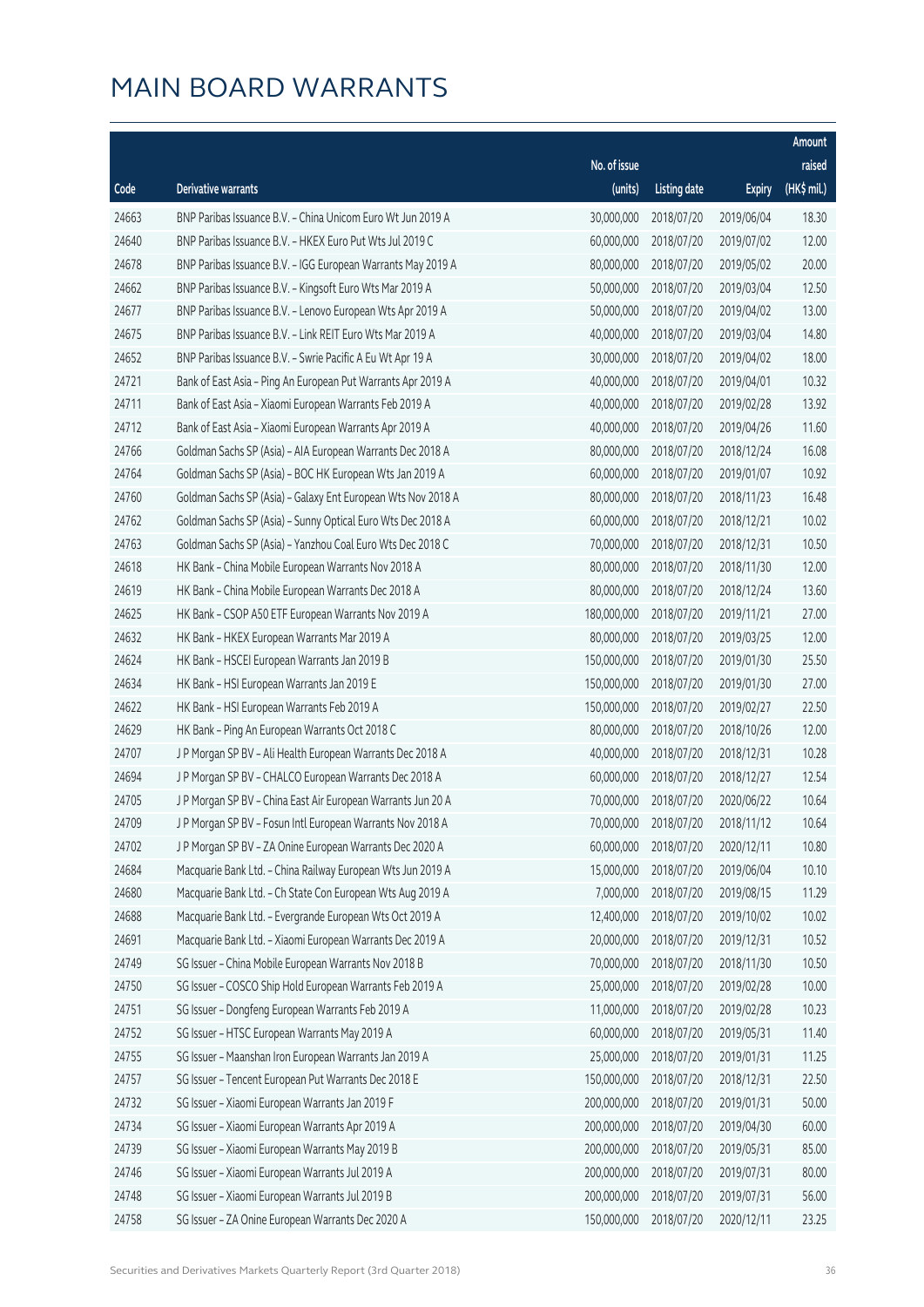|         |                                                              |                        |                     |               | Amount      |
|---------|--------------------------------------------------------------|------------------------|---------------------|---------------|-------------|
|         |                                                              | No. of issue           |                     |               | raised      |
| Code    | <b>Derivative warrants</b>                                   | (units)                | <b>Listing date</b> | <b>Expiry</b> | (HK\$ mil.) |
| 24638   | UBS AG - CHALCO European Warrants Jan 2019 A                 | 25,000,000             | 2018/07/20          | 2019/01/21    | 10.60       |
| 24639   | UBS AG - China East Air European Warrants Jan 2019 A         | 14,000,000             | 2018/07/20          | 2019/01/21    | 10.46       |
| 24637   | UBS AG - GAC European Warrants Apr 2020 A                    | 40,000,000             | 2018/07/20          | 2020/04/27    | 10.00       |
| 24636   | UBS AG - NCI European Warrants Nov 2018 A                    | 70,000,000             | 2018/07/20          | 2018/11/23    | 10.50       |
| 24596   | Bank Vontobel - AAC Tech European Warrants Apr 2019 A        | 80,000,000             | 2018/07/20          | 2019/04/30    | 12.08       |
| 24602   | Bank Vontobel - CITIC Bank European Warrants Jan 2019 A      | 30,000,000             | 2018/07/20          | 2019/01/31    | 11.97       |
| 24597   | Bank Vontobel - Minsheng Bank European Warrants Feb 2019 A   | 20,000,000             | 2018/07/20          | 2019/02/25    | 10.20       |
| 24614   | Bank Vontobel - PICC GROUPEuropean Warrants Jan 2019 A       | 35,000,000             | 2018/07/20          | 2019/01/29    | 10.50       |
| 24599   | Bank Vontobel - Sunny Optical European Warrants Dec 2018 A   | 80,000,000             | 2018/07/20          | 2018/12/24    | 12.24       |
| 11291 # | UBS AG - HSI European Warrants Aug 2018 H                    | 300,000,000            | 2018/07/20          | 2018/08/30    | 11.10       |
| 24776   | BNP Paribas Issuance B.V. - Agricultural Bank Eu Wt Aug 19 B | 60,000,000             | 2018/07/23          | 2019/08/02    | 16.80       |
| 24801   | BNP Paribas Issuance B.V. - AIA European Wts Apr 2019 A      | 40,000,000             | 2018/07/23          | 2019/04/02    | 21.20       |
| 24797   | BNP Paribas Issuance B.V. - CC Bank Euro Put Wt Apr 2019 B   | 40,000,000             | 2018/07/23          | 2019/04/02    | 16.40       |
| 24774   | BNP Paribas Issuance B.V. - CITIC Euro Warrants Dec 2019 A   | 80,000,000             | 2018/07/23          | 2019/12/31    | 12.00       |
| 24779   | BNP Paribas Issuance B.V. - CPIC European Wts May 2019 A     | 40,000,000             | 2018/07/23          | 2019/05/02    | 10.00       |
| 24803   | BNP Paribas Issuance B.V. - Galaxy Ent Euro Wts May 2019 A   | 40,000,000             | 2018/07/23          | 2019/05/02    | 24.00       |
| 24811   | BNP Paribas Issuance B.V. - ICBC European Wts Apr 2019 B     | 40,000,000             | 2018/07/23          | 2019/04/02    | 12.40       |
| 24794   | Credit Suisse AG - CITIC European Warrants Jan 2019 A        | 30,000,000             | 2018/07/23          | 2019/01/22    | 19.20       |
| 24780   | Credit Suisse AG - China Mobile European Warrants Nov 2018 A | 70,000,000             | 2018/07/23          | 2018/11/26    | 10.50       |
| 24783   | Credit Suisse AG - HKEX European Warrants Oct 2018 G         | 200,000,000            | 2018/07/23          | 2018/10/24    | 30.00       |
| 24786   | Credit Suisse AG - HSBC European Wts Nov 2018 C              | 100,000,000            | 2018/07/23          | 2018/11/27    | 15.00       |
| 24795   | Credit Suisse AG - Mengniu Dairy European Wts Jan 2019 A     | 50,000,000             | 2018/07/23          | 2019/01/22    | 14.00       |
| 24842   | Goldman Sachs SP (Asia) - China Life Euro Wts Jan 2019 B     | 100,000,000            | 2018/07/23          | 2019/01/07    | 20.00       |
| 24831   | Goldman Sachs SP (Asia) - Ping An European Wts Dec 2018 E    | 100,000,000            | 2018/07/23          | 2018/12/24    | 18.80       |
| 24832   | Goldman Sachs SP (Asia) - Ping An European Wts Dec 2018 F    | 100,000,000            | 2018/07/23          | 2018/12/28    | 31.50       |
| 24835   | Goldman Sachs SP (Asia) - Tencent European Wt Dec 2018 D     | 150,000,000            | 2018/07/23          | 2018/12/24    | 22.50       |
| 24840   | Goldman Sachs SP (Asia) - Tencent European Wt Dec 2018 E     | 150,000,000 2018/07/23 |                     | 2018/12/24    | 41.40       |
| 24773   | Macquarie Bank Ltd. - Hang Lung Ppt European Wts Jun 2019 A  | 39,000,000             | 2018/07/23          | 2019/06/21    | 10.22       |
| 24772   | Macquarie Bank Ltd. - Maanshan Iron European Warrants Mar19A | 17,000,000             | 2018/07/23          | 2019/03/18    | 10.01       |
| 24771   | Macquarie Bank Ltd. - Weichai Power European Warrants May19A | 40,000,000             | 2018/07/23          | 2019/05/16    | 10.00       |
| 24825   | UBS AG - BYD Company European Warrants Jan 2019 B            | 30,000,000             | 2018/07/23          | 2019/01/22    | 17.46       |
| 24820   | UBS AG - CMS European Warrants Mar 2019 A                    | 40,000,000             | 2018/07/23          | 2019/03/19    | 11.52       |
| 24821   | UBS AG - Datang Power European Warrants Nov 2019 A           | 15,000,000             | 2018/07/23          | 2019/11/25    | 10.02       |
| 24817   | UBS AG - Haitong Int'l European Warrants Jan 2019 A          | 20,000,000             | 2018/07/23          | 2019/01/22    | 10.46       |
| 24818   | UBS AG - Lee & Man Paper European Warrants Dec 2019 A        | 40,000,000             | 2018/07/23          | 2019/12/23    | 10.00       |
| 24830   | UBS AG - Nine Dragons Paper European Warrants Apr 2019 A     | 60,000,000             | 2018/07/23          | 2019/04/23    | 10.02       |
| 24819   | UBS AG - Sinopharm European Warrants Jan 2019 A              | 20,000,000             | 2018/07/23          | 2019/01/22    | 10.08       |
| 24815   | UBS AG - Tsingtao Brew European Warrants Jan 2019 A          | 30,000,000             | 2018/07/23          | 2019/01/22    | 18.15       |
| 24768   | Bank Vontobel - HSI European Warrants Apr 2019 A             | 100,000,000            | 2018/07/23          | 2019/04/29    | 16.10       |
| 24769   | Bank Vontobel - HSI European Warrants May 2019 A             | 100,000,000            | 2018/07/23          | 2019/05/30    | 25.10       |
| 24770   | Bank Vontobel - HSI European Put Warrants May 2019 B         | 100,000,000            | 2018/07/23          | 2019/05/30    | 25.10       |
| 24888   | BOCI Asia Ltd. - CC Bank European Warrants Dec 2018 A        | 80,000,000             | 2018/07/24          | 2018/12/31    | 13.52       |
| 24887   | BOCI Asia Ltd. - China Life European Warrants Jul 2019 A     | 100,000,000            | 2018/07/24          | 2019/07/02    | 17.80       |
| 24899   | BOCI Asia Ltd. - China Shenhua European Warrants Jan 2019 A  | 70,000,000             | 2018/07/24          | 2019/01/24    | 13.65       |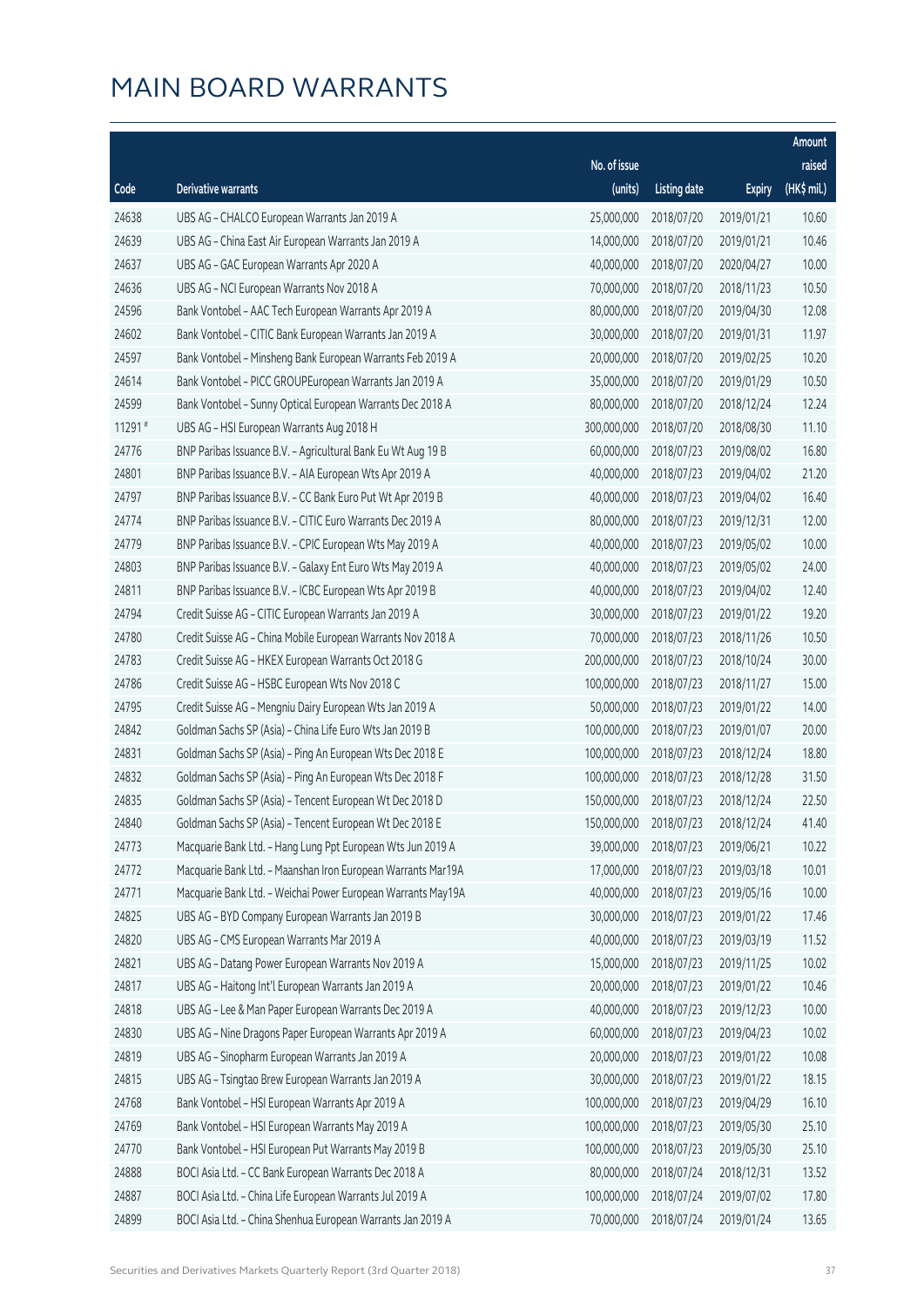|       |                                                              |              |                       |               | Amount      |
|-------|--------------------------------------------------------------|--------------|-----------------------|---------------|-------------|
|       |                                                              | No. of issue |                       |               | raised      |
| Code  | <b>Derivative warrants</b>                                   | (units)      | <b>Listing date</b>   | <b>Expiry</b> | (HK\$ mil.) |
| 24889 | BOCI Asia Ltd. - Haitong Sec European Warrants Dec 2018 A    | 40,000,000   | 2018/07/24            | 2018/12/31    | 13.84       |
| 24894 | BOCI Asia Ltd. - Kingdee Int'l European Warrants Jan 2019 A  | 25,000,000   | 2018/07/24            | 2019/01/28    | 26.70       |
| 24895 | BOCI Asia Ltd. - Sands China Ltd European Warrants Dec 2018A | 60,000,000   | 2018/07/24            | 2018/12/31    | 13.38       |
| 24892 | BOCI Asia Ltd. - Sunny Optical European Warrants Dec 2018 A  | 100,000,000  | 2018/07/24            | 2018/12/31    | 18.50       |
| 24880 | BOCI Asia Ltd. - Tencent European Wts Jan 2019 C             | 200,000,000  | 2018/07/24            | 2019/01/28    | 30.40       |
| 24884 | BOCI Asia Ltd. - Tencent European Put Wts Nov 2018 C         | 200,000,000  | 2018/07/24            | 2018/11/20    | 51.40       |
| 24902 | BNP Paribas Issuance B.V. - AIA European Wts Apr 2019 B      | 40,000,000   | 2018/07/24            | 2019/04/02    | 10.00       |
| 24904 | BNP Paribas Issuance B.V. - CC Bank Euro Wts Jun 2019 A      | 40,000,000   | 2018/07/24            | 2019/06/04    | 11.60       |
| 24906 | BNP Paribas Issuance B.V. - Country Garden Eu Wt Dec 2019 A  | 100,000,000  | 2018/07/24            | 2019/12/03    | 27.00       |
| 24910 | BNP Paribas Issuance B.V. - Minsheng Bk Euro Wt Mar 2019 A   | 40,000,000   | 2018/07/24            | 2019/03/04    | 14.00       |
| 24907 | BNP Paribas Issuance B.V. - China Mobile Euro Wts May 2019 A | 40,000,000   | 2018/07/24            | 2019/05/02    | 12.80       |
| 24911 | BNP Paribas Issuance B.V. - CSPC Pharma Euro Wts Mar 2019 A  | 50,000,000   | 2018/07/24            | 2019/03/04    | 18.50       |
| 24908 | BNP Paribas Issuance B.V. - Galaxy Ent Euro Wts Mar 2019 B   | 40,000,000   | 2018/07/24            | 2019/03/04    | 14.80       |
| 24926 | Credit Suisse AG - China Life European Warrants Jun 2019 A   | 120,000,000  | 2018/07/24            | 2019/06/28    | 19.20       |
| 24928 | Credit Suisse AG - ZA Onine European Warrants Jan 2019 A     | 20,000,000   | 2018/07/24            | 2019/01/23    | 11.60       |
| 24984 | Goldman Sachs SP (Asia) - AIA European Warrants Dec 2018 B   | 80,000,000   | 2018/07/24            | 2018/12/20    | 26.40       |
| 24985 | Goldman Sachs SP (Asia) - HKEX European Warrants Jan 2019 A  | 150,000,000  | 2018/07/24            | 2019/01/03    | 22.50       |
| 24987 | Goldman Sachs SP (Asia) - HSBC European Warrants Dec 2018 C  | 80,000,000   | 2018/07/24            | 2018/12/27    | 26.40       |
| 24988 | Goldman Sachs SP (Asia) - Yanzhou Coal Euro Wts Dec 2018 D   | 70,000,000   | 2018/07/24            | 2018/12/20    | 10.50       |
| 24986 | Goldman Sachs SP (Asia) - ZA Onine European Warrants Dec 20A | 80,000,000   | 2018/07/24            | 2020/12/11    | 13.84       |
| 24940 | HK Bank - CAM CSI300 European Warrants Jan 2019 A            | 100,000,000  | 2018/07/24            | 2019/01/31    | 15.00       |
| 24944 | HK Bank - Bank of China European Warrants Jan 2019 A         | 40,000,000   | 2018/07/24            | 2019/01/31    | 10.00       |
| 24933 | HK Bank - BYD European Warrants Jan 2019 A                   | 30,000,000   | 2018/07/24            | 2019/01/31    | 12.00       |
| 24939 | HK Bank - CC Bank European Warrants Jan 2019 B               | 40,000,000   | 2018/07/24            | 2019/01/31    | 18.00       |
| 24930 | HK Bank - China Shenhua European Warrants Jan 2019 A         | 80,000,000   | 2018/07/24            | 2019/01/24    | 12.80       |
| 24937 | HK Bank - ICBC European Warrants Jan 2019 B                  | 40,000,000   | 2018/07/24            | 2019/01/31    | 14.00       |
| 24931 | HK Bank - SUNAC European Warrants Jan 2019 A                 |              | 35,000,000 2018/07/24 | 2019/01/31    | 10.50       |
| 24852 | Haitong Int'l Sec - BYD Company European Warrants Jan 2019 B | 20,000,000   | 2018/07/24            | 2019/01/31    | 14.00       |
| 24853 | Haitong Int'l Sec - BYD Company European Warrants Mar 2019 A | 20,000,000   | 2018/07/24            | 2019/03/29    | 15.00       |
| 24847 | Haitong Int'l Sec - CC Bank European Warrants Mar 2019 A     | 100,000,000  | 2018/07/24            | 2019/03/29    | 43.00       |
| 24855 | Haitong Int'l Sec - China Life European Warrants Jun 2019 A  | 80,000,000   | 2018/07/24            | 2019/06/26    | 17.60       |
| 24857 | Haitong Int'l Sec - China Life European Warrants Sep 2019 A  | 80,000,000   | 2018/07/24            | 2019/09/30    | 20.00       |
| 24845 | Haitong Int'l Sec - HKEX European Warrants Jun 2019 B        | 150,000,000  | 2018/07/24            | 2019/06/28    | 37.50       |
| 24846 | Haitong Int'l Sec - HKEX European Warrants Jun 2019 C        | 150,000,000  | 2018/07/24            | 2019/06/28    | 24.00       |
| 24958 | J P Morgan SP BV - BankComm European Warrants Feb 2019 A     | 80,000,000   | 2018/07/24            | 2019/02/01    | 24.16       |
| 24954 | J P Morgan SP BV - CSOP A50 ETF European Warrants Nov 2019 A | 100,000,000  | 2018/07/24            | 2019/11/29    | 15.30       |
| 24967 | J P Morgan SP BV - HSI European Warrants Dec 2018 G          | 300,000,000  | 2018/07/24            | 2018/12/28    | 46.50       |
| 24966 | J P Morgan SP BV - Melco Int'l Dev European Wts Feb 2019 A   | 60,000,000   | 2018/07/24            | 2019/02/04    | 15.12       |
| 24945 | J P Morgan SP BV - PetroChina European Warrants Nov 2018 B   | 100,000,000  | 2018/07/24            | 2018/11/30    | 24.90       |
| 24956 | J P Morgan SP BV - Tencent European Warrants Oct 2018 J      | 250,000,000  | 2018/07/24            | 2018/10/23    | 60.25       |
| 24920 | Macquarie Bank Ltd. - China Shenhua European Wts Feb 2019 A  | 40,000,000   | 2018/07/24            | 2019/02/04    | 10.04       |
| 24925 | Macquarie Bank Ltd. - HTSC European Warrants Nov 2019 A      | 40,000,000   | 2018/07/24            | 2019/11/18    | 10.00       |
| 24914 | Macquarie Bank Ltd. - Nine Dragons European Wts Oct 2019 A   | 40,000,000   | 2018/07/24            | 2019/10/02    | 10.04       |
| 24924 | Macquarie Bank Ltd. - Poly Property European Wts Apr 2019 A  | 19,000,000   | 2018/07/24            | 2019/04/16    | 10.01       |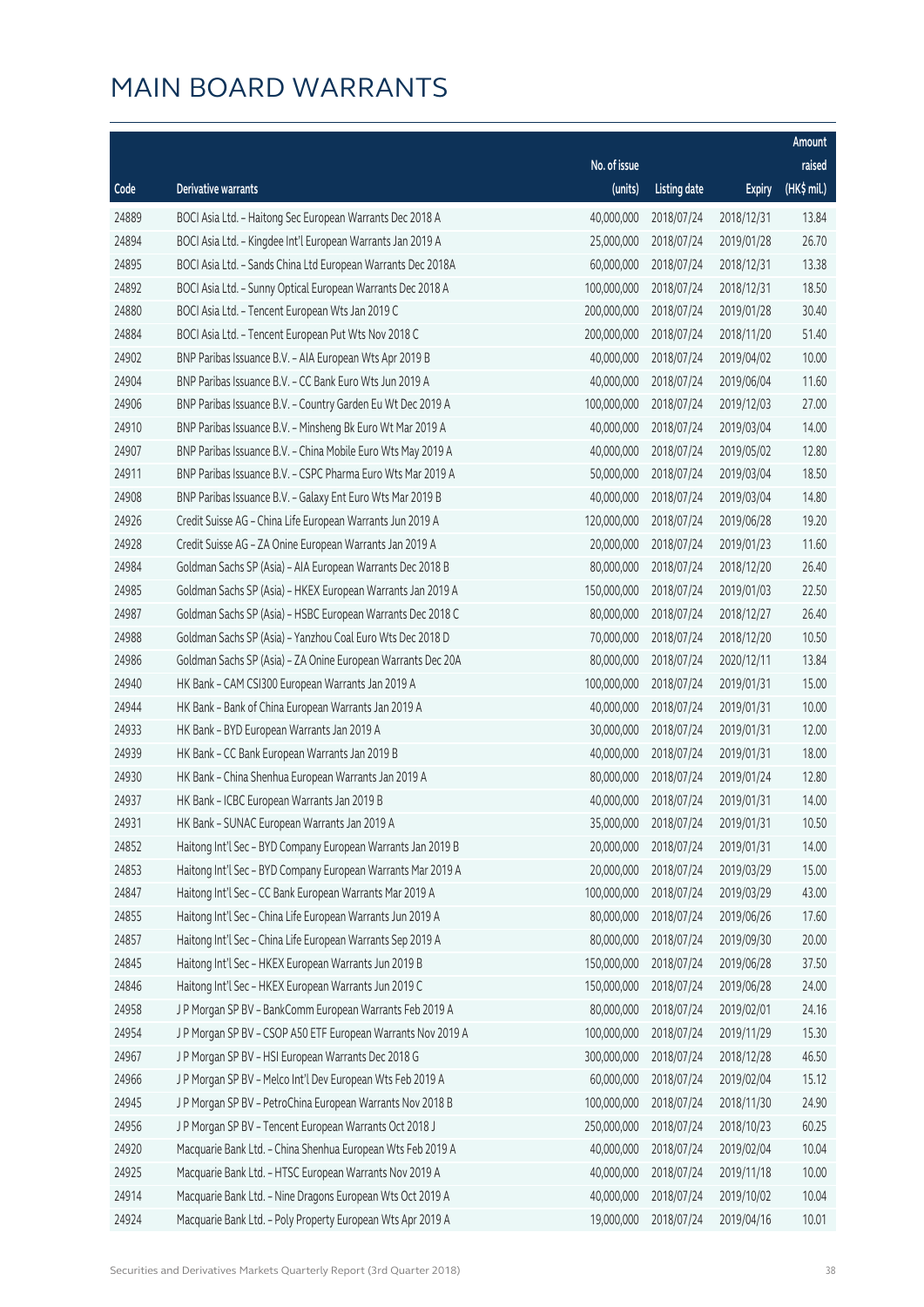|           |                                                              |              |                       |               | Amount      |
|-----------|--------------------------------------------------------------|--------------|-----------------------|---------------|-------------|
|           |                                                              | No. of issue |                       |               | raised      |
| Code      | Derivative warrants                                          | (units)      | <b>Listing date</b>   | <b>Expiry</b> | (HK\$ mil.) |
| 24922     | Macquarie Bank Ltd. - Samsonite European Warrants Feb 2019 A | 20,000,000   | 2018/07/24            | 2019/02/04    | 10.16       |
| 24969     | SG Issuer - BYD Company European Warrants Jan 2019 A         | 20,000,000   | 2018/07/24            | 2019/01/31    | 11.20       |
| 24970     | SG Issuer - Sunny Optical European Warrants Oct 2018 A       | 60,000,000   | 2018/07/24            | 2018/10/31    | 10.50       |
| 24976     | UBS AG - China Life European Put Warrants Mar 2019 B         | 100,000,000  | 2018/07/24            | 2019/03/29    | 25.10       |
| 24981     | UBS AG - CNOOC European Warrants Sep 2019 A                  | 100,000,000  | 2018/07/24            | 2019/09/23    | 15.30       |
| 24982     | UBS AG - CNOOC European Warrants Sep 2019 B                  | 100,000,000  | 2018/07/24            | 2019/09/30    | 15.10       |
| 24980     | UBS AG - Henganintl European Warrants Mar 2019 A             | 14,000,000   | 2018/07/24            | 2019/03/29    | 10.56       |
| 24977     | UBS AG - HKEX European Put Warrants Dec 2018 B               | 100,000,000  | 2018/07/24            | 2018/12/20    | 15.60       |
| 24978     | UBS AG - HSI European Put Warrants Jan 2019 F                | 300,000,000  | 2018/07/24            | 2019/01/30    | 46.20       |
| 24972     | UBS AG - Ping An European Put Warrants Jan 2019 B            | 100,000,000  | 2018/07/24            | 2019/01/03    | 28.00       |
| 24971     | UBS AG - ZA Onine European Warrants Dec 2020 A               | 100,000,000  | 2018/07/24            | 2020/12/11    | 17.20       |
| 24879     | Bank Vontobel - CC Bank European Warrants Dec 2018 A         | 60,000,000   | 2018/07/24            | 2018/12/20    | 10.86       |
| 24861     | Bank Vontobel - Country Garden European Warrants Apr 2019 A  | 40,000,000   | 2018/07/24            | 2019/04/03    | 10.00       |
| 24869     | Bank Vontobel - China Life European Warrants Jun 2019 B      | 100,000,000  | 2018/07/24            | 2019/06/28    | 17.00       |
| 24877     | Bank Vontobel - Galaxy Ent European Warrants Apr 2019 A      | 40,000,000   | 2018/07/24            | 2019/04/18    | 20.80       |
| 24900     | Bank Vontobel - HSCEI European Warrants Jan 2019 A           | 100,000,000  | 2018/07/24            | 2019/01/30    | 18.00       |
| 24872     | Bank Vontobel - ICBC European Warrants Mar 2019 A            | 40,000,000   | 2018/07/24            | 2019/03/05    | 12.00       |
| 24874     | Bank Vontobel - Kingsoft European Warrants Jan 2019 B        | 40,000,000   | 2018/07/24            | 2019/01/28    | 12.40       |
| 24866     | Bank Vontobel - PetroChina European Put Warrants Nov 2018 D  | 40,000,000   | 2018/07/24            | 2018/11/09    | 14.40       |
| 24875     | Bank Vontobel - Ping An European Warrants Jan 2019 D         | 40,000,000   | 2018/07/24            | 2019/01/29    | 24.80       |
| 24868     | Bank Vontobel - Wharf Holdings European Warrants Jun 2019 A  | 40,000,000   | 2018/07/24            | 2019/06/04    | 10.00       |
| $12557$ # | UBS AG - Geely Auto European Warrants Oct 2018 A             | 100,000,000  | 2018/07/24            | 2018/10/25    | 11.80       |
| 25003     | BOCI Asia Ltd. - AIA European Warrants Dec 2018 C            | 80,000,000   | 2018/07/25            | 2018/12/20    | 18.48       |
| 25010     | BOCI Asia Ltd. - CGS European Warrants Dec 2018 A            | 70,000,000   | 2018/07/25            | 2018/12/20    | 11.55       |
| 25008     | BOCI Asia Ltd. - CITIC Sec European Warrants Jan 2019 A      | 80,000,000   | 2018/07/25            | 2019/01/30    | 13.84       |
| 25004     | BOCI Asia Ltd. - Geely Auto European Warrants Jan 2019 A     | 80,000,000   | 2018/07/25            | 2019/01/21    | 21.44       |
| 25005     | BOCI Asia Ltd. - Greatwall Motor European Warrants Jan 2019A |              | 40,000,000 2018/07/25 | 2019/01/03    | 11.20       |
| 25002     | BOCI Asia Ltd. - Ping An European Warrants Dec 2018 A        | 100,000,000  | 2018/07/25            | 2018/12/24    | 21.90       |
| 24992     | BNP Paribas Issuance B.V. - AIA European Put Wt Apr 2019 C   | 60,000,000   | 2018/07/25            | 2019/04/02    | 16.80       |
| 24990     | BNP Paribas Issuance B.V. - CC Bank Euro Wts Apr 2019 C      | 40,000,000   | 2018/07/25            | 2019/04/02    | 18.00       |
| 24991     | BNP Paribas Issuance B.V. - Fosun Intl European Wts Aug 19 A | 60,000,000   | 2018/07/25            | 2019/08/02    | 15.60       |
| 24993     | BNP Paribas Issuance B.V. - Greatwall Motor Eu Wt Apr 2019 A | 30,000,000   | 2018/07/25            | 2019/04/02    | 18.30       |
| 24994     | BNP Paribas Issuance B.V. - Ping An Eur Put Wts Apr 2019 D   | 40,000,000   | 2018/07/25            | 2019/04/02    | 10.00       |
| 25013     | Credit Suisse AG - Country Garden European Warrants Nov 18 B | 60,000,000   | 2018/07/25            | 2018/11/29    | 10.02       |
| 25017     | Credit Suisse AG - HKEX European Warrants Jun 2019 A         | 200,000,000  | 2018/07/25            | 2019/06/25    | 30.00       |
| 25012     | Credit Suisse AG - PetroChina European Warrants Nov 2018 C   | 50,000,000   | 2018/07/25            | 2018/11/27    | 15.00       |
| 25041     | Goldman Sachs SP (Asia) - CITIC Bank European Wts Jan 2019 A | 50,000,000   | 2018/07/25            | 2019/01/28    | 20.10       |
| 25040     | Goldman Sachs SP (Asia) - CNOOC European Warrants Sep 2019 B | 100,000,000  | 2018/07/25            | 2019/09/23    | 15.00       |
| 25043     | Goldman Sachs SP (Asia) - CSOP A50 ETF Euro Wts Nov 2019 A   | 150,000,000  | 2018/07/25            | 2019/11/21    | 22.65       |
| 25049     | Goldman Sachs SP (Asia) - PetroChina European Wts Nov 2018 A | 80,000,000   | 2018/07/25            | 2018/11/27    | 21.36       |
| 25047     | Goldman Sachs SP (Asia) - SUNAC European Warrants Dec 2018 A | 40,000,000   | 2018/07/25            | 2018/12/27    | 12.40       |
| 24998     | HK Bank - AAC Tech European Warrants Dec 2018 B              | 100,000,000  | 2018/07/25            | 2018/12/12    | 15.00       |
| 25018     | J P Morgan SP BV - CNOOC European Warrants Sep 2019 B        | 100,000,000  | 2018/07/25            | 2019/09/23    | 15.10       |
| 25021     | J P Morgan SP BV - CNOOC European Put Warrants Oct 2018 B    | 100,000,000  | 2018/07/25            | 2018/10/31    | 25.40       |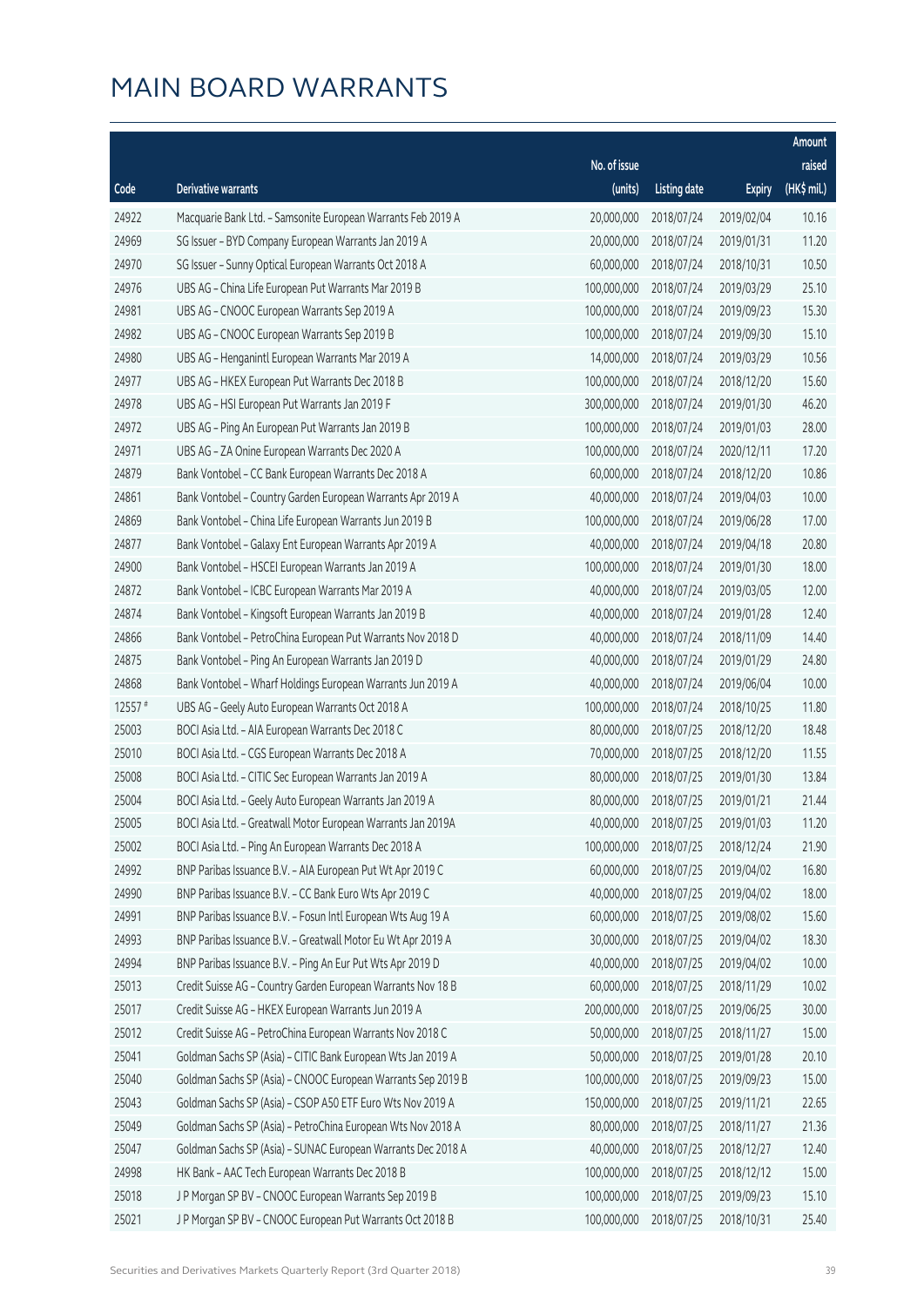|       |                                                              |              |                       |               | Amount      |
|-------|--------------------------------------------------------------|--------------|-----------------------|---------------|-------------|
|       |                                                              | No. of issue |                       |               | raised      |
| Code  | Derivative warrants                                          | (units)      | <b>Listing date</b>   | <b>Expiry</b> | (HK\$ mil.) |
| 25027 | J P Morgan SP BV - HSI European Put Warrants Jan 2019 G      | 300,000,000  | 2018/07/25            | 2019/01/30    | 45.60       |
| 25034 | SG Issuer - CC Bank European Warrants Dec 2018 C             | 60,000,000   | 2018/07/25            | 2018/12/31    | 27.90       |
| 25035 | SG Issuer - China Mobile European Warrants Oct 2018 C        | 60,000,000   | 2018/07/25            | 2018/10/31    | 11.40       |
| 25036 | SG Issuer - Geely Auto European Warrants Dec 2018 C          | 70,000,000   | 2018/07/25            | 2018/12/31    | 10.50       |
| 25030 | SG Issuer - HSI European Put Warrants Jan 2019 F             | 150,000,000  | 2018/07/25            | 2019/01/30    | 22.50       |
| 25033 | SG Issuer - HSI European Put Warrants Jan 2019 G             | 150,000,000  | 2018/07/25            | 2019/01/30    | 37.50       |
| 25037 | SG Issuer - Tencent European Warrants Oct 2018 H             | 200,000,000  | 2018/07/25            | 2018/10/31    | 30.00       |
| 25039 | SG Issuer - Tencent European Put Warrants Oct 2018 I         | 150,000,000  | 2018/07/25            | 2018/10/31    | 35.25       |
| 25093 | BOCI Asia Ltd. - BYD Company European Warrants Jan 2019 A    | 40,000,000   | 2018/07/26            | 2019/01/28    | 19.64       |
| 25082 | BOCI Asia Ltd. - CNOOC European Warrants Dec 2018 A          | 50,000,000   | 2018/07/26            | 2018/12/24    | 19.00       |
| 25090 | BOCI Asia Ltd. - Sinopec Corp European Warrants Dec 2018 A   | 50,000,000   | 2018/07/26            | 2018/12/21    | 19.55       |
| 25097 | BOCI Asia Ltd. - GAC Group European Warrants Jan 2019 A      | 30,000,000   | 2018/07/26            | 2019/01/24    | 20.01       |
| 25101 | BOCI Asia Ltd. - HSBC European Put Warrants Dec 2018 A       | 80,000,000   | 2018/07/26            | 2018/12/20    | 26.00       |
| 25088 | BOCI Asia Ltd. - PetroChina European Warrants Jan 2019 A     | 60,000,000   | 2018/07/26            | 2019/01/02    | 15.36       |
| 25126 | Goldman Sachs SP (Asia) - Bank of China Euro Wts Dec 2018 D  | 80,000,000   | 2018/07/26            | 2018/12/27    | 12.00       |
| 25134 | Goldman Sachs SP (Asia) - Sinopec Corp Euro Wts Oct 2018 C   | 60,000,000   | 2018/07/26            | 2018/10/26    | 10.08       |
| 25138 | Goldman Sachs SP (Asia) - China Unicom Euro Wts Oct 2018 B   | 60,000,000   | 2018/07/26            | 2018/10/26    | 10.02       |
| 25125 | Goldman Sachs SP (Asia) - Ping An Euro Put Wts Oct 2018 I    | 60,000,000   | 2018/07/26            | 2018/10/26    | 34.86       |
| 25123 | Goldman Sachs SP (Asia) - Tencent European Put Wt Oct 2018 L | 100,000,000  | 2018/07/26            | 2018/10/26    | 36.40       |
| 25080 | Haitong Int'l Sec - CSOP A50 ETF European Put Wts Dec 2019 A | 200,000,000  | 2018/07/26            | 2019/12/30    | 50.00       |
| 25071 | Haitong Int'l Sec - Hua Hong Semi European Wts Dec 2018 A    | 60,000,000   | 2018/07/26            | 2018/12/24    | 34.20       |
| 25074 | Haitong Int'l Sec - Tsingtao Brew European Wts Jan 2019 A    | 60,000,000   | 2018/07/26            | 2019/01/25    | 43.80       |
| 25104 | J P Morgan SP BV - AAC Tech European Warrants Feb 2019 B     | 100,000,000  | 2018/07/26            | 2019/02/21    | 16.30       |
| 25070 | Macquarie Bank Ltd. - Bank of China European Wts Feb 2019 A  | 40,000,000   | 2018/07/26            | 2019/02/04    | 10.08       |
| 25063 | Macquarie Bank Ltd. - BYD Company European Put Wts Apr 2019A | 19,000,000   | 2018/07/26            | 2019/04/02    | 10.01       |
| 25079 | Macquarie Bank Ltd. - China Huarong European Wts Jun 2019 A  | 34,000,000   | 2018/07/26            | 2019/06/18    | 10.17       |
| 25077 | Macquarie Bank Ltd. - Evergrande European Put Wts Jul 2019 A |              | 27,000,000 2018/07/26 | 2019/07/02    | 10.23       |
| 25078 | Macquarie Bank Ltd. - PSBC European Put Warrants Jul 2019 A  | 26,500,000   | 2018/07/26            | 2019/07/02    | 10.12       |
| 25076 | Macquarie Bank Ltd. - SUNAC European Put Warrants May 2019 A | 21,000,000   | 2018/07/26            | 2019/05/02    | 10.08       |
| 25064 | Macquarie Bank Ltd. - Techtronic Ind European Wts Apr 2019 A | 18,000,000   | 2018/07/26            | 2019/04/16    | 10.04       |
| 25107 | SG Issuer - Bank of China European Warrants Dec 2018 C       | 60,000,000   | 2018/07/26            | 2018/12/31    | 14.40       |
| 25110 | SG Issuer - Brilliance Chi European Warrants Jan 2019 A      | 70,000,000   | 2018/07/26            | 2019/01/11    | 10.50       |
| 25113 | SG Issuer - CK Asset European Warrants Jan 2019 A            | 30,000,000   | 2018/07/26            | 2019/01/31    | 10.05       |
| 25115 | SG Issuer - Fosun Intl European Warrants Apr 2019 A          | 60,000,000   | 2018/07/26            | 2019/04/30    | 15.00       |
| 25119 | SG Issuer - HSI European Warrants Feb 2019 A                 | 150,000,000  | 2018/07/26            | 2019/02/27    | 22.50       |
| 25122 | SG Issuer - HSI European Warrants Apr 2019 B                 | 150,000,000  | 2018/07/26            | 2019/04/29    | 22.50       |
| 25118 | SG Issuer - Sands China European Warrants Dec 2018 A         | 60,000,000   | 2018/07/26            | 2018/12/31    | 10.50       |
| 25116 | SG Issuer - Stanchart European Warrants Jan 2019 A           | 20,000,000   | 2018/07/26            | 2019/01/31    | 10.00       |
| 25146 | UBS AG - Conch Cement European Warrants Jan 2019 A           | 35,000,000   | 2018/07/26            | 2019/01/03    | 13.76       |
| 25154 | UBS AG - CGS European Warrants Jan 2019 A                    | 30,000,000   | 2018/07/26            | 2019/01/28    | 11.07       |
| 25152 | UBS AG - Sinopec Corp European Warrants Dec 2018 A           | 60,000,000   | 2018/07/26            | 2018/12/21    | 32.88       |
| 25159 | UBS AG - CRRC European Warrants Dec 2018 A                   | 20,000,000   | 2018/07/26            | 2018/12/28    | 10.88       |
| 25141 | UBS AG - Geely Auto European Warrants Dec 2018 B             | 70,000,000   | 2018/07/26            | 2018/12/21    | 10.71       |
| 25140 | UBS AG - PICC P&C European Warrants Jan 2019 B               | 25,000,000   | 2018/07/26            | 2019/01/11    | 12.75       |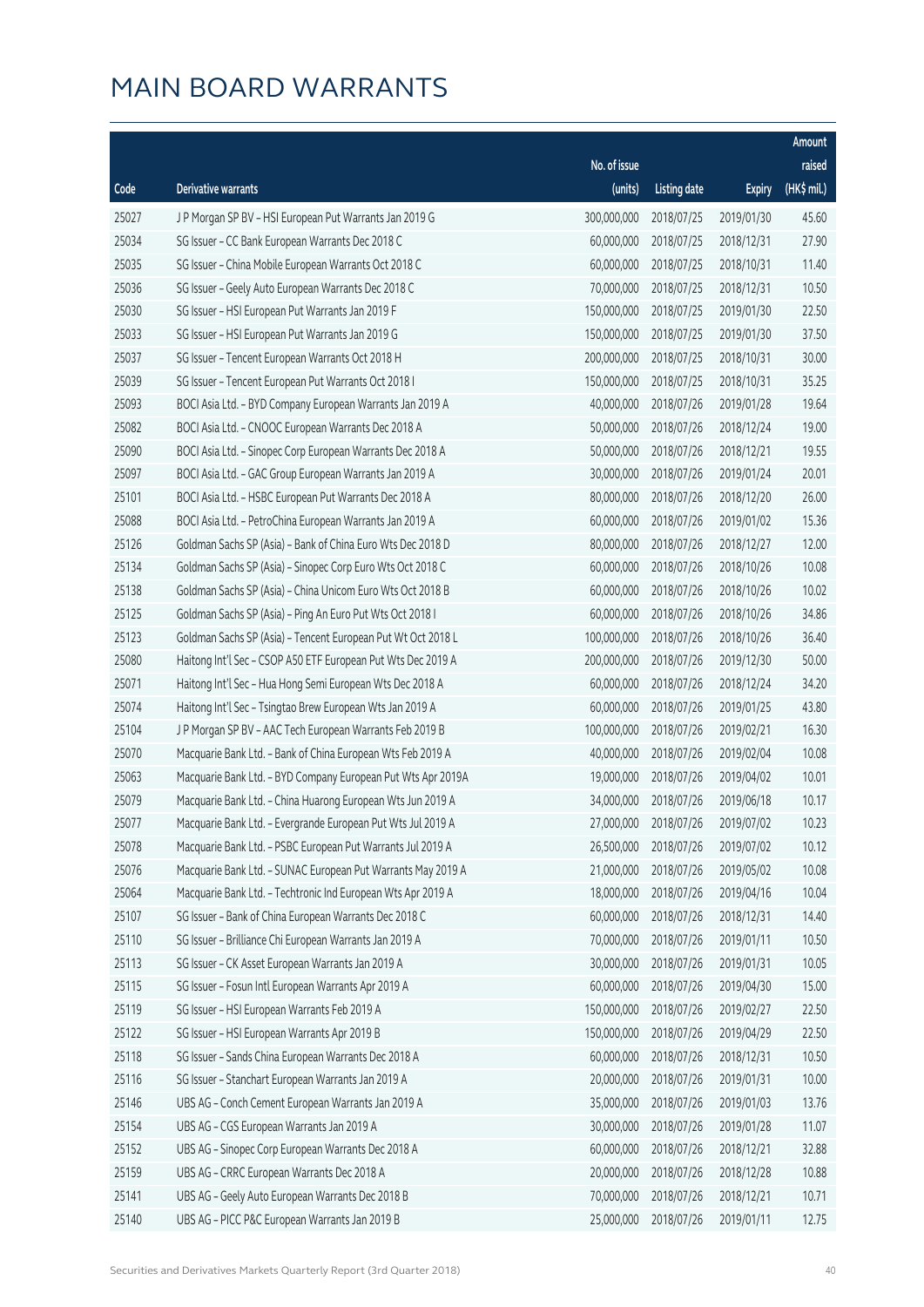|       |                                                              |                        |                     |               | Amount      |
|-------|--------------------------------------------------------------|------------------------|---------------------|---------------|-------------|
|       |                                                              | No. of issue           |                     |               | raised      |
| Code  | Derivative warrants                                          | (units)                | <b>Listing date</b> | <b>Expiry</b> | (HK\$ mil.) |
| 25145 | UBS AG - SJM Holdings European Warrants Dec 2019 A           | 40,000,000             | 2018/07/26          | 2019/12/23    | 10.00       |
| 25055 | Bank Vontobel - CGN Power European Warrants Mar 2019 A       | 40,000,000             | 2018/07/26          | 2019/03/05    | 10.24       |
| 25050 | Bank Vontobel - Sinopec Corp European Warrants Feb 2019 A    | 30,000,000             | 2018/07/26          | 2019/02/04    | 15.51       |
| 25053 | Bank Vontobel - GAC European Warrants Apr 2019 A             | 8,000,000              | 2018/07/26          | 2019/04/26    | 10.56       |
| 25061 | Bank Vontobel - Geely Auto European Warrants Jan 2019 A      | 40,000,000             | 2018/07/26          | 2019/01/07    | 11.24       |
| 25057 | Bank Vontobel - HKEX European Put Warrants Jan 2019 B        | 12,000,000             | 2018/07/26          | 2019/01/31    | 10.80       |
| 25162 | BNP Paribas Issuance B.V. - ICBC Euro Put Wts Apr 2019 C     | 40,000,000             | 2018/07/27          | 2019/04/02    | 12.40       |
| 25242 | Credit Suisse AG - HKEX European Put Warrants Jun 2019 B     | 100,000,000            | 2018/07/27          | 2019/06/24    | 15.00       |
| 25241 | Credit Suisse AG - Tencent Euro Put Wts Jan 2019 D           | 100,000,000            | 2018/07/27          | 2019/01/28    | 25.00       |
| 25261 | Goldman Sachs SP (Asia) - Country Garden Euro Wts Nov 2018 B | 60,000,000             | 2018/07/27          | 2018/11/29    | 10.14       |
| 25249 | Goldman Sachs SP (Asia) - CNOOC European Warrants Dec 2019 A | 80,000,000             | 2018/07/27          | 2019/12/20    | 12.00       |
| 25251 | Goldman Sachs SP (Asia) - HSI European Warrants Jan 2019 C   | 150,000,000            | 2018/07/27          | 2019/01/30    | 22.50       |
| 25253 | Goldman Sachs SP (Asia) - HSI European Put Wts Jan 2019 D    | 150,000,000            | 2018/07/27          | 2019/01/30    | 22.50       |
| 25246 | Goldman Sachs SP (Asia) - Ping An European Wts Dec 2018 G    | 100,000,000            | 2018/07/27          | 2018/12/24    | 15.00       |
| 25210 | HK Bank - AAC Tech European Warrants Feb 2019 A              | 80,000,000             | 2018/07/27          | 2019/02/21    | 12.00       |
| 25212 | HK Bank - Sunny Optical European Warrants Dec 2018 B         | 80,000,000             | 2018/07/27          | 2018/12/05    | 12.80       |
| 25211 | HK Bank - Tencent European Put Warrants Dec 2018 A           | 80,000,000             | 2018/07/27          | 2018/12/28    | 12.00       |
| 25232 | J P Morgan SP BV - Anta Sports European Warrants Feb 2019 A  | 60,000,000             | 2018/07/27          | 2019/02/04    | 21.54       |
| 25236 | J P Morgan SP BV - ASM Pacific European Warrants Nov 2019 A  | 60,000,000             | 2018/07/27          | 2019/11/04    | 15.00       |
| 25230 | J P Morgan SP BV - Bank of China European Wts Feb 2019 B     | 100,000,000            | 2018/07/27          | 2019/02/04    | 25.10       |
| 25224 | J P Morgan SP BV - CC Bank European Wts Dec 2018 C           | 100,000,000            | 2018/07/27          | 2018/12/31    | 25.60       |
| 25222 | J P Morgan SP BV - China Everbright Ltd Euro Wts Apr 2019 A  | 70,000,000             | 2018/07/27          | 2019/04/30    | 10.50       |
| 25215 | J P Morgan SP BV - Country Garden European Put Wt Jun 2019 A | 70,000,000             | 2018/07/27          | 2019/06/28    | 10.57       |
| 25213 | J P Morgan SP BV - CK Asset European Warrants Feb 2019 A     | 100,000,000            | 2018/07/27          | 2019/02/04    | 25.80       |
| 25231 | J P Morgan SP BV - CM Bank European Warrants Nov 2018 B      | 100,000,000            | 2018/07/27          | 2018/11/30    | 17.50       |
| 25240 | J P Morgan SP BV - HSCEI European Wts Jan 2019 A             | 200,000,000            | 2018/07/27          | 2019/01/30    | 30.60       |
| 25225 | J P Morgan SP BV - ICBC European Put Wts Feb 2019 A          | 100,000,000 2018/07/27 |                     | 2019/02/04    | 25.10       |
| 25218 | J P Morgan SP BV - Shimao Property European Wts Feb 2019 A   | 60,000,000             | 2018/07/27          | 2019/02/04    | 15.18       |
| 25223 | J P Morgan SP BV - Techtronic European Warrants Feb 2019 A   | 60,000,000             | 2018/07/27          | 2019/02/04    | 25.50       |
| 25163 | Macquarie Bank Ltd. - CR Beer European Warrants Jan 2019 A   | 16,000,000             | 2018/07/27          | 2019/01/31    | 10.08       |
| 25165 | Macquarie Bank Ltd. - CR Beer European Warrants Feb 2019 A   | 20,000,000             | 2018/07/27          | 2019/02/11    | 10.10       |
| 25167 | Macquarie Bank Ltd. - Tencent European Warrants Mar 2019 B   | 9,500,000              | 2018/07/27          | 2019/03/01    | 41.34       |
| 25169 | Macquarie Bank Ltd. - Tencent European Warrants Mar 2019 C   | 8,500,000              | 2018/07/27          | 2019/03/01    | 21.08       |
| 25177 | Macquarie Bank Ltd. - Tencent European Warrants Mar 2019 D   | 7,500,000              | 2018/07/27          | 2019/03/01    | 10.09       |
| 25180 | Macquarie Bank Ltd. - Tencent European Warrants Mar 2019 E   | 14,300,000             | 2018/07/27          | 2019/03/01    | 10.05       |
| 25184 | Macquarie Bank Ltd. - Yanzhou Coal European Wts Apr 2019 A   | 7,000,000              | 2018/07/27          | 2019/04/02    | 10.12       |
| 25182 | Macquarie Bank Ltd. - Zijin Mining European Wts Mar 2019 A   | 29,000,000             | 2018/07/27          | 2019/03/04    | 10.18       |
| 25256 | SG Issuer - Country Garden European Put Warrants Jun 2019 A  | 60,000,000             | 2018/07/27          | 2019/06/28    | 13.20       |
| 25255 | SG Issuer - China Overseas European Warrants Jan 2019 A      | 40,000,000             | 2018/07/27          | 2019/01/31    | 10.00       |
| 25200 | UBS AG - AAC Tech European Warrants Feb 2019 C               | 100,000,000            | 2018/07/27          | 2019/02/21    | 18.70       |
| 25195 | UBS AG - AAC Tech European Put Warrants Aug 2019 A           | 100,000,000            | 2018/07/27          | 2019/08/19    | 25.00       |
| 25196 | UBS AG - Geely Auto European Warrants Dec 2018 C             | 50,000,000             | 2018/07/27          | 2018/12/28    | 10.30       |
| 25203 | UBS AG - Sunny Optical European Warrants Nov 2018 C          | 100,000,000            | 2018/07/27          | 2018/11/23    | 22.90       |
| 25206 | UBS AG - Tencent European Warrants Dec 2018 D                | 300,000,000            | 2018/07/27          | 2018/12/27    | 74.40       |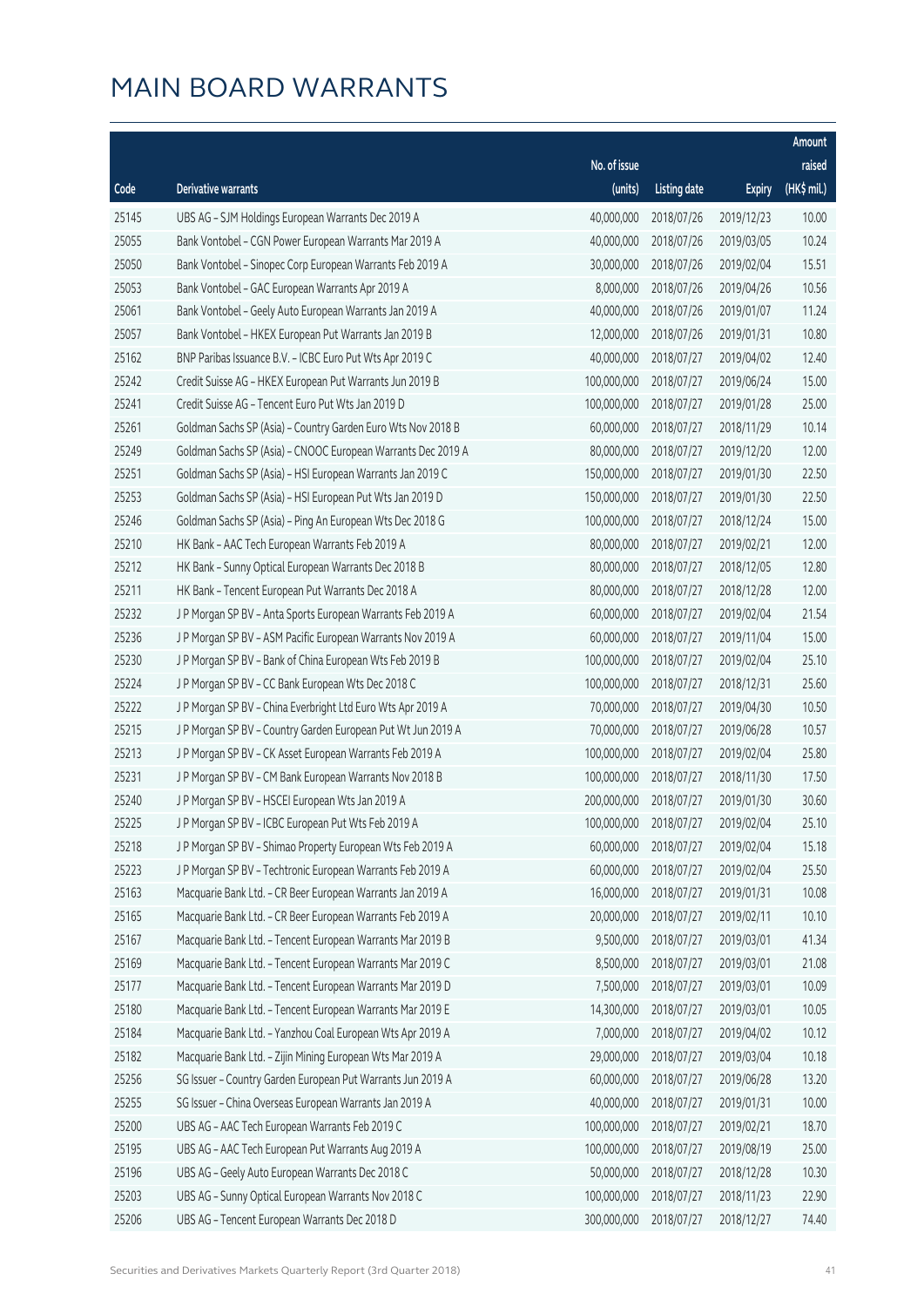|       |                                                              |                        |                     |               | Amount      |
|-------|--------------------------------------------------------------|------------------------|---------------------|---------------|-------------|
|       |                                                              | No. of issue           |                     |               | raised      |
| Code  | Derivative warrants                                          | (units)                | <b>Listing date</b> | <b>Expiry</b> | (HK\$ mil.) |
| 25207 | UBS AG - Tencent European Warrants Jan 2019 B                | 300,000,000            | 2018/07/27          | 2019/01/24    | 45.30       |
| 25189 | Bank Vontobel - China Comm Cons European Warrants Apr 2019 A | 20,000,000             | 2018/07/27          | 2019/04/08    | 14.02       |
| 25188 | Bank Vontobel - CKH Holdings European Warrants Apr 2019 A    | 40,000,000             | 2018/07/27          | 2019/04/04    | 16.04       |
| 25186 | Bank Vontobel - HK & China Gas European Warrants Mar 2019 A  | 20,000,000             | 2018/07/27          | 2019/03/05    | 11.92       |
| 25193 | Bank Vontobel - New World Dev European Warrants Mar 2019 A   | 15,000,000             | 2018/07/27          | 2019/03/06    | 12.00       |
| 25192 | Bank Vontobel - Swire Pacific A European Warrants Feb 2019 A | 30,000,000             | 2018/07/27          | 2019/02/04    | 12.03       |
| 25278 | BOCI Asia Ltd. - AAC Tech European Warrants Jun 2019 A       | 100,000,000            | 2018/07/30          | 2019/06/13    | 16.90       |
| 25272 | BOCI Asia Ltd. - CC Bank European Warrants Dec 2018 B        | 80,000,000             | 2018/07/30          | 2018/12/20    | 12.72       |
| 25275 | BOCI Asia Ltd. - CC Bank European Warrants Dec 2018 C        | 80,000,000             | 2018/07/30          | 2018/12/27    | 23.28       |
| 25280 | BOCI Asia Ltd. - CSPC Pharma European Warrants Dec 2018 A    | 50,000,000             | 2018/07/30          | 2018/12/20    | 12.65       |
| 25281 | BOCI Asia Ltd. - Sino Biopharm European Warrants Dec 2018 B  | 50,000,000             | 2018/07/30          | 2018/12/20    | 15.10       |
| 25270 | BOCI Asia Ltd. - Tencent European Wts Nov 2018 D             | 200,000,000            | 2018/07/30          | 2018/11/27    | 40.80       |
| 25271 | BOCI Asia Ltd. - Tencent European Wts Dec 2018 B             | 200,000,000            | 2018/07/30          | 2018/12/20    | 37.80       |
| 25306 | BNP Paribas Issuance B.V. - AAC Tech Euro Wts Mar 2019 A     | 100,000,000            | 2018/07/30          | 2019/03/04    | 16.00       |
| 25300 | BNP Paribas Issuance B.V. - Bank of China Euro Wt May 2019 A | 60,000,000             | 2018/07/30          | 2019/05/02    | 15.60       |
| 25307 | BNP Paribas Issuance B.V. - CSOP A50 ETF Eu Wts Apr 2019 A   | 30,000,000             | 2018/07/30          | 2019/04/02    | 10.20       |
| 25305 | BNP Paribas Issuance B.V. - Evergrande Euro Wts Apr 2019 A   | 50,000,000             | 2018/07/30          | 2019/04/02    | 20.00       |
| 25297 | BNP Paribas Issuance B.V. - SUNAC European Wts May 2019 A    | 50,000,000             | 2018/07/30          | 2019/05/02    | 26.50       |
| 25334 | Credit Suisse AG - Country Garden Euro Put Wts Jun 2019 A    | 50,000,000             | 2018/07/30          | 2019/06/25    | 11.00       |
| 25328 | Credit Suisse AG - Tencent European Wts Oct 2018 G           | 250,000,000            | 2018/07/30          | 2018/10/29    | 58.75       |
| 25330 | Credit Suisse AG - Tencent European Wts Nov 2018 E           | 250,000,000            | 2018/07/30          | 2018/11/27    | 43.75       |
| 25363 | Goldman Sachs SP (Asia) - AAC Tech Euro Wts Nov 2018 C       | 70,000,000             | 2018/07/30          | 2018/11/20    | 10.50       |
| 25354 | Goldman Sachs SP (Asia) - Ping An Euro Put Wts Oct 2018 J    | 70,000,000             | 2018/07/30          | 2018/10/30    | 10.50       |
| 25368 | Goldman Sachs SP (Asia) - Sunny Optical Euro Wts Oct 2018 C  | 60,000,000             | 2018/07/30          | 2018/10/30    | 10.08       |
| 25357 | Goldman Sachs SP (Asia) - Tencent European Put Wt Dec 2018 F | 100,000,000            | 2018/07/30          | 2018/12/21    | 21.10       |
| 25336 | HK Bank - Tencent European Warrants Dec 2018 B               | 100,000,000            | 2018/07/30          | 2018/12/31    | 22.00       |
| 25337 | HK Bank - Tencent European Warrants Dec 2018 C               | 100,000,000 2018/07/30 |                     | 2018/12/17    | 16.00       |
| 25312 | Macquarie Bank Ltd. - Mapleleaf Edu European Wts Nov 2019 A  | 40,000,000             | 2018/07/30          | 2019/11/18    | 10.00       |
| 25310 | Macquarie Bank Ltd. - FIH Mobile European Wts Mar 2020 A     | 35,000,000             | 2018/07/30          | 2020/03/03    | 10.01       |
| 25314 | Macquarie Bank Ltd. - KB Laminates European Wts Sep 2019 A   | 40,000,000             | 2018/07/30          | 2019/09/17    | 10.00       |
| 25341 | SG Issuer - China EB Ltd European Warrants Jul 2019 A        | 60,000,000             | 2018/07/30          | 2019/07/31    | 15.00       |
| 25345 | SG Issuer - CITIC Bank European Warrants Dec 2018 A          | 40,000,000             | 2018/07/30          | 2018/12/31    | 10.00       |
| 25347 | SG Issuer - CM Bank European Warrants Feb 2019 A             | 50,000,000             | 2018/07/30          | 2019/02/28    | 10.00       |
| 25350 | SG Issuer - Minsheng Bank European Warrants Jan 2019 A       | 25,000,000             | 2018/07/30          | 2019/01/31    | 11.38       |
| 25353 | SG Issuer - Link REIT European Warrants Jan 2019 B           | 40,000,000             | 2018/07/30          | 2019/01/31    | 10.00       |
| 25351 | SG Issuer - PSBC European Warrants Jan 2019 A                | 20,000,000             | 2018/07/30          | 2019/01/31    | 11.20       |
| 25323 | UBS AG - Agricultural Bank European Warrants Mar 2019 A      | 70,000,000             | 2018/07/30          | 2019/03/22    | 14.77       |
| 25326 | UBS AG - BOCL European Put Warrants Feb 2019 A               | 50,000,000             | 2018/07/30          | 2019/02/25    | 12.35       |
| 25321 | UBS AG - Ch Comm Cons European Warrants Jan 2019 A           | 20,000,000             | 2018/07/30          | 2019/01/24    | 10.54       |
| 25324 | UBS AG - CNBM European Wts Jan 2019 A                        | 20,000,000             | 2018/07/30          | 2019/01/29    | 16.06       |
| 25322 | UBS AG - China Railway European Warrants Jan 2019 A          | 25,000,000             | 2018/07/30          | 2019/01/29    | 10.83       |
| 25320 | UBS AG - Ch Railway Cons European Warrants Feb 2019 A        | 20,000,000             | 2018/07/30          | 2019/02/25    | 12.74       |
| 25317 | UBS AG - Tencent European Warrants Feb 2019 A                | 300,000,000            | 2018/07/30          | 2019/02/21    | 53.70       |
| 25327 | UBS AG - ZA Onine European Warrants Jan 2019 B               | 18,000,000             | 2018/07/30          | 2019/01/29    | 10.31       |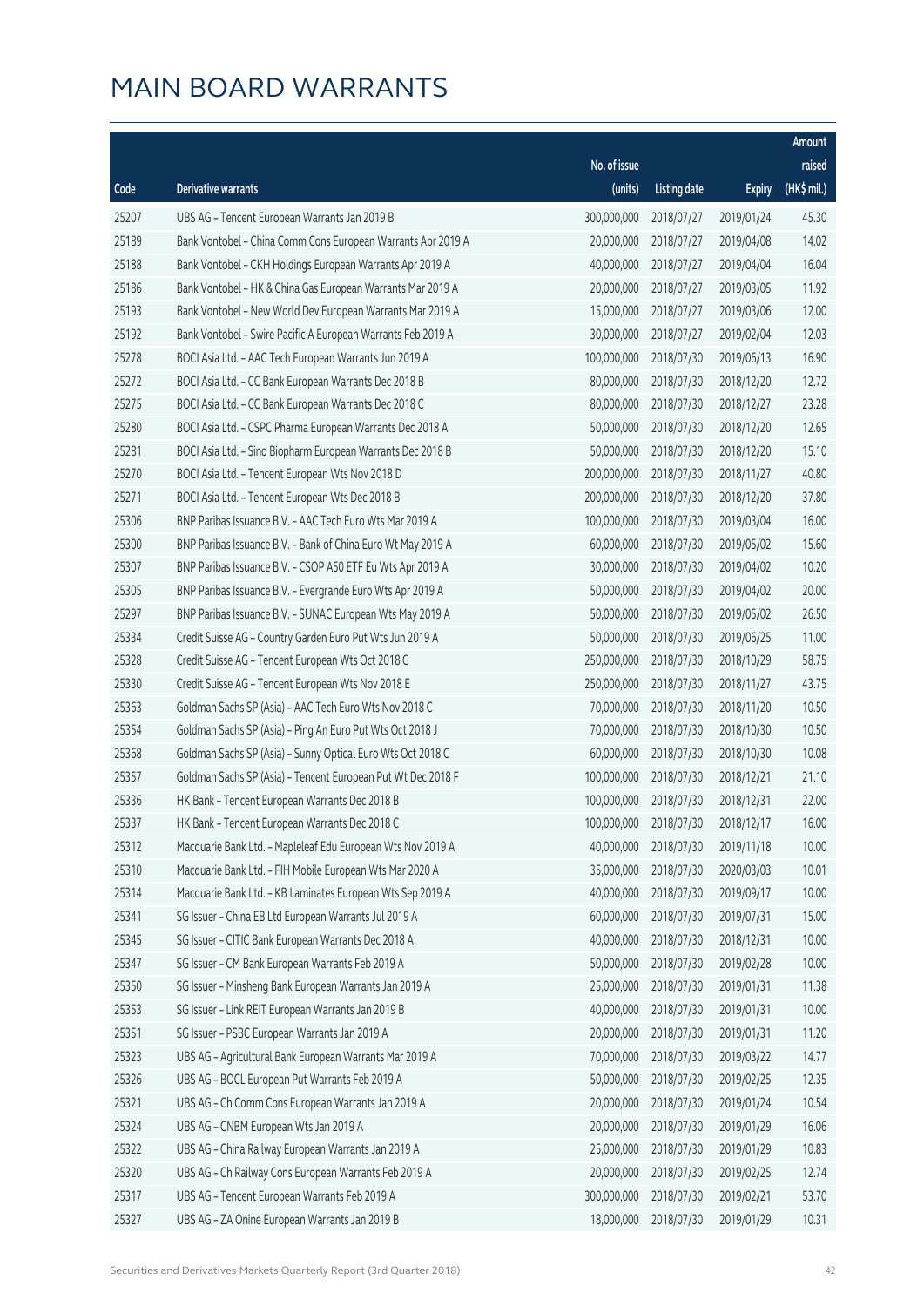|       |                                                              |                        |                     |               | Amount                |
|-------|--------------------------------------------------------------|------------------------|---------------------|---------------|-----------------------|
|       |                                                              | No. of issue           |                     |               | raised                |
| Code  | <b>Derivative warrants</b>                                   | (units)                | <b>Listing date</b> | <b>Expiry</b> | $(HK\frac{1}{2}mil.)$ |
| 25287 | Bank Vontobel - AAC Tech European Warrants Jun 2019 A        | 70,000,000             | 2018/07/30          | 2019/06/04    | 11.27                 |
| 25296 | Bank Vontobel - China Comm Cons European Warrants Jan 2019 A | 30,000,000             | 2018/07/30          | 2019/01/28    | 10.50                 |
| 25288 | Bank Vontobel - CLP Holdings European Warrants Mar 2019 A    | 30,000,000             | 2018/07/30          | 2019/03/26    | 13.38                 |
| 25291 | Bank Vontobel - China Mobile European Warrants Feb 2019 A    | 40,000,000             | 2018/07/30          | 2019/02/26    | 17.72                 |
| 25283 | Bank Vontobel - Yanzhou Coal European Warrants Apr 2019 A    | 70,000,000             | 2018/07/30          | 2019/04/30    | 10.57                 |
| 25426 | BOCI Asia Ltd. - Ch Comm Cons European Warrants Dec 2018 A   | 50,000,000             | 2018/07/31          | 2018/12/17    | 21.65                 |
| 25379 | BOCI Asia Ltd. - CRRC European Warrants Nov 2018 A           | 50,000,000             | 2018/07/31          | 2018/11/26    | 12.70                 |
| 25382 | BOCI Asia Ltd. - PICC Group European Warrants Dec 2018 A     | 70,000,000             | 2018/07/31          | 2018/12/24    | 10.57                 |
| 25430 | BNP Paribas Issuance B.V. - Sinopec Corp Eu Put Wt Apr 2019B | 30,000,000             | 2018/07/31          | 2019/04/02    | 11.10                 |
| 25428 | BNP Paribas Issuance B.V. - Tencent Eu Put Wt Jul 2019 B     | 80,000,000             | 2018/07/31          | 2019/07/02    | 24.80                 |
| 25429 | BNP Paribas Issuance B.V. - Tencent Eu Put Wt Sep 2019 A     | 80,000,000             | 2018/07/31          | 2019/09/03    | 20.00                 |
| 25421 | Credit Suisse AG - China Telecom European Wts Jan 2019 A     | 50,000,000             | 2018/07/31          | 2019/01/30    | 12.50                 |
| 25417 | Credit Suisse AG - HSBC European Wts Mar 2019 A              | 100,000,000            | 2018/07/31          | 2019/03/29    | 32.00                 |
| 25420 | Credit Suisse AG - Ping An European Warrants Feb 2019 A      | 150,000,000            | 2018/07/31          | 2019/02/28    | 63.00                 |
| 25441 | Goldman Sachs SP (Asia) - AAC Tech Euro Wts Feb 2019 A       | 70,000,000             | 2018/07/31          | 2019/02/21    | 10.50                 |
| 25435 | Goldman Sachs SP (Asia) - CRCC European Warrants Nov 2018 A  | 100,000,000            | 2018/07/31          | 2018/11/23    | 44.40                 |
| 25433 | Goldman Sachs SP (Asia) - CSPC Pharma Euro Wts Nov 2018 C    | 50,000,000             | 2018/07/31          | 2018/11/23    | 10.00                 |
| 25444 | Goldman Sachs SP (Asia) - HSI European Put Wts Jan 2019 E    | 150,000,000            | 2018/07/31          | 2019/01/30    | 22.50                 |
| 25442 | Goldman Sachs SP (Asia) - ICBC European Warrants Dec 2018 C  | 80,000,000             | 2018/07/31          | 2018/12/20    | 12.88                 |
| 25438 | Goldman Sachs SP (Asia) - Tencent European Put Wt Dec 2018 G | 100,000,000            | 2018/07/31          | 2018/12/20    | 15.00                 |
| 25369 | Haitong Int'l Sec - HSBC European Warrants Mar 2019 B        | 68,000,000             | 2018/07/31          | 2019/03/27    | 12.24                 |
| 25371 | Haitong Int'l Sec - HSBC European Warrants Mar 2019 C        | 68,000,000             | 2018/07/31          | 2019/03/08    | 21.08                 |
| 25374 | Haitong Int'l Sec - Tencent European Put Warrants Mar 2019 B | 100,000,000            | 2018/07/31          | 2019/03/18    | 27.00                 |
| 25375 | Haitong Int'l Sec - Tencent European Put Warrants Jun 2019 A | 100,000,000            | 2018/07/31          | 2019/06/28    | 28.00                 |
| 25376 | Haitong Int'l Sec - ZTE European Warrants Nov 2019 A         | 40,000,000             | 2018/07/31          | 2019/11/18    | 29.20                 |
| 25377 | Haitong Int'l Sec - ZTE European Warrants Dec 2019 A         | 40,000,000             | 2018/07/31          | 2019/12/30    | 32.40                 |
| 25425 | J P Morgan SP BV – China Mobile European Put Wts Feb 2019 A  | 100,000,000 2018/07/31 |                     | 2019/02/08    | 32.30                 |
| 25422 | J P Morgan SP BV - China Railway European Wts Feb 2019 B     | 50,000,000             | 2018/07/31          | 2019/02/08    | 17.80                 |
| 25423 | J P Morgan SP BV - China Shenhua European Wts Feb 2019 B     | 100,000,000            | 2018/07/31          | 2019/02/08    | 25.20                 |
| 25395 | Macquarie Bank Ltd. - CHALCO European Warrants Apr 2019 A    | 18,000,000             | 2018/07/31          | 2019/04/02    | 10.35                 |
| 25397 | Macquarie Bank Ltd. - CGN Power European Warrants Apr 2019 A | 40,000,000             | 2018/07/31          | 2019/04/02    | 10.00                 |
| 25385 | Macquarie Bank Ltd. - China Life European Wts Feb 2019 C     | 40,000,000             | 2018/07/31          | 2019/02/04    | 10.08                 |
| 25390 | Macquarie Bank Ltd. - China Life European Wts Oct 2019 A     | 40,000,000             | 2018/07/31          | 2019/10/02    | 10.00                 |
| 25392 | Macquarie Bank Ltd. - China Mobile Euro Put Wts Feb 2019 B   | 22,500,000             | 2018/07/31          | 2019/02/04    | 10.04                 |
| 25396 | Macquarie Bank Ltd. - COSCO Ship Hold Euro Wts May 2019 A    | 16,500,000             | 2018/07/31          | 2019/05/02    | 10.03                 |
| 25403 | Macquarie Bank Ltd. - HSBC European Warrants Jan 2019 D      | 4,500,000              | 2018/07/31          | 2019/01/31    | 10.30                 |
| 25393 | Macquarie Bank Ltd. - ICBC European Warrants Feb 2019 A      | 38,000,000             | 2018/07/31          | 2019/02/04    | 10.18                 |
| 25394 | Macquarie Bank Ltd. - ICBC European Put Warrants Apr 2019 A  | 32,000,000             | 2018/07/31          | 2019/04/02    | 10.05                 |
| 25401 | Macquarie Bank Ltd. - Kingdee Int'l European Wts Dec 2019 A  | 40,000,000             | 2018/07/31          | 2019/12/17    | 10.00                 |
| 25384 | Macquarie Bank Ltd. - Kingsoft European Warrants Feb 2019 A  | 32,000,000             | 2018/07/31          | 2019/02/04    | 10.05                 |
| 25400 | Macquarie Bank Ltd. - Maanshan Iron European Wts Feb 2019 A  | 34,400,000             | 2018/07/31          | 2019/02/04    | 10.01                 |
| 25410 | UBS AG - CM Bank European Put Warrants Jan 2019 A            | 40,000,000             | 2018/07/31          | 2019/01/31    | 10.08                 |
| 25413 | UBS AG - CNBM European Wts Feb 2019 A                        | 100,000,000            | 2018/07/31          | 2019/02/21    | 15.00                 |
| 25414 | UBS AG - HKEX European Warrants Dec 2018 C                   | 300,000,000            | 2018/07/31          | 2018/12/24    | 45.60                 |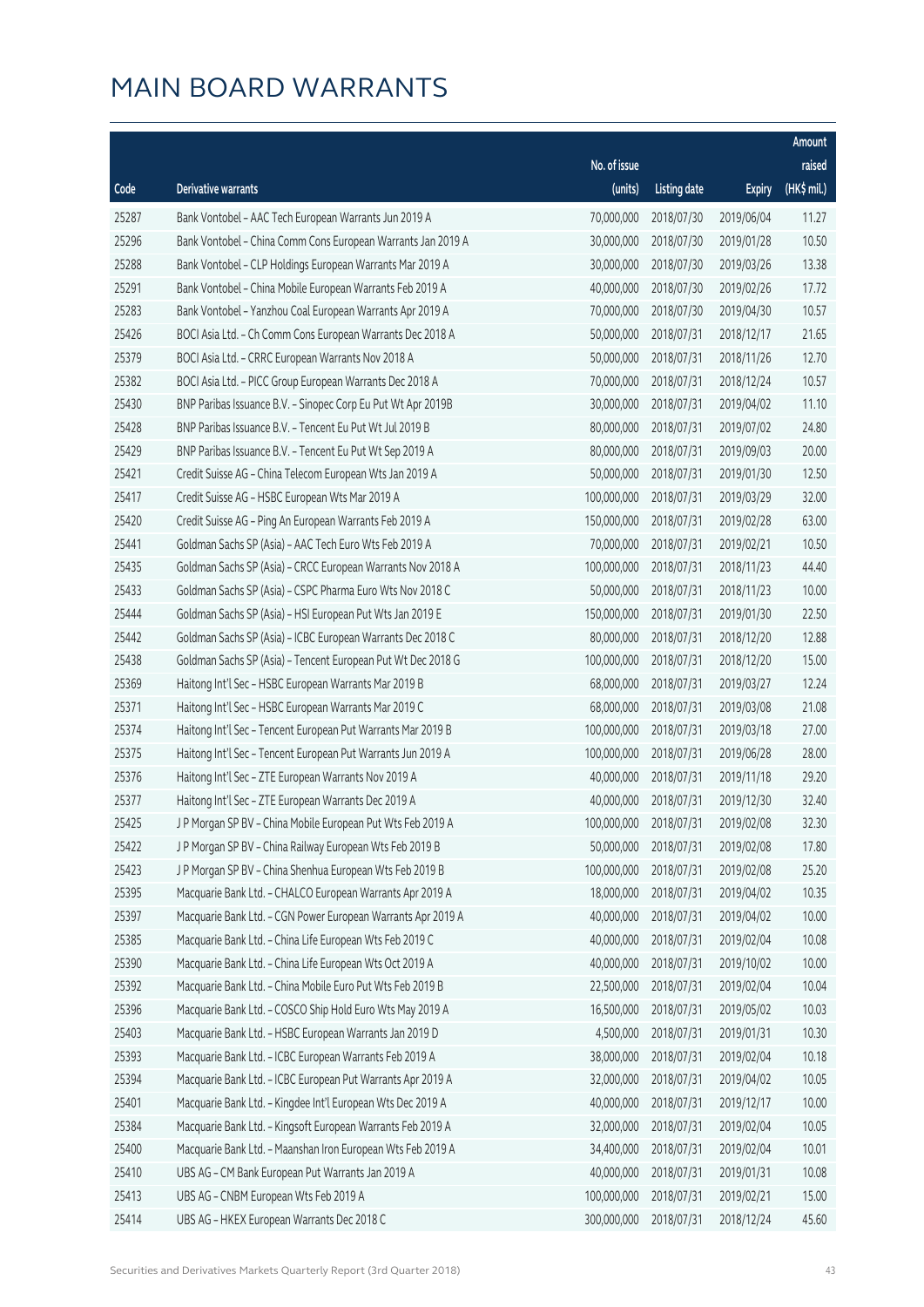|       |                                                              |              |                       |               | Amount      |
|-------|--------------------------------------------------------------|--------------|-----------------------|---------------|-------------|
|       |                                                              | No. of issue |                       |               | raised      |
| Code  | Derivative warrants                                          | (units)      | <b>Listing date</b>   | <b>Expiry</b> | (HK\$ mil.) |
| 25415 | UBS AG - HKEX European Warrants Jun 2019 A                   | 300,000,000  | 2018/07/31            | 2019/06/25    | 46.80       |
| 25409 | UBS AG - HSCEI European Put Warrants Mar 2019 B              | 200,000,000  | 2018/07/31            | 2019/03/28    | 30.40       |
| 25411 | UBS AG - HSI European Put Warrants Dec 2018 I                | 300,000,000  | 2018/07/31            | 2018/12/28    | 50.40       |
| 25404 | UBS AG - ICBC European Put Warrants Dec 2018 D               | 50,000,000   | 2018/07/31            | 2018/12/24    | 11.20       |
| 25407 | UBS AG - Tracker Fund European Put Warrants Dec 2018 A       | 70,000,000   | 2018/07/31            | 2018/12/20    | 10.92       |
| 10027 | BNP Paribas Issuance B.V. - Gold European Wts Mar 2019 A     | 50,000,000   | 2018/08/01            | 2019/03/21    | 12.50       |
| 10028 | BNP Paribas Issuance B.V. - Gold Euro Put Wts Mar 2019 B     | 50,000,000   | 2018/08/01            | 2019/03/21    | 12.50       |
| 25453 | BNP Paribas Issuance B.V. - Sino Biopharm Euro Wt Aug 2019 A | 40,000,000   | 2018/08/01            | 2019/08/02    | 10.80       |
| 25484 | Credit Suisse AG - AIA European Warrants Dec 2018 C          | 70,000,000   | 2018/08/01            | 2018/12/20    | 22.40       |
| 25489 | Credit Suisse AG - CC Bank European Warrants Dec 2018 B      | 50,000,000   | 2018/08/01            | 2018/12/20    | 10.50       |
| 25486 | Credit Suisse AG - Ch Comm Cons European Warrants Dec 2018 A | 30,000,000   | 2018/08/01            | 2018/12/17    | 10.20       |
| 25491 | Credit Suisse AG - CK Asset European Warrants Jan 2019 A     | 40,000,000   | 2018/08/01            | 2019/01/21    | 13.60       |
| 25490 | Credit Suisse AG - CKH Holdings European Warrants Oct 2018 A | 50,000,000   | 2018/08/01            | 2018/10/31    | 14.50       |
| 25487 | Credit Suisse AG - CRCC European Warrants Nov 2018 A         | 25,000,000   | 2018/08/01            | 2018/11/23    | 12.00       |
| 25485 | Credit Suisse AG - CRRC European Warrants Jan 2019 B         | 30,000,000   | 2018/08/01            | 2019/01/31    | 10.20       |
| 25488 | Credit Suisse AG - ICBC European Warrants Dec 2018 C         | 70,000,000   | 2018/08/01            | 2018/12/03    | 10.50       |
| 25502 | Goldman Sachs SP (Asia) - Bank of China Euro Wts Dec 2018 E  | 80,000,000   | 2018/08/01            | 2018/12/20    | 12.00       |
| 25498 | Goldman Sachs SP (Asia) - BYD Company Euro Wts Jan 2019 A    | 40,000,000   | 2018/08/01            | 2019/01/24    | 21.36       |
| 25501 | Goldman Sachs SP (Asia) - China Railway Euro Wts Dec 2018 A  | 40,000,000   | 2018/08/01            | 2018/12/20    | 12.08       |
| 25496 | Goldman Sachs SP (Asia) - Tencent European Put Wt Nov 2018 F | 100,000,000  | 2018/08/01            | 2018/11/20    | 20.60       |
| 25476 | HK Bank - CRCC European Warrants Dec 2019 A                  | 100,000,000  | 2018/08/01            | 2019/12/31    | 25.00       |
| 25475 | HK Bank - CRCC European Warrants Aug 2020 A                  | 100,000,000  | 2018/08/01            | 2020/08/31    | 25.00       |
| 25483 | HK Bank - Genscript Bio European Warrants Jan 2019 A         | 50,000,000   | 2018/08/01            | 2019/01/31    | 15.00       |
| 25493 | HK Bank - HKEX European Warrants Jun 2019 A                  | 100,000,000  | 2018/08/01            | 2019/06/27    | 15.00       |
| 25478 | HK Bank - Ping An European Warrants Nov 2018 B               | 60,000,000   | 2018/08/01            | 2018/11/30    | 10.80       |
| 25494 | HK Bank - Ping An European Put Warrants Jan 2019 A           | 40,000,000   | 2018/08/01            | 2019/01/31    | 10.00       |
| 25479 | HK Bank - Sino Biopharm European Warrants Apr 2019 A         |              | 80,000,000 2018/08/01 | 2019/04/30    | 20.00       |
| 25454 | J P Morgan SP BV - Galaxy Ent European Warrants Feb 2019 B   | 100,000,000  | 2018/08/01            | 2019/02/08    | 25.40       |
| 25455 | J P Morgan SP BV - PetroChina European Warrants Feb 2019 A   | 100,000,000  | 2018/08/01            | 2019/02/08    | 25.00       |
| 25480 | J P Morgan SP BV - Sands China European Warrants Feb 2019 B  | 100,000,000  | 2018/08/01            | 2019/02/08    | 25.00       |
| 25457 | J P Morgan SP BV - Tencent European Warrants Nov 2018 B      | 250,000,000  | 2018/08/01            | 2018/11/16    | 41.50       |
| 25446 | Macquarie Bank Ltd. - AAC Tech European Wts Oct 2019 A       | 40,000,000   | 2018/08/01            | 2019/10/03    | 10.00       |
| 25445 | Macquarie Bank Ltd. - Lenovo European Warrants Apr 2019 A    | 20,000,000   | 2018/08/01            | 2019/04/02    | 10.00       |
| 25504 | SG Issuer - CKH Holdings European Warrants Jan 2019 A        | 30,000,000   | 2018/08/01            | 2019/01/31    | 11.85       |
| 25505 | SG Issuer - CSPC Pharma European Warrants Jan 2019 A         | 40,000,000   | 2018/08/01            | 2019/01/31    | 12.80       |
| 25507 | SG Issuer - HSBC European Warrants Jan 2019 B                | 80,000,000   | 2018/08/01            | 2019/01/31    | 20.00       |
| 25506 | SG Issuer - HSBC European Put Warrants Dec 2018 A            | 50,000,000   | 2018/08/01            | 2018/12/31    | 11.75       |
| 25508 | SG Issuer - Ping An European Warrants Nov 2018 B             | 80,000,000   | 2018/08/01            | 2018/11/30    | 12.00       |
| 25514 | SG Issuer - Ping An European Put Warrants Nov 2018 C         | 40,000,000   | 2018/08/01            | 2018/11/30    | 10.40       |
| 25473 | UBS AG - AIA European Warrants Nov 2018 B                    | 100,000,000  | 2018/08/01            | 2018/11/23    | 16.80       |
| 25471 | UBS AG - AIA European Warrants Dec 2018 A                    | 100,000,000  | 2018/08/01            | 2018/12/24    | 24.20       |
| 25469 | UBS AG - China Life European Warrants Apr 2019 A             | 100,000,000  | 2018/08/01            | 2019/04/18    | 22.70       |
| 25461 | UBS AG - China Mobile European Warrants Dec 2018 A           | 100,000,000  | 2018/08/01            | 2018/12/20    | 22.30       |
| 25462 | UBS AG - China Mobile European Warrants Jan 2019 A           | 100,000,000  | 2018/08/01            | 2019/01/28    | 17.80       |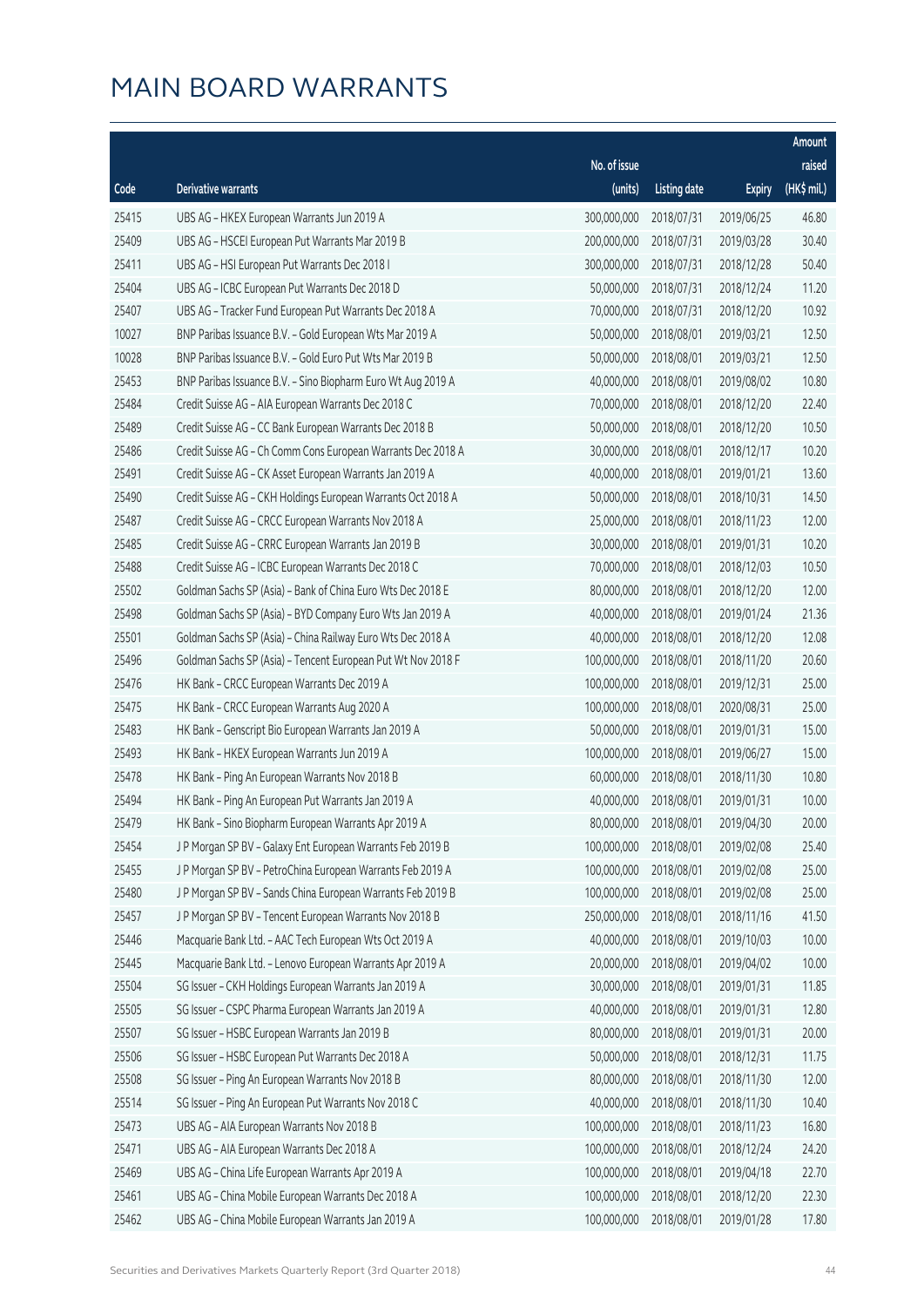|         |                                                              |              |                        |               | Amount      |
|---------|--------------------------------------------------------------|--------------|------------------------|---------------|-------------|
|         |                                                              | No. of issue |                        |               | raised      |
| Code    | Derivative warrants                                          | (units)      | <b>Listing date</b>    | <b>Expiry</b> | (HK\$ mil.) |
| 25463   | UBS AG - China Mobile European Put Warrants Jan 2019 B       | 70,000,000   | 2018/08/01             | 2019/01/31    | 35.70       |
| 25474   | UBS AG - CSOP A50 ETF European Warrants Jan 2019 A           | 40,000,000   | 2018/08/01             | 2019/01/31    | 11.44       |
| 25467   | UBS AG - Galaxy Ent European Put Warrants Jan 2019 B         | 50,000,000   | 2018/08/01             | 2019/01/31    | 28.10       |
| 25466   | UBS AG - HSCEI European Warrants Dec 2018 C                  | 100,000,000  | 2018/08/01             | 2018/12/28    | 18.10       |
| 25465   | UBS AG - HSCEI European Put Warrants Mar 2019 C              | 100,000,000  | 2018/08/01             | 2019/03/28    | 15.90       |
| 25449   | Bank Vontobel - Bank of China European Warrants Apr 2019 A   | 50,000,000   | 2018/08/01             | 2019/04/23    | 10.50       |
| 25451   | Bank Vontobel - CC Bank European Warrants Mar 2019 A         | 50,000,000   | 2018/08/01             | 2019/03/05    | 12.50       |
| 25450   | Bank Vontobel - China Overseas European Warrants Jun 2019 A  | 60,000,000   | 2018/08/01             | 2019/06/11    | 15.00       |
| 25447   | Bank Vontobel - China Unicom European Warrants Feb 2019 B    | 20,000,000   | 2018/08/01             | 2019/02/12    | 10.20       |
| 25452   | Bank Vontobel - Sunny Optical European Warrants Mar 2019 A   | 80,000,000   | 2018/08/01             | 2019/03/22    | 17.68       |
| 25525   | BOCI Asia Ltd. - CK Asset European Warrants Jan 2019 A       | 60,000,000   | 2018/08/02             | 2019/01/29    | 19.50       |
| 25529   | BOCI Asia Ltd. - Geely Auto European Warrants Jan 2019 B     | 80,000,000   | 2018/08/02             | 2019/01/07    | 18.96       |
| 25536   | Credit Suisse AG - ASM Pacific European Warrants Sep 2019 A  | 100,000,000  | 2018/08/02             | 2019/09/30    | 25.00       |
| 25544   | Credit Suisse AG - Bank of China European Wts Dec 2018 C     | 70,000,000   | 2018/08/02             | 2018/12/20    | 10.50       |
| 25541   | Credit Suisse AG - China South Air European Wts Jun 2019 A   | 70,000,000   | 2018/08/02             | 2019/06/04    | 10.50       |
| 25547   | Credit Suisse AG - HSBC European Put Warrants Dec 2018 A     | 80,000,000   | 2018/08/02             | 2018/12/20    | 19.20       |
| 25548   | Credit Suisse AG - Ping An European Put Warrants Nov 2018 F  | 70,000,000   | 2018/08/02             | 2018/11/20    | 18.20       |
| 25538   | Credit Suisse AG - Sino Biopharm European Wts Nov 2018 B     | 70,000,000   | 2018/08/02             | 2018/11/16    | 10.50       |
| 25571   | Goldman Sachs SP (Asia) - CM Bank European Wts Dec 2018 A    | 60,000,000   | 2018/08/02             | 2018/12/24    | 10.20       |
| 25574   | Goldman Sachs SP (Asia) - China Mobile Euro Wts Nov 2018 B   | 70,000,000   | 2018/08/02             | 2018/11/26    | 10.50       |
| 25570   | Goldman Sachs SP (Asia) - HSBC European Put Wts Dec 2018 D   | 70,000,000   | 2018/08/02             | 2018/12/20    | 14.00       |
| 25569   | Goldman Sachs SP (Asia) - HSI European Put Wts Dec 2018 D    | 150,000,000  | 2018/08/02             | 2018/12/28    | 22.50       |
| 25575   | Goldman Sachs SP (Asia) - ZA Onine European Wts Jan 2019 A   | 30,000,000   | 2018/08/02             | 2019/01/16    | 11.07       |
| 25521   | HK Bank - Country Garden European Warrants Jan 2019 A        | 80,000,000   | 2018/08/02             | 2019/01/22    | 12.00       |
| 25518   | HK Bank - CM Bank European Warrants Dec 2018 A               | 80,000,000   | 2018/08/02             | 2018/12/31    | 12.00       |
| 25523   | HK Bank - HSI European Warrants Apr 2019 A                   | 150,000,000  | 2018/08/02             | 2019/04/29    | 22.50       |
| 25524   | HK Bank - HSI European Put Warrants Jan 2019 F               |              | 150,000,000 2018/08/02 | 2019/01/30    | 22.50       |
| 25562   | J P Morgan SP BV - Geely Auto European Warrants Jan 2019 A   | 100,000,000  | 2018/08/02             | 2019/01/07    | 19.60       |
| 25563   | J P Morgan SP BV - China Mengniu European Wts Dec 2018 B     | 60,000,000   | 2018/08/02             | 2018/12/28    | 17.64       |
| 25564   | J P Morgan SP BV - Goldwind European Warrants May 2019 B     | 60,000,000   | 2018/08/02             | 2019/05/31    | 15.12       |
| 25531   | Macquarie Bank Ltd. - Dongfeng Motor European Wts Jul 2019 A | 14,000,000   | 2018/08/02             | 2019/07/03    | 10.04       |
| 25532   | Macquarie Bank Ltd. - YOFC European Warrants Apr 2019 A      | 11,000,000   | 2018/08/02             | 2019/04/18    | 10.22       |
| 25566   | SG Issuer - HSI European Warrants Feb 2019 B                 | 150,000,000  | 2018/08/02             | 2019/02/27    | 22.50       |
| 25567   | SG Issuer - HSI European Warrants Jun 2019 A                 | 150,000,000  | 2018/08/02             | 2019/06/27    | 22.50       |
| 25561   | UBS AG - CK Asset European Warrants Feb 2019 A               | 40,000,000   | 2018/08/02             | 2019/02/01    | 11.88       |
| 25554   | UBS AG - HSCEI ETF European Warrants Dec 2018 A              | 50,000,000   | 2018/08/02             | 2018/12/27    | 20.75       |
| 25557   | UBS AG - HSCEI ETF European Warrants Dec 2018 B              | 70,000,000   | 2018/08/02             | 2018/12/06    | 10.99       |
| 25551   | UBS AG - Nexteer European Warrants Jan 2019 A                | 70,000,000   | 2018/08/02             | 2019/01/24    | 10.50       |
| 25549   | UBS AG - Nexteer European Warrants Feb 2019 A                | 45,000,000   | 2018/08/02             | 2019/02/04    | 11.25       |
| 23169 # | J P Morgan SP BV - Wynn Macau European Warrants Dec 2018 A   | 70,000,000   | 2018/08/02             | 2018/12/21    | 10.22       |
| 25636   | Credit Suisse AG - CGN Power European Warrants Nov 2018 A    | 70,000,000   | 2018/08/03             | 2018/11/23    | 11.20       |
| 25631   | Credit Suisse AG - CMS European Warrants Feb 2019 A          | 40,000,000   | 2018/08/03             | 2019/02/04    | 10.00       |
| 25629   | Credit Suisse AG - Geely Auto European Warrants Jan 2019 B   | 80,000,000   | 2018/08/03             | 2019/01/07    | 16.00       |
| 25627   | Credit Suisse AG - ICBC European Put Warrants Jan 2019 A     | 70,000,000   | 2018/08/03             | 2019/01/28    | 10.50       |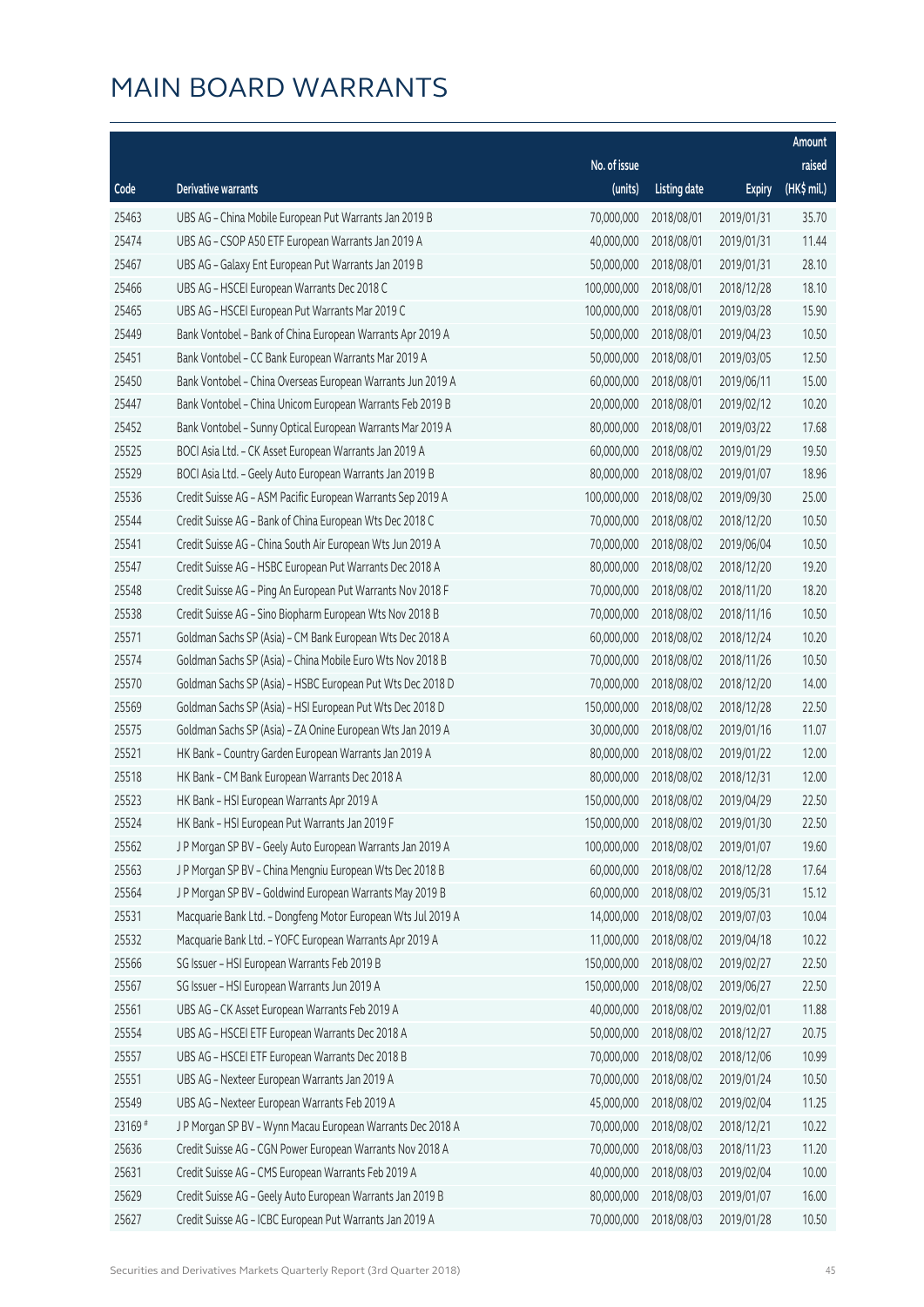|       |                                                              |                        |                     |               | Amount      |
|-------|--------------------------------------------------------------|------------------------|---------------------|---------------|-------------|
|       |                                                              | No. of issue           |                     |               | raised      |
| Code  | Derivative warrants                                          | (units)                | <b>Listing date</b> | <b>Expiry</b> | (HK\$ mil.) |
| 25634 | Credit Suisse AG - PSBC European Warrants Nov 2018 A         | 50,000,000             | 2018/08/03          | 2018/11/29    | 12.50       |
| 25635 | Credit Suisse AG - YOFC European Warrants Feb 2019 A         | 30,000,000             | 2018/08/03          | 2019/02/04    | 19.80       |
| 25624 | Credit Suisse AG - ZTE European Warrants Feb 2019 A          | 40,000,000             | 2018/08/03          | 2019/02/04    | 23.20       |
| 25625 | Credit Suisse AG - ZTE European Warrants Feb 2019 B          | 40,000,000             | 2018/08/03          | 2019/02/04    | 16.40       |
| 25651 | Goldman Sachs SP (Asia) - CSOP A50 ETF Euro Wts Dec 2018 A   | 80,000,000             | 2018/08/03          | 2018/12/28    | 38.64       |
| 25639 | Goldman Sachs SP (Asia) - HSBC European Warrants Dec 2018 E  | 80,000,000             | 2018/08/03          | 2018/12/27    | 12.00       |
| 25653 | Goldman Sachs SP (Asia) - HSI European Warrants Jan 2019 F   | 150,000,000            | 2018/08/03          | 2019/01/30    | 22.50       |
| 25652 | Goldman Sachs SP (Asia) - Lenovo European Wts Dec 2018 A     | 60,000,000             | 2018/08/03          | 2018/12/03    | 11.16       |
| 25642 | Goldman Sachs SP (Asia) - Ping An European Wts Jun 2020 B    | 200,000,000            | 2018/08/03          | 2020/06/23    | 30.00       |
| 25650 | Goldman Sachs SP (Asia) - Tencent European Wt Dec 2018 H     | 150,000,000            | 2018/08/03          | 2018/12/17    | 27.00       |
| 25583 | HK Bank - CNOOC European Warrants Sep 2019 B                 | 100,000,000            | 2018/08/03          | 2019/09/30    | 15.00       |
| 25584 | HK Bank - CSOP A50 ETF European Warrants Feb 2019 A          | 40,000,000             | 2018/08/03          | 2019/02/04    | 10.00       |
| 25580 | HK Bank - PetroChina European Warrants Feb 2019 A            | 40,000,000             | 2018/08/03          | 2019/02/04    | 10.40       |
| 25638 | J P Morgan SP BV - Geely Auto European Put Warrants May 19 A | 100,000,000            | 2018/08/03          | 2019/05/02    | 25.10       |
| 25595 | Macquarie Bank Ltd. - Conch Cement European Wts Mar 2019 A   | 19,000,000             | 2018/08/03          | 2019/03/04    | 10.01       |
| 25611 | Macquarie Bank Ltd. - Air China European Warrants Jul 2019 A | 6,000,000              | 2018/08/03          | 2019/07/02    | 10.88       |
| 25606 | Macquarie Bank Ltd. - Air China European Put Warrants Oct19A | 8,000,000              | 2018/08/03          | 2019/10/02    | 13.13       |
| 25600 | Macquarie Bank Ltd. - Bank of E Asia European Wts Jul 2019 A | 37,000,000             | 2018/08/03          | 2019/07/02    | 10.58       |
| 25604 | Macquarie Bank Ltd. - Bank of E Asia European Put Wts Jul19B | 40,000,000             | 2018/08/03          | 2019/07/02    | 10.04       |
| 25598 | Macquarie Bank Ltd. - CLP Holdings European Warrants Jul19 A | 31,000,000             | 2018/08/03          | 2019/07/02    | 10.11       |
| 25599 | Macquarie Bank Ltd. - CLP Holdings European Put Wts Jul 19 B | 20,000,000             | 2018/08/03          | 2019/07/02    | 12.28       |
| 25585 | Macquarie Bank Ltd. - Geely Auto European Wts Mar 2019 A     | 38,500,000             | 2018/08/03          | 2019/03/04    | 10.01       |
| 25622 | UBS AG - China Mobile European Warrants Nov 2018 A           | 100,000,000            | 2018/08/03          | 2018/11/05    | 24.00       |
| 25620 | UBS AG - Geely Auto European Warrants Jan 2019 A             | 100,000,000            | 2018/08/03          | 2019/01/07    | 21.20       |
| 25579 | UBS AG - HSI European Warrants Jan 2019 G                    | 300,000,000            | 2018/08/03          | 2019/01/30    | 45.00       |
| 25623 | UBS AG - HSI European Warrants Feb 2019 B                    | 300,000,000            | 2018/08/03          | 2019/02/27    | 45.30       |
| 25617 | UBS AG - HSI European Warrants Apr 2019 A                    | 300,000,000 2018/08/03 |                     | 2019/04/29    | 47.10       |
| 25618 | UBS AG - HSI European Warrants Apr 2019 B                    | 300,000,000            | 2018/08/03          | 2019/04/29    | 45.30       |
| 25619 | UBS AG - HSI European Put Warrants Jan 2019 H                | 300,000,000            | 2018/08/03          | 2019/01/30    | 47.10       |
| 25701 | BOCI Asia Ltd. - HKEX European Warrants Mar 2019 A           | 200,000,000            | 2018/08/06          | 2019/03/22    | 34.00       |
| 25784 | BOCI Asia Ltd. - IGG European Warrants Feb 2019 A            | 60,000,000             | 2018/08/06          | 2019/02/21    | 16.14       |
| 25783 | BOCI Asia Ltd. - SMIC European Warrants Mar 2019 B           | 100,000,000            | 2018/08/06          | 2019/03/21    | 15.60       |
| 25700 | BOCI Asia Ltd. - Tencent European Wts Feb 2019 A             | 200,000,000            | 2018/08/06          | 2019/02/08    | 78.60       |
| 25699 | BOCI Asia Ltd. - Xiaomi European Warrants Dec 2018 A         | 150,000,000            | 2018/08/06          | 2018/12/31    | 45.00       |
| 25694 | BOCI Asia Ltd. - Xiaomi European Warrants Jan 2019 A         | 150,000,000            | 2018/08/06          | 2019/01/16    | 24.60       |
| 25695 | BOCI Asia Ltd. - Xiaomi European Warrants Jan 2019 B         | 150,000,000            | 2018/08/06          | 2019/01/09    | 31.20       |
| 25698 | BOCI Asia Ltd. - Xiaomi European Warrants Feb 2019 A         | 150,000,000            | 2018/08/06          | 2019/02/08    | 41.85       |
| 25679 | BNP Paribas Issuance B.V. - A-Living European Wts Mar 19A    | 60,000,000             | 2018/08/06          | 2019/03/04    | 16.20       |
| 25686 | BNP Paribas Issuance B.V. - A-Living European Wts Apr 19A    | 60,000,000             | 2018/08/06          | 2019/04/02    | 15.00       |
| 25669 | BNP Paribas Issuance B.V. - Country Garden Eu Put Wts Jul19A | 100,000,000            | 2018/08/06          | 2019/07/03    | 25.00       |
| 25673 | BNP Paribas Issuance B.V. - China Shenhua Euro Wts May 2019A | 50,000,000             | 2018/08/06          | 2019/05/02    | 12.50       |
| 25677 | BNP Paribas Issuance B.V. - Stanchart Euro Wts Apr 2019 A    | 20,000,000             | 2018/08/06          | 2019/04/02    | 10.40       |
| 25662 | BNP Paribas Issuance B.V. - Xiaomi European Warrants Mar 19A | 80,000,000             | 2018/08/06          | 2019/03/04    | 27.20       |
| 25664 | BNP Paribas Issuance B.V. - Xiaomi European Warrants Apr 19A | 80,000,000             | 2018/08/06          | 2019/04/02    | 24.80       |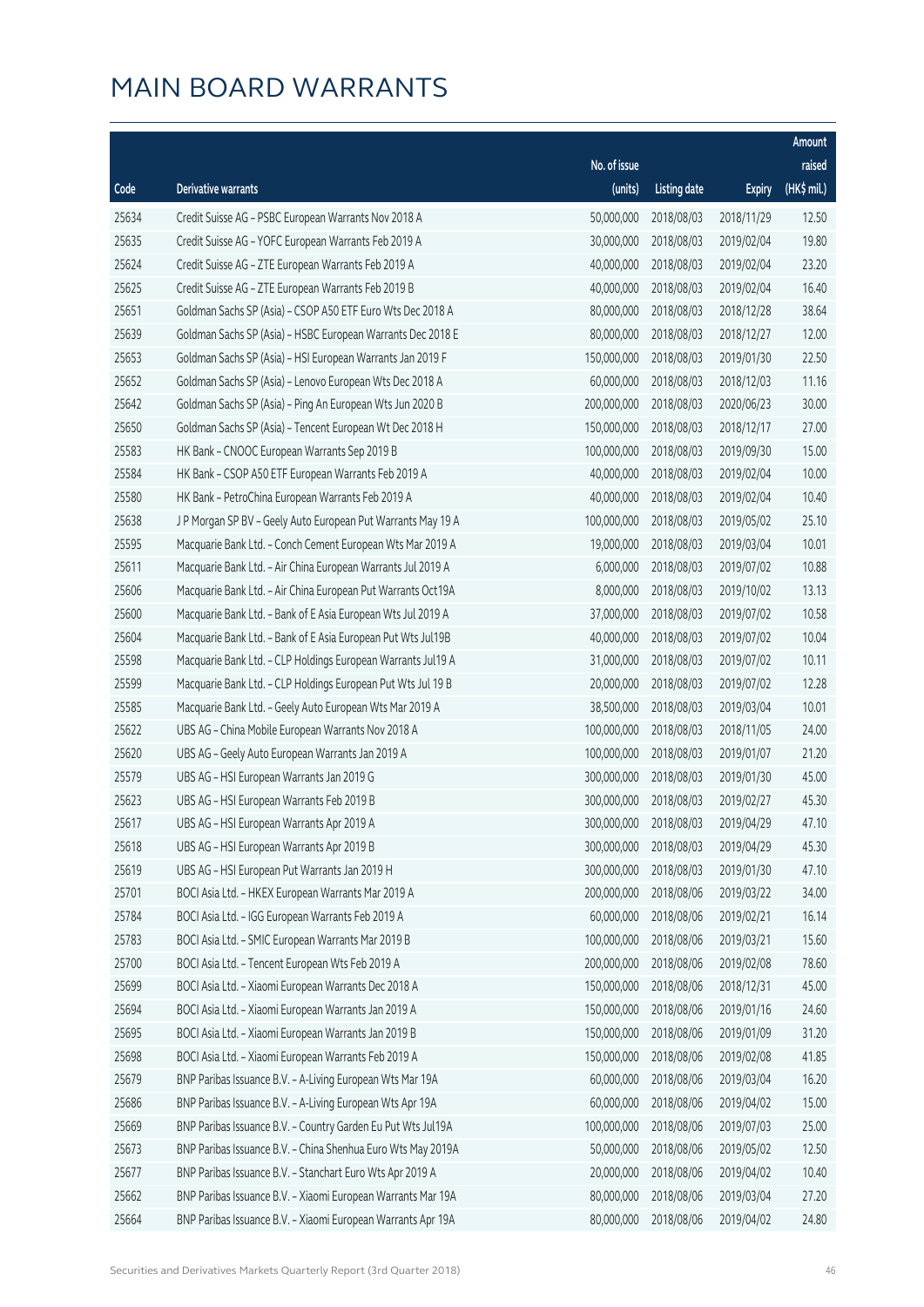|                |                                                                                                                          |                            |                          |                          | Amount         |
|----------------|--------------------------------------------------------------------------------------------------------------------------|----------------------------|--------------------------|--------------------------|----------------|
|                |                                                                                                                          | No. of issue               |                          |                          | raised         |
| Code           | Derivative warrants                                                                                                      | (units)                    | <b>Listing date</b>      | <b>Expiry</b>            | $(HK\$ mil.)   |
| 25807          | Credit Suisse AG - A-Living European Warrants Feb 2019 A                                                                 | 40,000,000                 | 2018/08/06               | 2019/02/08               | 10.00          |
| 25804          | Credit Suisse AG - China Life European Warrants Jan 2019 D                                                               | 120,000,000                | 2018/08/06               | 2019/01/07               | 23.40          |
| 25808          | Credit Suisse AG - GAC European Warrants Jan 2020 A                                                                      | 70,000,000                 | 2018/08/06               | 2020/01/08               | 10.50          |
| 25806          | Credit Suisse AG - Geely Auto European Put Wts Apr 2019 A                                                                | 40,000,000                 | 2018/08/06               | 2019/04/30               | 10.00          |
| 25805          | Credit Suisse AG - HSBC European Wts Dec 2018 B                                                                          | 100,000,000                | 2018/08/06               | 2018/12/27               | 16.00          |
| 25801          | Credit Suisse AG - Tencent European Wts Nov 2018 F                                                                       | 250,000,000                | 2018/08/06               | 2018/11/23               | 37.50          |
| 25802          | Credit Suisse AG - Tencent European Wts Nov 2018 G                                                                       | 250,000,000                | 2018/08/06               | 2018/11/05               | 40.00          |
| 25803          | Credit Suisse AG - Tencent European Wts Feb 2019 B                                                                       | 250,000,000                | 2018/08/06               | 2019/02/28               | 102.50         |
| 25794          | Credit Suisse AG - Xiaomi European Warrants Dec 2018 A                                                                   | 200,000,000                | 2018/08/06               | 2018/12/31               | 88.00          |
| 25796          | Credit Suisse AG - Xiaomi European Warrants Dec 2018 B                                                                   | 200,000,000                | 2018/08/06               | 2018/12/31               | 70.00          |
| 25797          | Credit Suisse AG - Xiaomi European Warrants Dec 2018 C                                                                   | 200,000,000                | 2018/08/06               | 2018/12/31               | 40.00          |
| 25798          | Credit Suisse AG - Xiaomi European Warrants Feb 2019 A                                                                   | 200,000,000                | 2018/08/06               | 2019/02/08               | 58.00          |
| 25840          | Goldman Sachs SP (Asia) - AIA European Warrants Dec 2018 C                                                               | 80,000,000                 | 2018/08/06               | 2018/12/04               | 28.88          |
| 25839          | Goldman Sachs SP (Asia) - Sands China Ltd Euro Wts Jan 2019B                                                             | 80,000,000                 | 2018/08/06               | 2019/01/24               | 22.00          |
| 25831          | Goldman Sachs SP (Asia) - Tencent European Wt Nov 2018 G                                                                 | 150,000,000                | 2018/08/06               | 2018/11/20               | 25.65          |
| 25838          | Goldman Sachs SP (Asia) - Tencent European Wt Nov 2018 H                                                                 | 150,000,000                | 2018/08/06               | 2018/11/06               | 92.10          |
| 25833          | Goldman Sachs SP (Asia) - Tencent European Wt Dec 2018 I                                                                 | 150,000,000                | 2018/08/06               | 2018/12/24               | 62.70          |
| 25753          | Goldman Sachs SP (Asia) - Xiaomi European Warrants Dec 2018A                                                             | 100,000,000                | 2018/08/06               | 2018/12/31               | 27.00          |
| 25754          | Goldman Sachs SP (Asia) - Xiaomi European Warrants Dec 2018B                                                             | 100,000,000                | 2018/08/06               | 2018/12/31               | 15.00          |
| 25756          | Goldman Sachs SP (Asia) - Xiaomi European Warrants Feb 2019A                                                             | 100,000,000                | 2018/08/06               | 2019/02/08               | 25.00          |
| 25689          | HK Bank - Conch Cement European Warrants Feb 2019 A                                                                      | 30,000,000                 | 2018/08/06               | 2019/02/28               | 12.00          |
| 25690          | HK Bank - WuXi Bio European Warrants Mar 2019 A                                                                          | 50,000,000                 | 2018/08/06               | 2019/03/29               | 12.50          |
| 25692          | HK Bank - Xiaomi European Warrants Dec 2018 A                                                                            | 100,000,000                | 2018/08/06               | 2018/12/31               | 22.00          |
| 25693          | HK Bank - Xiaomi European Warrants Dec 2018 B                                                                            | 100,000,000                | 2018/08/06               | 2018/12/31               | 26.00          |
| 25688          | HK Bank - Xiaomi European Warrants Feb 2019 A                                                                            | 100,000,000                | 2018/08/06               | 2019/02/28               | 25.00          |
| 25758          | Haitong Int'l Sec - Xiaomi European Put Warrants Feb 2019 A                                                              | 80,000,000                 | 2018/08/06               | 2019/02/08               | 24.80          |
| 25757          | Haitong Int'l Sec - Xiaomi European Put Warrants Mar 2019 C                                                              |                            | 80,000,000 2018/08/06    | 2019/03/28               | 20.00          |
| 25760          | Haitong Int'l Sec - Xiaomi European Put Warrants Mar 2019 D                                                              | 80,000,000                 | 2018/08/06               | 2019/03/28               | 43.20          |
| 25761          | Haitong Int'l Sec - Xiaomi European Put Warrants Jun 2019 B                                                              | 80,000,000                 | 2018/08/06               | 2019/06/26               | 21.60          |
| 25824          | J P Morgan SP BV - China Edu Group European Warrants Feb 19A                                                             | 80,000,000                 | 2018/08/06               | 2019/02/08               | 20.16          |
| 25823          | J P Morgan SP BV - Kingsoft European Warrants Feb 2019 B                                                                 | 60,000,000                 | 2018/08/06               | 2019/02/08               | 15.42          |
| 25791          | J P Morgan SP BV - Sa Sa Int'l European Warrants Feb 2019 A                                                              | 25,000,000                 | 2018/08/06               | 2019/02/08               | 11.88          |
| 25822          | J P Morgan SP BV - SJM Holdings European Warrants Dec 2019 B                                                             | 50,000,000                 | 2018/08/06               | 2019/12/16               | 11.85          |
| 25821          | J P Morgan SP BV - Wynn Macau European Warrants Dec 2018 B                                                               | 70,000,000                 | 2018/08/06               | 2018/12/28               | 10.99          |
| 25809          | J P Morgan SP BV - Xiaomi European Warrants Jan 2019 A                                                                   | 100,000,000<br>100,000,000 | 2018/08/06               | 2019/01/10               | 15.40<br>16.70 |
| 25814<br>25818 | J P Morgan SP BV - Xiaomi European Warrants Jan 2019 B                                                                   | 100,000,000                | 2018/08/06               | 2019/01/02               | 27.80          |
| 25819          | J P Morgan SP BV - Xiaomi European Warrants Jan 2019 C<br>J P Morgan SP BV - Xiaomi European Warrants Jan 2019 D         | 100,000,000                | 2018/08/06<br>2018/08/06 | 2019/01/02<br>2019/01/02 | 34.70          |
| 25820          | J P Morgan SP BV - Xiaomi European Warrants Jan 2019 E                                                                   | 100,000,000                | 2018/08/06               | 2019/01/02               | 42.70          |
|                |                                                                                                                          | 100,000,000                |                          |                          | 25.30          |
| 25826<br>25830 | J P Morgan SP BV - Xiaomi European Put Warrants Feb 2019 A<br>J P Morgan SP BV - Xiaomi European Put Warrants Feb 2019 B | 100,000,000                | 2018/08/06<br>2018/08/06 | 2019/02/08<br>2019/02/08 | 25.00          |
| 25741          | Macquarie Bank Ltd. - Brilliance Chi Euro Wts Sep 2019 A                                                                 | 40,000,000                 | 2018/08/06               | 2019/09/13               | 10.00          |
| 25732          | Macquarie Bank Ltd. - China Cinda European Wts Aug 2019 A                                                                | 29,500,000                 | 2018/08/06               | 2019/08/02               | 10.12          |
| 25745          | Macquarie Bank Ltd. - China Mobile European Wts Jul 2019 A                                                               | 40,000,000                 | 2018/08/06               | 2019/07/02               | 10.16          |
|                |                                                                                                                          |                            |                          |                          |                |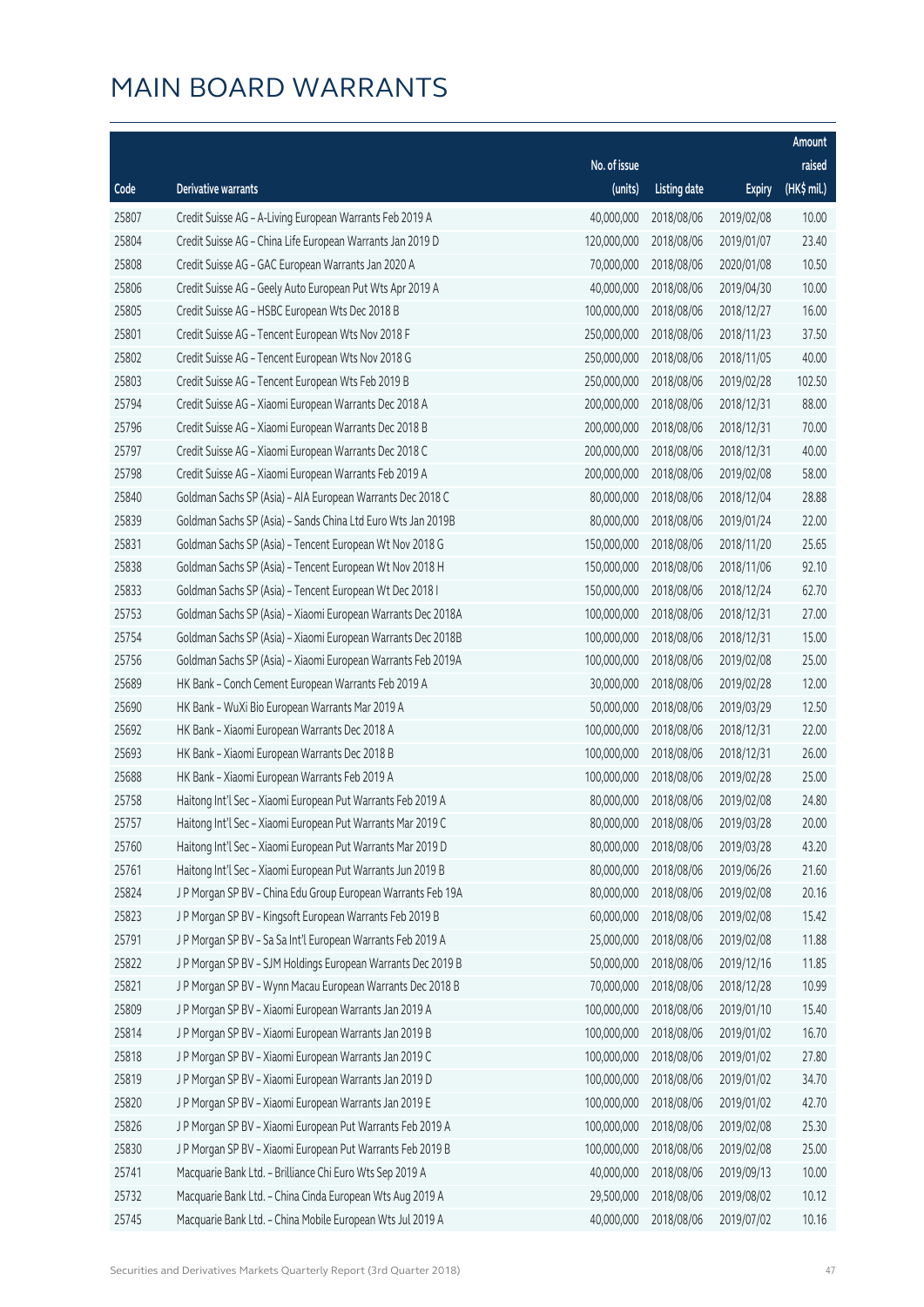|       |                                                              |                        |                     |               | Amount      |
|-------|--------------------------------------------------------------|------------------------|---------------------|---------------|-------------|
|       |                                                              | No. of issue           |                     |               | raised      |
| Code  | Derivative warrants                                          | (units)                | <b>Listing date</b> | <b>Expiry</b> | (HK\$ mil.) |
| 25747 | Macquarie Bank Ltd. - China Overseas European Wts Apr 2019 A | 35,000,000             | 2018/08/06          | 2019/04/02    | 10.26       |
| 25737 | Macquarie Bank Ltd. - Chi Res Land European Wts Mar 2019 A   | 40,000,000             | 2018/08/06          | 2019/03/04    | 10.20       |
| 25740 | Macquarie Bank Ltd. - Chi Res Land European Put Wts Apr 19 A | 32,000,000             | 2018/08/06          | 2019/04/02    | 10.18       |
| 25734 | Macquarie Bank Ltd. - Fosun Intl European Warrants Jul 2019A | 5,000,000              | 2018/08/06          | 2019/07/12    | 10.47       |
| 25722 | Macquarie Bank Ltd. - HKEX European Warrants Feb 2019 D      | 13,000,000             | 2018/08/06          | 2019/02/15    | 10.36       |
| 25726 | Macquarie Bank Ltd. - HKEX European Warrants Mar 2019 B      | 10,000,000             | 2018/08/06          | 2019/03/04    | 12.21       |
| 25728 | Macquarie Bank Ltd. - HKEX European Warrants Mar 2019 C      | 10,000,000             | 2018/08/06          | 2019/03/04    | 18.96       |
| 25750 | Macquarie Bank Ltd. - HKEX European Warrants Mar 2019 D      | 18,000,000             | 2018/08/06          | 2019/03/04    | 10.46       |
| 25749 | Macquarie Bank Ltd. - Luye Pharma European Warrants Jun 19 A | 40,000,000             | 2018/08/06          | 2019/06/18    | 10.00       |
| 25729 | Macquarie Bank Ltd. - Sunart Retail European Warrants May19A | 36,000,000             | 2018/08/06          | 2019/05/16    | 10.01       |
| 25723 | Macquarie Bank Ltd. - Tencent European Put Wts Feb 2019 J    | 40,000,000             | 2018/08/06          | 2019/02/26    | 10.00       |
| 25727 | Macquarie Bank Ltd. - Tencent European Put Wts Mar 2019 F    | 12,000,000             | 2018/08/06          | 2019/03/01    | 10.25       |
| 25785 | SG Issuer - Xiaomi European Warrants Feb 2019 C              | 200,000,000            | 2018/08/06          | 2019/02/28    | 83.00       |
| 25787 | SG Issuer - Xiaomi European Put Warrants Feb 2019 D          | 80,000,000             | 2018/08/06          | 2019/02/28    | 20.00       |
| 25790 | SG Issuer - Xiaomi European Put Warrants Feb 2019 E          | 80,000,000             | 2018/08/06          | 2019/02/28    | 25.60       |
| 25766 | UBS AG - Geely Auto European Put Warrants Feb 2019 A         | 40,000,000             | 2018/08/06          | 2019/02/08    | 10.00       |
| 25769 | UBS AG - Hang Seng Bank European Warrants Sep 2019 A         | 100,000,000            | 2018/08/06          | 2019/09/23    | 15.80       |
| 25762 | UBS AG - Tencent European Warrants Nov 2018 E                | 300,000,000            | 2018/08/06          | 2018/11/20    | 53.10       |
| 25763 | UBS AG - Tencent European Warrants Dec 2018 E                | 300,000,000            | 2018/08/06          | 2018/12/31    | 91.80       |
| 25764 | UBS AG - Tencent European Warrants Dec 2018 F                | 300,000,000            | 2018/08/06          | 2018/12/24    | 122.10      |
| 25765 | UBS AG - Tencent European Put Warrants Dec 2018 G            | 200,000,000            | 2018/08/06          | 2018/12/20    | 31.60       |
| 25707 | UBS AG - Xiaomi European Warrants Dec 2018 A                 | 200,000,000            | 2018/08/06          | 2018/12/31    | 37.60       |
| 25702 | UBS AG - Xiaomi European Warrants Jan 2019 A                 | 200,000,000            | 2018/08/06          | 2019/01/24    | 30.20       |
| 25712 | UBS AG - Xiaomi European Warrants Jan 2019 B                 | 200,000,000            | 2018/08/06          | 2019/01/08    | 58.40       |
| 25713 | UBS AG - Xiaomi European Warrants Jan 2019 C                 | 200,000,000            | 2018/08/06          | 2019/01/15    | 69.40       |
| 25706 | UBS AG - Xiaomi European Warrants Feb 2019 A                 | 200,000,000            | 2018/08/06          | 2019/02/28    | 50.00       |
| 25709 | UBS AG - Xiaomi European Warrants Feb 2019 B                 | 200,000,000 2018/08/06 |                     | 2019/02/08    | 52.40       |
| 25720 | UBS AG - Xiaomi European Warrants Feb 2019 C                 | 200,000,000            | 2018/08/06          | 2019/02/28    | 86.20       |
| 25770 | UBS AG - Xiaomi European Put Warrants Feb 2019 D             | 50,000,000             | 2018/08/06          | 2019/02/08    | 17.15       |
| 25658 | Bank Vontobel - CC Bank European Warrants Mar 2019 B         | 50,000,000             | 2018/08/06          | 2019/03/06    | 23.00       |
| 25659 | Bank Vontobel - CM Bank European Warrants Mar 2019 A         | 40,000,000             | 2018/08/06          | 2019/03/04    | 10.60       |
| 25660 | Bank Vontobel - CNOOC European Warrants Dec 2018 A           | 40,000,000             | 2018/08/06          | 2018/12/04    | 11.80       |
| 25779 | Bank Vontobel - Geely Auto European Warrants Jan 2019 B      | 70,000,000             | 2018/08/06          | 2019/01/25    | 10.50       |
| 25661 | Bank Vontobel - HKEX European Warrants Feb 2019 A            | 100,000,000            | 2018/08/06          | 2019/02/01    | 21.10       |
| 25780 | Bank Vontobel - Ping An European Warrants Nov 2018 F         | 40,000,000             | 2018/08/06          | 2018/11/26    | 13.20       |
| 25782 | Bank Vontobel - Ping An European Put Warrants Feb 2019 A     | 40,000,000             | 2018/08/06          | 2019/02/22    | 21.60       |
| 25655 | Bank Vontobel - Tencent European Warrants Nov 2018 D         | 100,000,000            | 2018/08/06          | 2018/11/05    | 21.00       |
| 25654 | Bank Vontobel - Tencent European Warrants Dec 2018 G         | 100,000,000            | 2018/08/06          | 2018/12/24    | 23.00       |
| 25657 | Bank Vontobel - Tencent European Warrants Dec 2018 H         | 100,000,000            | 2018/08/06          | 2018/12/31    | 31.10       |
| 25870 | BNP Paribas Issuance B.V. - CITIC Sec Euro Wts Nov 2019 A    | 60,000,000             | 2018/08/07          | 2019/11/04    | 15.60       |
| 25867 | BNP Paribas Issuance B.V. - CSPC Pharma Euro Wts Apr 2019 A  | 50,000,000             | 2018/08/07          | 2019/04/02    | 17.00       |
| 25862 | BNP Paribas Issuance B.V. - Kingsoft Euro Wts Apr 2019 A     | 50,000,000             | 2018/08/07          | 2019/04/02    | 12.50       |
| 25860 | BNP Paribas Issuance B.V. - Sands China Euro Wt May 2019 A   | 40,000,000             | 2018/08/07          | 2019/05/02    | 12.00       |
| 25861 | BNP Paribas Issuance B.V. - SJM Holdings Eu Wts Dec 2019 A   | 60,000,000             | 2018/08/07          | 2019/12/16    | 12.00       |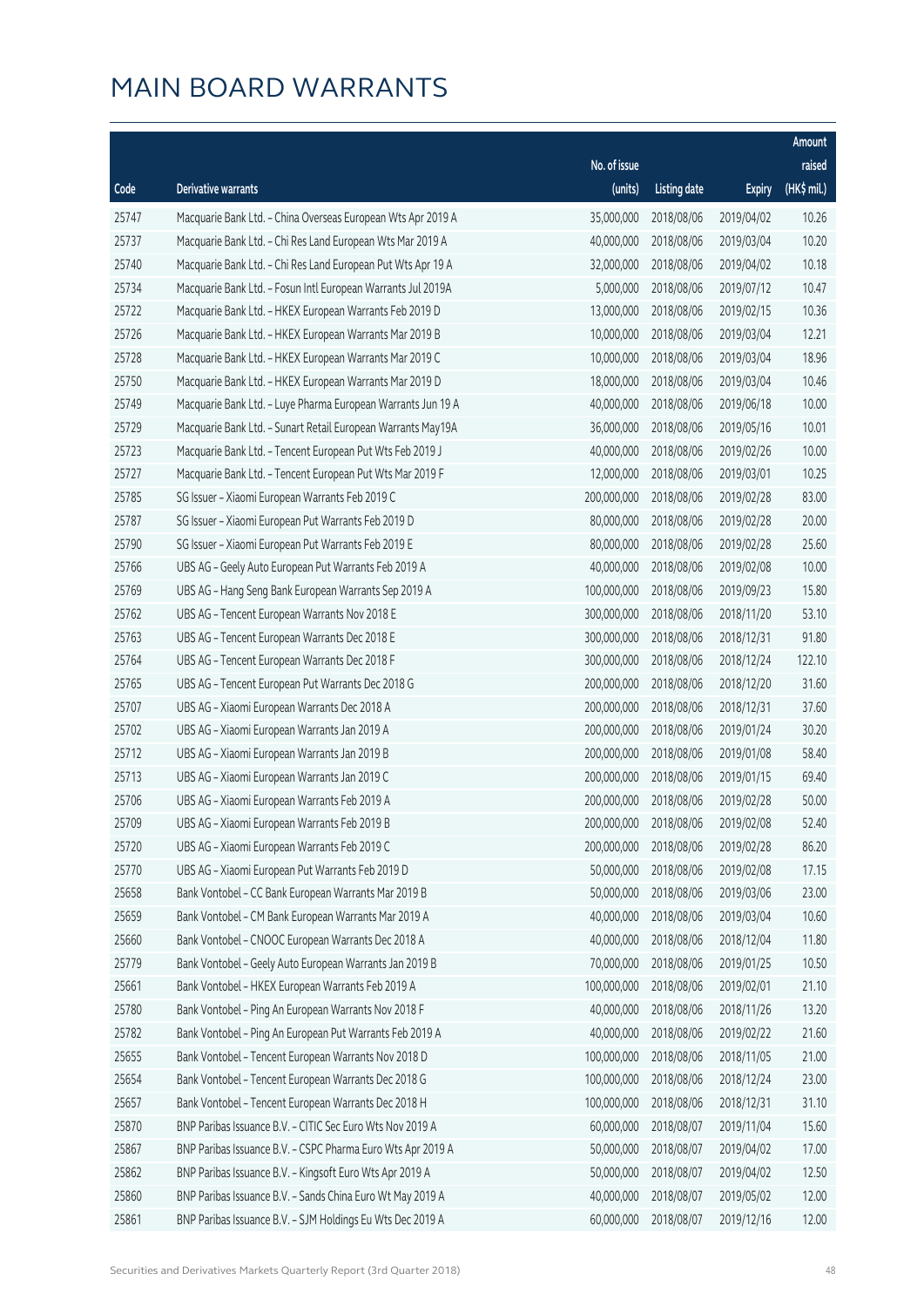|       |                                                              |                        |                     |               | Amount      |
|-------|--------------------------------------------------------------|------------------------|---------------------|---------------|-------------|
|       |                                                              | No. of issue           |                     |               | raised      |
| Code  | Derivative warrants                                          | (units)                | <b>Listing date</b> | <b>Expiry</b> | (HK\$ mil.) |
| 25866 | BNP Paribas Issuance B.V. - Tencent European Wts Apr 2019 I  | 80,000,000             | 2018/08/07          | 2019/04/02    | 26.40       |
| 25859 | BNP Paribas Issuance B.V. - Wynn Macau Euro Wts Apr 2019 A   | 40,000,000             | 2018/08/07          | 2019/04/02    | 10.40       |
| 25898 | Credit Suisse AG - Brilliance Chi European Wts May 2019 A    | 40,000,000             | 2018/08/07          | 2019/05/31    | 10.00       |
| 25903 | Credit Suisse AG - HKEX European Warrants Jan 2019 A         | 200,000,000            | 2018/08/07          | 2019/01/28    | 36.00       |
| 25905 | Credit Suisse AG - Sunny Optical European Warrants Feb 2019A | 100,000,000            | 2018/08/07          | 2019/02/28    | 25.00       |
| 25901 | Credit Suisse AG - Tencent European Wts Dec 2018 D           | 250,000,000            | 2018/08/07          | 2018/12/27    | 37.50       |
| 25902 | Credit Suisse AG - Tencent European Wts Dec 2018 E           | 250,000,000            | 2018/08/07          | 2018/12/24    | 90.00       |
| 25906 | Credit Suisse AG - Xiaomi European Put Warrants Feb 2019 B   | 80,000,000             | 2018/08/07          | 2019/02/08    | 28.80       |
| 25907 | Credit Suisse AG - Xiaomi European Put Warrants Feb 2019 C   | 80,000,000             | 2018/08/07          | 2019/02/08    | 20.00       |
| 25913 | Goldman Sachs SP (Asia) - Ping An European Wts Nov 2018 D    | 100,000,000            | 2018/08/07          | 2018/11/23    | 15.00       |
| 25912 | Goldman Sachs SP (Asia) - Tencent European Wt Dec 2018 J     | 150,000,000            | 2018/08/07          | 2018/12/31    | 33.00       |
| 25917 | Goldman Sachs SP (Asia) - Tencent European Wt Dec 2018 K     | 150,000,000            | 2018/08/07          | 2018/12/31    | 22.50       |
| 25915 | Goldman Sachs SP (Asia) - Wynn Macau European Wts Dec 2018 A | 60,000,000             | 2018/08/07          | 2018/12/24    | 10.14       |
| 25916 | Goldman Sachs SP (Asia) - Wynn Macau European Wts Feb 2019 A | 50,000,000             | 2018/08/07          | 2019/02/08    | 12.50       |
| 25847 | HK Bank - CNBM European Warrants Sep 2019 A                  | 100,000,000            | 2018/08/07          | 2019/09/23    | 15.00       |
| 25843 | HK Bank - CSPC Pharma European Warrants Dec 2018 B           | 100,000,000            | 2018/08/07          | 2018/12/31    | 21.00       |
| 25844 | HK Bank - Wynn Macau European Warrants Dec 2018 A            | 80,000,000             | 2018/08/07          | 2018/12/24    | 12.00       |
| 25848 | HK Bank - Xiaomi European Warrants Feb 2019 B                | 100,000,000            | 2018/08/07          | 2019/02/08    | 25.00       |
| 25922 | Haitong Int'l Sec - CHALCO European Warrants Dec 2018 A      | 30,000,000             | 2018/08/07          | 2018/12/19    | 11.10       |
| 25921 | Haitong Int'l Sec - Kingdee Int'l European Wts Apr 2019 A    | 68,000,000             | 2018/08/07          | 2019/04/23    | 13.60       |
| 25919 | Haitong Int'l Sec - Kingdee Int'l European Wts Jun 2019 A    | 68,000,000             | 2018/08/07          | 2019/06/18    | 18.36       |
| 25926 | Haitong Int'l Sec - Kingsoft European Warrants Jan 2019 A    | 68,000,000             | 2018/08/07          | 2019/01/28    | 11.56       |
| 25850 | Haitong Int'l Sec - Tencent European Warrants Nov 2018 F     | 150,000,000            | 2018/08/07          | 2018/11/20    | 24.00       |
| 25853 | Haitong Int'l Sec - Tencent European Warrants Feb 2019 B     | 150,000,000            | 2018/08/07          | 2019/02/15    | 39.00       |
| 25854 | Haitong Int'l Sec - Tencent European Warrants Mar 2019 C     | 150,000,000            | 2018/08/07          | 2019/03/29    | 57.00       |
| 25856 | Haitong Int'l Sec - Tencent European Put Warrants Jun 2019 B | 150,000,000            | 2018/08/07          | 2019/06/28    | 39.00       |
| 25858 | Haitong Int'l Sec - WuXi Bio European Warrants Mar 2019 A    | 120,000,000 2018/08/07 |                     | 2019/03/29    | 30.00       |
| 25841 | Haitong Int'l Sec - Wynn Macau European Warrants Dec 2018 A  | 80,000,000             | 2018/08/07          | 2018/12/21    | 12.00       |
| 25842 | Haitong Int'l Sec - Wynn Macau European Warrants Feb 2019 A  | 80,000,000             | 2018/08/07          | 2019/02/08    | 20.80       |
| 25911 | J P Morgan SP BV - HKEX European Warrants Jan 2019 A         | 200,000,000            | 2018/08/07          | 2019/01/03    | 32.40       |
| 25910 | J P Morgan SP BV - Sunny Optical European Warrants Nov 2018C | 70,000,000             | 2018/08/07          | 2018/11/23    | 10.50       |
| 25908 | J P Morgan SP BV - Tencent European Warrants Dec 2018 G      | 200,000,000            | 2018/08/07          | 2018/12/24    | 72.80       |
| 25909 | J P Morgan SP BV - Tencent European Warrants Feb 2019 A      | 200,000,000            | 2018/08/07          | 2019/02/08    | 62.60       |
| 25946 | J P Morgan SP BV - Tencent European Put Warrants Mar 2019 C  | 200,000,000            | 2018/08/07          | 2019/03/29    | 50.20       |
| 25947 | J P Morgan SP BV - Xiaomi European Put Warrants Feb 2019 C   | 40,000,000             | 2018/08/07          | 2019/02/28    | 10.16       |
| 25871 | Macquarie Bank Ltd. - China Cinda European Wts May 2019 A    | 34,500,000             | 2018/08/07          | 2019/05/02    | 10.07       |
| 25877 | Macquarie Bank Ltd. - Tingyi European Warrants May 2019 A    | 34,000,000             | 2018/08/07          | 2019/05/16    | 10.03       |
| 25874 | Macquarie Bank Ltd. - Zhongsheng Hold European Wts May19A    | 24,000,000             | 2018/08/07          | 2019/05/16    | 10.01       |
| 25924 | SG Issuer - Country Garden European Warrants Dec 2018 C      | 70,000,000             | 2018/08/07          | 2018/12/31    | 14.35       |
| 25927 | SG Issuer - Country Garden European Warrants Mar 2019 A      | 70,000,000             | 2018/08/07          | 2019/03/29    | 15.40       |
| 25940 | SG Issuer - Geely Auto European Warrants Feb 2019 A          | 60,000,000             | 2018/08/07          | 2019/02/28    | 15.00       |
| 25928 | SG Issuer - SUNAC European Warrants Dec 2018 A               | 40,000,000             | 2018/08/07          | 2018/12/31    | 13.80       |
| 25929 | SG Issuer - Sunny Optical European Warrants Feb 2019 A       | 60,000,000             | 2018/08/07          | 2019/02/28    | 15.00       |
| 25931 | SG Issuer - Tencent European Warrants Nov 2018 E             | 200,000,000            | 2018/08/07          | 2018/11/30    | 37.00       |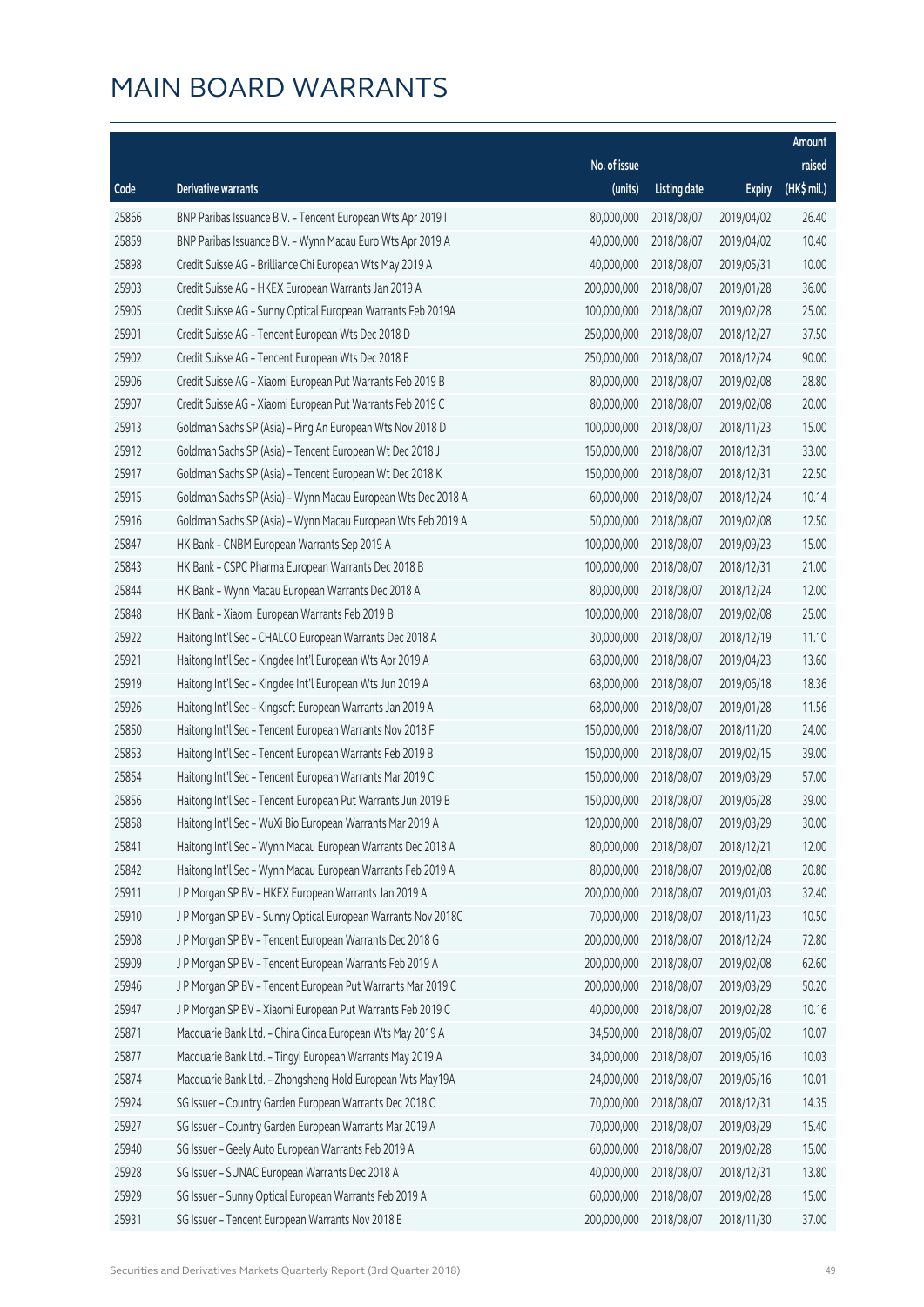|         |                                                              |              |                       |               | Amount                |
|---------|--------------------------------------------------------------|--------------|-----------------------|---------------|-----------------------|
|         |                                                              | No. of issue |                       |               | raised                |
| Code    | <b>Derivative warrants</b>                                   | (units)      | <b>Listing date</b>   | <b>Expiry</b> | $(HK\frac{1}{2}mil.)$ |
| 25933   | SG Issuer - Tencent European Warrants Dec 2018 F             | 200,000,000  | 2018/08/07            | 2018/12/31    | 44.00                 |
| 25941   | SG Issuer - Tencent European Warrants Dec 2018 G             | 200,000,000  | 2018/08/07            | 2018/12/31    | 72.00                 |
| 25943   | SG Issuer - Tencent European Warrants Feb 2019 B             | 200,000,000  | 2018/08/07            | 2019/02/28    | 50.00                 |
| 25935   | SG Issuer - Wynn Macau European Warrants Dec 2018 A          | 70,000,000   | 2018/08/07            | 2018/12/31    | 11.20                 |
| 25936   | SG Issuer - Wynn Macau European Warrants Feb 2019 A          | 40,000,000   | 2018/08/07            | 2019/02/28    | 12.60                 |
| 25945   | SG Issuer - Xiaomi European Warrants Dec 2018 A              | 200,000,000  | 2018/08/07            | 2018/12/31    | 53.00                 |
| 25896   | UBS AG - BOC HK European Warrants Mar 2019 A                 | 70,000,000   | 2018/08/07            | 2019/03/18    | 10.64                 |
| 25895   | UBS AG - Kunlun Energy European Warrants Feb 2019 A          | 13,000,000   | 2018/08/07            | 2019/02/08    | 10.15                 |
| 25894   | UBS AG - Mengniu Dairy European Warrants Jan 2019 A          | 70,000,000   | 2018/08/07            | 2019/01/11    | 11.20                 |
| 25890   | UBS AG - Sunny Optical European Warrants Nov 2018 D          | 100,000,000  | 2018/08/07            | 2018/11/07    | 16.50                 |
| 25893   | UBS AG - Sunny Optical European Warrants Jan 2019 A          | 100,000,000  | 2018/08/07            | 2019/01/02    | 15.00                 |
| 25884   | UBS AG - Xiaomi European Warrants Dec 2018 B                 | 200,000,000  | 2018/08/07            | 2018/12/31    | 71.40                 |
| 25885   | UBS AG - Xiaomi European Warrants Jan 2019 D                 | 200,000,000  | 2018/08/07            | 2019/01/09    | 86.60                 |
| 25886   | UBS AG - Xiaomi European Put Warrants Feb 2019 E             | 50,000,000   | 2018/08/07            | 2019/02/28    | 13.80                 |
| 25883   | Bank Vontobel - Conch Cement European Warrants Dec 2018 A    | 25,000,000   | 2018/08/07            | 2018/12/31    | 12.15                 |
| 25882   | Bank Vontobel - SJM Holdings European Warrants Apr 2019 A    | 10,000,000   | 2018/08/07            | 2019/04/26    | 10.99                 |
| 20536 # | UBS AG - HSI European Warrants Nov 2018 D                    | 300,000,000  | 2018/08/07            | 2018/11/29    | 11.40                 |
| 25964   | BOCI Asia Ltd. - China Mobile European Warrants Dec 2018 B   | 100,000,000  | 2018/08/08            | 2018/12/20    | 30.70                 |
| 25965   | BOCI Asia Ltd. - Galaxy Ent European Warrants Jan 2019 B     | 50,000,000   | 2018/08/08            | 2019/01/28    | 12.90                 |
| 25960   | BOCI Asia Ltd. - Tencent European Wts Dec 2018 C             | 200,000,000  | 2018/08/08            | 2018/12/24    | 72.60                 |
| 25959   | BOCI Asia Ltd. - Tencent European Wts Feb 2019 B             | 200,000,000  | 2018/08/08            | 2019/02/25    | 92.40                 |
| 25963   | BOCI Asia Ltd. - Tencent European Put Wts Feb 2019 C         | 100,000,000  | 2018/08/08            | 2019/02/21    | 25.10                 |
| 26000   | Credit Suisse AG - China Tower European Warrants Apr 2019 A  | 100,000,000  | 2018/08/08            | 2019/04/30    | 25.00                 |
| 26001   | Credit Suisse AG - China Tower European Warrants Jun 2019 A  | 100,000,000  | 2018/08/08            | 2019/06/28    | 25.00                 |
| 26003   | Credit Suisse AG - Ping An European Put Warrants Jan 2019 C  | 70,000,000   | 2018/08/08            | 2019/01/24    | 11.90                 |
| 26002   | Credit Suisse AG - Tencent Euro Put Wts Apr 2019 A           | 100,000,000  | 2018/08/08            | 2019/04/30    | 25.00                 |
| 26019   | Goldman Sachs SP (Asia) - China Overseas European Wts Jan19A |              | 80,000,000 2018/08/08 | 2019/01/24    | 20.00                 |
| 26015   | Goldman Sachs SP (Asia) - HKEX European Warrants Jan 2019 B  | 150,000,000  | 2018/08/08            | 2019/01/28    | 22.50                 |
| 26014   | Goldman Sachs SP (Asia) - HSBC European Warrants Dec 2018 F  | 80,000,000   | 2018/08/08            | 2018/12/24    | 12.80                 |
| 26017   | Goldman Sachs SP (Asia) - Kingsoft European Wts Feb 2019 A   | 60,000,000   | 2018/08/08            | 2019/02/08    | 15.00                 |
| 26007   | Goldman Sachs SP (Asia) - Tencent European Put Wt Jan 2019 A | 100,000,000  | 2018/08/08            | 2019/01/21    | 26.40                 |
| 25967   | HK Bank - Tencent European Warrants Feb 2019 A               | 100,000,000  | 2018/08/08            | 2019/02/08    | 30.00                 |
| 25968   | HK Bank - Tencent European Put Warrants Feb 2019 B           | 100,000,000  | 2018/08/08            | 2019/02/28    | 25.00                 |
| 25953   | Haitong Int'l Sec - Country Garden European Warrants Apr 19A | 100,000,000  | 2018/08/08            | 2019/04/29    | 23.00                 |
| 25957   | Haitong Int'l Sec - China Lit European Warrants May 2019 A   | 150,000,000  | 2018/08/08            | 2019/05/23    | 22.50                 |
| 25997   | Haitong Int'l Sec - China Tower European Warrants Feb 2019 A | 200,000,000  | 2018/08/08            | 2019/02/08    | 50.00                 |
| 25998   | Haitong Int'l Sec - China Tower European Warrants Jul 2019 A | 200,000,000  | 2018/08/08            | 2019/07/30    | 50.00                 |
| 25999   | Haitong Int'l Sec - China Tower European Warrants Dec 2019 A | 200,000,000  | 2018/08/08            | 2019/12/27    | 50.00                 |
| 25948   | Haitong Int'l Sec - IGG European Warrants Mar 2019 A         | 100,000,000  | 2018/08/08            | 2019/03/28    | 25.00                 |
| 25949   | Haitong Int'l Sec - IGG European Warrants Jun 2019 A         | 100,000,000  | 2018/08/08            | 2019/06/18    | 27.00                 |
| 25950   | Haitong Int'l Sec - SUNAC European Warrants Feb 2019 A       | 60,000,000   | 2018/08/08            | 2019/02/15    | 33.00                 |
| 25952   | Haitong Int'l Sec - SUNAC European Put Warrants Feb 2019 B   | 50,000,000   | 2018/08/08            | 2019/02/11    | 13.00                 |
| 25956   | Haitong Int'l Sec - Sunny Optical European Wts Feb 2019 A    | 100,000,000  | 2018/08/08            | 2019/02/11    | 25.00                 |
| 25996   | J P Morgan SP BV - Tencent European Put Warrants Nov 2018 C  | 250,000,000  | 2018/08/08            | 2018/11/23    | 93.50                 |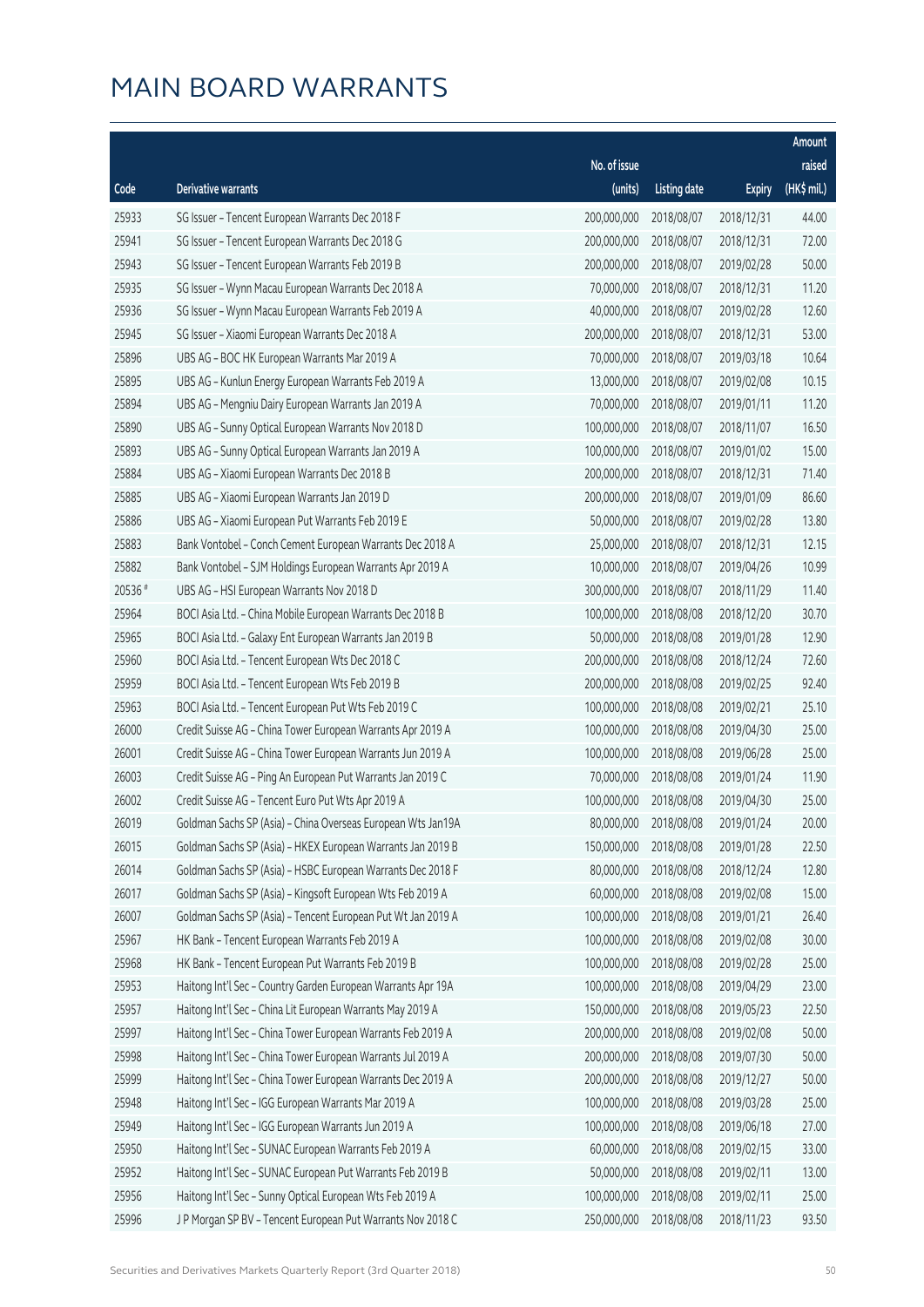|       |                                                              |              |                       |               | Amount      |
|-------|--------------------------------------------------------------|--------------|-----------------------|---------------|-------------|
|       |                                                              | No. of issue |                       |               | raised      |
| Code  | <b>Derivative warrants</b>                                   | (units)      | <b>Listing date</b>   | <b>Expiry</b> | (HK\$ mil.) |
| 25978 | Macquarie Bank Ltd. - BYD Electronic European Wts Jul 2019 A | 36,000,000   | 2018/08/08            | 2019/07/15    | 10.22       |
| 25969 | Macquarie Bank Ltd. - China East Air European Wts May 2019 A | 12,000,000   | 2018/08/08            | 2019/05/02    | 10.36       |
| 25980 | Macquarie Bank Ltd. - CITIC Bank European Put Wts Oct 2019 A | 16,000,000   | 2018/08/08            | 2019/10/02    | 10.66       |
| 25974 | Macquarie Bank Ltd. - CMS European Warrants Sep 2019 A       | 29,000,000   | 2018/08/08            | 2019/09/17    | 10.01       |
| 25979 | Macquarie Bank Ltd. - China Overseas European Put Wts Oct19A | 40,000,000   | 2018/08/08            | 2019/10/02    | 10.16       |
| 26004 | Macquarie Bank Ltd. - China Tower European Warrants Jul 19 A | 40,000,000   | 2018/08/08            | 2019/07/02    | 10.04       |
| 26006 | Macquarie Bank Ltd. - China Tower European Warrants Jan 20 A | 37,500,000   | 2018/08/08            | 2020/01/02    | 10.05       |
| 25975 | Macquarie Bank Ltd. - Fosun Pharma European Wts Jun 2019 A   | 13,000,000   | 2018/08/08            | 2019/06/18    | 10.02       |
| 25971 | Macquarie Bank Ltd. - Geely Auto European Put Wts Apr 2019 A | 40,000,000   | 2018/08/08            | 2019/04/02    | 10.12       |
| 25976 | Macquarie Bank Ltd. - Henderson Land Dev Euro Wts Jul 2019 A | 28,000,000   | 2018/08/08            | 2019/07/02    | 10.81       |
| 25977 | Macquarie Bank Ltd. - Henderson Land Dev Euro Put Wts Jul19B | 28,000,000   | 2018/08/08            | 2019/07/02    | 12.04       |
| 25970 | Macquarie Bank Ltd. - Huaneng Power European Wts Sep 2019 A  | 15,000,000   | 2018/08/08            | 2019/09/03    | 10.34       |
| 26020 | SG Issuer - China Tower European Warrants Feb 2019 A         | 150,000,000  | 2018/08/08            | 2019/02/08    | 37.50       |
| 26022 | SG Issuer - China Tower European Warrants Jun 2019 A         | 150,000,000  | 2018/08/08            | 2019/06/28    | 37.50       |
| 26023 | SG Issuer - China Tower European Warrants Sep 2019 A         | 150,000,000  | 2018/08/08            | 2019/09/30    | 37.50       |
| 25988 | UBS AG - Conch Cement European Warrants Feb 2019 A           | 30,000,000   | 2018/08/08            | 2019/02/28    | 13.05       |
| 25985 | UBS AG - Brilliance Chi European Warrants Jun 2019 A         | 40,000,000   | 2018/08/08            | 2019/06/28    | 10.04       |
| 25984 | UBS AG - China Telecom European Warrants Jan 2019 A          | 70,000,000   | 2018/08/08            | 2019/01/24    | 12.39       |
| 25990 | UBS AG - Geely Auto European Warrants Feb 2019 B             | 100,000,000  | 2018/08/08            | 2019/02/08    | 25.00       |
| 25995 | UBS AG - HKEX European Warrants Dec 2018 D                   | 300,000,000  | 2018/08/08            | 2018/12/24    | 58.80       |
| 25994 | UBS AG - HKEX European Warrants Jan 2019 A                   | 300,000,000  | 2018/08/08            | 2019/01/28    | 58.50       |
| 25981 | UBS AG - HSBC European Warrants Nov 2018 C                   | 100,000,000  | 2018/08/08            | 2018/11/27    | 15.00       |
| 25983 | UBS AG - HSBC European Warrants Dec 2018 B                   | 100,000,000  | 2018/08/08            | 2018/12/20    | 15.50       |
| 25986 | UBS AG - HSBC European Put Warrants Dec 2018 C               | 100,000,000  | 2018/08/08            | 2018/12/20    | 27.10       |
| 25989 | UBS AG - HSI European Warrants Feb 2019 C                    | 300,000,000  | 2018/08/08            | 2019/02/27    | 75.00       |
| 25992 | UBS AG - Kingsoft European Warrants Feb 2019 A               | 60,000,000   | 2018/08/08            | 2019/02/08    | 15.24       |
| 26034 | BOCI Asia Ltd. - AIA European Warrants Feb 2019 A            |              | 60,000,000 2018/08/09 | 2019/02/25    | 17.52       |
| 26121 | BOCI Asia Ltd. - CC Bank European Warrants Feb 2019 A        | 80,000,000   | 2018/08/09            | 2019/02/18    | 20.40       |
| 26122 | BOCI Asia Ltd. - CC Bank European Warrants Feb 2019 B        | 80,000,000   | 2018/08/09            | 2019/02/26    | 12.16       |
| 26118 | BOCI Asia Ltd. - China Lit European Warrants Jun 2019 A      | 100,000,000  | 2018/08/09            | 2019/06/24    | 15.50       |
| 26033 | BOCI Asia Ltd. - CNOOC European Warrants Sep 2019 A          | 100,000,000  | 2018/08/09            | 2019/09/27    | 15.10       |
| 26025 | BOCI Asia Ltd. - Sinopec Corp European Warrants Jan 2019 A   | 50,000,000   | 2018/08/09            | 2019/01/28    | 15.10       |
| 26117 | BOCI Asia Ltd. - CSPC Pharma European Warrants Feb 2019 A    | 60,000,000   | 2018/08/09            | 2019/02/25    | 15.18       |
| 26116 | BOCI Asia Ltd. - Galaxy Ent European Warrants Feb 2019 A     | 50,000,000   | 2018/08/09            | 2019/02/25    | 17.10       |
| 26123 | BOCI Asia Ltd. - Genscript Bio European Warrants Jan 2019 A  | 50,000,000   | 2018/08/09            | 2019/01/28    | 18.10       |
| 26027 | BOCI Asia Ltd. - HKEX European Warrants Jan 2019 A           | 200,000,000  | 2018/08/09            | 2019/01/24    | 32.00       |
| 26028 | BOCI Asia Ltd. - HKEX European Put Warrants Jun 2019 A       | 100,000,000  | 2018/08/09            | 2019/06/24    | 15.80       |
| 26024 | BOCI Asia Ltd. - HSBC European Warrants Jan 2019 B           | 100,000,000  | 2018/08/09            | 2019/01/24    | 15.30       |
| 26031 | BOCI Asia Ltd. - PetroChina European Warrants Jan 2019 B     | 60,000,000   | 2018/08/09            | 2019/01/29    | 16.08       |
| 26112 | Credit Suisse AG - COSCO Sh Hold European Warrants Feb 2019A | 25,000,000   | 2018/08/09            | 2019/02/08    | 11.00       |
| 26114 | Credit Suisse AG - GCL-Poly Energy European Wts Jun 2019 A   | 70,000,000   | 2018/08/09            | 2019/06/25    | 10.50       |
| 26111 | Credit Suisse AG - HKEX European Warrants Mar 2019 A         | 200,000,000  | 2018/08/09            | 2019/03/26    | 30.00       |
| 26107 | Credit Suisse AG - Tencent European Wts Nov 2018 H           | 250,000,000  | 2018/08/09            | 2018/11/08    | 105.00      |
| 26106 | Credit Suisse AG - Tencent European Wts Mar 2019 D           | 250,000,000  | 2018/08/09            | 2019/03/29    | 100.00      |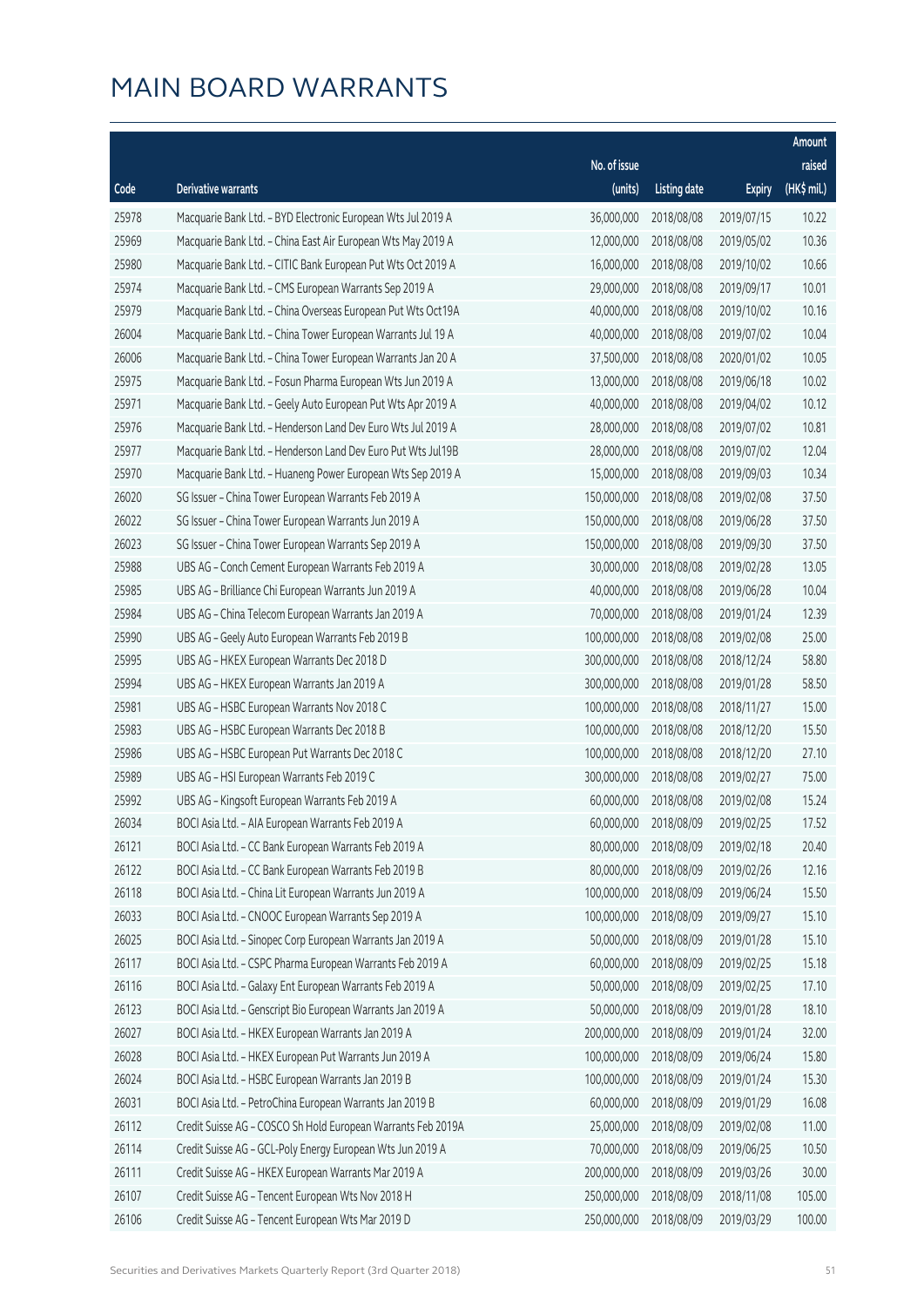|       |                                                              |                        |                     |               | Amount      |
|-------|--------------------------------------------------------------|------------------------|---------------------|---------------|-------------|
|       |                                                              | No. of issue           |                     |               | raised      |
| Code  | Derivative warrants                                          | (units)                | <b>Listing date</b> | <b>Expiry</b> | (HK\$ mil.) |
| 26110 | Credit Suisse AG - Tencent Euro Put Wts Nov 2018 I           | 40,000,000             | 2018/08/09          | 2018/11/23    | 23.20       |
| 26108 | Credit Suisse AG - Tencent Euro Put Wts Feb 2019 C           | 100,000,000            | 2018/08/09          | 2019/02/08    | 25.00       |
| 26105 | Bank of East Asia - Ch Comm Cons European Wts Dec 2019 A     | 50,000,000             | 2018/08/09          | 2019/12/24    | 12.50       |
| 26102 | Bank of East Asia - Country Garden European Warrants Mar 19A | 60,000,000             | 2018/08/09          | 2019/03/29    | 10.20       |
| 26104 | Bank of East Asia - China Tower European Warrants Mar 2019 A | 40,000,000             | 2018/08/09          | 2019/03/01    | 10.04       |
| 26103 | Bank of East Asia - China Tower European Warrants Sep 2019 A | 40,000,000             | 2018/08/09          | 2019/09/26    | 10.08       |
| 26135 | Goldman Sachs SP (Asia) - Country Garden Euro Wts Nov 2018 C | 70,000,000             | 2018/08/09          | 2018/11/23    | 10.50       |
| 26142 | Goldman Sachs SP (Asia) - Geely Auto European Wts Feb 2019 A | 80,000,000             | 2018/08/09          | 2019/02/11    | 20.00       |
| 26136 | Goldman Sachs SP (Asia) - Galaxy Ent European Wts Dec 2018 B | 80,000,000             | 2018/08/09          | 2018/12/24    | 15.60       |
| 26143 | Goldman Sachs SP (Asia) - Ping An European Wts Dec 2018 H    | 100,000,000            | 2018/08/09          | 2018/12/20    | 15.70       |
| 26141 | Goldman Sachs SP (Asia) - Tencent European Put Wt Feb 2019 A | 100,000,000            | 2018/08/09          | 2019/02/11    | 25.00       |
| 26035 | HK Bank - HSI European Warrants Feb 2019 B                   | 180,000,000            | 2018/08/09          | 2019/02/27    | 27.00       |
| 26042 | Haitong Int'l Sec - Brilliance Chi European Warrants Apr 19A | 150,000,000            | 2018/08/09          | 2019/04/25    | 37.50       |
| 26041 | Haitong Int'l Sec - GAC European Warrants Dec 2018 A         | 25,000,000             | 2018/08/09          | 2018/12/21    | 12.75       |
| 26039 | Haitong Int'l Sec - GAC European Warrants Apr 2020 A         | 200,000,000            | 2018/08/09          | 2020/04/20    | 50.00       |
| 26083 | J P Morgan SP BV - BOC HK European Warrants Jan 2019 A       | 100,000,000            | 2018/08/09          | 2019/01/07    | 16.00       |
| 26082 | J P Morgan SP BV - Bank of China European Wts Dec 2018 B     | 100,000,000            | 2018/08/09          | 2018/12/31    | 25.40       |
| 26078 | J P Morgan SP BV - CC Bank European Put Wts Jan 2019 B       | 100,000,000            | 2018/08/09          | 2019/01/24    | 15.50       |
| 26099 | J P Morgan SP BV - China Life European Warrants Jan 2019 B   | 100,000,000            | 2018/08/09          | 2019/01/07    | 18.30       |
| 26101 | J P Morgan SP BV - China Life European Put Wts May 2019 A    | 100,000,000            | 2018/08/09          | 2019/05/24    | 15.00       |
| 26095 | J P Morgan SP BV - Geely Auto European Warrants Feb 2019 A   | 100,000,000            | 2018/08/09          | 2019/02/28    | 25.10       |
| 26087 | J P Morgan SP BV - Galaxy Ent European Warrants Jan 2019 C   | 100,000,000            | 2018/08/09          | 2019/01/07    | 37.50       |
| 26088 | J P Morgan SP BV - Galaxy Ent European Put Wts Jan 2019 D    | 100,000,000            | 2018/08/09          | 2019/01/24    | 15.60       |
| 26081 | J P Morgan SP BV - HKEX European Warrants Nov 2018 E         | 200,000,000            | 2018/08/09          | 2018/11/28    | 54.20       |
| 26080 | J P Morgan SP BV - HKEX European Warrants Dec 2018 E         | 200,000,000            | 2018/08/09          | 2018/12/24    | 35.80       |
| 26072 | J P Morgan SP BV - HSI European Warrants Jan 2019 H          | 250,000,000            | 2018/08/09          | 2019/01/30    | 37.50       |
| 26084 | J P Morgan SP BV - HSI European Warrants Jan 2019            | 250,000,000 2018/08/09 |                     | 2019/01/30    | 38.50       |
| 26085 | J P Morgan SP BV - HSI European Put Warrants Jan 2019 J      | 250,000,000            | 2018/08/09          | 2019/01/30    | 37.50       |
| 26091 | J P Morgan SP BV - Sands China Ltd European Warrants Jan 19B | 100,000,000            | 2018/08/09          | 2019/01/24    | 15.40       |
| 26092 | J P Morgan SP BV - SJM Holdings European Warrants Dec 2018 B | 50,000,000             | 2018/08/09          | 2018/12/20    | 38.65       |
| 26094 | J P Morgan SP BV - Sunny Optical European Warrants Feb 2019A | 100,000,000            | 2018/08/09          | 2019/02/28    | 25.30       |
| 26124 | SG Issuer - AAC Tech European Warrants Apr 2019 A            | 80,000,000             | 2018/08/09          | 2019/04/30    | 20.00       |
| 26126 | SG Issuer - HSI European Warrants Jan 2019 H                 | 150,000,000            | 2018/08/09          | 2019/01/30    | 24.00       |
| 26127 | SG Issuer - Sunny Optical European Warrants Feb 2019 B       | 80,000,000             | 2018/08/09          | 2019/02/28    | 20.00       |
| 26129 | SG Issuer - Tencent European Warrants Feb 2019 C             | 200,000,000            | 2018/08/09          | 2019/02/28    | 71.00       |
| 26131 | SG Issuer - Tencent European Put Warrants Feb 2019 D         | 15,000,000             | 2018/08/09          | 2019/02/28    | 10.20       |
| 26134 | SG Issuer - Tencent European Put Warrants Apr 2019 A         | 150,000,000            | 2018/08/09          | 2019/04/30    | 37.50       |
| 26066 | UBS AG - AIA European Warrants Dec 2018 B                    | 100,000,000            | 2018/08/09          | 2018/12/04    | 25.50       |
| 26061 | UBS AG - CC Bank European Put Warrants Jan 2019 C            | 60,000,000             | 2018/08/09          | 2019/01/04    | 11.34       |
| 26063 | UBS AG - CKI Holdings European Warrants Feb 2019 A           | 30,000,000             | 2018/08/09          | 2019/02/28    | 11.70       |
| 26058 | UBS AG - China Life European Warrants Feb 2019 A             | 200,000,000            | 2018/08/09          | 2019/02/13    | 31.00       |
| 26064 | UBS AG - CNOOC European Warrants Nov 2018 C                  | 30,000,000             | 2018/08/09          | 2018/11/09    | 19.35       |
| 26049 | UBS AG - Galaxy Ent European Warrants Jan 2019 C             | 70,000,000             | 2018/08/09          | 2019/01/28    | 28.84       |
| 26051 | UBS AG - Galaxy Ent European Put Warrants Dec 2018 D         | 50,000,000             | 2018/08/09          | 2018/12/20    | 14.85       |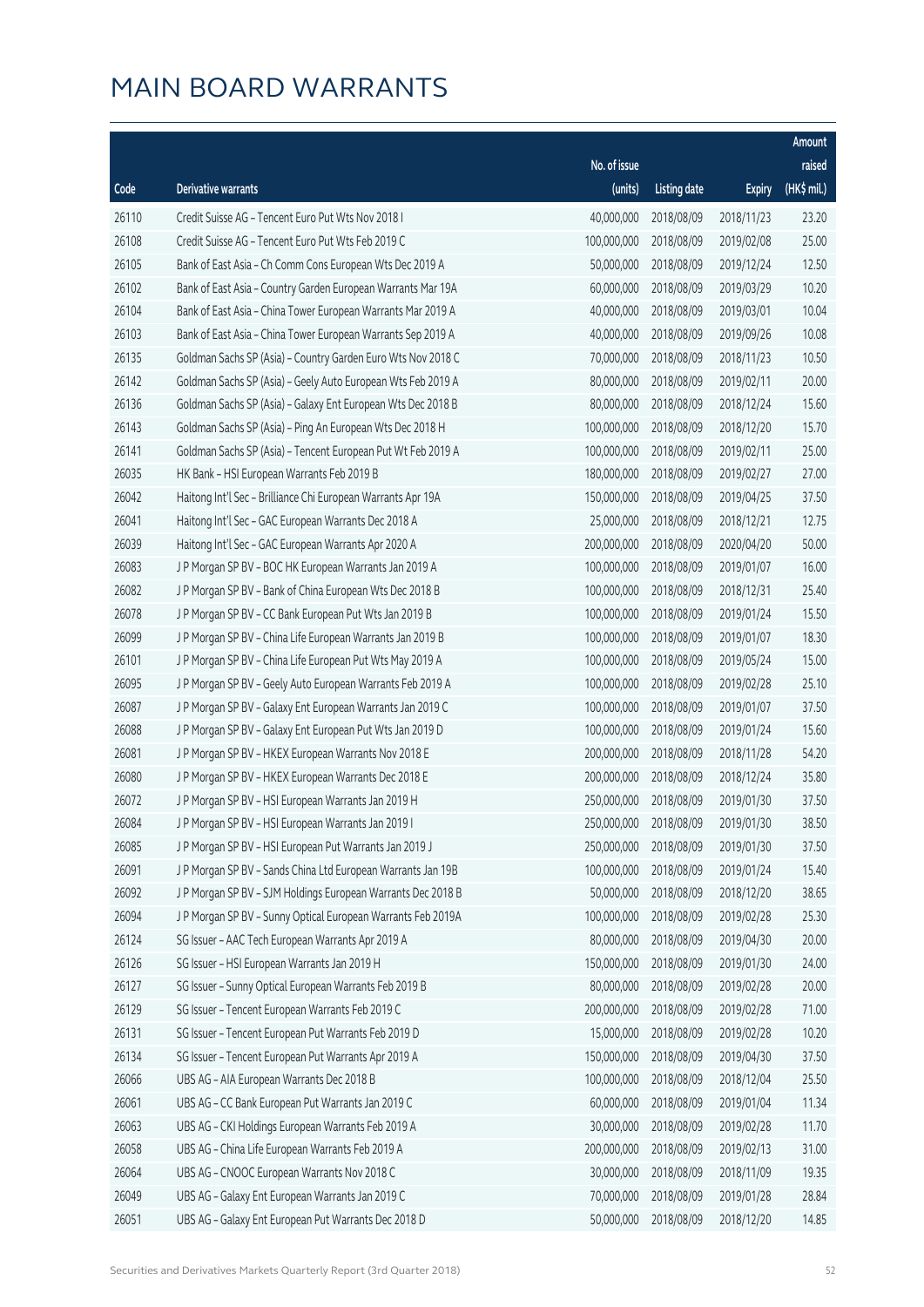|         |                                                              |              |                       |               | Amount      |
|---------|--------------------------------------------------------------|--------------|-----------------------|---------------|-------------|
|         |                                                              | No. of issue |                       |               | raised      |
| Code    | Derivative warrants                                          | (units)      | <b>Listing date</b>   | <b>Expiry</b> | (HK\$ mil.) |
| 26055   | UBS AG - HSCEI European Warrants Jan 2019 A                  | 200,000,000  | 2018/08/09            | 2019/01/30    | 30.80       |
| 26054   | UBS AG - HSI European Warrants Feb 2019 D                    | 300,000,000  | 2018/08/09            | 2019/02/27    | 75.60       |
| 26036   | UBS AG - HSI European Warrants Mar 2019 A                    | 300,000,000  | 2018/08/09            | 2019/03/28    | 47.10       |
| 26069   | UBS AG - HSI European Put Warrants Feb 2019 E                | 300,000,000  | 2018/08/09            | 2019/02/27    | 75.00       |
| 26052   | UBS AG - Sands China Ltd European Warrants Jan 2019 B        | 70,000,000   | 2018/08/09            | 2019/01/24    | 18.48       |
| 26053   | UBS AG - Sands China Ltd European Put Warrants Feb 2019 A    | 50,000,000   | 2018/08/09            | 2019/02/25    | 13.80       |
| 26060   | UBS AG - Tencent European Warrants Nov 2018 F                | 300,000,000  | 2018/08/09            | 2018/11/09    | 129.00      |
| 26037   | UBS AG - Wynn Macau European Warrants Feb 2019 A             | 40,000,000   | 2018/08/09            | 2019/02/08    | 10.96       |
| 26045   | Bank Vontobel - AIA European Warrants Feb 2019 A             | 40,000,000   | 2018/08/09            | 2019/02/11    | 24.00       |
| 26046   | Bank Vontobel - Sunny Optical European Warrants Feb 2019 A   | 60,000,000   | 2018/08/09            | 2019/02/11    | 15.00       |
| 26047   | Bank Vontobel - Tencent European Warrants Dec 2018 I         | 100,000,000  | 2018/08/09            | 2018/12/24    | 30.80       |
| 26043   | Bank Vontobel - Tencent European Warrants Apr 2019 A         | 100,000,000  | 2018/08/09            | 2019/04/03    | 30.00       |
| 26044   | Bank Vontobel - Tencent European Put Warrants Apr 2019 B     | 100,000,000  | 2018/08/09            | 2019/04/03    | 25.10       |
| 22515 # | Credit Suisse AG - HSBC European Wts Jan 2019 A              | 50,000,000   | 2018/08/09            | 2019/01/04    | 18.00       |
| 24987 # | Goldman Sachs SP (Asia) - HSBC European Warrants Dec 2018 C  | 100,000,000  | 2018/08/09            | 2018/12/27    | 41.00       |
| 26193   | BOCI Asia Ltd. - Agricultural Bank European Wts Dec 2018 A   | 70,000,000   | 2018/08/10            | 2018/12/21    | 10.64       |
| 26195   | BOCI Asia Ltd. - HSBC European Warrants Mar 2019 A           | 100,000,000  | 2018/08/10            | 2019/03/22    | 15.80       |
| 26196   | BOCI Asia Ltd. - HSBC European Put Warrants Apr 2019 A       | 100,000,000  | 2018/08/10            | 2019/04/01    | 26.40       |
| 26192   | BOCI Asia Ltd. - Sunny Optical European Warrants Feb 2019 A  | 100,000,000  | 2018/08/10            | 2019/02/25    | 25.00       |
| 26191   | BOCI Asia Ltd. - Tencent European Put Wts Apr 2019 A         | 100,000,000  | 2018/08/10            | 2019/04/29    | 25.50       |
| 26197   | BOCI Asia Ltd. - Xiaomi European Warrants Mar 2019 A         | 150,000,000  | 2018/08/10            | 2019/03/01    | 40.20       |
| 26230   | BNP Paribas Issuance B.V. - BYD Company European Wts Apr 19A | 30,000,000   | 2018/08/10            | 2019/04/02    | 14.40       |
| 26218   | BNP Paribas Issuance B.V. - China Life Euro Wts Sep 2019 A   | 60,000,000   | 2018/08/10            | 2019/09/03    | 16.20       |
| 26226   | BNP Paribas Issuance B.V. - CNOOC European Wts Sep 2019 A    | 100,000,000  | 2018/08/10            | 2019/09/30    | 15.00       |
| 26229   | BNP Paribas Issuance B.V. - Geely Auto Euro Wts Apr 2019 A   | 60,000,000   | 2018/08/10            | 2019/04/02    | 15.00       |
| 26227   | BNP Paribas Issuance B.V. - Mengniu Dairy Eu Wt Apr 2019 A   | 50,000,000   | 2018/08/10            | 2019/04/02    | 15.00       |
| 26215   | BNP Paribas Issuance B.V. - PetroChina Euro Wts Apr 2019 A   |              | 40,000,000 2018/08/10 | 2019/04/02    | 10.40       |
| 26222   | BNP Paribas Issuance B.V. - Tencent European Wts Mar 2019 B  | 80,000,000   | 2018/08/10            | 2019/03/04    | 23.20       |
| 26224   | BNP Paribas Issuance B.V. - Tencent European Wts Jul 2019 C  | 80,000,000   | 2018/08/10            | 2019/07/02    | 24.00       |
| 26225   | BNP Paribas Issuance B.V. - Tencent Eu Put Wt Jul 2019 D     | 80,000,000   | 2018/08/10            | 2019/07/02    | 22.40       |
| 10029   | BNP Paribas Issuance B.V. - USD/CNH European Wts Mar 2019 C  | 50,000,000   | 2018/08/10            | 2019/03/21    | 13.00       |
| 26212   | Credit Suisse AG - CC Bank European Warrants Feb 2019 A      | 50,000,000   | 2018/08/10            | 2019/02/11    | 15.50       |
| 26213   | Credit Suisse AG - Wynn Macau European Warrants Feb 2019 A   | 40,000,000   | 2018/08/10            | 2019/02/11    | 10.80       |
| 26280   | Goldman Sachs SP (Asia) - Ch Comm Cons Euro Wts Dec 2018 A   | 40,000,000   | 2018/08/10            | 2018/12/20    | 10.40       |
| 26277   | Goldman Sachs SP (Asia) - China Mobile Euro Wts Dec 2018 A   | 80,000,000   | 2018/08/10            | 2018/12/20    | 12.00       |
| 26279   | Goldman Sachs SP (Asia) - HKEX European Warrants Mar 2019 C  | 150,000,000  | 2018/08/10            | 2019/03/26    | 22.50       |
| 26276   | Goldman Sachs SP (Asia) - Mengniu Dairy Euro Wt Dec 2018 A   | 70,000,000   | 2018/08/10            | 2018/12/24    | 11.27       |
| 26278   | Goldman Sachs SP (Asia) - PetroChina European Wts Nov 2018 B | 80,000,000   | 2018/08/10            | 2018/11/19    | 12.00       |
| 26152   | HK Bank - Country Garden European Warrants Mar 2019 A        | 100,000,000  | 2018/08/10            | 2019/03/27    | 15.00       |
| 26151   | HK Bank - China Life European Warrants Feb 2019 A            | 100,000,000  | 2018/08/10            | 2019/02/13    | 15.00       |
| 26153   | HK Bank - A50 China European Warrants Feb 2019 A             | 30,000,000   | 2018/08/10            | 2019/02/11    | 12.00       |
| 26156   | HK Bank - HKEX European Warrants Jan 2019 A                  | 100,000,000  | 2018/08/10            | 2019/01/03    | 15.00       |
| 26157   | HK Bank - HKEX European Put Warrants Jun 2019 B              | 80,000,000   | 2018/08/10            | 2019/06/25    | 12.00       |
| 26159   | HK Bank - HSI European Warrants Jan 2019 G                   | 180,000,000  | 2018/08/10            | 2019/01/30    | 30.60       |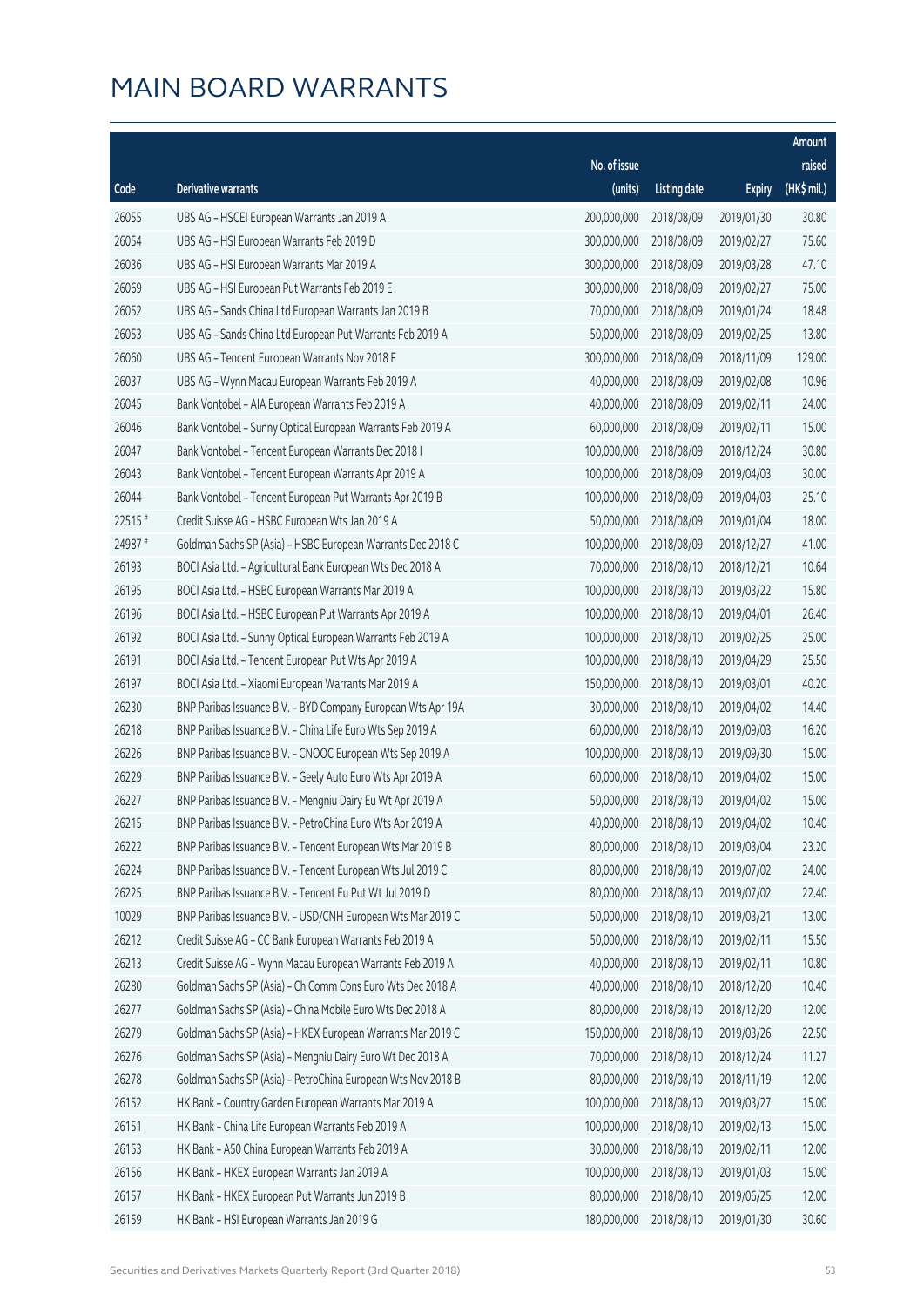|       |                                                              |              |                       |               | Amount      |
|-------|--------------------------------------------------------------|--------------|-----------------------|---------------|-------------|
|       |                                                              | No. of issue |                       |               | raised      |
| Code  | Derivative warrants                                          | (units)      | <b>Listing date</b>   | <b>Expiry</b> | (HK\$ mil.) |
| 26149 | HK Bank - HSI European Put Warrants Mar 2019 A               | 150,000,000  | 2018/08/10            | 2019/03/28    | 37.50       |
| 26155 | HK Bank - Wynn Macau European Warrants Feb 2019 A            | 50,000,000   | 2018/08/10            | 2019/02/28    | 12.50       |
| 26251 | Haitong Int'l Sec - BOC HK European Warrants Dec 2018 A      | 68,000,000   | 2018/08/10            | 2018/12/28    | 10.20       |
| 26253 | Haitong Int'l Sec - China Life European Put Warrants Jun 19B | 40,000,000   | 2018/08/10            | 2019/06/28    | 13.60       |
| 26243 | Haitong Int'l Sec - CMS European Warrants Jan 2019 A         | 50,000,000   | 2018/08/10            | 2019/01/29    | 10.00       |
| 26245 | Haitong Int'l Sec - CNOOC European Warrants Dec 2018 B       | 35,000,000   | 2018/08/10            | 2018/12/24    | 10.85       |
| 26244 | Haitong Int'l Sec - CNOOC European Warrants Feb 2019 A       | 20,000,000   | 2018/08/10            | 2019/02/18    | 14.00       |
| 26246 | Haitong Int'l Sec - CSPC Pharma European Warrants Jun 2019 A | 40,000,000   | 2018/08/10            | 2019/06/28    | 16.00       |
| 26247 | Haitong Int'l Sec - CSPC Pharma European Warrants Jun 2019 B | 40,000,000   | 2018/08/10            | 2019/06/28    | 12.80       |
| 26250 | Haitong Int'l Sec - Sunny Optical European Wts Feb 2019 B    | 80,000,000   | 2018/08/10            | 2019/02/28    | 20.80       |
| 26248 | Haitong Int'l Sec - Yihai Intl European Warrants Apr 2019 A  | 20,000,000   | 2018/08/10            | 2019/04/30    | 10.00       |
| 26240 | J P Morgan SP BV - Agile Ppt European Warrants Jul 2019 A    | 60,000,000   | 2018/08/10            | 2019/07/31    | 15.06       |
| 26236 | J P Morgan SP BV - PICC Group European Warrants Jan 2019 A   | 60,000,000   | 2018/08/10            | 2019/01/08    | 15.06       |
| 26235 | J P Morgan SP BV - Tingyi European Warrants Jan 2019 A       | 80,000,000   | 2018/08/10            | 2019/01/21    | 12.00       |
| 26238 | J P Morgan SP BV - China Vanke European Warrants Jan 2019 B  | 80,000,000   | 2018/08/10            | 2019/01/24    | 12.08       |
| 26237 | J P Morgan SP BV - Wharf Reic European Warrants Feb 2019 A   | 60,000,000   | 2018/08/10            | 2019/02/28    | 19.74       |
| 26231 | J P Morgan SP BV - Wynn Macau European Warrants Feb 2019 A   | 100,000,000  | 2018/08/10            | 2019/02/28    | 25.10       |
| 26203 | Macquarie Bank Ltd. - AIA European Warrants Mar 2019 A       | 22,000,000   | 2018/08/10            | 2019/03/04    | 10.36       |
| 26204 | Macquarie Bank Ltd. - AIA European Put Warrants Apr 2019 A   | 35,000,000   | 2018/08/10            | 2019/04/02    | 10.08       |
| 26207 | Macquarie Bank Ltd. - BankComm European Warrants Jun 2019 A  | 15,000,000   | 2018/08/10            | 2019/06/04    | 11.22       |
| 26206 | Macquarie Bank Ltd. - China Coal European Wts Jun 2019 A     | 20,000,000   | 2018/08/10            | 2019/06/04    | 11.86       |
| 26211 | Macquarie Bank Ltd. - CICC European Warrants Jun 2019 A      | 40,000,000   | 2018/08/10            | 2019/06/14    | 10.44       |
| 26209 | Macquarie Bank Ltd. - Evergrande European Wts Jul 2019 B     | 21,000,000   | 2018/08/10            | 2019/07/02    | 10.19       |
| 26201 | Macquarie Bank Ltd. - GJ Int'l European Warrants Jul 2019 A  | 35,500,000   | 2018/08/10            | 2019/07/12    | 10.22       |
| 26199 | Macquarie Bank Ltd. - Hang Seng Bank European Wts Mar 2019 A | 15,000,000   | 2018/08/10            | 2019/03/04    | 10.25       |
| 26198 | Macquarie Bank Ltd. - Kingsoft European Warrants Mar 2019 A  | 40,000,000   | 2018/08/10            | 2019/03/04    | 10.04       |
| 26205 | Macquarie Bank Ltd. - NCI European Warrants Apr 2019 B       |              | 28,000,000 2018/08/10 | 2019/04/02    | 10.28       |
| 26200 | Macquarie Bank Ltd. - New World Dev European Wts Apr 2019 A  | 8,300,000    | 2018/08/10            | 2019/04/02    | 10.06       |
| 26254 | SG Issuer - AIA European Put Warrants Jan 2019 A             | 60,000,000   | 2018/08/10            | 2019/01/31    | 10.20       |
| 26255 | SG Issuer - China Coal European Warrants Jan 2019 A          | 30,000,000   | 2018/08/10            | 2019/01/31    | 10.05       |
| 26256 | SG Issuer - Geely Auto European Put Warrants Feb 2019 B      | 10,000,000   | 2018/08/10            | 2019/02/28    | 10.00       |
| 26257 | SG Issuer - HKEX European Warrants Mar 2019 C                | 150,000,000  | 2018/08/10            | 2019/03/29    | 37.50       |
| 26260 | SG Issuer - HKEX European Put Warrants Mar 2019 D            | 20,000,000   | 2018/08/10            | 2019/03/29    | 10.00       |
| 26261 | SG Issuer - HSBC European Put Warrants Jan 2019 C            | 70,000,000   | 2018/08/10            | 2019/01/31    | 10.50       |
| 26262 | SG Issuer - ICBC European Warrants Jan 2019 A                | 60,000,000   | 2018/08/10            | 2019/01/31    | 25.80       |
| 26264 | SG Issuer - ICBC European Put Wt Jan 2019 B                  | 60,000,000   | 2018/08/10            | 2019/01/31    | 10.50       |
| 26265 | SG Issuer - Ping An European Put Warrants Feb 2019 A         | 60,000,000   | 2018/08/10            | 2019/02/28    | 15.00       |
| 26269 | SG Issuer - SUNAC European Warrants Feb 2019 A               | 40,000,000   | 2018/08/10            | 2019/02/28    | 15.80       |
| 26271 | SG Issuer - Sunny Optical European Put Warrants Feb 2019 C   | 60,000,000   | 2018/08/10            | 2019/02/28    | 15.00       |
| 26274 | SG Issuer - Tencent European Warrants Dec 2018 H             | 200,000,000  | 2018/08/10            | 2018/12/31    | 32.00       |
| 26169 | UBS AG - BYD Company European Warrants Jan 2019 C            | 30,000,000   | 2018/08/10            | 2019/01/29    | 14.37       |
| 26190 | UBS AG - China Taiping European Warrants Feb 2019 A          | 40,000,000   | 2018/08/10            | 2019/02/28    | 10.08       |
| 26171 | UBS AG - HSCEI European Put Warrants Dec 2018 D              | 200,000,000  | 2018/08/10            | 2018/12/28    | 30.40       |
| 26185 | UBS AG - NCI European Warrants Jan 2019 A                    | 50,000,000   | 2018/08/10            | 2019/01/07    | 14.35       |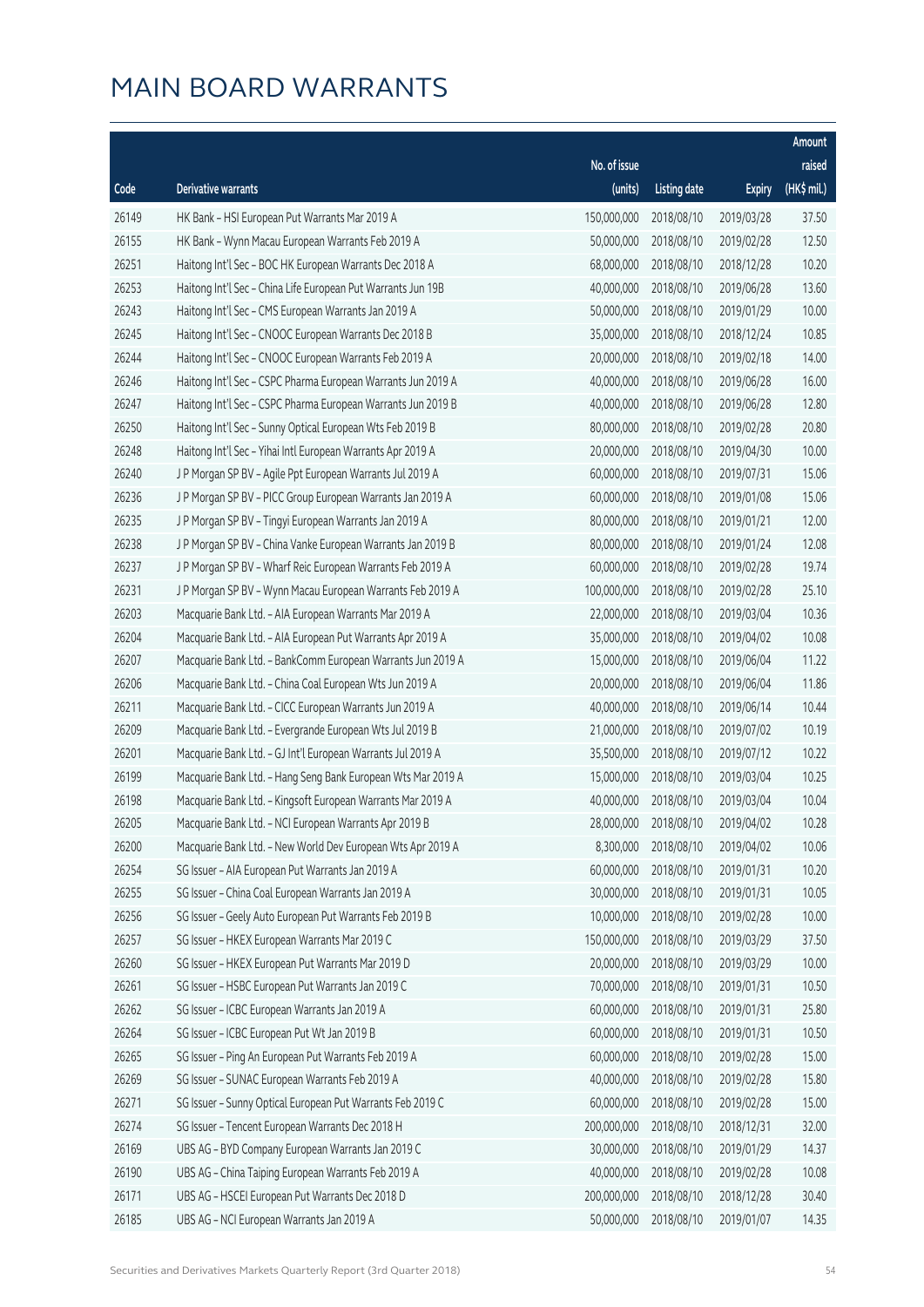|                |                                                                                                                           |                            |                          |                          | Amount                |
|----------------|---------------------------------------------------------------------------------------------------------------------------|----------------------------|--------------------------|--------------------------|-----------------------|
|                |                                                                                                                           | No. of issue               |                          |                          | raised                |
| Code           | <b>Derivative warrants</b>                                                                                                | (units)                    | <b>Listing date</b>      | <b>Expiry</b>            | $(HK\frac{1}{2}mil.)$ |
| 26175          | UBS AG - Tencent European Warrants Dec 2018 H                                                                             | 300,000,000                | 2018/08/10               | 2018/12/24               | 46.80                 |
| 26182          | UBS AG - Tencent European Put Warrants Nov 2018 G                                                                         | 30,000,000                 | 2018/08/10               | 2018/11/23               | 18.90                 |
| 26166          | UBS AG - Tencent European Put Warrants Feb 2019 B                                                                         | 300,000,000                | 2018/08/10               | 2019/02/11               | 75.00                 |
| 26184          | UBS AG - Tingyi European Warrants Feb 2019 A                                                                              | 40,000,000                 | 2018/08/10               | 2019/02/11               | 10.12                 |
| 26160          | Bank Vontobel - Geely Auto European Warrants May 2019 A                                                                   | 40,000,000                 | 2018/08/10               | 2019/05/06               | 13.20                 |
| 26163          | Bank Vontobel - Galaxy Ent European Warrants Mar 2019 A                                                                   | 40,000,000                 | 2018/08/10               | 2019/03/05               | 13.40                 |
| 26148          | Bank Vontobel - HSI European Put Warrants Jan 2019 D                                                                      | 100,000,000                | 2018/08/10               | 2019/01/30               | 15.20                 |
| 26147          | Bank Vontobel - HSI European Put Warrants Apr 2019 B                                                                      | 100,000,000                | 2018/08/10               | 2019/04/29               | 25.00                 |
| 26284          | BOCI Asia Ltd. - CNOOC European Warrants Sep 2019 B                                                                       | 100,000,000                | 2018/08/13               | 2019/09/23               | 15.50                 |
| 26309          | BOCI Asia Ltd. - Galaxy Ent European Warrants Jan 2019 C                                                                  | 50,000,000                 | 2018/08/13               | 2019/01/28               | 18.45                 |
| 26283          | BOCI Asia Ltd. - Kingsoft European Warrants Feb 2019 A                                                                    | 70,000,000                 | 2018/08/13               | 2019/02/28               | 17.57                 |
| 26307          | BOCI Asia Ltd. - Sands China Ltd European Warrants Feb 2019A                                                              | 60,000,000                 | 2018/08/13               | 2019/02/28               | 15.30                 |
| 26331          | BNP Paribas Issuance B.V. - CC Bank Euro Wts Feb 2019 A                                                                   | 50,000,000                 | 2018/08/13               | 2019/02/04               | 10.50                 |
| 26329          | BNP Paribas Issuance B.V. - CC Bank Euro Wts Mar 2019 A                                                                   | 40,000,000                 | 2018/08/13               | 2019/03/04               | 12.40                 |
| 26338          | BNP Paribas Issuance B.V. - HSBC European Wts Jan 2019 D                                                                  | 50,000,000                 | 2018/08/13               | 2019/01/03               | 12.00                 |
| 26332          | BNP Paribas Issuance B.V. - HSBC European Wts Apr 2019 C                                                                  | 80,000,000                 | 2018/08/13               | 2019/04/02               | 13.60                 |
| 26333          | BNP Paribas Issuance B.V. - Hang Seng Bank Eu Wt Sep 2019 A                                                               | 80,000,000                 | 2018/08/13               | 2019/09/23               | 12.00                 |
| 26334          | BNP Paribas Issuance B.V. - ICBC European Wts Jun 2019 A                                                                  | 40,000,000                 | 2018/08/13               | 2019/06/04               | 11.60                 |
| 26336          | BNP Paribas Issuance B.V. - Sunny Optical Eu Wt Jul 2019 A                                                                | 60,000,000                 | 2018/08/13               | 2019/07/02               | 15.60                 |
| 26355          | Credit Suisse AG - China Huarong European Warrants Feb 2019A                                                              | 40,000,000                 | 2018/08/13               | 2019/02/12               | 10.00                 |
| 26362          | Credit Suisse AG - China Life European Warrants Jan 2019 E                                                                | 120,000,000                | 2018/08/13               | 2019/01/28               | 18.00                 |
| 26343          | Credit Suisse AG - China Life European Warrants Feb 2019 A                                                                | 120,000,000                | 2018/08/13               | 2019/02/13               | 18.00                 |
| 26354          | Credit Suisse AG - China Taiping European Warrants Dec 2018A                                                              | 50,000,000                 | 2018/08/13               | 2018/12/28               | 12.50                 |
| 26359          | Credit Suisse AG - Evergrande European Warrants Dec 2018 A                                                                | 40,000,000                 | 2018/08/13               | 2018/12/28               | 11.60                 |
| 26361          | Credit Suisse AG - Geely Auto European Put Wts May 2019 A                                                                 | 40,000,000                 | 2018/08/13               | 2019/05/31               | 10.00                 |
| 26346          | Credit Suisse AG - Genscript Bio European Warrants Feb 2019A                                                              | 30,000,000                 | 2018/08/13               | 2019/02/12               | 14.40                 |
| 26339          | Credit Suisse AG - HSBC European Wts Dec 2018 C                                                                           |                            | 100,000,000 2018/08/13   | 2018/12/24               | 15.00                 |
| 26342          | Credit Suisse AG - HSBC European Wts Jan 2019 B                                                                           | 100,000,000                | 2018/08/13               | 2019/01/24               | 15.00                 |
| 26340          | Credit Suisse AG - HSBC European Wts Mar 2019 B                                                                           | 100,000,000                | 2018/08/13               | 2019/03/26               | 15.00                 |
| 26363          | Credit Suisse AG - HSBC European Wts Mar 2019 C                                                                           | 100,000,000                | 2018/08/13               | 2019/03/26               | 48.00                 |
| 26358          | Credit Suisse AG - HSBC European Put Warrants Jan 2019 C                                                                  | 80,000,000                 | 2018/08/13               | 2019/01/28               | 12.00                 |
| 26349          | Credit Suisse AG - Mengniu Dairy European Wts Dec 2018 B                                                                  | 50,000,000                 | 2018/08/13               | 2018/12/24               | 10.00                 |
| 26348          | Credit Suisse AG - SUNAC European Warrants Feb 2019 A                                                                     | 40,000,000                 | 2018/08/13               | 2019/02/12               | 15.20                 |
| 26372          | Goldman Sachs SP (Asia) - CAM CSI300 European Wts Jan 2019 A                                                              | 80,000,000                 | 2018/08/13               | 2019/01/24               | 12.00                 |
| 26365          | Goldman Sachs SP (Asia) - China Life Euro Wts Feb 2019 A                                                                  | 100,000,000                | 2018/08/13               | 2019/02/13               | 15.00                 |
| 26370          | Goldman Sachs SP (Asia) - Geely Auto European Wts Feb 2019 B                                                              | 80,000,000                 | 2018/08/13               | 2019/02/13               | 20.00                 |
| 26377          | Goldman Sachs SP (Asia) - HSBC European Put Wts Dec 2018 G                                                                | 70,000,000                 | 2018/08/13               | 2018/12/24               | 10.50                 |
| 26374          | Goldman Sachs SP (Asia) - Ping An European Wts Dec 2018 I                                                                 | 100,000,000                | 2018/08/13               | 2018/12/27               | 44.90                 |
| 26366          | Goldman Sachs SP (Asia) - Tencent European Put Wt Nov 2018 I                                                              | 100,000,000<br>200,000,000 | 2018/08/13               | 2018/11/23               | 44.80                 |
| 26289<br>26287 | Haitong Int'l Sec - A-Living European Warrants Mar 2019 A<br>Haitong Int'l Sec - China Edu Group European Warrants Feb19A | 60,000,000                 | 2018/08/13<br>2018/08/13 | 2019/03/28<br>2019/02/13 | 50.00<br>15.00        |
| 26295          | Haitong Int'l Sec - China Life European Warrants Feb 2020 A                                                               | 80,000,000                 | 2018/08/13               | 2020/02/27               | 20.00                 |
| 26296          | Haitong Int'l Sec - China Life European Warrants Dec 2020 A                                                               | 80,000,000                 | 2018/08/13               | 2020/12/29               | 20.00                 |
| 26292          | Haitong Int'l Sec - China Travel HK European Warrants Jun19A                                                              | 25,000,000                 | 2018/08/13               | 2019/06/28               | 14.50                 |
|                |                                                                                                                           |                            |                          |                          |                       |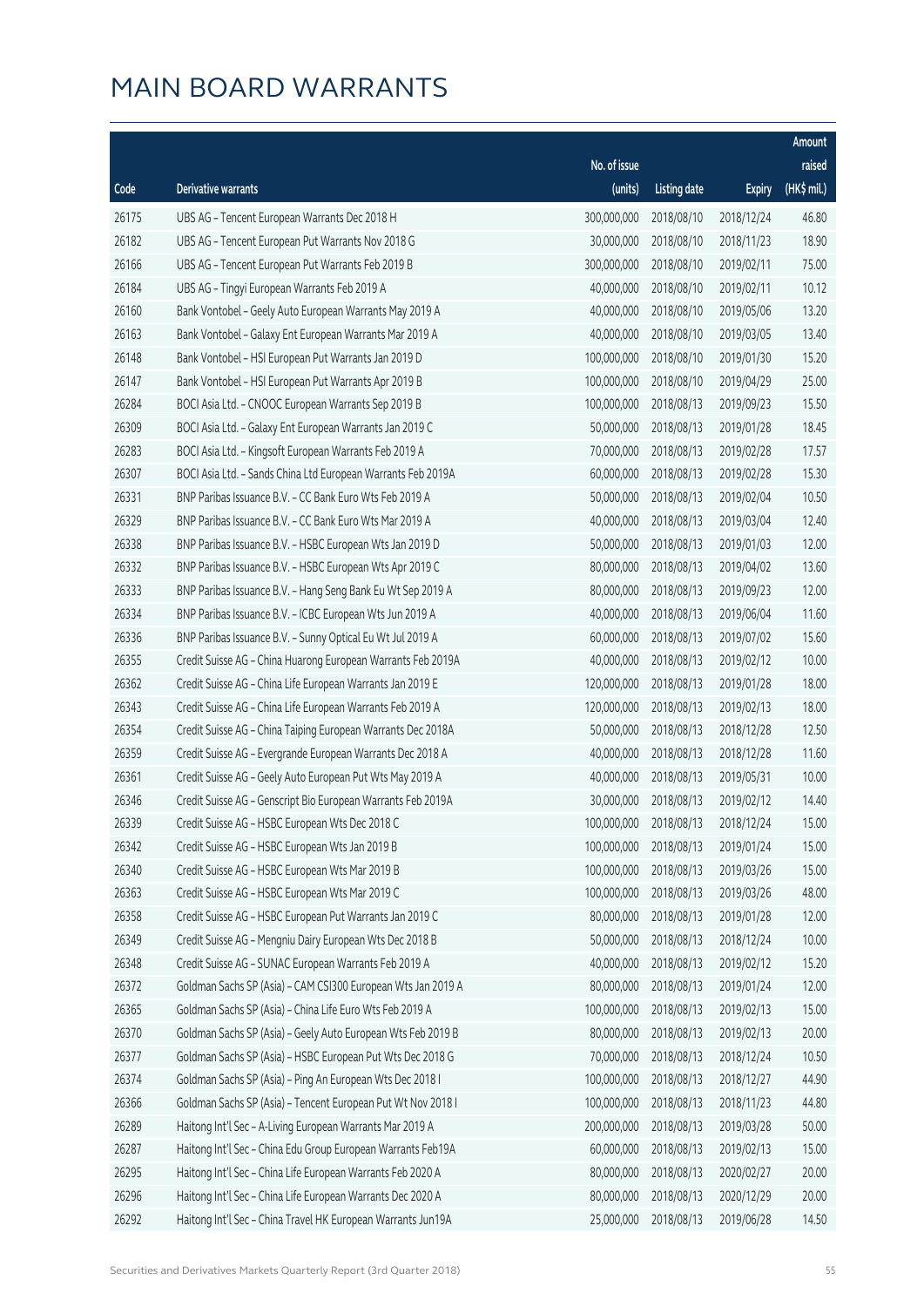|       |                                                              |              |                       |               | Amount      |
|-------|--------------------------------------------------------------|--------------|-----------------------|---------------|-------------|
|       |                                                              | No. of issue |                       |               | raised      |
| Code  | Derivative warrants                                          | (units)      | <b>Listing date</b>   | <b>Expiry</b> | (HK\$ mil.) |
| 26291 | Haitong Int'l Sec - KECL European Warrants Jun 2019 A        | 20,000,000   | 2018/08/13            | 2019/06/28    | 13.80       |
| 26326 | J P Morgan SP BV - 3SBIO European Warrants Mar 2019 A        | 50,000,000   | 2018/08/13            | 2019/03/01    | 12.70       |
| 26325 | J P Morgan SP BV - Agile Ppt European Warrants Jul 2019 B    | 60,000,000   | 2018/08/13            | 2019/07/08    | 11.88       |
| 26319 | J P Morgan SP BV - BYD Company European Warrants Jan 2019 B  | 100,000,000  | 2018/08/13            | 2019/01/31    | 34.40       |
| 26327 | J P Morgan SP BV - Luye Pharma European Warrants May 2019 A  | 80,000,000   | 2018/08/13            | 2019/05/24    | 12.24       |
| 26318 | J P Morgan SP BV - Sunny Optical European Put Wts Mar 2019 B | 100,000,000  | 2018/08/13            | 2019/03/29    | 25.00       |
| 26323 | J P Morgan SP BV - Tencent European Warrants Jan 2019 C      | 250,000,000  | 2018/08/13            | 2019/01/15    | 37.50       |
| 26320 | J P Morgan SP BV - YOFC European Warrants Mar 2019 A         | 50,000,000   | 2018/08/13            | 2019/03/01    | 12.80       |
| 26313 | Macquarie Bank Ltd. - Bank of China European Wts May 2019 A  | 39,000,000   | 2018/08/13            | 2019/05/02    | 10.10       |
| 26310 | Macquarie Bank Ltd. - China Taiping European Wts Jul 2019 A  | 22,000,000   | 2018/08/13            | 2019/07/19    | 10.08       |
| 26314 | Macquarie Bank Ltd. - Sunny Optical European Wts Mar 2019 A  | 6,100,000    | 2018/08/13            | 2019/03/04    | 10.15       |
| 26384 | SG Issuer - CK Asset European Warrants Feb 2019 A            | 30,000,000   | 2018/08/13            | 2019/02/28    | 12.30       |
| 26385 | SG Issuer - CNOOC European Warrants Sep 2019 B               | 200,000,000  | 2018/08/13            | 2019/09/30    | 30.00       |
| 26399 | SG Issuer - CSPC Pharma European Warrants Dec 2018 A         | 60,000,000   | 2018/08/13            | 2018/12/31    | 10.80       |
| 26382 | SG Issuer - China Unicom European Warrants Jan 2019 A        | 20,000,000   | 2018/08/13            | 2019/01/31    | 10.00       |
| 26378 | SG Issuer - Geely Auto European Warrants Feb 2019 C          | 60,000,000   | 2018/08/13            | 2019/02/28    | 15.00       |
| 26387 | SG Issuer - Geely Auto European Put Warrants Jan 2019 B      | 50,000,000   | 2018/08/13            | 2019/01/31    | 11.00       |
| 26389 | SG Issuer - Henganintl Eu Wt Feb 2019 A                      | 15,000,000   | 2018/08/13            | 2019/02/28    | 10.05       |
| 26388 | SG Issuer - Henderson Land European Warrants Feb 2019 A      | 35,000,000   | 2018/08/13            | 2019/02/28    | 10.15       |
| 26390 | SG Issuer - HSBC European Warrants Dec 2018 B                | 80,000,000   | 2018/08/13            | 2018/12/31    | 31.20       |
| 26393 | SG Issuer - Lenovo European Warrants Feb 2019 A              | 20,000,000   | 2018/08/13            | 2019/02/28    | 10.00       |
| 26395 | SG Issuer - SJM Holdings Eu Wt Dec 2019 A                    | 80,000,000   | 2018/08/13            | 2019/12/31    | 12.80       |
| 26400 | SG Issuer - Tencent European Warrants Jan 2019 D             | 200,000,000  | 2018/08/13            | 2019/01/31    | 66.00       |
| 26381 | SG Issuer - Xiaomi European Put Warrants Apr 2019 B          | 80,000,000   | 2018/08/13            | 2019/04/30    | 20.00       |
| 26398 | SG Issuer - Yanzhou Coal Eu Wt Sep 2019 A                    | 100,000,000  | 2018/08/13            | 2019/09/30    | 19.00       |
| 26301 | UBS AG - AIA European Put Warrants Dec 2018 C                | 100,000,000  | 2018/08/13            | 2018/12/20    | 29.50       |
| 26298 | UBS AG - CLP Holdings European Warrants Feb 2019 A           |              | 40,000,000 2018/08/13 | 2019/02/12    | 13.12       |
| 26302 | UBS AG - China Overseas European Warrants Jan 2019 A         | 70,000,000   | 2018/08/13            | 2019/01/24    | 14.91       |
| 26299 | UBS AG - HK & China Gas European Warrants Feb 2019 A         | 20,000,000   | 2018/08/13            | 2019/02/12    | 10.34       |
| 26300 | UBS AG - Link REIT European Warrants Jan 2019 A              | 70,000,000   | 2018/08/13            | 2019/01/24    | 14.98       |
| 26303 | UBS AG - Tencent European Warrants Dec 2018 I                | 300,000,000  | 2018/08/13            | 2018/12/20    | 45.90       |
| 26304 | UBS AG - Wynn Macau European Warrants Feb 2019 B             | 40,000,000   | 2018/08/13            | 2019/02/12    | 10.08       |
| 26478 | Credit Suisse AG - BYD Company European Warrants Jan 2019 A  | 25,000,000   | 2018/08/14            | 2019/01/24    | 10.00       |
| 26480 | Credit Suisse AG - Geely Auto European Warrants Feb 2019 A   | 80,000,000   | 2018/08/14            | 2019/02/13    | 20.00       |
| 26481 | Credit Suisse AG - HKEX European Warrants Mar 2019 B         | 200,000,000  | 2018/08/14            | 2019/03/29    | 50.00       |
| 26477 | Credit Suisse AG - HSBC European Wts Dec 2018 D              | 100,000,000  | 2018/08/14            | 2018/12/28    | 28.00       |
| 26479 | Credit Suisse AG - Kingsoft European Warrants Feb 2019 A     | 60,000,000   | 2018/08/14            | 2019/02/13    | 15.00       |
| 26483 | Goldman Sachs SP (Asia) - CKA European Warrants Jan 2019 A   | 60,000,000   | 2018/08/14            | 2019/01/21    | 10.08       |
| 26485 | Goldman Sachs SP (Asia) - PICC Group European Wts Jan 2019 A | 40,000,000   | 2018/08/14            | 2019/01/08    | 11.08       |
| 26482 | Goldman Sachs SP (Asia) - Tencent European Wt Jan 2019 B     | 150,000,000  | 2018/08/14            | 2019/01/11    | 22.50       |
| 26487 | Goldman Sachs SP (Asia) - Tencent European Put Wt Feb 2019 B | 100,000,000  | 2018/08/14            | 2019/02/14    | 25.00       |
| 26484 | Goldman Sachs SP (Asia) - Tracker Fund European Wts Dec 18 C | 60,000,000   | 2018/08/14            | 2018/12/24    | 10.08       |
| 26422 | HK Bank - Bank of China European Warrants Jul 2019 A         | 80,000,000   | 2018/08/14            | 2019/07/31    | 20.00       |
| 26425 | HK Bank - CC Bank European Warrants Jul 2019 A               | 50,000,000   | 2018/08/14            | 2019/07/31    | 17.50       |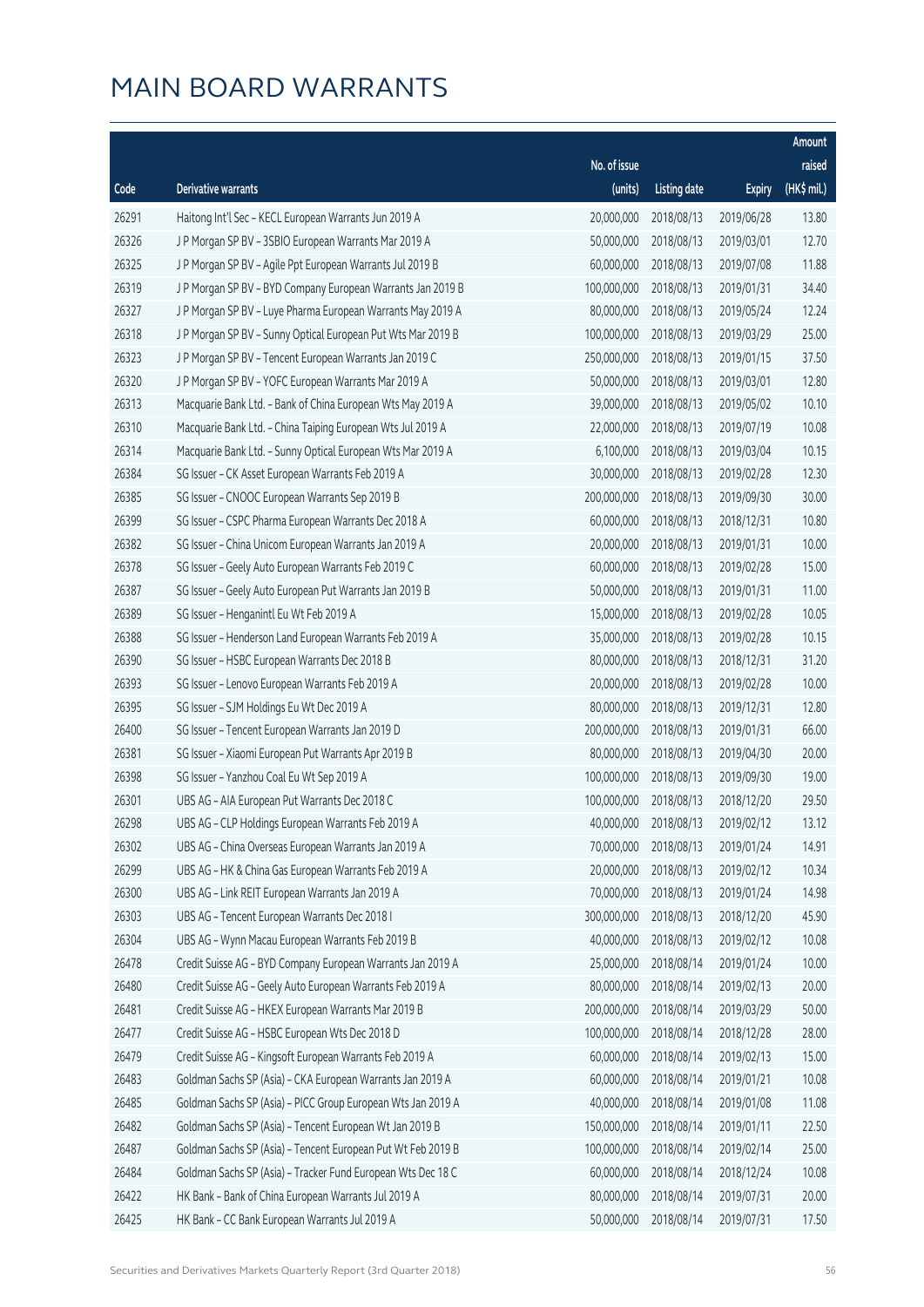|       |                                                              |                        |                     |               | Amount      |
|-------|--------------------------------------------------------------|------------------------|---------------------|---------------|-------------|
|       |                                                              | No. of issue           |                     |               | raised      |
| Code  | <b>Derivative warrants</b>                                   | (units)                | <b>Listing date</b> | <b>Expiry</b> | (HK\$ mil.) |
| 26428 | HK Bank - CKH Holdings European Warrants Feb 2019 A          | 40,000,000             | 2018/08/14          | 2019/02/28    | 10.00       |
| 26426 | HK Bank - Sinopec Corp European Warrants Jun 2019 A          | 50,000,000             | 2018/08/14          | 2019/06/28    | 20.00       |
| 26429 | HK Bank - HSCEI European Put Warrants Mar 2019 C             | 100,000,000            | 2018/08/14          | 2019/03/28    | 15.00       |
| 26414 | Haitong Int'l Sec - BOC HK European Warrants Jan 2019 A      | 80,000,000             | 2018/08/14          | 2019/01/07    | 20.80       |
| 26413 | Haitong Int'l Sec - BOC HK European Warrants Mar 2019 A      | 80,000,000             | 2018/08/14          | 2019/03/18    | 14.40       |
| 26470 | Haitong Int'l Sec - China Mobile European Put Wts Feb 2019 A | 80,000,000             | 2018/08/14          | 2019/02/13    | 28.80       |
| 26421 | Haitong Int'l Sec - Evergrande European Warrants Apr 2019 A  | 40,000,000             | 2018/08/14          | 2019/04/04    | 20.00       |
| 26473 | Haitong Int'l Sec - HSBC European Warrants Feb 2019 A        | 80,000,000             | 2018/08/14          | 2019/02/13    | 41.60       |
| 26416 | Haitong Int'l Sec - HS Bank European Warrants Sep 2019 A     | 60,000,000             | 2018/08/14          | 2019/09/23    | 10.80       |
| 26417 | Haitong Int'l Sec - HS Bank European Put Warrants Oct 2019 A | 60,000,000             | 2018/08/14          | 2019/10/31    | 15.00       |
| 26406 | Haitong Int'l Sec - HSI European Warrants Jan 2019 G         | 150,000,000            | 2018/08/14          | 2019/01/30    | 22.50       |
| 26401 | Haitong Int'l Sec - HSI European Warrants Feb 2019 A         | 150,000,000            | 2018/08/14          | 2019/02/27    | 39.00       |
| 26404 | Haitong Int'l Sec - HSI European Put Warrants Nov 2018 D     | 150,000,000            | 2018/08/14          | 2018/11/29    | 25.50       |
| 26402 | Haitong Int'l Sec - HSI European Put Warrants Jan 2019 D     | 150,000,000            | 2018/08/14          | 2019/01/30    | 22.50       |
| 26403 | Haitong Int'l Sec - HSI European Put Warrants Jan 2019 E     | 150,000,000            | 2018/08/14          | 2019/01/30    | 22.50       |
| 26405 | Haitong Int'l Sec - HSI European Put Warrants Jan 2019 F     | 150,000,000            | 2018/08/14          | 2019/01/30    | 22.50       |
| 26474 | Haitong Int'l Sec - Ping An European Warrants Apr 2019 A     | 80,000,000             | 2018/08/14          | 2019/04/03    | 56.00       |
| 26475 | Haitong Int'l Sec - Ping An European Warrants Apr 2019 B     | 80,000,000             | 2018/08/14          | 2019/04/03    | 73.60       |
| 26420 | Haitong Int'l Sec - Tencent European Warrants Dec 2018 H     | 150,000,000            | 2018/08/14          | 2018/12/28    | 51.00       |
| 26476 | J P Morgan SP BV - CAM CSI300 European Warrants Mar 2019 A   | 100,000,000            | 2018/08/14          | 2019/03/04    | 25.20       |
| 26437 | Macquarie Bank Ltd. - BYD Company European Warrants Apr 19 B | 15,000,000             | 2018/08/14          | 2019/04/02    | 10.01       |
| 26434 | Macquarie Bank Ltd. - Country Garden European Put Wts Oct19A | 40,000,000             | 2018/08/14          | 2019/10/03    | 10.00       |
| 26432 | Macquarie Bank Ltd. - Tencent European Put Wts Feb 2019 K    | 19,000,000             | 2018/08/14          | 2019/02/26    | 10.20       |
| 26436 | Macquarie Bank Ltd. - WH Group European Warrants Apr 2020 A  | 40,000,000             | 2018/08/14          | 2020/04/16    | 10.00       |
| 26440 | Macquarie Bank Ltd. - Xiaomi European Put Warrants Apr 2019A | 30,000,000             | 2018/08/14          | 2019/04/02    | 10.11       |
| 26441 | Macquarie Bank Ltd. - Xiaomi European Put Warrants Jul 2019C | 35,000,000             | 2018/08/14          | 2019/07/02    | 10.22       |
| 26488 | SG Issuer - China Life European Warrants Jan 2019 B          | 120,000,000 2018/08/14 |                     | 2019/01/31    | 18.00       |
| 26489 | SG Issuer - China Life European Warrants Apr 2019 A          | 120,000,000            | 2018/08/14          | 2019/04/30    | 18.00       |
| 26507 | SG Issuer - HSBC European Warrants Mar 2019 A                | 80,000,000             | 2018/08/14          | 2019/03/29    | 38.00       |
| 26506 | SG Issuer - Hang Seng Bank European Warrants Nov 2018 A      | 20,000,000             | 2018/08/14          | 2018/11/30    | 10.00       |
| 26503 | SG Issuer - HSI European Warrants Feb 2019 C                 | 200,000,000            | 2018/08/14          | 2019/02/27    | 50.00       |
| 26505 | SG Issuer - HSI European Warrants Feb 2019 D                 | 200,000,000            | 2018/08/14          | 2019/02/27    | 50.00       |
| 26492 | SG Issuer - KECL European Warrants Jan 2019 A                | 15,000,000             | 2018/08/14          | 2019/01/31    | 10.05       |
| 26491 | SG Issuer - Kingdee Intl European Warrants Feb 2019 A        | 70,000,000             | 2018/08/14          | 2019/02/21    | 10.50       |
| 26490 | SG Issuer - Mengniu Dairy European Warrants Dec 2018 B       | 40,000,000             | 2018/08/14          | 2018/12/31    | 10.00       |
| 26495 | SG Issuer - PICC P&C European Warrants Feb 2019 A            | 12,000,000             | 2018/08/14          | 2019/02/28    | 10.08       |
| 26494 | SG Issuer - PICC Group European Warrants Feb 2019 A          | 30,000,000             | 2018/08/14          | 2019/02/28    | 10.05       |
| 26496 | SG Issuer - Sands China European Warrants Feb 2019 A         | 40,000,000             | 2018/08/14          | 2019/02/28    | 12.80       |
| 26499 | SG Issuer - Tencent European Warrants Jan 2019 E             | 200,000,000            | 2018/08/14          | 2019/01/31    | 54.00       |
| 26501 | SG Issuer - Want Want China European Warrants Feb 2019 A     | 13,000,000             | 2018/08/14          | 2019/02/28    | 10.14       |
| 26455 | UBS AG - 3SBIO European Warrants Feb 2019 A                  | 35,000,000             | 2018/08/14          | 2019/02/13    | 11.31       |
| 26458 | UBS AG - A-Living European Warrants Mar 2019 A               | 40,000,000             | 2018/08/14          | 2019/03/04    | 10.04       |
| 26468 | UBS AG - ASM Pacific European Warrants Sep 2019 A            | 50,000,000             | 2018/08/14          | 2019/09/23    | 10.15       |
| 26452 | UBS AG - BOC HK European Warrants Dec 2018 A                 | 60,000,000             | 2018/08/14          | 2018/12/20    | 11.04       |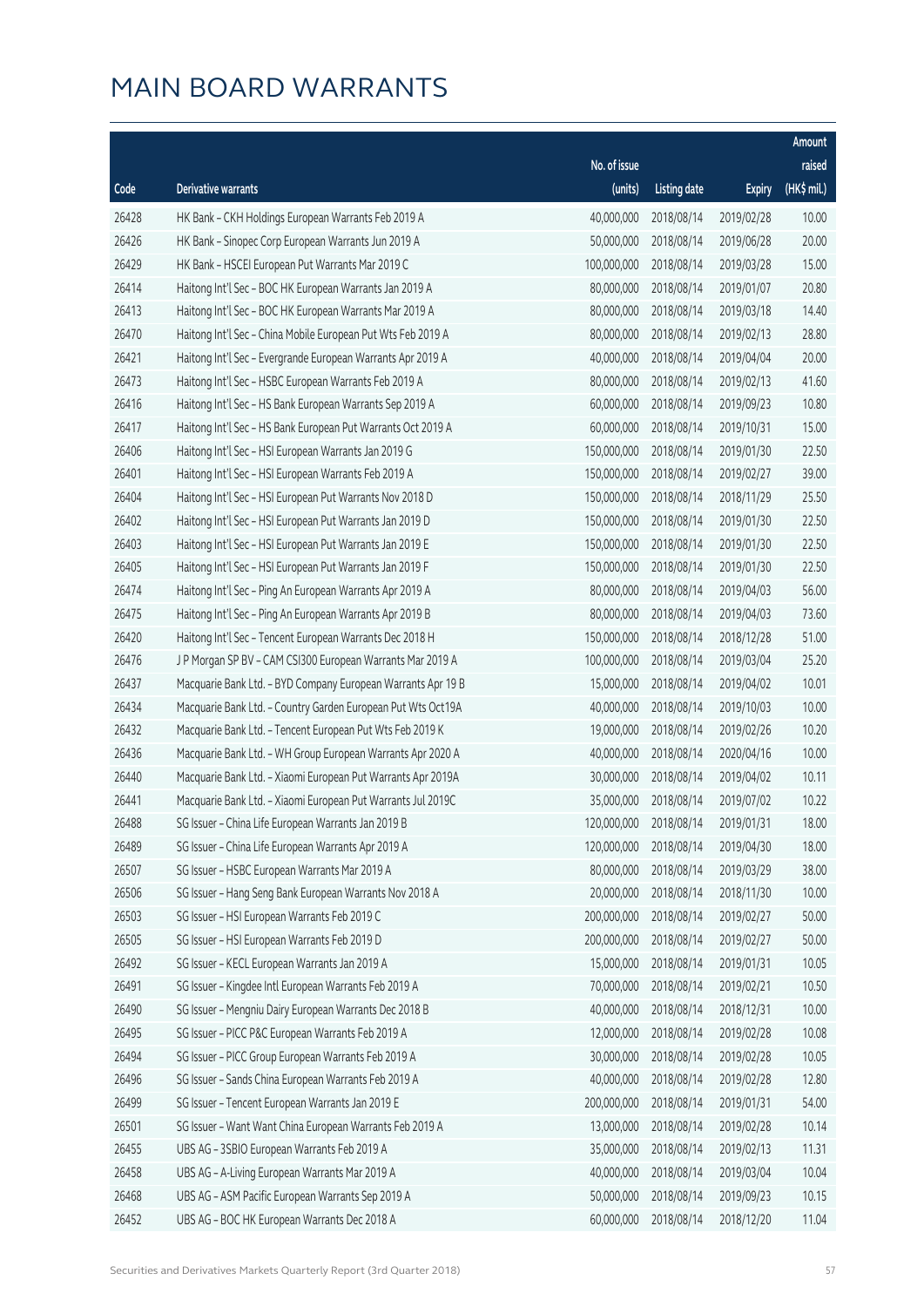|       |                                                              |              |                       |               | Amount      |
|-------|--------------------------------------------------------------|--------------|-----------------------|---------------|-------------|
|       |                                                              | No. of issue |                       |               | raised      |
| Code  | Derivative warrants                                          | (units)      | <b>Listing date</b>   | <b>Expiry</b> | (HK\$ mil.) |
| 26450 | UBS AG - BOC HK European Warrants Jan 2019 B                 | 40,000,000   | 2018/08/14            | 2019/01/07    | 10.04       |
| 26460 | UBS AG - BYD Company European Warrants Feb 2019 C            | 30,000,000   | 2018/08/14            | 2019/02/13    | 24.60       |
| 26466 | UBS AG - China EB Int'l European Warrants May 2019 A         | 60,000,000   | 2018/08/14            | 2019/05/09    | 10.14       |
| 26467 | UBS AG - CITIC European Warrants Dec 2019 A                  | 70,000,000   | 2018/08/14            | 2019/12/20    | 10.50       |
| 26453 | UBS AG - Geely Auto European Warrants Mar 2019 A             | 100,000,000  | 2018/08/14            | 2019/03/11    | 25.10       |
| 26444 | UBS AG - HSBC European Warrants Dec 2018 D                   | 100,000,000  | 2018/08/14            | 2018/12/27    | 32.50       |
| 26443 | UBS AG - HSBC European Warrants Mar 2019 A                   | 100,000,000  | 2018/08/14            | 2019/03/01    | 17.00       |
| 26462 | UBS AG - Ping An European Warrants Dec 2018 C                | 100,000,000  | 2018/08/14            | 2018/12/28    | 34.00       |
| 26463 | UBS AG - Ping An European Warrants Feb 2019 A                | 100,000,000  | 2018/08/14            | 2019/02/13    | 26.40       |
| 26457 | UBS AG - Razer European Warrants Sep 2019 A                  | 15,000,000   | 2018/08/14            | 2019/09/30    | 10.05       |
| 26459 | UBS AG - Sa Sa Int'l European Warrants Feb 2019 A            | 20,000,000   | 2018/08/14            | 2019/02/13    | 10.00       |
| 26469 | UBS AG - Sino Biopharm European Warrants Jul 2019 A          | 45,000,000   | 2018/08/14            | 2019/07/22    | 11.25       |
| 26456 | UBS AG - Wynn Macau European Warrants Feb 2019 C             | 40,000,000   | 2018/08/14            | 2019/02/25    | 11.68       |
| 26409 | Bank Vontobel - CKH Holdings European Warrants Jul 2019 A    | 40,000,000   | 2018/08/14            | 2019/07/02    | 16.00       |
| 26408 | Bank Vontobel - HSBC European Warrants Apr 2019 B            | 40,000,000   | 2018/08/14            | 2019/04/09    | 15.56       |
| 26407 | Bank Vontobel - HSBC European Put Warrants Apr 2019 A        | 40,000,000   | 2018/08/14            | 2019/04/04    | 13.20       |
| 26412 | Bank Vontobel - Kingsoft European Warrants Apr 2019 A        | 50,000,000   | 2018/08/14            | 2019/04/30    | 12.55       |
| 26411 | Bank Vontobel - Ping An European Warrants Apr 2019 A         | 40,000,000   | 2018/08/14            | 2019/04/01    | 19.20       |
| 26509 | BOCI Asia Ltd. - Tencent European Wts Dec 2018 D             | 200,000,000  | 2018/08/15            | 2018/12/31    | 31.00       |
| 26508 | BOCI Asia Ltd. - Tencent European Wts Feb 2019 D             | 200,000,000  | 2018/08/15            | 2019/02/25    | 30.60       |
| 26510 | BOCI Asia Ltd. - Tencent European Put Wts Jan 2019 D         | 100,000,000  | 2018/08/15            | 2019/01/21    | 28.20       |
| 26569 | Credit Suisse AG - China Coal European Warrants Jan 2019 A   | 40,000,000   | 2018/08/15            | 2019/01/28    | 14.00       |
| 26567 | Credit Suisse AG - China EB Int'l European Wts May 2019 A    | 60,000,000   | 2018/08/15            | 2019/05/08    | 10.20       |
| 26561 | Credit Suisse AG - CKH Holdings European Warrants Feb 2019 A | 50,000,000   | 2018/08/15            | 2019/02/14    | 12.50       |
| 26572 | Credit Suisse AG - China Life European Warrants Apr 2019 A   | 120,000,000  | 2018/08/15            | 2019/04/18    | 18.00       |
| 26570 | Credit Suisse AG - Evergrande European Warrants Dec 2018 B   | 40,000,000   | 2018/08/15            | 2018/12/24    | 10.00       |
| 26576 | Credit Suisse AG - Genscript Bio European Warrants Jan 2019B |              | 35,000,000 2018/08/15 | 2019/01/09    | 10.50       |
| 26575 | Credit Suisse AG - Sino Biopharm European Wts Dec 2018 A     | 50,000,000   | 2018/08/15            | 2018/12/20    | 10.10       |
| 26574 | Credit Suisse AG - Shenzhen Int'l European Wts Jan 2019 A    | 70,000,000   | 2018/08/15            | 2019/01/24    | 10.50       |
| 26562 | Credit Suisse AG - Tsingtao Brew European Warrants Feb 2019A | 30,000,000   | 2018/08/15            | 2019/02/14    | 19.50       |
| 26566 | Credit Suisse AG - WH Group European Warrants Dec 2019 A     | 60,000,000   | 2018/08/15            | 2019/12/19    | 10.20       |
| 26558 | Credit Suisse AG - Wynn Macau European Warrants Jan 2019 A   | 50,000,000   | 2018/08/15            | 2019/01/29    | 10.00       |
| 26559 | Credit Suisse AG - ZA Onine European Warrants Feb 2019 A     | 20,000,000   | 2018/08/15            | 2019/02/14    | 10.00       |
| 26573 | Credit Suisse AG - CRRC Times European Warrants Feb 2019 A   | 30,000,000   | 2018/08/15            | 2019/02/14    | 12.60       |
| 26578 | Goldman Sachs SP (Asia) - AIA European Put Wts Nov 2018 A    | 70,000,000   | 2018/08/15            | 2018/11/27    | 10.50       |
| 26580 | Goldman Sachs SP (Asia) - China Mobile Euro Wts Dec 2018 B   | 80,000,000   | 2018/08/15            | 2018/12/24    | 20.80       |
| 26582 | Goldman Sachs SP (Asia) - CSPC Pharma Euro Wts Nov 2018 D    | 40,000,000   | 2018/08/15            | 2018/11/23    | 10.00       |
| 26579 | Goldman Sachs SP (Asia) - Evergrande European Wts Dec 2018 A | 50,000,000   | 2018/08/15            | 2018/12/27    | 10.85       |
| 26577 | Goldman Sachs SP (Asia) - Geely Auto European Wts Jan 2019 C | 80,000,000   | 2018/08/15            | 2019/01/24    | 12.00       |
| 26513 | HK Bank - Geely Auto European Warrants Feb 2019 A            | 50,000,000   | 2018/08/15            | 2019/02/28    | 12.50       |
| 26511 | HK Bank - HSI European Warrants Apr 2019 B                   | 150,000,000  | 2018/08/15            | 2019/04/29    | 22.50       |
| 26549 | J P Morgan SP BV - Brilliance Chi European Wts Aug 2019 A    | 70,000,000   | 2018/08/15            | 2019/08/30    | 17.57       |
| 26553 | J P Morgan SP BV - Evergrande European Put Warrants Mar 19 A | 40,000,000   | 2018/08/15            | 2019/03/29    | 10.04       |
| 26548 | J P Morgan SP BV - Kingdee Intl European Warrants Dec 2019 A | 60,000,000   | 2018/08/15            | 2019/12/10    | 11.04       |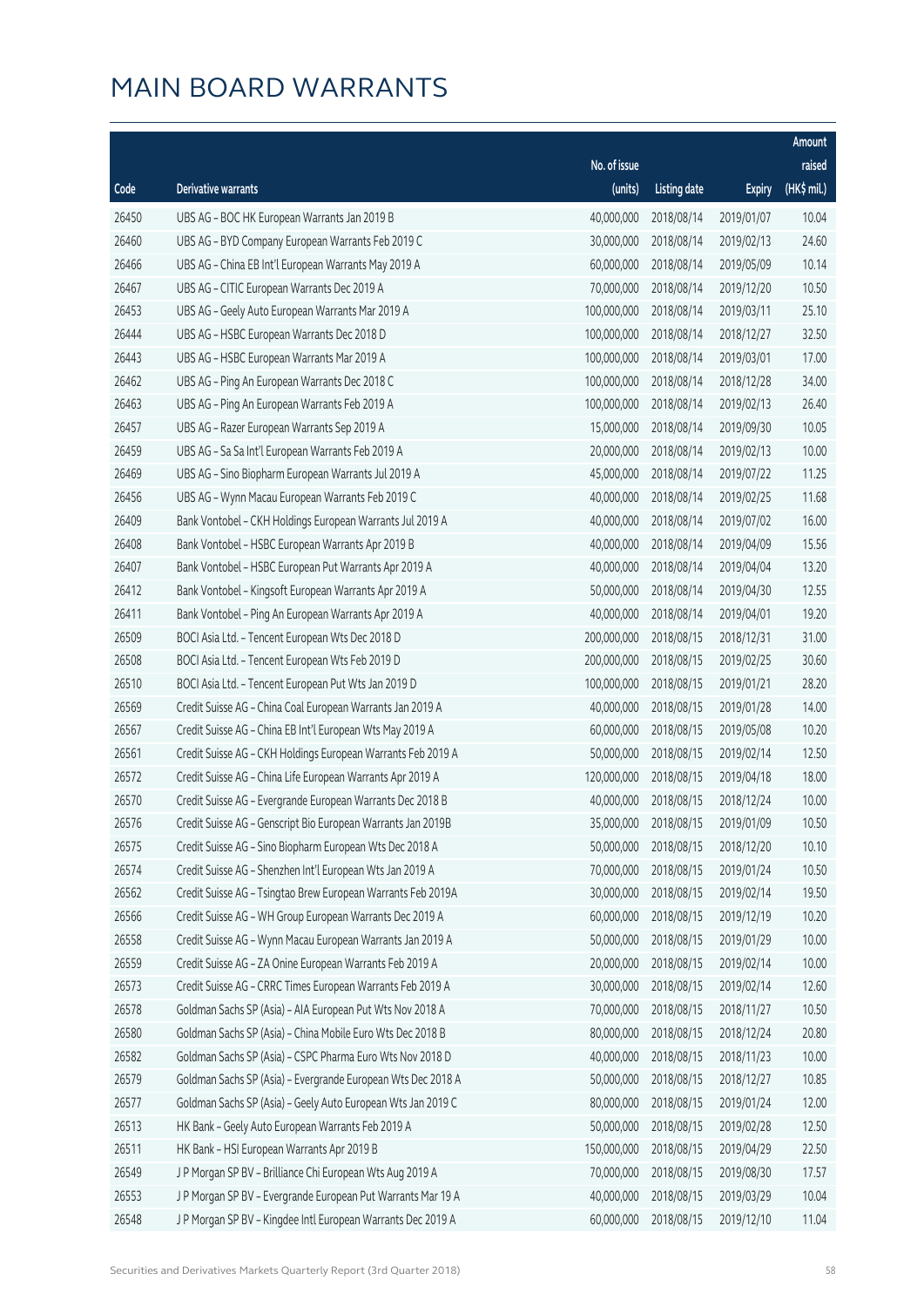|       |                                                              |              |                       |               | Amount      |
|-------|--------------------------------------------------------------|--------------|-----------------------|---------------|-------------|
|       |                                                              | No. of issue |                       |               | raised      |
| Code  | Derivative warrants                                          | (units)      | <b>Listing date</b>   | <b>Expiry</b> | (HK\$ mil.) |
| 26550 | J P Morgan SP BV - Link REIT European Warrants Mar 2019 A    | 60,000,000   | 2018/08/15            | 2019/03/04    | 15.36       |
| 26547 | J P Morgan SP BV - MTRC European Warrants Mar 2019 A         | 60,000,000   | 2018/08/15            | 2019/03/04    | 15.18       |
| 26546 | J P Morgan SP BV - Xiaomi European Warrants Feb 2019 D       | 100,000,000  | 2018/08/15            | 2019/02/14    | 25.40       |
| 26517 | Macquarie Bank Ltd. - China Unicom European Wts Mar 2019 A   | 15,800,000   | 2018/08/15            | 2019/03/04    | 10.11       |
| 26521 | Macquarie Bank Ltd. - Evergrande European Wts Apr 2019 A     | 26,000,000   | 2018/08/15            | 2019/04/02    | 10.30       |
| 26525 | Macquarie Bank Ltd. - HKEX European Warrants Apr 2019 A      | 11,000,000   | 2018/08/15            | 2019/04/02    | 10.09       |
| 26527 | Macquarie Bank Ltd. - HKEX European Warrants Apr 2019 B      | 8,000,000    | 2018/08/15            | 2019/04/02    | 10.07       |
| 26534 | Macquarie Bank Ltd. - HKEX European Warrants Apr 2019 C      | 80,000,000   | 2018/08/15            | 2019/04/02    | 20.00       |
| 26526 | Macquarie Bank Ltd. - HKEX European Warrants Jul 2020 A      | 40,000,000   | 2018/08/15            | 2020/07/02    | 11.40       |
| 26518 | Macquarie Bank Ltd. - IGG European Warrants Aug 2019 A       | 35,000,000   | 2018/08/15            | 2019/08/23    | 10.01       |
| 26519 | Macquarie Bank Ltd. - Sands China Ltd European Wts Apr 2019B | 5,000,000    | 2018/08/15            | 2019/04/02    | 10.41       |
| 26514 | Macquarie Bank Ltd. - Sh Pharma European Warrants Jul 2019 A | 27,000,000   | 2018/08/15            | 2019/07/16    | 10.02       |
| 26516 | Macquarie Bank Ltd. - SMIC European Warrants Dec 2019 A      | 40,000,000   | 2018/08/15            | 2019/12/17    | 10.00       |
| 26530 | Macquarie Bank Ltd. - Travelsky Tech European Wts Aug 2019 A | 19,100,000   | 2018/08/15            | 2019/08/23    | 10.01       |
| 26524 | Macquarie Bank Ltd. - ZA Onine European Warrants Jun 2019 A  | 15,000,000   | 2018/08/15            | 2019/06/14    | 11.03       |
| 26554 | SG Issuer - Greatwall Motor European Warrants Feb 2019 A     | 15,000,000   | 2018/08/15            | 2019/02/28    | 12.45       |
| 26555 | SG Issuer - Kingsoft European Warrants Jan 2019 B            | 70,000,000   | 2018/08/15            | 2019/01/31    | 10.50       |
| 26556 | SG Issuer - Kingsoft European Warrants Feb 2019 A            | 60,000,000   | 2018/08/15            | 2019/02/28    | 15.00       |
| 26545 | UBS AG - Agile Ppt European Warrants Jun 2019 A              | 70,000,000   | 2018/08/15            | 2019/06/24    | 17.50       |
| 26544 | UBS AG - CC Bank European Warrants Feb 2019 A                | 70,000,000   | 2018/08/15            | 2019/02/14    | 22.82       |
| 26539 | UBS AG - Ch Oilfield European Warrants Dec 2019 B            | 70,000,000   | 2018/08/15            | 2019/12/12    | 14.70       |
| 26538 | UBS AG - Greatwall Motor European Warrants Feb 2019 A        | 25,000,000   | 2018/08/15            | 2019/02/14    | 11.40       |
| 26542 | UBS AG - Hang Seng Bank European Put Warrants Sep 2019 B     | 60,000,000   | 2018/08/15            | 2019/09/16    | 15.12       |
| 26540 | UBS AG - ZA Onine European Warrants Feb 2019 A               | 20,000,000   | 2018/08/15            | 2019/02/14    | 10.36       |
| 26532 | Bank Vontobel - MTRC European Warrants Jan 2019 A            | 60,000,000   | 2018/08/15            | 2019/01/28    | 10.02       |
| 26531 | Bank Vontobel - PetroChina European Warrants Mar 2019 A      | 40,000,000   | 2018/08/15            | 2019/03/05    | 12.00       |
| 26595 | BNP Paribas Issuance B.V. - Tencent European Wts Jul 2019 E  |              | 80,000,000 2018/08/16 | 2019/07/03    | 27.20       |
| 26610 | Credit Suisse AG - Air China European Warrants Dec 2019 A    | 50,000,000   | 2018/08/16            | 2019/12/31    | 12.50       |
| 26608 | Credit Suisse AG - Dongfeng Motor European Wts Feb 2019 A    | 15,000,000   | 2018/08/16            | 2019/02/15    | 12.00       |
| 26606 | Credit Suisse AG - Greatwall Motor European Wts Feb 2019 A   | 20,000,000   | 2018/08/16            | 2019/02/15    | 10.00       |
| 26605 | Credit Suisse AG - MTRC European Warrants Feb 2019 A         | 50,000,000   | 2018/08/16            | 2019/02/15    | 12.50       |
| 26609 | Credit Suisse AG - Techtronic European Warrants Feb 2019 A   | 25,000,000   | 2018/08/16            | 2019/02/15    | 10.00       |
| 26641 | Goldman Sachs SP (Asia) - BOC HK European Wts Dec 2018 B     | 70,000,000   | 2018/08/16            | 2018/12/20    | 10.50       |
| 26636 | Goldman Sachs SP (Asia) - Galaxy Ent European Wts Dec 2018 C | 80,000,000   | 2018/08/16            | 2018/12/03    | 12.00       |
| 26643 | Goldman Sachs SP (Asia) - KECL European Warrants Nov 2018 A  | 50,000,000   | 2018/08/16            | 2018/11/20    | 14.20       |
| 26639 | Goldman Sachs SP (Asia) - Sunny Optical Euro Wts Jan 2019 A  | 70,000,000   | 2018/08/16            | 2019/01/30    | 10.50       |
| 26601 | Haitong Int'l Sec - CITIC Sec European Warrants Nov 2019 A   | 40,000,000   | 2018/08/16            | 2019/11/18    | 10.00       |
| 26596 | Haitong Int'l Sec - China Taiping European Wts May 2019 A    | 40,000,000   | 2018/08/16            | 2019/05/30    | 14.80       |
| 26598 | Haitong Int'l Sec - Kingsoft European Warrants Jan 2019 B    | 68,000,000   | 2018/08/16            | 2019/01/29    | 10.88       |
| 26599 | Haitong Int'l Sec - Kingsoft European Warrants Jun 2019 A    | 68,000,000   | 2018/08/16            | 2019/06/28    | 17.00       |
| 26604 | Haitong Int'l Sec - ZA Onine European Warrants Feb 2019 A    | 28,000,000   | 2018/08/16            | 2019/02/18    | 12.60       |
| 26616 | J P Morgan SP BV - AIA European Warrants Dec 2018 C          | 100,000,000  | 2018/08/16            | 2018/12/24    | 15.60       |
| 26613 | J P Morgan SP BV - China Mobile European Wts Feb 2019 B      | 100,000,000  | 2018/08/16            | 2019/02/01    | 15.30       |
| 26614 | J P Morgan SP BV - China Mengniu European Wts Jan 2019 A     | 80,000,000   | 2018/08/16            | 2019/01/22    | 12.08       |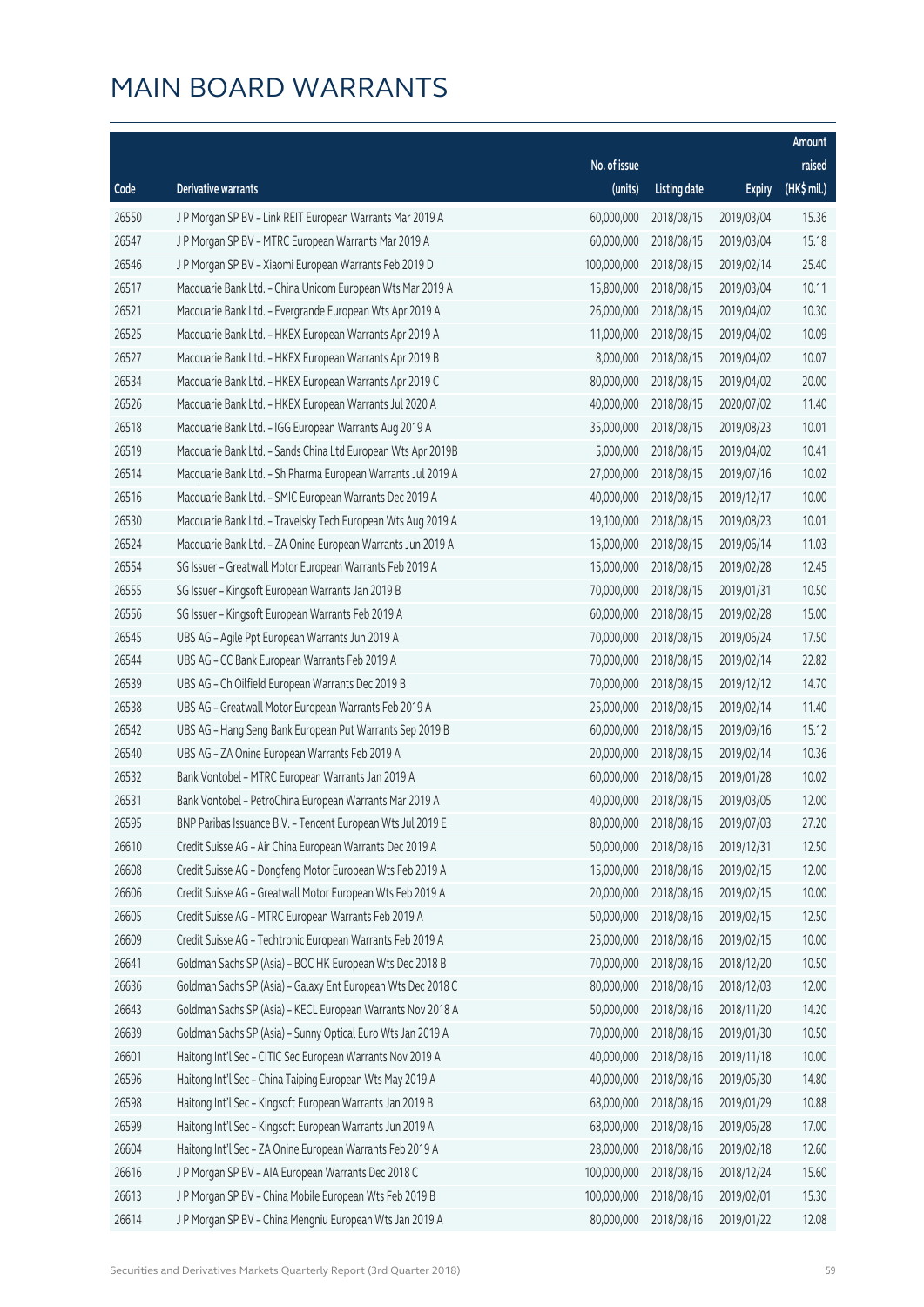|       |                                                              |              |                       |               | Amount      |
|-------|--------------------------------------------------------------|--------------|-----------------------|---------------|-------------|
|       |                                                              | No. of issue |                       |               | raised      |
| Code  | Derivative warrants                                          | (units)      | <b>Listing date</b>   | <b>Expiry</b> | (HK\$ mil.) |
| 26615 | J P Morgan SP BV - Ping An European Warrants Jan 2019 C      | 150,000,000  | 2018/08/16            | 2019/01/21    | 25.80       |
| 26611 | J P Morgan SP BV - Xiaomi European Warrants Jan 2019 F       | 100,000,000  | 2018/08/16            | 2019/01/09    | 15.00       |
| 26612 | J P Morgan SP BV - Xiaomi European Warrants Jan 2019 G       | 100,000,000  | 2018/08/16            | 2019/01/29    | 15.70       |
| 26585 | Macquarie Bank Ltd. - CNOOC European Warrants Mar 2019 A     | 10,500,000   | 2018/08/16            | 2019/03/04    | 10.14       |
| 26589 | Macquarie Bank Ltd. - CNOOC European Put Warrants Mar 2019 B | 16,000,000   | 2018/08/16            | 2019/03/04    | 10.34       |
| 26617 | SG Issuer - China Mobile European Warrants Dec 2018 A        | 60,000,000   | 2018/08/16            | 2018/12/31    | 12.60       |
| 26619 | SG Issuer - China Mobile European Put Warrants Dec 2018 B    | 70,000,000   | 2018/08/16            | 2018/12/31    | 10.50       |
| 26620 | SG Issuer - China Tower European Warrants Feb 2019 B         | 150,000,000  | 2018/08/16            | 2019/02/28    | 28.50       |
| 26631 | SG Issuer - HSI European Put Warrants Jan 2019 I             | 200,000,000  | 2018/08/16            | 2019/01/30    | 30.00       |
| 26634 | SG Issuer - HSI European Put Warrants Feb 2019 E             | 200,000,000  | 2018/08/16            | 2019/02/27    | 30.00       |
| 26621 | SG Issuer - Hua Hong Semi European Warrants Dec 2018 A       | 28,000,000   | 2018/08/16            | 2018/12/31    | 10.08       |
| 26583 | Bank Vontobel - CNBM European Warrants Feb 2019 A            | 60,000,000   | 2018/08/16            | 2019/02/21    | 10.02       |
| 26590 | Bank Vontobel - China Res Beer European Warrants Feb 2019 A  | 25,000,000   | 2018/08/16            | 2019/02/18    | 10.25       |
| 26591 | Bank Vontobel - Tencent European Warrants Feb 2019 A         | 100,000,000  | 2018/08/16            | 2019/02/21    | 18.00       |
| 26592 | Bank Vontobel - Tencent European Warrants Mar 2019 A         | 100,000,000  | 2018/08/16            | 2019/03/06    | 30.00       |
| 26594 | Bank Vontobel - Tencent European Put Warrants Mar 2019 B     | 100,000,000  | 2018/08/16            | 2019/03/26    | 20.00       |
| 26667 | BOCI Asia Ltd. - HSCEI European Warrants Dec 2018 C          | 100,000,000  | 2018/08/17            | 2018/12/28    | 15.20       |
| 26668 | BOCI Asia Ltd. - HSCEI European Warrants Mar 2019 A          | 100,000,000  | 2018/08/17            | 2019/03/28    | 15.10       |
| 26669 | BOCI Asia Ltd. - HSCEI European Put Warrants Mar 2019 B      | 100,000,000  | 2018/08/17            | 2019/03/28    | 15.10       |
| 26651 | BOCI Asia Ltd. - HSI European Warrants Dec 2018 A            | 100,000,000  | 2018/08/17            | 2018/12/28    | 15.20       |
| 26650 | BOCI Asia Ltd. - HSI European Warrants Jan 2019 B            | 100,000,000  | 2018/08/17            | 2019/01/30    | 17.80       |
| 26653 | BOCI Asia Ltd. - HSI European Warrants Feb 2019 A            | 100,000,000  | 2018/08/17            | 2019/02/27    | 15.40       |
| 26654 | BOCI Asia Ltd. - HSI European Warrants Apr 2019 A            | 100,000,000  | 2018/08/17            | 2019/04/29    | 15.90       |
| 26661 | BOCI Asia Ltd. - HSI European Put Warrants Feb 2019 B        | 100,000,000  | 2018/08/17            | 2019/02/27    | 17.10       |
| 26662 | BOCI Asia Ltd. - HSI European Put Warrants Feb 2019 C        | 100,000,000  | 2018/08/17            | 2019/02/27    | 15.50       |
| 26687 | BNP Paribas Issuance B.V. - Agile Ppt Euro Wt Apr 2019 A     | 80,000,000   | 2018/08/17            | 2019/04/02    | 20.00       |
| 26688 | BNP Paribas Issuance B.V. - Evergrande Euro Wts Apr 2019 B   |              | 40,000,000 2018/08/17 | 2019/04/02    | 15.20       |
| 26719 | Credit Suisse AG - BOC HK European Warrants Jan 2019 B       | 70,000,000   | 2018/08/17            | 2019/01/21    | 10.50       |
| 26720 | Credit Suisse AG - CITIC Sec European Warrants Jul 2019 A    | 80,000,000   | 2018/08/17            | 2019/07/31    | 20.00       |
| 26718 | Credit Suisse AG - China Taiping European Warrants Feb 2019A | 40,000,000   | 2018/08/17            | 2019/02/18    | 10.00       |
| 26723 | Credit Suisse AG - China Tower European Warrants Mar 2019 A  | 100,000,000  | 2018/08/17            | 2019/03/29    | 25.00       |
| 26717 | Credit Suisse AG - GF Sec European Warrants Oct 2019 A       | 80,000,000   | 2018/08/17            | 2019/10/31    | 20.00       |
| 26716 | Credit Suisse AG - Kunlun Energy European Warrants Dec 2018A | 30,000,000   | 2018/08/17            | 2018/12/20    | 10.20       |
| 26734 | Goldman Sachs SP (Asia) - CSPC Pharma Euro Wts Dec 2018 A    | 60,000,000   | 2018/08/17            | 2018/12/17    | 10.08       |
| 26736 | Goldman Sachs SP (Asia) - NCI European Warrants Nov 2018 A   | 60,000,000   | 2018/08/17            | 2018/11/23    | 10.14       |
| 26737 | Goldman Sachs SP (Asia) - Ping An Euro Put Wts Nov 2018 E    | 60,000,000   | 2018/08/17            | 2018/11/20    | 13.86       |
| 26730 | Goldman Sachs SP (Asia) - Tencent European Wt Jan 2019 C     | 150,000,000  | 2018/08/17            | 2019/01/08    | 22.50       |
| 26733 | Goldman Sachs SP (Asia) - Tencent European Put Wt Jan 2019 D | 100,000,000  | 2018/08/17            | 2019/01/24    | 15.00       |
| 26728 | Goldman Sachs SP (Asia) - ZA Onine European Wts Feb 2019 A   | 40,000,000   | 2018/08/17            | 2019/02/18    | 14.64       |
| 26678 | HK Bank - China Mobile European Warrants Feb 2019 A          | 40,000,000   | 2018/08/17            | 2019/02/28    | 10.00       |
| 26677 | HK Bank - CSOP A50 ETF European Warrants Jan 2019 C          | 30,000,000   | 2018/08/17            | 2019/01/31    | 12.00       |
| 26704 | HK Bank - Kingdee Intl European Warrants Apr 2019 A          | 50,000,000   | 2018/08/17            | 2019/04/30    | 12.50       |
| 26680 | HK Bank - Tencent European Warrants Jan 2019 B               | 100,000,000  | 2018/08/17            | 2019/01/08    | 15.00       |
| 26681 | HK Bank - Tencent European Warrants Jan 2019 C               | 100,000,000  | 2018/08/17            | 2019/01/31    | 15.00       |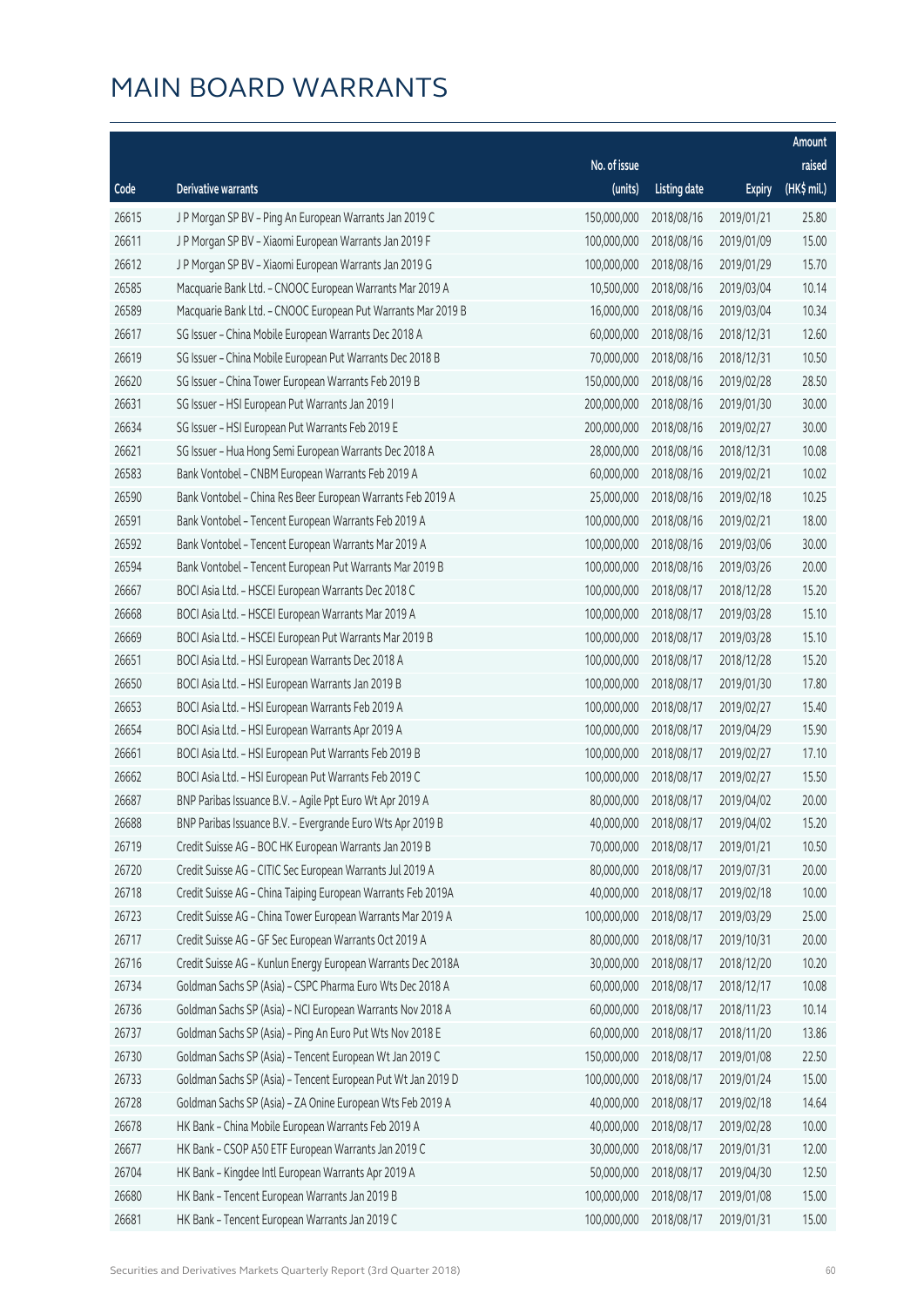|       |                                                              |              |                       |               | Amount      |
|-------|--------------------------------------------------------------|--------------|-----------------------|---------------|-------------|
|       |                                                              | No. of issue |                       |               | raised      |
| Code  | <b>Derivative warrants</b>                                   | (units)      | <b>Listing date</b>   | <b>Expiry</b> | (HK\$ mil.) |
| 26707 | J P Morgan SP BV - BEA European Warrants Jun 2019 A          | 35,000,000   | 2018/08/17            | 2019/06/03    | 10.40       |
| 26705 | J P Morgan SP BV - Evergrande European Warrants Mar 2019 B   | 60,000,000   | 2018/08/17            | 2019/03/01    | 15.06       |
| 26709 | J P Morgan SP BV - Xiaomi European Warrants Jan 2019 H       | 100,000,000  | 2018/08/17            | 2019/01/29    | 17.30       |
| 26706 | J P Morgan SP BV - ZA Onine European Warrants Mar 2019 B     | 40,000,000   | 2018/08/17            | 2019/03/01    | 12.12       |
| 26682 | Macquarie Bank Ltd. - CITIC Sec European Warrants Jan 2020 A | 40,000,000   | 2018/08/17            | 2020/01/03    | 10.00       |
| 26683 | Macquarie Bank Ltd. - CPIC European Warrants Jul 2019 B      | 40,000,000   | 2018/08/17            | 2019/07/03    | 10.00       |
| 26686 | Macquarie Bank Ltd. - Kingboard Hldg European Wts Jun 2019 A | 24,500,000   | 2018/08/17            | 2019/06/18    | 10.02       |
| 26710 | SG Issuer - Brilliance Chi European Warrants Apr 2019 A      | 80,000,000   | 2018/08/17            | 2019/04/18    | 16.00       |
| 26712 | SG Issuer - MTR Corporation European Warrants Feb 2019 A     | 40,000,000   | 2018/08/17            | 2019/02/28    | 10.60       |
| 26711 | SG Issuer - MTR Corporation European Put Warrants Dec 2018 A | 50,000,000   | 2018/08/17            | 2018/12/31    | 10.00       |
| 26700 | UBS AG - Anta Sports European Warrants Jan 2019 A            | 40,000,000   | 2018/08/17            | 2019/01/28    | 15.60       |
| 26703 | UBS AG - BankComm European Warrants Dec 2018 A               | 50,000,000   | 2018/08/17            | 2018/12/20    | 10.25       |
| 26696 | UBS AG - CNOOC European Warrants Feb 2019 A                  | 30,000,000   | 2018/08/17            | 2019/02/18    | 25.56       |
| 26693 | UBS AG - China Overseas European Warrants May 2019 A         | 70,000,000   | 2018/08/17            | 2019/05/08    | 18.34       |
| 26694 | UBS AG - Sinopec Corp European Warrants Dec 2018 B           | 60,000,000   | 2018/08/17            | 2018/12/24    | 12.18       |
| 26702 | UBS AG - Fosun Pharma European Warrants Feb 2019 A           | 16,000,000   | 2018/08/17            | 2019/02/18    | 10.00       |
| 26698 | UBS AG - Hua Hong Semi European Warrants Dec 2018 C          | 25,000,000   | 2018/08/17            | 2018/12/28    | 10.18       |
| 26647 | UBS AG - MTR Corporation European Warrants Feb 2019 A        | 60,000,000   | 2018/08/17            | 2019/02/18    | 17.40       |
| 26648 | UBS AG - MTR Corporation European Warrants Feb 2019 B        | 60,000,000   | 2018/08/17            | 2019/02/25    | 15.54       |
| 26649 | UBS AG - MTR Corporation European Put Warrants Feb 2019 C    | 40,000,000   | 2018/08/17            | 2019/02/18    | 10.08       |
| 26692 | UBS AG - ZA Onine European Warrants Feb 2019 B               | 20,000,000   | 2018/08/17            | 2019/02/21    | 11.90       |
| 26689 | UBS AG - ZA Onine European Warrants Mar 2019 A               | 20,000,000   | 2018/08/17            | 2019/03/08    | 10.16       |
| 26675 | Bank Vontobel - BYD Company European Warrants Mar 2019 A     | 20,000,000   | 2018/08/17            | 2019/03/29    | 13.90       |
| 26670 | Bank Vontobel - Evergrande European Warrants Apr 2019 A      | 30,000,000   | 2018/08/17            | 2019/04/26    | 11.40       |
| 26672 | Bank Vontobel - Hang Seng Bank European Warrants Mar 2019 A  | 20,000,000   | 2018/08/17            | 2019/03/29    | 16.70       |
| 26676 | Bank Vontobel - HSCEI European Warrants Mar 2019 B           | 100,000,000  | 2018/08/17            | 2019/03/28    | 15.00       |
| 26739 | BOCI Asia Ltd. - Mengniu Dairy European Warrants Jan 2019 A  |              | 70,000,000 2018/08/20 | 2019/01/28    | 10.71       |
| 26769 | BNP Paribas Issuance B.V. - Country Garden Eu Wt Jul 2019 B  | 100,000,000  | 2018/08/20            | 2019/07/03    | 25.00       |
| 26754 | BNP Paribas Issuance B.V. - Kingdee Int'l Euro Wts May 19 A  | 70,000,000   | 2018/08/20            | 2019/05/02    | 18.20       |
| 26753 | BNP Paribas Issuance B.V. - Shenzhou Intl Euro Wts Mar 19 A  | 20,000,000   | 2018/08/20            | 2019/03/04    | 12.00       |
| 26789 | Credit Suisse AG - CSPC Pharma European Warrants Dec 2018 A  | 50,000,000   | 2018/08/20            | 2018/12/17    | 10.00       |
| 26790 | Credit Suisse AG - HKEX European Warrants Jun 2019 C         | 200,000,000  | 2018/08/20            | 2019/06/21    | 30.00       |
| 26785 | Credit Suisse AG - Shenzhou Intl European Warrants Apr 2019A | 100,000,000  | 2018/08/20            | 2019/04/30    | 25.00       |
| 26786 | Credit Suisse AG - Tencent European Wts Jan 2019 E           | 250,000,000  | 2018/08/20            | 2019/01/08    | 37.50       |
| 26787 | Credit Suisse AG - Tencent Euro Put Wts Jan 2019 F           | 100,000,000  | 2018/08/20            | 2019/01/24    | 16.00       |
| 26788 | Credit Suisse AG - Tencent Euro Put Wts Jan 2019 G           | 100,000,000  | 2018/08/20            | 2019/01/30    | 15.00       |
| 26829 | Goldman Sachs SP (Asia) - Conch Cement European Wts Dec 18 A | 40,000,000   | 2018/08/20            | 2018/12/17    | 13.72       |
| 26833 | Goldman Sachs SP (Asia) - Country Garden Euro Wts Mar 2019 A | 60,000,000   | 2018/08/20            | 2019/03/27    | 10.02       |
| 26827 | Goldman Sachs SP (Asia) - Chi Res Land Euro Wts Nov 2018 A   | 70,000,000   | 2018/08/20            | 2018/11/20    | 10.50       |
| 26825 | Goldman Sachs SP (Asia) - China Tel European Wts Jan 2019 A  | 70,000,000   | 2018/08/20            | 2019/01/24    | 10.50       |
| 26832 | Goldman Sachs SP (Asia) - Evergrande European Wts Dec 2018 B | 60,000,000   | 2018/08/20            | 2018/12/24    | 10.80       |
| 26831 | Goldman Sachs SP (Asia) - Haitong Sec Euro Wts Jan 2019 B    | 40,000,000   | 2018/08/20            | 2019/01/24    | 17.00       |
| 26756 | HK Bank - AAC Tech European Warrants Mar 2019 A              | 100,000,000  | 2018/08/20            | 2019/03/11    | 15.00       |
| 26758 | HK Bank - BYD Company European Warrants Feb 2019 C           | 40,000,000   | 2018/08/20            | 2019/02/28    | 10.00       |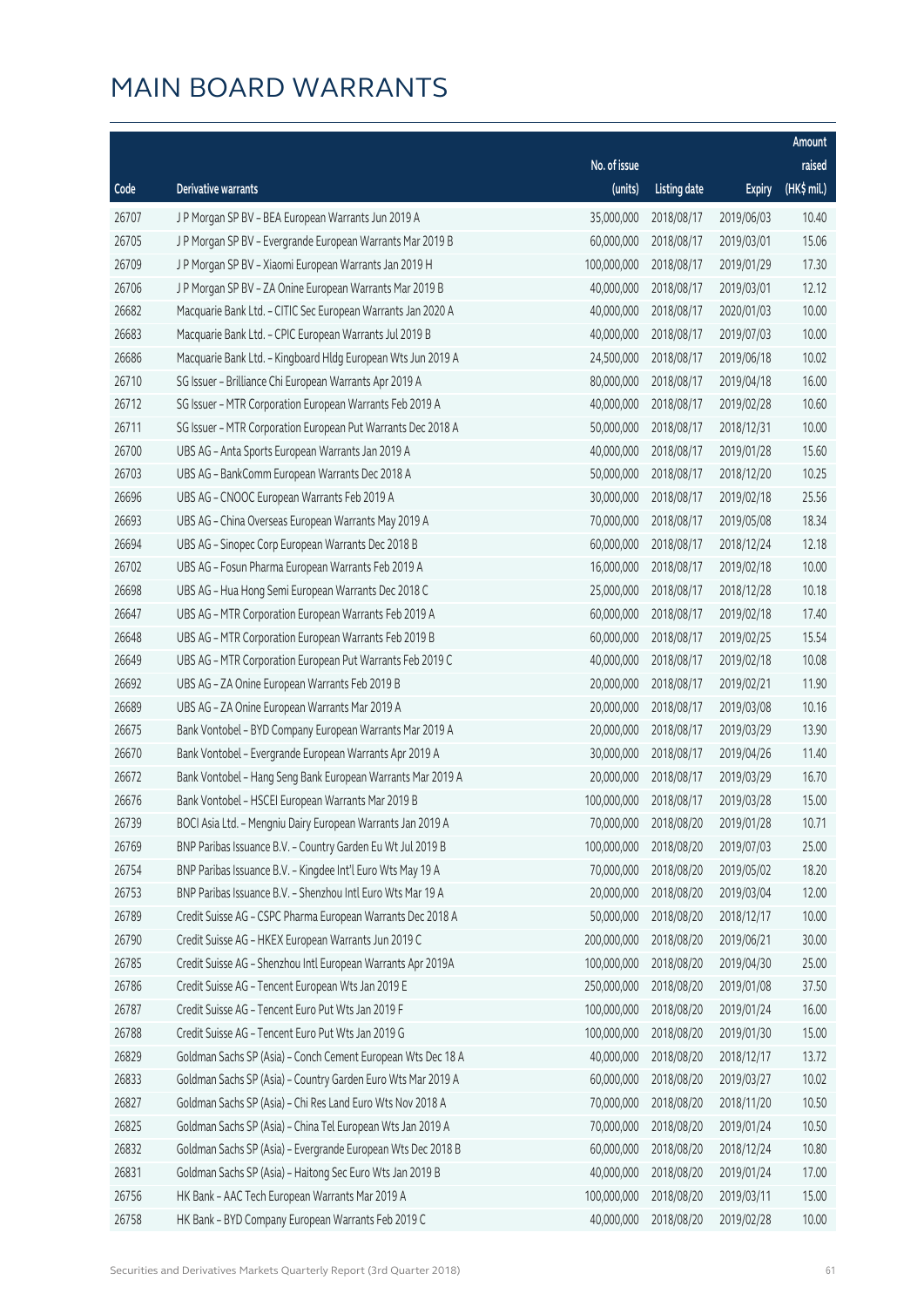|       |                                                              |              |                       |               | Amount      |
|-------|--------------------------------------------------------------|--------------|-----------------------|---------------|-------------|
|       |                                                              | No. of issue |                       |               | raised      |
| Code  | <b>Derivative warrants</b>                                   | (units)      | <b>Listing date</b>   | <b>Expiry</b> | (HK\$ mil.) |
| 26759 | HK Bank - China Telecom European Warrants Jun 2019 A         | 40,000,000   | 2018/08/20            | 2019/06/28    | 10.00       |
| 26738 | HK Bank - Evergrande European Warrants Feb 2019 A            | 40,000,000   | 2018/08/20            | 2019/02/28    | 12.00       |
| 26755 | HK Bank - Sunny Optical European Warrants Feb 2019 A         | 80,000,000   | 2018/08/20            | 2019/02/21    | 12.00       |
| 26757 | HK Bank - Sunny Optical European Warrants Feb 2019 B         | 80,000,000   | 2018/08/20            | 2019/02/28    | 20.00       |
| 26761 | HK Bank - Sunny Optical European Warrants Mar 2019 A         | 80,000,000   | 2018/08/20            | 2019/03/29    | 12.00       |
| 26763 | HK Bank - Sunny Optical European Put Warrants Apr 2019 A     | 80,000,000   | 2018/08/20            | 2019/04/30    | 20.00       |
| 26742 | Haitong Int'l Sec - AIA European Warrants Mar 2019 A         | 40,000,000   | 2018/08/20            | 2019/03/18    | 20.80       |
| 26743 | Haitong Int'l Sec - CHALCO European Warrants Mar 2019 A      | 30,000,000   | 2018/08/20            | 2019/03/28    | 12.60       |
| 26748 | Haitong Int'l Sec - China Mobile European Put Wts Apr 2019 A | 50,000,000   | 2018/08/20            | 2019/04/04    | 25.50       |
| 26745 | Haitong Int'l Sec - CPIC European Warrants Mar 2019 A        | 40,000,000   | 2018/08/20            | 2019/03/07    | 14.00       |
| 26747 | Haitong Int'l Sec - Jiangxi Copper European Warrants Mar 19A | 30,000,000   | 2018/08/20            | 2019/03/14    | 27.30       |
| 26744 | Haitong Int'l Sec - SJM Holdings European Warrants Feb 2019A | 20,000,000   | 2018/08/20            | 2019/02/28    | 19.80       |
| 26811 | J P Morgan SP BV - China Edu Group European Warrants Feb 19B | 80,000,000   | 2018/08/20            | 2019/02/04    | 12.24       |
| 26813 | J P Morgan SP BV - HSI European Put Warrants Feb 2019 D      | 300,000,000  | 2018/08/20            | 2019/02/27    | 45.60       |
| 10030 | J P Morgan SP BV - N225 Index Euro Wts Mar 2019 A            | 100,000,000  | 2018/08/20            | 2019/03/08    | 25.10       |
| 10031 | J P Morgan SP BV - N225 Index Euro Put Wts Mar 2019 B        | 100,000,000  | 2018/08/20            | 2019/03/08    | 25.90       |
| 26814 | J P Morgan SP BV - Shenzhou Intl European Warrants Aug 2019A | 60,000,000   | 2018/08/20            | 2019/08/02    | 15.06       |
| 26807 | J P Morgan SP BV - Tencent European Warrants Nov 2018 D      | 250,000,000  | 2018/08/20            | 2018/11/30    | 37.75       |
| 26810 | J P Morgan SP BV - Tencent European Put Warrants Jan 2019 D  | 250,000,000  | 2018/08/20            | 2019/01/29    | 37.75       |
| 26774 | Macquarie Bank Ltd. - Haier Elec European Wts Sep 2019 A     | 23,000,000   | 2018/08/20            | 2019/09/17    | 10.01       |
| 26779 | Macquarie Bank Ltd. - KECL European Warrants Jun 2019 A      | 11,000,000   | 2018/08/20            | 2019/06/04    | 10.43       |
| 26781 | Macquarie Bank Ltd. - Ping An European Warrants Feb 2019 B   | 25,000,000   | 2018/08/20            | 2019/02/04    | 10.03       |
| 26784 | Macquarie Bank Ltd. - Ping An European Warrants Feb 2019 C   | 32,000,000   | 2018/08/20            | 2019/02/04    | 10.18       |
| 26775 | Macquarie Bank Ltd. - Tencent European Warrants Mar 2019 G   | 40,000,000   | 2018/08/20            | 2019/03/26    | 10.00       |
| 26773 | Macquarie Bank Ltd. - Wharf Holdings European Wts Oct 2019 A | 35,000,000   | 2018/08/20            | 2019/10/03    | 10.01       |
| 26818 | SG Issuer - BOC HK European Warrants Feb 2019 A              | 40,000,000   | 2018/08/20            | 2019/02/28    | 10.00       |
| 26819 | SG Issuer - China Railway European Warrants Feb 2019 A       |              | 20,000,000 2018/08/20 | 2019/02/28    | 10.00       |
| 26820 | SG Issuer - MTR Corporation European Put Warrants Feb 2019 B | 40,000,000   | 2018/08/20            | 2019/02/28    | 10.00       |
| 26821 | SG Issuer - SMIC European Warrants Mar 2019 A                | 80,000,000   | 2018/08/20            | 2019/03/29    | 12.00       |
| 26822 | SG Issuer - Tencent European Put Warrants Jan 2019 F         | 150,000,000  | 2018/08/20            | 2019/01/31    | 22.50       |
| 26823 | SG Issuer - Wynn Macau European Warrants Jan 2019 B          | 40,000,000   | 2018/08/20            | 2019/01/31    | 10.00       |
| 26802 | UBS AG - BAIC Motor European Warrants Feb 2019 A             | 14,000,000   | 2018/08/20            | 2019/02/28    | 10.71       |
| 26804 | UBS AG - BBMG European Warrants Feb 2019 A                   | 25,000,000   | 2018/08/20            | 2019/02/28    | 11.53       |
| 26806 | UBS AG - Chinares Cement European Warrants Dec 2018 B        | 70,000,000   | 2018/08/20            | 2018/12/11    | 10.57       |
| 26805 | UBS AG - HSI European Warrants Mar 2019 B                    | 300,000,000  | 2018/08/20            | 2019/03/28    | 45.30       |
| 26791 | UBS AG - Shenzhou Intl European Warrants Feb 2019 A          | 80,000,000   | 2018/08/20            | 2019/02/28    | 20.00       |
| 26795 | UBS AG - Shenzhou Intl European Warrants Jun 2019 A          | 80,000,000   | 2018/08/20            | 2019/06/28    | 20.08       |
| 26797 | UBS AG - China Vanke European Warrants Jan 2019 A            | 50,000,000   | 2018/08/20            | 2019/01/31    | 12.00       |
| 26801 | UBS AG - WuXi Bio European Warrants Dec 2018 B               | 70,000,000   | 2018/08/20            | 2018/12/31    | 10.92       |
| 26767 | Bank Vontobel - China Res Land European Warrants Mar 2019 A  | 50,000,000   | 2018/08/20            | 2019/03/05    | 12.50       |
| 26764 | Bank Vontobel - MTR Corporation European Warrants Apr 2019 A | 40,000,000   | 2018/08/20            | 2019/04/01    | 15.60       |
| 26897 | BOCI Asia Ltd. - AAC Tech European Warrants Apr 2019 A       | 100,000,000  | 2018/08/21            | 2019/04/23    | 16.50       |
| 26902 | BOCI Asia Ltd. - China Lit European Warrants Feb 2019 A      | 25,000,000   | 2018/08/21            | 2019/02/25    | 31.48       |
| 26904 | BOCI Asia Ltd. - Geely Auto European Warrants Feb 2019 A     | 100,000,000  | 2018/08/21            | 2019/02/08    | 22.30       |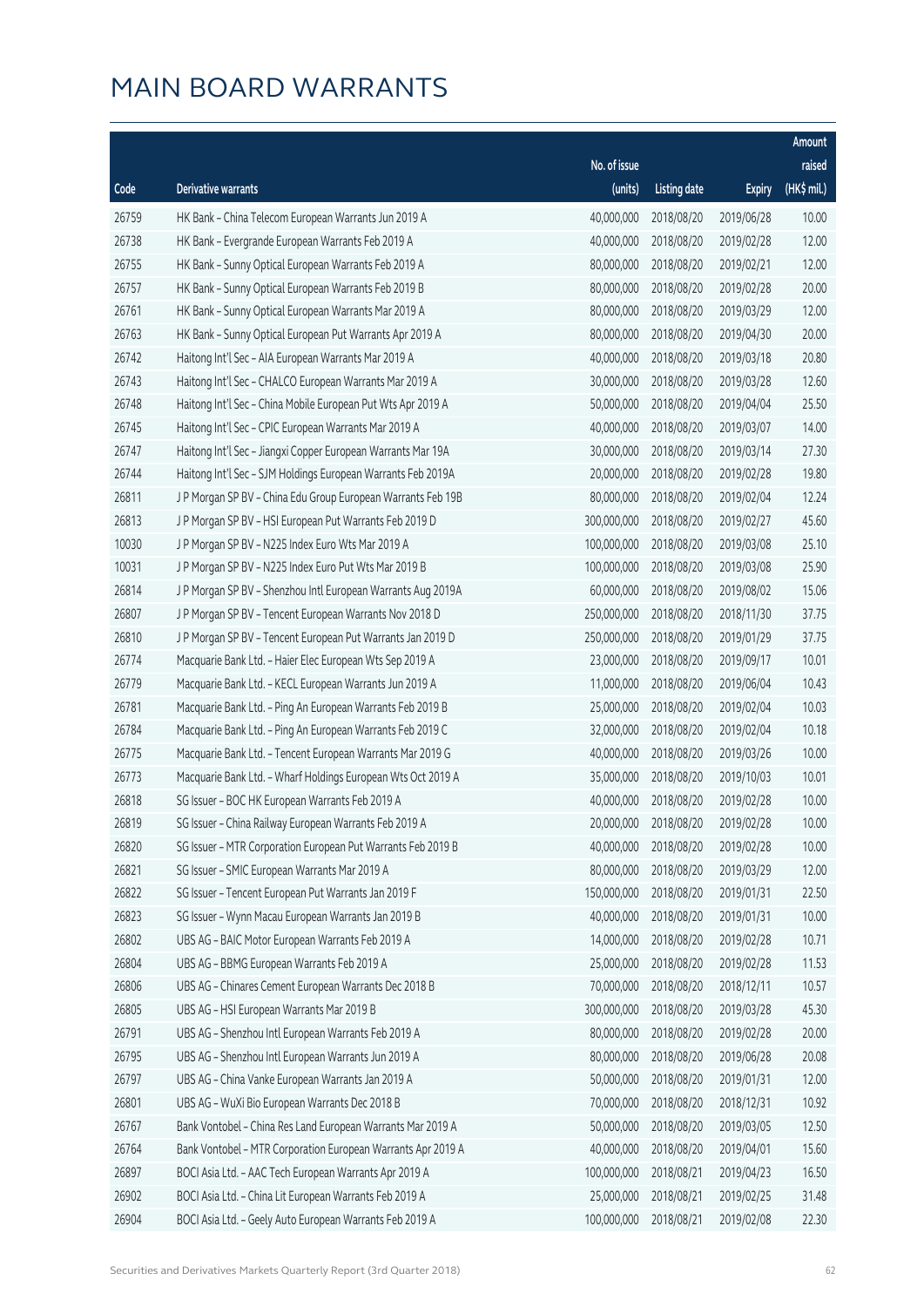|       |                                                              |                        |                     |               | Amount      |
|-------|--------------------------------------------------------------|------------------------|---------------------|---------------|-------------|
|       |                                                              | No. of issue           |                     |               | raised      |
| Code  | <b>Derivative warrants</b>                                   | (units)                | <b>Listing date</b> | <b>Expiry</b> | (HK\$ mil.) |
| 26908 | BOCI Asia Ltd. - Henderson Land European Warrants Jan 2019 A | 60,000,000             | 2018/08/21          | 2019/01/28    | 10.68       |
| 26838 | BOCI Asia Ltd. - HSBC European Warrants Jan 2019 C           | 100,000,000            | 2018/08/21          | 2019/01/28    | 15.10       |
| 26899 | BOCI Asia Ltd. - Kingsoft European Warrants Mar 2019 A       | 100,000,000            | 2018/08/21          | 2019/03/18    | 25.00       |
| 26903 | BOCI Asia Ltd. - Meitu European Warrants Feb 2019 A          | 20,000,000             | 2018/08/21          | 2019/02/25    | 18.88       |
| 26905 | BOCI Asia Ltd. - Ping An European Warrants Dec 2018 B        | 100,000,000            | 2018/08/21          | 2018/12/20    | 19.40       |
| 26840 | BOCI Asia Ltd. - Sunny Optical European Warrants Dec 2018 B  | 100,000,000            | 2018/08/21          | 2018/12/24    | 31.10       |
| 26843 | BOCI Asia Ltd. - Sunny Optical European Warrants Feb 2019 B  | 100,000,000            | 2018/08/21          | 2019/02/28    | 28.10       |
| 26895 | BOCI Asia Ltd. - Tencent European Wts Jan 2019 E             | 200,000,000            | 2018/08/21          | 2019/01/28    | 119.40      |
| 26896 | BOCI Asia Ltd. - Tencent European Wts Feb 2019 E             | 200,000,000            | 2018/08/21          | 2019/02/25    | 103.80      |
| 26836 | BNP Paribas Issuance B.V. - AAC Tech Euro Wts May 2019 B     | 100,000,000            | 2018/08/21          | 2019/05/02    | 21.00       |
| 26857 | BNP Paribas Issuance B.V. - AIA European Wts Mar 2019 A      | 40,000,000             | 2018/08/21          | 2019/03/04    | 17.60       |
| 26853 | BNP Paribas Issuance B.V. - HKEX European Wts Feb 2019 B     | 80,000,000             | 2018/08/21          | 2019/02/04    | 12.00       |
| 26856 | BNP Paribas Issuance B.V. - Tencent European Wts Jul 2019 F  | 80,000,000             | 2018/08/21          | 2019/07/03    | 34.40       |
| 26963 | Credit Suisse AG - China Lit European Warrants Jul 2019 A    | 100,000,000            | 2018/08/21          | 2019/07/31    | 25.00       |
| 26969 | Credit Suisse AG - Ping An European Warrants Jan 2019 D      | 150,000,000            | 2018/08/21          | 2019/01/21    | 28.50       |
| 26968 | Credit Suisse AG - Sunny Optical European Warrants Dec 2018B | 100,000,000            | 2018/08/21          | 2018/12/24    | 32.00       |
| 26966 | Credit Suisse AG - Sunny Optical European Warrants Feb 2019B | 100,000,000            | 2018/08/21          | 2019/02/20    | 28.00       |
| 26973 | Goldman Sachs SP (Asia) - Kingsoft European Wts Apr 2019 A   | 60,000,000             | 2018/08/21          | 2019/04/30    | 15.00       |
| 26970 | Goldman Sachs SP (Asia) - Sunny Optical Euro Wts Dec 2018 B  | 70,000,000             | 2018/08/21          | 2018/12/24    | 10.50       |
| 26971 | Goldman Sachs SP (Asia) - Tencent European Wt Jan 2019 E     | 150,000,000            | 2018/08/21          | 2019/01/29    | 32.10       |
| 26972 | Goldman Sachs SP (Asia) - Tencent European Wt Jan 2019 F     | 150,000,000            | 2018/08/21          | 2019/01/29    | 39.60       |
| 26974 | Goldman Sachs SP (Asia) - Tencent European Wt Jan 2019 G     | 150,000,000            | 2018/08/21          | 2019/01/29    | 23.70       |
| 26865 | HK Bank - AAC Tech European Warrants Apr 2019 A              | 100,000,000            | 2018/08/21          | 2019/04/23    | 15.00       |
| 26860 | HK Bank - Sunny Optical European Warrants Dec 2018 C         | 100,000,000            | 2018/08/21          | 2018/12/31    | 15.00       |
| 26844 | HK Bank - Sunny Optical European Warrants Feb 2019 C         | 100,000,000            | 2018/08/21          | 2019/02/28    | 26.00       |
| 26926 | J P Morgan SP BV - AAC Tech European Warrants Mar 2019 B     | 100,000,000            | 2018/08/21          | 2019/03/18    | 15.20       |
| 26934 | J P Morgan SP BV - AAC Tech European Warrants Apr 2019 A     | 100,000,000 2018/08/21 |                     | 2019/04/23    | 15.00       |
| 26935 | J P Morgan SP BV - AAC Tech European Put Warrants Dec 2019 B | 100,000,000            | 2018/08/21          | 2019/12/31    | 25.00       |
| 26930 | J P Morgan SP BV - China Lit European Warrants Aug 2019 B    | 200,000,000            | 2018/08/21          | 2019/08/15    | 35.40       |
| 26959 | J P Morgan SP BV - Mapleleaf Edu European Warrants Dec 2018B | 70,000,000             | 2018/08/21          | 2018/12/24    | 10.57       |
| 26958 | J P Morgan SP BV - Genscript Bio European Warrants Jan 2019C | 40,000,000             | 2018/08/21          | 2019/01/10    | 11.24       |
| 26957 | J P Morgan SP BV - Genscript Bio European Warrants Feb 2019A | 40,000,000             | 2018/08/21          | 2019/02/04    | 14.20       |
| 26960 | J P Morgan SP BV - HKEX European Warrants Mar 2019 A         | 200,000,000            | 2018/08/21          | 2019/03/29    | 30.40       |
| 26925 | J P Morgan SP BV - Kingsoft European Warrants Mar 2019 A     | 60,000,000             | 2018/08/21          | 2019/03/04    | 15.06       |
| 26961 | J P Morgan SP BV - MGM China European Warrants Jan 2019 A    | 70,000,000             | 2018/08/21          | 2019/01/31    | 10.78       |
| 26962 | J P Morgan SP BV - Sino Biopharm European Warrants Dec 2018B | 70,000,000             | 2018/08/21          | 2018/12/20    | 11.34       |
| 26936 | J P Morgan SP BV - Sunny Optical European Warrants Dec 2018A | 100,000,000            | 2018/08/21          | 2018/12/31    | 15.00       |
| 26927 | J P Morgan SP BV - Sunny Optical European Warrants Mar 2019C | 100,000,000            | 2018/08/21          | 2019/03/04    | 25.00       |
| 26937 | J P Morgan SP BV - Sunny Optical European Put Wts Dec 2018 B | 100,000,000            | 2018/08/21          | 2018/12/31    | 15.00       |
| 26933 | J P Morgan SP BV - Tencent European Warrants Jan 2019 E      | 250,000,000            | 2018/08/21          | 2019/01/31    | 41.25       |
| 26932 | J P Morgan SP BV - Tencent European Warrants Feb 2019 B      | 250,000,000            | 2018/08/21          | 2019/02/18    | 99.50       |
| 26909 | Macquarie Bank Ltd. - AAC Tech European Wts Jan 2020 A       | 40,000,000             | 2018/08/21          | 2020/01/03    | 10.00       |
| 26915 | Macquarie Bank Ltd. - CSDC European Warrants Mar 2019 A      | 40,000,000             | 2018/08/21          | 2019/03/04    | 10.00       |
| 26920 | Macquarie Bank Ltd. - Huadian Fuxin European Warrants Nov19A | 23,000,000             | 2018/08/21          | 2019/11/18    | 10.03       |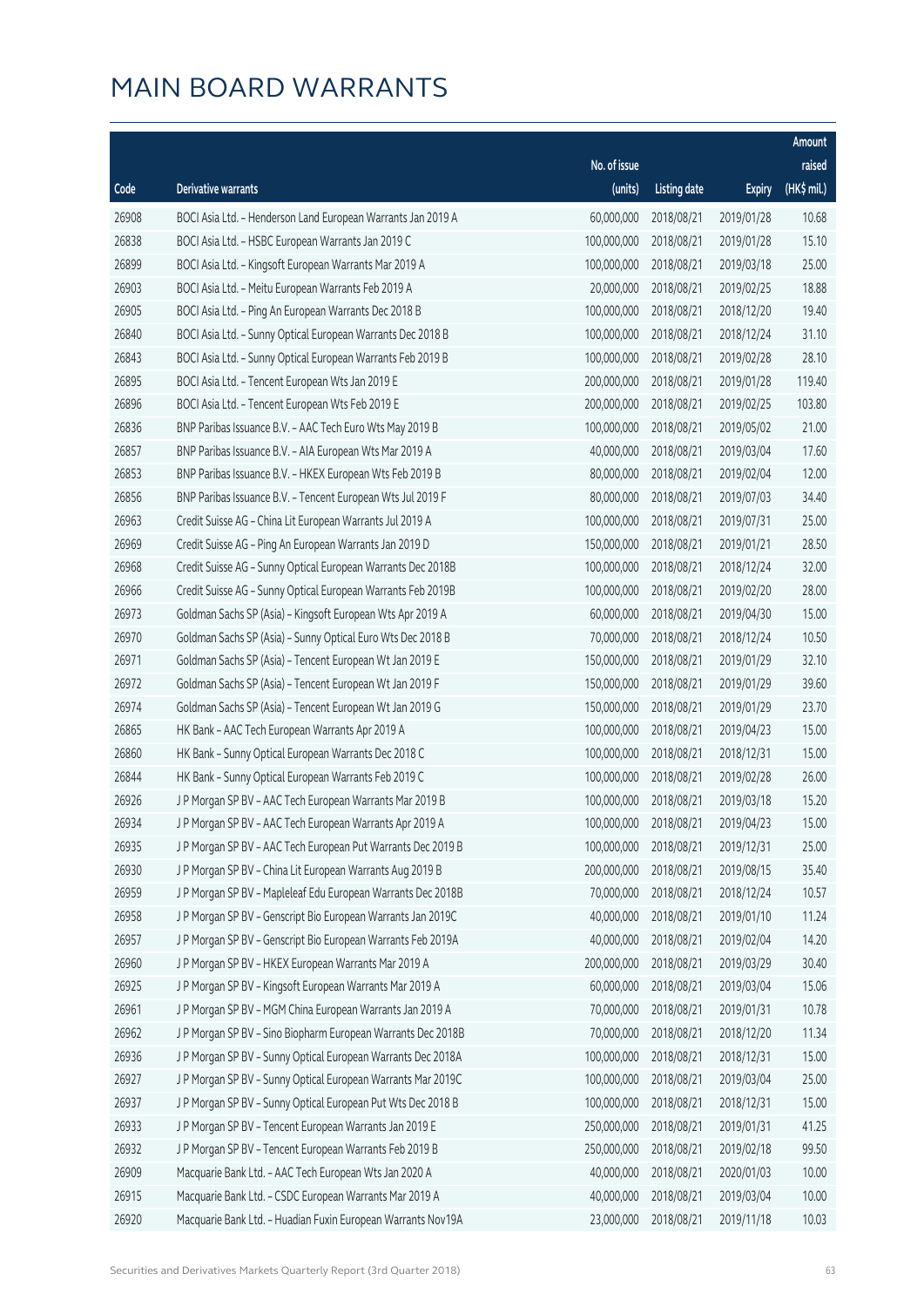|       |                                                              |                        |                     |               | Amount      |
|-------|--------------------------------------------------------------|------------------------|---------------------|---------------|-------------|
|       |                                                              | No. of issue           |                     |               | raised      |
| Code  | Derivative warrants                                          | (units)                | <b>Listing date</b> | <b>Expiry</b> | (HK\$ mil.) |
| 26921 | Macquarie Bank Ltd. - Kingsoft European Warrants Mar 2019 B  | 40,000,000             | 2018/08/21          | 2019/03/04    | 10.00       |
| 26919 | Macquarie Bank Ltd. - MGM China European Warrants Mar 2019 B | 40,000,000             | 2018/08/21          | 2019/03/04    | 10.08       |
| 26916 | Macquarie Bank Ltd. - Sino Biopharm European Wts Aug 2019 A  | 31,000,000             | 2018/08/21          | 2019/08/16    | 10.01       |
| 26922 | Macquarie Bank Ltd. - Sunny Optical European Wts May 2019 A  | 6,000,000              | 2018/08/21          | 2019/05/02    | 10.18       |
| 26939 | SG Issuer - AAC Tech European Warrants Feb 2019 C            | 80,000,000             | 2018/08/21          | 2019/02/28    | 20.00       |
| 26947 | SG Issuer - Hua Hong Semi European Warrants Feb 2019 A       | 30,000,000             | 2018/08/21          | 2019/02/28    | 13.20       |
| 26944 | SG Issuer - Sunny Optical European Warrants Dec 2018 D       | 80,000,000             | 2018/08/21          | 2018/12/31    | 25.60       |
| 26945 | SG Issuer - Sunny Optical European Warrants Feb 2019 D       | 80,000,000             | 2018/08/21          | 2019/02/28    | 24.80       |
| 26950 | SG Issuer - Sunny Optical European Put Warrants Feb 2019 E   | 10,000,000             | 2018/08/21          | 2019/02/28    | 10.00       |
| 26951 | SG Issuer - WH Group European Warrants Apr 2020 A            | 100,000,000            | 2018/08/21          | 2020/04/07    | 15.00       |
| 26872 | UBS AG - AAC Tech European Warrants Mar 2019 B               | 100,000,000            | 2018/08/21          | 2019/03/29    | 25.00       |
| 26891 | UBS AG - China Shenhua European Warrants Jan 2019 A          | 70,000,000             | 2018/08/21          | 2019/01/24    | 10.85       |
| 26878 | UBS AG - Geely Auto European Warrants Feb 2019 C             | 100,000,000            | 2018/08/21          | 2019/02/21    | 27.30       |
| 26879 | UBS AG - HSBC European Warrants Dec 2018 E                   | 100,000,000            | 2018/08/21          | 2018/12/28    | 19.70       |
| 26893 | UBS AG - HSI European Warrants Dec 2018 J                    | 300,000,000            | 2018/08/21          | 2018/12/28    | 117.00      |
| 26846 | UBS AG - Kingsoft European Warrants Feb 2019 C               | 60,000,000             | 2018/08/21          | 2019/02/28    | 15.12       |
| 26847 | UBS AG - Kingsoft European Warrants Feb 2019 D               | 60,000,000             | 2018/08/21          | 2019/02/21    | 23.16       |
| 26848 | UBS AG - Kingsoft European Warrants Mar 2019 A               | 60,000,000             | 2018/08/21          | 2019/03/29    | 19.98       |
| 26874 | UBS AG - Kingsoft European Warrants Apr 2019 A               | 60,000,000             | 2018/08/21          | 2019/04/30    | 17.94       |
| 26894 | UBS AG - SHK Ppt European Warrants Jan 2019 A                | 30,000,000             | 2018/08/21          | 2019/01/04    | 13.50       |
| 26852 | UBS AG - Sunny Optical European Warrants Dec 2018 B          | 100,000,000            | 2018/08/21          | 2018/12/24    | 32.40       |
| 26849 | UBS AG - Sunny Optical European Warrants Feb 2019 A          | 100,000,000            | 2018/08/21          | 2019/02/21    | 25.80       |
| 26850 | UBS AG - Sunny Optical European Warrants Feb 2019 B          | 100,000,000            | 2018/08/21          | 2019/02/28    | 33.30       |
| 26880 | UBS AG - Tencent European Warrants Jan 2019 C                | 300,000,000            | 2018/08/21          | 2019/01/21    | 65.10       |
| 26885 | UBS AG - Tencent European Warrants Jan 2019 D                | 300,000,000            | 2018/08/21          | 2019/01/29    | 92.10       |
| 26884 | UBS AG - Tencent European Warrants Mar 2019 A                | 300,000,000            | 2018/08/21          | 2019/03/22    | 51.30       |
| 26890 | UBS AG - Tencent European Put Warrants Jan 2019 E            | 300,000,000 2018/08/21 |                     | 2019/01/29    | 51.60       |
| 26867 | Bank Vontobel - CNOOC European Warrants Dec 2018 B           | 40,000,000             | 2018/08/21          | 2018/12/28    | 12.00       |
| 26866 | Bank Vontobel - CNOOC European Warrants Sep 2019 A           | 80,000,000             | 2018/08/21          | 2019/09/23    | 12.00       |
| 26835 | Bank Vontobel - Greatwall Motor European Warrants May 2019 A | 15,000,000             | 2018/08/21          | 2019/05/06    | 10.50       |
| 26869 | Bank Vontobel - PetroChina European Warrants Feb 2019 A      | 40,000,000             | 2018/08/21          | 2019/02/01    | 14.00       |
| 26871 | Bank Vontobel - Sunny Optical European Warrants Dec 2018 B   | 80,000,000             | 2018/08/21          | 2018/12/24    | 12.00       |
| 27023 | BOCI Asia Ltd. - CSPC Pharma European Warrants Feb 2019 B    | 60,000,000             | 2018/08/22          | 2019/02/26    | 15.06       |
| 27019 | BOCI Asia Ltd. - Genscript Bio European Warrants Jan 2019 B  | 40,000,000             | 2018/08/22          | 2019/01/31    | 10.00       |
| 27021 | BOCI Asia Ltd. - Genscript Bio European Warrants Feb 2019 A  | 40,000,000             | 2018/08/22          | 2019/02/26    | 11.96       |
| 27044 | BOCI Asia Ltd. - Ping An European Warrants Jan 2019 B        | 80,000,000             | 2018/08/22          | 2019/01/24    | 29.76       |
| 27045 | BOCI Asia Ltd. - Ping An European Warrants Feb 2019 A        | 80,000,000             | 2018/08/22          | 2019/02/25    | 44.00       |
| 27026 | BOCI Asia Ltd. - ZA Onine European Warrants Feb 2019 A       | 30,000,000             | 2018/08/22          | 2019/02/04    | 12.84       |
| 27067 | BNP Paribas Issuance B.V. - CSOP A50 ETF Eu Wts Nov 2019 A   | 100,000,000            | 2018/08/22          | 2019/11/28    | 15.00       |
| 27068 | BNP Paribas Issuance B.V. - A50 China Euro Wts Feb 2019 B    | 30,000,000             | 2018/08/22          | 2019/02/04    | 14.70       |
| 27066 | BNP Paribas Issuance B.V. - Ping An European Wt Jan 2019 E   | 40,000,000             | 2018/08/22          | 2019/01/03    | 13.20       |
| 27065 | BNP Paribas Issuance B.V. - Ping An European Wt Mar 2019 A   | 40,000,000             | 2018/08/22          | 2019/03/04    | 14.00       |
| 27069 | BNP Paribas Issuance B.V. - Yanzhou Coal Eur Wt Oct 2019 A   | 50,000,000             | 2018/08/22          | 2019/10/03    | 13.00       |
| 27094 | Credit Suisse AG - AIA European Warrants Feb 2019 A          | 70,000,000             | 2018/08/22          | 2019/02/21    | 35.00       |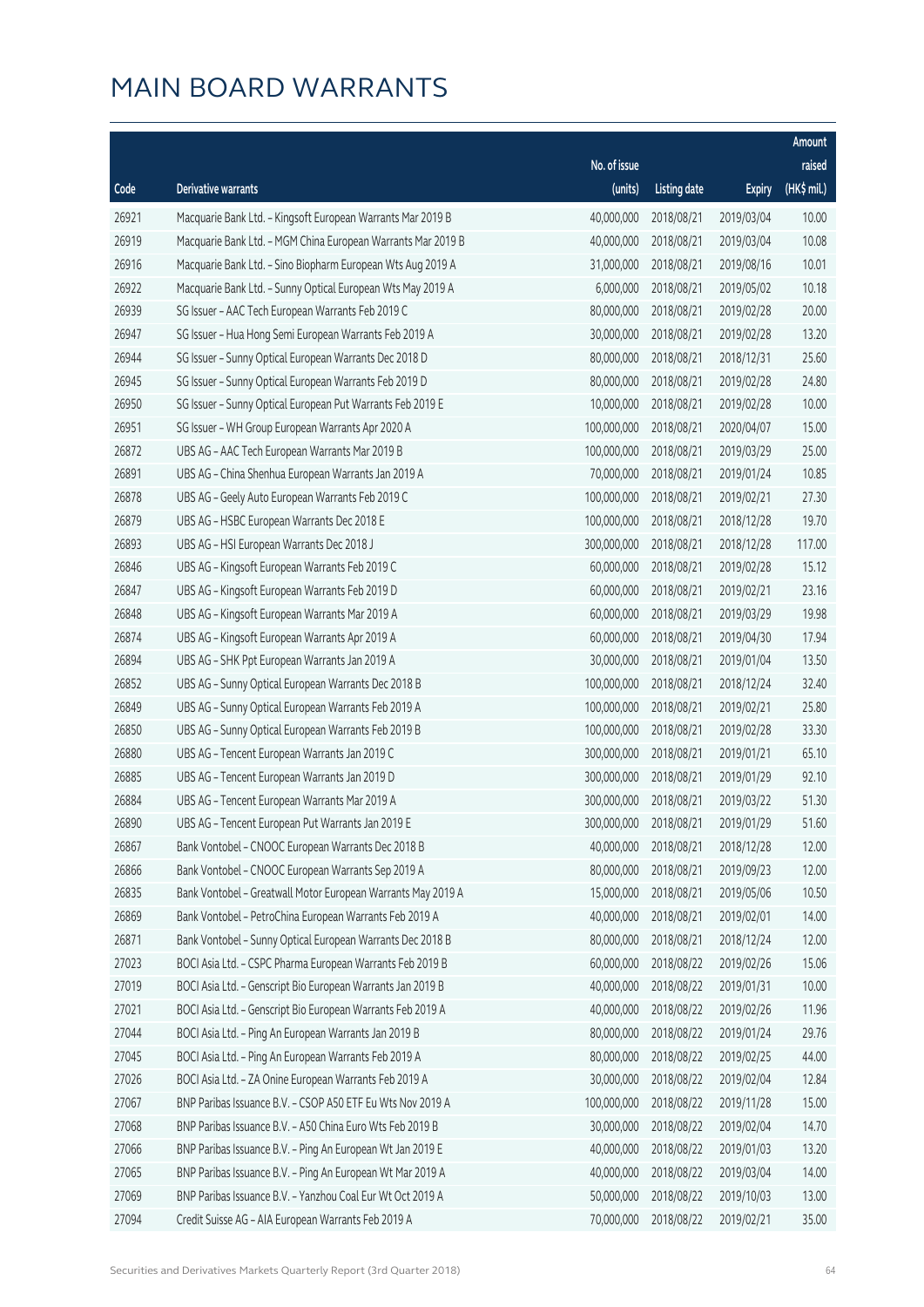|       |                                                              |              |                       |               | Amount      |
|-------|--------------------------------------------------------------|--------------|-----------------------|---------------|-------------|
|       |                                                              | No. of issue |                       |               | raised      |
| Code  | Derivative warrants                                          | (units)      | <b>Listing date</b>   | <b>Expiry</b> | (HK\$ mil.) |
| 27097 | Credit Suisse AG - CNOOC European Warrants Sep 2019 C        | 100,000,000  | 2018/08/22            | 2019/09/23    | 15.00       |
| 27095 | Credit Suisse AG - Geely Auto European Warrants Feb 2019 B   | 80,000,000   | 2018/08/22            | 2019/02/21    | 13.60       |
| 27098 | Credit Suisse AG - Genscript Bio European Warrants Feb 2019B | 30,000,000   | 2018/08/22            | 2019/02/21    | 12.00       |
| 27096 | Credit Suisse AG - PetroChina European Warrants Jan 2019 A   | 50,000,000   | 2018/08/22            | 2019/01/28    | 14.00       |
| 27092 | Credit Suisse AG - Tencent European Wts Jan 2019 H           | 250,000,000  | 2018/08/22            | 2019/01/21    | 40.00       |
| 27093 | Credit Suisse AG - Tencent European Wts Jan 2019 I           | 250,000,000  | 2018/08/22            | 2019/01/29    | 50.00       |
| 27091 | Credit Suisse AG - Tencent European Wts Feb 2019 D           | 250,000,000  | 2018/08/22            | 2019/02/08    | 37.50       |
| 27099 | Credit Suisse AG - Xiaomi European Warrants Jan 2019 A       | 200,000,000  | 2018/08/22            | 2019/01/02    | 66.00       |
| 27100 | Credit Suisse AG - Xiaomi European Put Warrants Feb 2019 D   | 80,000,000   | 2018/08/22            | 2019/02/28    | 20.00       |
| 27103 | Goldman Sachs SP (Asia) - AAC Tech Euro Wts Apr 2019 A       | 70,000,000   | 2018/08/22            | 2019/04/23    | 10.50       |
| 27111 | Goldman Sachs SP (Asia) - AIA European Warrants Dec 2018 D   | 80,000,000   | 2018/08/22            | 2018/12/20    | 12.00       |
| 27109 | Goldman Sachs SP (Asia) - Ping An Euro Put Wts Jan 2019 B    | 60,000,000   | 2018/08/22            | 2019/01/24    | 10.86       |
| 27101 | Goldman Sachs SP (Asia) - Sunny Optical Euro Wts Feb 2019 A  | 70,000,000   | 2018/08/22            | 2019/02/18    | 10.50       |
| 27108 | Goldman Sachs SP (Asia) - Tencent European Wt Jan 2019 H     | 150,000,000  | 2018/08/22            | 2019/01/28    | 72.75       |
| 26976 | HK Bank - China Lit European Warrants Oct 2019 A             | 80,000,000   | 2018/08/22            | 2019/10/24    | 12.00       |
| 27034 | HK Bank - CNOOC European Warrants Dec 2019 C                 | 100,000,000  | 2018/08/22            | 2019/12/09    | 20.00       |
| 27031 | HK Bank - SMIC European Warrants Feb 2019 A                  | 100,000,000  | 2018/08/22            | 2019/02/28    | 15.00       |
| 27030 | HK Bank - Tencent European Warrants Dec 2018 D               | 100,000,000  | 2018/08/22            | 2018/12/24    | 22.00       |
| 26977 | HK Bank - Tencent European Warrants Jan 2019 D               | 100,000,000  | 2018/08/22            | 2019/01/21    | 15.00       |
| 27027 | HK Bank - Tencent European Warrants Jan 2019 E               | 100,000,000  | 2018/08/22            | 2019/01/07    | 16.00       |
| 26995 | Haitong Int'l Sec - Geely Auto European Warrants Apr 2019 A  | 80,000,000   | 2018/08/22            | 2019/04/26    | 20.00       |
| 26996 | Haitong Int'l Sec - Galaxy Ent European Warrants Feb 2019 A  | 30,000,000   | 2018/08/22            | 2019/02/27    | 19.50       |
| 27001 | Haitong Int'l Sec - Greatwall Motor European Warrants Feb19A | 30,000,000   | 2018/08/22            | 2019/02/04    | 12.90       |
| 26993 | Haitong Int'l Sec - MTR Corporation European Warrants Mar19A | 40,000,000   | 2018/08/22            | 2019/03/21    | 10.00       |
| 26985 | Haitong Int'l Sec - Sunny Optical European Wts Jul 2019 A    | 40,000,000   | 2018/08/22            | 2019/07/29    | 10.00       |
| 26988 | Haitong Int'l Sec - Sunny Optical European Wts Oct 2019 A    | 40,000,000   | 2018/08/22            | 2019/10/02    | 10.00       |
| 26987 | Haitong Int'l Sec - Sunny Optical European Put Wts Dec 2018C |              | 70,000,000 2018/08/22 | 2018/12/28    | 10.50       |
| 27059 | J P Morgan SP BV - CKI Holdings European Warrants Feb 2019 A | 60,000,000   | 2018/08/22            | 2019/02/28    | 15.06       |
| 27051 | J P Morgan SP BV - Mapleleaf Edu European Warrants Jul 2020A | 100,000,000  | 2018/08/22            | 2020/07/06    | 25.10       |
| 27076 | J P Morgan SP BV - CSOP A50 ETF European Warrants Jan 2019 B | 100,000,000  | 2018/08/22            | 2019/01/31    | 51.90       |
| 27070 | J P Morgan SP BV - CSPC Pharma European Warrants Nov 2018 B  | 60,000,000   | 2018/08/22            | 2018/11/30    | 11.82       |
| 27077 | J P Morgan SP BV - A50 China European Warrants Jan 2019 B    | 100,000,000  | 2018/08/22            | 2019/01/24    | 38.30       |
| 27052 | J P Morgan SP BV - Geely Auto European Warrants Feb 2019 B   | 100,000,000  | 2018/08/22            | 2019/02/21    | 15.10       |
| 27053 | J P Morgan SP BV - Geely Auto European Put Warrants May 19 B | 100,000,000  | 2018/08/22            | 2019/05/31    | 25.10       |
| 27072 | J P Morgan SP BV - Hang Seng Bank European Put Wts Sep19A    | 40,000,000   | 2018/08/22            | 2019/09/02    | 10.28       |
| 27071 | J P Morgan SP BV - HSI European Warrants Feb 2019 E          | 200,000,000  | 2018/08/22            | 2019/02/27    | 31.00       |
| 27075 | J P Morgan SP BV - Hua Hong Semi European Warrants Feb 2019B | 40,000,000   | 2018/08/22            | 2019/02/28    | 17.08       |
| 27046 | J P Morgan SP BV - Meitu European Warrants Jul 2020 A        | 100,000,000  | 2018/08/22            | 2020/07/06    | 25.00       |
| 27073 | J P Morgan SP BV - Ping An European Warrants Dec 2018 E      | 100,000,000  | 2018/08/22            | 2018/12/31    | 23.40       |
| 27055 | J P Morgan SP BV - Tencent European Warrants Dec 2018 H      | 250,000,000  | 2018/08/22            | 2018/12/31    | 38.00       |
| 27054 | J P Morgan SP BV - Tencent European Warrants Jan 2019 F      | 250,000,000  | 2018/08/22            | 2019/01/28    | 122.75      |
| 27056 | J P Morgan SP BV - Tencent European Warrants Mar 2019 D      | 250,000,000  | 2018/08/22            | 2019/03/22    | 37.75       |
| 27058 | J P Morgan SP BV - Tencent European Put Warrants May 2019 A  | 250,000,000  | 2018/08/22            | 2019/05/31    | 63.00       |
| 27060 | J P Morgan SP BV - Wynn Macau European Warrants Feb 2019 B   | 100,000,000  | 2018/08/22            | 2019/02/21    | 25.50       |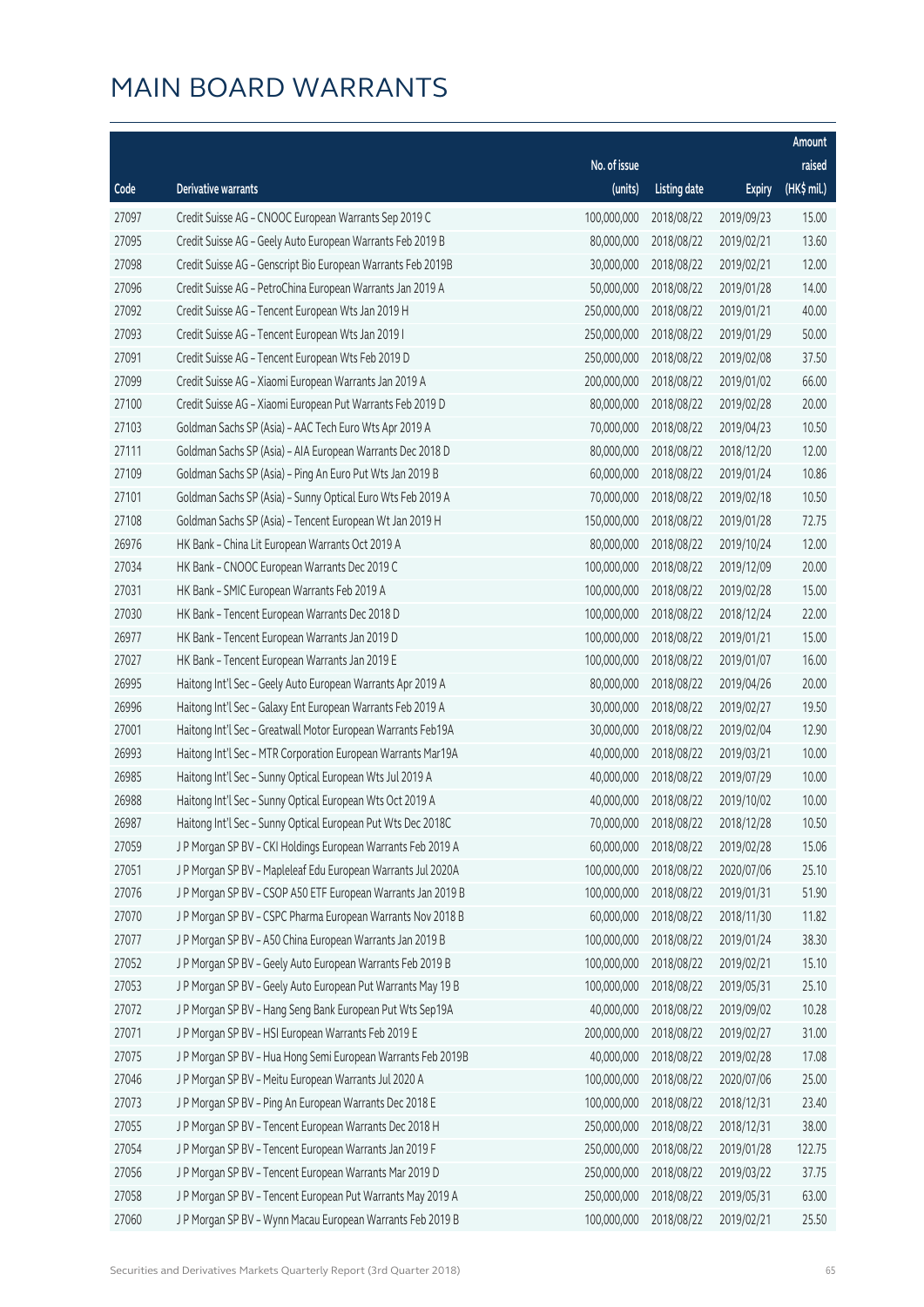|       |                                                              |              |                       |               | Amount      |
|-------|--------------------------------------------------------------|--------------|-----------------------|---------------|-------------|
|       |                                                              | No. of issue |                       |               | raised      |
| Code  | Derivative warrants                                          | (units)      | <b>Listing date</b>   | <b>Expiry</b> | (HK\$ mil.) |
| 27038 | Macquarie Bank Ltd. - Genscript Bio European Warrants Apr19A | 22,000,000   | 2018/08/22            | 2019/04/02    | 10.01       |
| 27041 | Macquarie Bank Ltd. - KB Laminates European Wts Dec 2019 A   | 37,000,000   | 2018/08/22            | 2019/12/17    | 10.03       |
| 27039 | Macquarie Bank Ltd. - Meitu European Warrants Sep 2020 A     | 40,000,000   | 2018/08/22            | 2020/09/16    | 10.00       |
| 27037 | Macquarie Bank Ltd. - Poly Property European Wts Aug 2019 A  | 12,000,000   | 2018/08/22            | 2019/08/16    | 10.04       |
| 27042 | Macquarie Bank Ltd. - Wynn Macau European Wts Mar 2019 B     | 39,000,000   | 2018/08/22            | 2019/03/04    | 10.06       |
| 27078 | SG Issuer - CSPC Pharma European Warrants Feb 2019 A         | 40,000,000   | 2018/08/22            | 2019/02/28    | 12.60       |
| 27080 | SG Issuer - Galaxy Ent European Warrants Dec 2018 C          | 60,000,000   | 2018/08/22            | 2018/12/31    | 12.90       |
| 27081 | SG Issuer - Sunny Optical European Put Warrants Dec 2018 E   | 80,000,000   | 2018/08/22            | 2018/12/31    | 12.00       |
| 27082 | SG Issuer - Tencent European Warrants Jan 2019 G             | 200,000,000  | 2018/08/22            | 2019/01/31    | 120.00      |
| 27088 | SG Issuer - Tencent European Warrants Jan 2019 H             | 200,000,000  | 2018/08/22            | 2019/01/31    | 43.00       |
| 27090 | SG Issuer - ZA Onine European Warrants Feb 2019 A            | 25,000,000   | 2018/08/22            | 2019/02/04    | 10.25       |
| 27062 | UBS AG - China Telecom European Warrants Jan 2019 B          | 70,000,000   | 2018/08/22            | 2019/01/23    | 14.35       |
| 27064 | UBS AG - Galaxy Ent European Warrants Feb 2019 A             | 70,000,000   | 2018/08/22            | 2019/02/21    | 29.61       |
| 27061 | UBS AG - Tencent European Warrants Feb 2019 C                | 300,000,000  | 2018/08/22            | 2019/02/18    | 110.10      |
| 27011 | Bank Vontobel - CC Bank European Warrants Mar 2019 C         | 50,000,000   | 2018/08/22            | 2019/03/29    | 15.00       |
| 27016 | Bank Vontobel - China Life European Warrants Jan 2019 A      | 80,000,000   | 2018/08/22            | 2019/01/07    | 12.00       |
| 27012 | Bank Vontobel - China Overseas European Warrants Jan 2019 B  | 60,000,000   | 2018/08/22            | 2019/01/24    | 11.40       |
| 27017 | Bank Vontobel - CSPC Pharma European Warrants Mar 2019 A     | 40,000,000   | 2018/08/22            | 2019/03/07    | 12.00       |
| 27005 | Bank Vontobel - HSI European Warrants Jan 2019 E             | 100,000,000  | 2018/08/22            | 2019/01/30    | 15.00       |
| 27008 | Bank Vontobel - HSI European Warrants Mar 2019 D             | 100,000,000  | 2018/08/22            | 2019/03/28    | 15.00       |
| 27009 | Bank Vontobel - HSI European Put Warrants Feb 2019 C         | 100,000,000  | 2018/08/22            | 2019/02/27    | 26.00       |
| 27010 | Bank Vontobel - HSI European Put Warrants Mar 2019 E         | 100,000,000  | 2018/08/22            | 2019/03/28    | 19.00       |
| 27018 | Bank Vontobel - Tencent European Warrants Jan 2019 A         | 100,000,000  | 2018/08/22            | 2019/01/31    | 30.00       |
| 27157 | BOCI Asia Ltd. - CNOOC European Warrants Feb 2019 A          | 50,000,000   | 2018/08/23            | 2019/02/28    | 26.95       |
| 27159 | BOCI Asia Ltd. - Sinopec Corp European Warrants Feb 2019 A   | 50,000,000   | 2018/08/23            | 2019/02/27    | 15.60       |
| 27153 | BOCI Asia Ltd. - HSBC European Warrants Jan 2019 D           | 80,000,000   | 2018/08/23            | 2019/01/28    | 17.60       |
| 27145 | BOCI Asia Ltd. - Ping An European Put Warrants Jan 2019 C    |              | 70,000,000 2018/08/23 | 2019/01/28    | 15.40       |
| 27168 | BOCI Asia Ltd. - Tencent European Put Wts Jan 2019 F         | 100,000,000  | 2018/08/23            | 2019/01/31    | 18.80       |
| 27169 | BNP Paribas Issuance B.V. - AIA European Wts May 2019 A      | 40,000,000   | 2018/08/23            | 2019/05/02    | 26.00       |
| 27171 | BNP Paribas Issuance B.V. - CNOOC European Wts Mar 2019 A    | 30,000,000   | 2018/08/23            | 2019/03/04    | 15.60       |
| 27126 | BNP Paribas Issuance B.V. - Tencent European Wts May 2019 A  | 80,000,000   | 2018/08/23            | 2019/05/02    | 28.80       |
| 27128 | BNP Paribas Issuance B.V. - Tencent Eu Put Wt Jul 2019 G     | 80,000,000   | 2018/08/23            | 2019/07/03    | 20.00       |
| 27197 | Credit Suisse AG - Galaxy Ent European Warrants Jan 2019 A   | 50,000,000   | 2018/08/23            | 2019/01/03    | 14.00       |
| 27194 | Credit Suisse AG - Ping An European Warrants Feb 2019 B      | 150,000,000  | 2018/08/23            | 2019/02/22    | 57.00       |
| 27191 | Credit Suisse AG - Tencent European Wts Jan 2019 J           | 250,000,000  | 2018/08/23            | 2019/01/07    | 37.50       |
| 27193 | Credit Suisse AG - Tencent European Wts Jan 2019 K           | 250,000,000  | 2018/08/23            | 2019/01/28    | 107.50      |
| 27192 | Credit Suisse AG - Tencent European Wts Feb 2019 E           | 250,000,000  | 2018/08/23            | 2019/02/22    | 62.50       |
| 27200 | Credit Suisse AG - Tencent Euro Put Wts Mar 2019 E           | 100,000,000  | 2018/08/23            | 2019/03/29    | 25.00       |
| 27279 | Goldman Sachs SP (Asia) - Sinopec Corp Euro Wts Nov 2018 A   | 60,000,000   | 2018/08/23            | 2018/11/23    | 10.32       |
| 27277 | Goldman Sachs SP (Asia) - Geely Auto European Wts Feb 2019 C | 80,000,000   | 2018/08/23            | 2019/02/21    | 12.00       |
| 27275 | Goldman Sachs SP (Asia) - HSBC European Warrants Jan 2019 B  | 80,000,000   | 2018/08/23            | 2019/01/24    | 12.08       |
| 27280 | Goldman Sachs SP (Asia) - HSI European Put Wts Feb 2019 A    | 150,000,000  | 2018/08/23            | 2019/02/27    | 22.50       |
| 27273 | Goldman Sachs SP (Asia) - Ping An European Wts Jan 2019 C    | 100,000,000  | 2018/08/23            | 2019/01/21    | 15.10       |
| 27270 | Goldman Sachs SP (Asia) - Tencent European Wt Jan 2019 I     | 150,000,000  | 2018/08/23            | 2019/01/21    | 22.50       |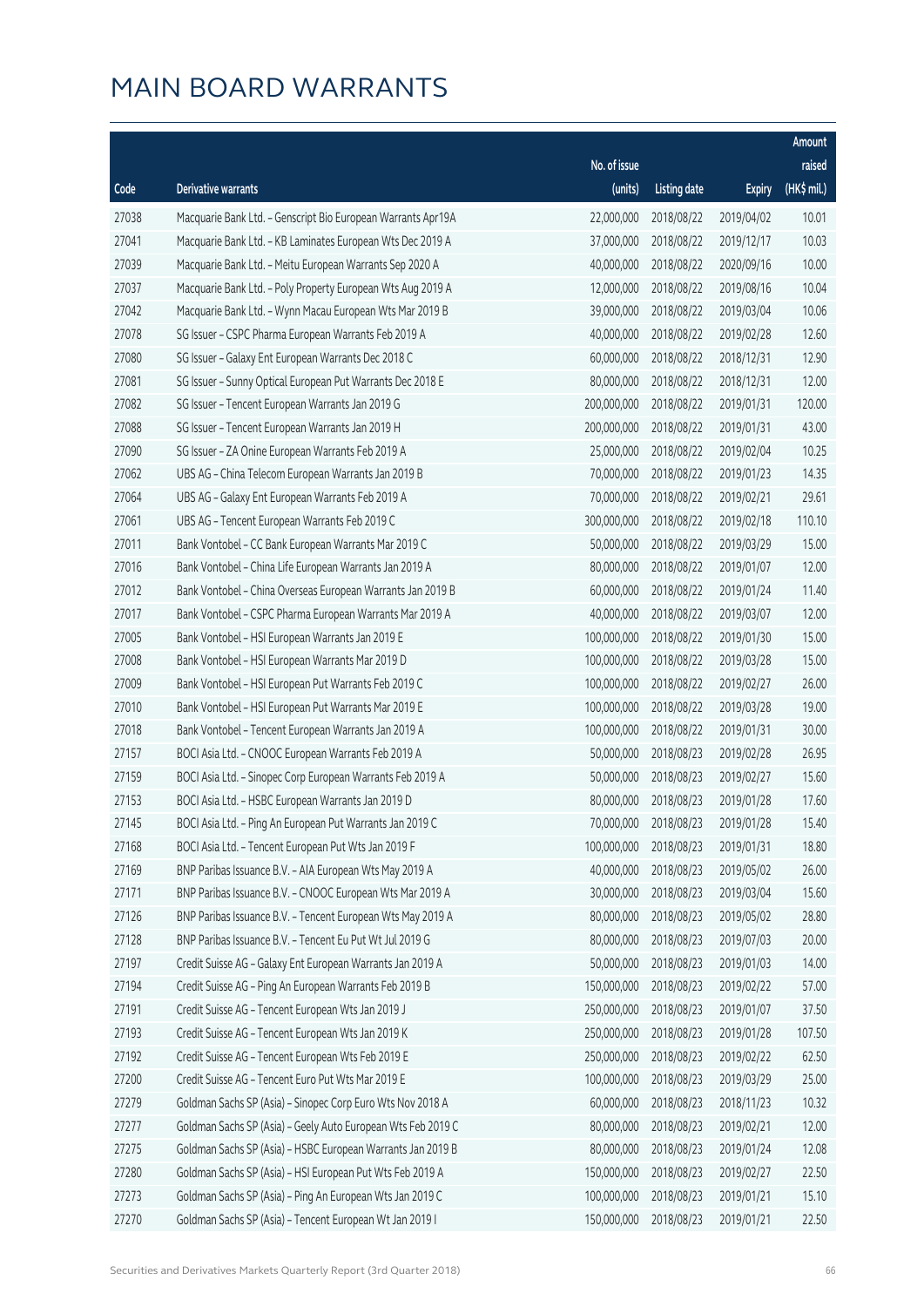|       |                                                              |                        |                     |               | Amount      |
|-------|--------------------------------------------------------------|------------------------|---------------------|---------------|-------------|
|       |                                                              | No. of issue           |                     |               | raised      |
| Code  | Derivative warrants                                          | (units)                | <b>Listing date</b> | <b>Expiry</b> | (HK\$ mil.) |
| 27271 | Goldman Sachs SP (Asia) - Tencent European Wt Feb 2019 C     | 150,000,000            | 2018/08/23          | 2019/02/18    | 37.50       |
| 27272 | Goldman Sachs SP (Asia) - Tencent European Put Wt Jan 2019 J | 100,000,000            | 2018/08/23          | 2019/01/30    | 16.70       |
| 27112 | Goldman Sachs SP (Asia) - Xiaomi European Warrants Dec 2018C | 100,000,000            | 2018/08/23          | 2018/12/31    | 22.20       |
| 27131 | HK Bank - HSI European Warrants Dec 2018 I                   | 100,000,000            | 2018/08/23          | 2018/12/28    | 33.00       |
| 27133 | HK Bank - HSI European Warrants Dec 2018 J                   | 100,000,000            | 2018/08/23          | 2018/12/28    | 39.00       |
| 27129 | HK Bank - HSI European Warrants Feb 2019 C                   | 150,000,000            | 2018/08/23          | 2019/02/27    | 27.00       |
| 27130 | HK Bank - HSI European Warrants Feb 2019 D                   | 150,000,000            | 2018/08/23          | 2019/02/27    | 37.50       |
| 27137 | HK Bank - HSI European Put Warrants Feb 2019 E               | 150,000,000            | 2018/08/23          | 2019/02/27    | 37.50       |
| 27134 | HK Bank - HSI European Put Warrants Apr 2019 C               | 150,000,000            | 2018/08/23          | 2019/04/29    | 37.50       |
| 27140 | HK Bank - Tencent European Warrants Jan 2019 F               | 100,000,000            | 2018/08/23          | 2019/01/28    | 44.00       |
| 27141 | HK Bank - Tencent European Warrants Feb 2019 C               | 100,000,000            | 2018/08/23          | 2019/02/28    | 35.00       |
| 27142 | HK Bank - Tencent European Put Warrants Feb 2019 D           | 100,000,000            | 2018/08/23          | 2019/02/04    | 18.00       |
| 27190 | Haitong Int'l Sec - AAC Tech European Warrants Sep 2019 A    | 100,000,000            | 2018/08/23          | 2019/09/24    | 25.00       |
| 27121 | Haitong Int'l Sec - Bank of E Asia European Warrants Mar 19A | 50,000,000             | 2018/08/23          | 2019/03/26    | 12.50       |
| 27177 | Haitong Int'l Sec - CGN Power European Warrants May 2019 A   | 60,000,000             | 2018/08/23          | 2019/05/22    | 17.40       |
| 27178 | Haitong Int'l Sec - CNOOC European Put Warrants Mar 2019 A   | 30,000,000             | 2018/08/23          | 2019/03/18    | 26.70       |
| 27173 | Haitong Int'l Sec - Ch Southern Air European Warrants Mar19A | 40,000,000             | 2018/08/23          | 2019/03/04    | 28.40       |
| 27174 | Haitong Int'l Sec - Geely Auto European Warrants Apr 2019 B  | 100,000,000            | 2018/08/23          | 2019/04/24    | 25.00       |
| 27175 | Haitong Int'l Sec - Geely Auto European Put Wts Apr 2019 C   | 100,000,000            | 2018/08/23          | 2019/04/26    | 28.00       |
| 27183 | Haitong Int'l Sec - Galaxy Ent European Warrants Feb 2019 B  | 30,000,000             | 2018/08/23          | 2019/02/28    | 13.20       |
| 27115 | Haitong Int'l Sec - Sino Biopharm European Wts Jun 2019 A    | 100,000,000            | 2018/08/23          | 2019/06/28    | 25.00       |
| 27114 | Haitong Int'l Sec - Shenzhou Intl European Warrants Mar 19 A | 100,000,000            | 2018/08/23          | 2019/03/05    | 25.00       |
| 27180 | Haitong Int'l Sec - Tencent European Warrants Feb 2019 C     | 150,000,000            | 2018/08/23          | 2019/02/26    | 43.50       |
| 27181 | Haitong Int'l Sec - Tencent European Warrants Feb 2019 D     | 150,000,000            | 2018/08/23          | 2019/02/25    | 51.00       |
| 27179 | Haitong Int'l Sec - Tencent European Put Warrants May 2019 A | 100,000,000            | 2018/08/23          | 2019/05/31    | 25.00       |
| 27222 | Haitong Int'l Sec - Tencent European Put Warrants Sep 2019 A | 100,000,000            | 2018/08/23          | 2019/09/30    | 25.00       |
| 27241 | J P Morgan SP BV - Air China European Warrants Dec 2019 A    | 100,000,000 2018/08/23 |                     | 2019/12/20    | 17.90       |
| 27246 | J P Morgan SP BV - CHALCO European Warrants Jan 2019 A       | 60,000,000             | 2018/08/23          | 2019/01/24    | 12.84       |
| 27244 | J P Morgan SP BV - CC Bank European Wts Jan 2019 C           | 100,000,000            | 2018/08/23          | 2019/01/07    | 31.00       |
| 27218 | J P Morgan SP BV - China Gas Hold European Wts Mar 2019 A    | 60,000,000             | 2018/08/23          | 2019/03/04    | 15.06       |
| 27209 | J P Morgan SP BV - China Cinda European Warrants Mar 2019 A  | 60,000,000             | 2018/08/23          | 2019/03/04    | 15.00       |
| 27243 | J P Morgan SP BV - China Lit European Warrants Mar 2019 A    | 60,000,000             | 2018/08/23          | 2019/03/04    | 28.38       |
| 27247 | J P Morgan SP BV - CMS European Warrants Jan 2019 A          | 70,000,000             | 2018/08/23          | 2019/01/31    | 10.85       |
| 27238 | J P Morgan SP BV - CR Beer European Warrants Jan 2019 A      | 50,000,000             | 2018/08/23          | 2019/01/24    | 10.15       |
| 27242 | J P Morgan SP BV - China Telecom European Warrants Jan 2019A | 100,000,000            | 2018/08/23          | 2019/01/23    | 15.40       |
| 27208 | J P Morgan SP BV - Genscript Bio European Warrants Feb 2019B | 40,000,000             | 2018/08/23          | 2019/02/25    | 10.04       |
| 27206 | J P Morgan SP BV - HSBC European Warrants Mar 2019 A         | 100,000,000            | 2018/08/23          | 2019/03/05    | 25.20       |
| 27201 | J P Morgan SP BV - HSI European Warrants Dec 2018 H          | 300,000,000            | 2018/08/23          | 2018/12/28    | 85.80       |
| 27214 | J P Morgan SP BV - Haitong Sec European Warrants Jan 2019 B  | 40,000,000             | 2018/08/23          | 2019/01/24    | 12.96       |
| 27221 | J P Morgan SP BV - Kunlun Energy European Warrants Mar 2019A | 40,000,000             | 2018/08/23          | 2019/03/04    | 10.16       |
| 27245 | J P Morgan SP BV - NCI European Warrants Dec 2018 A          | 100,000,000            | 2018/08/23          | 2018/12/31    | 15.20       |
| 27240 | J P Morgan SP BV - Sihuan Pharm European Warrants Mar 2019 A | 50,000,000             | 2018/08/23          | 2019/03/04    | 12.95       |
| 27204 | J P Morgan SP BV - Tencent European Warrants Jan 2019 G      | 250,000,000            | 2018/08/23          | 2019/01/31    | 39.25       |
| 27203 | J P Morgan SP BV - Tracker Fund European Warrants Jan 2019 A | 100,000,000            | 2018/08/23          | 2019/01/02    | 15.10       |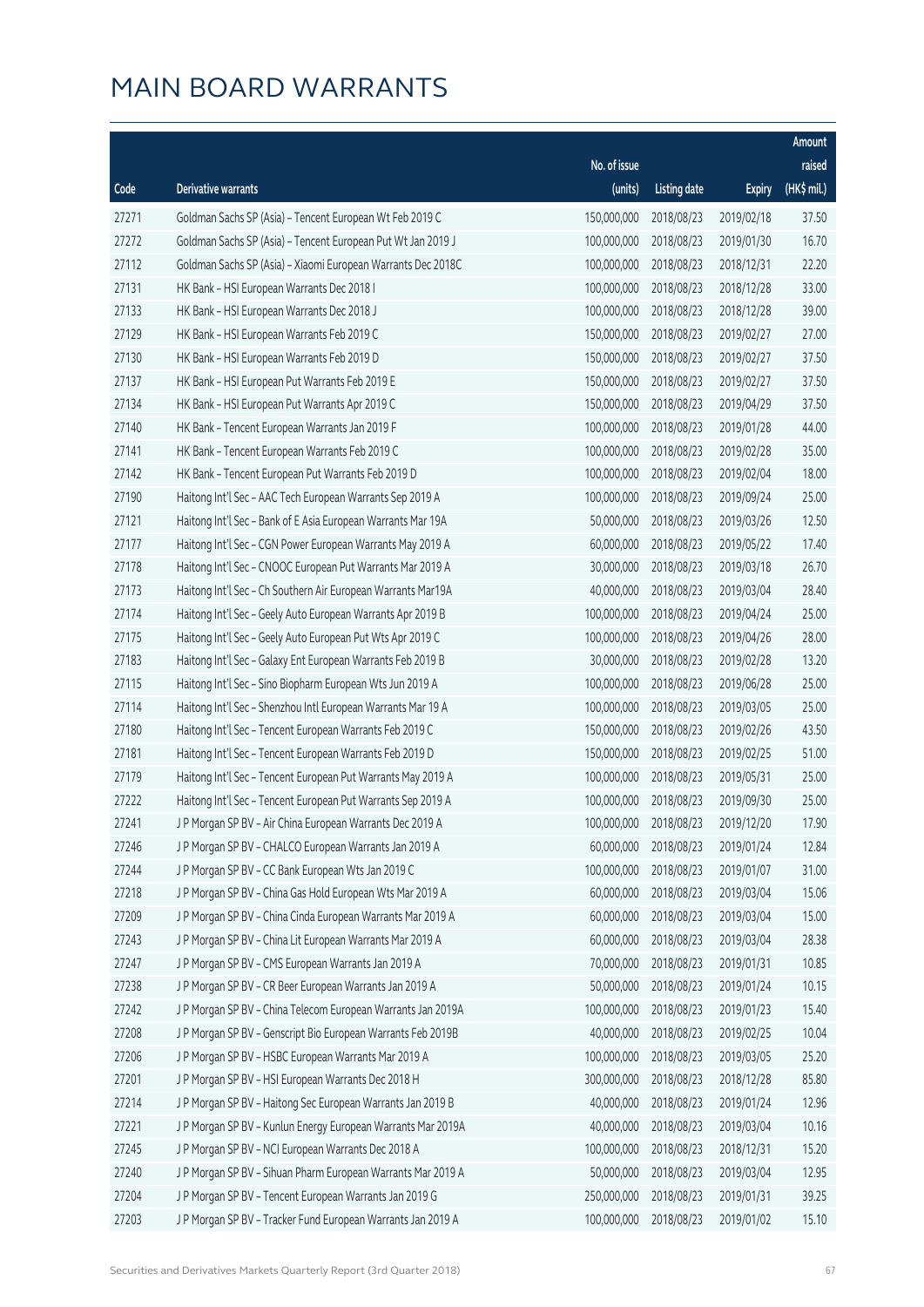|       |                                                              |              |                       |               | Amount      |
|-------|--------------------------------------------------------------|--------------|-----------------------|---------------|-------------|
|       |                                                              | No. of issue |                       |               | raised      |
| Code  | Derivative warrants                                          | (units)      | <b>Listing date</b>   | <b>Expiry</b> | (HK\$ mil.) |
| 27239 | J P Morgan SP BV - Want Want Ch European Warrants Feb 2019 A | 50,000,000   | 2018/08/23            | 2019/02/21    | 18.20       |
| 27207 | J P Morgan SP BV - WuXi Bio European Warrants Jan 2019 A     | 100,000,000  | 2018/08/23            | 2019/01/31    | 15.50       |
| 27184 | Macquarie Bank Ltd. - Tencent European Warrants Feb 2019 L   | 28,000,000   | 2018/08/23            | 2019/02/26    | 10.02       |
| 27185 | Macquarie Bank Ltd. - Tencent European Warrants Mar 2019 H   | 10,000,000   | 2018/08/23            | 2019/03/01    | 43.62       |
| 27225 | SG Issuer - GAC European Warrants Apr 2020 A                 | 60,000,000   | 2018/08/23            | 2020/04/29    | 10.20       |
| 27230 | SG Issuer - Lenovo European Warrants Apr 2019 A              | 25,000,000   | 2018/08/23            | 2019/04/30    | 10.75       |
| 27231 | SG Issuer - Meitu European Warrants Mar 2019 B               | 15,000,000   | 2018/08/23            | 2019/03/29    | 12.60       |
| 27234 | SG Issuer - MGM China European Warrants Jun 2019 A           | 40,000,000   | 2018/08/23            | 2019/06/28    | 10.00       |
| 27236 | SG Issuer - Tencent European Warrants Feb 2019 E             | 200,000,000  | 2018/08/23            | 2019/02/28    | 63.00       |
| 27257 | UBS AG - AAC Tech European Put Warrants Nov 2019 A           | 100,000,000  | 2018/08/23            | 2019/11/25    | 25.00       |
| 27261 | UBS AG - AIA European Warrants Dec 2018 D                    | 100,000,000  | 2018/08/23            | 2018/12/19    | 20.40       |
| 27263 | UBS AG - AIA European Warrants Jan 2019 A                    | 100,000,000  | 2018/08/23            | 2019/01/30    | 58.70       |
| 27258 | UBS AG - China Taiping European Warrants Feb 2019 B          | 40,000,000   | 2018/08/23            | 2019/02/22    | 11.96       |
| 27254 | UBS AG - Geely Auto European Put Warrants May 2019 A         | 40,000,000   | 2018/08/23            | 2019/05/08    | 10.00       |
| 27256 | UBS AG - Hengan Intl European Warrants Feb 2019 A            | 18,000,000   | 2018/08/23            | 2019/02/22    | 10.24       |
| 27262 | UBS AG - Ping An European Warrants Feb 2019 B                | 100,000,000  | 2018/08/23            | 2019/02/22    | 75.70       |
| 27253 | UBS AG - Tencent European Warrants Jan 2019 F                | 300,000,000  | 2018/08/23            | 2019/01/28    | 132.00      |
| 27252 | UBS AG - Tencent European Warrants Feb 2019 D                | 300,000,000  | 2018/08/23            | 2019/02/25    | 56.10       |
| 27264 | UBS AG - Tencent European Put Warrants Mar 2019 B            | 200,000,000  | 2018/08/23            | 2019/03/29    | 50.00       |
| 27266 | UBS AG - Xiaomi European Put Warrants May 2019 A             | 50,000,000   | 2018/08/23            | 2019/05/20    | 12.50       |
| 27189 | Bank Vontobel - CLP Holdings European Warrants Jun 2019 A    | 20,000,000   | 2018/08/23            | 2019/06/24    | 10.60       |
| 27123 | Bank Vontobel - Kingsoft European Warrants Apr 2019 B        | 40,000,000   | 2018/08/23            | 2019/04/26    | 10.00       |
| 27125 | Bank Vontobel - Sands China Ltd European Warrants Feb 2019 A | 50,000,000   | 2018/08/23            | 2019/02/25    | 10.50       |
| 27186 | Bank Vontobel - SUNAC European Warrants Jan 2019 B           | 50,000,000   | 2018/08/23            | 2019/01/03    | 10.00       |
| 27187 | Bank Vontobel - Tencent European Warrants Feb 2019 B         | 100,000,000  | 2018/08/23            | 2019/02/25    | 38.00       |
| 27188 | Bank Vontobel - Tencent European Warrants Feb 2019 C         | 100,000,000  | 2018/08/23            | 2019/02/18    | 28.00       |
| 27298 | BOCI Asia Ltd. - CC Bank European Warrants Jan 2019 B        |              | 80,000,000 2018/08/24 | 2019/01/07    | 28.96       |
| 27293 | BOCI Asia Ltd. - HSI European Warrants Jan 2019 C            | 100,000,000  | 2018/08/24            | 2019/01/30    | 15.00       |
| 27296 | BOCI Asia Ltd. - HSI European Put Warrants Feb 2019 D        | 100,000,000  | 2018/08/24            | 2019/02/27    | 25.00       |
| 27299 | BOCI Asia Ltd. - Lenovo European Warrants Jan 2019 A         | 50,000,000   | 2018/08/24            | 2019/01/28    | 15.65       |
| 27331 | Credit Suisse AG - AAC Tech European Warrants Apr 2019 A     | 100,000,000  | 2018/08/24            | 2019/04/23    | 15.00       |
| 27326 | Credit Suisse AG - Lenovo European Warrants Jan 2019 A       | 50,000,000   | 2018/08/24            | 2019/01/28    | 16.50       |
| 27334 | Credit Suisse AG - Ping An European Warrants Feb 2019 C      | 200,000,000  | 2018/08/24            | 2019/02/25    | 154.00      |
| 27328 | Credit Suisse AG - Tencent European Wts Feb 2019 F           | 250,000,000  | 2018/08/24            | 2019/02/25    | 93.75       |
| 27330 | Credit Suisse AG - Tracker Fund European Warrants Dec 2018 C | 70,000,000   | 2018/08/24            | 2018/12/24    | 10.50       |
| 27325 | Credit Suisse AG - WuXi Bio European Warrants Feb 2019 A     | 40,000,000   | 2018/08/24            | 2019/02/28    | 10.00       |
| 27343 | Goldman Sachs SP (Asia) - CC Bank European Wts Jan 2019 B    | 80,000,000   | 2018/08/24            | 2019/01/30    | 16.56       |
| 27348 | Goldman Sachs SP (Asia) - China Life Euro Wts Jan 2019 C     | 100,000,000  | 2018/08/24            | 2019/01/28    | 15.00       |
| 27342 | Goldman Sachs SP (Asia) - China Mobile Euro Wts Jan 2019 A   | 80,000,000   | 2018/08/24            | 2019/01/28    | 17.28       |
| 27341 | Goldman Sachs SP (Asia) - HSI European Warrants Jan 2019 G   | 150,000,000  | 2018/08/24            | 2019/01/30    | 22.50       |
| 27347 | Goldman Sachs SP (Asia) - Sands China Ltd Euro Wts Feb 2019A | 80,000,000   | 2018/08/24            | 2019/02/28    | 15.60       |
| 27346 | Goldman Sachs SP (Asia) - SUNAC European Warrants Feb 2019 A | 40,000,000   | 2018/08/24            | 2019/02/08    | 12.60       |
| 27281 | HK Bank - Lenovo European Warrants Mar 2019 A                | 50,000,000   | 2018/08/24            | 2019/03/29    | 12.50       |
| 27336 | Haitong Int'l Sec - China Overseas European Warrants May 19A | 40,000,000   | 2018/08/24            | 2019/05/30    | 10.00       |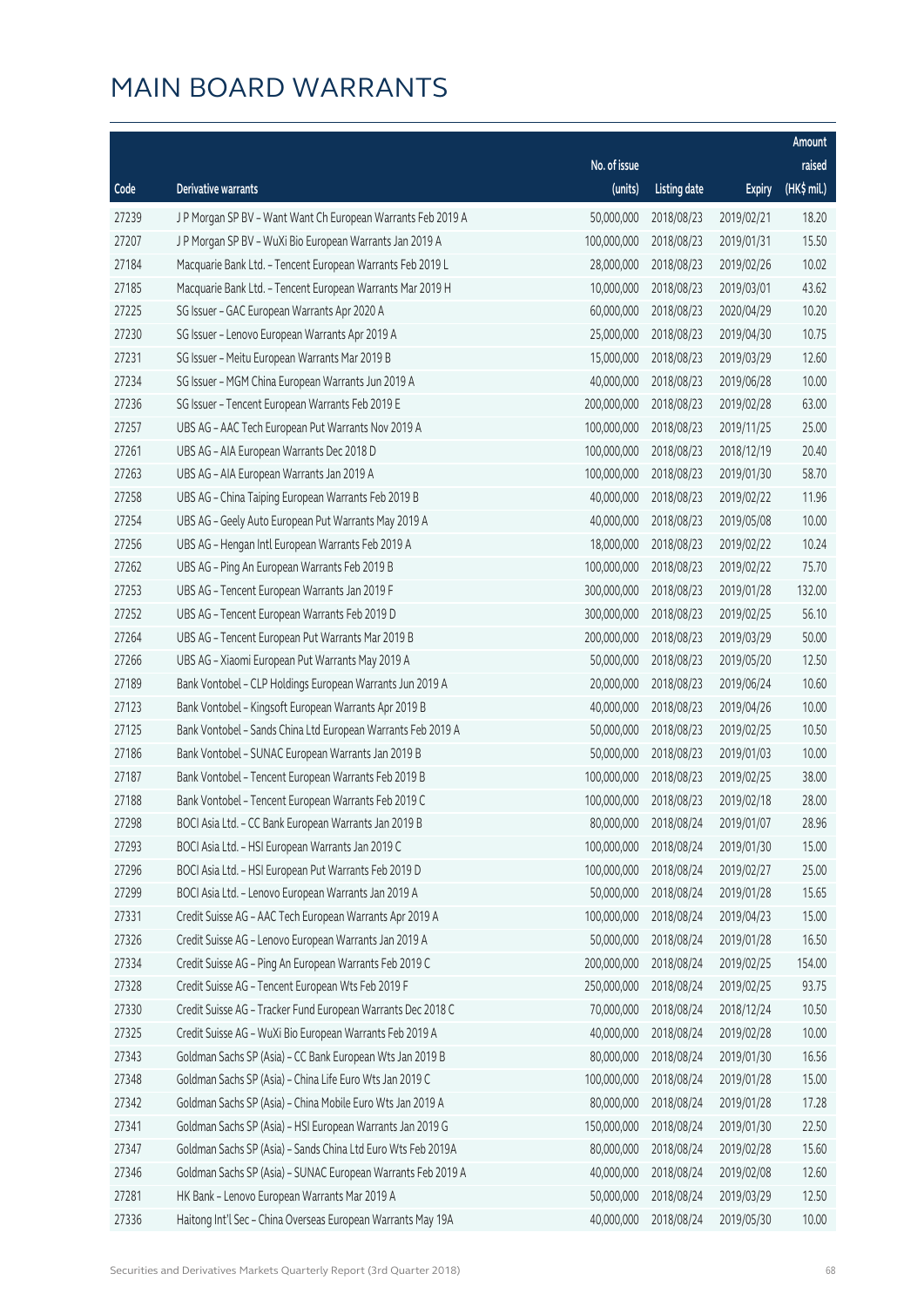|       |                                                              |                        |                     |               | Amount      |
|-------|--------------------------------------------------------------|------------------------|---------------------|---------------|-------------|
|       |                                                              | No. of issue           |                     |               | raised      |
| Code  | Derivative warrants                                          | (units)                | <b>Listing date</b> | <b>Expiry</b> | (HK\$ mil.) |
| 27337 | Haitong Int'l Sec - China Vanke European Warrants Mar 2019 A | 40,000,000             | 2018/08/24          | 2019/03/29    | 15.20       |
| 27309 | J P Morgan SP BV - 3SBIO European Warrants Apr 2019 A        | 70,000,000             | 2018/08/24          | 2019/04/01    | 17.64       |
| 27308 | J P Morgan SP BV - China Edu Group European Warrants Jul 19A | 80,000,000             | 2018/08/24          | 2019/07/03    | 20.08       |
| 27319 | J P Morgan SP BV - Minsheng Bank European Wts Jan 2019 A     | 80,000,000             | 2018/08/24          | 2019/01/17    | 12.72       |
| 27316 | J P Morgan SP BV - Ch Molybdenum European Warrants Jan 2019B | 50,000,000             | 2018/08/24          | 2019/01/24    | 12.60       |
| 27321 | J P Morgan SP BV - Greatwall Motor European Wts Feb 2019 A   | 100,000,000            | 2018/08/24          | 2019/02/04    | 23.80       |
| 27324 | J P Morgan SP BV - HSBC European Warrants Feb 2019 A         | 100,000,000            | 2018/08/24          | 2019/02/01    | 30.80       |
| 27320 | J P Morgan SP BV - Kingdee Intl European Warrants May 2019 B | 100,000,000            | 2018/08/24          | 2019/05/31    | 16.70       |
| 27314 | J P Morgan SP BV - Lenovo European Warrants Mar 2019 A       | 100,000,000            | 2018/08/24          | 2019/03/04    | 27.30       |
| 27315 | J P Morgan SP BV - ND Paper European Warrants Apr 2019 A     | 100,000,000            | 2018/08/24          | 2019/04/23    | 15.10       |
| 27305 | J P Morgan SP BV - Xiaomi European Put Warrants Apr 2019 A   | 100,000,000            | 2018/08/24          | 2019/04/23    | 16.80       |
| 27283 | Macquarie Bank Ltd. - CITIC Bank European Wts May 2019 A     | 32,000,000             | 2018/08/24          | 2019/05/03    | 10.02       |
| 27282 | Macquarie Bank Ltd. - Luye Pharma European Warrants Dec 19 A | 35,000,000             | 2018/08/24          | 2019/12/17    | 10.01       |
| 27290 | UBS AG - Bank of E Asia European Warrants May 2019 A         | 45,000,000             | 2018/08/24          | 2019/05/27    | 10.22       |
| 27285 | UBS AG - CITIC Bank European Warrants Feb 2019 A             | 70,000,000             | 2018/08/24          | 2019/02/25    | 21.63       |
| 27287 | UBS AG - China South Air European Warrants Feb 2019 A        | 16,000,000             | 2018/08/24          | 2019/02/25    | 10.10       |
| 27284 | UBS AG - Lenovo European Warrants Feb 2019 A                 | 34,000,000             | 2018/08/24          | 2019/02/25    | 12.38       |
| 27286 | UBS AG - Tsingtao Brew European Warrants Feb 2019 A          | 30,000,000             | 2018/08/24          | 2019/02/25    | 16.20       |
| 27289 | UBS AG - Weichai Power European Warrants Aug 2019 A          | 50,000,000             | 2018/08/24          | 2019/08/26    | 12.50       |
| 27362 | BOCI Asia Ltd. - CM Bank European Warrants Feb 2019 A        | 70,000,000             | 2018/08/27          | 2019/02/25    | 11.20       |
| 27360 | BOCI Asia Ltd. - Sunny Optical European Warrants Jun 2019 A  | 100,000,000            | 2018/08/27          | 2019/06/28    | 25.20       |
| 27365 | BOCI Asia Ltd. - Wynn Macau European Warrants Feb 2019 A     | 50,000,000             | 2018/08/27          | 2019/02/12    | 12.90       |
| 27374 | Credit Suisse AG - China Mobile European Warrants Feb 2019 A | 60,000,000             | 2018/08/27          | 2019/02/26    | 15.00       |
| 27379 | Credit Suisse AG - CNOOC European Warrants Dec 2018 A        | 40,000,000             | 2018/08/27          | 2018/12/24    | 11.20       |
| 27380 | Credit Suisse AG - Tencent Euro Put Wts Feb 2019 G           | 100,000,000            | 2018/08/27          | 2019/02/14    | 18.00       |
| 27382 | Goldman Sachs SP (Asia) - BOC HK European Wts Mar 2019 A     | 60,000,000             | 2018/08/27          | 2019/03/18    | 10.14       |
| 27381 | Goldman Sachs SP (Asia) - HKEX European Warrants Jun 2019 A  | 150,000,000 2018/08/27 |                     | 2019/06/21    | 22.50       |
| 27383 | Goldman Sachs SP (Asia) - HSBC European Warrants Feb 2019 A  | 80,000,000             | 2018/08/27          | 2019/02/01    | 30.00       |
| 27385 | Goldman Sachs SP (Asia) - ICBC European Warrants Jan 2019 B  | 80,000,000             | 2018/08/27          | 2019/01/07    | 26.96       |
| 27384 | Goldman Sachs SP (Asia) - Wynn Macau European Wts Jan 2019 A | 60,000,000             | 2018/08/27          | 2019/01/31    | 13.38       |
| 27356 | Haitong Int'l Sec - China Shenhua European Warrants Feb 19 A | 100,000,000            | 2018/08/27          | 2019/02/01    | 15.00       |
| 27358 | Haitong Int'l Sec - China Shenhua European Warrants Apr 19 A | 100,000,000            | 2018/08/27          | 2019/04/25    | 16.00       |
| 27359 | Haitong Int'l Sec - Evergrande European Warrants Dec 2018 A  | 30,000,000             | 2018/08/27          | 2018/12/24    | 12.00       |
| 27369 | J P Morgan SP BV - Ch Railway Cons European Wts Aug 2020 A   | 100,000,000            | 2018/08/27          | 2020/08/24    | 17.90       |
| 27368 | J P Morgan SP BV - Sunny Optical European Warrants May 2019A | 100,000,000            | 2018/08/27          | 2019/05/06    | 25.00       |
| 27370 | J P Morgan SP BV - Tencent European Warrants Dec 2018 I      | 100,000,000            | 2018/08/27          | 2018/12/03    | 55.70       |
| 27372 | J P Morgan SP BV - Tencent European Put Warrants Jan 2019 H  | 250,000,000            | 2018/08/27          | 2019/01/30    | 37.50       |
| 27352 | Macquarie Bank Ltd. - PSBC European Warrants Apr 2019 A      | 25,000,000             | 2018/08/27          | 2019/04/02    | 10.33       |
| 27349 | Macquarie Bank Ltd. - Tingyi European Warrants Nov 2019 A    | 29,000,000             | 2018/08/27          | 2019/11/18    | 10.01       |
| 27351 | Macquarie Bank Ltd. - Weichai Power European Warrants Nov19A | 35,000,000             | 2018/08/27          | 2019/11/18    | 10.05       |
| 27386 | SG Issuer - CKH Holdings European Warrants Mar 2019 A        | 30,000,000             | 2018/08/27          | 2019/03/29    | 13.05       |
| 27388 | SG Issuer - Lenovo European Warrants Jun 2019 A              | 20,000,000             | 2018/08/27          | 2019/06/28    | 10.00       |
| 27449 | BNP Paribas Issuance B.V. - AIA European Wts Jul 2019 A      | 40,000,000             | 2018/08/28          | 2019/07/02    | 15.60       |
| 27450 | BNP Paribas Issuance B.V. - China Mobile Euro Wts Dec 2019 A | 40,000,000             | 2018/08/28          | 2019/12/03    | 12.00       |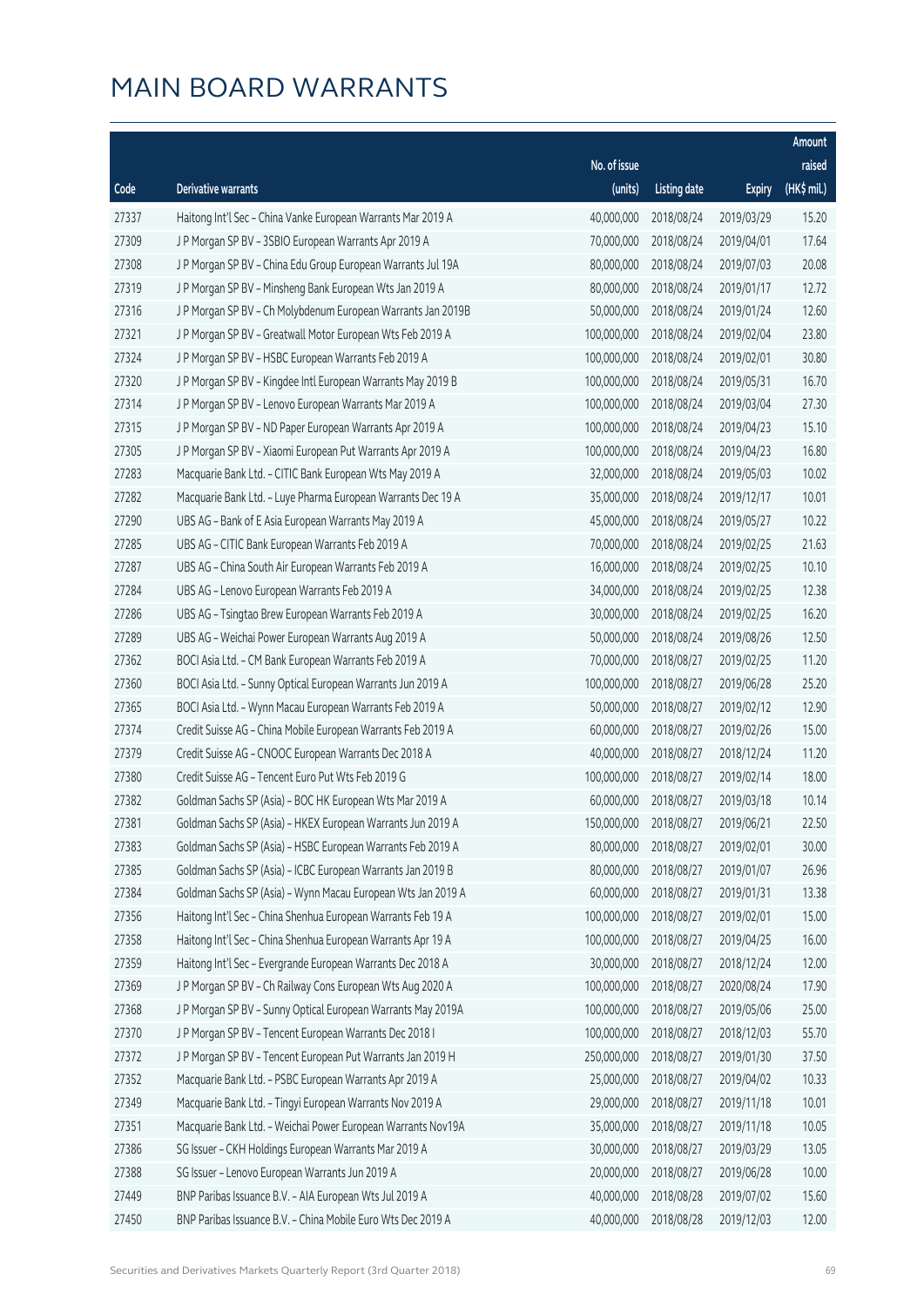|       |                                                              |              |                       |               | Amount      |
|-------|--------------------------------------------------------------|--------------|-----------------------|---------------|-------------|
|       |                                                              | No. of issue |                       |               | raised      |
| Code  | Derivative warrants                                          | (units)      | <b>Listing date</b>   | <b>Expiry</b> | (HK\$ mil.) |
| 27445 | BNP Paribas Issuance B.V. - HKEX European Wts Dec 2019 A     | 80,000,000   | 2018/08/28            | 2019/12/03    | 20.80       |
| 27436 | BNP Paribas Issuance B.V. - Kingdee Int'l Euro Wts Jan 2019A | 70,000,000   | 2018/08/28            | 2019/01/17    | 11.20       |
| 27439 | BNP Paribas Issuance B.V. - Ping An European Wt Jul 2019 A   | 40,000,000   | 2018/08/28            | 2019/07/02    | 16.00       |
| 27443 | BNP Paribas Issuance B.V. - Ping An European Wt Oct 2019 A   | 40,000,000   | 2018/08/28            | 2019/10/03    | 16.00       |
| 27437 | BNP Paribas Issuance B.V. - Tencent European Wts May 2019 B  | 80,000,000   | 2018/08/28            | 2019/05/02    | 20.00       |
| 27438 | BNP Paribas Issuance B.V. - Tencent European Wts Jul 2019 H  | 80,000,000   | 2018/08/28            | 2019/07/02    | 20.00       |
| 27457 | Goldman Sachs SP (Asia) - China Lit European Warrants Jul19A | 80,000,000   | 2018/08/28            | 2019/07/24    | 12.00       |
| 27454 | Goldman Sachs SP (Asia) - Lenovo European Wts Jan 2019 A     | 60,000,000   | 2018/08/28            | 2019/01/28    | 18.84       |
| 27453 | Goldman Sachs SP (Asia) - Link REIT European Wts Jan 2019 A  | 50,000,000   | 2018/08/28            | 2019/01/24    | 10.00       |
| 27465 | Goldman Sachs SP (Asia) - PSBC European Warrants Jan 2019 A  | 40,000,000   | 2018/08/28            | 2019/01/24    | 10.12       |
| 27459 | Goldman Sachs SP (Asia) - Sunny Optical Euro Wts Feb 2019 B  | 70,000,000   | 2018/08/28            | 2019/02/21    | 10.50       |
| 27421 | Haitong Int'l Sec - BYD Company European Put Warrants Feb19B | 30,000,000   | 2018/08/28            | 2019/02/28    | 15.00       |
| 27422 | Haitong Int'l Sec - CK Asset European Warrants Jan 2019 A    | 70,000,000   | 2018/08/28            | 2019/01/24    | 10.50       |
| 27420 | Haitong Int'l Sec - CK Asset European Warrants Jul 2019 A    | 40,000,000   | 2018/08/28            | 2019/07/02    | 10.00       |
| 27404 | Haitong Int'l Sec - China Mobile European Wts Nov 2018 A     | 70,000,000   | 2018/08/28            | 2018/11/30    | 11.20       |
| 27402 | Haitong Int'l Sec - China Mobile European Wts Jan 2019 B     | 60,000,000   | 2018/08/28            | 2019/01/28    | 15.60       |
| 27403 | Haitong Int'l Sec - China Mobile European Wts Jun 2019 A     | 60,000,000   | 2018/08/28            | 2019/06/21    | 27.60       |
| 27396 | Haitong Int'l Sec - HSI European Warrants Feb 2019 B         | 150,000,000  | 2018/08/28            | 2019/02/27    | 37.50       |
| 27397 | Haitong Int'l Sec - HSI European Warrants Mar 2019 D         | 150,000,000  | 2018/08/28            | 2019/03/28    | 37.50       |
| 27400 | Haitong Int'l Sec - HSI European Put Warrants Feb 2019 C     | 150,000,000  | 2018/08/28            | 2019/02/27    | 37.50       |
| 27398 | Haitong Int'l Sec - HSI European Put Warrants Mar 2019 E     | 150,000,000  | 2018/08/28            | 2019/03/28    | 37.50       |
| 27418 | Haitong Int'l Sec - Sihuan Pharm European Warrants Mar 2019A | 50,000,000   | 2018/08/28            | 2019/03/27    | 23.00       |
| 27435 | J P Morgan SP BV - Country Garden European Wts Nov 2019 A    | 100,000,000  | 2018/08/28            | 2019/11/29    | 15.00       |
| 27434 | J P Morgan SP BV - Ch Overseas European Warrants Jun 2019 A  | 100,000,000  | 2018/08/28            | 2019/06/28    | 15.00       |
| 27433 | J P Morgan SP BV - Chi Res Land European Warrants Feb 2019 A | 100,000,000  | 2018/08/28            | 2019/02/28    | 15.10       |
| 27432 | J P Morgan SP BV - Ping An European Put Warrants Jan 2019 D  | 200,000,000  | 2018/08/28            | 2019/01/21    | 48.60       |
| 27423 | Macquarie Bank Ltd. - BYD Company European Warrants Apr 19 C |              | 20,000,000 2018/08/28 | 2019/04/02    | 10.00       |
| 27424 | Macquarie Bank Ltd. - Minsheng Bank Euro Put Wts Apr 2019 A  | 40,000,000   | 2018/08/28            | 2019/04/02    | 10.00       |
| 27426 | Macquarie Bank Ltd. - Lenovo European Put Warrants Jun 2019A | 20,000,000   | 2018/08/28            | 2019/06/04    | 10.02       |
| 27407 | UBS AG - AAC Tech European Warrants Apr 2019 A               | 70,000,000   | 2018/08/28            | 2019/04/23    | 11.62       |
| 27415 | UBS AG - China Coal European Warrants Jan 2019 A             | 40,000,000   | 2018/08/28            | 2019/01/28    | 11.88       |
| 27413 | UBS AG - China Gas Hold European Warrants Dec 2018 B         | 55,000,000   | 2018/08/28            | 2018/12/11    | 10.56       |
| 27408 | UBS AG - CSPC Pharma European Put Warrants Feb 2019 A        | 40,000,000   | 2018/08/28            | 2019/02/27    | 11.44       |
| 27409 | UBS AG - China Unicom European Warrants Jan 2019 A           | 70,000,000   | 2018/08/28            | 2019/01/31    | 24.29       |
| 27414 | UBS AG - GF Sec European Warrants Oct 2019 A                 | 70,000,000   | 2018/08/28            | 2019/10/24    | 13.51       |
| 27406 | UBS AG - HSBC European Warrants Jan 2019 A                   | 100,000,000  | 2018/08/28            | 2019/01/24    | 15.60       |
| 27389 | Bank Vontobel - Agricultural Bank European Warrants Mar 19 A | 40,000,000   | 2018/08/28            | 2019/03/27    | 10.00       |
| 27393 | Bank Vontobel - CK Asset European Warrants Mar 2019 A        | 40,000,000   | 2018/08/28            | 2019/03/04    | 10.64       |
| 27391 | Bank Vontobel - China Mobile European Warrants Mar 2019 A    | 40,000,000   | 2018/08/28            | 2019/03/27    | 13.00       |
| 27394 | Bank Vontobel - Lenovo European Warrants Mar 2019 A          | 30,000,000   | 2018/08/28            | 2019/03/25    | 13.65       |
| 27475 | BNP Paribas Issuance B.V. - AAC Tech Euro Wts Jul 2019 A     | 100,000,000  | 2018/08/29            | 2019/07/03    | 25.00       |
| 27474 | BNP Paribas Issuance B.V. - Sunny Optical Eu Wt Jul 2019 B   | 100,000,000  | 2018/08/29            | 2019/07/03    | 26.00       |
| 27509 | Credit Suisse AG - Country Garden European Warrants Jan 19 A | 70,000,000   | 2018/08/29            | 2019/01/22    | 10.50       |
| 27508 | Credit Suisse AG - Ping An European Warrants Dec 2018 D      | 150,000,000  | 2018/08/29            | 2018/12/24    | 36.00       |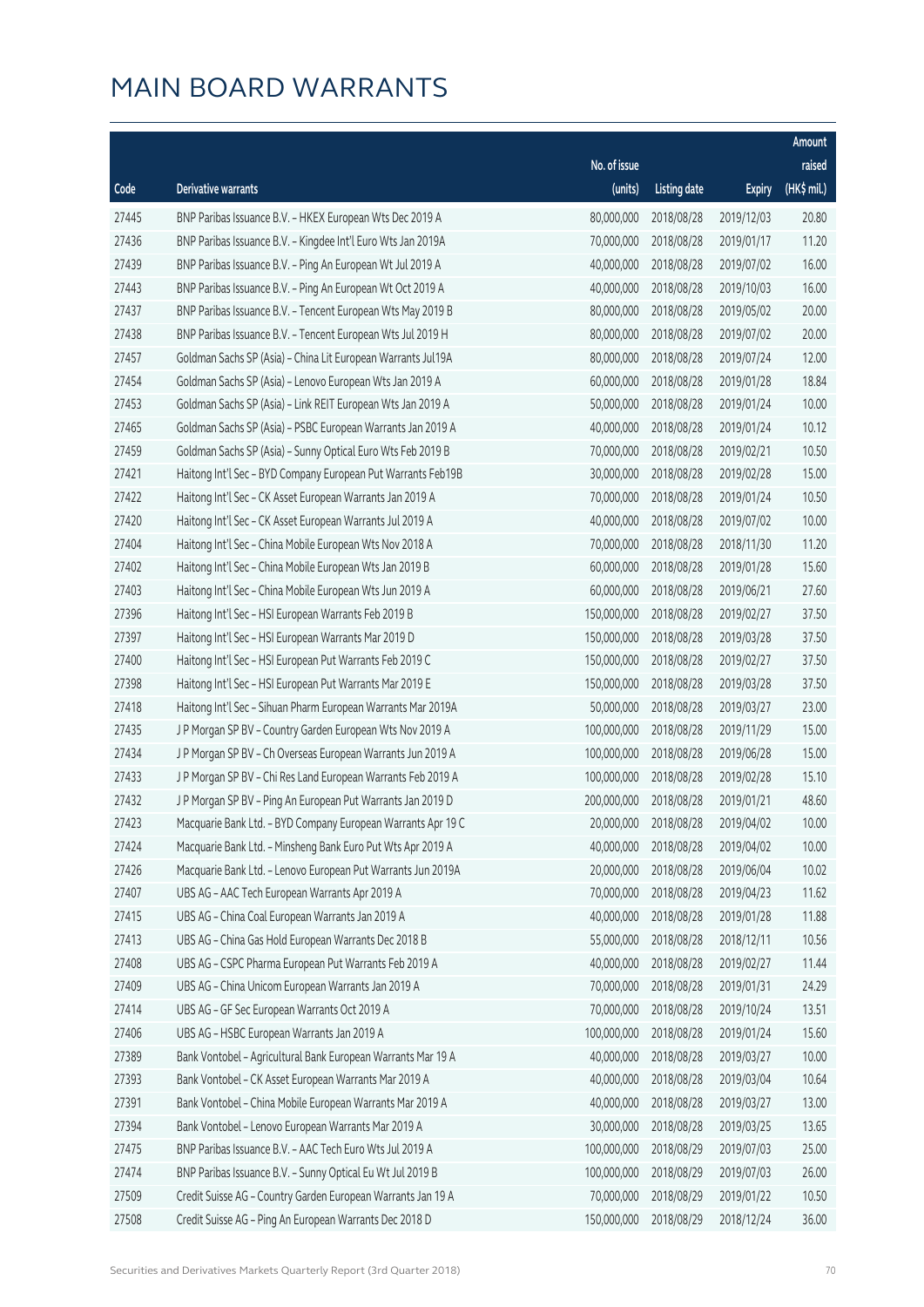|        |                                                              |              |                       |               | Amount      |
|--------|--------------------------------------------------------------|--------------|-----------------------|---------------|-------------|
|        |                                                              | No. of issue |                       |               | raised      |
| Code   | Derivative warrants                                          | (units)      | <b>Listing date</b>   | <b>Expiry</b> | (HK\$ mil.) |
| 27553  | Goldman Sachs SP (Asia) - China Mobile Euro Wts Feb 2019 A   | 80,000,000   | 2018/08/29            | 2019/02/21    | 12.00       |
| 27552  | Goldman Sachs SP (Asia) - CNOOC European Warrants Nov 2018 A | 80,000,000   | 2018/08/29            | 2018/11/29    | 41.52       |
| 27545  | Goldman Sachs SP (Asia) - China Overseas European Wts Nov18A | 80,000,000   | 2018/08/29            | 2018/11/29    | 12.00       |
| 27551  | Goldman Sachs SP (Asia) - Ping An European Wts Dec 2018 J    | 100,000,000  | 2018/08/29            | 2018/12/24    | 15.00       |
| 27549  | Goldman Sachs SP (Asia) - Tencent European Wt Mar 2019 A     | 150,000,000  | 2018/08/29            | 2019/03/22    | 23.40       |
| 27473  | Haitong Int'l Sec - Meitu European Warrants Jan 2020 A       | 200,000,000  | 2018/08/29            | 2020/01/30    | 50.00       |
| 27471  | Haitong Int'l Sec - Meitu European Warrants Sep 2020 A       | 200,000,000  | 2018/08/29            | 2020/09/09    | 44.00       |
| 27524  | J P Morgan SP BV - BYD Company European Put Warrants Dec 18B | 50,000,000   | 2018/08/29            | 2018/12/31    | 17.50       |
| 27512  | J P Morgan SP BV - CGN Power European Warrants Mar 2019 A    | 100,000,000  | 2018/08/29            | 2019/03/29    | 25.00       |
| 27520  | J P Morgan SP BV - China Res Land European Put Wts Mar19A    | 50,000,000   | 2018/08/29            | 2019/03/01    | 12.50       |
| 27519  | J P Morgan SP BV - HSBC European Put Warrants Feb 2019 B     | 100,000,000  | 2018/08/29            | 2019/02/01    | 15.00       |
| 27510  | J P Morgan SP BV - Meitu European Warrants Sep 2020 A        | 100,000,000  | 2018/08/29            | 2020/09/30    | 25.00       |
| 27522  | J P Morgan SP BV - PetroChina European Put Warrants Mar 19 A | 80,000,000   | 2018/08/29            | 2019/03/01    | 20.16       |
| 27525  | J P Morgan SP BV - SHK Ppt European Put Warrants Jan 2019 B  | 50,000,000   | 2018/08/29            | 2019/01/31    | 23.50       |
| 27514  | J P Morgan SP BV - Tencent European Put Warrants Jan 2019 I  | 50,000,000   | 2018/08/29            | 2019/01/25    | 31.00       |
| 27513  | J P Morgan SP BV - CRRC Times European Warrants Dec 2018 A   | 70,000,000   | 2018/08/29            | 2018/12/14    | 10.85       |
| 27488  | Macquarie Bank Ltd. - China EB Int'l European Wts Jun 2020 A | 40,000,000   | 2018/08/29            | 2020/06/16    | 10.00       |
| 27487  | Macquarie Bank Ltd. - CGS European Warrants Jun 2019 A       | 15,000,000   | 2018/08/29            | 2019/06/18    | 10.02       |
| 27490  | Macquarie Bank Ltd. - China Mobile European Wts Mar 2019 A   | 40,000,000   | 2018/08/29            | 2019/03/04    | 10.04       |
| 27492  | Macquarie Bank Ltd. - Sinopec Corp European Wts Apr 2019 A   | 20,000,000   | 2018/08/29            | 2019/04/02    | 10.56       |
| 27501  | Macquarie Bank Ltd. - CSOP A50 ETF European Wts Apr 2019 A   | 18,000,000   | 2018/08/29            | 2019/04/02    | 10.21       |
| 27498  | Macquarie Bank Ltd. - A50 China European Warrants Apr 2019 A | 18,000,000   | 2018/08/29            | 2019/04/02    | 10.17       |
| 27493  | Macquarie Bank Ltd. - Geely Auto European Wts Apr 2019 B     | 38,000,000   | 2018/08/29            | 2019/04/02    | 10.11       |
| 27489  | Macquarie Bank Ltd. - HSBC European Warrants Mar 2019 A      | 25,000,000   | 2018/08/29            | 2019/03/04    | 10.03       |
| 27494  | Macquarie Bank Ltd. - Kingsoft European Put Warrants Apr 19B | 40,000,000   | 2018/08/29            | 2019/04/02    | 10.16       |
| 27491  | Macquarie Bank Ltd. - Stanchart European Warrants Apr 2019 A | 15,000,000   | 2018/08/29            | 2019/04/02    | 10.10       |
| 27530  | SG Issuer - CITIC Sec European Warrants Feb 2019 A           |              | 12,000,000 2018/08/29 | 2019/02/28    | 10.08       |
| 27528  | SG Issuer - China Overseas European Warrants Apr 2019 A      | 60,000,000   | 2018/08/29            | 2019/04/30    | 10.20       |
| 27529  | SG Issuer - China Res Land European Warrants Feb 2019 A      | 40,000,000   | 2018/08/29            | 2019/02/28    | 10.00       |
| 27536  | SG Issuer - Ping An European Warrants Feb 2019 B             | 80,000,000   | 2018/08/29            | 2019/02/28    | 24.80       |
| 27535  | SG Issuer - Ping An European Put Warrants Jan 2019 B         | 80,000,000   | 2018/08/29            | 2019/01/31    | 12.00       |
| 27542  | SG Issuer - Sino Biopharm European Warrants Jul 2019 A       | 60,000,000   | 2018/08/29            | 2019/07/31    | 15.00       |
| 27540  | SG Issuer - Tencent European Warrants Feb 2019 F             | 200,000,000  | 2018/08/29            | 2019/02/28    | 50.00       |
| 27541  | SG Issuer - Wharf Reic European Warrants Feb 2019 A          | 25,000,000   | 2018/08/29            | 2019/02/28    | 10.00       |
| 27480  | UBS AG - China Lit European Warrants Jul 2019 A              | 100,000,000  | 2018/08/29            | 2019/07/24    | 15.20       |
| 27481  | UBS AG - China Mobile European Warrants Feb 2019 A           | 100,000,000  | 2018/08/29            | 2019/02/21    | 19.00       |
| 27486  | UBS AG - China Telecom European Warrants Nov 2018 A          | 70,000,000   | 2018/08/29            | 2018/11/29    | 12.25       |
| 27483  | UBS AG - HKEX European Warrants Mar 2019 A                   | 300,000,000  | 2018/08/29            | 2019/03/26    | 47.10       |
| 27484  | UBS AG - HKEX European Warrants Mar 2019 B                   | 300,000,000  | 2018/08/29            | 2019/03/22    | 59.10       |
| 27485  | UBS AG - HKEX European Put Warrants Jun 2019 B               | 100,000,000  | 2018/08/29            | 2019/06/25    | 18.10       |
| 27477  | UBS AG - Meitu European Warrants Mar 2019 B                  | 12,000,000   | 2018/08/29            | 2019/03/08    | 10.67       |
| 27478  | UBS AG - PSBC European Warrants Jan 2019 A                   | 40,000,000   | 2018/08/29            | 2019/01/24    | 15.72       |
| 27503  | UBS AG - Sino Biopharm European Warrants Apr 2019 A          | 45,000,000   | 2018/08/29            | 2019/04/30    | 11.25       |
| 11801# | UBS AG - Ping An European Warrants Sep 2019 A                | 300,000,000  | 2018/08/29            | 2019/09/23    | 24.00       |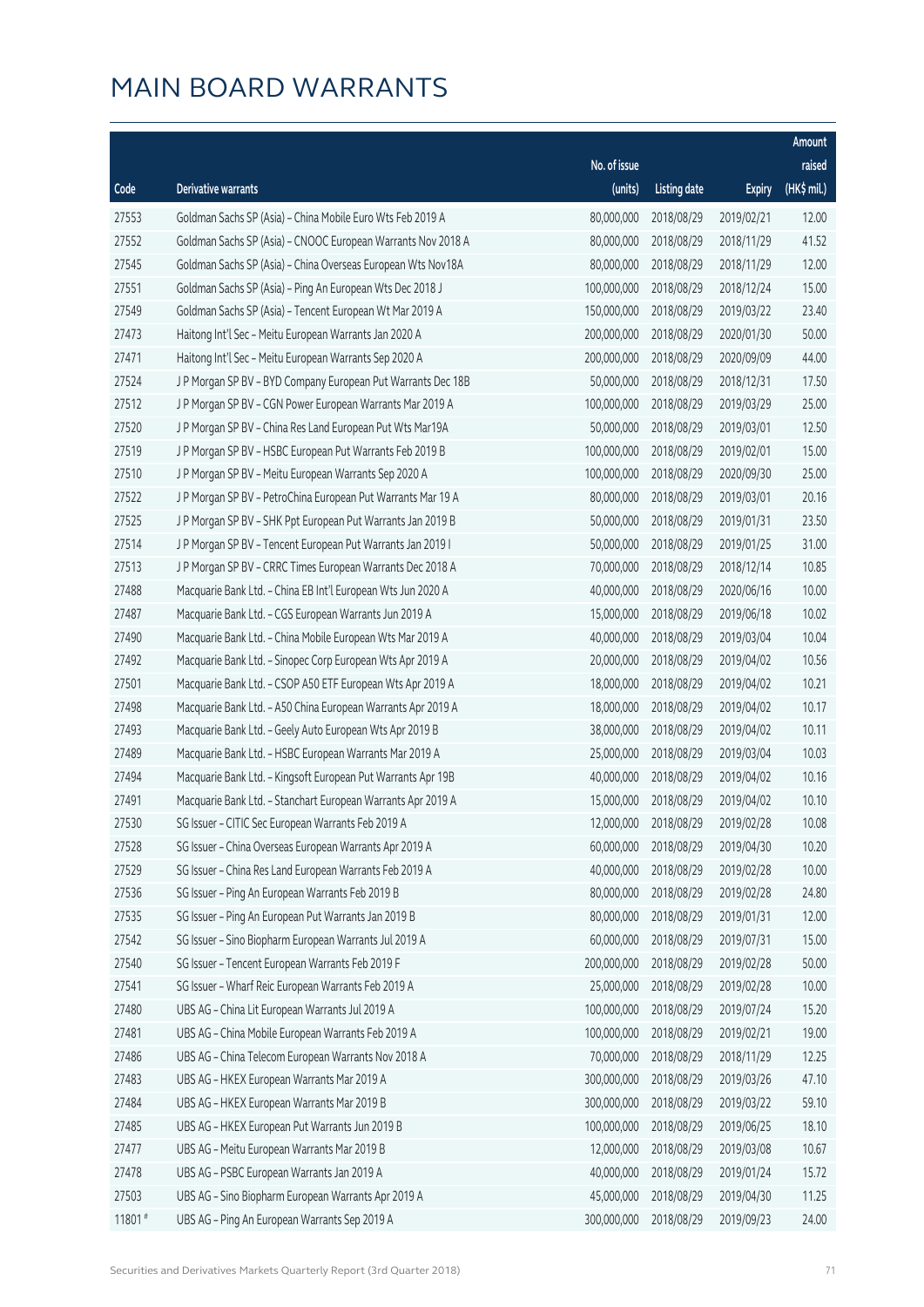|       |                                                              |                        |                     |               | Amount      |
|-------|--------------------------------------------------------------|------------------------|---------------------|---------------|-------------|
|       |                                                              | No. of issue           |                     |               | raised      |
| Code  | Derivative warrants                                          | (units)                | <b>Listing date</b> | <b>Expiry</b> | (HK\$ mil.) |
| 27607 | BNP Paribas Issuance B.V. - China Mobile Euro Wts Mar 2019 A | 40,000,000             | 2018/08/30          | 2019/03/04    | 10.00       |
| 27608 | BNP Paribas Issuance B.V. - China Mobile Euro Wts Jul 2019 A | 40,000,000             | 2018/08/30          | 2019/07/02    | 10.80       |
| 27614 | BNP Paribas Issuance B.V. - CSOP A50 ETF Eu Wts Jan 2019 B   | 40,000,000             | 2018/08/30          | 2019/01/03    | 10.00       |
| 27613 | BNP Paribas Issuance B.V. - CSOP A50 ETF Eu Wts Feb 2019 A   | 30,000,000             | 2018/08/30          | 2019/02/04    | 12.30       |
| 27609 | BNP Paribas Issuance B.V. - PetroChina Euro Wts Feb 2019 A   | 40,000,000             | 2018/08/30          | 2019/02/04    | 12.40       |
| 27554 | BNP Paribas Issuance B.V. - Xiaomi European Warrants Mar 19B | 80,000,000             | 2018/08/30          | 2019/03/04    | 21.60       |
| 27602 | Credit Suisse AG - Tencent Euro Put Wts Mar 2019 F           | 120,000,000            | 2018/08/30          | 2019/03/29    | 18.00       |
| 27624 | Goldman Sachs SP (Asia) - Greatwall Motor Eur Wts Feb 2019 A | 30,000,000             | 2018/08/30          | 2019/02/04    | 10.71       |
| 27615 | Goldman Sachs SP (Asia) - HSI European Put Wts Jan 2019 H    | 150,000,000            | 2018/08/30          | 2019/01/30    | 22.50       |
| 27617 | Goldman Sachs SP (Asia) - PetroChina European Wts Dec 2018 A | 80,000,000             | 2018/08/30          | 2018/12/21    | 18.64       |
| 27622 | Goldman Sachs SP (Asia) - Tencent European Wt Jan 2019 K     | 150,000,000            | 2018/08/30          | 2019/01/21    | 25.50       |
| 27564 | HK Bank - Tencent European Warrants Mar 2019 A               | 100,000,000            | 2018/08/30          | 2019/03/01    | 25.00       |
| 27570 | HK Bank - Tencent European Put Warrants Mar 2019 B           | 100,000,000            | 2018/08/30          | 2019/03/01    | 25.00       |
| 27558 | Haitong Int'l Sec - AIA European Warrants Feb 2019 A         | 60,000,000             | 2018/08/30          | 2019/02/15    | 28.80       |
| 27555 | Haitong Int'l Sec - Kingsoft European Warrants Feb 2019 A    | 100,000,000            | 2018/08/30          | 2019/02/25    | 18.00       |
| 27556 | Haitong Int'l Sec - Kingsoft European Warrants Jun 2019 B    | 100,000,000            | 2018/08/30          | 2019/06/21    | 25.00       |
| 27559 | Haitong Int'l Sec - Yanzhou Coal European Warrants May 2019A | 120,000,000            | 2018/08/30          | 2019/05/10    | 20.40       |
| 27557 | Haitong Int'l Sec - Yanzhou Coal European Warrants Sep 2019A | 100,000,000            | 2018/08/30          | 2019/09/18    | 26.00       |
| 27604 | J P Morgan SP BV - Li & Fung European Warrants Mar 2019 A    | 60,000,000             | 2018/08/30          | 2019/03/04    | 15.06       |
| 27560 | Macquarie Bank Ltd. - Tencent European Warrants Mar 2019 I   | 40,000,000             | 2018/08/30          | 2019/03/26    | 18.20       |
| 27562 | Macquarie Bank Ltd. - Tencent European Warrants Jul 2019 C   | 40,000,000             | 2018/08/30          | 2019/07/03    | 10.00       |
| 27561 | Macquarie Bank Ltd. - Tencent European Put Wts Mar 2019 J    | 40,000,000             | 2018/08/30          | 2019/03/26    | 12.92       |
| 27589 | UBS AG - AIA European Put Warrants Mar 2019 A                | 100,000,000            | 2018/08/30          | 2019/03/01    | 40.20       |
| 27592 | UBS AG - HKEX European Put Warrants Mar 2019 C               | 30,000,000             | 2018/08/30          | 2019/03/01    | 17.52       |
| 27596 | UBS AG - Link REIT European Put Warrants Mar 2019 A          | 40,000,000             | 2018/08/30          | 2019/03/01    | 16.00       |
| 27599 | UBS AG - Ping An European Warrants Dec 2018 D                | 100,000,000            | 2018/08/30          | 2018/12/24    | 29.70       |
| 27600 | UBS AG - Ping An European Warrants Jan 2019 D                | 100,000,000 2018/08/30 |                     | 2019/01/03    | 17.20       |
| 27575 | UBS AG - Ping An European Put Warrants Jan 2019 C            | 100,000,000            | 2018/08/30          | 2019/01/24    | 23.40       |
| 27588 | UBS AG - SMIC European Warrants Feb 2019 A                   | 70,000,000             | 2018/08/30          | 2019/02/21    | 10.92       |
| 27571 | UBS AG - Stanchart European Warrants Jan 2019 A              | 30,000,000             | 2018/08/30          | 2019/01/24    | 10.56       |
| 27594 | UBS AG - Tracker Fund European Put Warrants May 2019 A       | 70,000,000             | 2018/08/30          | 2019/05/27    | 17.50       |
| 27643 | BOCI Asia Ltd. - China Life European Warrants Aug 2019 A     | 100,000,000            | 2018/08/31          | 2019/08/27    | 16.40       |
| 27694 | BNP Paribas Issuance B.V. - BOC HK European Wts Nov 2019 A   | 40,000,000             | 2018/08/31          | 2019/11/04    | 10.00       |
| 27699 | BNP Paribas Issuance B.V. - Bank of China Euro Wt Apr 2019 D | 80,000,000             | 2018/08/31          | 2019/04/23    | 12.00       |
| 27693 | BNP Paribas Issuance B.V. - Genscript Bio Euro Wts Mar 2019A | 40,000,000             | 2018/08/31          | 2019/03/04    | 14.80       |
| 27691 | BNP Paribas Issuance B.V. - HKEX European Wts Mar 2019 B     | 25,000,000             | 2018/08/31          | 2019/03/04    | 16.75       |
| 27690 | BNP Paribas Issuance B.V. - HKEX European Wts Dec 2019 B     | 80,000,000             | 2018/08/31          | 2019/12/03    | 20.00       |
| 27687 | Credit Suisse AG - KB Laminates European Warrants Jul 2019 A | 50,000,000             | 2018/08/31          | 2019/07/31    | 12.50       |
| 27711 | Goldman Sachs SP (Asia) - AIA European Warrants Feb 2019 A   | 80,000,000             | 2018/08/31          | 2019/02/14    | 28.48       |
| 27709 | Goldman Sachs SP (Asia) - Bank of China Euro Wts Jan 2019 B  | 80,000,000             | 2018/08/31          | 2019/01/28    | 12.00       |
| 27710 | Goldman Sachs SP (Asia) - China Life Euro Wts Jun 2019 B     | 100,000,000            | 2018/08/31          | 2019/06/24    | 15.00       |
| 27708 | Goldman Sachs SP (Asia) - HSBC European Warrants Mar 2019 A  | 80,000,000             | 2018/08/31          | 2019/03/06    | 12.00       |
| 27706 | Goldman Sachs SP (Asia) - Tencent European Wt Feb 2019 D     | 150,000,000            | 2018/08/31          | 2019/02/21    | 22.50       |
| 27700 | Goldman Sachs SP (Asia) - Xiaomi European Warrants Dec 2018D | 100,000,000            | 2018/08/31          | 2018/12/31    | 15.00       |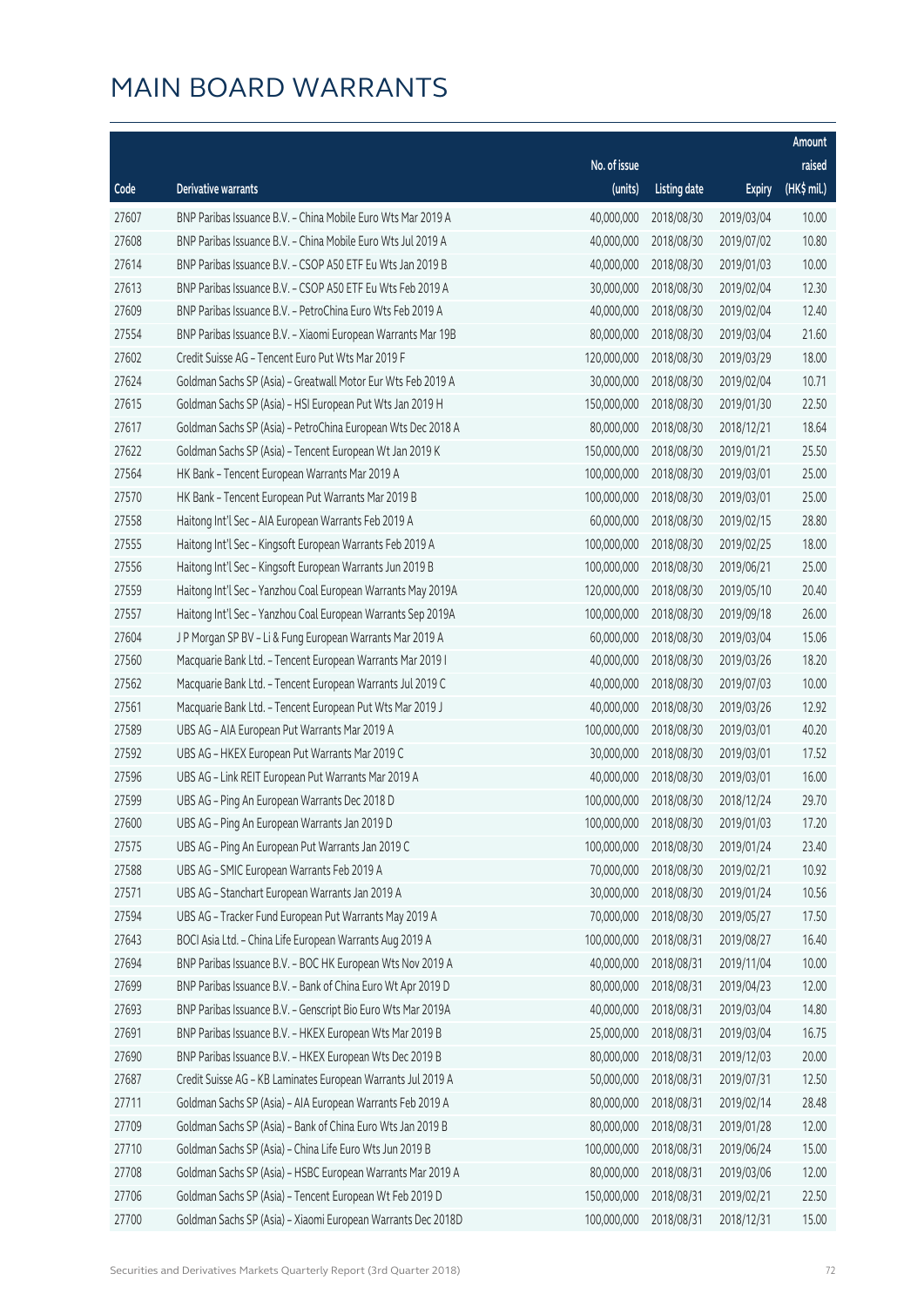|       |                                                              |                        |                     |               | Amount      |
|-------|--------------------------------------------------------------|------------------------|---------------------|---------------|-------------|
|       |                                                              | No. of issue           |                     |               | raised      |
| Code  | Derivative warrants                                          | (units)                | <b>Listing date</b> | <b>Expiry</b> | (HK\$ mil.) |
| 27701 | Goldman Sachs SP (Asia) - Xiaomi European Warrants Jan 2019A | 100,000,000            | 2018/08/31          | 2019/01/29    | 15.00       |
| 27641 | Haitong Int'l Sec - China Life European Put Warrants May 19C | 100,000,000            | 2018/08/31          | 2019/05/24    | 19.00       |
| 27633 | Haitong Int'l Sec - CNBM European Warrants Mar 2019 A        | 20,000,000             | 2018/08/31          | 2019/03/05    | 19.60       |
| 27635 | Haitong Int'l Sec - A50 China European Warrants Mar 2019 A   | 20,000,000             | 2018/08/31          | 2019/03/28    | 11.20       |
| 27636 | Haitong Int'l Sec - Tencent European Put Warrants Feb 2019 E | 150,000,000            | 2018/08/31          | 2019/02/14    | 27.00       |
| 27659 | J P Morgan SP BV - KB Laminates European Warrants Aug 2019 A | 80,000,000             | 2018/08/31          | 2019/08/30    | 20.32       |
| 27644 | Macquarie Bank Ltd. - Tencent European Warrants Apr 2019 B   | 13,600,000             | 2018/08/31          | 2019/04/01    | 10.06       |
| 27645 | Macquarie Bank Ltd. - Tencent European Warrants Apr 2019 C   | 8,000,000              | 2018/08/31          | 2019/04/01    | 11.29       |
| 27649 | Macquarie Bank Ltd. - Tencent European Warrants Apr 2019 D   | 8,000,000              | 2018/08/31          | 2019/04/01    | 20.76       |
| 27658 | Macquarie Bank Ltd. - Tencent European Warrants Apr 2019 E   | 8,000,000              | 2018/08/31          | 2019/04/01    | 36.36       |
| 27660 | SG Issuer - AIA European Warrants Dec 2018 C                 | 60,000,000             | 2018/08/31          | 2018/12/04    | 19.20       |
| 27665 | SG Issuer - BOC HK European Warrants May 2019 A              | 40,000,000             | 2018/08/31          | 2019/05/31    | 10.00       |
| 27661 | SG Issuer - China Lit European Warrants Jul 2019 B           | 100,000,000            | 2018/08/31          | 2019/07/31    | 15.00       |
| 27666 | SG Issuer - China Mobile European Warrants Jan 2019 A        | 60,000,000             | 2018/08/31          | 2019/01/31    | 11.40       |
| 27669 | SG Issuer - CNOOC European Warrants Dec 2018 A               | 20,000,000             | 2018/08/31          | 2018/12/31    | 10.80       |
| 27668 | SG Issuer - Sinopec Corp European Warrants Apr 2019 A        | 25,000,000             | 2018/08/31          | 2019/04/30    | 11.88       |
| 27670 | SG Issuer - HKEX European Warrants Jun 2019 C                | 200,000,000            | 2018/08/31          | 2019/06/28    | 30.00       |
| 27671 | SG Issuer - HSBC European Warrants Mar 2019 B                | 80,000,000             | 2018/08/31          | 2019/03/29    | 20.00       |
| 27672 | SG Issuer - PetroChina European Warrants Jan 2019 A          | 50,000,000             | 2018/08/31          | 2019/01/31    | 10.50       |
| 27663 | SG Issuer - Sino Biopharm European Warrants Dec 2018 A       | 70,000,000             | 2018/08/31          | 2018/12/31    | 10.50       |
| 27664 | SG Issuer - Wharf Holdings European Warrants Jun 2019 A      | 40,000,000             | 2018/08/31          | 2019/06/28    | 10.00       |
| 27674 | UBS AG - AIA European Warrants Feb 2019 A                    | 100,000,000            | 2018/08/31          | 2019/02/14    | 43.60       |
| 27677 | UBS AG - AIA European Warrants Mar 2019 B                    | 100,000,000            | 2018/08/31          | 2019/03/01    | 25.00       |
| 27682 | UBS AG - BYD Electronic European Warrants Jul 2019 A         | 50,000,000             | 2018/08/31          | 2019/07/22    | 12.50       |
| 27678 | UBS AG - CNOOC European Warrants Dec 2018 B                  | 30,000,000             | 2018/08/31          | 2018/12/24    | 14.34       |
| 27683 | UBS AG - Henderson Land Dev European Warrants Jan 2019 A     | 55,000,000             | 2018/08/31          | 2019/01/28    | 10.40       |
| 27679 | UBS AG - Ping An European Warrants Mar 2019 B                | 100,000,000 2018/08/31 |                     | 2019/03/01    | 56.80       |
| 27681 | UBS AG - Ping An European Warrants Mar 2019 C                | 100,000,000            | 2018/08/31          | 2019/03/22    | 98.70       |
| 27625 | Bank Vontobel - AIA European Warrants Feb 2019 B             | 50,000,000             | 2018/08/31          | 2019/02/18    | 16.50       |
| 27629 | Bank Vontobel - CITIC Sec European Warrants May 2019 A       | 40,000,000             | 2018/08/31          | 2019/05/06    | 10.00       |
| 27626 | Bank Vontobel - Kunlun Energy European Warrants Mar 2019 A   | 18,000,000             | 2018/08/31          | 2019/03/04    | 10.80       |
| 27632 | Bank Vontobel - Wharf Holdings European Warrants Jul 2019 A  | 40,000,000             | 2018/08/31          | 2019/07/03    | 10.00       |
| 27722 | BNP Paribas Issuance B.V. - Sinopec Corp Eu Wts May 2019 A   | 40,000,000             | 2018/09/03          | 2019/05/02    | 23.20       |
| 27769 | BNP Paribas Issuance B.V. - Greatwall Motor Eu Wt Feb 2019 A | 30,000,000             | 2018/09/03          | 2019/02/04    | 14.70       |
| 27770 | BNP Paribas Issuance B.V. - Lenovo European Wts Mar 2019 A   | 40,000,000             | 2018/09/03          | 2019/03/04    | 10.80       |
| 27719 | BNP Paribas Issuance B.V. - Sino Biopharm Euro Wt May 2019 A | 80,000,000             | 2018/09/03          | 2019/05/02    | 12.00       |
| 27771 | BNP Paribas Issuance B.V. - Wynn Macau Euro Wts Mar 2019 A   | 50,000,000             | 2018/09/03          | 2019/03/04    | 12.50       |
| 27758 | Credit Suisse AG - Sinopec Corp European Warrants Dec 2018 A | 50,000,000             | 2018/09/03          | 2018/12/24    | 12.50       |
| 27761 | Credit Suisse AG - Evergrande European Warrants Mar 2019 A   | 40,000,000             | 2018/09/03          | 2019/03/20    | 13.60       |
| 27755 | Credit Suisse AG - Ping An European Warrants Dec 2018 E      | 150,000,000            | 2018/09/03          | 2018/12/20    | 22.50       |
| 27759 | Credit Suisse AG - Ping An European Warrants Apr 2019 A      | 150,000,000            | 2018/09/03          | 2019/04/02    | 150.00      |
| 27760 | Credit Suisse AG - Ping An European Warrants Apr 2019 B      | 150,000,000            | 2018/09/03          | 2019/04/02    | 105.00      |
| 27756 | Credit Suisse AG - Ping An European Put Warrants Jan 2019 E  | 70,000,000             | 2018/09/03          | 2019/01/21    | 11.20       |
| 27780 | Goldman Sachs SP (Asia) - Sinopec Corp Euro Wts Dec 2018 A   | 60,000,000             | 2018/09/03          | 2018/12/03    | 12.48       |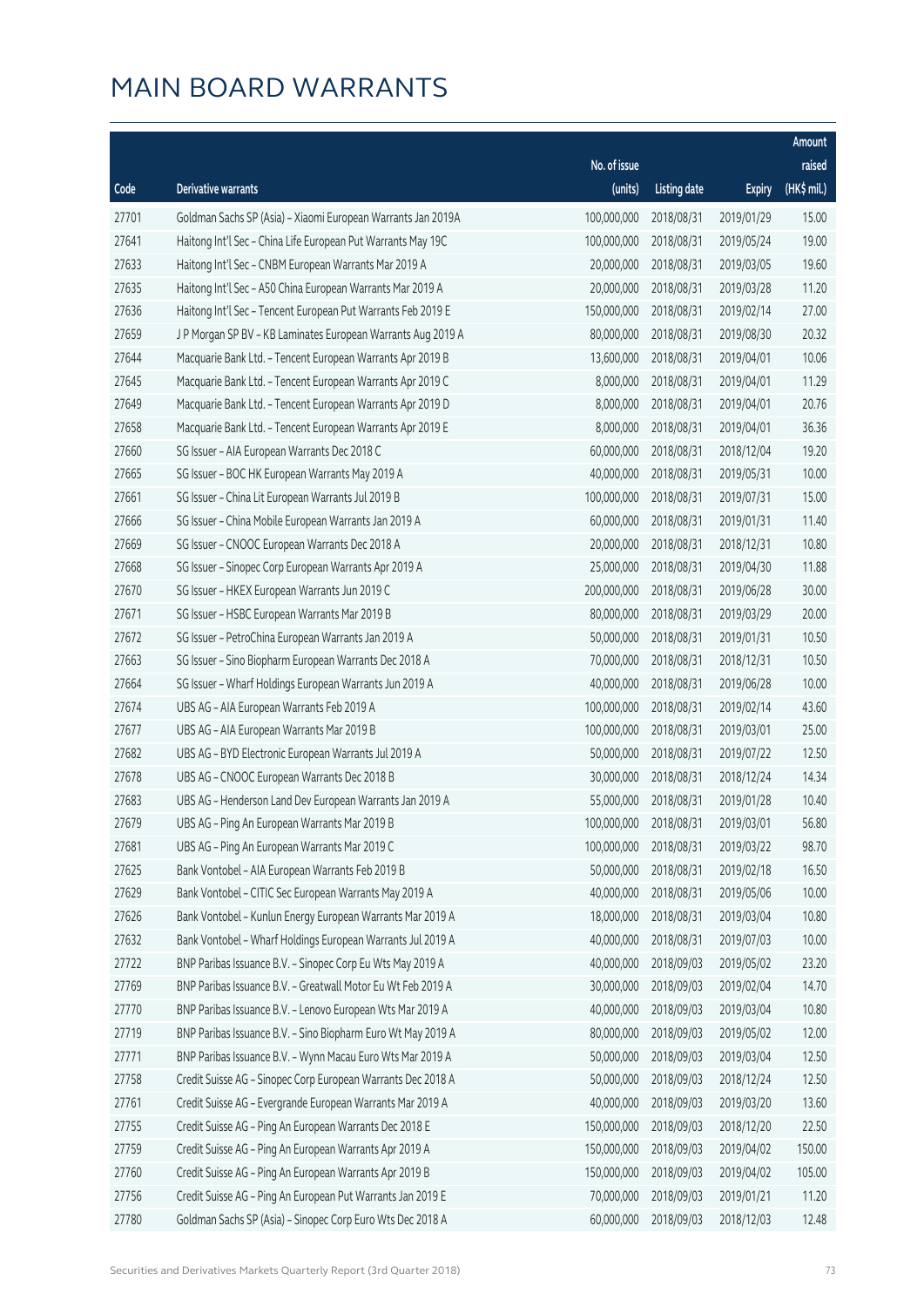|         |                                                              |                        |                     |               | Amount      |
|---------|--------------------------------------------------------------|------------------------|---------------------|---------------|-------------|
|         |                                                              | No. of issue           |                     |               | raised      |
| Code    | Derivative warrants                                          | (units)                | <b>Listing date</b> | <b>Expiry</b> | (HK\$ mil.) |
| 27781   | Goldman Sachs SP (Asia) - ICBC European Warrants Jan 2019 C  | 80,000,000             | 2018/09/03          | 2019/01/28    | 12.00       |
| 27774   | Goldman Sachs SP (Asia) - Ping An European Wts Feb 2019 A    | 100,000,000            | 2018/09/03          | 2019/02/15    | 62.60       |
| 27775   | Goldman Sachs SP (Asia) - Ping An European Wts Mar 2019 A    | 100,000,000            | 2018/09/03          | 2019/03/15    | 90.40       |
| 27777   | Goldman Sachs SP (Asia) - Ping An Euro Put Wts Dec 2018 K    | 60,000,000             | 2018/09/03          | 2018/12/19    | 10.14       |
| 27783   | Goldman Sachs SP (Asia) - Sunny Optical Euro Wts Feb 2019 C  | 70,000,000             | 2018/09/03          | 2019/02/13    | 10.50       |
| 27717   | HK Bank - BOC HK European Warrants Jul 2019 A                | 80,000,000             | 2018/09/03          | 2019/07/31    | 20.00       |
| 27714   | HK Bank - CNOOC European Put Warrants Sep 2019 C             | 100,000,000            | 2018/09/03          | 2019/09/27    | 15.00       |
| 27712   | HK Bank - Sinopec Corp European Warrants Mar 2019 A          | 30,000,000             | 2018/09/03          | 2019/03/04    | 15.00       |
| 27740   | Haitong Int'l Sec - Tencent European Warrants Mar 2019 D     | 15,000,000             | 2018/09/03          | 2019/03/04    | 35.10       |
| 27741   | Haitong Int'l Sec - Tencent European Warrants Mar 2019 E     | 150,000,000            | 2018/09/03          | 2019/03/26    | 31.50       |
| 27742   | Haitong Int'l Sec - Tencent European Warrants Mar 2019 F     | 150,000,000            | 2018/09/03          | 2019/03/22    | 28.50       |
| 27745   | J P Morgan SP BV - AIA European Warrants Feb 2019 A          | 100,000,000            | 2018/09/03          | 2019/02/18    | 21.30       |
| 27743   | J P Morgan SP BV - CK Asset European Warrants Mar 2019 A     | 80,000,000             | 2018/09/03          | 2019/03/04    | 20.16       |
| 27754   | J P Morgan SP BV - CNOOC European Warrants Dec 2018 C        | 80,000,000             | 2018/09/03          | 2018/12/31    | 32.88       |
| 27747   | J P Morgan SP BV - Sinopec Corp Eu Put Wt Mar 2019 A         | 100,000,000            | 2018/09/03          | 2019/03/04    | 32.40       |
| 27748   | J P Morgan SP BV - HKEX European Warrants Jun 2019 C         | 200,000,000            | 2018/09/03          | 2019/06/28    | 30.20       |
| 27753   | J P Morgan SP BV - Ping An European Warrants Dec 2018 F      | 100,000,000            | 2018/09/03          | 2018/12/31    | 15.60       |
| 27752   | J P Morgan SP BV - Ping An European Warrants Feb 2019 A      | 100,000,000            | 2018/09/03          | 2019/02/15    | 62.20       |
| 27749   | J P Morgan SP BV - Ping An European Warrants Mar 2019 B      | 100,000,000            | 2018/09/03          | 2019/03/29    | 92.20       |
| 27727   | Macquarie Bank Ltd. - Ping An European Warrants Mar 2019 A   | 17,000,000             | 2018/09/03          | 2019/03/04    | 10.25       |
| 27723   | Macquarie Bank Ltd. - Ping An European Warrants Apr 2019 B   | 17,000,000             | 2018/09/03          | 2019/04/02    | 10.18       |
| 27762   | SG Issuer - China Overseas European Put Warrants Apr 2019 B  | 40,000,000             | 2018/09/03          | 2019/04/30    | 10.00       |
| 27764   | SG Issuer - Sinopec Corp European Put Warrants Mar 2019 A    | 25,000,000             | 2018/09/03          | 2019/03/29    | 10.50       |
| 27766   | SG Issuer - Ping An European Put Warrants Dec 2018 F         | 80,000,000             | 2018/09/03          | 2018/12/31    | 18.80       |
| 27736   | UBS AG - Brilliance Chi European Warrants Jan 2019 A         | 70,000,000             | 2018/09/03          | 2019/01/28    | 10.50       |
| 27737   | UBS AG - Fosun Pharma European Warrants Mar 2019 A           | 20,000,000             | 2018/09/03          | 2019/03/04    | 10.00       |
| 27730   | UBS AG - Ping An European Warrants Dec 2018 E                | 100,000,000 2018/09/03 |                     | 2018/12/03    | 15.50       |
| 27732   | UBS AG - Ping An European Warrants Dec 2018 F                | 100,000,000            | 2018/09/03          | 2018/12/14    | 20.80       |
| 27735   | UBS AG - Ping An European Put Warrants Feb 2019 C            | 100,000,000            | 2018/09/03          | 2019/02/15    | 38.70       |
| 27738   | UBS AG - SJM Holdings European Warrants Feb 2019 A           | 20,000,000             | 2018/09/03          | 2019/02/21    | 16.24       |
| 11570 # | UBS AG - HSI European Put Warrants Oct 2018 B                | 400,000,000            | 2018/09/03          | 2018/10/30    | 21.60       |
| 27788   | BOCI Asia Ltd. - CITIC Bank European Warrants Jan 2019 A     | 40,000,000             | 2018/09/04          | 2019/01/24    | 15.52       |
| 27787   | BOCI Asia Ltd. - China Overseas European Warrants Jun 2019 A | 80,000,000             | 2018/09/04          | 2019/06/28    | 18.24       |
| 27784   | BOCI Asia Ltd. - Ping An European Warrants Dec 2018 C        | 80,000,000             | 2018/09/04          | 2018/12/24    | 13.36       |
| 27817   | Credit Suisse AG - Bank of China European Wts Apr 2019 A     | 60,000,000             | 2018/09/04          | 2019/04/23    | 10.02       |
| 27816   | Credit Suisse AG - CSPC Pharma European Warrants Jan 2019 A  | 70,000,000             | 2018/09/04          | 2019/01/08    | 10.50       |
| 27815   | Credit Suisse AG - Sino Biopharm European Wts Apr 2019 A     | 70,000,000             | 2018/09/04          | 2019/04/30    | 10.50       |
| 27824   | Goldman Sachs SP (Asia) - AAC Tech Euro Wts Mar 2019 B       | 60,000,000             | 2018/09/04          | 2019/03/22    | 10.20       |
| 27821   | Goldman Sachs SP (Asia) - CNOOC European Warrants Dec 2018 B | 80,000,000             | 2018/09/04          | 2018/12/24    | 39.68       |
| 27818   | Goldman Sachs SP (Asia) - China Overseas European Wts Apr19A | 80,000,000             | 2018/09/04          | 2019/04/30    | 18.00       |
| 27819   | Goldman Sachs SP (Asia) - HKEX European Warrants Jun 2019 B  | 150,000,000            | 2018/09/04          | 2019/06/25    | 22.50       |
| 27822   | Goldman Sachs SP (Asia) - SUNAC European Warrants Jan 2019 A | 40,000,000             | 2018/09/04          | 2019/01/24    | 10.16       |
| 27796   | Haitong Int'l Sec - HSBC European Warrants Jan 2019 A        | 80,000,000             | 2018/09/04          | 2019/01/10    | 17.60       |
| 27797   | Haitong Int'l Sec - HSBC European Warrants Apr 2019 A        | 80,000,000             | 2018/09/04          | 2019/04/15    | 20.80       |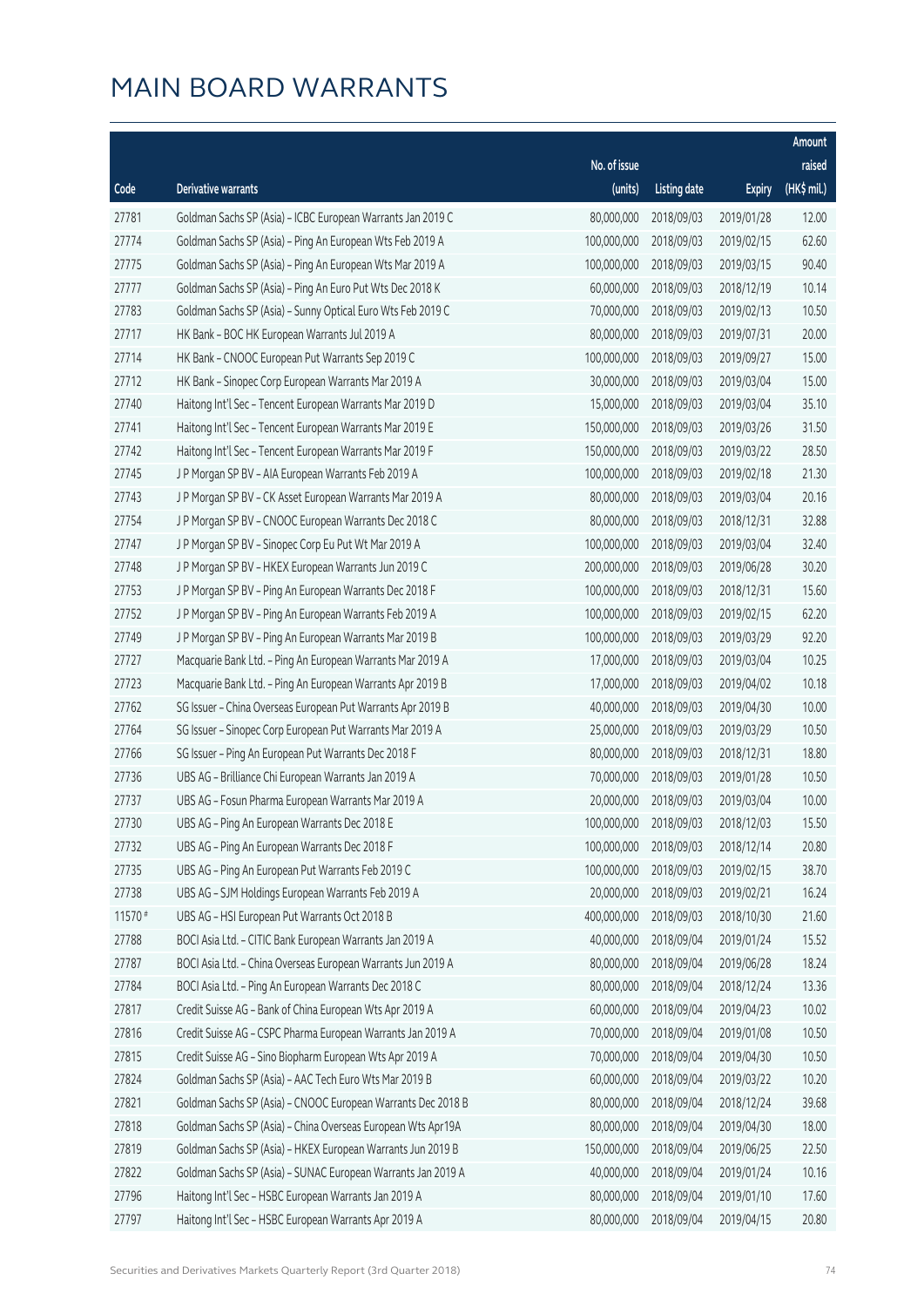|       |                                                              |              |                       |               | Amount      |
|-------|--------------------------------------------------------------|--------------|-----------------------|---------------|-------------|
|       |                                                              | No. of issue |                       |               | raised      |
| Code  | <b>Derivative warrants</b>                                   | (units)      | <b>Listing date</b>   | <b>Expiry</b> | (HK\$ mil.) |
| 27799 | Haitong Int'l Sec - HSBC European Put Warrants Mar 2019 D    | 40,000,000   | 2018/09/04            | 2019/03/11    | 14.00       |
| 27793 | Haitong Int'l Sec - Ping An European Warrants Mar 2019 A     | 80,000,000   | 2018/09/04            | 2019/03/04    | 35.20       |
| 27795 | Haitong Int'l Sec - Ping An European Warrants Mar 2019 B     | 80,000,000   | 2018/09/04            | 2019/03/26    | 36.00       |
| 27814 | J P Morgan SP BV - HSI European Put Warrants Feb 2019 F      | 300,000,000  | 2018/09/04            | 2019/02/27    | 45.30       |
| 27802 | Macquarie Bank Ltd. - Agricultural Bk Euro Put Wt Apr 2019 A | 40,000,000   | 2018/09/04            | 2019/04/02    | 10.04       |
| 27800 | Macquarie Bank Ltd. - Tencent European Warrants Apr 2019 F   | 19,500,000   | 2018/09/04            | 2019/04/01    | 10.04       |
| 27801 | Macquarie Bank Ltd. - Tencent European Put Wts Apr 2019 G    | 10,000,000   | 2018/09/04            | 2019/04/01    | 14.68       |
| 27804 | Macquarie Bank Ltd. - YuHua Edu European Warrants May 2021 A | 40,000,000   | 2018/09/04            | 2021/05/18    | 10.00       |
| 27827 | SG Issuer - Agricultural Bank European Warrants Apr 2019 A   | 80,000,000   | 2018/09/04            | 2019/04/30    | 20.00       |
| 27828 | SG Issuer - AIA European Put Warrants Mar 2019 A             | 60,000,000   | 2018/09/04            | 2019/03/29    | 15.00       |
| 27830 | SG Issuer - China Gas Hold Eu Wt Mar 2019 A                  | 30,000,000   | 2018/09/04            | 2019/03/04    | 10.05       |
| 27829 | SG Issuer - CGN Power Eu Wts Mar 2019 A                      | 60,000,000   | 2018/09/04            | 2019/03/29    | 10.20       |
| 27833 | SG Issuer - CRRC European Warrants Apr 2019 A                | 12,000,000   | 2018/09/04            | 2019/04/30    | 10.08       |
| 27835 | SG Issuer - HKEX European Warrants Dec 2019 A                | 200,000,000  | 2018/09/04            | 2019/12/31    | 30.00       |
| 27826 | SG Issuer - HSI European Warrants Apr 2019 C                 | 200,000,000  | 2018/09/04            | 2019/04/29    | 30.00       |
| 27836 | SG Issuer - Sunny Optical European Warrants Jun 2019 A       | 80,000,000   | 2018/09/04            | 2019/06/28    | 12.00       |
| 27811 | UBS AG - China Cinda European Warrants Mar 2019 A            | 40,000,000   | 2018/09/04            | 2019/03/04    | 10.08       |
| 27812 | UBS AG - HSI European Put Warrants Feb 2019 F                | 300,000,000  | 2018/09/04            | 2019/02/27    | 45.30       |
| 27806 | UBS AG - Mengniu Dairy European Warrants Mar 2019 A          | 50,000,000   | 2018/09/04            | 2019/03/04    | 12.65       |
| 27805 | UBS AG - Tingyi European Warrants Dec 2018 A                 | 60,000,000   | 2018/09/04            | 2018/12/20    | 11.28       |
| 27880 | Credit Suisse AG - Conch Cement European Warrants Mar 2019 A | 40,000,000   | 2018/09/05            | 2019/03/04    | 16.00       |
| 27882 | Credit Suisse AG - AIA European Put Warrants Dec 2018 D      | 60,000,000   | 2018/09/05            | 2018/12/20    | 12.00       |
| 27878 | Credit Suisse AG - Car Inc European Warrants Mar 2019 A      | 50,000,000   | 2018/09/05            | 2019/03/04    | 29.00       |
| 27884 | Credit Suisse AG - CGN Power European Warrants Mar 2019 A    | 50,000,000   | 2018/09/05            | 2019/03/29    | 10.00       |
| 27877 | Credit Suisse AG - Baiyunshan Ph European Warrants Mar 2019A | 30,000,000   | 2018/09/05            | 2019/03/04    | 14.40       |
| 27875 | Credit Suisse AG - NCI European Warrants Mar 2019 A          | 40,000,000   | 2018/09/05            | 2019/03/04    | 10.00       |
| 27876 | Credit Suisse AG - PICC Group European Warrants Dec 2018 A   |              | 70,000,000 2018/09/05 | 2018/12/24    | 10.50       |
| 27874 | Credit Suisse AG - Ping An European Warrants Mar 2019 A      | 150,000,000  | 2018/09/05            | 2019/03/04    | 63.00       |
| 27893 | Goldman Sachs SP (Asia) - Country Garden Euro Wts Mar 2019 B | 70,000,000   | 2018/09/05            | 2019/03/26    | 10.50       |
| 27902 | Goldman Sachs SP (Asia) - GAC European Warrants Dec 2019 A   | 60,000,000   | 2018/09/05            | 2019/12/20    | 10.02       |
| 27903 | Goldman Sachs SP (Asia) - HSI European Put Wts Jan 2019 I    | 150,000,000  | 2018/09/05            | 2019/01/30    | 24.90       |
| 27891 | Goldman Sachs SP (Asia) - PetroChina European Wts Jan 2019 A | 80,000,000   | 2018/09/05            | 2019/01/28    | 26.40       |
| 27894 | Goldman Sachs SP (Asia) - Tencent European Put Wt Mar 2019 B | 100,000,000  | 2018/09/05            | 2019/03/11    | 19.20       |
| 27867 | HK Bank - BOC HK European Warrants Mar 2019 A                | 80,000,000   | 2018/09/05            | 2019/03/04    | 20.00       |
| 27861 | HK Bank - CITIC Bank European Warrants Jun 2019 A            | 40,000,000   | 2018/09/05            | 2019/06/28    | 10.00       |
| 27862 | HK Bank - Minsheng Bank European Warrants Jul 2019 A         | 40,000,000   | 2018/09/05            | 2019/07/31    | 11.20       |
| 27865 | HK Bank - Galaxy Ent European Warrants Mar 2019 A            | 40,000,000   | 2018/09/05            | 2019/03/04    | 10.00       |
| 27858 | HK Bank - Genscript Bio European Warrants Mar 2019 A         | 80,000,000   | 2018/09/05            | 2019/03/04    | 20.00       |
| 27868 | HK Bank - HKEX European Warrants Jun 2019 C                  | 100,000,000  | 2018/09/05            | 2019/06/28    | 15.00       |
| 27860 | HK Bank - Ping An European Warrants Dec 2018 B               | 80,000,000   | 2018/09/05            | 2018/12/31    | 12.00       |
| 27845 | Haitong Int'l Sec - Brilliance Chi European Warrants Jan 19A | 100,000,000  | 2018/09/05            | 2019/01/28    | 17.00       |
| 27843 | Haitong Int'l Sec - CM Bank European Warrants Dec 2018 A     | 80,000,000   | 2018/09/05            | 2018/12/24    | 12.00       |
| 27841 | Haitong Int'l Sec - CM Bank European Warrants Feb 2019 A     | 80,000,000   | 2018/09/05            | 2019/02/25    | 20.00       |
| 27844 | Haitong Int'l Sec - CM Bank European Warrants Apr 2019 A     | 80,000,000   | 2018/09/05            | 2019/04/26    | 20.00       |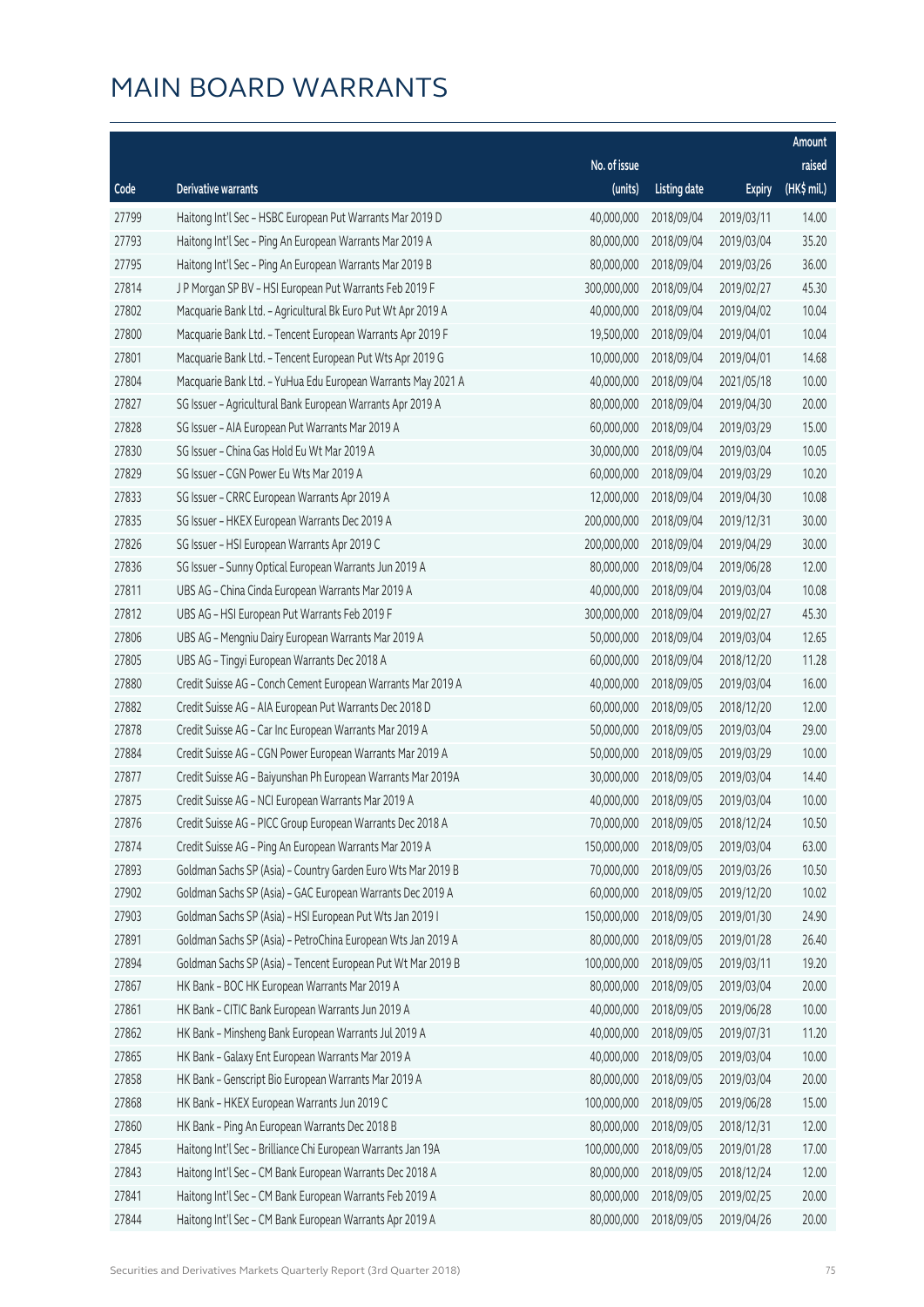|       |                                                              |              |                       |               | Amount      |
|-------|--------------------------------------------------------------|--------------|-----------------------|---------------|-------------|
|       |                                                              | No. of issue |                       |               | raised      |
| Code  | Derivative warrants                                          | (units)      | <b>Listing date</b>   | <b>Expiry</b> | (HK\$ mil.) |
| 27849 | Haitong Int'l Sec - PetroChina European Warrants Jan 2019 A  | 80,000,000   | 2018/09/05            | 2019/01/28    | 27.20       |
| 27848 | Haitong Int'l Sec - PetroChina European Warrants Mar 2019 A  | 80,000,000   | 2018/09/05            | 2019/03/04    | 25.60       |
| 27854 | Macquarie Bank Ltd. - Mapleleaf Edu European Wts Jan 2021 A  | 40,000,000   | 2018/09/05            | 2021/01/18    | 10.00       |
| 27855 | Macquarie Bank Ltd. - Hua Hong Semi European Warrants Apr19A | 18,000,000   | 2018/09/05            | 2019/04/16    | 10.01       |
| 27852 | Macquarie Bank Ltd. - Skyworth Digital European Wts Aug 19 A | 14,600,000   | 2018/09/05            | 2019/08/16    | 10.00       |
| 27890 | SG Issuer - HSCEI European Put Warrants Mar 2019 B           | 150,000,000  | 2018/09/05            | 2019/03/28    | 22.50       |
| 27888 | SG Issuer - Kunlun Energy European Warrants Apr 2019 A       | 12,000,000   | 2018/09/05            | 2019/04/30    | 10.08       |
| 27886 | SG Issuer - Tencent European Warrants Apr 2021 A             | 200,000,000  | 2018/09/05            | 2021/04/30    | 50.00       |
| 27869 | UBS AG - Fosun Intl European Warrants Mar 2019 A             | 70,000,000   | 2018/09/05            | 2019/03/29    | 17.50       |
| 27871 | UBS AG - HKEX European Warrants Jun 2019 C                   | 300,000,000  | 2018/09/05            | 2019/06/25    | 45.00       |
| 27870 | UBS AG - Kunlun Energy European Warrants Mar 2019 A          | 15,000,000   | 2018/09/05            | 2019/03/29    | 10.61       |
| 27928 | BNP Paribas Issuance B.V. - Galaxy Ent Euro Wts Jul 2019 A   | 40,000,000   | 2018/09/06            | 2019/07/03    | 15.20       |
| 27929 | BNP Paribas Issuance B.V. - Sands China Euro Wt Jul 2019 A   | 40,000,000   | 2018/09/06            | 2019/07/03    | 14.00       |
| 27945 | Credit Suisse AG - BOC HK European Warrants Mar 2019 A       | 60,000,000   | 2018/09/06            | 2019/03/05    | 15.00       |
| 27933 | Credit Suisse AG - Country Garden European Warrants Mar 19 A | 70,000,000   | 2018/09/06            | 2019/03/29    | 10.50       |
| 27931 | Credit Suisse AG - Country Garden European Warrants Jun 19 B | 60,000,000   | 2018/09/06            | 2019/06/25    | 10.80       |
| 27938 | Credit Suisse AG - China Re European Warrants Mar 2019 A     | 40,000,000   | 2018/09/06            | 2019/03/05    | 10.00       |
| 27950 | Credit Suisse AG - CKI Holdings European Warrants Mar 2019 A | 40,000,000   | 2018/09/06            | 2019/03/05    | 10.00       |
| 27941 | Credit Suisse AG - CM Bank European Warrants Mar 2019 A      | 50,000,000   | 2018/09/06            | 2019/03/05    | 12.50       |
| 27940 | Credit Suisse AG - CRCC European Warrants Mar 2019 A         | 25,000,000   | 2018/09/06            | 2019/03/05    | 18.50       |
| 27934 | Credit Suisse AG - Fosun Intl European Warrants Apr 2019 A   | 70,000,000   | 2018/09/06            | 2019/04/30    | 17.50       |
| 27930 | Credit Suisse AG - R&F Ppt European Warrants Mar 2019 A      | 60,000,000   | 2018/09/06            | 2019/03/05    | 15.00       |
| 27942 | Credit Suisse AG - HKEX European Warrants Jun 2019 D         | 200,000,000  | 2018/09/06            | 2019/06/25    | 30.00       |
| 27949 | Credit Suisse AG - Tencent Euro Put Wts Mar 2019 G           | 100,000,000  | 2018/09/06            | 2019/03/05    | 25.00       |
| 27954 | Bank of East Asia - Lenovo European Warrants Jul 2019 A      | 33,000,000   | 2018/09/06            | 2019/07/02    | 10.10       |
| 27953 | Bank of East Asia - Ping An European Warrants Apr 2019 B     | 30,000,000   | 2018/09/06            | 2019/04/01    | 18.00       |
| 27971 | Goldman Sachs SP (Asia) - CC Bank European Wts Jan 2019 C    |              | 80,000,000 2018/09/06 | 2019/01/28    | 12.00       |
| 27973 | Goldman Sachs SP (Asia) - CITIC Sec European Wts Jul 2019 A  | 80,000,000   | 2018/09/06            | 2019/07/24    | 12.00       |
| 27972 | Goldman Sachs SP (Asia) - A50 China European Wts Jan 2019 A  | 80,000,000   | 2018/09/06            | 2019/01/03    | 19.04       |
| 27974 | Goldman Sachs SP (Asia) - HSI European Warrants Feb 2019 B   | 150,000,000  | 2018/09/06            | 2019/02/27    | 22.50       |
| 27970 | Goldman Sachs SP (Asia) - KECL European Warrants Mar 2019 A  | 50,000,000   | 2018/09/06            | 2019/03/06    | 26.45       |
| 27904 | Haitong Int'l Sec - AIA European Put Warrants Mar 2019 B     | 60,000,000   | 2018/09/06            | 2019/03/28    | 19.20       |
| 27905 | Haitong Int'l Sec - CC Bank European Warrants Apr 2019 A     | 60,000,000   | 2018/09/06            | 2019/04/30    | 21.00       |
| 27906 | Haitong Int'l Sec - Geely Auto European Warrants Feb 2019 A  | 80,000,000   | 2018/09/06            | 2019/02/01    | 13.60       |
| 27914 | Haitong Int'l Sec - SUNAC European Warrants Jan 2019 C       | 60,000,000   | 2018/09/06            | 2019/01/24    | 18.60       |
| 27956 | Macquarie Bank Ltd. - BYD Company European Warrants Jun 19 A | 26,000,000   | 2018/09/06            | 2019/06/04    | 10.01       |
| 27961 | Macquarie Bank Ltd. - SHK Ppt European Warrants May 2019 A   | 15,000,000   | 2018/09/06            | 2019/05/02    | 10.02       |
| 27957 | Macquarie Bank Ltd. - SUNAC European Warrants Apr 2019 A     | 22,000,000   | 2018/09/06            | 2019/04/02    | 10.01       |
| 27958 | Macquarie Bank Ltd. - Xiaomi European Warrants Apr 2019 B    | 40,000,000   | 2018/09/06            | 2019/04/02    | 10.00       |
| 27963 | SG Issuer - CC Bank European Warrants Feb 2019 A             | 60,000,000   | 2018/09/06            | 2019/02/28    | 16.20       |
| 27969 | SG Issuer - CRCC European Warrants Feb 2019 A                | 14,000,000   | 2018/09/06            | 2019/02/28    | 10.08       |
| 27962 | SG Issuer - HSCEI European Warrants Mar 2019 C               | 150,000,000  | 2018/09/06            | 2019/03/28    | 37.50       |
| 27967 | SG Issuer - New World Dev Eu Wt Apr 2019 A                   | 13,000,000   | 2018/09/06            | 2019/04/30    | 10.01       |
| 27964 | SG Issuer - PetroChina European Warrants Dec 2018 B          | 60,000,000   | 2018/09/06            | 2018/12/31    | 10.20       |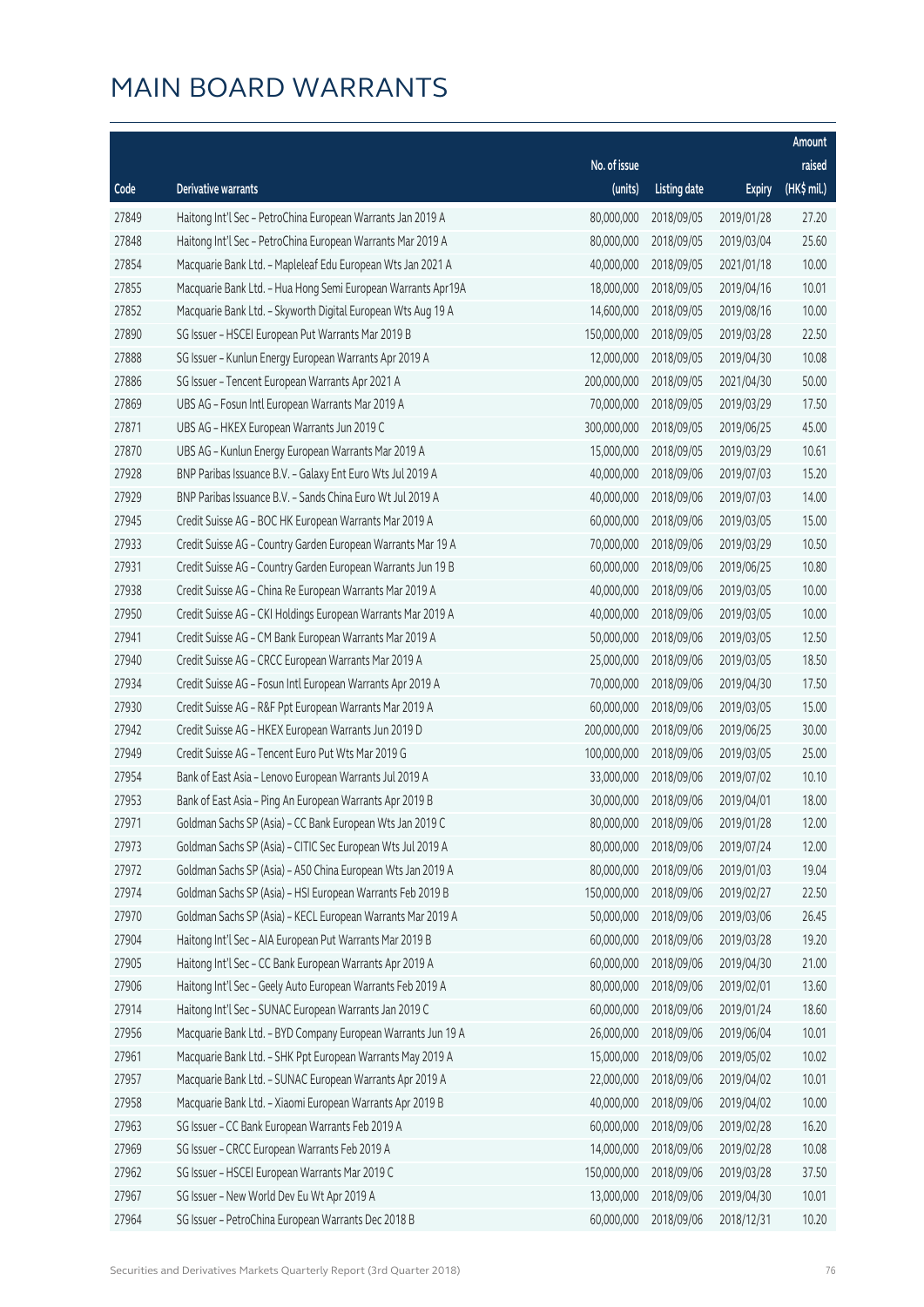|       |                                                              |                        |                     |               | Amount      |
|-------|--------------------------------------------------------------|------------------------|---------------------|---------------|-------------|
|       |                                                              | No. of issue           |                     |               | raised      |
| Code  | Derivative warrants                                          | (units)                | <b>Listing date</b> | <b>Expiry</b> | (HK\$ mil.) |
| 27966 | SG Issuer - PetroChina European Put Warrants Feb 2019 A      | 40,000,000             | 2018/09/06          | 2019/02/28    | 10.00       |
| 27968 | SG Issuer - SHK Ppt European Warrants Apr 2019 A             | 20,000,000             | 2018/09/06          | 2019/04/30    | 10.00       |
| 27922 | UBS AG - HSBC European Warrants Feb 2019 A                   | 100,000,000            | 2018/09/06          | 2019/02/01    | 30.60       |
| 27921 | UBS AG - HSBC European Put Warrants Dec 2018 F               | 70,000,000             | 2018/09/06          | 2018/12/24    | 10.57       |
| 27923 | UBS AG - HSI European Put Warrants Mar 2019 C                | 300,000,000            | 2018/09/06          | 2019/03/28    | 75.30       |
| 27925 | UBS AG - HSI European Put Warrants Mar 2019 D                | 300,000,000            | 2018/09/06          | 2019/03/28    | 45.00       |
| 27926 | UBS AG - HSI European Put Warrants Apr 2019 C                | 300,000,000            | 2018/09/06          | 2019/04/29    | 47.10       |
| 27918 | Bank Vontobel - China Overseas European Warrants Jun 2019 B  | 50,000,000             | 2018/09/06          | 2019/06/10    | 12.50       |
| 27919 | Bank Vontobel - Kunlun Energy European Warrants May 2019 A   | 18,000,000             | 2018/09/06          | 2019/05/06    | 10.80       |
| 27916 | Bank Vontobel - Tencent European Warrants Feb 2019 D         | 100,000,000            | 2018/09/06          | 2019/02/22    | 19.00       |
| 27995 | BOCI Asia Ltd. - Tencent European Wts Jan 2019 G             | 200,000,000            | 2018/09/07          | 2019/01/28    | 32.40       |
| 27996 | BOCI Asia Ltd. - Tencent European Wts Feb 2019 F             | 200,000,000            | 2018/09/07          | 2019/02/21    | 31.00       |
| 28033 | Credit Suisse AG - HSBC European Wts Feb 2019 A              | 100,000,000            | 2018/09/07          | 2019/02/01    | 30.00       |
| 28025 | Credit Suisse AG - HSBC European Put Warrants Mar 2019 D     | 80,000,000             | 2018/09/07          | 2019/03/29    | 24.00       |
| 28034 | Credit Suisse AG - Tencent Euro Put Wts Jan 2019 L           | 120,000,000            | 2018/09/07          | 2019/01/30    | 18.00       |
| 28052 | Goldman Sachs SP (Asia) - China Tower European Wts Jan19A    | 70,000,000             | 2018/09/07          | 2019/01/29    | 10.50       |
| 28053 | Goldman Sachs SP (Asia) - China Tower European Wts Mar19A    | 70,000,000             | 2018/09/07          | 2019/03/22    | 10.50       |
| 28051 | Goldman Sachs SP (Asia) - HKEX European Warrants Mar 2019 D  | 150,000,000            | 2018/09/07          | 2019/03/22    | 22.50       |
| 28046 | Goldman Sachs SP (Asia) - Tencent European Wt Feb 2019 E     | 150,000,000            | 2018/09/07          | 2019/02/08    | 22.50       |
| 28049 | Goldman Sachs SP (Asia) - Tencent European Wt Feb 2019 F     | 150,000,000            | 2018/09/07          | 2019/02/18    | 31.95       |
| 27986 | HK Bank - China Tower European Warrants Feb 2019 A           | 100,000,000            | 2018/09/07          | 2019/02/28    | 15.00       |
| 27978 | Haitong Int'l Sec - AAC Tech European Put Warrants Nov 2019A | 200,000,000            | 2018/09/07          | 2019/11/19    | 42.00       |
| 27984 | Haitong Int'l Sec - Ch Molybdenum European Warrants Apr 19 A | 30,000,000             | 2018/09/07          | 2019/04/09    | 15.30       |
| 27985 | Haitong Int'l Sec - Sinopec Corp European Wts Apr 2019 A     | 30,000,000             | 2018/09/07          | 2019/04/29    | 16.20       |
| 27980 | Haitong Int'l Sec - Tencent European Warrants Jan 2019 E     | 150,000,000            | 2018/09/07          | 2019/01/31    | 39.00       |
| 27981 | Haitong Int'l Sec - Tencent European Warrants Jan 2019 F     | 150,000,000            | 2018/09/07          | 2019/01/07    | 30.00       |
| 27983 | Haitong Int'l Sec - Tencent European Put Warrants Feb 2019 F | 150,000,000 2018/09/07 |                     | 2019/02/08    | 25.50       |
| 27975 | Haitong Int'l Sec - Xiaomi European Warrants Mar 2019 E      | 200,000,000            | 2018/09/07          | 2019/03/29    | 50.00       |
| 27976 | Haitong Int'l Sec - Xiaomi European Warrants May 2019 A      | 200,000,000            | 2018/09/07          | 2019/05/29    | 52.00       |
| 28006 | J P Morgan SP BV - China Huarong European Warrants Mar 2019A | 60,000,000             | 2018/09/07          | 2019/03/29    | 15.06       |
| 28008 | J P Morgan SP BV - China Tower European Warrants Jan 2019 A  | 100,000,000            | 2018/09/07          | 2019/01/29    | 15.20       |
| 28020 | J P Morgan SP BV - China Tower European Warrants Mar 2019 A  | 100,000,000            | 2018/09/07          | 2019/03/22    | 15.10       |
| 28021 | J P Morgan SP BV - China Tower European Warrants Jun 2019 A  | 100,000,000            | 2018/09/07          | 2019/06/21    | 15.10       |
| 28000 | J P Morgan SP BV - Fosun Pharma European Warrants Feb 2019 A | 50,000,000             | 2018/09/07          | 2019/02/11    | 11.65       |
| 28002 | J P Morgan SP BV - HKEX European Warrants Jan 2019 B         | 200,000,000            | 2018/09/07          | 2019/01/31    | 30.00       |
| 28003 | J P Morgan SP BV - HSI European Put Warrants Apr 2019 D      | 300,000,000            | 2018/09/07          | 2019/04/29    | 45.30       |
| 28004 | J P Morgan SP BV - PetroChina European Warrants Dec 2018 C   | 100,000,000            | 2018/09/07          | 2018/12/31    | 21.80       |
| 27994 | Macquarie Bank Ltd. - Country Garden European Wts Apr 2019 B | 11,000,000             | 2018/09/07          | 2019/04/02    | 10.05       |
| 27989 | Macquarie Bank Ltd. - Country Garden European Wts Oct 2019 B | 40,000,000             | 2018/09/07          | 2019/10/03    | 10.00       |
| 27987 | Macquarie Bank Ltd. - CKH Holdings European Warrants May 19A | 33,100,000             | 2018/09/07          | 2019/05/03    | 10.06       |
| 27988 | Macquarie Bank Ltd. - Lenovo European Warrants Apr 2019 B    | 40,000,000             | 2018/09/07          | 2019/04/02    | 10.00       |
| 28038 | SG Issuer - China Comm Cons European Warrants Dec 2019 A     | 120,000,000            | 2018/09/07          | 2019/12/31    | 18.00       |
| 28041 | SG Issuer - CNOOC European Put Warrants Feb 2019 A           | 30,000,000             | 2018/09/07          | 2019/02/28    | 10.05       |
| 28043 | SG Issuer - Tencent European Warrants Sep 2020 A             | 200,000,000            | 2018/09/07          | 2020/09/30    | 50.00       |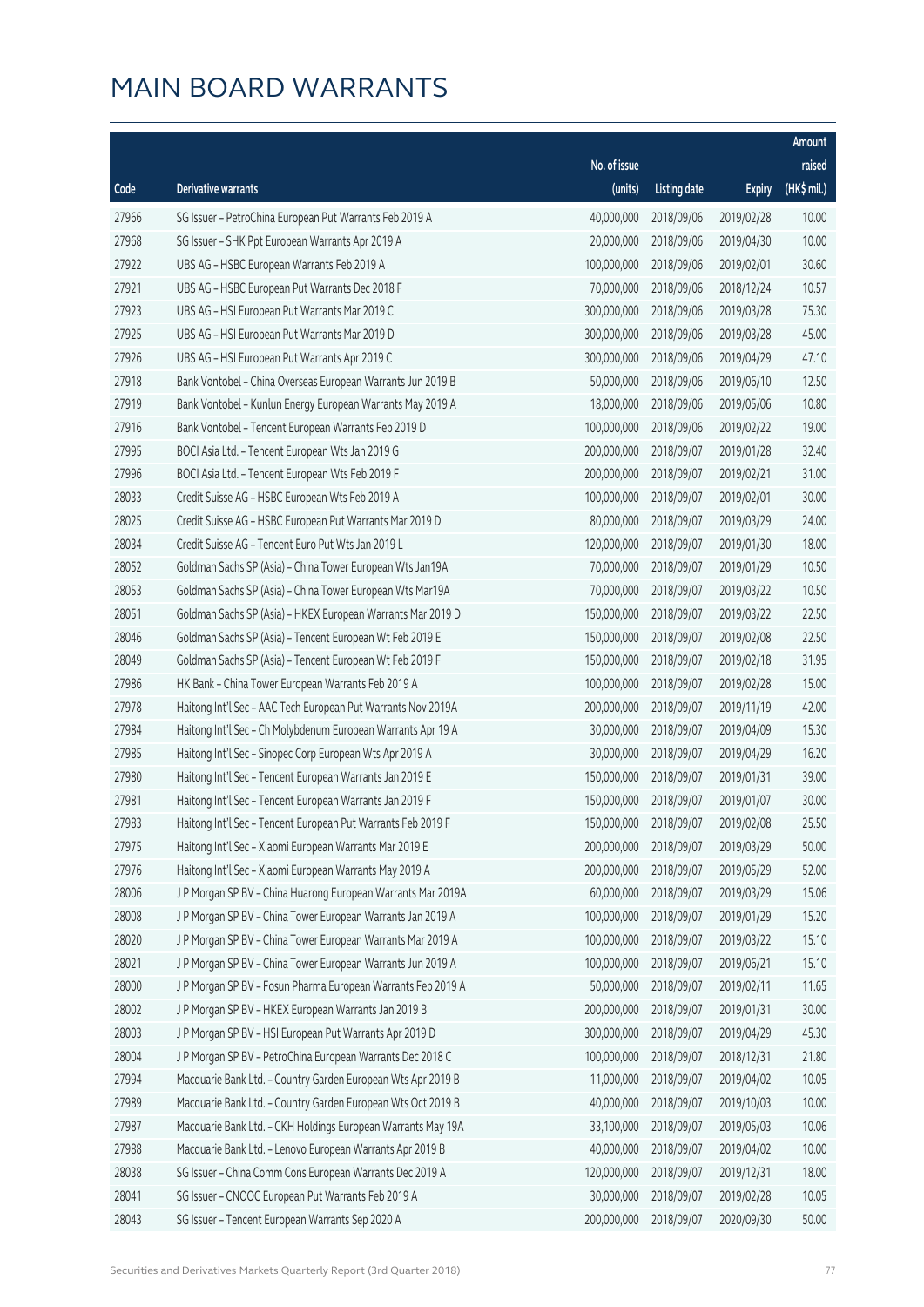|       |                                                              |              |                       |               | Amount      |
|-------|--------------------------------------------------------------|--------------|-----------------------|---------------|-------------|
|       |                                                              | No. of issue |                       |               | raised      |
| Code  | <b>Derivative warrants</b>                                   | (units)      | <b>Listing date</b>   | <b>Expiry</b> | (HK\$ mil.) |
| 28072 | BNP Paribas Issuance B.V. - HSBC European Wts Apr 2019 D     | 40,000,000   | 2018/09/10            | 2019/04/02    | 10.40       |
| 28073 | BNP Paribas Issuance B.V. - HSBC European Wts Jul 2019 C     | 40,000,000   | 2018/09/10            | 2019/07/03    | 16.00       |
| 28077 | BNP Paribas Issuance B.V. - HSI European Wts Mar 2019 A      | 80,000,000   | 2018/09/10            | 2019/03/28    | 12.00       |
| 28079 | BNP Paribas Issuance B.V. - HSI European Wts Apr 2019 A      | 80,000,000   | 2018/09/10            | 2019/04/29    | 12.00       |
| 28081 | BNP Paribas Issuance B.V. - HSI Euro Put Wts Jan 2019 A      | 80,000,000   | 2018/09/10            | 2019/01/30    | 12.00       |
| 28080 | BNP Paribas Issuance B.V. - HSI Euro Put Wts Feb 2019 A      | 80,000,000   | 2018/09/10            | 2019/02/27    | 15.20       |
| 28071 | BNP Paribas Issuance B.V. - Tencent European Wts Feb 2019 C  | 80,000,000   | 2018/09/10            | 2019/02/04    | 17.60       |
| 28070 | BNP Paribas Issuance B.V. - Tencent European Wts Mar 2019 C  | 80,000,000   | 2018/09/10            | 2019/03/04    | 25.60       |
| 28109 | Credit Suisse AG - Ch Comm Cons European Warrants Jan 2019 A | 25,000,000   | 2018/09/10            | 2019/01/24    | 10.50       |
| 28108 | Credit Suisse AG - China Huarong European Warrants Mar 2019A | 40,000,000   | 2018/09/10            | 2019/03/11    | 10.00       |
| 28098 | Credit Suisse AG - Tencent European Wts Dec 2018 F           | 250,000,000  | 2018/09/10            | 2018/12/31    | 57.50       |
| 28100 | Credit Suisse AG - Tencent European Wts Jan 2019 M           | 250,000,000  | 2018/09/10            | 2019/01/29    | 37.50       |
| 28105 | Credit Suisse AG - Tencent European Wts Feb 2019 H           | 250,000,000  | 2018/09/10            | 2019/02/21    | 37.50       |
| 28110 | Credit Suisse AG - Tencent Euro Put Wts Mar 2019 H           | 120,000,000  | 2018/09/10            | 2019/03/29    | 30.00       |
| 28106 | Credit Suisse AG - Tencent Euro Put Wts May 2019 A           | 120,000,000  | 2018/09/10            | 2019/05/24    | 18.00       |
| 28093 | Goldman Sachs SP (Asia) - Bank of China Euro Wts Dec 2018 F  | 80,000,000   | 2018/09/10            | 2018/12/28    | 12.00       |
| 28096 | Goldman Sachs SP (Asia) - Bank of China Euro Wts Mar 2019 A  | 80,000,000   | 2018/09/10            | 2019/03/29    | 20.00       |
| 28090 | Goldman Sachs SP (Asia) - HSBC European Warrants Jan 2019 C  | 80,000,000   | 2018/09/10            | 2019/01/03    | 12.00       |
| 28082 | Goldman Sachs SP (Asia) - Tencent European Wt Jan 2019 L     | 150,000,000  | 2018/09/10            | 2019/01/07    | 22.50       |
| 28085 | Goldman Sachs SP (Asia) - Tencent European Wt Feb 2019 G     | 150,000,000  | 2018/09/10            | 2019/02/18    | 46.35       |
| 28056 | Haitong Int'l Sec - CITIC Bank European Warrants Jan 2019 A  | 30,000,000   | 2018/09/10            | 2019/01/14    | 10.50       |
| 28055 | Haitong Int'l Sec - Ping An European Warrants Jan 2019 E     | 80,000,000   | 2018/09/10            | 2019/01/02    | 14.40       |
| 28059 | Macquarie Bank Ltd. - BOCHK European Warrants May 2019 A     | 39,000,000   | 2018/09/10            | 2019/05/02    | 10.06       |
| 28067 | Macquarie Bank Ltd. - Bank of China European Wts Apr 2019 A  | 36,000,000   | 2018/09/10            | 2019/04/02    | 10.12       |
| 28062 | Macquarie Bank Ltd. - CC Bank European Warrants Apr 2019 A   | 20,000,000   | 2018/09/10            | 2019/04/02    | 10.20       |
| 28068 | Macquarie Bank Ltd. - China Tel European Warrants May 2019 A | 31,000,000   | 2018/09/10            | 2019/05/02    | 10.26       |
| 28060 | Macquarie Bank Ltd. - MTRC European Warrants Apr 2019 B      |              | 31,100,000 2018/09/10 | 2019/04/02    | 10.01       |
| 28111 | SG Issuer - China Life European Warrants May 2019 A          | 120,000,000  | 2018/09/10            | 2019/05/31    | 30.00       |
| 28115 | SG Issuer - China Life European Warrants Aug 2019 A          | 120,000,000  | 2018/09/10            | 2019/08/30    | 18.00       |
| 28118 | SG Issuer - China Life European Warrants Nov 2019 A          | 120,000,000  | 2018/09/10            | 2019/11/29    | 30.00       |
| 28119 | SG Issuer - China Life European Warrants Feb 2020 A          | 120,000,000  | 2018/09/10            | 2020/02/28    | 18.00       |
| 28120 | SG Issuer - China Life European Warrants Dec 2020 A          | 120,000,000  | 2018/09/10            | 2020/12/31    | 18.00       |
| 28121 | SG Issuer - Ch Molybdenum European Warrants Apr 2019 A       | 18,000,000   | 2018/09/10            | 2019/04/30    | 10.08       |
| 28127 | SG Issuer - HKEX European Warrants Mar 2019 E                | 150,000,000  | 2018/09/10            | 2019/03/29    | 26.25       |
| 28128 | SG Issuer - HKEX European Warrants Jun 2019 D                | 150,000,000  | 2018/09/10            | 2019/06/28    | 37.50       |
| 28129 | SG Issuer - HKEX European Warrants Jun 2019 E                | 150,000,000  | 2018/09/10            | 2019/06/28    | 22.50       |
| 28123 | SG Issuer - Huaneng Power European Warrants Apr 2019 A       | 20,000,000   | 2018/09/10            | 2019/04/30    | 11.80       |
| 28124 | SG Issuer - Meitu European Warrants Sep 2020 A               | 120,000,000  | 2018/09/10            | 2020/09/30    | 20.40       |
| 28144 | SG Issuer - Tencent European Warrants Feb 2019 G             | 200,000,000  | 2018/09/10            | 2019/02/28    | 34.00       |
| 28147 | SG Issuer - Tencent European Warrants Apr 2019 B             | 200,000,000  | 2018/09/10            | 2019/04/30    | 30.00       |
| 28151 | SG Issuer - Tencent European Warrants May 2019 B             | 200,000,000  | 2018/09/10            | 2019/05/31    | 50.00       |
| 28152 | SG Issuer - Tencent European Warrants May 2020 A             | 200,000,000  | 2018/09/10            | 2020/05/04    | 50.00       |
| 28131 | SG Issuer - Tencent European Put Warrants Jan 2019 I         | 150,000,000  | 2018/09/10            | 2019/01/31    | 29.25       |
| 28075 | UBS AG - Sinopec Corp European Warrants Feb 2019 A           | 60,000,000   | 2018/09/10            | 2019/02/25    | 42.66       |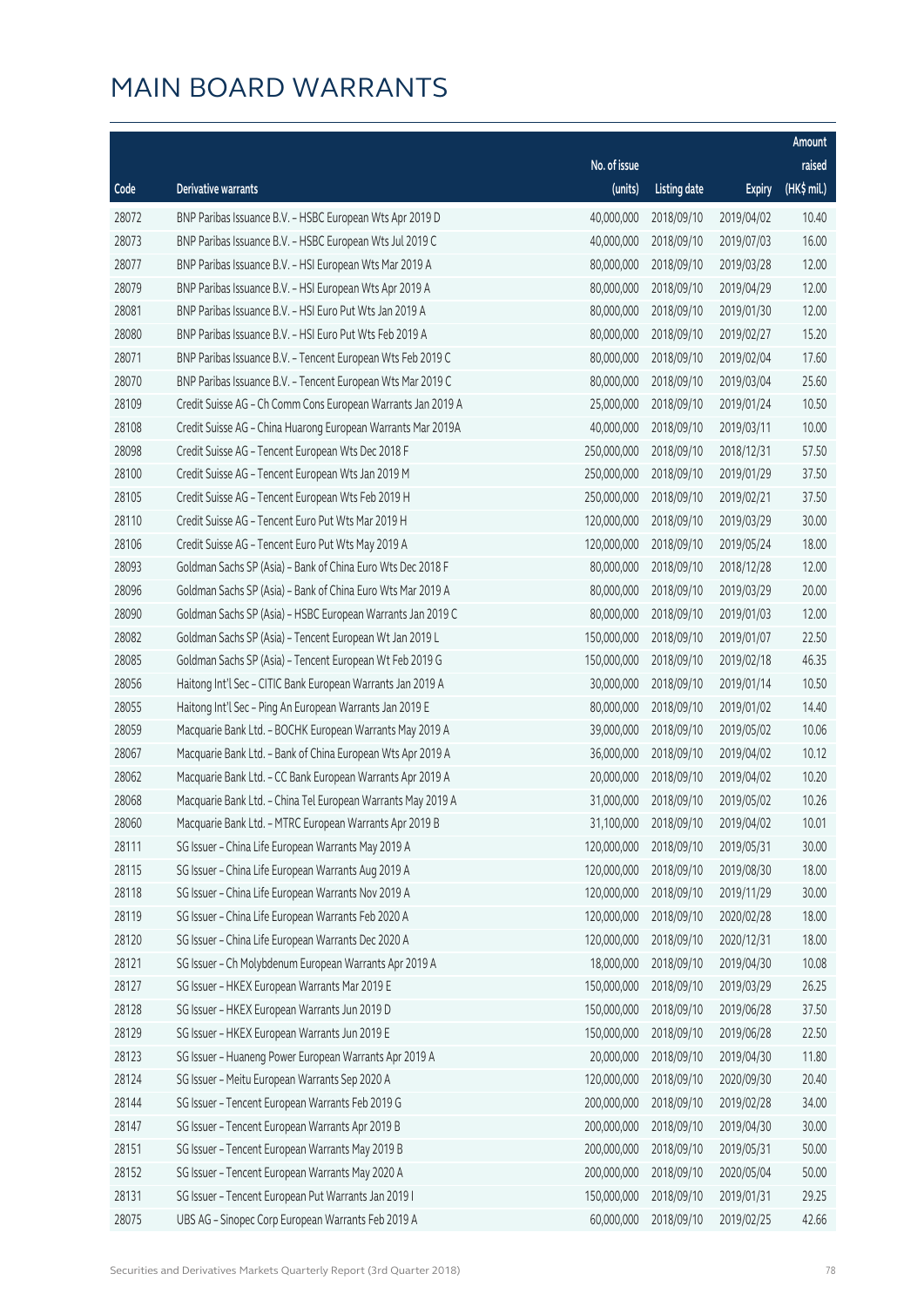|       |                                                              |                        |                     |               | Amount      |
|-------|--------------------------------------------------------------|------------------------|---------------------|---------------|-------------|
|       |                                                              | No. of issue           |                     |               | raised      |
| Code  | Derivative warrants                                          | (units)                | <b>Listing date</b> | <b>Expiry</b> | (HK\$ mil.) |
| 28074 | UBS AG - Greatwall Motor European Warrants Apr 2019 A        | 25,000,000             | 2018/09/10          | 2019/04/09    | 13.98       |
| 28076 | UBS AG - Tencent European Put Warrants Mar 2019 C            | 300,000,000            | 2018/09/10          | 2019/03/27    | 58.50       |
| 28199 | BNP Paribas Issuance B.V. - BOC HK European Wts Jun 2019 A   | 40,000,000             | 2018/09/11          | 2019/06/04    | 10.40       |
| 28211 | BNP Paribas Issuance B.V. - BYD Company European Wts Feb 19B | 40,000,000             | 2018/09/11          | 2019/02/04    | 18.80       |
| 28215 | BNP Paribas Issuance B.V. - CK Asset European Wts Feb 2019 B | 80,000,000             | 2018/09/11          | 2019/02/04    | 12.00       |
| 28210 | BNP Paribas Issuance B.V. - Geely Auto Euro Wts May 2019 A   | 50,000,000             | 2018/09/11          | 2019/05/02    | 12.50       |
| 28208 | BNP Paribas Issuance B.V. - Geely Auto Euro Put Wts Jun19A   | 60,000,000             | 2018/09/11          | 2019/06/04    | 11.40       |
| 28212 | BNP Paribas Issuance B.V. - Greatwall Motor Eu Wt Apr 2019 B | 40,000,000             | 2018/09/11          | 2019/04/02    | 19.20       |
| 28214 | BNP Paribas Issuance B.V. - PICC European Wts Mar 2019 A     | 30,000,000             | 2018/09/11          | 2019/03/04    | 21.00       |
| 28203 | BNP Paribas Issuance B.V. - Sunny Optical Eu Wt Mar 2019 A   | 80,000,000             | 2018/09/11          | 2019/03/04    | 12.00       |
| 28207 | BNP Paribas Issuance B.V. - Sunny Optical Eu Wt Oct 2019 A   | 50,000,000             | 2018/09/11          | 2019/10/03    | 12.50       |
| 28217 | BNP Paribas Issuance B.V. - Xiaomi European Warrants Jan 19A | 80,000,000             | 2018/09/11          | 2019/01/03    | 12.00       |
| 28216 | BNP Paribas Issuance B.V. - ZA Onine European Wts Feb 2019 B | 25,000,000             | 2018/09/11          | 2019/02/14    | 10.00       |
| 28230 | Credit Suisse AG - Bank of China European Wts Jan 2019 A     | 60,000,000             | 2018/09/11          | 2019/01/24    | 10.02       |
| 28226 | Credit Suisse AG - CITIC Bank European Warrants Feb 2019 A   | 35,000,000             | 2018/09/11          | 2019/02/18    | 10.50       |
| 28224 | Credit Suisse AG - Huaneng Power European Warrants Mar 2019A | 30,000,000             | 2018/09/11          | 2019/03/11    | 15.00       |
| 28222 | Credit Suisse AG - Lenovo European Warrants Mar 2019 A       | 50,000,000             | 2018/09/11          | 2019/03/11    | 12.50       |
| 28229 | Credit Suisse AG - Ping An European Put Warrants Dec 2018 F  | 70,000,000             | 2018/09/11          | 2018/12/20    | 15.40       |
| 28244 | Goldman Sachs SP (Asia) - AIA European Put Wts Dec 2018 E    | 70,000,000             | 2018/09/11          | 2018/12/20    | 10.50       |
| 28248 | Goldman Sachs SP (Asia) - China Life Euro Wts Feb 2019 B     | 100,000,000            | 2018/09/11          | 2019/02/21    | 15.00       |
| 28246 | Goldman Sachs SP (Asia) - China Mobile Euro Wts Dec 2018 C   | 80,000,000             | 2018/09/11          | 2018/12/20    | 12.00       |
| 28247 | Goldman Sachs SP (Asia) - China Unicom Euro Wts Jan 2019 A   | 60,000,000             | 2018/09/11          | 2019/01/31    | 21.36       |
| 28251 | Goldman Sachs SP (Asia) - HSI European Put Wts Feb 2019 C    | 150,000,000            | 2018/09/11          | 2019/02/27    | 22.50       |
| 28243 | Goldman Sachs SP (Asia) - Tencent European Wt Feb 2019 H     | 150,000,000            | 2018/09/11          | 2019/02/21    | 22.50       |
| 28219 | J P Morgan SP BV - China Life European Warrants Aug 2019 A   | 100,000,000            | 2018/09/11          | 2019/08/27    | 15.10       |
| 28220 | J P Morgan SP BV - China Unicom European Warrants Mar 2019 A | 40,000,000             | 2018/09/11          | 2019/03/11    | 10.44       |
| 28218 | J P Morgan SP BV - Ping An European Put Warrants Dec 2018 G  | 200,000,000 2018/09/11 |                     | 2018/12/31    | 81.40       |
| 28184 | Macquarie Bank Ltd. - China Huarong European Wts May 2019 A  | 31,000,000             | 2018/09/11          | 2019/05/16    | 10.01       |
| 28158 | Macquarie Bank Ltd. - Sunny Optical European Wts Apr 2019 B  | 7,500,000              | 2018/09/11          | 2019/04/02    | 10.01       |
| 28159 | Macquarie Bank Ltd. - Sunny Optical European Put Wts Apr 19C | 7,000,000              | 2018/09/11          | 2019/04/02    | 10.26       |
| 28179 | Macquarie Bank Ltd. - Tencent European Warrants Apr 2019 H   | 40,000,000             | 2018/09/11          | 2019/04/25    | 10.00       |
| 28177 | Macquarie Bank Ltd. - Tencent European Put Wts Mar 2019 K    | 40,000,000             | 2018/09/11          | 2019/03/26    | 10.00       |
| 28239 | SG Issuer - China Mobile European Warrants Feb 2019 A        | 60,000,000             | 2018/09/11          | 2019/02/28    | 15.90       |
| 28236 | SG Issuer - China Mobile European Put Warrants Jan 2019 B    | 70,000,000             | 2018/09/11          | 2019/01/31    | 10.50       |
| 28242 | SG Issuer - China Telecom European Warrants Apr 2019 A       | 35,000,000             | 2018/09/11          | 2019/04/30    | 10.15       |
| 28232 | SG Issuer - HSI European Warrants Mar 2019 B                 | 300,000,000            | 2018/09/11          | 2019/03/28    | 45.00       |
| 28231 | SG Issuer - HSI European Put Warrants Feb 2019 F             | 300,000,000            | 2018/09/11          | 2019/02/27    | 45.00       |
| 28233 | SG Issuer - Ping An European Warrants Dec 2018 G             | 80,000,000             | 2018/09/11          | 2018/12/31    | 12.00       |
| 28234 | SG Issuer - Tencent European Put Warrants Mar 2019 B         | 150,000,000            | 2018/09/11          | 2019/03/29    | 22.50       |
| 28189 | UBS AG - BOC Aviation European Warrants Mar 2019 A           | 12,000,000             | 2018/09/11          | 2019/03/11    | 10.09       |
| 28193 | UBS AG - China Huarong European Warrants Mar 2019 A          | 40,000,000             | 2018/09/11          | 2019/03/11    | 10.16       |
| 28190 | UBS AG - CK Asset European Warrants Feb 2019 B               | 40,000,000             | 2018/09/11          | 2019/02/25    | 11.56       |
| 28173 | UBS AG - CKH Holdings European Warrants Feb 2019 A           | 40,000,000             | 2018/09/11          | 2019/02/11    | 10.60       |
| 28172 | UBS AG - China Tower European Warrants Feb 2019 A            | 70,000,000             | 2018/09/11          | 2019/02/22    | 10.50       |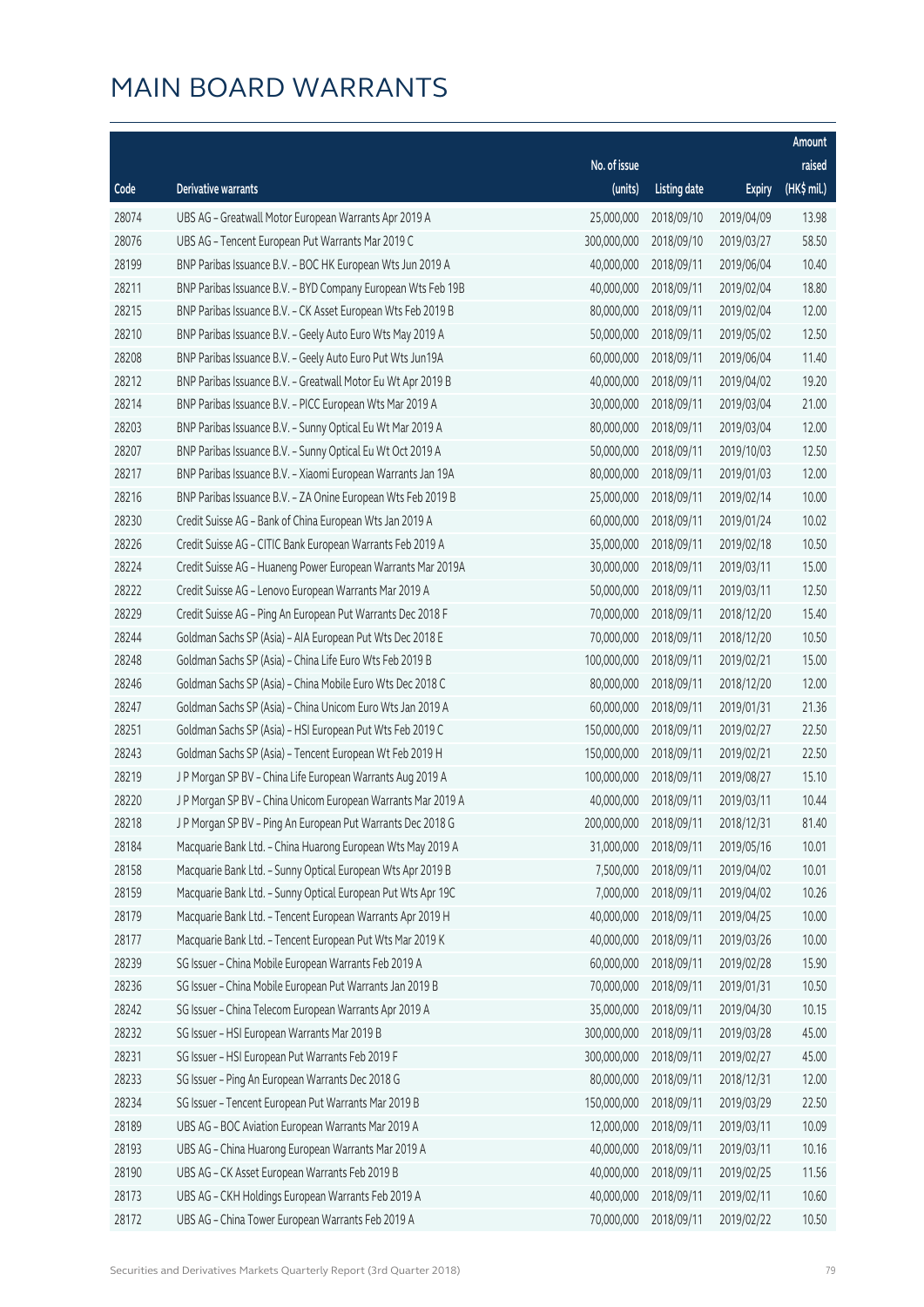|       |                                                              |                        |                     |               | Amount      |
|-------|--------------------------------------------------------------|------------------------|---------------------|---------------|-------------|
|       |                                                              | No. of issue           |                     |               | raised      |
| Code  | <b>Derivative warrants</b>                                   | (units)                | <b>Listing date</b> | <b>Expiry</b> | (HK\$ mil.) |
| 28168 | UBS AG - China Tower European Warrants Mar 2019 A            | 70,000,000             | 2018/09/11          | 2019/03/22    | 10.50       |
| 28176 | UBS AG - Fosun Pharma European Warrants Mar 2019 B           | 18,000,000             | 2018/09/11          | 2019/03/11    | 10.37       |
| 28174 | UBS AG - Lenovo European Warrants Mar 2019 A                 | 30,000,000             | 2018/09/11          | 2019/03/11    | 12.30       |
| 28161 | Bank Vontobel - CGN Power European Warrants May 2019 A       | 40,000,000             | 2018/09/11          | 2019/05/03    | 10.00       |
| 28165 | Bank Vontobel - COSCO Ship Hold European Warrants May 2019 A | 30,000,000             | 2018/09/11          | 2019/05/03    | 12.90       |
| 28167 | Bank Vontobel - Ping An European Warrants Apr 2019 B         | 40,000,000             | 2018/09/11          | 2019/04/01    | 15.92       |
| 28160 | Bank Vontobel - SHK Ppt European Warrants Apr 2019 A         | 20,000,000             | 2018/09/11          | 2019/04/01    | 12.00       |
| 28280 | BOCI Asia Ltd. - Geely Auto European Warrants Feb 2019 B     | 100,000,000            | 2018/09/12          | 2019/02/25    | 18.60       |
| 28282 | BOCI Asia Ltd. - HKEX European Warrants Mar 2019 B           | 150,000,000            | 2018/09/12          | 2019/03/28    | 23.40       |
| 28276 | BOCI Asia Ltd. - HSBC European Warrants Feb 2019 A           | 100,000,000            | 2018/09/12          | 2019/02/04    | 24.80       |
| 28278 | BOCI Asia Ltd. - HSBC European Put Warrants Jan 2019 E       | 100,000,000            | 2018/09/12          | 2019/01/28    | 19.80       |
| 28281 | BOCI Asia Ltd. - Kingdee Int'l European Warrants Apr 2019 A  | 60,000,000             | 2018/09/12          | 2019/04/23    | 11.76       |
| 28283 | BOCI Asia Ltd. - Lenovo European Warrants Feb 2019 A         | 50,000,000             | 2018/09/12          | 2019/02/25    | 16.00       |
| 28314 | BNP Paribas Issuance B.V. - Tencent Eu Put Wt Feb 2019 D     | 80,000,000             | 2018/09/12          | 2019/02/04    | 16.00       |
| 28332 | Credit Suisse AG - China Life European Warrants Aug 2019 A   | 120,000,000            | 2018/09/12          | 2019/08/30    | 18.00       |
| 28333 | Credit Suisse AG - China Tower European Warrants Jun 2019 B  | 70,000,000             | 2018/09/12          | 2019/06/28    | 17.50       |
| 28321 | Credit Suisse AG - Luye Pharma European Warrants Sep 2019 A  | 60,000,000             | 2018/09/12          | 2019/09/30    | 15.00       |
| 28329 | Credit Suisse AG - SHK Ppt European Warrants Mar 2019 A      | 30,000,000             | 2018/09/12          | 2019/03/29    | 14.10       |
| 28330 | Credit Suisse AG - YOFC European Warrants Mar 2019 A         | 30,000,000             | 2018/09/12          | 2019/03/11    | 15.60       |
| 28353 | Goldman Sachs SP (Asia) - HSBC European Warrants Jan 2019 D  | 80,000,000             | 2018/09/12          | 2019/01/28    | 12.00       |
| 28358 | Goldman Sachs SP (Asia) - HSI European Put Wts Apr 2019 A    | 150,000,000            | 2018/09/12          | 2019/04/29    | 22.50       |
| 28357 | Goldman Sachs SP (Asia) - Lenovo European Wts Feb 2019 A     | 60,000,000             | 2018/09/12          | 2019/02/25    | 15.00       |
| 28356 | Goldman Sachs SP (Asia) - Ping An Euro Put Wts Dec 2018 L    | 60,000,000             | 2018/09/12          | 2018/12/20    | 12.00       |
| 28355 | Goldman Sachs SP (Asia) - Tencent European Wt Feb 2019 I     | 150,000,000            | 2018/09/12          | 2019/02/15    | 27.75       |
| 28354 | Goldman Sachs SP (Asia) - Tencent European Put Wt Mar 2019 C | 100,000,000            | 2018/09/12          | 2019/03/22    | 15.00       |
| 28274 | HK Bank - HSI European Warrants Feb 2019 F                   | 100,000,000            | 2018/09/12          | 2019/02/27    | 15.00       |
| 28272 | HK Bank - HSI European Warrants Mar 2019 B                   | 100,000,000 2018/09/12 |                     | 2019/03/28    | 15.00       |
| 28264 | HK Bank - Sands China European Warrants Mar 2019 A           | 100,000,000            | 2018/09/12          | 2019/03/29    | 30.00       |
| 28296 | Haitong Int'l Sec - Sands China European Warrants Feb 2019 A | 50,000,000             | 2018/09/12          | 2019/02/21    | 12.00       |
| 28297 | Haitong Int'l Sec - Sands China European Warrants Apr 2019 A | 50,000,000             | 2018/09/12          | 2019/04/29    | 13.00       |
| 28320 | Haitong Int'l Sec - Sunny Optical European Wts Feb 2019 C    | 100,000,000            | 2018/09/12          | 2019/02/28    | 15.00       |
| 28316 | Haitong Int'l Sec - Tencent European Warrants Feb 2019 G     | 150,000,000            | 2018/09/12          | 2019/02/19    | 42.00       |
| 28319 | Haitong Int'l Sec - Tencent European Put Warrants Dec 2018 I | 150,000,000            | 2018/09/12          | 2018/12/20    | 45.00       |
| 28317 | Haitong Int'l Sec - Tencent European Put Warrants Jan 2019 G | 150,000,000            | 2018/09/12          | 2019/01/30    | 27.00       |
| 28300 | J P Morgan SP BV - Chi Res Land European Warrants Mar 2019 B | 100,000,000            | 2018/09/12          | 2019/03/11    | 25.30       |
| 28305 | J P Morgan SP BV - Ping An European Warrants Mar 2019 C      | 200,000,000            | 2018/09/12          | 2019/03/11    | 50.60       |
| 28301 | J P Morgan SP BV - Stanchart European Warrants Mar 2019 A    | 30,000,000             | 2018/09/12          | 2019/03/11    | 11.46       |
| 28307 | J P Morgan SP BV - Tencent European Warrants Feb 2019 C      | 250,000,000            | 2018/09/12          | 2019/02/28    | 37.75       |
| 28309 | J P Morgan SP BV - Tencent European Warrants Feb 2019 D      | 250,000,000            | 2018/09/12          | 2019/02/21    | 72.00       |
| 28312 | J P Morgan SP BV - Tencent European Put Warrants Mar 2019 E  | 250,000,000            | 2018/09/12          | 2019/03/22    | 38.00       |
| 28259 | Macquarie Bank Ltd. - CNBM European Warrants Oct 2020 A      | 40,000,000             | 2018/09/12          | 2020/10/06    | 10.00       |
| 28257 | Macquarie Bank Ltd. - China Tower European Warrants May 20 A | 40,000,000             | 2018/09/12          | 2020/05/04    | 10.00       |
| 28258 | Macquarie Bank Ltd. - GCL-Poly Energy European Wts Dec 2020A | 40,000,000             | 2018/09/12          | 2020/12/16    | 10.00       |
| 28261 | Macquarie Bank Ltd. - Galaxy Ent European Wts May 2019 A     | 20,000,000             | 2018/09/12          | 2019/05/02    | 10.12       |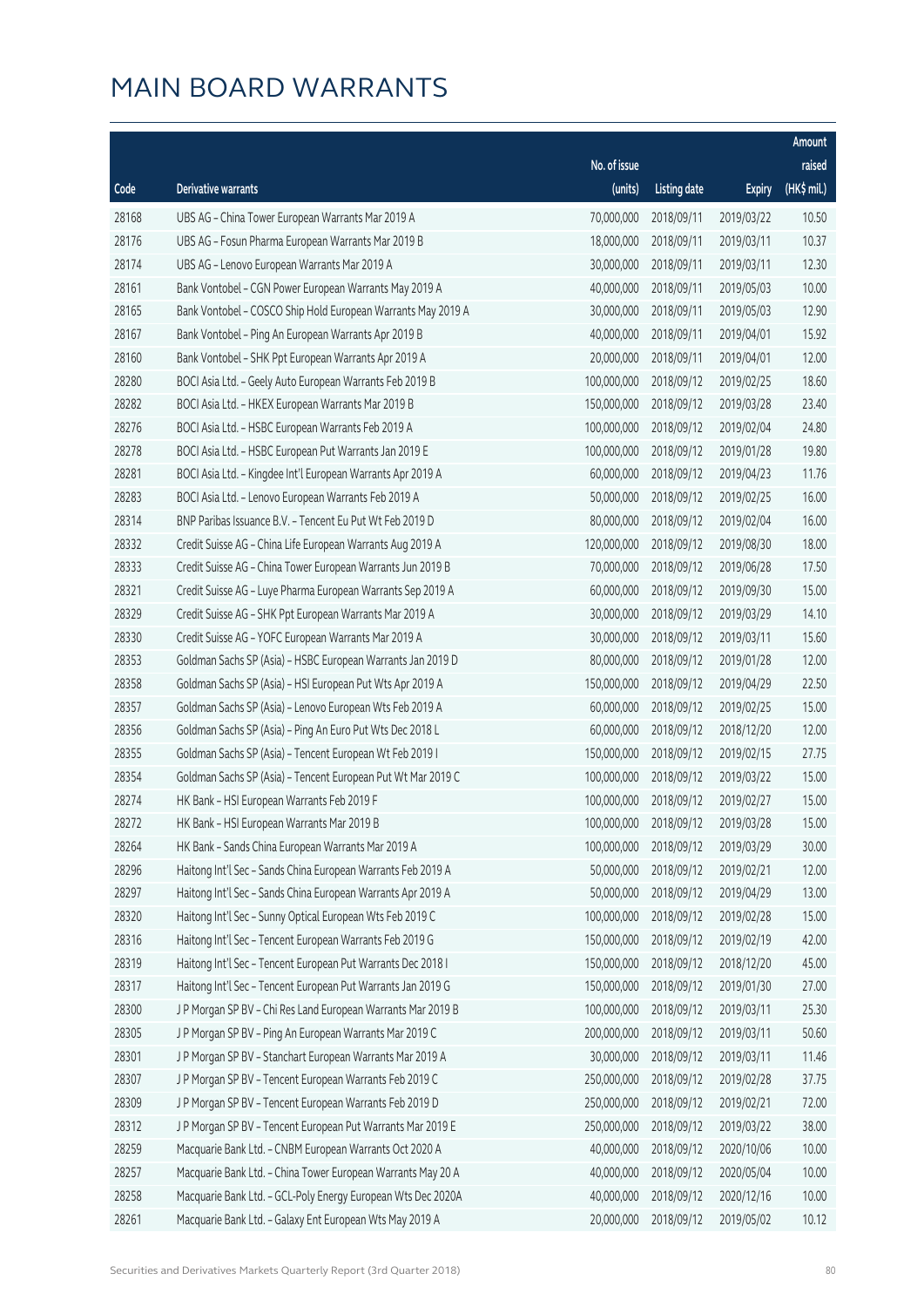|       |                                                              |              |                       |               | Amount      |
|-------|--------------------------------------------------------------|--------------|-----------------------|---------------|-------------|
|       |                                                              | No. of issue |                       |               | raised      |
| Code  | <b>Derivative warrants</b>                                   | (units)      | <b>Listing date</b>   | <b>Expiry</b> | (HK\$ mil.) |
| 28342 | SG Issuer - CSOP A50 ETF European Warrants Mar 2019 B        | 20,000,000   | 2018/09/12            | 2019/03/29    | 12.20       |
| 28345 | SG Issuer - A50 China European Warrants Mar 2019 A           | 20,000,000   | 2018/09/12            | 2019/03/29    | 16.80       |
| 28335 | SG Issuer - Geely Auto European Warrants Feb 2019 D          | 70,000,000   | 2018/09/12            | 2019/02/01    | 10.50       |
| 28350 | SG Issuer - HKEX European Warrants Nov 2019 A                | 200,000,000  | 2018/09/12            | 2019/11/29    | 34.00       |
| 28339 | SG Issuer - HKEX European Warrants Dec 2020 A                | 200,000,000  | 2018/09/12            | 2020/12/31    | 50.00       |
| 28343 | SG Issuer - HSCEI ETF European Warrants Mar 2019 A           | 20,000,000   | 2018/09/12            | 2019/03/29    | 13.60       |
| 28352 | SG Issuer - Ping An European Warrants Jan 2019 C             | 80,000,000   | 2018/09/12            | 2019/01/31    | 39.20       |
| 28336 | SG Issuer - Sunny Optical European Warrants Jun 2019 B       | 80,000,000   | 2018/09/12            | 2019/06/28    | 20.00       |
| 28341 | SG Issuer - Tencent European Warrants Mar 2019 C             | 200,000,000  | 2018/09/12            | 2019/03/29    | 50.00       |
| 28293 | UBS AG - AIA European Put Warrants Mar 2019 C                | 100,000,000  | 2018/09/12            | 2019/03/26    | 23.20       |
| 28290 | UBS AG - CNOOC European Put Warrants Feb 2019 B              | 30,000,000   | 2018/09/12            | 2019/02/25    | 10.23       |
| 28298 | UBS AG - Galaxy Ent European Put Warrants Jan 2019 D         | 70,000,000   | 2018/09/12            | 2019/01/24    | 10.64       |
| 28286 | UBS AG - HSI European Warrants May 2019 A                    | 200,000,000  | 2018/09/12            | 2019/05/30    | 39.60       |
| 28288 | UBS AG - PetroChina European Warrants Mar 2019 A             | 70,000,000   | 2018/09/12            | 2019/03/11    | 28.21       |
| 28287 | UBS AG - PetroChina European Put Warrants Feb 2019 A         | 40,000,000   | 2018/09/12            | 2019/02/22    | 14.60       |
| 28285 | UBS AG - Tencent European Put Warrants Feb 2019 E            | 30,000,000   | 2018/09/12            | 2019/02/21    | 23.01       |
| 28374 | BOCI Asia Ltd. - Tencent European Wts Mar 2019 A             | 200,000,000  | 2018/09/13            | 2019/03/29    | 114.80      |
| 28375 | BOCI Asia Ltd. - Tencent European Put Wts Mar 2019 B         | 100,000,000  | 2018/09/13            | 2019/03/22    | 15.40       |
| 28451 | BNP Paribas Issuance B.V. - Bank of China Euro Wt Feb 2019 B | 70,000,000   | 2018/09/13            | 2019/02/04    | 10.50       |
| 28448 | BNP Paribas Issuance B.V. - HSBC European Wts Jun 2019 A     | 40,000,000   | 2018/09/13            | 2019/06/04    | 17.20       |
| 28449 | BNP Paribas Issuance B.V. - HSBC Euro Put Wts Jul 2019 D     | 40,000,000   | 2018/09/13            | 2019/07/03    | 10.80       |
| 28453 | BNP Paribas Issuance B.V. - Lenovo European Wts Apr 2019 B   | 40,000,000   | 2018/09/13            | 2019/04/02    | 17.20       |
| 28446 | BNP Paribas Issuance B.V. - Tencent European Wts Apr 2019 J  | 80,000,000   | 2018/09/13            | 2019/04/02    | 28.80       |
| 28447 | BNP Paribas Issuance B.V. - Tencent Eu Put Wt Apr 2019 K     | 80,000,000   | 2018/09/13            | 2019/04/02    | 16.80       |
| 28452 | BNP Paribas Issuance B.V. - Tencent Eu Put Wt Oct 2019 A     | 80,000,000   | 2018/09/13            | 2019/10/03    | 16.80       |
| 28493 | Credit Suisse AG - Agile Ppt European Warrants Jun 2019 A    | 50,000,000   | 2018/09/13            | 2019/06/17    | 10.00       |
| 28510 | Credit Suisse AG - A-Living European Warrants Apr 2019 A     |              | 40,000,000 2018/09/13 | 2019/04/30    | 10.00       |
| 28507 | Credit Suisse AG - Sands China Ltd European Warrants Feb 19A | 60,000,000   | 2018/09/13            | 2019/02/28    | 10.80       |
| 28469 | Credit Suisse AG - Tencent European Wts Jan 2019 N           | 250,000,000  | 2018/09/13            | 2019/01/29    | 37.50       |
| 28472 | Credit Suisse AG - Tencent European Wts Feb 2019 I           | 250,000,000  | 2018/09/13            | 2019/02/18    | 65.00       |
| 28473 | Credit Suisse AG - Tencent European Wts Feb 2019 J           | 250,000,000  | 2018/09/13            | 2019/02/18    | 77.50       |
| 28477 | Credit Suisse AG - Tencent European Wts Mar 2019 I           | 250,000,000  | 2018/09/13            | 2019/03/29    | 105.00      |
| 28492 | Credit Suisse AG - Tencent European Wts Mar 2019 J           | 250,000,000  | 2018/09/13            | 2019/03/29    | 120.00      |
| 28504 | Credit Suisse AG - Tencent Euro Put Wts Mar 2019 K           | 120,000,000  | 2018/09/13            | 2019/03/29    | 30.00       |
| 28603 | Goldman Sachs SP (Asia) - AIA European Warrants Jan 2019 A   | 80,000,000   | 2018/09/13            | 2019/01/30    | 34.88       |
| 28596 | Goldman Sachs SP (Asia) - China Tel European Wts Dec 2018 A  | 70,000,000   | 2018/09/13            | 2018/12/20    | 10.50       |
| 28600 | Goldman Sachs SP (Asia) - Galaxy Ent European Wts Feb 2019 A | 80,000,000   | 2018/09/13            | 2019/02/21    | 24.00       |
| 28610 | Goldman Sachs SP (Asia) - HKEX European Warrants Mar 2019 E  | 150,000,000  | 2018/09/13            | 2019/03/22    | 28.80       |
| 28602 | Goldman Sachs SP (Asia) - Ping An European Wts Jan 2019 D    | 100,000,000  | 2018/09/13            | 2019/01/21    | 37.10       |
| 28595 | Goldman Sachs SP (Asia) - Tencent European Wt Feb 2019 J     | 150,000,000  | 2018/09/13            | 2019/02/25    | 22.50       |
| 28402 | HK Bank - HSCEI European Warrants Mar 2019 D                 | 100,000,000  | 2018/09/13            | 2019/03/28    | 15.00       |
| 28406 | HK Bank - HSI European Put Warrants Feb 2019 G               | 100,000,000  | 2018/09/13            | 2019/02/27    | 20.00       |
| 28401 | HK Bank - Tencent European Put Warrants Mar 2019 C           | 100,000,000  | 2018/09/13            | 2019/03/22    | 16.00       |
| 28584 | Haitong Int'l Sec - BYD Electronic European Wts Jul 2019 A   | 50,000,000   | 2018/09/13            | 2019/07/19    | 12.00       |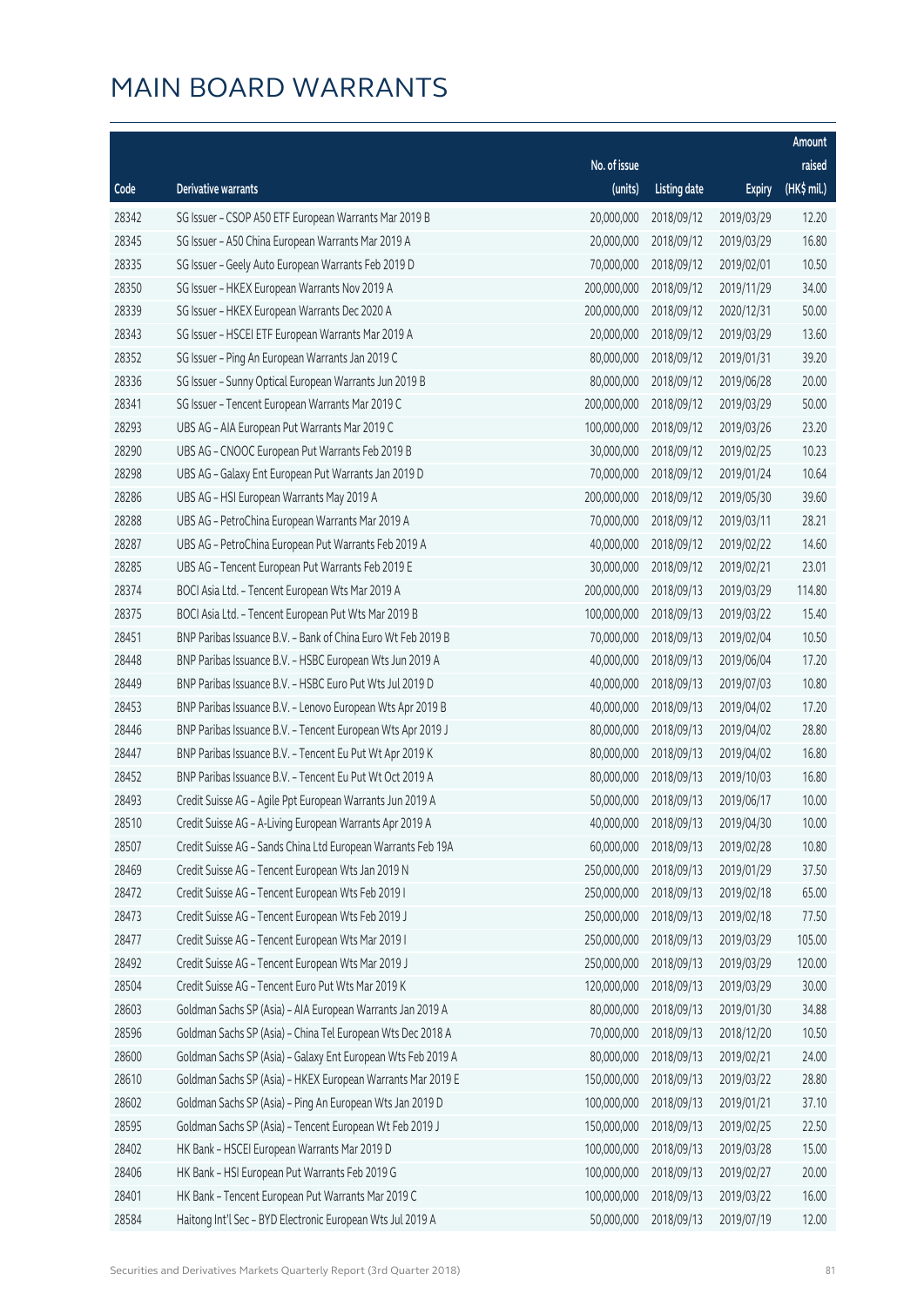|       |                                                              |              |                       |               | Amount      |
|-------|--------------------------------------------------------------|--------------|-----------------------|---------------|-------------|
|       |                                                              | No. of issue |                       |               | raised      |
| Code  | <b>Derivative warrants</b>                                   | (units)      | <b>Listing date</b>   | <b>Expiry</b> | (HK\$ mil.) |
| 28413 | Haitong Int'l Sec - China Life European Warrants Oct 2019 A  | 100,000,000  | 2018/09/13            | 2019/10/25    | 25.00       |
| 28418 | Haitong Int'l Sec - China Life European Put Warrants Dec 19A | 100,000,000  | 2018/09/13            | 2019/12/20    | 29.00       |
| 28419 | Haitong Int'l Sec - China Tower European Put Warrants Aug19A | 150,000,000  | 2018/09/13            | 2019/08/29    | 37.50       |
| 28420 | Haitong Int'l Sec - China Tower European Put Warrants Mar20A | 150,000,000  | 2018/09/13            | 2020/03/30    | 37.50       |
| 28588 | Haitong Int'l Sec - Mengniu Dairy European Wts Apr 2019 A    | 40,000,000   | 2018/09/13            | 2019/04/29    | 13.20       |
| 28408 | Haitong Int'l Sec - Ping An European Put Warrants Mar 2019 C | 50,000,000   | 2018/09/13            | 2019/03/25    | 21.50       |
| 28389 | Haitong Int'l Sec - SHK Ppt European Warrants Jan 2019 A     | 46,000,000   | 2018/09/13            | 2019/01/04    | 10.12       |
| 28393 | Haitong Int'l Sec - SHK Ppt European Warrants Apr 2019 A     | 40,000,000   | 2018/09/13            | 2019/04/25    | 10.40       |
| 28577 | Haitong Int'l Sec - Tencent European Warrants Feb 2019 H     | 150,000,000  | 2018/09/13            | 2019/02/18    | 46.50       |
| 28579 | Haitong Int'l Sec - Tencent European Warrants Feb 2019 I     | 150,000,000  | 2018/09/13            | 2019/02/18    | 37.50       |
| 28580 | Haitong Int'l Sec - Tencent European Warrants Feb 2019 J     | 150,000,000  | 2018/09/13            | 2019/02/25    | 30.00       |
| 28567 | J P Morgan SP BV - AIA European Warrants Feb 2019 B          | 100,000,000  | 2018/09/13            | 2019/02/14    | 27.60       |
| 28520 | J P Morgan SP BV - China Life European Warrants Dec 2019 A   | 100,000,000  | 2018/09/13            | 2019/12/31    | 25.00       |
| 28519 | J P Morgan SP BV - HKEX European Warrants Mar 2019 B         | 200,000,000  | 2018/09/13            | 2019/03/22    | 30.20       |
| 28515 | J P Morgan SP BV - HSI European Warrants Feb 2019 G          | 300,000,000  | 2018/09/13            | 2019/02/27    | 45.30       |
| 28513 | J P Morgan SP BV - HSI European Warrants Mar 2019 B          | 300,000,000  | 2018/09/13            | 2019/03/28    | 45.30       |
| 28543 | J P Morgan SP BV - Li & Fung European Warrants Jun 2019 A    | 60,000,000   | 2018/09/13            | 2019/06/04    | 15.36       |
| 28533 | J P Morgan SP BV - Melco Int'l Dev European Wts May 2019 A   | 60,000,000   | 2018/09/13            | 2019/05/31    | 15.06       |
| 28534 | J P Morgan SP BV - Sands China Ltd European Warrants Feb 19C | 100,000,000  | 2018/09/13            | 2019/02/28    | 15.60       |
| 28552 | J P Morgan SP BV - Tencent European Warrants Feb 2019 E      | 250,000,000  | 2018/09/13            | 2019/02/28    | 74.75       |
| 28557 | J P Morgan SP BV - Tencent European Warrants Feb 2019 F      | 250,000,000  | 2018/09/13            | 2019/02/28    | 38.25       |
| 28566 | J P Morgan SP BV - Tencent European Warrants Mar 2019 F      | 250,000,000  | 2018/09/13            | 2019/03/29    | 37.75       |
| 28568 | J P Morgan SP BV - Tencent European Put Warrants Feb 2019 G  | 50,000,000   | 2018/09/13            | 2019/02/21    | 29.80       |
| 28376 | Macquarie Bank Ltd. - Genscript Bio European Warrants Jun19A | 24,000,000   | 2018/09/13            | 2019/06/04    | 10.03       |
| 28386 | Macquarie Bank Ltd. - Ping An European Warrants Mar 2019 B   | 22,000,000   | 2018/09/13            | 2019/03/04    | 10.03       |
| 28385 | Macquarie Bank Ltd. - Ping An European Warrants Apr 2019 D   | 33,000,000   | 2018/09/13            | 2019/04/02    | 10.07       |
| 28384 | Macquarie Bank Ltd. - Ping An European Put Warrants Apr 19 C |              | 35,000,000 2018/09/13 | 2019/04/02    | 10.08       |
| 28460 | SG Issuer - AIA European Warrants Feb 2019 A                 | 60,000,000   | 2018/09/13            | 2019/02/28    | 22.80       |
| 28461 | SG Issuer - HSBC European Warrants Jun 2019 A                | 80,000,000   | 2018/09/13            | 2019/06/28    | 20.00       |
| 28459 | SG Issuer - HSCEI European Put Warrants Mar 2019 D           | 150,000,000  | 2018/09/13            | 2019/03/28    | 22.50       |
| 28455 | SG Issuer - HSI European Warrants Dec 2018 J                 | 300,000,000  | 2018/09/13            | 2018/12/28    | 106.50      |
| 28457 | SG Issuer - HSI European Warrants Feb 2019 G                 | 300,000,000  | 2018/09/13            | 2019/02/27    | 45.00       |
| 28463 | SG Issuer - SJM Holdings Eu Wt Mar 2019 A                    | 10,000,000   | 2018/09/13            | 2019/03/29    | 10.00       |
| 28466 | SG Issuer - Tencent European Warrants Feb 2019 H             | 200,000,000  | 2018/09/13            | 2019/02/28    | 46.00       |
| 28441 | UBS AG - CAM CSI300 European Warrants Jan 2019 B             | 70,000,000   | 2018/09/13            | 2019/01/24    | 11.55       |
| 28424 | UBS AG - CSOP A50 ETF European Warrants Jan 2019 B           | 40,000,000   | 2018/09/13            | 2019/01/24    | 16.64       |
| 28435 | UBS AG - CSOP A50 ETF European Warrants Jan 2019 C           | 70,000,000   | 2018/09/13            | 2019/01/03    | 10.57       |
| 28437 | UBS AG - A50 China European Warrants Jan 2019 B              | 40,000,000   | 2018/09/13            | 2019/01/24    | 17.12       |
| 28442 | UBS AG - HSI European Warrants Mar 2019 E                    | 200,000,000  | 2018/09/13            | 2019/03/28    | 50.20       |
| 28422 | UBS AG - Tencent European Warrants Jan 2019 G                | 300,000,000  | 2018/09/13            | 2019/01/03    | 51.90       |
| 28421 | UBS AG - Tencent European Warrants Feb 2019 F                | 300,000,000  | 2018/09/13            | 2019/02/18    | 103.80      |
| 28368 | Bank Vontobel - China Life European Warrants Oct 2019 A      | 60,000,000   | 2018/09/13            | 2019/10/02    | 15.00       |
| 28359 | Bank Vontobel - Tencent European Warrants Mar 2019 C         | 100,000,000  | 2018/09/13            | 2019/03/18    | 53.00       |
| 28364 | Bank Vontobel - Tencent European Put Warrants Mar 2019 D     | 80,000,000   | 2018/09/13            | 2019/03/22    | 12.00       |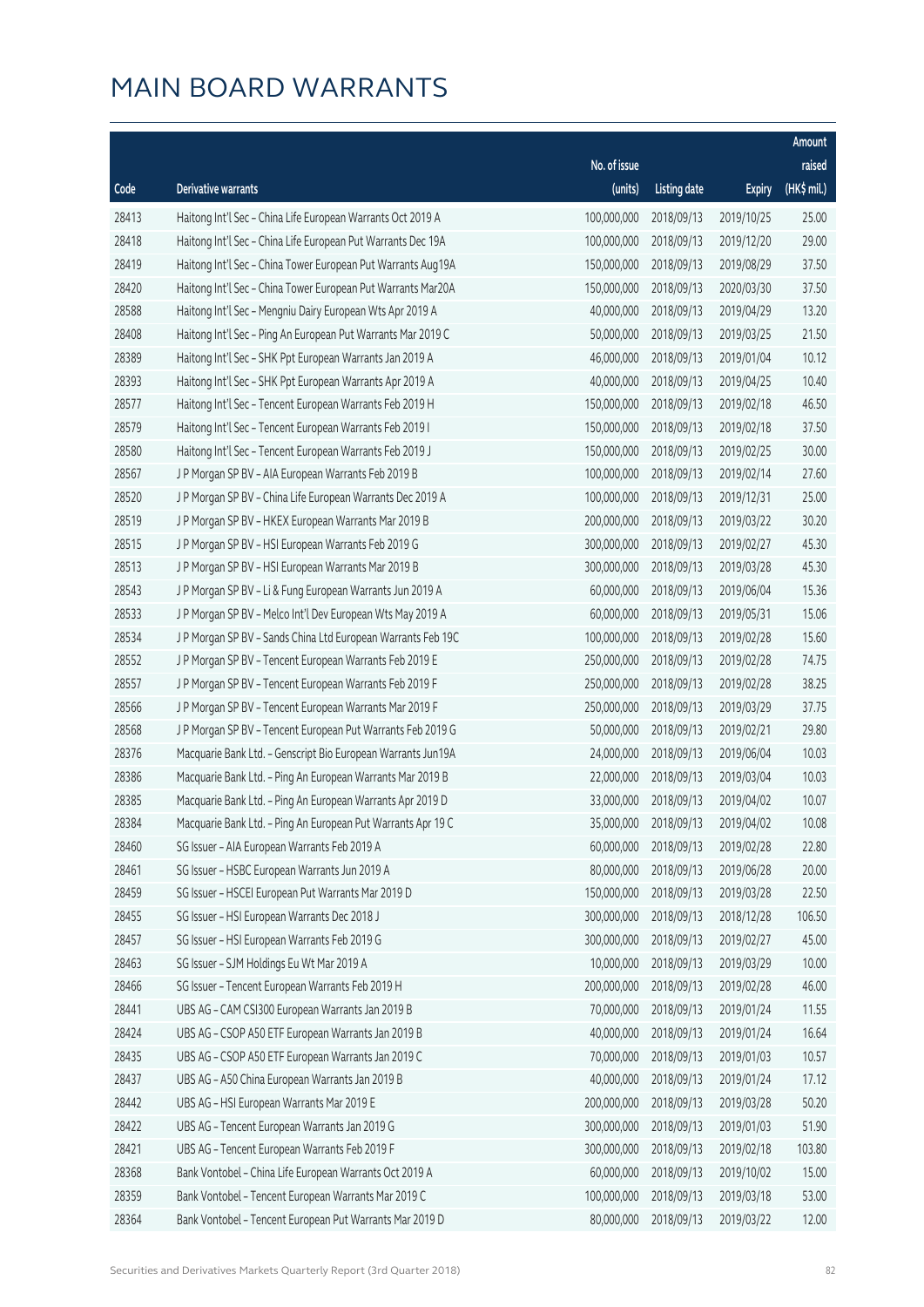|         |                                                              |              |                        |               | Amount      |
|---------|--------------------------------------------------------------|--------------|------------------------|---------------|-------------|
|         |                                                              | No. of issue |                        |               | raised      |
| Code    | Derivative warrants                                          | (units)      | <b>Listing date</b>    | <b>Expiry</b> | (HK\$ mil.) |
| 28646   | Credit Suisse AG - BYD Electronic European Wts Apr 2019 A    | 40,000,000   | 2018/09/14             | 2019/04/30    | 10.00       |
| 28649   | Credit Suisse AG - Ping An European Warrants Jan 2019 F      | 150,000,000  | 2018/09/14             | 2019/01/21    | 60.00       |
| 28643   | Credit Suisse AG - Tencent European Wts Feb 2019 K           | 250,000,000  | 2018/09/14             | 2019/02/18    | 37.50       |
| 28642   | Credit Suisse AG - Tencent European Wts Mar 2019 L           | 250,000,000  | 2018/09/14             | 2019/03/29    | 37.50       |
| 28644   | Credit Suisse AG - Tencent Euro Put Wts Apr 2019 B           | 120,000,000  | 2018/09/14             | 2019/04/30    | 30.00       |
| 28761   | Goldman Sachs SP (Asia) - AIA European Warrants Dec 2018 F   | 80,000,000   | 2018/09/14             | 2018/12/24    | 36.96       |
| 28767   | Goldman Sachs SP (Asia) - CC Bank European Wts Jan 2019 D    | 80,000,000   | 2018/09/14             | 2019/01/07    | 28.48       |
| 28769   | Goldman Sachs SP (Asia) - HSI European Put Wts Mar 2019 A    | 150,000,000  | 2018/09/14             | 2019/03/28    | 22.50       |
| 28757   | Goldman Sachs SP (Asia) - Tencent European Wt Feb 2019 K     | 150,000,000  | 2018/09/14             | 2019/02/18    | 37.95       |
| 28754   | Goldman Sachs SP (Asia) - Tencent European Put Wt Mar 2019 D | 100,000,000  | 2018/09/14             | 2019/03/22    | 26.10       |
| 28614   | Haitong Int'l Sec - HSI European Warrants Feb 2019 E         | 150,000,000  | 2018/09/14             | 2019/02/27    | 27.00       |
| 28611   | Haitong Int'l Sec - HSI European Put Warrants Feb 2019 D     | 150,000,000  | 2018/09/14             | 2019/02/27    | 22.50       |
| 28613   | Haitong Int'l Sec - HSI European Put Warrants Apr 2019 A     | 150,000,000  | 2018/09/14             | 2019/04/29    | 25.50       |
| 28669   | J P Morgan SP BV - HSBC European Warrants Mar 2019 B         | 100,000,000  | 2018/09/14             | 2019/03/29    | 27.30       |
| 28664   | J P Morgan SP BV - MGM China European Warrants Jun 2019 A    | 60,000,000   | 2018/09/14             | 2019/06/21    | 10.62       |
| 28671   | J P Morgan SP BV - SHK Ppt European Warrants Apr 2019 A      | 50,000,000   | 2018/09/14             | 2019/04/01    | 13.20       |
| 28652   | J P Morgan SP BV - Tencent European Put Warrants Apr 2019 A  | 250,000,000  | 2018/09/14             | 2019/04/30    | 62.75       |
| 28619   | Macquarie Bank Ltd. - HN Renewables European Wts Oct 2019 A  | 20,000,000   | 2018/09/14             | 2019/10/16    | 10.00       |
| 28616   | Macquarie Bank Ltd. - Tencent European Put Wts Apr 2019 I    | 10,000,000   | 2018/09/14             | 2019/04/01    | 10.09       |
| 28620   | Macquarie Bank Ltd. - Xiaomi European Warrants Apr 2019 C    | 33,000,000   | 2018/09/14             | 2019/04/02    | 10.13       |
| 28696   | SG Issuer - AIA European Warrants Jan 2019 B                 | 60,000,000   | 2018/09/14             | 2019/01/31    | 24.30       |
| 28699   | SG Issuer - Galaxy Ent European Warrants Feb 2019 A          | 60,000,000   | 2018/09/14             | 2019/02/28    | 20.70       |
| 28700   | SG Issuer - Galaxy Ent European Warrants Apr 2019 A          | 60,000,000   | 2018/09/14             | 2019/04/30    | 15.60       |
| 28743   | SG Issuer - HSI European Put Warrants Apr 2019 D             | 300,000,000  | 2018/09/14             | 2019/04/29    | 48.00       |
| 28703   | SG Issuer - Kunlun Energy European Warrants Feb 2019 A       | 22,000,000   | 2018/09/14             | 2019/02/28    | 10.01       |
| 28705   | SG Issuer - Tencent European Warrants Feb 2019 I             | 200,000,000  | 2018/09/14             | 2019/02/28    | 60.00       |
| 28709   | SG Issuer - Tencent European Warrants Mar 2019 D             |              | 200,000,000 2018/09/14 | 2019/03/29    | 76.00       |
| 28720   | SG Issuer - Tencent European Warrants Mar 2019 E             | 200,000,000  | 2018/09/14             | 2019/03/29    | 30.00       |
| 28623   | Bank Vontobel - Bank of China European Warrants Apr 2019 B   | 40,000,000   | 2018/09/14             | 2019/04/08    | 12.00       |
| 28622   | Bank Vontobel - CC Bank European Warrants Apr 2019 A         | 40,000,000   | 2018/09/14             | 2019/04/08    | 28.00       |
| 28637   | Bank Vontobel - CNOOC European Warrants Sep 2019 B           | 60,000,000   | 2018/09/14             | 2019/09/30    | 10.02       |
| 28634   | Bank Vontobel - China Overseas European Warrants Apr 2019 A  | 40,000,000   | 2018/09/14             | 2019/04/10    | 12.00       |
| 28625   | Bank Vontobel - Sinopec Corp European Warrants Mar 2019 A    | 30,000,000   | 2018/09/14             | 2019/03/01    | 13.08       |
| 28633   | Bank Vontobel - HKEX European Warrants Mar 2019 B            | 80,000,000   | 2018/09/14             | 2019/03/29    | 20.00       |
| 28628   | Bank Vontobel - HSBC European Put Warrants May 2019 A        | 30,000,000   | 2018/09/14             | 2019/05/31    | 11.94       |
| 28629   | Bank Vontobel - PetroChina European Warrants Mar 2019 B      | 30,000,000   | 2018/09/14             | 2019/03/29    | 12.60       |
| 28635   | Bank Vontobel - Sunny Optical European Warrants Apr 2019 A   | 70,000,000   | 2018/09/14             | 2019/04/26    | 14.00       |
| 28621   | Bank Vontobel - Tencent European Warrants Dec 2020 A         | 80,000,000   | 2018/09/14             | 2020/12/31    | 56.00       |
| 25524 # | HK Bank - HSI European Put Warrants Jan 2019 F               | 130,000,000  | 2018/09/14             | 2019/01/30    | 28.34       |
| 23579 # | UBS AG - HSI European Warrants Dec 2018 G                    | 300,000,000  | 2018/09/14             | 2018/12/28    | 11.10       |
| 28813   | BNP Paribas Issuance B.V. - CC Bank Euro Put Wt Feb 2019 B   | 50,000,000   | 2018/09/17             | 2019/02/04    | 10.50       |
| 28797   | BNP Paribas Issuance B.V. - Galaxy Ent Euro Put Wts Jul 19 B | 40,000,000   | 2018/09/17             | 2019/07/03    | 10.00       |
| 28800   | BNP Paribas Issuance B.V. - HKEX European Wts Apr 2019 E     | 100,000,000  | 2018/09/17             | 2019/04/02    | 15.00       |
| 28801   | BNP Paribas Issuance B.V. - HKEX Euro Put Wts Apr 2019 F     | 30,000,000   | 2018/09/17             | 2019/04/02    | 12.30       |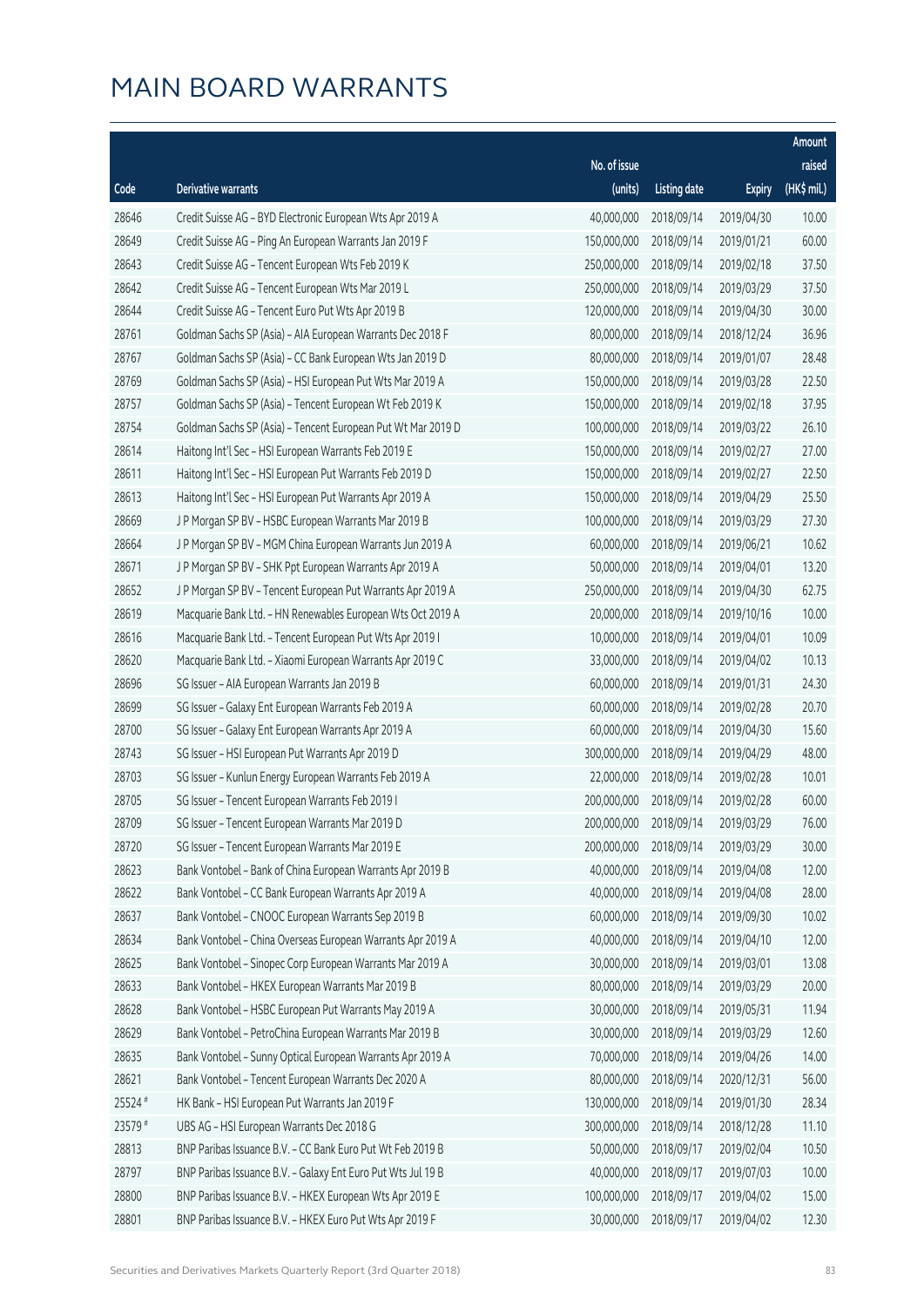|       |                                                              |              |                       |               | Amount      |
|-------|--------------------------------------------------------------|--------------|-----------------------|---------------|-------------|
|       |                                                              | No. of issue |                       |               | raised      |
| Code  | Derivative warrants                                          | (units)      | <b>Listing date</b>   | <b>Expiry</b> | (HK\$ mil.) |
| 29030 | Credit Suisse AG - AIA European Warrants Jan 2019 B          | 70,000,000   | 2018/09/17            | 2019/01/30    | 24.50       |
| 29042 | Credit Suisse AG - CGS European Warrants Mar 2019 A          | 35,000,000   | 2018/09/17            | 2019/03/18    | 10.50       |
| 29034 | Credit Suisse AG - CITIC Sec European Warrants Apr 2019 A    | 80,000,000   | 2018/09/17            | 2019/04/26    | 12.00       |
| 29026 | Credit Suisse AG - China Life European Warrants May 2019 B   | 80,000,000   | 2018/09/17            | 2019/05/24    | 12.00       |
| 29048 | Credit Suisse AG - CNBM European Warrants Jul 2019 A         | 80,000,000   | 2018/09/17            | 2019/07/29    | 12.00       |
| 29029 | Credit Suisse AG - HSBC European Wts Mar 2019 E              | 100,000,000  | 2018/09/17            | 2019/03/18    | 33.00       |
| 29038 | Credit Suisse AG - HTSC European Warrants Oct 2019 A         | 80,000,000   | 2018/09/17            | 2019/10/31    | 20.00       |
| 29033 | Credit Suisse AG - Haitong Sec European Warrants Mar 2019 A  | 25,000,000   | 2018/09/17            | 2019/03/18    | 13.75       |
| 29046 | Credit Suisse AG - Hua Hong Semi European Warrants Mar 2019A | 40,000,000   | 2018/09/17            | 2019/03/18    | 16.00       |
| 29043 | Credit Suisse AG - Jiangxi Copper European Wts Jan 2019 B    | 15,000,000   | 2018/09/17            | 2019/01/24    | 11.40       |
| 29086 | Goldman Sachs SP (Asia) - China Life Euro Wts May 2019 A     | 100,000,000  | 2018/09/17            | 2019/05/24    | 15.00       |
| 29050 | Goldman Sachs SP (Asia) - HSI European Warrants Feb 2019 D   | 150,000,000  | 2018/09/17            | 2019/02/27    | 22.50       |
| 29056 | Goldman Sachs SP (Asia) - Tencent European Wt Feb 2019 L     | 150,000,000  | 2018/09/17            | 2019/02/18    | 43.65       |
| 29084 | Goldman Sachs SP (Asia) - Tencent European Put Wt Mar 2019 E | 100,000,000  | 2018/09/17            | 2019/03/22    | 20.10       |
| 29096 | Goldman Sachs SP (Asia) - Yanzhou Coal Euro Wts Aug 2019 A   | 70,000,000   | 2018/09/17            | 2019/08/23    | 12.46       |
| 28883 | HK Bank - AAC Tech European Warrants Mar 2019 B              | 100,000,000  | 2018/09/17            | 2019/03/22    | 15.00       |
| 28874 | HK Bank - AIA European Warrants Mar 2019 A                   | 50,000,000   | 2018/09/17            | 2019/03/29    | 20.00       |
| 28867 | HK Bank - China Life European Warrants May 2019 A            | 100,000,000  | 2018/09/17            | 2019/05/24    | 15.00       |
| 28868 | HK Bank - Ping An European Warrants Jan 2019 B               | 50,000,000   | 2018/09/17            | 2019/01/21    | 19.00       |
| 28869 | HK Bank - Ping An European Warrants Feb 2019 A               | 50,000,000   | 2018/09/17            | 2019/02/28    | 15.00       |
| 28865 | Haitong Int'l Sec - Conch Cement European Warrants Mar 2019A | 40,000,000   | 2018/09/17            | 2019/03/29    | 24.40       |
| 28912 | Haitong Int'l Sec - AIA European Put Warrants Jan 2019 A     | 60,000,000   | 2018/09/17            | 2019/01/28    | 15.00       |
| 28919 | Haitong Int'l Sec - AIA European Put Warrants Apr 2019 A     | 60,000,000   | 2018/09/17            | 2019/04/29    | 25.20       |
| 28966 | Haitong Int'l Sec - CC Bank European Put Warrants Mar 2019 B | 60,000,000   | 2018/09/17            | 2019/03/29    | 19.80       |
| 28845 | Haitong Int'l Sec - Country Garden European Warrants Apr 19B | 100,000,000  | 2018/09/17            | 2019/04/03    | 15.00       |
| 28838 | Haitong Int'l Sec - Country Garden European Warrants Jun 19A | 100,000,000  | 2018/09/17            | 2019/06/28    | 25.00       |
| 28954 | Haitong Int'l Sec - China Mobile European Wts Mar 2019 A     |              | 60,000,000 2018/09/17 | 2019/03/27    | 36.60       |
| 28968 | Haitong Int'l Sec - HSBC European Warrants Apr 2019 B        | 60,000,000   | 2018/09/17            | 2019/04/02    | 18.60       |
| 29025 | J P Morgan SP BV - AIA European Put Warrants Jan 2019 A      | 100,000,000  | 2018/09/17            | 2019/01/31    | 18.10       |
| 29179 | J P Morgan SP BV - Fosun Intl European Warrants Mar 2019 A   | 70,000,000   | 2018/09/17            | 2019/03/22    | 10.85       |
| 29098 | J P Morgan SP BV - Galaxy Ent European Warrants Feb 2019 C   | 100,000,000  | 2018/09/17            | 2019/02/14    | 23.20       |
| 29165 | J P Morgan SP BV - Hang Seng Bank European Warrants Sep 19 B | 70,000,000   | 2018/09/17            | 2019/09/30    | 10.50       |
| 29182 | J P Morgan SP BV - HSCEI ETF European Warrants Apr 2019 A    | 100,000,000  | 2018/09/17            | 2019/04/01    | 33.70       |
| 29185 | J P Morgan SP BV - HSI European Warrants May 2019 A          | 300,000,000  | 2018/09/17            | 2019/05/30    | 45.60       |
| 29151 | J P Morgan SP BV - Sands China Ltd European Warrants Apr 19A | 100,000,000  | 2018/09/17            | 2019/04/02    | 25.20       |
| 28795 | Macquarie Bank Ltd. - Fosun Pharma European Wts Oct 2019 A   | 13,000,000   | 2018/09/17            | 2019/10/16    | 10.04       |
| 28866 | Macquarie Bank Ltd. - Hua Hong Semi European Warrants Oct19A | 17,000,000   | 2018/09/17            | 2019/10/16    | 10.01       |
| 29200 | SG Issuer - Bank of China European Warrants Mar 2019 A       | 70,000,000   | 2018/09/17            | 2019/03/29    | 10.50       |
| 29201 | SG Issuer - CC Bank European Warrants Jan 2019 B             | 60,000,000   | 2018/09/17            | 2019/01/31    | 17.10       |
| 29209 | SG Issuer - China Life European Put Warrants Apr 2019 B      | 20,000,000   | 2018/09/17            | 2019/04/30    | 10.00       |
| 29215 | SG Issuer - CM Bank European Warrants Apr 2019 A             | 40,000,000   | 2018/09/17            | 2019/04/30    | 13.00       |
| 29216 | SG Issuer - Minsheng Bank European Warrants Mar 2019 A       | 20,000,000   | 2018/09/17            | 2019/03/29    | 10.80       |
| 29199 | SG Issuer - China Tower European Warrants Apr 2019 A         | 100,000,000  | 2018/09/17            | 2019/04/30    | 25.00       |
| 29217 | SG Issuer - Greatwall Motor European Warrants Apr 2019 A     | 20,000,000   | 2018/09/17            | 2019/04/30    | 10.80       |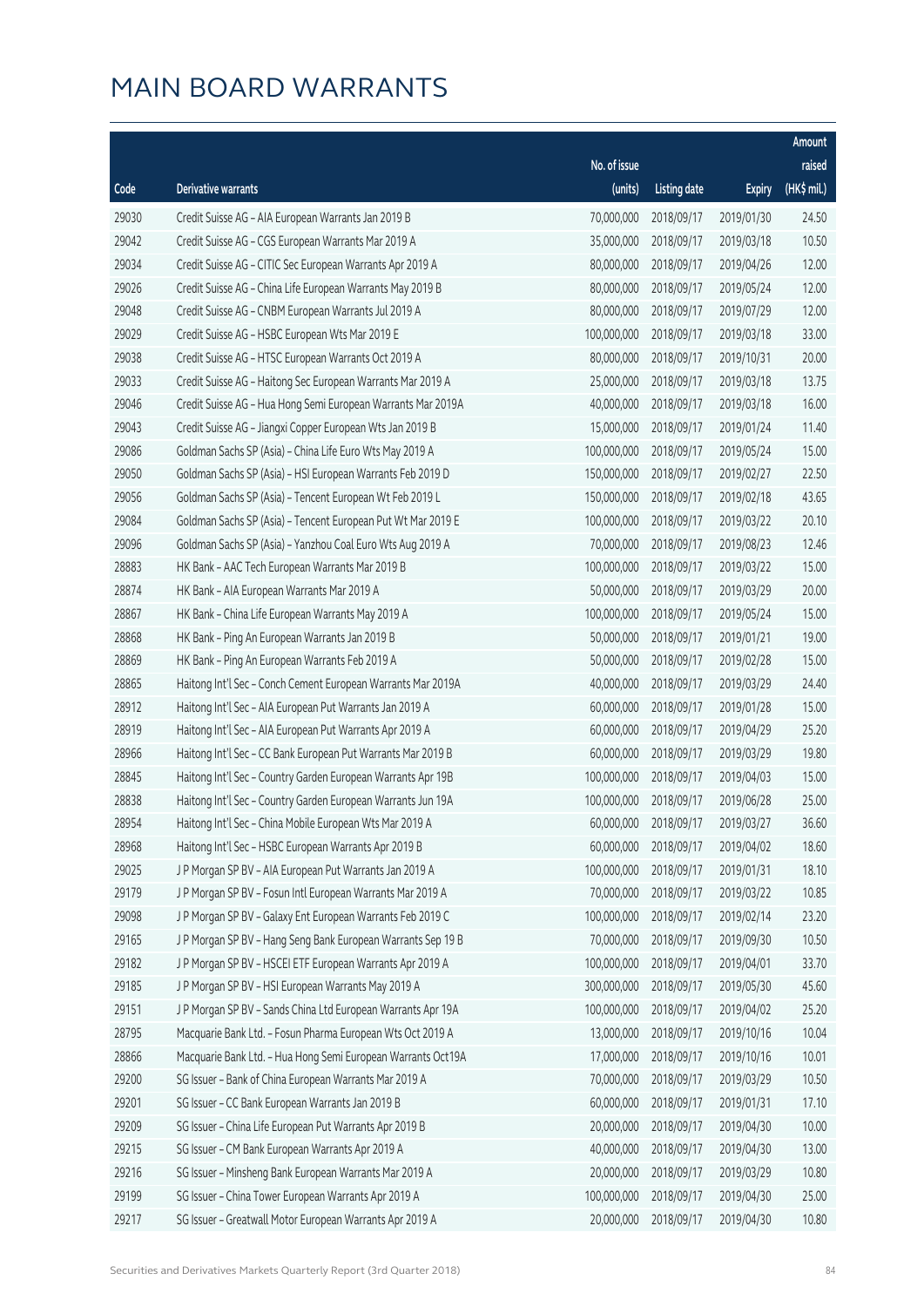|         |                                                              |                        |                     |               | Amount      |
|---------|--------------------------------------------------------------|------------------------|---------------------|---------------|-------------|
|         |                                                              | No. of issue           |                     |               | raised      |
| Code    | Derivative warrants                                          | (units)                | <b>Listing date</b> | <b>Expiry</b> | (HK\$ mil.) |
| 29246   | SG Issuer - HSI European Warrants Feb 2019 H                 | 300,000,000            | 2018/09/17          | 2019/02/27    | 45.00       |
| 29218   | SG Issuer - ICBC European Warrants Feb 2019 A                | 60,000,000             | 2018/09/17          | 2019/02/28    | 16.80       |
| 29222   | SG Issuer - PSBC European Warrants Apr 2019 A                | 20,000,000             | 2018/09/17          | 2019/04/30    | 10.40       |
| 29223   | SG Issuer - Tencent European Put Warrants Mar 2019 F         | 20,000,000             | 2018/09/17          | 2019/03/29    | 14.00       |
| 29023   | UBS AG - Geely Auto European Warrants Apr 2019 A             | 50,000,000             | 2018/09/17          | 2019/04/29    | 12.50       |
| 28972   | UBS AG - Galaxy Ent European Warrants Mar 2019 A             | 70,000,000             | 2018/09/17          | 2019/03/18    | 32.76       |
| 29016   | UBS AG - ICBC European Warrants Jan 2019 A                   | 70,000,000             | 2018/09/17          | 2019/01/02    | 28.28       |
| 28999   | UBS AG - Sands China Ltd European Warrants Mar 2019 A        | 70,000,000             | 2018/09/17          | 2019/03/18    | 19.04       |
| 29002   | UBS AG - Sands China Ltd European Put Warrants Mar 2019 B    | 50,000,000             | 2018/09/17          | 2019/03/18    | 13.40       |
| 29003   | UBS AG - Sunny Optical European Warrants Apr 2019 A          | 100,000,000            | 2018/09/17          | 2019/04/29    | 18.90       |
| 29021   | UBS AG - Sunny Optical European Put Warrants Dec 2019 A      | 40,000,000             | 2018/09/17          | 2019/12/23    | 10.00       |
| 28776   | Bank Vontobel - AAC Tech European Warrants Mar 2019 A        | 70,000,000             | 2018/09/17          | 2019/03/22    | 10.50       |
| 28790   | Bank Vontobel - CNBM European Warrants May 2019 A            | 10,000,000             | 2018/09/17          | 2019/05/06    | 13.19       |
| 28780   | Bank Vontobel - Geely Auto European Warrants Apr 2019 A      | 60,000,000             | 2018/09/17          | 2019/04/25    | 10.02       |
| 28778   | Bank Vontobel - Galaxy Ent European Warrants Feb 2019 A      | 40,000,000             | 2018/09/17          | 2019/02/21    | 12.28       |
| 28786   | Bank Vontobel - HSBC European Warrants May 2019 B            | 40,000,000             | 2018/09/17          | 2019/05/03    | 13.68       |
| 21776 # | UBS AG - HSI European Warrants Jan 2019 C                    | 400,000,000            | 2018/09/17          | 2019/01/30    | 25.20       |
| 29382   | BOCI Asia Ltd. - Agricultural Bank European Wts Dec 2018 B   | 70,000,000             | 2018/09/18          | 2018/12/27    | 10.78       |
| 29431   | BOCI Asia Ltd. - CHALCO European Warrants Jan 2019 A         | 50,000,000             | 2018/09/18          | 2019/01/28    | 13.95       |
| 29464   | BOCI Asia Ltd. - China Unicom European Warrants Mar 2019 A   | 40,000,000             | 2018/09/18          | 2019/03/04    | 10.12       |
| 29499   | BOCI Asia Ltd. - Evergrande European Warrants Mar 2019 A     | 100,000,000            | 2018/09/18          | 2019/03/26    | 20.40       |
| 29539   | BOCI Asia Ltd. - Geely Auto European Warrants Mar 2019 A     | 100,000,000            | 2018/09/18          | 2019/03/29    | 25.00       |
| 29528   | BOCI Asia Ltd. - Galaxy Ent European Warrants Feb 2019 B     | 100,000,000            | 2018/09/18          | 2019/02/18    | 19.60       |
| 29430   | BOCI Asia Ltd. - Greatwall Motor European Warrants Mar 2019A | 40,000,000             | 2018/09/18          | 2019/03/29    | 11.68       |
| 29342   | BOCI Asia Ltd. - Ping An European Warrants Mar 2019 A        | 80,000,000             | 2018/09/18          | 2019/03/25    | 27.84       |
| 29348   | BOCI Asia Ltd. - Ping An European Warrants Mar 2019 B        | 80,000,000             | 2018/09/18          | 2019/03/29    | 20.88       |
| 29530   | BOCI Asia Ltd. - Sands China Ltd European Warrants Mar 2019A | 100,000,000 2018/09/18 |                     | 2019/03/25    | 25.00       |
| 29494   | BOCI Asia Ltd. - SUNAC European Warrants Apr 2019 A          | 50,000,000             | 2018/09/18          | 2019/04/24    | 14.10       |
| 29417   | BOCI Asia Ltd. - Xiaomi European Warrants Dec 2018 B         | 150,000,000            | 2018/09/18          | 2018/12/31    | 25.65       |
| 29398   | BOCI Asia Ltd. - Xiaomi European Warrants Feb 2019 B         | 150,000,000            | 2018/09/18          | 2019/02/04    | 25.05       |
| 29287   | BNP Paribas Issuance B.V. - Conch Cement Euro Wt Apr 2019 A  | 40,000,000             | 2018/09/18          | 2019/04/02    | 24.80       |
| 29332   | BNP Paribas Issuance B.V. - CAM CSI300 Euro Wts Apr 2019 A   | 40,000,000             | 2018/09/18          | 2019/04/02    | 10.00       |
| 11064   | BNP Paribas Issuance B.V. - CM Bank Euro Warrants Mar 2019 A | 70,000,000             | 2018/09/18          | 2019/03/04    | 10.50       |
| 29313   | BNP Paribas Issuance B.V. - CNBM European Wts Aug 2019 A     | 180,000,000            | 2018/09/18          | 2019/08/02    | 27.00       |
| 29338   | BNP Paribas Issuance B.V. - CSOP A50 ETF Eu Wts Apr 2019 B   | 30,000,000             | 2018/09/18          | 2019/04/02    | 20.10       |
| 11071   | BNP Paribas Issuance B.V. - Galaxy Ent Euro Wts Mar 2019 C   | 50,000,000             | 2018/09/18          | 2019/03/04    | 10.50       |
| 11073   | BNP Paribas Issuance B.V. - Galaxy Ent Euro Wts May 2019 B   | 40,000,000             | 2018/09/18          | 2019/05/02    | 14.00       |
| 29330   | BNP Paribas Issuance B.V. - Jiangxi Copper Eu Wt Apr 2020 A  | 100,000,000            | 2018/09/18          | 2020/04/02    | 25.00       |
| 11067   | BNP Paribas Issuance B.V. - Ping An European Wt Apr 2019 E   | 40,000,000             | 2018/09/18          | 2019/04/02    | 20.40       |
| 11068   | BNP Paribas Issuance B.V. - Ping An European Wt May 2019 B   | 40,000,000             | 2018/09/18          | 2019/05/02    | 14.00       |
| 11058   | BNP Paribas Issuance B.V. - SHK Ppt Euro Warrants Jan 2019 A | 40,000,000             | 2018/09/18          | 2019/01/11    | 10.00       |
| 11063   | BNP Paribas Issuance B.V. - SMIC European Wts Mar 2020 A     | 100,000,000            | 2018/09/18          | 2020/03/17    | 23.00       |
| 11056   | BNP Paribas Issuance B.V. - Xiaomi European Warrants Feb 19A | 80,000,000             | 2018/09/18          | 2019/02/14    | 13.60       |
| 29713   | Credit Suisse AG - AIA European Put Warrants Mar 2019 A      | 60,000,000             | 2018/09/18          | 2019/03/18    | 15.00       |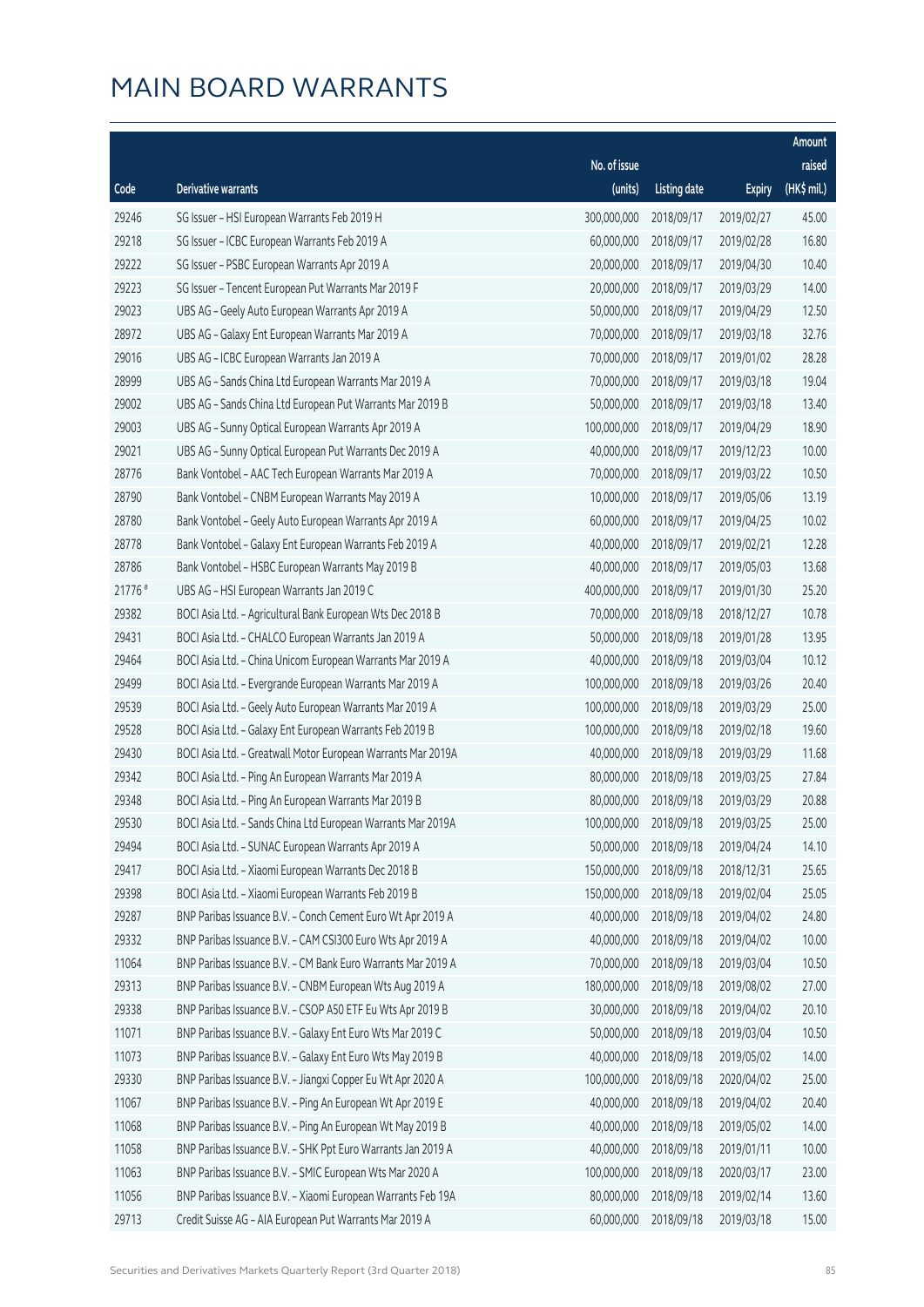|       |                                                              |                        |                     |               | Amount      |
|-------|--------------------------------------------------------------|------------------------|---------------------|---------------|-------------|
|       |                                                              | No. of issue           |                     |               | raised      |
| Code  | Derivative warrants                                          | (units)                | <b>Listing date</b> | <b>Expiry</b> | (HK\$ mil.) |
| 29663 | Credit Suisse AG - CC Bank European Warrants Dec 2018 C      | 50,000,000             | 2018/09/18          | 2018/12/28    | 14.00       |
| 29666 | Credit Suisse AG - Ch Molybdenum European Wts Mar 2019 A     | 30,000,000             | 2018/09/18          | 2019/03/18    | 12.00       |
| 29603 | Credit Suisse AG - Galaxy Ent European Warrants Mar 2019 A   | 50,000,000             | 2018/09/18          | 2019/03/18    | 21.00       |
| 29627 | Credit Suisse AG - Sands China European Warrants Mar 2019 A  | 60,000,000             | 2018/09/18          | 2019/03/29    | 15.00       |
| 11040 | Goldman Sachs SP (Asia) - Galaxy Ent European Wts Mar 2019 A | 80,000,000             | 2018/09/18          | 2019/03/18    | 25.44       |
| 11053 | Goldman Sachs SP (Asia) - HSI European Warrants Feb 2019 E   | 150,000,000            | 2018/09/18          | 2019/02/27    | 22.50       |
| 11048 | Goldman Sachs SP (Asia) - Sands China Ltd Euro Wts Mar 2019A | 80,000,000             | 2018/09/18          | 2019/03/18    | 20.00       |
| 11041 | Goldman Sachs SP (Asia) - Sunny Optical Euro Wts Apr 2019 A  | 70,000,000             | 2018/09/18          | 2019/04/26    | 10.71       |
| 11042 | Goldman Sachs SP (Asia) - Tencent European Wt Mar 2019 F     | 150,000,000            | 2018/09/18          | 2019/03/29    | 51.60       |
| 11045 | Goldman Sachs SP (Asia) - Tencent European Put Wt Mar 2019 G | 100,000,000            | 2018/09/18          | 2019/03/29    | 25.00       |
| 29263 | HK Bank - Bank of China European Warrants Jul 2019 B         | 80,000,000             | 2018/09/18          | 2019/07/31    | 20.00       |
| 29284 | HK Bank - Geely Auto European Warrants Apr 2019 A            | 50,000,000             | 2018/09/18          | 2019/04/30    | 12.50       |
| 29257 | HK Bank - Galaxy Ent European Warrants Feb 2019 A            | 50,000,000             | 2018/09/18          | 2019/02/14    | 12.00       |
| 29283 | HK Bank - Tencent European Warrants Jan 2019 G               | 100,000,000            | 2018/09/18          | 2019/01/31    | 15.00       |
| 29271 | HK Bank - Tencent European Warrants Feb 2019 E               | 100,000,000            | 2018/09/18          | 2019/02/18    | 20.00       |
| 11026 | Haitong Int'l Sec - CC Bank European Warrants Apr 2019 B     | 60,000,000             | 2018/09/18          | 2019/04/02    | 17.40       |
| 11022 | Haitong Int'l Sec - China Life European Warrants May 2019 D  | 80,000,000             | 2018/09/18          | 2019/05/24    | 13.60       |
| 11027 | Haitong Int'l Sec - China Mobile European Wts Apr 2019 B     | 80,000,000             | 2018/09/18          | 2019/04/26    | 36.80       |
| 29545 | Haitong Int'l Sec - China Taiping European Wts Jul 2019 A    | 30,000,000             | 2018/09/18          | 2019/07/31    | 13.50       |
| 11039 | Haitong Int'l Sec - Geely Auto European Warrants Jun 2019 A  | 80,000,000             | 2018/09/18          | 2019/06/27    | 20.80       |
| 11029 | Haitong Int'l Sec - Geely Auto European Put Wts May 2019 A   | 80,000,000             | 2018/09/18          | 2019/05/17    | 20.00       |
| 29582 | Haitong Int'l Sec - Galaxy Ent European Warrants Apr 2019 A  | 70,000,000             | 2018/09/18          | 2019/04/30    | 28.70       |
| 29599 | Haitong Int'l Sec - Galaxy Ent European Put Wts Jan 2019 C   | 70,000,000             | 2018/09/18          | 2019/01/24    | 23.10       |
| 11028 | Haitong Int'l Sec - HSBC European Put Warrants Apr 2019 C    | 80,000,000             | 2018/09/18          | 2019/04/18    | 21.60       |
| 29550 | Haitong Int'l Sec - Sihuan Pharm European Warrants Jul 2019A | 30,000,000             | 2018/09/18          | 2019/07/31    | 13.20       |
| 29544 | Haitong Int'l Sec - Stanchart European Warrants Jun 2019 A   | 30,000,000             | 2018/09/18          | 2019/06/27    | 15.30       |
| 29887 | J P Morgan SP BV - China Mobile European Wts Jan 2019 A      | 100,000,000 2018/09/18 |                     | 2019/01/02    | 15.20       |
| 29889 | J P Morgan SP BV - China Mobile European Put Wts Mar 2019 A  | 100,000,000            | 2018/09/18          | 2019/03/29    | 25.00       |
| 11007 | J P Morgan SP BV - China Overseas European Put Wts Sep 2019A | 100,000,000            | 2018/09/18          | 2019/09/30    | 15.30       |
| 29845 | J P Morgan SP BV - Galaxy Ent European Warrants Mar 2019 A   | 100,000,000            | 2018/09/18          | 2019/03/18    | 32.60       |
| 29927 | J P Morgan SP BV - GF Sec European Warrants Oct 2019 A       | 80,000,000             | 2018/09/18          | 2019/10/24    | 12.08       |
| 29935 | J P Morgan SP BV - Hua Hong Semi European Warrants Apr 2019A | 60,000,000             | 2018/09/18          | 2019/04/01    | 15.84       |
| 29897 | J P Morgan SP BV - Kingboard Hldg European Warrants May 19 A | 40,000,000             | 2018/09/18          | 2019/05/02    | 10.36       |
| 11017 | J P Morgan SP BV - Lenovo European Put Warrants Apr 2019 A   | 100,000,000            | 2018/09/18          | 2019/04/02    | 25.80       |
| 11003 | J P Morgan SP BV - Maanshan Iron European Warrants Mar 2019A | 40,000,000             | 2018/09/18          | 2019/03/29    | 10.64       |
| 29852 | J P Morgan SP BV - Sands China Ltd European Put Wts Apr 19 B | 100,000,000            | 2018/09/18          | 2019/04/01    | 26.10       |
| 29856 | J P Morgan SP BV - SJM Holdings European Warrants Mar 2019 A | 30,000,000             | 2018/09/18          | 2019/03/18    | 13.02       |
| 11091 | SG Issuer - AIA European Warrants Dec 2018 D                 | 60,000,000             | 2018/09/18          | 2018/12/31    | 24.90       |
| 11079 | SG Issuer - BOC HK European Warrants May 2019 B              | 60,000,000             | 2018/09/18          | 2019/05/31    | 10.80       |
| 11083 | SG Issuer - Galaxy Ent European Warrants Apr 2019 B          | 60,000,000             | 2018/09/18          | 2019/04/30    | 33.60       |
| 11092 | SG Issuer - Galaxy Ent European Put Warrants Apr 2019 C      | 40,000,000             | 2018/09/18          | 2019/04/30    | 10.00       |
| 11077 | SG Issuer - HSCEI European Warrants Jun 2019 A               | 150,000,000            | 2018/09/18          | 2019/06/27    | 24.75       |
| 11075 | SG Issuer - HSI European Warrants Mar 2019 C                 | 300,000,000            | 2018/09/18          | 2019/03/28    | 60.00       |
| 11095 | SG Issuer - Hua Hong Semi European Warrants Apr 2019 A       | 30,000,000             | 2018/09/18          | 2019/04/30    | 10.05       |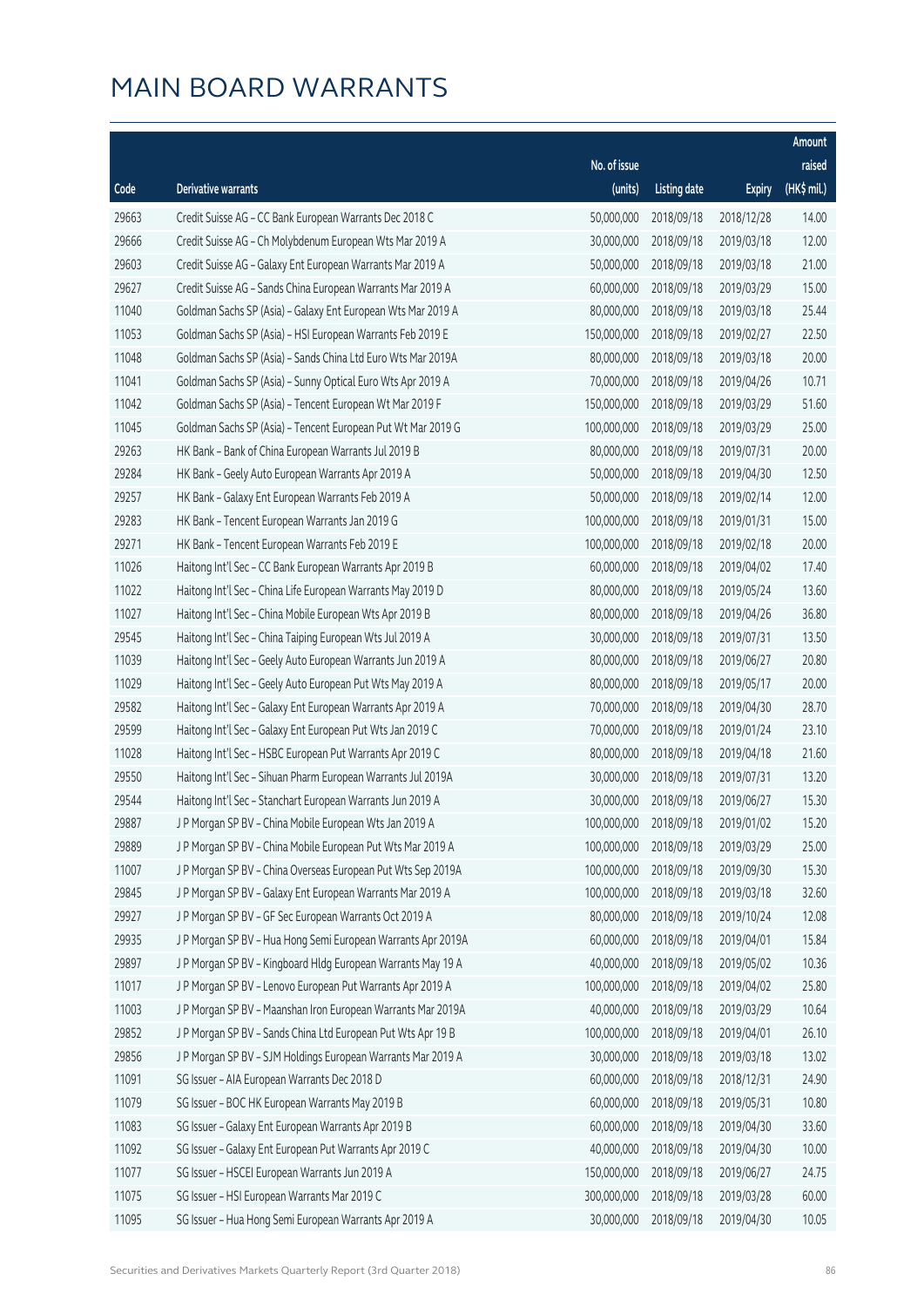|         |                                                              |              |                       |               | Amount       |
|---------|--------------------------------------------------------------|--------------|-----------------------|---------------|--------------|
|         |                                                              | No. of issue |                       |               | raised       |
| Code    | <b>Derivative warrants</b>                                   | (units)      | <b>Listing date</b>   | <b>Expiry</b> | $(HK$$ mil.) |
| 11087   | SG Issuer - Kingsoft European Warrants Apr 2019 A            | 50,000,000   | 2018/09/18            | 2019/04/30    | 10.00        |
| 11088   | SG Issuer - MGM China European Warrants Apr 2019 A           | 50,000,000   | 2018/09/18            | 2019/04/30    | 12.50        |
| 11090   | SG Issuer - Sands China European Warrants Mar 2019 A         | 40,000,000   | 2018/09/18            | 2019/03/29    | 10.60        |
| 11096   | SG Issuer - Sands China European Put Warrants Apr 2019 A     | 40,000,000   | 2018/09/18            | 2019/04/30    | 10.00        |
| 11098   | SG Issuer - Sunny Optical European Warrants Apr 2019 A       | 80,000,000   | 2018/09/18            | 2019/04/30    | 13.60        |
| 29738   | UBS AG - CC Bank European Warrants Jan 2019 D                | 70,000,000   | 2018/09/18            | 2019/01/07    | 22.61        |
| 29769   | UBS AG - China Life European Warrants May 2019 A             | 200,000,000  | 2018/09/18            | 2019/05/24    | 30.00        |
| 29737   | UBS AG - Geely Auto European Warrants Mar 2019 B             | 100,000,000  | 2018/09/18            | 2019/03/29    | 25.00        |
| 29735   | UBS AG - Galaxy Ent European Warrants Mar 2019 B             | 60,000,000   | 2018/09/18            | 2019/03/25    | 29.64        |
| 29734   | UBS AG - HSBC European Warrants Mar 2019 B                   | 100,000,000  | 2018/09/18            | 2019/03/18    | 25.60        |
| 29781   | UBS AG - HSI European Warrants Dec 2018 K                    | 300,000,000  | 2018/09/18            | 2018/12/28    | 99.90        |
| 29741   | UBS AG - Mengniu Dairy European Warrants Dec 2018 C          | 70,000,000   | 2018/09/18            | 2018/12/24    | 10.64        |
| 29740   | UBS AG - Sands China Ltd European Warrants Mar 2019 C        | 50,000,000   | 2018/09/18            | 2019/03/29    | 13.80        |
| 29531   | Bank Vontobel - CNOOC European Warrants Jan 2019 A           | 60,000,000   | 2018/09/18            | 2019/01/04    | 10.80        |
| 25030 # | SG Issuer - HSI European Put Warrants Jan 2019 F             | 200,000,000  | 2018/09/18            | 2019/01/30    | 29.00        |
| 10034   | BNP Paribas Issuance B.V. - AUD/USD European Wts Jun 2019 A  | 50,000,000   | 2018/09/19            | 2019/06/21    | 12.50        |
| 10036   | BNP Paribas Issuance B.V. - AUD/USD Euro Put Wts Jun 2019 B  | 50,000,000   | 2018/09/19            | 2019/06/21    | 13.00        |
| 11129   | BNP Paribas Issuance B.V. - China Life Euro Wts May 2019 A   | 60,000,000   | 2018/09/19            | 2019/05/24    | 10.20        |
| 11123   | BNP Paribas Issuance B.V. - China Life Euro Wts Dec 2019 A   | 60,000,000   | 2018/09/19            | 2019/12/03    | 11.40        |
| 10032   | BNP Paribas Issuance B.V. - EUR/USD Euro Wts Mar 2019 A      | 50,000,000   | 2018/09/19            | 2019/03/21    | 13.00        |
| 10033   | BNP Paribas Issuance B.V. - EUR/USD Euro Put Wt Mar 2019 B   | 50,000,000   | 2018/09/19            | 2019/03/21    | 12.50        |
| 10037   | BNP Paribas Issuance B.V. - GBP/USD European Wts Mar 2019 A  | 50,000,000   | 2018/09/19            | 2019/03/21    | 12.50        |
| 10041   | BNP Paribas Issuance B.V. - GBP/USD European Put Wt Mar 19 B | 50,000,000   | 2018/09/19            | 2019/03/21    | 12.50        |
| 11115   | BNP Paribas Issuance B.V. - Sands China Euro Wt May 2019 B   | 50,000,000   | 2018/09/19            | 2019/05/02    | 12.50        |
| 11116   | BNP Paribas Issuance B.V. - Sands China Euro Wt Nov 2019 A   | 50,000,000   | 2018/09/19            | 2019/11/04    | 13.00        |
| 11132   | BNP Paribas Issuance B.V. - SUNAC European Wts Feb 2019 B    | 40,000,000   | 2018/09/19            | 2019/02/08    | 12.40        |
| 10043   | BNP Paribas Issuance B.V. - USD/YEN Euro Wts Mar 2019 A      |              | 50,000,000 2018/09/19 | 2019/03/21    | 12.50        |
| 10045   | BNP Paribas Issuance B.V. - USD/YEN Eur Put Wts Mar 2019 B   | 50,000,000   | 2018/09/19            | 2019/03/21    | 12.50        |
| 11114   | BNP Paribas Issuance B.V. - ZA Onine European Wts Apr 2019 A | 25,000,000   | 2018/09/19            | 2019/04/02    | 10.00        |
| 11232   | Credit Suisse AG - Conch Cement European Warrants Jan 2019 A | 40,000,000   | 2018/09/19            | 2019/01/24    | 17.20        |
| 11230   | Credit Suisse AG - Agricultural Bank European Wts Mar 2019 A | 50,000,000   | 2018/09/19            | 2019/03/18    | 12.50        |
| 11228   | Credit Suisse AG - CHALCO European Wts Mar 2019 A            | 30,000,000   | 2018/09/19            | 2019/03/18    | 11.40        |
| 11220   | Credit Suisse AG - CSPC Pharma European Warrants Feb 2019 A  | 40,000,000   | 2018/09/19            | 2019/02/28    | 10.40        |
| 11211   | Credit Suisse AG - Geely Auto European Warrants Mar 2019 A   | 80,000,000   | 2018/09/19            | 2019/03/29    | 20.00        |
| 11227   | Credit Suisse AG - Geely Auto European Put Wts Jun 2019 A    | 40,000,000   | 2018/09/19            | 2019/06/28    | 10.00        |
| 11235   | Credit Suisse AG - HSBC European Put Warrants Mar 2019 F     | 80,000,000   | 2018/09/19            | 2019/03/18    | 20.00        |
| 11229   | Credit Suisse AG - ICBC European Warrants Jan 2019 B         | 50,000,000   | 2018/09/19            | 2019/01/24    | 12.50        |
| 11234   | Credit Suisse AG - Kingsoft European Warrants Feb 2019 B     | 60,000,000   | 2018/09/19            | 2019/02/25    | 10.02        |
| 11204   | Credit Suisse AG - Sino Biopharm European Wts Jun 2019 A     | 50,000,000   | 2018/09/19            | 2019/06/28    | 12.50        |
| 11320   | Goldman Sachs SP (Asia) - AAC Tech Euro Wts Feb 2019 B       | 70,000,000   | 2018/09/19            | 2019/02/21    | 10.50        |
| 11312   | Goldman Sachs SP (Asia) - AIA European Put Wts Jan 2019 B    | 70,000,000   | 2018/09/19            | 2019/01/24    | 10.92        |
| 11304   | Goldman Sachs SP (Asia) - Geely Auto European Wts Mar 2019 A | 80,000,000   | 2018/09/19            | 2019/03/19    | 20.00        |
| 11308   | Goldman Sachs SP (Asia) - Galaxy Ent European Wts Feb 2019 B | 80,000,000   | 2018/09/19            | 2019/02/14    | 12.00        |
| 11310   | Goldman Sachs SP (Asia) - HKEX European Put Wts Dec 2018 G   | 100,000,000  | 2018/09/19            | 2018/12/24    | 62.90        |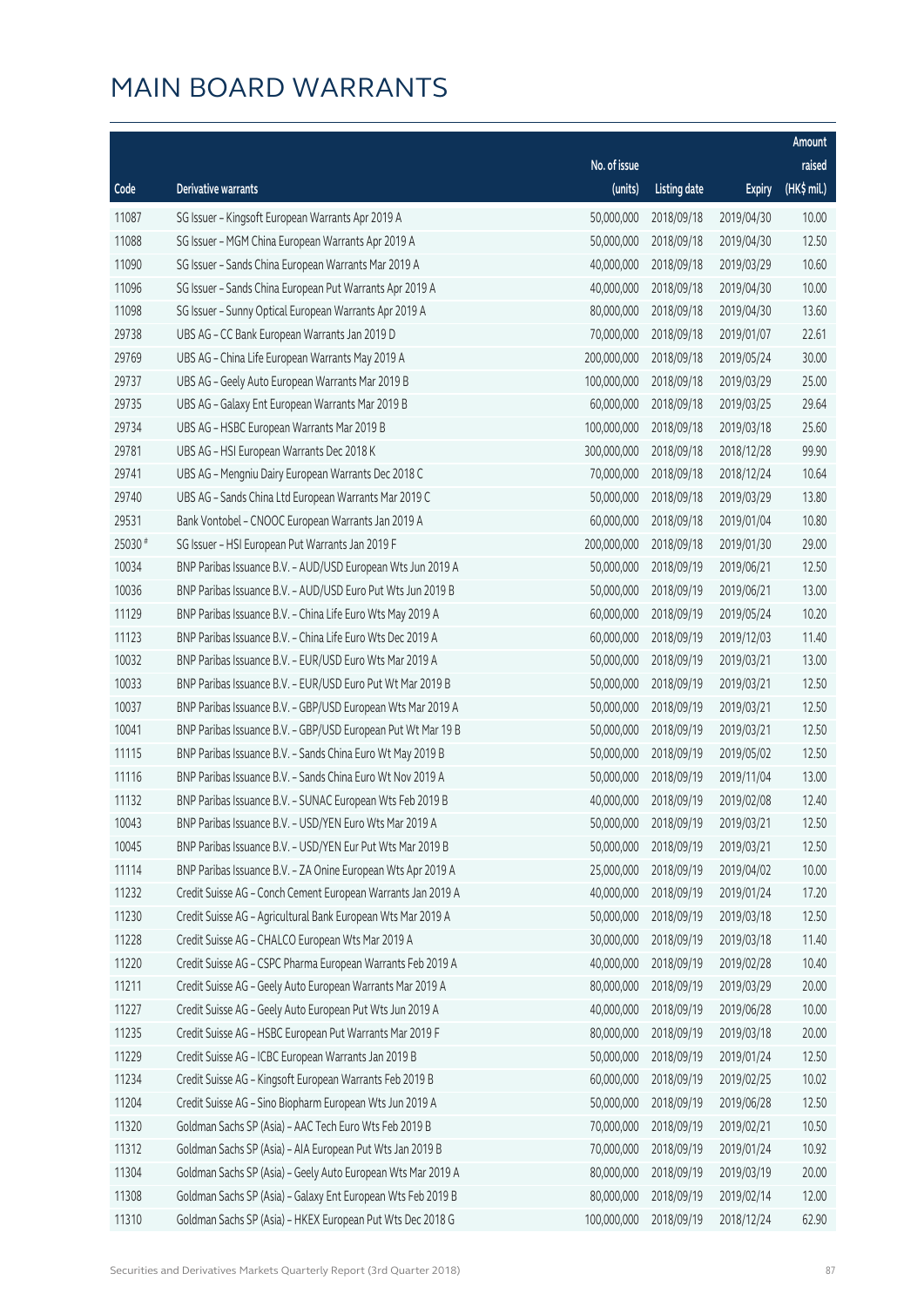|       |                                                              |              |                       |               | Amount      |
|-------|--------------------------------------------------------------|--------------|-----------------------|---------------|-------------|
|       |                                                              | No. of issue |                       |               | raised      |
| Code  | Derivative warrants                                          | (units)      | <b>Listing date</b>   | <b>Expiry</b> | (HK\$ mil.) |
| 11303 | Goldman Sachs SP (Asia) - HSBC European Warrants Mar 2019 B  | 80,000,000   | 2018/09/19            | 2019/03/19    | 20.00       |
| 11102 | HK Bank - CSPC Pharma European Warrants Mar 2019 A           | 100,000,000  | 2018/09/19            | 2019/03/29    | 25.00       |
| 11099 | HK Bank - Sino Biopharm European Warrants Jun 2019 A         | 100,000,000  | 2018/09/19            | 2019/06/24    | 15.00       |
| 11197 | Haitong Int'l Sec - Galaxy Ent European Warrants Mar 2019 B  | 50,000,000   | 2018/09/19            | 2019/03/18    | 19.50       |
| 11201 | Haitong Int'l Sec - Galaxy Ent European Warrants Apr 2019 B  | 50,000,000   | 2018/09/19            | 2019/04/30    | 29.50       |
| 11196 | Haitong Int'l Sec - Galaxy Ent European Put Wts Mar 2019 A   | 50,000,000   | 2018/09/19            | 2019/03/18    | 15.50       |
| 11265 | J P Morgan SP BV - Anta Sports European Warrants Apr 2019 A  | 40,000,000   | 2018/09/19            | 2019/04/01    | 10.20       |
| 11283 | J P Morgan SP BV - Bank of China European Put Wts Apr 2019 A | 100,000,000  | 2018/09/19            | 2019/04/30    | 25.40       |
| 11242 | J P Morgan SP BV - Country Garden European Wts Mar 2019 A    | 70,000,000   | 2018/09/19            | 2019/03/29    | 10.50       |
| 11271 | J P Morgan SP BV - Country Garden European Put Wt Dec 2019 A | 100,000,000  | 2018/09/19            | 2019/12/31    | 25.00       |
| 11244 | J P Morgan SP BV - China Life European Warrants May 2019 B   | 100,000,000  | 2018/09/19            | 2019/05/24    | 15.20       |
| 11270 | J P Morgan SP BV - CPIC European Warrants Jan 2019 A         | 80,000,000   | 2018/09/19            | 2019/01/07    | 12.16       |
| 11288 | J P Morgan SP BV - CSPC Pharma European Warrants Feb 2019 A  | 70,000,000   | 2018/09/19            | 2019/02/28    | 10.71       |
| 11266 | J P Morgan SP BV - Galaxy Ent European Warrants Apr 2019 A   | 100,000,000  | 2018/09/19            | 2019/04/08    | 28.00       |
| 11290 | J P Morgan SP BV - Galaxy Ent European Put Wts Apr 2019 B    | 100,000,000  | 2018/09/19            | 2019/04/08    | 25.10       |
| 11254 | J P Morgan SP BV - HKEX European Warrants Mar 2019 C         | 200,000,000  | 2018/09/19            | 2019/03/22    | 32.40       |
| 11258 | J P Morgan SP BV - HSCEI European Wts Mar 2019 C             | 200,000,000  | 2018/09/19            | 2019/03/28    | 30.40       |
| 11236 | J P Morgan SP BV - HSI European Warrants Mar 2019 C          | 300,000,000  | 2018/09/19            | 2019/03/28    | 75.00       |
| 11241 | J P Morgan SP BV - HSI European Warrants Apr 2019 E          | 300,000,000  | 2018/09/19            | 2019/04/29    | 75.00       |
| 11259 | J P Morgan SP BV - HSI European Put Warrants Mar 2019 D      | 250,000,000  | 2018/09/19            | 2019/03/28    | 62.75       |
| 11279 | J P Morgan SP BV - ICBC European Warrants Jan 2019 B         | 100,000,000  | 2018/09/19            | 2019/01/31    | 20.50       |
| 11268 | J P Morgan SP BV - Melco Int'l Dev European Wts Jul 2019 A   | 60,000,000   | 2018/09/19            | 2019/07/31    | 15.06       |
| 11269 | J P Morgan SP BV - Sands China Ltd European Warrants Mar 19A | 100,000,000  | 2018/09/19            | 2019/03/18    | 25.40       |
| 11263 | J P Morgan SP BV - Tracker Fund European Put Warrants Oct19A | 100,000,000  | 2018/09/19            | 2019/10/30    | 25.10       |
| 11154 | Macquarie Bank Ltd. - BBMG European Warrants Oct 2019 A      | 18,600,000   | 2018/09/19            | 2019/10/16    | 10.01       |
| 11157 | Macquarie Bank Ltd. - Kingboard Hldg European Wts Oct 2019 A | 26,000,000   | 2018/09/19            | 2019/10/16    | 10.04       |
| 11112 | Macquarie Bank Ltd. - MGM China European Warrants Jun 2019 A |              | 40,000,000 2018/09/19 | 2019/06/04    | 10.04       |
| 11108 | Macquarie Bank Ltd. - Sands China Ltd European Wts Apr 2019C | 40,000,000   | 2018/09/19            | 2019/04/02    | 10.00       |
| 11294 | SG Issuer - CC Bank European Warrants Mar 2019 A             | 60,000,000   | 2018/09/19            | 2019/03/29    | 31.80       |
| 11297 | SG Issuer - CITIC Sec European Warrants Apr 2019 A           | 80,000,000   | 2018/09/19            | 2019/04/30    | 12.00       |
| 11298 | SG Issuer - CSPC Pharma European Warrants Apr 2019 A         | 40,000,000   | 2018/09/19            | 2019/04/30    | 12.40       |
| 11302 | SG Issuer - HSBC European Warrants Mar 2019 C                | 80,000,000   | 2018/09/19            | 2019/03/29    | 32.00       |
| 11168 | UBS AG - Agricultural Bank European Warrants Mar 2019 B      | 70,000,000   | 2018/09/19            | 2019/03/18    | 21.98       |
| 11167 | UBS AG - Bank of China European Warrants Mar 2019 A          | 70,000,000   | 2018/09/19            | 2019/03/18    | 17.50       |
| 11164 | UBS AG - CC Bank European Warrants Mar 2019 A                | 70,000,000   | 2018/09/19            | 2019/03/18    | 41.09       |
| 11193 | UBS AG - CNOOC European Warrants Mar 2019 A                  | 40,000,000   | 2018/09/19            | 2019/03/18    | 19.08       |
| 11163 | UBS AG - Galaxy Ent European Put Warrants Mar 2019 C         | 70,000,000   | 2018/09/19            | 2019/03/18    | 21.63       |
| 11188 | UBS AG - Lenovo European Warrants Mar 2019 B                 | 35,000,000   | 2018/09/19            | 2019/03/18    | 10.26       |
| 11162 | UBS AG - Melco Int'l Dev European Warrants Apr 2019 A        | 40,000,000   | 2018/09/19            | 2019/04/29    | 10.00       |
| 11160 | UBS AG - MGM China European Warrants Jun 2019 A              | 50,000,000   | 2018/09/19            | 2019/06/24    | 12.50       |
| 11141 | Bank Vontobel - HSI European Warrants Feb 2019 D             | 80,000,000   | 2018/09/19            | 2019/02/27    | 12.00       |
| 11136 | Bank Vontobel - HSI European Put Warrants Mar 2019 F         | 80,000,000   | 2018/09/19            | 2019/03/28    | 20.00       |
| 11347 | BOCI Asia Ltd. - China Mobile European Warrants Feb 2019 A   | 50,000,000   | 2018/09/20            | 2019/02/19    | 14.20       |
| 11349 | BOCI Asia Ltd. - CNOOC European Warrants Mar 2019 A          | 25,000,000   | 2018/09/20            | 2019/03/29    | 11.00       |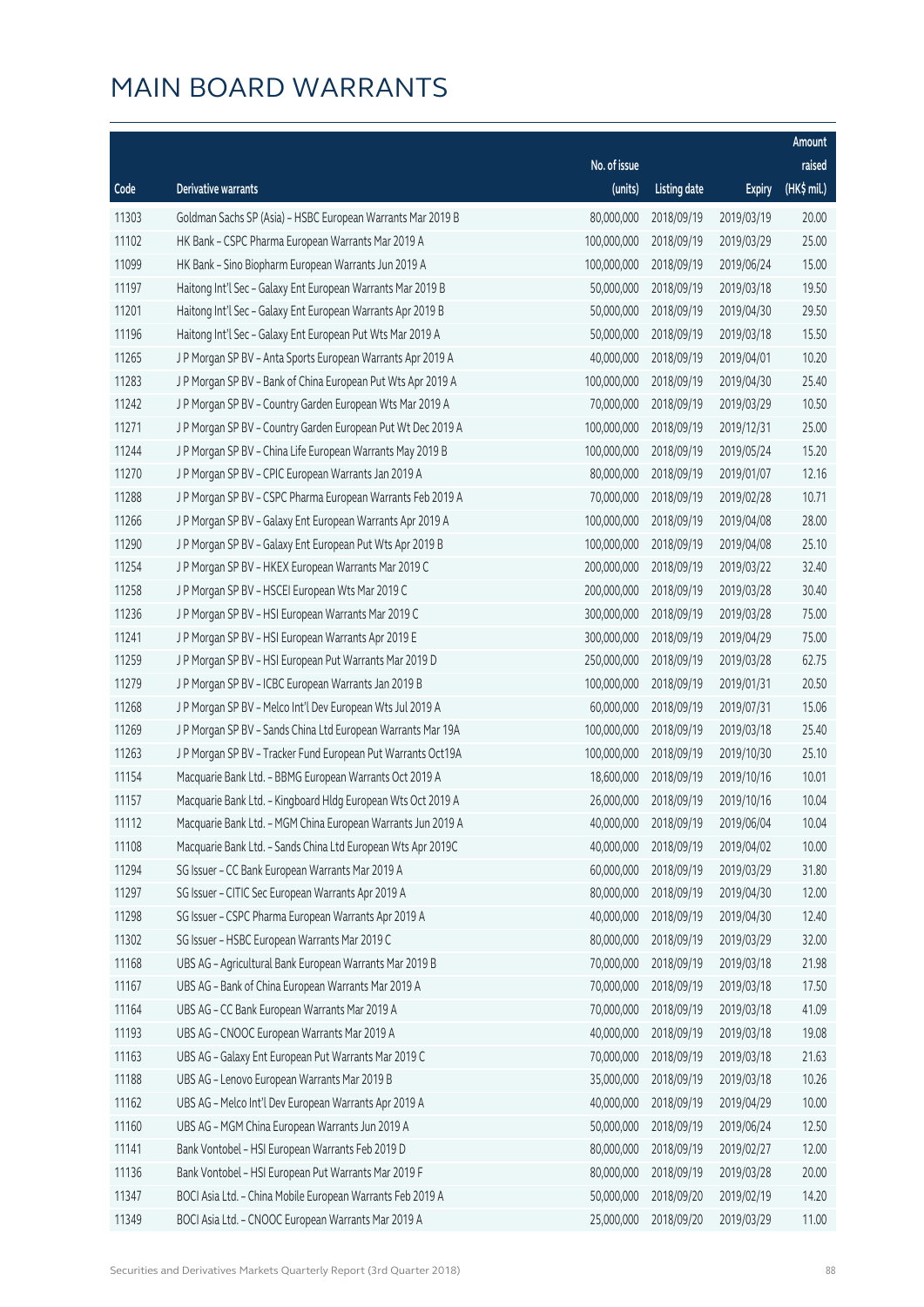|       |                                                              |                        |                     |               | Amount      |
|-------|--------------------------------------------------------------|------------------------|---------------------|---------------|-------------|
|       |                                                              | No. of issue           |                     |               | raised      |
| Code  | <b>Derivative warrants</b>                                   | (units)                | <b>Listing date</b> | <b>Expiry</b> | (HK\$ mil.) |
| 11342 | BOCI Asia Ltd. - CSPC Pharma European Warrants Mar 2019 A    | 80,000,000             | 2018/09/20          | 2019/03/07    | 12.64       |
| 11350 | BOCI Asia Ltd. - CSPC Pharma European Warrants Apr 2019 A    | 80,000,000             | 2018/09/20          | 2019/04/30    | 20.00       |
| 11454 | BOCI Asia Ltd. - Meituan European Warrants Mar 2019 A        | 40,000,000             | 2018/09/20          | 2019/03/20    | 32.64       |
| 11455 | BOCI Asia Ltd. - Meituan European Warrants Mar 2019 B        | 40,000,000             | 2018/09/20          | 2019/03/27    | 44.32       |
| 11457 | BOCI Asia Ltd. - Meituan European Warrants Dec 2019 A        | 400,000,000            | 2018/09/20          | 2019/12/31    | 100.00      |
| 11361 | BNP Paribas Issuance B.V. - Geely Auto Euro Wts Mar 2019 A   | 80,000,000             | 2018/09/20          | 2019/03/04    | 12.00       |
| 11402 | BNP Paribas Issuance B.V. - Meituan European Warrants Apr19A | 40,000,000             | 2018/09/20          | 2019/04/02    | 48.00       |
| 11473 | Credit Suisse AG - BAIC Motor European Warrants Mar 2019 A   | 25,000,000             | 2018/09/20          | 2019/03/19    | 10.25       |
| 11472 | Credit Suisse AG - China Mobile European Put Wts Mar 2019 A  | 70,000,000             | 2018/09/20          | 2019/03/19    | 17.50       |
| 11466 | Credit Suisse AG - CMS European Warrants Mar 2019 A          | 50,000,000             | 2018/09/20          | 2019/03/19    | 12.50       |
| 11470 | Credit Suisse AG - CNOOC European Warrants Mar 2019 A        | 40,000,000             | 2018/09/20          | 2019/03/19    | 31.60       |
| 11465 | Credit Suisse AG - CSPC Pharma European Warrants Mar 2019 A  | 50,000,000             | 2018/09/20          | 2019/03/19    | 12.50       |
| 11475 | Credit Suisse AG - Meituan European Warrants Mar 2019 A      | 60,000,000             | 2018/09/20          | 2019/03/19    | 90.00       |
| 11478 | Credit Suisse AG - Meituan European Warrants Mar 2019 B      | 60,000,000             | 2018/09/20          | 2019/03/19    | 67.20       |
| 11480 | Credit Suisse AG - Meituan European Warrants Mar 2019 C      | 60,000,000             | 2018/09/20          | 2019/03/19    | 48.00       |
| 11481 | Credit Suisse AG - Meituan European Warrants Nov 2019 A      | 150,000,000            | 2018/09/20          | 2019/11/08    | 37.50       |
| 11467 | Credit Suisse AG - Sino Biopharm European Wts Sep 2019 A     | 50,000,000             | 2018/09/20          | 2019/09/30    | 12.50       |
| 11394 | Goldman Sachs SP (Asia) - Ch Comm Cons Euro Wts Jan 2019 A   | 40,000,000             | 2018/09/20          | 2019/01/25    | 12.96       |
| 11377 | Goldman Sachs SP (Asia) - CITIC Sec European Wts Apr 2019 A  | 80,000,000             | 2018/09/20          | 2019/04/26    | 12.00       |
| 11396 | Goldman Sachs SP (Asia) - CNBM European Warrants Jul 2019 A  | 80,000,000             | 2018/09/20          | 2019/07/29    | 12.00       |
| 11376 | Goldman Sachs SP (Asia) - CSPC Pharma Euro Wts Mar 2019 A    | 50,000,000             | 2018/09/20          | 2019/03/29    | 12.50       |
| 11379 | Goldman Sachs SP (Asia) - Greatwall Motor Eur Wts Mar 2019 B | 40,000,000             | 2018/09/20          | 2019/03/26    | 14.04       |
| 11373 | Goldman Sachs SP (Asia) - Tencent European Put Wt Jan 2019 M | 100,000,000            | 2018/09/20          | 2019/01/29    | 21.30       |
| 11325 | HK Bank - HSI European Put Warrants Mar 2019 C               | 150,000,000            | 2018/09/20          | 2019/03/28    | 37.50       |
| 11409 | HK Bank - Meituan European Warrants Mar 2019 A               | 20,000,000             | 2018/09/20          | 2019/03/29    | 12.00       |
| 11413 | HK Bank - Meituan European Warrants Mar 2019 B               | 20,000,000             | 2018/09/20          | 2019/03/20    | 15.00       |
| 11464 | HK Bank - Meituan European Warrants Dec 2019 A               | 150,000,000 2018/09/20 |                     | 2019/12/31    | 37.50       |
| 11322 | Haitong Int'l Sec - CSPC Pharma European Warrants Mar 2019 A | 60,000,000             | 2018/09/20          | 2019/03/07    | 12.00       |
| 11324 | Haitong Int'l Sec - CSPC Pharma European Warrants May 2019 A | 60,000,000             | 2018/09/20          | 2019/05/31    | 19.80       |
| 11366 | J P Morgan SP BV - CMS European Warrants Dec 2019 A          | 60,000,000             | 2018/09/20          | 2019/12/31    | 15.54       |
| 11370 | J P Morgan SP BV - CNOOC European Put Warrants Sep 2019 C    | 200,000,000            | 2018/09/20          | 2019/09/30    | 30.20       |
| 11365 | J P Morgan SP BV - CSPC Pharma European Warrants Apr 2019 A  | 60,000,000             | 2018/09/20          | 2019/04/01    | 15.24       |
| 11403 | J P Morgan SP BV - Meituan European Warrants Mar 2019 A      | 20,000,000             | 2018/09/20          | 2019/03/19    | 10.04       |
| 11405 | J P Morgan SP BV - Meituan European Warrants Mar 2019 B      | 20,000,000             | 2018/09/20          | 2019/03/19    | 11.40       |
| 11461 | J P Morgan SP BV - Meituan European Warrants Dec 2019 A      | 150,000,000            | 2018/09/20          | 2019/12/31    | 37.80       |
| 11363 | J P Morgan SP BV - Sino Biopharm European Warrants Jul 2019A | 70,000,000             | 2018/09/20          | 2019/07/31    | 10.57       |
| 11364 | J P Morgan SP BV - Tencent European Put Warrants May 2019 B  | 250,000,000            | 2018/09/20          | 2019/05/31    | 62.75       |
| 11369 | J P Morgan SP BV - Xiaomi European Warrants Mar 2019 A       | 100,000,000            | 2018/09/20          | 2019/03/22    | 15.00       |
| 11336 | Macquarie Bank Ltd. - AAC Tech European Wts Apr 2019 B       | 12,000,000             | 2018/09/20          | 2019/04/02    | 10.02       |
| 11332 | Macquarie Bank Ltd. - CNBM European Put Warrants Jul 2019 A  | 13,500,000             | 2018/09/20          | 2019/07/03    | 10.00       |
| 11339 | Macquarie Bank Ltd. - CNOOC European Warrants Apr 2019 A     | 10,000,000             | 2018/09/20          | 2019/04/02    | 11.10       |
| 11326 | Macquarie Bank Ltd. - Galaxy Ent European Wts Apr 2019 A     | 21,000,000             | 2018/09/20          | 2019/04/02    | 10.25       |
| 11331 | Macquarie Bank Ltd. - Galaxy Ent European Wts May 2019 B     | 26,000,000             | 2018/09/20          | 2019/05/02    | 10.30       |
| 11453 | Macquarie Bank Ltd. - Meituan European Warrants Dec 2019 A   | 40,000,000             | 2018/09/20          | 2019/12/03    | 10.08       |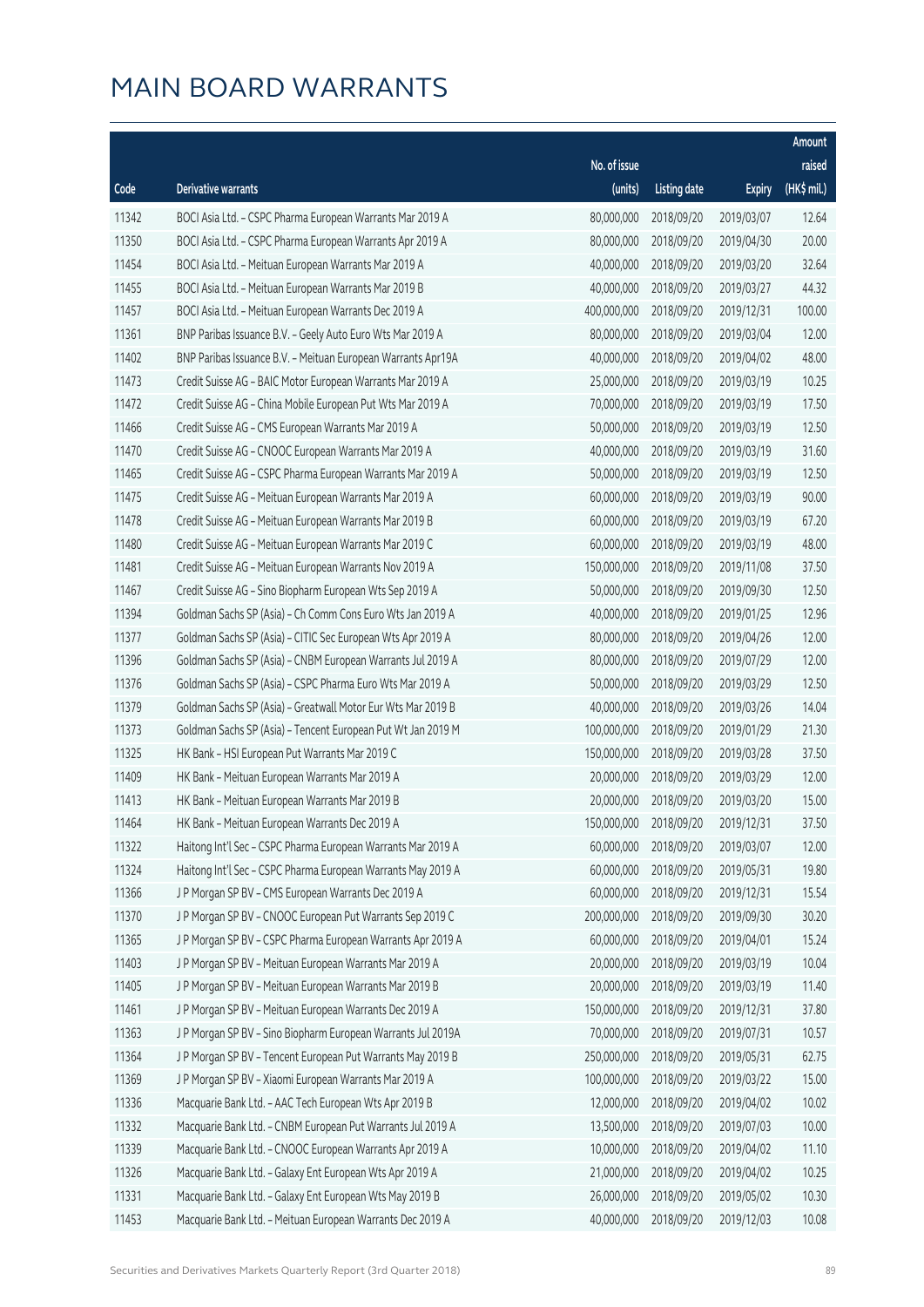|       |                                                              |              |                       |               | Amount      |
|-------|--------------------------------------------------------------|--------------|-----------------------|---------------|-------------|
|       |                                                              | No. of issue |                       |               | raised      |
| Code  | Derivative warrants                                          | (units)      | <b>Listing date</b>   | <b>Expiry</b> | (HK\$ mil.) |
| 11448 | Macquarie Bank Ltd. - Meituan European Warrants Apr 2020 A   | 40,000,000   | 2018/09/20            | 2020/04/02    | 10.16       |
| 11426 | SG Issuer - Agricultural Bank European Warrants Apr 2019 B   | 60,000,000   | 2018/09/20            | 2019/04/30    | 15.90       |
| 11427 | SG Issuer - CNOOC European Warrants Apr 2019 A               | 20,000,000   | 2018/09/20            | 2019/04/30    | 20.00       |
| 11432 | SG Issuer - CNOOC European Put Warrants Sep 2019 C           | 150,000,000  | 2018/09/20            | 2019/09/30    | 23.25       |
| 11420 | SG Issuer - China Tower European Put Warrants Aug 2019 A     | 100,000,000  | 2018/09/20            | 2019/08/30    | 17.00       |
| 11414 | SG Issuer - HSI European Put Warrants Mar 2019 D             | 300,000,000  | 2018/09/20            | 2019/03/28    | 75.00       |
| 11439 | SG Issuer - Meituan European Warrants Mar 2019 A             | 50,000,000   | 2018/09/20            | 2019/03/29    | 36.50       |
| 11443 | SG Issuer - Meituan European Warrants Mar 2019 B             | 50,000,000   | 2018/09/20            | 2019/03/29    | 46.00       |
| 11447 | SG Issuer - Meituan European Warrants Mar 2020 A             | 500,000,000  | 2018/09/20            | 2020/03/31    | 125.00      |
| 11433 | SG Issuer - Sands China European Warrants Apr 2019 B         | 70,000,000   | 2018/09/20            | 2019/04/30    | 10.50       |
| 11423 | SG Issuer - Xiaomi European Put Warrants Feb 2019 F          | 100,000,000  | 2018/09/20            | 2019/02/28    | 15.00       |
| 11400 | Bank Vontobel - Meituan European Warrants Apr 2019 A         | 10,000,000   | 2018/09/20            | 2019/04/01    | 10.00       |
| 11401 | Bank Vontobel - Meituan European Warrants Jun 2019 A         | 40,000,000   | 2018/09/20            | 2019/06/24    | 10.00       |
| 11542 | Credit Suisse AG - AIA European Warrants Feb 2019 B          | 70,000,000   | 2018/09/21            | 2019/02/25    | 19.60       |
| 11544 | Credit Suisse AG - HSBC European Wts Apr 2019 A              | 100,000,000  | 2018/09/21            | 2019/04/08    | 15.00       |
| 11545 | Credit Suisse AG - HSBC European Wts Jun 2019 A              | 100,000,000  | 2018/09/21            | 2019/06/24    | 15.00       |
| 11554 | Credit Suisse AG - Meitu European Warrants Jan 2019 A        | 20,000,000   | 2018/09/21            | 2019/01/08    | 14.00       |
| 11559 | Credit Suisse AG - Meituan European Warrants Mar 2019 D      | 60,000,000   | 2018/09/21            | 2019/03/20    | 30.00       |
| 11606 | Goldman Sachs SP (Asia) - BOC HK European Wts Feb 2019 A     | 70,000,000   | 2018/09/21            | 2019/02/26    | 10.50       |
| 11598 | Goldman Sachs SP (Asia) - HSI European Warrants Jan 2019 J   | 150,000,000  | 2018/09/21            | 2019/01/30    | 22.50       |
| 11612 | Goldman Sachs SP (Asia) - Ping An European Wts Feb 2019 B    | 100,000,000  | 2018/09/21            | 2019/02/25    | 33.70       |
| 11609 | Goldman Sachs SP (Asia) - SHK Ppt European Wts Jan 2019 A    | 50,000,000   | 2018/09/21            | 2019/01/04    | 11.10       |
| 11603 | Goldman Sachs SP (Asia) - Tencent European Wt Mar 2019 H     | 150,000,000  | 2018/09/21            | 2019/03/26    | 22.50       |
| 11499 | HK Bank - CNOOC European Warrants Dec 2019 D                 | 100,000,000  | 2018/09/21            | 2019/12/31    | 25.00       |
| 11616 | Haitong Int'l Sec - BAIC Motor European Warrants Jun 2019 A  | 10,000,000   | 2018/09/21            | 2019/06/28    | 10.50       |
| 11615 | Haitong Int'l Sec - Dongfeng European Warrants Apr 2019 A    | 10,000,000   | 2018/09/21            | 2019/04/30    | 10.10       |
| 11614 | Haitong Int'l Sec - Sino Biopharm European Wts Feb 2020 A    |              | 50,000,000 2018/09/21 | 2020/02/28    | 12.50       |
| 11501 | Haitong Int'l Sec - SJM Holdings European Warrants Apr 2019A | 20,000,000   | 2018/09/21            | 2019/04/17    | 17.80       |
| 11584 | J P Morgan SP BV - BAIC Motor European Warrants Feb 2019 A   | 30,000,000   | 2018/09/21            | 2019/02/27    | 10.47       |
| 11560 | J P Morgan SP BV - Meituan European Warrants Mar 2020 A      | 150,000,000  | 2018/09/21            | 2020/03/27    | 37.65       |
| 11539 | Macquarie Bank Ltd. - AAC Tech European Put Warrants Apr 19C | 13,000,000   | 2018/09/21            | 2019/04/02    | 10.01       |
| 11524 | Macquarie Bank Ltd. - BOCHK European Put Warrants Apr 2019 B | 40,000,000   | 2018/09/21            | 2019/04/02    | 10.04       |
| 11517 | Macquarie Bank Ltd. - CITIC European Warrants Dec 2020 A     | 40,000,000   | 2018/09/21            | 2020/12/31    | 10.00       |
| 11528 | Macquarie Bank Ltd. - Ch Molybdenum European Wts Apr 2019 A  | 17,000,000   | 2018/09/21            | 2019/04/15    | 10.66       |
| 11532 | Macquarie Bank Ltd. - Galaxy Ent European Put Wts May 2019 C | 25,000,000   | 2018/09/21            | 2019/05/02    | 10.35       |
| 11529 | Macquarie Bank Ltd. - Haitong Sec European Wts Apr 2019 A    | 13,000,000   | 2018/09/21            | 2019/04/02    | 10.30       |
| 11522 | Macquarie Bank Ltd. - Kingsoft European Warrants Jul 2019 A  | 40,000,000   | 2018/09/21            | 2019/07/02    | 10.00       |
| 11541 | Macquarie Bank Ltd. - Lenovo European Warrants Jun 2019 B    | 40,000,000   | 2018/09/21            | 2019/06/04    | 10.00       |
| 11536 | Macquarie Bank Ltd. - Melco Int'l Dev Euro Wts Jul 2019 A    | 40,000,000   | 2018/09/21            | 2019/07/02    | 10.12       |
| 11523 | Macquarie Bank Ltd. - Zhaojin Mining Euro Wts Apr 2019 A     | 11,000,000   | 2018/09/21            | 2019/04/15    | 10.37       |
| 11595 | SG Issuer - Meituan European Warrants Mar 2019 C             | 50,000,000   | 2018/09/21            | 2019/03/29    | 50.00       |
| 11586 | SG Issuer - Ping An European Put Warrants Dec 2018 H         | 60,000,000   | 2018/09/21            | 2018/12/31    | 15.60       |
| 11590 | SG Issuer - Tencent European Put Warrants Apr 2019 C         | 200,000,000  | 2018/09/21            | 2019/04/30    | 30.00       |
| 11505 | UBS AG - China Life European Put Warrants Dec 2019 A         | 100,000,000  | 2018/09/21            | 2019/12/16    | 25.00       |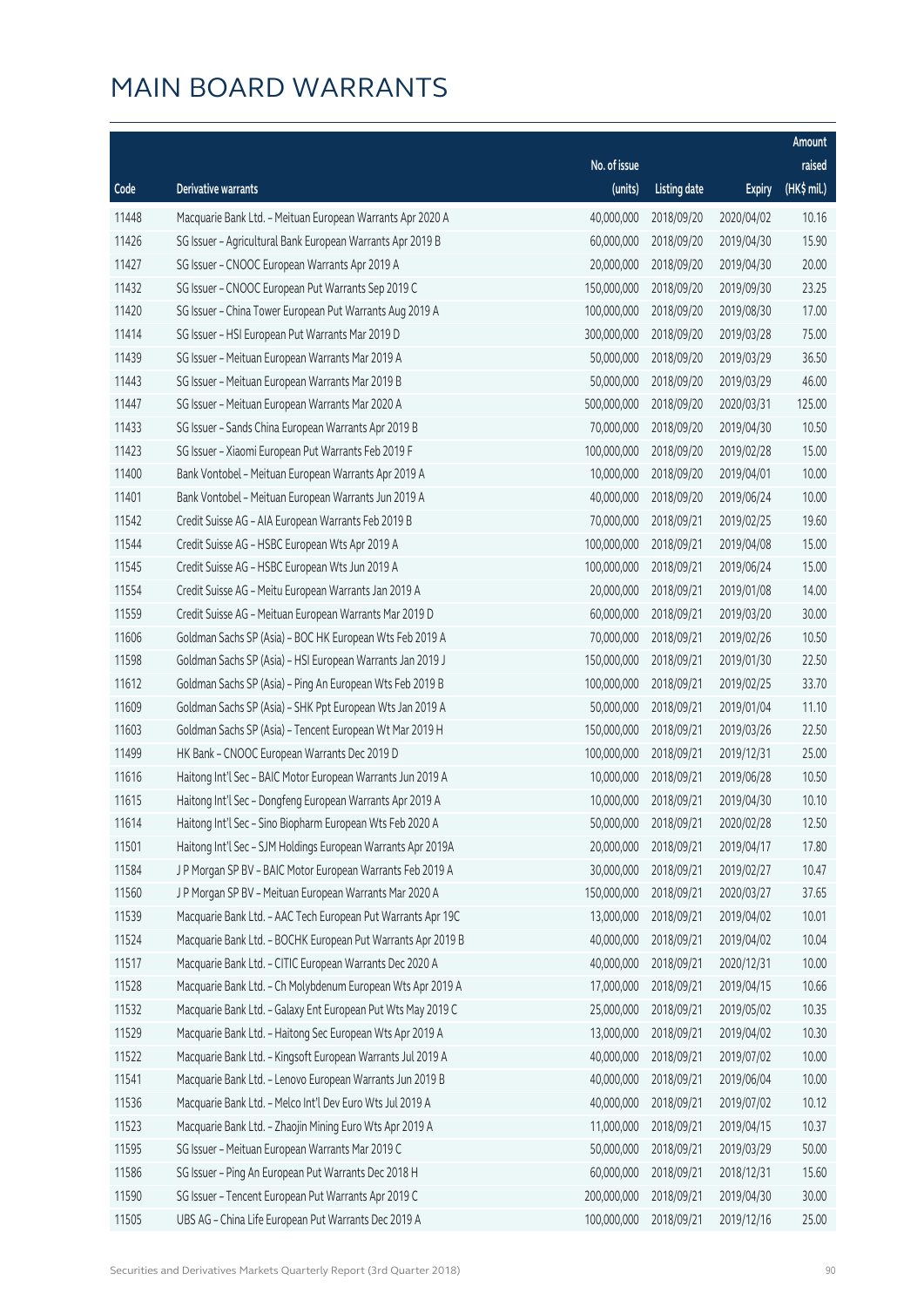|         |                                                              |              |                       |               | Amount      |
|---------|--------------------------------------------------------------|--------------|-----------------------|---------------|-------------|
|         |                                                              | No. of issue |                       |               | raised      |
| Code    | Derivative warrants                                          | (units)      | <b>Listing date</b>   | <b>Expiry</b> | (HK\$ mil.) |
| 11508   | UBS AG - CMS European Warrants Jul 2019 A                    | 40,000,000   | 2018/09/21            | 2019/07/29    | 10.04       |
| 11514   | UBS AG - Tencent European Warrants Jan 2019 H                | 300,000,000  | 2018/09/21            | 2019/01/29    | 51.30       |
| 11511   | UBS AG - Tracker Fund European Warrants Jul 2019 A           | 40,000,000   | 2018/09/21            | 2019/07/29    | 10.00       |
| 11510   | UBS AG - Techtronic Ind European Warrants Mar 2019 A         | 20,000,000   | 2018/09/21            | 2019/03/20    | 12.36       |
| 11485   | Bank Vontobel - AIA European Warrants Feb 2019 C             | 50,000,000   | 2018/09/21            | 2019/02/25    | 13.00       |
| 11503   | Bank Vontobel - CNOOC European Put Warrants Oct 2019 A       | 60,000,000   | 2018/09/21            | 2019/10/04    | 10.20       |
| 11497   | Bank Vontobel - CSPC Pharma European Warrants Apr 2019 A     | 40,000,000   | 2018/09/21            | 2019/04/02    | 10.88       |
| 11495   | Bank Vontobel - New World Dev European Warrants Jun 2019 A   | 15,000,000   | 2018/09/21            | 2019/06/06    | 12.00       |
| 11492   | Bank Vontobel - Tencent European Warrants Apr 2019 C         | 100,000,000  | 2018/09/21            | 2019/04/09    | 25.00       |
| 23123 # | Credit Suisse AG - AIA European Put Warrants Jan 2019 A      | 70,000,000   | 2018/09/21            | 2019/01/31    | 10.71       |
| 11674   | BOCI Asia Ltd. - AAC Tech European Warrants Feb 2019 A       | 100,000,000  | 2018/09/24            | 2019/02/21    | 15.00       |
| 11632   | BOCI Asia Ltd. - AIA European Warrants Feb 2019 B            | 80,000,000   | 2018/09/24            | 2019/02/18    | 25.20       |
| 11687   | BOCI Asia Ltd. - Ch Comm Cons European Warrants Jan 2019 A   | 30,000,000   | 2018/09/24            | 2019/01/25    | 10.17       |
| 11637   | BOCI Asia Ltd. - China Life European Warrants May 2019 B     | 100,000,000  | 2018/09/24            | 2019/05/27    | 15.40       |
| 11683   | BOCI Asia Ltd. - CRRC European Warrants Mar 2019 A           | 30,000,000   | 2018/09/24            | 2019/03/29    | 15.15       |
| 11678   | BOCI Asia Ltd. - CSOP A50 ETF European Warrants Jan 2019 A   | 40,000,000   | 2018/09/24            | 2019/01/30    | 10.80       |
| 11690   | BOCI Asia Ltd. - China Shenhua European Warrants Apr 2019 A  | 60,000,000   | 2018/09/24            | 2019/04/30    | 15.00       |
| 11679   | BOCI Asia Ltd. - A50 China European Warrants Jan 2019 A      | 40,000,000   | 2018/09/24            | 2019/01/30    | 11.40       |
| 11627   | BOCI Asia Ltd. - Galaxy Ent European Warrants Apr 2019 A     | 100,000,000  | 2018/09/24            | 2019/04/29    | 39.10       |
| 11681   | BOCI Asia Ltd. - HSCEI ETF European Warrants Mar 2019 A      | 30,000,000   | 2018/09/24            | 2019/03/29    | 12.39       |
| 11676   | BOCI Asia Ltd. - Jiangxi Copper European Warrants Jan 2019 B | 20,000,000   | 2018/09/24            | 2019/01/24    | 13.74       |
| 11675   | BOCI Asia Ltd. - Kunlun Energy European Warrants Feb 2019 A  | 25,000,000   | 2018/09/24            | 2019/02/25    | 12.05       |
| 11634   | BOCI Asia Ltd. - Sino Biopharm European Warrants Jul 2019 A  | 70,000,000   | 2018/09/24            | 2019/07/29    | 10.50       |
| 11673   | BOCI Asia Ltd. - Sunny Optical European Warrants Jun 2019 B  | 100,000,000  | 2018/09/24            | 2019/06/21    | 18.40       |
| 11672   | Credit Suisse AG - Ping An European Warrants Dec 2018 G      | 150,000,000  | 2018/09/24            | 2018/12/24    | 30.00       |
| 11760   | Goldman Sachs SP (Asia) - Conch Cement European Wts Jan 19 A | 40,000,000   | 2018/09/24            | 2019/01/03    | 10.00       |
| 11736   | Goldman Sachs SP (Asia) - CC Bank Euro Put Wts Jan 2019 E    |              | 70,000,000 2018/09/24 | 2019/01/24    | 10.50       |
| 11722   | Goldman Sachs SP (Asia) - Galaxy Ent Euro Put Wts Jan 2019 C | 60,000,000   | 2018/09/24            | 2019/01/24    | 15.00       |
| 11728   | Goldman Sachs SP (Asia) - HSBC European Warrants Mar 2019 C  | 80,000,000   | 2018/09/24            | 2019/03/11    | 22.72       |
| 11718   | Goldman Sachs SP (Asia) - HSI European Warrants Feb 2019 F   | 150,000,000  | 2018/09/24            | 2019/02/27    | 22.50       |
| 11694   | J P Morgan SP BV - BJ Ent Water European Warrants Apr 2019 A | 30,000,000   | 2018/09/24            | 2019/04/01    | 11.07       |
| 11692   | J P Morgan SP BV - Huaneng Power European Wts Mar 2019 A     | 50,000,000   | 2018/09/24            | 2019/03/04    | 14.35       |
| 11670   | Macquarie Bank Ltd. - Chinasoft Int'l European Wt Aug 2019 A | 12,000,000   | 2018/09/24            | 2019/08/02    | 10.33       |
| 11641   | Macquarie Bank Ltd. - Tencent European Warrants Mar 2019 L   | 40,000,000   | 2018/09/24            | 2019/03/26    | 16.80       |
| 11666   | Macquarie Bank Ltd. - Tencent European Warrants Apr 2019 J   | 10,000,000   | 2018/09/24            | 2019/04/01    | 47.62       |
| 11706   | SG Issuer - Country Garden European Warrants Apr 2019 A      | 60,000,000   | 2018/09/24            | 2019/04/30    | 15.00       |
| 11703   | SG Issuer - CNBM European Warrants Apr 2019 A                | 15,000,000   | 2018/09/24            | 2019/04/30    | 17.10       |
| 11696   | SG Issuer - HSI European Warrants Mar 2019 E                 | 300,000,000  | 2018/09/24            | 2019/03/28    | 45.00       |
| 11701   | SG Issuer - HSI European Warrants Jun 2019 B                 | 300,000,000  | 2018/09/24            | 2019/06/27    | 75.00       |
| 11708   | SG Issuer - HTSC European Warrants Oct 2019 A                | 60,000,000   | 2018/09/24            | 2019/10/31    | 11.10       |
| 11710   | SG Issuer - Ping An European Warrants Jun 2020 B             | 500,000,000  | 2018/09/24            | 2020/06/30    | 75.00       |
| 11713   | SG Issuer - Stanchart European Warrants Mar 2019 A           | 20,000,000   | 2018/09/24            | 2019/03/29    | 10.00       |
| 11794   | BOCI Asia Ltd. - Fosun Intl European Warrants Apr 2019 A     | 70,000,000   | 2018/09/26            | 2019/04/23    | 11.41       |
| 11787   | BOCI Asia Ltd. - Geely Auto European Warrants Mar 2019 B     | 100,000,000  | 2018/09/26            | 2019/03/22    | 22.00       |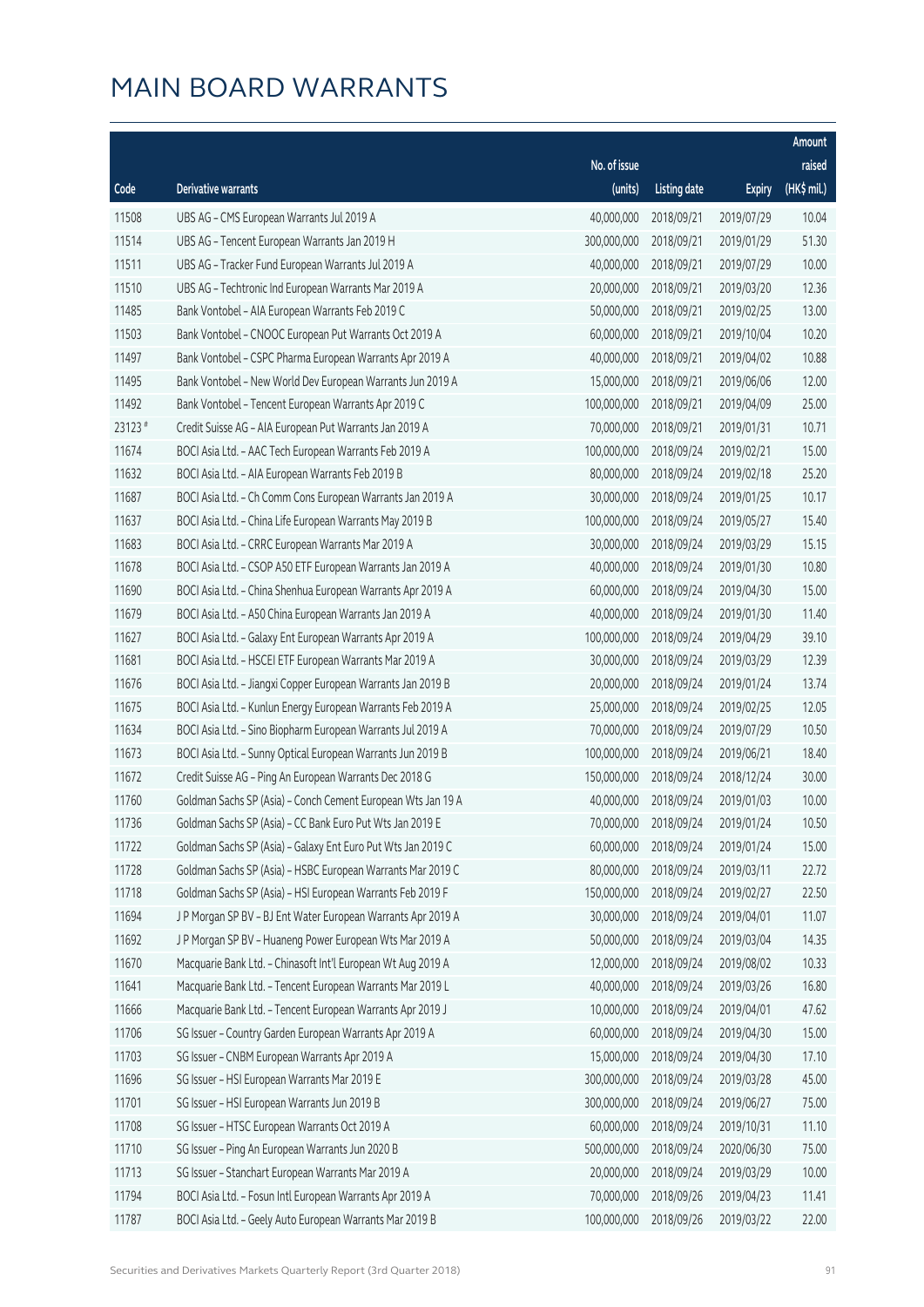|       |                                                              |              |                       |               | Amount      |
|-------|--------------------------------------------------------------|--------------|-----------------------|---------------|-------------|
|       |                                                              | No. of issue |                       |               | raised      |
| Code  | Derivative warrants                                          | (units)      | <b>Listing date</b>   | <b>Expiry</b> | (HK\$ mil.) |
| 11788 | BOCI Asia Ltd. - Link REIT European Warrants Jan 2019 A      | 70,000,000   | 2018/09/26            | 2019/01/24    | 11.20       |
| 11807 | BNP Paribas Issuance B.V. - CC Bank Euro Wts Jun 2019 B      | 40,000,000   | 2018/09/26            | 2019/06/04    | 14.40       |
| 11808 | BNP Paribas Issuance B.V. - Meitu European Wts Apr 2019 A    | 20,000,000   | 2018/09/26            | 2019/04/02    | 14.80       |
| 11783 | BNP Paribas Issuance B.V. - Ping An European Wt May 2019 C   | 40,000,000   | 2018/09/26            | 2019/05/02    | 10.80       |
| 11806 | BNP Paribas Issuance B.V. - Sunny Optical Eu Wt Jul 2019 C   | 80,000,000   | 2018/09/26            | 2019/07/02    | 12.80       |
| 11879 | Credit Suisse AG - BJ Ent Water European Warrants Mar 2019 A | 20,000,000   | 2018/09/26            | 2019/03/25    | 10.00       |
| 11888 | Credit Suisse AG - Crphoenixhealth European Warrants Oct 19A | 40,000,000   | 2018/09/26            | 2019/10/31    | 10.00       |
| 11877 | Credit Suisse AG - Kunlun Energy European Warrants Mar 2019A | 25,000,000   | 2018/09/26            | 2019/03/29    | 16.25       |
| 11889 | Credit Suisse AG - Ping An European Warrants Jun 2020 A      | 500,000,000  | 2018/09/26            | 2020/06/22    | 75.00       |
| 11885 | Credit Suisse AG - Travelsky Tech European Wts Apr 2019 A    | 40,000,000   | 2018/09/26            | 2019/04/30    | 10.00       |
| 11898 | Goldman Sachs SP (Asia) - AIA European Put Wts Mar 2019 A    | 70,000,000   | 2018/09/26            | 2019/03/11    | 10.50       |
| 11901 | Goldman Sachs SP (Asia) - China Railway Euro Wts Mar 2019 A  | 40,000,000   | 2018/09/26            | 2019/03/26    | 11.24       |
| 11902 | Goldman Sachs SP (Asia) - HSI European Put Wts Feb 2019 G    | 150,000,000  | 2018/09/26            | 2019/02/27    | 25.80       |
| 11900 | Goldman Sachs SP (Asia) - Stanchart European Wts Mar 2019 A  | 40,000,000   | 2018/09/26            | 2019/03/29    | 14.20       |
| 11847 | J P Morgan SP BV - Geely Auto European Warrants Mar 2019 A   | 100,000,000  | 2018/09/26            | 2019/03/22    | 17.20       |
| 11796 | Macquarie Bank Ltd. - CSPC Pharma European Wts Apr 2019 A    | 33,200,000   | 2018/09/26            | 2019/04/02    | 10.03       |
| 11802 | Macquarie Bank Ltd. - CSPC Pharma European Wts Jul 2019 A    | 40,000,000   | 2018/09/26            | 2019/07/03    | 10.00       |
| 11778 | Macquarie Bank Ltd. - Geely Auto European Wts May 2019 A     | 5,000,000    | 2018/09/26            | 2019/05/02    | 10.64       |
| 11782 | Macquarie Bank Ltd. - Xiaomi European Warrants May 2019 B    | 40,000,000   | 2018/09/26            | 2019/05/02    | 10.16       |
| 11852 | SG Issuer - AIA European Warrants Mar 2019 B                 | 60,000,000   | 2018/09/26            | 2019/03/29    | 18.90       |
| 11854 | SG Issuer - HKEX European Warrants Mar 2019 F                | 200,000,000  | 2018/09/26            | 2019/03/29    | 58.00       |
| 11864 | SG Issuer - HKEX European Warrants Jun 2019 F                | 200,000,000  | 2018/09/26            | 2019/06/28    | 50.00       |
| 11865 | SG Issuer - Ping An European Warrants Mar 2019 A             | 80,000,000   | 2018/09/26            | 2019/03/29    | 20.00       |
| 11875 | SG Issuer - Tencent European Put Warrants Mar 2019 G         | 200,000,000  | 2018/09/26            | 2019/03/29    | 30.00       |
| 11820 | UBS AG - CGN Power European Warrants Mar 2019 A              | 50,000,000   | 2018/09/26            | 2019/03/22    | 10.65       |
| 11818 | UBS AG - China Lit European Warrants Mar 2019 A              | 13,000,000   | 2018/09/26            | 2019/03/25    | 10.45       |
| 11809 | UBS AG - HTSC European Warrants Oct 2019 A                   |              | 60,000,000 2018/09/26 | 2019/10/24    | 11.76       |
| 11830 | UBS AG - Meitu European Warrants Jun 2020 A                  | 60,000,000   | 2018/09/26            | 2020/06/26    | 11.64       |
| 11842 | UBS AG - MGM China European Warrants Jun 2019 B              | 50,000,000   | 2018/09/26            | 2019/06/28    | 12.50       |
| 11765 | Bank Vontobel - Geely Auto European Warrants Mar 2019 A      | 40,000,000   | 2018/09/26            | 2019/03/27    | 10.40       |
| 11805 | Bank Vontobel - Galaxy Ent European Warrants Mar 2019 B      | 40,000,000   | 2018/09/26            | 2019/03/26    | 24.00       |
| 11803 | Bank Vontobel - SJM Holdings European Warrants Mar 2019 A    | 40,000,000   | 2018/09/26            | 2019/03/27    | 34.40       |
| 11761 | Bank Vontobel - Tencent European Warrants Apr 2019 D         | 100,000,000  | 2018/09/26            | 2019/04/15    | 31.00       |
| 11763 | Bank Vontobel - Tencent European Put Warrants Apr 2019 E     | 100,000,000  | 2018/09/26            | 2019/04/23    | 20.00       |
| 11942 | BOCI Asia Ltd. - China Mobile European Warrants Feb 2019 B   | 50,000,000   | 2018/09/27            | 2019/02/25    | 12.00       |
| 11961 | BOCI Asia Ltd. - CNBM European Warrants Nov 2019 A           | 70,000,000   | 2018/09/27            | 2019/11/22    | 10.50       |
| 11960 | BOCI Asia Ltd. - Haitong Sec European Warrants Jan 2019 A    | 40,000,000   | 2018/09/27            | 2019/01/28    | 14.08       |
| 11954 | BOCI Asia Ltd. - New World Dev European Warrants Jan 2019 A  | 50,000,000   | 2018/09/27            | 2019/01/28    | 10.50       |
| 11947 | BOCI Asia Ltd. - SHK Ppt European Warrants Apr 2019 A        | 25,000,000   | 2018/09/27            | 2019/04/23    | 10.13       |
| 11992 | BNP Paribas Issuance B.V. - HKEX European Wts Jul 2019 D     | 80,000,000   | 2018/09/27            | 2019/07/02    | 12.00       |
| 11987 | Credit Suisse AG - China Railway European Warrants Mar 2019A | 30,000,000   | 2018/09/27            | 2019/03/26    | 12.00       |
| 11962 | Credit Suisse AG - PetroChina European Put Warrants Feb 19 A | 50,000,000   | 2018/09/27            | 2019/02/22    | 10.00       |
| 11974 | Credit Suisse AG - Ping An European Warrants Mar 2019 B      | 150,000,000  | 2018/09/27            | 2019/03/04    | 45.00       |
| 11982 | Credit Suisse AG - Ping An European Warrants Mar 2019 C      | 150,000,000  | 2018/09/27            | 2019/03/29    | 58.50       |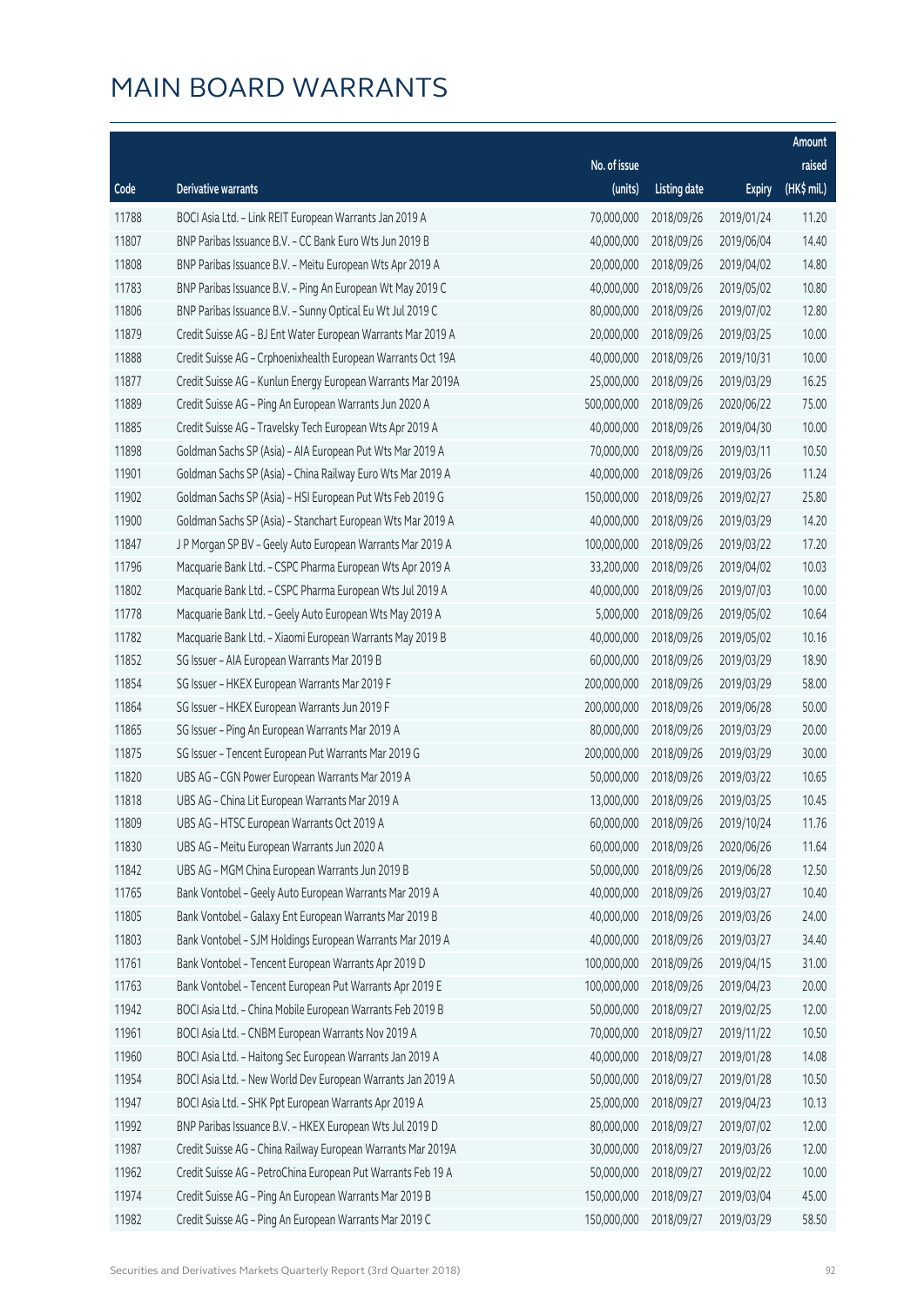|        |                                                              |                        |                     |               | Amount      |
|--------|--------------------------------------------------------------|------------------------|---------------------|---------------|-------------|
|        |                                                              | No. of issue           |                     |               | raised      |
| Code   | Derivative warrants                                          | (units)                | <b>Listing date</b> | <b>Expiry</b> | (HK\$ mil.) |
| 11985  | Credit Suisse AG - Ping An European Put Warrants Feb 2019 D  | 80,000,000             | 2018/09/27          | 2019/02/15    | 25.60       |
| 12117  | Goldman Sachs SP (Asia) - Country Garden Euro Wts Dec 2018 A | 70,000,000             | 2018/09/27          | 2018/12/28    | 10.50       |
| 12105  | Goldman Sachs SP (Asia) - CKH Holdings European Wts Dec 18 A | 60,000,000             | 2018/09/27          | 2018/12/27    | 10.32       |
| 12115  | Goldman Sachs SP (Asia) - Sinopec Corp Euro Wts Jan 2019 A   | 60,000,000             | 2018/09/27          | 2019/01/24    | 14.64       |
| 12109  | Goldman Sachs SP (Asia) - HKEX European Put Wts Jun 2019 C   | 100,000,000            | 2018/09/27          | 2019/06/24    | 15.00       |
| 12103  | Goldman Sachs SP (Asia) - HSBC European Put Wts Jan 2019 E   | 70,000,000             | 2018/09/27          | 2019/01/28    | 10.50       |
| 12104  | Goldman Sachs SP (Asia) - Ping An Euro Put Wts Jan 2019 E    | 70,000,000             | 2018/09/27          | 2019/01/21    | 10.50       |
| 11990  | Haitong Int'l Sec - BYD Company European Warrants May 2019 A | 20,000,000             | 2018/09/27          | 2019/05/31    | 17.00       |
| 11991  | Haitong Int'l Sec - BYD Company European Warrants Jun 2019 A | 20,000,000             | 2018/09/27          | 2019/06/28    | 12.60       |
| 11989  | Haitong Int'l Sec - BYD Company European Put Warrants Mar19B | 20,000,000             | 2018/09/27          | 2019/03/29    | 10.20       |
| 11988  | Haitong Int'l Sec - Tencent European Put Warrants Mar 2019 G | 150,000,000            | 2018/09/27          | 2019/03/22    | 24.00       |
| 11937  | Macquarie Bank Ltd. - China Railway European Wts Aug 2019 A  | 14,000,000             | 2018/09/27          | 2019/08/02    | 10.14       |
| 11941  | Macquarie Bank Ltd. - CRPH European Warrants Dec 2019 A      | 40,000,000             | 2018/09/27          | 2019/12/20    | 10.00       |
| 11907  | Macquarie Bank Ltd. - PICC Group European Wts May 2019 A     | 27,000,000             | 2018/09/27          | 2019/05/03    | 10.02       |
| 11904  | Macquarie Bank Ltd. - Goldwind European Warrants Feb 2020 A  | 40,000,000             | 2018/09/27          | 2020/02/18    | 10.00       |
| 11993  | SG Issuer - China Comm Cons European Warrants Apr 2019 A     | 20,000,000             | 2018/09/27          | 2019/04/30    | 10.00       |
| 12000  | SG Issuer - China Railway European Warrants Apr 2019 A       | 20,000,000             | 2018/09/27          | 2019/04/30    | 10.60       |
| 12101  | SG Issuer - HSI European Put Warrants Mar 2019 F             | 300,000,000            | 2018/09/27          | 2019/03/28    | 45.00       |
| 11910  | UBS AG - Angang Steel European Warrants Mar 2019 A           | 14,000,000             | 2018/09/27          | 2019/03/26    | 10.44       |
| 11917  | UBS AG - Ch Comm Cons European Warrants Mar 2019 A           | 20,000,000             | 2018/09/27          | 2019/03/26    | 10.20       |
| 11912  | UBS AG - Ch Molybdenum European Warrants Feb 2019 A          | 30,000,000             | 2018/09/27          | 2019/02/08    | 10.17       |
| 11916  | UBS AG - China Railway European Warrants Mar 2019 A          | 25,000,000             | 2018/09/27          | 2019/03/26    | 12.68       |
| 11922  | UBS AG - Ch Railway Cons European Warrants Mar 2019 A        | 20,000,000             | 2018/09/27          | 2019/03/26    | 14.36       |
| 11930  | UBS AG - PetroChina European Warrants Dec 2018 B             | 70,000,000             | 2018/09/27          | 2018/12/27    | 14.28       |
| 11923  | UBS AG - PetroChina European Warrants Feb 2019 B             | 70,000,000             | 2018/09/27          | 2019/02/25    | 12.11       |
| 25027# | J P Morgan SP BV - HSI European Put Warrants Jan 2019 G      | 300,000,000            | 2018/09/27          | 2019/01/30    | 28.80       |
| 12137  | BOCI Asia Ltd. - HKEX European Warrants Jun 2019 B           | 200,000,000 2018/09/28 |                     | 2019/06/25    | 30.00       |
| 12138  | BOCI Asia Ltd. - HSI European Warrants Feb 2019 E            | 100,000,000            | 2018/09/28          | 2019/02/27    | 15.30       |
| 12141  | BOCI Asia Ltd. - HSI European Put Warrants Jan 2019 D        | 100,000,000            | 2018/09/28          | 2019/01/30    | 15.20       |
| 12139  | BOCI Asia Ltd. - HSI European Put Warrants Mar 2019 A        | 100,000,000            | 2018/09/28          | 2019/03/28    | 15.80       |
| 12147  | BOCI Asia Ltd. - Meituan European Warrants Mar 2019 C        | 40,000,000             | 2018/09/28          | 2019/03/22    | 32.16       |
| 12136  | BNP Paribas Issuance B.V. - Ch Railway Euro Wts Apr 2019 A   | 40,000,000             | 2018/09/28          | 2019/04/02    | 12.40       |
| 12199  | BNP Paribas Issuance B.V. - Meituan European Warrants Sep19A | 180,000,000            | 2018/09/28          | 2019/09/03    | 45.00       |
| 12171  | Credit Suisse AG - Ping An European Warrants Mar 2019 D      | 150,000,000            | 2018/09/28          | 2019/03/29    | 49.50       |
| 12172  | Credit Suisse AG - Xiaomi European Warrants Feb 2019 E       | 200,000,000            | 2018/09/28          | 2019/02/21    | 40.00       |
| 12187  | Goldman Sachs SP (Asia) - CC Bank Euro Put Wts Feb 2019 A    | 60,000,000             | 2018/09/28          | 2019/02/25    | 13.26       |
| 12189  | Goldman Sachs SP (Asia) - CNOOC European Put Warrants Feb19A | 50,000,000             | 2018/09/28          | 2019/02/25    | 10.00       |
| 12193  | Goldman Sachs SP (Asia) - PetroChina European Wts Dec 2018 B | 80,000,000             | 2018/09/28          | 2018/12/28    | 12.00       |
| 12194  | Goldman Sachs SP (Asia) - Ping An European Wts Mar 2019 B    | 100,000,000            | 2018/09/28          | 2019/03/04    | 23.20       |
| 12195  | Goldman Sachs SP (Asia) - Ping An Euro Put Wts Feb 2019 C    | 60,000,000             | 2018/09/28          | 2019/02/15    | 13.62       |
| 12153  | HK Bank - A50 China European Warrants Mar 2019 A             | 30,000,000             | 2018/09/28          | 2019/03/28    | 10.50       |
| 12154  | HK Bank - HSCEI European Warrants Jul 2019 B                 | 150,000,000            | 2018/09/28          | 2019/07/30    | 37.50       |
| 12150  | HK Bank - HSI European Warrants Mar 2019 D                   | 150,000,000            | 2018/09/28          | 2019/03/28    | 37.50       |
| 12156  | HK Bank - ICBC European Warrants Jul 2019 A                  | 80,000,000             | 2018/09/28          | 2019/07/31    | 20.00       |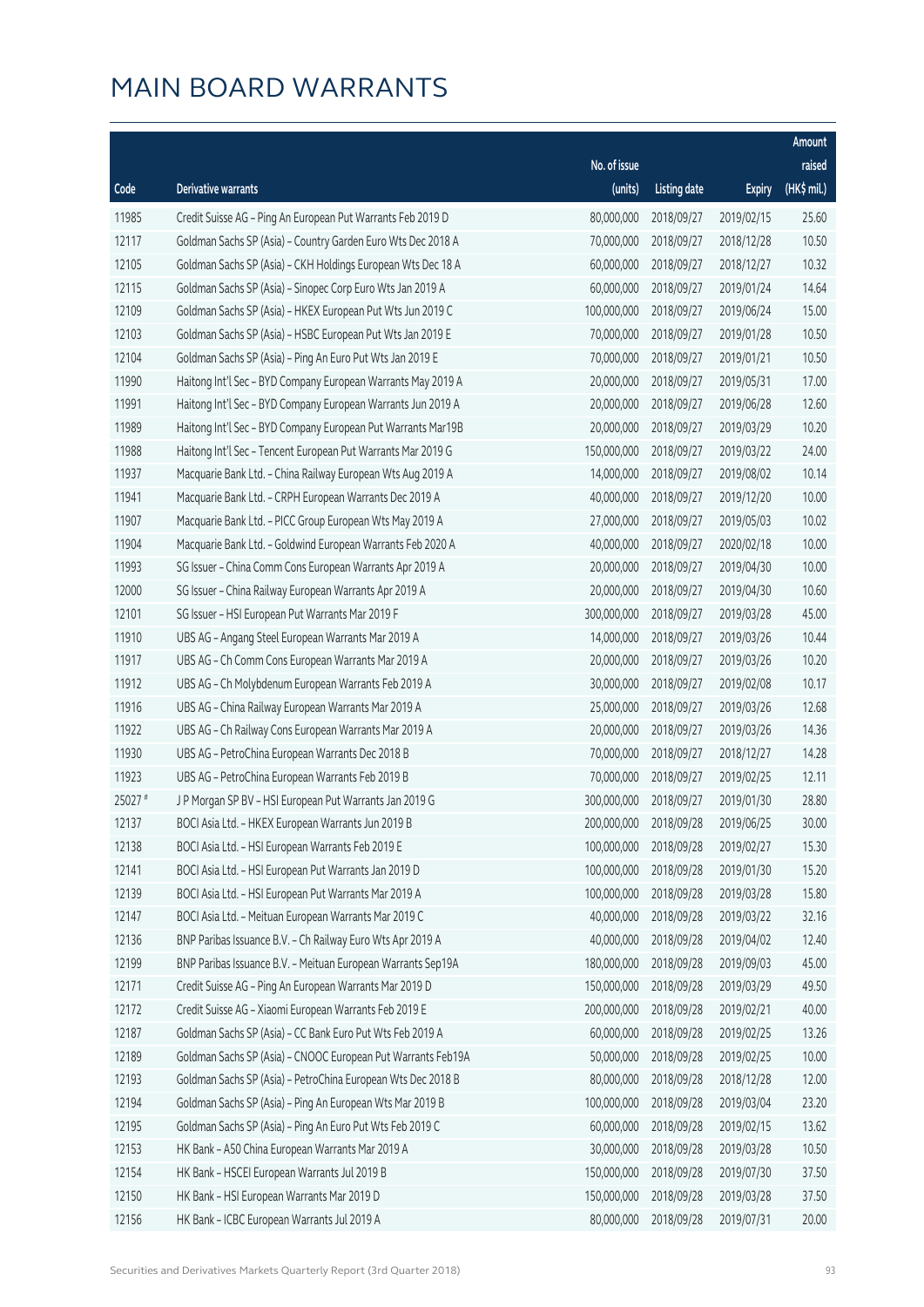|       |                                                              | No. of issue |                     |               | Amount<br>raised |
|-------|--------------------------------------------------------------|--------------|---------------------|---------------|------------------|
| Code  | <b>Derivative warrants</b>                                   | (units)      | <b>Listing date</b> | <b>Expiry</b> | (HK\$ mil.)      |
| 12148 | Haitong Int'l Sec - Anta Sports European Warrants Apr 2019 A | 30,000,000   | 2018/09/28          | 2019/04/29    | 16.50            |
| 12134 | Haitong Int'l Sec - Ping An European Put Warrants Apr 2019 C | 50,000,000   | 2018/09/28          | 2019/04/25    | 13.00            |
| 12186 | Haitong Int'l Sec - Tongda Group European Warrants Jul 2019A | 30,000,000   | 2018/09/28          | 2019/07/30    | 10.20            |
| 12178 | J P Morgan SP BV - CNOOC European Warrants Mar 2019 A        | 100,000,000  | 2018/09/28          | 2019/03/29    | 51.90            |
| 12177 | J P Morgan SP BV - China Railway European Wts Apr 2019 A     | 40,000,000   | 2018/09/28          | 2019/04/01    | 11.16            |
| 12198 | J P Morgan SP BV - Meituan European Warrants Apr 2019 A      | 25,000,000   | 2018/09/28          | 2019/04/01    | 11.15            |
| 12179 | J P Morgan SP BV - Ping An European Warrants Feb 2019 B      | 100,000,000  | 2018/09/28          | 2019/02/01    | 15.40            |
| 12166 | Macquarie Bank Ltd. - CITIC Sec European Put Warrants Apr19A | 15,000,000   | 2018/09/28          | 2019/04/02    | 10.01            |
| 12162 | Macquarie Bank Ltd. - Meituan European Warrants Apr 2019 A   | 15,000,000   | 2018/09/28          | 2019/04/02    | 15.77            |
| 12161 | Macquarie Bank Ltd. - Meituan European Warrants Feb 2020 A   | 40,000,000   | 2018/09/28          | 2020/02/04    | 10.04            |
| 12163 | Macquarie Bank Ltd. - PICC Group European Put Wts Apr 2019 A | 40,000,000   | 2018/09/28          | 2019/04/02    | 10.00            |
| 12184 | SG Issuer - Conch Cement European Warrants Apr 2019 A        | 20,000,000   | 2018/09/28          | 2019/04/30    | 11.40            |
| 12185 | SG Issuer - Chinares Cement European Warrants Jun 2019 A     | 80,000,000   | 2018/09/28          | 2019/06/28    | 12.00            |
| 12181 | SG Issuer - Meituan European Warrants Dec 2019 A             | 300,000,000  | 2018/09/28          | 2019/12/31    | 64.50            |
| 12158 | UBS AG - China Travel HK European Warrants Mar 2019 A        | 30,000,000   | 2018/09/28          | 2019/03/29    | 11.52            |
| 12160 | UBS AG - Fosun Intl European Warrants Jul 2019 A             | 70,000,000   | 2018/09/28          | 2019/07/26    | 10.99            |
| 12157 | UBS AG - Li & Fung European Warrants Mar 2019 A              | 30,000,000   | 2018/09/28          | 2019/03/29    | 10.11            |
| 12122 | UBS AG - Tencent European Warrants Feb 2019 G                | 300,000,000  | 2018/09/28          | 2019/02/27    | 45.00            |
| 12119 | UBS AG - Tencent European Warrants Mar 2019 D                | 300,000,000  | 2018/09/28          | 2019/03/26    | 46.20            |
| 12123 | UBS AG - Tencent European Put Warrants Apr 2019 A            | 300,000,000  | 2018/09/28          | 2019/04/23    | 46.20            |
| 12170 | Bank Vontobel - Meituan European Warrants Mar 2019 A         | 10,000,000   | 2018/09/28          | 2019/03/13    | 10.00            |
| Total |                                                              |              |                     |               | 72,114.72        |

# Further issue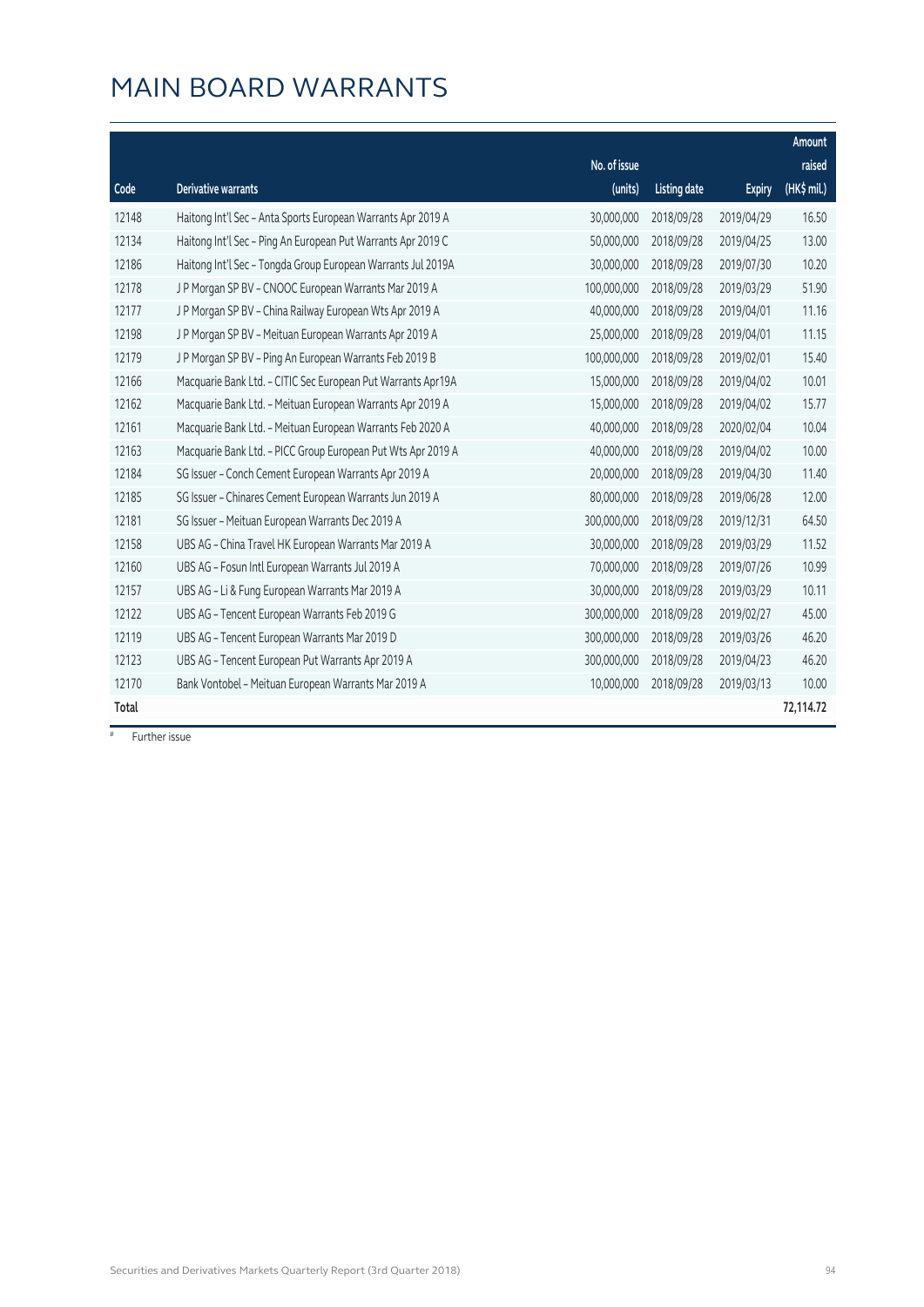### MAIN BOARD DEBT SECURITIES

### **Debt Securities Trading Statistics**

|      |                |                                | Turnover value          |
|------|----------------|--------------------------------|-------------------------|
|      |                | Exchange fund notes (HK\$ mil) | Market total (HK\$ mil) |
| 2017 | Q3             | 73.43                          | 17,878.71               |
|      | Q4             | 43.07                          | 9,866.80                |
| 2018 | Q1             | 73.73                          | 11,423.14               |
|      | Q <sub>2</sub> | 8.66                           | 11,216.39               |
|      | Q3             | 469.21                         | 12,699.23               |

### **Debt Securities Nominal Value**

|                | No. of issues | Nominal value (HK\$ mil.) |
|----------------|---------------|---------------------------|
| Q <sub>3</sub> | 996           | 3,801,628.13              |
| Q4             | 1,047         | 4,033,192.43              |
| Q1             | 1,095         | 4,228,190.05              |
| Q <sub>2</sub> | 1,117         | 4,313,245.30              |
| Q3             | 1,155         | 4,476,037.29              |
|                |               |                           |

### **New Listing Statistics – Debt Securities**

|      |                | No. of newly listed debt securities | Amount raised (HK\$ mil.) |
|------|----------------|-------------------------------------|---------------------------|
| 2017 | Q3             | 59                                  | 214,236.64                |
|      | Q4             | 100                                 | 334,930.82                |
| 2018 | Q1             | 79                                  | 260,424.86                |
|      | Q <sub>2</sub> | 74                                  | 268,843.96                |
|      | Q3             | 64                                  | 270,436.71                |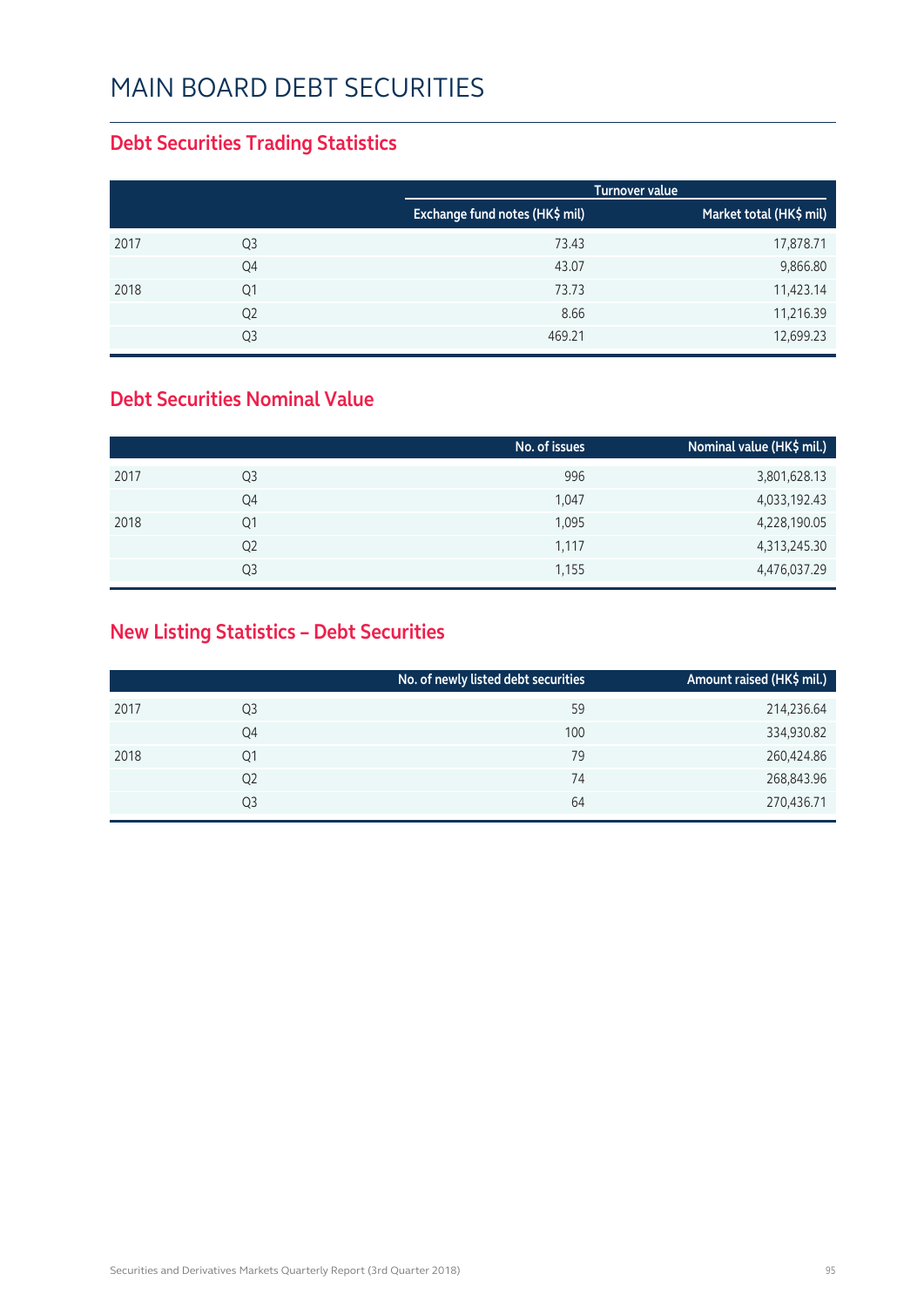## MAIN BOARD DEBT SECURITIES

### **Newly Listed Debt Securities**

for 3rd quarter 2018

|         |                                                                     |            |               |                     |            | Amount raised |
|---------|---------------------------------------------------------------------|------------|---------------|---------------------|------------|---------------|
| Code    | <b>Debt securities</b>                                              | Principal  |               | <b>Listing date</b> | Maturity   | (HK\$ mil.)   |
| 05125   | Far East Horizon Ltd. Floating Rate Notes 2021                      | <b>USD</b> | 400,000,000   | 2018/07/04          | 2021/07/03 | 3,120.00      |
| 05126   | Huarong Finance 2017 Co., Ltd. Guaranteed FR Notes 2021             | <b>USD</b> | 400,000,000   | 2018/07/04          | 2021/07/03 | 3,120.00      |
| 05127   | Huarong Finance 2017 Co., Ltd. Guaranteed FR Notes 2023             | <b>USD</b> | 550,000,000   | 2018/07/04          | 2023/07/03 | 4,290.00      |
| 05443 # | Huarong Finance 2017 Co., Ltd. 4.75% Guar. Notes 2027               | <b>USD</b> | 150,000,000   | 2018/07/04          | 2027/04/27 | 1,122.51      |
| 04413 # | Tsinghua Unic Ltd. 4.75% Guaranteed Bonds 2021                      | <b>USD</b> | 150,000,000   | 2018/07/05          | 2021/01/31 | 1,158.48      |
| 86653   | Ministry of Finance of the PRC 3.65% CNY Bonds 2020                 | <b>RMB</b> | 3,300,000,000 | 2018/07/10          | 2020/07/09 | 3,899.61      |
| 86654   | Ministry of Finance of the PRC 3.80% CNY Bonds 2023B                | <b>RMB</b> | 1,700,000,000 | 2018/07/10          | 2023/07/09 | 2,008.89      |
| 05246 # | Jiuding Group Finance Co., Ltd. 6.50% Guaranteed Bonds 2020         | <b>USD</b> | 230,000,000   | 2018/07/12          | 2020/07/25 | 1,778.27      |
| 04235 # | The Govt of the HKSAR of the PRC 1.25% Bonds 2027                   | <b>HKD</b> | 1,200,000,000 | 2018/07/13          | 2027/06/29 | 1,091.40      |
| 05128   | Legend Fortune Ltd. Floating Rate Guaranteed Notes 2021             | <b>USD</b> | 250,000,000   | 2018/07/17          | 2021/07/16 | 1,950.00      |
| 05129   | CDBL Funding 2 Guaranteed Floating Rate Notes 2021                  | <b>USD</b> | 500,000,000   | 2018/07/19          | 2021/07/18 | 3,900.00      |
| 04428 # | Full Dragon (Hong Kong) International Development Ltd. 5.60%        | <b>USD</b> | 100,000,000   | 2018/07/23          | 2021/02/14 | 762.87        |
|         | Guar Notes 2021                                                     |            |               |                     |            |               |
| 05041#  | Orient Huizhi Ltd. 3.625% Guaranteed Bonds 2022                     | <b>USD</b> | 250,000,000   | 2018/07/23          | 2022/11/30 | 1,881.77      |
| 05130   | SF Holding Investment Ltd. 4.125% Guaranteed Notes 2023             | <b>USD</b> | 500,000,000   | 2018/07/27          | 2023/07/26 | 3,891.62      |
| 04485 # | Yuzhou Properties Co. Ltd. 7.90% Senior Notes 2021                  | <b>USD</b> | 425,000,000   | 2018/07/31          | 2021/05/11 | 3,286.03      |
| 05131   | Sino-Ocean Land Treasure IV Ltd. FR Guaranteed Notes 2021           | <b>USD</b> | 700,000,000   | 2018/08/01          | 2021/07/31 | 5,460.00      |
| 05132   | Gansu Provincial Highway Aviation Tourism Invest Gp Co., Ltd.       | <b>USD</b> | 350,000,000   | 2018/08/03          | 2021/08/02 | 2,711.65      |
|         | 6.25% Bonds 2021                                                    |            |               |                     |            |               |
| 05133   | Trade Horizon Global Ltd. Floating Rate Guar. Notes 2021            | <b>USD</b> | 400,000,000   | 2018/08/03          | 2021/08/02 | 3,120.00      |
| 05134   | CMHI Finance (BVI) Co., Ltd. 4.375% Guaranteed Notes 2023           | <b>USD</b> | 900,000,000   | 2018/08/07          | 2023/08/06 | 6,987.92      |
| 05135   | CMHI Finance (BVI) Co., Ltd. 5.00% Guaranteed Notes 2028            | <b>USD</b> | 600,000,000   | 2018/08/07          | 2028/08/06 | 4,634.65      |
| 05136   | China Mengniu Dairy Co. Ltd. 4.25% Bonds 2023                       | <b>USD</b> | 500,000,000   | 2018/08/08          | 2023/08/07 | 3,886.47      |
| 05128 # | Legend Fortune Ltd. Floating Rate Guaranteed Notes 2021             | <b>USD</b> | 50,000,000    | 2018/08/08          | 2021/07/16 | 390.00        |
| 05137   | Bank of China Ltd., Macau Branch Floating Rate Notes 2021           | <b>USD</b> | 300,000,000   | 2018/08/10          | 2021/08/09 | 2,340.00      |
| 05138   | KWG Group Holdings Ltd. 7.875% Senior Notes 2021                    | <b>USD</b> | 350,000,000   | 2018/08/10          | 2021/08/09 | 2,730.00      |
| 05139   | Wuhan Real Estate Development & Investment Group Co., Ltd.          | <b>USD</b> | 430,000,000   | 2018/08/10          | 2021/08/09 | 3,354.00      |
|         | 5.70% Bonds 2021                                                    |            |               |                     |            |               |
| 05140   | Sands China Ltd. 4.60% Senior Notes 2023                            | <b>USD</b> | 1,800,000,000 | 2018/08/10          | 2023/08/08 | 14,036.90     |
| 05141   | Sands China Ltd. 5.125% Senior Notes 2025                           | <b>USD</b> | 1,800,000,000 | 2018/08/10          | 2025/08/08 | 14,027.78     |
| 05142   | Sands China Ltd. 5.40% Senior Notes 2028                            | <b>USD</b> | 1,900,000,000 | 2018/08/10          | 2028/08/08 | 14,779.25     |
| 05143   | Tuspark Forward Ltd. 7.95% Guaranteed Bonds 2021                    | <b>USD</b> | 350,000,000   | 2018/08/16          | 2021/08/15 | 2,690.96      |
| 05144   | Nimble City Ltd. 9.00% Guaranteed Bonds 2020                        | <b>USD</b> | 250,000,000   | 2018/08/17          | 2020/08/16 | 1,950.00      |
| 05145   | BCEG (HongKong) Co. Ltd. 5.75% Guaranteed Bonds 2021                | <b>USD</b> | 600,000,000   | 2018/08/21          | 2021/08/20 | 4,680.00      |
| 04073   | Hong Kong Monetary Authority, The 1.78% Exchange Fund Notes 2020    | <b>HKD</b> | 1,200,000,000 | 2018/08/21          | 2020/08/20 | 1,197.12      |
| 05146   | Zhejiang Baron (BVI) Co. Ltd. 6.80% Guaranteed Bonds 2021           | <b>USD</b> | 200,000,000   | 2018/08/28          | 2021/08/27 | 1,560.00      |
| 05147   | Fufeng Group Ltd. 5.875% Bonds 2021                                 | <b>USD</b> | 350,000,000   | 2018/08/29          | 2021/08/28 | 2,726.89      |
| 05148   | Tianjin Lingang Investment Holding Co., Ltd. 6.75% Notes 2019       | <b>USD</b> | 110,000,000   | 2018/09/03          | 2019/08/26 | 858.00        |
| 05149   | Lingang Wings Inc 4.625% Guaranteed Notes 2021                      | <b>USD</b> | 300,000,000   | 2018/09/06          | 2021/09/05 | 2,323.53      |
| 05150   | Huafa Group 2018 I Co. Ltd. 5.40% Guaranteed Bonds 2021             | <b>USD</b> | 500,000,000   | 2018/09/10          | 2021/09/07 | 3,900.00      |
| 05151   | Chalco Hong Kong Investment Co. Ltd. 4.875% Guar. Senior Bonds 2021 | <b>USD</b> | 400,000,000   | 2018/09/10          | 2021/09/07 | 3,103.34      |
| 05152   | Granda Century Ltd. 7.50% Guaranteed Bonds 2021                     | <b>USD</b> | 300,000,000   | 2018/09/12          | 2021/09/11 | 2,340.00      |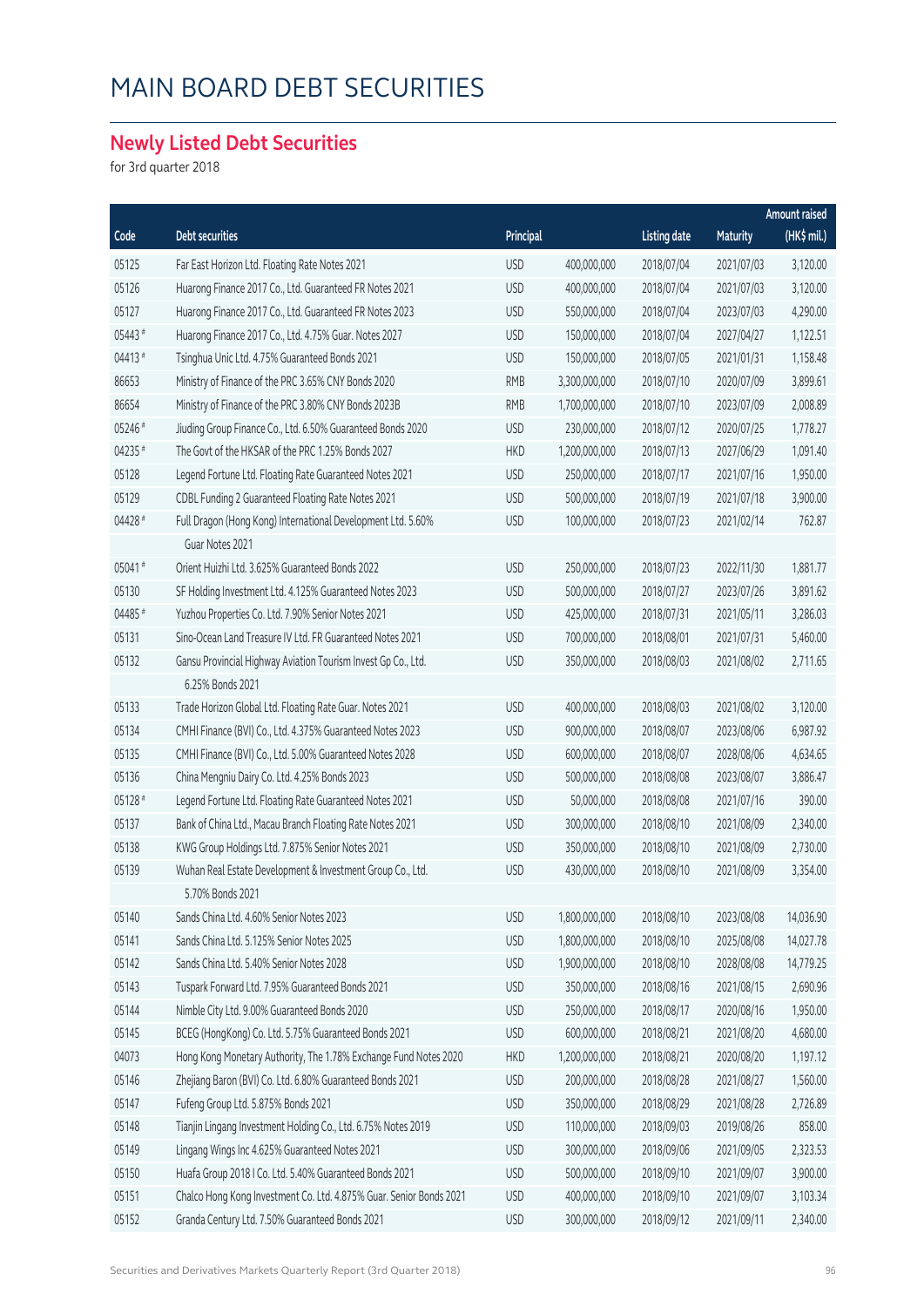## MAIN BOARD DEBT SECURITIES

|         |                                                                         |            |               |                     |                 | <b>Amount raised</b> |
|---------|-------------------------------------------------------------------------|------------|---------------|---------------------|-----------------|----------------------|
| Code    | <b>Debt securities</b>                                                  | Principal  |               | <b>Listing date</b> | <b>Maturity</b> | (HK\$mil.)           |
| 05153   | CGNPC International Ltd. 3.875% Guaranteed Bonds 2023                   | <b>USD</b> | 500,000,000   | 2018/09/12          | 2023/09/11      | 3,882.49             |
| 05154   | CGNPC International Ltd. 4.80% Guaranteed Bonds 2048                    | <b>USD</b> | 100,000,000   | 2018/09/12          | 2048/09/11      | 780.00               |
| 05155   | CICC Hong Kong Finance 2016 MTN Ltd. FR Notes 2021                      | <b>USD</b> | 400,000,000   | 2018/09/12          | 2021/09/11      | 3,120.00             |
| 05157   | Chongqing Wansheng Economic and Technological Development Zone          | <b>USD</b> | 89,000,000    | 2018/09/13          | 2021/09/12      | 694.20               |
|         | Development & Investment Group Co., Ltd. 4.40% Credit                   |            |               |                     |                 |                      |
|         | Enhanced Bonds 2021                                                     |            |               |                     |                 |                      |
| 05159   | Sinopec Group Overseas Development (2018) Ltd. 3.75% Senior Notes 2023  | <b>USD</b> | 750,000,000   | 2018/09/13          | 2023/09/12      | 5,818.35             |
| 05160   | Sinopec Group Overseas Development (2018) Ltd. 4.125% Senior Notes 2025 | <b>USD</b> | 500,000,000   | 2018/09/13          | 2025/09/12      | 3,882.65             |
| 05161   | Sinopec Group Overseas Development (2018) Ltd. 4.25% Senior Notes 2028  | <b>USD</b> | 750,000,000   | 2018/09/13          | 2028/09/12      | 5,801.09             |
| 05162   | Sinopec Group Overseas Development (2018) Ltd. 4.60% Senior Notes 2048  | <b>USD</b> | 400,000,000   | 2018/09/13          | 2048/09/12      | 3,120.00             |
| 05158   | Anhui Transportation Holding Group (H.K.) Ltd. 4.875% Guar. B2021       | <b>USD</b> | 350,000,000   | 2018/09/14          | 2021/09/13      | 2,720.61             |
| 04232 # | The Govt of the HKSAR of the PRC 1.89% Bonds 2032                       | <b>HKD</b> | 600,000,000   | 2018/09/14          | 2032/03/02      | 546.00               |
| 05163   | Bank of China (Hong Kong) Ltd. Undated Non-Cum Sub Add Tier 1 CapSec    | <b>USD</b> | 3,000,000,000 | 2018/09/17          |                 | 23,400.00            |
| 05164   | Poly Real Estate Finance Ltd. 4.75% Guaranteed Bonds 2023               | <b>USD</b> | 500,000,000   | 2018/09/18          | 2023/09/17      | 3,854.10             |
| 05165   | Expand Lead Ltd. 6.40% Guaranteed Bonds 2021                            | <b>USD</b> | 300,000,000   | 2018/09/19          | 2021/09/18      | 2,340.00             |
| 05166   | China Southern Power Grid Int'l Finance (BVI 2018) Co., Ltd. 3.875%     | <b>USD</b> | 600,000,000   | 2018/09/19          | 2023/09/18      | 4,672.61             |
|         | Guar. Notes 2023                                                        |            |               |                     |                 |                      |
| 05167   | China Southern Power Grid Int'l Finance (BVI 2018) Co., Ltd. 4.25%      | <b>USD</b> | 400,000,000   | 2018/09/19          | 2028/09/18      | 3,096.66             |
|         | Guar. Notes 2028                                                        |            |               |                     |                 |                      |
| 05168   | Inventive Global Investments Ltd. 3.875% Notes 2021                     | <b>USD</b> | 300,000,000   | 2018/09/20          | 2021/09/19      | 2,337.71             |
| 05169   | Inventive Global Investments Ltd. Floating Rate Notes 2021B             | <b>USD</b> | 500,000,000   | 2018/09/20          | 2021/09/19      | 3,900.00             |
| 05156   | Capital Environment Holdings Ltd. 5.625% Notes 2021                     | <b>USD</b> | 250,000,000   | 2018/09/21          | 2021/09/11      | 1,944.17             |
| 05170   | AIA Group Ltd. Floating Rate Notes 2021                                 | <b>USD</b> | 500,000,000   | 2018/09/21          | 2021/09/20      | 3,900.00             |
| 05171   | China Everbright Bank Co., Ltd., HK Branch Floating Rate Notes 2021     | <b>USD</b> | 300,000,000   | 2018/09/21          | 2021/09/19      | 2,340.00             |
| 05172   | Xingsheng (BVI) Co. Ltd. 4.50% Guaranteed Bonds 2021                    | <b>USD</b> | 500,000,000   | 2018/09/21          | 2021/09/20      | 3,885.10             |
| 85736   | CIFI Holdings (Group) Co. Ltd. 7.75% Senior CNY Notes 2020              | <b>RMB</b> | 1,000,000,000 | 2018/09/21          | 2020/09/20      | 1,145.50             |
| 05173   | China Construction Bank Corporation, HK Branch Floating Rate Notes 2021 | <b>USD</b> | 1,000,000,000 | 2018/09/26          | 2021/09/24      | 7,800.00             |
| 05175   | Shanghai Pudong Dev Bank Co., Ltd., HK Branch Floating Rate Notes 2021  | <b>USD</b> | 500,000,000   | 2018/09/26          | 2021/09/24      | 3,900.00             |
| 05174   | SCIG International Financial Ltd. 4.625% Guar. Notes 2021               | <b>USD</b> | 300,000,000   | 2018/09/27          | 2021/09/26      | 2,323.53             |
| 05176   | SIHC International Capital Ltd. 3.95% Guaranteed Notes 2021             | <b>USD</b> | 400,000,000   | 2018/09/27          | 2021/09/26      | 3,097.10             |
| 05177   | SIHC International Capital Ltd. 4.35% Guaranteed Notes 2023             | <b>USD</b> | 300,000,000   | 2018/09/27          | 2023/09/26      | 2,327.43             |
| 05178   | China Merchants Bank Co., Ltd., HK Branch Floating Rate Notes 2021      | <b>USD</b> | 400,000,000   | 2018/09/27          | 2021/09/26      | 3,120.00             |
| 05179   | China Merchants Bank Co., Ltd., HK Branch 4.00% Fixed Rate Notes 2023   | <b>USD</b> | 400,000,000   | 2018/09/27          | 2023/09/26      | 3,111.33             |
| 05180   | Agricultural Development Bank of China Floating Rate Bonds 2021         | <b>USD</b> | 700,000,000   | 2018/09/28          | 2021/09/27      | 5,460.00             |
| 85737   | Agricultural Development Bank of China 4.16% CNY Bonds 2020             | <b>RMB</b> | 1,200,000,000 | 2018/09/28          | 2020/09/27      | 1,362.84             |
| 05181   | CSSC Capital One Ltd. 4.125% Credit Enhanced Bonds 2021                 | <b>USD</b> | 485,000,000   | 2018/09/28          | 2021/09/27      | 3,781.22             |
| 05182   | CSSC Capital Two Ltd. 1.75% Credit Enhanced Bonds 2023                  | <b>EUR</b> | 300,000,000   | 2018/09/28          | 2023/09/27      | 2,752.14             |
| 05183   | Maoye International Holdings Ltd. 13.25% Senior Notes 2020              | <b>USD</b> | 150,000,000   | 2018/09/28          | 2020/09/27      | 1,170.00             |
| Total   |                                                                         |            |               |                     |                 | 270,436.71           |

# Further issue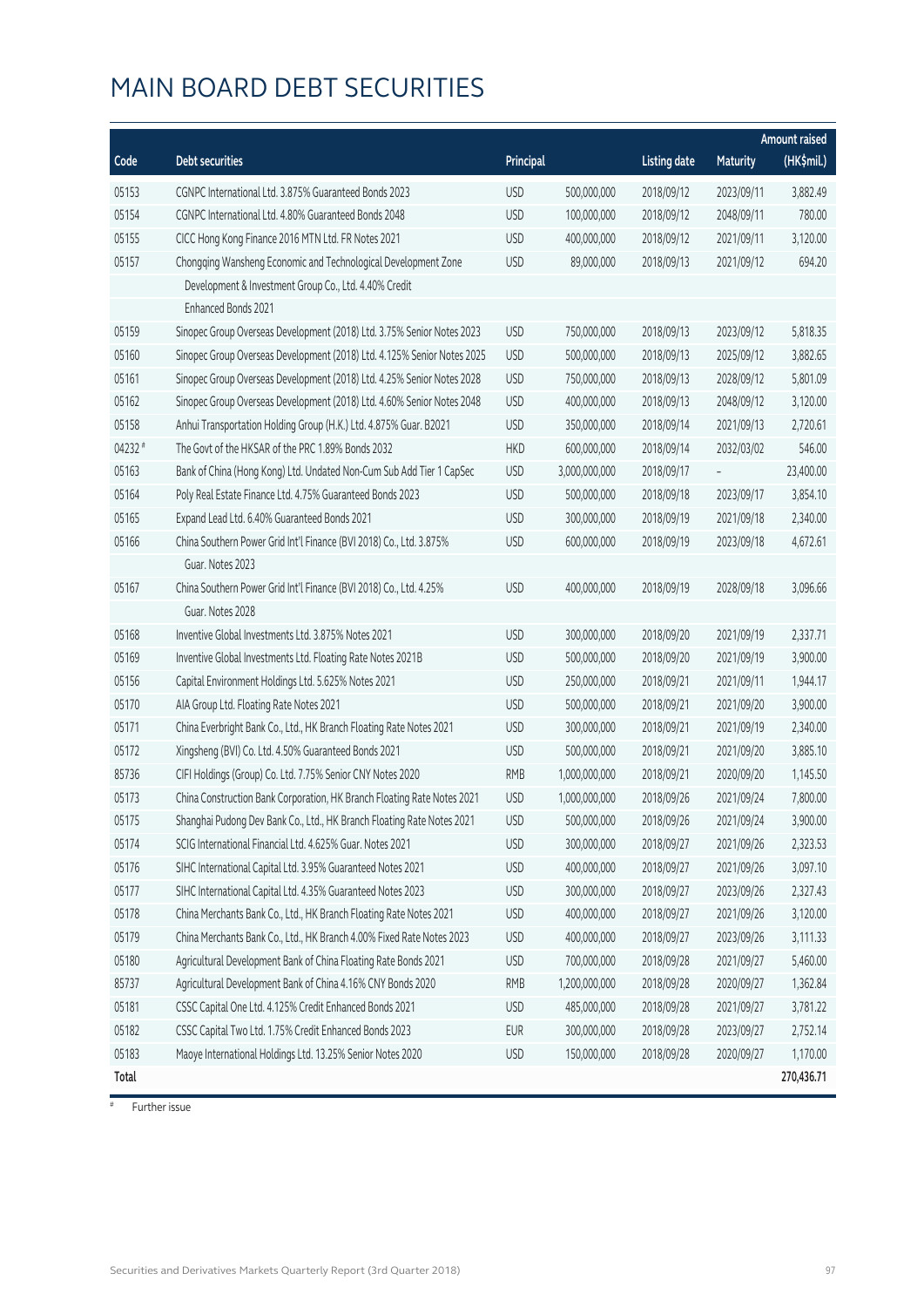|      |                | <b>Exchange</b><br><b>Traded</b><br>Fund (ETF)<br>$(HK\$ mil.) | Leveraged<br>and Inverse<br><b>Products</b><br>(L&I Products)<br>(HK\$ mil.) | <b>Real Estate</b><br>Investment<br><b>Trusts (REITs)</b><br>(HK\$ mil.) | <b>Others</b><br>(HK\$ mil.) | <b>Total</b><br>(HK\$ mil.) | $%$ of<br>market total |
|------|----------------|----------------------------------------------------------------|------------------------------------------------------------------------------|--------------------------------------------------------------------------|------------------------------|-----------------------------|------------------------|
| 2017 | Q <sub>3</sub> | 256,464.87                                                     | 31,956.70                                                                    | 23,257.20                                                                | 99.96                        | 311,778.73                  | 5.26                   |
|      | Q4             | 249,162.50                                                     | 13,254.17                                                                    | 22,643.22                                                                | 96.64                        | 285,156.54                  | 4.39                   |
| 2018 | Q1             | 352,766.39                                                     | 30,133.06                                                                    | 30,117.82                                                                | 98.32                        | 413,115.59                  | 4.66                   |
|      | Q <sub>2</sub> | 251,843.88                                                     | 23,169.94                                                                    | 24,750.59                                                                | 51.70                        | 299,816.11                  | 4.71                   |
|      | Q <sub>3</sub> | 192,388.16                                                     | 23,002.28                                                                    | 28,585.72                                                                | 62.14                        | 244,038.30                  | 4.23                   |

#### **Unit Trusts and Mutual Funds Trading Statistics**

Note: Turnover value traded in non-HKD currency securities have been included

### **Unit Trusts and Mutual Funds Market Value**

|      |                | No. of<br><b>issues</b> | <b>Exchange</b><br><b>Traded</b><br><b>Funds (ETF)</b><br>(HK\$ mil.) | No. of<br><b>issues</b> | Leveraged<br>and Inverse<br><b>Products</b><br>(L&I Products)<br>$(HK$$ mil.) | No. of<br>issues | <b>Real Estate</b><br>Investment<br><b>Trusts</b><br>(REITs)<br>(HK\$ mil.) | No. of<br><b>issues</b> | <b>Others</b><br>(HK\$ mil.) | No. of<br>issues | <b>Total</b><br>(HK\$ mil.) |
|------|----------------|-------------------------|-----------------------------------------------------------------------|-------------------------|-------------------------------------------------------------------------------|------------------|-----------------------------------------------------------------------------|-------------------------|------------------------------|------------------|-----------------------------|
| 2017 | Q <sub>3</sub> | 107                     | 601,666.46                                                            | 27                      | 4.213.20                                                                      | 11               | 251,920.21                                                                  | 1                       | 1.110.76                     | 146              | 858.910.64                  |
|      | Q4             | 106                     | 632,535.18                                                            | 27                      | 3,442.75                                                                      | 11               | 276,508.56                                                                  | 1                       | 1,162.33                     | 145              | 913,648.81                  |
| 2018 | Q <sub>1</sub> | 106                     | 612.842.81                                                            | 27                      | 4.509.75                                                                      | 11               | 263.218.35                                                                  | 1                       | 941.89                       | 145              | 881.512.80                  |
|      | Q <sub>2</sub> | 108                     | 593.609.09                                                            | 27                      | 5,188.57                                                                      | 11               | 268,855.16                                                                  | 1                       | 902.36                       | 145              | 868,555.18                  |
|      | Q <sub>3</sub> | 112                     | 540.139.20                                                            | 22                      | 4.625.00                                                                      | 11               | 277,844.26                                                                  | $\overline{ }$          | 599.51                       | 146              | 823,207.97                  |

### **New Listing Unit Trust and Mutual Funds Statistics**

|      |                | No. of newly listed<br>unit trust and mutual funds | <b>Funds raised</b><br>(HK\$ mil.) |
|------|----------------|----------------------------------------------------|------------------------------------|
| 2017 | Q3             |                                                    | -                                  |
|      | Q4             | っ                                                  | $\overline{\phantom{0}}$           |
| 2018 | Q1             |                                                    |                                    |
|      | Q <sub>2</sub> | 4                                                  | $\overline{\phantom{0}}$           |
|      | Q <sub>3</sub> | 4                                                  | $\overline{\phantom{0}}$           |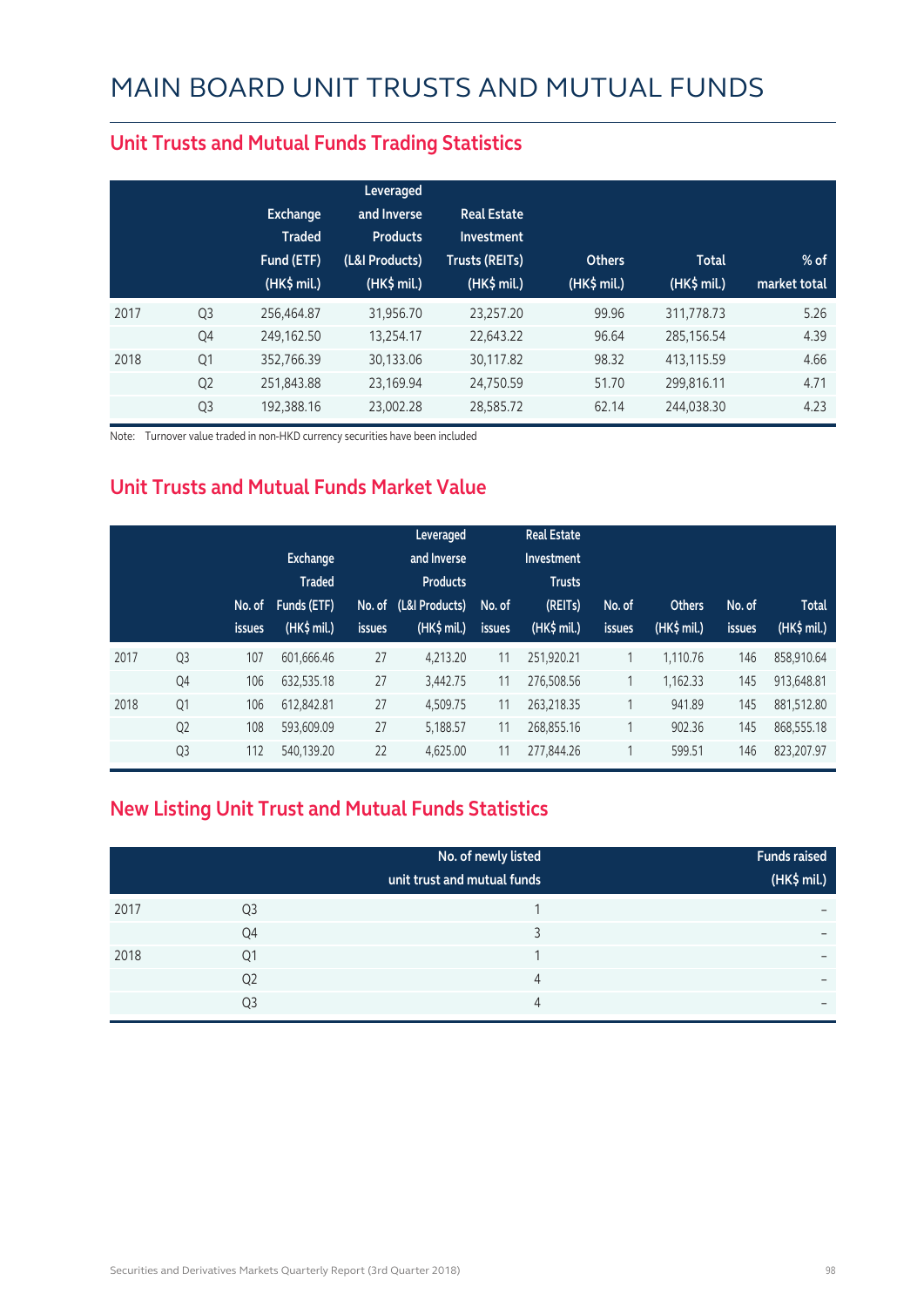### **Newly Listed Unit Trust and Mutual Funds**

for 3rd quarter 2018

|             |                                                   |                                          |                    |                   | Amount raised | Subscription |              |
|-------------|---------------------------------------------------|------------------------------------------|--------------------|-------------------|---------------|--------------|--------------|
| Code        | Unit trust and Mutual funds                       | Fund manager                             | Issue price (HK\$) | No. of unit offer | $(HK$$ mil)   | rate (times) | Listing date |
| 83053/03053 | CSOP Hong Kong Dollar Money<br>Market ETF         | CSOP Asset Management Limited            | n.a.               | n.a.              | n.a.          | n.a.         | 2018/07/18   |
| 02810/09810 | Premia Dow Jones Emerging ASEAN<br>Titans 100 ETF | Premia Partners Company Limited          | n.a.               | n.a.              | n.a.          | n.a.         | 2018/08/06   |
| 03181/09181 | Premia Asia Innovative Technology ETF             | Premia Partners Company Limited          | n.a.               | n.a.              | n.a.          | n.a.         | 2018/08/06   |
| 03182       | W.I.S.E-Nasdag Overseas China New                 | BOCI-Prudential Asset Management Limited | n.a.               | n.a.              | n.a.          | n.a.         | 2018/09/12   |
|             | Econ Co Top 50 Idx Tracker                        |                                          |                    |                   |               |              |              |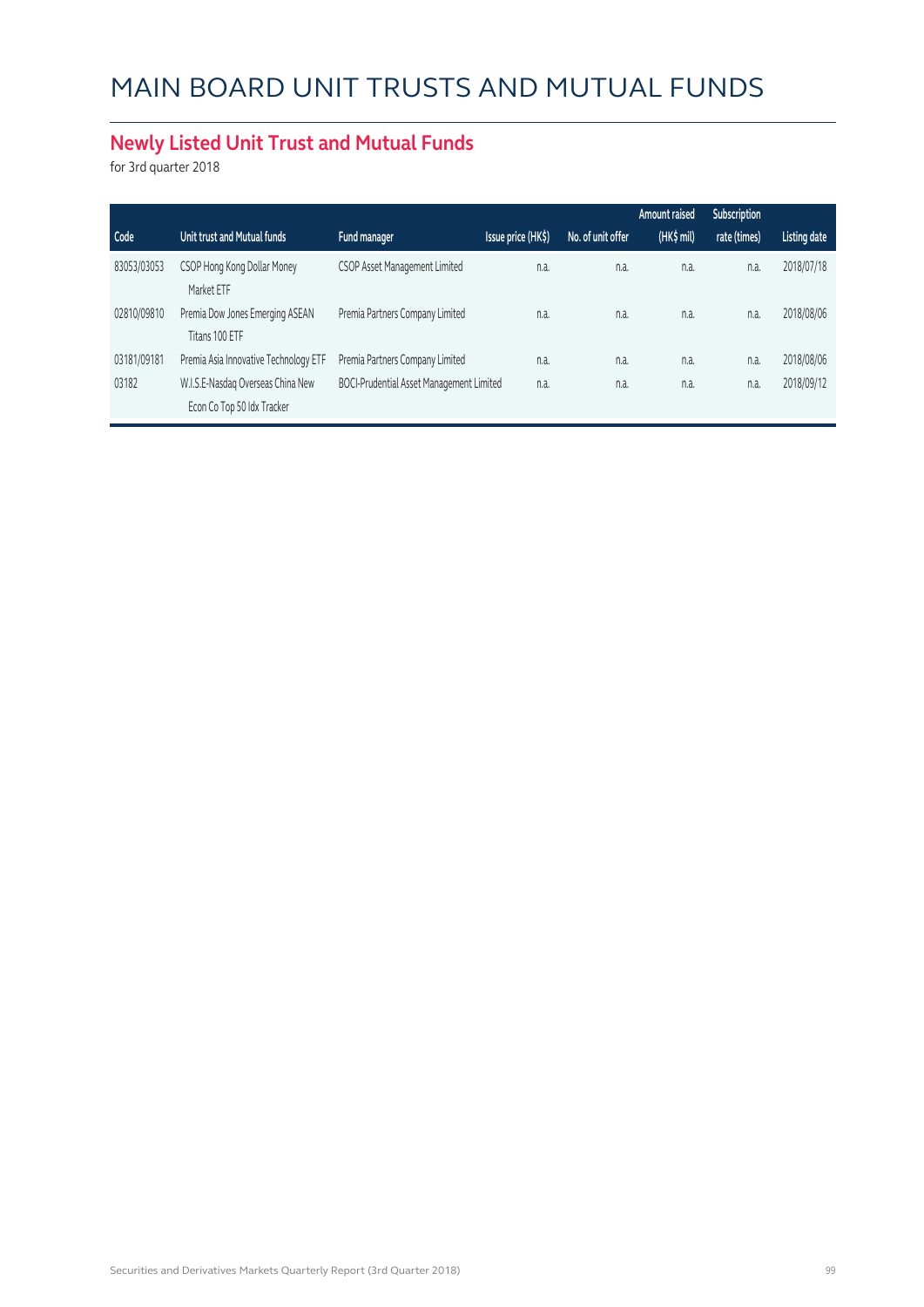### **Callable Bull/Bear Contracts Trading Statistics**

|      |                | <b>Number</b> | <b>Market value</b> | <b>Turnover value</b> |
|------|----------------|---------------|---------------------|-----------------------|
|      |                |               | $(HK\$ mil.)        | (HK\$ mil.)           |
| 2017 | Q <sub>3</sub> | 3,257         | 119,305.67          | 302,173.15            |
|      | Q4             | 3,374         | 114,271.35          | 383,700.91            |
| 2018 | Q1             | 3,476         | 116,066.49          | 581,996.64            |
|      | Q <sub>2</sub> | 2,650         | 82,658.60           | 366,044.00            |
|      | Q3             | 2,911         | 72,149.22           | 373,055.40            |

### **New Listings Callable Bull/Bear Contracts Statistics**

|                | No. of newly listed CBBC | Amount raised (HK\$ mil.) |
|----------------|--------------------------|---------------------------|
| Q3             | 3,799                    | 122,666.17                |
| Q4             | 4,704                    | 144,771.12                |
| Q1             | 7,440                    | 234,572.95                |
| Q <sub>2</sub> | 5,371                    | 173,579.03                |
| Q3             | 6,709                    | 213,476.75                |
|                |                          |                           |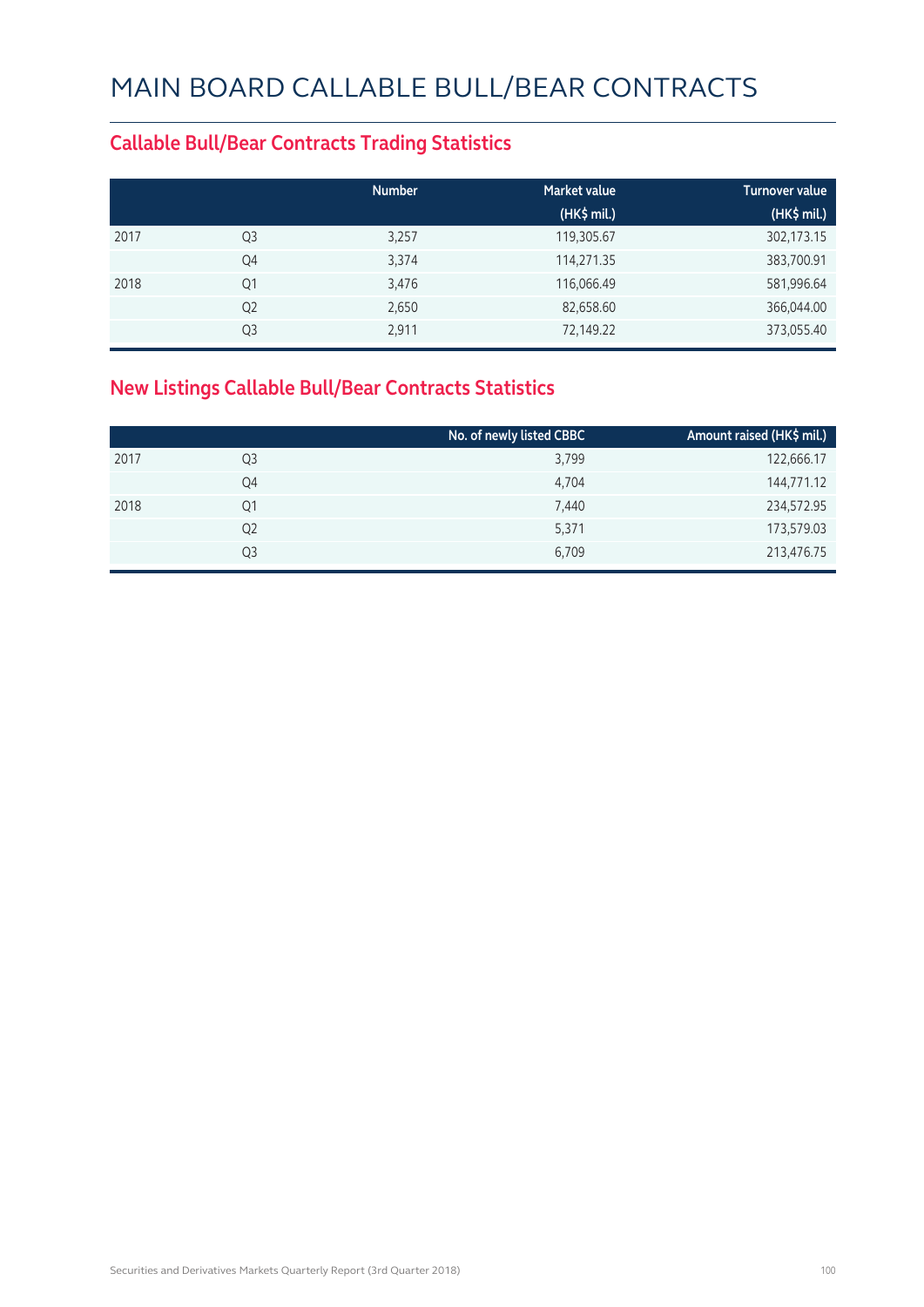### **Newly Listed Callable Bull/Bear Contracts**

for 3rd quarter 2018

|       |                                                               | No. of issue |                     |               | <b>Amount raised</b> |
|-------|---------------------------------------------------------------|--------------|---------------------|---------------|----------------------|
| Code  | <b>Callable Bull/Bear Contracts</b>                           | (units)      | <b>Listing date</b> | <b>Expiry</b> | (HK\$ mil.)          |
| 62573 | BOCI Asia Ltd. - HKEX R Bear CBBC Oct 2018 B                  | 40,000,000   | 2018/07/03          | 2018/10/15    | 10.20                |
| 62568 | BOCI Asia Ltd. - Tencent R Bull CBBC Nov 2018 A               | 40,000,000   | 2018/07/03          | 2018/11/12    | 12.76                |
| 62572 | BOCI Asia Ltd. - Tencent R Bear CBBC Nov 2018 A               | 40,000,000   | 2018/07/03          | 2018/11/05    | 10.04                |
| 62124 | BNP Paribas Issuance B.V. - HSI R Bull CBBC Dec 2019 H        | 250,000,000  | 2018/07/03          | 2019/12/30    | 62.50                |
| 62161 | BNP Paribas Issuance B.V. - HSI R Bull CBBC Dec 2019 K        | 250,000,000  | 2018/07/03          | 2019/12/30    | 62.50                |
| 62218 | BNP Paribas Issuance B.V. - HSI R Bear CBBC Feb 2019 A        | 250,000,000  | 2018/07/03          | 2019/02/27    | 62.50                |
| 62226 | BNP Paribas Issuance B.V. - HSI R Bear CBBC Feb 2019 B        | 250,000,000  | 2018/07/03          | 2019/02/27    | 62.50                |
| 62231 | BNP Paribas Issuance B.V. - HSI R Bear CBBC Feb 2019 C        | 250,000,000  | 2018/07/03          | 2019/02/27    | 62.50                |
| 62273 | Credit Suisse AG - China Life R Bull CBBC Dec 2018 D          | 40,000,000   | 2018/07/03          | 2018/12/28    | 12.80                |
| 62270 | Credit Suisse AG - CPIC R Bull CBBC Apr 2019 A                | 50,000,000   | 2018/07/03          | 2019/04/29    | 12.50                |
| 62334 | Credit Suisse AG - CSOP A50 ETF R Bull CBBC Jan 2019 J        | 50,000,000   | 2018/07/03          | 2019/01/30    | 12.50                |
| 62245 | Credit Suisse AG - HKEX R Bull CBBC Feb 2019 D                | 50,000,000   | 2018/07/03          | 2019/02/22    | 12.50                |
| 62261 | Credit Suisse AG - HKEX R Bull CBBC Feb 2019 E                | 50,000,000   | 2018/07/03          | 2019/02/21    | 17.50                |
| 62323 | Credit Suisse AG - HKEX R Bear CBBC Feb 2019 A                | 50,000,000   | 2018/07/03          | 2019/02/01    | 12.50                |
| 62316 | Credit Suisse AG - HSCEI R Bull CBBC Nov 2019 A               | 100,000,000  | 2018/07/03          | 2019/11/28    | 25.00                |
| 62317 | Credit Suisse AG - HSCEI R Bear CBBC Oct 2018 E               | 100,000,000  | 2018/07/03          | 2018/10/30    | 25.00                |
| 62242 | Credit Suisse AG - HSI R Bull CBBC Oct 2019 H                 | 200,000,000  | 2018/07/03          | 2019/10/30    | 50.00                |
| 62300 | Credit Suisse AG - HSI R Bull CBBC Nov 2019 C                 | 200,000,000  | 2018/07/03          | 2019/11/28    | 50.00                |
| 62244 | Credit Suisse AG - HSI R Bull CBBC Nov 2019 H                 | 200,000,000  | 2018/07/03          | 2019/11/28    | 50.00                |
| 62274 | Credit Suisse AG - HSI R Bull CBBC Nov 2019 J                 | 200,000,000  | 2018/07/03          | 2019/11/28    | 50.00                |
| 62277 | Credit Suisse AG - HSI R Bull CBBC Nov 2019 K                 | 200,000,000  | 2018/07/03          | 2019/11/28    | 50.00                |
| 62291 | Credit Suisse AG - HSI R Bull CBBC Nov 2019 N                 | 200,000,000  | 2018/07/03          | 2019/11/28    | 50.00                |
| 62297 | Credit Suisse AG - HSI R Bull CBBC Nov 2019 Z                 | 200,000,000  | 2018/07/03          | 2019/11/28    | 50.00                |
| 62283 | Credit Suisse AG - HSI R Bull CBBC Dec 2019 V                 | 250,000,000  | 2018/07/03          | 2019/12/30    | 62.50                |
| 62301 | Credit Suisse AG - HSI R Bull CBBC Dec 2019 W                 | 200,000,000  | 2018/07/03          | 2019/12/30    | 50.00                |
| 62304 | Credit Suisse AG - HSI R Bear CBBC Nov 2018 N                 | 200,000,000  | 2018/07/03          | 2018/11/29    | 50.00                |
| 62305 | Credit Suisse AG - HSI R Bear CBBC Nov 2018 O                 | 200,000,000  | 2018/07/03          | 2018/11/29    | 50.00                |
| 62306 | Credit Suisse AG - HSI R Bear CBBC Dec 2018 F                 | 200,000,000  | 2018/07/03          | 2018/12/28    | 50.00                |
| 62315 | Credit Suisse AG - HSI R Bear CBBC Dec 2018 G                 | 200,000,000  | 2018/07/03          | 2018/12/28    | 50.00                |
| 62269 | Credit Suisse AG - Ping An R Bear CBBC Jan 2019 B             | 50,000,000   | 2018/07/03          | 2019/01/25    | 12.50                |
| 62275 | Credit Suisse AG - Tencent R Bull CBBC Jan 2019 U             | 50,000,000   | 2018/07/03          | 2019/01/30    | 12.50                |
| 62318 | Credit Suisse AG - Tencent R Bear CBBC Feb 2019 A             | 50,000,000   | 2018/07/03          | 2019/02/01    | 12.50                |
| 62561 | Goldman Sachs SP (Asia) - CSOP A50 ETF R Bull CBBC Mar 2019 F | 100,000,000  | 2018/07/03          | 2019/03/27    | 25.00                |
| 62152 | Goldman Sachs SP (Asia) - HKEX R Bull CBBC Jan 2019 E         | 100,000,000  | 2018/07/03          | 2019/01/31    | 25.00                |
| 62153 | Goldman Sachs SP (Asia) - HSI R Bull CBBC Dec 2019 C          | 200,000,000  | 2018/07/03          | 2019/12/30    | 50.00                |
| 62069 | Goldman Sachs SP (Asia) - HSI R Bull CBBC Dec 2019 N          | 200,000,000  | 2018/07/03          | 2019/12/30    | 50.00                |
| 62554 | Goldman Sachs SP (Asia) - HSI R Bear CBBC Dec 2018 T          | 200,000,000  | 2018/07/03          | 2018/12/28    | 50.00                |
| 62556 | Goldman Sachs SP (Asia) - HSI R Bear CBBC Dec 2018 U          | 200,000,000  | 2018/07/03          | 2018/12/28    | 50.00                |
| 62557 | Goldman Sachs SP (Asia) - HSI R Bear CBBC Dec 2018 V          | 200,000,000  | 2018/07/03          | 2018/12/28    | 50.00                |
| 62150 | Goldman Sachs SP (Asia) - Ping An R Bull CBBC Feb 2019 H      | 100,000,000  | 2018/07/03          | 2019/02/27    | 25.00                |
| 62074 | Goldman Sachs SP (Asia) - Tencent R Bull CBBC Feb 2019 W      | 100,000,000  | 2018/07/03          | 2019/02/18    | 25.00                |
| 61956 | HK Bank - CC Bank R Bear CBBC Dec 2018 A                      | 50,000,000   | 2018/07/03          | 2018/12/03    | 12.50                |
| 62099 | HK Bank - China Life R Bull CBBC Feb 2019 A                   | 40,000,000   | 2018/07/03          | 2019/02/11    | 20.00                |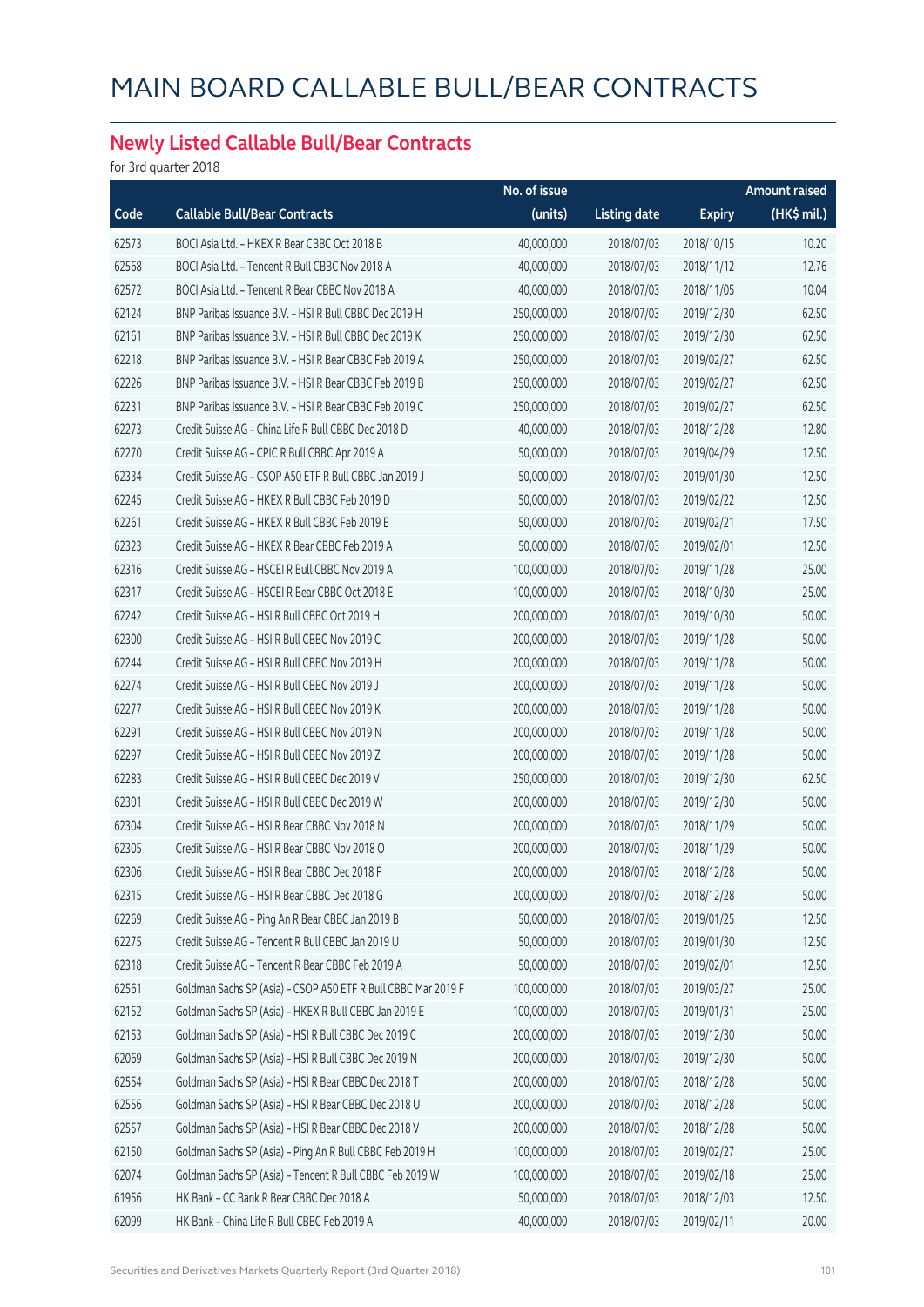|       |                                                         | No. of issue |                     |               | <b>Amount raised</b> |
|-------|---------------------------------------------------------|--------------|---------------------|---------------|----------------------|
| Code  | <b>Callable Bull/Bear Contracts</b>                     | (units)      | <b>Listing date</b> | <b>Expiry</b> | (HK\$ mil.)          |
| 61935 | HK Bank - CNOOC R Bull CBBC Nov 2018 E                  | 50,000,000   | 2018/07/03          | 2018/11/26    | 12.50                |
| 61952 | HK Bank - Sinopec Corp R Bear CBBC Nov 2018 B           | 40,000,000   | 2018/07/03          | 2018/11/26    | 10.00                |
| 62120 | HK Bank - CSOP A50 ETF R Bull CBBC Feb 2019 B           | 50,000,000   | 2018/07/03          | 2019/02/18    | 12.50                |
| 62101 | HK Bank - A50 China R Bull CBBC Jan 2019 D              | 50,000,000   | 2018/07/03          | 2019/01/07    | 12.50                |
| 62112 | HK Bank - A50 China R Bull CBBC Feb 2019 B              | 50,000,000   | 2018/07/03          | 2019/02/11    | 12.50                |
| 62119 | HK Bank - HSCEI ETF R Bull CBBC Jan 2019 B              | 50,000,000   | 2018/07/03          | 2019/01/28    | 12.50                |
| 61859 | HK Bank - HSI R Bull CBBC Jul 2019 N                    | 150,000,000  | 2018/07/03          | 2019/07/30    | 37.50                |
| 61894 | HK Bank - HSI R Bull CBBC Dec 2019 L                    | 150,000,000  | 2018/07/03          | 2019/12/30    | 37.50                |
| 61940 | HK Bank - HSI R Bull CBBC Dec 2019 M                    | 100,000,000  | 2018/07/03          | 2019/12/30    | 25.00                |
| 61865 | HK Bank - HSI R Bear CBBC Nov 2018 I                    | 150,000,000  | 2018/07/03          | 2018/11/29    | 37.50                |
| 61958 | HK Bank - HSI R Bear CBBC Nov 2018 J                    | 100,000,000  | 2018/07/03          | 2018/11/29    | 25.00                |
| 61897 | HK Bank - Sands China R Bull CBBC Jan 2019 A            | 80,000,000   | 2018/07/03          | 2019/01/07    | 20.00                |
| 61853 | HK Bank - Tencent R Bull CBBC Nov 2018 Z                | 60,000,000   | 2018/07/03          | 2018/11/08    | 15.00                |
| 61986 | Haitong Int'l Sec - China Mobile R Bull CBBC Dec 2018 A | 120,000,000  | 2018/07/03          | 2018/12/17    | 30.00                |
| 62049 | Haitong Int'l Sec - China Life R Bull CBBC Dec 2018 A   | 40,000,000   | 2018/07/03          | 2018/12/17    | 10.00                |
| 62061 | Haitong Int'l Sec - CM Bank R Bull CBBC Dec 2018 A      | 40,000,000   | 2018/07/03          | 2018/12/17    | 10.00                |
| 62047 | Haitong Int'l Sec - CPIC R Bull CBBC Dec 2018 A         | 40,000,000   | 2018/07/03          | 2018/12/14    | 10.00                |
| 62052 | Haitong Int'l Sec - CSOP A50 ETF R Bull CBBC Nov 2018 A | 60,000,000   | 2018/07/03          | 2018/11/16    | 15.00                |
| 61979 | Haitong Int'l Sec - HKEX R Bull CBBC Dec 2018 C         | 40,000,000   | 2018/07/03          | 2018/12/17    | 10.00                |
| 61960 | Haitong Int'l Sec - HSBC R Bull CBBC Dec 2018 B         | 110,000,000  | 2018/07/03          | 2018/12/14    | 27.50                |
| 61968 | Haitong Int'l Sec - HSBC R Bull CBBC Dec 2018 C         | 110,000,000  | 2018/07/03          | 2018/12/14    | 27.50                |
| 62059 | Haitong Int'l Sec - HSCEI ETF R Bull CBBC Dec 2018 A    | 70,000,000   | 2018/07/03          | 2018/12/14    | 17.50                |
| 61997 | Haitong Int'l Sec - ICBC R Bull CBBC Dec 2018 A         | 140,000,000  | 2018/07/03          | 2018/12/18    | 35.00                |
| 61999 | Haitong Int'l Sec - ICBC R Bull CBBC Dec 2018 B         | 140,000,000  | 2018/07/03          | 2018/12/18    | 35.00                |
| 61985 | Haitong Int'l Sec - PetroChina R Bull CBBC Dec 2018 A   | 140,000,000  | 2018/07/03          | 2018/12/14    | 35.00                |
| 62000 | Haitong Int'l Sec - Ping An R Bull CBBC Dec 2018 A      | 25,000,000   | 2018/07/03          | 2018/12/17    | 10.25                |
| 62032 | Haitong Int'l Sec - Ping An R Bull CBBC Dec 2018 B      | 25,000,000   | 2018/07/03          | 2018/12/14    | 14.10                |
| 62038 | Haitong Int'l Sec - Ping An R Bull CBBC Dec 2018 C      | 25,000,000   | 2018/07/03          | 2018/12/14    | 21.50                |
| 61984 | Haitong Int'l Sec - Tencent R Bull CBBC Dec 2018 A      | 40,000,000   | 2018/07/03          | 2018/12/18    | 17.60                |
| 62051 | Haitong Int'l Sec - Tracker Fund R Bull CBBC Dec 2018 A | 40,000,000   | 2018/07/03          | 2018/12/17    | 10.00                |
| 62375 | JP Morgan SP BV - AIA R Bull CBBC Oct 2018 C            | 100,000,000  | 2018/07/03          | 2018/10/19    | 25.00                |
| 62376 | JP Morgan SP BV - CSOP A50 ETF R Bull CBBC Oct 2018 C   | 60,000,000   | 2018/07/03          | 2018/10/12    | 15.00                |
| 62383 | J P Morgan SP BV - A50 China R Bull CBBC Oct 2018 C     | 60,000,000   | 2018/07/03          | 2018/10/12    | 15.00                |
| 62392 | J P Morgan SP BV - A50 China R Bull CBBC Oct 2018 D     | 60,000,000   | 2018/07/03          | 2018/10/19    | 15.00                |
| 62365 | J P Morgan SP BV - HKEX R Bull CBBC Oct 2018 H          | 50,000,000   | 2018/07/03          | 2018/10/12    | 12.50                |
| 62370 | J P Morgan SP BV - HKEX R Bull CBBC Oct 2018 I          | 50,000,000   | 2018/07/03          | 2018/10/12    | 12.50                |
| 62373 | J P Morgan SP BV - HKEX R Bull CBBC Oct 2018 J          | 50,000,000   | 2018/07/03          | 2018/10/19    | 15.00                |
| 62374 | J P Morgan SP BV - HKEX R Bear CBBC Oct 2018 C          | 50,000,000   | 2018/07/03          | 2018/10/12    | 12.50                |
| 62344 | J P Morgan SP BV - HSI R Bull CBBC Nov 2019 W           | 200,000,000  | 2018/07/03          | 2019/11/28    | 50.00                |
| 62339 | J P Morgan SP BV - HSI R Bull CBBC Dec 2019 M           | 240,000,000  | 2018/07/03          | 2019/12/30    | 60.00                |
| 62347 | J P Morgan SP BV - HSI R Bull CBBC Dec 2019 P           | 300,000,000  | 2018/07/03          | 2019/12/30    | 75.00                |
| 62400 | J P Morgan SP BV - HSI R Bear CBBC Nov 2018 H           | 200,000,000  | 2018/07/03          | 2018/11/29    | 50.00                |
| 62401 | J P Morgan SP BV - HSI R Bear CBBC Nov 2018 I           | 300,000,000  | 2018/07/03          | 2018/11/29    | 75.00                |
| 62408 | J P Morgan SP BV - HSI R Bear CBBC Nov 2018 J           | 200,000,000  | 2018/07/03          | 2018/11/29    | 50.00                |
| 62411 | J P Morgan SP BV - HSI R Bear CBBC Nov 2018 K           | 300,000,000  | 2018/07/03          | 2018/11/29    | 75.00                |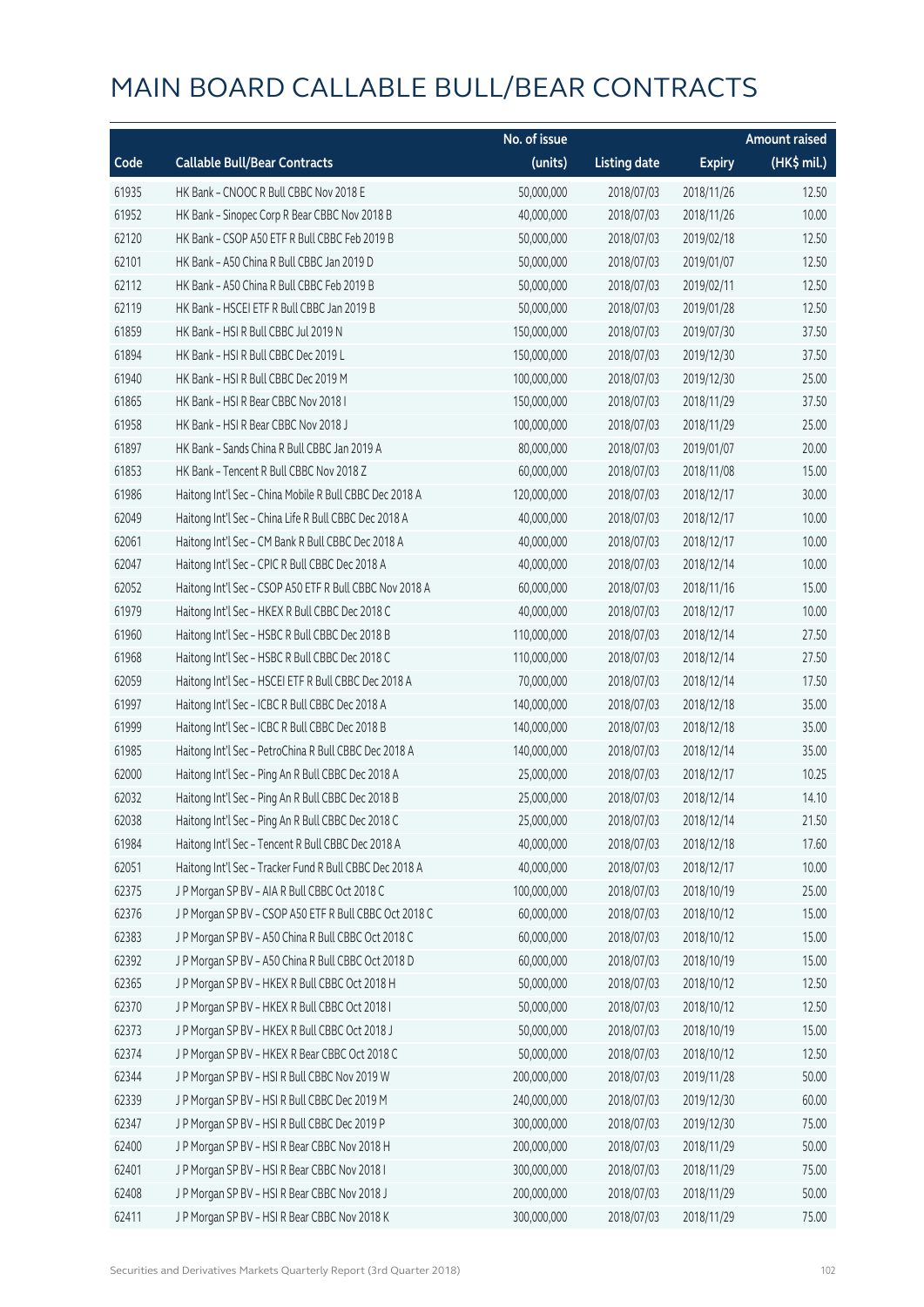|       |                                                         | No. of issue |                     |               | <b>Amount raised</b>  |
|-------|---------------------------------------------------------|--------------|---------------------|---------------|-----------------------|
| Code  | <b>Callable Bull/Bear Contracts</b>                     | (units)      | <b>Listing date</b> | <b>Expiry</b> | $(HK\frac{1}{2}mil.)$ |
| 62361 | J P Morgan SP BV - Ping An R Bull CBBC Oct 2018 D       | 100,000,000  | 2018/07/03          | 2018/10/12    | 25.00                 |
| 62393 | J P Morgan SP BV - Sunny Optical R Bull CBBC Oct 2018 C | 50,000,000   | 2018/07/03          | 2018/10/12    | 15.00                 |
| 62396 | J P Morgan SP BV - Sunny Optical R Bear CBBC Oct 2018 C | 40,000,000   | 2018/07/03          | 2018/10/12    | 16.00                 |
| 62349 | J P Morgan SP BV - Tencent R Bull CBBC Oct 2018 R       | 50,000,000   | 2018/07/03          | 2018/10/12    | 15.00                 |
| 62413 | J P Morgan SP BV - Tencent R Bull CBBC Oct 2018 S       | 50,000,000   | 2018/07/03          | 2018/10/19    | 12.50                 |
| 62352 | J P Morgan SP BV - Tencent R Bear CBBC Oct 2018 J       | 50,000,000   | 2018/07/03          | 2018/10/19    | 12.50                 |
| 62355 | J P Morgan SP BV - Tencent R Bear CBBC Oct 2018 K       | 50,000,000   | 2018/07/03          | 2018/10/12    | 12.50                 |
| 62126 | Macquarie Bank Ltd. - AAC Tech R Bull CBBC Apr 2019 E   | 28,900,000   | 2018/07/03          | 2019/04/15    | 10.03                 |
| 62125 | Macquarie Bank Ltd. - CM Bank R Bull CBBC Mar 2019 B    | 13,300,000   | 2018/07/03          | 2019/03/14    | 10.03                 |
| 62501 | SG Issuer - ABC R Bull CBBC Apr 2019 A                  | 60,000,000   | 2018/07/03          | 2019/04/25    | 15.00                 |
| 62508 | SG Issuer - AIA R Bull CBBC Dec 2018 N                  | 60,000,000   | 2018/07/03          | 2018/12/07    | 15.00                 |
| 62512 | SG Issuer - Bank of China R Bull CBBC May 2019 B        | 100,000,000  | 2018/07/03          | 2019/05/08    | 25.00                 |
| 62526 | SG Issuer - Bank of China R Bull CBBC May 2019 C        | 100,000,000  | 2018/07/03          | 2019/05/15    | 25.00                 |
| 62544 | SG Issuer - Country Garden R Bull CBBC Dec 2018 E       | 40,000,000   | 2018/07/03          | 2018/12/12    | 12.00                 |
| 62543 | SG Issuer - China Mobile R Bull CBBC Dec 2018 U         | 100,000,000  | 2018/07/03          | 2018/12/24    | 25.00                 |
| 62527 | SG Issuer - CC Bank R Bull CBBC Dec 2018 F              | 100,000,000  | 2018/07/03          | 2018/12/17    | 25.00                 |
| 62529 | SG Issuer - China Life R Bull CBBC Dec 2018 K           | 40,000,000   | 2018/07/03          | 2018/12/28    | 20.40                 |
| 62538 | SG Issuer - China Life R Bull CBBC Dec 2018 L           | 40,000,000   | 2018/07/03          | 2018/12/28    | 11.40                 |
| 62542 | SG Issuer - CM Bank R Bull CBBC Sep 2019 A              | 60,000,000   | 2018/07/03          | 2019/09/20    | 15.00                 |
| 62450 | SG Issuer - CSOP A50 ETF R Bull CBBC Nov 2018 T         | 60,000,000   | 2018/07/03          | 2018/11/08    | 15.00                 |
| 62451 | SG Issuer - CSOP A50 ETF R Bull CBBC Mar 2019 A         | 60,000,000   | 2018/07/03          | 2019/03/28    | 15.00                 |
| 62449 | SG Issuer - CSOP A50 ETF R Bear CBBC Oct 2018 B         | 60,000,000   | 2018/07/03          | 2018/10/18    | 15.00                 |
| 62459 | SG Issuer - A50 China R Bull CBBC Apr 2019 A            | 50,000,000   | 2018/07/03          | 2019/04/29    | 12.50                 |
| 62546 | SG Issuer - HKEX R Bull CBBC Nov 2018 X                 | 50,000,000   | 2018/07/03          | 2018/11/21    | 12.50                 |
| 62548 | SG Issuer - HKEX R Bull CBBC Dec 2018 T                 | 50,000,000   | 2018/07/03          | 2018/12/20    | 15.50                 |
| 62545 | SG Issuer - HKEX R Bear CBBC Oct 2018 D                 | 50,000,000   | 2018/07/03          | 2018/10/12    | 12.50                 |
| 62550 | SG Issuer - HSBC R Bull CBBC Dec 2018 O                 | 100,000,000  | 2018/07/03          | 2018/12/06    | 25.00                 |
| 62431 | SG Issuer - HSCEI R Bull CBBC Nov 2018 Z                | 100,000,000  | 2018/07/03          | 2018/11/29    | 25.00                 |
| 62432 | SG Issuer - HSCEI R Bear CBBC Nov 2018 E                | 100,000,000  | 2018/07/03          | 2018/11/29    | 25.00                 |
| 62422 | SG Issuer - HSI R Bull CBBC Oct 2019 D                  | 200,000,000  | 2018/07/03          | 2019/10/30    | 50.00                 |
| 62424 | SG Issuer - HSI R Bull CBBC Nov 2019 M                  | 200,000,000  | 2018/07/03          | 2019/11/28    | 50.00                 |
| 62481 | SG Issuer - HSI R Bull CBBC Dec 2019 B                  | 200,000,000  | 2018/07/03          | 2019/12/30    | 50.00                 |
| 62427 | SG Issuer - HSI R Bull CBBC Dec 2019 S                  | 200,000,000  | 2018/07/03          | 2019/12/30    | 50.00                 |
| 62472 | SG Issuer - HSI R Bull CBBC Dec 2019 T                  | 200,000,000  | 2018/07/03          | 2019/12/30    | 50.00                 |
| 62486 | SG Issuer - HSI R Bull CBBC Jan 2020 J                  | 200,000,000  | 2018/07/03          | 2020/01/30    | 50.00                 |
| 62462 | SG Issuer - HSI R Bear CBBC Dec 2018 B                  | 200,000,000  | 2018/07/03          | 2018/12/28    | 50.00                 |
| 62466 | SG Issuer - HSI R Bear CBBC Dec 2018 C                  | 200,000,000  | 2018/07/03          | 2018/12/28    | 50.00                 |
| 62468 | SG Issuer - HSI R Bear CBBC Jan 2019 C                  | 200,000,000  | 2018/07/03          | 2019/01/30    | 50.00                 |
| 62551 | SG Issuer - ICBC R Bull CBBC Dec 2018 G                 | 60,000,000   | 2018/07/03          | 2018/12/12    | 15.00                 |
| 62552 | SG Issuer - NCI R Bull CBBC Jun 2019 A                  | 80,000,000   | 2018/07/03          | 2019/06/04    | 20.00                 |
| 62414 | SG Issuer - Ping An R Bull CBBC Dec 2018 I              | 100,000,000  | 2018/07/03          | 2018/12/24    | 25.00                 |
| 62415 | SG Issuer - Sunny Optical R Bear CBBC Nov 2018 C        | 40,000,000   | 2018/07/03          | 2018/11/19    | 10.00                 |
| 62416 | SG Issuer - Tencent R Bull CBBC Oct 2018 E              | 80,000,000   | 2018/07/03          | 2018/10/15    | 20.00                 |
| 62436 | SG Issuer - Tencent R Bull CBBC Oct 2018 X              | 80,000,000   | 2018/07/03          | 2018/10/16    | 20.00                 |
| 62417 | SG Issuer - Tencent R Bull CBBC Nov 2018 I              | 80,000,000   | 2018/07/03          | 2018/11/06    | 20.00                 |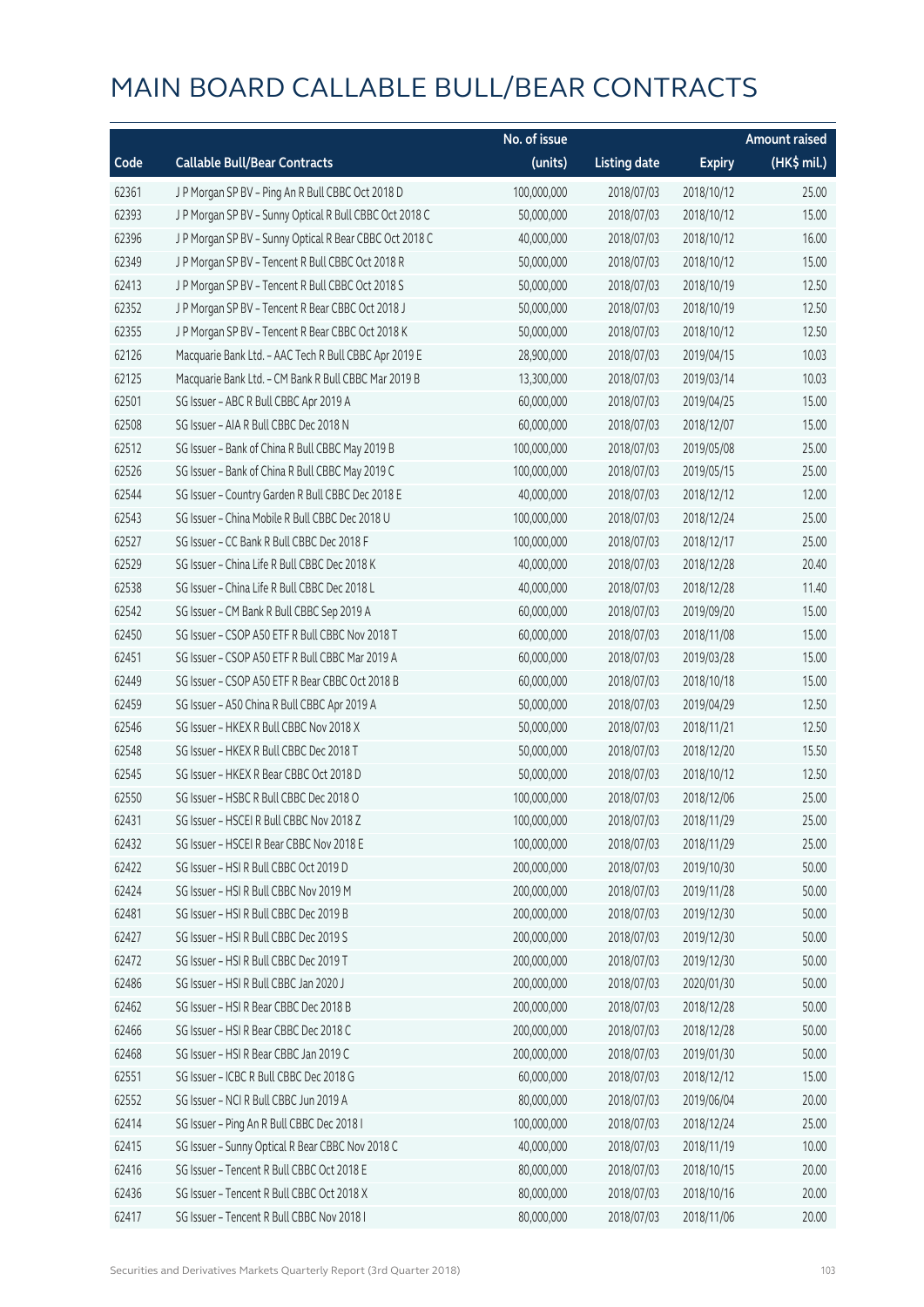|       |                                                            | No. of issue |                     |               | <b>Amount raised</b> |
|-------|------------------------------------------------------------|--------------|---------------------|---------------|----------------------|
| Code  | <b>Callable Bull/Bear Contracts</b>                        | (units)      | <b>Listing date</b> | <b>Expiry</b> | (HK\$ mil.)          |
| 62421 | SG Issuer - Tencent R Bull CBBC Nov 2018 J                 | 80,000,000   | 2018/07/03          | 2018/11/15    | 20.00                |
| 62437 | SG Issuer - Tencent R Bear CBBC Nov 2018 I                 | 80,000,000   | 2018/07/03          | 2018/11/08    | 20.00                |
| 62166 | UBS AG - HSI R Bull CBBC Oct 2019 N                        | 250,000,000  | 2018/07/03          | 2019/10/30    | 62.50                |
| 62162 | UBS AG - HSI R Bull CBBC Dec 2019 Y                        | 250,000,000  | 2018/07/03          | 2019/12/30    | 62.50                |
| 62164 | UBS AG - HSI R Bull CBBC Dec 2019 Z                        | 200,000,000  | 2018/07/03          | 2019/12/30    | 50.00                |
| 62176 | UBS AG - HSI R Bear CBBC Oct 2018 A                        | 250,000,000  | 2018/07/03          | 2018/10/30    | 62.50                |
| 62196 | UBS AG - HSI R Bear CBBC Oct 2018 B                        | 250,000,000  | 2018/07/03          | 2018/10/30    | 62.50                |
| 62173 | UBS AG - HSI R Bear CBBC Oct 2018 Z                        | 200,000,000  | 2018/07/03          | 2018/10/30    | 50.00                |
| 62190 | UBS AG - HSI R Bear CBBC Nov 2018 C                        | 250,000,000  | 2018/07/03          | 2018/11/29    | 62.50                |
| 62214 | UBS AG - HSI R Bear CBBC Nov 2018 D                        | 250,000,000  | 2018/07/03          | 2018/11/29    | 62.50                |
| 62215 | UBS AG - HSI R Bear CBBC Nov 2018 E                        | 250,000,000  | 2018/07/03          | 2018/11/29    | 62.50                |
| 62553 | UBS AG - Tencent R Bull CBBC Nov 2018 M                    | 30,000,000   | 2018/07/03          | 2018/11/07    | 10.20                |
| 62149 | Bank Vontobel - CC Bank R Bull CBBC Oct 2018 E             | 40,000,000   | 2018/07/03          | 2018/10/26    | 10.04                |
| 62086 | Bank Vontobel - HSI R Bull CBBC Feb 2019 H                 | 100,000,000  | 2018/07/03          | 2019/02/27    | 25.10                |
| 62095 | Bank Vontobel - HSI R Bull CBBC Feb 2019 I                 | 100,000,000  | 2018/07/03          | 2019/02/27    | 25.10                |
| 62098 | Bank Vontobel - HSI R Bull CBBC Feb 2019 J                 | 100,000,000  | 2018/07/03          | 2019/02/27    | 25.30                |
| 62154 | Bank Vontobel - HSI R Bear CBBC Dec 2018 I                 | 100,000,000  | 2018/07/03          | 2018/12/28    | 25.10                |
| 62159 | Bank Vontobel - HSI R Bear CBBC Dec 2018 J                 | 100,000,000  | 2018/07/03          | 2018/12/28    | 25.00                |
| 62146 | Bank Vontobel - Ping An R Bull CBBC Oct 2018 E             | 40,000,000   | 2018/07/03          | 2018/10/26    | 10.04                |
| 62142 | Bank Vontobel - Ping An R Bear CBBC Nov 2018 D             | 40,000,000   | 2018/07/03          | 2018/11/16    | 10.12                |
| 62134 | Bank Vontobel - Tencent R Bear CBBC Nov 2018 A             | 40,000,000   | 2018/07/03          | 2018/11/02    | 10.04                |
| 62792 | BOCI Asia Ltd. - Tencent R Bull CBBC Nov 2018 B            | 40,000,000   | 2018/07/04          | 2018/11/19    | 10.28                |
| 62634 | BNP Paribas Issuance B.V. - HSCEI R Bull CBBC Sep 2019 N   | 100,000,000  | 2018/07/04          | 2019/09/27    | 25.00                |
| 62612 | BNP Paribas Issuance B.V. - HSI R Bull CBBC Dec 2019 M     | 250,000,000  | 2018/07/04          | 2019/12/30    | 62.50                |
| 62616 | BNP Paribas Issuance B.V. - HSI R Bull CBBC Dec 2019 R     | 250,000,000  | 2018/07/04          | 2019/12/30    | 62.50                |
| 62617 | BNP Paribas Issuance B.V. - HSI R Bull CBBC Dec 2019 S     | 250,000,000  | 2018/07/04          | 2019/12/30    | 62.50                |
| 62723 | BNP Paribas Issuance B.V. - HSI R Bear CBBC Feb 2019 D     | 250,000,000  | 2018/07/04          | 2019/02/27    | 62.50                |
| 62618 | BNP Paribas Issuance B.V. - Ping An R Bull CBBC Nov 2018 P | 200,000,000  | 2018/07/04          | 2018/11/29    | 50.00                |
| 62624 | BNP Paribas Issuance B.V. - Tencent R Bull CBBC Dec 2018 B | 50,000,000   | 2018/07/04          | 2018/12/28    | 12.50                |
| 63142 | Credit Suisse AG - A50 China R Bull CBBC Feb 2019 B        | 50,000,000   | 2018/07/04          | 2019/02/27    | 12.50                |
| 63080 | Credit Suisse AG - Galaxy Ent R Bull CBBC Dec 2018 E       | 50,000,000   | 2018/07/04          | 2018/12/28    | 12.50                |
| 63081 | Credit Suisse AG - Galaxy Ent R Bull CBBC Jan 2019 A       | 50,000,000   | 2018/07/04          | 2019/01/30    | 12.50                |
| 63089 | Credit Suisse AG - Galaxy Ent R Bear CBBC Jan 2019 A       | 50,000,000   | 2018/07/04          | 2019/01/30    | 12.50                |
| 63091 | Credit Suisse AG - HKEX R Bull CBBC Jan 2019 G             | 50,000,000   | 2018/07/04          | 2019/01/18    | 12.50                |
| 63092 | Credit Suisse AG - HKEX R Bull CBBC Jan 2019 H             | 50,000,000   | 2018/07/04          | 2019/01/30    | 19.50                |
| 63094 | Credit Suisse AG - HKEX R Bear CBBC Jan 2019 E             | 50,000,000   | 2018/07/04          | 2019/01/30    | 12.50                |
| 63010 | Credit Suisse AG - HSI R Bull CBBC Oct 2019 I              | 200,000,000  | 2018/07/04          | 2019/10/30    | 50.00                |
| 63018 | Credit Suisse AG - HSI R Bull CBBC Oct 2019 P              | 200,000,000  | 2018/07/04          | 2019/10/30    | 50.00                |
| 63004 | Credit Suisse AG - HSI R Bull CBBC Nov 2019 D              | 200,000,000  | 2018/07/04          | 2019/11/28    | 50.00                |
| 63014 | Credit Suisse AG - HSI R Bull CBBC Nov 2019 L              | 200,000,000  | 2018/07/04          | 2019/11/28    | 50.00                |
| 63016 | Credit Suisse AG - HSI R Bull CBBC Nov 2019 M              | 200,000,000  | 2018/07/04          | 2019/11/28    | 50.00                |
| 63037 | Credit Suisse AG - HSI R Bull CBBC Nov 2019 O              | 200,000,000  | 2018/07/04          | 2019/11/28    | 50.00                |
| 63078 | Credit Suisse AG - HSI R Bull CBBC Dec 2019 C              | 200,000,000  | 2018/07/04          | 2019/12/30    | 62.00                |
| 63003 | Credit Suisse AG - HSI R Bull CBBC Dec 2019 X              | 250,000,000  | 2018/07/04          | 2019/12/30    | 62.50                |
| 63041 | Credit Suisse AG - HSI R Bull CBBC Dec 2019 Y              | 200,000,000  | 2018/07/04          | 2019/12/30    | 50.00                |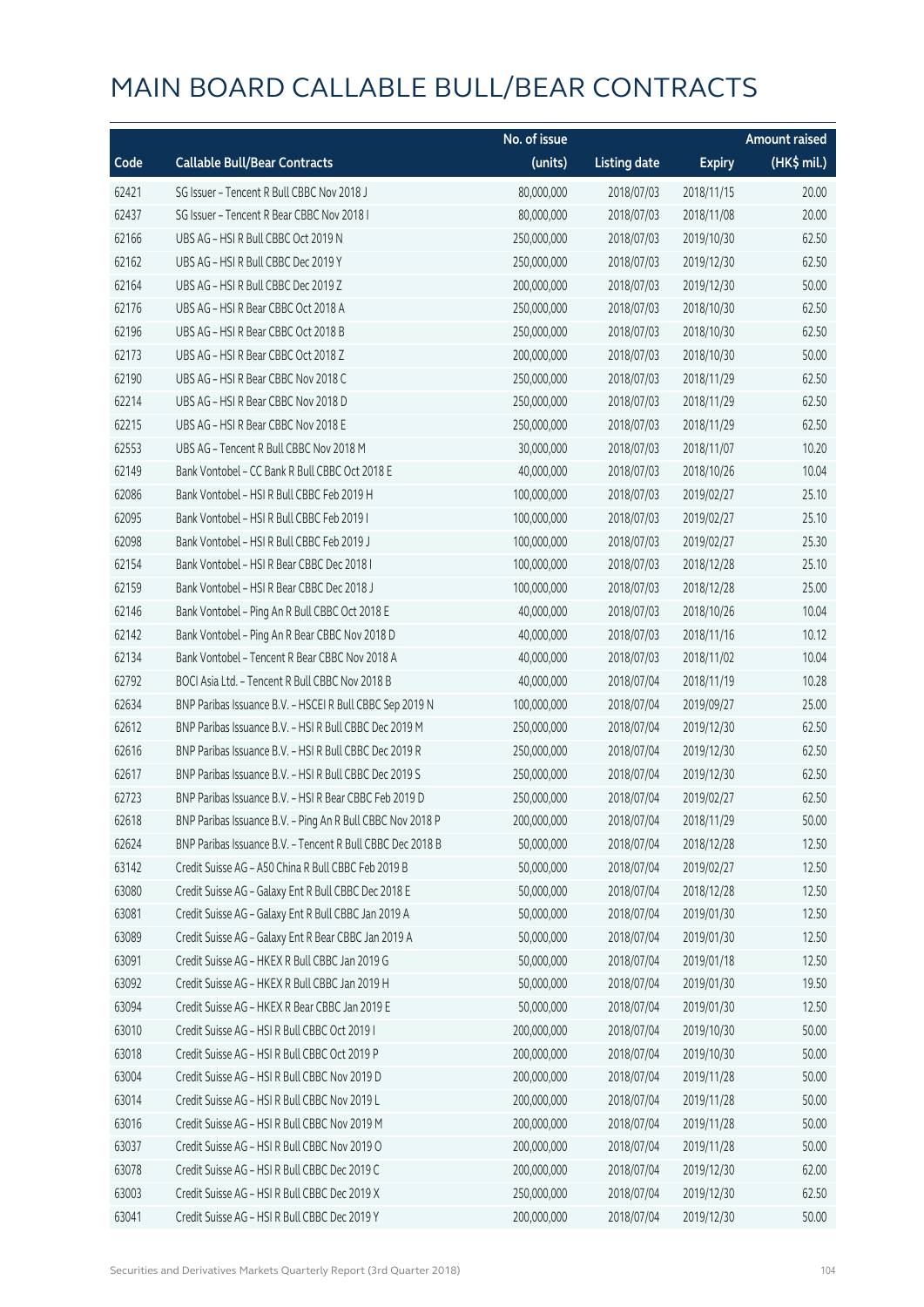|       |                                                               | No. of issue |                     |               | Amount raised |
|-------|---------------------------------------------------------------|--------------|---------------------|---------------|---------------|
| Code  | <b>Callable Bull/Bear Contracts</b>                           | (units)      | <b>Listing date</b> | <b>Expiry</b> | (HK\$ mil.)   |
| 63076 | Credit Suisse AG - HSI R Bull CBBC Dec 2019 Z                 | 200,000,000  | 2018/07/04          | 2019/12/30    | 56.00         |
| 63148 | Credit Suisse AG - HSI R Bear CBBC Dec 2018 H                 | 200,000,000  | 2018/07/04          | 2018/12/28    | 50.00         |
| 63149 | Credit Suisse AG - HSI R Bear CBBC Dec 2018 I                 | 200,000,000  | 2018/07/04          | 2018/12/28    | 50.00         |
| 63151 | Credit Suisse AG - HSI R Bear CBBC Dec 2018 J                 | 200,000,000  | 2018/07/04          | 2018/12/28    | 50.00         |
| 63063 | Credit Suisse AG - Ping An R Bull CBBC Dec 2018 D             | 80,000,000   | 2018/07/04          | 2018/12/28    | 20.00         |
| 63127 | Credit Suisse AG - Ping An R Bull CBBC Jan 2019 C             | 80,000,000   | 2018/07/04          | 2019/01/11    | 20.00         |
| 63133 | Credit Suisse AG - Ping An R Bull CBBC Jan 2019 D             | 80,000,000   | 2018/07/04          | 2019/01/18    | 20.00         |
| 63134 | Credit Suisse AG - Ping An R Bull CBBC Jan 2019 E             | 80,000,000   | 2018/07/04          | 2019/01/25    | 20.00         |
| 63120 | Credit Suisse AG - Sands China R Bull CBBC Mar 2019 A         | 50,000,000   | 2018/07/04          | 2019/03/28    | 12.50         |
| 63056 | Credit Suisse AG - Tencent R Bull CBBC Nov 2018 B             | 50,000,000   | 2018/07/04          | 2018/11/29    | 12.50         |
| 63060 | Credit Suisse AG - Tencent R Bull CBBC Dec 2018 F             | 50,000,000   | 2018/07/04          | 2018/12/21    | 12.50         |
| 63101 | Credit Suisse AG - Tencent R Bull CBBC Jan 2019 V             | 50,000,000   | 2018/07/04          | 2019/01/30    | 19.50         |
| 63103 | Credit Suisse AG - Tencent R Bull CBBC Feb 2019 C             | 50,000,000   | 2018/07/04          | 2019/02/27    | 28.00         |
| 63107 | Credit Suisse AG - Tencent R Bull CBBC Feb 2019 D             | 50,000,000   | 2018/07/04          | 2019/02/27    | 35.00         |
| 63117 | Credit Suisse AG - Tencent R Bear CBBC Dec 2018 O             | 50,000,000   | 2018/07/04          | 2018/12/28    | 12.50         |
| 62698 | Bank of East Asia - China Mobile R Bull CBBC Mar 2019 C       | 60,000,000   | 2018/07/04          | 2019/03/06    | 15.00         |
| 62694 | Bank of East Asia - CC Bank R Bull CBBC Mar 2019 A            | 60,000,000   | 2018/07/04          | 2019/03/06    | 15.00         |
| 62687 | Bank of East Asia - Galaxy Ent R Bull CBBC Mar 2019 A         | 16,000,000   | 2018/07/04          | 2019/03/06    | 10.40         |
| 62699 | Bank of East Asia - ICBC R Bull CBBC Mar 2019 A               | 60,000,000   | 2018/07/04          | 2019/03/06    | 15.00         |
| 62689 | Bank of East Asia - Ping An R Bull CBBC Mar 2019 B            | 120,000,000  | 2018/07/04          | 2019/03/06    | 30.00         |
| 62718 | Bank of East Asia - Sunny Optical R Bull CBBC Mar 2019 A      | 40,000,000   | 2018/07/04          | 2019/03/06    | 10.00         |
| 62683 | Bank of East Asia - Tencent R Bull CBBC Mar 2019 B            | 30,000,000   | 2018/07/04          | 2019/03/06    | 10.50         |
| 63172 | Goldman Sachs SP (Asia) - AAC Tech R Bull CBBC Dec 2018 O     | 40,000,000   | 2018/07/04          | 2018/12/31    | 10.00         |
| 63203 | Goldman Sachs SP (Asia) - China Mobile R Bull CBBC Dec 2018 G | 80,000,000   | 2018/07/04          | 2018/12/31    | 20.00         |
| 63185 | Goldman Sachs SP (Asia) - CSOP A50 ETF R Bull CBBC Dec 2018 F | 100,000,000  | 2018/07/04          | 2018/12/31    | 25.00         |
| 63186 | Goldman Sachs SP (Asia) - CSOP A50 ETF R Bull CBBC Mar 2019 G | 100,000,000  | 2018/07/04          | 2019/03/27    | 25.00         |
| 63180 | Goldman Sachs SP (Asia) - Galaxy Ent R Bull CBBC Jan 2019 D   | 100,000,000  | 2018/07/04          | 2019/01/31    | 25.00         |
| 62678 | Goldman Sachs SP (Asia) - HKEX R Bull CBBC Dec 2018 N         | 100,000,000  | 2018/07/04          | 2018/12/31    | 25.00         |
| 63188 | Goldman Sachs SP (Asia) - HKEX R Bull CBBC Feb 2019 G         | 100,000,000  | 2018/07/04          | 2019/02/04    | 25.00         |
| 63192 | Goldman Sachs SP (Asia) - HKEX R Bull CBBC Feb 2019 H         | 100,000,000  | 2018/07/04          | 2019/02/08    | 25.00         |
| 62660 | Goldman Sachs SP (Asia) - HSI R Bull CBBC Nov 2019 C          | 200,000,000  | 2018/07/04          | 2019/11/28    | 50.00         |
| 62659 | Goldman Sachs SP (Asia) - HSI R Bull CBBC Nov 2019 D          | 200,000,000  | 2018/07/04          | 2019/11/28    | 50.00         |
| 62661 | Goldman Sachs SP (Asia) - HSI R Bull CBBC Nov 2019 J          | 200,000,000  | 2018/07/04          | 2019/11/28    | 50.00         |
| 62849 | Goldman Sachs SP (Asia) - HSI R Bear CBBC Jan 2019 A          | 200,000,000  | 2018/07/04          | 2019/01/30    | 50.00         |
| 62852 | Goldman Sachs SP (Asia) - HSI R Bear CBBC Jan 2019 B          | 200,000,000  | 2018/07/04          | 2019/01/30    | 50.00         |
| 62863 | Goldman Sachs SP (Asia) - HSI R Bear CBBC Jan 2019 C          | 200,000,000  | 2018/07/04          | 2019/01/30    | 50.00         |
| 62682 | Goldman Sachs SP (Asia) - Ping An R Bull CBBC Dec 2018 A      | 100,000,000  | 2018/07/04          | 2018/12/31    | 25.00         |
| 62676 | Goldman Sachs SP (Asia) - Tencent R Bull CBBC Dec 2018 S      | 100,000,000  | 2018/07/04          | 2018/12/31    | 25.00         |
| 63152 | Goldman Sachs SP (Asia) - Tencent R Bull CBBC Dec 2018 V      | 100,000,000  | 2018/07/04          | 2018/12/31    | 25.00         |
| 63159 | Goldman Sachs SP (Asia) - Tencent R Bear CBBC Dec 2018 T      | 80,000,000   | 2018/07/04          | 2018/12/31    | 20.00         |
| 62790 | HK Bank - AIA R Bear CBBC Dec 2018 A                          | 40,000,000   | 2018/07/04          | 2018/12/03    | 10.00         |
| 62734 | HK Bank - CSOP A50 ETF R Bull CBBC Mar 2019 A                 | 50,000,000   | 2018/07/04          | 2019/03/11    | 12.50         |
| 62735 | HK Bank - CSOP A50 ETF R Bull CBBC Mar 2019 B                 | 50,000,000   | 2018/07/04          | 2019/03/18    | 12.50         |
| 62736 | HK Bank - A50 China R Bull CBBC Mar 2019 A                    | 50,000,000   | 2018/07/04          | 2019/03/11    | 12.50         |
| 62747 | HK Bank - A50 China R Bull CBBC Mar 2019 B                    | 50,000,000   | 2018/07/04          | 2019/03/18    | 12.50         |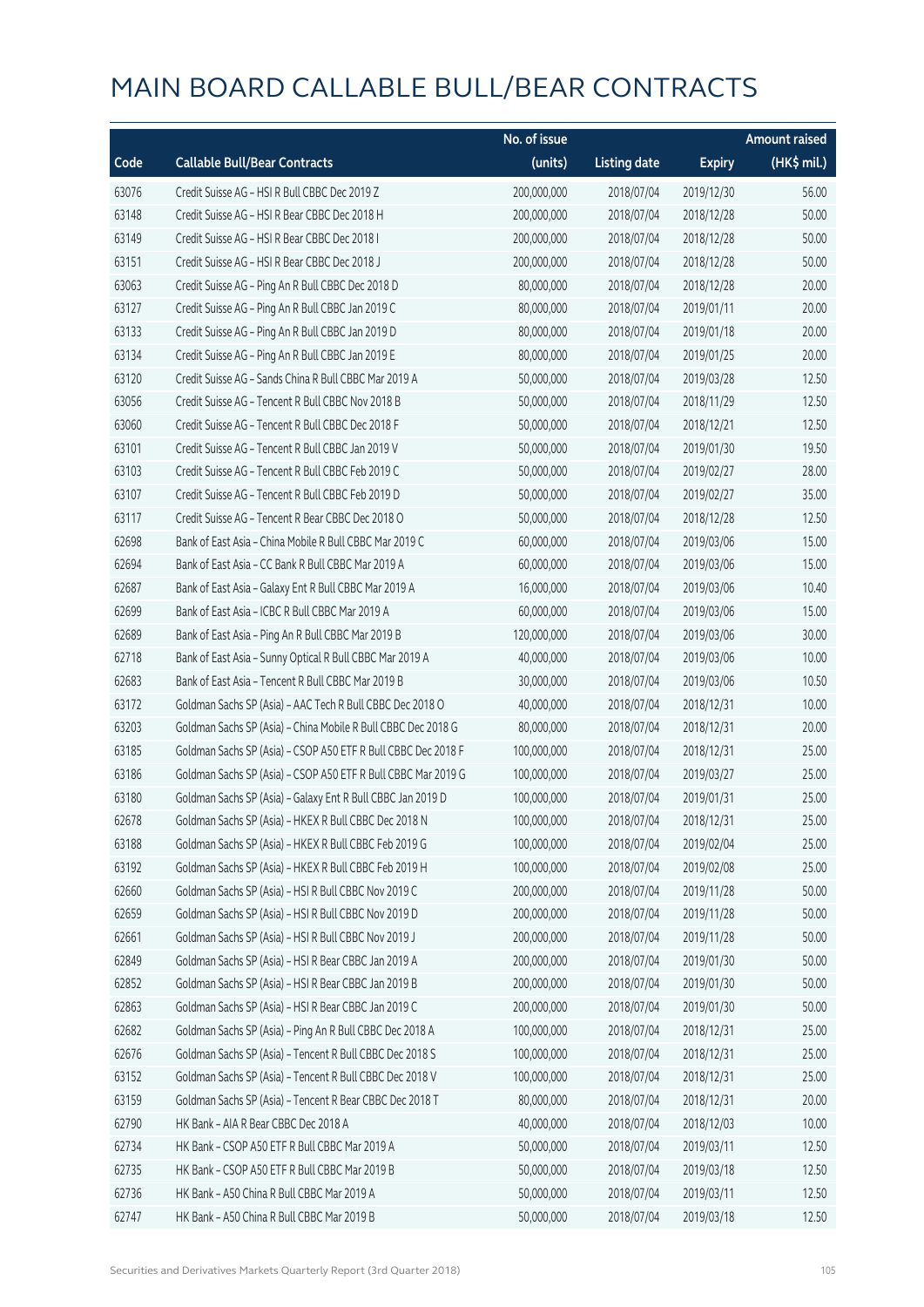|       |                                                          | No. of issue |                     |               | <b>Amount raised</b> |
|-------|----------------------------------------------------------|--------------|---------------------|---------------|----------------------|
| Code  | <b>Callable Bull/Bear Contracts</b>                      | (units)      | <b>Listing date</b> | <b>Expiry</b> | $(HK\$ mil.)         |
| 62774 | HK Bank - Galaxy Ent R Bull CBBC Dec 2018 C              | 80,000,000   | 2018/07/04          | 2018/12/10    | 20.00                |
| 62640 | HK Bank - HKEX R Bull CBBC Dec 2018 D                    | 50,000,000   | 2018/07/04          | 2018/12/10    | 12.50                |
| 62783 | HK Bank - HKEX R Bull CBBC Jan 2019 B                    | 50,000,000   | 2018/07/04          | 2019/01/07    | 15.00                |
| 62786 | HK Bank - HKEX R Bull CBBC Jan 2019 C                    | 50,000,000   | 2018/07/04          | 2019/01/28    | 17.50                |
| 62758 | HK Bank - HKEX R Bear CBBC Dec 2018 C                    | 40,000,000   | 2018/07/04          | 2018/12/10    | 10.00                |
| 62635 | HK Bank - HSI R Bull CBBC Jul 2019 O                     | 150,000,000  | 2018/07/04          | 2019/07/30    | 37.50                |
| 62730 | HK Bank - HSI R Bull CBBC Dec 2019 N                     | 100,000,000  | 2018/07/04          | 2019/12/30    | 25.00                |
| 62728 | HK Bank - HSI R Bear CBBC Nov 2018 K                     | 150,000,000  | 2018/07/04          | 2018/11/29    | 37.50                |
| 62639 | HK Bank - Ping An R Bull CBBC Dec 2018 C                 | 100,000,000  | 2018/07/04          | 2018/12/03    | 25.00                |
| 62780 | HK Bank - Ping An R Bull CBBC Jan 2019 B                 | 100,000,000  | 2018/07/04          | 2019/01/21    | 25.00                |
| 62789 | HK Bank - Ping An R Bear CBBC Dec 2018 B                 | 80,000,000   | 2018/07/04          | 2018/12/10    | 20.00                |
| 62636 | HK Bank - Tencent R Bull CBBC Nov 2018 B                 | 60,000,000   | 2018/07/04          | 2018/11/12    | 15.00                |
| 62754 | HK Bank - Tencent R Bear CBBC Dec 2018 E                 | 50,000,000   | 2018/07/04          | 2018/12/06    | 12.50                |
| 62988 | J P Morgan SP BV - China Overseas R Bull CBBC Aug 2019 A | 120,000,000  | 2018/07/04          | 2019/08/09    | 30.00                |
| 62992 | J P Morgan SP BV - CM Bank R Bull CBBC Jun 2019 A        | 150,000,000  | 2018/07/04          | 2019/06/14    | 37.50                |
| 62951 | J P Morgan SP BV - HKEX R Bull CBBC Oct 2018 K           | 50,000,000   | 2018/07/04          | 2018/10/12    | 12.50                |
| 63002 | J P Morgan SP BV - HKEX R Bull CBBC Nov 2018 B           | 50,000,000   | 2018/07/04          | 2018/11/09    | 12.50                |
| 62856 | J P Morgan SP BV - HSI R Bull CBBC Sep 2020 A            | 200,000,000  | 2018/07/04          | 2020/09/29    | 50.00                |
| 62866 | J P Morgan SP BV - HSI R Bull CBBC Sep 2020 B            | 240,000,000  | 2018/07/04          | 2020/09/29    | 60.00                |
| 62893 | J P Morgan SP BV - HSI R Bull CBBC Sep 2020 C            | 200,000,000  | 2018/07/04          | 2020/09/29    | 50.00                |
| 62910 | J P Morgan SP BV - HSI R Bull CBBC Sep 2020 D            | 240,000,000  | 2018/07/04          | 2020/09/29    | 60.00                |
| 62913 | J P Morgan SP BV - HSI R Bull CBBC Sep 2020 E            | 240,000,000  | 2018/07/04          | 2020/09/29    | 60.00                |
| 62921 | J P Morgan SP BV - HSI R Bull CBBC Sep 2020 F            | 240,000,000  | 2018/07/04          | 2020/09/29    | 60.00                |
| 62922 | J P Morgan SP BV - HSI R Bear CBBC Nov 2018 L            | 240,000,000  | 2018/07/04          | 2018/11/29    | 60.00                |
| 62937 | J P Morgan SP BV - HSI R Bear CBBC Nov 2018 M            | 200,000,000  | 2018/07/04          | 2018/11/29    | 50.00                |
| 62945 | J P Morgan SP BV - HSI R Bear CBBC Nov 2018 N            | 200,000,000  | 2018/07/04          | 2018/11/29    | 50.00                |
| 63337 | J P Morgan SP BV - HSI R Bear CBBC Nov 2018 O            | 200,000,000  | 2018/07/04          | 2018/11/29    | 50.00                |
| 62958 | JP Morgan SP BV - Tencent R Bull CBBC Oct 2018 T         | 50,000,000   | 2018/07/04          | 2018/10/12    | 12.50                |
| 62996 | J P Morgan SP BV - Tencent R Bull CBBC Oct 2018 U        | 50,000,000   | 2018/07/04          | 2018/10/19    | 12.50                |
| 62963 | J P Morgan SP BV - Tencent R Bear CBBC Oct 2018 L        | 50,000,000   | 2018/07/04          | 2018/10/19    | 12.50                |
| 62995 | J P Morgan SP BV - Tencent R Bear CBBC Nov 2018 B        | 50,000,000   | 2018/07/04          | 2018/11/09    | 12.50                |
| 63275 | SG Issuer - COVS R Bull CBBC Nov 2019 A                  | 100,000,000  | 2018/07/04          | 2019/11/28    | 25.00                |
| 63215 | SG Issuer - CSOP A50 ETF R Bull CBBC Nov 2018 U          | 60,000,000   | 2018/07/04          | 2018/11/15    | 15.00                |
| 63216 | SG Issuer - CSOP A50 ETF R Bull CBBC Nov 2018 V          | 60,000,000   | 2018/07/04          | 2018/11/23    | 15.00                |
| 63290 | SG Issuer - CSOP A50 ETF R Bull CBBC Mar 2019 B          | 60,000,000   | 2018/07/04          | 2019/03/28    | 15.00                |
| 63218 | SG Issuer - A50 China R Bull CBBC Nov 2018 L             | 50,000,000   | 2018/07/04          | 2018/11/26    | 12.50                |
| 63297 | SG Issuer - A50 China R Bull CBBC Apr 2019 B             | 50,000,000   | 2018/07/04          | 2019/04/29    | 12.50                |
| 63300 | SG Issuer - Galaxy Ent R Bull CBBC Dec 2018 O            | 80,000,000   | 2018/07/04          | 2018/12/28    | 20.00                |
| 63303 | SG Issuer - Galaxy Ent R Bull CBBC Dec 2018 P            | 80,000,000   | 2018/07/04          | 2018/12/31    | 20.00                |
| 63305 | SG Issuer - HKEX R Bull CBBC Nov 2018 Y                  | 50,000,000   | 2018/07/04          | 2018/11/16    | 12.50                |
| 63319 | SG Issuer - HKEX R Bull CBBC Nov 2018 Z                  | 50,000,000   | 2018/07/04          | 2018/11/23    | 12.50                |
| 63277 | SG Issuer - HKEX R Bull CBBC Dec 2018 U                  | 50,000,000   | 2018/07/04          | 2018/12/19    | 22.25                |
| 63279 | SG Issuer - HSBC R Bull CBBC Dec 2018 P                  | 100,000,000  | 2018/07/04          | 2018/12/18    | 25.00                |
| 63219 | SG Issuer - HSI R Bull CBBC Nov 2019 P                   | 200,000,000  | 2018/07/04          | 2019/11/28    | 50.00                |
| 63231 | SG Issuer - HSI R Bull CBBC Nov 2019 R                   | 200,000,000  | 2018/07/04          | 2019/11/28    | 50.00                |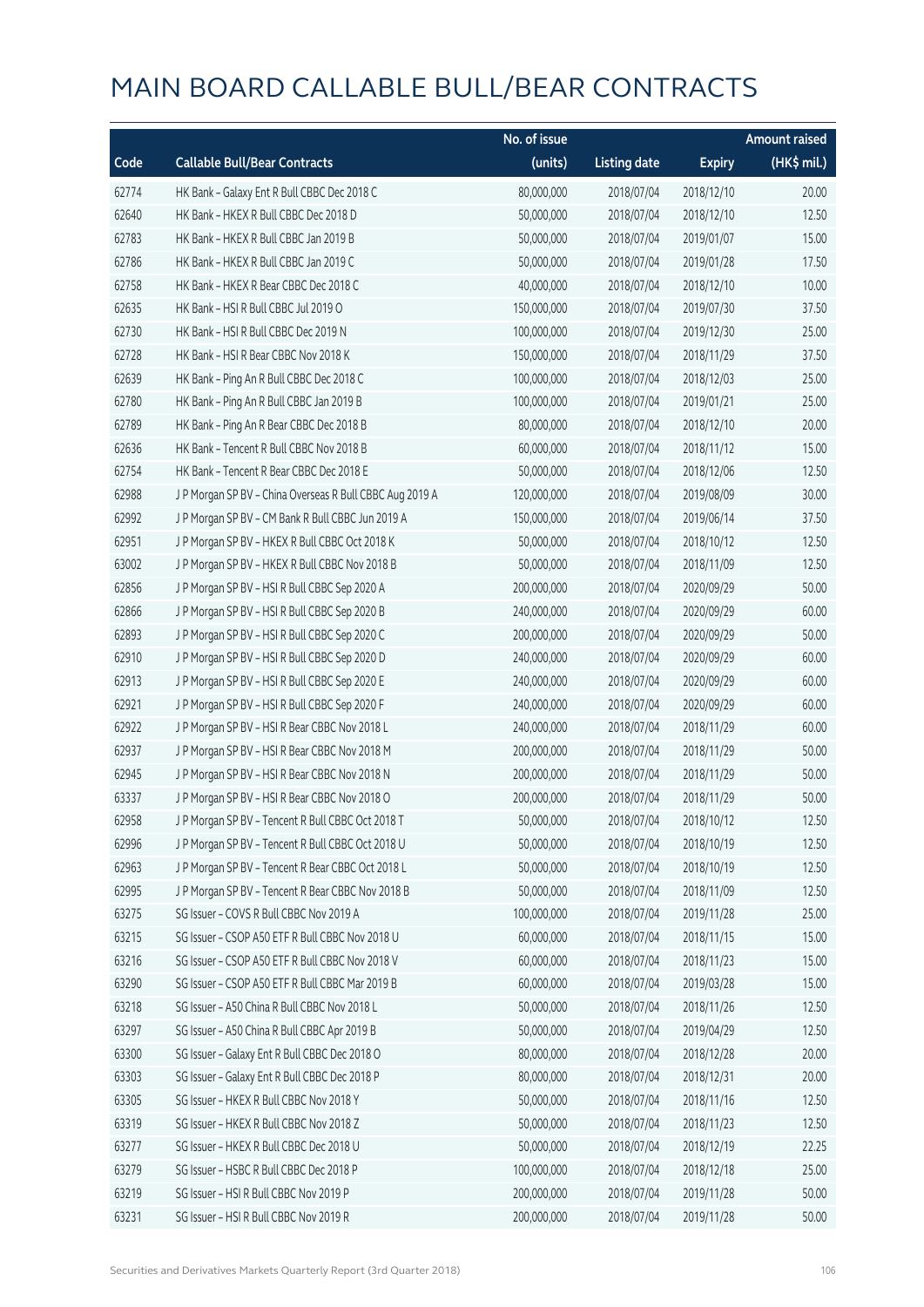|       |                                                            | No. of issue |                     |               | <b>Amount raised</b> |
|-------|------------------------------------------------------------|--------------|---------------------|---------------|----------------------|
| Code  | <b>Callable Bull/Bear Contracts</b>                        | (units)      | <b>Listing date</b> | <b>Expiry</b> | (HK\$ mil.)          |
| 63232 | SG Issuer - HSI R Bull CBBC Nov 2019 T                     | 200,000,000  | 2018/07/04          | 2019/11/28    | 50.00                |
| 63243 | SG Issuer - HSI R Bull CBBC Dec 2019 G                     | 200,000,000  | 2018/07/04          | 2019/12/30    | 50.00                |
| 63245 | SG Issuer - HSI R Bull CBBC Dec 2019 R                     | 200,000,000  | 2018/07/04          | 2019/12/30    | 50.00                |
| 63246 | SG Issuer - HSI R Bear CBBC Nov 2018 E                     | 200,000,000  | 2018/07/04          | 2018/11/29    | 50.00                |
| 63269 | SG Issuer - HSI R Bear CBBC Dec 2018 D                     | 200,000,000  | 2018/07/04          | 2018/12/28    | 50.00                |
| 63272 | SG Issuer - HSI R Bear CBBC Jan 2019 D                     | 200,000,000  | 2018/07/04          | 2019/01/30    | 50.00                |
| 63320 | SG Issuer - Ping An R Bull CBBC Nov 2018 G                 | 100,000,000  | 2018/07/04          | 2018/11/23    | 25.00                |
| 63324 | SG Issuer - Ping An R Bull CBBC Dec 2018 F                 | 100,000,000  | 2018/07/04          | 2018/12/10    | 25.00                |
| 63281 | SG Issuer - Ping An R Bull CBBC Dec 2018 J                 | 100,000,000  | 2018/07/04          | 2018/12/21    | 25.00                |
| 63327 | SG Issuer - Tencent R Bull CBBC Oct 2018 C                 | 80,000,000   | 2018/07/04          | 2018/10/15    | 20.00                |
| 63332 | SG Issuer - Tencent R Bull CBBC Oct 2018 F                 | 80,000,000   | 2018/07/04          | 2018/10/29    | 20.00                |
| 63326 | SG Issuer - Tencent R Bull CBBC Oct 2018 Z                 | 80,000,000   | 2018/07/04          | 2018/10/09    | 20.00                |
| 63283 | SG Issuer - Tencent R Bull CBBC Nov 2018 K                 | 80,000,000   | 2018/07/04          | 2018/11/20    | 20.00                |
| 63285 | SG Issuer - Tencent R Bull CBBC Dec 2018 H                 | 80,000,000   | 2018/07/04          | 2018/12/20    | 72.00                |
| 63282 | SG Issuer - Tencent R Bear CBBC Nov 2018 J                 | 80,000,000   | 2018/07/04          | 2018/11/16    | 20.00                |
| 62807 | UBS AG - HKEX R Bull CBBC Oct 2018 H                       | 50,000,000   | 2018/07/04          | 2018/10/24    | 12.50                |
| 62809 | UBS AG - HKEX R Bull CBBC Nov 2018 U                       | 50,000,000   | 2018/07/04          | 2018/11/12    | 12.50                |
| 62793 | UBS AG - HSI R Bull CBBC Nov 2019 Q                        | 200,000,000  | 2018/07/04          | 2019/11/28    | 50.00                |
| 62799 | UBS AG - HSI R Bull CBBC Nov 2019 T                        | 200,000,000  | 2018/07/04          | 2019/11/28    | 50.00                |
| 62797 | UBS AG - HSI R Bull CBBC Dec 2019 N                        | 250,000,000  | 2018/07/04          | 2019/12/30    | 62.50                |
| 62813 | UBS AG - HSI R Bear CBBC Nov 2018 F                        | 250,000,000  | 2018/07/04          | 2018/11/29    | 62.50                |
| 62814 | UBS AG - HSI R Bear CBBC Nov 2018 G                        | 250,000,000  | 2018/07/04          | 2018/11/29    | 62.50                |
| 62815 | UBS AG - HSI R Bear CBBC Nov 2018 H                        | 250,000,000  | 2018/07/04          | 2018/11/29    | 62.50                |
| 62831 | UBS AG - HSI R Bear CBBC Nov 2018 I                        | 250,000,000  | 2018/07/04          | 2018/11/29    | 62.50                |
| 62841 | UBS AG - HSI R Bear CBBC Nov 2018 J                        | 250,000,000  | 2018/07/04          | 2018/11/29    | 62.50                |
| 62800 | UBS AG - Tencent R Bull CBBC Oct 2018 V                    | 30,000,000   | 2018/07/04          | 2018/10/29    | 10.20                |
| 62806 | UBS AG - Tencent R Bull CBBC Oct 2018 W                    | 30,000,000   | 2018/07/04          | 2018/10/31    | 10.20                |
| 62648 | Bank Vontobel - AIA R Bull CBBC Dec 2018 A                 | 40,000,000   | 2018/07/04          | 2018/12/14    | 10.04                |
| 62657 | Bank Vontobel - AIA R Bull CBBC Dec 2018 B                 | 40,000,000   | 2018/07/04          | 2018/12/14    | 10.08                |
| 62653 | Bank Vontobel - Galaxy Ent R Bull CBBC Dec 2018 A          | 40,000,000   | 2018/07/04          | 2018/12/21    | 10.20                |
| 62655 | Bank Vontobel - Galaxy Ent R Bull CBBC Dec 2018 B          | 40,000,000   | 2018/07/04          | 2018/12/21    | 10.08                |
| 62590 | Bank Vontobel - HSI R Bull CBBC Feb 2019 K                 | 100,000,000  | 2018/07/04          | 2019/02/27    | 25.00                |
| 62603 | Bank Vontobel - HSI R Bull CBBC Feb 2019 L                 | 100,000,000  | 2018/07/04          | 2019/02/27    | 25.00                |
| 62605 | Bank Vontobel - HSI R Bull CBBC Jun 2019 A                 | 100,000,000  | 2018/07/04          | 2019/06/27    | 25.20                |
| 62642 | Bank Vontobel - HSI R Bear CBBC Dec 2018 K                 | 100,000,000  | 2018/07/04          | 2018/12/28    | 25.30                |
| 62644 | Bank Vontobel - HSI R Bear CBBC Dec 2018 L                 | 100,000,000  | 2018/07/04          | 2018/12/28    | 25.00                |
| 62647 | Bank Vontobel - Ping An R Bull CBBC Nov 2018 A             | 40,000,000   | 2018/07/04          | 2018/11/16    | 10.40                |
| 62578 | Bank Vontobel - Tencent R Bull CBBC Dec 2018 T             | 40,000,000   | 2018/07/04          | 2018/12/14    | 10.08                |
| 62589 | Bank Vontobel - Tencent R Bull CBBC Dec 2018 U             | 40,000,000   | 2018/07/04          | 2018/12/14    | 10.04                |
| 62646 | Bank Vontobel - Tencent R Bear CBBC Nov 2018 B             | 40,000,000   | 2018/07/04          | 2018/11/02    | 10.12                |
| 63397 | BOCI Asia Ltd. - Ping An R Bull CBBC Oct 2018 C            | 70,000,000   | 2018/07/05          | 2018/10/15    | 17.50                |
| 63346 | BNP Paribas Issuance B.V. - CC Bank R Bull CBBC Nov 2018 A | 100,000,000  | 2018/07/05          | 2018/11/29    | 25.00                |
| 63338 | BNP Paribas Issuance B.V. - CC Bank R Bull CBBC Nov 2018 Z | 100,000,000  | 2018/07/05          | 2018/11/29    | 25.00                |
| 63348 | BNP Paribas Issuance B.V. - CC Bank R Bear CBBC Nov 2018 A | 100,000,000  | 2018/07/05          | 2018/11/29    | 25.00                |
| 63351 | BNP Paribas Issuance B.V. - HKEX R Bear CBBC Mar 2019 I    | 50,000,000   | 2018/07/05          | 2019/03/28    | 12.50                |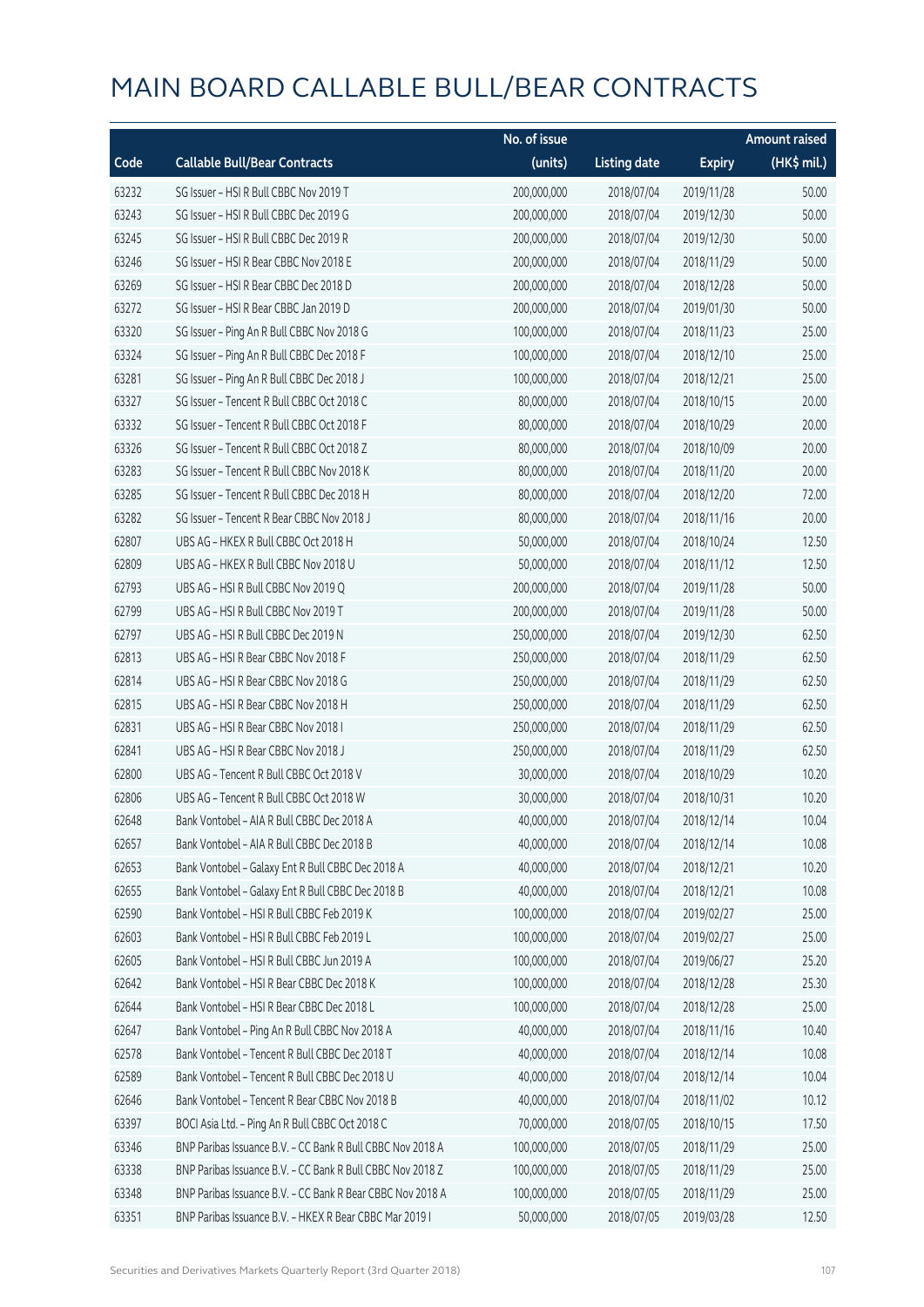|       |                                                            | No. of issue |                     |               | <b>Amount raised</b> |
|-------|------------------------------------------------------------|--------------|---------------------|---------------|----------------------|
| Code  | <b>Callable Bull/Bear Contracts</b>                        | (units)      | <b>Listing date</b> | <b>Expiry</b> | (HK\$ mil.)          |
| 63362 | BNP Paribas Issuance B.V. - HSCEI R Bear CBBC Jan 2019 E   | 100,000,000  | 2018/07/05          | 2019/01/30    | 25.00                |
| 63372 | BNP Paribas Issuance B.V. - HSI R Bull CBBC Dec 2019 N     | 250,000,000  | 2018/07/05          | 2019/12/30    | 62.50                |
| 63363 | BNP Paribas Issuance B.V. - HSI R Bull CBBC Dec 2019 U     | 250,000,000  | 2018/07/05          | 2019/12/30    | 62.50                |
| 63364 | BNP Paribas Issuance B.V. - HSI R Bull CBBC Dec 2019 V     | 250,000,000  | 2018/07/05          | 2019/12/30    | 62.50                |
| 63370 | BNP Paribas Issuance B.V. - HSI R Bull CBBC Dec 2019 W     | 250,000,000  | 2018/07/05          | 2019/12/30    | 62.50                |
| 63474 | BNP Paribas Issuance B.V. - HSI R Bull CBBC Dec 2019 Y     | 250,000,000  | 2018/07/05          | 2019/12/30    | 62.50                |
| 63483 | BNP Paribas Issuance B.V. - HSI R Bull CBBC Dec 2019 Z     | 250,000,000  | 2018/07/05          | 2019/12/30    | 62.50                |
| 63385 | BNP Paribas Issuance B.V. - HSI R Bear CBBC Feb 2019 E     | 250,000,000  | 2018/07/05          | 2019/02/27    | 62.50                |
| 63510 | BNP Paribas Issuance B.V. - HSI R Bear CBBC Feb 2019 F     | 250,000,000  | 2018/07/05          | 2019/02/27    | 62.50                |
| 63516 | BNP Paribas Issuance B.V. - HSI R Bear CBBC Feb 2019 G     | 250,000,000  | 2018/07/05          | 2019/02/27    | 62.50                |
| 63517 | BNP Paribas Issuance B.V. - HSI R Bear CBBC Feb 2019 H     | 250,000,000  | 2018/07/05          | 2019/02/27    | 62.50                |
| 63518 | BNP Paribas Issuance B.V. - HSI R Bear CBBC Feb 2019 I     | 250,000,000  | 2018/07/05          | 2019/02/27    | 62.50                |
| 63350 | BNP Paribas Issuance B.V. - Ping An R Bear CBBC Nov 2018 J | 200,000,000  | 2018/07/05          | 2018/11/29    | 50.00                |
| 63356 | BNP Paribas Issuance B.V. - Tencent R Bear CBBC Nov 2018 N | 50,000,000   | 2018/07/05          | 2018/11/29    | 12.50                |
| 63521 | BNP Paribas Issuance B.V. - Tencent R Bear CBBC Nov 2018 R | 50,000,000   | 2018/07/05          | 2018/11/29    | 12.50                |
| 64884 | Credit Suisse AG - AIA R Bear CBBC Dec 2018 A              | 50,000,000   | 2018/07/05          | 2018/12/28    | 12.50                |
| 64329 | Credit Suisse AG - CSOP A50 ETF R Bull CBBC Dec 2018 A     | 50,000,000   | 2018/07/05          | 2018/12/28    | 12.50                |
| 64335 | Credit Suisse AG - CSOP A50 ETF R Bull CBBC Feb 2019 B     | 50,000,000   | 2018/07/05          | 2019/02/27    | 12.50                |
| 64743 | Credit Suisse AG - HKEX R Bull CBBC Jan 2019 I             | 50,000,000   | 2018/07/05          | 2019/01/18    | 14.00                |
| 64780 | Credit Suisse AG - HKEX R Bull CBBC Jan 2019 J             | 50,000,000   | 2018/07/05          | 2019/01/30    | 21.00                |
| 64861 | Credit Suisse AG - HKEX R Bear CBBC Jan 2019 F             | 50,000,000   | 2018/07/05          | 2019/01/30    | 12.50                |
| 64733 | Credit Suisse AG - HSCEI R Bull CBBC Nov 2019 B            | 100,000,000  | 2018/07/05          | 2019/11/28    | 25.00                |
| 64739 | Credit Suisse AG - HSCEI R Bull CBBC Nov 2019 C            | 100,000,000  | 2018/07/05          | 2019/11/28    | 25.00                |
| 64294 | Credit Suisse AG - HSI R Bull CBBC Sep 2019 Q              | 200,000,000  | 2018/07/05          | 2019/09/27    | 50.00                |
| 64365 | Credit Suisse AG - HSI R Bull CBBC Sep 2019 U              | 200,000,000  | 2018/07/05          | 2019/09/27    | 50.00                |
| 64286 | Credit Suisse AG - HSI R Bull CBBC Oct 2019 A              | 200,000,000  | 2018/07/05          | 2019/10/30    | 50.00                |
| 64295 | Credit Suisse AG - HSI R Bull CBBC Oct 2019 Q              | 200,000,000  | 2018/07/05          | 2019/10/30    | 50.00                |
| 64461 | Credit Suisse AG - HSI R Bull CBBC Nov 2019 E              | 200,000,000  | 2018/07/05          | 2019/11/28    | 50.00                |
| 64938 | Credit Suisse AG - HSI R Bull CBBC Nov 2019 F              | 200,000,000  | 2018/07/05          | 2019/11/28    | 50.00                |
| 64299 | Credit Suisse AG - HSI R Bull CBBC Nov 2019 Q              | 200,000,000  | 2018/07/05          | 2019/11/28    | 50.00                |
| 64346 | Credit Suisse AG - HSI R Bull CBBC Nov 2019 W              | 200,000,000  | 2018/07/05          | 2019/11/28    | 50.00                |
| 64520 | Credit Suisse AG - HSI R Bull CBBC Dec 2019 D              | 200,000,000  | 2018/07/05          | 2019/12/30    | 50.00                |
| 64526 | Credit Suisse AG - HSI R Bull CBBC Dec 2019 E              | 200,000,000  | 2018/07/05          | 2019/12/30    | 60.00                |
| 64606 | Credit Suisse AG - HSI R Bull CBBC Dec 2019 F              | 200,000,000  | 2018/07/05          | 2019/12/30    | 64.00                |
| 64607 | Credit Suisse AG - HSI R Bear CBBC Nov 2018 P              | 200,000,000  | 2018/07/05          | 2018/11/29    | 50.00                |
| 64619 | Credit Suisse AG - HSI R Bear CBBC Nov 2018 Q              | 200,000,000  | 2018/07/05          | 2018/11/29    | 50.00                |
| 64652 | Credit Suisse AG - HSI R Bear CBBC Nov 2018 R              | 200,000,000  | 2018/07/05          | 2018/11/29    | 50.00                |
| 64667 | Credit Suisse AG - HSI R Bear CBBC Dec 2018 K              | 200,000,000  | 2018/07/05          | 2018/12/28    | 50.00                |
| 64725 | Credit Suisse AG - HSI R Bear CBBC Dec 2018 L              | 250,000,000  | 2018/07/05          | 2018/12/28    | 62.50                |
| 64311 | Credit Suisse AG - Ping An R Bull CBBC Jan 2019 F          | 80,000,000   | 2018/07/05          | 2019/01/30    | 20.00                |
| 64318 | Credit Suisse AG - Ping An R Bull CBBC Feb 2019 A          | 80,000,000   | 2018/07/05          | 2019/02/27    | 20.00                |
| 64321 | Credit Suisse AG - Ping An R Bear CBBC Jan 2019 C          | 50,000,000   | 2018/07/05          | 2019/01/18    | 12.50                |
| 64344 | Credit Suisse AG - Tencent R Bull CBBC Nov 2018 G          | 50,000,000   | 2018/07/05          | 2018/11/29    | 14.00                |
| 64303 | Credit Suisse AG - Tencent R Bull CBBC Jan 2019 W          | 50,000,000   | 2018/07/05          | 2019/01/30    | 14.00                |
| 64304 | Credit Suisse AG - Tencent R Bull CBBC Feb 2019 E          | 50,000,000   | 2018/07/05          | 2019/02/27    | 22.50                |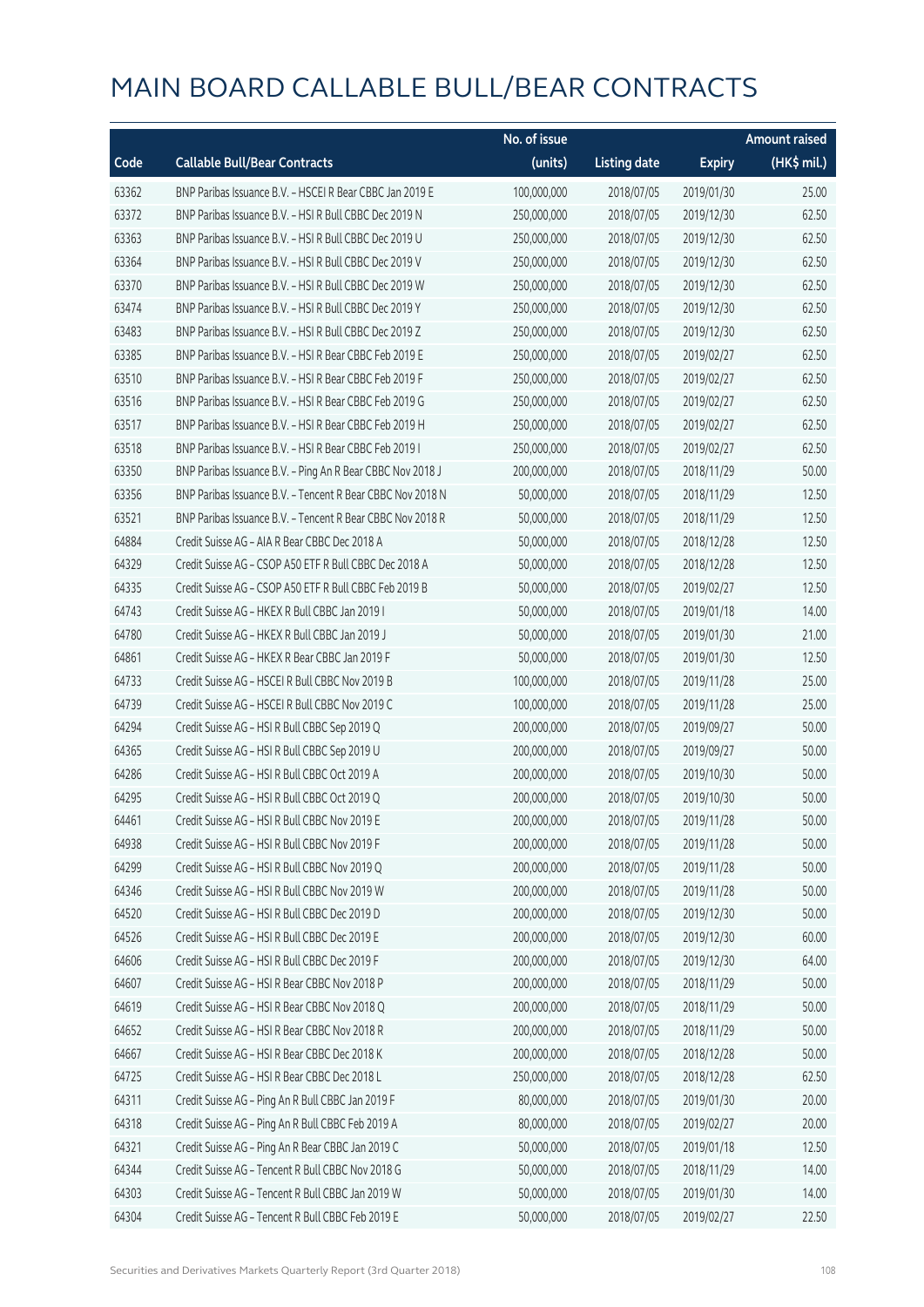|       |                                                              | No. of issue |                     |               | <b>Amount raised</b>  |
|-------|--------------------------------------------------------------|--------------|---------------------|---------------|-----------------------|
| Code  | <b>Callable Bull/Bear Contracts</b>                          | (units)      | <b>Listing date</b> | <b>Expiry</b> | $(HK\frac{1}{2}mil.)$ |
| 64306 | Credit Suisse AG - Tencent R Bull CBBC Feb 2019 F            | 50,000,000   | 2018/07/05          | 2019/02/27    | 39.00                 |
| 64871 | Credit Suisse AG - Tencent R Bear CBBC Jan 2019 F            | 50,000,000   | 2018/07/05          | 2019/01/24    | 12.50                 |
| 65257 | Goldman Sachs SP (Asia) - Bank of China R Bull CBBC Feb 19 K | 100,000,000  | 2018/07/05          | 2019/02/27    | 25.00                 |
| 65193 | Goldman Sachs SP (Asia) - China Life R Bull CBBC Feb 2019 D  | 100,000,000  | 2018/07/05          | 2019/02/27    | 26.80                 |
| 65011 | Goldman Sachs SP (Asia) - HKEX R Bull CBBC Dec 2018 O        | 100,000,000  | 2018/07/05          | 2018/12/31    | 25.00                 |
| 65023 | Goldman Sachs SP (Asia) - HSBC R Bull CBBC Dec 2018 Y        | 100,000,000  | 2018/07/05          | 2018/12/28    | 25.00                 |
| 65188 | Goldman Sachs SP (Asia) - HSCEI R Bear CBBC Oct 2018 B       | 200,000,000  | 2018/07/05          | 2018/10/30    | 50.40                 |
| 65041 | Goldman Sachs SP (Asia) - HSI R Bull CBBC Jan 2020 A         | 200,000,000  | 2018/07/05          | 2020/01/30    | 50.00                 |
| 64978 | Goldman Sachs SP (Asia) - HSI R Bull CBBC Jan 2020 V         | 200,000,000  | 2018/07/05          | 2020/01/30    | 50.00                 |
| 64979 | Goldman Sachs SP (Asia) - HSI R Bull CBBC Jan 2020 W         | 200,000,000  | 2018/07/05          | 2020/01/30    | 50.00                 |
| 64981 | Goldman Sachs SP (Asia) - HSI R Bull CBBC Jan 2020 X         | 200,000,000  | 2018/07/05          | 2020/01/30    | 50.00                 |
| 65047 | Goldman Sachs SP (Asia) - HSI R Bear CBBC Jan 2019 D         | 200,000,000  | 2018/07/05          | 2019/01/30    | 50.20                 |
| 65127 | Goldman Sachs SP (Asia) - HSI R Bear CBBC Jan 2019 E         | 200,000,000  | 2018/07/05          | 2019/01/30    | 50.00                 |
| 65143 | Goldman Sachs SP (Asia) - HSI R Bear CBBC Jan 2019 F         | 200,000,000  | 2018/07/05          | 2019/01/30    | 50.20                 |
| 65186 | Goldman Sachs SP (Asia) - HSI R Bear CBBC Jan 2019 G         | 200,000,000  | 2018/07/05          | 2019/01/30    | 50.00                 |
| 65245 | Goldman Sachs SP (Asia) - ICBC R Bull CBBC Dec 2018 W        | 100,000,000  | 2018/07/05          | 2018/12/28    | 25.00                 |
| 65009 | Goldman Sachs SP (Asia) - Ping An R Bull CBBC Dec 2018 G     | 100,000,000  | 2018/07/05          | 2018/12/31    | 25.00                 |
| 65243 | Goldman Sachs SP (Asia) - Ping An R Bear CBBC Dec 2018 E     | 100,000,000  | 2018/07/05          | 2018/12/31    | 25.10                 |
| 65215 | Goldman Sachs SP (Asia) - Tencent R Bear CBBC Dec 2018 U     | 80,000,000   | 2018/07/05          | 2018/12/31    | 20.00                 |
| 63429 | HK Bank - AAC Tech R Bull CBBC Jan 2019 B                    | 40,000,000   | 2018/07/05          | 2019/01/21    | 12.00                 |
| 63415 | HK Bank - Bank of China R Bull CBBC Feb 2019 B               | 100,000,000  | 2018/07/05          | 2019/02/18    | 25.00                 |
| 63403 | HK Bank - CPIC R Bull CBBC Apr 2019 A                        | 100,000,000  | 2018/07/05          | 2019/04/29    | 25.00                 |
| 63462 | HK Bank - Geely Auto R Bear CBBC Dec 2018 A                  | 40,000,000   | 2018/07/05          | 2018/12/03    | 14.00                 |
| 63422 | HK Bank - HKEX R Bull CBBC Feb 2019 B                        | 50,000,000   | 2018/07/05          | 2019/02/11    | 17.50                 |
| 63382 | HK Bank - HSCEI R Bear CBBC Nov 2018 D                       | 50,000,000   | 2018/07/05          | 2018/11/29    | 12.50                 |
| 63380 | HK Bank - HSI R Bull CBBC Dec 2019 O                         | 150,000,000  | 2018/07/05          | 2019/12/30    | 37.50                 |
| 63376 | HK Bank - HSI R Bear CBBC Nov 2018 L                         | 150,000,000  | 2018/07/05          | 2018/11/29    | 37.50                 |
| 63484 | HK Bank - HSI R Bear CBBC Nov 2018 M                         | 100,000,000  | 2018/07/05          | 2018/11/29    | 25.00                 |
| 63461 | HK Bank - Ping An R Bull CBBC Dec 2018 D                     | 100,000,000  | 2018/07/05          | 2018/12/17    | 25.00                 |
| 63401 | HK Bank - Sands China R Bear CBBC Dec 2018 A                 | 40,000,000   | 2018/07/05          | 2018/12/17    | 10.00                 |
| 63460 | HK Bank - Tencent R Bull CBBC Nov 2018 C                     | 60,000,000   | 2018/07/05          | 2018/11/15    | 15.00                 |
| 63440 | HK Bank - Tencent R Bear CBBC Dec 2018 F                     | 50,000,000   | 2018/07/05          | 2018/12/13    | 12.50                 |
| 63914 | J P Morgan SP BV - AAC Tech R Bull CBBC Oct 2018 D           | 40,000,000   | 2018/07/05          | 2018/10/12    | 10.00                 |
| 63924 | J P Morgan SP BV - AAC Tech R Bear CBBC Oct 2018 B           | 40,000,000   | 2018/07/05          | 2018/10/12    | 10.00                 |
| 63795 | J P Morgan SP BV - HSCEI R Bull CBBC Sep 2020 A              | 100,000,000  | 2018/07/05          | 2020/09/29    | 25.00                 |
| 63800 | J P Morgan SP BV - HSCEI R Bull CBBC Sep 2020 B              | 100,000,000  | 2018/07/05          | 2020/09/29    | 25.00                 |
| 63787 | J P Morgan SP BV - HSCEI R Bear CBBC Apr 2019 G              | 100,000,000  | 2018/07/05          | 2019/04/29    | 25.00                 |
| 63755 | J P Morgan SP BV - HSI R Bull CBBC Sep 2020 G                | 200,000,000  | 2018/07/05          | 2020/09/29    | 50.00                 |
| 63766 | J P Morgan SP BV - HSI R Bull CBBC Sep 2020 H                | 300,000,000  | 2018/07/05          | 2020/09/29    | 75.00                 |
| 63746 | J P Morgan SP BV - HSI R Bull CBBC Oct 2020 A                | 200,000,000  | 2018/07/05          | 2020/10/29    | 50.00                 |
| 63754 | J P Morgan SP BV - HSI R Bull CBBC Oct 2020 B                | 240,000,000  | 2018/07/05          | 2020/10/29    | 60.00                 |
| 63969 | J P Morgan SP BV - HSI R Bull CBBC Oct 2020 C                | 240,000,000  | 2018/07/05          | 2020/10/29    | 60.00                 |
| 63989 | J P Morgan SP BV - HSI R Bull CBBC Oct 2020 D                | 240,000,000  | 2018/07/05          | 2020/10/29    | 60.00                 |
| 63964 | J P Morgan SP BV - HSI R Bull CBBC Nov 2020 A                | 240,000,000  | 2018/07/05          | 2020/11/27    | 60.00                 |
| 64000 | J P Morgan SP BV - HSI R Bull CBBC Nov 2020 B                | 300,000,000  | 2018/07/05          | 2020/11/27    | 75.00                 |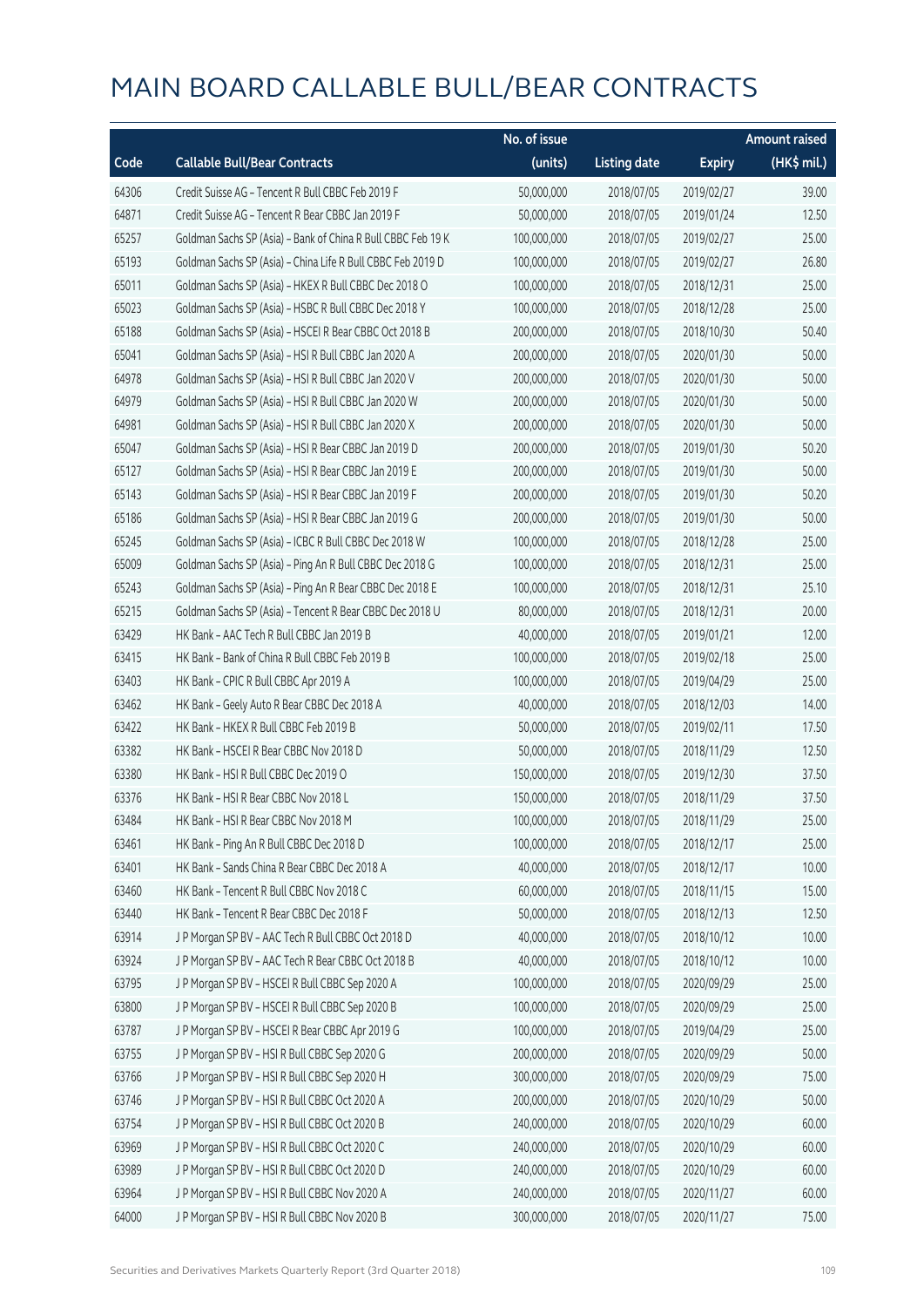|       |                                                   | No. of issue |                     |               | <b>Amount raised</b> |
|-------|---------------------------------------------------|--------------|---------------------|---------------|----------------------|
| Code  | <b>Callable Bull/Bear Contracts</b>               | (units)      | <b>Listing date</b> | <b>Expiry</b> | (HK\$ mil.)          |
| 63929 | J P Morgan SP BV - HSI R Bear CBBC Nov 2018 P     | 200,000,000  | 2018/07/05          | 2018/11/29    | 50.00                |
| 63936 | J P Morgan SP BV - HSI R Bear CBBC Nov 2018 Q     | 300,000,000  | 2018/07/05          | 2018/11/29    | 75.00                |
| 63943 | J P Morgan SP BV - HSI R Bear CBBC Nov 2018 R     | 300,000,000  | 2018/07/05          | 2018/11/29    | 75.00                |
| 63950 | J P Morgan SP BV - HSI R Bear CBBC Nov 2018 S     | 300,000,000  | 2018/07/05          | 2018/11/29    | 75.00                |
| 63962 | J P Morgan SP BV - HSI R Bear CBBC Nov 2018 T     | 200,000,000  | 2018/07/05          | 2018/11/29    | 50.00                |
| 63983 | J P Morgan SP BV - HSI R Bear CBBC Nov 2018 U     | 300,000,000  | 2018/07/05          | 2018/11/29    | 75.00                |
| 63810 | J P Morgan SP BV - Ping An R Bear CBBC Nov 2018 B | 100,000,000  | 2018/07/05          | 2018/11/09    | 25.00                |
| 63911 | J P Morgan SP BV - SUNAC R Bull CBBC Aug 2019 A   | 120,000,000  | 2018/07/05          | 2019/08/09    | 30.00                |
| 63801 | J P Morgan SP BV - Tencent R Bull CBBC Oct 2018 V | 50,000,000   | 2018/07/05          | 2018/10/19    | 30.50                |
| 63802 | J P Morgan SP BV - Tencent R Bull CBBC Oct 2018 W | 50,000,000   | 2018/07/05          | 2018/10/19    | 12.50                |
| 63809 | J P Morgan SP BV - Tencent R Bull CBBC Oct 2018 X | 50,000,000   | 2018/07/05          | 2018/10/12    | 13.00                |
| 63826 | J P Morgan SP BV - Tencent R Bull CBBC Oct 2018 Y | 50,000,000   | 2018/07/05          | 2018/10/12    | 20.50                |
| 63846 | JP Morgan SP BV - Tencent R Bull CBBC Oct 2018 Z  | 50,000,000   | 2018/07/05          | 2018/10/19    | 18.00                |
| 63821 | J P Morgan SP BV - Tencent R Bull CBBC Nov 2018 C | 50,000,000   | 2018/07/05          | 2018/11/09    | 12.50                |
| 63833 | J P Morgan SP BV - Tencent R Bull CBBC Nov 2018 D | 50,000,000   | 2018/07/05          | 2018/11/09    | 25.50                |
| 63834 | J P Morgan SP BV - Tencent R Bull CBBC Nov 2018 E | 50,000,000   | 2018/07/05          | 2018/11/09    | 15.50                |
| 63886 | J P Morgan SP BV - Tencent R Bear CBBC Oct 2018 M | 50,000,000   | 2018/07/05          | 2018/10/19    | 12.50                |
| 63887 | J P Morgan SP BV - Tencent R Bear CBBC Oct 2018 N | 50,000,000   | 2018/07/05          | 2018/10/12    | 12.50                |
| 64268 | SG Issuer - AAC Tech R Bull CBBC Nov 2018 F       | 40,000,000   | 2018/07/05          | 2018/11/30    | 10.00                |
| 64209 | SG Issuer - AAC Tech R Bull CBBC Dec 2018 F       | 40,000,000   | 2018/07/05          | 2018/12/11    | 12.40                |
| 64210 | SG Issuer - AAC Tech R Bull CBBC Dec 2018 G       | 40,000,000   | 2018/07/05          | 2018/12/17    | 10.00                |
| 64192 | SG Issuer - AAC Tech R Bear CBBC Dec 2018 B       | 40,000,000   | 2018/07/05          | 2018/12/10    | 10.00                |
| 64223 | SG Issuer - CC Bank R Bull CBBC Dec 2018 G        | 100,000,000  | 2018/07/05          | 2018/12/21    | 25.00                |
| 64220 | SG Issuer - CC Bank R Bear CBBC Nov 2018 A        | 80,000,000   | 2018/07/05          | 2018/11/09    | 20.00                |
| 64003 | SG Issuer - CPIC R Bull CBBC Jul 2019 B           | 100,000,000  | 2018/07/05          | 2019/07/30    | 25.00                |
| 64231 | SG Issuer - CPIC R Bull CBBC Jul 2019 C           | 100,000,000  | 2018/07/05          | 2019/07/23    | 25.00                |
| 64106 | SG Issuer - Galaxy Ent R Bull CBBC Dec 2018 Q     | 80,000,000   | 2018/07/05          | 2018/12/20    | 20.00                |
| 64108 | SG Issuer - Galaxy Ent R Bear CBBC Dec 2018 D     | 80,000,000   | 2018/07/05          | 2018/12/20    | 20.00                |
| 64109 | SG Issuer - HKEX R Bull CBBC Dec 2018 V           | 50,000,000   | 2018/07/05          | 2018/12/31    | 23.75                |
| 64112 | SG Issuer - HSBC R Bull CBBC Dec 2018 Q           | 100,000,000  | 2018/07/05          | 2018/12/10    | 25.00                |
| 64124 | SG Issuer - HSBC R Bear CBBC Dec 2018 A           | 100,000,000  | 2018/07/05          | 2018/12/12    | 25.00                |
| 64191 | SG Issuer - HSCEI R Bull CBBC Dec 2018 Y          | 100,000,000  | 2018/07/05          | 2018/12/28    | 25.00                |
| 64078 | SG Issuer - HSI R Bull CBBC Oct 2019 H            | 200,000,000  | 2018/07/05          | 2019/10/30    | 50.00                |
| 64175 | SG Issuer - HSI R Bull CBBC Oct 2019 K            | 200,000,000  | 2018/07/05          | 2019/10/30    | 50.00                |
| 64235 | SG Issuer - HSI R Bull CBBC Oct 2019 M            | 200,000,000  | 2018/07/05          | 2019/10/30    | 50.00                |
| 64079 | SG Issuer - HSI R Bull CBBC Nov 2019 S            | 200,000,000  | 2018/07/05          | 2019/11/28    | 50.00                |
| 64092 | SG Issuer - HSI R Bull CBBC Dec 2019 U            | 200,000,000  | 2018/07/05          | 2019/12/30    | 50.00                |
| 64177 | SG Issuer - HSI R Bull CBBC Dec 2019 W            | 200,000,000  | 2018/07/05          | 2019/12/30    | 50.00                |
| 64187 | SG Issuer - HSI R Bull CBBC Dec 2019 X            | 200,000,000  | 2018/07/05          | 2019/12/30    | 50.00                |
| 64239 | SG Issuer - HSI R Bull CBBC Dec 2019 Y            | 200,000,000  | 2018/07/05          | 2019/12/30    | 50.00                |
| 64064 | SG Issuer - HSI R Bear CBBC Nov 2018 F            | 200,000,000  | 2018/07/05          | 2018/11/29    | 50.00                |
| 64065 | SG Issuer - HSI R Bear CBBC Nov 2018 X            | 200,000,000  | 2018/07/05          | 2018/11/29    | 50.00                |
| 64066 | SG Issuer - HSI R Bear CBBC Dec 2018 F            | 200,000,000  | 2018/07/05          | 2018/12/28    | 50.00                |
| 64068 | SG Issuer - HSI R Bear CBBC Jan 2019 E            | 200,000,000  | 2018/07/05          | 2019/01/30    | 50.00                |
| 64070 | SG Issuer - HSI R Bear CBBC Jan 2019 F            | 200,000,000  | 2018/07/05          | 2019/01/30    | 50.00                |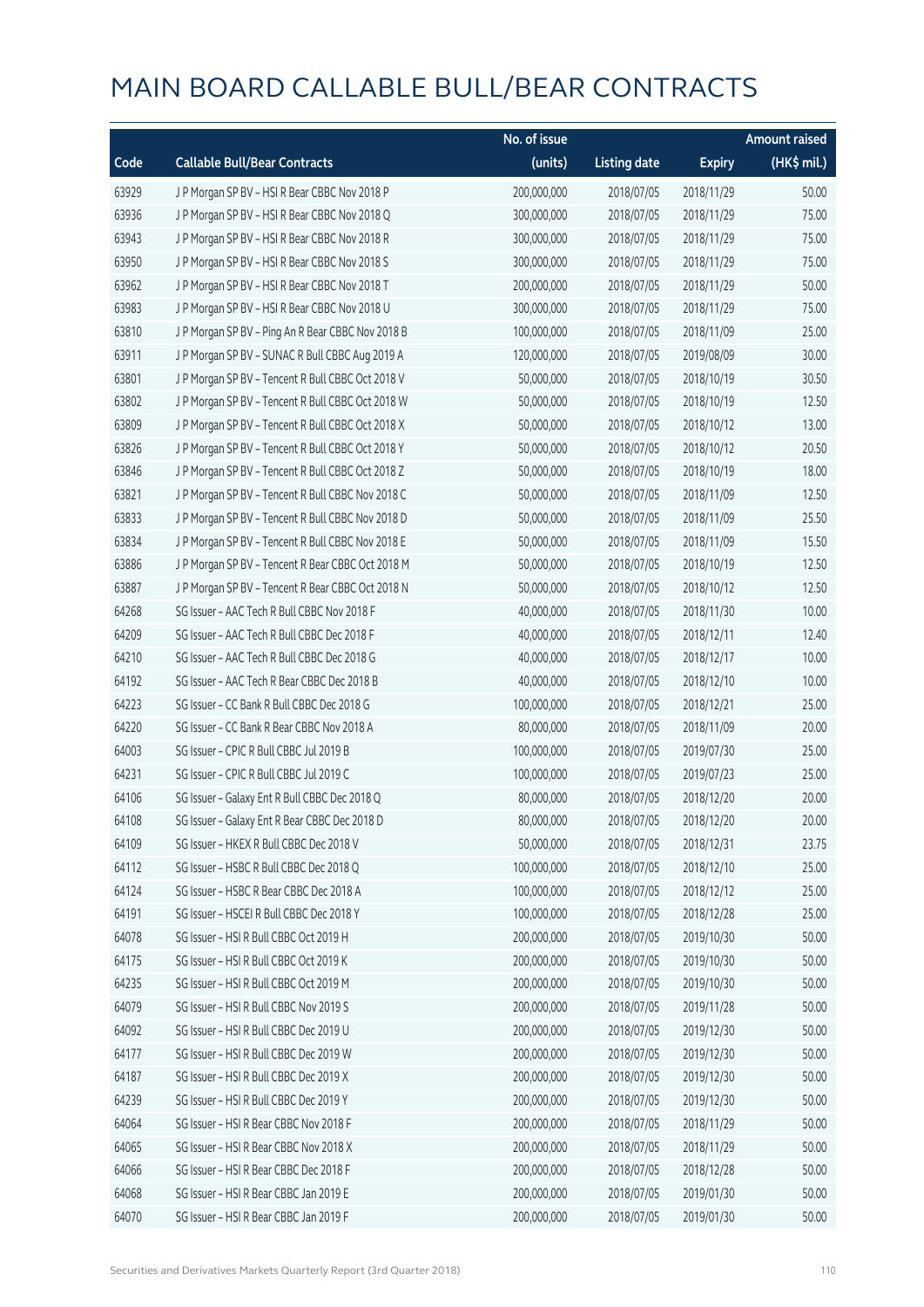|       |                                                | No. of issue |                     |               | <b>Amount raised</b> |
|-------|------------------------------------------------|--------------|---------------------|---------------|----------------------|
| Code  | <b>Callable Bull/Bear Contracts</b>            | (units)      | <b>Listing date</b> | <b>Expiry</b> | (HK\$ mil.)          |
| 64074 | SG Issuer - HSI R Bear CBBC Jan 2019 G         | 200,000,000  | 2018/07/05          | 2019/01/30    | 50.00                |
| 64004 | SG Issuer - ICBC R Bull CBBC Dec 2018 H        | 60,000,000   | 2018/07/05          | 2018/12/21    | 15.00                |
| 64014 | SG Issuer - NCI R Bull CBBC May 2019 C         | 80,000,000   | 2018/07/05          | 2019/05/15    | 20.00                |
| 64140 | SG Issuer - NCI R Bull CBBC May 2019 D         | 80,000,000   | 2018/07/05          | 2019/05/30    | 20.00                |
| 64035 | SG Issuer - Ping An R Bull CBBC Dec 2018 K     | 100,000,000  | 2018/07/05          | 2018/12/10    | 25.00                |
| 64046 | SG Issuer - Ping An R Bull CBBC Dec 2018 L     | 100,000,000  | 2018/07/05          | 2018/12/11    | 25.00                |
| 64270 | SG Issuer - Ping An R Bull CBBC Dec 2018 M     | 100,000,000  | 2018/07/05          | 2018/12/19    | 25.00                |
| 64038 | SG Issuer - Ping An R Bear CBBC Dec 2018 J     | 100,000,000  | 2018/07/05          | 2018/12/10    | 25.00                |
| 64048 | SG Issuer - Sands China R Bull CBBC Apr 2019 C | 60,000,000   | 2018/07/05          | 2019/04/16    | 15.00                |
| 64141 | SG Issuer - SUNAC R Bull CBBC Oct 2019 A       | 80,000,000   | 2018/07/05          | 2019/10/30    | 20.00                |
| 64154 | SG Issuer - SUNAC R Bull CBBC Nov 2019 A       | 80,000,000   | 2018/07/05          | 2019/11/28    | 20.00                |
| 64054 | SG Issuer - Tencent R Bull CBBC Nov 2018 M     | 80,000,000   | 2018/07/05          | 2018/11/20    | 20.00                |
| 64156 | SG Issuer - Tencent R Bull CBBC Nov 2018 O     | 80,000,000   | 2018/07/05          | 2018/11/08    | 20.00                |
| 64171 | SG Issuer - Tencent R Bull CBBC Nov 2018 P     | 80,000,000   | 2018/07/05          | 2018/11/15    | 20.00                |
| 64280 | SG Issuer - Tencent R Bull CBBC Nov 2018 Q     | 80,000,000   | 2018/07/05          | 2018/11/14    | 20.00                |
| 64281 | SG Issuer - Tencent R Bull CBBC Nov 2018 R     | 80,000,000   | 2018/07/05          | 2018/11/20    | 20.00                |
| 64059 | SG Issuer - Tencent R Bull CBBC Dec 2018 I     | 80,000,000   | 2018/07/05          | 2018/12/11    | 20.40                |
| 64061 | SG Issuer - Tencent R Bull CBBC Dec 2018 J     | 80,000,000   | 2018/07/05          | 2018/12/13    | 20.00                |
| 64053 | SG Issuer - Tencent R Bear CBBC Oct 2018 S     | 80,000,000   | 2018/07/05          | 2018/10/22    | 20.00                |
| 63653 | UBS AG - AAC Tech R Bull CBBC Nov 2018 C       | 40,000,000   | 2018/07/05          | 2018/11/05    | 10.00                |
| 63543 | UBS AG - CC Bank R Bull CBBC Nov 2018 C        | 80,000,000   | 2018/07/05          | 2018/11/26    | 20.00                |
| 63575 | UBS AG - CNOOC R Bull CBBC Nov 2018 E          | 40,000,000   | 2018/07/05          | 2018/11/15    | 10.00                |
| 63545 | UBS AG - CSOP A50 ETF R Bull CBBC Oct 2018 M   | 50,000,000   | 2018/07/05          | 2018/10/29    | 12.50                |
| 63548 | UBS AG - A50 China R Bull CBBC Oct 2018 G      | 50,000,000   | 2018/07/05          | 2018/10/15    | 12.50                |
| 63594 | UBS AG - HKEX R Bull CBBC Oct 2018 J           | 50,000,000   | 2018/07/05          | 2018/10/22    | 12.50                |
| 63596 | UBS AG - HKEX R Bull CBBC Oct 2018 K           | 50,000,000   | 2018/07/05          | 2018/10/24    | 12.50                |
| 63555 | UBS AG - HSCEI R Bull CBBC Nov 2019 F          | 100,000,000  | 2018/07/05          | 2019/11/28    | 25.00                |
| 63561 | UBS AG – HSCELR Bull CBBC Dec 2019 B           | 100,000,000  | 2018/07/05          | 2019/12/30    | 25.00                |
| 63598 | UBS AG - HSI R Bull CBBC Oct 2019 B            | 250,000,000  | 2018/07/05          | 2019/10/30    | 62.50                |
| 63609 | UBS AG - HSI R Bull CBBC Oct 2019 I            | 200,000,000  | 2018/07/05          | 2019/10/30    | 50.00                |
| 63650 | UBS AG - HSI R Bull CBBC Oct 2019 P            | 200,000,000  | 2018/07/05          | 2019/10/30    | 50.00                |
| 63524 | UBS AG - HSI R Bull CBBC Oct 2019 T            | 250,000,000  | 2018/07/05          | 2019/10/30    | 62.50                |
| 63529 | UBS AG - HSI R Bull CBBC Oct 2019 V            | 200,000,000  | 2018/07/05          | 2019/10/30    | 50.00                |
| 63614 | UBS AG - HSI R Bull CBBC Nov 2019 B            | 250,000,000  | 2018/07/05          | 2019/11/28    | 67.50                |
| 63605 | UBS AG - HSI R Bull CBBC Nov 2019 U            | 250,000,000  | 2018/07/05          | 2019/11/28    | 62.50                |
| 63615 | UBS AG - HSI R Bull CBBC Dec 2019 E            | 200,000,000  | 2018/07/05          | 2019/12/30    | 57.00                |
| 63530 | UBS AG - HSI R Bull CBBC Dec 2019 W            | 250,000,000  | 2018/07/05          | 2019/12/30    | 62.50                |
| 63666 | UBS AG - HSI R Bear CBBC Nov 2018 K            | 200,000,000  | 2018/07/05          | 2018/11/29    | 50.00                |
| 63675 | UBS AG - HSI R Bear CBBC Nov 2018 L            | 200,000,000  | 2018/07/05          | 2018/11/29    | 50.00                |
| 63679 | UBS AG - HSI R Bear CBBC Nov 2018 M            | 250,000,000  | 2018/07/05          | 2018/11/29    | 62.50                |
| 63701 | UBS AG - HSI R Bear CBBC Nov 2018 N            | 200,000,000  | 2018/07/05          | 2018/11/29    | 50.00                |
| 63722 | UBS AG - HSI R Bear CBBC Nov 2018 O            | 250,000,000  | 2018/07/05          | 2018/11/29    | 62.50                |
| 63744 | UBS AG - HSI R Bear CBBC Nov 2018 P            | 250,000,000  | 2018/07/05          | 2018/11/29    | 62.50                |
| 63544 | UBS AG - ICBC R Bull CBBC Nov 2018 F           | 100,000,000  | 2018/07/05          | 2018/11/26    | 25.00                |
| 63654 | UBS AG - Tencent R Bull CBBC Oct 2018 A        | 30,000,000   | 2018/07/05          | 2018/10/15    | 10.20                |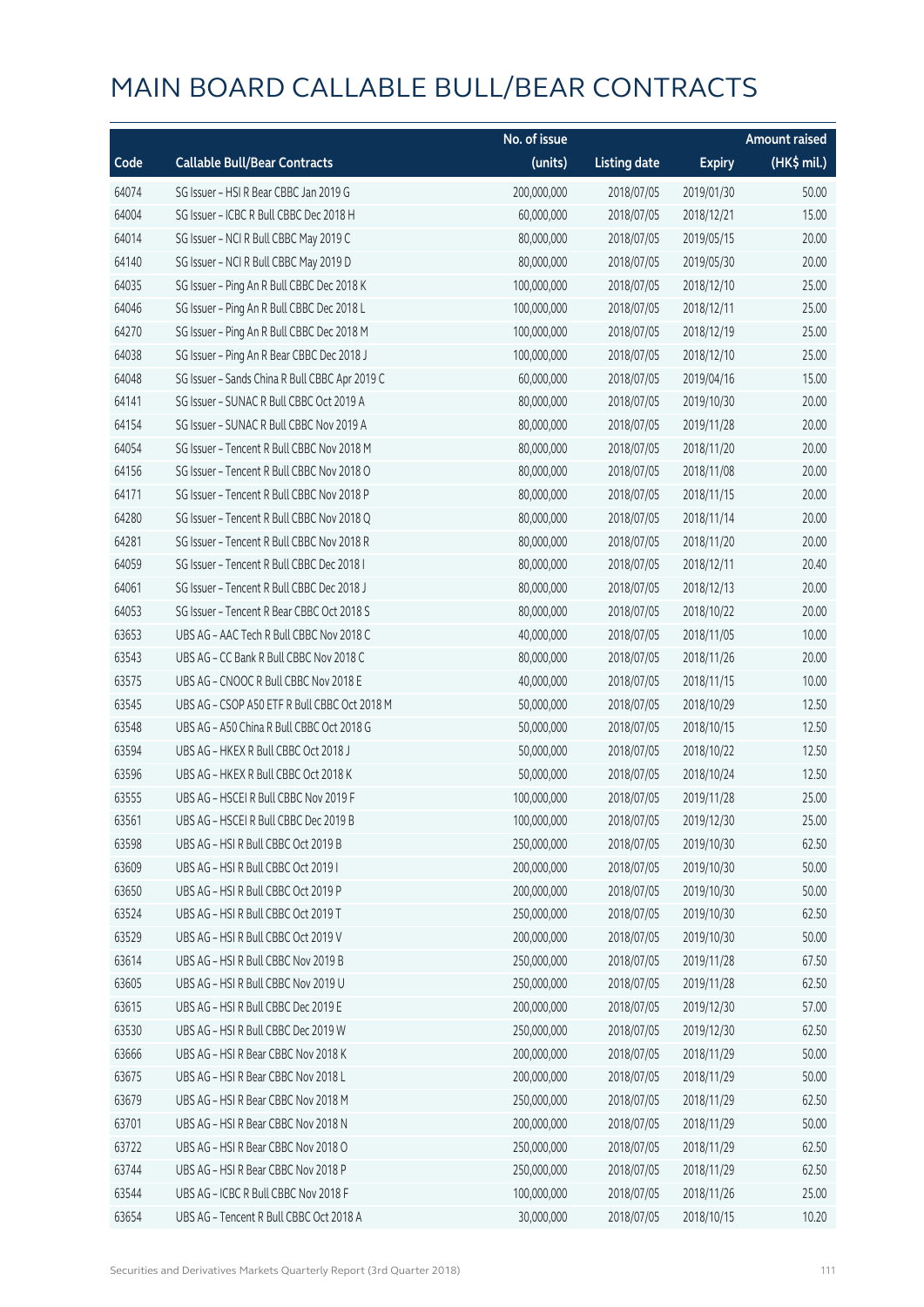|       |                                                               | No. of issue |                     |               | <b>Amount raised</b> |
|-------|---------------------------------------------------------------|--------------|---------------------|---------------|----------------------|
| Code  | <b>Callable Bull/Bear Contracts</b>                           | (units)      | <b>Listing date</b> | <b>Expiry</b> | (HK\$ mil.)          |
| 63534 | UBS AG - Tencent R Bull CBBC Oct 2018 Y                       | 30,000,000   | 2018/07/05          | 2018/10/25    | 10.20                |
| 63537 | UBS AG - Tencent R Bull CBBC Nov 2018 N                       | 30,000,000   | 2018/07/05          | 2018/11/26    | 14.55                |
| 63661 | UBS AG - Tencent R Bull CBBC Nov 2018 O                       | 30,000,000   | 2018/07/05          | 2018/11/14    | 10.20                |
| 63664 | UBS AG - Tencent R Bear CBBC Nov 2018 A                       | 30,000,000   | 2018/07/05          | 2018/11/06    | 10.20                |
| 63488 | Bank Vontobel - HSI R Bull CBBC Jun 2019 B                    | 100,000,000  | 2018/07/05          | 2019/06/27    | 25.20                |
| 63492 | Bank Vontobel - HSI R Bull CBBC Jun 2019 C                    | 100,000,000  | 2018/07/05          | 2019/06/27    | 27.80                |
| 63497 | Bank Vontobel - HSI R Bear CBBC Dec 2018 M                    | 100,000,000  | 2018/07/05          | 2018/12/28    | 25.10                |
| 63500 | Bank Vontobel - HSI R Bear CBBC Dec 2018 N                    | 100,000,000  | 2018/07/05          | 2018/12/28    | 25.30                |
| 65907 | BNP Paribas Issuance B.V. - HKEX R Bull CBBC May 2019 B       | 50,000,000   | 2018/07/06          | 2019/05/30    | 12.50                |
| 65887 | BNP Paribas Issuance B.V. - HSCEI R Bull CBBC Sep 2019 O      | 100,000,000  | 2018/07/06          | 2019/09/27    | 25.00                |
| 65851 | BNP Paribas Issuance B.V. - HSI R Bull CBBC Dec 2019 B        | 250,000,000  | 2018/07/06          | 2019/12/30    | 62.50                |
| 65868 | BNP Paribas Issuance B.V. - HSI R Bull CBBC Dec 2019 C        | 250,000,000  | 2018/07/06          | 2019/12/30    | 62.50                |
| 67037 | Credit Suisse AG - AIA R Bull CBBC Dec 2018 D                 | 70,000,000   | 2018/07/06          | 2018/12/28    | 17.50                |
| 67051 | Credit Suisse AG - Bank of China R Bull CBBC Jan 2019 A       | 70,000,000   | 2018/07/06          | 2019/01/30    | 17.50                |
| 67039 | Credit Suisse AG - China Life R Bull CBBC Jan 2019 C          | 40,000,000   | 2018/07/06          | 2019/01/30    | 14.80                |
| 67031 | Credit Suisse AG - CNOOC R Bull CBBC Jan 2019 C               | 50,000,000   | 2018/07/06          | 2019/01/18    | 12.50                |
| 67011 | Credit Suisse AG - HKEX R Bull CBBC Feb 2019 F                | 50,000,000   | 2018/07/06          | 2019/02/13    | 12.50                |
| 67027 | Credit Suisse AG - HKEX R Bear CBBC Jan 2019 G                | 50,000,000   | 2018/07/06          | 2019/01/18    | 12.50                |
| 67013 | Credit Suisse AG - HSI R Bull CBBC Nov 2019 R                 | 200,000,000  | 2018/07/06          | 2019/11/28    | 50.00                |
| 67022 | Credit Suisse AG - HSI R Bull CBBC Nov 2019 S                 | 200,000,000  | 2018/07/06          | 2019/11/28    | 50.00                |
| 67024 | Credit Suisse AG - HSI R Bull CBBC Nov 2019 U                 | 200,000,000  | 2018/07/06          | 2019/11/28    | 50.00                |
| 66995 | Credit Suisse AG - HSI R Bull CBBC Dec 2019 B                 | 200,000,000  | 2018/07/06          | 2019/12/30    | 50.00                |
| 66950 | Credit Suisse AG - HSI R Bear CBBC Nov 2018 S                 | 200,000,000  | 2018/07/06          | 2018/11/29    | 50.00                |
| 66967 | Credit Suisse AG - HSI R Bear CBBC Nov 2018 T                 | 200,000,000  | 2018/07/06          | 2018/11/29    | 50.00                |
| 66977 | Credit Suisse AG - HSI R Bear CBBC Nov 2018 U                 | 200,000,000  | 2018/07/06          | 2018/11/29    | 50.00                |
| 66959 | Credit Suisse AG - HSI R Bear CBBC Dec 2018 M                 | 200,000,000  | 2018/07/06          | 2018/12/28    | 50.00                |
| 66970 | Credit Suisse AG - HSI R Bear CBBC Dec 2018 N                 | 200,000,000  | 2018/07/06          | 2018/12/28    | 50.00                |
| 66978 | Credit Suisse AG - Ping An R Bull CBBC Jan 2019 G             | 80,000,000   | 2018/07/06          | 2019/01/22    | 20.00                |
| 67026 | Credit Suisse AG - Tencent R Bull CBBC Dec 2018 B             | 50,000,000   | 2018/07/06          | 2018/12/28    | 12.50                |
| 66979 | Credit Suisse AG - Tencent R Bear CBBC Jan 2019 G             | 50,000,000   | 2018/07/06          | 2019/01/24    | 12.50                |
| 65832 | Bank of East Asia - Geely Auto R Bull CBBC Mar 2019 A         | 40,000,000   | 2018/07/06          | 2019/03/12    | 10.00                |
| 65843 | Bank of East Asia - Geely Auto R Bull CBBC Mar 2019 B         | 40,000,000   | 2018/07/06          | 2019/03/12    | 10.00                |
| 65781 | Bank of East Asia - Ping An R Bull CBBC Mar 2019 C            | 120,000,000  | 2018/07/06          | 2019/03/12    | 30.00                |
| 65848 | Bank of East Asia - Tencent R Bull CBBC Mar 2019 C            | 30,000,000   | 2018/07/06          | 2019/03/12    | 10.50                |
| 66941 | Goldman Sachs SP (Asia) - CSOP A50 ETF R Bull CBBC Feb 2019 A | 100,000,000  | 2018/07/06          | 2019/02/18    | 25.00                |
| 66943 | Goldman Sachs SP (Asia) - CSOP A50 ETF R Bull CBBC Feb 2019 B | 100,000,000  | 2018/07/06          | 2019/02/18    | 25.00                |
| 66343 | Goldman Sachs SP (Asia) - HSI R Bull CBBC Jan 2020 B          | 200,000,000  | 2018/07/06          | 2020/01/30    | 50.20                |
| 66346 | Goldman Sachs SP (Asia) - HSI R Bull CBBC Jan 2020 Y          | 200,000,000  | 2018/07/06          | 2020/01/30    | 50.20                |
| 66322 | Goldman Sachs SP (Asia) - HSI R Bear CBBC Jan 2019 H          | 200,000,000  | 2018/07/06          | 2019/01/30    | 50.00                |
| 66327 | Goldman Sachs SP (Asia) - HSI R Bear CBBC Jan 2019 I          | 200,000,000  | 2018/07/06          | 2019/01/30    | 50.80                |
| 66339 | Goldman Sachs SP (Asia) - HSI R Bear CBBC Jan 2019 J          | 200,000,000  | 2018/07/06          | 2019/01/30    | 50.80                |
| 66341 | Goldman Sachs SP (Asia) - HSI R Bear CBBC Jan 2019 K          | 200,000,000  | 2018/07/06          | 2019/01/30    | 50.00                |
| 66351 | Goldman Sachs SP (Asia) - Ping An R Bull CBBC Mar 2019 B      | 100,000,000  | 2018/07/06          | 2019/03/20    | 25.00                |
| 66348 | Goldman Sachs SP (Asia) - Tencent R Bull CBBC Feb 2019 X      | 100,000,000  | 2018/07/06          | 2019/02/18    | 25.00                |
| 66350 | Goldman Sachs SP (Asia) - Tencent R Bull CBBC Feb 2019 Y      | 100,000,000  | 2018/07/06          | 2019/02/18    | 25.00                |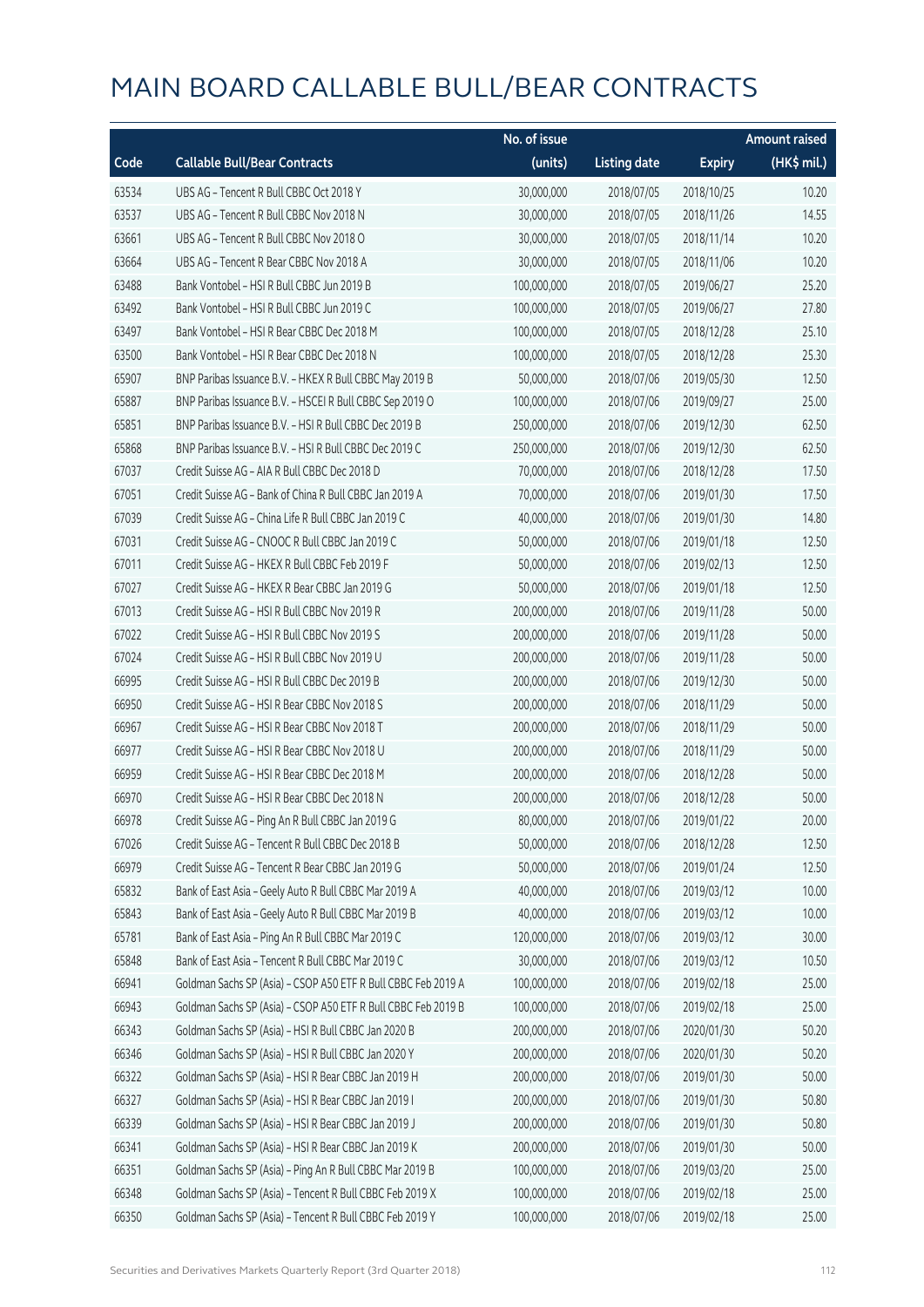|       |                                                          | No. of issue |                     |               | <b>Amount raised</b>  |
|-------|----------------------------------------------------------|--------------|---------------------|---------------|-----------------------|
| Code  | <b>Callable Bull/Bear Contracts</b>                      | (units)      | <b>Listing date</b> | <b>Expiry</b> | $(HK\frac{1}{2}mil.)$ |
| 65708 | HK Bank - ABC R Bull CBBC Feb 2019 A                     | 100,000,000  | 2018/07/06          | 2019/02/18    | 25.00                 |
| 65581 | HK Bank - CNOOC R Bull CBBC Dec 2018 A                   | 50,000,000   | 2018/07/06          | 2018/12/10    | 12.50                 |
| 65556 | HK Bank - CSOP A50 ETF R Bull CBBC Mar 2019 C            | 50,000,000   | 2018/07/06          | 2019/03/25    | 12.50                 |
| 65571 | HK Bank - CSOP A50 ETF R Bull CBBC Apr 2019 A            | 50,000,000   | 2018/07/06          | 2019/04/01    | 15.00                 |
| 65497 | HK Bank - A50 China R Bull CBBC Mar 2019 C               | 50,000,000   | 2018/07/06          | 2019/03/25    | 12.50                 |
| 65544 | HK Bank - A50 China R Bull CBBC Apr 2019 A               | 50,000,000   | 2018/07/06          | 2019/04/01    | 12.50                 |
| 65743 | HK Bank - Geely Auto R Bull CBBC Feb 2019 A              | 40,000,000   | 2018/07/06          | 2019/02/18    | 22.00                 |
| 65586 | HK Bank - HKEX R Bull CBBC Nov 2018 R                    | 50,000,000   | 2018/07/06          | 2018/11/26    | 12.50                 |
| 65670 | HK Bank - HKEX R Bull CBBC Mar 2019 A                    | 50,000,000   | 2018/07/06          | 2019/03/18    | 22.50                 |
| 65490 | HK Bank - HSCEI R Bull CBBC Dec 2019 B                   | 60,000,000   | 2018/07/06          | 2019/12/30    | 15.00                 |
| 65473 | HK Bank - HSCEI ETF R Bull CBBC Feb 2019 A               | 50,000,000   | 2018/07/06          | 2019/02/04    | 12.50                 |
| 65474 | HK Bank - HSI R Bull CBBC Jul 2019 P                     | 100,000,000  | 2018/07/06          | 2019/07/30    | 25.00                 |
| 65487 | HK Bank - HSI R Bull CBBC Dec 2019 P                     | 150,000,000  | 2018/07/06          | 2019/12/30    | 37.50                 |
| 65486 | HK Bank - HSI R Bear CBBC Nov 2018 N                     | 150,000,000  | 2018/07/06          | 2018/11/29    | 37.50                 |
| 65611 | HK Bank - ICBC R Bear CBBC Dec 2018 A                    | 50,000,000   | 2018/07/06          | 2018/12/24    | 12.50                 |
| 65694 | HK Bank - Ping An R Bull CBBC Feb 2019 A                 | 100,000,000  | 2018/07/06          | 2019/02/18    | 25.00                 |
| 65613 | HK Bank - Tencent R Bull CBBC Nov 2018 A                 | 60,000,000   | 2018/07/06          | 2018/11/19    | 15.00                 |
| 65679 | HK Bank - Tencent R Bull CBBC Jan 2019 A                 | 60,000,000   | 2018/07/06          | 2019/01/28    | 21.00                 |
| 65690 | HK Bank - Tencent R Bull CBBC Apr 2019 A                 | 60,000,000   | 2018/07/06          | 2019/04/15    | 42.00                 |
| 65462 | Haitong Int'l Sec - China Life R Bull CBBC Dec 2018 B    | 40,000,000   | 2018/07/06          | 2018/12/19    | 10.00                 |
| 65465 | Haitong Int'l Sec - CM Bank R Bull CBBC Dec 2018 B       | 40,000,000   | 2018/07/06          | 2018/12/19    | 10.00                 |
| 65449 | Haitong Int'l Sec - CNOOC R Bull CBBC Dec 2018 A         | 60,000,000   | 2018/07/06          | 2018/12/21    | 15.00                 |
| 65460 | Haitong Int'l Sec - CPIC R Bull CBBC Dec 2018 B          | 40,000,000   | 2018/07/06          | 2018/12/19    | 13.36                 |
| 65463 | Haitong Int'l Sec - CSOP A50 ETF R Bull CBBC Jan 2019 A  | 60,000,000   | 2018/07/06          | 2019/01/29    | 15.00                 |
| 65406 | Haitong Int'l Sec - Galaxy Ent R Bull CBBC Dec 2018 A    | 140,000,000  | 2018/07/06          | 2018/12/20    | 35.00                 |
| 65401 | Haitong Int'l Sec - HSBC R Bull CBBC Dec 2018 D          | 110,000,000  | 2018/07/06          | 2018/12/19    | 27.50                 |
| 65453 | Haitong Int'l Sec - Ping An R Bull CBBC Dec 2018 D       | 25,000,000   | 2018/07/06          | 2018/12/20    | 21.80                 |
| 65458 | Haitong Int'l Sec - SUNAC R Bull CBBC Dec 2018 A         | 40,000,000   | 2018/07/06          | 2018/12/20    | 14.48                 |
| 65456 | Haitong Int'l Sec - Sunny Optical R Bull CBBC Dec 2018 A | 60,000,000   | 2018/07/06          | 2018/12/20    | 15.00                 |
| 65431 | Haitong Int'l Sec - Tencent R Bull CBBC Dec 2018 B       | 40,000,000   | 2018/07/06          | 2018/12/20    | 12.84                 |
| 65447 | Haitong Int'l Sec - Tencent R Bull CBBC Dec 2018 C       | 40,000,000   | 2018/07/06          | 2018/12/19    | 14.80                 |
| 66485 | J P Morgan SP BV - CNOOC R Bull CBBC Oct 2018 I          | 60,000,000   | 2018/07/06          | 2018/10/12    | 15.00                 |
| 66505 | J P Morgan SP BV - CNOOC R Bull CBBC Oct 2018 J          | 60,000,000   | 2018/07/06          | 2018/10/19    | 15.00                 |
| 66514 | J P Morgan SP BV - HKEX R Bull CBBC Oct 2018 L           | 50,000,000   | 2018/07/06          | 2018/10/19    | 15.00                 |
| 66528 | J P Morgan SP BV - HKEX R Bull CBBC Oct 2018 M           | 50,000,000   | 2018/07/06          | 2018/10/12    | 12.50                 |
| 66548 | J P Morgan SP BV - HKEX R Bull CBBC Nov 2018 C           | 50,000,000   | 2018/07/06          | 2018/11/09    | 12.50                 |
| 66421 | J P Morgan SP BV - HSI R Bull CBBC Sep 2020 I            | 240,000,000  | 2018/07/06          | 2020/09/29    | 60.00                 |
| 66437 | J P Morgan SP BV - HSI R Bull CBBC Oct 2020 E            | 240,000,000  | 2018/07/06          | 2020/10/29    | 60.00                 |
| 66449 | J P Morgan SP BV - HSI R Bull CBBC Nov 2020 C            | 300,000,000  | 2018/07/06          | 2020/11/27    | 90.00                 |
| 66475 | J P Morgan SP BV - HSI R Bull CBBC Nov 2020 D            | 200,000,000  | 2018/07/06          | 2020/11/27    | 50.00                 |
| 66482 | J P Morgan SP BV - HSI R Bull CBBC Nov 2020 E            | 200,000,000  | 2018/07/06          | 2020/11/27    | 50.00                 |
| 66457 | J P Morgan SP BV - HSI R Bull CBBC Dec 2020 A            | 240,000,000  | 2018/07/06          | 2020/12/30    | 78.00                 |
| 66352 | J P Morgan SP BV - HSI R Bear CBBC Nov 2018 V            | 300,000,000  | 2018/07/06          | 2018/11/29    | 75.00                 |
| 66391 | J P Morgan SP BV - HSI R Bear CBBC Nov 2018 W            | 200,000,000  | 2018/07/06          | 2018/11/29    | 50.00                 |
| 66611 | J P Morgan SP BV - Tencent R Bull CBBC Oct 2018 A        | 50,000,000   | 2018/07/06          | 2018/10/12    | 30.00                 |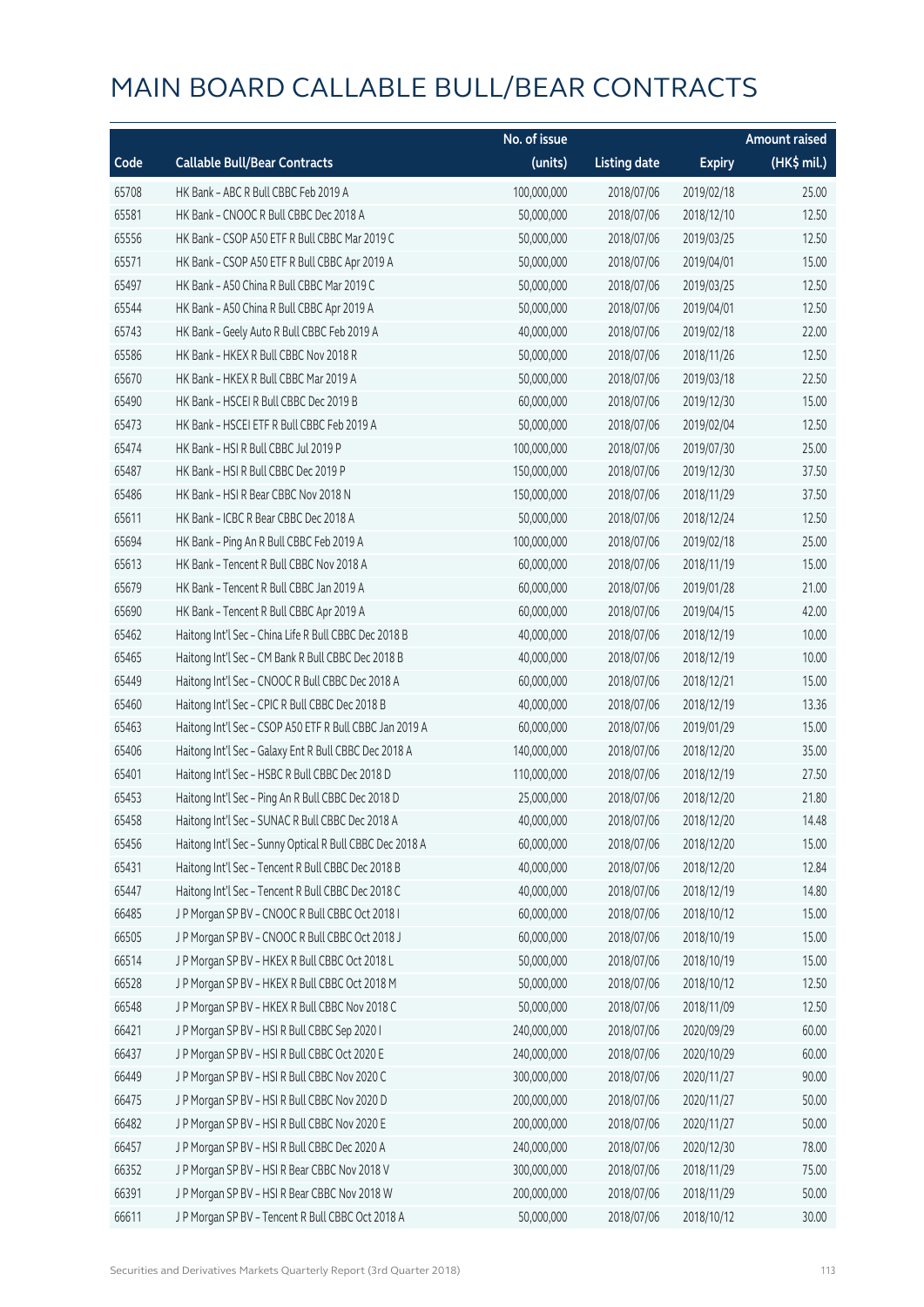|       |                                                      | No. of issue |                     |               | Amount raised         |
|-------|------------------------------------------------------|--------------|---------------------|---------------|-----------------------|
| Code  | <b>Callable Bull/Bear Contracts</b>                  | (units)      | <b>Listing date</b> | <b>Expiry</b> | $(HK\frac{1}{2}mil.)$ |
| 66612 | J P Morgan SP BV - Tencent R Bull CBBC Oct 2018 C    | 50,000,000   | 2018/07/06          | 2018/10/19    | 25.00                 |
| 66625 | J P Morgan SP BV - Tencent R Bull CBBC Nov 2018 F    | 50,000,000   | 2018/07/06          | 2018/11/09    | 12.50                 |
| 66559 | J P Morgan SP BV - Tencent R Bear CBBC Nov 2018 C    | 50,000,000   | 2018/07/06          | 2018/11/09    | 12.50                 |
| 65379 | Macquarie Bank Ltd. - HKEX R Bear CBBC Oct 2018 A    | 20,000,000   | 2018/07/06          | 2018/10/30    | 10.68                 |
| 65330 | Macquarie Bank Ltd. - HKEX R Bear CBBC Nov 2018 D    | 13,500,000   | 2018/07/06          | 2018/11/29    | 10.48                 |
| 65358 | Macquarie Bank Ltd. - HKEX R Bear CBBC Nov 2018 E    | 16,000,000   | 2018/07/06          | 2018/11/29    | 10.50                 |
| 65296 | Macquarie Bank Ltd. - Tencent R Bull CBBC Dec 2018 O | 12,800,000   | 2018/07/06          | 2018/12/14    | 10.02                 |
| 65318 | Macquarie Bank Ltd. - Tencent R Bear CBBC Dec 2018 J | 15,200,000   | 2018/07/06          | 2018/12/14    | 10.81                 |
| 66743 | SG Issuer - CSOP A50 ETF R Bull CBBC Nov 2018 W      | 60,000,000   | 2018/07/06          | 2018/11/05    | 15.00                 |
| 66765 | SG Issuer - A50 China R Bull CBBC Nov 2018 M         | 50,000,000   | 2018/07/06          | 2018/11/05    | 12.50                 |
| 66655 | SG Issuer - Geely Auto R Bull CBBC Oct 2018 H        | 40,000,000   | 2018/07/06          | 2018/10/29    | 10.00                 |
| 66936 | SG Issuer - Galaxy Ent R Bull CBBC Dec 2018 R        | 80,000,000   | 2018/07/06          | 2018/12/28    | 20.00                 |
| 66667 | SG Issuer - HKEX R Bull CBBC Oct 2018 S              | 50,000,000   | 2018/07/06          | 2018/10/15    | 12.50                 |
| 66883 | SG Issuer - HSI R Bull CBBC Nov 2019 L               | 200,000,000  | 2018/07/06          | 2019/11/28    | 50.00                 |
| 66859 | SG Issuer - HSI R Bull CBBC Nov 2019 O               | 200,000,000  | 2018/07/06          | 2019/11/28    | 50.00                 |
| 66884 | SG Issuer - HSI R Bull CBBC Dec 2019 Z               | 200,000,000  | 2018/07/06          | 2019/12/30    | 50.00                 |
| 66885 | SG Issuer - HSI R Bear CBBC Nov 2018 Y               | 200,000,000  | 2018/07/06          | 2018/11/29    | 50.00                 |
| 66645 | SG Issuer - HSI R Bear CBBC Dec 2018 H               | 200,000,000  | 2018/07/06          | 2018/12/28    | 50.00                 |
| 66886 | SG Issuer - HSI R Bear CBBC Jan 2019 H               | 200,000,000  | 2018/07/06          | 2019/01/30    | 50.00                 |
| 66776 | SG Issuer - Ping An R Bull CBBC Dec 2018 N           | 100,000,000  | 2018/07/06          | 2018/12/18    | 25.00                 |
| 66937 | SG Issuer - Ping An R Bull CBBC Dec 2018 O           | 100,000,000  | 2018/07/06          | 2018/12/11    | 25.00                 |
| 66723 | SG Issuer - Tencent R Bull CBBC Oct 2018 I           | 80,000,000   | 2018/07/06          | 2018/10/15    | 20.00                 |
| 66729 | SG Issuer - Tencent R Bull CBBC Nov 2018 S           | 80,000,000   | 2018/07/06          | 2018/11/12    | 20.00                 |
| 66843 | SG Issuer - Tencent R Bull CBBC Nov 2018 T           | 80,000,000   | 2018/07/06          | 2018/11/13    | 20.00                 |
| 66786 | SG Issuer - Tencent R Bear CBBC Nov 2018 K           | 80,000,000   | 2018/07/06          | 2018/11/07    | 20.00                 |
| 66159 | UBS AG - AAC Tech R Bull CBBC Dec 2018 E             | 40,000,000   | 2018/07/06          | 2018/12/03    | 10.00                 |
| 66165 | UBS AG - AAC Tech R Bear CBBC Nov 2018 C             | 40,000,000   | 2018/07/06          | 2018/11/12    | 10.00                 |
| 66254 | UBS AG - Bank of China R Bear CBBC Dec 2018 A        | 50,000,000   | 2018/07/06          | 2018/12/17    | 12.50                 |
| 66132 | UBS AG - CC Bank R Bear CBBC Nov 2018 A              | 50,000,000   | 2018/07/06          | 2018/11/26    | 12.50                 |
| 66216 | UBS AG - China Life R Bull CBBC Nov 2018 C           | 40,000,000   | 2018/07/06          | 2018/11/19    | 10.00                 |
| 66231 | UBS AG - China Life R Bull CBBC Dec 2018 B           | 40,000,000   | 2018/07/06          | 2018/12/10    | 10.00                 |
| 66244 | UBS AG - China Life R Bear CBBC Nov 2018 A           | 50,000,000   | 2018/07/06          | 2018/11/19    | 16.75                 |
| 66041 | UBS AG - Sinopec Corp R Bull CBBC Nov 2018 B         | 50,000,000   | 2018/07/06          | 2018/11/12    | 12.50                 |
| 66246 | UBS AG - CSOP A50 ETF R Bull CBBC Oct 2018 N         | 50,000,000   | 2018/07/06          | 2018/10/22    | 12.50                 |
| 66251 | UBS AG - CSOP A50 ETF R Bull CBBC Nov 2018 E         | 50,000,000   | 2018/07/06          | 2018/11/19    | 12.50                 |
| 66252 | UBS AG - A50 China R Bull CBBC Oct 2018 H            | 50,000,000   | 2018/07/06          | 2018/10/29    | 12.50                 |
| 66089 | UBS AG - HKEX R Bull CBBC Oct 2018 L                 | 50,000,000   | 2018/07/06          | 2018/10/29    | 12.50                 |
| 66056 | UBS AG - HKEX R Bull CBBC Nov 2018 V                 | 50,000,000   | 2018/07/06          | 2018/11/20    | 12.50                 |
| 66103 | UBS AG - HKEX R Bull CBBC Nov 2018 W                 | 50,000,000   | 2018/07/06          | 2018/11/19    | 12.50                 |
| 66107 | UBS AG - HKEX R Bull CBBC Dec 2018 B                 | 50,000,000   | 2018/07/06          | 2018/12/10    | 12.50                 |
| 66026 | UBS AG - HSBC R Bull CBBC Oct 2018 D                 | 50,000,000   | 2018/07/06          | 2018/10/29    | 12.50                 |
| 66319 | UBS AG - HSI R Bull CBBC Oct 2019 Q                  | 250,000,000  | 2018/07/06          | 2019/10/30    | 62.50                 |
| 66320 | UBS AG - HSI R Bull CBBC Oct 2019 Z                  | 200,000,000  | 2018/07/06          | 2019/10/30    | 50.00                 |
| 66255 | UBS AG - HSI R Bull CBBC Nov 2019 C                  | 200,000,000  | 2018/07/06          | 2019/11/28    | 50.00                 |
| 66276 | UBS AG - HSI R Bull CBBC Nov 2019 D                  | 250,000,000  | 2018/07/06          | 2019/11/28    | 62.50                 |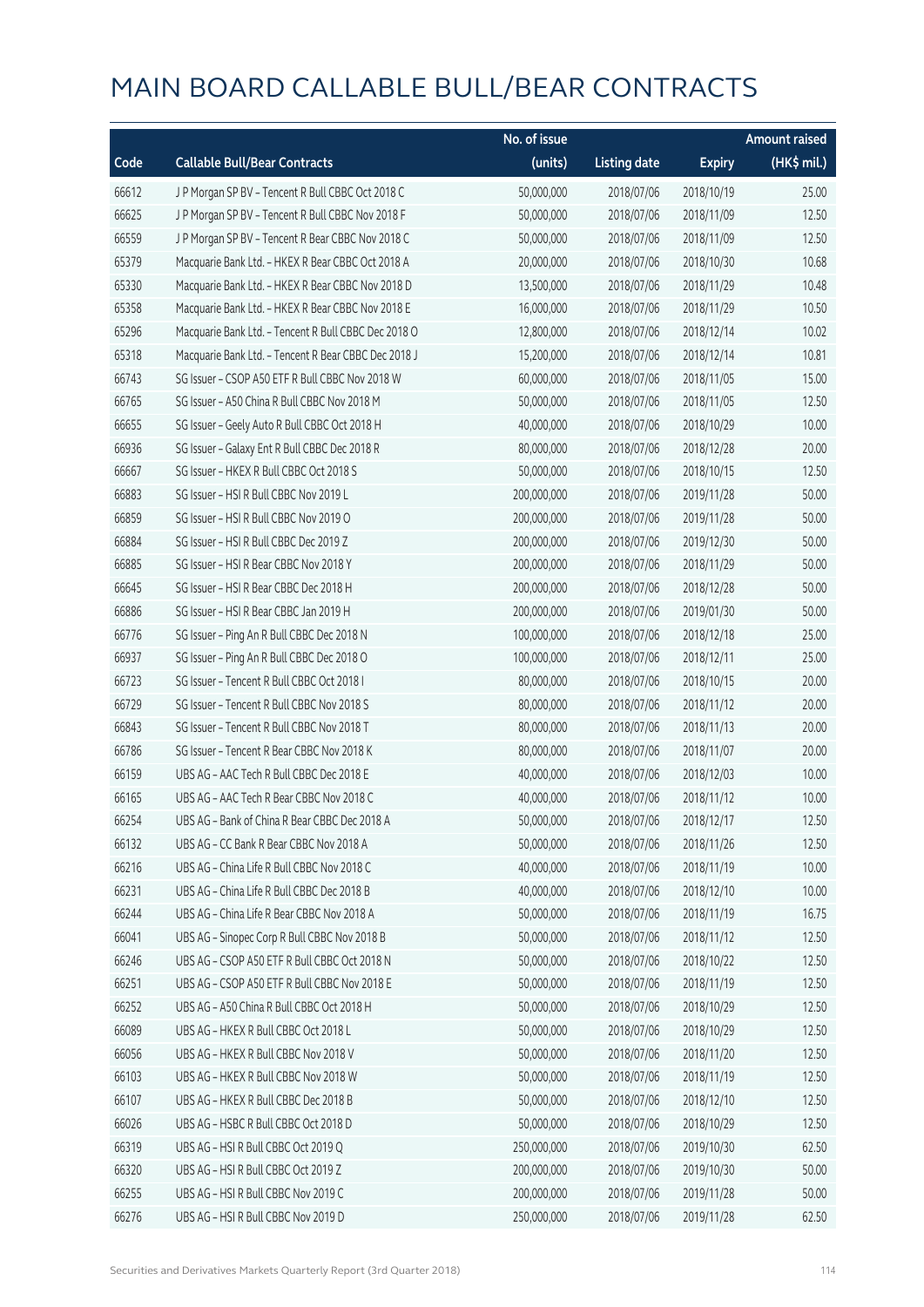|       |                                                              | No. of issue |                     |               | <b>Amount raised</b> |
|-------|--------------------------------------------------------------|--------------|---------------------|---------------|----------------------|
| Code  | <b>Callable Bull/Bear Contracts</b>                          | (units)      | <b>Listing date</b> | <b>Expiry</b> | (HK\$ mil.)          |
| 66294 | UBS AG - HSI R Bull CBBC Nov 2019 H                          | 200,000,000  | 2018/07/06          | 2019/11/28    | 50.00                |
| 66321 | UBS AG - HSI R Bull CBBC Nov 2019 O                          | 250,000,000  | 2018/07/06          | 2019/11/28    | 72.50                |
| 66292 | UBS AG - HSI R Bull CBBC Dec 2019 C                          | 200,000,000  | 2018/07/06          | 2019/12/30    | 50.00                |
| 66279 | UBS AG - HSI R Bull CBBC Dec 2019 X                          | 200,000,000  | 2018/07/06          | 2019/12/30    | 50.00                |
| 65953 | UBS AG - HSI R Bear CBBC Nov 2018 Q                          | 250,000,000  | 2018/07/06          | 2018/11/29    | 62.50                |
| 66006 | UBS AG - HSI R Bear CBBC Nov 2018 R                          | 250,000,000  | 2018/07/06          | 2018/11/29    | 62.50                |
| 66013 | UBS AG - HSI R Bear CBBC Nov 2018 S                          | 250,000,000  | 2018/07/06          | 2018/11/29    | 62.50                |
| 66022 | UBS AG - HSI R Bear CBBC Dec 2018 B                          | 250,000,000  | 2018/07/06          | 2018/12/28    | 62.50                |
| 66133 | UBS AG - ICBC R Bull CBBC Dec 2018 C                         | 100,000,000  | 2018/07/06          | 2018/12/03    | 25.00                |
| 66142 | UBS AG - ICBC R Bear CBBC Nov 2018 A                         | 50,000,000   | 2018/07/06          | 2018/11/19    | 12.50                |
| 66201 | UBS AG - Ping An R Bull CBBC Nov 2018 X                      | 80,000,000   | 2018/07/06          | 2018/11/26    | 20.00                |
| 66143 | UBS AG - Sands China R Bull CBBC Mar 2019 A                  | 60,000,000   | 2018/07/06          | 2019/03/18    | 15.00                |
| 66207 | UBS AG - Sunny Optical R Bull CBBC Nov 2018 C                | 40,000,000   | 2018/07/06          | 2018/11/19    | 10.00                |
| 66111 | UBS AG - Tencent R Bull CBBC Nov 2018 P                      | 30,000,000   | 2018/07/06          | 2018/11/19    | 10.20                |
| 66116 | UBS AG - Tencent R Bull CBBC Nov 2018 Q                      | 30,000,000   | 2018/07/06          | 2018/11/14    | 14.40                |
| 66118 | UBS AG - Tencent R Bull CBBC Nov 2018 R                      | 30,000,000   | 2018/07/06          | 2018/11/21    | 16.20                |
| 66119 | UBS AG - Tencent R Bear CBBC Nov 2018 B                      | 30,000,000   | 2018/07/06          | 2018/11/12    | 10.20                |
| 65922 | Bank Vontobel - CC Bank R Bull CBBC Oct 2018 F               | 40,000,000   | 2018/07/06          | 2018/10/26    | 10.04                |
| 65928 | Bank Vontobel - CC Bank R Bear CBBC Nov 2018 D               | 40,000,000   | 2018/07/06          | 2018/11/16    | 10.08                |
| 65258 | Bank Vontobel - HSI N Bull CBBC Feb 2019 M                   | 100,000,000  | 2018/07/06          | 2019/02/27    | 25.00                |
| 65277 | Bank Vontobel - HSI N Bull CBBC Mar 2019 A                   | 100,000,000  | 2018/07/06          | 2019/03/28    | 25.10                |
| 65289 | Bank Vontobel - HSI N Bull CBBC Mar 2019 B                   | 100,000,000  | 2018/07/06          | 2019/03/28    | 25.10                |
| 65274 | Bank Vontobel - HSI N Bear CBBC Dec 2018 O                   | 100,000,000  | 2018/07/06          | 2018/12/28    | 25.00                |
| 67200 | BNP Paribas Issuance B.V. - CSOP A50 ETF R Bull CBBC Jun 19A | 60,000,000   | 2018/07/09          | 2019/06/27    | 15.00                |
| 67185 | BNP Paribas Issuance B.V. - Tencent R Bull CBBC Dec 2018 C   | 50,000,000   | 2018/07/09          | 2018/12/28    | 12.50                |
| 67335 | Credit Suisse AG - Bank of China R Bull CBBC Feb 2019 A      | 70,000,000   | 2018/07/09          | 2019/02/27    | 17.50                |
| 67358 | Credit Suisse AG - CSOP A50 ETF R Bull CBBC Dec 2018 B       | 50,000,000   | 2018/07/09          | 2018/12/28    | 12.50                |
| 67315 | Credit Suisse AG - HKEX R Bull CBBC Jan 2019 K               | 50,000,000   | 2018/07/09          | 2019/01/31    | 12.50                |
| 67312 | Credit Suisse AG - HSBC R Bull CBBC Dec 2018 L               | 80,000,000   | 2018/07/09          | 2018/12/28    | 20.00                |
| 67364 | Credit Suisse AG - HSI R Bull CBBC Sep 2019 V                | 200,000,000  | 2018/07/09          | 2019/09/27    | 50.00                |
| 67380 | Credit Suisse AG - HSI R Bull CBBC Oct 2019 B                | 200,000,000  | 2018/07/09          | 2019/10/30    | 50.00                |
| 67383 | Credit Suisse AG - HSI R Bull CBBC Oct 2019 J                | 200,000,000  | 2018/07/09          | 2019/10/30    | 50.00                |
| 67367 | Credit Suisse AG - HSI R Bull CBBC Nov 2019 A                | 200,000,000  | 2018/07/09          | 2019/11/28    | 50.00                |
| 67377 | Credit Suisse AG - HSI R Bull CBBC Nov 2019 G                | 200,000,000  | 2018/07/09          | 2019/11/28    | 50.00                |
| 67363 | Credit Suisse AG - HSI R Bear CBBC Nov 2018 V                | 200,000,000  | 2018/07/09          | 2018/11/29    | 50.00                |
| 67292 | Credit Suisse AG - HSI R Bear CBBC Dec 2018 O                | 200,000,000  | 2018/07/09          | 2018/12/28    | 50.00                |
| 67311 | Credit Suisse AG - HSI R Bear CBBC Dec 2018 P                | 200,000,000  | 2018/07/09          | 2018/12/28    | 50.00                |
| 67395 | Credit Suisse AG - HSI R Bear CBBC Dec 2018 Q                | 250,000,000  | 2018/07/09          | 2018/12/28    | 62.50                |
| 67324 | Credit Suisse AG - ICBC R Bull CBBC Dec 2018 E               | 70,000,000   | 2018/07/09          | 2018/12/28    | 17.50                |
| 67391 | Credit Suisse AG - Tencent R Bull CBBC Dec 2018 C            | 50,000,000   | 2018/07/09          | 2018/12/28    | 12.50                |
| 67323 | Credit Suisse AG - Tencent R Bull CBBC Jan 2019 X            | 50,000,000   | 2018/07/09          | 2019/01/25    | 12.50                |
| 67635 | Goldman Sachs SP (Asia) - HKEX R Bull CBBC Feb 2019 I        | 100,000,000  | 2018/07/09          | 2019/02/18    | 25.00                |
| 67562 | Goldman Sachs SP (Asia) - HSI R Bull CBBC Dec 2019 F         | 200,000,000  | 2018/07/09          | 2019/12/30    | 50.00                |
| 67594 | Goldman Sachs SP (Asia) - HSI R Bull CBBC Dec 2019 I         | 200,000,000  | 2018/07/09          | 2019/12/30    | 50.00                |
| 67600 | Goldman Sachs SP (Asia) - HSI R Bull CBBC Dec 2019 K         | 200,000,000  | 2018/07/09          | 2019/12/30    | 50.00                |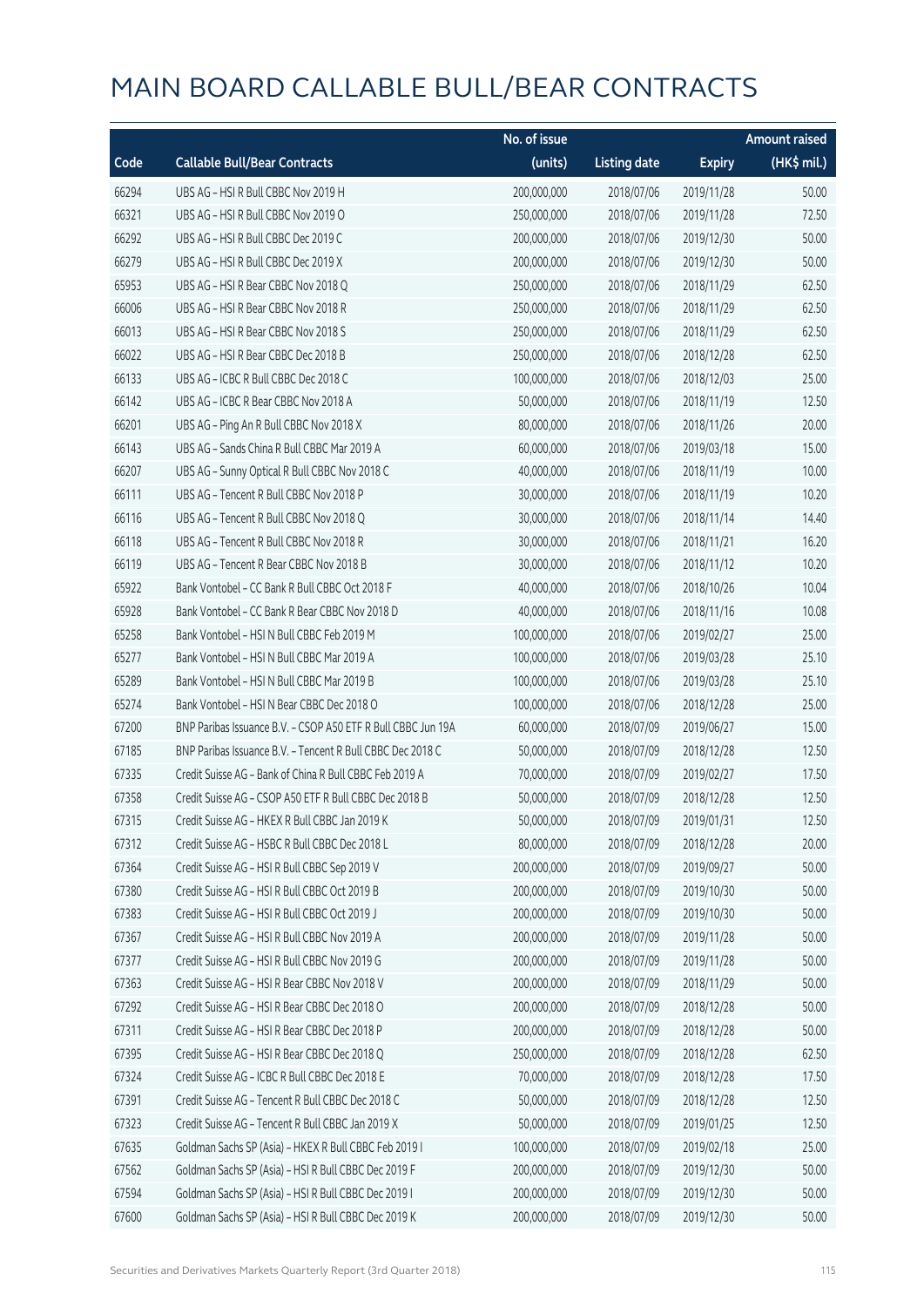|       |                                                          | No. of issue |                     |               | <b>Amount raised</b> |
|-------|----------------------------------------------------------|--------------|---------------------|---------------|----------------------|
| Code  | <b>Callable Bull/Bear Contracts</b>                      | (units)      | <b>Listing date</b> | <b>Expiry</b> | (HK\$ mil.)          |
| 67624 | Goldman Sachs SP (Asia) - HSI R Bull CBBC Dec 2019 L     | 200,000,000  | 2018/07/09          | 2019/12/30    | 50.00                |
| 67533 | Goldman Sachs SP (Asia) - HSI R Bear CBBC Jan 2019 L     | 200,000,000  | 2018/07/09          | 2019/01/30    | 50.00                |
| 67543 | Goldman Sachs SP (Asia) - HSI R Bear CBBC Jan 2019 M     | 200,000,000  | 2018/07/09          | 2019/01/30    | 50.00                |
| 67547 | Goldman Sachs SP (Asia) - HSI R Bear CBBC Jan 2019 N     | 200,000,000  | 2018/07/09          | 2019/01/30    | 50.00                |
| 67642 | Goldman Sachs SP (Asia) - Tencent R Bull CBBC Feb 2019 B | 100,000,000  | 2018/07/09          | 2019/02/18    | 25.00                |
| 67640 | Goldman Sachs SP (Asia) - Tencent R Bull CBBC Feb 2019 Z | 100,000,000  | 2018/07/09          | 2019/02/18    | 25.00                |
| 67163 | HK Bank - AAC Tech R Bull CBBC Nov 2018 F                | 40,000,000   | 2018/07/09          | 2018/11/26    | 10.00                |
| 67179 | HK Bank - Geely Auto R Bull CBBC Nov 2018 D              | 40,000,000   | 2018/07/09          | 2018/11/19    | 10.00                |
| 67102 | HK Bank - HKEX R Bull CBBC Nov 2018 S                    | 50,000,000   | 2018/07/09          | 2018/11/12    | 12.50                |
| 67093 | HK Bank - HSCEI R Bull CBBC Jul 2019 A                   | 60,000,000   | 2018/07/09          | 2019/07/30    | 15.00                |
| 67092 | HK Bank - HSI R Bull CBBC Jul 2019 Q                     | 150,000,000  | 2018/07/09          | 2019/07/30    | 37.50                |
| 67184 | HK Bank - NCI R Bull CBBC Apr 2019 A                     | 40,000,000   | 2018/07/09          | 2019/04/15    | 10.00                |
| 67129 | HK Bank - Ping An R Bull CBBC Nov 2018 Q                 | 100,000,000  | 2018/07/09          | 2018/11/26    | 25.00                |
| 67109 | HK Bank - Sunny Optical R Bull CBBC Nov 2018 E           | 40,000,000   | 2018/07/09          | 2018/11/26    | 10.00                |
| 67162 | HK Bank - Tencent R Bull CBBC Nov 2018 D                 | 60,000,000   | 2018/07/09          | 2018/11/22    | 15.00                |
| 67253 | J P Morgan SP BV - HSI R Bull CBBC Sep 2020 J            | 200,000,000  | 2018/07/09          | 2020/09/29    | 50.00                |
| 67251 | J P Morgan SP BV - HSI R Bull CBBC Oct 2020 F            | 240,000,000  | 2018/07/09          | 2020/10/29    | 60.00                |
| 67244 | J P Morgan SP BV - HSI R Bull CBBC Nov 2020 F            | 200,000,000  | 2018/07/09          | 2020/11/27    | 50.00                |
| 67268 | J P Morgan SP BV - HSI R Bull CBBC Nov 2020 G            | 240,000,000  | 2018/07/09          | 2020/11/27    | 60.00                |
| 67240 | J P Morgan SP BV - HSI R Bull CBBC Dec 2020 B            | 240,000,000  | 2018/07/09          | 2020/12/30    | 60.00                |
| 67266 | J P Morgan SP BV - HSI R Bull CBBC Dec 2020 C            | 240,000,000  | 2018/07/09          | 2020/12/30    | 60.00                |
| 67204 | J P Morgan SP BV - HSI R Bear CBBC Nov 2018 X            | 300,000,000  | 2018/07/09          | 2018/11/29    | 75.00                |
| 67219 | J P Morgan SP BV - HSI R Bear CBBC Nov 2018 Y            | 200,000,000  | 2018/07/09          | 2018/11/29    | 50.00                |
| 67529 | J P Morgan SP BV - Ping An R Bull CBBC Dec 2018 A        | 100,000,000  | 2018/07/09          | 2018/12/14    | 25.00                |
| 67518 | J P Morgan SP BV - Tencent R Bull CBBC Oct 2018 D        | 50,000,000   | 2018/07/09          | 2018/10/19    | 12.50                |
| 67527 | J P Morgan SP BV - Tencent R Bull CBBC Oct 2018 E        | 50,000,000   | 2018/07/09          | 2018/10/12    | 12.50                |
| 67524 | J P Morgan SP BV - Tencent R Bull CBBC Nov 2018 G        | 50,000,000   | 2018/07/09          | 2018/11/16    | 12.50                |
| 67528 | J P Morgan SP BV - Tencent R Bull CBBC Nov 2018 H        | 50,000,000   | 2018/07/09          | 2018/11/09    | 12.50                |
| 67462 | SG Issuer - AIA R Bull CBBC Dec 2018 O                   | 60,000,000   | 2018/07/09          | 2018/12/03    | 15.00                |
| 67468 | SG Issuer - HSBC R Bull CBBC Dec 2018 R                  | 100,000,000  | 2018/07/09          | 2018/12/20    | 25.00                |
| 67442 | SG Issuer - HSI R Bull CBBC Oct 2019 N                   | 200,000,000  | 2018/07/09          | 2019/10/30    | 50.00                |
| 67448 | SG Issuer - HSI R Bull CBBC Oct 2019 O                   | 200,000,000  | 2018/07/09          | 2019/10/30    | 50.00                |
| 67449 | SG Issuer - HSI R Bull CBBC Dec 2019 M                   | 200,000,000  | 2018/07/09          | 2019/12/30    | 50.00                |
| 67440 | SG Issuer - HSI R Bear CBBC Nov 2018 G                   | 200,000,000  | 2018/07/09          | 2018/11/29    | 50.00                |
| 67424 | SG Issuer - HSI R Bear CBBC Dec 2018 G                   | 200,000,000  | 2018/07/09          | 2018/12/28    | 50.00                |
| 67408 | SG Issuer - HSI R Bear CBBC Dec 2018 I                   | 200,000,000  | 2018/07/09          | 2018/12/28    | 50.00                |
| 67427 | SG Issuer - HSI R Bear CBBC Jan 2019 I                   | 200,000,000  | 2018/07/09          | 2019/01/30    | 50.00                |
| 67430 | SG Issuer - Ping An R Bull CBBC Dec 2018 P               | 100,000,000  | 2018/07/09          | 2018/12/04    | 25.00                |
| 67476 | SG Issuer - SUNAC R Bull CBBC Aug 2019 A                 | 80,000,000   | 2018/07/09          | 2019/08/29    | 20.00                |
| 67490 | SG Issuer - Tencent R Bull CBBC Oct 2018 K               | 80,000,000   | 2018/07/09          | 2018/10/12    | 20.00                |
| 67503 | SG Issuer - Tencent R Bull CBBC Nov 2018 V               | 80,000,000   | 2018/07/09          | 2018/11/09    | 20.00                |
| 67505 | SG Issuer - Tencent R Bull CBBC Dec 2018 K               | 80,000,000   | 2018/07/09          | 2018/12/03    | 20.00                |
| 67437 | SG Issuer - Tencent R Bear CBBC Dec 2018 M               | 80,000,000   | 2018/07/09          | 2018/12/04    | 20.00                |
| 67650 | UBS AG - CC Bank R Bull CBBC Dec 2018 A                  | 80,000,000   | 2018/07/09          | 2018/12/03    | 20.00                |
| 67670 | UBS AG - A50 China R Bull CBBC Nov 2018 B                | 50,000,000   | 2018/07/09          | 2018/11/12    | 12.50                |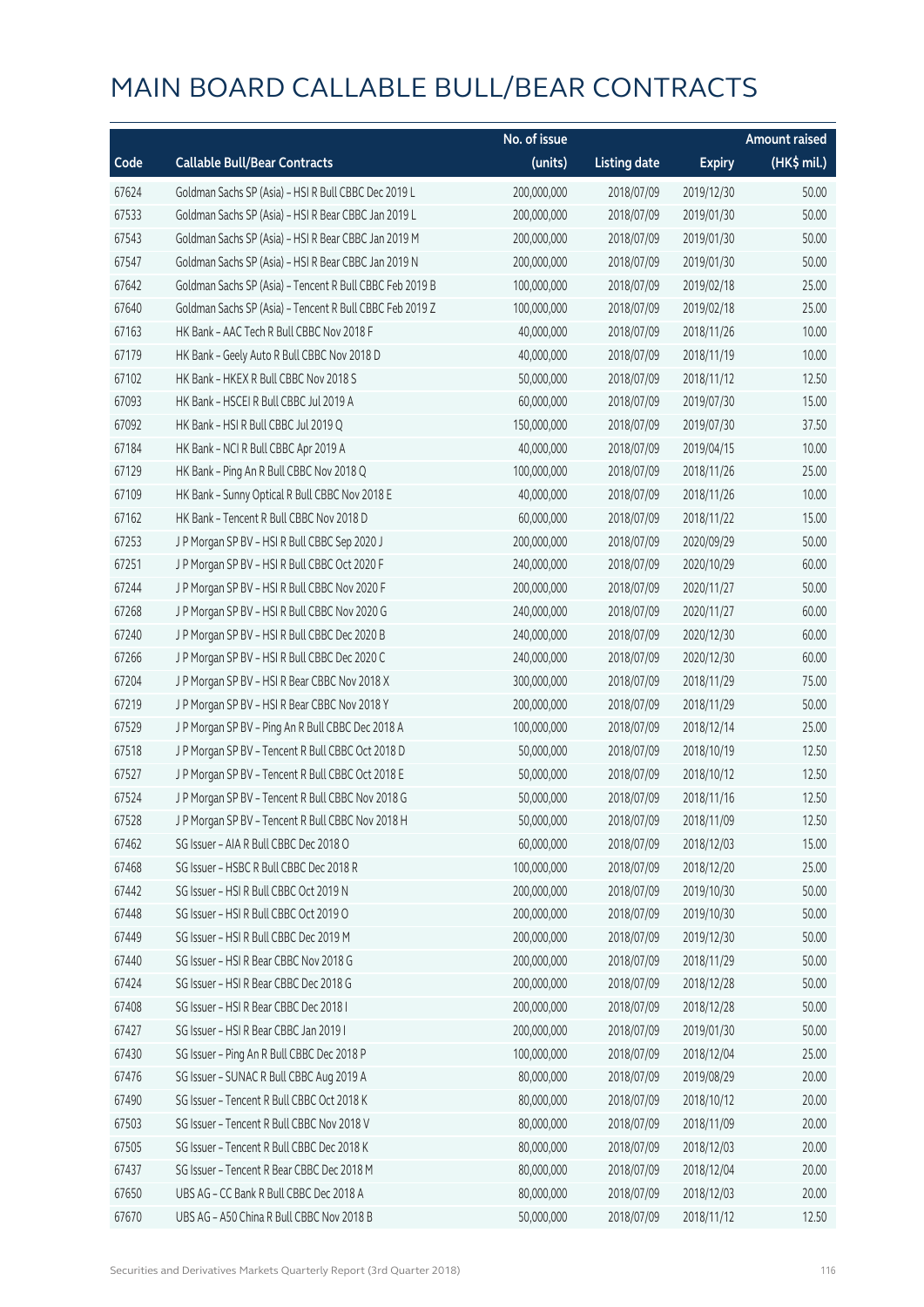|       |                                                              | No. of issue |                     |               | <b>Amount raised</b> |
|-------|--------------------------------------------------------------|--------------|---------------------|---------------|----------------------|
| Code  | <b>Callable Bull/Bear Contracts</b>                          | (units)      | <b>Listing date</b> | <b>Expiry</b> | (HK\$ mil.)          |
| 67626 | UBS AG - HKEX R Bull CBBC Nov 2018 X                         | 50,000,000   | 2018/07/09          | 2018/11/14    | 12.50                |
| 67638 | UBS AG - HKEX R Bull CBBC Nov 2018 Y                         | 50,000,000   | 2018/07/09          | 2018/11/07    | 12.50                |
| 67706 | UBS AG - HSI R Bull CBBC Oct 2019 S                          | 200,000,000  | 2018/07/09          | 2019/10/30    | 50.00                |
| 67682 | UBS AG - HSI R Bull CBBC Nov 2019 P                          | 200,000,000  | 2018/07/09          | 2019/11/28    | 50.00                |
| 67699 | UBS AG - HSI R Bull CBBC Dec 2019 F                          | 250,000,000  | 2018/07/09          | 2019/12/30    | 62.50                |
| 67683 | UBS AG - HSI R Bull CBBC Dec 2019 O                          | 250,000,000  | 2018/07/09          | 2019/12/30    | 62.50                |
| 67565 | UBS AG - HSI R Bear CBBC Nov 2018 T                          | 200,000,000  | 2018/07/09          | 2018/11/29    | 50.00                |
| 67595 | UBS AG - HSI R Bear CBBC Nov 2018 U                          | 250,000,000  | 2018/07/09          | 2018/11/29    | 62.50                |
| 67601 | UBS AG - HSI R Bear CBBC Nov 2018 V                          | 200,000,000  | 2018/07/09          | 2018/11/29    | 50.00                |
| 67658 | UBS AG - ICBC R Bull CBBC Dec 2018 D                         | 100,000,000  | 2018/07/09          | 2018/12/10    | 25.00                |
| 67641 | UBS AG - Petrochina R Bull CBBC Dec 2018 C                   | 60,000,000   | 2018/07/09          | 2018/12/10    | 15.00                |
| 67715 | UBS AG - Tencent R Bull CBBC Nov 2018 S                      | 30,000,000   | 2018/07/09          | 2018/11/21    | 10.20                |
| 67720 | UBS AG - Tencent R Bull CBBC Nov 2018 T                      | 30,000,000   | 2018/07/09          | 2018/11/08    | 10.20                |
| 67725 | UBS AG - Tencent R Bull CBBC Nov 2018 U                      | 30,000,000   | 2018/07/09          | 2018/11/22    | 10.20                |
| 67728 | UBS AG - Tencent R Bull CBBC Dec 2018 A                      | 30,000,000   | 2018/07/09          | 2018/12/03    | 10.20                |
| 67084 | Bank Vontobel - HKEX R Bull CBBC Dec 2018 A                  | 40,000,000   | 2018/07/09          | 2018/12/14    | 10.16                |
| 67063 | Bank Vontobel - Tencent R Bear CBBC Dec 2018 A               | 40,000,000   | 2018/07/09          | 2018/12/07    | 10.04                |
| 67071 | Bank Vontobel - Tencent R Bear CBBC Feb 2019 A               | 40,000,000   | 2018/07/09          | 2019/02/22    | 32.40                |
| 67872 | BNP Paribas Issuance B.V. – CC Bank R Bull CBBC Nov 2018 B   | 100,000,000  | 2018/07/10          | 2018/11/29    | 25.00                |
| 67892 | BNP Paribas Issuance B.V. - CC Bank R Bear CBBC Nov 2018 B   | 100,000,000  | 2018/07/10          | 2018/11/29    | 25.00                |
| 67876 | BNP Paribas Issuance B.V. - CSOP A50 ETF R Bull CBBC Jun 19B | 60,000,000   | 2018/07/10          | 2019/06/27    | 15.00                |
| 67913 | BNP Paribas Issuance B.V. - HSBC R Bear CBBC Jan 2019 B      | 150,000,000  | 2018/07/10          | 2019/01/30    | 37.50                |
| 67918 | BNP Paribas Issuance B.V. - HSCEI R Bear CBBC Jan 2019 F     | 100,000,000  | 2018/07/10          | 2019/01/30    | 25.00                |
| 67863 | BNP Paribas Issuance B.V. - HSI R Bull CBBC Dec 2019 A       | 250,000,000  | 2018/07/10          | 2019/12/30    | 62.50                |
| 67865 | BNP Paribas Issuance B.V. - HSI R Bull CBBC Dec 2019 D       | 250,000,000  | 2018/07/10          | 2019/12/30    | 62.50                |
| 67867 | BNP Paribas Issuance B.V. - HSI R Bull CBBC Dec 2019 E       | 250,000,000  | 2018/07/10          | 2019/12/30    | 62.50                |
| 67868 | BNP Paribas Issuance B.V. - HSI R Bull CBBC Dec 2019 G       | 250,000,000  | 2018/07/10          | 2019/12/30    | 62.50                |
| 67857 | BNP Paribas Issuance B.V. - HSI R Bull CBBC Dec 2019 I       | 250,000,000  | 2018/07/10          | 2019/12/30    | 62.50                |
| 67869 | BNP Paribas Issuance B.V. - HSI R Bull CBBC Dec 2019 J       | 250,000,000  | 2018/07/10          | 2019/12/30    | 62.50                |
| 67871 | BNP Paribas Issuance B.V. - HSI R Bull CBBC Dec 2019 O       | 250,000,000  | 2018/07/10          | 2019/12/30    | 62.50                |
| 67839 | BNP Paribas Issuance B.V. - HSI R Bull CBBC Dec 2019 Q       | 250,000,000  | 2018/07/10          | 2019/12/30    | 62.50                |
| 67842 | BNP Paribas Issuance B.V. - HSI R Bear CBBC Feb 2019 J       | 250,000,000  | 2018/07/10          | 2019/02/27    | 62.50                |
| 67848 | BNP Paribas Issuance B.V. - HSI R Bear CBBC Feb 2019 K       | 250,000,000  | 2018/07/10          | 2019/02/27    | 62.50                |
| 67881 | BNP Paribas Issuance B.V. - Ping An R Bear CBBC Nov 2018 K   | 200,000,000  | 2018/07/10          | 2018/11/29    | 50.00                |
| 68036 | Credit Suisse AG - CSOP A50 ETF R Bull CBBC Dec 2018 C       | 50,000,000   | 2018/07/10          | 2018/12/28    | 12.50                |
| 68045 | Credit Suisse AG - CSOP A50 ETF R Bull CBBC Feb 2019 C       | 50,000,000   | 2018/07/10          | 2019/02/27    | 12.50                |
| 68052 | Credit Suisse AG - A50 China R Bull CBBC Jan 2019 C          | 50,000,000   | 2018/07/10          | 2019/01/30    | 12.50                |
| 67981 | Credit Suisse AG - Galaxy Ent R Bull CBBC Dec 2018 F         | 50,000,000   | 2018/07/10          | 2018/12/28    | 12.50                |
| 67986 | Credit Suisse AG - Galaxy Ent R Bull CBBC Jan 2019 B         | 50,000,000   | 2018/07/10          | 2019/01/30    | 12.50                |
| 67988 | Credit Suisse AG - Galaxy Ent R Bear CBBC Dec 2018 C         | 50,000,000   | 2018/07/10          | 2018/12/28    | 12.50                |
| 67974 | Credit Suisse AG - HSBC R Bull CBBC Jan 2019 D               | 80,000,000   | 2018/07/10          | 2019/01/30    | 20.00                |
| 67980 | Credit Suisse AG - HSBC R Bear CBBC Jan 2019 A               | 50,000,000   | 2018/07/10          | 2019/01/30    | 12.50                |
| 68134 | Credit Suisse AG - HSI R Bull CBBC Sep 2019 W                | 200,000,000  | 2018/07/10          | 2019/09/27    | 50.00                |
| 68215 | Credit Suisse AG - HSI R Bull CBBC Oct 2019 K                | 200,000,000  | 2018/07/10          | 2019/10/30    | 50.00                |
| 68218 | Credit Suisse AG - HSI R Bull CBBC Oct 2019 N                | 200,000,000  | 2018/07/10          | 2019/10/30    | 50.00                |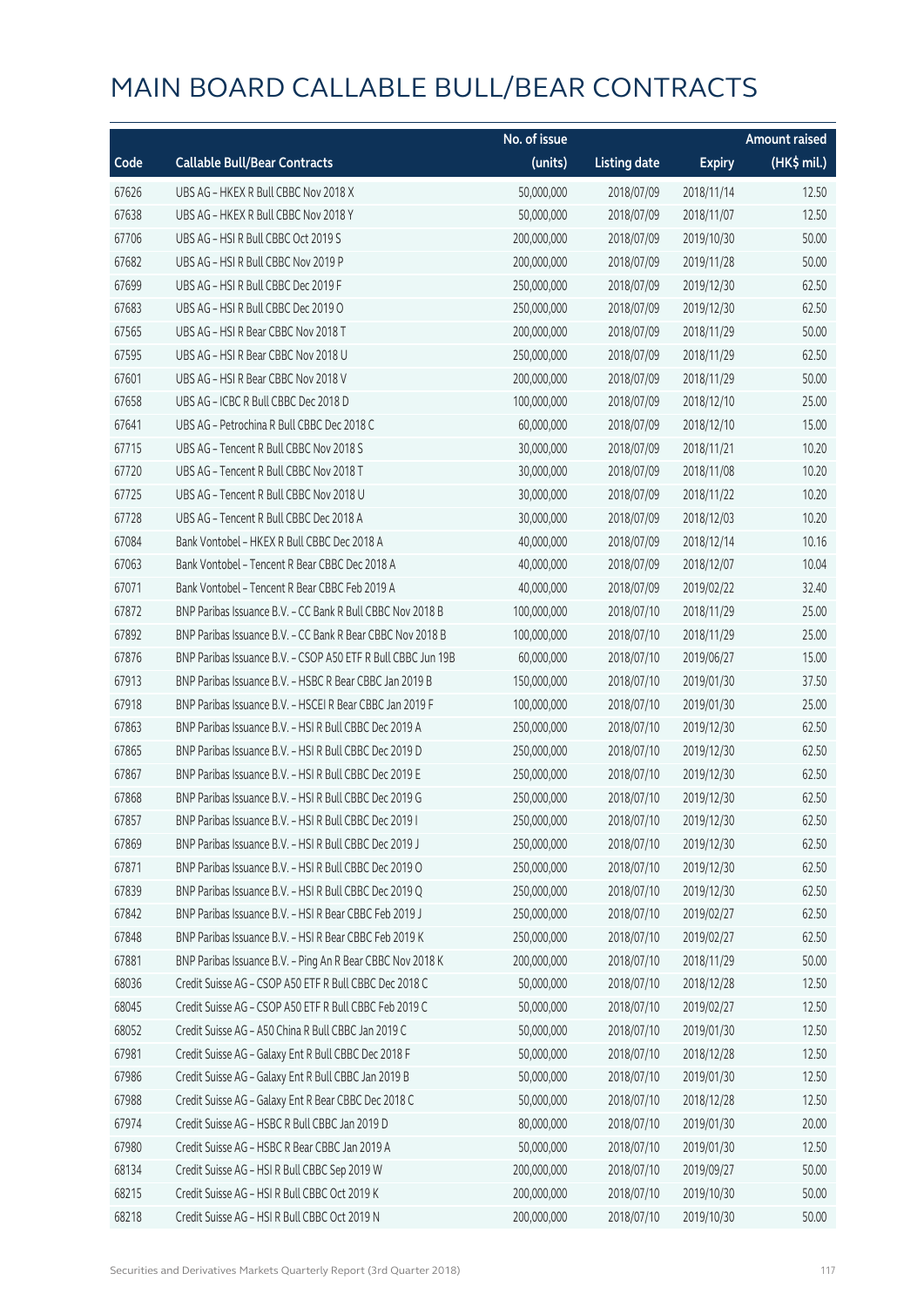|       |                                                               | No. of issue |                     |               | <b>Amount raised</b> |
|-------|---------------------------------------------------------------|--------------|---------------------|---------------|----------------------|
| Code  | <b>Callable Bull/Bear Contracts</b>                           | (units)      | <b>Listing date</b> | <b>Expiry</b> | (HK\$ mil.)          |
| 68219 | Credit Suisse AG - HSI R Bull CBBC Oct 2019 O                 | 200,000,000  | 2018/07/10          | 2019/10/30    | 50.00                |
| 68069 | Credit Suisse AG - HSI R Bull CBBC Nov 2019 I                 | 200,000,000  | 2018/07/10          | 2019/11/28    | 50.00                |
| 68075 | Credit Suisse AG - HSI R Bull CBBC Nov 2019 P                 | 200,000,000  | 2018/07/10          | 2019/11/28    | 50.00                |
| 68146 | Credit Suisse AG - HSI R Bull CBBC Nov 2019 T                 | 200,000,000  | 2018/07/10          | 2019/11/28    | 50.00                |
| 68150 | Credit Suisse AG - HSI R Bull CBBC Nov 2019 V                 | 200,000,000  | 2018/07/10          | 2019/11/28    | 50.00                |
| 68179 | Credit Suisse AG - HSI R Bull CBBC Nov 2019 X                 | 200,000,000  | 2018/07/10          | 2019/11/28    | 50.00                |
| 68070 | Credit Suisse AG - HSI R Bull CBBC Dec 2019 A                 | 250,000,000  | 2018/07/10          | 2019/12/30    | 62.50                |
| 68131 | Credit Suisse AG - HSI R Bull CBBC Dec 2019 G                 | 250,000,000  | 2018/07/10          | 2019/12/30    | 62.50                |
| 68231 | Credit Suisse AG - HSI R Bear CBBC Nov 2018 W                 | 200,000,000  | 2018/07/10          | 2018/11/29    | 50.00                |
| 67973 | Credit Suisse AG - HSI R Bear CBBC Dec 2018 R                 | 200,000,000  | 2018/07/10          | 2018/12/28    | 50.00                |
| 68235 | Credit Suisse AG - HSI R Bear CBBC Dec 2018 S                 | 200,000,000  | 2018/07/10          | 2018/12/28    | 50.00                |
| 67993 | Credit Suisse AG - ICBC R Bull CBBC Feb 2019 A                | 70,000,000   | 2018/07/10          | 2019/02/27    | 17.50                |
| 68178 | Credit Suisse AG - Ping An R Bull CBBC Jan 2019 H             | 80,000,000   | 2018/07/10          | 2019/01/30    | 20.00                |
| 68024 | Credit Suisse AG - Ping An R Bull CBBC Feb 2019 B             | 80,000,000   | 2018/07/10          | 2019/02/01    | 20.00                |
| 68027 | Credit Suisse AG - Ping An R Bull CBBC Feb 2019 C             | 80,000,000   | 2018/07/10          | 2019/02/18    | 20.00                |
| 68029 | Credit Suisse AG - Ping An R Bear CBBC Dec 2018 F             | 50,000,000   | 2018/07/10          | 2018/12/28    | 12.50                |
| 68021 | Credit Suisse AG - Sands China R Bull CBBC Mar 2019 B         | 50,000,000   | 2018/07/10          | 2019/03/28    | 12.50                |
| 68010 | Credit Suisse AG - Sands China R Bull CBBC Apr 2019 A         | 50,000,000   | 2018/07/10          | 2019/04/29    | 12.50                |
| 68156 | Credit Suisse AG - Tencent R Bull CBBC Jan 2019 Y             | 50,000,000   | 2018/07/10          | 2019/01/30    | 12.50                |
| 68061 | Credit Suisse AG - Tencent R Bull CBBC Feb 2019 G             | 50,000,000   | 2018/07/10          | 2019/02/22    | 29.00                |
| 68068 | Credit Suisse AG - Tencent R Bear CBBC Feb 2019 B             | 50,000,000   | 2018/07/10          | 2019/02/01    | 12.50                |
| 68740 | Goldman Sachs SP (Asia) - CSOP A50 ETF R Bull CBBC Mar 2019 H | 100,000,000  | 2018/07/10          | 2019/03/27    | 25.00                |
| 68726 | Goldman Sachs SP (Asia) - Galaxy Ent R Bull CBBC Feb 2019 C   | 100,000,000  | 2018/07/10          | 2019/02/18    | 25.00                |
| 68693 | Goldman Sachs SP (Asia) - HKEX R Bull CBBC Feb 2019 J         | 100,000,000  | 2018/07/10          | 2019/02/18    | 25.00                |
| 68713 | Goldman Sachs SP (Asia) - HSBC R Bull CBBC Jan 2019 D         | 100,000,000  | 2018/07/10          | 2019/01/31    | 25.00                |
| 68682 | Goldman Sachs SP (Asia) - HSI R Bull CBBC Dec 2019 G          | 200,000,000  | 2018/07/10          | 2019/12/30    | 50.00                |
| 68688 | Goldman Sachs SP (Asia) - HSI R Bull CBBC Dec 2019 J          | 200,000,000  | 2018/07/10          | 2019/12/30    | 50.00                |
| 68692 | Goldman Sachs SP (Asia) - HSI R Bull CBBC Dec 2019 O          | 200,000,000  | 2018/07/10          | 2019/12/30    | 50.00                |
| 68676 | Goldman Sachs SP (Asia) - HSI R Bull CBBC Dec 2019 Z          | 200,000,000  | 2018/07/10          | 2019/12/30    | 50.00                |
| 68705 | Goldman Sachs SP (Asia) - HSI R Bear CBBC Jan 2019 O          | 200,000,000  | 2018/07/10          | 2019/01/30    | 50.00                |
| 68699 | Goldman Sachs SP (Asia) - Ping An R Bull CBBC Feb 2019 I      | 100,000,000  | 2018/07/10          | 2019/02/18    | 25.00                |
| 68700 | Goldman Sachs SP (Asia) - Ping An R Bull CBBC Feb 2019 J      | 100,000,000  | 2018/07/10          | 2019/02/18    | 25.00                |
| 68696 | Goldman Sachs SP (Asia) - Tencent R Bull CBBC Feb 2019 D      | 100,000,000  | 2018/07/10          | 2019/02/18    | 25.00                |
| 68697 | Goldman Sachs SP (Asia) - Tencent R Bull CBBC Feb 2019 G      | 100,000,000  | 2018/07/10          | 2019/02/18    | 25.00                |
| 67806 | HK Bank - AIA R Bull CBBC Dec 2018 A                          | 80,000,000   | 2018/07/10          | 2018/12/10    | 20.00                |
| 67965 | HK Bank - China Mobile R Bull CBBC Jan 2019 A                 | 50,000,000   | 2018/07/10          | 2019/01/07    | 12.50                |
| 67956 | HK Bank - China Mobile R Bear CBBC Dec 2018 A                 | 40,000,000   | 2018/07/10          | 2018/12/03    | 10.00                |
| 67969 | HK Bank - China Life R Bear CBBC Dec 2018 A                   | 40,000,000   | 2018/07/10          | 2018/12/03    | 12.00                |
| 67941 | HK Bank - CPIC R Bull CBBC May 2019 A                         | 100,000,000  | 2018/07/10          | 2019/05/06    | 25.00                |
| 67743 | HK Bank - CSOP A50 ETF R Bull CBBC Nov 2018 E                 | 50,000,000   | 2018/07/10          | 2018/11/19    | 12.50                |
| 67750 | HK Bank - A50 China R Bull CBBC Nov 2018 E                    | 50,000,000   | 2018/07/10          | 2018/11/19    | 12.50                |
| 67824 | HK Bank - Galaxy Ent R Bull CBBC Nov 2018 H                   | 80,000,000   | 2018/07/10          | 2018/11/19    | 20.00                |
| 67797 | HK Bank - HKEX R Bull CBBC Nov 2018 T                         | 50,000,000   | 2018/07/10          | 2018/11/19    | 12.50                |
| 67938 | HK Bank - HKEX R Bear CBBC Nov 2018 F                         | 40,000,000   | 2018/07/10          | 2018/11/12    | 10.00                |
| 67730 | HK Bank - HSCEI R Bull CBBC Jul 2019 B                        | 60,000,000   | 2018/07/10          | 2019/07/30    | 15.00                |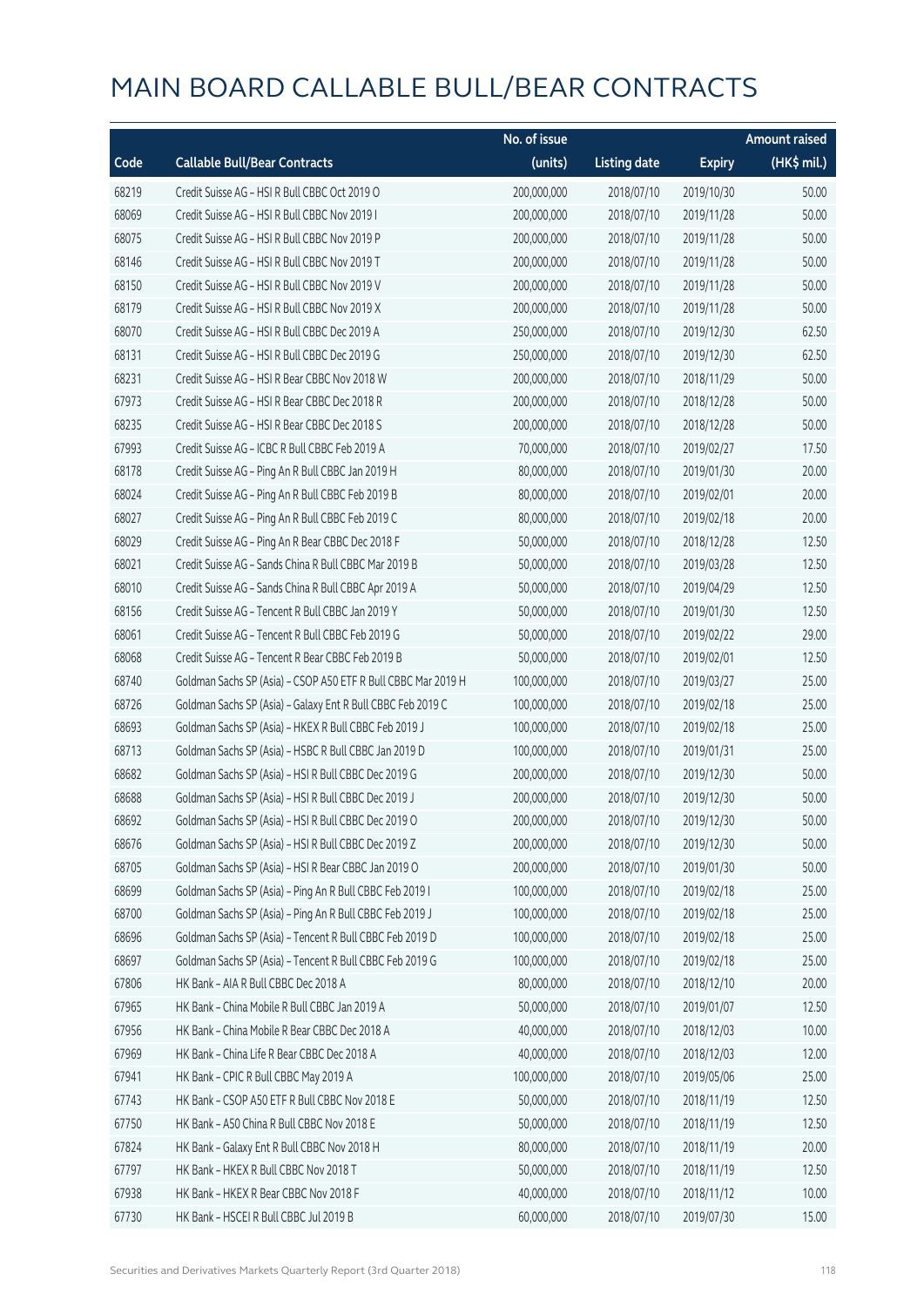|       |                                                         | No. of issue |                     |               | <b>Amount raised</b> |
|-------|---------------------------------------------------------|--------------|---------------------|---------------|----------------------|
| Code  | <b>Callable Bull/Bear Contracts</b>                     | (units)      | <b>Listing date</b> | <b>Expiry</b> | (HK\$ mil.)          |
| 67732 | HK Bank - HSI R Bull CBBC Jul 2019 R                    | 150,000,000  | 2018/07/10          | 2019/07/30    | 37.50                |
| 67737 | HK Bank - HSI R Bull CBBC Jul 2019 S                    | 150,000,000  | 2018/07/10          | 2019/07/30    | 37.50                |
| 67937 | HK Bank - HSI R Bull CBBC Dec 2019 Q                    | 150,000,000  | 2018/07/10          | 2019/12/30    | 37.50                |
| 67936 | HK Bank - HSI R Bear CBBC Nov 2018 O                    | 100,000,000  | 2018/07/10          | 2018/11/29    | 25.00                |
| 67803 | HK Bank - Ping An R Bull CBBC Jan 2019 C                | 100,000,000  | 2018/07/10          | 2019/01/07    | 25.00                |
| 67925 | HK Bank - Sands China R Bull CBBC Apr 2019 A            | 80,000,000   | 2018/07/10          | 2019/04/15    | 20.00                |
| 67763 | HK Bank - Tencent R Bull CBBC Nov 2018 E                | 60,000,000   | 2018/07/10          | 2018/11/05    | 15.00                |
| 67967 | HK Bank - Tencent R Bull CBBC Dec 2018 G                | 60,000,000   | 2018/07/10          | 2018/12/03    | 15.00                |
| 68660 | J P Morgan SP BV - CSOP A50 ETF R Bull CBBC Oct 2018 D  | 80,000,000   | 2018/07/10          | 2018/10/19    | 20.00                |
| 68672 | J P Morgan SP BV - CSOP A50 ETF R Bull CBBC Nov 2018 C  | 80,000,000   | 2018/07/10          | 2018/11/09    | 20.00                |
| 68622 | J P Morgan SP BV - A50 China R Bull CBBC Oct 2018 E     | 80,000,000   | 2018/07/10          | 2018/10/12    | 20.00                |
| 68628 | J P Morgan SP BV - A50 China R Bull CBBC Nov 2018 D     | 80,000,000   | 2018/07/10          | 2018/11/09    | 20.00                |
| 68658 | J P Morgan SP BV - A50 China R Bull CBBC Nov 2018 E     | 80,000,000   | 2018/07/10          | 2018/11/16    | 20.00                |
| 68610 | J P Morgan SP BV - Galaxy Ent R Bull CBBC Dec 2018 A    | 100,000,000  | 2018/07/10          | 2018/12/14    | 25.00                |
| 68598 | J P Morgan SP BV - HKEX R Bull CBBC Oct 2018 N          | 40,000,000   | 2018/07/10          | 2018/10/19    | 10.00                |
| 68608 | J P Morgan SP BV - HKEX R Bear CBBC Oct 2018 D          | 40,000,000   | 2018/07/10          | 2018/10/19    | 10.00                |
| 68674 | J P Morgan SP BV - HSBC R Bull CBBC Nov 2018 E          | 100,000,000  | 2018/07/10          | 2018/11/09    | 25.00                |
| 68675 | J P Morgan SP BV - HSBC R Bull CBBC Nov 2018 F          | 100,000,000  | 2018/07/10          | 2018/11/09    | 25.00                |
| 68540 | J P Morgan SP BV - HSI R Bull CBBC Sep 2020 K           | 200,000,000  | 2018/07/10          | 2020/09/29    | 50.00                |
| 68545 | J P Morgan SP BV - HSI R Bull CBBC Sep 2020 L           | 240,000,000  | 2018/07/10          | 2020/09/29    | 60.00                |
| 68554 | J P Morgan SP BV - HSI R Bull CBBC Sep 2020 M           | 200,000,000  | 2018/07/10          | 2020/09/29    | 50.00                |
| 68542 | J P Morgan SP BV - HSI R Bull CBBC Oct 2020 G           | 300,000,000  | 2018/07/10          | 2020/10/29    | 75.00                |
| 68548 | J P Morgan SP BV - HSI R Bull CBBC Oct 2020 H           | 240,000,000  | 2018/07/10          | 2020/10/29    | 60.00                |
| 68544 | J P Morgan SP BV - HSI R Bull CBBC Nov 2020 H           | 200,000,000  | 2018/07/10          | 2020/11/27    | 50.00                |
| 68551 | J P Morgan SP BV - HSI R Bull CBBC Nov 2020 I           | 200,000,000  | 2018/07/10          | 2020/11/27    | 50.00                |
| 68555 | J P Morgan SP BV - HSI R Bear CBBC Nov 2018 Z           | 200,000,000  | 2018/07/10          | 2018/11/29    | 50.00                |
| 68556 | J P Morgan SP BV - HSI R Bear CBBC Dec 2018 A           | 300,000,000  | 2018/07/10          | 2018/12/28    | 75.00                |
| 68564 | J P Morgan SP BV - HSI R Bear CBBC Dec 2018 B           | 200,000,000  | 2018/07/10          | 2018/12/28    | 50.00                |
| 68565 | J P Morgan SP BV - HSI R Bear CBBC Dec 2018 C           | 300,000,000  | 2018/07/10          | 2018/12/28    | 75.00                |
| 68573 | J P Morgan SP BV - Tencent R Bull CBBC Oct 2018 B       | 50,000,000   | 2018/07/10          | 2018/10/12    | 12.50                |
| 68575 | J P Morgan SP BV - Tencent R Bull CBBC Oct 2018 F       | 50,000,000   | 2018/07/10          | 2018/10/12    | 12.50                |
| 68566 | J P Morgan SP BV - Tencent R Bear CBBC Oct 2018 O       | 50,000,000   | 2018/07/10          | 2018/10/12    | 12.50                |
| 68237 | Macquarie Bank Ltd. - Galaxy Ent R Bull CBBC Feb 2019 B | 40,000,000   | 2018/07/10          | 2019/02/27    | 10.08                |
| 68281 | Macquarie Bank Ltd. - Tencent R Bull CBBC Dec 2018 P    | 18,000,000   | 2018/07/10          | 2018/12/14    | 10.04                |
| 68295 | Macquarie Bank Ltd. - Tencent R Bull CBBC Dec 2018 Q    | 16,700,000   | 2018/07/10          | 2018/12/14    | 10.04                |
| 68249 | Macquarie Bank Ltd. - Tencent R Bear CBBC Dec 2018 K    | 14,800,000   | 2018/07/10          | 2018/12/14    | 10.03                |
| 68767 | SG Issuer - CSOP A50 ETF R Bull CBBC Feb 2019 A         | 60,000,000   | 2018/07/10          | 2019/02/20    | 15.00                |
| 68768 | SG Issuer - CSOP A50 ETF R Bull CBBC Mar 2019 C         | 60,000,000   | 2018/07/10          | 2019/03/22    | 15.00                |
| 68769 | SG Issuer - CSOP A50 ETF R Bull CBBC Apr 2019 A         | 60,000,000   | 2018/07/10          | 2019/04/15    | 15.00                |
| 68771 | SG Issuer - A50 China R Bull CBBC Mar 2019 A            | 50,000,000   | 2018/07/10          | 2019/03/22    | 12.50                |
| 68777 | SG Issuer - Galaxy Ent R Bull CBBC Dec 2018 S           | 80,000,000   | 2018/07/10          | 2018/12/20    | 20.00                |
| 68806 | SG Issuer - Galaxy Ent R Bull CBBC Dec 2018 T           | 80,000,000   | 2018/07/10          | 2018/12/21    | 20.00                |
| 68779 | SG Issuer - Galaxy Ent R Bull CBBC Jan 2019 A           | 80,000,000   | 2018/07/10          | 2019/01/14    | 20.00                |
| 68785 | SG Issuer - Galaxy Ent R Bull CBBC Jan 2019 B           | 80,000,000   | 2018/07/10          | 2019/01/25    | 20.00                |
| 68811 | SG Issuer - HSBC R Bull CBBC Dec 2018 S                 | 100,000,000  | 2018/07/10          | 2018/12/14    | 25.00                |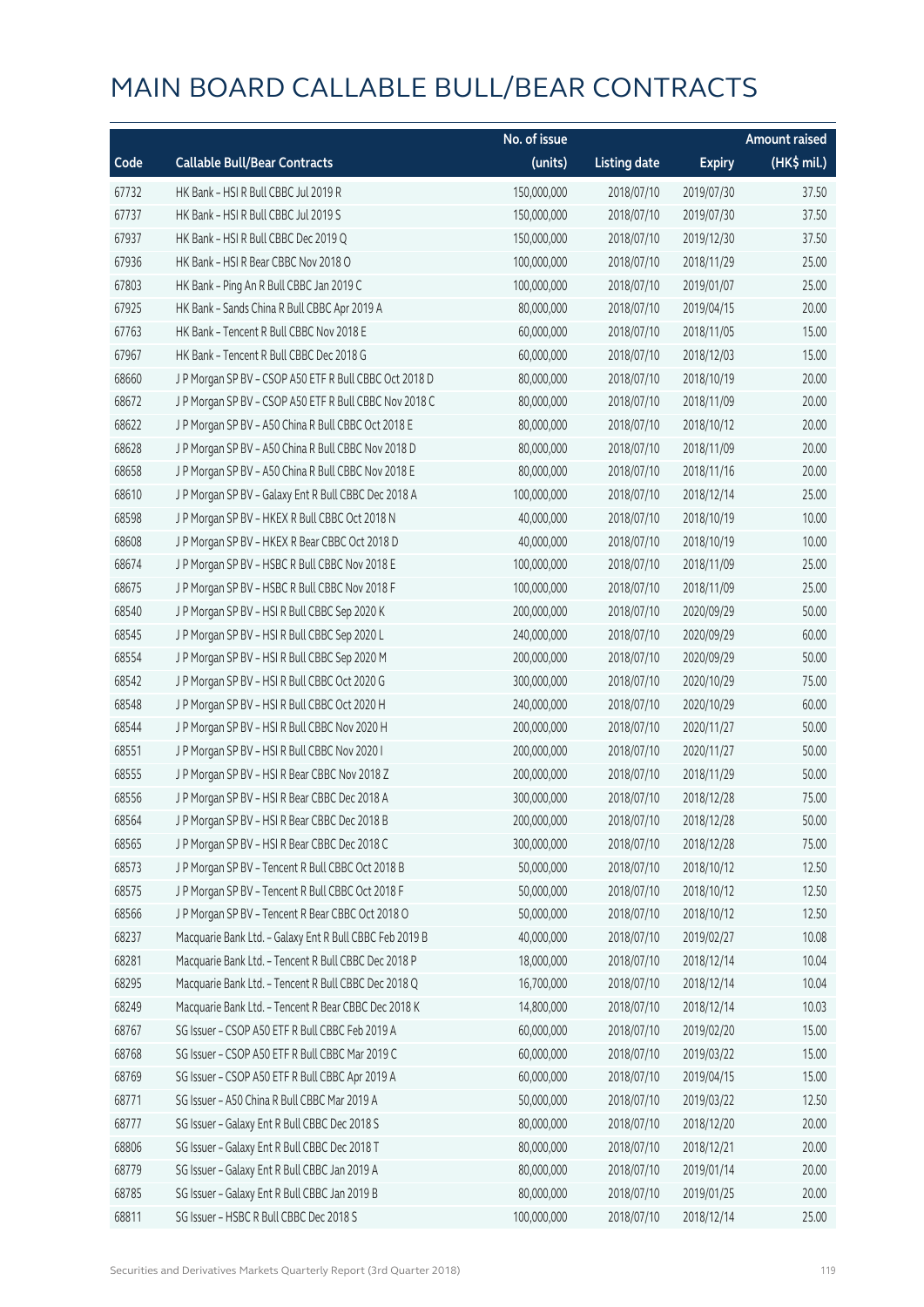|       |                                                  | No. of issue |                     |               | <b>Amount raised</b> |
|-------|--------------------------------------------------|--------------|---------------------|---------------|----------------------|
| Code  | <b>Callable Bull/Bear Contracts</b>              | (units)      | <b>Listing date</b> | <b>Expiry</b> | (HK\$ mil.)          |
| 68761 | SG Issuer - HSI R Bull CBBC Sep 2019 E           | 200,000,000  | 2018/07/10          | 2019/09/27    | 50.00                |
| 68753 | SG Issuer - HSI R Bull CBBC Sep 2019 Z           | 200,000,000  | 2018/07/10          | 2019/09/27    | 50.00                |
| 68743 | SG Issuer - HSI R Bull CBBC Oct 2019 T           | 200,000,000  | 2018/07/10          | 2019/10/30    | 50.00                |
| 68763 | SG Issuer - HSI R Bull CBBC Nov 2019 U           | 200,000,000  | 2018/07/10          | 2019/11/28    | 50.00                |
| 68765 | SG Issuer - HSI R Bull CBBC Dec 2019 P           | 200,000,000  | 2018/07/10          | 2019/12/30    | 50.00                |
| 68744 | SG Issuer - HSI R Bear CBBC Nov 2018 H           | 200,000,000  | 2018/07/10          | 2018/11/29    | 50.00                |
| 68747 | SG Issuer - HSI R Bear CBBC Nov 2018 I           | 200,000,000  | 2018/07/10          | 2018/11/29    | 50.00                |
| 68749 | SG Issuer - HSI R Bear CBBC Dec 2018 J           | 200,000,000  | 2018/07/10          | 2018/12/28    | 50.00                |
| 68751 | SG Issuer - HSI R Bear CBBC Feb 2019 A           | 200,000,000  | 2018/07/10          | 2019/02/27    | 50.00                |
| 68752 | SG Issuer - HSI R Bear CBBC Feb 2019 B           | 200,000,000  | 2018/07/10          | 2019/02/27    | 50.00                |
| 68798 | SG Issuer - PetroChina R Bull CBBC Dec 2018 I    | 40,000,000   | 2018/07/10          | 2018/12/20    | 10.00                |
| 68813 | SG Issuer - Ping An R Bull CBBC Dec 2018 Q       | 100,000,000  | 2018/07/10          | 2018/12/17    | 25.00                |
| 68814 | SG Issuer - Ping An R Bull CBBC Dec 2018 R       | 100,000,000  | 2018/07/10          | 2018/12/21    | 25.00                |
| 68799 | SG Issuer - Sunny Optical R Bull CBBC May 2019 A | 40,000,000   | 2018/07/10          | 2019/05/30    | 10.00                |
| 68821 | SG Issuer - Tencent R Bull CBBC Nov 2018 B       | 80,000,000   | 2018/07/10          | 2018/11/02    | 20.00                |
| 68833 | SG Issuer - Tencent R Bull CBBC Nov 2018 U       | 80,000,000   | 2018/07/10          | 2018/11/19    | 20.00                |
| 68834 | SG Issuer - Tencent R Bull CBBC Nov 2018 W       | 80,000,000   | 2018/07/10          | 2018/11/28    | 20.00                |
| 68828 | SG Issuer - Tencent R Bull CBBC Nov 2018 Y       | 80,000,000   | 2018/07/10          | 2018/11/16    | 20.00                |
| 68826 | SG Issuer - Tencent R Bull CBBC Nov 2018 Z       | 80,000,000   | 2018/07/10          | 2018/11/05    | 20.00                |
| 68750 | SG Issuer - Tencent R Bear CBBC Nov 2018 L       | 80,000,000   | 2018/07/10          | 2018/11/09    | 20.00                |
| 68497 | UBS AG - AIA R Bull CBBC Nov 2018 A              | 50,000,000   | 2018/07/10          | 2018/11/21    | 12.50                |
| 68535 | UBS AG - Bank of China R Bull CBBC May 2019 A    | 60,000,000   | 2018/07/10          | 2019/05/06    | 15.00                |
| 68499 | UBS AG - CC Bank R Bull CBBC Nov 2018 D          | 80,000,000   | 2018/07/10          | 2018/11/14    | 20.00                |
| 68506 | UBS AG - CC Bank R Bull CBBC Nov 2018 E          | 80,000,000   | 2018/07/10          | 2018/11/21    | 20.00                |
| 68528 | UBS AG - CC Bank R Bull CBBC Dec 2018 B          | 80,000,000   | 2018/07/10          | 2018/12/19    | 20.00                |
| 68451 | UBS AG - CSOP A50 ETF R Bull CBBC Nov 2018 F     | 50,000,000   | 2018/07/10          | 2018/11/14    | 12.50                |
| 68440 | UBS AG - A50 China R Bull CBBC Nov 2018 C        | 50,000,000   | 2018/07/10          | 2018/11/14    | 12.50                |
| 68474 | UBS AG - Geely Auto R Bull CBBC Nov 2018 E       | 40,000,000   | 2018/07/10          | 2018/11/14    | 10.00                |
| 68481 | UBS AG - Geely Auto R Bull CBBC Nov 2018 F       | 40,000,000   | 2018/07/10          | 2018/11/21    | 13.60                |
| 68455 | UBS AG - Galaxy Ent R Bull CBBC Feb 2019 A       | 40,000,000   | 2018/07/10          | 2019/02/25    | 10.00                |
| 68538 | UBS AG - HKEX R Bear CBBC Nov 2018 A             | 50,000,000   | 2018/07/10          | 2018/11/21    | 13.00                |
| 68383 | UBS AG - HSI R Bull CBBC Nov 2019 I              | 200,000,000  | 2018/07/10          | 2019/11/28    | 50.00                |
| 68345 | UBS AG - HSI R Bull CBBC Nov 2019 W              | 200,000,000  | 2018/07/10          | 2019/11/28    | 50.00                |
| 68361 | UBS AG - HSI R Bull CBBC Nov 2019 Z              | 200,000,000  | 2018/07/10          | 2019/11/28    | 50.00                |
| 68366 | UBS AG - HSI R Bull CBBC Dec 2019 A              | 250,000,000  | 2018/07/10          | 2019/12/30    | 62.50                |
| 68303 | UBS AG - HSI R Bull CBBC Dec 2019 G              | 250,000,000  | 2018/07/10          | 2019/12/30    | 62.50                |
| 68349 | UBS AG - HSI R Bull CBBC Dec 2019 R              | 250,000,000  | 2018/07/10          | 2019/12/30    | 62.50                |
| 68392 | UBS AG - HSI R Bear CBBC Nov 2018 W              | 200,000,000  | 2018/07/10          | 2018/11/29    | 50.00                |
| 68396 | UBS AG - HSI R Bear CBBC Dec 2018 C              | 250,000,000  | 2018/07/10          | 2018/12/28    | 62.50                |
| 68399 | UBS AG - HSI R Bear CBBC Dec 2018 D              | 250,000,000  | 2018/07/10          | 2018/12/28    | 62.50                |
| 68402 | UBS AG - HSI R Bear CBBC Dec 2018 E              | 200,000,000  | 2018/07/10          | 2018/12/28    | 50.00                |
| 68534 | UBS AG - ICBC R Bull CBBC Nov 2018 G             | 100,000,000  | 2018/07/10          | 2018/11/21    | 25.00                |
| 68531 | UBS AG - ICBC R Bull CBBC Dec 2018 E             | 100,000,000  | 2018/07/10          | 2018/12/19    | 25.00                |
| 68417 | UBS AG - Ping An R Bull CBBC Nov 2018 Y          | 80,000,000   | 2018/07/10          | 2018/11/14    | 20.00                |
| 68436 | UBS AG - Ping An R Bear CBBC Oct 2018 C          | 80,000,000   | 2018/07/10          | 2018/10/26    | 20.00                |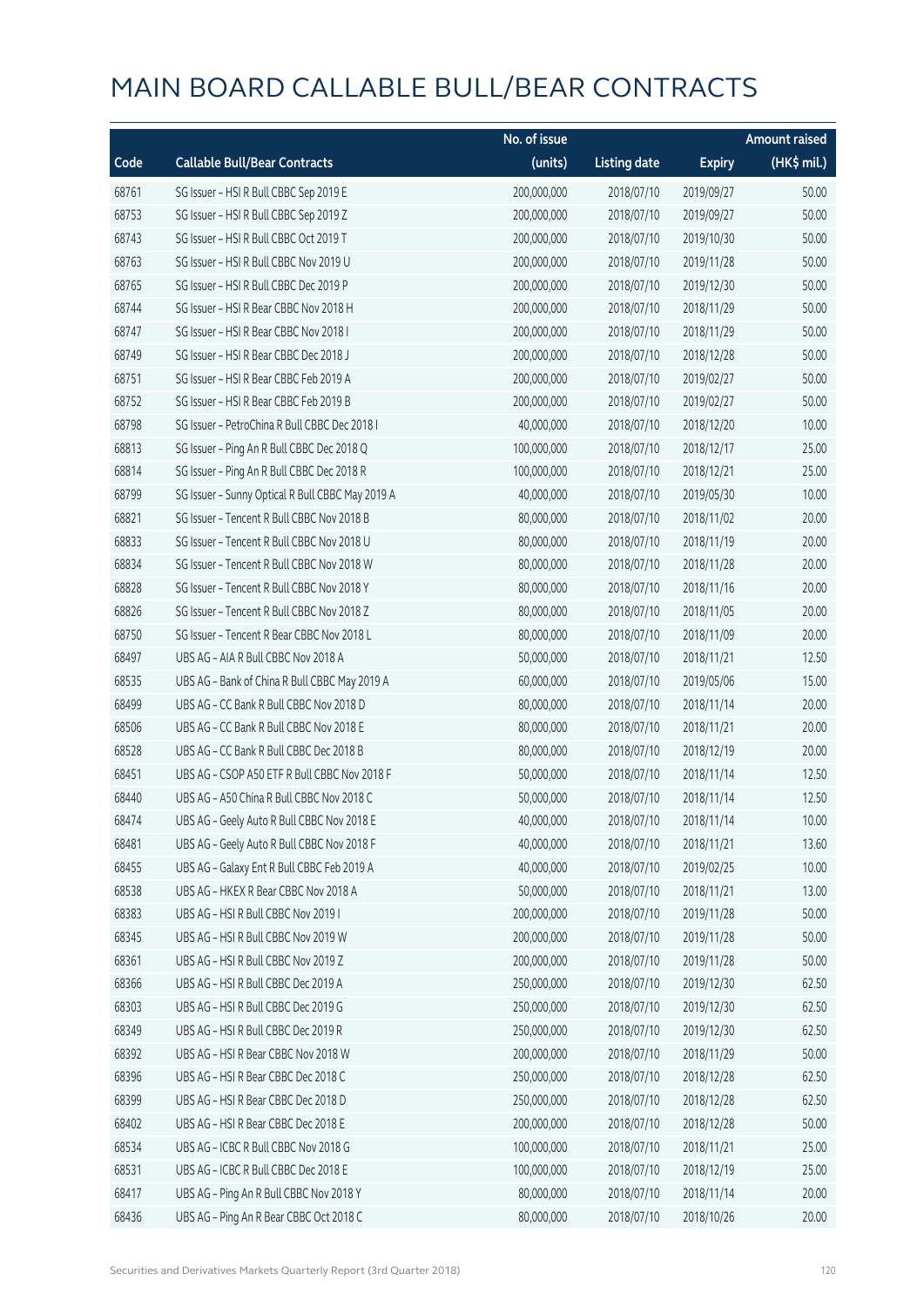|       |                                                          | No. of issue |                     |               | <b>Amount raised</b> |
|-------|----------------------------------------------------------|--------------|---------------------|---------------|----------------------|
| Code  | <b>Callable Bull/Bear Contracts</b>                      | (units)      | <b>Listing date</b> | <b>Expiry</b> | (HK\$ mil.)          |
| 68469 | UBS AG - Sands China R Bull CBBC Mar 2019 B              | 40,000,000   | 2018/07/10          | 2019/03/25    | 10.00                |
| 68384 | UBS AG - Tencent R Bull CBBC Nov 2018 V                  | 30,000,000   | 2018/07/10          | 2018/11/07    | 10.20                |
| 68404 | UBS AG - Tencent R Bull CBBC Dec 2018 B                  | 30,000,000   | 2018/07/10          | 2018/12/05    | 12.00                |
| 68409 | UBS AG - Tencent R Bear CBBC Nov 2018 C                  | 30,000,000   | 2018/07/10          | 2018/11/14    | 10.20                |
| 67829 | Bank Vontobel - HSI N Bull CBBC Feb 2019 O               | 100,000,000  | 2018/07/10          | 2019/02/27    | 25.10                |
| 67825 | Bank Vontobel - HSI R Bull CBBC Feb 2019 N               | 100,000,000  | 2018/07/10          | 2019/02/27    | 25.10                |
| 67832 | Bank Vontobel - HSI R Bull CBBC Feb 2019 P               | 100,000,000  | 2018/07/10          | 2019/02/27    | 25.40                |
| 67831 | Bank Vontobel - HSI R Bull CBBC Jun 2019 D               | 100,000,000  | 2018/07/10          | 2019/06/27    | 41.60                |
| 68849 | BOCI Asia Ltd. - Geely Auto R Bull CBBC Oct 2018 E       | 40,000,000   | 2018/07/11          | 2018/10/29    | 10.72                |
| 68847 | BOCI Asia Ltd. - Galaxy Ent R Bull CBBC Oct 2018 E       | 50,000,000   | 2018/07/11          | 2018/10/29    | 12.55                |
| 68840 | BOCI Asia Ltd. - HKEX R Bull CBBC Oct 2018 C             | 40,000,000   | 2018/07/11          | 2018/10/22    | 11.48                |
| 68846 | BOCI Asia Ltd. - Ping An R Bull CBBC Oct 2018 D          | 70,000,000   | 2018/07/11          | 2018/10/22    | 17.50                |
| 68839 | BOCI Asia Ltd. - Tencent R Bull CBBC Nov 2018 C          | 40,000,000   | 2018/07/11          | 2018/11/26    | 14.76                |
| 69038 | Credit Suisse AG - CPIC R Bull CBBC Jul 2019 A           | 50,000,000   | 2018/07/11          | 2019/07/30    | 12.50                |
| 69032 | Credit Suisse AG - HSI R Bull CBBC Sep 2019 F            | 200,000,000  | 2018/07/11          | 2019/09/27    | 50.00                |
| 69031 | Credit Suisse AG - HSI R Bull CBBC Oct 2019 C            | 200,000,000  | 2018/07/11          | 2019/10/30    | 50.00                |
| 69033 | Credit Suisse AG - HSI R Bull CBBC Oct 2019 D            | 200,000,000  | 2018/07/11          | 2019/10/30    | 50.00                |
| 69036 | Credit Suisse AG - HSI R Bear CBBC Nov 2018 X            | 200,000,000  | 2018/07/11          | 2018/11/29    | 50.00                |
| 69035 | Credit Suisse AG - Tencent R Bull CBBC Jan 2019 Z        | 50,000,000   | 2018/07/11          | 2019/01/18    | 12.50                |
| 68876 | Goldman Sachs SP (Asia) - HKEX R Bull CBBC Feb 2019 K    | 100,000,000  | 2018/07/11          | 2019/02/18    | 25.00                |
| 69228 | Goldman Sachs SP (Asia) - HKEX R Bull CBBC Feb 2019 L    | 100,000,000  | 2018/07/11          | 2019/02/19    | 25.00                |
| 68875 | Goldman Sachs SP (Asia) - HSI R Bull CBBC Dec 2019 S     | 200,000,000  | 2018/07/11          | 2019/12/30    | 50.00                |
| 68952 | Goldman Sachs SP (Asia) - HSI R Bear CBBC Jan 2019 P     | 200,000,000  | 2018/07/11          | 2019/01/30    | 50.00                |
| 68879 | Goldman Sachs SP (Asia) - Ping An R Bull CBBC Feb 2019 K | 100,000,000  | 2018/07/11          | 2019/02/18    | 25.00                |
| 68953 | Goldman Sachs SP (Asia) - Tencent R Bull CBBC Feb 2019 E | 100,000,000  | 2018/07/11          | 2019/02/19    | 25.00                |
| 68878 | Goldman Sachs SP (Asia) - Tencent R Bull CBBC Feb 2019 H | 100,000,000  | 2018/07/11          | 2019/02/18    | 25.00                |
| 69227 | Goldman Sachs SP (Asia) - Tencent R Bear CBBC Jan 2019 A | 100,000,000  | 2018/07/11          | 2019/01/30    | 25.00                |
| 68919 | HK Bank - CC Bank R Bear CBBC Dec 2018 B                 | 50,000,000   | 2018/07/11          | 2018/12/17    | 12.50                |
| 68882 | HK Bank - CSOP A50 ETF R Bull CBBC Jan 2019 C            | 50,000,000   | 2018/07/11          | 2019/01/14    | 12.50                |
| 68884 | HK Bank - A50 China R Bull CBBC Jan 2019 E               | 50,000,000   | 2018/07/11          | 2019/01/14    | 12.50                |
| 68894 | HK Bank - Galaxy Ent R Bull CBBC Jan 2019 A              | 80,000,000   | 2018/07/11          | 2019/01/07    | 20.00                |
| 68908 | HK Bank - Galaxy Ent R Bull CBBC Jan 2019 B              | 80,000,000   | 2018/07/11          | 2019/01/28    | 20.00                |
| 68904 | HK Bank - Galaxy Ent R Bear CBBC Dec 2018 A              | 40,000,000   | 2018/07/11          | 2018/12/03    | 10.00                |
| 68866 | HK Bank - HSI R Bull CBBC Jul 2019 T                     | 150,000,000  | 2018/07/11          | 2019/07/30    | 37.50                |
| 68936 | HK Bank - HSI R Bull CBBC Dec 2019 R                     | 150,000,000  | 2018/07/11          | 2019/12/30    | 37.50                |
| 68949 | HK Bank - HSI R Bull CBBC Dec 2019 S                     | 150,000,000  | 2018/07/11          | 2019/12/30    | 37.50                |
| 68889 | HK Bank - Ping An R Bear CBBC Dec 2018 C                 | 80,000,000   | 2018/07/11          | 2018/12/31    | 20.00                |
| 68863 | HK Bank - Tencent R Bull CBBC Dec 2018 H                 | 60,000,000   | 2018/07/11          | 2018/12/06    | 15.00                |
| 68887 | HK Bank - Tencent R Bull CBBC Dec 2018 I                 | 60,000,000   | 2018/07/11          | 2018/12/31    | 15.00                |
| 69040 | J P Morgan SP BV - HSI R Bull CBBC Sep 2020 N            | 200,000,000  | 2018/07/11          | 2020/09/29    | 50.00                |
| 69041 | J P Morgan SP BV - HSI R Bull CBBC Oct 2020 I            | 240,000,000  | 2018/07/11          | 2020/10/29    | 60.00                |
| 69076 | J P Morgan SP BV - HSI R Bull CBBC Oct 2020 J            | 240,000,000  | 2018/07/11          | 2020/10/29    | 60.00                |
| 69077 | J P Morgan SP BV - HSI R Bull CBBC Nov 2020 J            | 240,000,000  | 2018/07/11          | 2020/11/27    | 60.00                |
| 69042 | J P Morgan SP BV - HSI R Bear CBBC Dec 2018 D            | 200,000,000  | 2018/07/11          | 2018/12/28    | 50.00                |
| 69075 | J P Morgan SP BV - Ping An R Bull CBBC Nov 2018 A        | 100,000,000  | 2018/07/11          | 2018/11/09    | 25.00                |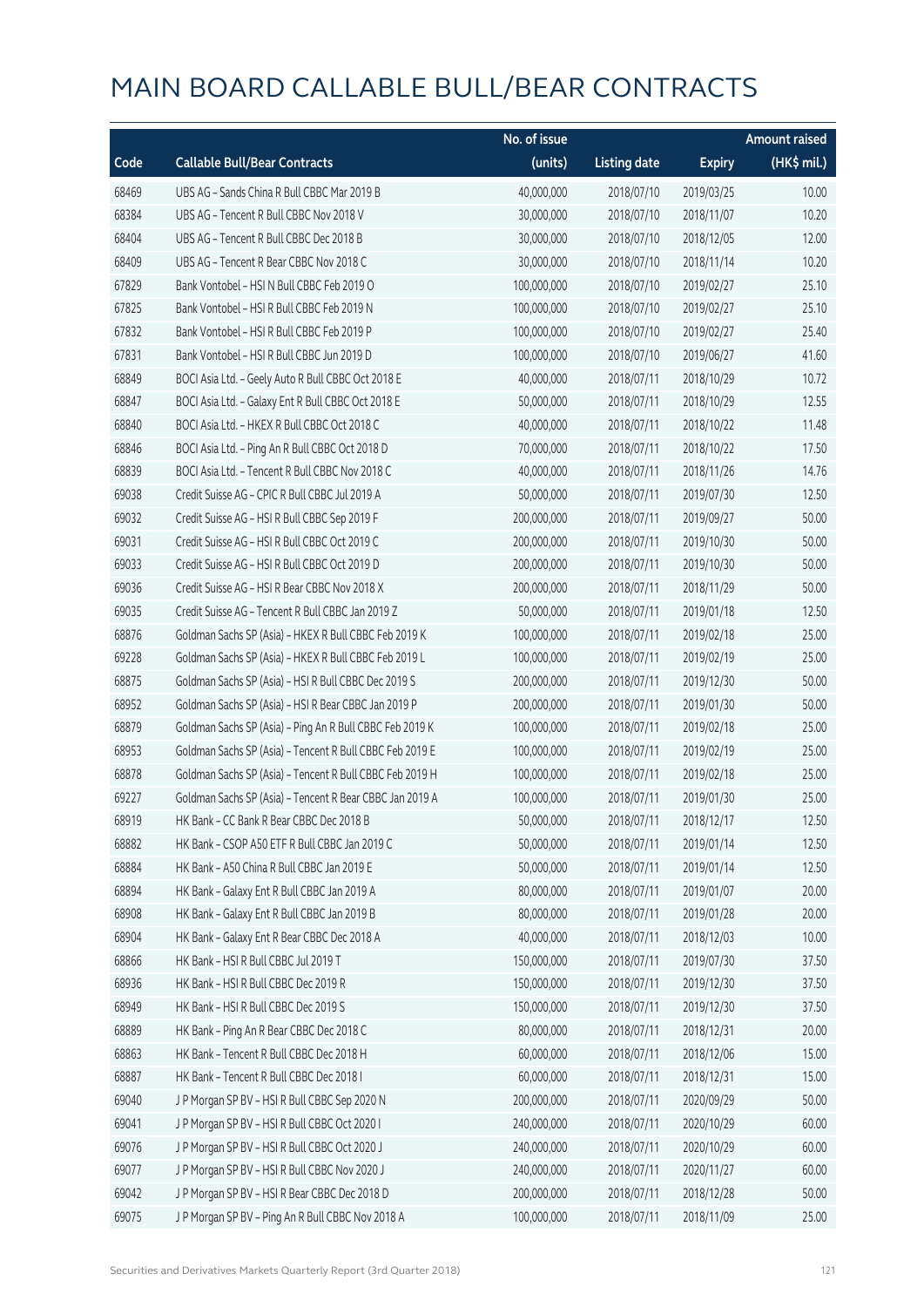|       |                                                        | No. of issue |                     |               | <b>Amount raised</b> |
|-------|--------------------------------------------------------|--------------|---------------------|---------------|----------------------|
| Code  | <b>Callable Bull/Bear Contracts</b>                    | (units)      | <b>Listing date</b> | <b>Expiry</b> | (HK\$ mil.)          |
| 69071 | J P Morgan SP BV - Ping An R Bull CBBC Dec 2018 B      | 100,000,000  | 2018/07/11          | 2018/12/14    | 25.00                |
| 69065 | J P Morgan SP BV - Tencent R Bear CBBC Oct 2018 P      | 50,000,000   | 2018/07/11          | 2018/10/12    | 12.50                |
| 69068 | J P Morgan SP BV - Tencent R Bear CBBC Oct 2018 Q      | 50,000,000   | 2018/07/11          | 2018/10/19    | 12.50                |
| 69135 | SG Issuer - CC Bank R Bull CBBC Dec 2018 H             | 100,000,000  | 2018/07/11          | 2018/12/28    | 25.00                |
| 69134 | SG Issuer - CC Bank R Bear CBBC Nov 2018 B             | 80,000,000   | 2018/07/11          | 2018/11/19    | 20.00                |
| 69142 | SG Issuer - China Life R Bull CBBC Dec 2018 M          | 40,000,000   | 2018/07/11          | 2018/12/21    | 20.00                |
| 69155 | SG Issuer - CM Bank R Bull CBBC Nov 2019 A             | 60,000,000   | 2018/07/11          | 2019/11/08    | 15.00                |
| 69176 | SG Issuer - CSOP A50 ETF R Bull CBBC Mar 2019 D        | 60,000,000   | 2018/07/11          | 2019/03/08    | 15.00                |
| 69184 | SG Issuer - Galaxy Ent R Bull CBBC Dec 2018 U          | 80,000,000   | 2018/07/11          | 2018/12/28    | 20.00                |
| 69158 | SG Issuer - HKEX R Bear CBBC Oct 2018 E                | 50,000,000   | 2018/07/11          | 2018/10/24    | 12.50                |
| 69080 | SG Issuer - HSI R Bull CBBC Oct 2019 Y                 | 200,000,000  | 2018/07/11          | 2019/10/30    | 50.00                |
| 69102 | SG Issuer - HSI R Bull CBBC Nov 2019 D                 | 200,000,000  | 2018/07/11          | 2019/11/28    | 50.00                |
| 69180 | SG Issuer - HSI R Bull CBBC Nov 2019 F                 | 200,000,000  | 2018/07/11          | 2019/11/28    | 50.00                |
| 69086 | SG Issuer - HSI R Bull CBBC Dec 2019 V                 | 200,000,000  | 2018/07/11          | 2019/12/30    | 50.00                |
| 69089 | SG Issuer - HSI R Bear CBBC Nov 2018 J                 | 200,000,000  | 2018/07/11          | 2018/11/29    | 50.00                |
| 69091 | SG Issuer - HSI R Bear CBBC Jan 2019 J                 | 200,000,000  | 2018/07/11          | 2019/01/30    | 50.00                |
| 69183 | SG Issuer - HSI R Bear CBBC Mar 2019 A                 | 200,000,000  | 2018/07/11          | 2019/03/28    | 50.00                |
| 69167 | SG Issuer - ICBC R Bull CBBC Dec 2018 I                | 60,000,000   | 2018/07/11          | 2018/12/28    | 15.00                |
| 69164 | SG Issuer - ICBC R Bear CBBC Nov 2018 A                | 60,000,000   | 2018/07/11          | 2018/11/30    | 15.00                |
| 69106 | SG Issuer - Ping An R Bull CBBC Nov 2018 H             | 100,000,000  | 2018/07/11          | 2018/11/26    | 25.00                |
| 69107 | SG Issuer - Ping An R Bull CBBC Dec 2018 S             | 100,000,000  | 2018/07/11          | 2018/12/13    | 25.00                |
| 69168 | SG Issuer - Ping An R Bear CBBC Nov 2018 H             | 100,000,000  | 2018/07/11          | 2018/11/30    | 25.00                |
| 69173 | SG Issuer - Tencent R Bull CBBC Oct 2018 J             | 80,000,000   | 2018/07/11          | 2018/10/24    | 20.00                |
| 69186 | SG Issuer - Tencent R Bull CBBC Oct 2018 M             | 80,000,000   | 2018/07/11          | 2018/10/19    | 20.00                |
| 69193 | SG Issuer - Tencent R Bull CBBC Nov 2018 C             | 80,000,000   | 2018/07/11          | 2018/11/07    | 20.00                |
| 69110 | SG Issuer - Tencent R Bear CBBC Oct 2018 T             | 80,000,000   | 2018/07/11          | 2018/10/22    | 20.00                |
| 69001 | UBS AG - Galaxy Ent R Bear CBBC Dec 2018 A             | 40,000,000   | 2018/07/11          | 2018/12/17    | 10.00                |
| 69013 | UBS AG - HKEX R Bull CBBC Jan 2019 A                   | 50,000,000   | 2018/07/11          | 2019/01/14    | 15.00                |
| 68992 | UBS AG - HSI R Bull CBBC Oct 2019 L                    | 200,000,000  | 2018/07/11          | 2019/10/30    | 50.00                |
| 68966 | UBS AG - HSI R Bull CBBC Nov 2019 A                    | 250,000,000  | 2018/07/11          | 2019/11/28    | 62.50                |
| 68995 | UBS AG - HSI R Bull CBBC Nov 2019 J                    | 250,000,000  | 2018/07/11          | 2019/11/28    | 62.50                |
| 68998 | UBS AG - HSI R Bull CBBC Nov 2019 K                    | 200,000,000  | 2018/07/11          | 2019/11/28    | 50.00                |
| 69028 | UBS AG - HSI R Bear CBBC Nov 2018 X                    | 200,000,000  | 2018/07/11          | 2018/11/29    | 50.00                |
| 68999 | UBS AG - Tencent R Bull CBBC Oct 2018 Z                | 30,000,000   | 2018/07/11          | 2018/10/29    | 10.20                |
| 69024 | UBS AG - Tencent R Bull CBBC Nov 2018 W                | 30,000,000   | 2018/07/11          | 2018/11/28    | 11.70                |
| 69025 | UBS AG - Tencent R Bull CBBC Dec 2018 C                | 30,000,000   | 2018/07/11          | 2018/12/10    | 20.40                |
| 69027 | UBS AG - Tencent R Bull CBBC Dec 2018 D                | 30,000,000   | 2018/07/11          | 2018/12/24    | 23.40                |
| 69603 | BOCI Asia Ltd. - ICBC R Bull CBBC Dec 2018 A           | 80,000,000   | 2018/07/12          | 2018/12/28    | 20.08                |
| 69622 | BNP Paribas Issuance B.V. - HSI R Bull CBBC Dec 2019 F | 250,000,000  | 2018/07/12          | 2019/12/30    | 62.50                |
| 69408 | BNP Paribas Issuance B.V. - HSI R Bull CBBC Dec 2019 T | 250,000,000  | 2018/07/12          | 2019/12/30    | 62.50                |
| 69425 | BNP Paribas Issuance B.V. - HSI R Bull CBBC Dec 2019 X | 250,000,000  | 2018/07/12          | 2019/12/30    | 62.50                |
| 69416 | BNP Paribas Issuance B.V. - HSI R Bear CBBC Feb 2019 L | 250,000,000  | 2018/07/12          | 2019/02/27    | 62.50                |
| 69418 | BNP Paribas Issuance B.V. - HSI R Bear CBBC Feb 2019 M | 250,000,000  | 2018/07/12          | 2019/02/27    | 62.50                |
| 60108 | Credit Suisse AG - CM Bank R Bull CBBC Jul 2019 A      | 70,000,000   | 2018/07/12          | 2019/07/30    | 17.50                |
| 60094 | Credit Suisse AG - Geely Auto R Bull CBBC Jan 2019 E   | 40,000,000   | 2018/07/12          | 2019/01/30    | 13.20                |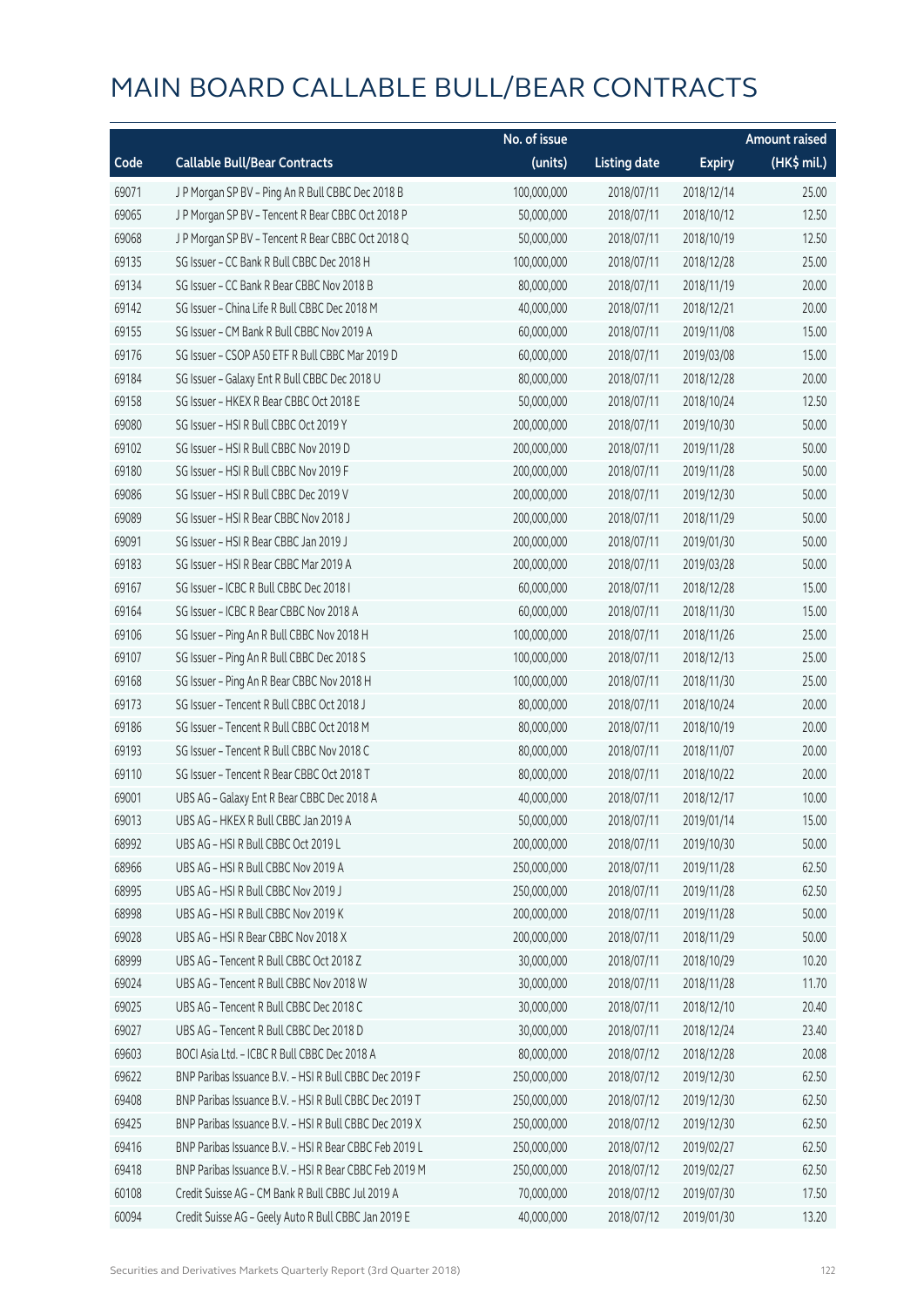|       |                                                             | No. of issue |                     |               | <b>Amount raised</b> |
|-------|-------------------------------------------------------------|--------------|---------------------|---------------|----------------------|
| Code  | <b>Callable Bull/Bear Contracts</b>                         | (units)      | <b>Listing date</b> | <b>Expiry</b> | (HK\$ mil.)          |
| 60114 | Credit Suisse AG - HKEX R Bear CBBC Jan 2019 H              | 50,000,000   | 2018/07/12          | 2019/01/30    | 12.50                |
| 60053 | Credit Suisse AG - HSI R Bull CBBC Sep 2019 R               | 200,000,000  | 2018/07/12          | 2019/09/27    | 50.00                |
| 60057 | Credit Suisse AG - HSI R Bull CBBC Oct 2019 L               | 200,000,000  | 2018/07/12          | 2019/10/30    | 50.00                |
| 60061 | Credit Suisse AG - HSI R Bull CBBC Oct 2019 M               | 200,000,000  | 2018/07/12          | 2019/10/30    | 50.00                |
| 60062 | Credit Suisse AG - HSI R Bull CBBC Oct 2019 S               | 200,000,000  | 2018/07/12          | 2019/10/30    | 50.00                |
| 60052 | Credit Suisse AG - HSI R Bull CBBC Nov 2019 Y               | 200,000,000  | 2018/07/12          | 2019/11/28    | 50.00                |
| 60070 | Credit Suisse AG - HSI R Bear CBBC Nov 2018 Y               | 200,000,000  | 2018/07/12          | 2018/11/29    | 50.00                |
| 60079 | Credit Suisse AG - HSI R Bear CBBC Dec 2018 T               | 200,000,000  | 2018/07/12          | 2018/12/28    | 50.00                |
| 60103 | Credit Suisse AG - Ping An R Bull CBBC Jan 2019 I           | 80,000,000   | 2018/07/12          | 2019/01/10    | 20.00                |
| 60056 | Credit Suisse AG - Tencent R Bull CBBC Dec 2018 H           | 50,000,000   | 2018/07/12          | 2018/12/28    | 12.50                |
| 69524 | Bank of East Asia - AIA R Bull CBBC Mar 2019 A              | 40,000,000   | 2018/07/12          | 2019/03/22    | 10.00                |
| 69506 | Bank of East Asia - CC Bank R Bull CBBC Mar 2019 B          | 60,000,000   | 2018/07/12          | 2019/03/22    | 15.00                |
| 69517 | Bank of East Asia - CM Bank R Bull CBBC Mar 2019 A          | 20,000,000   | 2018/07/12          | 2019/03/22    | 10.00                |
| 69525 | Bank of East Asia - Galaxy Ent R Bull CBBC Mar 2019 B       | 16,000,000   | 2018/07/12          | 2019/03/22    | 10.40                |
| 69538 | Bank of East Asia - Galaxy Ent R Bull CBBC Mar 2019 C       | 16,000,000   | 2018/07/12          | 2019/03/22    | 10.40                |
| 69553 | Bank of East Asia - HSBC R Bull CBBC Apr 2019 A             | 60,000,000   | 2018/07/12          | 2019/04/04    | 15.00                |
| 69555 | Bank of East Asia - HSBC R Bull CBBC Apr 2019 B             | 60,000,000   | 2018/07/12          | 2019/04/04    | 15.00                |
| 69509 | Bank of East Asia - ICBC R Bull CBBC Mar 2019 B             | 60,000,000   | 2018/07/12          | 2019/03/22    | 15.00                |
| 69501 | Bank of East Asia - Ping An R Bull CBBC Mar 2019 D          | 120,000,000  | 2018/07/12          | 2019/03/22    | 30.00                |
| 69505 | Bank of East Asia - Ping An R Bull CBBC Mar 2019 E          | 120,000,000  | 2018/07/12          | 2019/03/22    | 30.00                |
| 60051 | Goldman Sachs SP (Asia) - China Life R Bull CBBC Mar 2019 A | 80,000,000   | 2018/07/12          | 2019/03/18    | 22.08                |
| 60043 | Goldman Sachs SP (Asia) - Galaxy Ent R Bull CBBC Feb 2019 D | 100,000,000  | 2018/07/12          | 2019/02/20    | 25.00                |
| 69396 | Goldman Sachs SP (Asia) - HKEX R Bull CBBC Feb 2019 M       | 100,000,000  | 2018/07/12          | 2019/02/18    | 25.00                |
| 60045 | Goldman Sachs SP (Asia) - HKEX R Bull CBBC Feb 2019 N       | 100,000,000  | 2018/07/12          | 2019/02/04    | 25.00                |
| 60048 | Goldman Sachs SP (Asia) - HKEX R Bull CBBC Feb 2019 O       | 100,000,000  | 2018/07/12          | 2019/02/04    | 25.60                |
| 60022 | Goldman Sachs SP (Asia) - HSI R Bull CBBC Dec 2019 D        | 200,000,000  | 2018/07/12          | 2019/12/30    | 50.00                |
| 69362 | Goldman Sachs SP (Asia) - HSI R Bull CBBC Dec 2019 T        | 200,000,000  | 2018/07/12          | 2019/12/30    | 50.00                |
| 60009 | Goldman Sachs SP (Asia) - HSI R Bear CBBC Jan 2019 Q        | 200,000,000  | 2018/07/12          | 2019/01/30    | 50.00                |
| 60011 | Goldman Sachs SP (Asia) - HSI R Bear CBBC Jan 2019 R        | 200,000,000  | 2018/07/12          | 2019/01/30    | 50.00                |
| 69605 | Goldman Sachs SP (Asia) - HSI R Bear CBBC Dec 2019 A        | 200,000,000  | 2018/07/12          | 2019/12/30    | 50.00                |
| 69607 | Goldman Sachs SP (Asia) - HSI R Bear CBBC Dec 2019 B        | 200,000,000  | 2018/07/12          | 2019/12/30    | 50.00                |
| 69397 | Goldman Sachs SP (Asia) - Ping An R Bull CBBC Feb 2019 L    | 100,000,000  | 2018/07/12          | 2019/02/18    | 25.00                |
| 60050 | Goldman Sachs SP (Asia) - Ping An R Bull CBBC Feb 2019 M    | 100,000,000  | 2018/07/12          | 2019/02/20    | 25.00                |
| 60041 | Goldman Sachs SP (Asia) - Tencent R Bull CBBC Feb 2019 J    | 100,000,000  | 2018/07/12          | 2019/02/20    | 25.00                |
| 69576 | HK Bank - CC Bank R Bull CBBC Feb 2019 B                    | 100,000,000  | 2018/07/12          | 2019/02/11    | 25.00                |
| 69566 | HK Bank - CSOP A50 ETF R Bull CBBC Apr 2019 B               | 50,000,000   | 2018/07/12          | 2019/04/15    | 12.50                |
| 69568 | HK Bank - A50 China R Bull CBBC Apr 2019 B                  | 50,000,000   | 2018/07/12          | 2019/04/15    | 12.50                |
| 69600 | HK Bank - Geely Auto R Bull CBBC Dec 2018 B                 | 40,000,000   | 2018/07/12          | 2018/12/03    | 10.00                |
| 69601 | HK Bank - Geely Auto R Bear CBBC Nov 2018 C                 | 40,000,000   | 2018/07/12          | 2018/11/12    | 10.00                |
| 69595 | HK Bank - Galaxy Ent R Bull CBBC Feb 2019 A                 | 80,000,000   | 2018/07/12          | 2019/02/11    | 20.00                |
| 69597 | HK Bank - Galaxy Ent R Bull CBBC Mar 2019 A                 | 80,000,000   | 2018/07/12          | 2019/03/04    | 20.00                |
| 69479 | HK Bank - HSCEI R Bear CBBC Nov 2018 E                      | 50,000,000   | 2018/07/12          | 2018/11/29    | 12.50                |
| 69485 | HK Bank - HSI R Bull CBBC Jul 2019 U                        | 150,000,000  | 2018/07/12          | 2019/07/30    | 37.50                |
| 69495 | HK Bank - HSI R Bull CBBC Sep 2019 G                        | 150,000,000  | 2018/07/12          | 2019/09/27    | 37.50                |
| 69462 | HK Bank - HSI R Bull CBBC Dec 2019 T                        | 150,000,000  | 2018/07/12          | 2019/12/30    | 37.50                |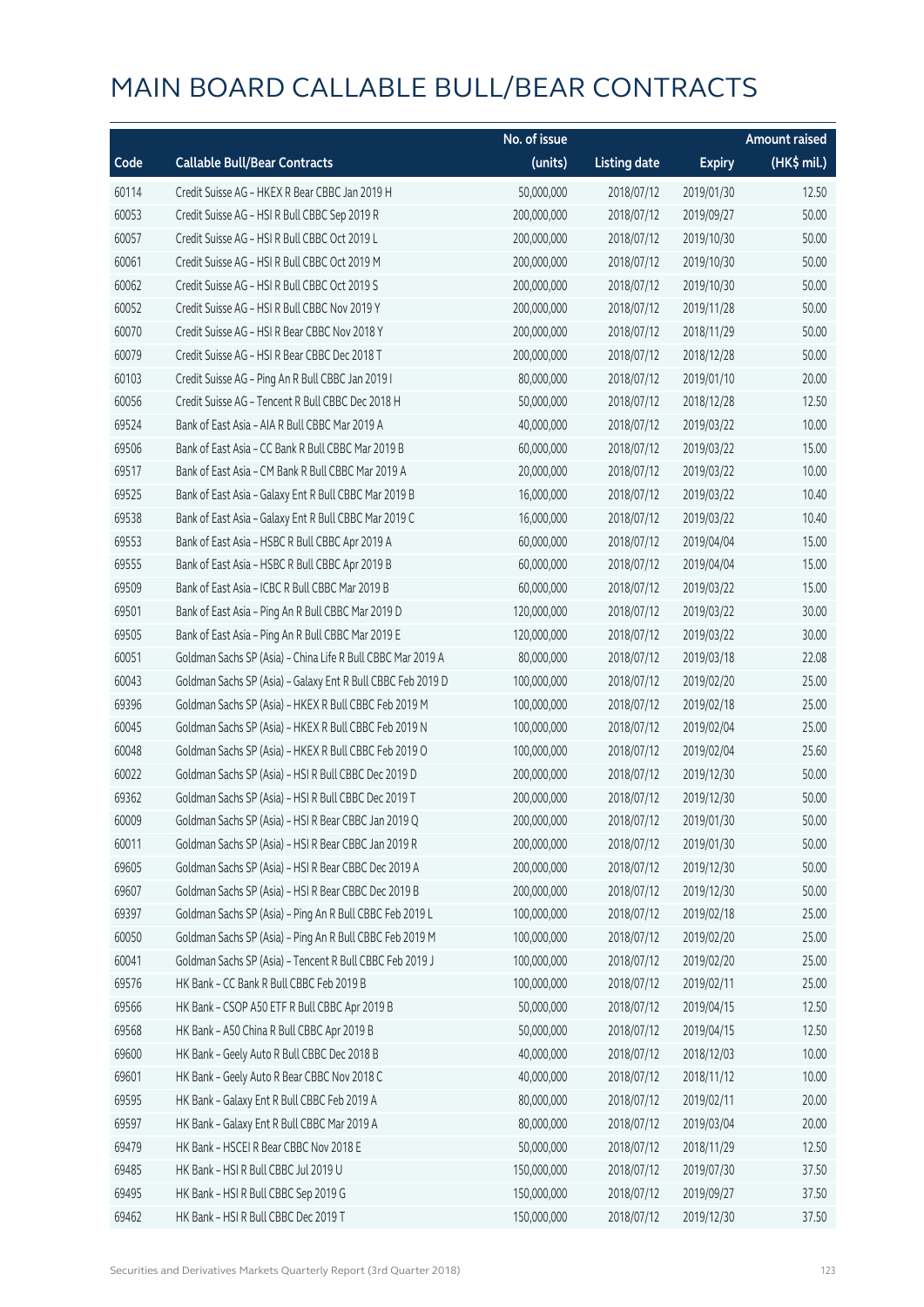|       |                                                         | No. of issue |                     |               | <b>Amount raised</b> |
|-------|---------------------------------------------------------|--------------|---------------------|---------------|----------------------|
| Code  | <b>Callable Bull/Bear Contracts</b>                     | (units)      | <b>Listing date</b> | <b>Expiry</b> | (HK\$ mil.)          |
| 69478 | HK Bank - HSI R Bear CBBC Nov 2018 P                    | 150,000,000  | 2018/07/12          | 2018/11/29    | 37.50                |
| 69561 | HK Bank - Ping An R Bull CBBC Mar 2019 A                | 100,000,000  | 2018/07/12          | 2019/03/04    | 25.00                |
| 69580 | HK Bank - Tencent R Bull CBBC Jan 2019 B                | 60,000,000   | 2018/07/12          | 2019/01/07    | 24.00                |
| 69593 | HK Bank - Tencent R Bull CBBC Jan 2019 C                | 60,000,000   | 2018/07/12          | 2019/01/21    | 30.00                |
| 69282 | Haitong Int'l Sec - CSOP A50 ETF R Bull CBBC Jan 2019 B | 70,000,000   | 2018/07/12          | 2019/01/16    | 17.50                |
| 69252 | Haitong Int'l Sec - Galaxy Ent R Bull CBBC Dec 2018 B   | 150,000,000  | 2018/07/12          | 2018/12/27    | 37.50                |
| 69254 | Haitong Int'l Sec - HKEX R Bull CBBC Dec 2018 D         | 40,000,000   | 2018/07/12          | 2018/12/27    | 10.00                |
| 69258 | Haitong Int'l Sec - Tencent R Bull CBBC Dec 2018 D      | 40,000,000   | 2018/07/12          | 2018/12/31    | 10.00                |
| 69272 | Haitong Int'l Sec - Tencent R Bull CBBC Dec 2018 E      | 40,000,000   | 2018/07/12          | 2018/12/27    | 10.00                |
| 69890 | J P Morgan SP BV - HKEX R Bear CBBC Nov 2018 A          | 40,000,000   | 2018/07/12          | 2018/11/16    | 10.00                |
| 69855 | J P Morgan SP BV - HSI R Bull CBBC Oct 2019 G           | 200,000,000  | 2018/07/12          | 2019/10/30    | 50.00                |
| 69773 | J P Morgan SP BV - HSI R Bull CBBC Oct 2019 W           | 200,000,000  | 2018/07/12          | 2019/10/30    | 50.00                |
| 69785 | J P Morgan SP BV - HSI R Bull CBBC Nov 2019 Z           | 200,000,000  | 2018/07/12          | 2019/11/28    | 50.00                |
| 69759 | J P Morgan SP BV - HSI R Bull CBBC Dec 2019 A           | 240,000,000  | 2018/07/12          | 2019/12/30    | 60.00                |
| 69827 | J P Morgan SP BV - HSI R Bull CBBC Dec 2019 B           | 200,000,000  | 2018/07/12          | 2019/12/30    | 50.00                |
| 69766 | J P Morgan SP BV - HSI R Bull CBBC Sep 2020 O           | 240,000,000  | 2018/07/12          | 2020/09/29    | 60.00                |
| 69851 | J P Morgan SP BV - HSI R Bull CBBC Sep 2020 P           | 200,000,000  | 2018/07/12          | 2020/09/29    | 50.00                |
| 69784 | J P Morgan SP BV - HSI R Bull CBBC Oct 2020 K           | 200,000,000  | 2018/07/12          | 2020/10/29    | 50.00                |
| 69791 | J P Morgan SP BV - HSI R Bull CBBC Nov 2020 K           | 240,000,000  | 2018/07/12          | 2020/11/27    | 60.00                |
| 69830 | J P Morgan SP BV - HSI R Bear CBBC Jan 2019 A           | 200,000,000  | 2018/07/12          | 2019/01/30    | 50.00                |
| 69831 | J P Morgan SP BV - HSI R Bear CBBC Jan 2019 B           | 240,000,000  | 2018/07/12          | 2019/01/30    | 60.00                |
| 69850 | J P Morgan SP BV - HSI R Bear CBBC Jan 2019 C           | 240,000,000  | 2018/07/12          | 2019/01/30    | 60.00                |
| 69887 | J P Morgan SP BV - Tencent R Bull CBBC Nov 2018 I       | 50,000,000   | 2018/07/12          | 2018/11/16    | 12.50                |
| 69888 | J P Morgan SP BV - Tencent R Bull CBBC Nov 2018 J       | 50,000,000   | 2018/07/12          | 2018/11/16    | 12.50                |
| 60004 | SG Issuer - CSOP A50 ETF R Bull CBBC Feb 2019 B         | 60,000,000   | 2018/07/12          | 2019/02/18    | 15.00                |
| 60006 | SG Issuer - A50 China R Bull CBBC Feb 2019 A            | 50,000,000   | 2018/07/12          | 2019/02/25    | 12.50                |
| 69952 | SG Issuer - Galaxy Ent R Bear CBBC Dec 2018 E           | 80,000,000   | 2018/07/12          | 2018/12/20    | 20.00                |
| 69930 | SG Issuer – HKEX R Bull CBBC Nov 2018 B                 | 50,000,000   | 2018/07/12          | 2018/11/23    | 12.50                |
| 69902 | SG Issuer - HKEX R Bull CBBC Dec 2018 W                 | 50,000,000   | 2018/07/12          | 2018/12/21    | 12.50                |
| 69972 | SG Issuer - HSBC R Bull CBBC Dec 2018 T                 | 100,000,000  | 2018/07/12          | 2018/12/20    | 25.00                |
| 69949 | SG Issuer - HSCEI R Bull CBBC Nov 2018 A                | 100,000,000  | 2018/07/12          | 2018/11/29    | 25.00                |
| 69951 | SG Issuer - HSCEI R Bear CBBC Dec 2018 G                | 100,000,000  | 2018/07/12          | 2018/12/28    | 25.00                |
| 69892 | SG Issuer - HSI R Bull CBBC Nov 2019 E                  | 200,000,000  | 2018/07/12          | 2019/11/28    | 50.00                |
| 69896 | SG Issuer - HSI R Bull CBBC Nov 2019 G                  | 200,000,000  | 2018/07/12          | 2019/11/28    | 50.00                |
| 69898 | SG Issuer - HSI R Bull CBBC Dec 2019 D                  | 200,000,000  | 2018/07/12          | 2019/12/30    | 50.00                |
| 60008 | SG Issuer - HSI R Bull CBBC Dec 2019 L                  | 200,000,000  | 2018/07/12          | 2019/12/30    | 50.00                |
| 69915 | SG Issuer - HSI R Bear CBBC Dec 2018 M                  | 200,000,000  | 2018/07/12          | 2018/12/28    | 50.00                |
| 69919 | SG Issuer - HSI R Bear CBBC Dec 2018 N                  | 200,000,000  | 2018/07/12          | 2018/12/28    | 50.00                |
| 69921 | SG Issuer - HSI R Bear CBBC Jan 2019 K                  | 200,000,000  | 2018/07/12          | 2019/01/30    | 50.00                |
| 69979 | SG Issuer - PetroChina R Bull CBBC Dec 2018 J           | 40,000,000   | 2018/07/12          | 2018/12/21    | 10.00                |
| 69908 | SG Issuer - Ping An R Bull CBBC Dec 2018 U              | 100,000,000  | 2018/07/12          | 2018/12/21    | 25.00                |
| 69989 | SG Issuer - Sands R Bear CBBC Apr 2019 A                | 60,000,000   | 2018/07/12          | 2019/04/25    | 15.00                |
| 69992 | SG Issuer - Tencent R Bull CBBC Oct 2018 N              | 80,000,000   | 2018/07/12          | 2018/10/26    | 20.00                |
| 69914 | SG Issuer - Tencent R Bull CBBC Oct 2018 Y              | 80,000,000   | 2018/07/12          | 2018/10/22    | 20.00                |
| 69938 | SG Issuer - Tencent R Bear CBBC Nov 2018 M              | 80,000,000   | 2018/07/12          | 2018/11/23    | 20.00                |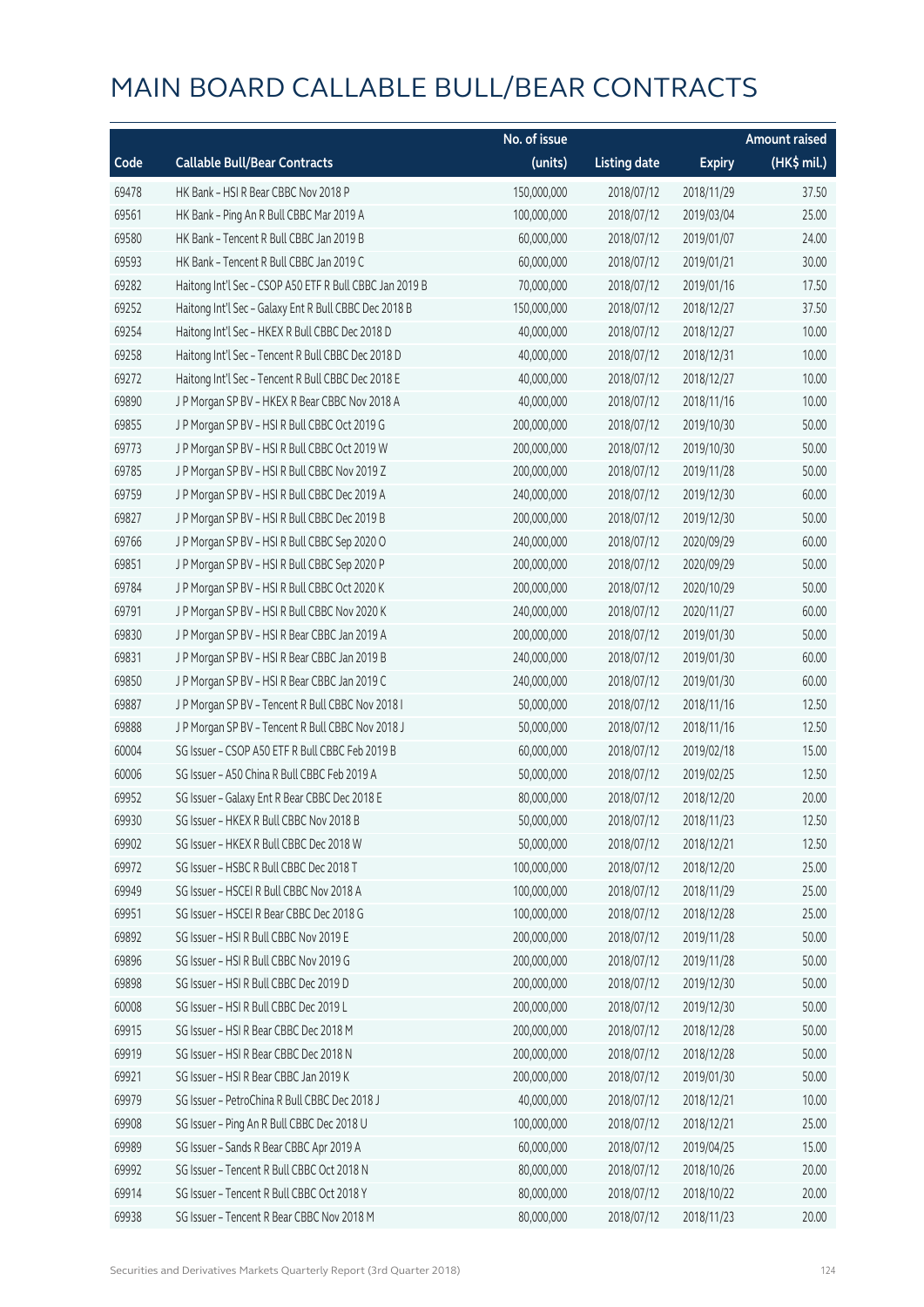|       |                                                             | No. of issue |                     |               | <b>Amount raised</b> |
|-------|-------------------------------------------------------------|--------------|---------------------|---------------|----------------------|
| Code  | <b>Callable Bull/Bear Contracts</b>                         | (units)      | <b>Listing date</b> | <b>Expiry</b> | (HK\$ mil.)          |
| 69705 | UBS AG - China Life R Bull CBBC Dec 2018 C                  | 40,000,000   | 2018/07/12          | 2018/12/24    | 10.00                |
| 69683 | UBS AG - Galaxy Ent R Bull CBBC Dec 2018 A                  | 40,000,000   | 2018/07/12          | 2018/12/10    | 10.00                |
| 69637 | UBS AG - HSBC R Bull CBBC Nov 2018 E                        | 50,000,000   | 2018/07/12          | 2018/11/12    | 12.50                |
| 69639 | UBS AG - HSBC R Bull CBBC Nov 2018 F                        | 50,000,000   | 2018/07/12          | 2018/11/26    | 12.50                |
| 69729 | UBS AG - HSCEI R Bull CBBC Oct 2019 G                       | 100,000,000  | 2018/07/12          | 2019/10/30    | 25.00                |
| 69733 | UBS AG - HSCEI R Bull CBBC Nov 2019 G                       | 100,000,000  | 2018/07/12          | 2019/11/28    | 25.00                |
| 69745 | UBS AG - HSCEI R Bear CBBC Nov 2018 A                       | 100,000,000  | 2018/07/12          | 2018/11/29    | 25.00                |
| 69747 | UBS AG - HSCEI R Bear CBBC Dec 2018 A                       | 100,000,000  | 2018/07/12          | 2018/12/28    | 25.00                |
| 69624 | UBS AG - HSI R Bull CBBC Oct 2019 U                         | 200,000,000  | 2018/07/12          | 2019/10/30    | 50.00                |
| 69623 | UBS AG - HSI R Bull CBBC Dec 2019 D                         | 250,000,000  | 2018/07/12          | 2019/12/30    | 62.50                |
| 69750 | UBS AG - HSI R Bear CBBC Nov 2018 Y                         | 200,000,000  | 2018/07/12          | 2018/11/29    | 50.00                |
| 69751 | UBS AG - HSI R Bear CBBC Nov 2018 Z                         | 250,000,000  | 2018/07/12          | 2018/11/29    | 62.50                |
| 69703 | UBS AG - Tencent R Bull CBBC Oct 2018 B                     | 30,000,000   | 2018/07/12          | 2018/10/31    | 10.20                |
| 69248 | Bank Vontobel - HKEX R Bull CBBC Jan 2019 B                 | 40,000,000   | 2018/07/12          | 2019/01/18    | 10.08                |
| 69241 | Bank Vontobel - HSI N Bull CBBC Jun 2019 E                  | 100,000,000  | 2018/07/12          | 2019/06/27    | 28.20                |
| 69238 | Bank Vontobel - HSI N Bear CBBC Dec 2018 P                  | 100,000,000  | 2018/07/12          | 2018/12/28    | 25.10                |
| 69233 | Bank Vontobel - HSI N Bear CBBC Jun 2019 A                  | 100,000,000  | 2018/07/12          | 2019/06/27    | 28.70                |
| 69460 | Bank Vontobel - HSI R Bull CBBC Feb 2019 Q                  | 100,000,000  | 2018/07/12          | 2019/02/27    | 25.30                |
| 69436 | Bank Vontobel - HSI R Bull CBBC Mar 2019 C                  | 100,000,000  | 2018/07/12          | 2019/03/28    | 25.20                |
| 69449 | Bank Vontobel - HSI R Bull CBBC Jun 2019 F                  | 100,000,000  | 2018/07/12          | 2019/06/27    | 29.70                |
| 69427 | Bank Vontobel - HSI R Bear CBBC Dec 2018 Q                  | 100,000,000  | 2018/07/12          | 2018/12/28    | 25.20                |
| 69244 | Bank Vontobel - Ping An R Bear CBBC Dec 2018 A              | 40,000,000   | 2018/07/12          | 2018/12/07    | 10.00                |
| 69249 | Bank Vontobel - Tencent R Bear CBBC Dec 2018 B              | 40,000,000   | 2018/07/12          | 2018/12/07    | 10.12                |
| 60340 | BNP Paribas Issuance B.V. - CC Bank R Bull CBBC Nov 2018 C  | 100,000,000  | 2018/07/13          | 2018/11/29    | 25.00                |
| 60343 | BNP Paribas Issuance B.V. - HKEX R Bear CBBC Mar 2019 J     | 50,000,000   | 2018/07/13          | 2019/03/28    | 12.50                |
| 60348 | BNP Paribas Issuance B.V. - HSI R Bull CBBC Dec 2019 L      | 250,000,000  | 2018/07/13          | 2019/12/30    | 62.50                |
| 60356 | BNP Paribas Issuance B.V. - HSI R Bull CBBC Dec 2019 P      | 250,000,000  | 2018/07/13          | 2019/12/30    | 62.50                |
| 60137 | BNP Paribas Issuance B.V. - HSI R Bear CBBC Feb 2019 N      | 250,000,000  | 2018/07/13          | 2019/02/27    | 62.50                |
| 60152 | BNP Paribas Issuance B.V. - HSI R Bear CBBC Feb 2019 O      | 250,000,000  | 2018/07/13          | 2019/02/27    | 62.50                |
| 60345 | BNP Paribas Issuance B.V. - Tencent R Bull CBBC Dec 2018 D  | 50,000,000   | 2018/07/13          | 2018/12/28    | 12.50                |
| 60466 | Credit Suisse AG - CSOP A50 ETF R Bull CBBC Dec 2018 D      | 50,000,000   | 2018/07/13          | 2018/12/28    | 12.50                |
| 60465 | Credit Suisse AG - HSCEI R Bear CBBC Nov 2018 A             | 100,000,000  | 2018/07/13          | 2018/11/29    | 25.00                |
| 60457 | Credit Suisse AG - HSI R Bull CBBC Sep 2019 S               | 200,000,000  | 2018/07/13          | 2019/09/27    | 50.00                |
| 60446 | Credit Suisse AG - HSI R Bull CBBC Oct 2019 V               | 200,000,000  | 2018/07/13          | 2019/10/30    | 50.00                |
| 60449 | Credit Suisse AG - HSI R Bull CBBC Dec 2019 H               | 200,000,000  | 2018/07/13          | 2019/12/30    | 50.00                |
| 60429 | Credit Suisse AG - HSI R Bear CBBC Nov 2018 P               | 200,000,000  | 2018/07/13          | 2018/11/29    | 50.00                |
| 60410 | Credit Suisse AG - HSI R Bear CBBC Nov 2018 Z               | 200,000,000  | 2018/07/13          | 2018/11/29    | 50.00                |
| 60369 | Credit Suisse AG - HSI R Bear CBBC Dec 2018 U               | 200,000,000  | 2018/07/13          | 2018/12/28    | 50.00                |
| 60392 | Credit Suisse AG - HSI R Bear CBBC Dec 2018 V               | 200,000,000  | 2018/07/13          | 2018/12/28    | 50.00                |
| 60506 | Goldman Sachs SP (Asia) - China Life R Bull CBBC Feb 2019 E | 100,000,000  | 2018/07/13          | 2019/02/20    | 25.00                |
| 60520 | Goldman Sachs SP (Asia) - HKEX R Bull CBBC Feb 2019 P       | 100,000,000  | 2018/07/13          | 2019/02/20    | 25.00                |
| 60504 | Goldman Sachs SP (Asia) - HSI R Bull CBBC Jan 2019 A        | 200,000,000  | 2018/07/13          | 2019/01/30    | 50.00                |
| 60117 | Goldman Sachs SP (Asia) - HSI R Bull CBBC Dec 2019 U        | 200,000,000  | 2018/07/13          | 2019/12/30    | 50.00                |
| 60134 | Goldman Sachs SP (Asia) - HSI R Bull CBBC Dec 2019 V        | 200,000,000  | 2018/07/13          | 2019/12/30    | 50.00                |
| 60234 | Goldman Sachs SP (Asia) - HSI R Bear CBBC Jan 2019 S        | 200,000,000  | 2018/07/13          | 2019/01/30    | 50.00                |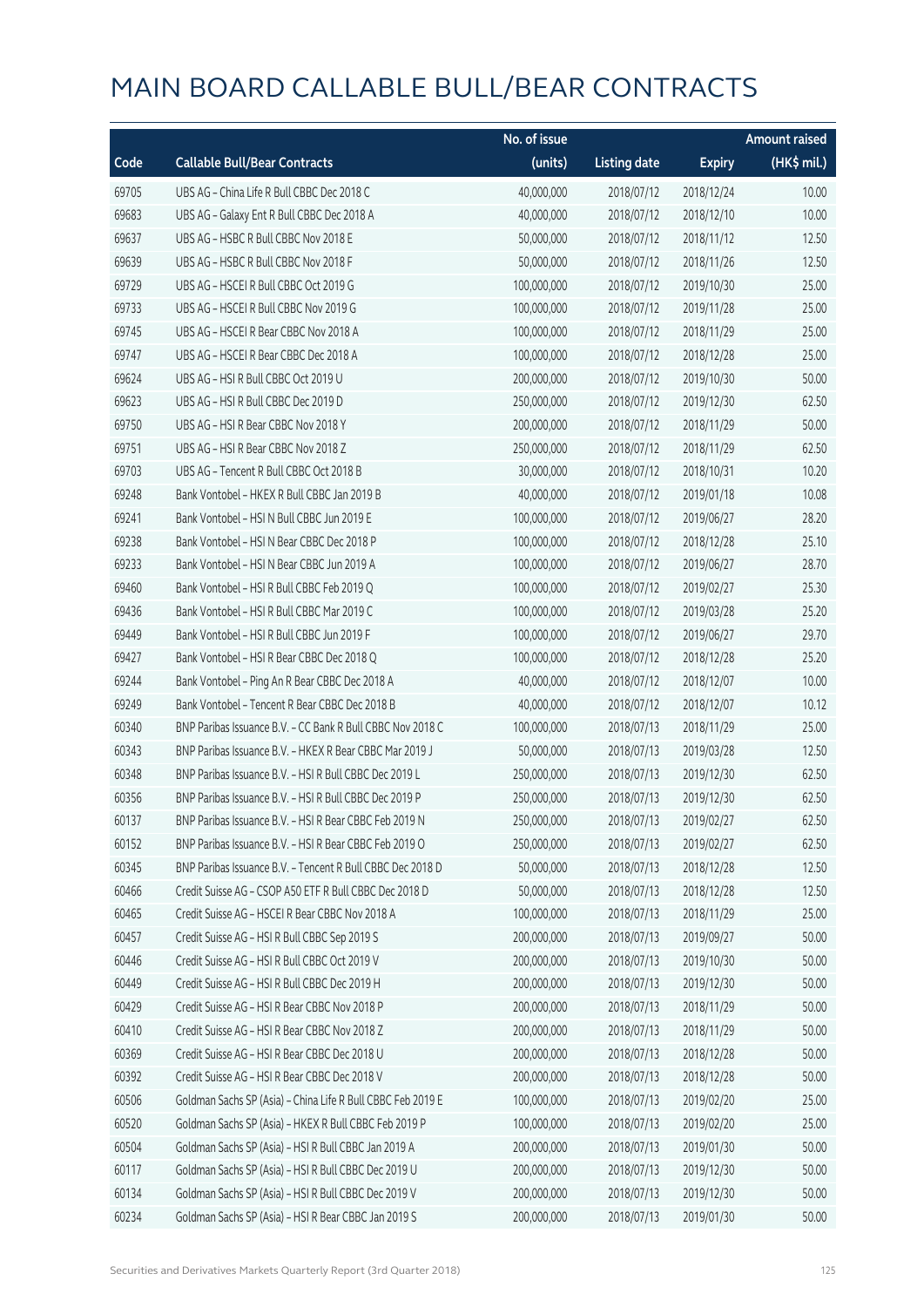|       |                                                          | No. of issue |                     |               | <b>Amount raised</b> |
|-------|----------------------------------------------------------|--------------|---------------------|---------------|----------------------|
| Code  | <b>Callable Bull/Bear Contracts</b>                      | (units)      | <b>Listing date</b> | <b>Expiry</b> | (HK\$ mil.)          |
| 60248 | Goldman Sachs SP (Asia) - HSI R Bear CBBC Dec 2019 C     | 200,000,000  | 2018/07/13          | 2019/12/30    | 50.00                |
| 60255 | Goldman Sachs SP (Asia) - HSI R Bear CBBC Dec 2019 D     | 200,000,000  | 2018/07/13          | 2019/12/30    | 50.00                |
| 60260 | Goldman Sachs SP (Asia) - HSI R Bear CBBC Dec 2019 E     | 200,000,000  | 2018/07/13          | 2019/12/30    | 50.00                |
| 60505 | Goldman Sachs SP (Asia) - Tencent R Bull CBBC Feb 2019 K | 100,000,000  | 2018/07/13          | 2019/02/20    | 25.00                |
| 60224 | HK Bank - AIA R Bull CBBC Jan 2019 A                     | 80,000,000   | 2018/07/13          | 2019/01/14    | 20.00                |
| 60157 | HK Bank - Bank of China R Bull CBBC Mar 2019 A           | 100,000,000  | 2018/07/13          | 2019/03/18    | 25.00                |
| 60212 | HK Bank - Bank of China R Bear CBBC Jan 2019 A           | 50,000,000   | 2018/07/13          | 2019/01/14    | 12.50                |
| 60218 | HK Bank - China Mobile R Bull CBBC Jan 2019 B            | 50,000,000   | 2018/07/13          | 2019/01/14    | 12.50                |
| 60205 | HK Bank - China Life R Bull CBBC Mar 2019 A              | 40,000,000   | 2018/07/13          | 2019/03/11    | 16.00                |
| 60220 | HK Bank - Sinopec Corp R Bull CBBC Jan 2019 A            | 80,000,000   | 2018/07/13          | 2019/01/14    | 20.00                |
| 60164 | HK Bank - HKEX R Bull CBBC Dec 2018 E                    | 50,000,000   | 2018/07/13          | 2018/12/03    | 12.50                |
| 60166 | HK Bank - HKEX R Bear CBBC Dec 2018 D                    | 40,000,000   | 2018/07/13          | 2018/12/17    | 10.00                |
| 60162 | HK Bank - HSCEI R Bull CBBC Dec 2019 C                   | 60,000,000   | 2018/07/13          | 2019/12/30    | 15.00                |
| 60158 | HK Bank - HSI R Bear CBBC Nov 2018 Q                     | 150,000,000  | 2018/07/13          | 2018/11/29    | 37.50                |
| 60161 | HK Bank - HSI R Bear CBBC Nov 2018 R                     | 100,000,000  | 2018/07/13          | 2018/11/29    | 25.00                |
| 60206 | HK Bank - ICBC R Bull CBBC Jan 2019 B                    | 100,000,000  | 2018/07/13          | 2019/01/28    | 25.00                |
| 60210 | HK Bank - ICBC R Bull CBBC Feb 2019 A                    | 100,000,000  | 2018/07/13          | 2019/02/11    | 25.00                |
| 60233 | HK Bank - PetroChina R Bull CBBC Jan 2019 A              | 80,000,000   | 2018/07/13          | 2019/01/14    | 20.00                |
| 60191 | HK Bank - Ping An R Bull CBBC Dec 2018 E                 | 100,000,000  | 2018/07/13          | 2018/12/03    | 25.00                |
| 60167 | HK Bank - Tencent R Bear CBBC Nov 2018 J                 | 50,000,000   | 2018/07/13          | 2018/11/08    | 12.50                |
| 60473 | J P Morgan SP BV - HSI R Bull CBBC Dec 2019 C            | 240,000,000  | 2018/07/13          | 2019/12/30    | 60.00                |
| 60500 | J P Morgan SP BV - HSI R Bull CBBC Dec 2019 D            | 200,000,000  | 2018/07/13          | 2019/12/30    | 50.00                |
| 60475 | J P Morgan SP BV - HSI R Bear CBBC Jan 2019 D            | 200,000,000  | 2018/07/13          | 2019/01/30    | 50.00                |
| 60482 | J P Morgan SP BV - HSI R Bear CBBC Jan 2019 E            | 200,000,000  | 2018/07/13          | 2019/01/30    | 50.00                |
| 60486 | J P Morgan SP BV - HSI R Bear CBBC Jan 2019 F            | 240,000,000  | 2018/07/13          | 2019/01/30    | 60.00                |
| 60489 | J P Morgan SP BV - Tencent R Bear CBBC Nov 2018 D        | 50,000,000   | 2018/07/13          | 2018/11/16    | 12.50                |
| 60580 | SG Issuer - China Life R Bull CBBC Dec 2018 N            | 40,000,000   | 2018/07/13          | 2018/12/20    | 11.40                |
| 60582 | SG Issuer - CPIC R Bull CBBC Sep 2019 A                  | 100,000,000  | 2018/07/13          | 2019/09/16    | 25.00                |
| 60649 | SG Issuer - A50 China R Bull CBBC Jun 2019 A             | 50,000,000   | 2018/07/13          | 2019/06/27    | 12.50                |
| 60583 | SG Issuer - Geely Auto R Bull CBBC Dec 2018 H            | 40,000,000   | 2018/07/13          | 2018/12/20    | 22.00                |
| 60531 | SG Issuer - HKEX R Bull CBBC Dec 2018 X                  | 50,000,000   | 2018/07/13          | 2018/12/28    | 12.50                |
| 60645 | SG Issuer - HSI R Bull CBBC Oct 2019 G                   | 200,000,000  | 2018/07/13          | 2019/10/30    | 50.00                |
| 60523 | SG Issuer - HSI R Bull CBBC Nov 2019 K                   | 200,000,000  | 2018/07/13          | 2019/11/28    | 50.00                |
| 60525 | SG Issuer - HSI R Bull CBBC Nov 2019 N                   | 200,000,000  | 2018/07/13          | 2019/11/28    | 50.00                |
| 60573 | SG Issuer - HSI R Bear CBBC Nov 2018 K                   | 200,000,000  | 2018/07/13          | 2018/11/29    | 50.00                |
| 60577 | SG Issuer - HSI R Bear CBBC Nov 2018 L                   | 200,000,000  | 2018/07/13          | 2018/11/29    | 50.00                |
| 60621 | SG Issuer - HSI R Bear CBBC Jan 2019 L                   | 200,000,000  | 2018/07/13          | 2019/01/30    | 50.00                |
| 60628 | SG Issuer - HSI R Bear CBBC Jan 2019 M                   | 200,000,000  | 2018/07/13          | 2019/01/30    | 50.00                |
| 60557 | SG Issuer - Tencent R Bull CBBC Oct 2018 O               | 80,000,000   | 2018/07/13          | 2018/10/30    | 20.00                |
| 60593 | SG Issuer - Tencent R Bull CBBC Dec 2018 M               | 80,000,000   | 2018/07/13          | 2018/12/05    | 20.00                |
| 60318 | UBS AG - A50 China R Bull CBBC Feb 2019 A                | 50,000,000   | 2018/07/13          | 2019/02/25    | 12.50                |
| 60334 | UBS AG - HSI R Bull CBBC Nov 2019 V                      | 200,000,000  | 2018/07/13          | 2019/11/28    | 50.00                |
| 60299 | UBS AG - HSI R Bull CBBC Dec 2019 H                      | 250,000,000  | 2018/07/13          | 2019/12/30    | 62.50                |
| 60305 | UBS AG - HSI R Bear CBBC Nov 2018 K                      | 200,000,000  | 2018/07/13          | 2018/11/29    | 50.00                |
| 60317 | UBS AG - HSI R Bear CBBC Nov 2018 L                      | 200,000,000  | 2018/07/13          | 2018/11/29    | 50.00                |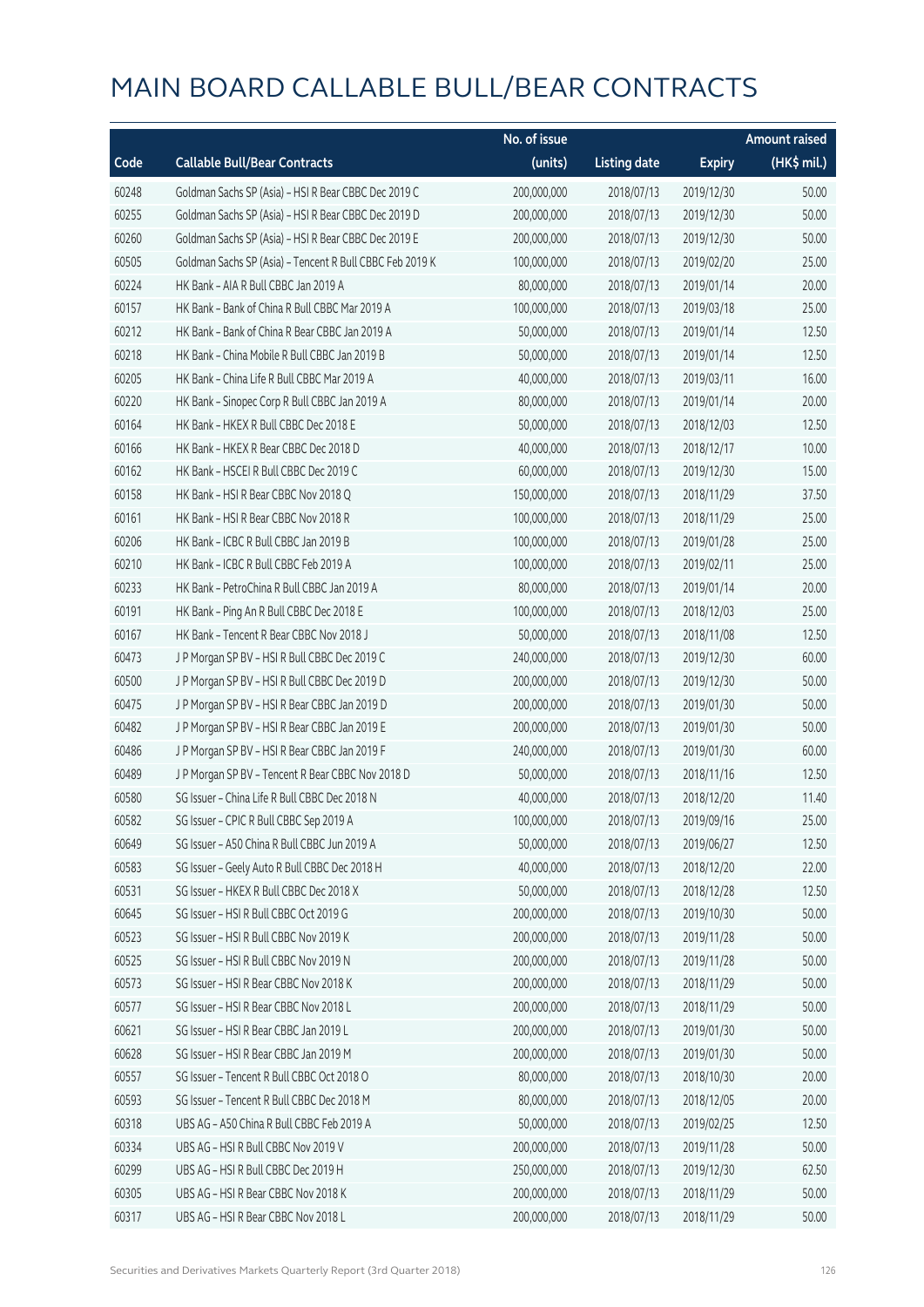|       |                                                               | No. of issue |                     |               | <b>Amount raised</b> |
|-------|---------------------------------------------------------------|--------------|---------------------|---------------|----------------------|
| Code  | <b>Callable Bull/Bear Contracts</b>                           | (units)      | <b>Listing date</b> | <b>Expiry</b> | (HK\$ mil.)          |
| 60321 | UBS AG - HSI R Bear CBBC Nov 2018 Q                           | 250,000,000  | 2018/07/13          | 2018/11/29    | 62.50                |
| 60261 | Bank Vontobel - HSI R Bull CBBC Feb 2019 R                    | 100,000,000  | 2018/07/13          | 2019/02/27    | 25.00                |
| 60174 | Bank Vontobel - HSI R Bear CBBC Dec 2018 R                    | 100,000,000  | 2018/07/13          | 2018/12/28    | 25.10                |
| 60293 | Bank Vontobel - Ping An R Bull CBBC Nov 2018 B                | 40,000,000   | 2018/07/13          | 2018/11/30    | 10.04                |
| 60263 | Bank Vontobel - Tencent R Bull CBBC Dec 2018 V                | 40,000,000   | 2018/07/13          | 2018/12/14    | 10.12                |
| 60290 | Bank Vontobel - Tencent R Bull CBBC Dec 2018 W                | 40,000,000   | 2018/07/13          | 2018/12/14    | 10.04                |
| 61280 | BNP Paribas Issuance B.V. - CSOP A50 ETF R Bull CBBC Jun19 C  | 60,000,000   | 2018/07/16          | 2019/06/27    | 15.00                |
| 61291 | BNP Paribas Issuance B.V. - HKEX R Bull CBBC May 2019 C       | 50,000,000   | 2018/07/16          | 2019/05/30    | 12.50                |
| 61290 | BNP Paribas Issuance B.V. - HSBC R Bull CBBC Nov 2018 E       | 150,000,000  | 2018/07/16          | 2018/11/29    | 37.50                |
| 61304 | BNP Paribas Issuance B.V. - HSCEI R Bull CBBC Sep 2019 P      | 100,000,000  | 2018/07/16          | 2019/09/27    | 25.00                |
| 61309 | BNP Paribas Issuance B.V. - HSCEI R Bear CBBC Jan 2019 G      | 100,000,000  | 2018/07/16          | 2019/01/30    | 25.00                |
| 60739 | BNP Paribas Issuance B.V. - HSI R Bull CBBC Dec 2019 H        | 250,000,000  | 2018/07/16          | 2019/12/30    | 62.50                |
| 60741 | BNP Paribas Issuance B.V. - HSI R Bull CBBC Dec 2019 K        | 250,000,000  | 2018/07/16          | 2019/12/30    | 62.50                |
| 60746 | BNP Paribas Issuance B.V. - HSI R Bull CBBC Dec 2019 M        | 250,000,000  | 2018/07/16          | 2019/12/30    | 62.50                |
| 60760 | BNP Paribas Issuance B.V. - HSI R Bull CBBC Dec 2019 R        | 250,000,000  | 2018/07/16          | 2019/12/30    | 62.50                |
| 60652 | BNP Paribas Issuance B.V. - HSI R Bear CBBC Feb 2019 P        | 250,000,000  | 2018/07/16          | 2019/02/27    | 62.50                |
| 60655 | BNP Paribas Issuance B.V. - HSI R Bear CBBC Feb 2019 O        | 250,000,000  | 2018/07/16          | 2019/02/27    | 62.50                |
| 60679 | BNP Paribas Issuance B.V. - HSI R Bear CBBC Feb 2019 R        | 250,000,000  | 2018/07/16          | 2019/02/27    | 62.50                |
| 61281 | BNP Paribas Issuance B.V. - Ping An R Bull CBBC Nov 2018 Q    | 200,000,000  | 2018/07/16          | 2018/11/29    | 50.00                |
| 61081 | Credit Suisse AG - AIA R Bull CBBC Jan 2019 E                 | 70,000,000   | 2018/07/16          | 2019/01/30    | 17.50                |
| 61103 | Credit Suisse AG - Country Garden R Bull CBBC Jan 2019 C      | 40,000,000   | 2018/07/16          | 2019/01/30    | 10.00                |
| 61070 | Credit Suisse AG - CC Bank R Bear CBBC Dec 2018 A             | 50,000,000   | 2018/07/16          | 2018/12/28    | 12.50                |
| 61086 | Credit Suisse AG - CM Bank R Bull CBBC May 2019 A             | 70,000,000   | 2018/07/16          | 2019/05/30    | 17.50                |
| 61105 | Credit Suisse AG - CSOP A50 ETF R Bull CBBC Jan 2019 K        | 50,000,000   | 2018/07/16          | 2019/01/30    | 12.50                |
| 61108 | Credit Suisse AG - A50 China R Bull CBBC Jan 2019 D           | 50,000,000   | 2018/07/16          | 2019/01/30    | 12.50                |
| 61061 | Credit Suisse AG - Galaxy Ent R Bull CBBC Jan 2019 C          | 50,000,000   | 2018/07/16          | 2019/01/30    | 12.50                |
| 61069 | Credit Suisse AG - HKEX R Bull CBBC Jan 2019 L                | 50,000,000   | 2018/07/16          | 2019/01/30    | 12.50                |
| 61119 | Credit Suisse AG - HSI R Bull CBBC Sep 2019 T                 | 200,000,000  | 2018/07/16          | 2019/09/27    | 50.00                |
| 61035 | Credit Suisse AG - HSI R Bull CBBC Nov 2019 B                 | 200,000,000  | 2018/07/16          | 2019/11/28    | 50.00                |
| 61120 | Credit Suisse AG - HSI R Bull CBBC Nov 2019 H                 | 200,000,000  | 2018/07/16          | 2019/11/28    | 50.00                |
| 61020 | Credit Suisse AG - HSI R Bear CBBC Nov 2018 O                 | 200,000,000  | 2018/07/16          | 2018/11/29    | 50.00                |
| 61022 | Credit Suisse AG - HSI R Bear CBBC Nov 2018 S                 | 200,000,000  | 2018/07/16          | 2018/11/29    | 50.00                |
| 61005 | Credit Suisse AG - HSI R Bear CBBC Dec 2018 W                 | 200,000,000  | 2018/07/16          | 2018/12/28    | 50.00                |
| 61010 | Credit Suisse AG - HSI R Bear CBBC Dec 2018 X                 | 200,000,000  | 2018/07/16          | 2018/12/28    | 50.00                |
| 61071 | Credit Suisse AG - ICBC R Bear CBBC Dec 2018 A                | 50,000,000   | 2018/07/16          | 2018/12/28    | 12.50                |
| 61124 | Credit Suisse AG - Ping An R Bull CBBC Jan 2019 J             | 80,000,000   | 2018/07/16          | 2019/01/25    | 20.00                |
| 61102 | Credit Suisse AG - SUNAC R Bull CBBC Jun 2019 A               | 80,000,000   | 2018/07/16          | 2019/06/28    | 20.00                |
| 61121 | Credit Suisse AG - Tencent R Bull CBBC Jan 2019 A             | 50,000,000   | 2018/07/16          | 2019/01/30    | 12.50                |
| 61122 | Credit Suisse AG - Tencent R Bull CBBC Jan 2019 B             | 50,000,000   | 2018/07/16          | 2019/01/24    | 12.50                |
| 61003 | Credit Suisse AG - Tencent R Bear CBBC Dec 2018 P             | 50,000,000   | 2018/07/16          | 2018/12/28    | 12.50                |
| 61341 | Goldman Sachs SP (Asia) – CSOP A50 ETF R Bull CBBC Feb 2019 C | 100,000,000  | 2018/07/16          | 2019/02/15    | 25.00                |
| 61319 | Goldman Sachs SP (Asia) - HSBC R Bull CBBC Jan 2019 E         | 100,000,000  | 2018/07/16          | 2019/01/31    | 25.00                |
| 61317 | Goldman Sachs SP (Asia) - HSCEI R Bear CBBC Jan 2019 A        | 100,000,000  | 2018/07/16          | 2019/01/30    | 25.00                |
| 60833 | Goldman Sachs SP (Asia) - HSI R Bull CBBC Dec 2019 W          | 200,000,000  | 2018/07/16          | 2019/12/30    | 50.00                |
| 61311 | Goldman Sachs SP (Asia) - HSI R Bull CBBC Dec 2019 X          | 200,000,000  | 2018/07/16          | 2019/12/30    | 50.00                |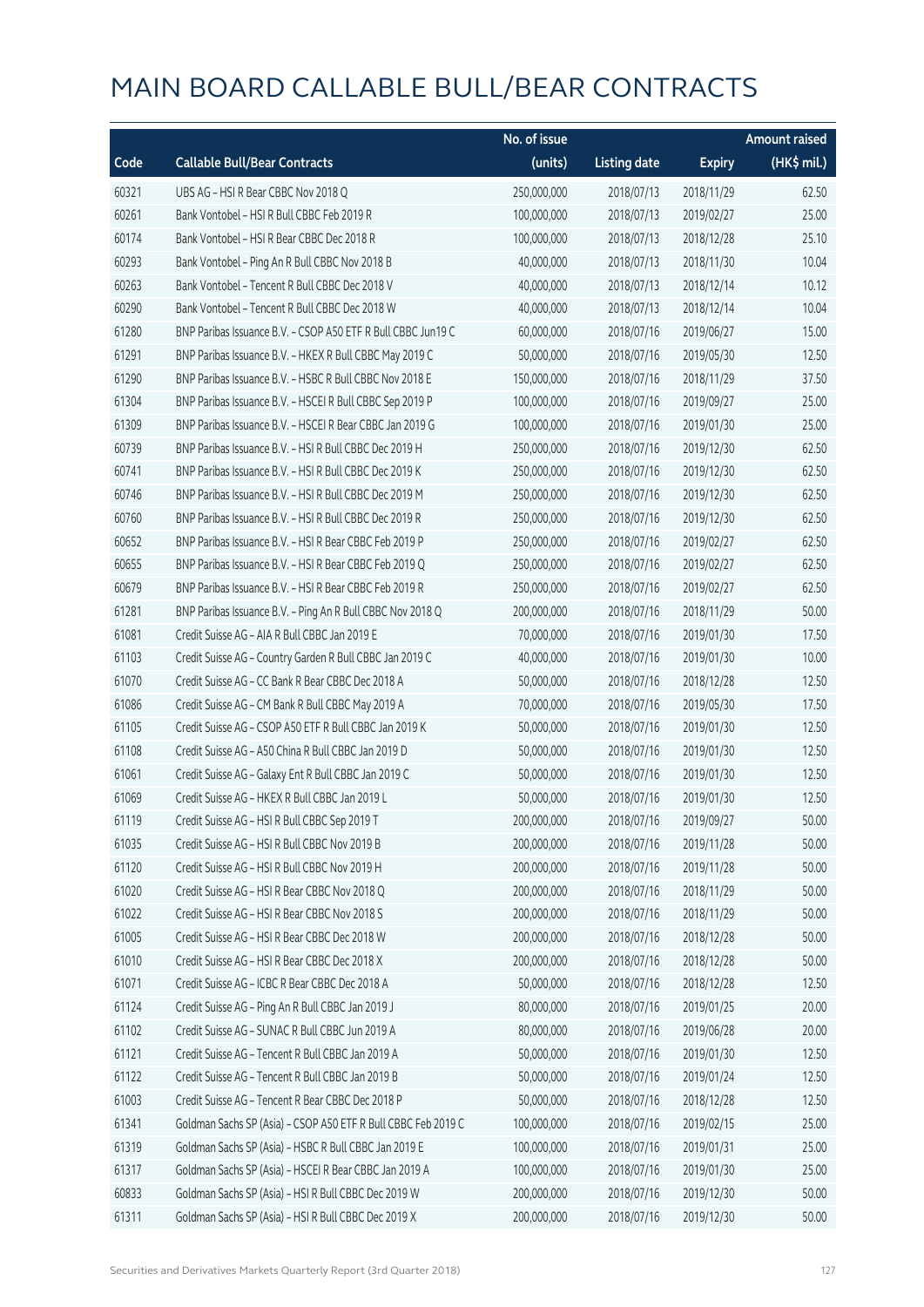|       |                                                          | No. of issue |                     |               | <b>Amount raised</b> |
|-------|----------------------------------------------------------|--------------|---------------------|---------------|----------------------|
| Code  | <b>Callable Bull/Bear Contracts</b>                      | (units)      | <b>Listing date</b> | <b>Expiry</b> | $(HK\$ mil.)         |
| 61312 | Goldman Sachs SP (Asia) - HSI R Bull CBBC Dec 2019 Y     | 200,000,000  | 2018/07/16          | 2019/12/30    | 50.00                |
| 60685 | Goldman Sachs SP (Asia) - HSI R Bear CBBC Jan 2019 T     | 200,000,000  | 2018/07/16          | 2019/01/30    | 50.00                |
| 60692 | Goldman Sachs SP (Asia) - HSI R Bear CBBC Feb 2019 A     | 200,000,000  | 2018/07/16          | 2019/02/27    | 50.00                |
| 60693 | Goldman Sachs SP (Asia) - HSI R Bear CBBC Feb 2019 B     | 200,000,000  | 2018/07/16          | 2019/02/27    | 50.00                |
| 61339 | Goldman Sachs SP (Asia) - Ping An R Bull CBBC Feb 2019 N | 100,000,000  | 2018/07/16          | 2019/02/18    | 25.00                |
| 61331 | Goldman Sachs SP (Asia) - Tencent R Bull CBBC Jan 2019 A | 100,000,000  | 2018/07/16          | 2019/01/18    | 25.00                |
| 60795 | HK Bank - CC Bank R Bull CBBC Dec 2018 A                 | 100,000,000  | 2018/07/16          | 2018/12/03    | 25.00                |
| 60791 | HK Bank - Galaxy Ent R Bull CBBC Dec 2018 D              | 80,000,000   | 2018/07/16          | 2018/12/10    | 20.00                |
| 60778 | HK Bank - HKEX R Bull CBBC Dec 2018 F                    | 50,000,000   | 2018/07/16          | 2018/12/10    | 12.50                |
| 60767 | HK Bank - HSI R Bull CBBC Jul 2019 V                     | 150,000,000  | 2018/07/16          | 2019/07/30    | 37.50                |
| 60768 | HK Bank - HSI R Bear CBBC Nov 2018 S                     | 100,000,000  | 2018/07/16          | 2018/11/29    | 25.00                |
| 60780 | HK Bank - Tencent R Bull CBBC Dec 2018 J                 | 60,000,000   | 2018/07/16          | 2018/12/10    | 15.00                |
| 60781 | HK Bank - Tencent R Bull CBBC Dec 2018 K                 | 60,000,000   | 2018/07/16          | 2018/12/24    | 15.00                |
| 60976 | J P Morgan SP BV - AIA R Bull CBBC Nov 2018 A            | 100,000,000  | 2018/07/16          | 2018/11/16    | 25.00                |
| 60973 | J P Morgan SP BV - CSOP A50 ETF R Bull CBBC Nov 2018 D   | 80,000,000   | 2018/07/16          | 2018/11/16    | 20.00                |
| 60968 | J P Morgan SP BV - Galaxy Ent R Bull CBBC Dec 2018 B     | 100,000,000  | 2018/07/16          | 2018/12/14    | 25.00                |
| 60982 | J P Morgan SP BV - HSBC R Bull CBBC Nov 2018 G           | 100,000,000  | 2018/07/16          | 2018/11/16    | 25.00                |
| 60942 | J P Morgan SP BV - HSI R Bull CBBC Oct 2019 Q            | 200,000,000  | 2018/07/16          | 2019/10/30    | 50.00                |
| 60950 | J P Morgan SP BV - HSI R Bull CBBC Sep 2020 Q            | 200,000,000  | 2018/07/16          | 2020/09/29    | 50.00                |
| 60943 | J P Morgan SP BV - HSI R Bull CBBC Oct 2020 L            | 240,000,000  | 2018/07/16          | 2020/10/29    | 60.00                |
| 60922 | J P Morgan SP BV - HSI R Bear CBBC Jan 2019 G            | 240,000,000  | 2018/07/16          | 2019/01/30    | 60.00                |
| 60940 | J P Morgan SP BV - HSI R Bear CBBC Jan 2019 H            | 200,000,000  | 2018/07/16          | 2019/01/30    | 50.00                |
| 60941 | J P Morgan SP BV - HSI R Bear CBBC Jan 2019 I            | 240,000,000  | 2018/07/16          | 2019/01/30    | 60.00                |
| 60953 | J P Morgan SP BV - Tencent R Bull CBBC Nov 2018 K        | 50,000,000   | 2018/07/16          | 2018/11/09    | 12.50                |
| 60967 | J P Morgan SP BV - Tencent R Bear CBBC Nov 2018 E        | 50,000,000   | 2018/07/16          | 2018/11/09    | 12.50                |
| 60801 | Macquarie Bank Ltd. - Geely Auto R Bull CBBC Feb 2019 A  | 19,000,000   | 2018/07/16          | 2019/02/27    | 10.05                |
| 60814 | Macquarie Bank Ltd. - Geely Auto R Bull CBBC Feb 2019 B  | 15,000,000   | 2018/07/16          | 2019/02/27    | 10.10                |
| 61157 | SG Issuer - AIA R Bull CBBC Dec 2018 P                   | 60,000,000   | 2018/07/16          | 2018/12/31    | 15.00                |
| 61165 | SG Issuer - China Life R Bull CBBC Dec 2018 O            | 40,000,000   | 2018/07/16          | 2018/12/31    | 10.00                |
| 61255 | SG Issuer - CSOP A50 ETF R Bull CBBC Mar 2019 E          | 60,000,000   | 2018/07/16          | 2019/03/08    | 15.00                |
| 61258 | SG Issuer - CSOP A50 ETF R Bull CBBC Apr 2019 B          | 60,000,000   | 2018/07/16          | 2019/04/25    | 15.00                |
| 61260 | SG Issuer - A50 China R Bull CBBC Mar 2019 B             | 50,000,000   | 2018/07/16          | 2019/03/15    | 12.50                |
| 61169 | SG Issuer - Geely Auto R Bull CBBC Dec 2018 I            | 40,000,000   | 2018/07/16          | 2018/12/20    | 10.00                |
| 61228 | SG Issuer - Galaxy Ent R Bull CBBC Dec 2018 V            | 80,000,000   | 2018/07/16          | 2018/12/31    | 20.00                |
| 61236 | SG Issuer - Galaxy Ent R Bull CBBC Jan 2019 C            | 80,000,000   | 2018/07/16          | 2019/01/25    | 20.00                |
| 61194 | SG Issuer - HKEX R Bull CBBC Dec 2018 Y                  | 50,000,000   | 2018/07/16          | 2018/12/05    | 12.50                |
| 61216 | SG Issuer - HSBC R Bull CBBC Dec 2018 U                  | 100,000,000  | 2018/07/16          | 2018/12/20    | 25.00                |
| 61147 | SG Issuer - HSI R Bull CBBC Oct 2019 L                   | 200,000,000  | 2018/07/16          | 2019/10/30    | 50.00                |
| 61152 | SG Issuer - HSI R Bull CBBC Nov 2019 Q                   | 200,000,000  | 2018/07/16          | 2019/11/28    | 50.00                |
| 61276 | SG Issuer - HSI R Bull CBBC Nov 2019 Z                   | 200,000,000  | 2018/07/16          | 2019/11/28    | 50.00                |
| 61155 | SG Issuer - HSI R Bull CBBC Dec 2019 Q                   | 200,000,000  | 2018/07/16          | 2019/12/30    | 50.00                |
| 61130 | SG Issuer - HSI R Bear CBBC Nov 2018 F                   | 200,000,000  | 2018/07/16          | 2018/11/29    | 50.00                |
| 61126 | SG Issuer - HSI R Bear CBBC Nov 2018 N                   | 200,000,000  | 2018/07/16          | 2018/11/29    | 50.00                |
| 61140 | SG Issuer - HSI R Bear CBBC Nov 2018 Y                   | 200,000,000  | 2018/07/16          | 2018/11/29    | 50.00                |
| 61146 | SG Issuer - HSI R Bear CBBC Jan 2019 N                   | 200,000,000  | 2018/07/16          | 2019/01/30    | 50.00                |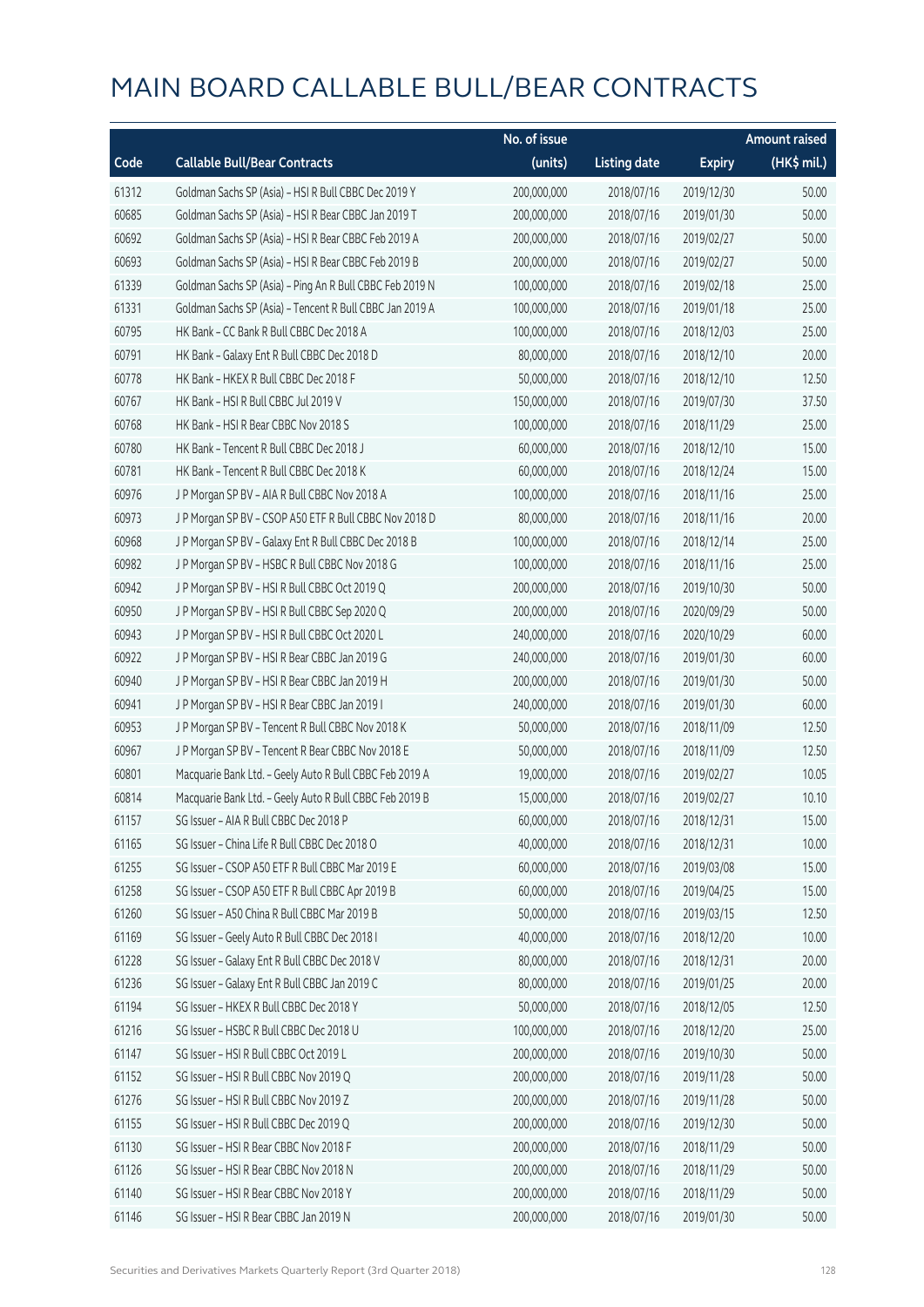|       |                                                               | No. of issue |                     |               | <b>Amount raised</b> |
|-------|---------------------------------------------------------------|--------------|---------------------|---------------|----------------------|
| Code  | <b>Callable Bull/Bear Contracts</b>                           | (units)      | <b>Listing date</b> | <b>Expiry</b> | $(HK\$ mil.)         |
| 61217 | SG Issuer - Ping An R Bull CBBC Dec 2018 T                    | 100,000,000  | 2018/07/16          | 2018/12/31    | 25.00                |
| 61244 | SG Issuer - Sands China R Bull CBBC Apr 2019 D                | 60,000,000   | 2018/07/16          | 2019/04/12    | 15.00                |
| 61254 | SG Issuer - Tencent R Bull CBBC Oct 2018 L                    | 80,000,000   | 2018/07/16          | 2018/10/23    | 20.00                |
| 61251 | SG Issuer - Tencent R Bull CBBC Oct 2018 P                    | 80,000,000   | 2018/07/16          | 2018/10/22    | 20.00                |
| 61125 | SG Issuer - Tencent R Bear CBBC Dec 2018 N                    | 80,000,000   | 2018/07/16          | 2018/12/04    | 20.00                |
| 61222 | SG Issuer - Tencent R Bear CBBC Dec 2018 O                    | 80,000,000   | 2018/07/16          | 2018/12/20    | 20.00                |
| 60891 | UBS AG - China Life R Bull CBBC Nov 2018 D                    | 40,000,000   | 2018/07/16          | 2018/11/19    | 10.00                |
| 60919 | UBS AG - CSOP A50 ETF R Bull CBBC Nov 2018 G                  | 50,000,000   | 2018/07/16          | 2018/11/26    | 12.50                |
| 60845 | UBS AG - HSI R Bull CBBC Oct 2019 Y                           | 250,000,000  | 2018/07/16          | 2019/10/30    | 62.50                |
| 60865 | UBS AG - HSI R Bull CBBC Nov 2019 R                           | 200,000,000  | 2018/07/16          | 2019/11/28    | 50.00                |
| 60869 | UBS AG - HSI R Bull CBBC Nov 2019 X                           | 200,000,000  | 2018/07/16          | 2019/11/28    | 50.00                |
| 60719 | UBS AG - HSI R Bear CBBC Nov 2018 M                           | 250,000,000  | 2018/07/16          | 2018/11/29    | 62.50                |
| 60709 | UBS AG - HSI R Bear CBBC Nov 2018 R                           | 250,000,000  | 2018/07/16          | 2018/11/29    | 62.50                |
| 60718 | UBS AG - HSI R Bear CBBC Dec 2018 F                           | 250,000,000  | 2018/07/16          | 2018/12/28    | 62.50                |
| 60737 | UBS AG - HSI R Bear CBBC Dec 2018 G                           | 200,000,000  | 2018/07/16          | 2018/12/28    | 50.00                |
| 60877 | UBS AG - ICBC R Bull CBBC Jan 2019 A                          | 100,000,000  | 2018/07/16          | 2019/01/14    | 25.00                |
| 60871 | UBS AG - Petrochina R Bull CBBC Dec 2018 D                    | 60,000,000   | 2018/07/16          | 2018/12/12    | 15.00                |
| 60881 | UBS AG - Ping An R Bull CBBC Dec 2018 G                       | 80,000,000   | 2018/07/16          | 2018/12/10    | 20.00                |
| 60921 | UBS AG - Tencent R Bull CBBC Nov 2018 X                       | 30,000,000   | 2018/07/16          | 2018/11/21    | 10.20                |
| 60819 | Bank Vontobel - HSI R Bull CBBC Feb 2019 S                    | 100,000,000  | 2018/07/16          | 2019/02/27    | 25.40                |
| 60738 | Bank Vontobel - HSI R Bear CBBC Dec 2018 S                    | 100,000,000  | 2018/07/16          | 2018/12/28    | 25.10                |
| 61512 | BNP Paribas Issuance B.V. - CC Bank R Bull CBBC Sep 2019 A    | 100,000,000  | 2018/07/17          | 2019/09/27    | 25.00                |
| 61357 | BNP Paribas Issuance B.V. - HSI R Bull CBBC Dec 2019 S        | 250,000,000  | 2018/07/17          | 2019/12/30    | 62.50                |
| 61342 | BNP Paribas Issuance B.V. - HSI R Bear CBBC Feb 2019 S        | 250,000,000  | 2018/07/17          | 2019/02/27    | 62.50                |
| 61655 | Credit Suisse AG - Sinopec Corp R Bull CBBC Dec 2018 E        | 60,000,000   | 2018/07/17          | 2018/12/28    | 15.00                |
| 61657 | Credit Suisse AG - CPIC R Bull CBBC May 2019 A                | 50,000,000   | 2018/07/17          | 2019/05/30    | 12.50                |
| 61649 | Credit Suisse AG - Galaxy Ent R Bull CBBC Jan 2019 D          | 50,000,000   | 2018/07/17          | 2019/01/25    | 12.50                |
| 61658 | Credit Suisse AG - HKEX R Bull CBBC Jan 2019 M                | 50,000,000   | 2018/07/17          | 2019/01/18    | 12.50                |
| 61644 | Credit Suisse AG - HSBC R Bull CBBC Jan 2019 E                | 80,000,000   | 2018/07/17          | 2019/01/30    | 20.00                |
| 61627 | Credit Suisse AG - HSI R Bull CBBC Oct 2019 F                 | 200,000,000  | 2018/07/17          | 2019/10/30    | 50.00                |
| 61625 | Credit Suisse AG - HSI R Bull CBBC Nov 2019 J                 | 200,000,000  | 2018/07/17          | 2019/11/28    | 50.00                |
| 61633 | Credit Suisse AG - HSI R Bull CBBC Nov 2019 K                 | 200,000,000  | 2018/07/17          | 2019/11/28    | 50.00                |
| 61612 | Credit Suisse AG - HSI R Bear CBBC Nov 2018 R                 | 200,000,000  | 2018/07/17          | 2018/11/29    | 50.00                |
| 61661 | Credit Suisse AG - HSI R Bear CBBC Nov 2018 T                 | 200,000,000  | 2018/07/17          | 2018/11/29    | 50.00                |
| 61615 | Credit Suisse AG - Tencent R Bull CBBC Jan 2019 H             | 50,000,000   | 2018/07/17          | 2019/01/25    | 12.50                |
| 61493 | Bank of East Asia - Galaxy Ent R Bull CBBC Mar 2019 D         | 16,000,000   | 2018/07/17          | 2019/03/22    | 10.40                |
| 61495 | Bank of East Asia - Tencent R Bull CBBC Mar 2019 D            | 30,000,000   | 2018/07/17          | 2019/03/22    | 10.50                |
| 61496 | Bank of East Asia - Tencent R Bull CBBC Mar 2019 E            | 30,000,000   | 2018/07/17          | 2019/03/22    | 10.50                |
| 61824 | Goldman Sachs SP (Asia) - AIA R Bull CBBC Mar 2019 H          | 100,000,000  | 2018/07/17          | 2019/03/26    | 25.00                |
| 61837 | Goldman Sachs SP (Asia) - CSOP A50 ETF R Bull CBBC Feb 2019 D | 100,000,000  | 2018/07/17          | 2019/02/27    | 25.00                |
| 61833 | Goldman Sachs SP (Asia) - Galaxy Ent R Bull CBBC Feb 2019 E   | 100,000,000  | 2018/07/17          | 2019/02/18    | 25.00                |
| 61841 | Goldman Sachs SP (Asia) - HKEX R Bull CBBC Feb 2019 Q         | 100,000,000  | 2018/07/17          | 2019/02/20    | 25.00                |
| 61804 | Goldman Sachs SP (Asia) - HSI R Bull CBBC Dec 2019 A          | 200,000,000  | 2018/07/17          | 2019/12/30    | 50.00                |
| 61502 | Goldman Sachs SP (Asia) - HSI R Bear CBBC Feb 2019 C          | 200,000,000  | 2018/07/17          | 2019/02/27    | 50.00                |
| 61505 | Goldman Sachs SP (Asia) - HSI R Bear CBBC Feb 2019 D          | 200,000,000  | 2018/07/17          | 2019/02/27    | 50.00                |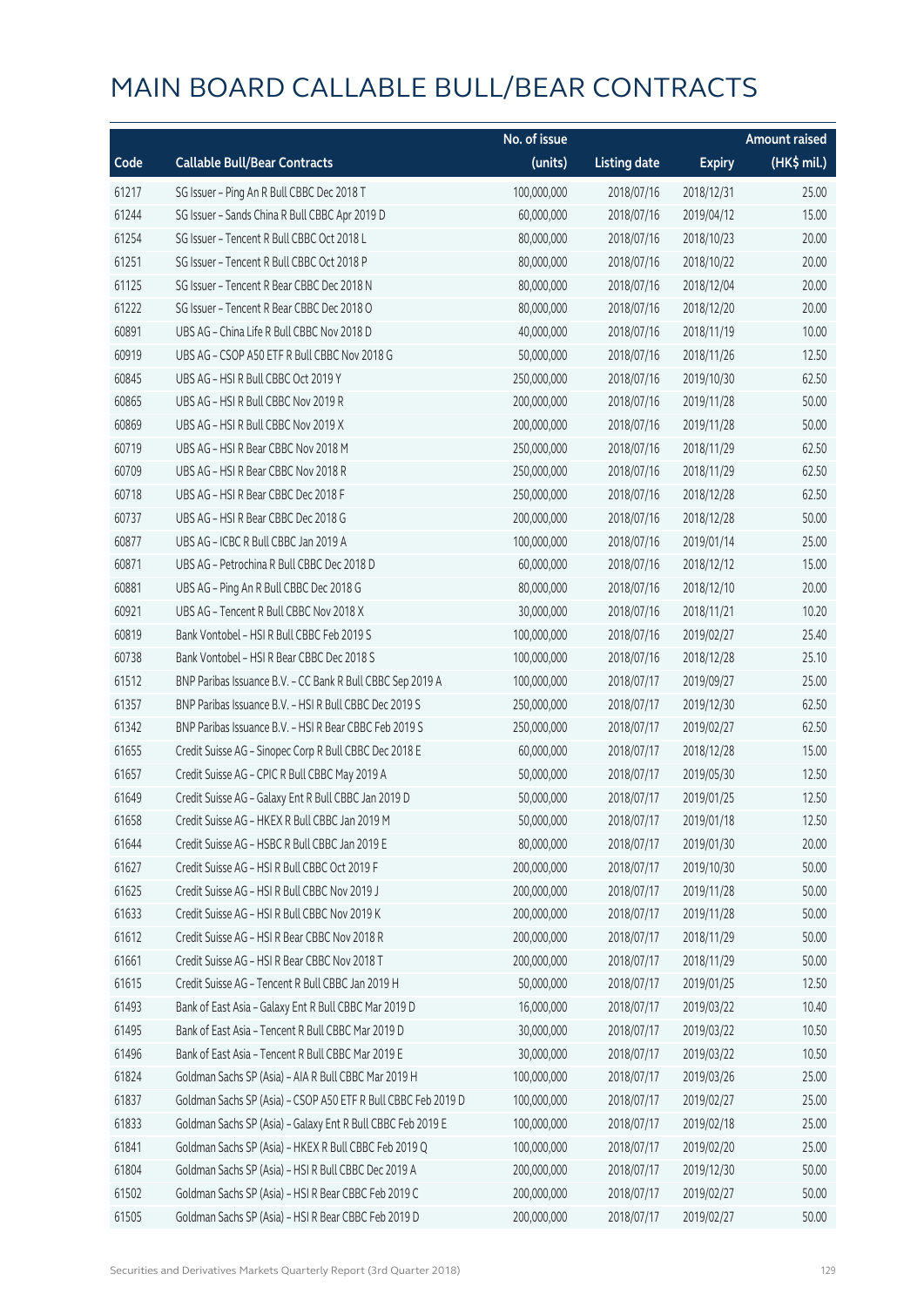|       |                                                          | No. of issue |                     |               | <b>Amount raised</b> |
|-------|----------------------------------------------------------|--------------|---------------------|---------------|----------------------|
| Code  | <b>Callable Bull/Bear Contracts</b>                      | (units)      | <b>Listing date</b> | <b>Expiry</b> | (HK\$ mil.)          |
| 61828 | Goldman Sachs SP (Asia) - ICBC R Bull CBBC Feb 2019 M    | 100,000,000  | 2018/07/17          | 2019/02/27    | 25.00                |
| 61510 | Goldman Sachs SP (Asia) - Ping An R Bull CBBC Feb 2019 O | 100,000,000  | 2018/07/17          | 2019/02/27    | 25.00                |
| 61451 | HK Bank - China Mobile R Bull CBBC Dec 2018 A            | 50,000,000   | 2018/07/17          | 2018/12/24    | 12.50                |
| 61397 | HK Bank - CSOP A50 ETF R Bull CBBC Jan 2019 D            | 50,000,000   | 2018/07/17          | 2019/01/21    | 12.50                |
| 61410 | HK Bank - A50 China R Bull CBBC Jan 2019 F               | 50,000,000   | 2018/07/17          | 2019/01/21    | 12.50                |
| 61426 | HK Bank - Galaxy Ent R Bull CBBC Dec 2018 E              | 80,000,000   | 2018/07/17          | 2018/12/24    | 20.00                |
| 61454 | HK Bank - HKEX R Bull CBBC Nov 2018 U                    | 50,000,000   | 2018/07/17          | 2018/11/26    | 12.50                |
| 61381 | HK Bank - HSI R Bear CBBC Nov 2018 T                     | 150,000,000  | 2018/07/17          | 2018/11/29    | 37.50                |
| 61384 | HK Bank - HSI R Bear CBBC Nov 2018 U                     | 100,000,000  | 2018/07/17          | 2018/11/29    | 25.00                |
| 61485 | HK Bank - ICBC R Bull CBBC Dec 2018 B                    | 100,000,000  | 2018/07/17          | 2018/12/24    | 25.00                |
| 61448 | HK Bank - Sands China R Bull CBBC Mar 2019 A             | 80,000,000   | 2018/07/17          | 2019/03/25    | 20.00                |
| 61380 | HK Bank - Tencent R Bull CBBC Nov 2018 F                 | 60,000,000   | 2018/07/17          | 2018/11/29    | 15.00                |
| 61707 | Haitong Int'l Sec - China Life R Bull CBBC Jan 2019 A    | 40,000,000   | 2018/07/17          | 2019/01/04    | 10.00                |
| 61708 | Haitong Int'l Sec - CSOP A50 ETF R Bull CBBC Jan 2019 C  | 60,000,000   | 2018/07/17          | 2019/01/17    | 15.00                |
| 61670 | Haitong Int'l Sec - Geely Auto R Bull CBBC Jan 2019 A    | 40,000,000   | 2018/07/17          | 2019/01/02    | 10.00                |
| 61679 | Haitong Int'l Sec - Geely Auto R Bull CBBC Jan 2019 B    | 40,000,000   | 2018/07/17          | 2019/01/03    | 10.00                |
| 61668 | Haitong Int'l Sec - Galaxy Ent R Bull CBBC Jan 2019 A    | 140,000,000  | 2018/07/17          | 2019/01/03    | 35.00                |
| 61686 | Haitong Int'l Sec - HKEX R Bull CBBC Jan 2019 A          | 40,000,000   | 2018/07/17          | 2019/01/04    | 10.00                |
| 61688 | Haitong Int'l Sec - HKEX R Bull CBBC Jan 2019 B          | 40,000,000   | 2018/07/17          | 2019/01/03    | 10.00                |
| 61697 | Haitong Int'l Sec - ICBC R Bull CBBC Jan 2019 A          | 150,000,000  | 2018/07/17          | 2019/01/04    | 37.50                |
| 61701 | Haitong Int'l Sec - Ping An R Bull CBBC Jan 2019 A       | 25,000,000   | 2018/07/17          | 2019/01/02    | 10.25                |
| 61691 | Haitong Int'l Sec - Tencent R Bull CBBC Jan 2019 A       | 40,000,000   | 2018/07/17          | 2019/01/02    | 10.00                |
| 61747 | J P Morgan SP BV - HSI R Bull CBBC Sep 2019 B            | 200,000,000  | 2018/07/17          | 2019/09/27    | 50.00                |
| 61716 | J P Morgan SP BV - HSI R Bear CBBC Jan 2019 J            | 240,000,000  | 2018/07/17          | 2019/01/30    | 60.00                |
| 61723 | J P Morgan SP BV - HSI R Bear CBBC Jan 2019 K            | 200,000,000  | 2018/07/17          | 2019/01/30    | 50.00                |
| 61727 | J P Morgan SP BV - HSI R Bear CBBC Jan 2019 L            | 200,000,000  | 2018/07/17          | 2019/01/30    | 50.00                |
| 61744 | J P Morgan SP BV - Tencent R Bull CBBC Nov 2018 L        | 50,000,000   | 2018/07/17          | 2018/11/09    | 12.50                |
| 61737 | J P Morgan SP BV - Tencent R Bear CBBC Nov 2018 F        | 50,000,000   | 2018/07/17          | 2018/11/09    | 12.50                |
| 61492 | Macquarie Bank Ltd. - Galaxy Ent R Bull CBBC Feb 2019 C  | 6,000,000    | 2018/07/17          | 2019/02/27    | 10.35                |
| 61777 | SG Issuer - Country Garden R Bull CBBC Dec 2018 F        | 40,000,000   | 2018/07/17          | 2018/12/14    | 10.00                |
| 61789 | SG Issuer - HSI R Bull CBBC Dec 2019 A                   | 200,000,000  | 2018/07/17          | 2019/12/30    | 50.00                |
| 61796 | SG Issuer - HSI R Bull CBBC Dec 2019 C                   | 200,000,000  | 2018/07/17          | 2019/12/30    | 50.00                |
| 61772 | SG Issuer - HSI R Bear CBBC Nov 2018 E                   | 200,000,000  | 2018/07/17          | 2018/11/29    | 50.00                |
| 61773 | SG Issuer - HSI R Bear CBBC Nov 2018 H                   | 200,000,000  | 2018/07/17          | 2018/11/29    | 50.00                |
| 61782 | SG Issuer - HSI R Bear CBBC Jan 2019 O                   | 200,000,000  | 2018/07/17          | 2019/01/30    | 50.00                |
| 61779 | SG Issuer - Sands China R Bull CBBC Apr 2019 E           | 60,000,000   | 2018/07/17          | 2019/04/29    | 15.00                |
| 61748 | SG Issuer - Tencent R Bull CBBC Oct 2018 Q               | 80,000,000   | 2018/07/17          | 2018/10/24    | 20.00                |
| 61755 | SG Issuer - Tencent R Bull CBBC Nov 2018 A               | 80,000,000   | 2018/07/17          | 2018/11/15    | 20.00                |
| 61749 | SG Issuer - Tencent R Bull CBBC Nov 2018 D               | 80,000,000   | 2018/07/17          | 2018/11/13    | 20.00                |
| 61580 | UBS AG - CC Bank R Bull CBBC Dec 2018 C                  | 80,000,000   | 2018/07/17          | 2018/12/10    | 20.00                |
| 61595 | UBS AG - China Life R Bull CBBC Dec 2018 D               | 40,000,000   | 2018/07/17          | 2018/12/03    | 10.00                |
| 61570 | UBS AG - CNOOC R Bull CBBC Dec 2018 A                    | 40,000,000   | 2018/07/17          | 2018/12/03    | 10.00                |
| 61597 | UBS AG - A50 China R Bull CBBC Feb 2019 B                | 50,000,000   | 2018/07/17          | 2019/02/18    | 12.50                |
| 61565 | UBS AG - Galaxy Ent R Bull CBBC Jan 2019 A               | 40,000,000   | 2018/07/17          | 2019/01/14    | 10.00                |
| 61568 | UBS AG - HKEX R Bull CBBC Dec 2018 C                     | 50,000,000   | 2018/07/17          | 2018/12/03    | 12.50                |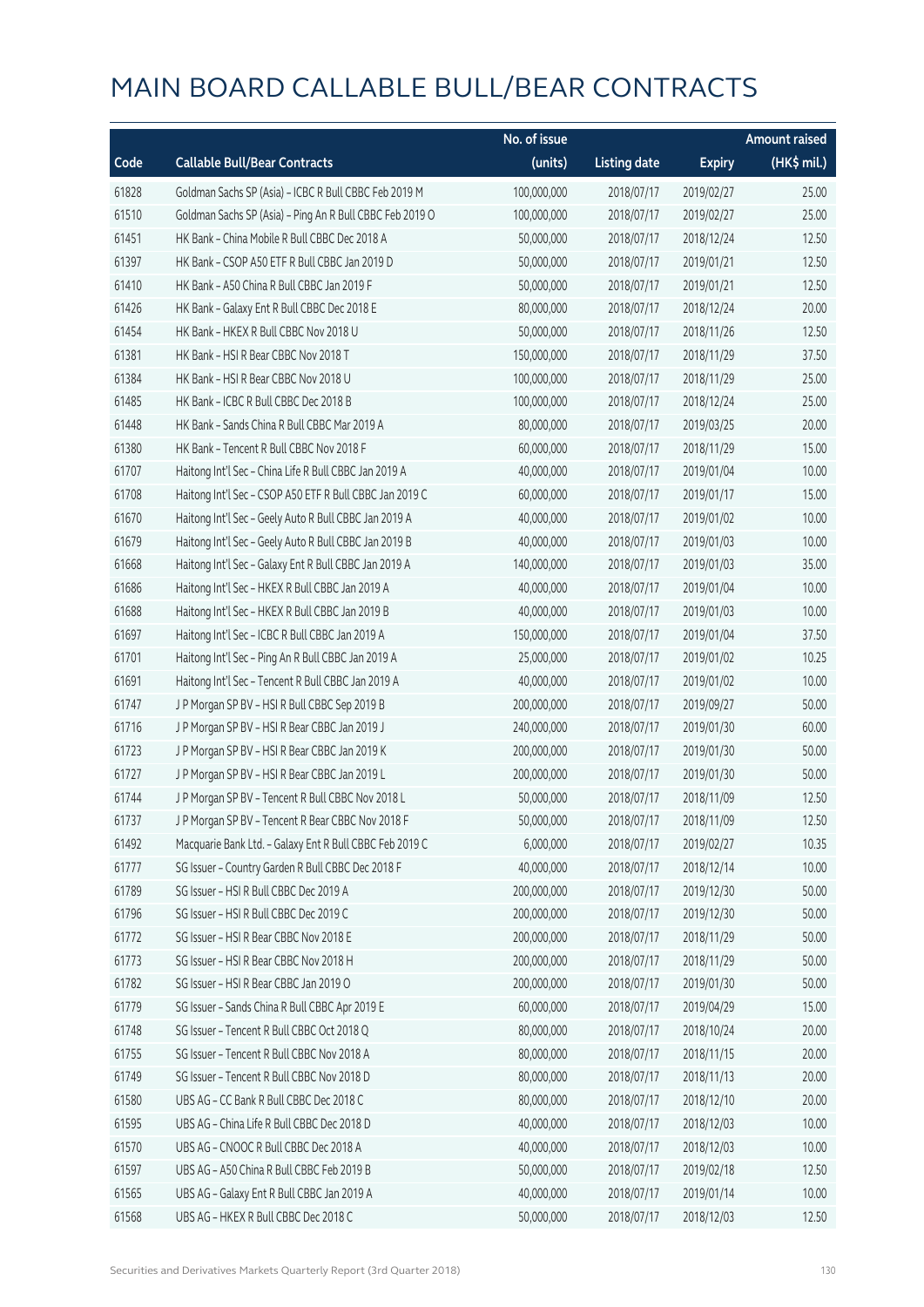|       |                                                          | No. of issue |                     |               | <b>Amount raised</b> |
|-------|----------------------------------------------------------|--------------|---------------------|---------------|----------------------|
| Code  | <b>Callable Bull/Bear Contracts</b>                      | (units)      | <b>Listing date</b> | <b>Expiry</b> | (HK\$ mil.)          |
| 61569 | UBS AG - HKEX R Bull CBBC Dec 2018 D                     | 50,000,000   | 2018/07/17          | 2018/12/17    | 12.50                |
| 61558 | UBS AG - HSBC R Bull CBBC Nov 2018 G                     | 50,000,000   | 2018/07/17          | 2018/11/19    | 12.50                |
| 61543 | UBS AG - HSI R Bull CBBC Nov 2019 E                      | 250,000,000  | 2018/07/17          | 2019/11/28    | 62.50                |
| 61554 | UBS AG - HSI R Bull CBBC Nov 2019 F                      | 250,000,000  | 2018/07/17          | 2019/11/28    | 62.50                |
| 61528 | UBS AG - HSI R Bull CBBC Dec 2019 K                      | 200,000,000  | 2018/07/17          | 2019/12/30    | 50.00                |
| 61552 | UBS AG - HSI R Bull CBBC Dec 2019 P                      | 200,000,000  | 2018/07/17          | 2019/12/30    | 50.00                |
| 61522 | UBS AG - HSI R Bear CBBC Nov 2018 N                      | 250,000,000  | 2018/07/17          | 2018/11/29    | 62.50                |
| 61609 | UBS AG - HSI R Bear CBBC Dec 2018 H                      | 200,000,000  | 2018/07/17          | 2018/12/28    | 50.00                |
| 61588 | UBS AG - Sands China R Bull CBBC Mar 2019 C              | 60,000,000   | 2018/07/17          | 2019/03/11    | 15.00                |
| 61524 | UBS AG - Tencent R Bull CBBC Nov 2018 Y                  | 30,000,000   | 2018/07/17          | 2018/11/07    | 10.20                |
| 61922 | BOCI Asia Ltd. - CC Bank R Bull CBBC Dec 2018 A          | 80,000,000   | 2018/07/18          | 2018/12/21    | 20.08                |
| 61981 | BNP Paribas Issuance B.V. - HSI R Bear CBBC Feb 2019 T   | 250,000,000  | 2018/07/18          | 2019/02/27    | 62.50                |
| 62354 | Credit Suisse AG - HKEX R Bear CBBC Jan 2019 I           | 50,000,000   | 2018/07/18          | 2019/01/18    | 12.50                |
| 62350 | Credit Suisse AG - HSBC R Bull CBBC Dec 2018 M           | 80,000,000   | 2018/07/18          | 2018/12/28    | 20.00                |
| 62312 | Credit Suisse AG - HSI R Bull CBBC Sep 2019 Y            | 200,000,000  | 2018/07/18          | 2019/09/27    | 50.00                |
| 62331 | Credit Suisse AG - HSI R Bull CBBC Oct 2019 E            | 200,000,000  | 2018/07/18          | 2019/10/30    | 50.00                |
| 62299 | Credit Suisse AG - HSI R Bull CBBC Oct 2019 Y            | 200,000,000  | 2018/07/18          | 2019/10/30    | 50.00                |
| 62308 | Credit Suisse AG - HSI R Bull CBBC Oct 2019 Z            | 200,000,000  | 2018/07/18          | 2019/10/30    | 50.00                |
| 62490 | Credit Suisse AG - HSI R Bull CBBC Nov 2019 D            | 200,000,000  | 2018/07/18          | 2019/11/28    | 50.00                |
| 62332 | Credit Suisse AG - HSI R Bull CBBC Nov 2019 N            | 200,000,000  | 2018/07/18          | 2019/11/28    | 50.00                |
| 62293 | Credit Suisse AG - HSI R Bull CBBC Dec 2019 I            | 250,000,000  | 2018/07/18          | 2019/12/30    | 62.50                |
| 62389 | Credit Suisse AG - HSI R Bear CBBC Nov 2018 N            | 200,000,000  | 2018/07/18          | 2018/11/29    | 50.00                |
| 62489 | Credit Suisse AG - HSI R Bear CBBC Dec 2018 K            | 200,000,000  | 2018/07/18          | 2018/12/28    | 50.00                |
| 62428 | Credit Suisse AG - HSI R Bear CBBC Dec 2018 M            | 200,000,000  | 2018/07/18          | 2018/12/28    | 50.00                |
| 62405 | Credit Suisse AG - HSI R Bear CBBC Dec 2018 Y            | 200,000,000  | 2018/07/18          | 2018/12/28    | 50.00                |
| 62419 | Credit Suisse AG - HSI R Bear CBBC Dec 2018 Z            | 200,000,000  | 2018/07/18          | 2018/12/28    | 50.00                |
| 62348 | Credit Suisse AG - Tencent R Bull CBBC Jan 2019 I        | 50,000,000   | 2018/07/18          | 2019/01/25    | 12.50                |
| 62356 | Credit Suisse AG - Tencent R Bear CBBC Jan 2019 H        | 50,000,000   | 2018/07/18          | 2019/01/30    | 12.50                |
| 62357 | Credit Suisse AG - Tencent R Bear CBBC Jan 2019 I        | 50,000,000   | 2018/07/18          | 2019/01/17    | 12.50                |
| 62607 | Goldman Sachs SP (Asia) - CC Bank R Bull CBBC Jun 2019 A | 100,000,000  | 2018/07/18          | 2019/06/25    | 25.00                |
| 62599 | Goldman Sachs SP (Asia) - HKEX R Bull CBBC Feb 2019 R    | 100,000,000  | 2018/07/18          | 2019/02/19    | 25.00                |
| 61864 | Goldman Sachs SP (Asia) - HSI R Bull CBBC Nov 2019 Q     | 200,000,000  | 2018/07/18          | 2019/11/28    | 50.00                |
| 61866 | Goldman Sachs SP (Asia) - HSI R Bull CBBC Nov 2019 R     | 200,000,000  | 2018/07/18          | 2019/11/28    | 50.00                |
| 61856 | Goldman Sachs SP (Asia) - HSI R Bull CBBC Dec 2019 P     | 200,000,000  | 2018/07/18          | 2019/12/30    | 50.00                |
| 61878 | Goldman Sachs SP (Asia) - HSI R Bull CBBC Dec 2019 Q     | 200,000,000  | 2018/07/18          | 2019/12/30    | 50.00                |
| 62492 | Goldman Sachs SP (Asia) - HSI R Bear CBBC Jan 2019 U     | 200,000,000  | 2018/07/18          | 2019/01/30    | 50.00                |
| 62587 | Goldman Sachs SP (Asia) - HSI R Bear CBBC Jan 2019 V     | 200,000,000  | 2018/07/18          | 2019/01/30    | 50.00                |
| 62595 | Goldman Sachs SP (Asia) - ICBC R Bull CBBC Jun 2019 A    | 100,000,000  | 2018/07/18          | 2019/06/25    | 25.00                |
| 61862 | Goldman Sachs SP (Asia) - Ping An R Bull CBBC Feb 2019 P | 100,000,000  | 2018/07/18          | 2019/02/20    | 25.00                |
| 61858 | Goldman Sachs SP (Asia) - Tencent R Bull CBBC Feb 2019 C | 100,000,000  | 2018/07/18          | 2019/02/19    | 25.00                |
| 61860 | Goldman Sachs SP (Asia) - Tencent R Bull CBBC Feb 2019 F | 100,000,000  | 2018/07/18          | 2019/02/27    | 25.00                |
| 61857 | Goldman Sachs SP (Asia) - Tencent R Bull CBBC Feb 2019 L | 100,000,000  | 2018/07/18          | 2019/02/27    | 25.00                |
| 62499 | Goldman Sachs SP (Asia) - Tencent R Bull CBBC Mar 2019 A | 100,000,000  | 2018/07/18          | 2019/03/04    | 45.30                |
| 62517 | Goldman Sachs SP (Asia) - Tencent R Bull CBBC Mar 2019 B | 100,000,000  | 2018/07/18          | 2019/03/05    | 53.60                |
| 62564 | Goldman Sachs SP (Asia) - Tencent R Bull CBBC Mar 2019 C | 100,000,000  | 2018/07/18          | 2019/03/06    | 57.70                |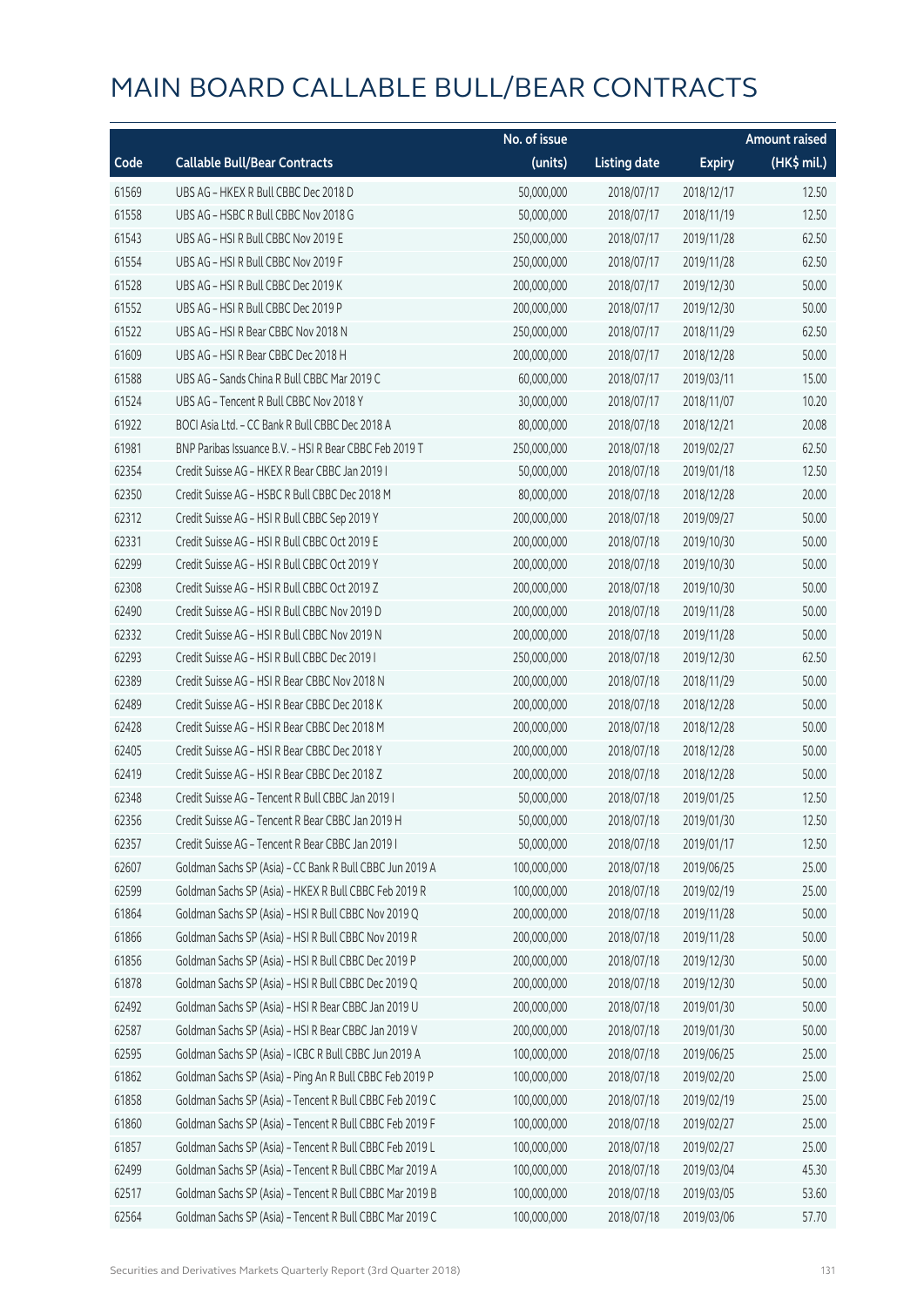|       |                                                          | No. of issue |                     |               | <b>Amount raised</b>  |
|-------|----------------------------------------------------------|--------------|---------------------|---------------|-----------------------|
| Code  | <b>Callable Bull/Bear Contracts</b>                      | (units)      | <b>Listing date</b> | <b>Expiry</b> | $(HK\frac{1}{2}mil.)$ |
| 62494 | Goldman Sachs SP (Asia) - Tencent R Bear CBBC Mar 2019 A | 80,000,000   | 2018/07/18          | 2019/03/04    | 20.00                 |
| 61920 | HK Bank - Sinopec Corp R Bull CBBC Dec 2018 A            | 80,000,000   | 2018/07/18          | 2018/12/24    | 20.00                 |
| 61879 | HK Bank - HSCEI R Bull CBBC Jul 2019 C                   | 60,000,000   | 2018/07/18          | 2019/07/30    | 15.00                 |
| 61889 | HK Bank - HSI R Bull CBBC Jul 2019 W                     | 100,000,000  | 2018/07/18          | 2019/07/30    | 25.00                 |
| 61892 | HK Bank - HSI R Bull CBBC Jul 2019 X                     | 150,000,000  | 2018/07/18          | 2019/07/30    | 37.50                 |
| 61911 | HK Bank - HSI R Bull CBBC Sep 2019 H                     | 150,000,000  | 2018/07/18          | 2019/09/27    | 37.50                 |
| 61913 | HK Bank - HSI R Bear CBBC Nov 2018 V                     | 150,000,000  | 2018/07/18          | 2018/11/29    | 37.50                 |
| 61883 | HK Bank - Ping An R Bull CBBC Jan 2019 D                 | 100,000,000  | 2018/07/18          | 2019/01/07    | 25.00                 |
| 61893 | HK Bank - Tencent R Bull CBBC Dec 2018 L                 | 60,000,000   | 2018/07/18          | 2018/12/06    | 15.00                 |
| 61904 | HK Bank - Tencent R Bull CBBC Dec 2018 M                 | 60,000,000   | 2018/07/18          | 2018/12/13    | 15.00                 |
| 61909 | HK Bank - Tencent R Bear CBBC Dec 2018 G                 | 50,000,000   | 2018/07/18          | 2018/12/24    | 12.50                 |
| 62021 | J P Morgan SP BV - HSI R Bull CBBC Oct 2019 D            | 200,000,000  | 2018/07/18          | 2019/10/30    | 50.00                 |
| 62025 | J P Morgan SP BV - HSI R Bull CBBC Oct 2019 E            | 200,000,000  | 2018/07/18          | 2019/10/30    | 50.00                 |
| 62023 | J P Morgan SP BV - HSI R Bull CBBC Sep 2020 R            | 240,000,000  | 2018/07/18          | 2020/09/29    | 60.00                 |
| 62042 | J P Morgan SP BV - HSI R Bull CBBC Sep 2020 S            | 240,000,000  | 2018/07/18          | 2020/09/29    | 60.00                 |
| 62050 | J P Morgan SP BV - HSI R Bull CBBC Oct 2020 M            | 200,000,000  | 2018/07/18          | 2020/10/29    | 50.00                 |
| 62066 | J P Morgan SP BV - HSI R Bear CBBC Jan 2019 M            | 240,000,000  | 2018/07/18          | 2019/01/30    | 60.00                 |
| 62071 | J P Morgan SP BV - HSI R Bear CBBC Jan 2019 N            | 200,000,000  | 2018/07/18          | 2019/01/30    | 50.00                 |
| 62079 | J P Morgan SP BV - HSI R Bear CBBC Jan 2019 O            | 240,000,000  | 2018/07/18          | 2019/01/30    | 60.00                 |
| 62102 | J P Morgan SP BV - HSI R Bear CBBC Jan 2019 P            | 200,000,000  | 2018/07/18          | 2019/01/30    | 50.00                 |
| 62104 | J P Morgan SP BV - HSI R Bear CBBC Jan 2019 Q            | 240,000,000  | 2018/07/18          | 2019/01/30    | 60.00                 |
| 62064 | J P Morgan SP BV - Tencent R Bull CBBC Nov 2018 M        | 50,000,000   | 2018/07/18          | 2018/11/09    | 12.50                 |
| 62065 | J P Morgan SP BV - Tencent R Bull CBBC Nov 2018 N        | 50,000,000   | 2018/07/18          | 2018/11/09    | 12.50                 |
| 62110 | J P Morgan SP BV - Tencent R Bear CBBC Nov 2018 G        | 50,000,000   | 2018/07/18          | 2018/11/09    | 12.50                 |
| 62118 | J P Morgan SP BV - Tencent R Bear CBBC Nov 2018 H        | 50,000,000   | 2018/07/18          | 2018/11/09    | 12.50                 |
| 62240 | SG Issuer - CC Bank R Bull CBBC Mar 2019 A               | 100,000,000  | 2018/07/18          | 2019/03/08    | 25.00                 |
| 62140 | SG Issuer - Galaxy Ent R Bull CBBC Jan 2019 D            | 80,000,000   | 2018/07/18          | 2019/01/28    | 20.00                 |
| 62172 | SG Issuer - HKEX R Bull CBBC Dec 2018 Z                  | 50,000,000   | 2018/07/18          | 2018/12/21    | 12.50                 |
| 62200 | SG Issuer - HSI R Bull CBBC Oct 2019 Q                   | 200,000,000  | 2018/07/18          | 2019/10/30    | 50.00                 |
| 62202 | SG Issuer - HSI R Bull CBBC Dec 2019 E                   | 200,000,000  | 2018/07/18          | 2019/12/30    | 50.00                 |
| 62207 | SG Issuer - HSI R Bull CBBC Dec 2019 F                   | 200,000,000  | 2018/07/18          | 2019/12/30    | 50.00                 |
| 62208 | SG Issuer - HSI R Bull CBBC Dec 2019 I                   | 200,000,000  | 2018/07/18          | 2019/12/30    | 50.00                 |
| 62237 | SG Issuer - HSI R Bull CBBC Dec 2019 K                   | 200,000,000  | 2018/07/18          | 2019/12/30    | 50.00                 |
| 62249 | SG Issuer - HSI R Bear CBBC Nov 2018 I                   | 200,000,000  | 2018/07/18          | 2018/11/29    | 50.00                 |
| 62229 | SG Issuer - HSI R Bear CBBC Dec 2018 F                   | 200,000,000  | 2018/07/18          | 2018/12/28    | 50.00                 |
| 62210 | SG Issuer - HSI R Bear CBBC Dec 2018 H                   | 200,000,000  | 2018/07/18          | 2018/12/28    | 50.00                 |
| 62258 | SG Issuer - HSI R Bear CBBC Feb 2019 C                   | 200,000,000  | 2018/07/18          | 2019/02/27    | 50.00                 |
| 62178 | SG Issuer - Ping An R Bull CBBC Dec 2018 G               | 100,000,000  | 2018/07/18          | 2018/12/28    | 25.00                 |
| 62180 | SG Issuer - Sunny Optical R Bull CBBC Dec 2018 H         | 40,000,000   | 2018/07/18          | 2018/12/28    | 10.00                 |
| 62182 | SG Issuer - Tencent R Bull CBBC Oct 2018 R               | 80,000,000   | 2018/07/18          | 2018/10/22    | 20.00                 |
| 62184 | SG Issuer - Tencent R Bull CBBC Oct 2018 S               | 80,000,000   | 2018/07/18          | 2018/10/25    | 20.00                 |
| 62247 | SG Issuer - Tencent R Bull CBBC Oct 2018 U               | 80,000,000   | 2018/07/18          | 2018/10/25    | 20.00                 |
| 62185 | SG Issuer - Tencent R Bull CBBC Nov 2018 E               | 80,000,000   | 2018/07/18          | 2018/11/14    | 20.00                 |
| 62248 | SG Issuer - Tencent R Bear CBBC Nov 2018 N               | 80,000,000   | 2018/07/18          | 2018/11/08    | 20.00                 |
| 62272 | SG Issuer - Tencent R Bear CBBC Nov 2018 O               | 80,000,000   | 2018/07/18          | 2018/11/15    | 20.00                 |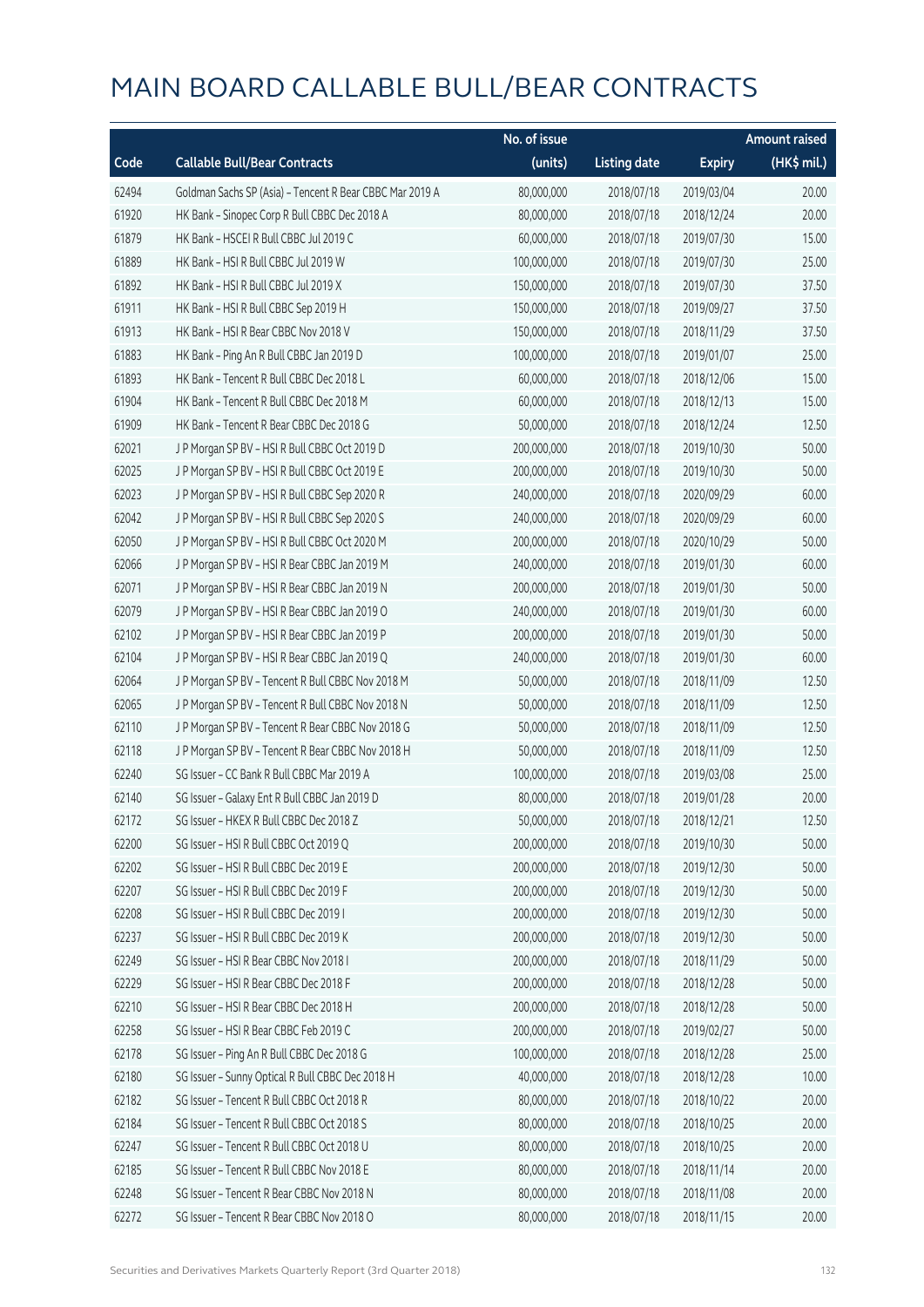|       |                                                               | No. of issue |                     |               | <b>Amount raised</b>  |
|-------|---------------------------------------------------------------|--------------|---------------------|---------------|-----------------------|
| Code  | <b>Callable Bull/Bear Contracts</b>                           | (units)      | <b>Listing date</b> | <b>Expiry</b> | $(HK\frac{1}{2}mil.)$ |
| 61932 | UBS AG - HSI R Bull CBBC Oct 2019 A                           | 250,000,000  | 2018/07/18          | 2019/10/30    | 62.50                 |
| 61927 | UBS AG - HSI R Bull CBBC Oct 2019 D                           | 250,000,000  | 2018/07/18          | 2019/10/30    | 62.50                 |
| 61923 | UBS AG - HSI R Bull CBBC Dec 2019 S                           | 200,000,000  | 2018/07/18          | 2019/12/30    | 50.00                 |
| 61929 | UBS AG - HSI R Bull CBBC Dec 2019 T                           | 200,000,000  | 2018/07/18          | 2019/12/30    | 50.00                 |
| 61961 | UBS AG - HSI R Bear CBBC Oct 2018 Z                           | 200,000,000  | 2018/07/18          | 2018/10/30    | 50.00                 |
| 61970 | UBS AG - HSI R Bear CBBC Nov 2018 S                           | 250,000,000  | 2018/07/18          | 2018/11/29    | 62.50                 |
| 61974 | UBS AG - HSI R Bear CBBC Nov 2018 T                           | 250,000,000  | 2018/07/18          | 2018/11/29    | 62.50                 |
| 61978 | UBS AG - HSI R Bear CBBC Dec 2018 I                           | 250,000,000  | 2018/07/18          | 2018/12/28    | 62.50                 |
| 61955 | UBS AG - Tencent R Bull CBBC Oct 2018 C                       | 30,000,000   | 2018/07/18          | 2018/10/29    | 10.20                 |
| 61957 | UBS AG - Tencent R Bull CBBC Nov 2018 Z                       | 30,000,000   | 2018/07/18          | 2018/11/19    | 10.20                 |
| 62002 | UBS AG - Tencent R Bear CBBC Nov 2018 D                       | 30,000,000   | 2018/07/18          | 2018/11/19    | 10.20                 |
| 62013 | UBS AG - Tencent R Bear CBBC Dec 2018 A                       | 30,000,000   | 2018/07/18          | 2018/12/03    | 10.20                 |
| 62777 | BNP Paribas Issuance B.V. - Galaxy Ent R Bull CBBC Nov 2019 A | 150,000,000  | 2018/07/19          | 2019/11/28    | 37.50                 |
| 62782 | BNP Paribas Issuance B.V. - Galaxy Ent R Bull CBBC Nov 2019 B | 150,000,000  | 2018/07/19          | 2019/11/28    | 37.50                 |
| 62857 | Credit Suisse AG - Galaxy Ent R Bull CBBC Jan 2019 E          | 50,000,000   | 2018/07/19          | 2019/01/18    | 12.50                 |
| 62850 | Credit Suisse AG - HSI R Bull CBBC Oct 2019 X                 | 200,000,000  | 2018/07/19          | 2019/10/30    | 50.00                 |
| 62853 | Credit Suisse AG - HSI R Bull CBBC Nov 2019 L                 | 200,000,000  | 2018/07/19          | 2019/11/28    | 50.00                 |
| 62860 | Credit Suisse AG - HSI R Bull CBBC Nov 2019 Q                 | 200,000,000  | 2018/07/19          | 2019/11/28    | 50.00                 |
| 62821 | Credit Suisse AG - HSI R Bear CBBC Nov 2018 W                 | 200,000,000  | 2018/07/19          | 2018/11/29    | 50.00                 |
| 62837 | Credit Suisse AG - HSI R Bear CBBC Nov 2018 X                 | 200,000,000  | 2018/07/19          | 2018/11/29    | 50.00                 |
| 62833 | Credit Suisse AG - HSI R Bear CBBC Dec 2018 O                 | 200,000,000  | 2018/07/19          | 2018/12/28    | 50.00                 |
| 62836 | Credit Suisse AG - HSI R Bear CBBC Dec 2018 P                 | 200,000,000  | 2018/07/19          | 2018/12/28    | 50.00                 |
| 62788 | Credit Suisse AG - HSI R Bear CBBC Jan 2019 A                 | 250,000,000  | 2018/07/19          | 2019/01/30    | 62.50                 |
| 62844 | Credit Suisse AG - Ping An R Bull CBBC Jan 2019 K             | 80,000,000   | 2018/07/19          | 2019/01/17    | 20.00                 |
| 62839 | Credit Suisse AG - Tencent R Bull CBBC Jan 2019 J             | 50,000,000   | 2018/07/19          | 2019/01/30    | 12.50                 |
| 62843 | Credit Suisse AG - Tencent R Bear CBBC Jan 2019 J             | 50,000,000   | 2018/07/19          | 2019/01/11    | 12.50                 |
| 63156 | Goldman Sachs SP (Asia) - Galaxy Ent R Bull CBBC Feb 2019 F   | 100,000,000  | 2018/07/19          | 2019/02/11    | 25.00                 |
| 63157 | Goldman Sachs SP (Asia) - HSCEI R Bull CBBC Dec 2019 L        | 200,000,000  | 2018/07/19          | 2019/12/30    | 50.00                 |
| 63147 | Goldman Sachs SP (Asia) - HSI R Bull CBBC Dec 2019 B          | 200,000,000  | 2018/07/19          | 2019/12/30    | 50.00                 |
| 63155 | Goldman Sachs SP (Asia) - HSI R Bull CBBC Dec 2019 E          | 200,000,000  | 2018/07/19          | 2019/12/30    | 50.00                 |
| 63153 | Goldman Sachs SP (Asia) - HSI R Bull CBBC Dec 2019 R          | 200,000,000  | 2018/07/19          | 2019/12/30    | 50.00                 |
| 62729 | Goldman Sachs SP (Asia) - HSI R Bear CBBC Jan 2019 W          | 200,000,000  | 2018/07/19          | 2019/01/30    | 50.00                 |
| 63137 | Goldman Sachs SP (Asia) - HSI R Bear CBBC Jan 2019 X          | 200,000,000  | 2018/07/19          | 2019/01/30    | 50.00                 |
| 63138 | Goldman Sachs SP (Asia) - HSI R Bear CBBC Jan 2019 Y          | 200,000,000  | 2018/07/19          | 2019/01/30    | 50.00                 |
| 62742 | Goldman Sachs SP (Asia) - HSI R Bear CBBC Feb 2019 E          | 200,000,000  | 2018/07/19          | 2019/02/27    | 50.00                 |
| 62769 | HK Bank - Galaxy Ent R Bull CBBC Jan 2019 C                   | 80,000,000   | 2018/07/19          | 2019/01/14    | 20.00                 |
| 62743 | HK Bank - HSI R Bull CBBC Jul 2019 Y                          | 150,000,000  | 2018/07/19          | 2019/07/30    | 37.50                 |
| 62749 | HK Bank - HSI R Bull CBBC Sep 2019 I                          | 100,000,000  | 2018/07/19          | 2019/09/27    | 25.00                 |
| 62756 | HK Bank - HSI R Bear CBBC Nov 2018 W                          | 150,000,000  | 2018/07/19          | 2018/11/29    | 37.50                 |
| 62768 | HK Bank - Sunny Optical R Bull CBBC Dec 2018 B                | 40,000,000   | 2018/07/19          | 2018/12/24    | 10.00                 |
| 62765 | HK Bank - Tencent R Bull CBBC Dec 2018 N                      | 60,000,000   | 2018/07/19          | 2018/12/20    | 15.00                 |
| 62766 | HK Bank - Tencent R Bull CBBC Feb 2019 B                      | 60,000,000   | 2018/07/19          | 2019/02/04    | 24.00                 |
| 62880 | J P Morgan SP BV - HSI R Bull CBBC Oct 2019 N                 | 240,000,000  | 2018/07/19          | 2019/10/30    | 60.00                 |
| 62885 | J P Morgan SP BV - HSI R Bull CBBC Sep 2020 T                 | 200,000,000  | 2018/07/19          | 2020/09/29    | 50.00                 |
| 62873 | J P Morgan SP BV - HSI R Bear CBBC Jan 2019 R                 | 200,000,000  | 2018/07/19          | 2019/01/30    | 50.00                 |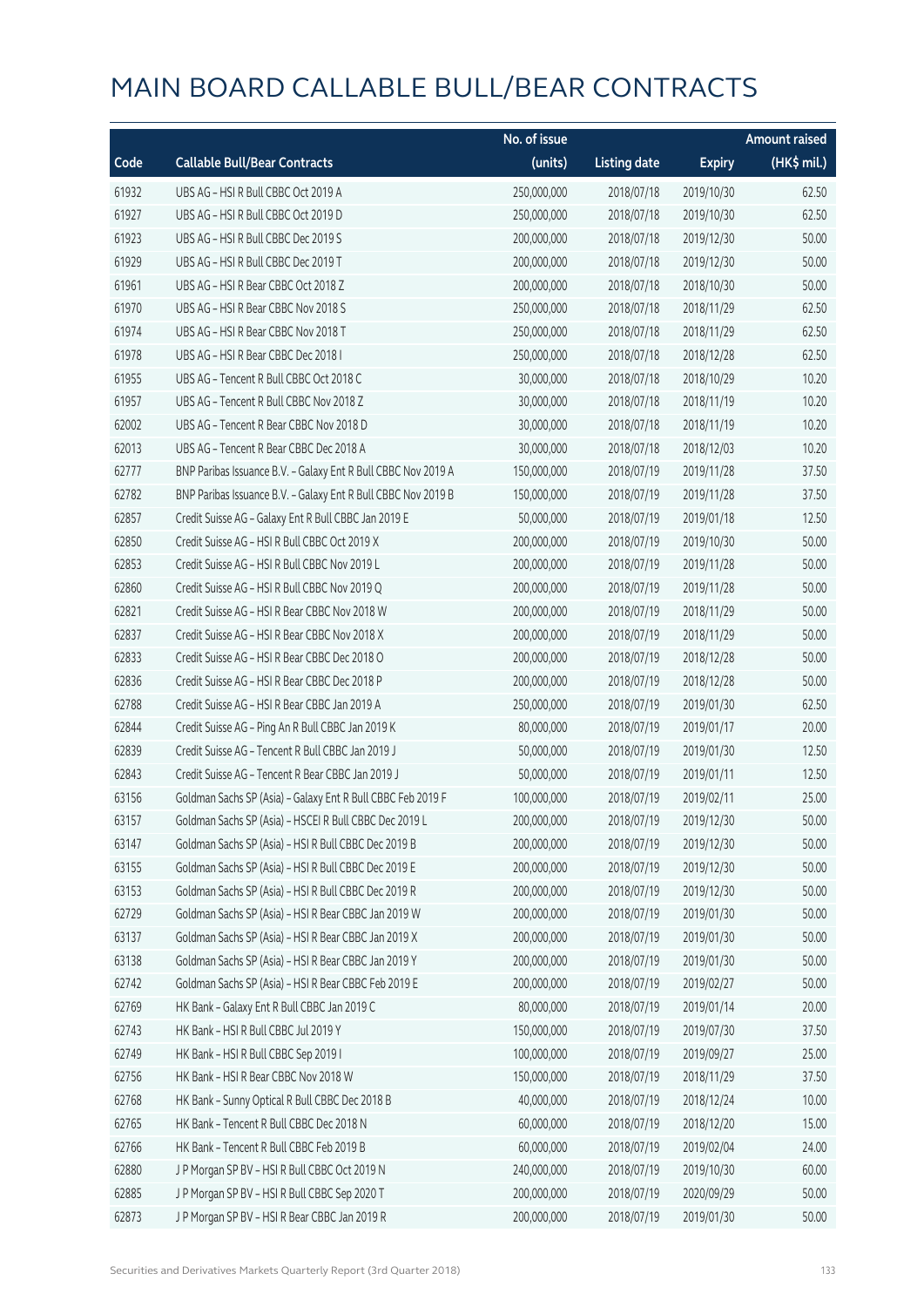|       |                                                   | No. of issue |                     |               | <b>Amount raised</b> |
|-------|---------------------------------------------------|--------------|---------------------|---------------|----------------------|
| Code  | <b>Callable Bull/Bear Contracts</b>               | (units)      | <b>Listing date</b> | <b>Expiry</b> | $(HK\$ mil.)         |
| 62905 | J P Morgan SP BV - Ping An R Bull CBBC Dec 2018 C | 100,000,000  | 2018/07/19          | 2018/12/14    | 25.00                |
| 62888 | J P Morgan SP BV - Tencent R Bull CBBC Nov 2018 O | 50,000,000   | 2018/07/19          | 2018/11/09    | 12.50                |
| 62965 | SG Issuer - ABC R Bull CBBC May 2019 A            | 60,000,000   | 2018/07/19          | 2019/05/15    | 15.00                |
| 62997 | SG Issuer - China Mobile R Bear CBBC Mar 2019 A   | 100,000,000  | 2018/07/19          | 2019/03/06    | 25.00                |
| 62976 | SG Issuer - CC Bank R Bull CBBC Apr 2019 A        | 100,000,000  | 2018/07/19          | 2019/04/10    | 25.00                |
| 63008 | SG Issuer - Sinopec Corp R Bull CBBC Dec 2018 E   | 40,000,000   | 2018/07/19          | 2018/12/19    | 10.00                |
| 62962 | SG Issuer - Geely Auto R Bear CBBC Dec 2018 C     | 40,000,000   | 2018/07/19          | 2018/12/14    | 11.40                |
| 62964 | SG Issuer - Geely Auto R Bear CBBC Dec 2018 D     | 40,000,000   | 2018/07/19          | 2018/12/20    | 19.40                |
| 63069 | SG Issuer - HSI R Bull CBBC Nov 2019 H            | 200,000,000  | 2018/07/19          | 2019/11/28    | 50.00                |
| 63083 | SG Issuer - HSI R Bull CBBC Nov 2019 I            | 200,000,000  | 2018/07/19          | 2019/11/28    | 50.00                |
| 62957 | SG Issuer - HSI R Bear CBBC Nov 2018 J            | 200,000,000  | 2018/07/19          | 2018/11/29    | 50.00                |
| 62959 | SG Issuer - HSI R Bear CBBC Jan 2019 P            | 200,000,000  | 2018/07/19          | 2019/01/30    | 50.00                |
| 62961 | SG Issuer - HSI R Bear CBBC Jan 2019 O            | 200,000,000  | 2018/07/19          | 2019/01/30    | 50.00                |
| 63097 | SG Issuer - HSI R Bear CBBC Feb 2019 D            | 200,000,000  | 2018/07/19          | 2019/02/27    | 50.00                |
| 63013 | SG Issuer - ICBC R Bull CBBC Apr 2019 A           | 60,000,000   | 2018/07/19          | 2019/04/08    | 15.00                |
| 63017 | SG Issuer - ICBC R Bull CBBC May 2019 A           | 60,000,000   | 2018/07/19          | 2019/05/22    | 15.00                |
| 63048 | SG Issuer - Ping An R Bull CBBC Jan 2019 B        | 100,000,000  | 2018/07/19          | 2019/01/31    | 25.00                |
| 63024 | SG Issuer - Ping An R Bear CBBC Dec 2018 K        | 100,000,000  | 2018/07/19          | 2018/12/19    | 25.00                |
| 63102 | SG Issuer - Tencent R Bull CBBC Dec 2018 N        | 80,000,000   | 2018/07/19          | 2018/12/18    | 31.20                |
| 63066 | SG Issuer - Tencent R Bull CBBC Dec 2018 O        | 80,000,000   | 2018/07/19          | 2018/12/19    | 20.00                |
| 63112 | SG Issuer - Tencent R Bull CBBC Dec 2018 P        | 80,000,000   | 2018/07/19          | 2018/12/21    | 20.00                |
| 63119 | SG Issuer - Tencent R Bull CBBC Jan 2019 F        | 80,000,000   | 2018/07/19          | 2019/01/25    | 40.00                |
| 63121 | SG Issuer - Tencent R Bull CBBC Jan 2019 G        | 80,000,000   | 2018/07/19          | 2019/01/29    | 20.00                |
| 63124 | SG Issuer - Tencent R Bull CBBC Feb 2019 A        | 80,000,000   | 2018/07/19          | 2019/02/20    | 27.20                |
| 63126 | SG Issuer - Tencent R Bull CBBC Feb 2019 B        | 80,000,000   | 2018/07/19          | 2019/02/22    | 44.80                |
| 63059 | SG Issuer - Tencent R Bear CBBC Nov 2018 P        | 80,000,000   | 2018/07/19          | 2018/11/15    | 20.00                |
| 63068 | SG Issuer - Tencent R Bear CBBC Dec 2018 P        | 80,000,000   | 2018/07/19          | 2018/12/19    | 20.00                |
| 62933 | UBS AG - Geely Auto R Bull CBBC Dec 2018 E        | 40,000,000   | 2018/07/19          | 2018/12/17    | 10.00                |
| 62919 | UBS AG - HSI R Bull CBBC Oct 2019 C               | 250,000,000  | 2018/07/19          | 2019/10/30    | 62.50                |
| 62918 | UBS AG - HSI R Bull CBBC Oct 2019 H               | 250,000,000  | 2018/07/19          | 2019/10/30    | 62.50                |
| 62923 | UBS AG - HSI R Bull CBBC Dec 2019 U               | 200,000,000  | 2018/07/19          | 2019/12/30    | 50.00                |
| 62906 | UBS AG - HSI R Bear CBBC Nov 2018 U               | 250,000,000  | 2018/07/19          | 2018/11/29    | 62.50                |
| 62907 | UBS AG - HSI R Bear CBBC Dec 2018 J               | 250,000,000  | 2018/07/19          | 2018/12/28    | 62.50                |
| 62950 | UBS AG - Tencent R Bull CBBC Oct 2018 P           | 30,000,000   | 2018/07/19          | 2018/10/31    | 10.20                |
| 62681 | Bank Vontobel - AIA R Bull CBBC Jun 2019 A        | 40,000,000   | 2018/07/19          | 2019/06/21    | 10.12                |
| 62691 | Bank Vontobel - CC Bank R Bear CBBC Jan 2019 A    | 40,000,000   | 2018/07/19          | 2019/01/18    | 10.16                |
| 62677 | Bank Vontobel - Galaxy Ent R Bull CBBC Mar 2019 A | 40,000,000   | 2018/07/19          | 2019/03/22    | 10.04                |
| 62673 | Bank Vontobel - Galaxy Ent R Bull CBBC Jun 2019 A | 40,000,000   | 2018/07/19          | 2019/06/21    | 10.08                |
| 62708 | Bank Vontobel - HKEX R Bull CBBC Jan 2019 C       | 40,000,000   | 2018/07/19          | 2019/01/18    | 10.12                |
| 62706 | Bank Vontobel - HKEX R Bull CBBC May 2019 A       | 40,000,000   | 2018/07/19          | 2019/05/24    | 15.32                |
| 62638 | Bank Vontobel - HSI N Bull CBBC Feb 2019 T        | 100,000,000  | 2018/07/19          | 2019/02/27    | 25.30                |
| 62710 | Bank Vontobel - HSI N Bear CBBC Dec 2018 V        | 100,000,000  | 2018/07/19          | 2018/12/28    | 25.10                |
| 62641 | Bank Vontobel - HSI R Bull CBBC Feb 2019 U        | 100,000,000  | 2018/07/19          | 2019/02/27    | 25.00                |
| 62643 | Bank Vontobel - HSI R Bear CBBC Dec 2018 T        | 100,000,000  | 2018/07/19          | 2018/12/28    | 25.40                |
| 62656 | Bank Vontobel - HSI R Bear CBBC Dec 2018 U        | 100,000,000  | 2018/07/19          | 2018/12/28    | 25.00                |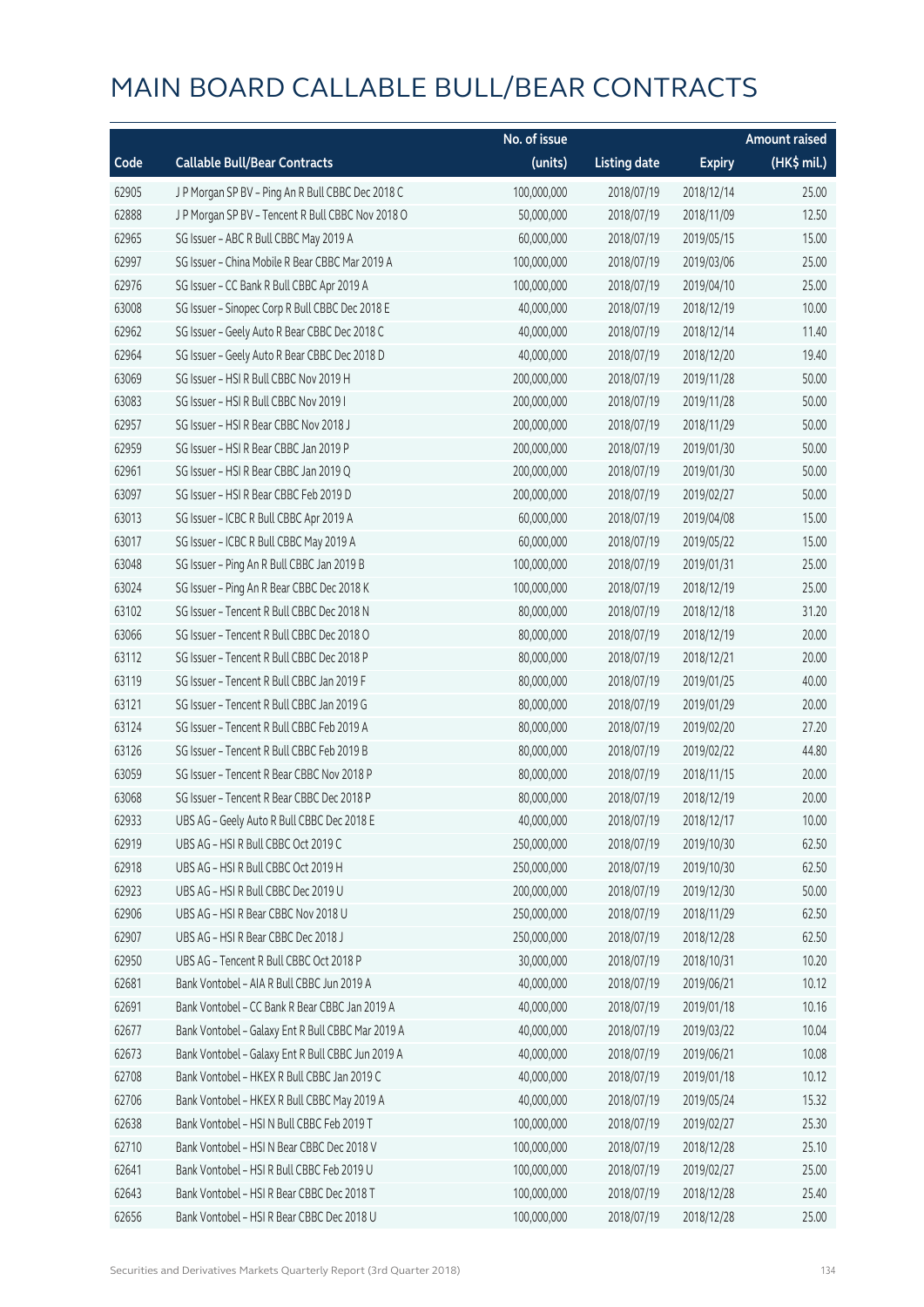|       |                                                             | No. of issue |                     |               | Amount raised         |
|-------|-------------------------------------------------------------|--------------|---------------------|---------------|-----------------------|
| Code  | <b>Callable Bull/Bear Contracts</b>                         | (units)      | <b>Listing date</b> | <b>Expiry</b> | $(HK\frac{1}{2}mil.)$ |
| 62663 | Bank Vontobel - Ping An R Bull CBBC Mar 2019 A              | 40,000,000   | 2018/07/19          | 2019/03/22    | 10.08                 |
| 62665 | Bank Vontobel - Tencent R Bull CBBC Jan 2019 A              | 40,000,000   | 2018/07/19          | 2019/01/18    | 10.12                 |
| 63189 | BNP Paribas Issuance B.V. - CC Bank R Bull CBBC Sep 2019 B  | 100,000,000  | 2018/07/20          | 2019/09/27    | 25.00                 |
| 63183 | BNP Paribas Issuance B.V. - HSI R Bear CBBC Feb 2019 U      | 250,000,000  | 2018/07/20          | 2019/02/27    | 62.50                 |
| 63184 | BNP Paribas Issuance B.V. - Tencent R Bull CBBC Dec 2018 E  | 50,000,000   | 2018/07/20          | 2018/12/28    | 12.50                 |
| 63249 | Credit Suisse AG - CC Bank R Bull CBBC Dec 2018 H           | 70,000,000   | 2018/07/20          | 2018/12/28    | 17.50                 |
| 63206 | Credit Suisse AG - Geely Auto R Bull CBBC Dec 2018 K        | 40,000,000   | 2018/07/20          | 2018/12/28    | 10.00                 |
| 63227 | Credit Suisse AG - HSI R Bull CBBC Sep 2019 Z               | 200,000,000  | 2018/07/20          | 2019/09/27    | 50.00                 |
| 63239 | Credit Suisse AG - HSI R Bull CBBC Nov 2019 R               | 200,000,000  | 2018/07/20          | 2019/11/28    | 50.00                 |
| 63224 | Credit Suisse AG - HSI R Bull CBBC Nov 2019 Z               | 200,000,000  | 2018/07/20          | 2019/11/28    | 50.00                 |
| 63211 | Credit Suisse AG - HSI R Bear CBBC Nov 2018 Y               | 200,000,000  | 2018/07/20          | 2018/11/29    | 50.00                 |
| 63212 | Credit Suisse AG - HSI R Bear CBBC Jan 2019 B               | 250,000,000  | 2018/07/20          | 2019/01/30    | 62.50                 |
| 63208 | Credit Suisse AG - Sands China R Bull CBBC Apr 2019 B       | 50,000,000   | 2018/07/20          | 2019/04/29    | 12.50                 |
| 63210 | Credit Suisse AG - Sunny Optical R Bull CBBC Jul 2019 A     | 40,000,000   | 2018/07/20          | 2019/07/30    | 10.00                 |
| 63244 | Credit Suisse AG - Tencent R Bull CBBC Jan 2019 E           | 50,000,000   | 2018/07/20          | 2019/01/18    | 12.50                 |
| 63515 | Goldman Sachs SP (Asia) - Galaxy Ent R Bull CBBC Feb 2019 G | 100,000,000  | 2018/07/20          | 2019/02/11    | 25.00                 |
| 63523 | Goldman Sachs SP (Asia) - HKEX R Bull CBBC Feb 2019 S       | 100,000,000  | 2018/07/20          | 2019/02/18    | 25.00                 |
| 63482 | Goldman Sachs SP (Asia) - HSI R Bull CBBC Oct 2019 W        | 200,000,000  | 2018/07/20          | 2019/10/30    | 50.00                 |
| 63174 | Goldman Sachs SP (Asia) - HSI R Bear CBBC Nov 2018 V        | 200,000,000  | 2018/07/20          | 2018/11/29    | 50.00                 |
| 63494 | Goldman Sachs SP (Asia) - HSI R Bear CBBC Nov 2018 W        | 200,000,000  | 2018/07/20          | 2018/11/29    | 50.00                 |
| 63504 | Goldman Sachs SP (Asia) - Tencent R Bull CBBC Dec 2018 I    | 100,000,000  | 2018/07/20          | 2018/12/31    | 25.00                 |
| 63202 | HK Bank - Geely Auto R Bull CBBC Dec 2018 C                 | 40,000,000   | 2018/07/20          | 2018/12/24    | 10.00                 |
| 63197 | HK Bank - HSI R Bull CBBC Jul 2019 A                        | 100,000,000  | 2018/07/20          | 2019/07/30    | 25.00                 |
| 63196 | HK Bank - HSI R Bull CBBC Jul 2019 Z                        | 150,000,000  | 2018/07/20          | 2019/07/30    | 37.50                 |
| 63201 | HK Bank - SUNAC R Bull CBBC Jul 2019 A                      | 100,000,000  | 2018/07/20          | 2019/07/08    | 25.00                 |
| 63198 | HK Bank - Tencent R Bull CBBC Feb 2019 C                    | 60,000,000   | 2018/07/20          | 2019/02/11    | 33.00                 |
| 63471 | J P Morgan SP BV - Geely Auto R Bull CBBC Nov 2018 C        | 40,000,000   | 2018/07/20          | 2018/11/09    | 10.00                 |
| 63292 | J P Morgan SP BV - HSI R Bull CBBC Oct 2019 V               | 240,000,000  | 2018/07/20          | 2019/10/30    | 60.00                 |
| 63289 | J P Morgan SP BV - HSI R Bull CBBC Sep 2020 U               | 200,000,000  | 2018/07/20          | 2020/09/29    | 50.00                 |
| 63288 | J P Morgan SP BV - HSI R Bear CBBC Jan 2019 S               | 240,000,000  | 2018/07/20          | 2019/01/30    | 60.00                 |
| 63431 | J P Morgan SP BV - Tencent R Bull CBBC Nov 2018 P           | 50,000,000   | 2018/07/20          | 2018/11/09    | 12.50                 |
| 63441 | J P Morgan SP BV - Tencent R Bear CBBC Nov 2018 I           | 50,000,000   | 2018/07/20          | 2018/11/09    | 12.50                 |
| 63161 | Macquarie Bank Ltd. - Tencent R Bull CBBC Dec 2018 R        | 12,500,000   | 2018/07/20          | 2018/12/14    | 10.00                 |
| 63176 | Macquarie Bank Ltd. - Tencent R Bull CBBC Dec 2018 S        | 19,200,000   | 2018/07/20          | 2018/12/14    | 10.39                 |
| 63166 | Macquarie Bank Ltd. - Tencent R Bear CBBC Dec 2018 L        | 15,800,000   | 2018/07/20          | 2018/12/14    | 10.05                 |
| 63171 | Macquarie Bank Ltd. - Tencent R Bear CBBC Dec 2018 M        | 18,700,000   | 2018/07/20          | 2018/12/14    | 10.06                 |
| 63318 | SG Issuer - CC Bank R Bull CBBC Feb 2019 A                  | 100,000,000  | 2018/07/20          | 2019/02/26    | 25.00                 |
| 63421 | SG Issuer - A50 China R Bull CBBC Feb 2019 B                | 50,000,000   | 2018/07/20          | 2019/02/20    | 12.50                 |
| 63349 | SG Issuer - Galaxy Ent R Bull CBBC Apr 2019 A               | 80,000,000   | 2018/07/20          | 2019/04/26    | 20.00                 |
| 63352 | SG Issuer - HSBC R Bull CBBC Mar 2019 A                     | 100,000,000  | 2018/07/20          | 2019/03/28    | 25.00                 |
| 63373 | SG Issuer - HSI R Bull CBBC Oct 2019 F                      | 200,000,000  | 2018/07/20          | 2019/10/30    | 50.00                 |
| 63423 | SG Issuer - HSI R Bull CBBC Oct 2019 S                      | 200,000,000  | 2018/07/20          | 2019/10/30    | 50.00                 |
| 63392 | SG Issuer - HSI R Bull CBBC Nov 2019 Y                      | 200,000,000  | 2018/07/20          | 2019/11/28    | 50.00                 |
| 63293 | SG Issuer - HSI R Bear CBBC Dec 2018 I                      | 200,000,000  | 2018/07/20          | 2018/12/28    | 50.00                 |
| 63307 | SG Issuer - HSI R Bear CBBC Jan 2019 R                      | 200,000,000  | 2018/07/20          | 2019/01/30    | 50.00                 |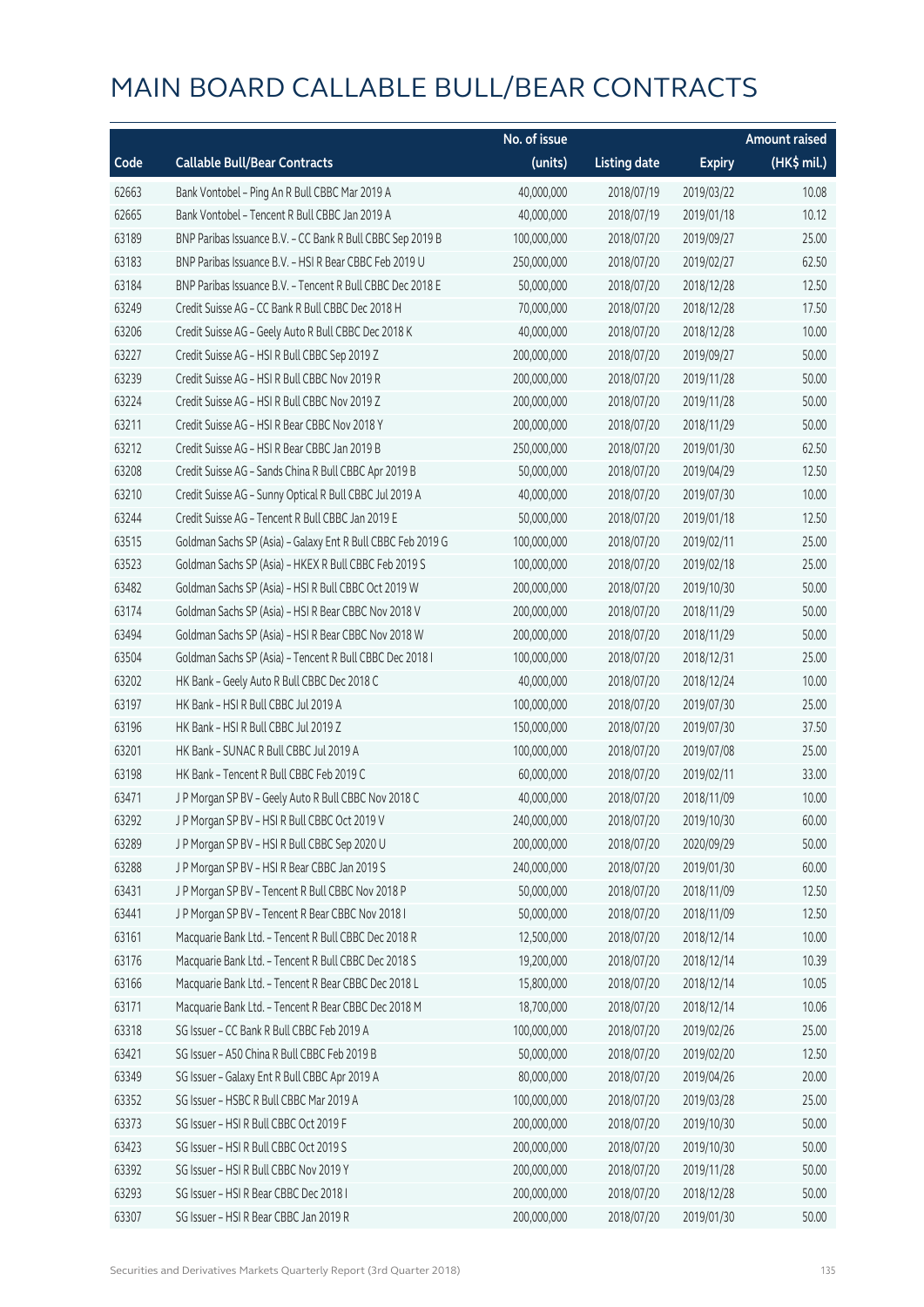|       |                                                             | No. of issue |                     |               | <b>Amount raised</b> |
|-------|-------------------------------------------------------------|--------------|---------------------|---------------|----------------------|
| Code  | <b>Callable Bull/Bear Contracts</b>                         | (units)      | <b>Listing date</b> | <b>Expiry</b> | (HK\$ mil.)          |
| 63366 | SG Issuer - Ping An R Bull CBBC Feb 2019 B                  | 100,000,000  | 2018/07/20          | 2019/02/28    | 25.00                |
| 63314 | SG Issuer - Sunny Optical R Bull CBBC Dec 2018 I            | 40,000,000   | 2018/07/20          | 2018/12/17    | 10.00                |
| 63369 | SG Issuer - Tencent R Bull CBBC Oct 2018 G                  | 80,000,000   | 2018/07/20          | 2018/10/30    | 20.00                |
| 63393 | SG Issuer - Tencent R Bull CBBC Nov 2018 H                  | 80,000,000   | 2018/07/20          | 2018/11/27    | 34.00                |
| 63404 | SG Issuer - Tencent R Bull CBBC Feb 2019 C                  | 80,000,000   | 2018/07/20          | 2019/02/15    | 54.40                |
| 63414 | SG Issuer - Tencent R Bull CBBC Feb 2019 D                  | 80,000,000   | 2018/07/20          | 2019/02/20    | 36.00                |
| 63276 | UBS AG - HSI R Bull CBBC Oct 2019 E                         | 250,000,000  | 2018/07/20          | 2019/10/30    | 62.50                |
| 63266 | UBS AG - HSI R Bull CBBC Dec 2019 I                         | 250,000,000  | 2018/07/20          | 2019/12/30    | 62.50                |
| 63251 | UBS AG - HSI R Bear CBBC Nov 2018 F                         | 200,000,000  | 2018/07/20          | 2018/11/29    | 50.00                |
| 63284 | UBS AG - Tencent R Bull CBBC Dec 2018 E                     | 30,000,000   | 2018/07/20          | 2018/12/06    | 10.20                |
| 63173 | Bank Vontobel - Galaxy Ent R Bull CBBC Mar 2019 B           | 40,000,000   | 2018/07/20          | 2019/03/22    | 10.04                |
| 63554 | BNP Paribas Issuance B.V. - HKEX R Bull CBBC May 2019 D     | 50,000,000   | 2018/07/23          | 2019/05/30    | 12.50                |
| 63553 | BNP Paribas Issuance B.V. - HSBC R Bull CBBC Jun 2019 A     | 150,000,000  | 2018/07/23          | 2019/06/27    | 37.50                |
| 63547 | BNP Paribas Issuance B.V. - HSBC R Bear CBBC Jan 2019 C     | 150,000,000  | 2018/07/23          | 2019/01/30    | 37.50                |
| 63538 | BNP Paribas Issuance B.V. - HSI R Bull CBBC Dec 2019 N      | 250,000,000  | 2018/07/23          | 2019/12/30    | 62.50                |
| 63542 | BNP Paribas Issuance B.V. - HSI R Bull CBBC Dec 2019 V      | 250,000,000  | 2018/07/23          | 2019/12/30    | 62.50                |
| 63559 | BNP Paribas Issuance B.V. - Tencent R Bear CBBC Apr 2019 A  | 50,000,000   | 2018/07/23          | 2019/04/29    | 12.50                |
| 63560 | BNP Paribas Issuance B.V. - Tencent R Bear CBBC Apr 2019 B  | 50,000,000   | 2018/07/23          | 2019/04/29    | 12.50                |
| 63749 | Credit Suisse AG - HSI R Bull CBBC Sep 2019 J               | 200,000,000  | 2018/07/23          | 2019/09/27    | 50.00                |
| 63742 | Credit Suisse AG - HSI R Bull CBBC Nov 2019 S               | 200,000,000  | 2018/07/23          | 2019/11/28    | 50.00                |
| 63748 | Credit Suisse AG - HSI R Bear CBBC Dec 2018 Q               | 200,000,000  | 2018/07/23          | 2018/12/28    | 50.00                |
| 63816 | Goldman Sachs SP (Asia) - Galaxy Ent R Bull CBBC Feb 2019 H | 100,000,000  | 2018/07/23          | 2019/02/22    | 25.00                |
| 63571 | Goldman Sachs SP (Asia) - HSI R Bull CBBC Nov 2019 V        | 200,000,000  | 2018/07/23          | 2019/11/28    | 50.00                |
| 63813 | Goldman Sachs SP (Asia) - HSI R Bull CBBC Nov 2019 Y        | 200,000,000  | 2018/07/23          | 2019/11/28    | 50.00                |
| 63626 | Goldman Sachs SP (Asia) - HSI R Bear CBBC Nov 2018 X        | 200,000,000  | 2018/07/23          | 2018/11/29    | 50.00                |
| 63572 | Goldman Sachs SP (Asia) - Ping An R Bull CBBC Jan 2019 B    | 100,000,000  | 2018/07/23          | 2019/01/31    | 25.00                |
| 63617 | HK Bank - AAC Tech R Bull CBBC Dec 2018 C                   | 40,000,000   | 2018/07/23          | 2018/12/24    | 10.00                |
| 63604 | HK Bank - Galaxy Ent R Bull CBBC Jan 2019 D                 | 80,000,000   | 2018/07/23          | 2019/01/28    | 20.00                |
| 63593 | HK Bank - HSI R Bull CBBC Jul 2019 B                        | 100,000,000  | 2018/07/23          | 2019/07/30    | 25.00                |
| 63620 | HK Bank - HSI R Bear CBBC Nov 2018 X                        | 150,000,000  | 2018/07/23          | 2018/11/29    | 37.50                |
| 63606 | HK Bank - ICBC R Bear CBBC Dec 2018 B                       | 50,000,000   | 2018/07/23          | 2018/12/06    | 12.50                |
| 63619 | HK Bank - Sunny Optical R Bull CBBC Jan 2019 A              | 40,000,000   | 2018/07/23          | 2019/01/14    | 10.00                |
| 63597 | HK Bank - Tencent R Bull CBBC Jan 2019 D                    | 60,000,000   | 2018/07/23          | 2019/01/14    | 15.00                |
| 63750 | J P Morgan SP BV - HSI R Bull CBBC Oct 2020 N               | 200,000,000  | 2018/07/23          | 2020/10/29    | 50.00                |
| 63768 | J P Morgan SP BV - HSI R Bear CBBC Jan 2019 T               | 200,000,000  | 2018/07/23          | 2019/01/30    | 50.00                |
| 63784 | J P Morgan SP BV - Sunny Optical R Bull CBBC Nov 2018 A     | 40,000,000   | 2018/07/23          | 2018/11/16    | 10.00                |
| 63781 | J P Morgan SP BV - Tencent R Bear CBBC Nov 2018 J           | 50,000,000   | 2018/07/23          | 2018/11/09    | 12.50                |
| 63651 | SG Issuer - AAC Tech R Bull CBBC Dec 2018 H                 | 40,000,000   | 2018/07/23          | 2018/12/21    | 10.00                |
| 63709 | SG Issuer - AIA R Bull CBBC Dec 2018 Q                      | 60,000,000   | 2018/07/23          | 2018/12/31    | 15.00                |
| 63710 | SG Issuer - Bank of China R Bull CBBC Sep 2019 A            | 100,000,000  | 2018/07/23          | 2019/09/27    | 25.00                |
| 63720 | SG Issuer - Country Garden R Bull CBBC Feb 2019 A           | 40,000,000   | 2018/07/23          | 2019/02/25    | 10.00                |
| 63734 | SG Issuer - HSCEI ETF R Bull CBBC Dec 2018 A                | 100,000,000  | 2018/07/23          | 2018/12/28    | 25.00                |
| 63735 | SG Issuer - HSCEI ETF R Bull CBBC Mar 2019 A                | 100,000,000  | 2018/07/23          | 2019/03/18    | 25.00                |
| 63705 | SG Issuer - HSI R Bull CBBC Nov 2019 J                      | 200,000,000  | 2018/07/23          | 2019/11/28    | 50.00                |
| 63708 | SG Issuer - HSI R Bear CBBC Jan 2019 S                      | 200,000,000  | 2018/07/23          | 2019/01/30    | 50.00                |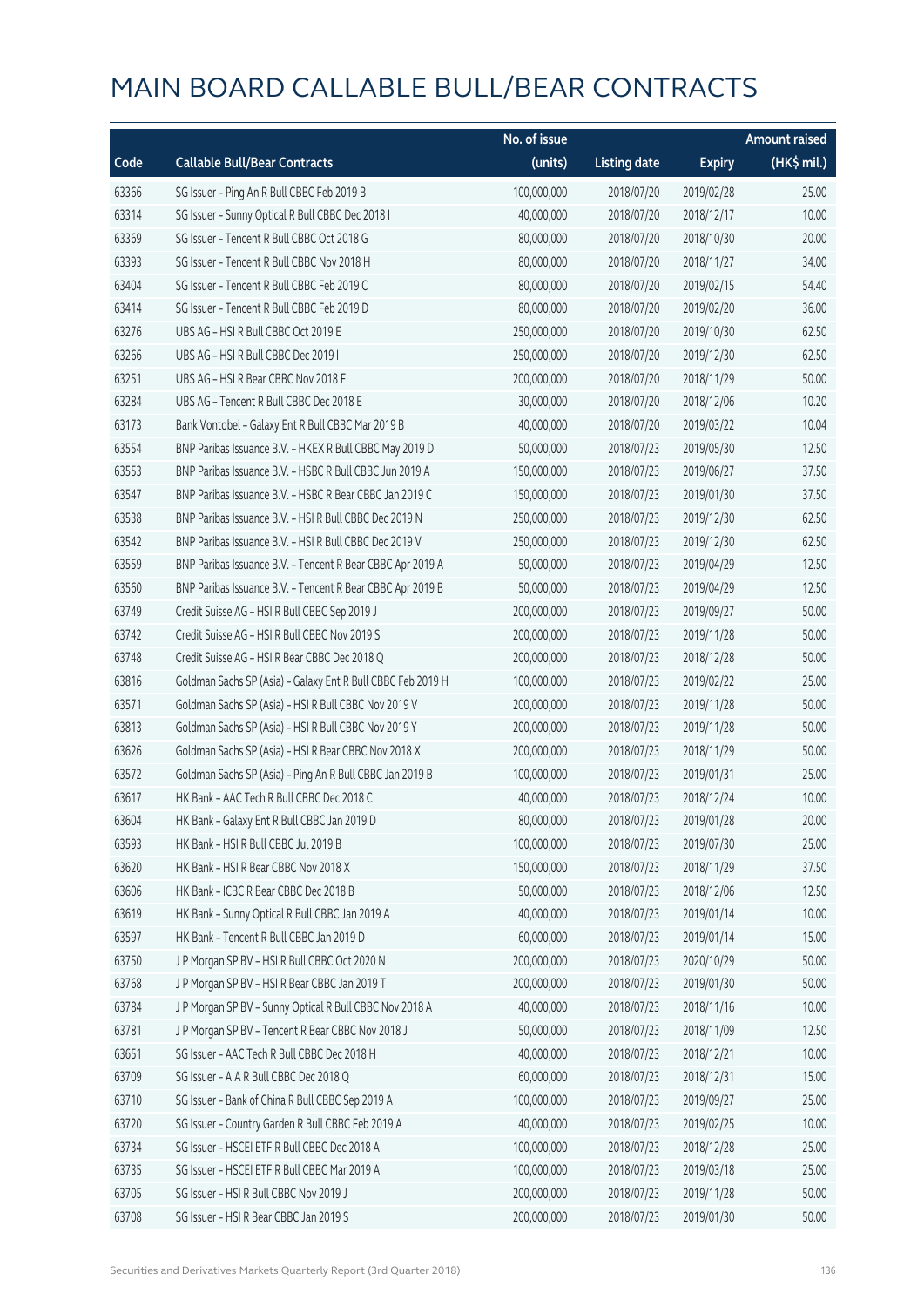|       |                                                           | No. of issue |                     |               | <b>Amount raised</b> |
|-------|-----------------------------------------------------------|--------------|---------------------|---------------|----------------------|
| Code  | <b>Callable Bull/Bear Contracts</b>                       | (units)      | <b>Listing date</b> | <b>Expiry</b> | (HK\$ mil.)          |
| 63724 | SG Issuer - Ping An R Bull CBBC Feb 2019 C                | 100,000,000  | 2018/07/23          | 2019/02/25    | 25.00                |
| 63691 | SG Issuer - Tencent R Bull CBBC Oct 2018 H                | 80,000,000   | 2018/07/23          | 2018/10/29    | 20.00                |
| 63797 | UBS AG - China Mobile R Bull CBBC Dec 2018 A              | 80,000,000   | 2018/07/23          | 2018/12/03    | 20.00                |
| 63786 | UBS AG - Galaxy Ent R Bull CBBC Apr 2019 A                | 40,000,000   | 2018/07/23          | 2019/04/15    | 10.00                |
| 63805 | UBS AG - HSCEI ETF R Bull CBBC Feb 2019 A                 | 50,000,000   | 2018/07/23          | 2019/02/04    | 12.50                |
| 63580 | UBS AG - HSI R Bull CBBC Nov 2019 M                       | 200,000,000  | 2018/07/23          | 2019/11/28    | 50.00                |
| 63592 | UBS AG - HSI R Bear CBBC Nov 2018 W                       | 250,000,000  | 2018/07/23          | 2018/11/29    | 62.50                |
| 63811 | UBS AG - HSI R Bear CBBC Nov 2018 X                       | 200,000,000  | 2018/07/23          | 2018/11/29    | 50.00                |
| 63788 | UBS AG - Tencent R Bull CBBC Dec 2018 F                   | 30,000,000   | 2018/07/23          | 2018/12/07    | 10.20                |
| 63527 | Bank Vontobel - HSI N Bull CBBC Dec 2018 Z                | 100,000,000  | 2018/07/23          | 2018/12/28    | 25.10                |
| 63819 | BNP Paribas Issuance B.V. - HSI R Bull CBBC Dec 2019 W    | 250,000,000  | 2018/07/24          | 2019/12/30    | 62.50                |
| 63820 | BNP Paribas Issuance B.V. - HSI R Bull CBBC Dec 2019 Y    | 250,000,000  | 2018/07/24          | 2019/12/30    | 62.50                |
| 63831 | BNP Paribas Issuance B.V. - HSI R Bear CBBC Feb 2019 V    | 250,000,000  | 2018/07/24          | 2019/02/27    | 62.50                |
| 63852 | BNP Paribas Issuance B.V. - HSI R Bear CBBC Feb 2019 W    | 250,000,000  | 2018/07/24          | 2019/02/27    | 62.50                |
| 64022 | BNP Paribas Issuance B.V. - HSI R Bear CBBC Feb 2019 X    | 250,000,000  | 2018/07/24          | 2019/02/27    | 62.50                |
| 63974 | Credit Suisse AG - HSI R Bull CBBC Oct 2019 G             | 200,000,000  | 2018/07/24          | 2019/10/30    | 50.00                |
| 63987 | Credit Suisse AG - HSI R Bull CBBC Oct 2019 R             | 200,000,000  | 2018/07/24          | 2019/10/30    | 50.00                |
| 63963 | Credit Suisse AG - HSI R Bull CBBC Nov 2019 A             | 200,000,000  | 2018/07/24          | 2019/11/28    | 50.00                |
| 63993 | Credit Suisse AG - HSI R Bull CBBC Nov 2019 G             | 200,000,000  | 2018/07/24          | 2019/11/28    | 50.00                |
| 64001 | Credit Suisse AG - HSI R Bear CBBC Nov 2018 P             | 200,000,000  | 2018/07/24          | 2018/11/29    | 50.00                |
| 64005 | Credit Suisse AG - HSI R Bear CBBC Nov 2018 Q             | 200,000,000  | 2018/07/24          | 2018/11/29    | 50.00                |
| 64002 | Credit Suisse AG - HSI R Bear CBBC Nov 2018 Z             | 200,000,000  | 2018/07/24          | 2018/11/29    | 50.00                |
| 64015 | Credit Suisse AG - SUNAC R Bull CBBC Jul 2019 A           | 80,000,000   | 2018/07/24          | 2019/07/30    | 20.00                |
| 64019 | Credit Suisse AG - Tencent R Bear CBBC Dec 2018 Q         | 50,000,000   | 2018/07/24          | 2018/12/28    | 12.50                |
| 64139 | Bank of East Asia - AAC Tech R Bull CBBC Apr 2019 A       | 40,000,000   | 2018/07/24          | 2019/04/18    | 10.00                |
| 64136 | Bank of East Asia - Country Garden R Bull CBBC Apr 2019 A | 30,000,000   | 2018/07/24          | 2019/04/18    | 10.20                |
| 64111 | Bank of East Asia - Galaxy Ent R Bull CBBC Mar 2019 E     | 16,000,000   | 2018/07/24          | 2019/03/20    | 10.40                |
| 64116 | Bank of East Asia - Galaxy Ent R Bull CBBC Mar 2019 F     | 16,000,000   | 2018/07/24          | 2019/03/20    | 10.40                |
| 64122 | Bank of East Asia - Galaxy Ent R Bull CBBC Mar 2019 G     | 16,000,000   | 2018/07/24          | 2019/03/20    | 10.72                |
| 64131 | Bank of East Asia - Galaxy Ent R Bear CBBC Apr 2019 A     | 80,000,000   | 2018/07/24          | 2019/04/18    | 20.00                |
| 64134 | Bank of East Asia - Sands China R Bull CBBC Apr 2019 A    | 12,000,000   | 2018/07/24          | 2019/04/18    | 10.08                |
| 63874 | Bank of East Asia - Tencent R Bull CBBC Apr 2019 A        | 30,000,000   | 2018/07/24          | 2019/04/18    | 10.50                |
| 63888 | Bank of East Asia - Tencent R Bull CBBC Apr 2019 B        | 30,000,000   | 2018/07/24          | 2019/04/18    | 10.50                |
| 64339 | Goldman Sachs SP (Asia) - HKEX R Bull CBBC Dec 2018 P     | 100,000,000  | 2018/07/24          | 2018/12/21    | 25.00                |
| 64349 | Goldman Sachs SP (Asia) - HSBC R Bull CBBC Dec 2018 Z     | 100,000,000  | 2018/07/24          | 2018/12/21    | 25.00                |
| 63824 | Goldman Sachs SP (Asia) - HSI R Bull CBBC Nov 2019 G      | 200,000,000  | 2018/07/24          | 2019/11/28    | 50.00                |
| 63825 | Goldman Sachs SP (Asia) - HSI R Bull CBBC Nov 2019 H      | 200,000,000  | 2018/07/24          | 2019/11/28    | 50.00                |
| 64328 | Goldman Sachs SP (Asia) - HSI R Bear CBBC Nov 2018 Y      | 200,000,000  | 2018/07/24          | 2018/11/29    | 50.00                |
| 64337 | Goldman Sachs SP (Asia) - HSI R Bear CBBC Nov 2018 Z      | 200,000,000  | 2018/07/24          | 2018/11/29    | 50.00                |
| 63952 | HK Bank - Galaxy Ent R Bear CBBC Jan 2019 A               | 40,000,000   | 2018/07/24          | 2019/01/07    | 10.00                |
| 63925 | HK Bank - HKEX R Bull CBBC Mar 2019 B                     | 50,000,000   | 2018/07/24          | 2019/03/04    | 20.00                |
| 63961 | HK Bank - HSCEI R Bear CBBC Nov 2018 F                    | 50,000,000   | 2018/07/24          | 2018/11/29    | 12.50                |
| 63926 | HK Bank - HSI R Bull CBBC Sep 2019 J                      | 100,000,000  | 2018/07/24          | 2019/09/27    | 25.00                |
| 63931 | HK Bank - HSI R Bear CBBC Nov 2018 Y                      | 150,000,000  | 2018/07/24          | 2018/11/29    | 37.50                |
| 63954 | HK Bank - PetroChina R Bear CBBC Dec 2018 B               | 40,000,000   | 2018/07/24          | 2018/12/24    | 10.00                |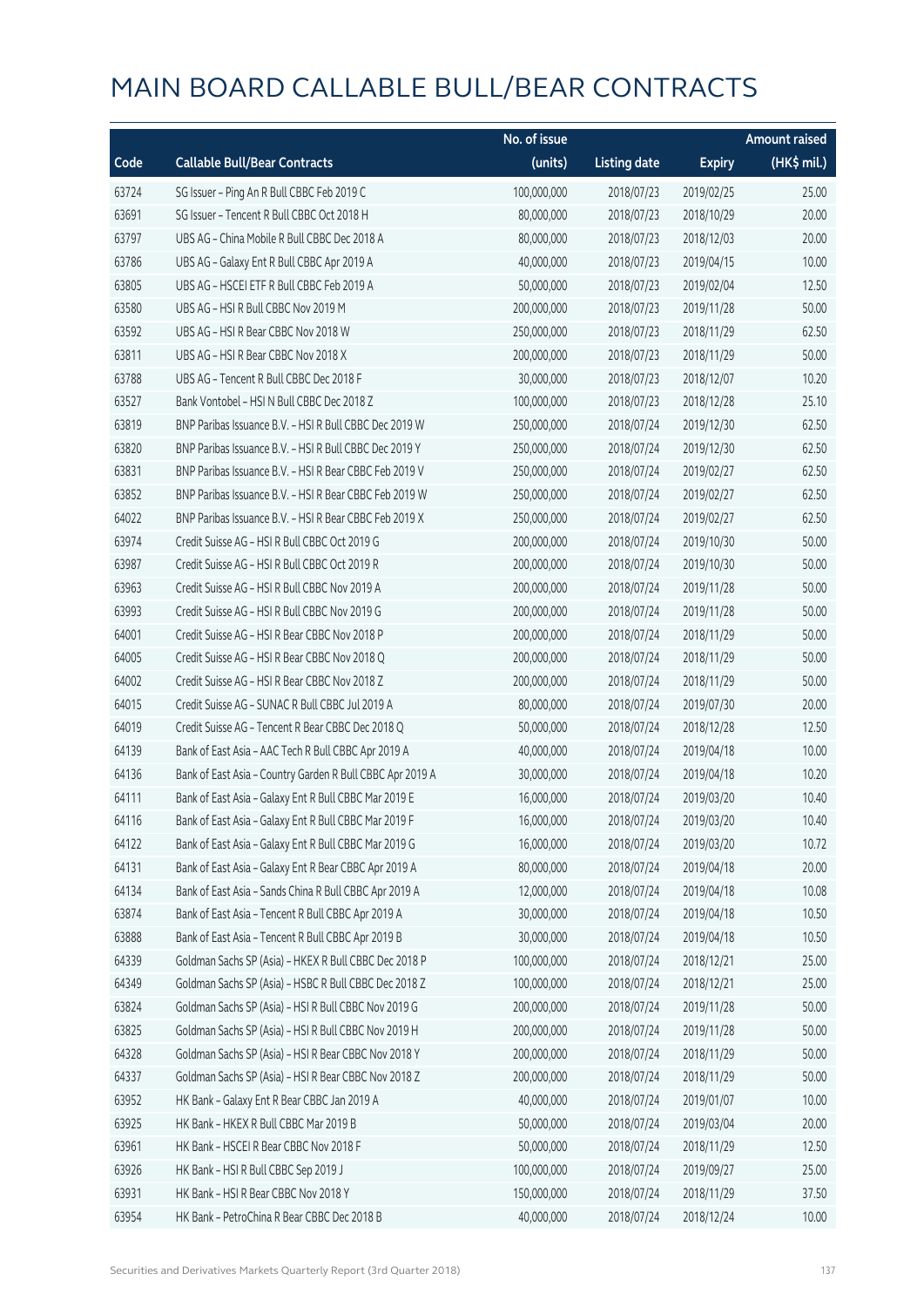|       |                                                        | No. of issue |                     |               | Amount raised         |
|-------|--------------------------------------------------------|--------------|---------------------|---------------|-----------------------|
| Code  | <b>Callable Bull/Bear Contracts</b>                    | (units)      | <b>Listing date</b> | <b>Expiry</b> | $(HK\frac{1}{2}mil.)$ |
| 63941 | HK Bank - Tencent R Bear CBBC Jan 2019 A               | 50,000,000   | 2018/07/24          | 2019/01/07    | 12.50                 |
| 64085 | J P Morgan SP BV - Geely Auto R Bull CBBC Dec 2018 D   | 40,000,000   | 2018/07/24          | 2018/12/21    | 10.40                 |
| 64077 | J P Morgan SP BV - HSI R Bull CBBC Oct 2020 O          | 200,000,000  | 2018/07/24          | 2020/10/29    | 50.00                 |
| 64102 | J P Morgan SP BV - HSI R Bull CBBC Oct 2020 P          | 240,000,000  | 2018/07/24          | 2020/10/29    | 60.00                 |
| 64086 | J P Morgan SP BV - HSI R Bear CBBC Jan 2019 U          | 200,000,000  | 2018/07/24          | 2019/01/30    | 50.00                 |
| 64096 | J P Morgan SP BV - HSI R Bear CBBC Jan 2019 V          | 200,000,000  | 2018/07/24          | 2019/01/30    | 50.00                 |
| 64081 | J P Morgan SP BV - Tencent R Bear CBBC Nov 2018 K      | 50,000,000   | 2018/07/24          | 2018/11/09    | 12.50                 |
| 63889 | Macquarie Bank Ltd. - AAC Tech R Bull CBBC Apr 2019 F  | 33,000,000   | 2018/07/24          | 2019/04/15    | 10.13                 |
| 63921 | Macquarie Bank Ltd. - Tencent R Bull CBBC Dec 2018 T   | 12,000,000   | 2018/07/24          | 2018/12/14    | 10.02                 |
| 63923 | Macquarie Bank Ltd. - Tencent R Bull CBBC Dec 2018 U   | 16,600,000   | 2018/07/24          | 2018/12/14    | 10.01                 |
| 64147 | SG Issuer - Bank of China R Bull CBBC May 2019 D       | 100,000,000  | 2018/07/24          | 2019/05/30    | 25.00                 |
| 64157 | SG Issuer - Bank of China R Bull CBBC Nov 2019 A       | 100,000,000  | 2018/07/24          | 2019/11/22    | 25.00                 |
| 64198 | SG Issuer - CSOP A50 ETF R Bull CBBC May 2019 C        | 60,000,000   | 2018/07/24          | 2019/05/30    | 15.00                 |
| 64230 | SG Issuer - Geely Auto R Bull CBBC Feb 2019 A          | 40,000,000   | 2018/07/24          | 2019/02/25    | 10.20                 |
| 64159 | SG Issuer - Galaxy Ent R Bull CBBC Jun 2019 A          | 80,000,000   | 2018/07/24          | 2019/06/27    | 20.00                 |
| 64275 | SG Issuer - Galaxy Ent R Bear CBBC Jan 2019 A          | 80,000,000   | 2018/07/24          | 2019/01/28    | 20.00                 |
| 64276 | SG Issuer - HSBC R Bull CBBC Jan 2019 A                | 100,000,000  | 2018/07/24          | 2019/01/28    | 25.00                 |
| 64300 | SG Issuer - HSBC R Bull CBBC Mar 2019 B                | 100,000,000  | 2018/07/24          | 2019/03/28    | 25.00                 |
| 64247 | SG Issuer - HSI R Bull CBBC Oct 2019 C                 | 200,000,000  | 2018/07/24          | 2019/10/30    | 50.00                 |
| 64271 | SG Issuer - HSI R Bull CBBC Oct 2019 I                 | 200,000,000  | 2018/07/24          | 2019/10/30    | 50.00                 |
| 64224 | SG Issuer - HSI R Bull CBBC Oct 2019 U                 | 200,000,000  | 2018/07/24          | 2019/10/30    | 50.00                 |
| 64204 | SG Issuer - HSI R Bull CBBC Oct 2019 Z                 | 200,000,000  | 2018/07/24          | 2019/10/30    | 50.00                 |
| 64228 | SG Issuer - HSI R Bull CBBC Nov 2019 X                 | 200,000,000  | 2018/07/24          | 2019/11/28    | 50.00                 |
| 64265 | SG Issuer - HSI R Bear CBBC Nov 2018 F                 | 200,000,000  | 2018/07/24          | 2018/11/29    | 50.00                 |
| 64252 | SG Issuer - HSI R Bear CBBC Nov 2018 K                 | 200,000,000  | 2018/07/24          | 2018/11/29    | 50.00                 |
| 64256 | SG Issuer - HSI R Bear CBBC Nov 2018 L                 | 200,000,000  | 2018/07/24          | 2018/11/29    | 50.00                 |
| 64161 | SG Issuer - Tencent R Bull CBBC Oct 2018 T             | 80,000,000   | 2018/07/24          | 2018/10/26    | 20.00                 |
| 64240 | SG Issuer – Tencent R Bull CBBC Oct 2018 V             | 80,000,000   | 2018/07/24          | 2018/10/29    | 20.00                 |
| 64180 | SG Issuer - Tencent R Bull CBBC Nov 2018 F             | 80,000,000   | 2018/07/24          | 2018/11/19    | 20.00                 |
| 64317 | SG Issuer - Tencent R Bear CBBC Dec 2018 Q             | 80,000,000   | 2018/07/24          | 2018/12/13    | 20.00                 |
| 64040 | UBS AG - HSI R Bull CBBC Nov 2019 N                    | 200,000,000  | 2018/07/24          | 2019/11/28    | 50.00                 |
| 64024 | UBS AG - HSI R Bull CBBC Dec 2019 V                    | 200,000,000  | 2018/07/24          | 2019/12/30    | 50.00                 |
| 64072 | UBS AG - HSI R Bear CBBC Nov 2018 K                    | 250,000,000  | 2018/07/24          | 2018/11/29    | 62.50                 |
| 64076 | UBS AG - HSI R Bear CBBC Nov 2018 L                    | 200,000,000  | 2018/07/24          | 2018/11/29    | 50.00                 |
| 64043 | UBS AG - HSI R Bear CBBC Nov 2018 Y                    | 250,000,000  | 2018/07/24          | 2018/11/29    | 62.50                 |
| 64060 | UBS AG - HSI R Bear CBBC Nov 2018 Z                    | 250,000,000  | 2018/07/24          | 2018/11/29    | 62.50                 |
| 64069 | UBS AG - Tencent R Bear CBBC Nov 2018 E                | 30,000,000   | 2018/07/24          | 2018/11/21    | 10.20                 |
| 64071 | UBS AG - Tencent R Bear CBBC Dec 2018 B                | 30,000,000   | 2018/07/24          | 2018/12/10    | 10.20                 |
| 64479 | BOCI Asia Ltd. - CC Bank R Bull CBBC Dec 2018 B        | 80,000,000   | 2018/07/25          | 2018/12/03    | 20.08                 |
| 64493 | BOCI Asia Ltd. - Geely Auto R Bull CBBC Nov 2018 A     | 40,000,000   | 2018/07/25          | 2018/11/12    | 15.44                 |
| 64486 | BOCI Asia Ltd. - ICBC R Bull CBBC Dec 2018 B           | 80,000,000   | 2018/07/25          | 2018/12/03    | 20.00                 |
| 64465 | BNP Paribas Issuance B.V. - HSI R Bull CBBC Dec 2019 Z | 250,000,000  | 2018/07/25          | 2019/12/30    | 62.50                 |
| 64351 | BNP Paribas Issuance B.V. - HSI R Bear CBBC Feb 2019 Y | 250,000,000  | 2018/07/25          | 2019/02/27    | 62.50                 |
| 64511 | Credit Suisse AG - HSI R Bull CBBC Oct 2019 T          | 200,000,000  | 2018/07/25          | 2019/10/30    | 50.00                 |
| 64514 | Credit Suisse AG - HSI R Bull CBBC Oct 2019 U          | 200,000,000  | 2018/07/25          | 2019/10/30    | 50.00                 |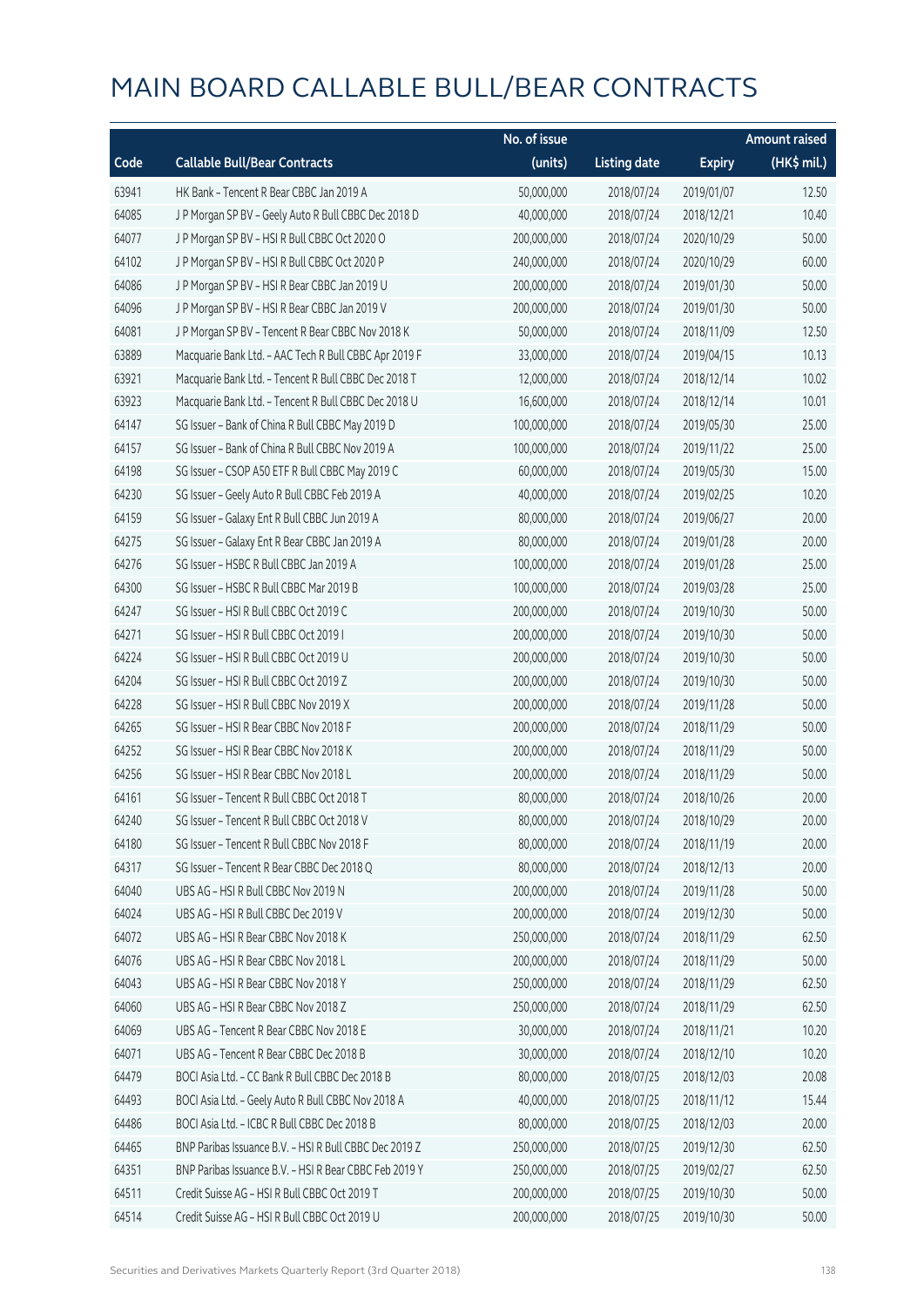|       |                                                          | No. of issue |                     |               | <b>Amount raised</b> |
|-------|----------------------------------------------------------|--------------|---------------------|---------------|----------------------|
| Code  | <b>Callable Bull/Bear Contracts</b>                      | (units)      | <b>Listing date</b> | <b>Expiry</b> | (HK\$ mil.)          |
| 64519 | Credit Suisse AG - HSI R Bear CBBC Nov 2018 N            | 200,000,000  | 2018/07/25          | 2018/11/29    | 50.00                |
| 64522 | Credit Suisse AG - HSI R Bear CBBC Dec 2018 H            | 200,000,000  | 2018/07/25          | 2018/12/28    | 50.00                |
| 64510 | Credit Suisse AG - Tencent R Bear CBBC Jan 2019 K        | 50,000,000   | 2018/07/25          | 2019/01/30    | 12.50                |
| 64599 | Bank of East Asia - China Life R Bull CBBC Apr 2019 A    | 30,000,000   | 2018/07/25          | 2019/04/18    | 10.50                |
| 64601 | Bank of East Asia - China Life R Bull CBBC Apr 2019 B    | 30,000,000   | 2018/07/25          | 2019/04/18    | 10.50                |
| 64612 | Bank of East Asia - CNOOC R Bull CBBC Apr 2019 A         | 40,000,000   | 2018/07/25          | 2019/04/18    | 10.00                |
| 64592 | Bank of East Asia - Geely Auto R Bull CBBC Apr 2019 A    | 40,000,000   | 2018/07/25          | 2019/04/18    | 10.00                |
| 64608 | Bank of East Asia - NCI R Bull CBBC Apr 2019 A           | 10,000,000   | 2018/07/25          | 2019/04/18    | 10.00                |
| 64659 | Goldman Sachs SP (Asia) - HSCEI R Bear CBBC Oct 2018 C   | 200,000,000  | 2018/07/25          | 2018/10/30    | 50.00                |
| 64466 | Goldman Sachs SP (Asia) - HSI R Bull CBBC Oct 2019 X     | 200,000,000  | 2018/07/25          | 2019/10/30    | 50.00                |
| 64471 | Goldman Sachs SP (Asia) - HSI R Bull CBBC Oct 2019 Y     | 200,000,000  | 2018/07/25          | 2019/10/30    | 50.00                |
| 64651 | Goldman Sachs SP (Asia) - HSI R Bear CBBC Oct 2018 F     | 200,000,000  | 2018/07/25          | 2018/10/30    | 50.00                |
| 64389 | Goldman Sachs SP (Asia) - HSI R Bear CBBC Nov 2018 A     | 200,000,000  | 2018/07/25          | 2018/11/29    | 50.00                |
| 64393 | Goldman Sachs SP (Asia) - HSI R Bear CBBC Nov 2018 B     | 200,000,000  | 2018/07/25          | 2018/11/29    | 50.00                |
| 64478 | Goldman Sachs SP (Asia) - Tencent R Bull CBBC Feb 2019 I | 100,000,000  | 2018/07/25          | 2019/02/26    | 25.00                |
| 64398 | HK Bank - China Mobile R Bull CBBC Jan 2019 C            | 50,000,000   | 2018/07/25          | 2019/01/28    | 12.50                |
| 64457 | HK Bank - HKEX R Bull CBBC Dec 2018 G                    | 50,000,000   | 2018/07/25          | 2018/12/17    | 12.50                |
| 64395 | HK Bank - HSI R Bull CBBC Jul 2019 C                     | 100,000,000  | 2018/07/25          | 2019/07/30    | 25.00                |
| 64396 | HK Bank - HSI R Bear CBBC Nov 2018 Z                     | 100,000,000  | 2018/07/25          | 2018/11/29    | 25.00                |
| 64454 | HK Bank - Tencent R Bull CBBC Mar 2019 B                 | 60,000,000   | 2018/07/25          | 2019/03/04    | 30.00                |
| 64379 | Haitong Int'l Sec - Bank of China R Bull CBBC Mar 2019 A | 230,000,000  | 2018/07/25          | 2019/03/25    | 57.50                |
| 64366 | Haitong Int'l Sec - Geely Auto R Bull CBBC Jan 2019 C    | 40,000,000   | 2018/07/25          | 2019/01/09    | 11.88                |
| 64364 | Haitong Int'l Sec - HSBC R Bull CBBC Dec 2018 E          | 110,000,000  | 2018/07/25          | 2018/12/27    | 27.50                |
| 64378 | Haitong Int'l Sec - ICBC R Bull CBBC Jan 2019 B          | 150,000,000  | 2018/07/25          | 2019/01/09    | 37.50                |
| 64369 | Haitong Int'l Sec - Tencent R Bull CBBC Jan 2019 B       | 40,000,000   | 2018/07/25          | 2019/01/09    | 16.12                |
| 64583 | J P Morgan SP BV - HSI R Bull CBBC Nov 2019 D            | 200,000,000  | 2018/07/25          | 2019/11/28    | 50.00                |
| 64582 | J P Morgan SP BV - HSI R Bull CBBC Oct 2020 Q            | 240,000,000  | 2018/07/25          | 2020/10/29    | 60.00                |
| 64567 | J P Morgan SP BV - HSI R Bear CBBC Jan 2019 W            | 200,000,000  | 2018/07/25          | 2019/01/30    | 50.00                |
| 64570 | J P Morgan SP BV - HSI R Bear CBBC Jan 2019 X            | 240,000,000  | 2018/07/25          | 2019/01/30    | 60.00                |
| 64590 | J P Morgan SP BV - HSI R Bear CBBC Jan 2019 Y            | 200,000,000  | 2018/07/25          | 2019/01/30    | 50.00                |
| 64589 | J P Morgan SP BV - Tencent R Bear CBBC Nov 2018 L        | 50,000,000   | 2018/07/25          | 2018/11/09    | 12.50                |
| 64552 | SG Issuer - Country Garden R Bull CBBC Dec 2018 G        | 40,000,000   | 2018/07/25          | 2018/12/28    | 10.00                |
| 64532 | SG Issuer - HSI R Bull CBBC Oct 2019 W                   | 200,000,000  | 2018/07/25          | 2019/10/30    | 50.00                |
| 64548 | SG Issuer - HSI R Bull CBBC Nov 2019 M                   | 200,000,000  | 2018/07/25          | 2019/11/28    | 50.00                |
| 64560 | SG Issuer - HSI R Bear CBBC Jan 2019 T                   | 200,000,000  | 2018/07/25          | 2019/01/30    | 50.00                |
| 64562 | SG Issuer - HSI R Bear CBBC Jan 2019 U                   | 200,000,000  | 2018/07/25          | 2019/01/30    | 50.00                |
| 64566 | SG Issuer - Ping An R Bull CBBC Dec 2018 V               | 100,000,000  | 2018/07/25          | 2018/12/28    | 25.00                |
| 64556 | SG Issuer - Tencent R Bull CBBC Dec 2018 L               | 80,000,000   | 2018/07/25          | 2018/12/28    | 20.00                |
| 64554 | SG Issuer - Tencent R Bull CBBC Dec 2018 Q               | 80,000,000   | 2018/07/25          | 2018/12/13    | 20.00                |
| 64639 | UBS AG - HKEX R Bull CBBC Nov 2018 Z                     | 50,000,000   | 2018/07/25          | 2018/11/15    | 12.50                |
| 64624 | UBS AG - HSI R Bull CBBC Oct 2019 G                      | 250,000,000  | 2018/07/25          | 2019/10/30    | 62.50                |
| 64623 | UBS AG - HSI R Bear CBBC Oct 2018 Z                      | 200,000,000  | 2018/07/25          | 2018/10/30    | 50.00                |
| 64636 | UBS AG - HSI R Bear CBBC Nov 2018 M                      | 250,000,000  | 2018/07/25          | 2018/11/29    | 62.50                |
| 64616 | UBS AG - HSI R Bear CBBC Nov 2018 Q                      | 250,000,000  | 2018/07/25          | 2018/11/29    | 62.50                |
| 64633 | UBS AG - Tencent R Bull CBBC Nov 2018 A                  | 30,000,000   | 2018/07/25          | 2018/11/19    | 10.20                |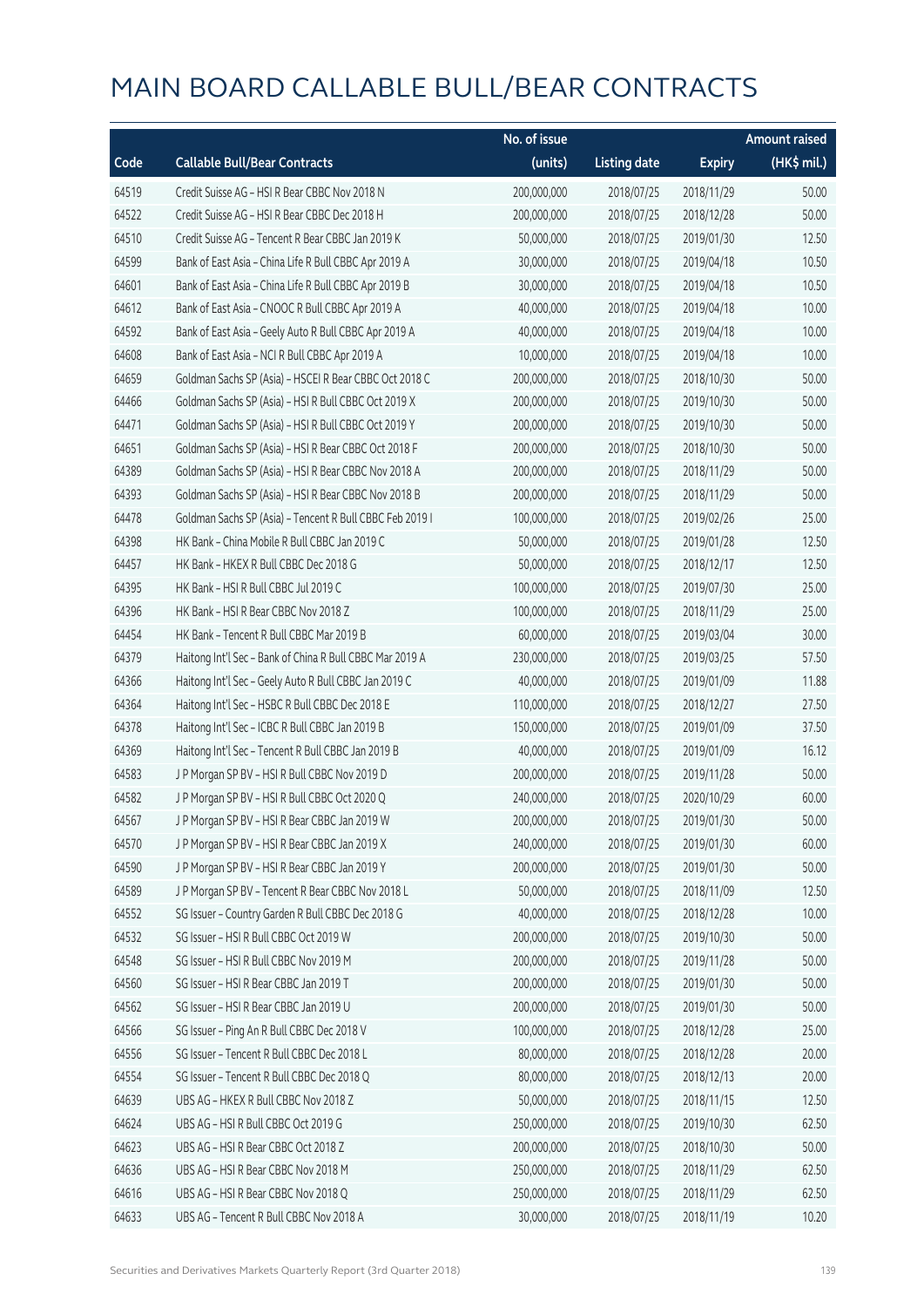|       |                                                              | No. of issue |                     |               | <b>Amount raised</b>  |
|-------|--------------------------------------------------------------|--------------|---------------------|---------------|-----------------------|
| Code  | <b>Callable Bull/Bear Contracts</b>                          | (units)      | <b>Listing date</b> | <b>Expiry</b> | $(HK\frac{1}{2}mil.)$ |
| 64355 | Bank Vontobel - HSI R Bear CBBC Dec 2018 W                   | 100,000,000  | 2018/07/25          | 2018/12/28    | 25.00                 |
| 64360 | Bank Vontobel - HSI R Bear CBBC Dec 2018 X                   | 100,000,000  | 2018/07/25          | 2018/12/28    | 25.10                 |
| 64685 | BNP Paribas Issuance B.V. - HSI R Bull CBBC Dec 2019 B       | 250,000,000  | 2018/07/26          | 2019/12/30    | 62.50                 |
| 64692 | Credit Suisse AG - HSI R Bull CBBC Nov 2019 I                | 200,000,000  | 2018/07/26          | 2019/11/28    | 50.00                 |
| 64693 | Credit Suisse AG - HSI R Bull CBBC Nov 2019 P                | 200,000,000  | 2018/07/26          | 2019/11/28    | 50.00                 |
| 64686 | Credit Suisse AG - HSI R Bear CBBC Dec 2018 L                | 200,000,000  | 2018/07/26          | 2018/12/28    | 50.00                 |
| 64687 | Credit Suisse AG - HSI R Bear CBBC Dec 2018 N                | 200,000,000  | 2018/07/26          | 2018/12/28    | 50.00                 |
| 64705 | Credit Suisse AG - HSI R Bear CBBC Dec 2018 R                | 200,000,000  | 2018/07/26          | 2018/12/28    | 50.00                 |
| 64706 | Credit Suisse AG - Ping An R Bear CBBC Jan 2019 D            | 50,000,000   | 2018/07/26          | 2019/01/30    | 12.50                 |
| 64689 | Credit Suisse AG - Tencent R Bull CBBC Jan 2019 F            | 50,000,000   | 2018/07/26          | 2019/01/25    | 12.50                 |
| 64847 | Goldman Sachs SP (Asia) - Bank of China R Bull CBBC Mar 19 B | 100,000,000  | 2018/07/26          | 2019/03/28    | 25.00                 |
| 64839 | Goldman Sachs SP (Asia) - CC Bank R Bull CBBC Jun 2019 B     | 100,000,000  | 2018/07/26          | 2019/06/25    | 25.00                 |
| 64850 | Goldman Sachs SP (Asia) - CSOP A50 ETF R Bull CBBC Feb 19 E  | 100,000,000  | 2018/07/26          | 2019/02/27    | 25.00                 |
| 64856 | Goldman Sachs SP (Asia) - HSCEI R Bull CBBC Oct 2019 F       | 200,000,000  | 2018/07/26          | 2019/10/30    | 50.00                 |
| 64827 | Goldman Sachs SP (Asia) - HSI R Bull CBBC Oct 2019 Q         | 200,000,000  | 2018/07/26          | 2019/10/30    | 50.00                 |
| 64665 | Goldman Sachs SP (Asia) - HSI R Bull CBBC Oct 2019 Z         | 200,000,000  | 2018/07/26          | 2019/10/30    | 50.00                 |
| 64666 | Goldman Sachs SP (Asia) - HSI R Bear CBBC Oct 2018 G         | 200,000,000  | 2018/07/26          | 2018/10/30    | 50.00                 |
| 64836 | Goldman Sachs SP (Asia) - HSI R Bear CBBC Oct 2018 L         | 200,000,000  | 2018/07/26          | 2018/10/30    | 50.00                 |
| 64845 | Goldman Sachs SP (Asia) - ICBC R Bull CBBC Jun 2019 B        | 100,000,000  | 2018/07/26          | 2019/06/25    | 25.00                 |
| 64672 | HK Bank - HSI R Bull CBBC Jul 2019 D                         | 150,000,000  | 2018/07/26          | 2019/07/30    | 37.50                 |
| 64681 | HK Bank - HSI R Bull CBBC Sep 2019 K                         | 100,000,000  | 2018/07/26          | 2019/09/27    | 25.00                 |
| 64683 | HK Bank - HSI R Bear CBBC Nov 2018 M                         | 100,000,000  | 2018/07/26          | 2018/11/29    | 25.00                 |
| 64684 | HK Bank - NCI R Bull CBBC Apr 2019 B                         | 60,000,000   | 2018/07/26          | 2019/04/01    | 15.00                 |
| 64675 | HK Bank - PetroChina R Bull CBBC Feb 2019 A                  | 80,000,000   | 2018/07/26          | 2019/02/18    | 20.00                 |
| 64679 | HK Bank - Ping An R Bull CBBC Dec 2018 F                     | 100,000,000  | 2018/07/26          | 2018/12/31    | 25.00                 |
| 64673 | HK Bank - Tencent R Bull CBBC Dec 2018 O                     | 60,000,000   | 2018/07/26          | 2018/12/10    | 15.00                 |
| 64680 | HK Bank - Tencent R Bull CBBC Feb 2019 D                     | 60,000,000   | 2018/07/26          | 2019/02/14    | 24.00                 |
| 64707 | J P Morgan SP BV - HSI R Bull CBBC Oct 2020 R                | 240,000,000  | 2018/07/26          | 2020/10/29    | 60.00                 |
| 64719 | J P Morgan SP BV - HSI R Bear CBBC Jan 2019 A                | 200,000,000  | 2018/07/26          | 2019/01/30    | 50.00                 |
| 64718 | J P Morgan SP BV - HSI R Bear CBBC Jan 2019 Z                | 240,000,000  | 2018/07/26          | 2019/01/30    | 60.00                 |
| 64721 | SG Issuer - AIA R Bull CBBC Dec 2018 R                       | 60,000,000   | 2018/07/26          | 2018/12/21    | 15.00                 |
| 64740 | SG Issuer - China Mobile R Bull CBBC Feb 2019 B              | 100,000,000  | 2018/07/26          | 2019/02/28    | 25.00                 |
| 64770 | SG Issuer - HSI R Bull CBBC Oct 2019 X                       | 200,000,000  | 2018/07/26          | 2019/10/30    | 50.00                 |
| 64756 | SG Issuer - HSI R Bull CBBC Dec 2019 N                       | 200,000,000  | 2018/07/26          | 2019/12/30    | 50.00                 |
| 64758 | SG Issuer - HSI R Bear CBBC Nov 2018 N                       | 200,000,000  | 2018/07/26          | 2018/11/29    | 50.00                 |
| 64727 | SG Issuer - HSI R Bear CBBC Dec 2018 G                       | 200,000,000  | 2018/07/26          | 2018/12/28    | 50.00                 |
| 64750 | SG Issuer - HSI R Bear CBBC Feb 2019 E                       | 200,000,000  | 2018/07/26          | 2019/02/27    | 50.00                 |
| 64741 | SG Issuer - NCI R Bull CBBC May 2019 E                       | 80,000,000   | 2018/07/26          | 2019/05/31    | 20.00                 |
| 64747 | SG Issuer - Ping An R Bull CBBC Dec 2018 E                   | 100,000,000  | 2018/07/26          | 2018/12/31    | 25.00                 |
| 64724 | SG Issuer - Tencent R Bull CBBC Dec 2018 R                   | 80,000,000   | 2018/07/26          | 2018/12/10    | 20.00                 |
| 64722 | SG Issuer - Tencent R Bear CBBC Oct 2018 U                   | 80,000,000   | 2018/07/26          | 2018/10/31    | 20.00                 |
| 64799 | SG Issuer - R Bull CBBC Sep 2019 A                           | 100,000,000  | 2018/07/26          | 2019/09/27    | 25.00                 |
| 64826 | SG Issuer - R Bull CBBC Nov 2019 A                           | 100,000,000  | 2018/07/26          | 2019/11/28    | 25.00                 |
| 64862 | UBS AG - HSI R Bull CBBC Dec 2019 B                          | 250,000,000  | 2018/07/26          | 2019/12/30    | 62.50                 |
| 64865 | UBS AG - HSI R Bull CBBC Dec 2019 J                          | 250,000,000  | 2018/07/26          | 2019/12/30    | 62.50                 |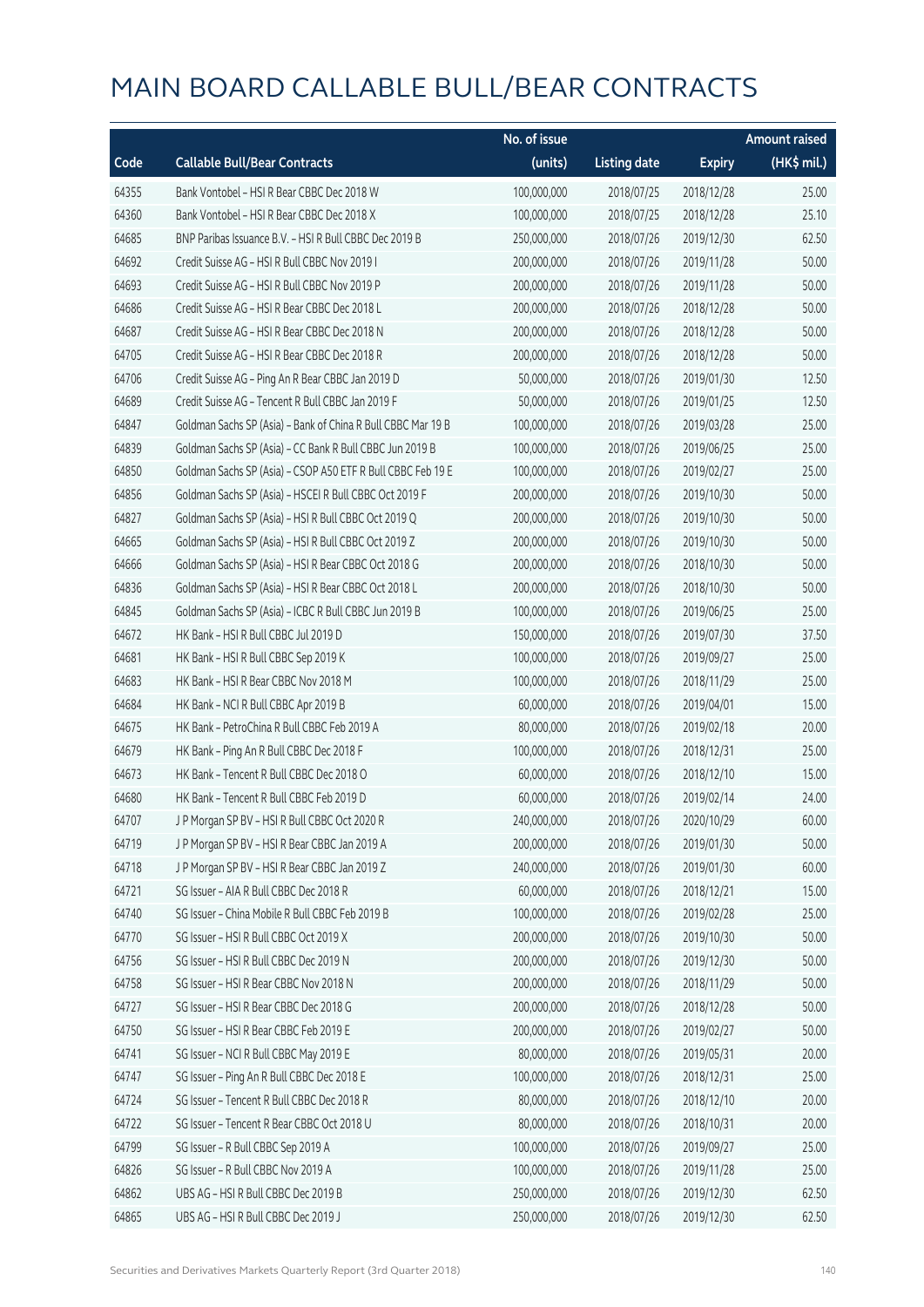|       |                                                              | No. of issue |                     |               | <b>Amount raised</b> |
|-------|--------------------------------------------------------------|--------------|---------------------|---------------|----------------------|
| Code  | <b>Callable Bull/Bear Contracts</b>                          | (units)      | <b>Listing date</b> | <b>Expiry</b> | (HK\$ mil.)          |
| 64857 | UBS AG - HSI R Bull CBBC Dec 2019 L                          | 200,000,000  | 2018/07/26          | 2019/12/30    | 50.00                |
| 64858 | UBS AG - HSI R Bear CBBC Nov 2018 R                          | 200,000,000  | 2018/07/26          | 2018/11/29    | 50.00                |
| 64668 | Bank Vontobel - Tencent R Bull CBBC Jan 2019 B               | 40,000,000   | 2018/07/26          | 2019/01/18    | 10.04                |
| 64924 | BNP Paribas Issuance B.V. - CC Bank R Bear CBBC Nov 2018 H   | 100,000,000  | 2018/07/27          | 2018/11/29    | 25.00                |
| 64927 | BNP Paribas Issuance B.V. - CSOP A50 ETF R Bull CBBC Jun19 D | 60,000,000   | 2018/07/27          | 2019/06/27    | 15.00                |
| 64917 | BNP Paribas Issuance B.V. - HSI R Bull CBBC Dec 2019 C       | 250,000,000  | 2018/07/27          | 2019/12/30    | 62.50                |
| 64944 | BNP Paribas Issuance B.V. - HSI R Bull CBBC Dec 2019 H       | 250,000,000  | 2018/07/27          | 2019/12/30    | 62.50                |
| 64949 | BNP Paribas Issuance B.V. - HSI R Bull CBBC Dec 2019 K       | 250,000,000  | 2018/07/27          | 2019/12/30    | 62.50                |
| 64960 | BNP Paribas Issuance B.V. - HSI R Bull CBBC Dec 2019 L       | 250,000,000  | 2018/07/27          | 2019/12/30    | 62.50                |
| 64952 | BNP Paribas Issuance B.V. - HSI R Bull CBBC Dec 2019 M       | 250,000,000  | 2018/07/27          | 2019/12/30    | 62.50                |
| 64965 | BNP Paribas Issuance B.V. - HSI R Bull CBBC Dec 2019 P       | 250,000,000  | 2018/07/27          | 2019/12/30    | 62.50                |
| 64922 | BNP Paribas Issuance B.V. - HSI R Bull CBBC Dec 2019 Q       | 250,000,000  | 2018/07/27          | 2019/12/30    | 62.50                |
| 64956 | BNP Paribas Issuance B.V. - HSI R Bull CBBC Dec 2019 R       | 250,000,000  | 2018/07/27          | 2019/12/30    | 62.50                |
| 64942 | BNP Paribas Issuance B.V. - HSI R Bear CBBC Feb 2019 H       | 250,000,000  | 2018/07/27          | 2019/02/27    | 62.50                |
| 64933 | BNP Paribas Issuance B.V. - HSI R Bear CBBC Feb 2019 Z       | 250,000,000  | 2018/07/27          | 2019/02/27    | 62.50                |
| 64930 | BNP Paribas Issuance B.V. - Ping An R Bear CBBC Nov 2018 L   | 200,000,000  | 2018/07/27          | 2018/11/29    | 50.00                |
| 64920 | BNP Paribas Issuance B.V. - Tencent R Bull CBBC Dec 2018 F   | 50,000,000   | 2018/07/27          | 2018/12/28    | 12.50                |
| 64931 | BNP Paribas Issuance B.V. - Tencent R Bear CBBC Apr 2019 C   | 50,000,000   | 2018/07/27          | 2019/04/29    | 12.50                |
| 65100 | Credit Suisse AG - Galaxy Ent R Bear CBBC Jan 2019 B         | 50,000,000   | 2018/07/27          | 2019/01/30    | 12.50                |
| 65102 | Credit Suisse AG - HSI R Bull CBBC Sep 2019 K                | 200,000,000  | 2018/07/27          | 2019/09/27    | 50.00                |
| 65113 | Credit Suisse AG - HSI R Bull CBBC Nov 2019 B                | 200,000,000  | 2018/07/27          | 2019/11/28    | 50.00                |
| 65101 | Credit Suisse AG - HSI R Bull CBBC Nov 2019 T                | 200,000,000  | 2018/07/27          | 2019/11/28    | 50.00                |
| 65106 | Credit Suisse AG - HSI R Bull CBBC Nov 2019 Y                | 200,000,000  | 2018/07/27          | 2019/11/28    | 50.00                |
| 65086 | Credit Suisse AG - HSI R Bear CBBC Dec 2018 S                | 200,000,000  | 2018/07/27          | 2018/12/28    | 50.00                |
| 65087 | Credit Suisse AG - HSI R Bear CBBC Dec 2018 T                | 200,000,000  | 2018/07/27          | 2018/12/28    | 50.00                |
| 65088 | Credit Suisse AG - HSI R Bear CBBC Jan 2019 C                | 200,000,000  | 2018/07/27          | 2019/01/30    | 50.00                |
| 65136 | Credit Suisse AG - Ping An R Bull CBBC Jan 2019 L            | 80,000,000   | 2018/07/27          | 2019/01/25    | 20.00                |
| 65079 | Credit Suisse AG - Tencent R Bull CBBC Jan 2019 G            | 50,000,000   | 2018/07/27          | 2019/01/18    | 12.50                |
| 65089 | Credit Suisse AG - Tencent R Bull CBBC Feb 2019 I            | 50,000,000   | 2018/07/27          | 2019/02/15    | 12.50                |
| 65220 | Goldman Sachs SP (Asia) – CC Bank R Bull CBBC Jun 2019 C     | 100,000,000  | 2018/07/27          | 2019/06/25    | 25.00                |
| 65218 | Goldman Sachs SP (Asia) - HKEX R Bull CBBC Feb 2019 T        | 100,000,000  | 2018/07/27          | 2019/02/04    | 25.00                |
| 64866 | Goldman Sachs SP (Asia) - HSI R Bull CBBC Oct 2019 O         | 200,000,000  | 2018/07/27          | 2019/10/30    | 50.00                |
| 64875 | Goldman Sachs SP (Asia) - HSI R Bull CBBC Oct 2019 P         | 200,000,000  | 2018/07/27          | 2019/10/30    | 50.00                |
| 65212 | Goldman Sachs SP (Asia) - HSI R Bull CBBC Oct 2019 R         | 200,000,000  | 2018/07/27          | 2019/10/30    | 50.00                |
| 64969 | Goldman Sachs SP (Asia) - HSI R Bear CBBC Oct 2018 M         | 200,000,000  | 2018/07/27          | 2018/10/30    | 50.00                |
| 64973 | Goldman Sachs SP (Asia) - HSI R Bear CBBC Oct 2018 N         | 200,000,000  | 2018/07/27          | 2018/10/30    | 50.00                |
| 65221 | Goldman Sachs SP (Asia) - ICBC R Bull CBBC Jun 2019 C        | 100,000,000  | 2018/07/27          | 2019/06/25    | 25.00                |
| 65222 | Goldman Sachs SP (Asia) - Ping An R Bull CBBC Feb 2019 Q     | 100,000,000  | 2018/07/27          | 2019/02/20    | 25.00                |
| 64876 | Goldman Sachs SP (Asia) - Tencent R Bull CBBC Feb 2019 M     | 100,000,000  | 2018/07/27          | 2019/02/21    | 25.20                |
| 65217 | Goldman Sachs SP (Asia) - Tencent R Bear CBBC Dec 2018 V     | 100,000,000  | 2018/07/27          | 2018/12/31    | 25.00                |
| 65027 | HK Bank - Bank of China R Bull CBBC Apr 2019 A               | 100,000,000  | 2018/07/27          | 2019/04/01    | 25.00                |
| 64992 | HK Bank - CC Bank R Bull CBBC Jan 2019 A                     | 100,000,000  | 2018/07/27          | 2019/01/07    | 25.00                |
| 65033 | HK Bank - CSOP A50 ETF R Bull CBBC Jan 2019 E                | 50,000,000   | 2018/07/27          | 2019/01/21    | 12.50                |
| 65035 | HK Bank - A50 China R Bull CBBC Jan 2019 G                   | 50,000,000   | 2018/07/27          | 2019/01/07    | 12.50                |
| 64879 | HK Bank - Galaxy Ent R Bull CBBC Jan 2019 E                  | 80,000,000   | 2018/07/27          | 2019/01/14    | 20.00                |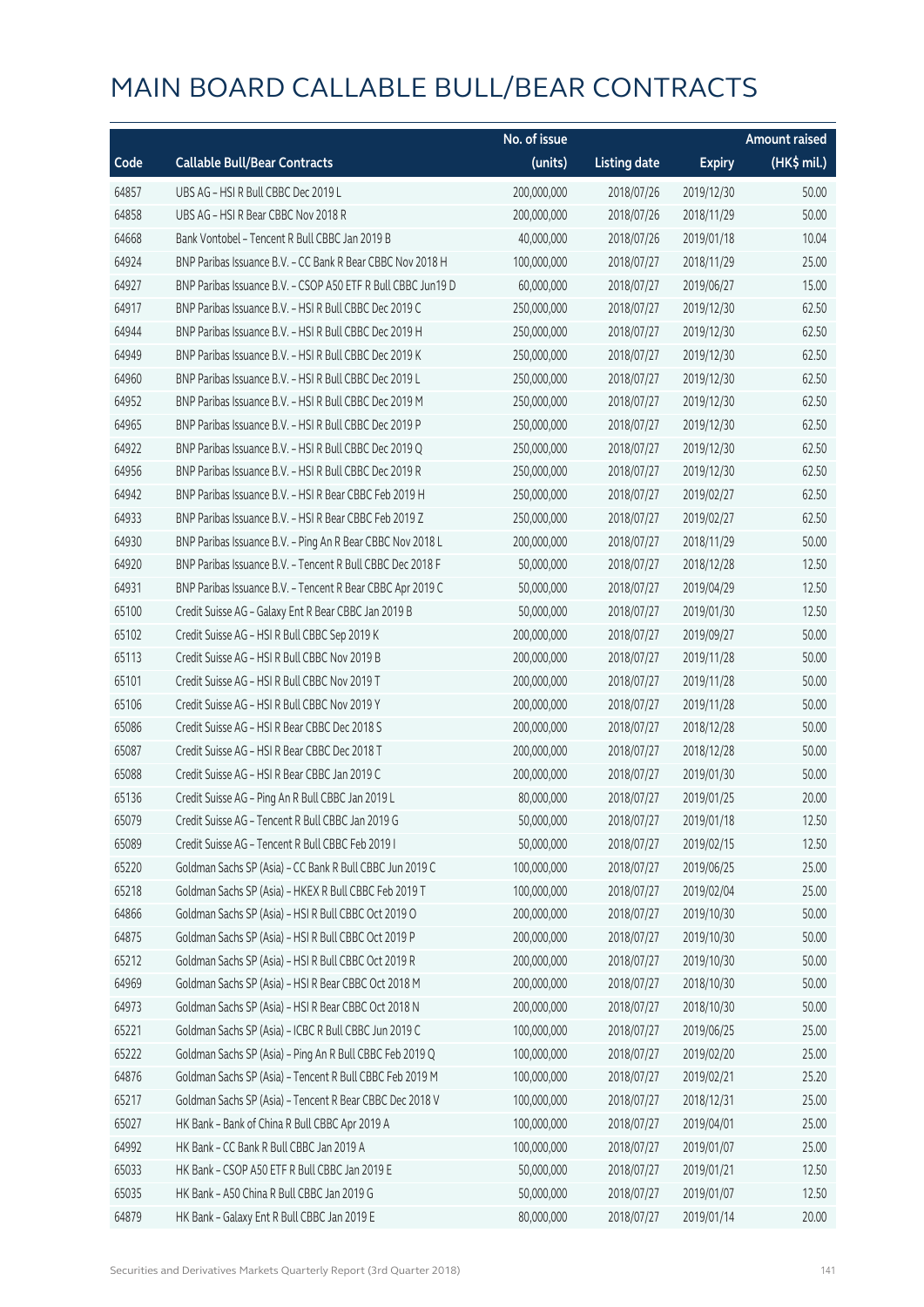|       |                                                   | No. of issue |                     |               | <b>Amount raised</b> |
|-------|---------------------------------------------------|--------------|---------------------|---------------|----------------------|
| Code  | <b>Callable Bull/Bear Contracts</b>               | (units)      | <b>Listing date</b> | <b>Expiry</b> | (HK\$ mil.)          |
| 65004 | HK Bank - HKEX R Bull CBBC Jan 2019 D             | 50,000,000   | 2018/07/27          | 2019/01/21    | 12.50                |
| 64877 | HK Bank - HSI R Bull CBBC Jul 2019 E              | 150,000,000  | 2018/07/27          | 2019/07/30    | 37.50                |
| 65017 | HK Bank - HSI R Bull CBBC Sep 2019 L              | 100,000,000  | 2018/07/27          | 2019/09/27    | 25.00                |
| 65018 | HK Bank - HSI R Bear CBBC Nov 2018 N              | 150,000,000  | 2018/07/27          | 2018/11/29    | 37.50                |
| 65031 | HK Bank - NCI R Bull CBBC Mar 2019 A              | 60,000,000   | 2018/07/27          | 2019/03/25    | 15.00                |
| 65026 | HK Bank - Sunny Optical R Bull CBBC Jan 2019 B    | 40,000,000   | 2018/07/27          | 2019/01/21    | 12.00                |
| 64878 | HK Bank - Tencent R Bull CBBC Dec 2018 P          | 60,000,000   | 2018/07/27          | 2018/12/06    | 15.00                |
| 64996 | HK Bank - Tencent R Bear CBBC Dec 2018 H          | 50,000,000   | 2018/07/27          | 2018/12/31    | 12.50                |
| 65038 | J P Morgan SP BV - HSI R Bull CBBC Sep 2019 O     | 200,000,000  | 2018/07/27          | 2019/09/27    | 50.00                |
| 65054 | J P Morgan SP BV - HSI R Bull CBBC Sep 2020 V     | 200,000,000  | 2018/07/27          | 2020/09/29    | 50.00                |
| 65036 | J P Morgan SP BV - HSI R Bull CBBC Oct 2020 S     | 240,000,000  | 2018/07/27          | 2020/10/29    | 60.00                |
| 65039 | J P Morgan SP BV - HSI R Bear CBBC Jan 2019 B     | 200,000,000  | 2018/07/27          | 2019/01/30    | 50.00                |
| 65042 | J P Morgan SP BV - HSI R Bear CBBC Jan 2019 C     | 240,000,000  | 2018/07/27          | 2019/01/30    | 60.00                |
| 65052 | J P Morgan SP BV - HSI R Bear CBBC Jan 2019 D     | 240,000,000  | 2018/07/27          | 2019/01/30    | 60.00                |
| 65065 | J P Morgan SP BV - Tencent R Bull CBBC Nov 2018 Q | 50,000,000   | 2018/07/27          | 2018/11/09    | 12.50                |
| 65058 | J P Morgan SP BV - Tencent R Bear CBBC Dec 2018 A | 50,000,000   | 2018/07/27          | 2018/12/14    | 12.50                |
| 65390 | SG Issuer - AIA R Bull CBBC Dec 2018 S            | 60,000,000   | 2018/07/27          | 2018/12/28    | 15.00                |
| 65339 | SG Issuer - Country Garden R Bull CBBC Dec 2018 H | 40,000,000   | 2018/07/27          | 2018/12/20    | 10.00                |
| 65342 | SG Issuer - Country Garden R Bull CBBC Jul 2019 A | 40,000,000   | 2018/07/27          | 2019/07/26    | 14.20                |
| 65326 | SG Issuer - Country Garden R Bear CBBC Dec 2018 A | 40,000,000   | 2018/07/27          | 2018/12/14    | 13.20                |
| 65410 | SG Issuer - COVS R Bull CBBC Dec 2018 A           | 40,000,000   | 2018/07/27          | 2018/12/28    | 10.00                |
| 65248 | SG Issuer - COVS R Bull CBBC Dec 2019 A           | 100,000,000  | 2018/07/27          | 2019/12/03    | 25.00                |
| 65325 | SG Issuer - COVS R Bear CBBC Dec 2018 A           | 40,000,000   | 2018/07/27          | 2018/12/28    | 17.80                |
| 65392 | SG Issuer - CC Bank R Bull CBBC Dec 2018 I        | 100,000,000  | 2018/07/27          | 2018/12/28    | 25.00                |
| 65393 | SG Issuer - CC Bank R Bull CBBC Feb 2019 B        | 100,000,000  | 2018/07/27          | 2019/02/26    | 25.00                |
| 65322 | SG Issuer - China Life R Bull CBBC Dec 2018 P     | 40,000,000   | 2018/07/27          | 2018/12/28    | 10.00                |
| 65409 | SG Issuer - CM Bank R Bull CBBC Sep 2019 B        | 60,000,000   | 2018/07/27          | 2019/09/10    | 15.00                |
| 65496 | SG Issuer - CSOP A50 ETF R Bull CBBC Mar 2019 F   | 60,000,000   | 2018/07/27          | 2019/03/20    | 15.00                |
| 65421 | SG Issuer - Galaxy Ent R Bull CBBC Apr 2019 B     | 80,000,000   | 2018/07/27          | 2019/04/29    | 20.00                |
| 65428 | SG Issuer - HKEX R Bull CBBC Dec 2018 A           | 50,000,000   | 2018/07/27          | 2018/12/28    | 12.50                |
| 65434 | SG Issuer - HKEX R Bull CBBC Feb 2019 A           | 50,000,000   | 2018/07/27          | 2019/02/12    | 12.50                |
| 65227 | SG Issuer - HSI R Bull CBBC Dec 2019 H            | 200,000,000  | 2018/07/27          | 2019/12/30    | 50.00                |
| 65228 | SG Issuer - HSI R Bull CBBC Dec 2019 J            | 200,000,000  | 2018/07/27          | 2019/12/30    | 50.00                |
| 65375 | SG Issuer - HSI R Bull CBBC Dec 2019 O            | 200,000,000  | 2018/07/27          | 2019/12/30    | 50.00                |
| 65252 | SG Issuer - HSI R Bear CBBC Dec 2018 J            | 200,000,000  | 2018/07/27          | 2018/12/28    | 50.00                |
| 65262 | SG Issuer - HSI R Bear CBBC Dec 2018 M            | 200,000,000  | 2018/07/27          | 2018/12/28    | 50.00                |
| 65284 | SG Issuer - HSI R Bear CBBC Jan 2019 V            | 200,000,000  | 2018/07/27          | 2019/01/30    | 50.00                |
| 65373 | SG Issuer - HSI R Bear CBBC Feb 2019 F            | 200,000,000  | 2018/07/27          | 2019/02/27    | 50.00                |
| 65435 | SG Issuer - ICBC R Bull CBBC Feb 2019 A           | 60,000,000   | 2018/07/27          | 2019/02/15    | 15.00                |
| 65440 | SG Issuer - ICBC R Bull CBBC Feb 2019 B           | 60,000,000   | 2018/07/27          | 2019/02/21    | 15.00                |
| 65454 | SG Issuer - SUNAC R Bull CBBC Dec 2018 G          | 40,000,000   | 2018/07/27          | 2018/12/28    | 10.80                |
| 65459 | SG Issuer - Sunny Optical R Bull CBBC Oct 2018 F  | 40,000,000   | 2018/07/27          | 2018/10/31    | 10.00                |
| 65469 | SG Issuer - Sunny Optical R Bull CBBC Feb 2019 A  | 40,000,000   | 2018/07/27          | 2019/02/22    | 10.60                |
| 65251 | SG Issuer - Tencent R Bull CBBC Oct 2018 B        | 80,000,000   | 2018/07/27          | 2018/10/31    | 20.00                |
| 65483 | SG Issuer - Tencent R Bull CBBC Oct 2018 W        | 80,000,000   | 2018/07/27          | 2018/10/30    | 20.00                |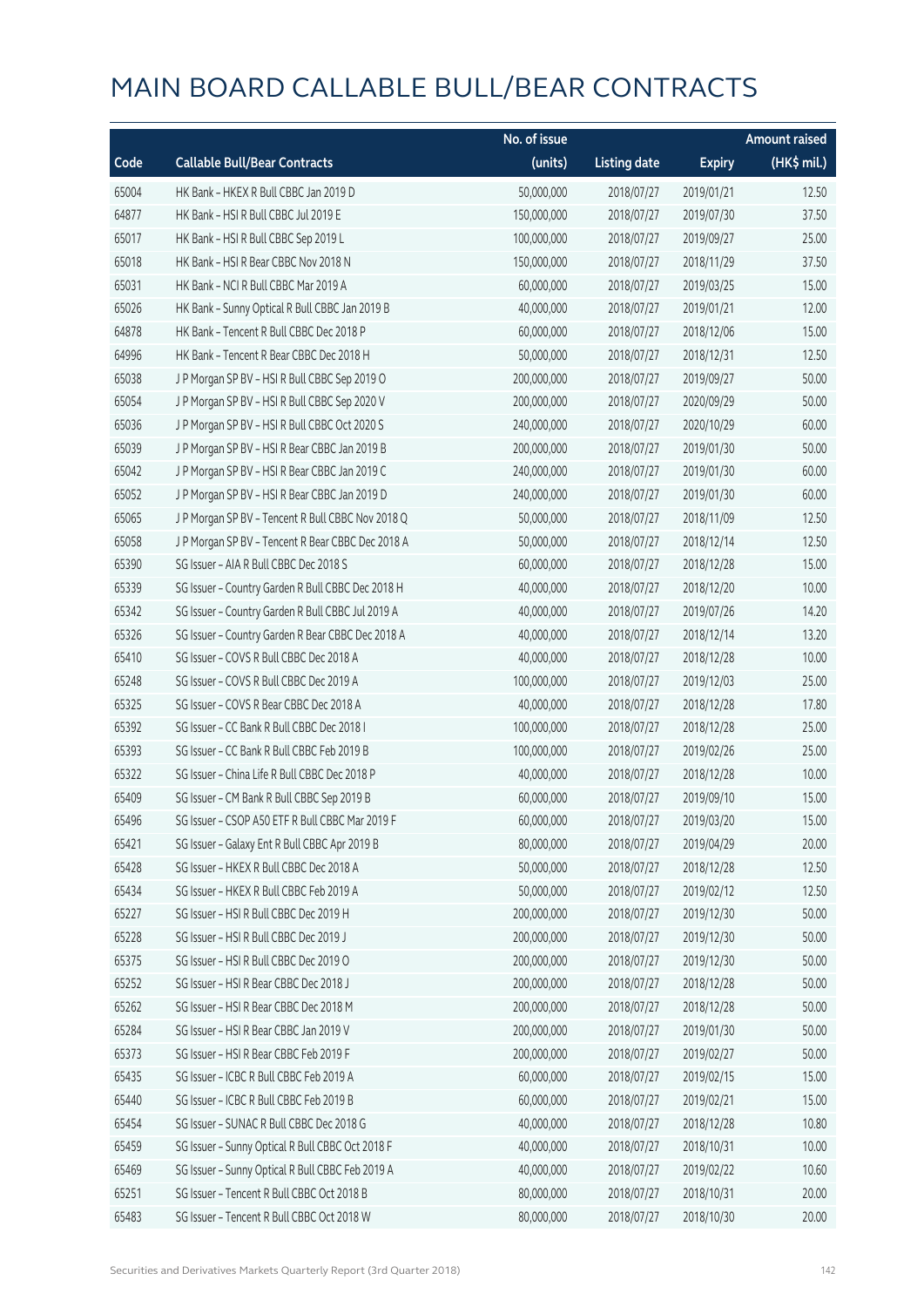|       |                                                               | No. of issue |                     |               | <b>Amount raised</b> |
|-------|---------------------------------------------------------------|--------------|---------------------|---------------|----------------------|
| Code  | <b>Callable Bull/Bear Contracts</b>                           | (units)      | <b>Listing date</b> | <b>Expiry</b> | (HK\$ mil.)          |
| 65365 | SG Issuer - Tencent R Bear CBBC Nov 2018 Q                    | 80,000,000   | 2018/07/27          | 2018/11/20    | 20.00                |
| 65154 | UBS AG - CC Bank R Bull CBBC Dec 2018 D                       | 80,000,000   | 2018/07/27          | 2018/12/10    | 20.00                |
| 65160 | UBS AG - CC Bank R Bear CBBC Dec 2018 A                       | 50,000,000   | 2018/07/27          | 2018/12/03    | 12.50                |
| 65210 | UBS AG - HSI R Bull CBBC Oct 2019 F                           | 250,000,000  | 2018/07/27          | 2019/10/30    | 62.50                |
| 65147 | UBS AG - HSI R Bull CBBC Nov 2019 Y                           | 250,000,000  | 2018/07/27          | 2019/11/28    | 62.50                |
| 65137 | UBS AG - HSI R Bull CBBC Dec 2019 Q                           | 200,000,000  | 2018/07/27          | 2019/12/30    | 50.00                |
| 65152 | UBS AG - HSI R Bear CBBC Dec 2018 K                           | 250,000,000  | 2018/07/27          | 2018/12/28    | 62.50                |
| 65176 | UBS AG - HSI R Bear CBBC Dec 2018 L                           | 250,000,000  | 2018/07/27          | 2018/12/28    | 62.50                |
| 65182 | UBS AG - HSI R Bear CBBC Dec 2018 M                           | 200,000,000  | 2018/07/27          | 2018/12/28    | 50.00                |
| 65149 | UBS AG - Tencent R Bull CBBC Nov 2018 B                       | 30,000,000   | 2018/07/27          | 2018/11/14    | 10.20                |
| 65200 | UBS AG - Tencent R Bull CBBC Nov 2018 C                       | 30,000,000   | 2018/07/27          | 2018/11/27    | 10.20                |
| 65183 | UBS AG - Tencent R Bull CBBC Dec 2018 G                       | 30,000,000   | 2018/07/27          | 2018/12/12    | 10.20                |
| 65184 | UBS AG - Tencent R Bull CBBC Dec 2018 H                       | 30,000,000   | 2018/07/27          | 2018/12/04    | 10.20                |
| 65169 | UBS AG - Tencent R Bear CBBC Dec 2018 C                       | 30,000,000   | 2018/07/27          | 2018/12/17    | 10.20                |
| 64912 | Bank Vontobel - CC Bank R Bull CBBC Dec 2018 A                | 40,000,000   | 2018/07/27          | 2018/12/21    | 10.04                |
| 64987 | Bank Vontobel - CC Bank R Bull CBBC Jan 2019 A                | 40,000,000   | 2018/07/27          | 2019/01/25    | 10.16                |
| 64976 | Bank Vontobel - HKEX R Bull CBBC Jan 2019 D                   | 40,000,000   | 2018/07/27          | 2019/01/18    | 10.12                |
| 64908 | Bank Vontobel - HSI N Bull CBBC Feb 2019 V                    | 100,000,000  | 2018/07/27          | 2019/02/27    | 25.10                |
| 64988 | Bank Vontobel - HSI R Bear CBBC Jan 2019 A                    | 100,000,000  | 2018/07/27          | 2019/01/30    | 25.10                |
| 65550 | BOCI Asia Ltd. - CC Bank R Bull CBBC Dec 2018 C               | 80,000,000   | 2018/07/30          | 2018/12/10    | 20.00                |
| 65585 | BOCI Asia Ltd. - Tencent R Bull CBBC Dec 2018 A               | 40,000,000   | 2018/07/30          | 2018/12/10    | 10.08                |
| 66472 | Credit Suisse AG - CC Bank R Bull CBBC Dec 2018 I             | 70,000,000   | 2018/07/30          | 2018/12/28    | 17.50                |
| 66494 | Credit Suisse AG - CSOP A50 ETF R Bull CBBC Jan 2019 L        | 50,000,000   | 2018/07/30          | 2019/01/30    | 12.50                |
| 66558 | Credit Suisse AG - A50 China R Bull CBBC Jan 2019 E           | 50,000,000   | 2018/07/30          | 2019/01/30    | 12.50                |
| 66436 | Credit Suisse AG - HSBC R Bull CBBC Nov 2019 A                | 80,000,000   | 2018/07/30          | 2019/11/28    | 20.00                |
| 65980 | Credit Suisse AG - HSI R Bull CBBC Oct 2019 H                 | 200,000,000  | 2018/07/30          | 2019/10/30    | 50.00                |
| 65955 | Credit Suisse AG - HSI R Bull CBBC Oct 2019 W                 | 200,000,000  | 2018/07/30          | 2019/10/30    | 50.00                |
| 66183 | Credit Suisse AG - HSI R Bull CBBC Dec 2019 N                 | 250,000,000  | 2018/07/30          | 2019/12/30    | 62.50                |
| 66086 | Credit Suisse AG - HSI R Bear CBBC Jan 2019 D                 | 200,000,000  | 2018/07/30          | 2019/01/30    | 50.00                |
| 66093 | Credit Suisse AG - Ping An R Bull CBBC Jan 2019 M             | 80,000,000   | 2018/07/30          | 2019/01/30    | 20.00                |
| 66105 | Credit Suisse AG - Tencent R Bull CBBC Jan 2019 K             | 50,000,000   | 2018/07/30          | 2019/01/30    | 12.50                |
| 66281 | Credit Suisse AG - Tencent R Bull CBBC Feb 2019 J             | 50,000,000   | 2018/07/30          | 2019/02/14    | 14.00                |
| 66397 | Credit Suisse AG - Tencent R Bear CBBC Jan 2019 L             | 50,000,000   | 2018/07/30          | 2019/01/18    | 12.50                |
| 67661 | Goldman Sachs SP (Asia) - AAC Tech R Bull CBBC Dec 2018 P     | 100,000,000  | 2018/07/30          | 2018/12/31    | 25.00                |
| 67677 | Goldman Sachs SP (Asia) - CSOP A50 ETF R Bull CBBC Mar 2019 I | 100,000,000  | 2018/07/30          | 2019/03/27    | 25.00                |
| 67657 | Goldman Sachs SP (Asia) - HKEX R Bull CBBC Feb 2019 U         | 100,000,000  | 2018/07/30          | 2019/02/04    | 25.00                |
| 67653 | Goldman Sachs SP (Asia) - HSI R Bull CBBC Oct 2019 F          | 200,000,000  | 2018/07/30          | 2019/10/30    | 50.00                |
| 67652 | Goldman Sachs SP (Asia) - HSI R Bull CBBC Oct 2019 U          | 200,000,000  | 2018/07/30          | 2019/10/30    | 50.00                |
| 67630 | Goldman Sachs SP (Asia) - Tencent R Bull CBBC Feb 2019 N      | 100,000,000  | 2018/07/30          | 2019/02/20    | 25.00                |
| 67644 | Goldman Sachs SP (Asia) - Tencent R Bear CBBC Dec 2018 W      | 100,000,000  | 2018/07/30          | 2018/12/31    | 25.00                |
| 66682 | HK Bank - ABC R Bull CBBC Mar 2019 A                          | 100,000,000  | 2018/07/30          | 2019/03/25    | 25.00                |
| 66604 | HK Bank - AIA R Bull CBBC Jan 2019 B                          | 80,000,000   | 2018/07/30          | 2019/01/21    | 20.00                |
| 66585 | HK Bank - Country Garden R Bull CBBC Jan 2019 A               | 40,000,000   | 2018/07/30          | 2019/01/21    | 10.00                |
| 66568 | HK Bank - China Overseas R Bull CBBC Aug 2019 A               | 100,000,000  | 2018/07/30          | 2019/08/19    | 25.00                |
| 66689 | HK Bank - CC Bank R Bull CBBC Jan 2019 B                      | 100,000,000  | 2018/07/30          | 2019/01/21    | 25.00                |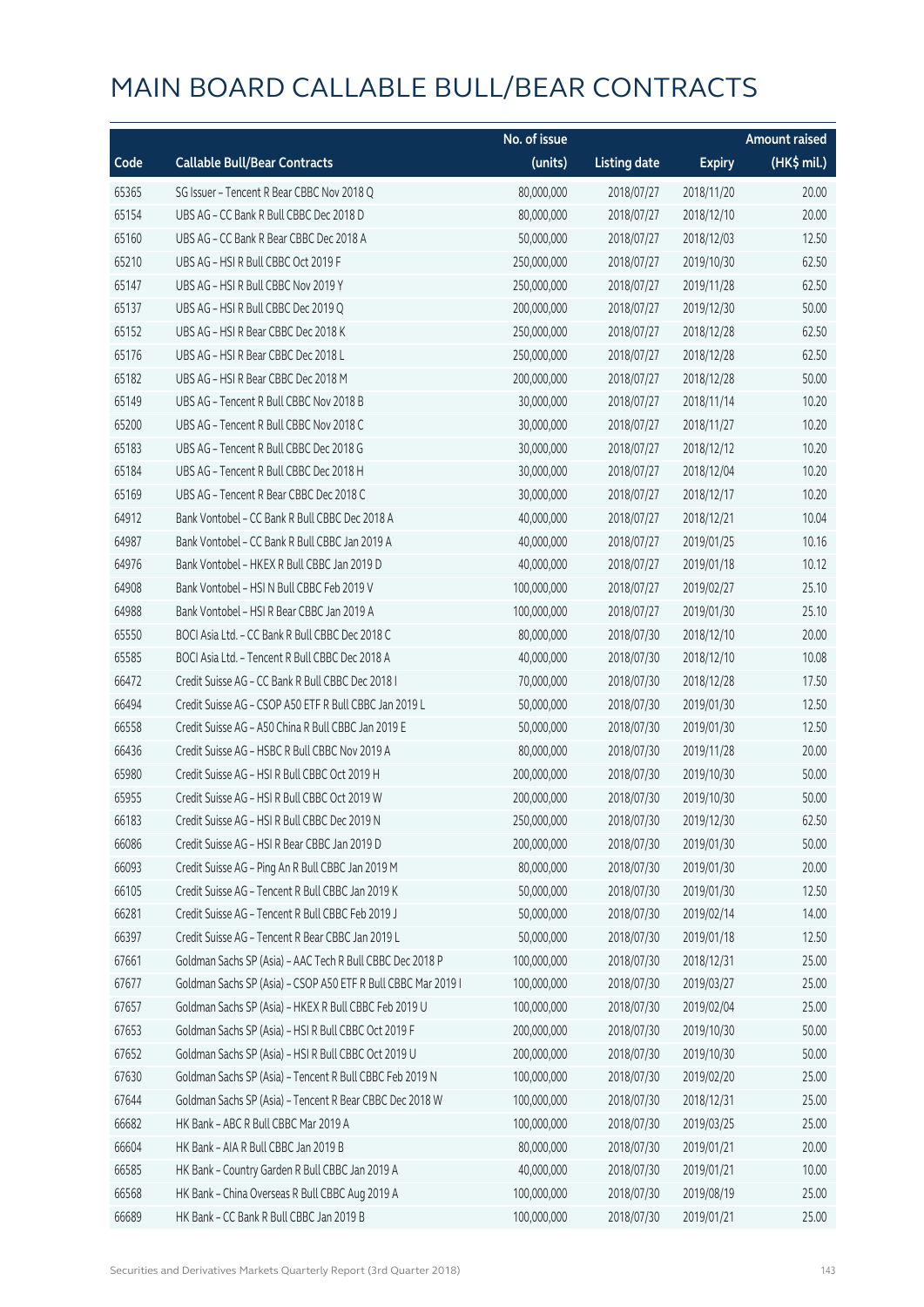|       |                                                          | No. of issue |                     |               | <b>Amount raised</b> |
|-------|----------------------------------------------------------|--------------|---------------------|---------------|----------------------|
| Code  | <b>Callable Bull/Bear Contracts</b>                      | (units)      | <b>Listing date</b> | <b>Expiry</b> | (HK\$ mil.)          |
| 66730 | HK Bank - HSI R Bull CBBC Jul 2019 F                     | 100,000,000  | 2018/07/30          | 2019/07/30    | 25.00                |
| 66722 | HK Bank - HSI R Bear CBBC Nov 2018 L                     | 100,000,000  | 2018/07/30          | 2018/11/29    | 25.00                |
| 66643 | HK Bank - ICBC R Bull CBBC Jan 2019 C                    | 100,000,000  | 2018/07/30          | 2019/01/21    | 25.00                |
| 66621 | HK Bank - Ping An R Bull CBBC Jan 2019 E                 | 100,000,000  | 2018/07/30          | 2019/01/14    | 25.00                |
| 66732 | HK Bank - SUNAC R Bull CBBC Jul 2019 B                   | 100,000,000  | 2018/07/30          | 2019/07/29    | 25.00                |
| 66566 | HK Bank - Tencent R Bull CBBC Dec 2018 Q                 | 60,000,000   | 2018/07/30          | 2018/12/24    | 15.00                |
| 65921 | Haitong Int'l Sec - China Life R Bull CBBC Jan 2019 B    | 50,000,000   | 2018/07/30          | 2019/01/14    | 12.50                |
| 65831 | Haitong Int'l Sec - Geely Auto R Bull CBBC Jan 2019 D    | 50,000,000   | 2018/07/30          | 2019/01/16    | 14.00                |
| 65942 | Haitong Int'l Sec - NCI R Bull CBBC Jan 2019 A           | 40,000,000   | 2018/07/30          | 2019/01/16    | 15.92                |
| 65899 | Haitong Int'l Sec - PetroChina R Bull CBBC Jan 2019 A    | 150,000,000  | 2018/07/30          | 2019/01/15    | 37.50                |
| 65916 | Haitong Int'l Sec - SUNAC R Bull CBBC Jan 2019 A         | 40,000,000   | 2018/07/30          | 2019/01/14    | 13.88                |
| 66458 | J P Morgan SP BV - HSI R Bull CBBC Sep 2020 W            | 240,000,000  | 2018/07/30          | 2020/09/29    | 60.00                |
| 66407 | J P Morgan SP BV - HSI R Bull CBBC Oct 2020 T            | 200,000,000  | 2018/07/30          | 2020/10/29    | 50.00                |
| 66342 | J P Morgan SP BV - Tencent R Bull CBBC Nov 2018 R        | 50,000,000   | 2018/07/30          | 2018/11/09    | 12.50                |
| 66158 | J P Morgan SP BV - Tencent R Bear CBBC Nov 2018 M        | 50,000,000   | 2018/07/30          | 2018/11/16    | 12.50                |
| 66234 | J P Morgan SP BV - Tencent R Bear CBBC Dec 2018 B        | 50,000,000   | 2018/07/30          | 2018/12/14    | 12.50                |
| 65772 | Macquarie Bank Ltd. - COVS R Bull CBBC Mar 2019 A        | 9,200,000    | 2018/07/30          | 2019/03/28    | 10.14                |
| 65773 | Macquarie Bank Ltd. - COVS R Bull CBBC Mar 2019 B        | 8,200,000    | 2018/07/30          | 2019/03/28    | 10.14                |
| 65788 | Macquarie Bank Ltd. - COVS R Bull CBBC Mar 2019 C        | 11,000,000   | 2018/07/30          | 2019/03/28    | 10.66                |
| 65620 | Macquarie Bank Ltd. - A50 China R Bull CBBC May 2019 A   | 19,000,000   | 2018/07/30          | 2019/05/30    | 10.03                |
| 65644 | Macquarie Bank Ltd. - A50 China R Bull CBBC May 2019 B   | 20,500,000   | 2018/07/30          | 2019/05/30    | 10.07                |
| 65710 | Macquarie Bank Ltd. - A50 China R Bear CBBC Jun 2019 A   | 13,000,000   | 2018/07/30          | 2019/06/27    | 10.13                |
| 65716 | Macquarie Bank Ltd. - NCI R Bull CBBC Mar 2019 A         | 7,000,000    | 2018/07/30          | 2019/03/28    | 10.35                |
| 65719 | Macquarie Bank Ltd. - NCI R Bull CBBC Mar 2019 B         | 5,500,000    | 2018/07/30          | 2019/03/28    | 10.86                |
| 65817 | Macquarie Bank Ltd. - Sands China R Bull CBBC Feb 2019 A | 7,500,000    | 2018/07/30          | 2019/02/27    | 10.28                |
| 65602 | Macquarie Bank Ltd. - Tencent R Bull CBBC Dec 2018 V     | 21,300,000   | 2018/07/30          | 2018/12/14    | 10.01                |
| 65826 | Macquarie Bank Ltd. - Tencent R Bull CBBC Dec 2018 W     | 16,400,000   | 2018/07/30          | 2018/12/14    | 10.00                |
| 65706 | Macquarie Bank Ltd. - Tencent R Bear CBBC Dec 2018 N     | 20,900,000   | 2018/07/30          | 2018/12/14    | 10.03                |
| 67028 | SG Issuer - AAC Tech R Bull CBBC Jan 2019 B              | 40,000,000   | 2018/07/30          | 2019/01/28    | 10.00                |
| 67147 | SG Issuer - COVS R Bear CBBC Apr 2019 A                  | 100,000,000  | 2018/07/30          | 2019/04/29    | 25.00                |
| 66753 | SG Issuer - HSCEI R Bull CBBC May 2019 A                 | 100,000,000  | 2018/07/30          | 2019/05/30    | 25.00                |
| 66754 | SG Issuer - HSCEI R Bull CBBC Jul 2019 A                 | 100,000,000  | 2018/07/30          | 2019/07/30    | 25.00                |
| 66735 | SG Issuer - HSCEI R Bear CBBC Dec 2018 H                 | 100,000,000  | 2018/07/30          | 2018/12/28    | 25.00                |
| 67105 | SG Issuer - HSI R Bull CBBC Oct 2019 E                   | 200,000,000  | 2018/07/30          | 2019/10/30    | 50.00                |
| 67233 | SG Issuer - HSI R Bull CBBC Oct 2019 J                   | 200,000,000  | 2018/07/30          | 2019/10/30    | 50.00                |
| 67134 | SG Issuer - HSI R Bull CBBC Nov 2019 V                   | 200,000,000  | 2018/07/30          | 2019/11/28    | 50.00                |
| 67094 | SG Issuer - HSI R Bull CBBC Dec 2019 B                   | 200,000,000  | 2018/07/30          | 2019/12/30    | 50.00                |
| 67023 | SG Issuer - HSI R Bear CBBC Nov 2018 Y                   | 200,000,000  | 2018/07/30          | 2018/11/29    | 50.00                |
| 67081 | SG Issuer - HSI R Bear CBBC Dec 2018 N                   | 200,000,000  | 2018/07/30          | 2018/12/28    | 50.00                |
| 67157 | SG Issuer - NCI R Bull CBBC May 2019 F                   | 80,000,000   | 2018/07/30          | 2019/05/30    | 20.00                |
| 67166 | SG Issuer - NCI R Bull CBBC Jul 2019 A                   | 80,000,000   | 2018/07/30          | 2019/07/30    | 20.00                |
| 67176 | SG Issuer - NCI R Bear CBBC Jul 2019 A                   | 80,000,000   | 2018/07/30          | 2019/07/30    | 20.00                |
| 67067 | SG Issuer - Ping An R Bull CBBC Jan 2019 C               | 100,000,000  | 2018/07/30          | 2019/01/28    | 25.00                |
| 67226 | SG Issuer - SUNAC R Bull CBBC Nov 2019 B                 | 80,000,000   | 2018/07/30          | 2019/11/28    | 20.00                |
| 67212 | SG Issuer - SUNAC R Bear CBBC Jul 2019 A                 | 80,000,000   | 2018/07/30          | 2019/07/30    | 20.00                |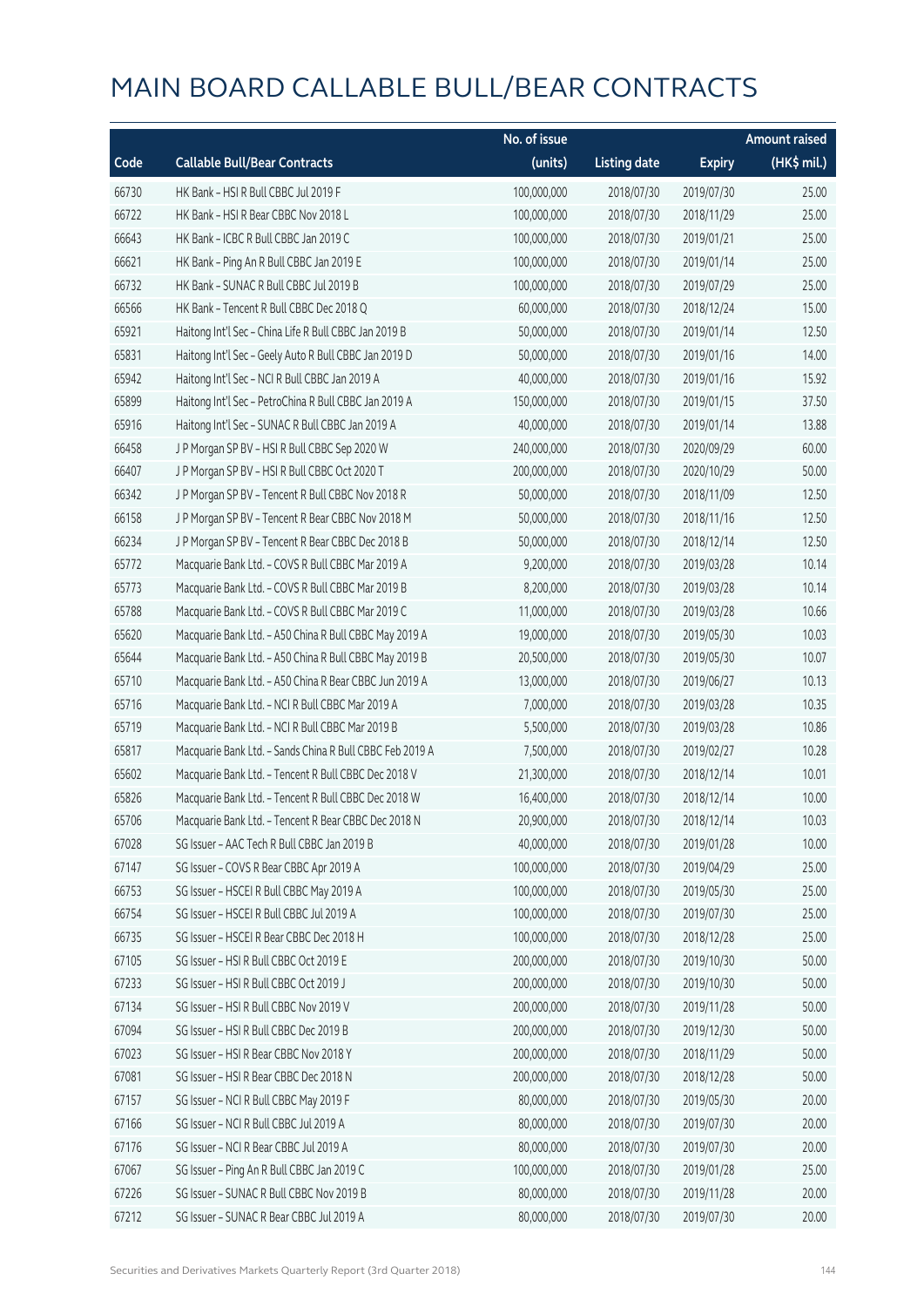|       |                                                              | No. of issue |                     |               | <b>Amount raised</b> |
|-------|--------------------------------------------------------------|--------------|---------------------|---------------|----------------------|
| Code  | <b>Callable Bull/Bear Contracts</b>                          | (units)      | <b>Listing date</b> | <b>Expiry</b> | (HK\$ mil.)          |
| 66842 | SG Issuer - Tencent R Bull CBBC Oct 2018 D                   | 80,000,000   | 2018/07/30          | 2018/10/30    | 20.00                |
| 67077 | SG Issuer - Tencent R Bull CBBC Oct 2018 E                   | 80,000,000   | 2018/07/30          | 2018/10/31    | 20.00                |
| 66924 | SG Issuer - Tencent R Bull CBBC Dec 2018 S                   | 80,000,000   | 2018/07/30          | 2018/12/10    | 20.00                |
| 67079 | SG Issuer - Tencent R Bear CBBC Oct 2018 V                   | 80,000,000   | 2018/07/30          | 2018/10/31    | 20.00                |
| 67603 | UBS AG - CC Bank R Bull CBBC Dec 2018 E                      | 80,000,000   | 2018/07/30          | 2018/12/17    | 20.00                |
| 67613 | UBS AG - CSOP A50 ETF R Bull CBBC Nov 2018 H                 | 50,000,000   | 2018/07/30          | 2018/11/21    | 12.50                |
| 67610 | UBS AG - A50 China R Bull CBBC Nov 2018 D                    | 50,000,000   | 2018/07/30          | 2018/11/21    | 12.50                |
| 67354 | UBS AG - HSI R Bull CBBC Nov 2019 G                          | 250,000,000  | 2018/07/30          | 2019/11/28    | 62.50                |
| 67519 | UBS AG - HSI R Bull CBBC Nov 2019 L                          | 200,000,000  | 2018/07/30          | 2019/11/28    | 50.00                |
| 67480 | UBS AG - HSI R Bear CBBC Dec 2018 N                          | 250,000,000  | 2018/07/30          | 2018/12/28    | 62.50                |
| 67507 | UBS AG - Tencent R Bull CBBC Oct 2018 J                      | 30,000,000   | 2018/07/30          | 2018/10/30    | 10.20                |
| 67550 | UBS AG - Tencent R Bull CBBC Oct 2018 K                      | 30,000,000   | 2018/07/30          | 2018/10/31    | 10.20                |
| 67491 | UBS AG - Tencent R Bull CBBC Dec 2018                        | 30,000,000   | 2018/07/30          | 2018/12/07    | 10.20                |
| 67591 | UBS AG - Tencent R Bear CBBC Nov 2018 F                      | 30,000,000   | 2018/07/30          | 2018/11/05    | 10.20                |
| 65507 | Bank Vontobel - HSI R Bull CBBC Feb 2019 W                   | 100,000,000  | 2018/07/30          | 2019/02/27    | 25.20                |
| 65509 | Bank Vontobel - Tencent R Bull CBBC Jan 2019 C               | 40,000,000   | 2018/07/30          | 2019/01/18    | 10.08                |
| 65540 | Bank Vontobel - Tencent R Bear CBBC Jan 2019 A               | 40,000,000   | 2018/07/30          | 2019/01/18    | 10.08                |
| 65521 | Bank Vontobel - Tencent R Bear CBBC Mar 2019 A               | 40,000,000   | 2018/07/30          | 2019/03/22    | 28.76                |
| 67717 | BOCI Asia Ltd. - HKEX R Bull CBBC Dec 2018 A                 | 40,000,000   | 2018/07/31          | 2018/12/10    | 10.28                |
| 67771 | BNP Paribas Issuance B.V. - CC Bank R Bull CBBC Sep 2019 C   | 100,000,000  | 2018/07/31          | 2019/09/27    | 25.00                |
| 67772 | BNP Paribas Issuance B.V. - CSOP A50 ETF R Bull CBBC Jun 19E | 60,000,000   | 2018/07/31          | 2019/06/27    | 15.00                |
| 67774 | BNP Paribas Issuance B.V. - HKEX R Bull CBBC May 2019 E      | 50,000,000   | 2018/07/31          | 2019/05/30    | 12.50                |
| 67776 | BNP Paribas Issuance B.V. - HSCEI R Bull CBBC Sep 2019 Q     | 100,000,000  | 2018/07/31          | 2019/09/27    | 25.00                |
| 67819 | BNP Paribas Issuance B.V. - HSI R Bull CBBC Dec 2019 F       | 250,000,000  | 2018/07/31          | 2019/12/30    | 62.50                |
| 67787 | BNP Paribas Issuance B.V. - HSI R Bull CBBC Dec 2019 S       | 250,000,000  | 2018/07/31          | 2019/12/30    | 62.50                |
| 67795 | BNP Paribas Issuance B.V. - HSI R Bull CBBC Dec 2019 T       | 250,000,000  | 2018/07/31          | 2019/12/30    | 62.50                |
| 67735 | BNP Paribas Issuance B.V. - HSI R Bear CBBC Feb 2019 E       | 250,000,000  | 2018/07/31          | 2019/02/27    | 62.50                |
| 67770 | BNP Paribas Issuance B V - HSLR Bear CBBC Feb 2019 F         | 250,000,000  | 2018/07/31          | 2019/02/27    | 62.50                |
| 67844 | BNP Paribas Issuance B.V. - HSI R Bear CBBC Feb 2019 G       | 250,000,000  | 2018/07/31          | 2019/02/27    | 62.50                |
| 67723 | BNP Paribas Issuance B.V. - HSI R Bear CBBC Feb 2019 I       | 250,000,000  | 2018/07/31          | 2019/02/27    | 62.50                |
| 67773 | BNP Paribas Issuance B.V. - Ping An R Bull CBBC Nov 2018 R   | 200,000,000  | 2018/07/31          | 2018/11/29    | 50.00                |
| 69122 | Credit Suisse AG - ABC R Bull CBBC Mar 2019 A                | 70,000,000   | 2018/07/31          | 2019/03/15    | 17.50                |
| 69132 | Credit Suisse AG - AIA R Bull CBBC Jan 2019 F                | 70,000,000   | 2018/07/31          | 2019/01/30    | 17.50                |
| 69082 | Credit Suisse AG - CC Bank R Bull CBBC Jan 2019 A            | 70,000,000   | 2018/07/31          | 2019/01/30    | 17.50                |
| 69119 | Credit Suisse AG - CC Bank R Bull CBBC Jan 2019 B            | 70,000,000   | 2018/07/31          | 2019/01/30    | 17.50                |
| 69130 | Credit Suisse AG - CM Bank R Bull CBBC Jul 2019 B            | 70,000,000   | 2018/07/31          | 2019/07/30    | 17.50                |
| 69070 | Credit Suisse AG - HKEX R Bull CBBC Jan 2019 N               | 50,000,000   | 2018/07/31          | 2019/01/25    | 12.50                |
| 69182 | Credit Suisse AG - HSBC R Bull CBBC Jan 2019 F               | 70,000,000   | 2018/07/31          | 2019/01/30    | 17.50                |
| 69190 | Credit Suisse AG - HSI R Bull CBBC Oct 2019 I                | 200,000,000  | 2018/07/31          | 2019/10/30    | 50.00                |
| 69148 | Credit Suisse AG - HSI R Bull CBBC Nov 2019 H                | 200,000,000  | 2018/07/31          | 2019/11/28    | 50.00                |
| 69214 | Credit Suisse AG - HSI R Bull CBBC Nov 2019 J                | 200,000,000  | 2018/07/31          | 2019/11/28    | 50.00                |
| 69231 | Credit Suisse AG - HSI R Bull CBBC Dec 2019 O                | 200,000,000  | 2018/07/31          | 2019/12/30    | 50.00                |
| 69237 | Credit Suisse AG - HSI R Bull CBBC Dec 2019 P                | 200,000,000  | 2018/07/31          | 2019/12/30    | 50.00                |
| 68891 | Credit Suisse AG - HSI R Bear CBBC Nov 2018 P                | 200,000,000  | 2018/07/31          | 2018/11/29    | 50.00                |
| 68899 | Credit Suisse AG - HSI R Bear CBBC Nov 2018 Q                | 200,000,000  | 2018/07/31          | 2018/11/29    | 50.00                |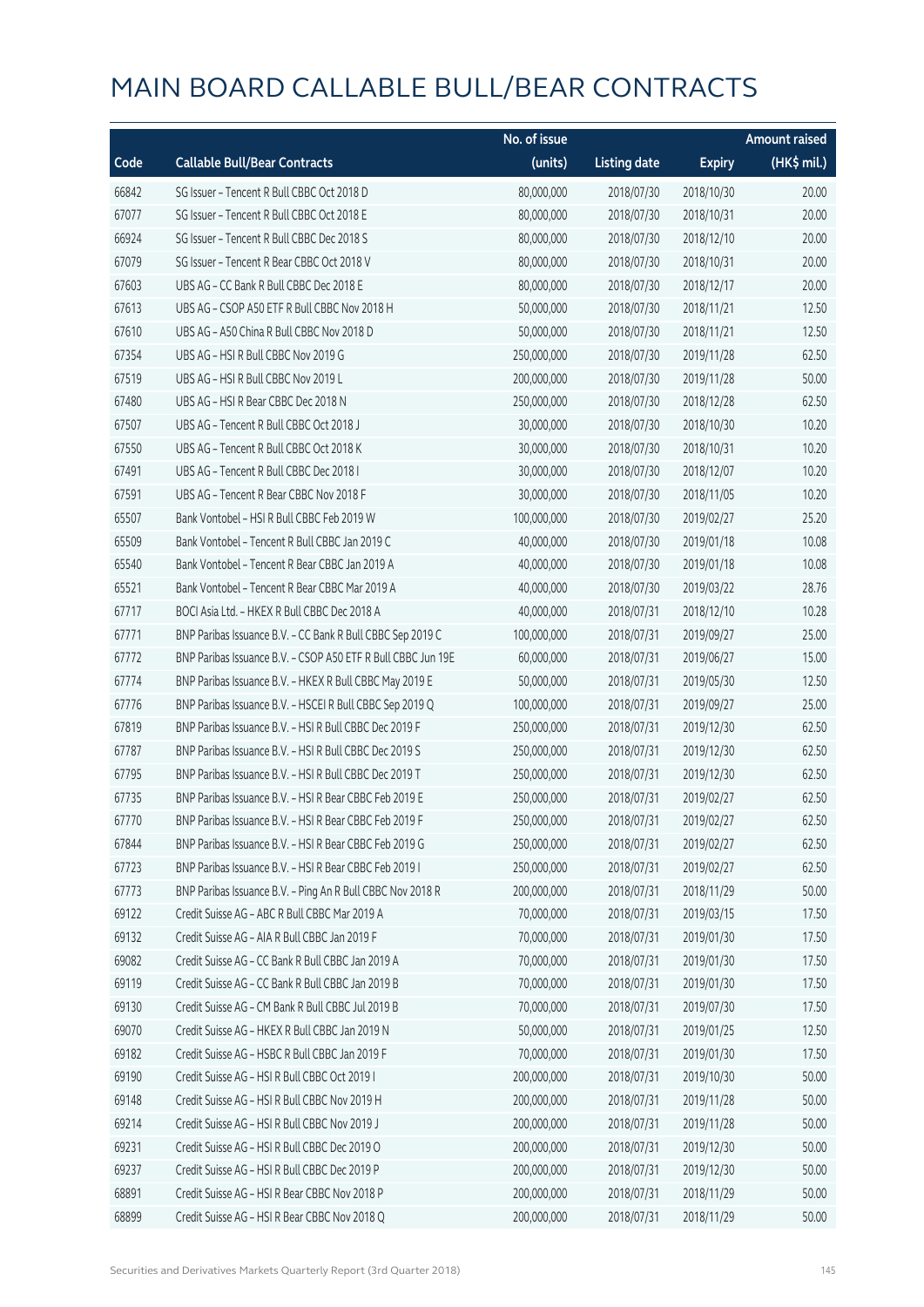|       |                                                               | No. of issue |                     |               | <b>Amount raised</b> |
|-------|---------------------------------------------------------------|--------------|---------------------|---------------|----------------------|
| Code  | <b>Callable Bull/Bear Contracts</b>                           | (units)      | <b>Listing date</b> | <b>Expiry</b> | (HK\$ mil.)          |
| 68900 | Credit Suisse AG - HSI R Bear CBBC Dec 2018 U                 | 200,000,000  | 2018/07/31          | 2018/12/28    | 50.00                |
| 69127 | Credit Suisse AG - ICBC R Bull CBBC Jan 2019 B                | 70,000,000   | 2018/07/31          | 2019/01/30    | 17.50                |
| 68983 | Credit Suisse AG - Ping An R Bull CBBC Jan 2019 N             | 80,000,000   | 2018/07/31          | 2019/01/17    | 20.00                |
| 68930 | Credit Suisse AG - Ping An R Bear CBBC Jan 2019 E             | 50,000,000   | 2018/07/31          | 2019/01/18    | 12.50                |
| 69136 | Credit Suisse AG - SUNAC R Bull CBBC Jul 2019 B               | 80,000,000   | 2018/07/31          | 2019/07/26    | 20.00                |
| 67875 | Bank of East Asia - AIA R Bull CBBC Mar 2019 B                | 40,000,000   | 2018/07/31          | 2019/03/22    | 10.00                |
| 67882 | Bank of East Asia - China Mobile R Bull CBBC Mar 2019 D       | 60,000,000   | 2018/07/31          | 2019/03/22    | 15.00                |
| 67927 | Bank of East Asia - CC Bank R Bull CBBC Mar 2019 C            | 60,000,000   | 2018/07/31          | 2019/03/22    | 15.00                |
| 67950 | Bank of East Asia - Geely Auto R Bear CBBC Mar 2019 A         | 40,000,000   | 2018/07/31          | 2019/03/22    | 10.00                |
| 67930 | Bank of East Asia - ICBC R Bull CBBC Mar 2019 C               | 60,000,000   | 2018/07/31          | 2019/03/22    | 15.00                |
| 67885 | Bank of East Asia - Ping An R Bull CBBC Mar 2019 F            | 16,000,000   | 2018/07/31          | 2019/03/22    | 10.40                |
| 67893 | Bank of East Asia - Ping An R Bull CBBC Mar 2019 G            | 120,000,000  | 2018/07/31          | 2019/03/22    | 30.00                |
| 67953 | Bank of East Asia - Tencent R Bull CBBC Mar 2019 F            | 30,000,000   | 2018/07/31          | 2019/03/22    | 10.50                |
| 68121 | Goldman Sachs SP (Asia) - CC Bank R Bull CBBC Mar 2019 D      | 100,000,000  | 2018/07/31          | 2019/03/18    | 25.00                |
| 69295 | Goldman Sachs SP (Asia) - CSOP A50 ETF R Bull CBBC Mar 2019 J | 100,000,000  | 2018/07/31          | 2019/03/27    | 25.00                |
| 69265 | Goldman Sachs SP (Asia) - HKEX R Bull CBBC Feb 2019 V         | 100,000,000  | 2018/07/31          | 2019/02/18    | 25.00                |
| 69267 | Goldman Sachs SP (Asia) - HSBC R Bull CBBC Jan 2019 F         | 100,000,000  | 2018/07/31          | 2019/01/31    | 25.00                |
| 69245 | Goldman Sachs SP (Asia) - HSCEI R Bull CBBC Oct 2019 G        | 200,000,000  | 2018/07/31          | 2019/10/30    | 50.00                |
| 68086 | Goldman Sachs SP (Asia) - HSI R Bull CBBC Oct 2019 I          | 200,000,000  | 2018/07/31          | 2019/10/30    | 50.00                |
| 68084 | Goldman Sachs SP (Asia) - HSI R Bull CBBC Oct 2019 K          | 200,000,000  | 2018/07/31          | 2019/10/30    | 50.00                |
| 68099 | Goldman Sachs SP (Asia) - HSI R Bull CBBC Oct 2019 N          | 200,000,000  | 2018/07/31          | 2019/10/30    | 50.00                |
| 68073 | Goldman Sachs SP (Asia) - HSI R Bear CBBC Nov 2018 V          | 200,000,000  | 2018/07/31          | 2018/11/29    | 50.00                |
| 68067 | Goldman Sachs SP (Asia) - HSI R Bear CBBC Dec 2018 W          | 200,000,000  | 2018/07/31          | 2018/12/28    | 50.00                |
| 68072 | Goldman Sachs SP (Asia) - HSI R Bear CBBC Dec 2018 X          | 200,000,000  | 2018/07/31          | 2018/12/28    | 50.00                |
| 69268 | Goldman Sachs SP (Asia) - ICBC R Bull CBBC Feb 2019 N         | 100,000,000  | 2018/07/31          | 2019/02/28    | 25.00                |
| 69284 | Goldman Sachs SP (Asia) - Ping An R Bull CBBC Jan 2019 C      | 100,000,000  | 2018/07/31          | 2019/01/31    | 25.00                |
| 68125 | Goldman Sachs SP (Asia) - Ping An R Bull CBBC Feb 2019 R      | 100,000,000  | 2018/07/31          | 2019/02/18    | 25.00                |
| 69259 | Goldman Sachs SP (Asia) - Tencent R Bull CBBC Dec 2018 R      | 100,000,000  | 2018/07/31          | 2018/12/31    | 25.00                |
| 68020 | HK Bank - China Overseas R Bull CBBC Mar 2019 A               | 40,000,000   | 2018/07/31          | 2019/03/04    | 12.00                |
| 68006 | HK Bank - HKEX R Bull CBBC Dec 2018 H                         | 50,000,000   | 2018/07/31          | 2018/12/31    | 12.50                |
| 68004 | HK Bank - HSCEI R Bear CBBC Nov 2018 G                        | 50,000,000   | 2018/07/31          | 2018/11/29    | 12.50                |
| 68013 | HK Bank - HSI R Bull CBBC Jul 2019 G                          | 150,000,000  | 2018/07/31          | 2019/07/30    | 37.50                |
| 68003 | HK Bank - HSI R Bear CBBC Nov 2018 O                          | 150,000,000  | 2018/07/31          | 2018/11/29    | 37.50                |
| 68025 | HK Bank - HSI R Bear CBBC Nov 2018 P                          | 100,000,000  | 2018/07/31          | 2018/11/29    | 25.00                |
| 68031 | HK Bank - NCI R Bull CBBC Apr 2019 C                          | 60,000,000   | 2018/07/31          | 2019/04/15    | 15.00                |
| 68047 | HK Bank - Ping An R Bull CBBC Jan 2019 F                      | 100,000,000  | 2018/07/31          | 2019/01/07    | 25.00                |
| 68437 | J P Morgan SP BV - Bank of China R Bull CBBC Apr 2019 A       | 200,000,000  | 2018/07/31          | 2019/04/18    | 50.00                |
| 68541 | J P Morgan SP BV - China Mobile R Bull CBBC Dec 2018 A        | 100,000,000  | 2018/07/31          | 2018/12/21    | 25.00                |
| 68433 | J P Morgan SP BV - CC Bank R Bull CBBC Dec 2018 A             | 100,000,000  | 2018/07/31          | 2018/12/21    | 25.00                |
| 68466 | J P Morgan SP BV - CSOP A50 ETF R Bull CBBC Jan 2019 A        | 80,000,000   | 2018/07/31          | 2019/01/11    | 20.00                |
| 68470 | J P Morgan SP BV - A50 China R Bull CBBC Jan 2019 A           | 80,000,000   | 2018/07/31          | 2019/01/18    | 20.00                |
| 68494 | J P Morgan SP BV - A50 China R Bull CBBC Feb 2019 A           | 80,000,000   | 2018/07/31          | 2019/02/15    | 20.00                |
| 68523 | J P Morgan SP BV - A50 China R Bull CBBC Mar 2019 A           | 80,000,000   | 2018/07/31          | 2019/03/08    | 20.00                |
| 68543 | J P Morgan SP BV - HKEX R Bull CBBC Nov 2018 D                | 40,000,000   | 2018/07/31          | 2018/11/16    | 10.00                |
| 68553 | J P Morgan SP BV - HKEX R Bull CBBC Dec 2018 A                | 40,000,000   | 2018/07/31          | 2018/12/14    | 10.00                |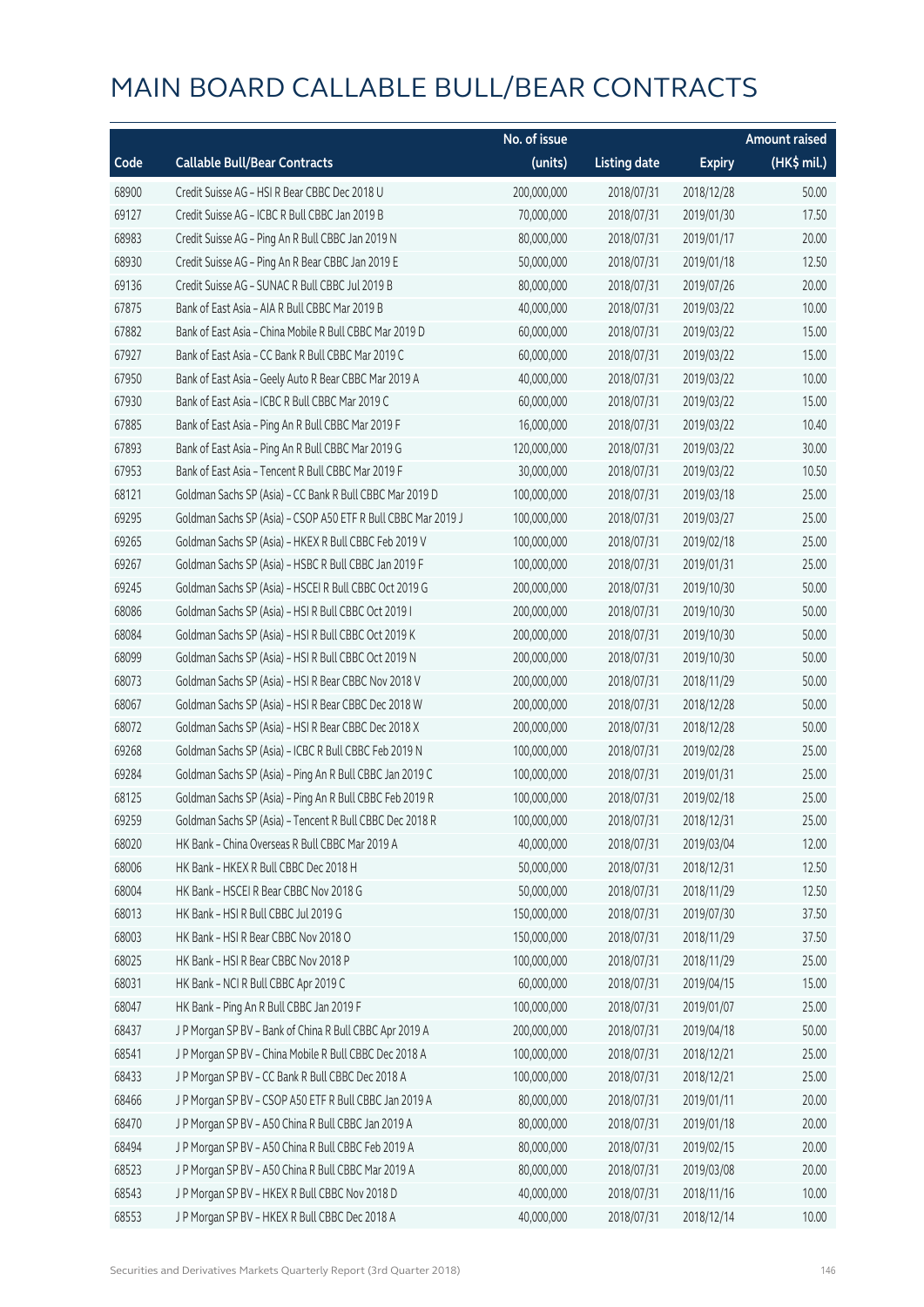|       |                                                          | No. of issue |                     |               | Amount raised |
|-------|----------------------------------------------------------|--------------|---------------------|---------------|---------------|
| Code  | <b>Callable Bull/Bear Contracts</b>                      | (units)      | <b>Listing date</b> | <b>Expiry</b> | $(HK\$ mil.)  |
| 68569 | J P Morgan SP BV - HSCEI R Bull CBBC Oct 2020 A          | 100,000,000  | 2018/07/31          | 2020/10/29    | 25.00         |
| 68307 | J P Morgan SP BV - HSI R Bull CBBC Sep 2019 J            | 240,000,000  | 2018/07/31          | 2019/09/27    | 60.00         |
| 68294 | J P Morgan SP BV - HSI R Bull CBBC Oct 2019 U            | 240,000,000  | 2018/07/31          | 2019/10/30    | 60.00         |
| 68279 | J P Morgan SP BV - HSI R Bull CBBC Sep 2020 X            | 200,000,000  | 2018/07/31          | 2020/09/29    | 50.00         |
| 68365 | J P Morgan SP BV - HSI R Bull CBBC Sep 2020 Y            | 200,000,000  | 2018/07/31          | 2020/09/29    | 50.00         |
| 68250 | J P Morgan SP BV - HSI R Bull CBBC Oct 2020 U            | 200,000,000  | 2018/07/31          | 2020/10/29    | 50.00         |
| 68320 | J P Morgan SP BV - HSI R Bull CBBC Oct 2020 V            | 240,000,000  | 2018/07/31          | 2020/10/29    | 60.00         |
| 68221 | J P Morgan SP BV - HSI R Bear CBBC Jan 2019 E            | 200,000,000  | 2018/07/31          | 2019/01/30    | 50.00         |
| 68232 | J P Morgan SP BV - HSI R Bear CBBC Jan 2019 F            | 240,000,000  | 2018/07/31          | 2019/01/30    | 60.00         |
| 68244 | J P Morgan SP BV - HSI R Bear CBBC Jan 2019 G            | 200,000,000  | 2018/07/31          | 2019/01/30    | 50.00         |
| 68435 | J P Morgan SP BV - ICBC R Bull CBBC Dec 2018 B           | 100,000,000  | 2018/07/31          | 2018/12/21    | 25.00         |
| 68429 | J P Morgan SP BV - Ping An R Bull CBBC Dec 2018 D        | 100,000,000  | 2018/07/31          | 2018/12/21    | 25.00         |
| 68560 | J P Morgan SP BV - Tencent R Bull CBBC Nov 2018 S        | 50,000,000   | 2018/07/31          | 2018/11/16    | 12.50         |
| 68130 | Macquarie Bank Ltd. - AAC Tech R Bull CBBC Apr 2019 G    | 34,000,000   | 2018/07/31          | 2019/04/15    | 10.03         |
| 68152 | Macquarie Bank Ltd. - AAC Tech R Bull CBBC Apr 2019 H    | 30,000,000   | 2018/07/31          | 2019/04/15    | 10.08         |
| 68153 | Macquarie Bank Ltd. - Tencent R Bull CBBC Dec 2018 X     | 21,300,000   | 2018/07/31          | 2018/12/14    | 10.03         |
| 68733 | UBS AG - CC Bank R Bull CBBC Jan 2019 A                  | 80,000,000   | 2018/07/31          | 2019/01/21    | 20.00         |
| 68652 | UBS AG - HSI R Bull CBBC Oct 2019 K                      | 250,000,000  | 2018/07/31          | 2019/10/30    | 62.50         |
| 68595 | UBS AG - HSI R Bull CBBC Nov 2019 Q                      | 250,000,000  | 2018/07/31          | 2019/11/28    | 62.50         |
| 68581 | UBS AG - HSI R Bull CBBC Nov 2019 S                      | 250,000,000  | 2018/07/31          | 2019/11/28    | 62.50         |
| 68593 | UBS AG - HSI R Bull CBBC Dec 2019 M                      | 200,000,000  | 2018/07/31          | 2019/12/30    | 50.00         |
| 68812 | UBS AG - HSI R Bear CBBC Nov 2018 F                      | 250,000,000  | 2018/07/31          | 2018/11/29    | 62.50         |
| 68817 | UBS AG - HSI R Bear CBBC Nov 2018 K                      | 200,000,000  | 2018/07/31          | 2018/11/29    | 50.00         |
| 68822 | UBS AG - HSI R Bear CBBC Nov 2018 L                      | 250,000,000  | 2018/07/31          | 2018/11/29    | 62.50         |
| 68737 | UBS AG - ICBC R Bull CBBC Jan 2019 B                     | 100,000,000  | 2018/07/31          | 2019/01/07    | 25.00         |
| 68808 | UBS AG - Ping An R Bull CBBC Dec 2018 H                  | 80,000,000   | 2018/07/31          | 2018/12/24    | 20.00         |
| 68679 | UBS AG - Tencent R Bull CBBC Dec 2018 J                  | 30,000,000   | 2018/07/31          | 2018/12/17    | 10.20         |
| 68694 | UBS AG - Tencent R Bull CBBC Dec 2018 K                  | 30,000,000   | 2018/07/31          | 2018/12/19    | 10.20         |
| 68191 | Bank Vontobel - CC Bank R Bull CBBC Jan 2019 B           | 40,000,000   | 2018/07/31          | 2019/01/11    | 10.08         |
| 68220 | Bank Vontobel - HSI N Bull CBBC Feb 2019 Y               | 100,000,000  | 2018/07/31          | 2019/02/27    | 25.10         |
| 67693 | Bank Vontobel - HSI N Bear CBBC Jan 2019 C               | 100,000,000  | 2018/07/31          | 2019/01/30    | 25.50         |
| 68154 | Bank Vontobel - HSI R Bull CBBC Feb 2019 X               | 100,000,000  | 2018/07/31          | 2019/02/27    | 25.30         |
| 67681 | Bank Vontobel - HSI R Bear CBBC Jan 2019 B               | 100,000,000  | 2018/07/31          | 2019/01/30    | 25.00         |
| 68205 | Bank Vontobel - Ping An R Bull CBBC Jan 2019 A           | 40,000,000   | 2018/07/31          | 2019/01/11    | 10.08         |
| 69376 | BOCI Asia Ltd. - Galaxy Ent R Bull CBBC Dec 2018 A       | 50,000,000   | 2018/08/01          | 2018/12/10    | 12.65         |
| 69874 | BNP Paribas Issuance B.V. - HSI R Bull CBBC Dec 2019 N   | 250,000,000  | 2018/08/01          | 2019/12/30    | 62.50         |
| 69461 | BNP Paribas Issuance B.V. - HSI R Bull CBBC Dec 2019 U   | 250,000,000  | 2018/08/01          | 2019/12/30    | 62.50         |
| 69499 | BNP Paribas Issuance B.V. - HSI R Bull CBBC Dec 2019 X   | 250,000,000  | 2018/08/01          | 2019/12/30    | 62.50         |
| 69378 | BNP Paribas Issuance B.V. - HSI R Bear CBBC Feb 2019 D   | 250,000,000  | 2018/08/01          | 2019/02/27    | 62.50         |
| 69423 | BNP Paribas Issuance B.V. - HSI R Bear CBBC Feb 2019 J   | 250,000,000  | 2018/08/01          | 2019/02/27    | 62.50         |
| 57028 | Credit Suisse AG - Country Garden R Bull CBBC Jan 2019 D | 40,000,000   | 2018/08/01          | 2019/01/30    | 10.00         |
| 57024 | Credit Suisse AG - CNOOC R Bull CBBC Jan 2019 D          | 50,000,000   | 2018/08/01          | 2019/01/30    | 12.50         |
| 57023 | Credit Suisse AG - Galaxy Ent R Bull CBBC Jan 2019 F     | 50,000,000   | 2018/08/01          | 2019/01/24    | 12.50         |
| 57034 | Credit Suisse AG - HKEX R Bull CBBC Jan 2019 O           | 50,000,000   | 2018/08/01          | 2019/01/30    | 12.50         |
| 57031 | Credit Suisse AG - HSI R Bull CBBC Sep 2019 L            | 200,000,000  | 2018/08/01          | 2019/09/27    | 50.00         |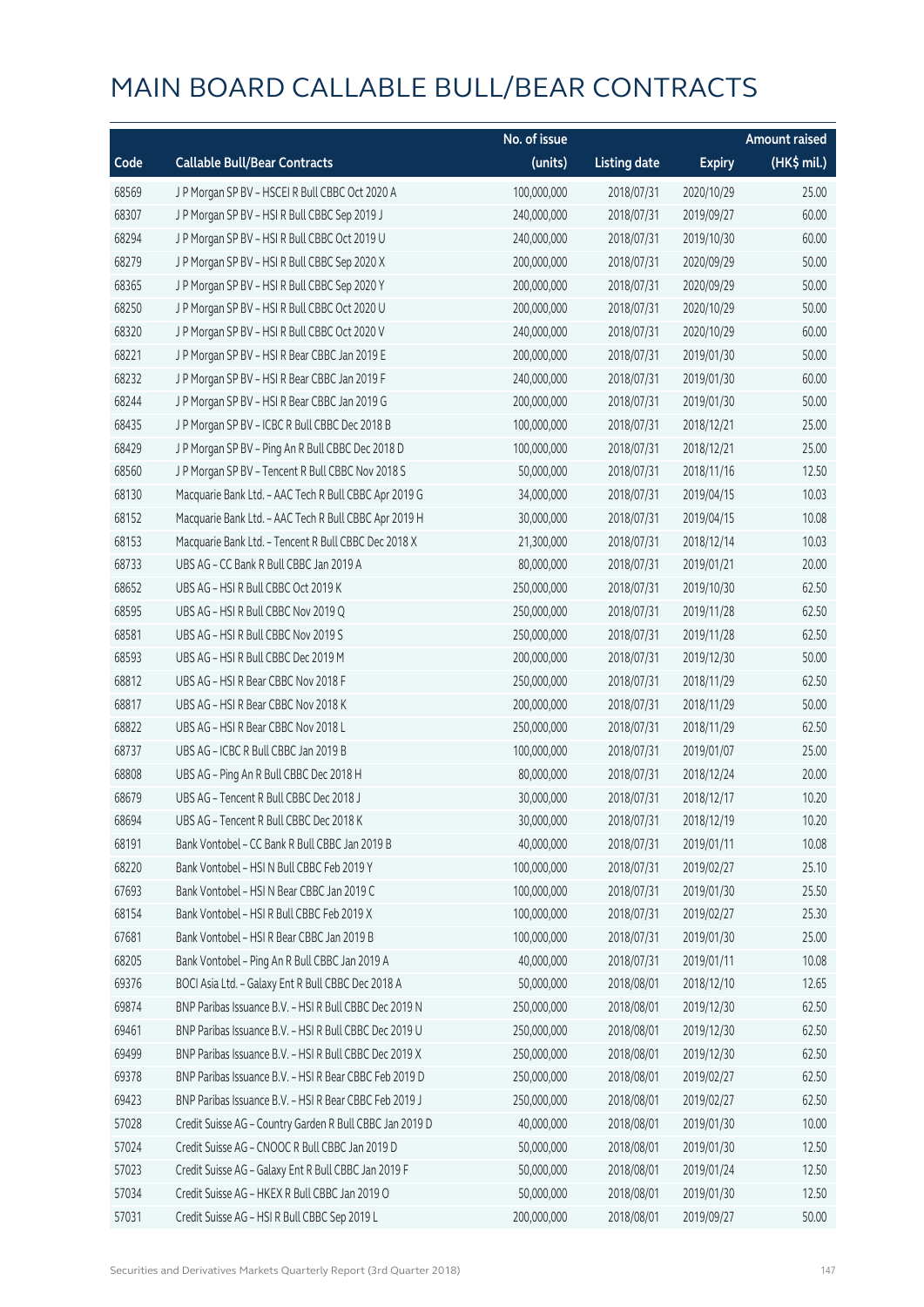|       |                                                          | No. of issue |                     |               | <b>Amount raised</b> |
|-------|----------------------------------------------------------|--------------|---------------------|---------------|----------------------|
| Code  | <b>Callable Bull/Bear Contracts</b>                      | (units)      | <b>Listing date</b> | <b>Expiry</b> | (HK\$ mil.)          |
| 57033 | Credit Suisse AG - HSI R Bull CBBC Oct 2019 A            | 200,000,000  | 2018/08/01          | 2019/10/30    | 50.00                |
| 57029 | Credit Suisse AG - HSI R Bull CBBC Nov 2019 K            | 200,000,000  | 2018/08/01          | 2019/11/28    | 50.00                |
| 57030 | Credit Suisse AG - HSI R Bull CBBC Nov 2019 L            | 200,000,000  | 2018/08/01          | 2019/11/28    | 50.00                |
| 57032 | Credit Suisse AG - HSI R Bull CBBC Nov 2019 Q            | 200,000,000  | 2018/08/01          | 2019/11/28    | 50.00                |
| 57019 | Credit Suisse AG - HSI R Bear CBBC Nov 2018 T            | 200,000,000  | 2018/08/01          | 2018/11/29    | 50.00                |
| 57021 | Credit Suisse AG - HSI R Bear CBBC Nov 2018 W            | 200,000,000  | 2018/08/01          | 2018/11/29    | 50.00                |
| 57020 | Credit Suisse AG - HSI R Bear CBBC Dec 2018 V            | 200,000,000  | 2018/08/01          | 2018/12/28    | 50.00                |
| 57026 | Credit Suisse AG - ICBC R Bull CBBC Jan 2019 C           | 70,000,000   | 2018/08/01          | 2019/01/25    | 17.50                |
| 57027 | Credit Suisse AG - Ping An R Bull CBBC Feb 2019 D        | 80,000,000   | 2018/08/01          | 2019/02/01    | 20.00                |
| 57035 | Credit Suisse AG - Tencent R Bull CBBC Jan 2019 L        | 50,000,000   | 2018/08/01          | 2019/01/31    | 12.50                |
| 57081 | Goldman Sachs SP (Asia) - AIA R Bull CBBC Mar 2019 I     | 100,000,000  | 2018/08/01          | 2019/03/26    | 25.00                |
| 57080 | Goldman Sachs SP (Asia) - HKEX R Bull CBBC Feb 2019 W    | 100,000,000  | 2018/08/01          | 2019/02/04    | 25.00                |
| 57075 | Goldman Sachs SP (Asia) - HSI R Bull CBBC Sep 2019 C     | 200,000,000  | 2018/08/01          | 2019/09/27    | 50.00                |
| 57076 | Goldman Sachs SP (Asia) - HSI R Bull CBBC Sep 2019 D     | 200,000,000  | 2018/08/01          | 2019/09/27    | 50.00                |
| 57077 | Goldman Sachs SP (Asia) - HSI R Bull CBBC Sep 2019 R     | 200,000,000  | 2018/08/01          | 2019/09/27    | 50.00                |
| 57074 | Goldman Sachs SP (Asia) - HSI R Bull CBBC Sep 2019 V     | 200,000,000  | 2018/08/01          | 2019/09/27    | 50.00                |
| 57017 | Goldman Sachs SP (Asia) - HSI R Bear CBBC Dec 2018 Y     | 200,000,000  | 2018/08/01          | 2018/12/28    | 50.00                |
| 57018 | Goldman Sachs SP (Asia) - HSI R Bear CBBC Dec 2018 Z     | 200,000,000  | 2018/08/01          | 2018/12/28    | 50.00                |
| 57079 | Goldman Sachs SP (Asia) - Ping An R Bull CBBC Jan 2019 D | 100,000,000  | 2018/08/01          | 2019/01/31    | 25.00                |
| 57078 | Goldman Sachs SP (Asia) - Tencent R Bull CBBC Dec 2018 E | 100,000,000  | 2018/08/01          | 2018/12/28    | 25.00                |
| 69861 | HK Bank - ABC R Bull CBBC Mar 2019 B                     | 100,000,000  | 2018/08/01          | 2019/03/18    | 25.00                |
| 69836 | HK Bank - Bank of China R Bull CBBC Apr 2019 B           | 100,000,000  | 2018/08/01          | 2019/04/29    | 25.00                |
| 69789 | HK Bank - China Overseas R Bull CBBC Apr 2019 A          | 40,000,000   | 2018/08/01          | 2019/04/15    | 20.00                |
| 69802 | HK Bank - CC Bank R Bull CBBC Jan 2019 C                 | 100,000,000  | 2018/08/01          | 2019/01/28    | 25.00                |
| 69746 | HK Bank - CM Bank R Bull CBBC May 2019 B                 | 100,000,000  | 2018/08/01          | 2019/05/14    | 25.00                |
| 69726 | HK Bank - CSOP A50 ETF R Bull CBBC Jan 2019 F            | 50,000,000   | 2018/08/01          | 2019/01/28    | 12.50                |
| 69718 | HK Bank - A50 China R Bull CBBC Apr 2019 C               | 50,000,000   | 2018/08/01          | 2019/04/15    | 12.50                |
| 69716 | HK Bank - A50 China R Bull CBBC Jun 2019 A               | 50,000,000   | 2018/08/01          | 2019/06/17    | 15.00                |
| 69756 | HK Bank - HKEX R Bull CBBC Dec 2018 I                    | 50,000,000   | 2018/08/01          | 2018/12/24    | 12.50                |
| 69670 | HK Bank - HSCEI R Bull CBBC Jul 2019 D                   | 60,000,000   | 2018/08/01          | 2019/07/30    | 15.00                |
| 69592 | HK Bank - HSCEI ETF R Bull CBBC Jan 2019 C               | 50,000,000   | 2018/08/01          | 2019/01/21    | 12.50                |
| 69667 | HK Bank - HSI R Bull CBBC Jul 2019 H                     | 150,000,000  | 2018/08/01          | 2019/07/30    | 37.50                |
| 69547 | HK Bank - HSI R Bear CBBC Dec 2018 A                     | 150,000,000  | 2018/08/01          | 2018/12/28    | 37.50                |
| 69816 | HK Bank - ICBC R Bull CBBC Feb 2019 B                    | 100,000,000  | 2018/08/01          | 2019/02/04    | 25.00                |
| 69866 | HK Bank - SUNAC R Bull CBBC Jul 2019 C                   | 100,000,000  | 2018/08/01          | 2019/07/15    | 25.00                |
| 69741 | HK Bank - Sunny Optical R Bull CBBC Jan 2019 C           | 40,000,000   | 2018/08/01          | 2019/01/07    | 10.00                |
| 69663 | HK Bank - Tracker Fund R Bull CBBC Jan 2019 A            | 50,000,000   | 2018/08/01          | 2019/01/21    | 12.50                |
| 69971 | J P Morgan SP BV - CNOOC R Bull CBBC Dec 2018 A          | 80,000,000   | 2018/08/01          | 2018/12/21    | 20.00                |
| 69975 | J P Morgan SP BV - Sinopec Corp R Bull CBBC Nov 2018 A   | 100,000,000  | 2018/08/01          | 2018/11/16    | 25.00                |
| 69929 | J P Morgan SP BV - Galaxy Ent R Bull CBBC Dec 2018 C     | 100,000,000  | 2018/08/01          | 2018/12/21    | 25.00                |
| 69955 | J P Morgan SP BV - Galaxy Ent R Bear CBBC Dec 2018 A     | 100,000,000  | 2018/08/01          | 2018/12/14    | 25.00                |
| 69958 | J P Morgan SP BV - Galaxy Ent R Bear CBBC Dec 2018 B     | 100,000,000  | 2018/08/01          | 2018/12/14    | 25.00                |
| 69969 | J P Morgan SP BV - HSBC R Bull CBBC Dec 2018 A           | 100,000,000  | 2018/08/01          | 2018/12/14    | 25.00                |
| 69990 | J P Morgan SP BV - HSI R Bull CBBC Sep 2020 A            | 200,000,000  | 2018/08/01          | 2020/09/29    | 50.00                |
| 69978 | J P Morgan SP BV - HSI R Bull CBBC Sep 2020 Z            | 240,000,000  | 2018/08/01          | 2020/09/29    | 60.00                |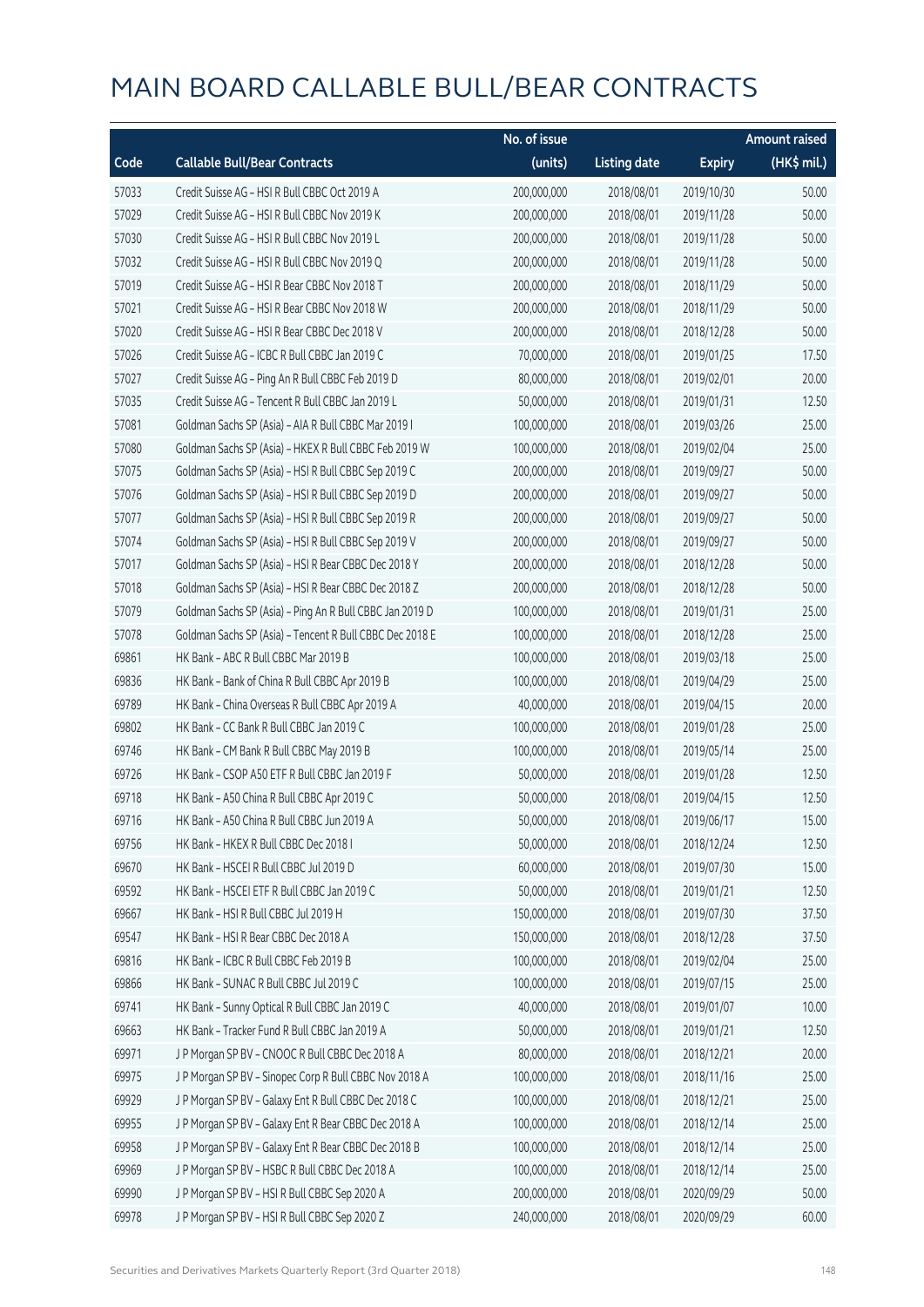|       |                                                       | No. of issue |                     |               | <b>Amount raised</b> |
|-------|-------------------------------------------------------|--------------|---------------------|---------------|----------------------|
| Code  | <b>Callable Bull/Bear Contracts</b>                   | (units)      | <b>Listing date</b> | <b>Expiry</b> | $(HK\$ mil.)         |
| 69976 | J P Morgan SP BV - HSI R Bull CBBC Oct 2020 W         | 200,000,000  | 2018/08/01          | 2020/10/29    | 50.00                |
| 69987 | J P Morgan SP BV - HSI R Bull CBBC Oct 2020 X         | 240,000,000  | 2018/08/01          | 2020/10/29    | 60.00                |
| 69894 | J P Morgan SP BV - HSI R Bear CBBC Jan 2019 H         | 200,000,000  | 2018/08/01          | 2019/01/30    | 50.00                |
| 69899 | J P Morgan SP BV - HSI R Bear CBBC Jan 2019 M         | 200,000,000  | 2018/08/01          | 2019/01/30    | 50.00                |
| 69922 | J P Morgan SP BV - Tencent R Bull CBBC Dec 2018 A     | 50,000,000   | 2018/08/01          | 2018/12/14    | 12.50                |
| 69618 | Macquarie Bank Ltd. - AAC Tech R Bull CBBC Apr 2019 I | 34,000,000   | 2018/08/01          | 2019/04/15    | 10.10                |
| 69649 | Macquarie Bank Ltd. - Tencent R Bull CBBC Jan 2019 A  | 17,200,000   | 2018/08/01          | 2019/01/16    | 10.03                |
| 57046 | SG Issuer - AIA R Bull CBBC Feb 2019 B                | 60,000,000   | 2018/08/01          | 2019/02/18    | 15.00                |
| 57059 | SG Issuer - AIA R Bull CBBC Feb 2019 C                | 60,000,000   | 2018/08/01          | 2019/02/12    | 15.00                |
| 57047 | SG Issuer - CC Bank R Bull CBBC Dec 2018 J            | 100,000,000  | 2018/08/01          | 2018/12/28    | 25.00                |
| 57062 | SG Issuer - CC Bank R Bull CBBC Feb 2019 C            | 100,000,000  | 2018/08/01          | 2019/02/15    | 25.00                |
| 57073 | SG Issuer - CSOP A50 ETF R Bull CBBC Apr 2019 C       | 60,000,000   | 2018/08/01          | 2019/04/29    | 15.00                |
| 57049 | SG Issuer - Geely Auto R Bull CBBC Dec 2018 J         | 40,000,000   | 2018/08/01          | 2018/12/28    | 10.00                |
| 57048 | SG Issuer - Galaxy Ent R Bull CBBC Feb 2019 A         | 80,000,000   | 2018/08/01          | 2019/02/11    | 20.00                |
| 57063 | SG Issuer - HKEX R Bull CBBC Nov 2018 A               | 50,000,000   | 2018/08/01          | 2018/11/23    | 12.50                |
| 57064 | SG Issuer - HKEX R Bull CBBC Dec 2018 B               | 50,000,000   | 2018/08/01          | 2018/12/14    | 12.50                |
| 57050 | SG Issuer - HSBC R Bull CBBC Dec 2018 V               | 100,000,000  | 2018/08/01          | 2018/12/28    | 25.00                |
| 57068 | SG Issuer - HSBC R Bull CBBC Mar 2019 C               | 100,000,000  | 2018/08/01          | 2019/03/27    | 25.00                |
| 57069 | SG Issuer - HSBC R Bull CBBC Mar 2019 D               | 100,000,000  | 2018/08/01          | 2019/03/29    | 25.00                |
| 57056 | SG Issuer - HSI R Bull CBBC Nov 2019 C                | 200,000,000  | 2018/08/01          | 2019/11/28    | 50.00                |
| 57044 | SG Issuer - HSI R Bull CBBC Nov 2019 P                | 200,000,000  | 2018/08/01          | 2019/11/28    | 50.00                |
| 57054 | SG Issuer - HSI R Bull CBBC Nov 2019 R                | 200,000,000  | 2018/08/01          | 2019/11/28    | 50.00                |
| 57055 | SG Issuer - HSI R Bull CBBC Nov 2019 T                | 200,000,000  | 2018/08/01          | 2019/11/28    | 50.00                |
| 57039 | SG Issuer - HSI R Bull CBBC Nov 2019 W                | 200,000,000  | 2018/08/01          | 2019/11/28    | 50.00                |
| 57040 | SG Issuer - HSI R Bull CBBC Dec 2019 S                | 200,000,000  | 2018/08/01          | 2019/12/30    | 50.00                |
| 57058 | SG Issuer - HSI R Bull CBBC Dec 2019 T                | 200,000,000  | 2018/08/01          | 2019/12/30    | 50.00                |
| 57036 | SG Issuer - HSI R Bear CBBC Nov 2018 F                | 200,000,000  | 2018/08/01          | 2018/11/29    | 50.00                |
| 57037 | SG Issuer – HSI R Bear CBBC Dec 2018 H                | 200,000,000  | 2018/08/01          | 2018/12/28    | 50.00                |
| 57038 | SG Issuer - HSI R Bear CBBC Jan 2019 W                | 200,000,000  | 2018/08/01          | 2019/01/30    | 50.00                |
| 57053 | SG Issuer - HSI R Bear CBBC Feb 2019 G                | 200,000,000  | 2018/08/01          | 2019/02/27    | 50.00                |
| 57051 | SG Issuer - Ping An R Bull CBBC Dec 2018 Z            | 100,000,000  | 2018/08/01          | 2018/12/28    | 25.00                |
| 57052 | SG Issuer - Ping An R Bull CBBC Feb 2019 D            | 100,000,000  | 2018/08/01          | 2019/02/12    | 25.00                |
| 57070 | SG Issuer - Tencent R Bull CBBC Oct 2018 C            | 80,000,000   | 2018/08/01          | 2018/10/31    | 20.00                |
| 57072 | SG Issuer - Tencent R Bull CBBC Nov 2018 N            | 80,000,000   | 2018/08/01          | 2018/11/23    | 20.00                |
| 57041 | SG Issuer - Tencent R Bull CBBC Dec 2018 T            | 80,000,000   | 2018/08/01          | 2018/12/20    | 20.00                |
| 57042 | SG Issuer - Tencent R Bear CBBC Dec 2018 R            | 80,000,000   | 2018/08/01          | 2018/12/20    | 20.00                |
| 57043 | SG Issuer - Tencent R Bear CBBC Dec 2018 S            | 80,000,000   | 2018/08/01          | 2018/12/28    | 20.00                |
| 57010 | UBS AG - Bank of China R Bull CBBC Apr 2019 A         | 60,000,000   | 2018/08/01          | 2019/04/08    | 15.00                |
| 57006 | UBS AG - CNOOC R Bull CBBC Dec 2018 B                 | 40,000,000   | 2018/08/01          | 2018/12/03    | 10.00                |
| 57009 | UBS AG - CSOP A50 ETF R Bull CBBC Mar 2019 A          | 50,000,000   | 2018/08/01          | 2019/03/11    | 12.50                |
| 57003 | UBS AG - HKEX R Bull CBBC Dec 2018 E                  | 50,000,000   | 2018/08/01          | 2018/12/12    | 12.50                |
| 57004 | UBS AG - HKEX R Bull CBBC Dec 2018 F                  | 50,000,000   | 2018/08/01          | 2018/12/19    | 12.50                |
| 57011 | UBS AG - HSCEI R Bull CBBC Sep 2019 F                 | 100,000,000  | 2018/08/01          | 2019/09/27    | 25.00                |
| 57015 | UBS AG - HSI R Bull CBBC Oct 2019 J                   | 200,000,000  | 2018/08/01          | 2019/10/30    | 50.00                |
| 57014 | UBS AG - HSI R Bull CBBC Oct 2019 W                   | 250,000,000  | 2018/08/01          | 2019/10/30    | 62.50                |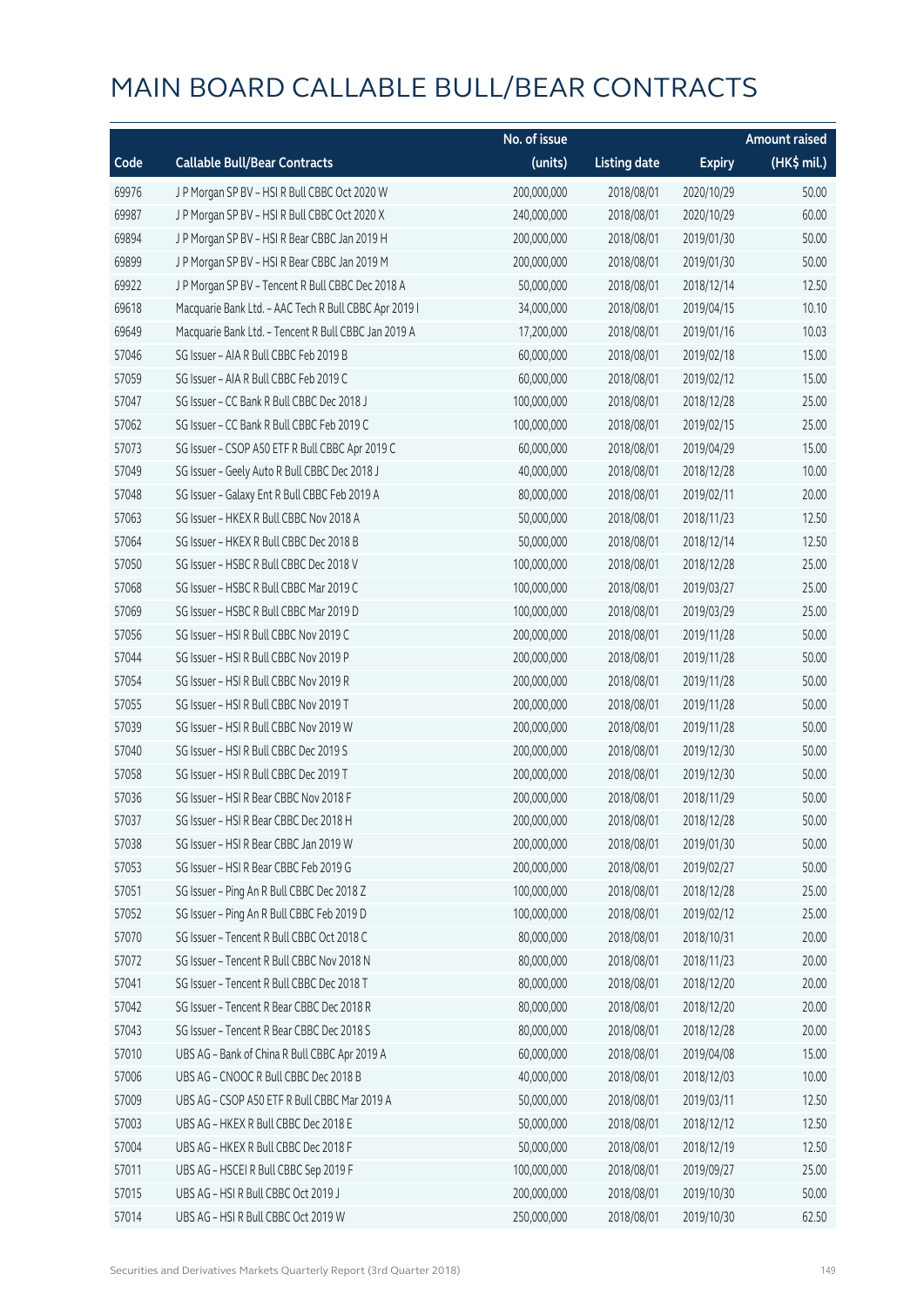|       |                                                          | No. of issue |                     |               | <b>Amount raised</b> |
|-------|----------------------------------------------------------|--------------|---------------------|---------------|----------------------|
| Code  | <b>Callable Bull/Bear Contracts</b>                      | (units)      | <b>Listing date</b> | <b>Expiry</b> | (HK\$ mil.)          |
| 57016 | UBS AG - HSI R Bull CBBC Oct 2019 X                      | 250,000,000  | 2018/08/01          | 2019/10/30    | 62.50                |
| 57013 | UBS AG - HSI R Bull CBBC Dec 2019 Y                      | 200,000,000  | 2018/08/01          | 2019/12/30    | 50.00                |
| 69998 | UBS AG - HSI R Bear CBBC Nov 2018 S                      | 200,000,000  | 2018/08/01          | 2018/11/29    | 50.00                |
| 57000 | UBS AG - HSI R Bear CBBC Nov 2018 T                      | 200,000,000  | 2018/08/01          | 2018/11/29    | 50.00                |
| 57005 | UBS AG - Petrochina R Bull CBBC Jan 2019 A               | 60,000,000   | 2018/08/01          | 2019/01/14    | 15.00                |
| 57008 | UBS AG - Ping An R Bull CBBC Jan 2019 A                  | 80,000,000   | 2018/08/01          | 2019/01/07    | 20.00                |
| 57007 | UBS AG - Sands China R Bull CBBC Apr 2019 A              | 60,000,000   | 2018/08/01          | 2019/04/08    | 15.00                |
| 57012 | UBS AG - Tencent R Bull CBBC Dec 2018 L                  | 30,000,000   | 2018/08/01          | 2018/12/14    | 10.20                |
| 57001 | UBS AG - Tencent R Bear CBBC Dec 2018 D                  | 30,000,000   | 2018/08/01          | 2018/12/10    | 10.20                |
| 69326 | Bank Vontobel - HSI R Bear CBBC Jan 2019 D               | 100,000,000  | 2018/08/01          | 2019/01/30    | 25.10                |
| 57118 | BOCI Asia Ltd. - China Life R Bull CBBC Dec 2018 A       | 40,000,000   | 2018/08/02          | 2018/12/17    | 10.28                |
| 57119 | BOCI Asia Ltd. - Galaxy Ent R Bear CBBC Dec 2018 A       | 50,000,000   | 2018/08/02          | 2018/12/21    | 12.70                |
| 57117 | BOCI Asia Ltd. - Sunny Optical R Bull CBBC Dec 2018 A    | 40,000,000   | 2018/08/02          | 2018/12/13    | 10.28                |
| 57115 | BOCI Asia Ltd. - Tencent R Bull CBBC Dec 2018 B          | 40,000,000   | 2018/08/02          | 2018/12/14    | 10.12                |
| 57116 | BOCI Asia Ltd. - Tencent R Bear CBBC Dec 2018 A          | 40,000,000   | 2018/08/02          | 2018/12/12    | 10.52                |
| 57093 | BNP Paribas Issuance B.V. - HSI R Bear CBBC Feb 2019 K   | 250,000,000  | 2018/08/02          | 2019/02/27    | 62.50                |
| 57155 | Credit Suisse AG - HKEX R Bull CBBC Jan 2019 P           | 50,000,000   | 2018/08/02          | 2019/01/17    | 12.50                |
| 57159 | Credit Suisse AG - HKEX R Bear CBBC Jan 2019 J           | 50,000,000   | 2018/08/02          | 2019/01/18    | 12.50                |
| 57143 | Credit Suisse AG - HSCEI R Bull CBBC Oct 2019 C          | 100,000,000  | 2018/08/02          | 2019/10/30    | 25.00                |
| 57134 | Credit Suisse AG - HSI R Bull CBBC Oct 2019 B            | 200,000,000  | 2018/08/02          | 2019/10/30    | 50.00                |
| 57136 | Credit Suisse AG - HSI R Bull CBBC Oct 2019 C            | 200,000,000  | 2018/08/02          | 2019/10/30    | 50.00                |
| 57133 | Credit Suisse AG - HSI R Bull CBBC Oct 2019 Q            | 200,000,000  | 2018/08/02          | 2019/10/30    | 50.00                |
| 57137 | Credit Suisse AG - HSI R Bull CBBC Nov 2019 C            | 200,000,000  | 2018/08/02          | 2019/11/28    | 50.00                |
| 57135 | Credit Suisse AG - HSI R Bull CBBC Nov 2019 V            | 200,000,000  | 2018/08/02          | 2019/11/28    | 50.00                |
| 57139 | Credit Suisse AG - HSI R Bear CBBC Nov 2018 Y            | 200,000,000  | 2018/08/02          | 2018/11/29    | 50.00                |
| 57138 | Credit Suisse AG - HSI R Bear CBBC Dec 2018 W            | 200,000,000  | 2018/08/02          | 2018/12/28    | 50.00                |
| 57140 | Credit Suisse AG - HSI R Bear CBBC Dec 2018 X            | 200,000,000  | 2018/08/02          | 2018/12/28    | 50.00                |
| 57163 | Credit Suisse AG - Sands China R Bull CBBC Apr 2019 C    | 50,000,000   | 2018/08/02          | 2019/04/29    | 12.50                |
| 57157 | Credit Suisse AG - Tencent R Bull CBBC Jan 2019 C        | 50,000,000   | 2018/08/02          | 2019/01/25    | 12.50                |
| 57161 | Credit Suisse AG - Tencent R Bear CBBC Jan 2019 M        | 50,000,000   | 2018/08/02          | 2019/01/30    | 12.50                |
| 57122 | Goldman Sachs SP (Asia) - HSI R Bull CBBC Sep 2019 S     | 200,000,000  | 2018/08/02          | 2019/09/27    | 50.00                |
| 57124 | Goldman Sachs SP (Asia) - HSI R Bull CBBC Sep 2019 T     | 200,000,000  | 2018/08/02          | 2019/09/27    | 50.00                |
| 57125 | Goldman Sachs SP (Asia) - HSI R Bull CBBC Sep 2019 U     | 200,000,000  | 2018/08/02          | 2019/09/27    | 50.00                |
| 57127 | Goldman Sachs SP (Asia) - HSI R Bear CBBC Nov 2018 X     | 200,000,000  | 2018/08/02          | 2018/11/29    | 50.00                |
| 57131 | Goldman Sachs SP (Asia) - HSI R Bear CBBC Nov 2018 Y     | 200,000,000  | 2018/08/02          | 2018/11/29    | 50.00                |
| 57132 | Goldman Sachs SP (Asia) - HSI R Bear CBBC Nov 2018 Z     | 200,000,000  | 2018/08/02          | 2018/11/29    | 50.00                |
| 57126 | Goldman Sachs SP (Asia) - Tencent R Bull CBBC Mar 2019 D | 100,000,000  | 2018/08/02          | 2019/03/11    | 25.00                |
| 57095 | HK Bank - AAC Tech R Bull CBBC Jan 2019 C                | 40,000,000   | 2018/08/02          | 2019/01/07    | 10.00                |
| 57099 | HK Bank - China Overseas R Bull CBBC May 2019 A          | 40,000,000   | 2018/08/02          | 2019/05/06    | 24.00                |
| 57097 | HK Bank - CNOOC R Bull CBBC Jan 2019 A                   | 50,000,000   | 2018/08/02          | 2019/01/07    | 12.50                |
| 57096 | HK Bank - Sinopec Corp R Bull CBBC Jan 2019 B            | 80,000,000   | 2018/08/02          | 2019/01/21    | 20.00                |
| 57094 | HK Bank - Galaxy Ent R Bull CBBC Jan 2019 F              | 80,000,000   | 2018/08/02          | 2019/01/21    | 20.00                |
| 57100 | HK Bank - HSCEI R Bull CBBC Jul 2019 E                   | 60,000,000   | 2018/08/02          | 2019/07/30    | 15.00                |
| 57092 | HK Bank - HSI R Bull CBBC Jul 2019 I                     | 150,000,000  | 2018/08/02          | 2019/07/30    | 37.50                |
| 57102 | HK Bank - HSI R Bull CBBC Jul 2019 J                     | 150,000,000  | 2018/08/02          | 2019/07/30    | 37.50                |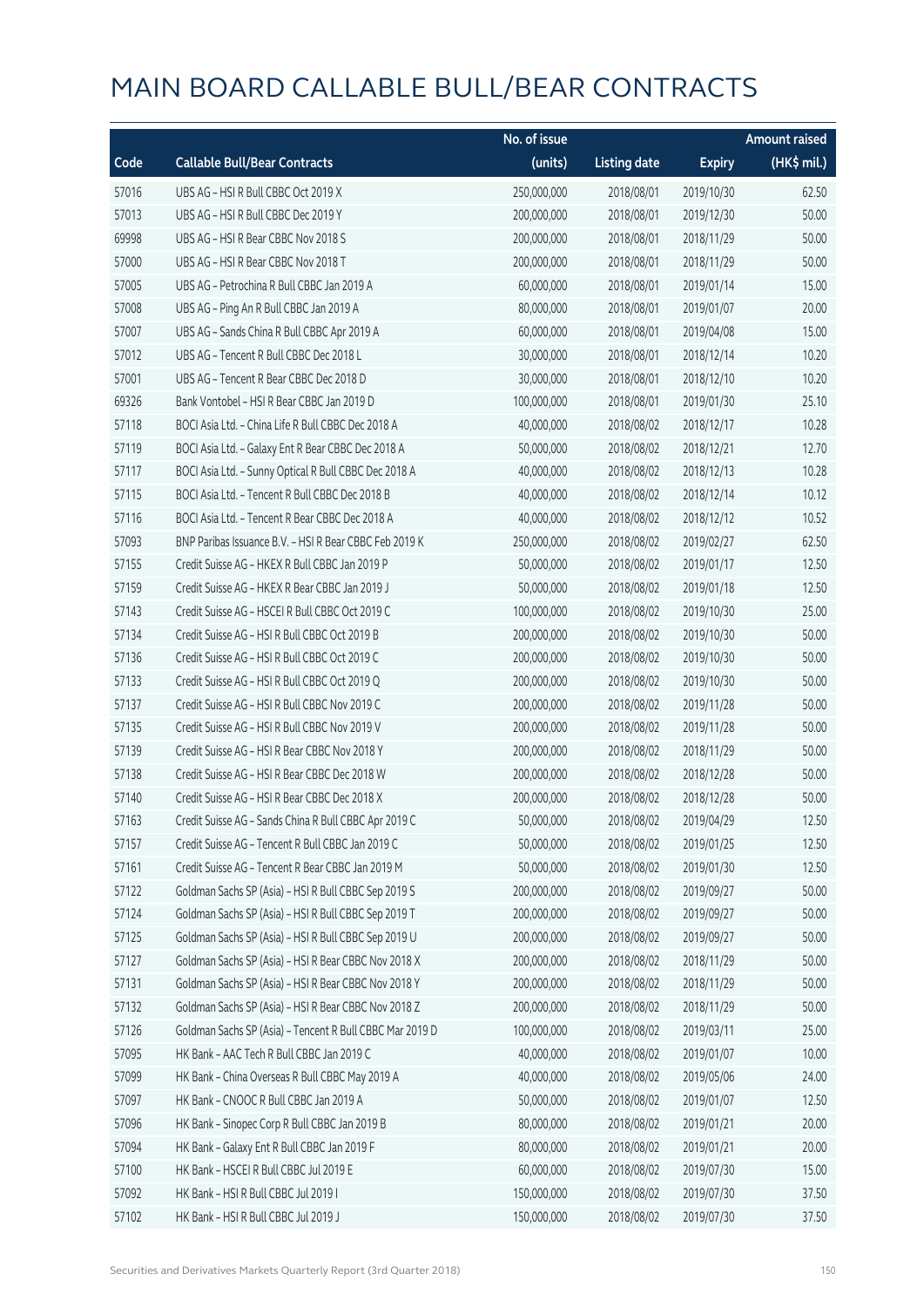|       |                                                       | No. of issue |                     |               | Amount raised |
|-------|-------------------------------------------------------|--------------|---------------------|---------------|---------------|
| Code  | <b>Callable Bull/Bear Contracts</b>                   | (units)      | <b>Listing date</b> | <b>Expiry</b> | (HK\$ mil.)   |
| 57103 | HK Bank - NCI R Bull CBBC Jun 2019 A                  | 60,000,000   | 2018/08/02          | 2019/06/10    | 15.00         |
| 57098 | HK Bank - PetroChina R Bull CBBC Jan 2019 B           | 80,000,000   | 2018/08/02          | 2019/01/28    | 20.00         |
| 57101 | HK Bank - Sands China R Bull CBBC Mar 2019 B          | 80,000,000   | 2018/08/02          | 2019/03/25    | 20.00         |
| 57091 | HK Bank - Tencent R Bull CBBC Dec 2018 R              | 60,000,000   | 2018/08/02          | 2018/12/13    | 15.00         |
| 57113 | Haitong Int'l Sec - CC Bank R Bear CBBC May 2019 A    | 120,000,000  | 2018/08/02          | 2019/05/10    | 30.00         |
| 57107 | Haitong Int'l Sec - Geely Auto R Bear CBBC May 2019 A | 50,000,000   | 2018/08/02          | 2019/05/20    | 12.50         |
| 57106 | Haitong Int'l Sec - Galaxy Ent R Bear CBBC Feb 2019 A | 130,000,000  | 2018/08/02          | 2019/02/19    | 32.50         |
| 57108 | Haitong Int'l Sec - HKEX R Bear CBBC Mar 2019 A       | 40,000,000   | 2018/08/02          | 2019/03/11    | 10.00         |
| 57109 | Haitong Int'l Sec - HKEX R Bear CBBC Mar 2019 B       | 40,000,000   | 2018/08/02          | 2019/03/12    | 14.32         |
| 57105 | Haitong Int'l Sec - HSBC R Bear CBBC Jan 2019 A       | 110,000,000  | 2018/08/02          | 2019/01/17    | 27.50         |
| 57110 | Haitong Int'l Sec - Tencent R Bear CBBC Apr 2019 A    | 40,000,000   | 2018/08/02          | 2019/04/08    | 10.00         |
| 57111 | Haitong Int'l Sec - Tencent R Bear CBBC Apr 2019 B    | 40,000,000   | 2018/08/02          | 2019/04/03    | 18.00         |
| 57112 | Haitong Int'l Sec - Tencent R Bear CBBC Apr 2019 C    | 40,000,000   | 2018/08/02          | 2019/04/08    | 20.12         |
| 57178 | J P Morgan SP BV - HKEX R Bull CBBC Dec 2018 B        | 40,000,000   | 2018/08/02          | 2018/12/21    | 10.00         |
| 57179 | J P Morgan SP BV - HKEX R Bull CBBC Jan 2019 A        | 40,000,000   | 2018/08/02          | 2019/01/11    | 10.00         |
| 57170 | J P Morgan SP BV - HSI R Bull CBBC Sep 2020 B         | 240,000,000  | 2018/08/02          | 2020/09/29    | 60.00         |
| 57172 | J P Morgan SP BV - HSI R Bull CBBC Sep 2020 C         | 200,000,000  | 2018/08/02          | 2020/09/29    | 50.00         |
| 57169 | J P Morgan SP BV - HSI R Bull CBBC Oct 2020 Y         | 200,000,000  | 2018/08/02          | 2020/10/29    | 50.00         |
| 57171 | J P Morgan SP BV - HSI R Bull CBBC Oct 2020 Z         | 240,000,000  | 2018/08/02          | 2020/10/29    | 60.00         |
| 57173 | J P Morgan SP BV - HSI R Bear CBBC Jan 2019 J         | 200,000,000  | 2018/08/02          | 2019/01/30    | 50.00         |
| 57174 | J P Morgan SP BV - HSI R Bear CBBC Jan 2019 N         | 240,000,000  | 2018/08/02          | 2019/01/30    | 60.00         |
| 57175 | J P Morgan SP BV - HSI R Bear CBBC Jan 2019 O         | 200,000,000  | 2018/08/02          | 2019/01/30    | 50.00         |
| 57176 | J P Morgan SP BV - Tencent R Bear CBBC Dec 2018 C     | 50,000,000   | 2018/08/02          | 2018/12/14    | 12.50         |
| 57121 | Macquarie Bank Ltd. - Tencent R Bear CBBC Jan 2019 A  | 15,000,000   | 2018/08/02          | 2019/01/16    | 10.01         |
| 57180 | SG Issuer - COVS R Bull CBBC Oct 2019 B               | 100,000,000  | 2018/08/02          | 2019/10/30    | 25.00         |
| 57181 | SG Issuer - COVS R Bull CBBC Nov 2019 B               | 100,000,000  | 2018/08/02          | 2019/11/28    | 25.00         |
| 57201 | SG Issuer - CNOOC R Bull CBBC Dec 2018 F              | 40,000,000   | 2018/08/02          | 2018/12/28    | 10.00         |
| 57187 | SG Issuer - CSOP A50 ETF R Bull CBBC Mar 2019 G       | 60,000,000   | 2018/08/02          | 2019/03/20    | 15.00         |
| 57188 | SG Issuer - A50 China R Bull CBBC Feb 2019 C          | 50,000,000   | 2018/08/02          | 2019/02/27    | 12.50         |
| 57189 | SG Issuer - A50 China R Bull CBBC Mar 2019 C          | 50,000,000   | 2018/08/02          | 2019/03/20    | 12.50         |
| 57190 | SG Issuer - A50 R Bear CBBC Mar 2019 A                | 50,000,000   | 2018/08/02          | 2019/03/28    | 12.50         |
| 57191 | SG Issuer - A50 R Bear CBBC Apr 2019 A                | 50,000,000   | 2018/08/02          | 2019/04/29    | 12.50         |
| 57192 | SG Issuer - HSI R Bull CBBC Oct 2019 P                | 200,000,000  | 2018/08/02          | 2019/10/30    | 50.00         |
| 57196 | SG Issuer - HSI R Bull CBBC Oct 2019 V                | 200,000,000  | 2018/08/02          | 2019/10/30    | 50.00         |
| 57193 | SG Issuer - HSI R Bull CBBC Dec 2019 G                | 200,000,000  | 2018/08/02          | 2019/12/30    | 50.00         |
| 57200 | SG Issuer - HSI R Bull CBBC Dec 2019 R                | 200,000,000  | 2018/08/02          | 2019/12/30    | 50.00         |
| 57194 | SG Issuer - HSI R Bear CBBC Nov 2018 J                | 200,000,000  | 2018/08/02          | 2018/11/29    | 50.00         |
| 57195 | SG Issuer - HSI R Bear CBBC Jan 2019 X                | 200,000,000  | 2018/08/02          | 2019/01/30    | 50.00         |
| 57199 | SG Issuer - HSI R Bear CBBC Feb 2019 H                | 200,000,000  | 2018/08/02          | 2019/02/27    | 50.00         |
| 57202 | SG Issuer - PetroChina R Bull CBBC Jan 2019 A         | 40,000,000   | 2018/08/02          | 2019/01/30    | 10.00         |
| 57182 | SG Issuer - Ping An R Bull CBBC Feb 2019 E            | 100,000,000  | 2018/08/02          | 2019/02/27    | 25.00         |
| 57197 | SG Issuer - Ping An R Bear CBBC Dec 2018 L            | 100,000,000  | 2018/08/02          | 2018/12/18    | 25.00         |
| 57198 | SG Issuer - Sands China R Bull CBBC Jun 2019 A        | 60,000,000   | 2018/08/02          | 2019/06/25    | 15.00         |
| 57184 | SG Issuer - Tencent R Bull CBBC Nov 2018 I            | 80,000,000   | 2018/08/02          | 2018/11/28    | 20.00         |
| 57183 | SG Issuer - Tencent R Bull CBBC Nov 2018 X            | 80,000,000   | 2018/08/02          | 2018/11/19    | 20.00         |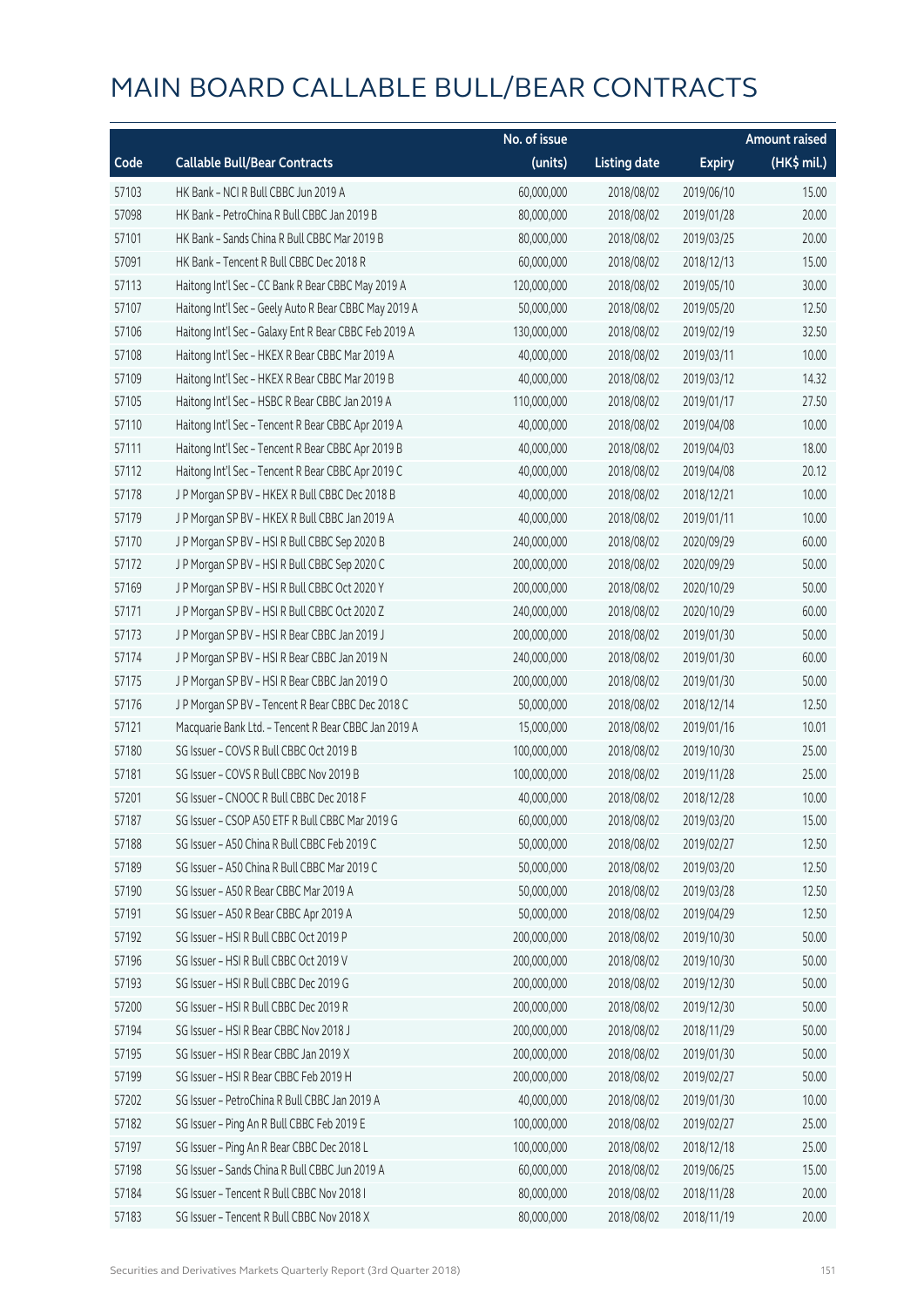|       |                                                           | No. of issue |                     |               | <b>Amount raised</b> |
|-------|-----------------------------------------------------------|--------------|---------------------|---------------|----------------------|
| Code  | <b>Callable Bull/Bear Contracts</b>                       | (units)      | <b>Listing date</b> | <b>Expiry</b> | $(HK\$ mil.)         |
| 57204 | SG Issuer - Tencent R Bull CBBC Dec 2018 U                | 80,000,000   | 2018/08/02          | 2018/12/18    | 20.00                |
| 57150 | UBS AG - Sinopec Corp R Bull CBBC Dec 2018 A              | 50,000,000   | 2018/08/02          | 2018/12/17    | 12.50                |
| 57156 | UBS AG - CSOP A50 ETF R Bear CBBC Nov 2018 A              | 40,000,000   | 2018/08/02          | 2018/11/05    | 10.00                |
| 57152 | UBS AG - A50 China R Bull CBBC Mar 2019 A                 | 50,000,000   | 2018/08/02          | 2019/03/11    | 12.50                |
| 57158 | UBS AG - A50 China R Bear CBBC Nov 2018 A                 | 40,000,000   | 2018/08/02          | 2018/11/12    | 10.00                |
| 57149 | UBS AG - Geely Auto R Bull CBBC Dec 2018 F                | 40,000,000   | 2018/08/02          | 2018/12/10    | 10.00                |
| 57151 | UBS AG - HKEX R Bear CBBC Dec 2018 A                      | 50,000,000   | 2018/08/02          | 2018/12/17    | 15.00                |
| 57144 | UBS AG - HSI R Bull CBBC Sep 2020 A                       | 250,000,000  | 2018/08/02          | 2020/09/29    | 62.50                |
| 57145 | UBS AG - HSI R Bull CBBC Sep 2020 B                       | 200,000,000  | 2018/08/02          | 2020/09/29    | 50.00                |
| 57146 | UBS AG - HSI R Bull CBBC Sep 2020 C                       | 250,000,000  | 2018/08/02          | 2020/09/29    | 62.50                |
| 57148 | UBS AG - HSI R Bull CBBC Sep 2020 D                       | 200,000,000  | 2018/08/02          | 2020/09/29    | 50.00                |
| 57162 | UBS AG - HSI R Bear CBBC Nov 2018 U                       | 200,000,000  | 2018/08/02          | 2018/11/29    | 50.00                |
| 57168 | UBS AG - HSI R Bear CBBC Nov 2018 W                       | 200,000,000  | 2018/08/02          | 2018/11/29    | 50.00                |
| 57160 | UBS AG - HSI R Bear CBBC Dec 2018 O                       | 250,000,000  | 2018/08/02          | 2018/12/28    | 62.50                |
| 57153 | UBS AG - NCI R Bull CBBC Apr 2019 A                       | 80,000,000   | 2018/08/02          | 2019/04/15    | 20.00                |
| 57154 | UBS AG - NCI R Bull CBBC May 2019 A                       | 80,000,000   | 2018/08/02          | 2019/05/06    | 20.00                |
| 57087 | Bank Vontobel - China Mobile R Bull CBBC Jan 2019 A       | 40,000,000   | 2018/08/02          | 2019/01/25    | 10.00                |
| 57088 | Bank Vontobel - China Mobile R Bull CBBC Jan 2019 B       | 40,000,000   | 2018/08/02          | 2019/01/25    | 10.08                |
| 57104 | Bank Vontobel - HSI N Bear CBBC Jan 2019 E                | 100,000,000  | 2018/08/02          | 2019/01/30    | 25.10                |
| 57082 | Bank Vontobel - HSI R Bull CBBC Mar 2019 D                | 100,000,000  | 2018/08/02          | 2019/03/28    | 25.10                |
| 57083 | Bank Vontobel - HSI R Bull CBBC Mar 2019 E                | 100,000,000  | 2018/08/02          | 2019/03/28    | 25.10                |
| 57085 | Bank Vontobel - Sunny Optical R Bull CBBC Jan 2019 A      | 40,000,000   | 2018/08/02          | 2019/01/25    | 10.12                |
| 57086 | Bank Vontobel - Sunny Optical R Bull CBBC Jan 2019 B      | 40,000,000   | 2018/08/02          | 2019/01/25    | 10.08                |
| 57084 | Bank Vontobel - Tencent R Bull CBBC Jan 2019 D            | 40,000,000   | 2018/08/02          | 2019/01/25    | 10.00                |
| 57090 | Bank Vontobel - Tencent R Bull CBBC Feb 2019 A            | 40,000,000   | 2018/08/02          | 2019/02/22    | 10.04                |
| 57089 | Bank Vontobel - Tencent R Bull CBBC Mar 2019 A            | 40,000,000   | 2018/08/02          | 2019/03/29    | 13.96                |
| 57241 | Credit Suisse AG - A50 China R Bull CBBC Sep 2019 A       | 50,000,000   | 2018/08/03          | 2019/09/27    | 12.50                |
| 57240 | Credit Suisse AG – A50 China R Bull CBBC Oct 2019 A       | 50,000,000   | 2018/08/03          | 2019/10/30    | 12.50                |
| 57242 | Credit Suisse AG - A50 China R Bull CBBC Oct 2019 B       | 50,000,000   | 2018/08/03          | 2019/10/30    | 12.50                |
| 57235 | Credit Suisse AG - HSI R Bull CBBC Dec 2019 J             | 200,000,000  | 2018/08/03          | 2019/12/30    | 50.00                |
| 57234 | Credit Suisse AG - HSI R Bull CBBC Dec 2019 Q             | 200,000,000  | 2018/08/03          | 2019/12/30    | 50.00                |
| 57237 | Credit Suisse AG - HSI R Bear CBBC Nov 2018 Z             | 200,000,000  | 2018/08/03          | 2018/11/29    | 50.00                |
| 57238 | Credit Suisse AG - HSI R Bear CBBC Dec 2018 M             | 200,000,000  | 2018/08/03          | 2018/12/28    | 50.00                |
| 57239 | Credit Suisse AG - HSI R Bear CBBC Jan 2019 E             | 200,000,000  | 2018/08/03          | 2019/01/30    | 50.00                |
| 57245 | Credit Suisse AG - PetroChina R Bull CBBC Jan 2019 B      | 60,000,000   | 2018/08/03          | 2019/01/30    | 15.00                |
| 57243 | Credit Suisse AG - Tencent R Bull CBBC Jan 2019 D         | 50,000,000   | 2018/08/03          | 2019/01/17    | 12.50                |
| 57244 | Credit Suisse AG - Tencent R Bear CBBC Jan 2019 N         | 50,000,000   | 2018/08/03          | 2019/01/25    | 12.50                |
| 57220 | Bank of East Asia - AAC Tech R Bull CBBC May 2019 A       | 40,000,000   | 2018/08/03          | 2019/05/30    | 10.00                |
| 57215 | Bank of East Asia - China Overseas R Bull CBBC Jun 2019 A | 25,000,000   | 2018/08/03          | 2019/06/06    | 10.50                |
| 57216 | Bank of East Asia - China Overseas R Bull CBBC Jun 2019 B | 25,000,000   | 2018/08/03          | 2019/06/06    | 14.25                |
| 57212 | Bank of East Asia - A50 China R Bull CBBC Sep 2019 A      | 40,000,000   | 2018/08/03          | 2019/09/27    | 10.00                |
| 57213 | Bank of East Asia - A50 China R Bull CBBC Sep 2019 B      | 40,000,000   | 2018/08/03          | 2019/09/27    | 13.60                |
| 57217 | Bank of East Asia - Geely Auto R Bull CBBC Apr 2019 B     | 40,000,000   | 2018/08/03          | 2019/04/26    | 10.00                |
| 57219 | Bank of East Asia - Geely Auto R Bull CBBC Apr 2019 C     | 40,000,000   | 2018/08/03          | 2019/04/26    | 10.00                |
| 57221 | Bank of East Asia - Sunny Optical R Bull CBBC May 2019 A  | 40,000,000   | 2018/08/03          | 2019/05/30    | 10.00                |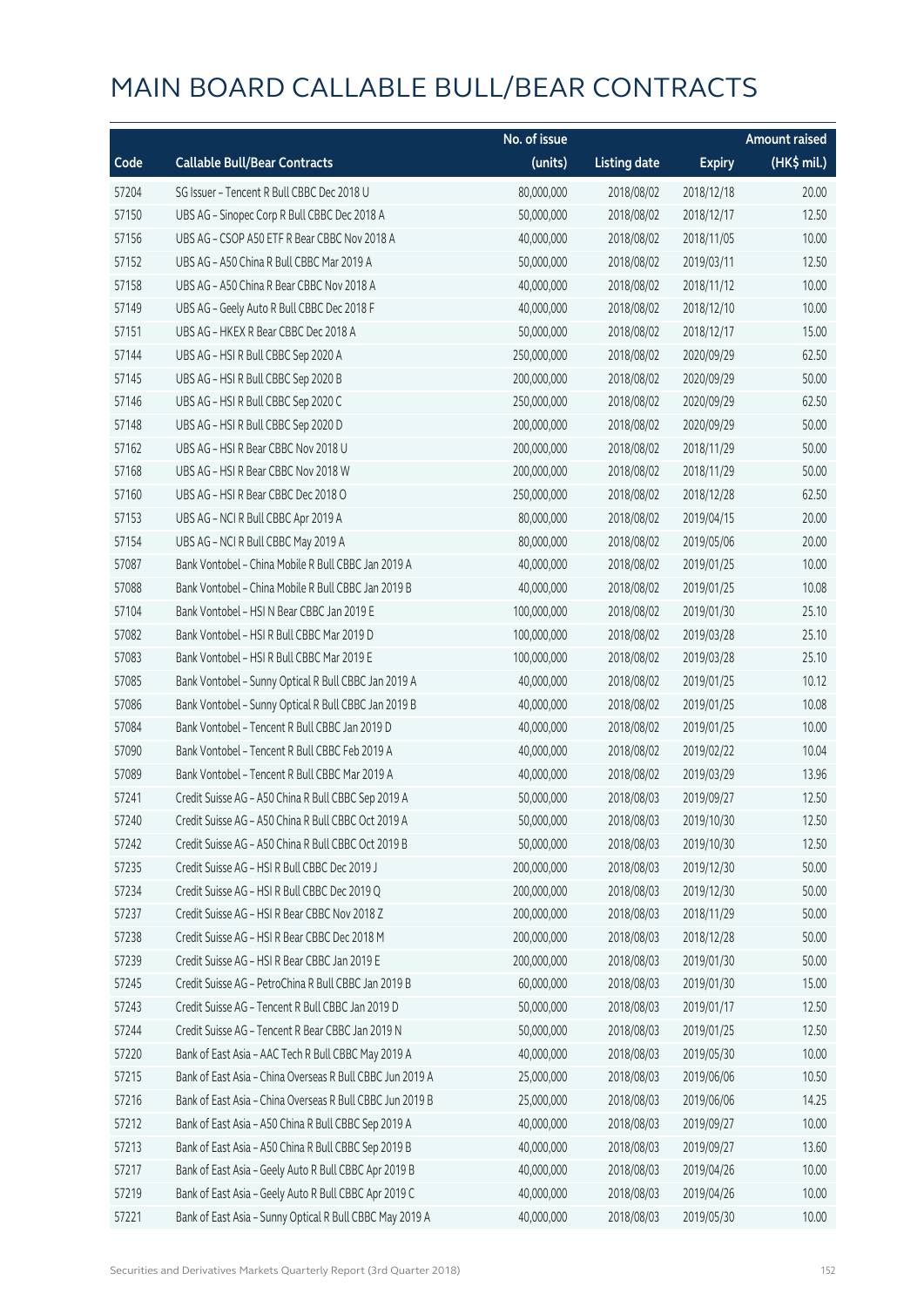|       |                                                            | No. of issue |                     |               | <b>Amount raised</b> |
|-------|------------------------------------------------------------|--------------|---------------------|---------------|----------------------|
| Code  | <b>Callable Bull/Bear Contracts</b>                        | (units)      | <b>Listing date</b> | <b>Expiry</b> | $(HK\$ mil.)         |
| 57214 | Bank of East Asia - Tencent R Bull CBBC Sep 2019 A         | 30,000,000   | 2018/08/03          | 2019/09/27    | 10.50                |
| 57264 | Goldman Sachs SP (Asia) - HSI R Bull CBBC Sep 2019 L       | 200,000,000  | 2018/08/03          | 2019/09/27    | 50.00                |
| 57260 | Goldman Sachs SP (Asia) - HSI R Bear CBBC Nov 2018 A       | 200,000,000  | 2018/08/03          | 2018/11/29    | 50.00                |
| 57261 | Goldman Sachs SP (Asia) - HSI R Bear CBBC Nov 2018 B       | 200,000,000  | 2018/08/03          | 2018/11/29    | 50.00                |
| 57262 | Goldman Sachs SP (Asia) - Tencent R Bull CBBC Mar 2019 E   | 100,000,000  | 2018/08/03          | 2019/03/11    | 25.00                |
| 57210 | HK Bank - AAC Tech R Bull CBBC Apr 2019 A                  | 40,000,000   | 2018/08/03          | 2019/04/01    | 12.00                |
| 57207 | HK Bank - China Overseas R Bull CBBC Mar 2019 B            | 40,000,000   | 2018/08/03          | 2019/03/25    | 10.00                |
| 57206 | HK Bank - A50 China R Bear CBBC Feb 2019 A                 | 40,000,000   | 2018/08/03          | 2019/02/11    | 12.00                |
| 57208 | HK Bank - Geely Auto R Bear CBBC Jan 2019 A                | 40,000,000   | 2018/08/03          | 2019/01/21    | 12.00                |
| 57211 | HK Bank - HSI R Bull CBBC Jul 2019 K                       | 100,000,000  | 2018/08/03          | 2019/07/30    | 25.00                |
| 57205 | HK Bank - HSI R Bear CBBC Dec 2018 B                       | 100,000,000  | 2018/08/03          | 2018/12/28    | 25.00                |
| 57230 | J P Morgan SP BV - HSI R Bull CBBC Oct 2020 A              | 200,000,000  | 2018/08/03          | 2020/10/29    | 50.00                |
| 57231 | JP Morgan SP BV - HSIR Bear CBBC Jan 2019 R                | 240,000,000  | 2018/08/03          | 2019/01/30    | 60.00                |
| 57232 | J P Morgan SP BV - HSI R Bear CBBC Jan 2019 S              | 200,000,000  | 2018/08/03          | 2019/01/30    | 50.00                |
| 57233 | J P Morgan SP BV - Tencent R Bear CBBC Dec 2018 D          | 50,000,000   | 2018/08/03          | 2018/12/14    | 12.50                |
| 57256 | SG Issuer - A50 China R Bull CBBC Sep 2019 A               | 80,000,000   | 2018/08/03          | 2019/09/27    | 25.60                |
| 57251 | SG Issuer - Geely Auto R Bull CBBC Nov 2018 C              | 40,000,000   | 2018/08/03          | 2018/11/28    | 10.00                |
| 57247 | SG Issuer - Geely Auto R Bull CBBC Dec 2018 K              | 40,000,000   | 2018/08/03          | 2018/12/21    | 10.00                |
| 57246 | SG Issuer - Galaxy Ent R Bull CBBC Jan 2019 E              | 80,000,000   | 2018/08/03          | 2019/01/30    | 20.00                |
| 57257 | SG Issuer - HSCEI R Bull CBBC Sep 2019 A                   | 100,000,000  | 2018/08/03          | 2019/09/27    | 25.00                |
| 57250 | SG Issuer - HSI R Bull CBBC Oct 2019 R                     | 200,000,000  | 2018/08/03          | 2019/10/30    | 50.00                |
| 57259 | SG Issuer - HSI R Bull CBBC Nov 2019 L                     | 200,000,000  | 2018/08/03          | 2019/11/28    | 50.00                |
| 57258 | SG Issuer - HSI R Bear CBBC Dec 2018 F                     | 200,000,000  | 2018/08/03          | 2018/12/28    | 50.00                |
| 57249 | SG Issuer - HSI R Bear CBBC Jan 2019 Y                     | 200,000,000  | 2018/08/03          | 2019/01/30    | 50.00                |
| 57252 | SG Issuer - ICBC R Bull CBBC Mar 2019 A                    | 60,000,000   | 2018/08/03          | 2019/03/05    | 15.00                |
| 57254 | SG Issuer - Sunny Optical R Bull CBBC Nov 2018 F           | 40,000,000   | 2018/08/03          | 2018/11/28    | 10.00                |
| 57248 | SG Issuer - Tencent R Bull CBBC Dec 2018 V                 | 80,000,000   | 2018/08/03          | 2018/12/21    | 20.00                |
| 57255 | SG Issuer - Tencent R Bear CBBC Nov 2018 R                 | 80,000,000   | 2018/08/03          | 2018/11/16    | 20.00                |
| 57223 | UBS AG - China Overseas R Bull CBBC Mar 2019 A             | 40,000,000   | 2018/08/03          | 2019/03/04    | 10.00                |
| 57224 | UBS AG - China Overseas R Bull CBBC Aug 2019 A             | 60,000,000   | 2018/08/03          | 2019/08/05    | 15.00                |
| 57225 | UBS AG - China Overseas R Bear CBBC Apr 2019 A             | 60,000,000   | 2018/08/03          | 2019/04/15    | 15.00                |
| 57228 | UBS AG - HSI R Bull CBBC Oct 2020 A                        | 200,000,000  | 2018/08/03          | 2020/10/29    | 50.00                |
| 57226 | UBS AG - HSI R Bear CBBC Nov 2018 Y                        | 250,000,000  | 2018/08/03          | 2018/11/29    | 62.50                |
| 57227 | UBS AG - HSI R Bear CBBC Dec 2018 P                        | 250,000,000  | 2018/08/03          | 2018/12/28    | 62.50                |
| 57222 | UBS AG - NCI R Bear CBBC Feb 2019 A                        | 60,000,000   | 2018/08/03          | 2019/02/18    | 15.00                |
| 57299 | BOCI Asia Ltd. - Geely Auto R Bull CBBC Nov 2018 B         | 40,000,000   | 2018/08/06          | 2018/11/26    | 10.56                |
| 57297 | BOCI Asia Ltd. - Tencent R Bull CBBC Dec 2018 C            | 40,000,000   | 2018/08/06          | 2018/12/03    | 10.28                |
| 57298 | BOCI Asia Ltd. - Tencent R Bull CBBC Dec 2018 D            | 40,000,000   | 2018/08/06          | 2018/12/17    | 13.32                |
| 57283 | BNP Paribas Issuance B.V. - CC Bank R Bear CBBC Nov 2018 I | 100,000,000  | 2018/08/06          | 2018/11/29    | 25.00                |
| 57269 | BNP Paribas Issuance B.V. - HSI R Bull CBBC Dec 2019 V     | 250,000,000  | 2018/08/06          | 2019/12/30    | 62.50                |
| 57281 | BNP Paribas Issuance B.V. - Ping An R Bull CBBC Nov 2018 S | 200,000,000  | 2018/08/06          | 2018/11/29    | 50.00                |
| 57282 | BNP Paribas Issuance B.V. - Ping An R Bear CBBC Nov 2018 M | 200,000,000  | 2018/08/06          | 2018/11/29    | 50.00                |
| 57324 | BNP Paribas Issuance B.V. - Tencent R Bull CBBC Dec 2018 G | 50,000,000   | 2018/08/06          | 2018/12/28    | 12.50                |
| 57284 | BNP Paribas Issuance B.V. - Tencent R Bear CBBC Apr 2019 D | 50,000,000   | 2018/08/06          | 2019/04/29    | 12.50                |
| 57342 | Credit Suisse AG - CSPC Pharma R Bull CBBC Jan 2019 A      | 30,000,000   | 2018/08/06          | 2019/01/30    | 10.20                |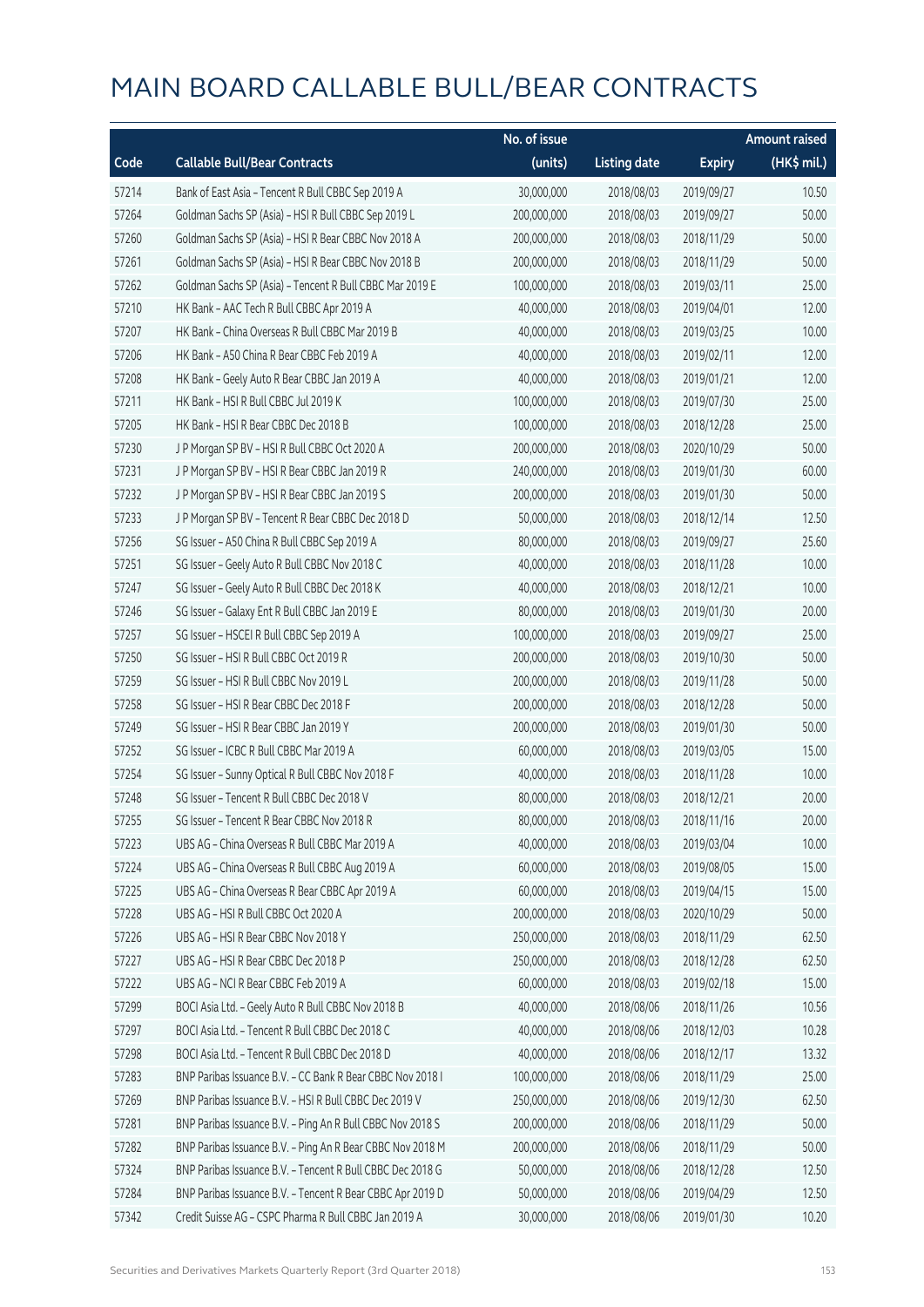|       |                                                          | No. of issue |                     |               | <b>Amount raised</b> |
|-------|----------------------------------------------------------|--------------|---------------------|---------------|----------------------|
| Code  | <b>Callable Bull/Bear Contracts</b>                      | (units)      | <b>Listing date</b> | <b>Expiry</b> | (HK\$ mil.)          |
| 57346 | Credit Suisse AG - Geely Auto R Bull CBBC Jan 2019 F     | 40,000,000   | 2018/08/06          | 2019/01/25    | 12.80                |
| 57331 | Credit Suisse AG - HSI R Bull CBBC Oct 2019 D            | 200,000,000  | 2018/08/06          | 2019/10/30    | 50.00                |
| 57330 | Credit Suisse AG - HSI R Bull CBBC Nov 2019 N            | 200,000,000  | 2018/08/06          | 2019/11/28    | 50.00                |
| 57334 | Credit Suisse AG - HSI R Bull CBBC Dec 2019 K            | 200,000,000  | 2018/08/06          | 2019/12/30    | 50.00                |
| 57335 | Credit Suisse AG - HSI R Bear CBBC Nov 2018 N            | 200,000,000  | 2018/08/06          | 2018/11/29    | 50.00                |
| 57336 | Credit Suisse AG - HSI R Bear CBBC Jan 2019 F            | 200,000,000  | 2018/08/06          | 2019/01/30    | 50.00                |
| 57337 | Credit Suisse AG - Tencent R Bull CBBC Jan 2019 M        | 50,000,000   | 2018/08/06          | 2019/01/30    | 12.50                |
| 57338 | Credit Suisse AG - Tencent R Bull CBBC Jan 2019 N        | 50,000,000   | 2018/08/06          | 2019/01/25    | 12.50                |
| 57343 | Credit Suisse AG - Tencent R Bull CBBC Feb 2019 K        | 50,000,000   | 2018/08/06          | 2019/02/22    | 16.50                |
| 57344 | Credit Suisse AG - Tencent R Bull CBBC Feb 2019 L        | 50,000,000   | 2018/08/06          | 2019/02/22    | 27.50                |
| 57345 | Credit Suisse AG - Tencent R Bull CBBC Apr 2019 A        | 50,000,000   | 2018/08/06          | 2019/04/29    | 37.50                |
| 57339 | Credit Suisse AG - Tencent R Bear CBBC Jan 2019 O        | 50,000,000   | 2018/08/06          | 2019/01/25    | 12.50                |
| 57340 | Credit Suisse AG - Tencent R Bear CBBC Jan 2019 P        | 50,000,000   | 2018/08/06          | 2019/01/24    | 12.50                |
| 57341 | Credit Suisse AG - WuXi Bio R Bull CBBC Jan 2019 A       | 40,000,000   | 2018/08/06          | 2019/01/30    | 10.00                |
| 57347 | Bank of East Asia - Conch Cement R Bull CBBC May 2019 A  | 60,000,000   | 2018/08/06          | 2019/05/30    | 15.00                |
| 57348 | Bank of East Asia - CSPC Pharma R Bull CBBC Jun 2019 A   | 16,000,000   | 2018/08/06          | 2019/06/06    | 10.40                |
| 57349 | Bank of East Asia - Tencent R Bull CBBC Mar 2019 G       | 40,000,000   | 2018/08/06          | 2019/03/22    | 10.00                |
| 57274 | Goldman Sachs SP (Asia) - HKEX R Bull CBBC Feb 2019 X    | 100,000,000  | 2018/08/06          | 2019/02/18    | 25.00                |
| 57271 | Goldman Sachs SP (Asia) - HSI R Bull CBBC Sep 2019 A     | 200,000,000  | 2018/08/06          | 2019/09/27    | 50.00                |
| 57270 | Goldman Sachs SP (Asia) - HSI R Bull CBBC Sep 2019 Q     | 200,000,000  | 2018/08/06          | 2019/09/27    | 50.00                |
| 57303 | Goldman Sachs SP (Asia) - HSI R Bear CBBC Jan 2019 D     | 200,000,000  | 2018/08/06          | 2019/01/30    | 50.00                |
| 57301 | Goldman Sachs SP (Asia) - HSI R Bear CBBC Jan 2019 Z     | 200,000,000  | 2018/08/06          | 2019/01/30    | 50.00                |
| 57272 | Goldman Sachs SP (Asia) - Tencent R Bull CBBC Mar 2019 F | 100,000,000  | 2018/08/06          | 2019/03/11    | 25.00                |
| 57273 | Goldman Sachs SP (Asia) - Tencent R Bull CBBC Mar 2019 G | 100,000,000  | 2018/08/06          | 2019/03/11    | 25.00                |
| 57300 | Goldman Sachs SP (Asia) - Tencent R Bull CBBC Mar 2019 H | 100,000,000  | 2018/08/06          | 2019/03/11    | 25.00                |
| 57351 | Goldman Sachs SP (Asia) - Tencent R Bear CBBC Mar 2019 B | 100,000,000  | 2018/08/06          | 2019/03/11    | 25.00                |
| 57288 | HK Bank - Conch Cement R Bull CBBC Feb 2019 A            | 40,000,000   | 2018/08/06          | 2019/02/11    | 10.00                |
| 57289 | HK Bank - CSPC Pharma R Bull CBBC Feb 2019 A             | 40,000,000   | 2018/08/06          | 2019/02/11    | 18.00                |
| 57292 | HK Bank - Geely Auto R Bull CBBC Mar 2019 A              | 40,000,000   | 2018/08/06          | 2019/03/11    | 18.00                |
| 57295 | HK Bank - HSI R Bear CBBC Dec 2018 C                     | 150,000,000  | 2018/08/06          | 2018/12/28    | 37.50                |
| 57290 | HK Bank - Sino Biopharm R Bull CBBC Feb 2019 A           | 40,000,000   | 2018/08/06          | 2019/02/11    | 10.00                |
| 57296 | HK Bank - Sunny Optical R Bull CBBC Mar 2019 A           | 40,000,000   | 2018/08/06          | 2019/03/11    | 14.00                |
| 57285 | HK Bank - Tencent R Bull CBBC Dec 2018 S                 | 60,000,000   | 2018/08/06          | 2018/12/10    | 15.00                |
| 57286 | HK Bank - Tencent R Bull CBBC Jan 2019 E                 | 60,000,000   | 2018/08/06          | 2019/01/14    | 15.00                |
| 57293 | HK Bank - Tencent R Bear CBBC Jan 2019 B                 | 50,000,000   | 2018/08/06          | 2019/01/14    | 12.50                |
| 57291 | HK Bank - WuXi Bio R Bull CBBC Feb 2019 A                | 40,000,000   | 2018/08/06          | 2019/02/11    | 10.00                |
| 57266 | Haitong Int'l Sec - Conch Cement R Bull CBBC Jan 2019 A  | 40,000,000   | 2018/08/06          | 2019/01/23    | 22.96                |
| 57267 | Haitong Int'l Sec - CSPC Pharma R Bull CBBC Jan 2019 A   | 40,000,000   | 2018/08/06          | 2019/01/24    | 10.00                |
| 57268 | Haitong Int'l Sec - Sino Biopharm R Bull CBBC Jan 2019 A | 80,000,000   | 2018/08/06          | 2019/01/25    | 20.00                |
| 57265 | Haitong Int'l Sec - WuXi Bio R Bull CBBC Jan 2019 A      | 100,000,000  | 2018/08/06          | 2019/01/24    | 25.00                |
| 57325 | J P Morgan SP BV - HSI R Bull CBBC Oct 2020 B            | 200,000,000  | 2018/08/06          | 2020/10/29    | 50.00                |
| 57350 | J P Morgan SP BV - HSI R Bear CBBC Jan 2019 T            | 240,000,000  | 2018/08/06          | 2019/01/30    | 60.00                |
| 57326 | J P Morgan SP BV - Tencent R Bull CBBC Nov 2018 T        | 50,000,000   | 2018/08/06          | 2018/11/16    | 12.50                |
| 57327 | J P Morgan SP BV - Tencent R Bull CBBC Nov 2018 U        | 50,000,000   | 2018/08/06          | 2018/11/09    | 12.50                |
| 57328 | J P Morgan SP BV - Tencent R Bull CBBC Nov 2018 V        | 50,000,000   | 2018/08/06          | 2018/11/16    | 12.50                |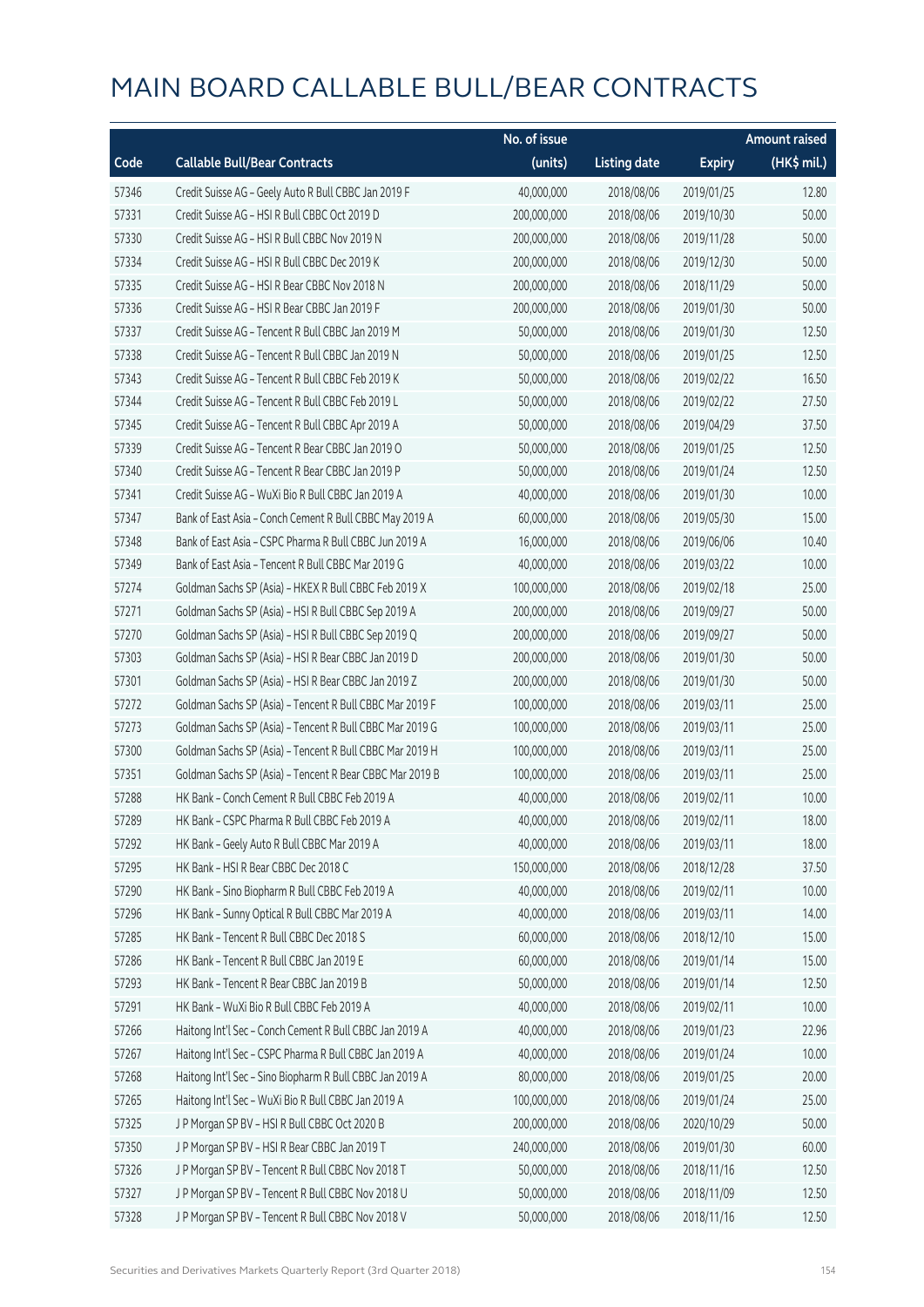|       |                                                            | No. of issue |                     |               | <b>Amount raised</b> |
|-------|------------------------------------------------------------|--------------|---------------------|---------------|----------------------|
| Code  | <b>Callable Bull/Bear Contracts</b>                        | (units)      | <b>Listing date</b> | <b>Expiry</b> | (HK\$ mil.)          |
| 57329 | J P Morgan SP BV - Tencent R Bear CBBC Dec 2018 E          | 50,000,000   | 2018/08/06          | 2018/12/14    | 12.50                |
| 57278 | Macquarie Bank Ltd. - Tencent R Bull CBBC Jan 2019 B       | 18,400,000   | 2018/08/06          | 2019/01/16    | 10.03                |
| 57279 | Macquarie Bank Ltd. - Tencent R Bull CBBC Jan 2019 C       | 14,000,000   | 2018/08/06          | 2019/01/16    | 10.04                |
| 57280 | Macquarie Bank Ltd. - Tencent R Bear CBBC Jan 2019 B       | 16,100,000   | 2018/08/06          | 2019/01/16    | 10.05                |
| 57318 | SG Issuer - HSI R Bull CBBC Oct 2019 D                     | 200,000,000  | 2018/08/06          | 2019/10/30    | 50.00                |
| 57320 | SG Issuer - HSI R Bear CBBC Nov 2018 K                     | 200,000,000  | 2018/08/06          | 2018/11/29    | 50.00                |
| 57315 | SG Issuer - Tencent R Bull CBBC Nov 2018 J                 | 80,000,000   | 2018/08/06          | 2018/11/23    | 20.00                |
| 57319 | SG Issuer - Tencent R Bull CBBC Nov 2018 Q                 | 80,000,000   | 2018/08/06          | 2018/11/30    | 20.00                |
| 57321 | SG Issuer - Tencent R Bull CBBC Nov 2018 R                 | 80,000,000   | 2018/08/06          | 2018/11/26    | 20.00                |
| 57316 | SG Issuer - Tencent R Bull CBBC Dec 2018 W                 | 80,000,000   | 2018/08/06          | 2018/12/03    | 20.00                |
| 57317 | SG Issuer - Tencent R Bull CBBC Dec 2018 X                 | 80,000,000   | 2018/08/06          | 2018/12/17    | 20.00                |
| 57322 | SG Issuer - Tencent R Bear CBBC Dec 2018 T                 | 80,000,000   | 2018/08/06          | 2018/12/07    | 20.00                |
| 57323 | SG Issuer - Tencent R Bear CBBC Dec 2018 U                 | 80,000,000   | 2018/08/06          | 2018/12/31    | 20.00                |
| 57311 | UBS AG - CSPC Pharma R Bull CBBC Nov 2018 A                | 50,000,000   | 2018/08/06          | 2018/11/29    | 13.00                |
| 57307 | UBS AG - HSI R Bull CBBC Sep 2020 E                        | 200,000,000  | 2018/08/06          | 2020/09/29    | 50.00                |
| 57308 | UBS AG - HSI R Bull CBBC Sep 2020 F                        | 250,000,000  | 2018/08/06          | 2020/09/29    | 62.50                |
| 57309 | UBS AG - HSI R Bear CBBC Nov 2018 M                        | 200,000,000  | 2018/08/06          | 2018/11/29    | 50.00                |
| 57310 | UBS AG - HSI R Bear CBBC Nov 2018 N                        | 200,000,000  | 2018/08/06          | 2018/11/29    | 50.00                |
| 57306 | UBS AG - Tencent R Bull CBBC Nov 2018 D                    | 30,000,000   | 2018/08/06          | 2018/11/23    | 10.20                |
| 57304 | UBS AG - Tencent R Bull CBBC Dec 2018 M                    | 30,000,000   | 2018/08/06          | 2018/12/11    | 10.20                |
| 57305 | UBS AG - Tencent R Bull CBBC Dec 2018 N                    | 30,000,000   | 2018/08/06          | 2018/12/18    | 10.20                |
| 57312 | UBS AG - Tencent R Bear CBBC Dec 2018 E                    | 30,000,000   | 2018/08/06          | 2018/12/18    | 10.20                |
| 57276 | Bank Vontobel - Ping An R Bear CBBC Jan 2019 A             | 40,000,000   | 2018/08/06          | 2019/01/25    | 10.04                |
| 57275 | Bank Vontobel - Tencent R Bear CBBC Jan 2019 B             | 40,000,000   | 2018/08/06          | 2019/01/25    | 10.00                |
| 57362 | BNP Paribas Issuance B.V. - HKEX R Bull CBBC May 2019 F    | 50,000,000   | 2018/08/07          | 2019/05/30    | 12.50                |
| 57365 | BNP Paribas Issuance B.V. - HKEX R Bull CBBC May 2019 G    | 50,000,000   | 2018/08/07          | 2019/05/30    | 12.50                |
| 57366 | BNP Paribas Issuance B.V. - HKEX R Bull CBBC May 2019 H    | 50,000,000   | 2018/08/07          | 2019/05/30    | 12.50                |
| 57395 | BNP Paribas Issuance B.V. - HKEX R Bear CBBC Mar 2019 K    | 50,000,000   | 2018/08/07          | 2019/03/28    | 12.50                |
| 57361 | BNP Paribas Issuance B.V. - HSBC R Bull CBBC Jun 2019 B    | 150,000,000  | 2018/08/07          | 2019/06/27    | 37.50                |
| 57352 | BNP Paribas Issuance B.V. - HSI R Bull CBBC Dec 2019 W     | 250,000,000  | 2018/08/07          | 2019/12/30    | 62.50                |
| 57393 | BNP Paribas Issuance B.V. - HSI R Bear CBBC Feb 2019 L     | 250,000,000  | 2018/08/07          | 2019/02/27    | 62.50                |
| 57357 | BNP Paribas Issuance B.V. - Ping An R Bull CBBC Jun 2019 A | 200,000,000  | 2018/08/07          | 2019/06/27    | 50.00                |
| 57358 | BNP Paribas Issuance B.V. - Ping An R Bull CBBC Jun 2019 B | 200,000,000  | 2018/08/07          | 2019/06/27    | 50.00                |
| 57359 | BNP Paribas Issuance B.V. - Ping An R Bull CBBC Jun 2019 C | 200,000,000  | 2018/08/07          | 2019/06/27    | 50.00                |
| 57360 | BNP Paribas Issuance B.V. - Ping An R Bull CBBC Jun 2019 D | 200,000,000  | 2018/08/07          | 2019/06/27    | 50.00                |
| 57353 | BNP Paribas Issuance B.V. - Tencent R Bull CBBC Jun 2019 A | 50,000,000   | 2018/08/07          | 2019/06/27    | 12.50                |
| 57354 | BNP Paribas Issuance B.V. - Tencent R Bull CBBC Jun 2019 B | 50,000,000   | 2018/08/07          | 2019/06/27    | 15.00                |
| 57355 | BNP Paribas Issuance B.V. - Tencent R Bull CBBC Jun 2019 C | 50,000,000   | 2018/08/07          | 2019/06/27    | 20.00                |
| 57356 | BNP Paribas Issuance B.V. - Tencent R Bull CBBC Jun 2019 D | 50,000,000   | 2018/08/07          | 2019/06/27    | 25.00                |
| 57394 | BNP Paribas Issuance B.V. - Tencent R Bear CBBC Apr 2019 E | 50,000,000   | 2018/08/07          | 2019/04/29    | 12.50                |
| 57442 | Credit Suisse AG - Conch Cement R Bull CBBC Jan 2019 A     | 40,000,000   | 2018/08/07          | 2019/01/30    | 10.00                |
| 57439 | Credit Suisse AG - HSBC R Bull CBBC Jan 2019 G             | 80,000,000   | 2018/08/07          | 2019/01/30    | 20.00                |
| 57436 | Credit Suisse AG - HSI R Bull CBBC Nov 2019 R              | 200,000,000  | 2018/08/07          | 2019/11/28    | 50.00                |
| 57440 | Credit Suisse AG - HSI R Bear CBBC Dec 2018 O              | 200,000,000  | 2018/08/07          | 2018/12/28    | 50.00                |
| 57443 | Credit Suisse AG - Sino Biopharm R Bull CBBC Jan 2019 A    | 40,000,000   | 2018/08/07          | 2019/01/30    | 13.60                |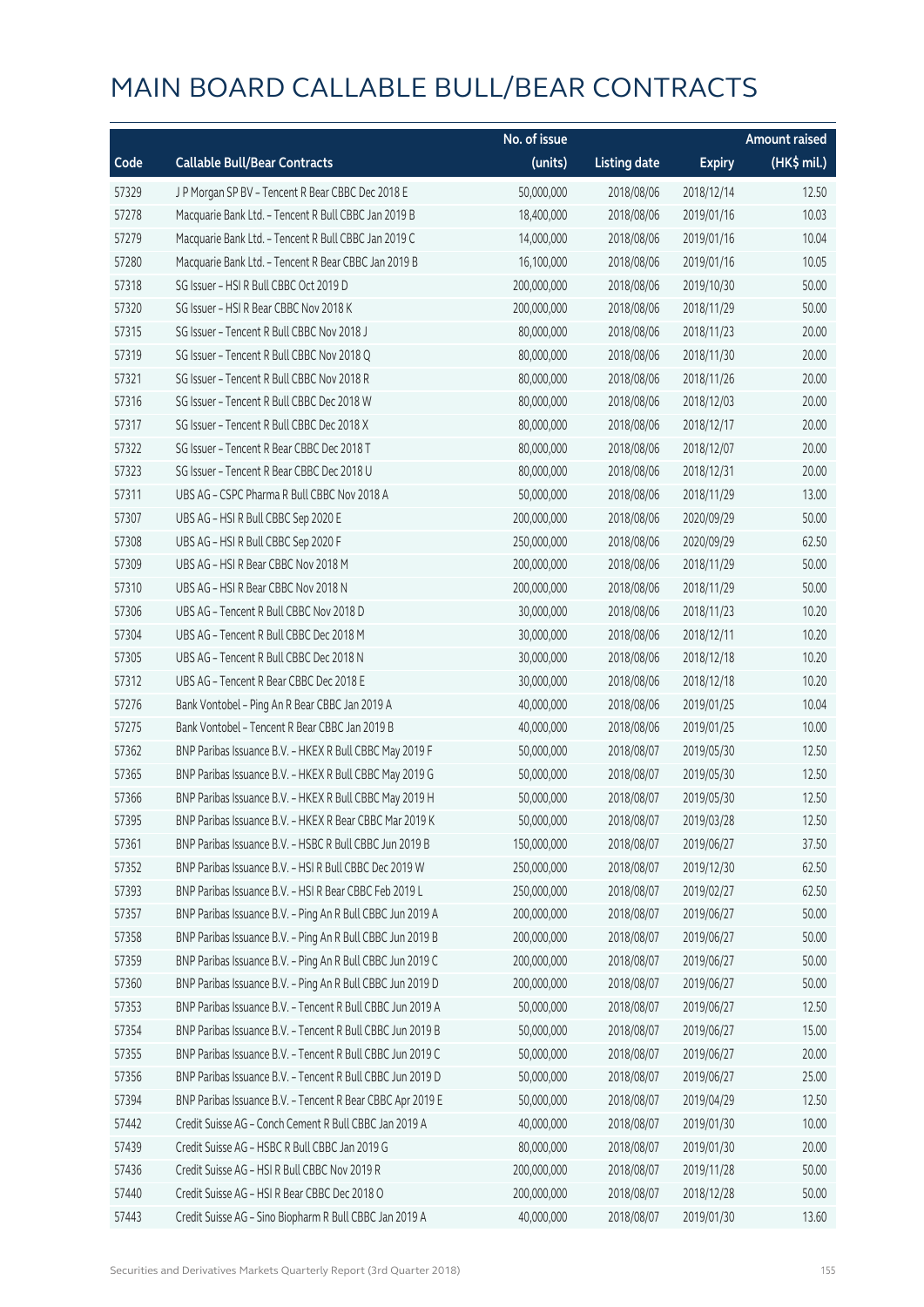|       |                                                          | No. of issue |                     |               | <b>Amount raised</b> |
|-------|----------------------------------------------------------|--------------|---------------------|---------------|----------------------|
| Code  | <b>Callable Bull/Bear Contracts</b>                      | (units)      | <b>Listing date</b> | <b>Expiry</b> | (HK\$ mil.)          |
| 57437 | Credit Suisse AG - Tencent R Bull CBBC Jan 2019 O        | 50,000,000   | 2018/08/07          | 2019/01/18    | 12.50                |
| 57438 | Credit Suisse AG - Tencent R Bull CBBC Feb 2019 M        | 50,000,000   | 2018/08/07          | 2019/02/15    | 12.50                |
| 57444 | Credit Suisse AG - Tencent R Bull CBBC Feb 2019 N        | 50,000,000   | 2018/08/07          | 2019/02/15    | 12.50                |
| 57445 | Credit Suisse AG - Tencent R Bull CBBC Feb 2019 O        | 50,000,000   | 2018/08/07          | 2019/02/14    | 15.50                |
| 57446 | Credit Suisse AG - Tencent R Bear CBBC Jan 2019 Q        | 50,000,000   | 2018/08/07          | 2019/01/30    | 12.50                |
| 57447 | Credit Suisse AG - Tencent R Bear CBBC Feb 2019 C        | 50,000,000   | 2018/08/07          | 2019/02/01    | 12.50                |
| 57441 | Credit Suisse AG - WuXi Bio R Bull CBBC Feb 2019 A       | 40,000,000   | 2018/08/07          | 2019/02/15    | 10.00                |
| 57448 | Goldman Sachs SP (Asia) - CC Bank R Bull CBBC Jun 2019 D | 100,000,000  | 2018/08/07          | 2019/06/25    | 25.00                |
| 57368 | Goldman Sachs SP (Asia) - HKEX R Bull CBBC Dec 2018 G    | 100,000,000  | 2018/08/07          | 2018/12/21    | 25.00                |
| 57367 | Goldman Sachs SP (Asia) - HSI R Bull CBBC Sep 2019 E     | 200,000,000  | 2018/08/07          | 2019/09/27    | 50.00                |
| 57399 | Goldman Sachs SP (Asia) - HSI R Bear CBBC Jan 2019 E     | 200,000,000  | 2018/08/07          | 2019/01/30    | 50.00                |
| 57450 | Goldman Sachs SP (Asia) - ICBC R Bull CBBC Jun 2019 D    | 100,000,000  | 2018/08/07          | 2019/06/25    | 25.00                |
| 57371 | Goldman Sachs SP (Asia) - Ping An R Bull CBBC Feb 2019 S | 100,000,000  | 2018/08/07          | 2019/02/18    | 25.00                |
| 57369 | Goldman Sachs SP (Asia) - Tencent R Bull CBBC Mar 2019 I | 100,000,000  | 2018/08/07          | 2019/03/11    | 25.00                |
| 57370 | Goldman Sachs SP (Asia) - Tencent R Bull CBBC Mar 2019 J | 100,000,000  | 2018/08/07          | 2019/03/11    | 25.00                |
| 57451 | Goldman Sachs SP (Asia) - Tencent R Bull CBBC Mar 2019 K | 80,000,000   | 2018/08/07          | 2019/03/08    | 29.04                |
| 57452 | Goldman Sachs SP (Asia) - Tencent R Bull CBBC Jun 2019 A | 80,000,000   | 2018/08/07          | 2019/06/28    | 32.96                |
| 57453 | Goldman Sachs SP (Asia) - Tencent R Bull CBBC Jun 2019 B | 80,000,000   | 2018/08/07          | 2019/06/28    | 36.32                |
| 57456 | Goldman Sachs SP (Asia) - Tencent R Bear CBBC Mar 2019 C | 80,000,000   | 2018/08/07          | 2019/03/08    | 20.00                |
| 57383 | HK Bank - Conch Cement R Bull CBBC Jan 2019 A            | 40,000,000   | 2018/08/07          | 2019/01/28    | 10.00                |
| 57385 | HK Bank - CSPC Pharma R Bull CBBC Jan 2019 A             | 40,000,000   | 2018/08/07          | 2019/01/28    | 12.00                |
| 57375 | HK Bank - HSI R Bull CBBC Jul 2019 L                     | 100,000,000  | 2018/08/07          | 2019/07/30    | 25.00                |
| 57386 | HK Bank - HSI R Bull CBBC Jul 2019 M                     | 100,000,000  | 2018/08/07          | 2019/07/30    | 25.00                |
| 57387 | HK Bank - Sino Biopharm R Bull CBBC Jan 2019 A           | 40,000,000   | 2018/08/07          | 2019/01/28    | 10.00                |
| 57377 | HK Bank - Tencent R Bull CBBC Dec 2018 T                 | 60,000,000   | 2018/08/07          | 2018/12/20    | 15.00                |
| 57378 | HK Bank - Tencent R Bull CBBC Mar 2019 C                 | 60,000,000   | 2018/08/07          | 2019/03/14    | 21.00                |
| 57379 | HK Bank - Tencent R Bull CBBC Mar 2019 D                 | 60,000,000   | 2018/08/07          | 2019/03/18    | 27.00                |
| 57380 | HK Bank - Tencent R Bull CBBC Mar 2019 E                 | 60,000,000   | 2018/08/07          | 2019/03/25    | 33.00                |
| 57381 | HK Bank - Tencent R Bull CBBC Apr 2019 B                 | 60,000,000   | 2018/08/07          | 2019/04/01    | 36.00                |
| 57382 | HK Bank - Tencent R Bear CBBC Jan 2019 C                 | 50,000,000   | 2018/08/07          | 2019/01/21    | 12.50                |
| 57384 | HK Bank - WuXi Bio R Bull CBBC Jan 2019 A                | 40,000,000   | 2018/08/07          | 2019/01/28    | 10.00                |
| 57392 | Haitong Int'l Sec - CSPC Pharma R Bull CBBC Jan 2019 B   | 40,000,000   | 2018/08/07          | 2019/01/25    | 11.64                |
| 57388 | Haitong Int'l Sec - Geely Auto R Bull CBBC Jan 2019 E    | 50,000,000   | 2018/08/07          | 2019/01/24    | 14.10                |
| 57391 | Haitong Int'l Sec - ICBC R Bull CBBC Jan 2019 C          | 140,000,000  | 2018/08/07          | 2019/01/24    | 35.00                |
| 57389 | Haitong Int'l Sec - Tencent R Bull CBBC Jan 2019 C       | 40,000,000   | 2018/08/07          | 2019/01/24    | 10.00                |
| 57390 | Haitong Int'l Sec - Tencent R Bull CBBC Jan 2019 D       | 40,000,000   | 2018/08/07          | 2019/01/24    | 14.64                |
| 57420 | J P Morgan SP BV - HSI R Bull CBBC Oct 2020 F            | 200,000,000  | 2018/08/07          | 2020/10/29    | 50.00                |
| 57424 | J P Morgan SP BV - HSI R Bear CBBC Jan 2019 U            | 200,000,000  | 2018/08/07          | 2019/01/30    | 50.00                |
| 57425 | J P Morgan SP BV - HSI R Bear CBBC Jan 2019 V            | 200,000,000  | 2018/08/07          | 2019/01/30    | 50.00                |
| 57421 | J P Morgan SP BV - Tencent R Bull CBBC Nov 2018 W        | 50,000,000   | 2018/08/07          | 2018/11/09    | 12.50                |
| 57423 | J P Morgan SP BV - Tencent R Bull CBBC Nov 2018 X        | 50,000,000   | 2018/08/07          | 2018/11/09    | 12.50                |
| 57426 | J P Morgan SP BV - Tencent R Bull CBBC Nov 2018 Y        | 50,000,000   | 2018/08/07          | 2018/11/16    | 12.50                |
| 57428 | J P Morgan SP BV - Tencent R Bull CBBC Nov 2018 Z        | 50,000,000   | 2018/08/07          | 2018/11/16    | 15.25                |
| 57427 | J P Morgan SP BV - Tencent R Bull CBBC Dec 2018 B        | 50,000,000   | 2018/08/07          | 2018/12/14    | 12.75                |
| 57430 | J P Morgan SP BV - Tencent R Bull CBBC Dec 2018 C        | 50,000,000   | 2018/08/07          | 2018/12/14    | 17.75                |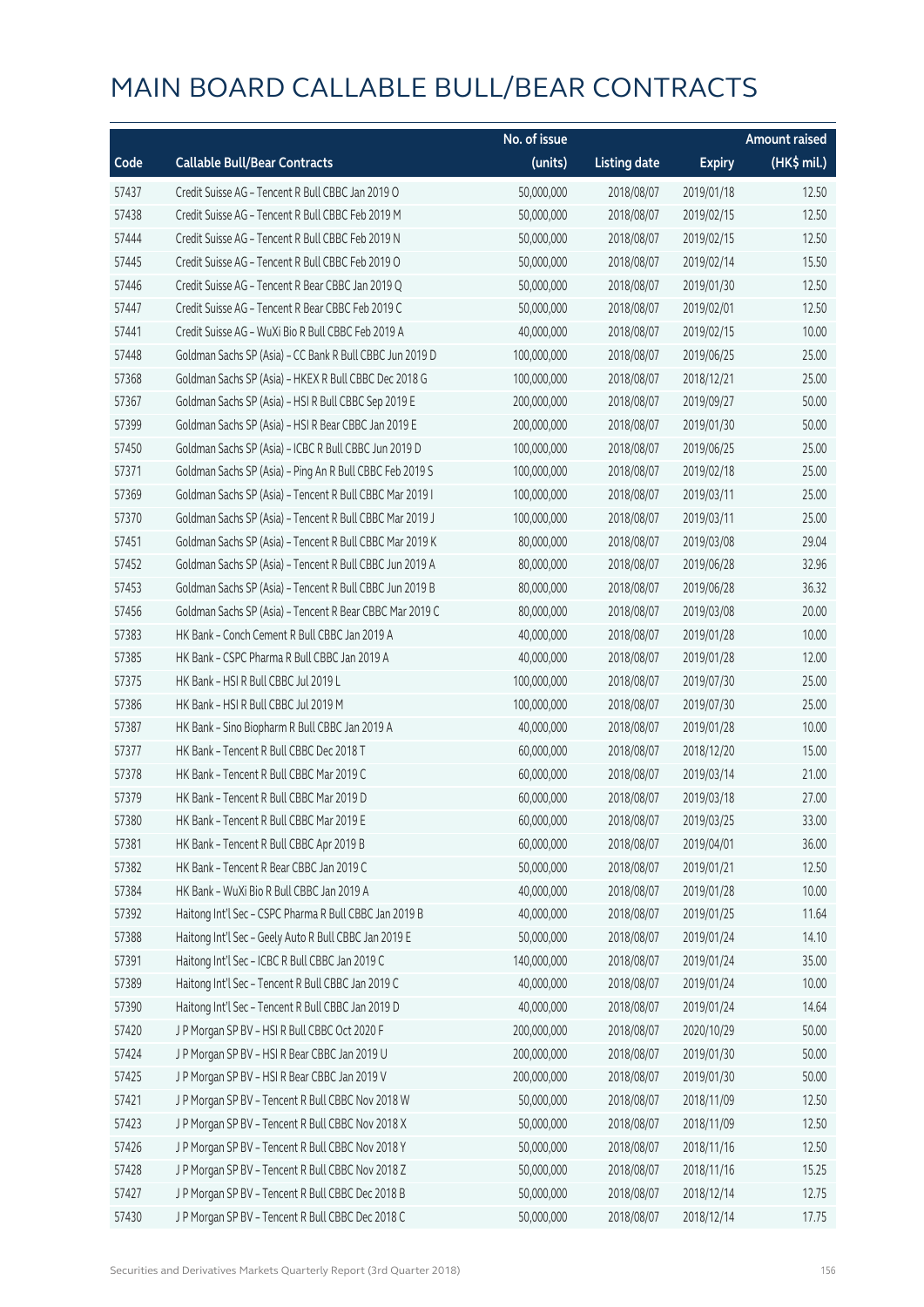|       |                                                      | No. of issue |                     |               | <b>Amount raised</b> |
|-------|------------------------------------------------------|--------------|---------------------|---------------|----------------------|
| Code  | <b>Callable Bull/Bear Contracts</b>                  | (units)      | <b>Listing date</b> | <b>Expiry</b> | (HK\$ mil.)          |
| 57431 | J P Morgan SP BV - Tencent R Bull CBBC Dec 2018 D    | 50,000,000   | 2018/08/07          | 2018/12/21    | 24.25                |
| 57432 | J P Morgan SP BV - Tencent R Bull CBBC Dec 2018 E    | 50,000,000   | 2018/08/07          | 2018/12/21    | 29.25                |
| 57433 | J P Morgan SP BV - Tencent R Bear CBBC Nov 2018 N    | 50,000,000   | 2018/08/07          | 2018/11/16    | 12.50                |
| 57434 | J P Morgan SP BV - Tencent R Bear CBBC Dec 2018 F    | 50,000,000   | 2018/08/07          | 2018/12/14    | 12.50                |
| 57435 | J P Morgan SP BV - Tencent R Bear CBBC Dec 2018 G    | 50,000,000   | 2018/08/07          | 2018/12/14    | 12.50                |
| 57396 | Macquarie Bank Ltd. - Tencent R Bull CBBC Jan 2019 D | 18,800,000   | 2018/08/07          | 2019/01/16    | 10.02                |
| 57397 | Macquarie Bank Ltd. - Tencent R Bull CBBC Jan 2019 E | 12,800,000   | 2018/08/07          | 2019/01/16    | 10.01                |
| 57398 | Macquarie Bank Ltd. - Tencent R Bear CBBC Jan 2019 C | 17,600,000   | 2018/08/07          | 2019/01/16    | 10.05                |
| 57487 | SG Issuer - Conch Cement R Bull CBBC Apr 2019 A      | 80,000,000   | 2018/08/07          | 2019/04/29    | 20.00                |
| 57473 | SG Issuer - Country Garden R Bull CBBC Dec 2018 I    | 40,000,000   | 2018/08/07          | 2018/12/21    | 10.00                |
| 57471 | SG Issuer - CC Bank R Bull CBBC Dec 2018 K           | 100,000,000  | 2018/08/07          | 2018/12/20    | 25.00                |
| 57488 | SG Issuer - CSPC Pharma R Bull CBBC Dec 2018 A       | 40,000,000   | 2018/08/07          | 2018/12/13    | 10.00                |
| 57489 | SG Issuer - CSPC Pharma R Bull CBBC Dec 2018 B       | 40,000,000   | 2018/08/07          | 2018/12/20    | 10.00                |
| 57474 | SG Issuer - Geely Auto R Bull CBBC Dec 2018 L        | 40,000,000   | 2018/08/07          | 2018/12/21    | 22.80                |
| 57475 | SG Issuer - HKEX R Bull CBBC Nov 2018 C              | 50,000,000   | 2018/08/07          | 2018/11/28    | 12.50                |
| 57476 | SG Issuer - HKEX R Bear CBBC Dec 2018 F              | 50,000,000   | 2018/08/07          | 2018/12/18    | 12.50                |
| 57470 | SG Issuer - HSI R Bull CBBC Nov 2019 D               | 200,000,000  | 2018/08/07          | 2019/11/28    | 50.00                |
| 57469 | SG Issuer - HSI R Bull CBBC Nov 2019 O               | 200,000,000  | 2018/08/07          | 2019/11/28    | 50.00                |
| 57485 | SG Issuer - HSI R Bear CBBC Jan 2019 Z               | 200,000,000  | 2018/08/07          | 2019/01/30    | 50.00                |
| 57486 | SG Issuer - HSI R Bear CBBC Feb 2019 I               | 200,000,000  | 2018/08/07          | 2019/02/27    | 50.00                |
| 57477 | SG Issuer - Ping An R Bull CBBC Jan 2019 D           | 100,000,000  | 2018/08/07          | 2019/01/30    | 25.00                |
| 57478 | SG Issuer - Sunny Optical R Bear CBBC Nov 2018 D     | 40,000,000   | 2018/08/07          | 2018/11/30    | 10.00                |
| 57461 | SG Issuer - Tencent R Bull CBBC Nov 2018 B           | 80,000,000   | 2018/08/07          | 2018/11/26    | 25.60                |
| 57479 | SG Issuer - Tencent R Bull CBBC Nov 2018 C           | 80,000,000   | 2018/08/07          | 2018/11/30    | 32.80                |
| 57457 | SG Issuer - Tencent R Bull CBBC Nov 2018 V           | 80,000,000   | 2018/08/07          | 2018/11/09    | 20.00                |
| 57459 | SG Issuer - Tencent R Bull CBBC Nov 2018 Y           | 80,000,000   | 2018/08/07          | 2018/11/15    | 20.00                |
| 57460 | SG Issuer - Tencent R Bull CBBC Nov 2018 Z           | 80,000,000   | 2018/08/07          | 2018/11/22    | 20.00                |
| 57467 | SG Issuer - Tencent R Bull CBBC Dec 2018 D           | 80,000,000   | 2018/08/07          | 2018/12/20    | 36.00                |
| 57465 | SG Issuer - Tencent R Bull CBBC Dec 2018 E           | 80,000,000   | 2018/08/07          | 2018/12/11    | 21.60                |
| 57466 | SG Issuer - Tencent R Bull CBBC Dec 2018 F           | 80,000,000   | 2018/08/07          | 2018/12/14    | 28.80                |
| 57481 | SG Issuer - Tencent R Bull CBBC Dec 2018 K           | 80,000,000   | 2018/08/07          | 2018/12/10    | 44.00                |
| 57482 | SG Issuer - Tencent R Bull CBBC Dec 2018 M           | 80,000,000   | 2018/08/07          | 2018/12/28    | 64.80                |
| 57463 | SG Issuer - Tencent R Bull CBBC Dec 2018 Y           | 80,000,000   | 2018/08/07          | 2018/12/05    | 32.80                |
| 57464 | SG Issuer - Tencent R Bull CBBC Dec 2018 Z           | 80,000,000   | 2018/08/07          | 2018/12/07    | 20.00                |
| 57468 | SG Issuer - Tencent R Bull CBBC Jan 2019 H           | 80,000,000   | 2018/08/07          | 2019/01/21    | 20.00                |
| 57483 | SG Issuer - Tencent R Bull CBBC Jan 2019 I           | 80,000,000   | 2018/08/07          | 2019/01/25    | 72.80                |
| 57484 | SG Issuer - Tencent R Bull CBBC Jan 2019 J           | 80,000,000   | 2018/08/07          | 2019/01/28    | 56.80                |
| 57490 | SG Issuer - Tencent R Bear CBBC Dec 2018 V           | 80,000,000   | 2018/08/07          | 2018/12/17    | 20.00                |
| 57419 | UBS AG - Conch Cement R Bull CBBC Jan 2019 A         | 80,000,000   | 2018/08/07          | 2019/01/28    | 20.00                |
| 57416 | UBS AG - CNOOC R Bull CBBC Dec 2018 C                | 40,000,000   | 2018/08/07          | 2018/12/17    | 10.00                |
| 57411 | UBS AG - CSPC Pharma R Bull CBBC Dec 2018 A          | 40,000,000   | 2018/08/07          | 2018/12/10    | 10.00                |
| 57412 | UBS AG - CSPC Pharma R Bull CBBC Jan 2019 A          | 40,000,000   | 2018/08/07          | 2019/01/07    | 12.00                |
| 57404 | UBS AG - HSI R Bull CBBC Oct 2020 B                  | 250,000,000  | 2018/08/07          | 2020/10/29    | 62.50                |
| 57417 | UBS AG - HSI R Bear CBBC Dec 2018 Q                  | 250,000,000  | 2018/08/07          | 2018/12/28    | 62.50                |
| 57415 | UBS AG - Petrochina R Bull CBBC Jan 2019 B           | 60,000,000   | 2018/08/07          | 2019/01/21    | 15.00                |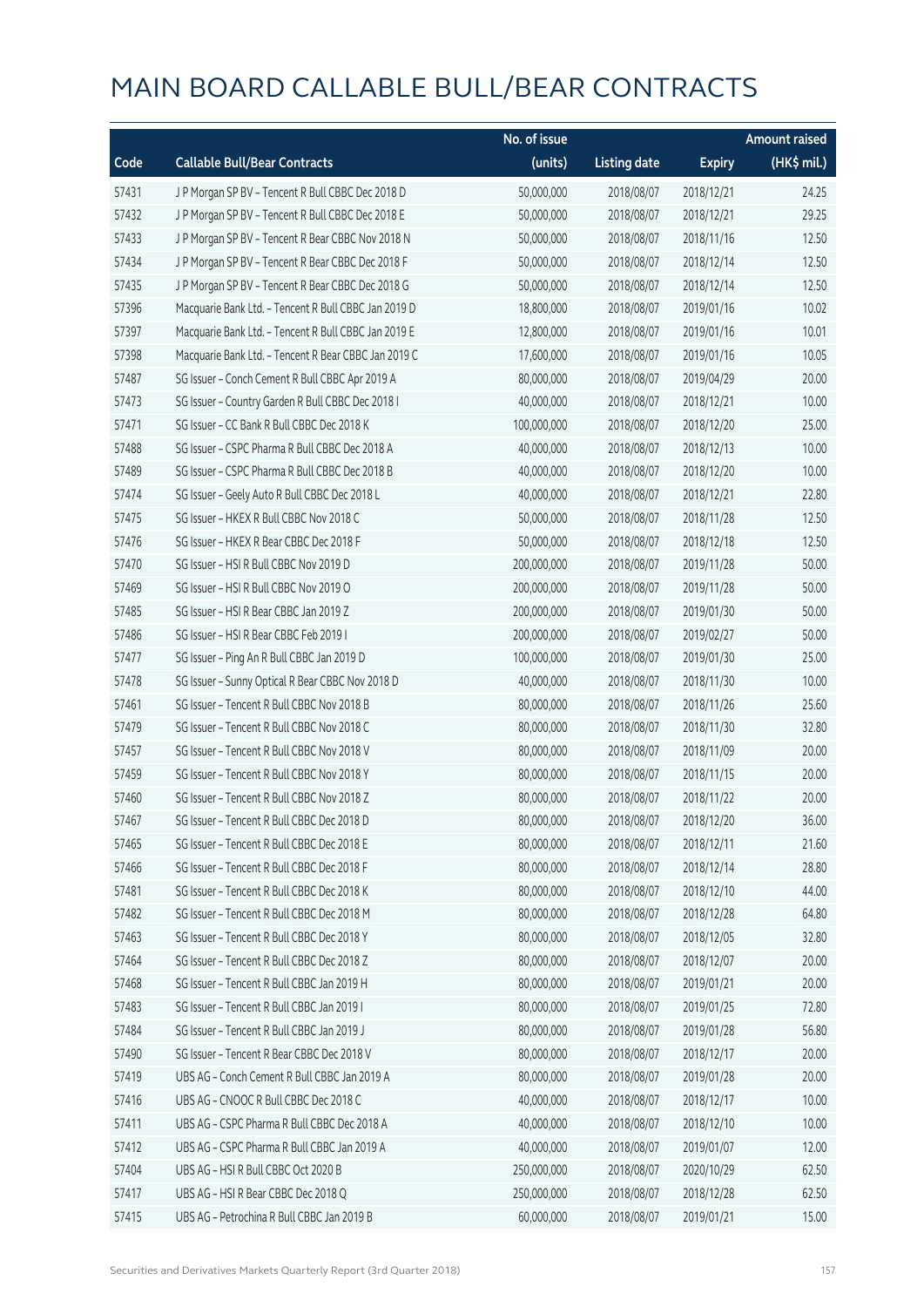|       |                                                          | No. of issue |                     |               | <b>Amount raised</b> |
|-------|----------------------------------------------------------|--------------|---------------------|---------------|----------------------|
| Code  | <b>Callable Bull/Bear Contracts</b>                      | (units)      | <b>Listing date</b> | <b>Expiry</b> | (HK\$ mil.)          |
| 57413 | UBS AG - Sino Biopharm R Bull CBBC Dec 2018 A            | 40,000,000   | 2018/08/07          | 2018/12/17    | 10.00                |
| 57401 | UBS AG - Tencent R Bull CBBC Dec 2018 O                  | 30,000,000   | 2018/08/07          | 2018/12/06    | 10.20                |
| 57403 | UBS AG - Tencent R Bull CBBC Dec 2018 P                  | 30,000,000   | 2018/08/07          | 2018/12/13    | 10.20                |
| 57406 | UBS AG - Tencent R Bull CBBC Dec 2018 Q                  | 30,000,000   | 2018/08/07          | 2018/12/03    | 10.20                |
| 57407 | UBS AG - Tencent R Bull CBBC Dec 2018 R                  | 30,000,000   | 2018/08/07          | 2018/12/20    | 10.20                |
| 57402 | UBS AG - Tencent R Bull CBBC Jan 2019 A                  | 30,000,000   | 2018/08/07          | 2019/01/07    | 10.20                |
| 57408 | UBS AG - Tencent R Bull CBBC Jan 2019 B                  | 30,000,000   | 2018/08/07          | 2019/01/21    | 10.05                |
| 57409 | UBS AG - Tencent R Bull CBBC Feb 2019 A                  | 30,000,000   | 2018/08/07          | 2019/02/11    | 18.00                |
| 57410 | UBS AG - Tencent R Bear CBBC Dec 2018 F                  | 30,000,000   | 2018/08/07          | 2018/12/05    | 10.20                |
| 57414 | UBS AG - WuXi Bio R Bull CBBC Jan 2019 A                 | 40,000,000   | 2018/08/07          | 2019/01/28    | 10.00                |
| 57373 | Bank Vontobel - HSI N Bull CBBC Mar 2019 F               | 100,000,000  | 2018/08/07          | 2019/03/28    | 25.00                |
| 57374 | Bank Vontobel - HSI N Bear CBBC Jan 2019 F               | 100,000,000  | 2018/08/07          | 2019/01/30    | 25.10                |
| 57372 | Bank Vontobel - Tencent R Bull CBBC Jan 2019 E           | 40,000,000   | 2018/08/07          | 2019/01/18    | 10.08                |
| 57400 | Bank Vontobel - Tencent R Bull CBBC Jul 2019 A           | 40,000,000   | 2018/08/07          | 2019/07/19    | 28.64                |
| 57501 | BOCI Asia Ltd. - Tencent R Bull CBBC Dec 2018 E          | 40,000,000   | 2018/08/08          | 2018/12/21    | 11.88                |
| 57503 | BOCI Asia Ltd. - Tencent R Bull CBBC Dec 2018 F          | 40,000,000   | 2018/08/08          | 2018/12/20    | 16.08                |
| 57504 | BOCI Asia Ltd. - Tencent R Bear CBBC Dec 2018 B          | 40,000,000   | 2018/08/08          | 2018/12/19    | 11.64                |
| 57505 | BOCI Asia Ltd. - Tencent R Bear CBBC Dec 2018 C          | 40,000,000   | 2018/08/08          | 2018/12/18    | 15.40                |
| 57500 | BNP Paribas Issuance B.V. - HSI R Bull CBBC Dec 2019 F   | 250,000,000  | 2018/08/08          | 2019/12/30    | 62.50                |
| 57527 | BNP Paribas Issuance B.V. - HSI R Bull CBBC Dec 2019 N   | 250,000,000  | 2018/08/08          | 2019/12/30    | 62.50                |
| 57491 | BNP Paribas Issuance B.V. - HSI R Bear CBBC Feb 2019 M   | 250,000,000  | 2018/08/08          | 2019/02/27    | 62.50                |
| 57538 | BNP Paribas Issuance B.V. - HSI R Bear CBBC Feb 2019 N   | 250,000,000  | 2018/08/08          | 2019/02/27    | 62.50                |
| 57539 | BNP Paribas Issuance B.V. - HSI R Bear CBBC Feb 2019 O   | 250,000,000  | 2018/08/08          | 2019/02/27    | 62.50                |
| 57558 | Credit Suisse AG - Country Garden R Bull CBBC Jan 2019 E | 40,000,000   | 2018/08/08          | 2019/01/30    | 10.00                |
| 57559 | Credit Suisse AG - HSI R Bull CBBC Oct 2019 F            | 200,000,000  | 2018/08/08          | 2019/10/30    | 50.00                |
| 57552 | Credit Suisse AG - HSI R Bull CBBC Oct 2019 J            | 200,000,000  | 2018/08/08          | 2019/10/30    | 50.00                |
| 57556 | Credit Suisse AG - HSI R Bull CBBC Nov 2019 Z            | 200,000,000  | 2018/08/08          | 2019/11/28    | 50.00                |
| 57560 | Credit Suisse AG - HSI R Bear CBBC Nov 2018 R            | 200,000,000  | 2018/08/08          | 2018/11/29    | 50.00                |
| 57562 | Credit Suisse AG - HSI R Bear CBBC Nov 2018 S            | 200,000,000  | 2018/08/08          | 2018/11/29    | 50.00                |
| 57563 | Credit Suisse AG - HSI R Bear CBBC Jan 2019 G            | 200,000,000  | 2018/08/08          | 2019/01/30    | 50.00                |
| 57565 | Credit Suisse AG - Ping An R Bear CBBC Dec 2018 G        | 50,000,000   | 2018/08/08          | 2018/12/28    | 12.50                |
| 57557 | Credit Suisse AG - SUNAC R Bull CBBC Sep 2019 A          | 80,000,000   | 2018/08/08          | 2019/09/27    | 20.00                |
| 57554 | Credit Suisse AG - Tencent R Bull CBBC Jan 2019 P        | 50,000,000   | 2018/08/08          | 2019/01/30    | 12.50                |
| 57564 | Credit Suisse AG - Tencent R Bull CBBC Jan 2019 Q        | 50,000,000   | 2018/08/08          | 2019/01/30    | 16.00                |
| 57555 | Credit Suisse AG - Tencent R Bear CBBC Jan 2019 R        | 50,000,000   | 2018/08/08          | 2019/01/18    | 12.50                |
| 57525 | Goldman Sachs SP (Asia) - HKEX R Bull CBBC Feb 2019 Y    | 100,000,000  | 2018/08/08          | 2019/02/20    | 25.00                |
| 57526 | Goldman Sachs SP (Asia) - HSI R Bull CBBC Aug 2019 O     | 200,000,000  | 2018/08/08          | 2019/08/29    | 50.00                |
| 57494 | Goldman Sachs SP (Asia) - HSI R Bull CBBC Sep 2019 F     | 200,000,000  | 2018/08/08          | 2019/09/27    | 50.00                |
| 57585 | Goldman Sachs SP (Asia) - HSI R Bull CBBC Oct 2019 C     | 200,000,000  | 2018/08/08          | 2019/10/30    | 50.00                |
| 57587 | Goldman Sachs SP (Asia) - HSI R Bear CBBC Jan 2019 F     | 200,000,000  | 2018/08/08          | 2019/01/30    | 50.00                |
| 57586 | Goldman Sachs SP (Asia) - HSI R Bear CBBC Jan 2019 H     | 200,000,000  | 2018/08/08          | 2019/01/30    | 50.00                |
| 57588 | Goldman Sachs SP (Asia) - HSI R Bear CBBC Jan 2019 I     | 200,000,000  | 2018/08/08          | 2019/01/30    | 50.00                |
| 57524 | Goldman Sachs SP (Asia) - Ping An R Bull CBBC Feb 2019 T | 100,000,000  | 2018/08/08          | 2019/02/18    | 25.00                |
| 57492 | Goldman Sachs SP (Asia) - Tencent R Bull CBBC Mar 2019 L | 100,000,000  | 2018/08/08          | 2019/03/08    | 25.00                |
| 57493 | Goldman Sachs SP (Asia) - Tencent R Bull CBBC Jun 2019 C | 100,000,000  | 2018/08/08          | 2019/06/28    | 25.00                |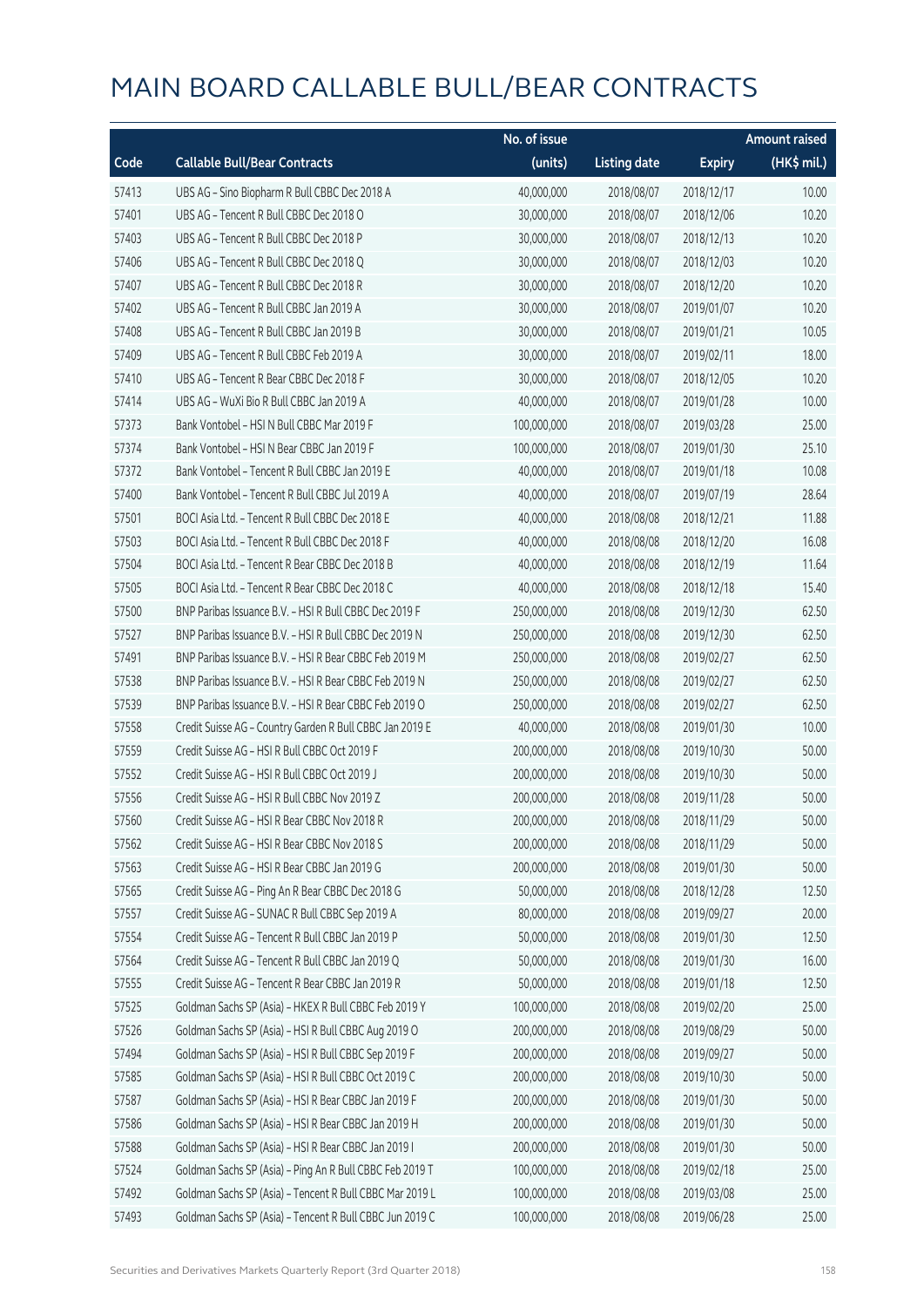|       |                                                           | No. of issue |                     |               | <b>Amount raised</b>  |
|-------|-----------------------------------------------------------|--------------|---------------------|---------------|-----------------------|
| Code  | <b>Callable Bull/Bear Contracts</b>                       | (units)      | <b>Listing date</b> | <b>Expiry</b> | $(HK\frac{1}{2}mil.)$ |
| 57521 | HK Bank - Conch Cement R Bull CBBC Mar 2019 A             | 40,000,000   | 2018/08/08          | 2019/03/04    | 10.00                 |
| 57507 | HK Bank - Sinopec Corp R Bull CBBC Jan 2019 C             | 80,000,000   | 2018/08/08          | 2019/01/28    | 20.00                 |
| 57523 | HK Bank - CSPC Pharma R Bull CBBC Jan 2019 B              | 40,000,000   | 2018/08/08          | 2019/01/14    | 10.00                 |
| 57512 | HK Bank - HKEX R Bull CBBC Jan 2019 E                     | 50,000,000   | 2018/08/08          | 2019/01/14    | 12.50                 |
| 57511 | HK Bank - HKEX R Bear CBBC Jan 2019 A                     | 40,000,000   | 2018/08/08          | 2019/01/14    | 10.00                 |
| 57509 | HK Bank - HSI R Bull CBBC Jul 2019 N                      | 150,000,000  | 2018/08/08          | 2019/07/30    | 37.50                 |
| 57508 | HK Bank - HSI R Bear CBBC Dec 2018 D                      | 100,000,000  | 2018/08/08          | 2018/12/28    | 25.00                 |
| 57522 | HK Bank - Sino Biopharm R Bull CBBC Mar 2019 A            | 40,000,000   | 2018/08/08          | 2019/03/04    | 14.00                 |
| 57506 | HK Bank - Sunny Optical R Bull CBBC Jan 2019 D            | 40,000,000   | 2018/08/08          | 2019/01/28    | 10.00                 |
| 57513 | HK Bank - Tencent R Bull CBBC Dec 2018 U                  | 60,000,000   | 2018/08/08          | 2018/12/24    | 15.00                 |
| 57514 | HK Bank - Tencent R Bull CBBC Jan 2019 F                  | 60,000,000   | 2018/08/08          | 2019/01/24    | 24.00                 |
| 57517 | HK Bank - Tencent R Bull CBBC Feb 2019 E                  | 60,000,000   | 2018/08/08          | 2019/02/18    | 30.00                 |
| 57516 | HK Bank - Tencent R Bull CBBC Apr 2019 C                  | 60,000,000   | 2018/08/08          | 2019/04/23    | 39.00                 |
| 57519 | HK Bank - Tencent R Bull CBBC Apr 2019 D                  | 60,000,000   | 2018/08/08          | 2019/04/29    | 42.00                 |
| 57518 | HK Bank - Tencent R Bear CBBC Jan 2019 D                  | 50,000,000   | 2018/08/08          | 2019/01/28    | 12.50                 |
| 57520 | HK Bank - WuXi Bio R Bull CBBC Mar 2019 A                 | 40,000,000   | 2018/08/08          | 2019/03/04    | 10.00                 |
| 57498 | Haitong Int'l Sec - Country Garden R Bear CBBC Apr 2019 A | 70,000,000   | 2018/08/08          | 2019/04/24    | 17.50                 |
| 57497 | Haitong Int'l Sec - Sino Biopharm R Bull CBBC Jan 2019 B  | 80,000,000   | 2018/08/08          | 2019/01/25    | 20.00                 |
| 57496 | Haitong Int'l Sec - SUNAC R Bull CBBC Jan 2019 B          | 40,000,000   | 2018/08/08          | 2019/01/24    | 23.16                 |
| 57499 | Haitong Int'l Sec - SUNAC R Bear CBBC Apr 2019 A          | 40,000,000   | 2018/08/08          | 2019/04/25    | 10.00                 |
| 57495 | Haitong Int'l Sec - WuXi Bio R Bull CBBC Jan 2019 B       | 110,000,000  | 2018/08/08          | 2019/01/28    | 27.50                 |
| 57546 | J P Morgan SP BV - HKEX R Bear CBBC Dec 2018 A            | 40,000,000   | 2018/08/08          | 2018/12/14    | 10.00                 |
| 57543 | J P Morgan SP BV - HSI R Bull CBBC Sep 2020 F             | 240,000,000  | 2018/08/08          | 2020/09/29    | 60.00                 |
| 57542 | J P Morgan SP BV - HSI R Bull CBBC Oct 2020 G             | 200,000,000  | 2018/08/08          | 2020/10/29    | 50.00                 |
| 57548 | J P Morgan SP BV - HSI R Bear CBBC Jan 2019 I             | 200,000,000  | 2018/08/08          | 2019/01/30    | 50.00                 |
| 57549 | J P Morgan SP BV - HSI R Bear CBBC Jan 2019 K             | 200,000,000  | 2018/08/08          | 2019/01/30    | 50.00                 |
| 57551 | J P Morgan SP BV - HSI R Bear CBBC Jan 2019 L             | 240,000,000  | 2018/08/08          | 2019/01/30    | 60.00                 |
| 57544 | J P Morgan SP BV - Sunny Optical R Bull CBBC Dec 2018 A   | 50,000,000   | 2018/08/08          | 2018/12/14    | 13.25                 |
| 57545 | J P Morgan SP BV - Sunny Optical R Bear CBBC Dec 2018 A   | 50,000,000   | 2018/08/08          | 2018/12/14    | 12.50                 |
| 57540 | J P Morgan SP BV - Tencent R Bull CBBC Nov 2018 A         | 50,000,000   | 2018/08/08          | 2018/11/16    | 12.50                 |
| 57547 | J P Morgan SP BV - Tencent R Bull CBBC Dec 2018 F         | 50,000,000   | 2018/08/08          | 2018/12/14    | 21.25                 |
| 57541 | J P Morgan SP BV - Tencent R Bear CBBC Dec 2018 H         | 50,000,000   | 2018/08/08          | 2018/12/21    | 12.50                 |
| 57580 | SG Issuer - Conch Cement R Bull CBBC Feb 2019 A           | 80,000,000   | 2018/08/08          | 2019/02/22    | 20.00                 |
| 57579 | SG Issuer - AAC Tech R Bull CBBC Dec 2018 I               | 40,000,000   | 2018/08/08          | 2018/12/21    | 10.00                 |
| 57581 | SG Issuer - Sinopec Corp R Bull CBBC Dec 2018 F           | 40,000,000   | 2018/08/08          | 2018/12/21    | 10.00                 |
| 57582 | SG Issuer - CSPC Pharma R Bull CBBC Dec 2018 C            | 40,000,000   | 2018/08/08          | 2018/12/21    | 15.20                 |
| 57568 | SG Issuer - HKEX R Bull CBBC Dec 2018 G                   | 50,000,000   | 2018/08/08          | 2018/12/13    | 12.50                 |
| 57569 | SG Issuer - HSBC R Bull CBBC Dec 2018 W                   | 100,000,000  | 2018/08/08          | 2018/12/28    | 25.00                 |
| 57570 | SG Issuer - HSBC R Bear CBBC Dec 2018 B                   | 100,000,000  | 2018/08/08          | 2018/12/28    | 25.00                 |
| 57577 | SG Issuer - HSI R Bull CBBC Oct 2019 H                    | 200,000,000  | 2018/08/08          | 2019/10/30    | 50.00                 |
| 57578 | SG Issuer - HSI R Bull CBBC Nov 2019 Q                    | 200,000,000  | 2018/08/08          | 2019/11/28    | 50.00                 |
| 57567 | SG Issuer - HSI R Bull CBBC Nov 2019 U                    | 200,000,000  | 2018/08/08          | 2019/11/28    | 50.00                 |
| 57583 | SG Issuer - HSI R Bear CBBC Nov 2018 L                    | 200,000,000  | 2018/08/08          | 2018/11/29    | 50.00                 |
| 57566 | SG Issuer - HSI R Bear CBBC Dec 2018 I                    | 200,000,000  | 2018/08/08          | 2018/12/28    | 50.00                 |
| 57584 | SG Issuer - HSI R Bear CBBC Feb 2019 J                    | 200,000,000  | 2018/08/08          | 2019/02/27    | 50.00                 |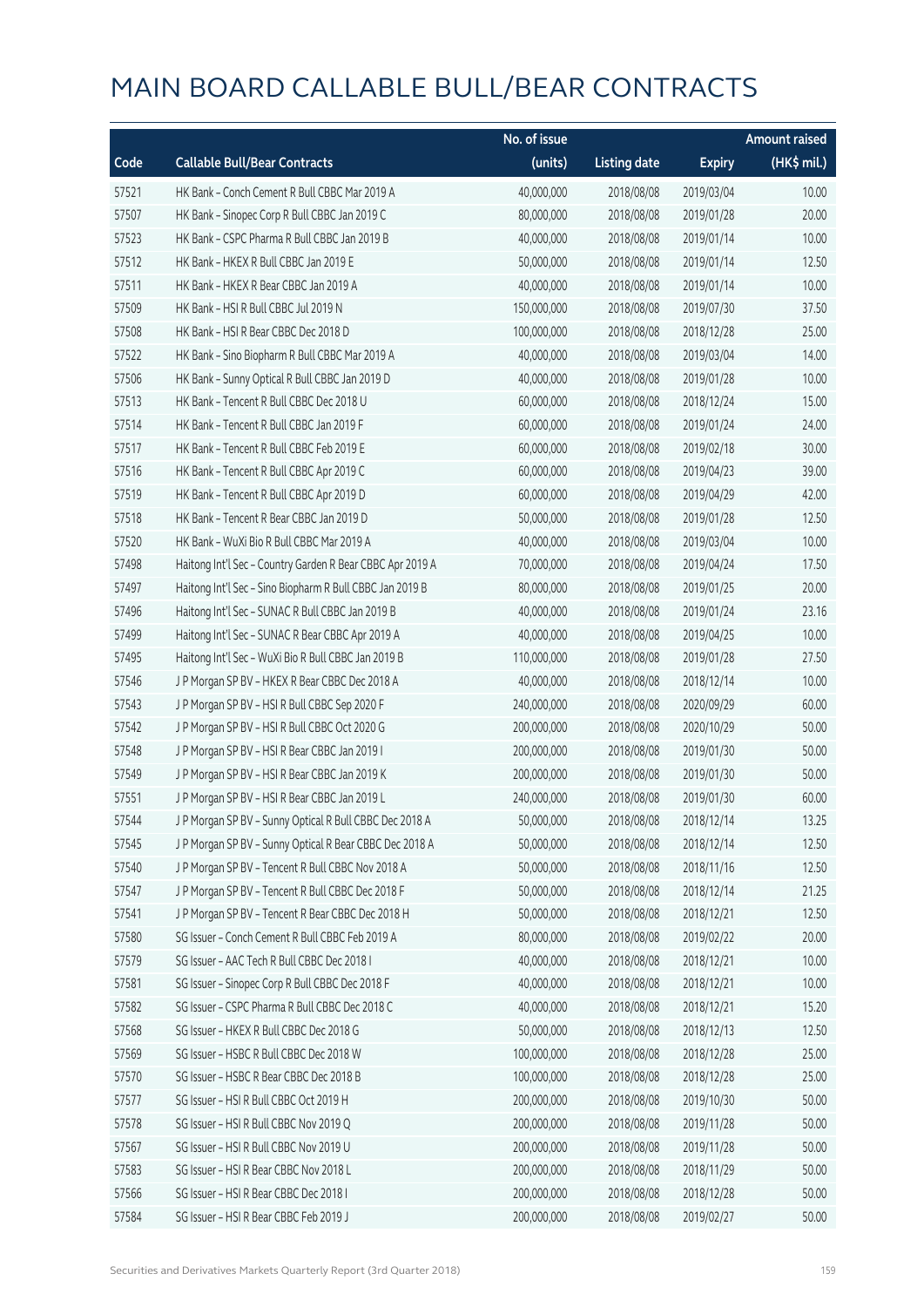|       |                                                               | No. of issue |                     |               | <b>Amount raised</b> |
|-------|---------------------------------------------------------------|--------------|---------------------|---------------|----------------------|
| Code  | <b>Callable Bull/Bear Contracts</b>                           | (units)      | <b>Listing date</b> | <b>Expiry</b> | (HK\$ mil.)          |
| 57571 | SG Issuer - Ping An R Bull CBBC Jan 2019 E                    | 100,000,000  | 2018/08/08          | 2019/01/28    | 25.00                |
| 57572 | SG Issuer - Tencent R Bull CBBC Nov 2018 O                    | 80,000,000   | 2018/08/08          | 2018/11/14    | 20.00                |
| 57574 | SG Issuer - Tencent R Bull CBBC Nov 2018 T                    | 80,000,000   | 2018/08/08          | 2018/11/22    | 20.00                |
| 57575 | SG Issuer - Tencent R Bull CBBC Dec 2018 O                    | 80,000,000   | 2018/08/08          | 2018/12/18    | 20.00                |
| 57573 | SG Issuer - Tencent R Bear CBBC Nov 2018 S                    | 80,000,000   | 2018/08/08          | 2018/11/19    | 20.00                |
| 57576 | SG Issuer - Tencent R Bear CBBC Dec 2018 W                    | 80,000,000   | 2018/08/08          | 2018/12/18    | 20.00                |
| 57534 | UBS AG - HSI R Bull CBBC Nov 2019 T                           | 250,000,000  | 2018/08/08          | 2019/11/28    | 62.50                |
| 57533 | UBS AG - HSI R Bull CBBC Dec 2019 N                           | 200,000,000  | 2018/08/08          | 2019/12/30    | 50.00                |
| 57535 | UBS AG - HSI R Bear CBBC Nov 2018 Q                           | 200,000,000  | 2018/08/08          | 2018/11/29    | 50.00                |
| 57536 | UBS AG - HSI R Bear CBBC Nov 2018 X                           | 200,000,000  | 2018/08/08          | 2018/11/29    | 50.00                |
| 57537 | UBS AG - HSI R Bear CBBC Dec 2018 R                           | 250,000,000  | 2018/08/08          | 2018/12/28    | 62.50                |
| 57528 | UBS AG - Tencent R Bull CBBC Nov 2018 E                       | 30,000,000   | 2018/08/08          | 2018/11/19    | 10.20                |
| 57529 | UBS AG - Tencent R Bull CBBC Jan 2019 C                       | 30,000,000   | 2018/08/08          | 2019/01/24    | 10.20                |
| 57532 | UBS AG - Tencent R Bull CBBC Jan 2019 D                       | 30,000,000   | 2018/08/08          | 2019/01/24    | 10.20                |
| 57798 | BOCI Asia Ltd. - Galaxy Ent R Bull CBBC Dec 2018 B            | 50,000,000   | 2018/08/09          | 2018/12/18    | 12.60                |
| 57801 | BOCI Asia Ltd. - Galaxy Ent R Bear CBBC Dec 2018 B            | 50,000,000   | 2018/08/09          | 2018/12/17    | 12.50                |
| 57802 | BOCI Asia Ltd. - HKEX R Bull CBBC Dec 2018 B                  | 40,000,000   | 2018/08/09          | 2018/12/19    | 10.68                |
| 57803 | BOCI Asia Ltd. - HKEX R Bear CBBC Dec 2018 A                  | 40,000,000   | 2018/08/09          | 2018/12/18    | 10.36                |
| 57804 | BOCI Asia Ltd. - Sunny Optical R Bull CBBC Dec 2018 B         | 40,000,000   | 2018/08/09          | 2018/12/17    | 10.28                |
| 57793 | BOCI Asia Ltd. - Tencent R Bull CBBC Dec 2018 G               | 40,000,000   | 2018/08/09          | 2018/12/13    | 20.08                |
| 57794 | BOCI Asia Ltd. - Tencent R Bull CBBC Dec 2018 H               | 40,000,000   | 2018/08/09          | 2018/12/12    | 15.96                |
| 57796 | BOCI Asia Ltd. - Tencent R Bear CBBC Dec 2018 D               | 40,000,000   | 2018/08/09          | 2018/12/11    | 10.16                |
| 57797 | BOCI Asia Ltd. - Tencent R Bear CBBC Dec 2018 E               | 40,000,000   | 2018/08/09          | 2018/12/10    | 11.32                |
| 57617 | BNP Paribas Issuance B.V. - Galaxy Ent R Bull CBBC Nov 2019 C | 150,000,000  | 2018/08/09          | 2019/11/28    | 37.50                |
| 57618 | BNP Paribas Issuance B.V. - Galaxy Ent R Bull CBBC Nov 2019 D | 150,000,000  | 2018/08/09          | 2019/11/28    | 37.50                |
| 57757 | BNP Paribas Issuance B.V. - HKEX R Bear CBBC Mar 2019 L       | 50,000,000   | 2018/08/09          | 2019/03/28    | 12.50                |
| 57620 | BNP Paribas Issuance B.V. - HSBC R Bull CBBC Jun 2019 C       | 150,000,000  | 2018/08/09          | 2019/06/27    | 37.50                |
| 57756 | BNP Paribas Issuance B.V. - HSBC R Bear CBBC Jan 2019 D       | 150,000,000  | 2018/08/09          | 2019/01/30    | 37.50                |
| 57758 | BNP Paribas Issuance B.V. - HSCEI R Bear CBBC Jan 2019 H      | 100,000,000  | 2018/08/09          | 2019/01/30    | 25.00                |
| 57759 | BNP Paribas Issuance B.V. - HSCEI R Bear CBBC Jan 2019 I      | 100,000,000  | 2018/08/09          | 2019/01/30    | 25.00                |
| 57668 | BNP Paribas Issuance B.V. - HSI R Bull CBBC Nov 2019 T        | 250,000,000  | 2018/08/09          | 2019/11/28    | 62.50                |
| 57669 | BNP Paribas Issuance B.V. - HSI R Bull CBBC Nov 2019 U        | 250,000,000  | 2018/08/09          | 2019/11/28    | 62.50                |
| 57670 | BNP Paribas Issuance B.V. - HSI R Bull CBBC Nov 2019 V        | 250,000,000  | 2018/08/09          | 2019/11/28    | 62.50                |
| 57671 | BNP Paribas Issuance B.V. - HSI R Bull CBBC Nov 2019 W        | 250,000,000  | 2018/08/09          | 2019/11/28    | 62.50                |
| 57672 | BNP Paribas Issuance B.V. - HSI R Bull CBBC Nov 2019 X        | 250,000,000  | 2018/08/09          | 2019/11/28    | 62.50                |
| 57673 | BNP Paribas Issuance B.V. - HSI R Bull CBBC Nov 2019 Y        | 250,000,000  | 2018/08/09          | 2019/11/28    | 62.50                |
| 57674 | BNP Paribas Issuance B.V. - HSI R Bull CBBC Nov 2019 Z        | 250,000,000  | 2018/08/09          | 2019/11/28    | 62.50                |
| 57664 | BNP Paribas Issuance B.V. - HSI R Bull CBBC Dec 2019 B        | 250,000,000  | 2018/08/09          | 2019/12/30    | 62.50                |
| 57665 | BNP Paribas Issuance B.V. - HSI R Bull CBBC Dec 2019 C        | 250,000,000  | 2018/08/09          | 2019/12/30    | 62.50                |
| 57666 | BNP Paribas Issuance B.V. - HSI R Bull CBBC Dec 2019 J        | 250,000,000  | 2018/08/09          | 2019/12/30    | 62.50                |
| 57667 | BNP Paribas Issuance B.V. - HSI R Bull CBBC Dec 2019 O        | 250,000,000  | 2018/08/09          | 2019/12/30    | 62.50                |
| 57675 | BNP Paribas Issuance B.V. - HSI R Bull CBBC Dec 2019 Q        | 250,000,000  | 2018/08/09          | 2019/12/30    | 62.50                |
| 57610 | BNP Paribas Issuance B.V. - HSI R Bull CBBC Dec 2019 S        | 250,000,000  | 2018/08/09          | 2019/12/30    | 62.50                |
| 57611 | BNP Paribas Issuance B.V. - HSI R Bull CBBC Dec 2019 T        | 250,000,000  | 2018/08/09          | 2019/12/30    | 62.50                |
| 57612 | BNP Paribas Issuance B.V. - HSI R Bull CBBC Dec 2019 U        | 250,000,000  | 2018/08/09          | 2019/12/30    | 62.50                |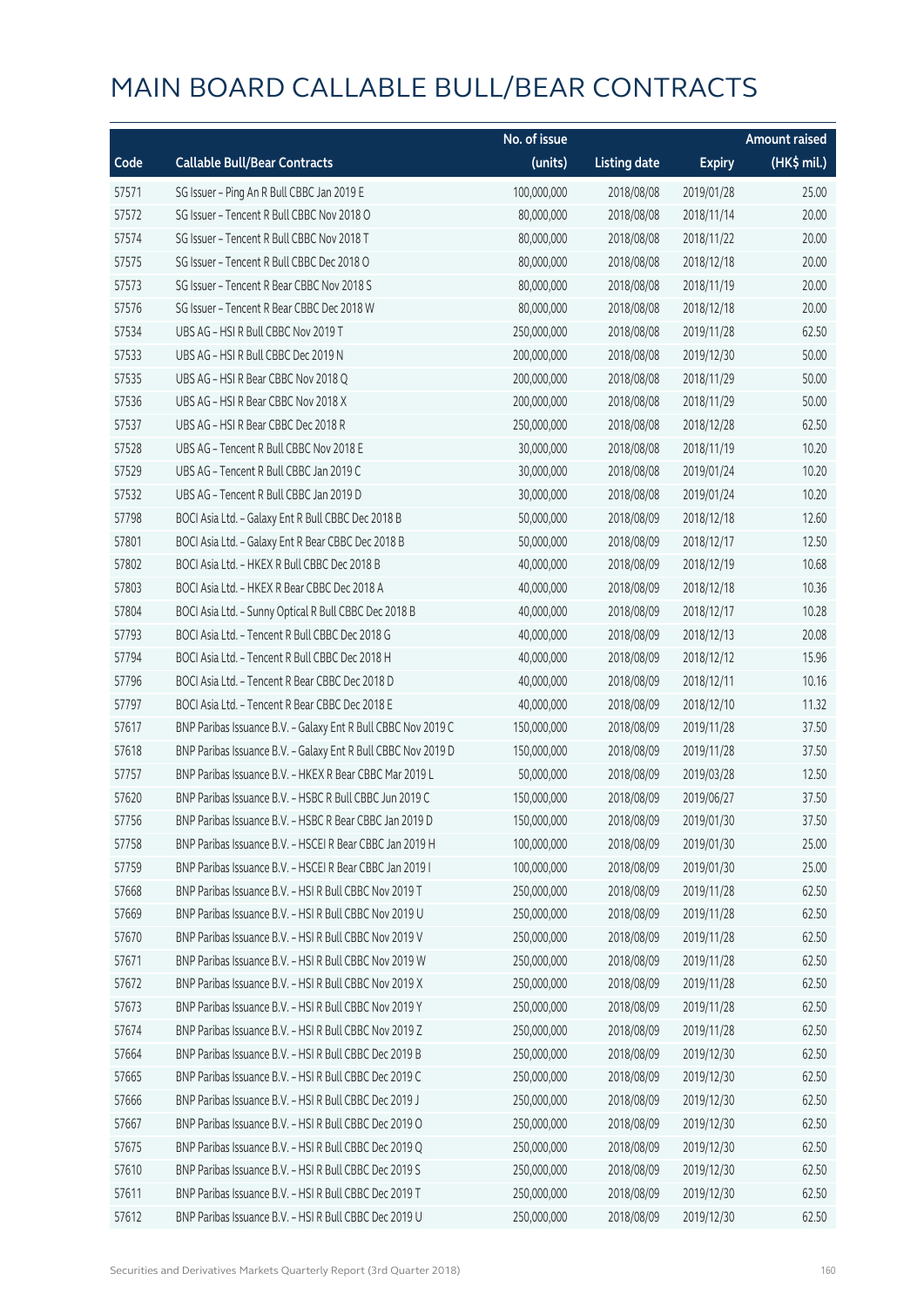|       |                                                            | No. of issue |                     |               | <b>Amount raised</b> |
|-------|------------------------------------------------------------|--------------|---------------------|---------------|----------------------|
| Code  | <b>Callable Bull/Bear Contracts</b>                        | (units)      | <b>Listing date</b> | <b>Expiry</b> | (HK\$ mil.)          |
| 57613 | BNP Paribas Issuance B.V. - HSI R Bull CBBC Dec 2019 X     | 250,000,000  | 2018/08/09          | 2019/12/30    | 62.50                |
| 57676 | BNP Paribas Issuance B.V. - HSI R Bull CBBC Dec 2019 Y     | 250,000,000  | 2018/08/09          | 2019/12/30    | 62.50                |
| 57660 | BNP Paribas Issuance B.V. - HSI R Bear CBBC Feb 2019 P     | 250,000,000  | 2018/08/09          | 2019/02/27    | 62.50                |
| 57662 | BNP Paribas Issuance B.V. - HSI R Bear CBBC Feb 2019 Q     | 250,000,000  | 2018/08/09          | 2019/02/27    | 62.50                |
| 57661 | BNP Paribas Issuance B.V. - HSI R Bear CBBC Feb 2019 T     | 250,000,000  | 2018/08/09          | 2019/02/27    | 62.50                |
| 57663 | BNP Paribas Issuance B.V. - HSI R Bear CBBC Feb 2019 U     | 250,000,000  | 2018/08/09          | 2019/02/27    | 62.50                |
| 57677 | BNP Paribas Issuance B.V. - HSI R Bear CBBC Feb 2019 V     | 250,000,000  | 2018/08/09          | 2019/02/27    | 62.50                |
| 57678 | BNP Paribas Issuance B.V. - HSI R Bear CBBC Feb 2019 W     | 250,000,000  | 2018/08/09          | 2019/02/27    | 62.50                |
| 57679 | BNP Paribas Issuance B.V. - HSI R Bear CBBC Feb 2019 X     | 250,000,000  | 2018/08/09          | 2019/02/27    | 62.50                |
| 57614 | BNP Paribas Issuance B.V. - Tencent R Bull CBBC Jun 2019 E | 50,000,000   | 2018/08/09          | 2019/06/27    | 17.50                |
| 57615 | BNP Paribas Issuance B.V. - Tencent R Bull CBBC Jun 2019 F | 50,000,000   | 2018/08/09          | 2019/06/27    | 22.50                |
| 57616 | BNP Paribas Issuance B.V. - Tencent R Bull CBBC Jun 2019 G | 50,000,000   | 2018/08/09          | 2019/06/27    | 27.50                |
| 57755 | BNP Paribas Issuance B.V. - Tencent R Bear CBBC Apr 2019 F | 50,000,000   | 2018/08/09          | 2019/04/29    | 12.50                |
| 57779 | Credit Suisse AG - AIA R Bear CBBC Jan 2019 G              | 50,000,000   | 2018/08/09          | 2019/01/25    | 12.50                |
| 57777 | Credit Suisse AG - CC Bank R Bull CBBC Feb 2019 A          | 70,000,000   | 2018/08/09          | 2019/02/27    | 17.50                |
| 57778 | Credit Suisse AG - CSPC Pharma R Bull CBBC Feb 2019 A      | 30,000,000   | 2018/08/09          | 2019/02/27    | 10.20                |
| 57767 | Credit Suisse AG - Geely Auto R Bull CBBC Feb 2019 C       | 40,000,000   | 2018/08/09          | 2019/02/01    | 14.00                |
| 57766 | Credit Suisse AG - Galaxy Ent R Bear CBBC Jan 2019 C       | 50,000,000   | 2018/08/09          | 2019/01/30    | 12.50                |
| 57768 | Credit Suisse AG - HKEX R Bull CBBC Jan 2019 Q             | 50,000,000   | 2018/08/09          | 2019/01/25    | 15.00                |
| 57792 | Credit Suisse AG - HKEX R Bear CBBC Feb 2019 B             | 50,000,000   | 2018/08/09          | 2019/02/01    | 12.50                |
| 57764 | Credit Suisse AG - HSI R Bull CBBC Oct 2019 E              | 200,000,000  | 2018/08/09          | 2019/10/30    | 50.00                |
| 57762 | Credit Suisse AG - HSI R Bull CBBC Oct 2019 V              | 200,000,000  | 2018/08/09          | 2019/10/30    | 50.00                |
| 57784 | Credit Suisse AG - HSI R Bull CBBC Oct 2019 Y              | 200,000,000  | 2018/08/09          | 2019/10/30    | 50.00                |
| 57761 | Credit Suisse AG - HSI R Bull CBBC Nov 2019 A              | 200,000,000  | 2018/08/09          | 2019/11/28    | 50.00                |
| 57763 | Credit Suisse AG - HSI R Bull CBBC Nov 2019 H              | 200,000,000  | 2018/08/09          | 2019/11/28    | 50.00                |
| 57760 | Credit Suisse AG - HSI R Bull CBBC Nov 2019 S              | 200,000,000  | 2018/08/09          | 2019/11/28    | 50.00                |
| 57787 | Credit Suisse AG - HSI R Bear CBBC Nov 2018 X              | 200,000,000  | 2018/08/09          | 2018/11/29    | 50.00                |
| 57785 | Credit Suisse AG - HSI R Bear CBBC Dec 2018 Q              | 200,000,000  | 2018/08/09          | 2018/12/28    | 50.00                |
| 57786 | Credit Suisse AG - HSI R Bear CBBC Dec 2018 Y              | 200,000,000  | 2018/08/09          | 2018/12/28    | 50.00                |
| 57790 | Credit Suisse AG - HSI R Bear CBBC Dec 2018 Z              | 200,000,000  | 2018/08/09          | 2018/12/28    | 50.00                |
| 57788 | Credit Suisse AG - HSI R Bear CBBC Jan 2019 H              | 200,000,000  | 2018/08/09          | 2019/01/30    | 50.00                |
| 57791 | Credit Suisse AG - HSI R Bear CBBC Jan 2019 I              | 200,000,000  | 2018/08/09          | 2019/01/30    | 50.00                |
| 57781 | Credit Suisse AG - Ping An R Bull CBBC Jan 2019 O          | 80,000,000   | 2018/08/09          | 2019/01/25    | 20.00                |
| 57782 | Credit Suisse AG - Ping An R Bull CBBC Feb 2019 E          | 80,000,000   | 2018/08/09          | 2019/02/01    | 20.00                |
| 57783 | Credit Suisse AG - Ping An R Bear CBBC Feb 2019 A          | 50,000,000   | 2018/08/09          | 2019/02/01    | 12.50                |
| 57765 | Credit Suisse AG - Tencent R Bull CBBC Jan 2019 R          | 50,000,000   | 2018/08/09          | 2019/01/30    | 12.50                |
| 57769 | Credit Suisse AG - Tencent R Bull CBBC Feb 2019 P          | 50,000,000   | 2018/08/09          | 2019/02/01    | 14.50                |
| 57770 | Credit Suisse AG - Tencent R Bull CBBC Feb 2019 Q          | 50,000,000   | 2018/08/09          | 2019/02/28    | 17.50                |
| 57771 | Credit Suisse AG - Tencent R Bull CBBC Feb 2019 R          | 50,000,000   | 2018/08/09          | 2019/02/15    | 19.00                |
| 57772 | Credit Suisse AG - Tencent R Bull CBBC Feb 2019 S          | 50,000,000   | 2018/08/09          | 2019/02/28    | 30.50                |
| 57775 | Credit Suisse AG - Tencent R Bear CBBC Feb 2019 D          | 50,000,000   | 2018/08/09          | 2019/02/15    | 12.50                |
| 57776 | Credit Suisse AG - Tencent R Bear CBBC Feb 2019 E          | 50,000,000   | 2018/08/09          | 2019/02/22    | 12.50                |
| 57780 | Credit Suisse AG - WuXi Bio R Bull CBBC Feb 2019 B         | 40,000,000   | 2018/08/09          | 2019/02/27    | 10.00                |
| 57652 | Goldman Sachs SP (Asia) - HKEX R Bull CBBC Feb 2019 A      | 100,000,000  | 2018/08/09          | 2019/02/18    | 25.00                |
| 57595 | Goldman Sachs SP (Asia) - HKEX R Bull CBBC Feb 2019 Z      | 100,000,000  | 2018/08/09          | 2019/02/18    | 25.00                |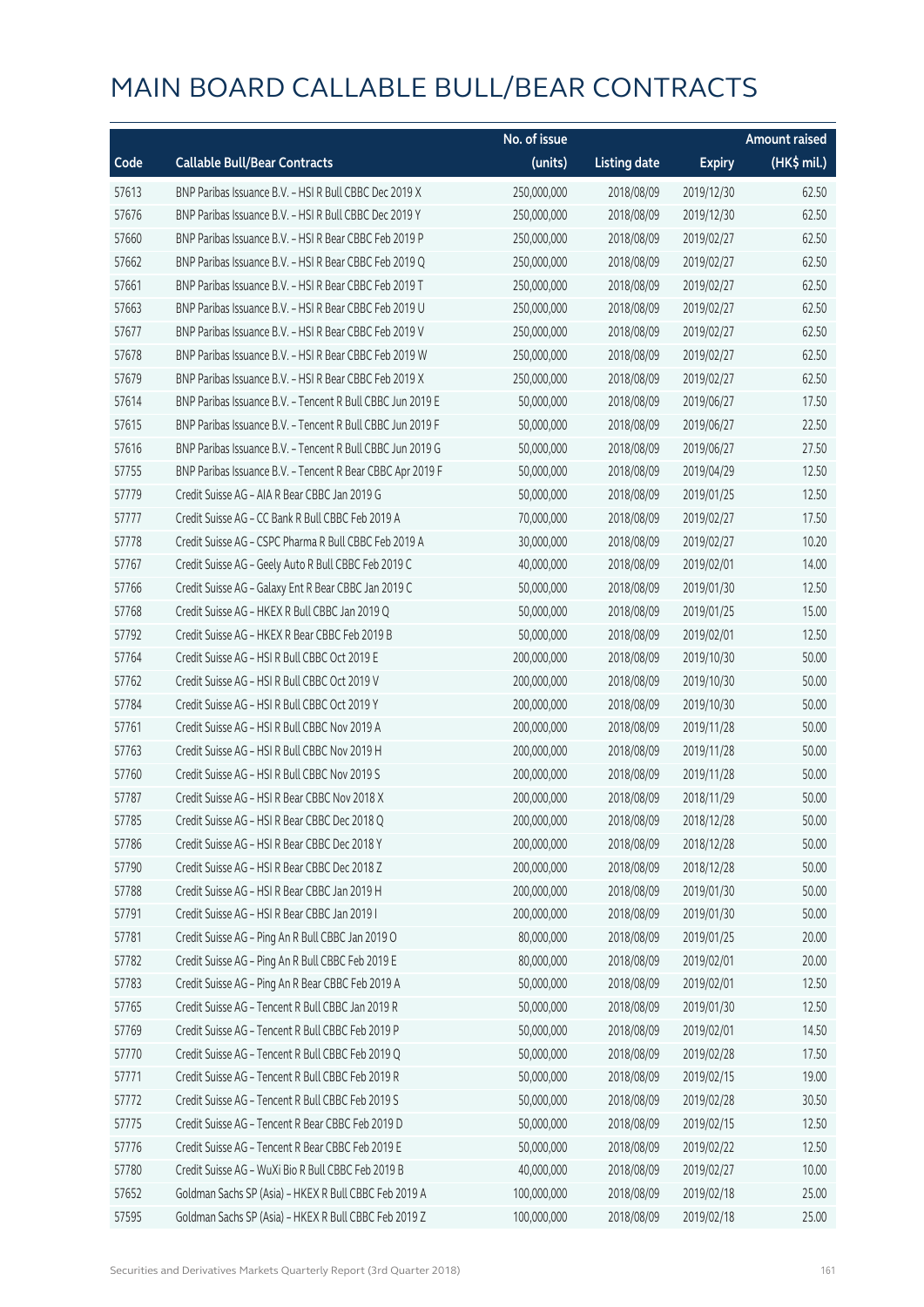|       |                                                          | No. of issue |                     |               | <b>Amount raised</b> |
|-------|----------------------------------------------------------|--------------|---------------------|---------------|----------------------|
| Code  | <b>Callable Bull/Bear Contracts</b>                      | (units)      | <b>Listing date</b> | <b>Expiry</b> | (HK\$ mil.)          |
| 57599 | Goldman Sachs SP (Asia) - HSI R Bull CBBC Aug 2019 P     | 200,000,000  | 2018/08/09          | 2019/08/29    | 50.00                |
| 57596 | Goldman Sachs SP (Asia) - HSI R Bull CBBC Aug 2019 S     | 200,000,000  | 2018/08/09          | 2019/08/29    | 50.00                |
| 57597 | Goldman Sachs SP (Asia) - HSI R Bull CBBC Aug 2019 T     | 200,000,000  | 2018/08/09          | 2019/08/29    | 50.00                |
| 57598 | Goldman Sachs SP (Asia) - HSI R Bull CBBC Aug 2019 U     | 200,000,000  | 2018/08/09          | 2019/08/29    | 50.00                |
| 57653 | Goldman Sachs SP (Asia) - HSI R Bull CBBC Aug 2019 V     | 200,000,000  | 2018/08/09          | 2019/08/29    | 50.00                |
| 57657 | Goldman Sachs SP (Asia) - HSI R Bear CBBC Jan 2019 A     | 200,000,000  | 2018/08/09          | 2019/01/30    | 50.00                |
| 57654 | Goldman Sachs SP (Asia) - HSI R Bear CBBC Jan 2019 J     | 200,000,000  | 2018/08/09          | 2019/01/30    | 50.00                |
| 57655 | Goldman Sachs SP (Asia) - HSI R Bear CBBC Jan 2019 L     | 200,000,000  | 2018/08/09          | 2019/01/30    | 50.00                |
| 57656 | Goldman Sachs SP (Asia) - HSI R Bear CBBC Jan 2019 M     | 200,000,000  | 2018/08/09          | 2019/01/30    | 50.00                |
| 57658 | Goldman Sachs SP (Asia) - HSI R Bear CBBC Jan 2019 N     | 200,000,000  | 2018/08/09          | 2019/01/30    | 50.00                |
| 57603 | Goldman Sachs SP (Asia) - Ping An R Bull CBBC Feb 2019 U | 100,000,000  | 2018/08/09          | 2019/02/20    | 25.00                |
| 57659 | Goldman Sachs SP (Asia) - Ping An R Bull CBBC Feb 2019 V | 100,000,000  | 2018/08/09          | 2019/02/20    | 25.00                |
| 57600 | Goldman Sachs SP (Asia) - Tencent R Bull CBBC Mar 2019 M | 100,000,000  | 2018/08/09          | 2019/03/08    | 25.00                |
| 57601 | Goldman Sachs SP (Asia) - Tencent R Bull CBBC Mar 2019 N | 100,000,000  | 2018/08/09          | 2019/03/08    | 25.00                |
| 57602 | Goldman Sachs SP (Asia) - Tencent R Bull CBBC Mar 2019 O | 100,000,000  | 2018/08/09          | 2019/03/08    | 25.00                |
| 57805 | Goldman Sachs SP (Asia) - Tencent R Bull CBBC Sep 2019 A | 80,000,000   | 2018/08/09          | 2019/09/30    | 41.84                |
| 57806 | Goldman Sachs SP (Asia) - Tencent R Bull CBBC Sep 2019 B | 80,000,000   | 2018/08/09          | 2019/09/30    | 37.60                |
| 57807 | Goldman Sachs SP (Asia) - Tencent R Bull CBBC Sep 2019 C | 80,000,000   | 2018/08/09          | 2019/09/30    | 33.36                |
| 57642 | HK Bank - Country Garden R Bull CBBC Jan 2019 B          | 40,000,000   | 2018/08/09          | 2019/01/28    | 18.00                |
| 57643 | HK Bank - Country Garden R Bull CBBC Feb 2019 A          | 40,000,000   | 2018/08/09          | 2019/02/14    | 16.00                |
| 57644 | HK Bank - Country Garden R Bull CBBC Mar 2019 A          | 40,000,000   | 2018/08/09          | 2019/03/11    | 14.00                |
| 57632 | HK Bank - Geely Auto R Bull CBBC Mar 2019 B              | 40,000,000   | 2018/08/09          | 2019/03/25    | 18.00                |
| 57609 | HK Bank - Galaxy Ent R Bull CBBC Jan 2019 G              | 80,000,000   | 2018/08/09          | 2019/01/28    | 20.00                |
| 57607 | HK Bank - HKEX R Bull CBBC Dec 2018 J                    | 50,000,000   | 2018/08/09          | 2018/12/17    | 12.50                |
| 57633 | HK Bank - HKEX R Bull CBBC Mar 2019 C                    | 50,000,000   | 2018/08/09          | 2019/03/25    | 20.00                |
| 57634 | HK Bank - HKEX R Bear CBBC Dec 2018 E                    | 40,000,000   | 2018/08/09          | 2018/12/31    | 10.00                |
| 57640 | HK Bank - HSCEI R Bear CBBC Dec 2018 B                   | 50,000,000   | 2018/08/09          | 2018/12/28    | 12.50                |
| 57605 | HK Bank - HSI R Bull CBBC Jul 2019 O                     | 150,000,000  | 2018/08/09          | 2019/07/30    | 37.50                |
| 57606 | HK Bank - HSI R Bull CBBC Jul 2019 P                     | 150,000,000  | 2018/08/09          | 2019/07/30    | 37.50                |
| 57638 | HK Bank - HSI R Bull CBBC Sep 2019 M                     | 150,000,000  | 2018/08/09          | 2019/09/27    | 37.50                |
| 57639 | HK Bank - HSI R Bull CBBC Dec 2019 U                     | 150,000,000  | 2018/08/09          | 2019/12/30    | 37.50                |
| 57635 | HK Bank - HSI R Bear CBBC Dec 2018 E                     | 150,000,000  | 2018/08/09          | 2018/12/28    | 37.50                |
| 57636 | HK Bank - HSI R Bear CBBC Dec 2018 F                     | 150,000,000  | 2018/08/09          | 2018/12/28    | 37.50                |
| 57637 | HK Bank - HSI R Bear CBBC Dec 2018 G                     | 150,000,000  | 2018/08/09          | 2018/12/28    | 37.50                |
| 57608 | HK Bank - Ping An R Bull CBBC Jan 2019 G                 | 100,000,000  | 2018/08/09          | 2019/01/28    | 25.00                |
| 57641 | HK Bank - Sunny Optical R Bull CBBC Apr 2019 A           | 40,000,000   | 2018/08/09          | 2019/04/01    | 12.00                |
| 57604 | HK Bank - Tencent R Bull CBBC Dec 2018 V                 | 60,000,000   | 2018/08/09          | 2018/12/17    | 15.00                |
| 57645 | HK Bank - Tencent R Bull CBBC Dec 2018 W                 | 60,000,000   | 2018/08/09          | 2018/12/31    | 15.00                |
| 57647 | HK Bank - Tencent R Bull CBBC Jan 2019 G                 | 60,000,000   | 2018/08/09          | 2019/01/28    | 24.00                |
| 57649 | HK Bank - Tencent R Bull CBBC Feb 2019 F                 | 60,000,000   | 2018/08/09          | 2019/02/04    | 27.00                |
| 57650 | HK Bank - Tencent R Bull CBBC Mar 2019 F                 | 60,000,000   | 2018/08/09          | 2019/03/11    | 36.00                |
| 57651 | HK Bank - Tencent R Bull CBBC Jun 2019 A                 | 60,000,000   | 2018/08/09          | 2019/06/24    | 42.00                |
| 57646 | HK Bank - Tencent R Bear CBBC Feb 2019 A                 | 50,000,000   | 2018/08/09          | 2019/02/04    | 12.50                |
| 57648 | HK Bank - Tencent R Bear CBBC Feb 2019 B                 | 50,000,000   | 2018/08/09          | 2019/02/11    | 15.00                |
| 57621 | Haitong Int'l Sec - HKEX R Bull CBBC Jan 2019 C          | 40,000,000   | 2018/08/09          | 2019/01/25    | 10.00                |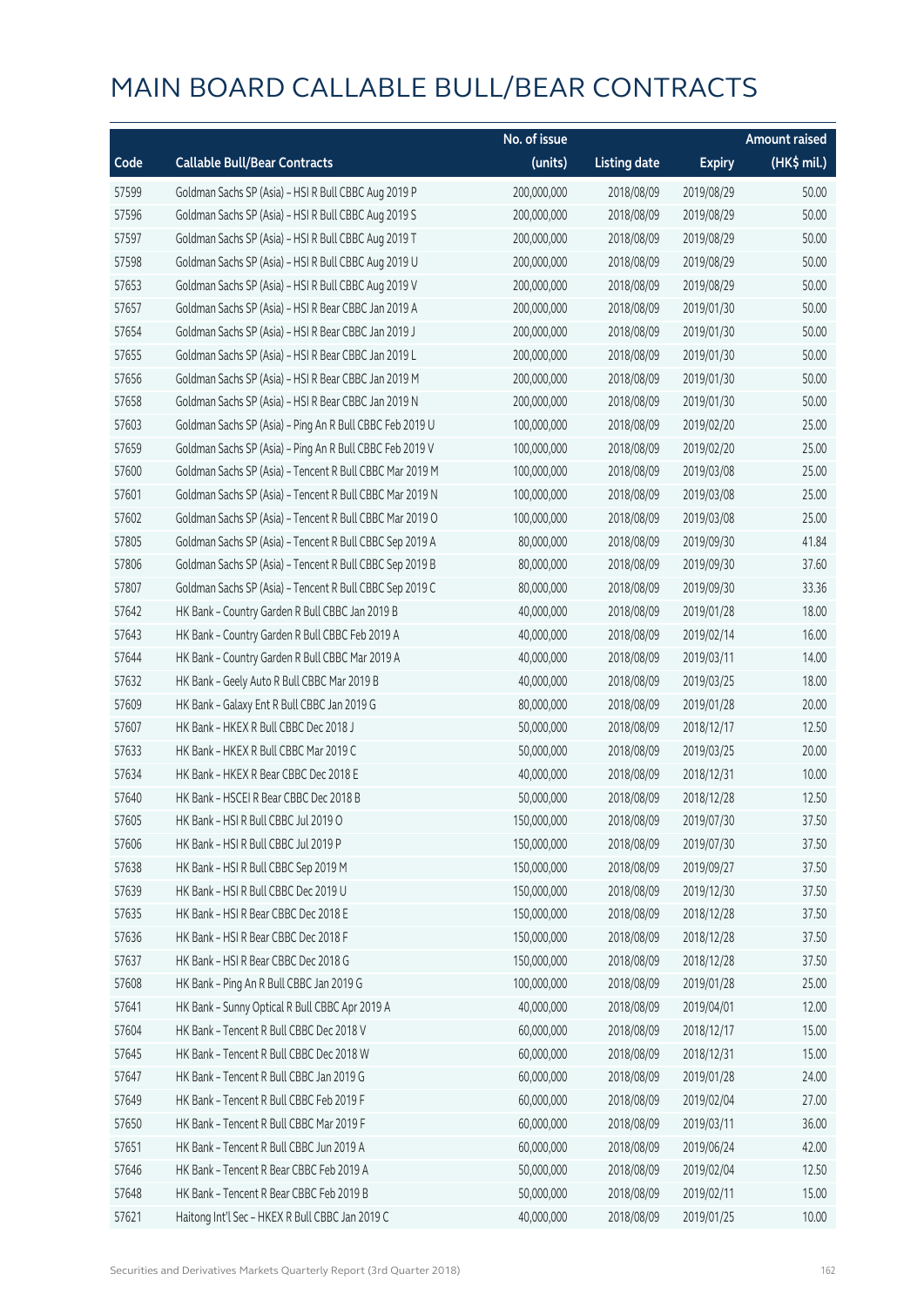|       |                                                     | No. of issue |                     |               | <b>Amount raised</b> |
|-------|-----------------------------------------------------|--------------|---------------------|---------------|----------------------|
| Code  | <b>Callable Bull/Bear Contracts</b>                 | (units)      | <b>Listing date</b> | <b>Expiry</b> | (HK\$ mil.)          |
| 57625 | Haitong Int'l Sec - ICBC R Bull CBBC Jan 2019 D     | 150,000,000  | 2018/08/09          | 2019/01/28    | 37.50                |
| 57624 | Haitong Int'l Sec - Tencent R Bull CBBC Jan 2019 E  | 40,000,000   | 2018/08/09          | 2019/01/25    | 13.04                |
| 57622 | Haitong Int'l Sec - WuXi Bio R Bull CBBC Jan 2019 C | 110,000,000  | 2018/08/09          | 2019/01/29    | 27.50                |
| 57719 | J P Morgan SP BV - HSCEI R Bull CBBC Sep 2020 C     | 100,000,000  | 2018/08/09          | 2020/09/29    | 25.00                |
| 57718 | JP Morgan SP BV - HSCEIR Bear CBBC Apr 2019 H       | 100,000,000  | 2018/08/09          | 2019/04/29    | 25.00                |
| 57713 | J P Morgan SP BV - HSI R Bull CBBC Sep 2020 G       | 240,000,000  | 2018/08/09          | 2020/09/29    | 60.00                |
| 57717 | J P Morgan SP BV - HSI R Bull CBBC Sep 2020 H       | 240,000,000  | 2018/08/09          | 2020/09/29    | 60.00                |
| 57735 | J P Morgan SP BV - HSI R Bull CBBC Sep 2020 J       | 240,000,000  | 2018/08/09          | 2020/09/29    | 60.00                |
| 57731 | J P Morgan SP BV - HSI R Bull CBBC Sep 2020 K       | 240,000,000  | 2018/08/09          | 2020/09/29    | 60.00                |
| 57738 | J P Morgan SP BV - HSI R Bull CBBC Sep 2020 L       | 240,000,000  | 2018/08/09          | 2020/09/29    | 60.00                |
| 57742 | J P Morgan SP BV - HSI R Bull CBBC Sep 2020 M       | 240,000,000  | 2018/08/09          | 2020/09/29    | 60.00                |
| 57746 | J P Morgan SP BV - HSI R Bull CBBC Sep 2020 N       | 240,000,000  | 2018/08/09          | 2020/09/29    | 91.20                |
| 57712 | J P Morgan SP BV - HSI R Bull CBBC Oct 2020 H       | 200,000,000  | 2018/08/09          | 2020/10/29    | 50.00                |
| 57714 | JP Morgan SP BV - HSIR Bull CBBC Oct 2020 I         | 200,000,000  | 2018/08/09          | 2020/10/29    | 50.00                |
| 57740 | J P Morgan SP BV - HSI R Bull CBBC Oct 2020 J       | 240,000,000  | 2018/08/09          | 2020/10/29    | 60.00                |
| 57732 | J P Morgan SP BV - HSI R Bull CBBC Oct 2020 L       | 200,000,000  | 2018/08/09          | 2020/10/29    | 50.00                |
| 57736 | J P Morgan SP BV - HSI R Bull CBBC Oct 2020 M       | 240,000,000  | 2018/08/09          | 2020/10/29    | 60.00                |
| 57743 | J P Morgan SP BV - HSI R Bull CBBC Oct 2020 N       | 240,000,000  | 2018/08/09          | 2020/10/29    | 72.00                |
| 57715 | J P Morgan SP BV - HSI R Bull CBBC Nov 2020 L       | 200,000,000  | 2018/08/09          | 2020/11/27    | 50.00                |
| 57734 | J P Morgan SP BV - HSI R Bull CBBC Nov 2020 M       | 200,000,000  | 2018/08/09          | 2020/11/27    | 50.00                |
| 57737 | J P Morgan SP BV - HSI R Bull CBBC Nov 2020 N       | 240,000,000  | 2018/08/09          | 2020/11/27    | 60.00                |
| 57741 | J P Morgan SP BV - HSI R Bull CBBC Nov 2020 O       | 240,000,000  | 2018/08/09          | 2020/11/27    | 60.00                |
| 57745 | J P Morgan SP BV - HSI R Bull CBBC Nov 2020 P       | 240,000,000  | 2018/08/09          | 2020/11/27    | 79.20                |
| 57726 | J P Morgan SP BV - HSI R Bear CBBC Jan 2019 A       | 240,000,000  | 2018/08/09          | 2019/01/30    | 60.00                |
| 57728 | JP Morgan SP BV - HSIR Bear CBBC Jan 2019 B         | 240,000,000  | 2018/08/09          | 2019/01/30    | 60.00                |
| 57720 | J P Morgan SP BV - HSI R Bear CBBC Jan 2019 P       | 200,000,000  | 2018/08/09          | 2019/01/30    | 50.00                |
| 57721 | J P Morgan SP BV - HSI R Bear CBBC Jan 2019 Q       | 240,000,000  | 2018/08/09          | 2019/01/30    | 60.00                |
| 57722 | J P Morgan SP BV - HSI R Bear CBBC Jan 2019 W       | 200,000,000  | 2018/08/09          | 2019/01/30    | 50.00                |
| 57723 | J P Morgan SP BV - HSI R Bear CBBC Jan 2019 X       | 240,000,000  | 2018/08/09          | 2019/01/30    | 60.00                |
| 57724 | J P Morgan SP BV - HSI R Bear CBBC Jan 2019 Y       | 200,000,000  | 2018/08/09          | 2019/01/30    | 50.00                |
| 57727 | J P Morgan SP BV - HSI R Bear CBBC Jan 2019 Z       | 240,000,000  | 2018/08/09          | 2019/01/30    | 60.00                |
| 57754 | J P Morgan SP BV - Ping An R Bear CBBC Dec 2018 B   | 100,000,000  | 2018/08/09          | 2018/12/14    | 25.00                |
| 57709 | J P Morgan SP BV - Tencent R Bull CBBC Nov 2018 B   | 50,000,000   | 2018/08/09          | 2018/11/16    | 12.50                |
| 57750 | J P Morgan SP BV - Tencent R Bull CBBC Nov 2018 F   | 50,000,000   | 2018/08/09          | 2018/11/19    | 17.75                |
| 57751 | J P Morgan SP BV - Tencent R Bull CBBC Nov 2018 G   | 50,000,000   | 2018/08/09          | 2018/11/19    | 21.25                |
| 57710 | J P Morgan SP BV - Tencent R Bull CBBC Nov 2018 H   | 50,000,000   | 2018/08/09          | 2018/11/16    | 12.50                |
| 57753 | J P Morgan SP BV - Tencent R Bull CBBC Nov 2018 I   | 50,000,000   | 2018/08/09          | 2018/11/19    | 29.25                |
| 57711 | J P Morgan SP BV - Tencent R Bull CBBC Dec 2018 G   | 50,000,000   | 2018/08/09          | 2018/12/14    | 12.50                |
| 57747 | JP Morgan SP BV - Tencent R Bear CBBC Dec 2018 I    | 50,000,000   | 2018/08/09          | 2018/12/14    | 12.50                |
| 57748 | J P Morgan SP BV - Tencent R Bear CBBC Dec 2018 J   | 50,000,000   | 2018/08/09          | 2018/12/14    | 12.50                |
| 57749 | J P Morgan SP BV - Tencent R Bear CBBC Dec 2018 K   | 50,000,000   | 2018/08/09          | 2018/12/21    | 12.50                |
| 57821 | SG Issuer - Country Garden R Bull CBBC Dec 2018 J   | 40,000,000   | 2018/08/09          | 2018/12/20    | 10.00                |
| 57820 | SG Issuer - CSOP A50 ETF R Bull CBBC Jan 2019 A     | 60,000,000   | 2018/08/09          | 2019/01/29    | 15.00                |
| 57834 | SG Issuer - Galaxy Ent R Bear CBBC Jan 2019 B       | 80,000,000   | 2018/08/09          | 2019/01/25    | 20.00                |
| 57835 | SG Issuer - HKEX R Bull CBBC Jan 2019 D             | 50,000,000   | 2018/08/09          | 2019/01/30    | 23.50                |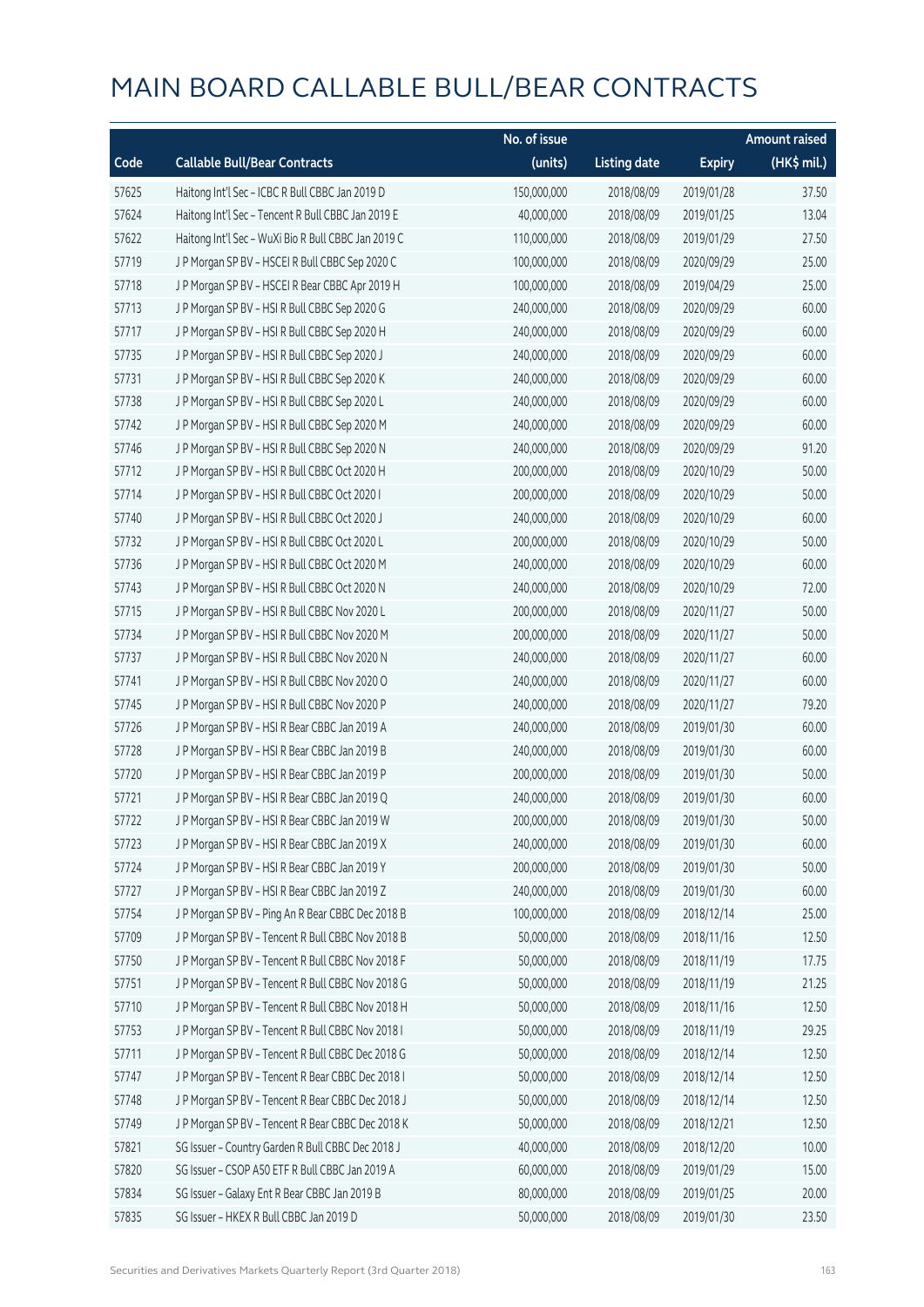|       |                                               | No. of issue |                     |               | <b>Amount raised</b> |
|-------|-----------------------------------------------|--------------|---------------------|---------------|----------------------|
| Code  | <b>Callable Bull/Bear Contracts</b>           | (units)      | <b>Listing date</b> | <b>Expiry</b> | (HK\$ mil.)          |
| 57813 | SG Issuer - HKEX R Bull CBBC Feb 2019 B       | 50,000,000   | 2018/08/09          | 2019/02/22    | 12.50                |
| 57810 | SG Issuer - HSI R Bull CBBC Nov 2019 E        | 200,000,000  | 2018/08/09          | 2019/11/28    | 50.00                |
| 57811 | SG Issuer - HSI R Bull CBBC Nov 2019 F        | 200,000,000  | 2018/08/09          | 2019/11/28    | 50.00                |
| 57808 | SG Issuer - HSI R Bull CBBC Nov 2019 G        | 200,000,000  | 2018/08/09          | 2019/11/28    | 50.00                |
| 57809 | SG Issuer - HSI R Bull CBBC Nov 2019 N        | 200,000,000  | 2018/08/09          | 2019/11/28    | 50.00                |
| 57812 | SG Issuer - HSI R Bull CBBC Dec 2019 U        | 200,000,000  | 2018/08/09          | 2019/12/30    | 50.00                |
| 57830 | SG Issuer - HSI R Bull CBBC Dec 2019 W        | 200,000,000  | 2018/08/09          | 2019/12/30    | 50.00                |
| 57832 | SG Issuer - HSI R Bull CBBC Dec 2019 X        | 200,000,000  | 2018/08/09          | 2019/12/30    | 50.00                |
| 57833 | SG Issuer - HSI R Bull CBBC Dec 2019 Y        | 200,000,000  | 2018/08/09          | 2019/12/30    | 50.00                |
| 57824 | SG Issuer - HSI R Bear CBBC Nov 2018 E        | 200,000,000  | 2018/08/09          | 2018/11/29    | 50.00                |
| 57825 | SG Issuer - HSI R Bear CBBC Dec 2018 B        | 200,000,000  | 2018/08/09          | 2018/12/28    | 50.00                |
| 57826 | SG Issuer - HSI R Bear CBBC Jan 2019 E        | 200,000,000  | 2018/08/09          | 2019/01/30    | 50.00                |
| 57827 | SG Issuer - HSI R Bear CBBC Jan 2019 H        | 200,000,000  | 2018/08/09          | 2019/01/30    | 50.00                |
| 57828 | SG Issuer - HSI R Bear CBBC Feb 2019 K        | 200,000,000  | 2018/08/09          | 2019/02/27    | 50.00                |
| 57829 | SG Issuer - HSI R Bear CBBC Feb 2019 L        | 200,000,000  | 2018/08/09          | 2019/02/27    | 50.00                |
| 57814 | SG Issuer - Ping An R Bull CBBC Feb 2019 F    | 100,000,000  | 2018/08/09          | 2019/02/22    | 25.00                |
| 57816 | SG Issuer - Tencent R Bull CBBC Nov 2018 A    | 80,000,000   | 2018/08/09          | 2018/11/29    | 20.00                |
| 57815 | SG Issuer - Tencent R Bull CBBC Nov 2018 U    | 80,000,000   | 2018/08/09          | 2018/11/15    | 20.00                |
| 57818 | SG Issuer - Tencent R Bull CBBC Dec 2018 L    | 80,000,000   | 2018/08/09          | 2018/12/20    | 20.00                |
| 57817 | SG Issuer - Tencent R Bull CBBC Dec 2018 P    | 80,000,000   | 2018/08/09          | 2018/12/17    | 20.00                |
| 57819 | SG Issuer - Tencent R Bull CBBC Dec 2018 Q    | 80,000,000   | 2018/08/09          | 2018/12/24    | 20.00                |
| 57822 | SG Issuer - Tencent R Bull CBBC Dec 2018 R    | 80,000,000   | 2018/08/09          | 2018/12/20    | 20.00                |
| 57823 | SG Issuer - Tencent R Bull CBBC Jan 2019 K    | 80,000,000   | 2018/08/09          | 2019/01/29    | 20.00                |
| 57837 | SG Issuer - Tencent R Bull CBBC Jan 2019 L    | 80,000,000   | 2018/08/09          | 2019/01/18    | 27.20                |
| 57838 | SG Issuer - Tencent R Bull CBBC Jan 2019 M    | 80,000,000   | 2018/08/09          | 2019/01/25    | 31.20                |
| 57836 | SG Issuer - Tencent R Bear CBBC Dec 2018 X    | 80,000,000   | 2018/08/09          | 2018/12/21    | 20.00                |
| 57708 | UBS AG - Bank of China R Bull CBBC May 2019 B | 60,000,000   | 2018/08/09          | 2019/05/20    | 15.00                |
| 57706 | UBS AG – China Life R Bull CBBC Feb 2019 A    | 40,000,000   | 2018/08/09          | 2019/02/18    | 10.00                |
| 57707 | UBS AG - CSOP A50 ETF R Bull CBBC Mar 2019 B  | 50,000,000   | 2018/08/09          | 2019/03/11    | 12.50                |
| 57704 | UBS AG - HKEX R Bull CBBC Dec 2018 G          | 50,000,000   | 2018/08/09          | 2018/12/19    | 12.50                |
| 57705 | UBS AG - HKEX R Bull CBBC Jan 2019 B          | 50,000,000   | 2018/08/09          | 2019/01/21    | 14.50                |
| 57703 | UBS AG - HSBC R Bull CBBC Dec 2018 B          | 50,000,000   | 2018/08/09          | 2018/12/17    | 12.50                |
| 57681 | UBS AG - HSI R Bull CBBC Dec 2019 W           | 200,000,000  | 2018/08/09          | 2019/12/30    | 50.00                |
| 57687 | UBS AG - HSI R Bull CBBC Dec 2019 X           | 250,000,000  | 2018/08/09          | 2019/12/30    | 62.50                |
| 57682 | UBS AG - HSI R Bull CBBC Sep 2020 G           | 250,000,000  | 2018/08/09          | 2020/09/29    | 62.50                |
| 57688 | UBS AG - HSI R Bull CBBC Sep 2020 H           | 250,000,000  | 2018/08/09          | 2020/09/29    | 62.50                |
| 57689 | UBS AG - HSI R Bull CBBC Sep 2020 I           | 250,000,000  | 2018/08/09          | 2020/09/29    | 62.50                |
| 57680 | UBS AG - HSI R Bull CBBC Oct 2020 C           | 250,000,000  | 2018/08/09          | 2020/10/29    | 62.50                |
| 57683 | UBS AG - HSI R Bull CBBC Nov 2020 A           | 200,000,000  | 2018/08/09          | 2020/11/27    | 50.00                |
| 57690 | UBS AG - HSI R Bull CBBC Nov 2020 B           | 200,000,000  | 2018/08/09          | 2020/11/27    | 50.00                |
| 57691 | UBS AG - HSI R Bull CBBC Nov 2020 C           | 200,000,000  | 2018/08/09          | 2020/11/27    | 56.00                |
| 57684 | UBS AG - Tencent R Bull CBBC Nov 2018 F       | 30,000,000   | 2018/08/09          | 2018/11/27    | 10.20                |
| 57685 | UBS AG - Tencent R Bull CBBC Nov 2018 G       | 30,000,000   | 2018/08/09          | 2018/11/22    | 10.20                |
| 57686 | UBS AG - Tencent R Bull CBBC Dec 2018 S       | 30,000,000   | 2018/08/09          | 2018/12/19    | 10.20                |
| 57692 | UBS AG - Tencent R Bull CBBC Jan 2019 E       | 30,000,000   | 2018/08/09          | 2019/01/14    | 10.20                |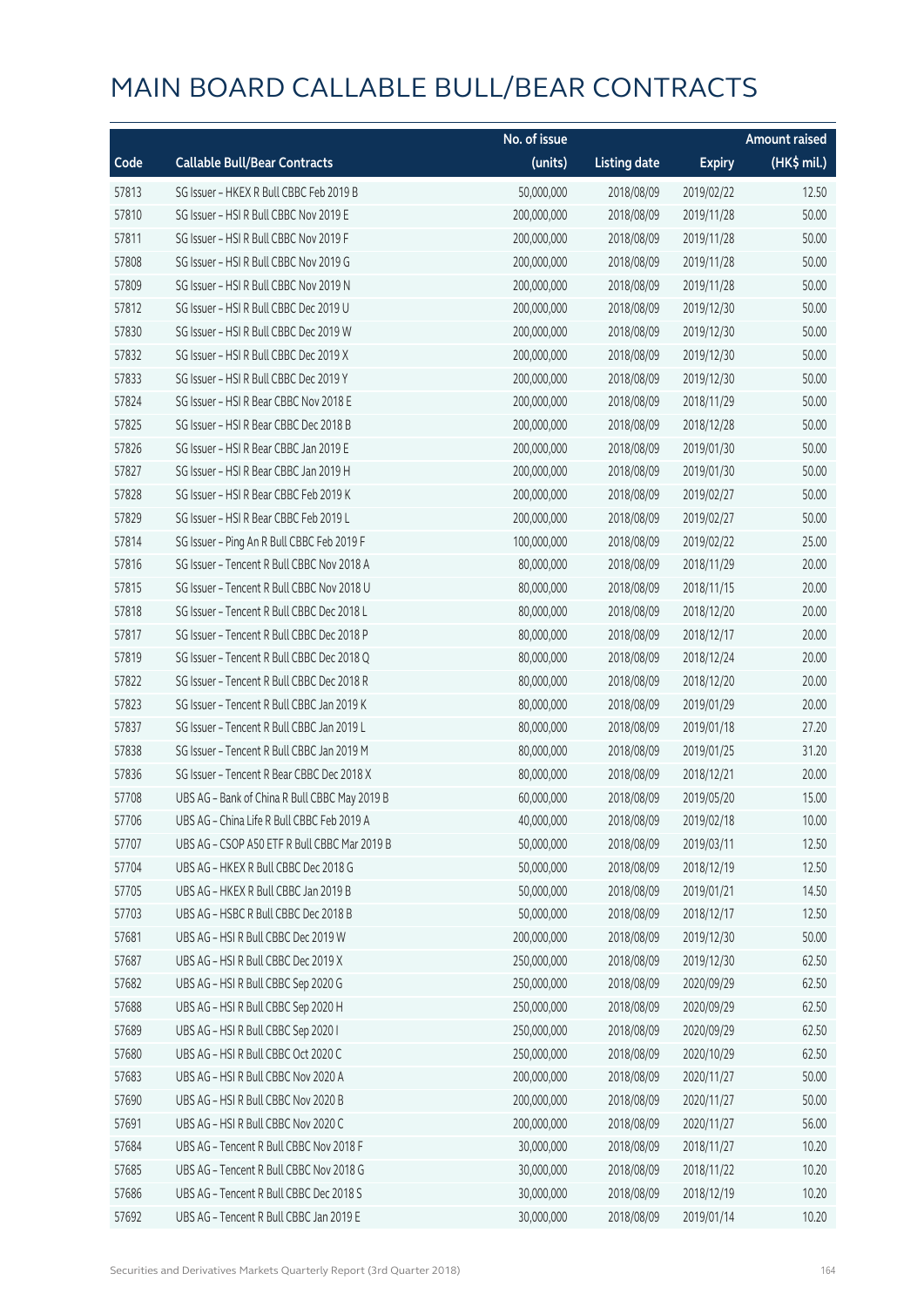|       |                                                           | No. of issue |                     |               | <b>Amount raised</b> |
|-------|-----------------------------------------------------------|--------------|---------------------|---------------|----------------------|
| Code  | <b>Callable Bull/Bear Contracts</b>                       | (units)      | <b>Listing date</b> | <b>Expiry</b> | (HK\$ mil.)          |
| 57693 | UBS AG - Tencent R Bull CBBC Jan 2019 F                   | 30,000,000   | 2018/08/09          | 2019/01/16    | 10.20                |
| 57694 | UBS AG - Tencent R Bull CBBC Jan 2019 G                   | 30,000,000   | 2018/08/09          | 2019/01/17    | 10.20                |
| 57695 | UBS AG - Tencent R Bull CBBC Jan 2019 H                   | 30,000,000   | 2018/08/09          | 2019/01/23    | 10.20                |
| 57696 | UBS AG - Tencent R Bull CBBC Jan 2019 I                   | 30,000,000   | 2018/08/09          | 2019/01/08    | 16.80                |
| 57697 | UBS AG - Tencent R Bull CBBC Jan 2019 J                   | 30,000,000   | 2018/08/09          | 2019/01/10    | 19.80                |
| 57700 | UBS AG - Tencent R Bull CBBC Jan 2019 K                   | 30,000,000   | 2018/08/09          | 2019/01/28    | 22.80                |
| 57701 | UBS AG - Tencent R Bear CBBC Nov 2018 G                   | 30,000,000   | 2018/08/09          | 2018/11/12    | 10.20                |
| 57702 | UBS AG - Tencent R Bear CBBC Dec 2018 G                   | 30,000,000   | 2018/08/09          | 2018/12/12    | 10.20                |
| 57592 | Bank Vontobel - HSI N Bull CBBC Mar 2019 G                | 100,000,000  | 2018/08/09          | 2019/03/28    | 25.20                |
| 57627 | Bank Vontobel - HSI N Bear CBBC Jan 2019 G                | 100,000,000  | 2018/08/09          | 2019/01/30    | 25.10                |
| 57628 | Bank Vontobel - HSI N Bear CBBC Jan 2019 H                | 100,000,000  | 2018/08/09          | 2019/01/30    | 25.10                |
| 57593 | Bank Vontobel - HSI R Bull CBBC Mar 2019 H                | 100,000,000  | 2018/08/09          | 2019/03/28    | 25.40                |
| 57626 | Bank Vontobel - HSI R Bear CBBC Mar 2019 A                | 100,000,000  | 2018/08/09          | 2019/03/28    | 25.10                |
| 57594 | Bank Vontobel - Sunny Optical R Bull CBBC Feb 2019 A      | 40,000,000   | 2018/08/09          | 2019/02/15    | 10.20                |
| 57629 | Bank Vontobel - Sunny Optical R Bull CBBC Feb 2019 B      | 40,000,000   | 2018/08/09          | 2019/02/15    | 10.04                |
| 57590 | Bank Vontobel - Tencent R Bull CBBC Jan 2019 F            | 40,000,000   | 2018/08/09          | 2019/01/25    | 10.12                |
| 57591 | Bank Vontobel - Tencent R Bull CBBC Jan 2019 G            | 40,000,000   | 2018/08/09          | 2019/01/25    | 10.16                |
| 57589 | Bank Vontobel - Tencent R Bull CBBC Jul 2019 B            | 40,000,000   | 2018/08/09          | 2019/07/19    | 32.84                |
| 57630 | Bank Vontobel - Tencent R Bear CBBC Jan 2019 C            | 40,000,000   | 2018/08/09          | 2019/01/25    | 10.08                |
| 57631 | Bank Vontobel - Tencent R Bear CBBC Jan 2019 D            | 40,000,000   | 2018/08/09          | 2019/01/25    | 10.00                |
| 57861 | BOCI Asia Ltd. - Geely Auto R Bull CBBC Dec 2018 A        | 40,000,000   | 2018/08/10          | 2018/12/17    | 15.84                |
| 57899 | Credit Suisse AG - CSOP A50 ETF R Bull CBBC Feb 2019 D    | 50,000,000   | 2018/08/10          | 2019/02/21    | 12.50                |
| 57893 | Credit Suisse AG - Geely Auto R Bull CBBC Feb 2019 D      | 40,000,000   | 2018/08/10          | 2019/02/19    | 15.40                |
| 57892 | Credit Suisse AG - HSBC R Bear CBBC Jan 2019 B            | 50,000,000   | 2018/08/10          | 2019/01/14    | 12.50                |
| 57884 | Credit Suisse AG - HSI R Bull CBBC Oct 2019 Z             | 250,000,000  | 2018/08/10          | 2019/10/30    | 62.50                |
| 57883 | Credit Suisse AG - HSI R Bull CBBC Nov 2019 J             | 200,000,000  | 2018/08/10          | 2019/11/28    | 50.00                |
| 57885 | Credit Suisse AG - HSI R Bear CBBC Nov 2018 U             | 200,000,000  | 2018/08/10          | 2018/11/29    | 50.00                |
| 57886 | Credit Suisse AG - HSI R Bear CBBC Dec 2018 H             | 200,000,000  | 2018/08/10          | 2018/12/28    | 50.00                |
| 57887 | Credit Suisse AG - HSI R Bear CBBC Dec 2018 K             | 200,000,000  | 2018/08/10          | 2018/12/28    | 50.00                |
| 57889 | Credit Suisse AG - HSI R Bear CBBC Dec 2018 P             | 200,000,000  | 2018/08/10          | 2018/12/28    | 50.00                |
| 57888 | Credit Suisse AG - HSI R Bear CBBC Jan 2019 J             | 200,000,000  | 2018/08/10          | 2019/01/30    | 50.00                |
| 57895 | Credit Suisse AG - Sino Biopharm R Bull CBBC Mar 2019 A   | 40,000,000   | 2018/08/10          | 2019/03/04    | 10.00                |
| 57896 | Credit Suisse AG - Sands China R Bull CBBC May 2019 A     | 50,000,000   | 2018/08/10          | 2019/05/17    | 12.50                |
| 57897 | Credit Suisse AG - Sunny Optical R Bull CBBC Jan 2019 C   | 40,000,000   | 2018/08/10          | 2019/01/17    | 10.80                |
| 57891 | Credit Suisse AG - Tencent R Bull CBBC Feb 2019 T         | 50,000,000   | 2018/08/10          | 2019/02/18    | 12.50                |
| 57890 | Credit Suisse AG - Tencent R Bear CBBC Jan 2019 S         | 50,000,000   | 2018/08/10          | 2019/01/28    | 12.50                |
| 57894 | Credit Suisse AG - WuXi Bio R Bull CBBC Jan 2019 B        | 40,000,000   | 2018/08/10          | 2019/01/31    | 10.00                |
| 57905 | Bank of East Asia - Country Garden R Bull CBBC Apr 2019 B | 30,000,000   | 2018/08/10          | 2019/04/26    | 10.20                |
| 57907 | Bank of East Asia - Galaxy Ent R Bear CBBC Apr 2019 B     | 100,000,000  | 2018/08/10          | 2019/04/26    | 25.00                |
| 57912 | Bank of East Asia - Ping An R Bull CBBC Aug 2019 A        | 120,000,000  | 2018/08/10          | 2019/08/15    | 30.00                |
| 57906 | Bank of East Asia - Sunny Optical R Bull CBBC Apr 2019 A  | 40,000,000   | 2018/08/10          | 2019/04/26    | 10.00                |
| 57908 | Bank of East Asia - Tencent R Bull CBBC Aug 2019 A        | 40,000,000   | 2018/08/10          | 2019/08/15    | 12.80                |
| 57909 | Bank of East Asia - Tencent R Bull CBBC Aug 2019 B        | 40,000,000   | 2018/08/10          | 2019/08/15    | 10.00                |
| 57910 | Bank of East Asia - Tencent R Bull CBBC Aug 2019 C        | 40,000,000   | 2018/08/10          | 2019/08/15    | 10.00                |
| 57911 | Bank of East Asia - Tencent R Bear CBBC Aug 2019 A        | 30,000,000   | 2018/08/10          | 2019/08/15    | 10.50                |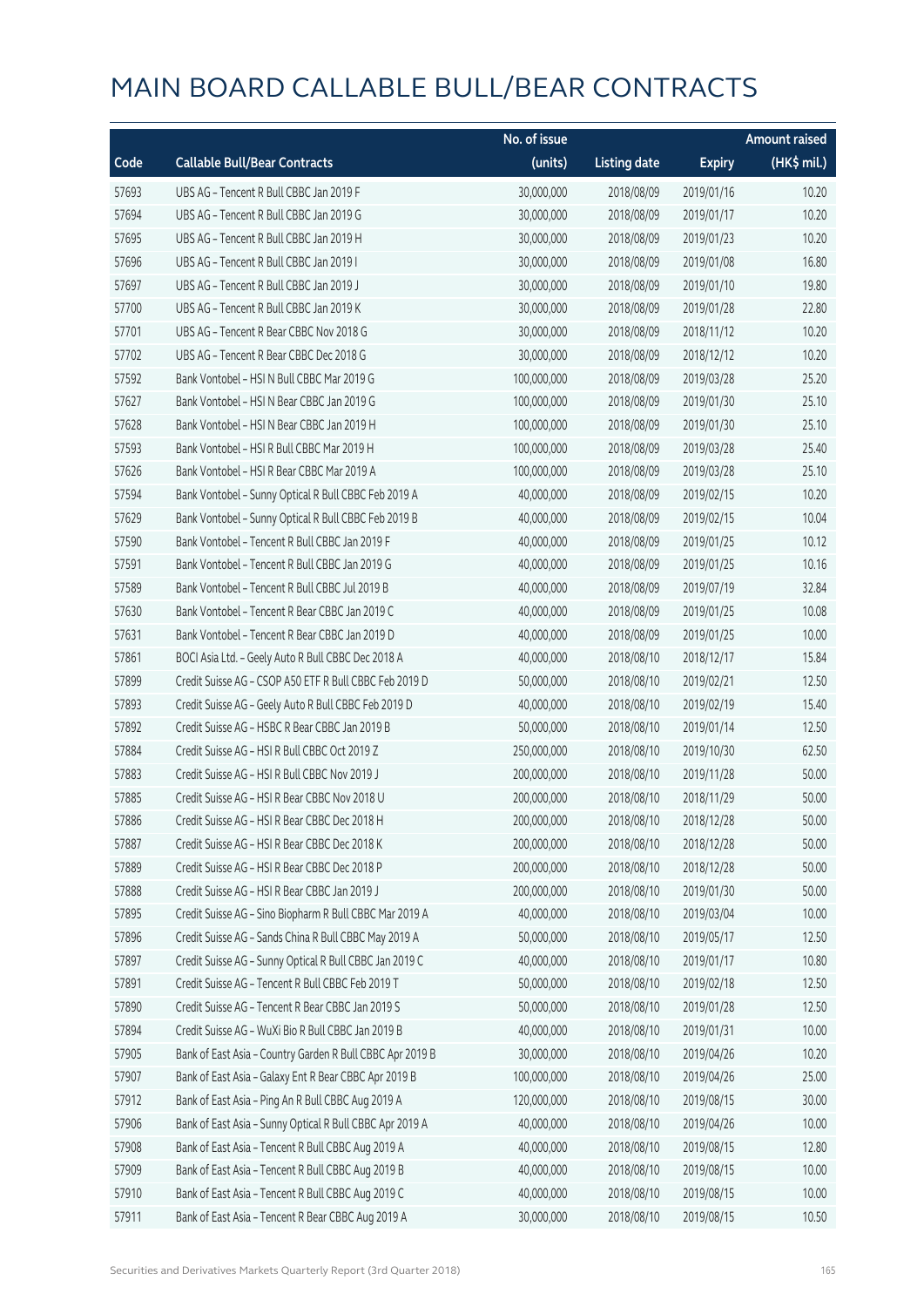|       |                                                          | No. of issue |                     |               | <b>Amount raised</b> |
|-------|----------------------------------------------------------|--------------|---------------------|---------------|----------------------|
| Code  | <b>Callable Bull/Bear Contracts</b>                      | (units)      | <b>Listing date</b> | <b>Expiry</b> | $(HK$$ mil.)         |
| 57857 | Goldman Sachs SP (Asia) - HKEX R Bull CBBC Jul 2019 A    | 100,000,000  | 2018/08/10          | 2019/07/26    | 25.00                |
| 57858 | Goldman Sachs SP (Asia) - HKEX R Bull CBBC Jul 2019 B    | 100,000,000  | 2018/08/10          | 2019/07/26    | 25.00                |
| 57959 | Goldman Sachs SP (Asia) - HKEX R Bull CBBC Jul 2019 C    | 100,000,000  | 2018/08/10          | 2019/07/26    | 25.00                |
| 57860 | Goldman Sachs SP (Asia) - HSI R Bull CBBC Oct 2019 G     | 200,000,000  | 2018/08/10          | 2019/10/30    | 50.00                |
| 57839 | Goldman Sachs SP (Asia) - HSI R Bear CBBC Jan 2019 O     | 200,000,000  | 2018/08/10          | 2019/01/30    | 50.00                |
| 57840 | Goldman Sachs SP (Asia) - HSI R Bear CBBC Jan 2019 P     | 200,000,000  | 2018/08/10          | 2019/01/30    | 50.00                |
| 57841 | Goldman Sachs SP (Asia) - HSI R Bear CBBC Jan 2019 Q     | 200,000,000  | 2018/08/10          | 2019/01/30    | 50.00                |
| 57842 | Goldman Sachs SP (Asia) - HSI R Bear CBBC Jan 2019 R     | 200,000,000  | 2018/08/10          | 2019/01/30    | 50.00                |
| 57859 | Goldman Sachs SP (Asia) - Ping An R Bull CBBC Jul 2019 A | 100,000,000  | 2018/08/10          | 2019/07/26    | 25.00                |
| 57855 | Goldman Sachs SP (Asia) - Tencent R Bull CBBC Mar 2019 P | 100,000,000  | 2018/08/10          | 2019/03/04    | 25.00                |
| 57856 | Goldman Sachs SP (Asia) - Tencent R Bull CBBC Mar 2019 Q | 100,000,000  | 2018/08/10          | 2019/03/04    | 25.00                |
| 57851 | HK Bank - AIA R Bull CBBC Feb 2019 A                     | 80,000,000   | 2018/08/10          | 2019/02/18    | 20.00                |
| 57845 | HK Bank - Galaxy Ent R Bull CBBC Jan 2019 H              | 80,000,000   | 2018/08/10          | 2019/01/14    | 20.00                |
| 57853 | HK Bank - Galaxy Ent R Bear CBBC Jan 2019 B              | 40,000,000   | 2018/08/10          | 2019/01/14    | 10.00                |
| 57848 | HK Bank - HKEX R Bull CBBC Apr 2019 A                    | 50,000,000   | 2018/08/10          | 2019/04/01    | 15.00                |
| 57847 | HK Bank - HKEX R Bear CBBC Jan 2019 B                    | 40,000,000   | 2018/08/10          | 2019/01/28    | 10.00                |
| 57854 | HK Bank - HSI R Bear CBBC Dec 2018 H                     | 150,000,000  | 2018/08/10          | 2018/12/28    | 37.50                |
| 57846 | HK Bank - Ping An R Bear CBBC Jan 2019 A                 | 80,000,000   | 2018/08/10          | 2019/01/28    | 20.00                |
| 57849 | HK Bank - Sands China R Bull CBBC Apr 2019 B             | 80,000,000   | 2018/08/10          | 2019/04/29    | 20.00                |
| 57850 | HK Bank - Sands China R Bear CBBC Mar 2019 A             | 40,000,000   | 2018/08/10          | 2019/03/04    | 10.00                |
| 57900 | HK Bank - Tencent R Bull CBBC Dec 2018 X                 | 60,000,000   | 2018/08/10          | 2018/12/13    | 15.00                |
| 57852 | HK Bank - WuXi Bio R Bull CBBC Mar 2019 B                | 40,000,000   | 2018/08/10          | 2019/03/25    | 10.00                |
| 57913 | J P Morgan SP BV - HSI R Bull CBBC Oct 2020 O            | 240,000,000  | 2018/08/10          | 2020/10/29    | 60.00                |
| 57901 | J P Morgan SP BV - HSI R Bull CBBC Oct 2020 U            | 240,000,000  | 2018/08/10          | 2020/10/29    | 60.00                |
| 57904 | J P Morgan SP BV - HSI R Bear CBBC Jan 2019 C            | 200,000,000  | 2018/08/10          | 2019/01/30    | 50.00                |
| 57914 | J P Morgan SP BV - HSI R Bear CBBC Jan 2019 D            | 240,000,000  | 2018/08/10          | 2019/01/30    | 60.00                |
| 57915 | J P Morgan SP BV - HSI R Bear CBBC Jan 2019 E            | 200,000,000  | 2018/08/10          | 2019/01/30    | 50.00                |
| 57916 | J P Morgan SP BV - HSI R Bear CBBC Jan 2019 F            | 240,000,000  | 2018/08/10          | 2019/01/30    | 60.00                |
| 57862 | Macquarie Bank Ltd. - Tencent R Bull CBBC Jan 2019 F     | 12,000,000   | 2018/08/10          | 2019/01/16    | 10.45                |
| 57863 | Macquarie Bank Ltd. - Tencent R Bull CBBC Jan 2019 G     | 13,000,000   | 2018/08/10          | 2019/01/16    | 10.75                |
| 57864 | Macquarie Bank Ltd. - Tencent R Bull CBBC Jan 2019 H     | 15,000,000   | 2018/08/10          | 2019/01/16    | 11.04                |
| 57917 | SG Issuer - Country Garden R Bull CBBC Dec 2018 K        | 40,000,000   | 2018/08/10          | 2018/12/19    | 10.00                |
| 57947 | SG Issuer - Country Garden R Bull CBBC Feb 2019 B        | 40,000,000   | 2018/08/10          | 2019/02/26    | 13.80                |
| 57930 | SG Issuer - CC Bank R Bull CBBC Jan 2019 B               | 100,000,000  | 2018/08/10          | 2019/01/25    | 25.00                |
| 57948 | SG Issuer - Galaxy Ent R Bull CBBC Jan 2019 F            | 80,000,000   | 2018/08/10          | 2019/01/28    | 20.00                |
| 57918 | SG Issuer - Galaxy Ent R Bull CBBC Feb 2019 B            | 80,000,000   | 2018/08/10          | 2019/02/22    | 20.00                |
| 57919 | SG Issuer - HKEX R Bull CBBC Dec 2018 H                  | 50,000,000   | 2018/08/10          | 2018/12/19    | 12.50                |
| 57922 | SG Issuer - HKEX R Bull CBBC Jan 2019 E                  | 50,000,000   | 2018/08/10          | 2019/01/30    | 13.50                |
| 57920 | SG Issuer - HKEX R Bear CBBC Dec 2018 G                  | 50,000,000   | 2018/08/10          | 2018/12/19    | 12.50                |
| 57929 | SG Issuer - HSI R Bull CBBC Dec 2019 Z                   | 200,000,000  | 2018/08/10          | 2019/12/30    | 50.00                |
| 57944 | SG Issuer - HSI R Bull CBBC Mar 2020 A                   | 200,000,000  | 2018/08/10          | 2020/03/30    | 50.00                |
| 57945 | SG Issuer - HSI R Bull CBBC Mar 2020 B                   | 200,000,000  | 2018/08/10          | 2020/03/30    | 50.00                |
| 57928 | SG Issuer - HSI R Bear CBBC Nov 2018 I                   | 200,000,000  | 2018/08/10          | 2018/11/29    | 50.00                |
| 57937 | SG Issuer - HSI R Bear CBBC Dec 2018 G                   | 200,000,000  | 2018/08/10          | 2018/12/28    | 50.00                |
| 57938 | SG Issuer - HSI R Bear CBBC Dec 2018 J                   | 200,000,000  | 2018/08/10          | 2018/12/28    | 50.00                |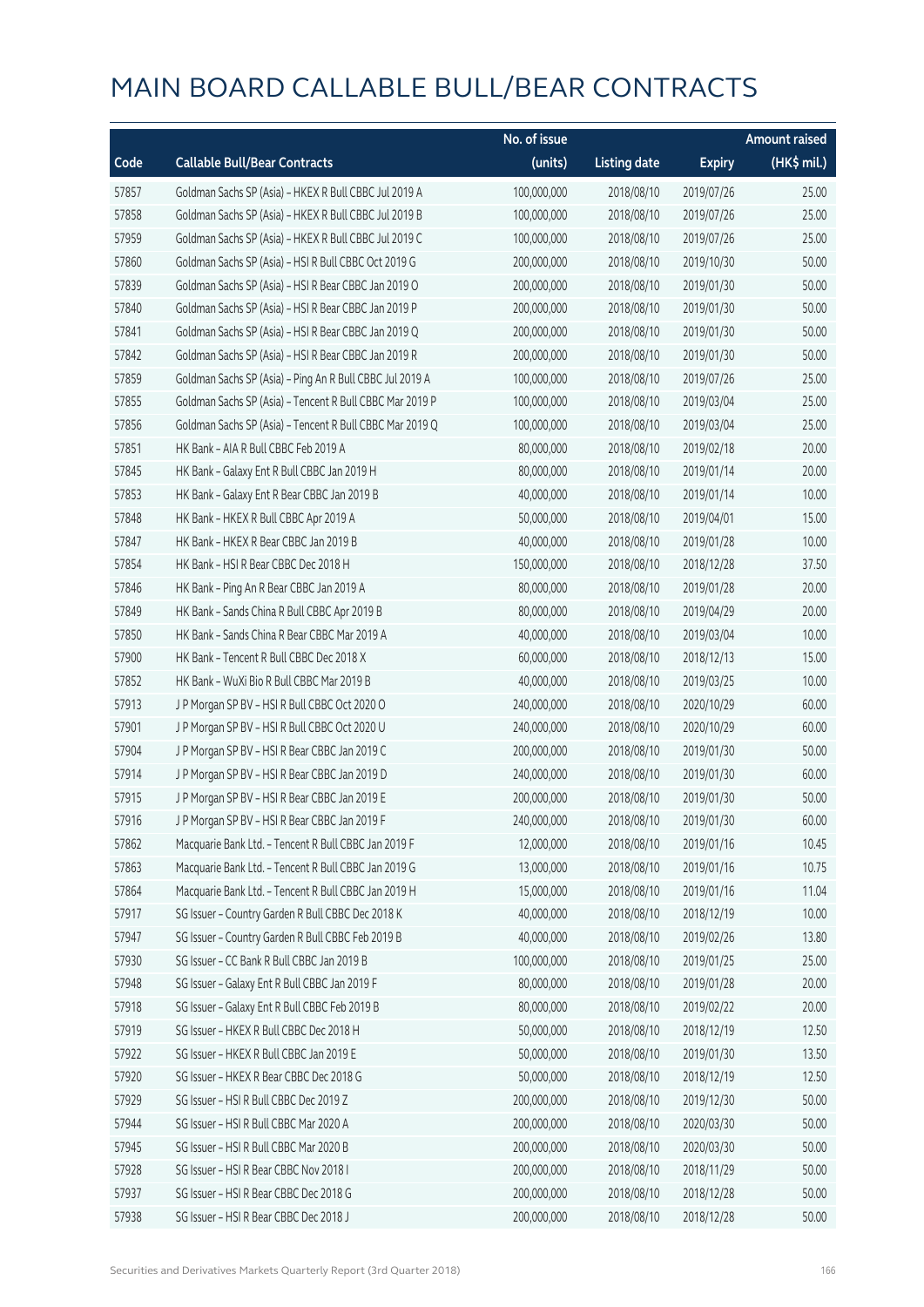|       |                                                        | No. of issue |                     |               | <b>Amount raised</b> |
|-------|--------------------------------------------------------|--------------|---------------------|---------------|----------------------|
| Code  | <b>Callable Bull/Bear Contracts</b>                    | (units)      | <b>Listing date</b> | <b>Expiry</b> | (HK\$ mil.)          |
| 57939 | SG Issuer - HSI R Bear CBBC Dec 2018 M                 | 200,000,000  | 2018/08/10          | 2018/12/28    | 50.00                |
| 57941 | SG Issuer - HSI R Bear CBBC Jan 2019 F                 | 200,000,000  | 2018/08/10          | 2019/01/30    | 50.00                |
| 57942 | SG Issuer - HSI R Bear CBBC Jan 2019 G                 | 200,000,000  | 2018/08/10          | 2019/01/30    | 50.00                |
| 57940 | SG Issuer - HSI R Bear CBBC Jan 2019 I                 | 200,000,000  | 2018/08/10          | 2019/01/30    | 50.00                |
| 57949 | SG Issuer - ICBC R Bull CBBC Feb 2019 C                | 60,000,000   | 2018/08/10          | 2019/02/18    | 15.00                |
| 57925 | SG Issuer - Ping An R Bull CBBC Jan 2019 F             | 100,000,000  | 2018/08/10          | 2019/01/30    | 25.00                |
| 57950 | SG Issuer - Ping An R Bear CBBC Jan 2019 A             | 100,000,000  | 2018/08/10          | 2019/01/28    | 25.00                |
| 57951 | SG Issuer - SUNAC R Bull CBBC Apr 2020 A               | 80,000,000   | 2018/08/10          | 2020/04/20    | 20.00                |
| 57931 | SG Issuer - Sunny Optical R Bull CBBC Nov 2018 G       | 40,000,000   | 2018/08/10          | 2018/11/30    | 10.00                |
| 57952 | SG Issuer - Sunny Optical R Bear CBBC Dec 2018 C       | 40,000,000   | 2018/08/10          | 2018/12/14    | 10.00                |
| 57933 | SG Issuer - Tencent R Bull CBBC Nov 2018 D             | 80,000,000   | 2018/08/10          | 2018/11/28    | 20.00                |
| 57936 | SG Issuer - Tencent R Bull CBBC Nov 2018 E             | 80,000,000   | 2018/08/10          | 2018/11/30    | 20.00                |
| 57955 | SG Issuer - Tencent R Bull CBBC Nov 2018 K             | 80,000,000   | 2018/08/10          | 2018/11/26    | 20.00                |
| 57958 | SG Issuer - Tencent R Bull CBBC Jan 2019 N             | 80,000,000   | 2018/08/10          | 2019/01/28    | 20.00                |
| 57926 | SG Issuer - Tencent R Bear CBBC Mar 2019 A             | 80,000,000   | 2018/08/10          | 2019/03/28    | 20.00                |
| 57927 | SG Issuer - Tencent R Bear CBBC May 2019 A             | 80,000,000   | 2018/08/10          | 2019/05/30    | 20.00                |
| 57876 | UBS AG - Geely Auto R Bull CBBC Feb 2019 A             | 40,000,000   | 2018/08/10          | 2019/02/11    | 10.00                |
| 57877 | UBS AG - Geely Auto R Bull CBBC Mar 2019 A             | 40,000,000   | 2018/08/10          | 2019/03/04    | 10.00                |
| 57881 | UBS AG - HSI R Bull CBBC Oct 2019 M                    | 250,000,000  | 2018/08/10          | 2019/10/30    | 62.50                |
| 57879 | UBS AG - HSI R Bull CBBC Sep 2020 J                    | 250,000,000  | 2018/08/10          | 2020/09/29    | 62.50                |
| 57878 | UBS AG - HSI R Bull CBBC Oct 2020 D                    | 250,000,000  | 2018/08/10          | 2020/10/29    | 62.50                |
| 57865 | UBS AG - HSI R Bull CBBC Dec 2020 A                    | 200,000,000  | 2018/08/10          | 2020/12/30    | 50.00                |
| 57880 | UBS AG - HSI R Bull CBBC Dec 2020 B                    | 250,000,000  | 2018/08/10          | 2020/12/30    | 62.50                |
| 57870 | UBS AG - HSI R Bear CBBC Nov 2018 G                    | 200,000,000  | 2018/08/10          | 2018/11/29    | 50.00                |
| 57871 | UBS AG - HSI R Bear CBBC Nov 2018 O                    | 200,000,000  | 2018/08/10          | 2018/11/29    | 50.00                |
| 57882 | UBS AG - HSI R Bear CBBC Nov 2018 R                    | 200,000,000  | 2018/08/10          | 2018/11/29    | 50.00                |
| 57868 | UBS AG - HSI R Bear CBBC Nov 2018 Z                    | 200,000,000  | 2018/08/10          | 2018/11/29    | 50.00                |
| 57866 | UBS AG - HSLR Bear CBBC Dec 2018 S                     | 200,000,000  | 2018/08/10          | 2018/12/28    | 50.00                |
| 57867 | UBS AG - HSI R Bear CBBC Dec 2018 T                    | 250,000,000  | 2018/08/10          | 2018/12/28    | 62.50                |
| 57869 | UBS AG - HSI R Bear CBBC Dec 2018 U                    | 250,000,000  | 2018/08/10          | 2018/12/28    | 62.50                |
| 57873 | UBS AG - Tencent R Bull CBBC Dec 2018 T                | 30,000,000   | 2018/08/10          | 2018/12/12    | 10.20                |
| 57874 | UBS AG - Tencent R Bull CBBC Dec 2018 U                | 30,000,000   | 2018/08/10          | 2018/12/28    | 12.30                |
| 57875 | UBS AG - Tencent R Bull CBBC Apr 2019 A                | 30,000,000   | 2018/08/10          | 2019/04/08    | 14.55                |
| 57872 | UBS AG - Tencent R Bear CBBC Dec 2018 H                | 30,000,000   | 2018/08/10          | 2018/12/20    | 10.20                |
| 57844 | Bank Vontobel - HSI R Bull CBBC Mar 2019 I             | 100,000,000  | 2018/08/10          | 2019/03/28    | 25.00                |
| 57843 | Bank Vontobel - HSI R Bear CBBC Jan 2019 I             | 100,000,000  | 2018/08/10          | 2019/01/30    | 25.20                |
| 58022 | Credit Suisse AG - Conch Cement R Bull CBBC Feb 2019 A | 40,000,000   | 2018/08/13          | 2019/02/27    | 10.00                |
| 58018 | Credit Suisse AG - CSPC Pharma R Bull CBBC Jan 2019 B  | 30,000,000   | 2018/08/13          | 2019/01/30    | 10.20                |
| 58015 | Credit Suisse AG - Galaxy Ent R Bear CBBC Dec 2018 D   | 50,000,000   | 2018/08/13          | 2018/12/28    | 12.50                |
| 58016 | Credit Suisse AG - HKEX R Bear CBBC Jan 2019 K         | 50,000,000   | 2018/08/13          | 2019/01/25    | 12.50                |
| 58017 | Credit Suisse AG - HSBC R Bull CBBC Jan 2019 H         | 70,000,000   | 2018/08/13          | 2019/01/30    | 17.50                |
| 58012 | Credit Suisse AG - HSI R Bull CBBC Oct 2019 L          | 200,000,000  | 2018/08/13          | 2019/10/30    | 50.00                |
| 58009 | Credit Suisse AG - HSI R Bull CBBC Oct 2019 X          | 200,000,000  | 2018/08/13          | 2019/10/30    | 50.00                |
| 58005 | Credit Suisse AG - HSI R Bear CBBC Dec 2018 I          | 200,000,000  | 2018/08/13          | 2018/12/28    | 50.00                |
| 58003 | Credit Suisse AG - HSI R Bear CBBC Jan 2019 K          | 200,000,000  | 2018/08/13          | 2019/01/30    | 50.00                |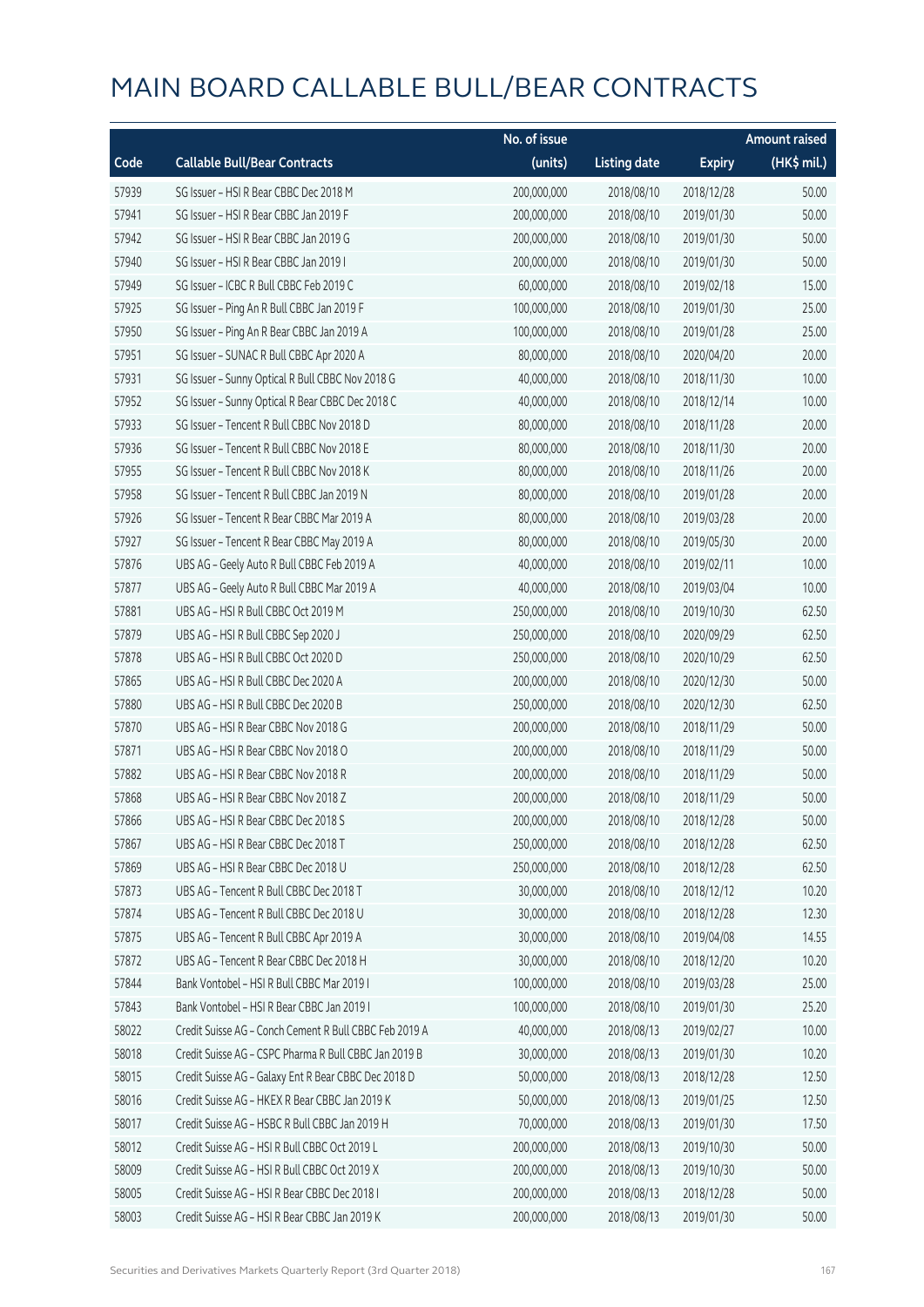|       |                                                               | No. of issue |                     |               | <b>Amount raised</b> |
|-------|---------------------------------------------------------------|--------------|---------------------|---------------|----------------------|
| Code  | <b>Callable Bull/Bear Contracts</b>                           | (units)      | <b>Listing date</b> | <b>Expiry</b> | (HK\$ mil.)          |
| 58004 | Credit Suisse AG - HSI R Bear CBBC Jan 2019 L                 | 200,000,000  | 2018/08/13          | 2019/01/30    | 50.00                |
| 58006 | Credit Suisse AG - HSI R Bear CBBC Jan 2019 M                 | 200,000,000  | 2018/08/13          | 2019/01/30    | 50.00                |
| 58008 | Credit Suisse AG - HSI R Bear CBBC Jan 2019 N                 | 200,000,000  | 2018/08/13          | 2019/01/30    | 50.00                |
| 58019 | Credit Suisse AG - Sino Biopharm R Bull CBBC Feb 2019 A       | 40,000,000   | 2018/08/13          | 2019/02/27    | 10.00                |
| 58013 | Credit Suisse AG - Tencent R Bull CBBC Jan 2019 S             | 50,000,000   | 2018/08/13          | 2019/01/25    | 12.50                |
| 58040 | Goldman Sachs SP (Asia) - AIA R Bull CBBC Mar 2019 J          | 100,000,000  | 2018/08/13          | 2019/03/28    | 25.00                |
| 58043 | Goldman Sachs SP (Asia) - CSOP A50 ETF R Bull CBBC Jun 2019 A | 100,000,000  | 2018/08/13          | 2019/06/27    | 25.00                |
| 58042 | Goldman Sachs SP (Asia) - HKEX R Bull CBBC Jul 2019 D         | 100,000,000  | 2018/08/13          | 2019/07/26    | 25.00                |
| 57987 | Goldman Sachs SP (Asia) - HSBC R Bull CBBC Jan 2019 G         | 100,000,000  | 2018/08/13          | 2019/01/30    | 25.00                |
| 58039 | Goldman Sachs SP (Asia) - HSCEI R Bull CBBC Jul 2019 A        | 200,000,000  | 2018/08/13          | 2019/07/30    | 50.00                |
| 57984 | Goldman Sachs SP (Asia) - HSI R Bull CBBC Oct 2019 J          | 200,000,000  | 2018/08/13          | 2019/10/30    | 50.00                |
| 57986 | Goldman Sachs SP (Asia) - HSI R Bull CBBC Oct 2019 L          | 200,000,000  | 2018/08/13          | 2019/10/30    | 50.00                |
| 57960 | Goldman Sachs SP (Asia) - HSI R Bear CBBC Jan 2019 S          | 200,000,000  | 2018/08/13          | 2019/01/30    | 50.00                |
| 57961 | Goldman Sachs SP (Asia) - HSI R Bear CBBC Jan 2019 T          | 200,000,000  | 2018/08/13          | 2019/01/30    | 50.00                |
| 57983 | Goldman Sachs SP (Asia) - HSI R Bear CBBC Jan 2019 W          | 200,000,000  | 2018/08/13          | 2019/01/30    | 50.00                |
| 58041 | Goldman Sachs SP (Asia) - Ping An R Bull CBBC Feb 2019 W      | 100,000,000  | 2018/08/13          | 2019/02/18    | 25.00                |
| 57969 | HK Bank - HSI R Bull CBBC Oct 2019 A                          | 150,000,000  | 2018/08/13          | 2019/10/30    | 37.50                |
| 57972 | HK Bank - HSI R Bear CBBC Dec 2018 I                          | 150,000,000  | 2018/08/13          | 2018/12/28    | 37.50                |
| 57973 | HK Bank - Sands China R Bull CBBC Jul 2019 A                  | 80,000,000   | 2018/08/13          | 2019/07/31    | 20.00                |
| 57967 | HK Bank - Tencent R Bull CBBC Jan 2019 H                      | 60,000,000   | 2018/08/13          | 2019/01/31    | 15.00                |
| 57968 | HK Bank - Tencent R Bear CBBC Jan 2019 E                      | 50,000,000   | 2018/08/13          | 2019/01/31    | 12.50                |
| 58033 | J P Morgan SP BV - Geely Auto R Bull CBBC Dec 2018 E          | 40,000,000   | 2018/08/13          | 2018/12/14    | 10.00                |
| 58034 | J P Morgan SP BV - Geely Auto R Bull CBBC Jan 2019 B          | 40,000,000   | 2018/08/13          | 2019/01/11    | 10.00                |
| 58038 | J P Morgan SP BV - HSBC R Bull CBBC Dec 2018 B                | 100,000,000  | 2018/08/13          | 2018/12/21    | 25.00                |
| 58030 | J P Morgan SP BV - HSI R Bull CBBC Oct 2020 W                 | 240,000,000  | 2018/08/13          | 2020/10/29    | 60.00                |
| 58029 | J P Morgan SP BV - HSI R Bull CBBC Nov 2020 Q                 | 200,000,000  | 2018/08/13          | 2020/11/27    | 50.00                |
| 58023 | J P Morgan SP BV - HSI R Bear CBBC Dec 2018 E                 | 240,000,000  | 2018/08/13          | 2018/12/28    | 60.00                |
| 58025 | J P Morgan SP BV - HSI R Bear CBBC Dec 2018 F                 | 200,000,000  | 2018/08/13          | 2018/12/28    | 50.00                |
| 58026 | J P Morgan SP BV - HSI R Bear CBBC Dec 2018 G                 | 240,000,000  | 2018/08/13          | 2018/12/28    | 60.00                |
| 58027 | J P Morgan SP BV - HSI R Bear CBBC Dec 2018 H                 | 200,000,000  | 2018/08/13          | 2018/12/28    | 50.00                |
| 58028 | JP Morgan SP BV - HSIR Bear CBBC Dec 2018 I                   | 240,000,000  | 2018/08/13          | 2018/12/28    | 60.00                |
| 58031 | J P Morgan SP BV - Tencent R Bull CBBC Dec 2018 H             | 50,000,000   | 2018/08/13          | 2018/12/14    | 12.50                |
| 58032 | J P Morgan SP BV - Tencent R Bull CBBC Dec 2018 I             | 50,000,000   | 2018/08/13          | 2018/12/14    | 12.50                |
| 58053 | SG Issuer - Conch Cement R Bull CBBC Mar 2019 A               | 80,000,000   | 2018/08/13          | 2019/03/04    | 20.00                |
| 58054 | SG Issuer - CSPC Pharma R Bull CBBC Dec 2018 D                | 40,000,000   | 2018/08/13          | 2018/12/21    | 13.00                |
| 58056 | SG Issuer - CSPC Pharma R Bull CBBC Dec 2018 E                | 40,000,000   | 2018/08/13          | 2018/12/28    | 19.00                |
| 58061 | SG Issuer - Geely Auto R Bull CBBC Jan 2019 A                 | 40,000,000   | 2018/08/13          | 2019/01/29    | 21.60                |
| 58060 | SG Issuer - Geely Auto R Bear CBBC Dec 2018 E                 | 40,000,000   | 2018/08/13          | 2018/12/28    | 14.00                |
| 58047 | SG Issuer - Galaxy Ent R Bull CBBC Feb 2019 C                 | 80,000,000   | 2018/08/13          | 2019/02/11    | 20.00                |
| 58049 | SG Issuer - Galaxy Ent R Bull CBBC Feb 2019 D                 | 80,000,000   | 2018/08/13          | 2019/02/19    | 20.00                |
| 58059 | SG Issuer - Galaxy Ent R Bull CBBC Apr 2019 C                 | 80,000,000   | 2018/08/13          | 2019/04/29    | 20.00                |
| 58063 | SG Issuer - HKEX R Bull CBBC Jan 2019 F                       | 50,000,000   | 2018/08/13          | 2019/01/24    | 12.50                |
| 58062 | SG Issuer - HKEX R Bear CBBC Dec 2018 H                       | 50,000,000   | 2018/08/13          | 2018/12/21    | 12.50                |
| 58051 | SG Issuer - HSI R Bull CBBC Apr 2020 A                        | 200,000,000  | 2018/08/13          | 2020/04/28    | 50.00                |
| 58052 | SG Issuer - HSI R Bull CBBC Apr 2020 B                        | 200,000,000  | 2018/08/13          | 2020/04/28    | 50.00                |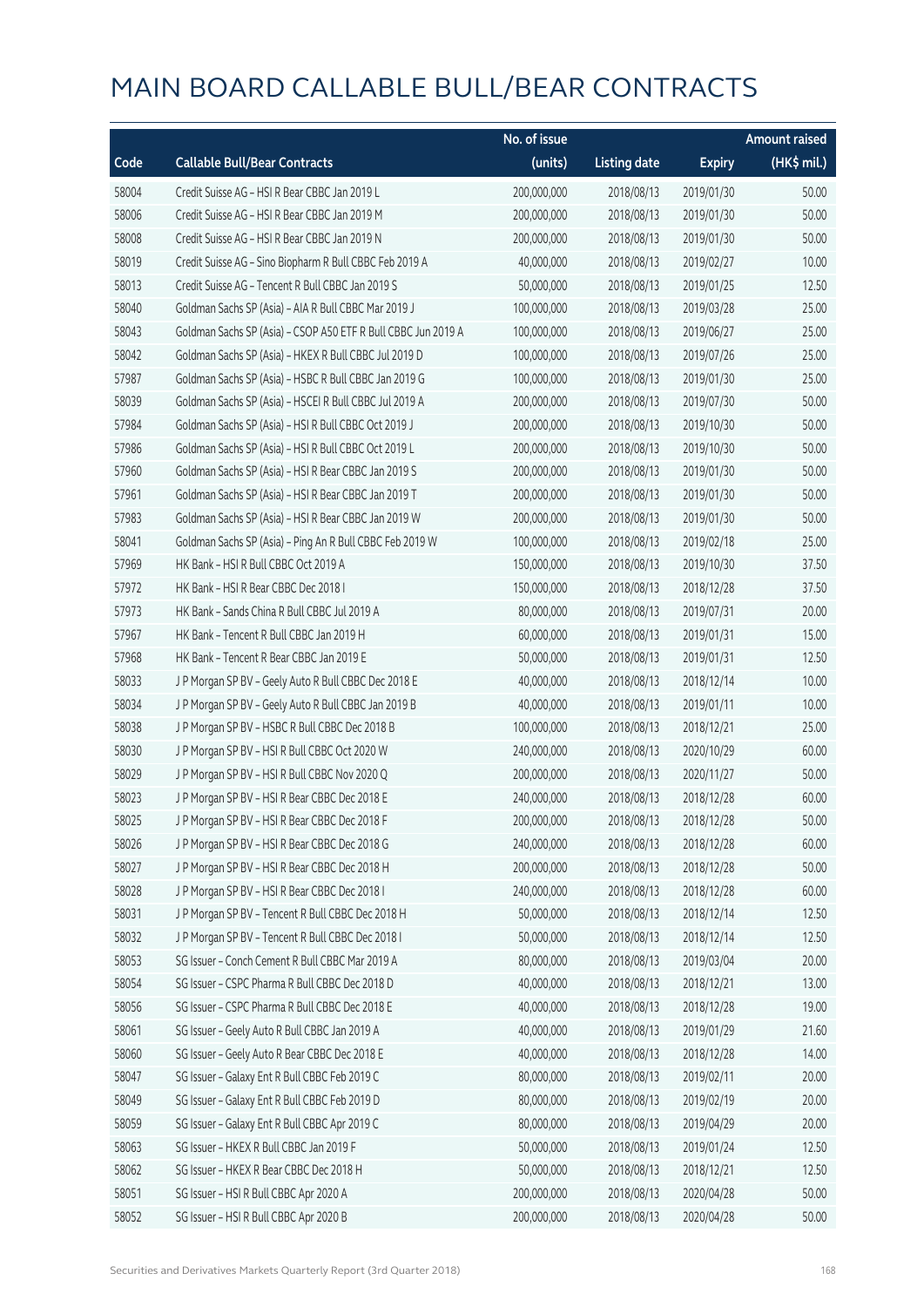|       |                                                        | No. of issue |                     |               | <b>Amount raised</b> |
|-------|--------------------------------------------------------|--------------|---------------------|---------------|----------------------|
| Code  | <b>Callable Bull/Bear Contracts</b>                    | (units)      | <b>Listing date</b> | <b>Expiry</b> | (HK\$ mil.)          |
| 58074 | SG Issuer - HSI R Bull CBBC Apr 2020 C                 | 200,000,000  | 2018/08/13          | 2020/04/28    | 50.00                |
| 58075 | SG Issuer - HSI R Bull CBBC Apr 2020 D                 | 200,000,000  | 2018/08/13          | 2020/04/28    | 50.00                |
| 58080 | SG Issuer - HSI R Bull CBBC Apr 2020 E                 | 200,000,000  | 2018/08/13          | 2020/04/28    | 50.00                |
| 58082 | SG Issuer - HSI R Bull CBBC Apr 2020 F                 | 200,000,000  | 2018/08/13          | 2020/04/28    | 50.00                |
| 58084 | SG Issuer - HSI R Bull CBBC Apr 2020 G                 | 200,000,000  | 2018/08/13          | 2020/04/28    | 50.00                |
| 58044 | SG Issuer - HSI R Bear CBBC Nov 2018 H                 | 200,000,000  | 2018/08/13          | 2018/11/29    | 50.00                |
| 58045 | SG Issuer - HSI R Bear CBBC Nov 2018 N                 | 200,000,000  | 2018/08/13          | 2018/11/29    | 50.00                |
| 58046 | SG Issuer - HSI R Bear CBBC Dec 2018 N                 | 200,000,000  | 2018/08/13          | 2018/12/28    | 50.00                |
| 58071 | SG Issuer - HSI R Bear CBBC Jan 2019 J                 | 200,000,000  | 2018/08/13          | 2019/01/30    | 50.00                |
| 58073 | SG Issuer - HSI R Bear CBBC Feb 2019 M                 | 200,000,000  | 2018/08/13          | 2019/02/27    | 50.00                |
| 58064 | SG Issuer - Sands China R Bull CBBC Jun 2019 B         | 60,000,000   | 2018/08/13          | 2019/06/28    | 15.00                |
| 58050 | SG Issuer - Tencent R Bull CBBC Dec 2018 C             | 80,000,000   | 2018/08/13          | 2018/12/19    | 20.00                |
| 58066 | SG Issuer - Tencent R Bull CBBC Dec 2018 J             | 80,000,000   | 2018/08/13          | 2018/12/18    | 20.00                |
| 58069 | SG Issuer - Tencent R Bull CBBC Jan 2019 O             | 80,000,000   | 2018/08/13          | 2019/01/18    | 20.00                |
| 58070 | SG Issuer - Tencent R Bull CBBC Jan 2019 P             | 80,000,000   | 2018/08/13          | 2019/01/24    | 43.20                |
| 58048 | SG Issuer - Tencent R Bear CBBC Nov 2018 T             | 80,000,000   | 2018/08/13          | 2018/11/30    | 20.00                |
| 58068 | SG Issuer - Tencent R Bear CBBC Dec 2018 Y             | 80,000,000   | 2018/08/13          | 2018/12/18    | 20.00                |
| 57997 | UBS AG - AAC Tech R Bull CBBC Jan 2019 A               | 40,000,000   | 2018/08/13          | 2019/01/07    | 10.00                |
| 57999 | UBS AG - HKEX R Bear CBBC Jan 2019 A                   | 50,000,000   | 2018/08/13          | 2019/01/07    | 13.25                |
| 57998 | UBS AG - HSBC R Bear CBBC Jan 2019 A                   | 50,000,000   | 2018/08/13          | 2019/01/21    | 12.50                |
| 57988 | UBS AG - HSI R Bull CBBC Nov 2019 C                    | 250,000,000  | 2018/08/13          | 2019/11/28    | 62.50                |
| 57990 | UBS AG - HSI R Bull CBBC Oct 2020 E                    | 200,000,000  | 2018/08/13          | 2020/10/29    | 50.00                |
| 57989 | UBS AG - HSI R Bull CBBC Nov 2020 D                    | 200,000,000  | 2018/08/13          | 2020/11/27    | 50.00                |
| 58000 | UBS AG - HSI R Bull CBBC Nov 2020 E                    | 200,000,000  | 2018/08/13          | 2020/11/27    | 53.00                |
| 58001 | UBS AG - HSI R Bull CBBC Dec 2020 C                    | 200,000,000  | 2018/08/13          | 2020/12/30    | 69.00                |
| 58002 | UBS AG - HSI R Bull CBBC Dec 2020 D                    | 200,000,000  | 2018/08/13          | 2020/12/30    | 79.00                |
| 57962 | UBS AG - HSI R Bear CBBC Nov 2018 F                    | 200,000,000  | 2018/08/13          | 2018/11/29    | 50.00                |
| 57965 | UBS AG - HSI R Bear CBBC Nov 2018 K                    | 200,000,000  | 2018/08/13          | 2018/11/29    | 50.00                |
| 57966 | UBS AG - HSI R Bear CBBC Nov 2018 L                    | 200,000,000  | 2018/08/13          | 2018/11/29    | 50.00                |
| 57963 | UBS AG - HSI R Bear CBBC Dec 2018 V                    | 250,000,000  | 2018/08/13          | 2018/12/28    | 62.50                |
| 57964 | UBS AG - HSI R Bear CBBC Dec 2018 W                    | 250,000,000  | 2018/08/13          | 2018/12/28    | 62.50                |
| 57995 | UBS AG - ICBC R Bull CBBC Jan 2019 C                   | 100,000,000  | 2018/08/13          | 2019/01/21    | 25.00                |
| 57992 | UBS AG - Tencent R Bull CBBC Nov 2018 H                | 30,000,000   | 2018/08/13          | 2018/11/15    | 10.20                |
| 57993 | UBS AG - Tencent R Bull CBBC Nov 2018 I                | 30,000,000   | 2018/08/13          | 2018/11/20    | 10.20                |
| 57978 | Bank Vontobel - China Mobile R Bull CBBC May 2019 A    | 40,000,000   | 2018/08/13          | 2019/05/24    | 10.00                |
| 57980 | Bank Vontobel - China Life R Bull CBBC Jun 2019 A      | 40,000,000   | 2018/08/13          | 2019/06/21    | 10.04                |
| 57981 | Bank Vontobel - China Life R Bull CBBC Jun 2019 B      | 40,000,000   | 2018/08/13          | 2019/06/21    | 10.00                |
| 57979 | Bank Vontobel - HKEX R Bear CBBC Jun 2019 A            | 40,000,000   | 2018/08/13          | 2019/06/14    | 10.00                |
| 57976 | Bank Vontobel - HSI R Bull CBBC Mar 2019 J             | 100,000,000  | 2018/08/13          | 2019/03/28    | 25.00                |
| 57974 | Bank Vontobel - HSI N Bear CBBC Jan 2019 J             | 100,000,000  | 2018/08/13          | 2019/01/30    | 25.20                |
| 57975 | Bank Vontobel - HSI N Bear CBBC Jan 2019 K             | 100,000,000  | 2018/08/13          | 2019/01/30    | 25.20                |
| 57982 | Bank Vontobel - Tencent R Bull CBBC Jun 2019 A         | 40,000,000   | 2018/08/13          | 2019/06/14    | 10.08                |
| 58149 | Credit Suisse AG - AIA R Bull CBBC Jan 2019 G          | 70,000,000   | 2018/08/14          | 2019/01/30    | 17.50                |
| 58150 | Credit Suisse AG - CSOP A50 ETF R Bull CBBC Feb 2019 E | 50,000,000   | 2018/08/14          | 2019/02/27    | 12.50                |
| 58156 | Credit Suisse AG - HSI R Bull CBBC Oct 2019 G          | 200,000,000  | 2018/08/14          | 2019/10/30    | 50.00                |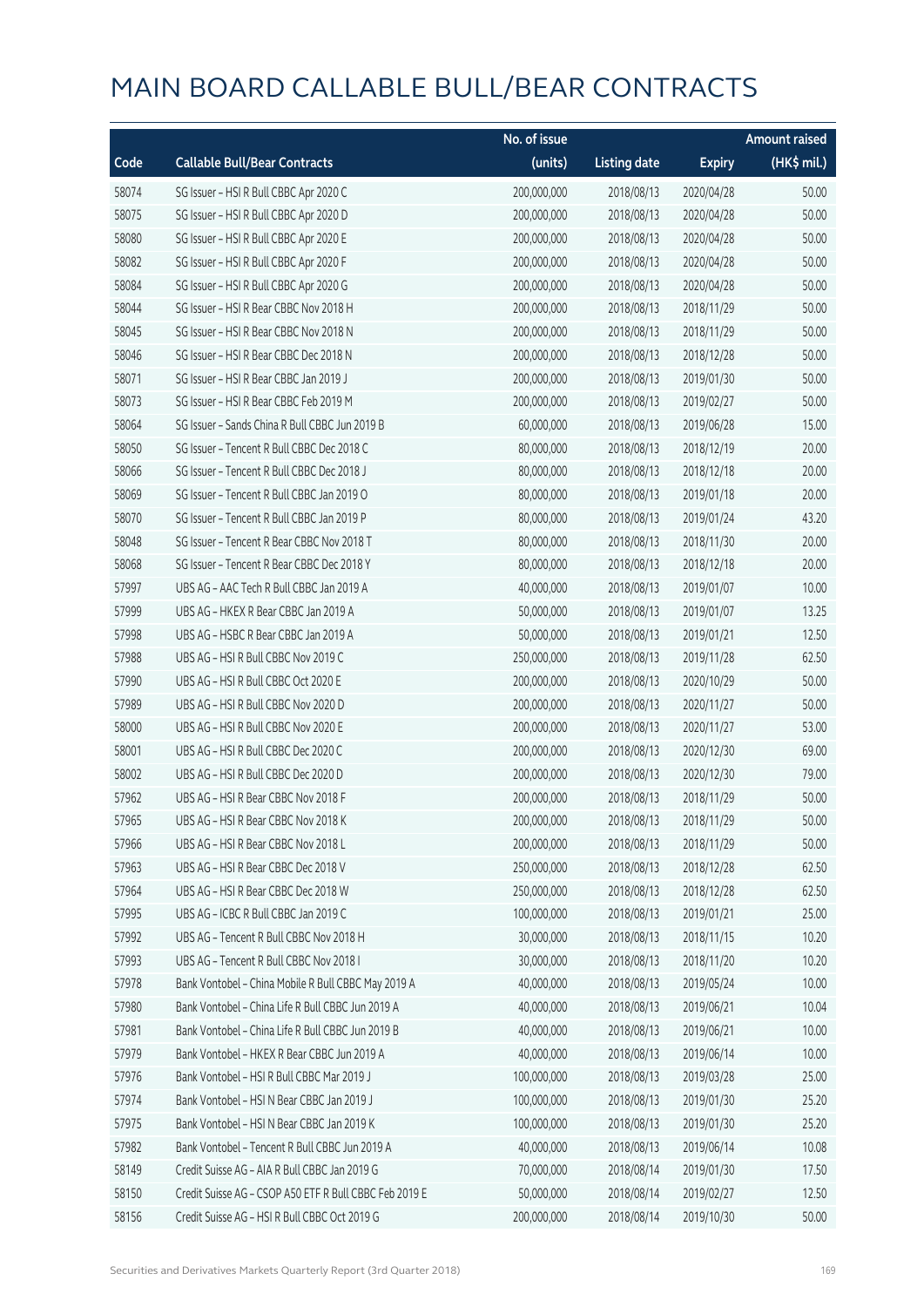|       |                                                             | No. of issue |                     |               | <b>Amount raised</b> |
|-------|-------------------------------------------------------------|--------------|---------------------|---------------|----------------------|
| Code  | <b>Callable Bull/Bear Contracts</b>                         | (units)      | <b>Listing date</b> | <b>Expiry</b> | (HK\$ mil.)          |
| 58151 | Credit Suisse AG - HSI R Bull CBBC Nov 2019 K               | 200,000,000  | 2018/08/14          | 2019/11/28    | 50.00                |
| 58155 | Credit Suisse AG - HSI R Bull CBBC Nov 2019 L               | 200,000,000  | 2018/08/14          | 2019/11/28    | 50.00                |
| 58157 | Credit Suisse AG - HSI R Bull CBBC Nov 2019 Q               | 200,000,000  | 2018/08/14          | 2019/11/28    | 50.00                |
| 58142 | Credit Suisse AG - HSI R Bear CBBC Dec 2018 L               | 200,000,000  | 2018/08/14          | 2018/12/28    | 50.00                |
| 58143 | Credit Suisse AG - HSI R Bear CBBC Jan 2019 O               | 200,000,000  | 2018/08/14          | 2019/01/30    | 50.00                |
| 58144 | Credit Suisse AG - HSI R Bear CBBC Jan 2019 P               | 200,000,000  | 2018/08/14          | 2019/01/30    | 50.00                |
| 58146 | Credit Suisse AG - HSI R Bear CBBC Jan 2019 Q               | 200,000,000  | 2018/08/14          | 2019/01/30    | 50.00                |
| 58159 | Credit Suisse AG - Ping An R Bull CBBC Jan 2019 P           | 80,000,000   | 2018/08/14          | 2019/01/30    | 20.00                |
| 58158 | Credit Suisse AG - Tencent R Bull CBBC Feb 2019 U           | 50,000,000   | 2018/08/14          | 2019/02/15    | 12.50                |
| 58147 | Credit Suisse AG - Tencent R Bear CBBC Jan 2019 T           | 50,000,000   | 2018/08/14          | 2019/01/30    | 12.50                |
| 58100 | Bank of East Asia - Geely Auto R Bull CBBC Apr 2019 D       | 40,000,000   | 2018/08/14          | 2019/04/26    | 10.00                |
| 58101 | Bank of East Asia - Geely Auto R Bull CBBC Apr 2019 E       | 40,000,000   | 2018/08/14          | 2019/04/26    | 10.00                |
| 58102 | Bank of East Asia - Tencent R Bull CBBC Oct 2019 A          | 30,000,000   | 2018/08/14          | 2019/10/03    | 13.50                |
| 58103 | Bank of East Asia - Tencent R Bull CBBC Oct 2019 B          | 30,000,000   | 2018/08/14          | 2019/10/03    | 16.50                |
| 58117 | Bank of East Asia - Tencent R Bull CBBC Oct 2019 C          | 30,000,000   | 2018/08/14          | 2019/10/03    | 10.50                |
| 58108 | Goldman Sachs SP (Asia) - CC Bank R Bull CBBC Jun 2019 E    | 100,000,000  | 2018/08/14          | 2019/06/25    | 25.00                |
| 58112 | Goldman Sachs SP (Asia) - CC Bank R Bull CBBC Jun 2019 F    | 100,000,000  | 2018/08/14          | 2019/06/25    | 25.00                |
| 58188 | Goldman Sachs SP (Asia) - Galaxy Ent R Bull CBBC Jun 2019 A | 100,000,000  | 2018/08/14          | 2019/06/28    | 25.00                |
| 58106 | Goldman Sachs SP (Asia) - HKEX R Bull CBBC Jul 2019 E       | 100,000,000  | 2018/08/14          | 2019/07/26    | 25.00                |
| 58113 | Goldman Sachs SP (Asia) - HSBC R Bull CBBC Jan 2019 H       | 100,000,000  | 2018/08/14          | 2019/01/30    | 25.00                |
| 58114 | Goldman Sachs SP (Asia) - HSCEI R Bull CBBC Oct 2019 H      | 200,000,000  | 2018/08/14          | 2019/10/30    | 50.00                |
| 58186 | Goldman Sachs SP (Asia) - HSI R Bull CBBC Sep 2019 G        | 200,000,000  | 2018/08/14          | 2019/09/27    | 50.00                |
| 58105 | Goldman Sachs SP (Asia) - HSI R Bull CBBC Oct 2019 M        | 200,000,000  | 2018/08/14          | 2019/10/30    | 50.00                |
| 58085 | Goldman Sachs SP (Asia) - HSI R Bear CBBC Jan 2019 U        | 200,000,000  | 2018/08/14          | 2019/01/30    | 50.00                |
| 58086 | Goldman Sachs SP (Asia) - HSI R Bear CBBC Jan 2019 X        | 200,000,000  | 2018/08/14          | 2019/01/30    | 50.00                |
| 58107 | Goldman Sachs SP (Asia) - Ping An R Bull CBBC Jul 2019 B    | 100,000,000  | 2018/08/14          | 2019/07/26    | 25.00                |
| 58187 | Goldman Sachs SP (Asia) - Ping An R Bull CBBC Jul 2019 C    | 100,000,000  | 2018/08/14          | 2019/07/26    | 25.00                |
| 58185 | Goldman Sachs SP (Asia) - Tencent R Bull CBBC Jun 2019 D    | 100,000,000  | 2018/08/14          | 2019/06/28    | 25.00                |
| 58139 | HK Bank - Country Garden R Bull CBBC Feb 2019 B             | 40,000,000   | 2018/08/14          | 2019/02/04    | 10.00                |
| 58095 | HK Bank - CSPC Pharma R Bull CBBC Mar 2019 A                | 40,000,000   | 2018/08/14          | 2019/03/04    | 14.00                |
| 58094 | HK Bank - Galaxy Ent R Bull CBBC Feb 2019 B                 | 80,000,000   | 2018/08/14          | 2019/02/04    | 20.00                |
| 58092 | HK Bank - HKEX R Bull CBBC Dec 2018 K                       | 50,000,000   | 2018/08/14          | 2018/12/31    | 12.50                |
| 58141 | HK Bank - HSI R Bull CBBC Jul 2019 S                        | 100,000,000  | 2018/08/14          | 2019/07/30    | 25.00                |
| 58091 | HK Bank - HSI R Bear CBBC Dec 2018 J                        | 100,000,000  | 2018/08/14          | 2018/12/28    | 25.00                |
| 58093 | HK Bank - Ping An R Bull CBBC Jan 2019 H                    | 100,000,000  | 2018/08/14          | 2019/01/14    | 25.00                |
| 58096 | HK Bank - Tencent R Bull CBBC Jan 2019 I                    | 60,000,000   | 2018/08/14          | 2019/01/07    | 15.00                |
| 58138 | HK Bank - Tencent R Bull CBBC Jan 2019 J                    | 60,000,000   | 2018/08/14          | 2019/01/21    | 15.00                |
| 58088 | HK Bank - WuXi Bio R Bull CBBC Apr 2019 A                   | 40,000,000   | 2018/08/14          | 2019/04/01    | 10.00                |
| 58136 | J P Morgan SP BV - HSI R Bull CBBC Sep 2020 Q               | 240,000,000  | 2018/08/14          | 2020/09/29    | 60.00                |
| 58137 | J P Morgan SP BV - HSI R Bull CBBC Oct 2020 Q               | 200,000,000  | 2018/08/14          | 2020/10/29    | 50.00                |
| 58135 | J P Morgan SP BV - HSI R Bull CBBC Oct 2020 X               | 200,000,000  | 2018/08/14          | 2020/10/29    | 50.00                |
| 58134 | J P Morgan SP BV - HSI R Bull CBBC Nov 2020 R               | 240,000,000  | 2018/08/14          | 2020/11/27    | 60.00                |
| 58132 | J P Morgan SP BV - Tencent R Bull CBBC Dec 2018 J           | 50,000,000   | 2018/08/14          | 2018/12/14    | 12.50                |
| 58133 | JP Morgan SP BV - Tencent R Bull CBBC Dec 2018 K            | 50,000,000   | 2018/08/14          | 2018/12/14    | 12.50                |
| 58104 | Macquarie Bank Ltd. - Tencent R Bull CBBC Jan 2019 I        | 18,600,000   | 2018/08/14          | 2019/01/16    | 10.01                |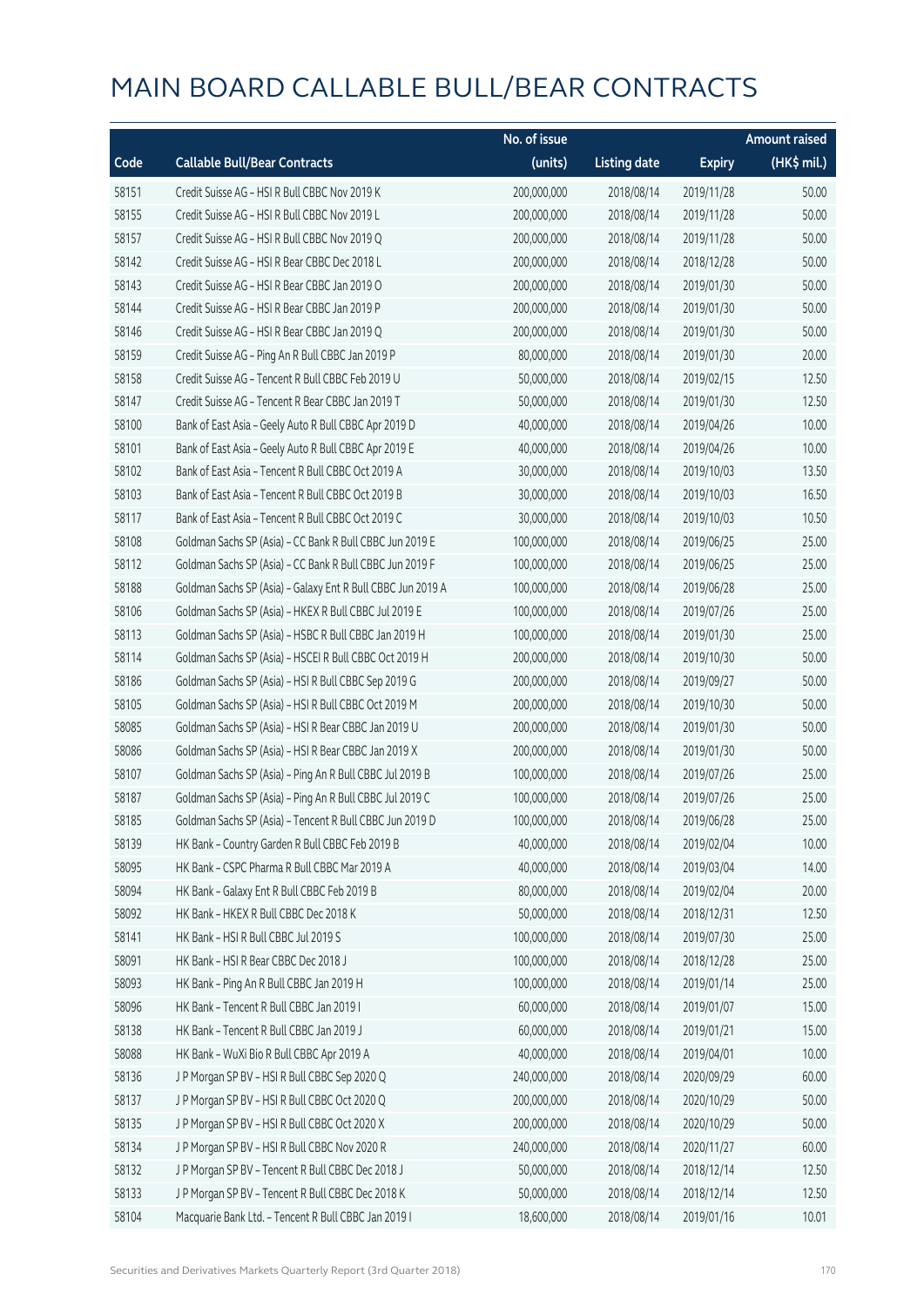|       |                                                             | No. of issue |                     |               | <b>Amount raised</b>  |
|-------|-------------------------------------------------------------|--------------|---------------------|---------------|-----------------------|
| Code  | <b>Callable Bull/Bear Contracts</b>                         | (units)      | <b>Listing date</b> | <b>Expiry</b> | $(HK\frac{1}{2}mil.)$ |
| 58173 | SG Issuer - AIA R Bull CBBC Jan 2019 A                      | 60,000,000   | 2018/08/14          | 2019/01/30    | 15.00                 |
| 58174 | SG Issuer - China Life R Bull CBBC Feb 2019 A               | 40,000,000   | 2018/08/14          | 2019/02/27    | 10.00                 |
| 58160 | SG Issuer - Geely Auto R Bull CBBC Feb 2019 B               | 40,000,000   | 2018/08/14          | 2019/02/11    | 10.00                 |
| 58161 | SG Issuer - Geely Auto R Bull CBBC Feb 2019 C               | 40,000,000   | 2018/08/14          | 2019/02/21    | 12.40                 |
| 58162 | SG Issuer - HSBC R Bear CBBC Jan 2019 A                     | 100,000,000  | 2018/08/14          | 2019/01/25    | 25.00                 |
| 58170 | SG Issuer - HSI R Bull CBBC Apr 2020 H                      | 200,000,000  | 2018/08/14          | 2020/04/28    | 50.00                 |
| 58180 | SG Issuer - HSI R Bull CBBC Apr 2020 I                      | 200,000,000  | 2018/08/14          | 2020/04/28    | 67.00                 |
| 58181 | SG Issuer - HSI R Bull CBBC Apr 2020 J                      | 200,000,000  | 2018/08/14          | 2020/04/28    | 54.00                 |
| 58182 | SG Issuer - HSI R Bull CBBC Apr 2020 K                      | 200,000,000  | 2018/08/14          | 2020/04/28    | 50.00                 |
| 58183 | SG Issuer - HSI R Bull CBBC Apr 2020 L                      | 200,000,000  | 2018/08/14          | 2020/04/28    | 50.00                 |
| 58184 | SG Issuer - HSI R Bull CBBC Apr 2020 M                      | 200,000,000  | 2018/08/14          | 2020/04/28    | 50.00                 |
| 58171 | SG Issuer - HSI R Bear CBBC Nov 2018 Y                      | 200,000,000  | 2018/08/14          | 2018/11/29    | 50.00                 |
| 58165 | SG Issuer - HSI R Bear CBBC Jan 2019 K                      | 200,000,000  | 2018/08/14          | 2019/01/30    | 50.00                 |
| 58166 | SG Issuer - HSI R Bear CBBC Feb 2019 N                      | 200,000,000  | 2018/08/14          | 2019/02/27    | 50.00                 |
| 58172 | SG Issuer - HSI R Bear CBBC Mar 2019 B                      | 200,000,000  | 2018/08/14          | 2019/03/28    | 50.00                 |
| 58179 | SG Issuer - HSI R Bear CBBC Mar 2019 C                      | 200,000,000  | 2018/08/14          | 2019/03/28    | 50.00                 |
| 58163 | SG Issuer - Ping An R Bull CBBC Feb 2019 G                  | 100,000,000  | 2018/08/14          | 2019/02/11    | 25.00                 |
| 58176 | SG Issuer - Tencent R Bull CBBC Dec 2018 I                  | 80,000,000   | 2018/08/14          | 2018/12/19    | 20.00                 |
| 58175 | SG Issuer - Tencent R Bull CBBC Dec 2018 S                  | 80,000,000   | 2018/08/14          | 2018/12/07    | 20.00                 |
| 58164 | SG Issuer - Tencent R Bear CBBC Dec 2018 Z                  | 80,000,000   | 2018/08/14          | 2018/12/21    | 20.00                 |
| 58178 | SG Issuer - Tencent R Bear CBBC Jan 2019 A                  | 80,000,000   | 2018/08/14          | 2019/01/28    | 20.00                 |
| 58131 | UBS AG - CC Bank R Bull CBBC Jan 2019 B                     | 80,000,000   | 2018/08/14          | 2019/01/21    | 20.00                 |
| 58124 | UBS AG - HSI R Bull CBBC Sep 2020 K                         | 250,000,000  | 2018/08/14          | 2020/09/29    | 62.50                 |
| 58122 | UBS AG - HSI R Bull CBBC Oct 2020 F                         | 200,000,000  | 2018/08/14          | 2020/10/29    | 50.00                 |
| 58123 | UBS AG - HSI R Bull CBBC Dec 2020 E                         | 200,000,000  | 2018/08/14          | 2020/12/30    | 50.00                 |
| 58120 | UBS AG - HSI R Bear CBBC Nov 2018 S                         | 300,000,000  | 2018/08/14          | 2018/11/29    | 75.00                 |
| 58118 | UBS AG - HSI R Bear CBBC Dec 2018 X                         | 250,000,000  | 2018/08/14          | 2018/12/28    | 62.50                 |
| 58119 | UBS AG - HSI R Bear CBBC Dec 2018 Y                         | 250,000,000  | 2018/08/14          | 2018/12/28    | 62.50                 |
| 58121 | UBS AG - HSI R Bear CBBC Dec 2018 Z                         | 300,000,000  | 2018/08/14          | 2018/12/28    | 75.00                 |
| 58125 | UBS AG - Tencent R Bull CBBC Nov 2018 J                     | 30,000,000   | 2018/08/14          | 2018/11/28    | 10.20                 |
| 58126 | UBS AG - Tencent R Bull CBBC Dec 2018 V                     | 30,000,000   | 2018/08/14          | 2018/12/05    | 10.20                 |
| 58099 | Bank Vontobel - Galaxy Ent R Bull CBBC May 2019 A           | 40,000,000   | 2018/08/14          | 2019/05/24    | 10.16                 |
| 58097 | Bank Vontobel - Tencent R Bull CBBC Jun 2019 B              | 40,000,000   | 2018/08/14          | 2019/06/14    | 10.04                 |
| 58098 | Bank Vontobel - Tencent R Bull CBBC Jun 2019 C              | 40,000,000   | 2018/08/14          | 2019/06/14    | 10.20                 |
| 58191 | BNP Paribas Issuance B.V. - CSOP A50 ETF R Bull CBBC Jun19F | 60,000,000   | 2018/08/15          | 2019/06/27    | 15.00                 |
| 58189 | BNP Paribas Issuance B.V. - HSI R Bear CBBC Feb 2019 R      | 250,000,000  | 2018/08/15          | 2019/02/27    | 62.50                 |
| 58190 | BNP Paribas Issuance B.V. - Tencent R Bull CBBC Jun 2019 H  | 50,000,000   | 2018/08/15          | 2019/06/27    | 12.50                 |
| 58279 | Credit Suisse AG - CSPC Pharma R Bull CBBC Jan 2019 C       | 30,000,000   | 2018/08/15          | 2019/01/30    | 10.20                 |
| 58271 | Credit Suisse AG - Galaxy Ent R Bull CBBC Jan 2019 G        | 50,000,000   | 2018/08/15          | 2019/01/30    | 12.50                 |
| 58272 | Credit Suisse AG - Galaxy Ent R Bear CBBC Jan 2019 D        | 50,000,000   | 2018/08/15          | 2019/01/25    | 12.50                 |
| 58273 | Credit Suisse AG - HKEX R Bull CBBC Jan 2019 R              | 50,000,000   | 2018/08/15          | 2019/01/30    | 12.50                 |
| 58265 | Credit Suisse AG - HSI R Bull CBBC Oct 2019 A               | 200,000,000  | 2018/08/15          | 2019/10/30    | 50.00                 |
| 58268 | Credit Suisse AG - HSI R Bull CBBC Oct 2019 I               | 200,000,000  | 2018/08/15          | 2019/10/30    | 50.00                 |
| 58269 | Credit Suisse AG - HSI R Bull CBBC Nov 2019 T               | 200,000,000  | 2018/08/15          | 2019/11/28    | 50.00                 |
| 58266 | Credit Suisse AG - HSI R Bear CBBC Nov 2018 P               | 200,000,000  | 2018/08/15          | 2018/11/29    | 50.00                 |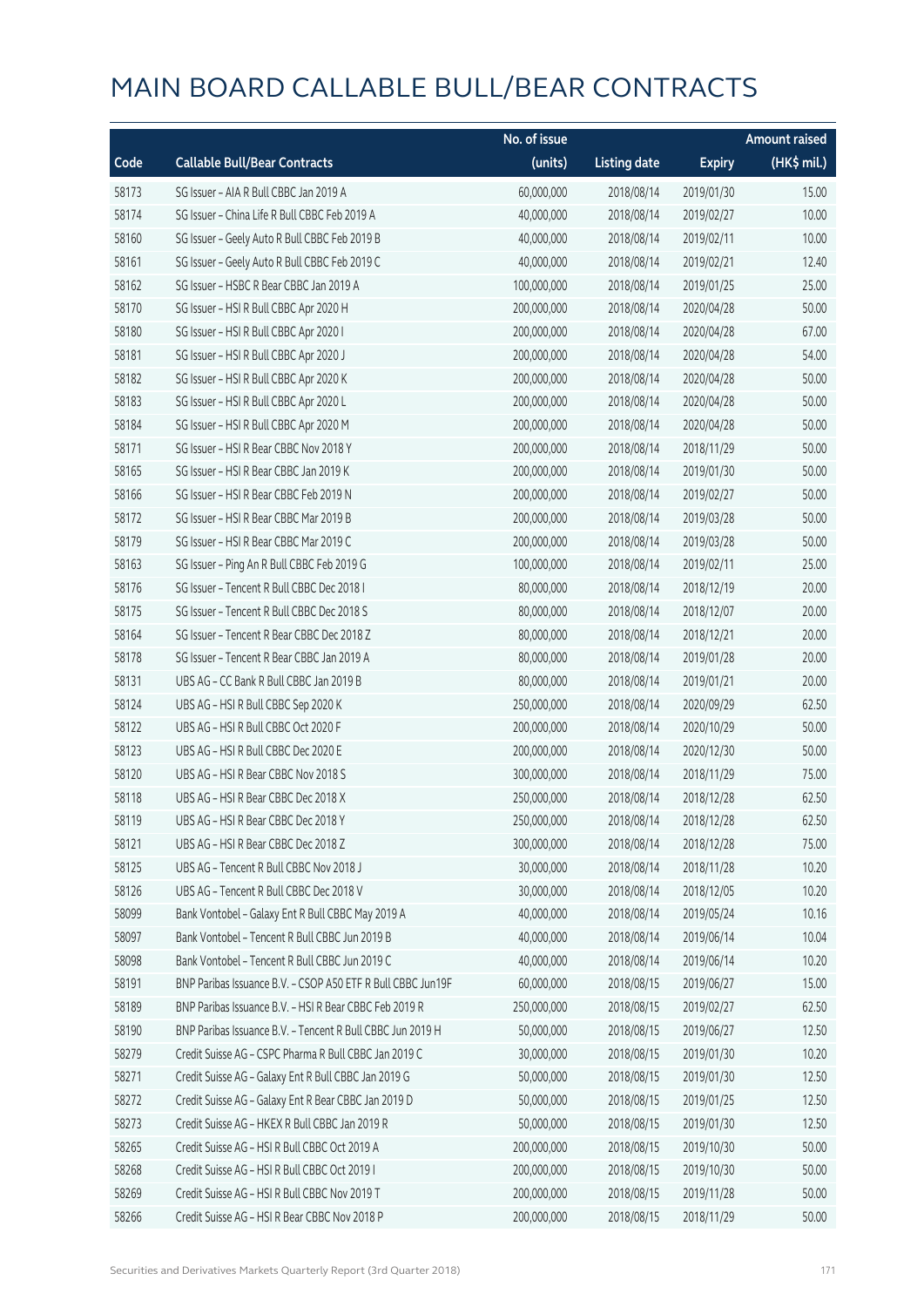|       |                                                           | No. of issue |                     |               | <b>Amount raised</b> |
|-------|-----------------------------------------------------------|--------------|---------------------|---------------|----------------------|
| Code  | <b>Callable Bull/Bear Contracts</b>                       | (units)      | <b>Listing date</b> | <b>Expiry</b> | (HK\$ mil.)          |
| 58281 | Credit Suisse AG - HSI R Bear CBBC Nov 2018 Q             | 200,000,000  | 2018/08/15          | 2018/11/29    | 50.00                |
| 58276 | Credit Suisse AG - Sunny Optical R Bull CBBC Jan 2019 D   | 40,000,000   | 2018/08/15          | 2019/01/30    | 10.00                |
| 58274 | Credit Suisse AG - Tencent R Bull CBBC Jan 2019 T         | 50,000,000   | 2018/08/15          | 2019/01/18    | 12.50                |
| 58275 | Credit Suisse AG - Tencent R Bull CBBC Jan 2019 U         | 50,000,000   | 2018/08/15          | 2019/01/25    | 12.50                |
| 58267 | Credit Suisse AG - Tencent R Bear CBBC Jan 2019 U         | 50,000,000   | 2018/08/15          | 2019/01/25    | 12.50                |
| 58217 | Goldman Sachs SP (Asia) - HSI R Bull CBBC Oct 2019 D      | 200,000,000  | 2018/08/15          | 2019/10/30    | 50.00                |
| 58218 | Goldman Sachs SP (Asia) - HSI R Bull CBBC Oct 2019 E      | 200,000,000  | 2018/08/15          | 2019/10/30    | 50.00                |
| 58219 | Goldman Sachs SP (Asia) - HSI R Bull CBBC Oct 2019 H      | 200,000,000  | 2018/08/15          | 2019/10/30    | 50.00                |
| 58278 | Goldman Sachs SP (Asia) - HSI R Bear CBBC Jan 2019 G      | 200,000,000  | 2018/08/15          | 2019/01/30    | 50.00                |
| 58192 | Goldman Sachs SP (Asia) - HSI R Bear CBBC Jan 2019 V      | 200,000,000  | 2018/08/15          | 2019/01/30    | 50.00                |
| 58277 | Goldman Sachs SP (Asia) - HSI R Bear CBBC Jan 2019 Y      | 200,000,000  | 2018/08/15          | 2019/01/30    | 50.00                |
| 58280 | Goldman Sachs SP (Asia) - Tencent R Bull CBBC Mar 2019 R  | 100,000,000  | 2018/08/15          | 2019/03/11    | 25.00                |
| 58282 | Goldman Sachs SP (Asia) - Tencent R Bull CBBC Mar 2019 S  | 100,000,000  | 2018/08/15          | 2019/03/11    | 25.00                |
| 58193 | Goldman Sachs SP (Asia) - Tencent R Bear CBBC Jan 2019 B  | 100,000,000  | 2018/08/15          | 2019/01/30    | 25.00                |
| 58208 | HK Bank - AIA R Bull CBBC Jan 2019 C                      | 80,000,000   | 2018/08/15          | 2019/01/28    | 20.00                |
| 58206 | HK Bank - China Mobile R Bull CBBC Feb 2019 A             | 50,000,000   | 2018/08/15          | 2019/02/04    | 12.50                |
| 58207 | HK Bank - China Mobile R Bear CBBC Jan 2019 A             | 40,000,000   | 2018/08/15          | 2019/01/28    | 10.00                |
| 58209 | HK Bank - China Life R Bull CBBC Jan 2019 B               | 40,000,000   | 2018/08/15          | 2019/01/28    | 10.00                |
| 58215 | HK Bank - CSPC Pharma R Bull CBBC Jan 2019 C              | 40,000,000   | 2018/08/15          | 2019/01/21    | 10.00                |
| 58221 | HK Bank - Galaxy Ent R Bull CBBC Feb 2019 C               | 80,000,000   | 2018/08/15          | 2019/02/18    | 20.00                |
| 58213 | HK Bank - HSI R Bull CBBC Jul 2019 Q                      | 100,000,000  | 2018/08/15          | 2019/07/30    | 25.00                |
| 58214 | HK Bank - HSI R Bear CBBC Dec 2018 K                      | 100,000,000  | 2018/08/15          | 2018/12/28    | 25.00                |
| 58203 | HK Bank - Sands China R Bull CBBC Apr 2019 C              | 80,000,000   | 2018/08/15          | 2019/04/01    | 20.00                |
| 58205 | HK Bank - Tencent R Bull CBBC Jan 2019 K                  | 60,000,000   | 2018/08/15          | 2019/01/14    | 15.00                |
| 58220 | HK Bank - Tencent R Bear CBBC Feb 2019 C                  | 50,000,000   | 2018/08/15          | 2019/02/18    | 12.50                |
| 58199 | Haitong Int'l Sec - Country Garden R Bull CBBC Jan 2019 A | 70,000,000   | 2018/08/15          | 2019/01/31    | 17.50                |
| 58198 | Haitong Int'l Sec - China Mobile R Bull CBBC Feb 2019 A   | 120,000,000  | 2018/08/15          | 2019/02/01    | 30.00                |
| 58200 | Haitong Int'l Sec - CSPC Pharma R Bull CBBC Feb 2019 A    | 50,000,000   | 2018/08/15          | 2019/02/04    | 14.75                |
| 58194 | Haitong Int'l Sec - HSBC R Bull CBBC Dec 2018 F           | 110,000,000  | 2018/08/15          | 2018/12/20    | 27.50                |
| 58202 | Haitong Int'l Sec - Sino Biopharm R Bull CBBC Jan 2019 C  | 80,000,000   | 2018/08/15          | 2019/01/31    | 20.00                |
| 58201 | Haitong Int'l Sec - Sunny Optical R Bull CBBC Jan 2019 A  | 70,000,000   | 2018/08/15          | 2019/01/31    | 17.50                |
| 58196 | Haitong Int'l Sec - Tencent R Bull CBBC Feb 2019 A        | 40,000,000   | 2018/08/15          | 2019/02/01    | 10.00                |
| 58197 | Haitong Int'l Sec - Tencent R Bull CBBC Feb 2019 B        | 40,000,000   | 2018/08/15          | 2019/02/04    | 10.00                |
| 58245 | J P Morgan SP BV - HSI R Bull CBBC Sep 2020 R             | 240,000,000  | 2018/08/15          | 2020/09/29    | 60.00                |
| 58243 | J P Morgan SP BV - HSI R Bull CBBC Oct 2020 R             | 200,000,000  | 2018/08/15          | 2020/10/29    | 50.00                |
| 58244 | J P Morgan SP BV - HSI R Bull CBBC Nov 2020 S             | 200,000,000  | 2018/08/15          | 2020/11/27    | 50.00                |
| 58242 | J P Morgan SP BV - HSI R Bear CBBC Apr 2019 A             | 200,000,000  | 2018/08/15          | 2019/04/29    | 50.00                |
| 58247 | J P Morgan SP BV - Tencent R Bull CBBC Nov 2018 J         | 50,000,000   | 2018/08/15          | 2018/11/23    | 12.50                |
| 58246 | JP Morgan SP BV - Tencent R Bull CBBC Dec 2018 L          | 50,000,000   | 2018/08/15          | 2018/12/21    | 12.50                |
| 58216 | Macquarie Bank Ltd. - Tencent R Bull CBBC Jan 2019 J      | 18,200,000   | 2018/08/15          | 2019/01/16    | 10.03                |
| 58248 | SG Issuer - AIA R Bear CBBC Jan 2019 A                    | 60,000,000   | 2018/08/15          | 2019/01/29    | 15.00                |
| 58253 | SG Issuer - CSPC Pharma R Bull CBBC Dec 2018 F            | 40,000,000   | 2018/08/15          | 2018/12/31    | 10.00                |
| 58261 | SG Issuer - Galaxy Ent R Bull CBBC May 2019 A             | 80,000,000   | 2018/08/15          | 2019/05/30    | 20.00                |
| 58262 | SG Issuer - HKEX R Bull CBBC Dec 2018 I                   | 50,000,000   | 2018/08/15          | 2018/12/28    | 12.50                |
| 58257 | SG Issuer - HSI R Bull CBBC Mar 2020 C                    | 200,000,000  | 2018/08/15          | 2020/03/30    | 50.00                |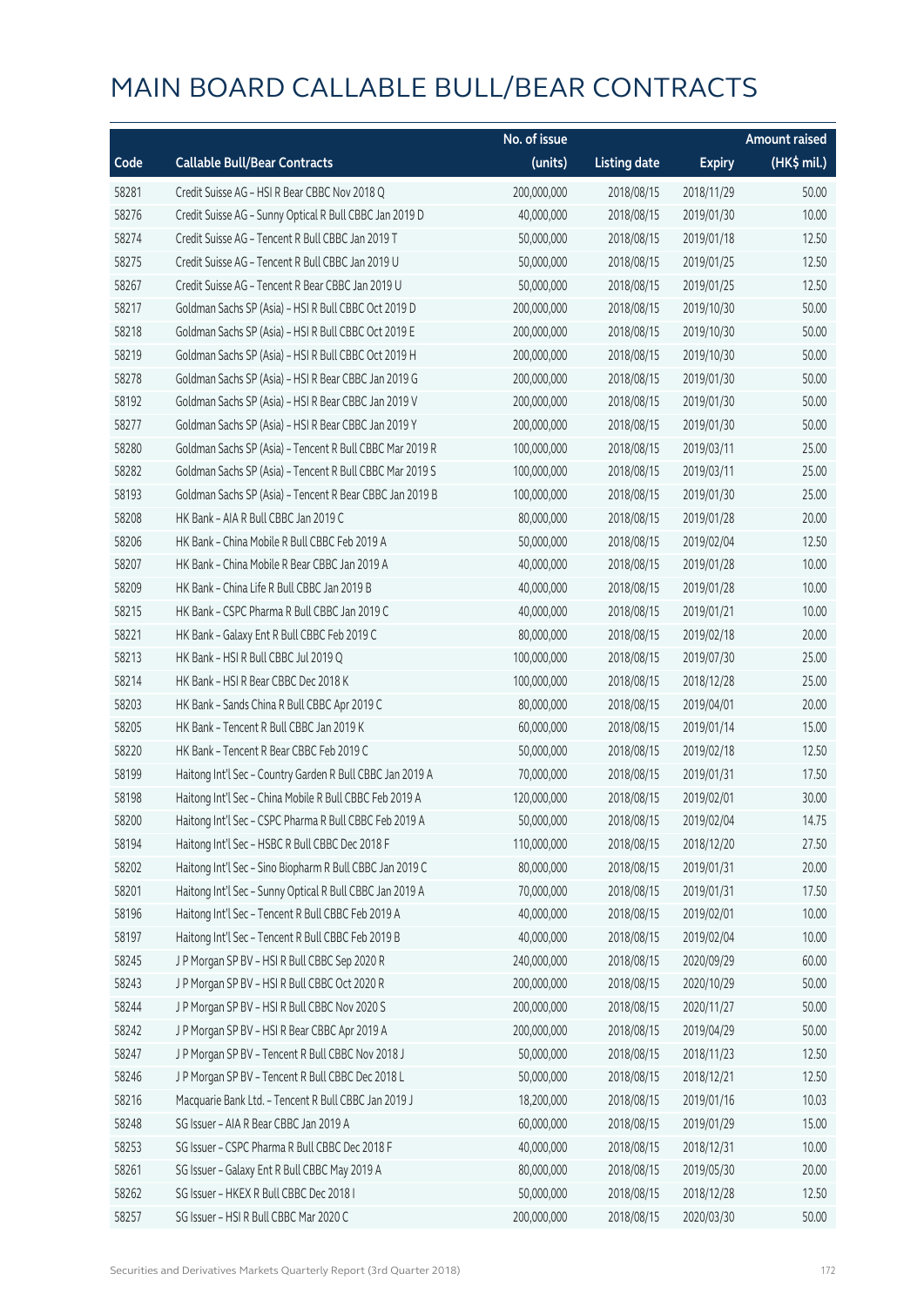|       |                                                               | No. of issue |                     |               | <b>Amount raised</b> |
|-------|---------------------------------------------------------------|--------------|---------------------|---------------|----------------------|
| Code  | <b>Callable Bull/Bear Contracts</b>                           | (units)      | <b>Listing date</b> | <b>Expiry</b> | (HK\$ mil.)          |
| 58258 | SG Issuer - HSI R Bull CBBC Mar 2020 D                        | 200,000,000  | 2018/08/15          | 2020/03/30    | 50.00                |
| 58259 | SG Issuer - HSI R Bull CBBC Mar 2020 E                        | 200,000,000  | 2018/08/15          | 2020/03/30    | 50.00                |
| 58260 | SG Issuer - HSI R Bull CBBC Mar 2020 F                        | 200,000,000  | 2018/08/15          | 2020/03/30    | 50.00                |
| 58251 | SG Issuer - HSI R Bear CBBC Nov 2018 L                        | 200,000,000  | 2018/08/15          | 2018/11/29    | 50.00                |
| 58252 | SG Issuer - HSI R Bear CBBC Jan 2019 L                        | 200,000,000  | 2018/08/15          | 2019/01/30    | 50.00                |
| 58264 | SG Issuer - Sands China R Bull CBBC Jun 2019 C                | 60,000,000   | 2018/08/15          | 2019/06/28    | 15.00                |
| 58254 | SG Issuer - Tencent R Bull CBBC Dec 2018 T                    | 80,000,000   | 2018/08/15          | 2018/12/31    | 20.00                |
| 58255 | SG Issuer - Tencent R Bull CBBC Jan 2019 Q                    | 80,000,000   | 2018/08/15          | 2019/01/15    | 20.00                |
| 58256 | SG Issuer - Tencent R Bull CBBC Jan 2019 R                    | 80,000,000   | 2018/08/15          | 2019/01/30    | 20.00                |
| 58249 | SG Issuer - Tencent R Bear CBBC Dec 2018 A                    | 80,000,000   | 2018/08/15          | 2018/12/31    | 20.00                |
| 58250 | SG Issuer - Tencent R Bear CBBC Jan 2019 B                    | 80,000,000   | 2018/08/15          | 2019/01/29    | 20.00                |
| 58235 | UBS AG - AAC Tech R Bear CBBC Dec 2018 A                      | 40,000,000   | 2018/08/15          | 2018/12/10    | 10.00                |
| 58236 | UBS AG - Bank of China R Bull CBBC Jun 2019 A                 | 60,000,000   | 2018/08/15          | 2019/06/10    | 15.00                |
| 58234 | UBS AG - CNOOC R Bull CBBC Dec 2018 D                         | 40,000,000   | 2018/08/15          | 2018/12/17    | 10.00                |
| 58232 | UBS AG - HKEX R Bull CBBC Dec 2018 H                          | 50,000,000   | 2018/08/15          | 2018/12/03    | 12.50                |
| 58241 | UBS AG - HSCEI R Bull CBBC Dec 2019 C                         | 100,000,000  | 2018/08/15          | 2019/12/30    | 25.00                |
| 58239 | UBS AG - HSI R Bull CBBC Sep 2020 L                           | 250,000,000  | 2018/08/15          | 2020/09/29    | 62.50                |
| 58240 | UBS AG - HSI R Bull CBBC Oct 2020 G                           | 200,000,000  | 2018/08/15          | 2020/10/29    | 50.00                |
| 58237 | UBS AG - HSI R Bull CBBC Nov 2020 F                           | 250,000,000  | 2018/08/15          | 2020/11/27    | 62.50                |
| 58223 | UBS AG - HSI R Bear CBBC Dec 2018 A                           | 300,000,000  | 2018/08/15          | 2018/12/28    | 75.00                |
| 58224 | UBS AG - HSI R Bear CBBC Dec 2018 B                           | 300,000,000  | 2018/08/15          | 2018/12/28    | 75.00                |
| 58225 | UBS AG - HSI R Bear CBBC Dec 2018 C                           | 300,000,000  | 2018/08/15          | 2018/12/28    | 75.00                |
| 58226 | UBS AG - HSI R Bear CBBC Dec 2018 D                           | 300,000,000  | 2018/08/15          | 2018/12/28    | 75.00                |
| 58227 | UBS AG - HSI R Bear CBBC Dec 2018 E                           | 300,000,000  | 2018/08/15          | 2018/12/28    | 75.00                |
| 58233 | UBS AG - Petrochina R Bull CBBC Jan 2019 C                    | 60,000,000   | 2018/08/15          | 2019/01/21    | 15.00                |
| 58228 | UBS AG - Tencent R Bull CBBC Dec 2018 W                       | 30,000,000   | 2018/08/15          | 2018/12/03    | 10.20                |
| 58230 | UBS AG - Tencent R Bull CBBC Dec 2018 X                       | 30,000,000   | 2018/08/15          | 2018/12/11    | 10.20                |
| 58231 | UBS AG - Tencent R Bear CBBC Dec 2018 I                       | 30,000,000   | 2018/08/15          | 2018/12/05    | 10.20                |
| 58222 | Bank Vontobel - Tencent R Bull CBBC Jan 2019 H                | 40,000,000   | 2018/08/15          | 2019/01/18    | 10.04                |
| 58304 | BNP Paribas Issuance B.V. - Galaxy Ent R Bull CBBC Nov 2019 E | 150,000,000  | 2018/08/16          | 2019/11/28    | 37.50                |
| 58305 | BNP Paribas Issuance B.V. - Galaxy Ent R Bull CBBC Nov 2019 F | 150,000,000  | 2018/08/16          | 2019/11/28    | 37.50                |
| 58314 | BNP Paribas Issuance B.V. - Galaxy Ent R Bear CBBC Aug 2019 A | 150,000,000  | 2018/08/16          | 2019/08/29    | 37.50                |
| 58315 | BNP Paribas Issuance B.V. - Galaxy Ent R Bear CBBC Aug 2019 B | 150,000,000  | 2018/08/16          | 2019/08/29    | 37.50                |
| 58311 | BNP Paribas Issuance B.V. - HKEX R Bull CBBC May 2019 I       | 50,000,000   | 2018/08/16          | 2019/05/30    | 12.50                |
| 58312 | BNP Paribas Issuance B.V. - HKEX R Bull CBBC May 2019 J       | 50,000,000   | 2018/08/16          | 2019/05/30    | 12.50                |
| 58313 | BNP Paribas Issuance B.V. - HSCEI R Bull CBBC Sep 2019 R      | 100,000,000  | 2018/08/16          | 2019/09/27    | 25.00                |
| 58300 | BNP Paribas Issuance B.V. - HSI R Bull CBBC Dec 2019 F        | 250,000,000  | 2018/08/16          | 2019/12/30    | 62.50                |
| 58301 | BNP Paribas Issuance B.V. - HSI R Bull CBBC Dec 2019 N        | 250,000,000  | 2018/08/16          | 2019/12/30    | 62.50                |
| 58291 | BNP Paribas Issuance B.V. - HSI R Bull CBBC Dec 2019 V        | 250,000,000  | 2018/08/16          | 2019/12/30    | 62.50                |
| 58299 | BNP Paribas Issuance B.V. - HSI R Bull CBBC Dec 2019 W        | 250,000,000  | 2018/08/16          | 2019/12/30    | 62.50                |
| 58283 | BNP Paribas Issuance B.V. - HSI R Bull CBBC Dec 2019 Z        | 250,000,000  | 2018/08/16          | 2019/12/30    | 62.50                |
| 58302 | BNP Paribas Issuance B.V. - HSI R Bear CBBC Feb 2019 C        | 250,000,000  | 2018/08/16          | 2019/02/27    | 62.50                |
| 58294 | BNP Paribas Issuance B.V. - HSI R Bear CBBC Feb 2019 S        | 250,000,000  | 2018/08/16          | 2019/02/27    | 62.50                |
| 58295 | BNP Paribas Issuance B.V. - HSI R Bear CBBC Feb 2019 Y        | 250,000,000  | 2018/08/16          | 2019/02/27    | 62.50                |
| 58309 | BNP Paribas Issuance B.V. - Ping An R Bull CBBC Jun 2019 E    | 200,000,000  | 2018/08/16          | 2019/06/27    | 50.00                |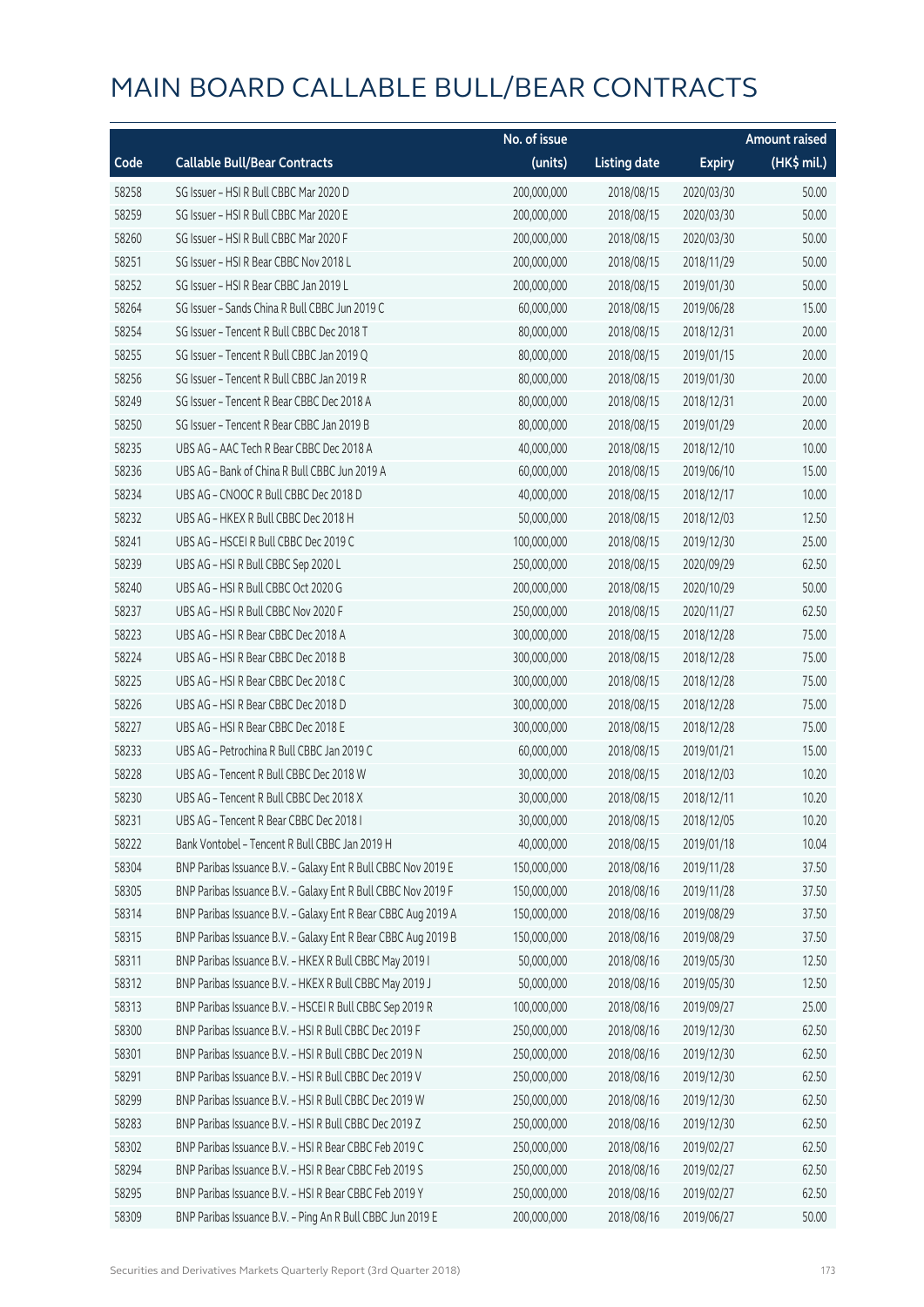|       |                                                               | No. of issue |                     |               | <b>Amount raised</b>  |
|-------|---------------------------------------------------------------|--------------|---------------------|---------------|-----------------------|
| Code  | <b>Callable Bull/Bear Contracts</b>                           | (units)      | <b>Listing date</b> | <b>Expiry</b> | $(HK\frac{1}{2}mil.)$ |
| 58290 | BNP Paribas Issuance B.V. - Tencent R Bull CBBC Jun 2019 I    | 50,000,000   | 2018/08/16          | 2019/06/27    | 12.50                 |
| 58303 | BNP Paribas Issuance B.V. - Tencent R Bull CBBC Jun 2019 J    | 50,000,000   | 2018/08/16          | 2019/06/27    | 12.50                 |
| 58292 | BNP Paribas Issuance B.V. - Tencent R Bear CBBC Apr 2019 G    | 50,000,000   | 2018/08/16          | 2019/04/29    | 12.50                 |
| 58293 | BNP Paribas Issuance B.V. - Tencent R Bear CBBC Apr 2019 H    | 50,000,000   | 2018/08/16          | 2019/04/29    | 12.50                 |
| 58358 | Credit Suisse AG - Galaxy Ent R Bull CBBC Feb 2019 A          | 50,000,000   | 2018/08/16          | 2019/02/15    | 12.50                 |
| 58356 | Credit Suisse AG - HSI R Bull CBBC Nov 2019 B                 | 200,000,000  | 2018/08/16          | 2019/11/28    | 50.00                 |
| 58357 | Credit Suisse AG - HSI R Bull CBBC Nov 2019 C                 | 200,000,000  | 2018/08/16          | 2019/11/28    | 50.00                 |
| 58363 | Credit Suisse AG - HSI R Bull CBBC Dec 2019 L                 | 200,000,000  | 2018/08/16          | 2019/12/30    | 50.00                 |
| 58350 | Credit Suisse AG - HSI R Bear CBBC Nov 2018 T                 | 200,000,000  | 2018/08/16          | 2018/11/29    | 50.00                 |
| 58351 | Credit Suisse AG - HSI R Bear CBBC Dec 2018 N                 | 200,000,000  | 2018/08/16          | 2018/12/28    | 50.00                 |
| 58353 | Credit Suisse AG - HSI R Bear CBBC Dec 2018 R                 | 200,000,000  | 2018/08/16          | 2018/12/28    | 50.00                 |
| 58355 | Credit Suisse AG - HSI R Bear CBBC Jan 2019 R                 | 200,000,000  | 2018/08/16          | 2019/01/30    | 50.00                 |
| 58359 | Credit Suisse AG - PetroChina R Bull CBBC Jan 2019 C          | 60,000,000   | 2018/08/16          | 2019/01/30    | 15.00                 |
| 58360 | Credit Suisse AG - Ping An R Bull CBBC Feb 2019 F             | 80,000,000   | 2018/08/16          | 2019/02/15    | 20.00                 |
| 58361 | Credit Suisse AG - Tencent R Bull CBBC Feb 2019 V             | 50,000,000   | 2018/08/16          | 2019/02/22    | 12.50                 |
| 58364 | Credit Suisse AG - Tencent R Bull CBBC Feb 2019 W             | 50,000,000   | 2018/08/16          | 2019/02/27    | 12.50                 |
| 58352 | Credit Suisse AG - Tencent R Bear CBBC Jan 2019 V             | 50,000,000   | 2018/08/16          | 2019/01/24    | 12.50                 |
| 58379 | Goldman Sachs SP (Asia) - CC Bank R Bull CBBC Jun 2019 G      | 100,000,000  | 2018/08/16          | 2019/06/25    | 25.00                 |
| 58388 | Goldman Sachs SP (Asia) - China Life R Bull CBBC Feb 2019 F   | 100,000,000  | 2018/08/16          | 2019/02/19    | 25.00                 |
| 58390 | Goldman Sachs SP (Asia) - CSOP A50 ETF R Bull CBBC Mar 2019 K | 100,000,000  | 2018/08/16          | 2019/03/27    | 25.00                 |
| 58389 | Goldman Sachs SP (Asia) - Galaxy Ent R Bull CBBC Jun 2019 B   | 100,000,000  | 2018/08/16          | 2019/06/28    | 25.00                 |
| 58344 | Goldman Sachs SP (Asia) - HKEX R Bull CBBC Feb 2019 B         | 100,000,000  | 2018/08/16          | 2019/02/18    | 25.00                 |
| 58345 | Goldman Sachs SP (Asia) - HSI R Bull CBBC Sep 2019 H          | 200,000,000  | 2018/08/16          | 2019/09/27    | 50.00                 |
| 58383 | Goldman Sachs SP (Asia) - HSI R Bull CBBC Sep 2019 I          | 200,000,000  | 2018/08/16          | 2019/09/27    | 50.00                 |
| 58384 | Goldman Sachs SP (Asia) - HSI R Bull CBBC Sep 2019 J          | 200,000,000  | 2018/08/16          | 2019/09/27    | 50.00                 |
| 58284 | Goldman Sachs SP (Asia) - HSI R Bear CBBC Dec 2018 T          | 200,000,000  | 2018/08/16          | 2018/12/28    | 50.00                 |
| 58285 | Goldman Sachs SP (Asia) - HSI R Bear CBBC Jan 2019 K          | 200,000,000  | 2018/08/16          | 2019/01/30    | 50.00                 |
| 58381 | Goldman Sachs SP (Asia) - Ping An R Bull CBBC Feb 2019 X      | 100,000,000  | 2018/08/16          | 2019/02/19    | 25.00                 |
| 58342 | Goldman Sachs SP (Asia) - Tencent R Bull CBBC Mar 2019 T      | 100,000,000  | 2018/08/16          | 2019/03/06    | 25.00                 |
| 58343 | Goldman Sachs SP (Asia) - Tencent R Bull CBBC Mar 2019 U      | 100,000,000  | 2018/08/16          | 2019/03/06    | 25.00                 |
| 58286 | Goldman Sachs SP (Asia) - Tencent R Bear CBBC Jan 2019 C      | 80,000,000   | 2018/08/16          | 2019/01/30    | 20.00                 |
| 58322 | HK Bank - China Mobile R Bull CBBC Jan 2019 D                 | 50,000,000   | 2018/08/16          | 2019/01/21    | 12.50                 |
| 58324 | HK Bank - CSOP A50 ETF R Bull CBBC Jan 2019 G                 | 50,000,000   | 2018/08/16          | 2019/01/21    | 12.50                 |
| 58317 | HK Bank - Geely Auto R Bull CBBC Feb 2019 B                   | 40,000,000   | 2018/08/16          | 2019/02/11    | 10.00                 |
| 58348 | HK Bank - HKEX R Bull CBBC Jan 2019 F                         | 50,000,000   | 2018/08/16          | 2019/01/24    | 12.50                 |
| 58318 | HK Bank - HSCEI R Bull CBBC Jul 2019 F                        | 60,000,000   | 2018/08/16          | 2019/07/30    | 15.00                 |
| 58319 | HK Bank - HSI R Bull CBBC Jul 2019 R                          | 150,000,000  | 2018/08/16          | 2019/07/30    | 37.50                 |
| 58321 | HK Bank - HSI R Bull CBBC Jul 2019 T                          | 100,000,000  | 2018/08/16          | 2019/07/30    | 25.00                 |
| 58320 | HK Bank - HSI R Bear CBBC Dec 2018 L                          | 150,000,000  | 2018/08/16          | 2018/12/28    | 37.50                 |
| 58349 | HK Bank - Ping An R Bull CBBC Jan 2019 I                      | 100,000,000  | 2018/08/16          | 2019/01/21    | 25.00                 |
| 58347 | HK Bank - Tencent R Bull CBBC Jan 2019 L                      | 60,000,000   | 2018/08/16          | 2019/01/17    | 15.00                 |
| 58346 | HK Bank - Tencent R Bull CBBC Feb 2019 G                      | 60,000,000   | 2018/08/16          | 2019/02/14    | 15.00                 |
| 58316 | HK Bank - Tracker Fund R Bull CBBC Feb 2019 A                 | 50,000,000   | 2018/08/16          | 2019/02/11    | 20.00                 |
| 58323 | HK Bank - WuXi Bio R Bull CBBC Feb 2019 B                     | 40,000,000   | 2018/08/16          | 2019/02/11    | 10.00                 |
| 58374 | J P Morgan SP BV - HKEX R Bull CBBC Dec 2018 C                | 40,000,000   | 2018/08/16          | 2018/12/14    | 10.00                 |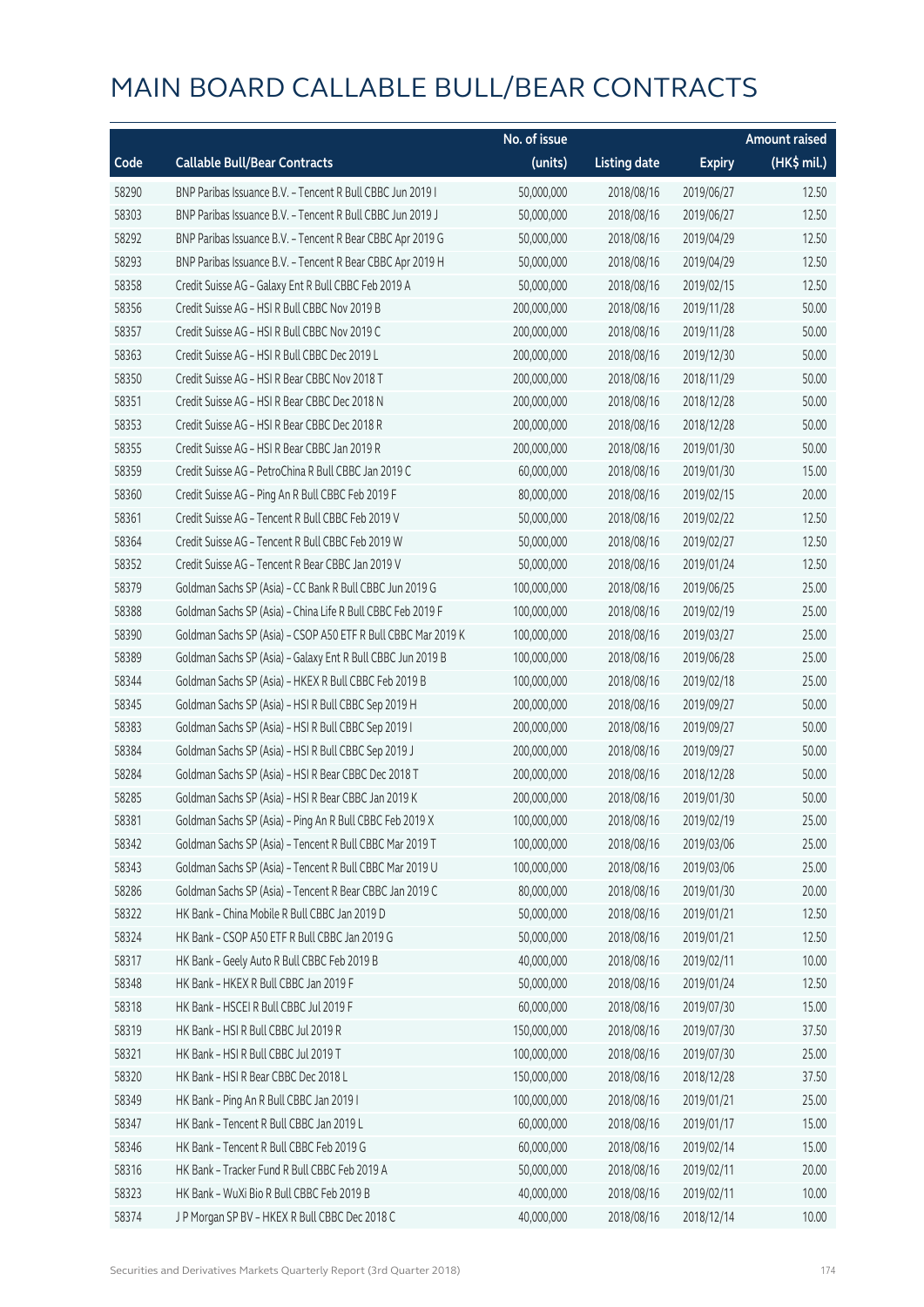|       |                                                   | No. of issue |                     |               | <b>Amount raised</b> |
|-------|---------------------------------------------------|--------------|---------------------|---------------|----------------------|
| Code  | <b>Callable Bull/Bear Contracts</b>               | (units)      | <b>Listing date</b> | <b>Expiry</b> | (HK\$ mil.)          |
| 58375 | J P Morgan SP BV - HKEX R Bull CBBC Jan 2019 B    | 40,000,000   | 2018/08/16          | 2019/01/11    | 10.00                |
| 58367 | JP Morgan SP BV - HSIR Bull CBBC Oct 2020 S       | 200,000,000  | 2018/08/16          | 2020/10/29    | 50.00                |
| 58376 | JP Morgan SP BV - HSIR Bull CBBC Oct 2020 T       | 200,000,000  | 2018/08/16          | 2020/10/29    | 50.00                |
| 58377 | J P Morgan SP BV - HSI R Bull CBBC Nov 2020 T     | 240,000,000  | 2018/08/16          | 2020/11/27    | 60.00                |
| 58365 | J P Morgan SP BV - HSI R Bear CBBC Jan 2019 G     | 240,000,000  | 2018/08/16          | 2019/01/30    | 60.00                |
| 58366 | J P Morgan SP BV - HSI R Bear CBBC Jan 2019 H     | 200,000,000  | 2018/08/16          | 2019/01/30    | 50.00                |
| 58378 | J P Morgan SP BV - HSI R Bear CBBC Apr 2019 B     | 240,000,000  | 2018/08/16          | 2019/04/29    | 60.00                |
| 58373 | J P Morgan SP BV - Ping An R Bull CBBC Dec 2018 E | 100,000,000  | 2018/08/16          | 2018/12/21    | 25.00                |
| 58370 | J P Morgan SP BV - Tencent R Bull CBBC Dec 2018 M | 50,000,000   | 2018/08/16          | 2018/12/21    | 12.50                |
| 58368 | J P Morgan SP BV - Tencent R Bull CBBC Jan 2019 A | 50,000,000   | 2018/08/16          | 2019/01/11    | 12.50                |
| 58369 | J P Morgan SP BV - Tencent R Bull CBBC Jan 2019 B | 50,000,000   | 2018/08/16          | 2019/01/11    | 12.50                |
| 58371 | J P Morgan SP BV - Tencent R Bear CBBC Dec 2018 L | 50,000,000   | 2018/08/16          | 2018/12/21    | 12.50                |
| 58406 | SG Issuer - AIA R Bull CBBC Jan 2019 B            | 60,000,000   | 2018/08/16          | 2019/01/25    | 15.00                |
| 58408 | SG Issuer - China Mobile R Bull CBBC Feb 2019 C   | 100,000,000  | 2018/08/16          | 2019/02/25    | 25.00                |
| 58407 | SG Issuer - CC Bank R Bull CBBC Feb 2019 D        | 100,000,000  | 2018/08/16          | 2019/02/20    | 25.00                |
| 58409 | SG Issuer - CNOOC R Bull CBBC Dec 2018 G          | 40,000,000   | 2018/08/16          | 2018/12/19    | 10.00                |
| 58418 | SG Issuer - CSOP A50 ETF R Bull CBBC Feb 2019 C   | 60,000,000   | 2018/08/16          | 2019/02/25    | 15.00                |
| 58411 | SG Issuer - Geely Auto R Bull CBBC Jan 2019 B     | 40,000,000   | 2018/08/16          | 2019/01/25    | 10.00                |
| 58397 | SG Issuer - HKEX R Bull CBBC Jan 2019 G           | 50,000,000   | 2018/08/16          | 2019/01/31    | 12.50                |
| 58403 | SG Issuer - HSI R Bull CBBC Mar 2020 G            | 200,000,000  | 2018/08/16          | 2020/03/30    | 50.00                |
| 58401 | SG Issuer - HSI R Bull CBBC Apr 2020 N            | 200,000,000  | 2018/08/16          | 2020/04/28    | 50.00                |
| 58404 | SG Issuer - HSI R Bull CBBC Apr 2020 O            | 200,000,000  | 2018/08/16          | 2020/04/28    | 50.00                |
| 58405 | SG Issuer - HSI R Bull CBBC Apr 2020 P            | 200,000,000  | 2018/08/16          | 2020/04/28    | 50.00                |
| 58394 | SG Issuer - HSI R Bear CBBC Nov 2018 E            | 200,000,000  | 2018/08/16          | 2018/11/29    | 50.00                |
| 58395 | SG Issuer - HSI R Bear CBBC Jan 2019 P            | 200,000,000  | 2018/08/16          | 2019/01/30    | 50.00                |
| 58396 | SG Issuer - HSI R Bear CBBC Jan 2019 Q            | 200,000,000  | 2018/08/16          | 2019/01/30    | 50.00                |
| 58402 | SG Issuer - HSI R Bear CBBC Mar 2019 D            | 200,000,000  | 2018/08/16          | 2019/03/28    | 50.00                |
| 58412 | SG Issuer - ICBC R Bull CBBC Feb 2019 D           | 60,000,000   | 2018/08/16          | 2019/02/20    | 15.00                |
| 58399 | SG Issuer - Ping An R Bull CBBC Jan 2019 G        | 100,000,000  | 2018/08/16          | 2019/01/31    | 25.00                |
| 58413 | SG Issuer - Ping An R Bull CBBC Feb 2019 H        | 100,000,000  | 2018/08/16          | 2019/02/20    | 25.00                |
| 58414 | SG Issuer - Sunny Optical R Bull CBBC Jan 2019 A  | 40,000,000   | 2018/08/16          | 2019/01/21    | 10.00                |
| 58415 | SG Issuer - Tencent R Bull CBBC Dec 2018 B        | 80,000,000   | 2018/08/16          | 2018/12/12    | 20.00                |
| 58416 | SG Issuer - Tencent R Bull CBBC Dec 2018 N        | 80,000,000   | 2018/08/16          | 2018/12/19    | 20.00                |
| 58400 | SG Issuer - Tencent R Bull CBBC Jan 2019 S        | 80,000,000   | 2018/08/16          | 2019/01/23    | 20.00                |
| 58417 | SG Issuer - Tencent R Bull CBBC Jan 2019 T        | 80,000,000   | 2018/08/16          | 2019/01/25    | 20.00                |
| 58391 | SG Issuer - Tencent R Bear CBBC Nov 2018 U        | 80,000,000   | 2018/08/16          | 2018/11/23    | 20.00                |
| 58392 | SG Issuer - Tencent R Bear CBBC Dec 2018 B        | 80,000,000   | 2018/08/16          | 2018/12/13    | 20.00                |
| 58393 | SG Issuer - Tencent R Bear CBBC Dec 2018 C        | 80,000,000   | 2018/08/16          | 2018/12/18    | 20.00                |
| 58336 | UBS AG - China Life R Bull CBBC Jan 2019 A        | 40,000,000   | 2018/08/16          | 2019/01/14    | 10.00                |
| 58337 | UBS AG - CSOP A50 ETF R Bull CBBC Feb 2019 A      | 50,000,000   | 2018/08/16          | 2019/02/18    | 12.50                |
| 58333 | UBS AG - Galaxy Ent R Bull CBBC Jan 2019 B        | 40,000,000   | 2018/08/16          | 2019/01/07    | 10.00                |
| 58334 | UBS AG - HKEX R Bull CBBC Feb 2019 A              | 50,000,000   | 2018/08/16          | 2019/02/18    | 12.50                |
| 58339 | UBS AG - HSI R Bull CBBC Dec 2019 O               | 250,000,000  | 2018/08/16          | 2019/12/30    | 62.50                |
| 58340 | UBS AG - HSI R Bull CBBC Sep 2020 M               | 200,000,000  | 2018/08/16          | 2020/09/29    | 50.00                |
| 58341 | UBS AG - HSI R Bull CBBC Nov 2020 G               | 250,000,000  | 2018/08/16          | 2020/11/27    | 62.50                |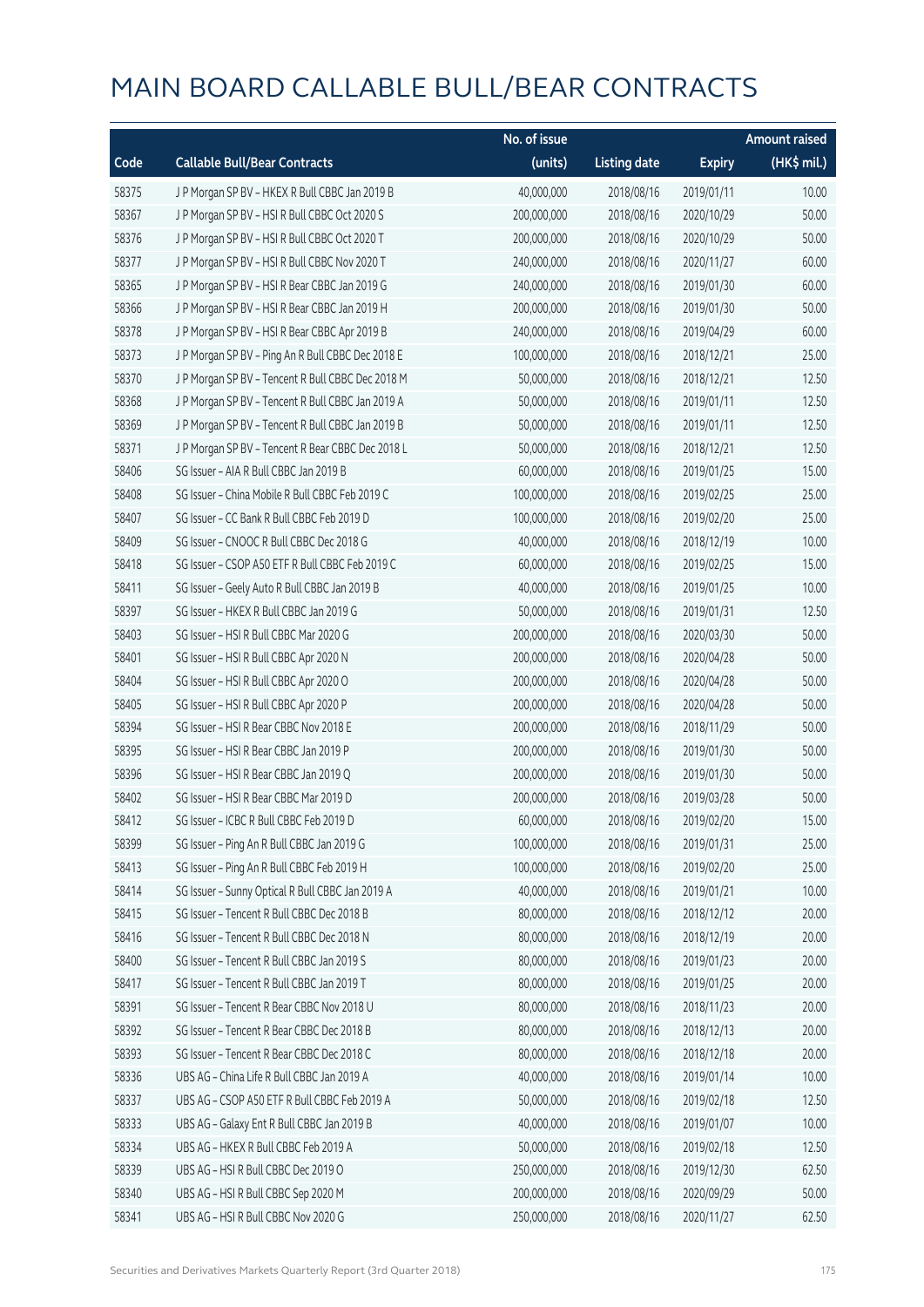|       |                                                          | No. of issue |                     |               | <b>Amount raised</b> |
|-------|----------------------------------------------------------|--------------|---------------------|---------------|----------------------|
| Code  | <b>Callable Bull/Bear Contracts</b>                      | (units)      | <b>Listing date</b> | <b>Expiry</b> | (HK\$ mil.)          |
| 58338 | UBS AG - HSI R Bull CBBC Dec 2020 F                      | 200,000,000  | 2018/08/16          | 2020/12/30    | 50.00                |
| 58327 | UBS AG - HSI R Bear CBBC Nov 2018 Q                      | 200,000,000  | 2018/08/16          | 2018/11/29    | 50.00                |
| 58326 | UBS AG - HSI R Bear CBBC Dec 2018 F                      | 300,000,000  | 2018/08/16          | 2018/12/28    | 75.00                |
| 58328 | UBS AG - HSI R Bear CBBC Dec 2018 H                      | 300,000,000  | 2018/08/16          | 2018/12/28    | 75.00                |
| 58335 | UBS AG - Ping An R Bull CBBC Jan 2019 B                  | 80,000,000   | 2018/08/16          | 2019/01/14    | 20.00                |
| 58332 | UBS AG - Tencent R Bull CBBC Nov 2018 K                  | 30,000,000   | 2018/08/16          | 2018/11/29    | 10.20                |
| 58330 | UBS AG - Tencent R Bull CBBC Nov 2018 L                  | 30,000,000   | 2018/08/16          | 2018/11/23    | 10.20                |
| 58331 | UBS AG - Tencent R Bull CBBC Jan 2019 L                  | 30,000,000   | 2018/08/16          | 2019/01/07    | 10.20                |
| 58329 | UBS AG - Tencent R Bear CBBC Dec 2018 J                  | 30,000,000   | 2018/08/16          | 2018/12/17    | 10.20                |
| 58325 | Bank Vontobel - HSI N Bull CBBC Mar 2019 K               | 100,000,000  | 2018/08/16          | 2019/03/28    | 25.00                |
| 58289 | Bank Vontobel - HSI N Bear CBBC Jan 2019 L               | 100,000,000  | 2018/08/16          | 2019/01/30    | 25.00                |
| 58288 | Bank Vontobel - Tencent R Bear CBBC Jan 2019 E           | 40,000,000   | 2018/08/16          | 2019/01/25    | 10.00                |
| 58428 | BOCI Asia Ltd. - Tencent R Bull CBBC Dec 2018 I          | 40,000,000   | 2018/08/17          | 2018/12/27    | 10.16                |
| 58429 | BOCI Asia Ltd. - Tencent R Bull CBBC Dec 2018 J          | 40,000,000   | 2018/08/17          | 2018/12/28    | 10.24                |
| 58489 | Credit Suisse AG - China Mobile R Bull CBBC Jan 2019 A   | 70,000,000   | 2018/08/17          | 2019/01/30    | 17.50                |
| 58494 | Credit Suisse AG - HSI R Bull CBBC Oct 2019 B            | 200,000,000  | 2018/08/17          | 2019/10/30    | 50.00                |
| 58492 | Credit Suisse AG - HSI R Bull CBBC Oct 2019 T            | 200,000,000  | 2018/08/17          | 2019/10/30    | 50.00                |
| 58493 | Credit Suisse AG - HSI R Bull CBBC Dec 2019 M            | 200,000,000  | 2018/08/17          | 2019/12/30    | 50.00                |
| 58490 | Credit Suisse AG - HSI R Bear CBBC Dec 2018 S            | 200,000,000  | 2018/08/17          | 2018/12/28    | 50.00                |
| 58491 | Credit Suisse AG - HSI R Bear CBBC Dec 2018 T            | 200,000,000  | 2018/08/17          | 2018/12/28    | 50.00                |
| 58486 | Credit Suisse AG - Tencent R Bull CBBC Feb 2019 X        | 50,000,000   | 2018/08/17          | 2019/02/15    | 12.50                |
| 58487 | Credit Suisse AG - Tencent R Bear CBBC Jan 2019 W        | 50,000,000   | 2018/08/17          | 2019/01/30    | 12.50                |
| 58421 | Goldman Sachs SP (Asia) - HKEX R Bull CBBC Feb 2019 C    | 100,000,000  | 2018/08/17          | 2019/02/18    | 25.00                |
| 58422 | Goldman Sachs SP (Asia) - HSI R Bull CBBC Sep 2019 K     | 200,000,000  | 2018/08/17          | 2019/09/27    | 50.00                |
| 58423 | Goldman Sachs SP (Asia) - HSI R Bull CBBC Sep 2019 M     | 200,000,000  | 2018/08/17          | 2019/09/27    | 50.00                |
| 58424 | Goldman Sachs SP (Asia) - HSI R Bull CBBC Sep 2019 N     | 200,000,000  | 2018/08/17          | 2019/09/27    | 50.00                |
| 58495 | Goldman Sachs SP (Asia) - HSI R Bear CBBC Dec 2018 W     | 200,000,000  | 2018/08/17          | 2018/12/28    | 50.00                |
| 58496 | Goldman Sachs SP (Asia) - HSI R Bear CBBC Dec 2018 X     | 200,000,000  | 2018/08/17          | 2018/12/28    | 50.00                |
| 58498 | Goldman Sachs SP (Asia) - Ping An R Bull CBBC Jul 2019 D | 100,000,000  | 2018/08/17          | 2019/07/26    | 25.00                |
| 58419 | Goldman Sachs SP (Asia) - Tencent R Bull CBBC Mar 2019 V | 100,000,000  | 2018/08/17          | 2019/03/06    | 25.00                |
| 58497 | Goldman Sachs SP (Asia) - Tencent R Bull CBBC Mar 2019 W | 100,000,000  | 2018/08/17          | 2019/03/06    | 25.00                |
| 58437 | HK Bank - China Mobile R Bull CBBC Feb 2019 B            | 50,000,000   | 2018/08/17          | 2019/02/11    | 12.50                |
| 58426 | HK Bank - HKEX R Bull CBBC Jan 2019 G                    | 50,000,000   | 2018/08/17          | 2019/01/14    | 12.50                |
| 58439 | HK Bank - HSI R Bull CBBC Jul 2019 V                     | 150,000,000  | 2018/08/17          | 2019/07/30    | 37.50                |
| 58440 | HK Bank - HSI R Bear CBBC Dec 2018 M                     | 150,000,000  | 2018/08/17          | 2018/12/28    | 37.50                |
| 58427 | HK Bank - Ping An R Bull CBBC Feb 2019 B                 | 100,000,000  | 2018/08/17          | 2019/02/04    | 25.00                |
| 58438 | HK Bank - SUNAC R Bull CBBC Jul 2019 D                   | 100,000,000  | 2018/08/17          | 2019/07/29    | 25.00                |
| 58425 | HK Bank - Tencent R Bull CBBC Jan 2019 M                 | 60,000,000   | 2018/08/17          | 2019/01/17    | 15.00                |
| 58435 | Haitong Int'l Sec - HSI R Bull CBBC Sep 2019 A           | 150,000,000  | 2018/08/17          | 2019/09/27    | 37.50                |
| 58436 | Haitong Int'l Sec - HSI R Bear CBBC Nov 2018 A           | 150,000,000  | 2018/08/17          | 2018/11/29    | 37.50                |
| 58454 | J P Morgan SP BV - HSI R Bull CBBC Sep 2020 S            | 240,000,000  | 2018/08/17          | 2020/09/29    | 60.00                |
| 58451 | J P Morgan SP BV - HSI R Bull CBBC Oct 2020 V            | 240,000,000  | 2018/08/17          | 2020/10/29    | 60.00                |
| 58453 | J P Morgan SP BV - HSI R Bull CBBC Nov 2020 U            | 200,000,000  | 2018/08/17          | 2020/11/27    | 50.00                |
| 58458 | J P Morgan SP BV - HSI R Bear CBBC Jan 2019 I            | 200,000,000  | 2018/08/17          | 2019/01/30    | 50.00                |
| 58459 | J P Morgan SP BV - HSI R Bear CBBC Jan 2019 K            | 240,000,000  | 2018/08/17          | 2019/01/30    | 60.00                |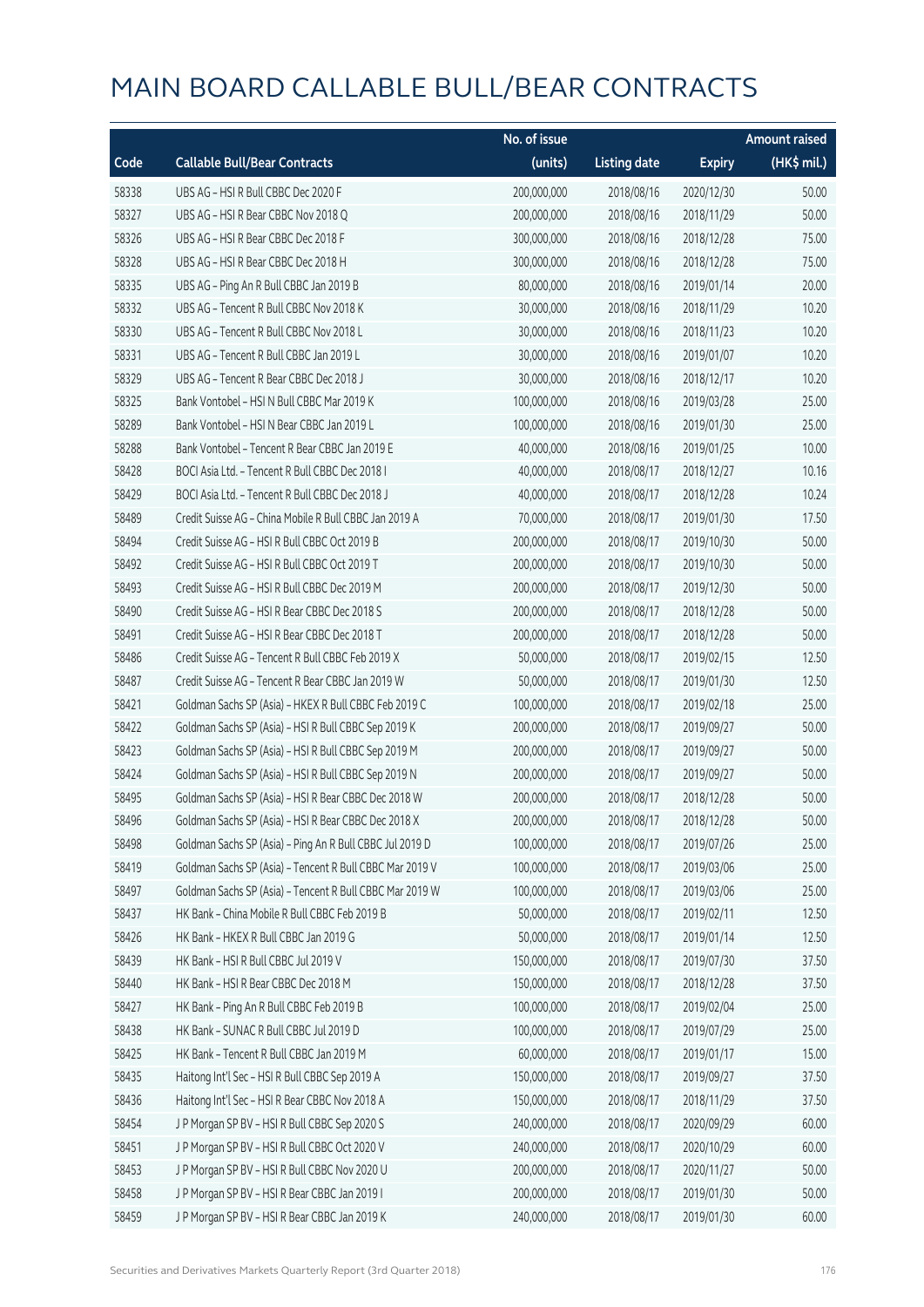|       |                                                        | No. of issue |                     |               | <b>Amount raised</b> |
|-------|--------------------------------------------------------|--------------|---------------------|---------------|----------------------|
| Code  | <b>Callable Bull/Bear Contracts</b>                    | (units)      | <b>Listing date</b> | <b>Expiry</b> | (HK\$ mil.)          |
| 58456 | JP Morgan SP BV - Tencent R Bull CBBC Jan 2019 C       | 50,000,000   | 2018/08/17          | 2019/01/11    | 12.50                |
| 58457 | J P Morgan SP BV - Tencent R Bull CBBC Jan 2019 D      | 50,000,000   | 2018/08/17          | 2019/01/11    | 12.50                |
| 58455 | J P Morgan SP BV - Tencent R Bear CBBC Jan 2019 A      | 50,000,000   | 2018/08/17          | 2019/01/11    | 12.50                |
| 58474 | SG Issuer - HSI R Bull CBBC Feb 2020 A                 | 200,000,000  | 2018/08/17          | 2020/02/27    | 50.00                |
| 58466 | SG Issuer - HSI R Bull CBBC Mar 2020 H                 | 200,000,000  | 2018/08/17          | 2020/03/30    | 50.00                |
| 58475 | SG Issuer - HSI R Bull CBBC Aug 2020 A                 | 200,000,000  | 2018/08/17          | 2020/08/28    | 50.00                |
| 58476 | SG Issuer - HSI R Bull CBBC Sep 2020 A                 | 200,000,000  | 2018/08/17          | 2020/09/29    | 69.00                |
| 58477 | SG Issuer - HSI R Bull CBBC Sep 2020 B                 | 200,000,000  | 2018/08/17          | 2020/09/29    | 54.00                |
| 58478 | SG Issuer - HSI R Bull CBBC Sep 2020 C                 | 200,000,000  | 2018/08/17          | 2020/09/29    | 52.00                |
| 58479 | SG Issuer - HSI R Bull CBBC Sep 2020 D                 | 200,000,000  | 2018/08/17          | 2020/09/29    | 50.00                |
| 58480 | SG Issuer - HSI R Bull CBBC Sep 2020 E                 | 200,000,000  | 2018/08/17          | 2020/09/29    | 50.00                |
| 58481 | SG Issuer - HSI R Bull CBBC Sep 2020 F                 | 200,000,000  | 2018/08/17          | 2020/09/29    | 50.00                |
| 58485 | SG Issuer - HSI R Bear CBBC Nov 2018 I                 | 200,000,000  | 2018/08/17          | 2018/11/29    | 50.00                |
| 58483 | SG Issuer - HSI R Bear CBBC Nov 2018 K                 | 200,000,000  | 2018/08/17          | 2018/11/29    | 50.00                |
| 58467 | SG Issuer - Sino Biopharm R Bull CBBC Feb 2019 A       | 40,000,000   | 2018/08/17          | 2019/02/26    | 10.00                |
| 58468 | SG Issuer - Sino Biopharm R Bull CBBC Feb 2019 B       | 40,000,000   | 2018/08/17          | 2019/02/28    | 10.00                |
| 58462 | SG Issuer - Tencent R Bull CBBC Nov 2018 P             | 80,000,000   | 2018/08/17          | 2018/11/27    | 20.00                |
| 58461 | SG Issuer - Tencent R Bull CBBC Nov 2018 W             | 80,000,000   | 2018/08/17          | 2018/11/26    | 20.00                |
| 58463 | SG Issuer - Tencent R Bull CBBC Dec 2018 U             | 80,000,000   | 2018/08/17          | 2018/12/19    | 20.00                |
| 58464 | SG Issuer - Tencent R Bull CBBC Jan 2019 U             | 80,000,000   | 2018/08/17          | 2019/01/18    | 20.00                |
| 58465 | SG Issuer - Tencent R Bull CBBC Jan 2019 V             | 80,000,000   | 2018/08/17          | 2019/01/24    | 20.00                |
| 58469 | SG Issuer - Tencent R Bear CBBC Jan 2019 C             | 80,000,000   | 2018/08/17          | 2019/01/18    | 20.00                |
| 58470 | SG Issuer - Tencent R Bear CBBC Jan 2019 D             | 80,000,000   | 2018/08/17          | 2019/01/31    | 20.00                |
| 58471 | SG Issuer - Tencent R Bear CBBC Feb 2019 A             | 80,000,000   | 2018/08/17          | 2019/02/25    | 20.00                |
| 58472 | SG Issuer - Tencent R Bear CBBC Feb 2019 B             | 80,000,000   | 2018/08/17          | 2019/02/28    | 20.00                |
| 58473 | SG Issuer - Tencent R Bear CBBC Apr 2019 A             | 80,000,000   | 2018/08/17          | 2019/04/29    | 22.00                |
| 58446 | UBS AG - HSBC R Bull CBBC Jan 2019 A                   | 50,000,000   | 2018/08/17          | 2019/01/21    | 12.50                |
| 58443 | UBS AG - HSLR Bull CBBC Dec 2019 A                     | 250,000,000  | 2018/08/17          | 2019/12/30    | 62.50                |
| 58442 | UBS AG - HSI R Bull CBBC Dec 2019 G                    | 200,000,000  | 2018/08/17          | 2019/12/30    | 50.00                |
| 58441 | UBS AG - HSI R Bull CBBC Nov 2020 H                    | 250,000,000  | 2018/08/17          | 2020/11/27    | 62.50                |
| 58449 | UBS AG - HSI R Bear CBBC Nov 2018 M                    | 250,000,000  | 2018/08/17          | 2018/11/29    | 62.50                |
| 58450 | UBS AG - HSI R Bear CBBC Nov 2018 X                    | 250,000,000  | 2018/08/17          | 2018/11/29    | 62.50                |
| 58444 | UBS AG - Tencent R Bull CBBC Nov 2018 M                | 30,000,000   | 2018/08/17          | 2018/11/30    | 10.20                |
| 58445 | UBS AG - Tencent R Bull CBBC Dec 2018 Y                | 30,000,000   | 2018/08/17          | 2018/12/04    | 10.20                |
| 58447 | UBS AG - Tencent R Bear CBBC Dec 2018 K                | 30,000,000   | 2018/08/17          | 2018/12/12    | 10.20                |
| 58434 | Bank Vontobel - HKEX R Bull CBBC Jan 2019 E            | 40,000,000   | 2018/08/17          | 2019/01/18    | 10.00                |
| 58433 | Bank Vontobel - Ping An R Bull CBBC Jan 2019 B         | 40,000,000   | 2018/08/17          | 2019/01/18    | 10.00                |
| 58430 | Bank Vontobel - Sunny Optical R Bull CBBC Jan 2019 C   | 40,000,000   | 2018/08/17          | 2019/01/25    | 10.00                |
| 58431 | Bank Vontobel - Tencent R Bull CBBC Jan 2019 I         | 40,000,000   | 2018/08/17          | 2019/01/25    | 10.00                |
| 58432 | Bank Vontobel - Tencent R Bull CBBC Jan 2019 J         | 40,000,000   | 2018/08/17          | 2019/01/25    | 10.00                |
| 58507 | BNP Paribas Issuance B.V. - HSI R Bull CBBC Dec 2019 S | 250,000,000  | 2018/08/20          | 2019/12/30    | 62.50                |
| 58508 | BNP Paribas Issuance B.V. - HSI R Bull CBBC Dec 2019 T | 250,000,000  | 2018/08/20          | 2019/12/30    | 62.50                |
| 58506 | BNP Paribas Issuance B.V. - HSI R Bull CBBC Dec 2019 U | 250,000,000  | 2018/08/20          | 2019/12/30    | 62.50                |
| 58541 | Credit Suisse AG - HSBC R Bear CBBC Jan 2019 C         | 50,000,000   | 2018/08/20          | 2019/01/30    | 12.50                |
| 58537 | Credit Suisse AG - HSI R Bull CBBC Oct 2019 C          | 200,000,000  | 2018/08/20          | 2019/10/30    | 50.00                |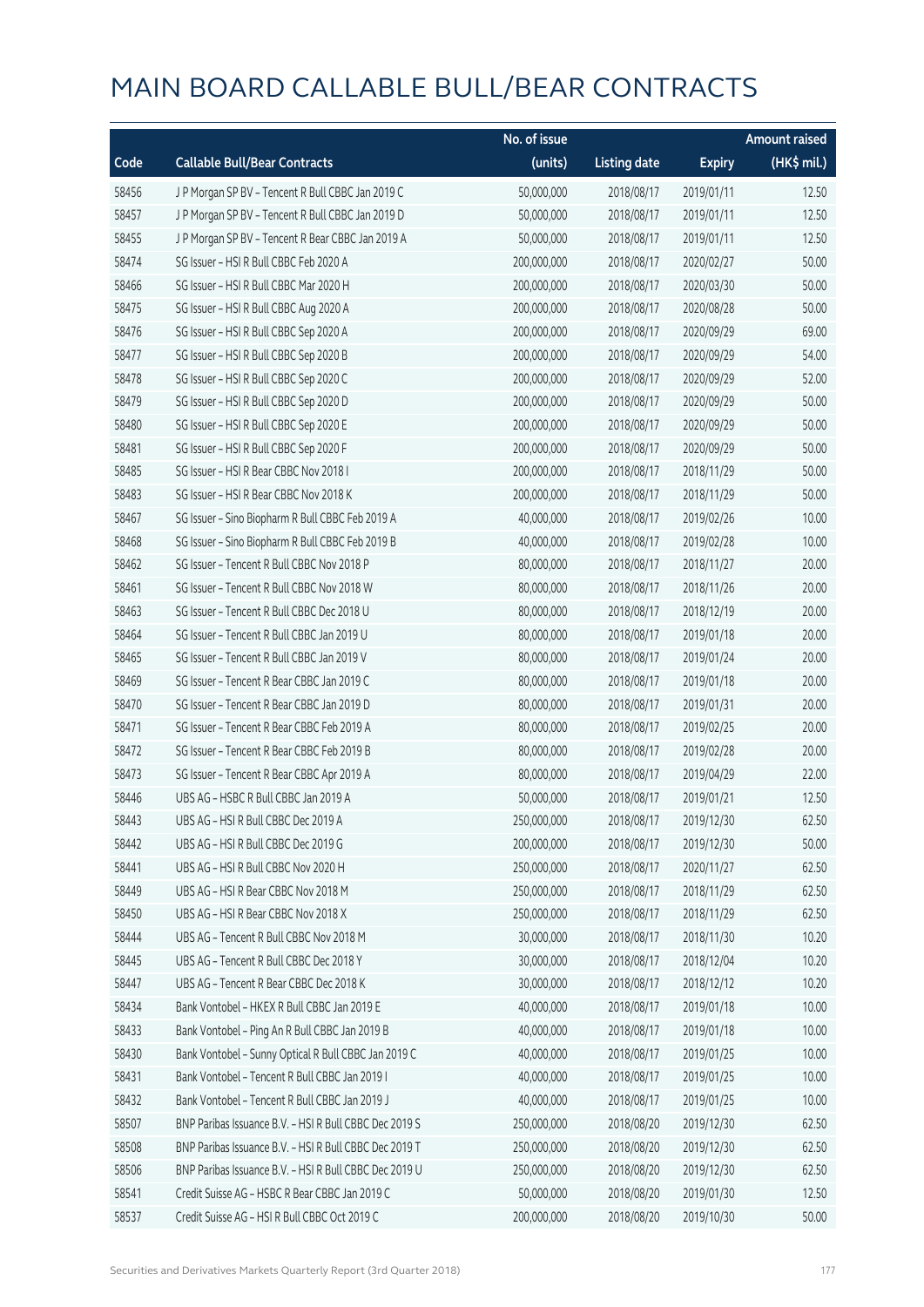|       |                                                          | No. of issue |                     |               | <b>Amount raised</b> |
|-------|----------------------------------------------------------|--------------|---------------------|---------------|----------------------|
| Code  | <b>Callable Bull/Bear Contracts</b>                      | (units)      | <b>Listing date</b> | <b>Expiry</b> | (HK\$ mil.)          |
| 58535 | Credit Suisse AG - HSI R Bull CBBC Nov 2019 D            | 200,000,000  | 2018/08/20          | 2019/11/28    | 50.00                |
| 58538 | Credit Suisse AG - HSI R Bull CBBC Nov 2019 I            | 200,000,000  | 2018/08/20          | 2019/11/28    | 50.00                |
| 58536 | Credit Suisse AG - HSI R Bull CBBC Dec 2019 R            | 200,000,000  | 2018/08/20          | 2019/12/30    | 50.00                |
| 58543 | Credit Suisse AG - HSI R Bear CBBC Nov 2018 R            | 200,000,000  | 2018/08/20          | 2018/11/29    | 50.00                |
| 58545 | Credit Suisse AG - HSI R Bear CBBC Dec 2018 O            | 200,000,000  | 2018/08/20          | 2018/12/28    | 50.00                |
| 58546 | Credit Suisse AG - HSI R Bear CBBC Dec 2018 Q            | 200,000,000  | 2018/08/20          | 2018/12/28    | 50.00                |
| 58544 | Credit Suisse AG - HSI R Bear CBBC Dec 2018 U            | 200,000,000  | 2018/08/20          | 2018/12/28    | 50.00                |
| 58547 | Credit Suisse AG - HSI R Bear CBBC Jan 2019 S            | 200,000,000  | 2018/08/20          | 2019/01/30    | 50.00                |
| 58542 | Credit Suisse AG - Sino Biopharm R Bull CBBC Jan 2019 B  | 40,000,000   | 2018/08/20          | 2019/01/30    | 10.00                |
| 58539 | Credit Suisse AG - Tencent R Bull CBBC Jan 2019 Y        | 50,000,000   | 2018/08/20          | 2019/01/30    | 12.50                |
| 58540 | Credit Suisse AG - Tencent R Bear CBBC Jan 2019 X        | 50,000,000   | 2018/08/20          | 2019/01/18    | 12.50                |
| 58501 | Goldman Sachs SP (Asia) - HSI R Bull CBBC Nov 2020 A     | 200,000,000  | 2018/08/20          | 2020/11/27    | 50.00                |
| 58502 | Goldman Sachs SP (Asia) - HSI R Bull CBBC Nov 2020 B     | 200,000,000  | 2018/08/20          | 2020/11/27    | 50.00                |
| 58515 | Goldman Sachs SP (Asia) - HSI R Bull CBBC Nov 2020 C     | 200,000,000  | 2018/08/20          | 2020/11/27    | 50.00                |
| 58571 | Goldman Sachs SP (Asia) - HSI R Bear CBBC Nov 2018 V     | 200,000,000  | 2018/08/20          | 2018/11/29    | 50.00                |
| 58570 | Goldman Sachs SP (Asia) - HSI R Bear CBBC Nov 2018 W     | 200,000,000  | 2018/08/20          | 2018/11/29    | 50.00                |
| 58503 | Goldman Sachs SP (Asia) - Tencent R Bull CBBC Mar 2019 X | 100,000,000  | 2018/08/20          | 2019/03/08    | 25.00                |
| 58512 | HK Bank - AIA R Bear CBBC Feb 2019 A                     | 40,000,000   | 2018/08/20          | 2019/02/04    | 10.00                |
| 58514 | HK Bank - Galaxy Ent R Bull CBBC Jan 2019 I              | 80,000,000   | 2018/08/20          | 2019/01/21    | 20.00                |
| 58499 | HK Bank - HSI R Bull CBBC Jul 2019 W                     | 150,000,000  | 2018/08/20          | 2019/07/30    | 37.50                |
| 58510 | HK Bank - HSI R Bull CBBC Sep 2019 N                     | 100,000,000  | 2018/08/20          | 2019/09/27    | 25.00                |
| 58511 | HK Bank - HSI R Bear CBBC Dec 2018 N                     | 150,000,000  | 2018/08/20          | 2018/12/28    | 37.50                |
| 58509 | HK Bank - PetroChina R Bull CBBC Mar 2019 A              | 80,000,000   | 2018/08/20          | 2019/03/11    | 20.00                |
| 58513 | HK Bank - Sino Biopharm R Bull CBBC Jan 2019 B           | 40,000,000   | 2018/08/20          | 2019/01/21    | 10.00                |
| 58500 | HK Bank - Tencent R Bull CBBC Jan 2019 N                 | 60,000,000   | 2018/08/20          | 2019/01/17    | 15.00                |
| 58527 | J P Morgan SP BV - HSI R Bull CBBC Sep 2020 T            | 200,000,000  | 2018/08/20          | 2020/09/29    | 50.00                |
| 58526 | J P Morgan SP BV - HSI R Bull CBBC Oct 2020 Y            | 240,000,000  | 2018/08/20          | 2020/10/29    | 60.00                |
| 58525 | J P Morgan SP BV - HSI R Bull CBBC Nov 2020 V            | 200,000,000  | 2018/08/20          | 2020/11/27    | 50.00                |
| 58528 | J P Morgan SP BV - HSI R Bear CBBC Jan 2019 A            | 200,000,000  | 2018/08/20          | 2019/01/30    | 50.00                |
| 58529 | J P Morgan SP BV - HSI R Bear CBBC Jan 2019 B            | 240,000,000  | 2018/08/20          | 2019/01/30    | 60.00                |
| 58530 | J P Morgan SP BV - HSI R Bear CBBC Jan 2019 L            | 240,000,000  | 2018/08/20          | 2019/01/30    | 60.00                |
| 58531 | J P Morgan SP BV - HSI R Bear CBBC Jan 2019 P            | 200,000,000  | 2018/08/20          | 2019/01/30    | 50.00                |
| 58533 | J P Morgan SP BV - HSI R Bear CBBC Jan 2019 Q            | 240,000,000  | 2018/08/20          | 2019/01/30    | 60.00                |
| 58534 | J P Morgan SP BV - HSI R Bear CBBC Jan 2019 U            | 200,000,000  | 2018/08/20          | 2019/01/30    | 50.00                |
| 58548 | J P Morgan SP BV - Tencent R Bear CBBC Dec 2018 M        | 50,000,000   | 2018/08/20          | 2018/12/21    | 12.50                |
| 58549 | J P Morgan SP BV - Tencent R Bear CBBC Dec 2018 N        | 50,000,000   | 2018/08/20          | 2018/12/21    | 12.50                |
| 58522 | Macquarie Bank Ltd. - Tencent R Bear CBBC Jan 2019 D     | 16,800,000   | 2018/08/20          | 2019/01/16    | 10.05                |
| 58559 | SG Issuer - AAC Tech R Bear CBBC Jan 2019 A              | 40,000,000   | 2018/08/20          | 2019/01/30    | 10.00                |
| 58566 | SG Issuer - CSOP A50 ETF R Bull CBBC Mar 2019 H          | 60,000,000   | 2018/08/20          | 2019/03/18    | 15.00                |
| 58555 | SG Issuer - Galaxy Ent R Bull CBBC May 2019 B            | 80,000,000   | 2018/08/20          | 2019/05/27    | 20.00                |
| 58563 | SG Issuer - Galaxy Ent R Bear CBBC Jul 2019 A            | 80,000,000   | 2018/08/20          | 2019/07/15    | 20.00                |
| 58550 | SG Issuer - HSI R Bull CBBC Nov 2020 A                   | 200,000,000  | 2018/08/20          | 2020/11/27    | 50.00                |
| 58551 | SG Issuer - HSI R Bull CBBC Nov 2020 B                   | 200,000,000  | 2018/08/20          | 2020/11/27    | 50.00                |
| 58553 | SG Issuer - HSI R Bull CBBC Nov 2020 C                   | 200,000,000  | 2018/08/20          | 2020/11/27    | 50.00                |
| 58554 | SG Issuer - HSI R Bull CBBC Nov 2020 D                   | 200,000,000  | 2018/08/20          | 2020/11/27    | 50.00                |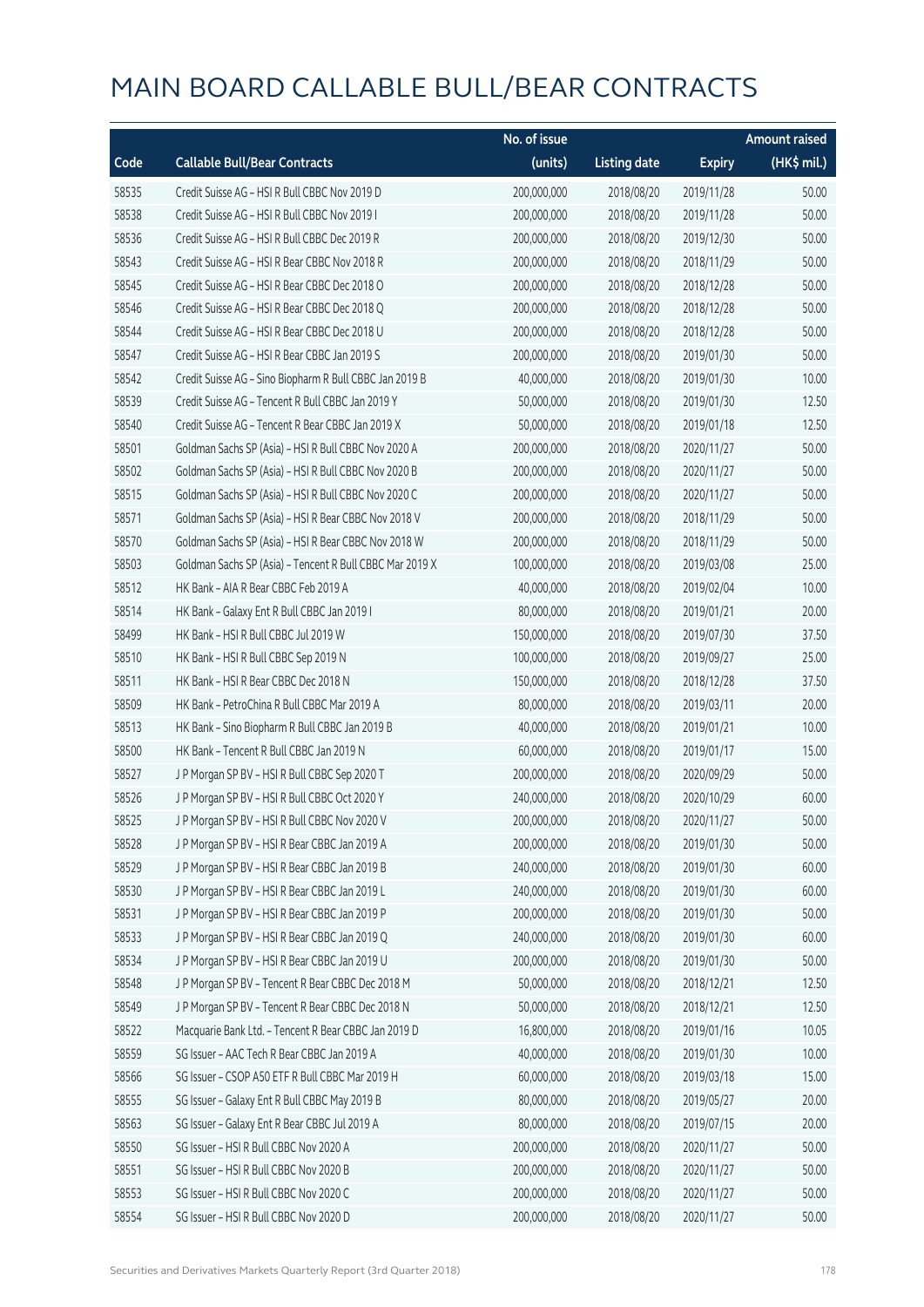|       |                                                        | No. of issue |                     |               | <b>Amount raised</b> |
|-------|--------------------------------------------------------|--------------|---------------------|---------------|----------------------|
| Code  | <b>Callable Bull/Bear Contracts</b>                    | (units)      | <b>Listing date</b> | <b>Expiry</b> | (HK\$ mil.)          |
| 58569 | SG Issuer - HSI R Bull CBBC Nov 2020 E                 | 200,000,000  | 2018/08/20          | 2020/11/27    | 50.00                |
| 58561 | SG Issuer - HSI R Bear CBBC Nov 2018 H                 | 200,000,000  | 2018/08/20          | 2018/11/29    | 50.00                |
| 58562 | SG Issuer - HSI R Bear CBBC Dec 2018 B                 | 200,000,000  | 2018/08/20          | 2018/12/28    | 50.00                |
| 58567 | SG Issuer - HSI R Bear CBBC Jan 2019 R                 | 200,000,000  | 2018/08/20          | 2019/01/30    | 50.00                |
| 58568 | SG Issuer - HSI R Bear CBBC Feb 2019 O                 | 200,000,000  | 2018/08/20          | 2019/02/27    | 50.00                |
| 58564 | SG Issuer - Ping An R Bull CBBC Jan 2019 H             | 100,000,000  | 2018/08/20          | 2019/01/28    | 25.00                |
| 58560 | SG Issuer - Ping An R Bear CBBC Jan 2019 B             | 100,000,000  | 2018/08/20          | 2019/01/30    | 25.00                |
| 58556 | SG Issuer - Tencent R Bull CBBC Nov 2018 F             | 80,000,000   | 2018/08/20          | 2018/11/30    | 20.00                |
| 58557 | SG Issuer - Tencent R Bull CBBC Dec 2018 V             | 80,000,000   | 2018/08/20          | 2018/12/24    | 20.00                |
| 58558 | SG Issuer - Tencent R Bull CBBC Jan 2019 W             | 80,000,000   | 2018/08/20          | 2019/01/14    | 20.00                |
| 58565 | SG Issuer - Tencent R Bear CBBC Apr 2019 B             | 80,000,000   | 2018/08/20          | 2019/04/15    | 20.00                |
| 58517 | UBS AG - HSI R Bull CBBC Dec 2019 F                    | 200,000,000  | 2018/08/20          | 2019/12/30    | 50.00                |
| 58518 | UBS AG - HSI R Bull CBBC Sep 2020 N                    | 250,000,000  | 2018/08/20          | 2020/09/29    | 62.50                |
| 58516 | UBS AG - HSI R Bull CBBC Dec 2020 G                    | 200,000,000  | 2018/08/20          | 2020/12/30    | 50.00                |
| 58519 | UBS AG - HSI R Bear CBBC Nov 2018 G                    | 200,000,000  | 2018/08/20          | 2018/11/29    | 50.00                |
| 58520 | UBS AG - HSI R Bear CBBC Dec 2018 G                    | 250,000,000  | 2018/08/20          | 2018/12/28    | 62.50                |
| 58521 | UBS AG - HSI R Bear CBBC Dec 2018 J                    | 300,000,000  | 2018/08/20          | 2018/12/28    | 75.00                |
| 58504 | Bank Vontobel - HSI N Bull CBBC Mar 2019 L             | 100,000,000  | 2018/08/20          | 2019/03/28    | 25.00                |
| 58524 | Bank Vontobel - HSI N Bear CBBC Jan 2019 N             | 100,000,000  | 2018/08/20          | 2019/01/30    | 25.00                |
| 58505 | Bank Vontobel - HSI R Bull CBBC Mar 2019 M             | 100,000,000  | 2018/08/20          | 2019/03/28    | 25.00                |
| 58523 | Bank Vontobel - HSI R Bear CBBC Jan 2019 M             | 100,000,000  | 2018/08/20          | 2019/01/30    | 25.00                |
| 58577 | BOCI Asia Ltd. - Sunny Optical R Bull CBBC Dec 2018 C  | 40,000,000   | 2018/08/21          | 2018/12/21    | 18.32                |
| 58596 | BNP Paribas Issuance B.V. - HSI R Bull CBBC Dec 2019 Q | 250,000,000  | 2018/08/21          | 2019/12/30    | 62.50                |
| 58578 | BNP Paribas Issuance B.V. - HSI R Bull CBBC Dec 2019 X | 250,000,000  | 2018/08/21          | 2019/12/30    | 62.50                |
| 58599 | BNP Paribas Issuance B.V. - HSI R Bull CBBC Dec 2019 Y | 250,000,000  | 2018/08/21          | 2019/12/30    | 62.50                |
| 58581 | BNP Paribas Issuance B.V. - HSI R Bear CBBC Feb 2019 E | 250,000,000  | 2018/08/21          | 2019/02/27    | 62.50                |
| 58582 | BNP Paribas Issuance B.V. - HSI R Bear CBBC Feb 2019 F | 250,000,000  | 2018/08/21          | 2019/02/27    | 62.50                |
| 58598 | BNP Paribas Issuance B.V. - HSI R Bear CBBC Feb 2019 G | 250,000,000  | 2018/08/21          | 2019/02/27    | 62.50                |
| 58579 | BNP Paribas Issuance B.V. - HSI R Bear CBBC Feb 2019 H | 250,000,000  | 2018/08/21          | 2019/02/27    | 62.50                |
| 58597 | BNP Paribas Issuance B.V. - HSI R Bear CBBC Feb 2019 I | 250,000,000  | 2018/08/21          | 2019/02/27    | 62.50                |
| 58600 | BNP Paribas Issuance B.V. - HSI R Bear CBBC Feb 2019 O | 250,000,000  | 2018/08/21          | 2019/02/27    | 62.50                |
| 58580 | BNP Paribas Issuance B.V. - HSI R Bear CBBC Feb 2019 Z | 250,000,000  | 2018/08/21          | 2019/02/27    | 62.50                |
| 58705 | Credit Suisse AG - AIA R Bear CBBC Jan 2019 H          | 50,000,000   | 2018/08/21          | 2019/01/25    | 12.50                |
| 58696 | Credit Suisse AG - HKEX R Bear CBBC Jan 2019 L         | 50,000,000   | 2018/08/21          | 2019/01/30    | 12.50                |
| 58689 | Credit Suisse AG - HSI R Bull CBBC Oct 2019 H          | 200,000,000  | 2018/08/21          | 2019/10/30    | 50.00                |
| 58691 | Credit Suisse AG - HSI R Bull CBBC Oct 2019 Q          | 200,000,000  | 2018/08/21          | 2019/10/30    | 50.00                |
| 58690 | Credit Suisse AG - HSI R Bull CBBC Nov 2019 M          | 200,000,000  | 2018/08/21          | 2019/11/28    | 50.00                |
| 58701 | Credit Suisse AG - HSI R Bear CBBC Nov 2018 N          | 200,000,000  | 2018/08/21          | 2018/11/29    | 50.00                |
| 58702 | Credit Suisse AG - HSI R Bear CBBC Dec 2018 W          | 200,000,000  | 2018/08/21          | 2018/12/28    | 50.00                |
| 58703 | Credit Suisse AG - HSI R Bear CBBC Dec 2018 Y          | 200,000,000  | 2018/08/21          | 2018/12/28    | 50.00                |
| 58704 | Credit Suisse AG - HSI R Bear CBBC Dec 2018 Z          | 200,000,000  | 2018/08/21          | 2018/12/28    | 50.00                |
| 58700 | Credit Suisse AG - Ping An R Bull CBBC Jan 2019 Q      | 80,000,000   | 2018/08/21          | 2019/01/30    | 20.00                |
| 58693 | Credit Suisse AG - Tencent R Bull CBBC Jan 2019 X      | 50,000,000   | 2018/08/21          | 2019/01/30    | 12.50                |
| 58692 | Credit Suisse AG - Tencent R Bull CBBC Feb 2019 Y      | 50,000,000   | 2018/08/21          | 2019/02/15    | 12.50                |
| 58694 | Credit Suisse AG - Tencent R Bear CBBC Feb 2019 F      | 50,000,000   | 2018/08/21          | 2019/02/15    | 12.50                |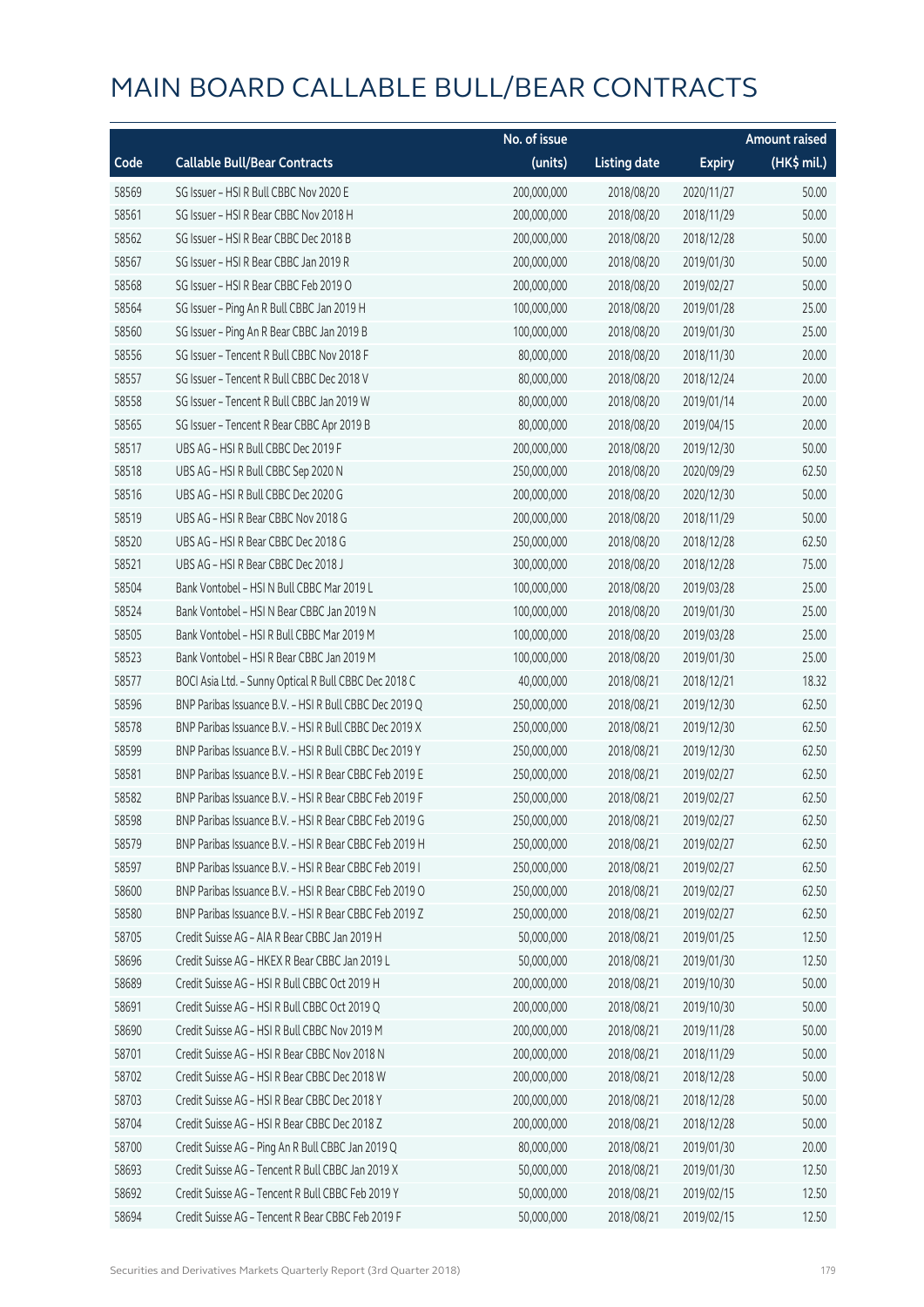|       |                                                          | No. of issue |                     |               | <b>Amount raised</b> |
|-------|----------------------------------------------------------|--------------|---------------------|---------------|----------------------|
| Code  | <b>Callable Bull/Bear Contracts</b>                      | (units)      | <b>Listing date</b> | <b>Expiry</b> | (HK\$ mil.)          |
| 58637 | Bank of East Asia - Tencent R Bull CBBC Aug 2019 D       | 30,000,000   | 2018/08/21          | 2019/08/22    | 16.50                |
| 58638 | Bank of East Asia - Tencent R Bull CBBC Aug 2019 E       | 30,000,000   | 2018/08/21          | 2019/08/22    | 10.50                |
| 58588 | Goldman Sachs SP (Asia) - HKEX R Bull CBBC Jul 2019 F    | 100,000,000  | 2018/08/21          | 2019/07/25    | 25.00                |
| 58586 | Goldman Sachs SP (Asia) - HSI R Bull CBBC Nov 2020 D     | 200,000,000  | 2018/08/21          | 2020/11/27    | 50.00                |
| 58587 | Goldman Sachs SP (Asia) - HSI R Bull CBBC Nov 2020 E     | 200,000,000  | 2018/08/21          | 2020/11/27    | 50.00                |
| 58641 | Goldman Sachs SP (Asia) - HSI R Bull CBBC Nov 2020 F     | 200,000,000  | 2018/08/21          | 2020/11/27    | 50.00                |
| 58642 | Goldman Sachs SP (Asia) - HSI R Bear CBBC Dec 2018 Y     | 200,000,000  | 2018/08/21          | 2018/12/28    | 50.00                |
| 58644 | Goldman Sachs SP (Asia) - HSI R Bear CBBC Jan 2019 A     | 200,000,000  | 2018/08/21          | 2019/01/30    | 50.00                |
| 58645 | Goldman Sachs SP (Asia) - HSI R Bear CBBC Jan 2019 E     | 200,000,000  | 2018/08/21          | 2019/01/30    | 50.00                |
| 58643 | Goldman Sachs SP (Asia) - HSI R Bear CBBC Jan 2019 H     | 200,000,000  | 2018/08/21          | 2019/01/30    | 50.00                |
| 58589 | Goldman Sachs SP (Asia) - Ping An R Bull CBBC Jul 2019 E | 100,000,000  | 2018/08/21          | 2019/07/25    | 25.00                |
| 58639 | Goldman Sachs SP (Asia) - Tencent R Bull CBBC Mar 2019 D | 100,000,000  | 2018/08/21          | 2019/03/08    | 25.00                |
| 58706 | Goldman Sachs SP (Asia) - Tencent R Bull CBBC Mar 2019 E | 100,000,000  | 2018/08/21          | 2019/03/08    | 25.00                |
| 58709 | Goldman Sachs SP (Asia) - Tencent R Bull CBBC Mar 2019 F | 100,000,000  | 2018/08/21          | 2019/03/08    | 25.00                |
| 58583 | Goldman Sachs SP (Asia) - Tencent R Bull CBBC Mar 2019 Y | 100,000,000  | 2018/08/21          | 2019/03/08    | 25.00                |
| 58585 | Goldman Sachs SP (Asia) - Tencent R Bull CBBC Mar 2019 Z | 100,000,000  | 2018/08/21          | 2019/03/08    | 25.00                |
| 58640 | Goldman Sachs SP (Asia) - Tencent R Bear CBBC Dec 2018 X | 100,000,000  | 2018/08/21          | 2018/12/31    | 25.00                |
| 58613 | HK Bank - AAC Tech R Bull CBBC Apr 2019 B                | 40,000,000   | 2018/08/21          | 2019/04/15    | 10.00                |
| 58606 | HK Bank - China Life R Bull CBBC Mar 2019 B              | 40,000,000   | 2018/08/21          | 2019/03/25    | 20.00                |
| 58607 | HK Bank - Galaxy Ent R Bear CBBC Jan 2019 C              | 40,000,000   | 2018/08/21          | 2019/01/28    | 10.00                |
| 58605 | HK Bank - HSCEI R Bear CBBC Dec 2018 C                   | 50,000,000   | 2018/08/21          | 2018/12/28    | 12.50                |
| 58594 | HK Bank - HSI R Bull CBBC Jul 2019 X                     | 150,000,000  | 2018/08/21          | 2019/07/30    | 37.50                |
| 58603 | HK Bank - HSI R Bear CBBC Dec 2018 O                     | 150,000,000  | 2018/08/21          | 2018/12/28    | 37.50                |
| 58604 | HK Bank - HSI R Bear CBBC Dec 2018 P                     | 150,000,000  | 2018/08/21          | 2018/12/28    | 37.50                |
| 58593 | HK Bank - Sunny Optical R Bull CBBC Jan 2019 E           | 40,000,000   | 2018/08/21          | 2019/01/14    | 10.00                |
| 58591 | HK Bank - Sunny Optical R Bull CBBC Feb 2019 A           | 40,000,000   | 2018/08/21          | 2019/02/18    | 14.00                |
| 58592 | HK Bank - Sunny Optical R Bull CBBC Feb 2019 B           | 40,000,000   | 2018/08/21          | 2019/02/04    | 10.00                |
| 58601 | HK Bank - Sunny Optical R Bull CBBC Mar 2019 B           | 40,000,000   | 2018/08/21          | 2019/03/25    | 10.00                |
| 58608 | HK Bank - Sunny Optical R Bull CBBC Mar 2019 C           | 40,000,000   | 2018/08/21          | 2019/03/04    | 10.00                |
| 58590 | HK Bank - Tencent R Bull CBBC Dec 2018 Y                 | 60,000,000   | 2018/08/21          | 2018/12/31    | 15.00                |
| 58595 | HK Bank - Tencent R Bull CBBC Jan 2019 O                 | 60,000,000   | 2018/08/21          | 2019/01/21    | 15.00                |
| 58610 | HK Bank - Tencent R Bull CBBC Jan 2019 P                 | 60,000,000   | 2018/08/21          | 2019/01/10    | 15.00                |
| 58611 | HK Bank - Tencent R Bull CBBC Jun 2019 B                 | 60,000,000   | 2018/08/21          | 2019/06/17    | 48.00                |
| 58612 | HK Bank - Tencent R Bull CBBC Jul 2019 A                 | 60,000,000   | 2018/08/21          | 2019/07/15    | 54.00                |
| 58609 | HK Bank - Tencent R Bear CBBC Jan 2019 F                 | 50,000,000   | 2018/08/21          | 2019/01/21    | 12.50                |
| 58614 | HK Bank - Tencent R Bear CBBC Feb 2019 D                 | 50,000,000   | 2018/08/21          | 2019/02/04    | 12.50                |
| 58647 | J P Morgan SP BV - HSI R Bull CBBC Oct 2020 Z            | 200,000,000  | 2018/08/21          | 2020/10/29    | 50.00                |
| 58646 | J P Morgan SP BV - HSI R Bull CBBC Nov 2020 W            | 240,000,000  | 2018/08/21          | 2020/11/27    | 60.00                |
| 58688 | J P Morgan SP BV - HSI R Bull CBBC Nov 2020 X            | 240,000,000  | 2018/08/21          | 2020/11/27    | 60.00                |
| 58650 | J P Morgan SP BV - HSI R Bear CBBC Jan 2019 V            | 200,000,000  | 2018/08/21          | 2019/01/30    | 50.00                |
| 58652 | J P Morgan SP BV - HSI R Bear CBBC Jan 2019 W            | 200,000,000  | 2018/08/21          | 2019/01/30    | 50.00                |
| 58651 | J P Morgan SP BV - HSI R Bear CBBC Apr 2019 C            | 240,000,000  | 2018/08/21          | 2019/04/29    | 60.00                |
| 58653 | J P Morgan SP BV - HSI R Bear CBBC Apr 2019 D            | 240,000,000  | 2018/08/21          | 2019/04/29    | 60.00                |
| 58648 | J P Morgan SP BV - Tencent R Bull CBBC Dec 2018 N        | 50,000,000   | 2018/08/21          | 2018/12/21    | 12.50                |
| 58649 | J P Morgan SP BV - Tencent R Bull CBBC Dec 2018 O        | 50,000,000   | 2018/08/21          | 2018/12/21    | 12.50                |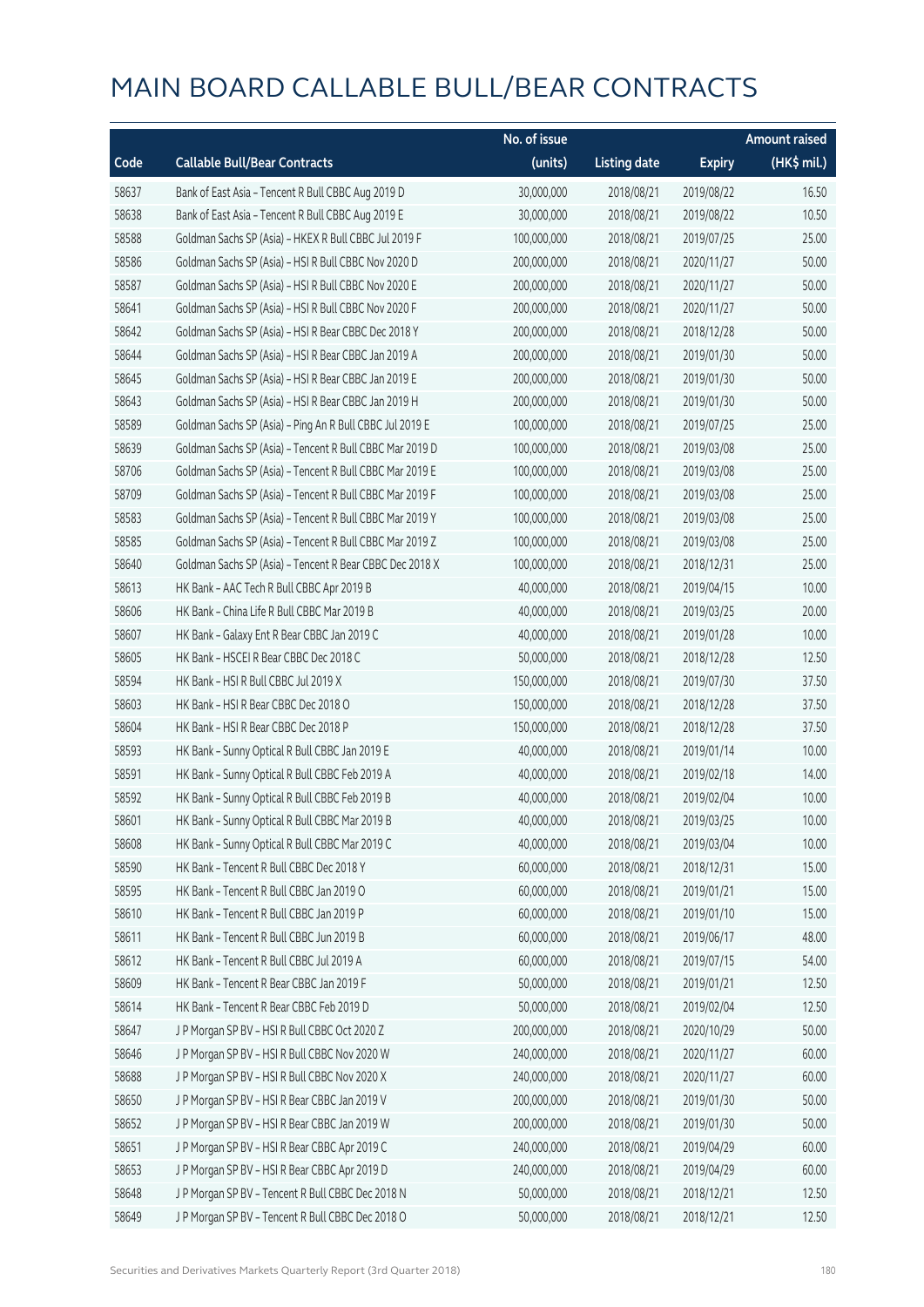|       |                                                   | No. of issue |                     |               | <b>Amount raised</b> |
|-------|---------------------------------------------------|--------------|---------------------|---------------|----------------------|
| Code  | <b>Callable Bull/Bear Contracts</b>               | (units)      | <b>Listing date</b> | <b>Expiry</b> | (HK\$ mil.)          |
| 58654 | J P Morgan SP BV - Tencent R Bull CBBC Dec 2018 P | 50,000,000   | 2018/08/21          | 2018/12/14    | 12.50                |
| 58655 | J P Morgan SP BV - Tencent R Bear CBBC Dec 2018 O | 50,000,000   | 2018/08/21          | 2018/12/14    | 12.50                |
| 58687 | J P Morgan SP BV - Tencent R Bear CBBC Dec 2018 P | 50,000,000   | 2018/08/21          | 2018/12/21    | 12.50                |
| 58686 | J P Morgan SP BV - Tencent R Bear CBBC Jan 2019 B | 50,000,000   | 2018/08/21          | 2019/01/11    | 12.50                |
| 58656 | SG Issuer - AAC Tech R Bull CBBC Dec 2018 J       | 40,000,000   | 2018/08/21          | 2018/12/28    | 11.40                |
| 58665 | SG Issuer - AAC Tech R Bull CBBC Feb 2019 A       | 40,000,000   | 2018/08/21          | 2019/02/25    | 11.20                |
| 58666 | SG Issuer - CC Bank R Bull CBBC Feb 2019 E        | 100,000,000  | 2018/08/21          | 2019/02/28    | 25.00                |
| 58683 | SG Issuer - Galaxy Ent R Bear CBBC Jul 2019 B     | 80,000,000   | 2018/08/21          | 2019/07/05    | 20.00                |
| 58663 | SG Issuer - HSI R Bull CBBC Oct 2020 A            | 200,000,000  | 2018/08/21          | 2020/10/29    | 50.00                |
| 58664 | SG Issuer - HSI R Bull CBBC Nov 2020 F            | 200,000,000  | 2018/08/21          | 2020/11/27    | 50.00                |
| 58680 | SG Issuer - HSI R Bull CBBC Nov 2020 G            | 200,000,000  | 2018/08/21          | 2020/11/27    | 50.00                |
| 58678 | SG Issuer - HSI R Bear CBBC Nov 2018 N            | 200,000,000  | 2018/08/21          | 2018/11/29    | 50.00                |
| 58679 | SG Issuer - HSI R Bear CBBC Dec 2018 I            | 200,000,000  | 2018/08/21          | 2018/12/28    | 50.00                |
| 58682 | SG Issuer - HSI R Bear CBBC Jan 2019 M            | 200,000,000  | 2018/08/21          | 2019/01/30    | 50.00                |
| 58681 | SG Issuer - HSI R Bear CBBC Jan 2019 S            | 200,000,000  | 2018/08/21          | 2019/01/30    | 50.00                |
| 58667 | SG Issuer - ICBC R Bull CBBC Feb 2019 E           | 60,000,000   | 2018/08/21          | 2019/02/22    | 15.00                |
| 58657 | SG Issuer - Ping An R Bull CBBC Jan 2019 I        | 100,000,000  | 2018/08/21          | 2019/01/21    | 25.00                |
| 58668 | SG Issuer - Ping An R Bull CBBC Feb 2019 I        | 100,000,000  | 2018/08/21          | 2019/02/22    | 25.00                |
| 58658 | SG Issuer - Sunny Optical R Bull CBBC Dec 2018 J  | 40,000,000   | 2018/08/21          | 2018/12/28    | 19.40                |
| 58670 | SG Issuer - Sunny Optical R Bull CBBC Feb 2019 B  | 40,000,000   | 2018/08/21          | 2019/02/25    | 10.40                |
| 58672 | SG Issuer - Sunny Optical R Bull CBBC Feb 2019 C  | 40,000,000   | 2018/08/21          | 2019/02/28    | 13.20                |
| 58673 | SG Issuer - Sunny Optical R Bull CBBC Jun 2019 A  | 40,000,000   | 2018/08/21          | 2019/06/27    | 16.00                |
| 58669 | SG Issuer - Sunny Optical R Bear CBBC Feb 2019 A  | 40,000,000   | 2018/08/21          | 2019/02/22    | 13.20                |
| 58671 | SG Issuer - Sunny Optical R Bear CBBC Feb 2019 B  | 40,000,000   | 2018/08/21          | 2019/02/27    | 10.00                |
| 58659 | SG Issuer - Tencent R Bull CBBC Nov 2018 G        | 80,000,000   | 2018/08/21          | 2018/11/28    | 20.00                |
| 58674 | SG Issuer - Tencent R Bull CBBC Nov 2018 M        | 80,000,000   | 2018/08/21          | 2018/11/26    | 20.00                |
| 58675 | SG Issuer - Tencent R Bull CBBC Nov 2018 N        | 80,000,000   | 2018/08/21          | 2018/11/29    | 20.00                |
| 58660 | SG Issuer - Tencent R Bull CBBC Nov 2018 S        | 80,000,000   | 2018/08/21          | 2018/11/30    | 20.00                |
| 58661 | SG Issuer - Tencent R Bull CBBC Dec 2018 W        | 80,000,000   | 2018/08/21          | 2018/12/19    | 20.00                |
| 58662 | SG Issuer - Tencent R Bull CBBC Dec 2018 X        | 80,000,000   | 2018/08/21          | 2018/12/21    | 20.00                |
| 58676 | SG Issuer - Tencent R Bull CBBC Jan 2019 X        | 80,000,000   | 2018/08/21          | 2019/01/25    | 20.00                |
| 58684 | SG Issuer - Tencent R Bull CBBC Jan 2019 Y        | 80,000,000   | 2018/08/21          | 2019/01/29    | 22.00                |
| 58677 | SG Issuer - Tencent R Bear CBBC Apr 2019 C        | 80,000,000   | 2018/08/21          | 2019/04/09    | 20.00                |
| 58629 | UBS AG - AAC Tech R Bull CBBC Jan 2019 B          | 40,000,000   | 2018/08/21          | 2019/01/28    | 10.00                |
| 58630 | UBS AG - AAC Tech R Bear CBBC Jan 2019 A          | 40,000,000   | 2018/08/21          | 2019/01/21    | 10.00                |
| 58628 | UBS AG - HSBC R Bull CBBC Feb 2019 A              | 50,000,000   | 2018/08/21          | 2019/02/18    | 12.50                |
| 58616 | UBS AG - HSI R Bull CBBC Dec 2019 K               | 200,000,000  | 2018/08/21          | 2019/12/30    | 50.00                |
| 58617 | UBS AG - HSI R Bull CBBC Dec 2019 P               | 250,000,000  | 2018/08/21          | 2019/12/30    | 62.50                |
| 58615 | UBS AG - HSI R Bull CBBC Dec 2019 R               | 250,000,000  | 2018/08/21          | 2019/12/30    | 62.50                |
| 58632 | UBS AG - HSI R Bear CBBC Nov 2018 O               | 200,000,000  | 2018/08/21          | 2018/11/29    | 50.00                |
| 58634 | UBS AG - HSI R Bear CBBC Nov 2018 R               | 200,000,000  | 2018/08/21          | 2018/11/29    | 50.00                |
| 58635 | UBS AG - HSI R Bear CBBC Nov 2018 Z               | 250,000,000  | 2018/08/21          | 2018/11/29    | 62.50                |
| 58633 | UBS AG - HSI R Bear CBBC Dec 2018 K               | 300,000,000  | 2018/08/21          | 2018/12/28    | 75.00                |
| 58631 | UBS AG - Ping An R Bull CBBC Jan 2019 C           | 80,000,000   | 2018/08/21          | 2019/01/28    | 20.00                |
| 58618 | UBS AG - Tencent R Bull CBBC Nov 2018 S           | 30,000,000   | 2018/08/21          | 2018/11/28    | 10.20                |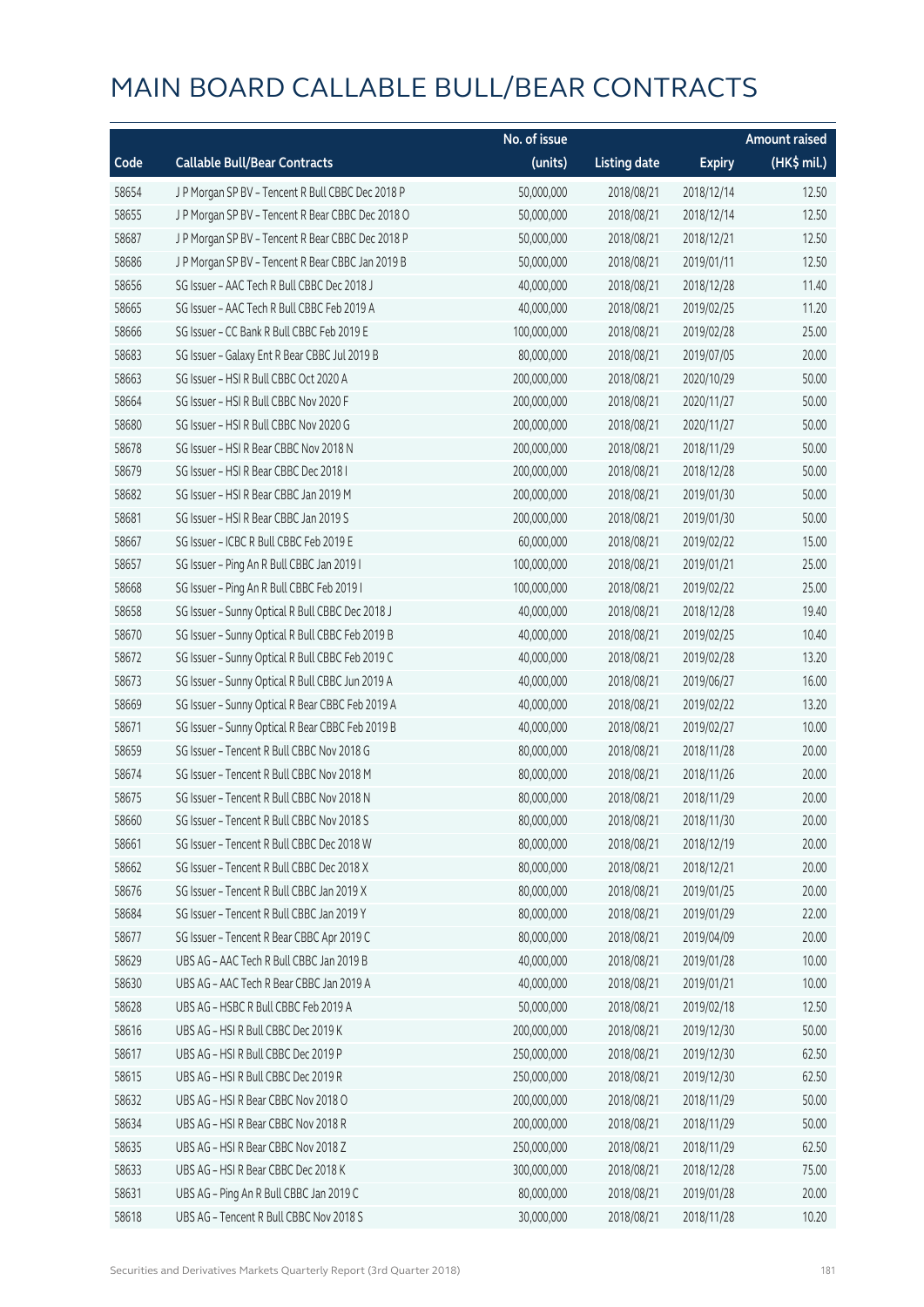|       |                                                               | No. of issue |                     |               | <b>Amount raised</b> |
|-------|---------------------------------------------------------------|--------------|---------------------|---------------|----------------------|
| Code  | <b>Callable Bull/Bear Contracts</b>                           | (units)      | <b>Listing date</b> | <b>Expiry</b> | (HK\$ mil.)          |
| 58619 | UBS AG - Tencent R Bull CBBC Nov 2018 T                       | 30,000,000   | 2018/08/21          | 2018/11/22    | 10.20                |
| 58620 | UBS AG - Tencent R Bull CBBC Jan 2019 M                       | 30,000,000   | 2018/08/21          | 2019/01/03    | 10.20                |
| 58621 | UBS AG - Tencent R Bull CBBC Jan 2019 N                       | 30,000,000   | 2018/08/21          | 2019/01/09    | 10.20                |
| 58622 | UBS AG - Tencent R Bull CBBC Jan 2019 O                       | 30,000,000   | 2018/08/21          | 2019/01/15    | 12.60                |
| 58623 | UBS AG - Tencent R Bull CBBC Feb 2019 B                       | 30,000,000   | 2018/08/21          | 2019/02/13    | 16.80                |
| 58624 | UBS AG - Tencent R Bull CBBC Feb 2019 C                       | 30,000,000   | 2018/08/21          | 2019/02/18    | 19.80                |
| 58625 | UBS AG - Tencent R Bull CBBC Mar 2019 A                       | 30,000,000   | 2018/08/21          | 2019/03/11    | 22.80                |
| 58626 | UBS AG - Tencent R Bear CBBC Jan 2019 A                       | 30,000,000   | 2018/08/21          | 2019/01/07    | 10.20                |
| 58627 | UBS AG - Tencent R Bear CBBC Jan 2019 B                       | 30,000,000   | 2018/08/21          | 2019/01/14    | 10.20                |
| 58575 | Bank Vontobel - HSI R Bull CBBC Mar 2019 N                    | 100,000,000  | 2018/08/21          | 2019/03/28    | 25.00                |
| 58572 | Bank Vontobel - Sunny Optical R Bull CBBC Feb 2019 C          | 40,000,000   | 2018/08/21          | 2019/02/01    | 10.00                |
| 58576 | Bank Vontobel - Sunny Optical R Bull CBBC Feb 2019 D          | 40,000,000   | 2018/08/21          | 2019/02/01    | 18.00                |
| 58573 | Bank Vontobel - Tencent R Bull CBBC Jan 2019 K                | 40,000,000   | 2018/08/21          | 2019/01/25    | 10.00                |
| 58574 | Bank Vontobel - Tencent R Bear CBBC Jan 2019 F                | 40,000,000   | 2018/08/21          | 2019/01/25    | 10.00                |
| 58745 | BOCI Asia Ltd. - Galaxy Ent R Bull CBBC Jan 2019 A            | 50,000,000   | 2018/08/22          | 2019/01/07    | 12.55                |
| 58746 | BOCI Asia Ltd. - Tencent R Bull CBBC Jan 2019 A               | 40,000,000   | 2018/08/22          | 2019/01/07    | 20.00                |
| 58747 | BNP Paribas Issuance B.V. - CC Bank R Bull CBBC Sep 2019 D    | 100,000,000  | 2018/08/22          | 2019/09/27    | 25.00                |
| 58748 | BNP Paribas Issuance B.V. - CC Bank R Bear CBBC May 2019 A    | 100,000,000  | 2018/08/22          | 2019/05/30    | 25.00                |
| 58754 | BNP Paribas Issuance B.V. - CSOP A50 ETF R Bull CBBC Jun 19G  | 60,000,000   | 2018/08/22          | 2019/06/27    | 15.00                |
| 58749 | BNP Paribas Issuance B.V. - Galaxy Ent R Bull CBBC Nov 2019 G | 150,000,000  | 2018/08/22          | 2019/11/28    | 37.50                |
| 58750 | BNP Paribas Issuance B.V. - Galaxy Ent R Bear CBBC Aug 2019 C | 150,000,000  | 2018/08/22          | 2019/08/29    | 37.50                |
| 58760 | BNP Paribas Issuance B.V. - HKEX R Bull CBBC May 2019 K       | 50,000,000   | 2018/08/22          | 2019/05/30    | 12.50                |
| 58762 | BNP Paribas Issuance B.V. - HKEX R Bear CBBC Mar 2019 M       | 50,000,000   | 2018/08/22          | 2019/03/28    | 12.50                |
| 58764 | BNP Paribas Issuance B.V. - HSCEI R Bear CBBC Jan 2019 J      | 100,000,000  | 2018/08/22          | 2019/01/30    | 25.00                |
| 58765 | BNP Paribas Issuance B.V. - HSCEI R Bear CBBC Jan 2019 K      | 100,000,000  | 2018/08/22          | 2019/01/30    | 25.00                |
| 58711 | BNP Paribas Issuance B.V. - HSI R Bull CBBC Nov 2019 A        | 250,000,000  | 2018/08/22          | 2019/11/28    | 62.50                |
| 58712 | BNP Paribas Issuance B.V. - HSI R Bull CBBC Nov 2019 B        | 250,000,000  | 2018/08/22          | 2019/11/28    | 62.50                |
| 58756 | BNP Paribas Issuance B.V. - HSI R Bull CBBC Dec 2019 D        | 250,000,000  | 2018/08/22          | 2019/12/30    | 62.50                |
| 58757 | BNP Paribas Issuance B.V. - HSI R Bear CBBC Feb 2019 L        | 250,000,000  | 2018/08/22          | 2019/02/27    | 62.50                |
| 58758 | BNP Paribas Issuance B.V. - HSI R Bear CBBC Feb 2019 M        | 250,000,000  | 2018/08/22          | 2019/02/27    | 62.50                |
| 58759 | BNP Paribas Issuance B.V. - HSI R Bear CBBC Feb 2019 N        | 250,000,000  | 2018/08/22          | 2019/02/27    | 62.50                |
| 58763 | BNP Paribas Issuance B.V. - Ping An R Bear CBBC Aug 2019 A    | 200,000,000  | 2018/08/22          | 2019/08/29    | 50.00                |
| 58751 | BNP Paribas Issuance B.V. - Tencent R Bull CBBC Jun 2019 K    | 50,000,000   | 2018/08/22          | 2019/06/27    | 12.50                |
| 58752 | BNP Paribas Issuance B.V. - Tencent R Bear CBBC Apr 2019 I    | 50,000,000   | 2018/08/22          | 2019/04/29    | 12.50                |
| 58753 | BNP Paribas Issuance B.V. - Tencent R Bear CBBC Apr 2019 J    | 50,000,000   | 2018/08/22          | 2019/04/29    | 12.50                |
| 58024 | Credit Suisse AG - AIA R Bull CBBC Jan 2019 H                 | 70,000,000   | 2018/08/22          | 2019/01/30    | 17.50                |
| 58035 | Credit Suisse AG - AIA R Bear CBBC Jan 2019 I                 | 50,000,000   | 2018/08/22          | 2019/01/18    | 12.50                |
| 58072 | Credit Suisse AG - Bank of China R Bull CBBC May 2019 A       | 70,000,000   | 2018/08/22          | 2019/05/30    | 17.50                |
| 57970 | Credit Suisse AG - Geely Auto R Bull CBBC Jan 2019 G          | 40,000,000   | 2018/08/22          | 2019/01/30    | 13.20                |
| 57956 | Credit Suisse AG - Galaxy Ent R Bull CBBC Jan 2019 H          | 50,000,000   | 2018/08/22          | 2019/01/25    | 12.50                |
| 57957 | Credit Suisse AG - Galaxy Ent R Bear CBBC Jan 2019 E          | 50,000,000   | 2018/08/22          | 2019/01/24    | 12.50                |
| 57977 | Credit Suisse AG - HKEX R Bear CBBC Feb 2019 C                | 50,000,000   | 2018/08/22          | 2019/02/15    | 12.50                |
| 57789 | Credit Suisse AG - HSI R Bull CBBC Oct 2019 R                 | 200,000,000  | 2018/08/22          | 2019/10/30    | 50.00                |
| 57902 | Credit Suisse AG - HSI R Bull CBBC Oct 2019 U                 | 200,000,000  | 2018/08/22          | 2019/10/30    | 50.00                |
| 57921 | Credit Suisse AG - HSI R Bull CBBC Oct 2019 W                 | 200,000,000  | 2018/08/22          | 2019/10/30    | 50.00                |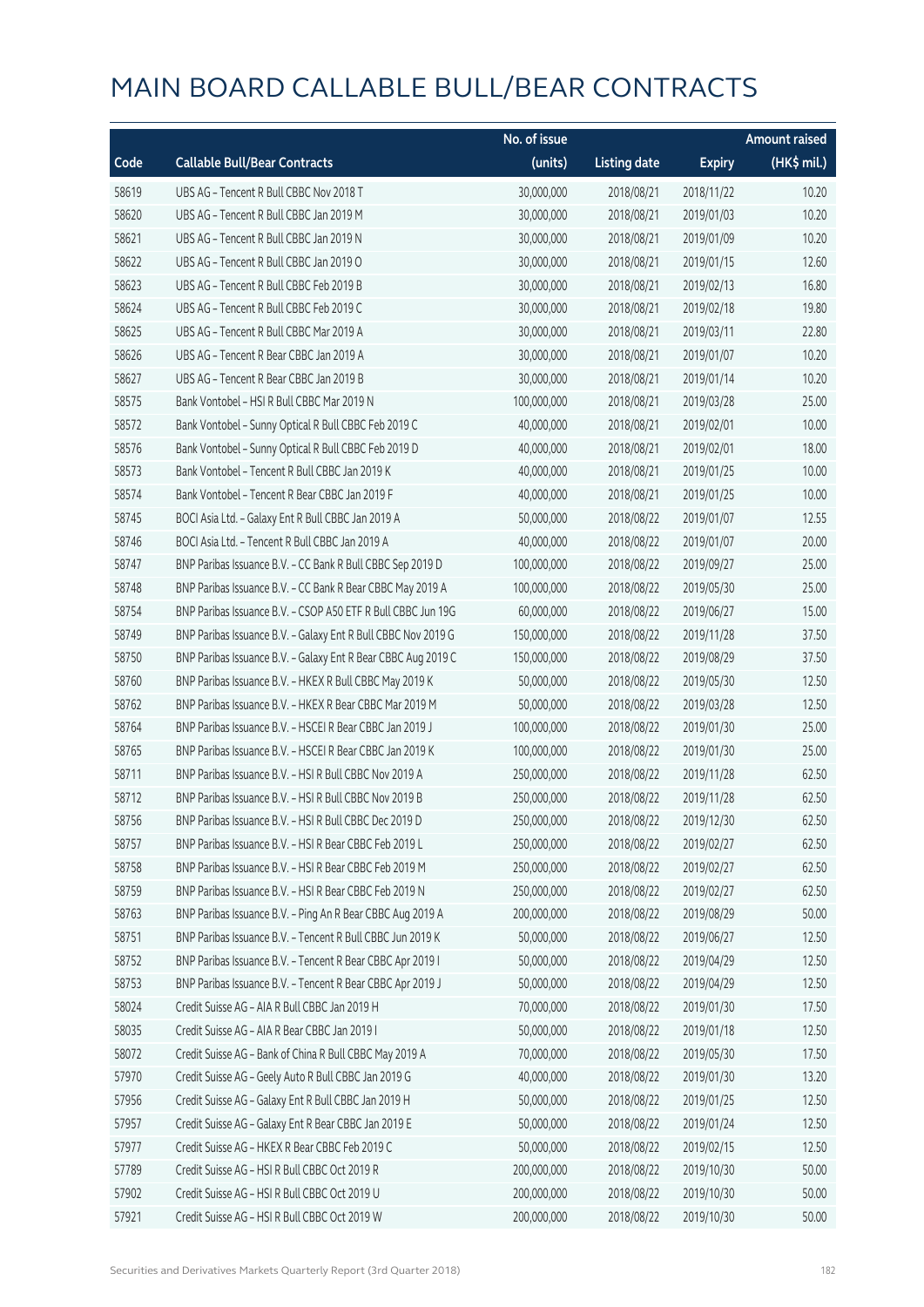|       |                                                             | No. of issue |                     |               | <b>Amount raised</b> |
|-------|-------------------------------------------------------------|--------------|---------------------|---------------|----------------------|
| Code  | <b>Callable Bull/Bear Contracts</b>                         | (units)      | <b>Listing date</b> | <b>Expiry</b> | (HK\$ mil.)          |
| 57800 | Credit Suisse AG - HSI R Bull CBBC Nov 2019 P               | 200,000,000  | 2018/08/22          | 2019/11/28    | 50.00                |
| 58081 | Credit Suisse AG - HSI R Bull CBBC Dec 2019 S               | 200,000,000  | 2018/08/22          | 2019/12/30    | 50.00                |
| 58087 | Credit Suisse AG - HSI R Bull CBBC Dec 2019 T               | 200,000,000  | 2018/08/22          | 2019/12/30    | 50.00                |
| 58090 | Credit Suisse AG - HSI R Bull CBBC Dec 2019 U               | 200,000,000  | 2018/08/22          | 2019/12/30    | 50.00                |
| 58148 | Credit Suisse AG - HSI R Bull CBBC Dec 2019 V               | 200,000,000  | 2018/08/22          | 2019/12/30    | 50.00                |
| 58169 | Credit Suisse AG - HSI R Bull CBBC Dec 2019 X               | 200,000,000  | 2018/08/22          | 2019/12/30    | 50.00                |
| 58177 | Credit Suisse AG - HSI R Bear CBBC Nov 2018 S               | 200,000,000  | 2018/08/22          | 2018/11/29    | 50.00                |
| 58204 | Credit Suisse AG - HSI R Bear CBBC Dec 2018 H               | 200,000,000  | 2018/08/22          | 2018/12/28    | 50.00                |
| 58238 | Credit Suisse AG - HSI R Bear CBBC Jan 2019 T               | 200,000,000  | 2018/08/22          | 2019/01/30    | 50.00                |
| 58263 | Credit Suisse AG - HSI R Bear CBBC Jan 2019 U               | 200,000,000  | 2018/08/22          | 2019/01/30    | 50.00                |
| 58308 | Credit Suisse AG - HSI R Bear CBBC Jan 2019 V               | 200,000,000  | 2018/08/22          | 2019/01/30    | 50.00                |
| 57943 | Credit Suisse AG - Ping An R Bull CBBC Jan 2019 R           | 80,000,000   | 2018/08/22          | 2019/01/18    | 20.00                |
| 58036 | Credit Suisse AG - Ping An R Bear CBBC Jan 2019 F           | 50,000,000   | 2018/08/22          | 2019/01/30    | 12.50                |
| 58037 | Credit Suisse AG - Sunny Optical R Bull CBBC Jan 2019 E     | 40,000,000   | 2018/08/22          | 2019/01/30    | 10.00                |
| 58065 | Credit Suisse AG - Sunny Optical R Bull CBBC Feb 2019 B     | 40,000,000   | 2018/08/22          | 2019/02/27    | 10.00                |
| 57934 | Credit Suisse AG - Tencent R Bull CBBC Feb 2019 H           | 50,000,000   | 2018/08/22          | 2019/02/15    | 12.50                |
| 57924 | Credit Suisse AG - Tencent R Bull CBBC Feb 2019 Z           | 50,000,000   | 2018/08/22          | 2019/02/15    | 12.50                |
| 57991 | Credit Suisse AG - Tencent R Bull CBBC Mar 2019 A           | 50,000,000   | 2018/08/22          | 2019/03/29    | 25.00                |
| 57985 | Credit Suisse AG - Tencent R Bull CBBC Apr 2019 B           | 50,000,000   | 2018/08/22          | 2019/04/29    | 19.00                |
| 57994 | Credit Suisse AG - Tencent R Bull CBBC Apr 2019 C           | 50,000,000   | 2018/08/22          | 2019/04/29    | 32.00                |
| 58007 | Credit Suisse AG - Tencent R Bear CBBC Feb 2019 G           | 50,000,000   | 2018/08/22          | 2019/02/22    | 12.50                |
| 58014 | Credit Suisse AG - Tencent R Bear CBBC Feb 2019 H           | 50,000,000   | 2018/08/22          | 2019/02/21    | 12.50                |
| 58761 | Goldman Sachs SP (Asia) - Galaxy Ent R Bull CBBC Jul 2019 A | 100,000,000  | 2018/08/22          | 2019/07/25    | 25.00                |
| 58584 | Goldman Sachs SP (Asia) - HKEX R Bull CBBC Feb 2019 D       | 100,000,000  | 2018/08/22          | 2019/02/11    | 25.00                |
| 58636 | Goldman Sachs SP (Asia) - HKEX R Bull CBBC Feb 2019 E       | 100,000,000  | 2018/08/22          | 2019/02/11    | 26.80                |
| 58718 | Goldman Sachs SP (Asia) - HSI R Bull CBBC Nov 2020 G        | 200,000,000  | 2018/08/22          | 2020/11/27    | 50.00                |
| 58720 | Goldman Sachs SP (Asia) - HSI R Bull CBBC Nov 2020 H        | 200,000,000  | 2018/08/22          | 2020/11/27    | 50.00                |
| 58721 | Goldman Sachs SP (Asia) - HSI R Bull CBBC Nov 2020 I        | 200,000,000  | 2018/08/22          | 2020/11/27    | 50.00                |
| 58362 | Goldman Sachs SP (Asia) - HSI R Bull CBBC Nov 2020 J        | 200,000,000  | 2018/08/22          | 2020/11/27    | 50.00                |
| 58385 | Goldman Sachs SP (Asia) - HSI R Bear CBBC Jan 2019 F        | 200,000,000  | 2018/08/22          | 2019/01/30    | 50.00                |
| 58410 | Goldman Sachs SP (Asia) - HSI R Bear CBBC Jan 2019 I        | 200,000,000  | 2018/08/22          | 2019/01/30    | 50.00                |
| 58719 | Goldman Sachs SP (Asia) - HSI R Bear CBBC Jan 2019 J        | 200,000,000  | 2018/08/22          | 2019/01/30    | 50.00                |
| 58739 | Goldman Sachs SP (Asia) - HSI R Bear CBBC Jan 2019 L        | 200,000,000  | 2018/08/22          | 2019/01/30    | 50.00                |
| 58722 | Goldman Sachs SP (Asia) - Ping An R Bull CBBC Jul 2019 F    | 100,000,000  | 2018/08/22          | 2019/07/25    | 25.00                |
| 58448 | Goldman Sachs SP (Asia) - Ping An R Bull CBBC Jul 2019 G    | 100,000,000  | 2018/08/22          | 2019/07/25    | 25.00                |
| 58713 | Goldman Sachs SP (Asia) - Tencent R Bull CBBC Mar 2019 G    | 100,000,000  | 2018/08/22          | 2019/03/08    | 25.00                |
| 58715 | Goldman Sachs SP (Asia) - Tencent R Bull CBBC Mar 2019 H    | 100,000,000  | 2018/08/22          | 2019/03/08    | 25.00                |
| 58723 | Goldman Sachs SP (Asia) - Tencent R Bull CBBC Mar 2019 I    | 100,000,000  | 2018/08/22          | 2019/03/08    | 25.00                |
| 58310 | Goldman Sachs SP (Asia) - Tencent R Bull CBBC Mar 2019 J    | 100,000,000  | 2018/08/22          | 2019/03/08    | 25.00                |
| 58354 | Goldman Sachs SP (Asia) - Tencent R Bull CBBC Mar 2019 L    | 100,000,000  | 2018/08/22          | 2019/03/08    | 51.30                |
| 58488 | Goldman Sachs SP (Asia) - Tencent R Bear CBBC Mar 2019 D    | 100,000,000  | 2018/08/22          | 2019/03/08    | 25.00                |
| 58770 | HK Bank - CSOP A50 ETF R Bull CBBC Apr 2019 C               | 50,000,000   | 2018/08/22          | 2019/04/29    | 12.50                |
| 58771 | HK Bank - CSOP A50 ETF R Bear CBBC Jan 2019 A               | 40,000,000   | 2018/08/22          | 2019/01/21    | 10.00                |
| 58786 | HK Bank - Geely Auto R Bull CBBC Apr 2019 A                 | 40,000,000   | 2018/08/22          | 2019/04/15    | 14.00                |
| 58732 | HK Bank - Galaxy Ent R Bull CBBC Jan 2019 J                 | 80,000,000   | 2018/08/22          | 2019/01/14    | 20.00                |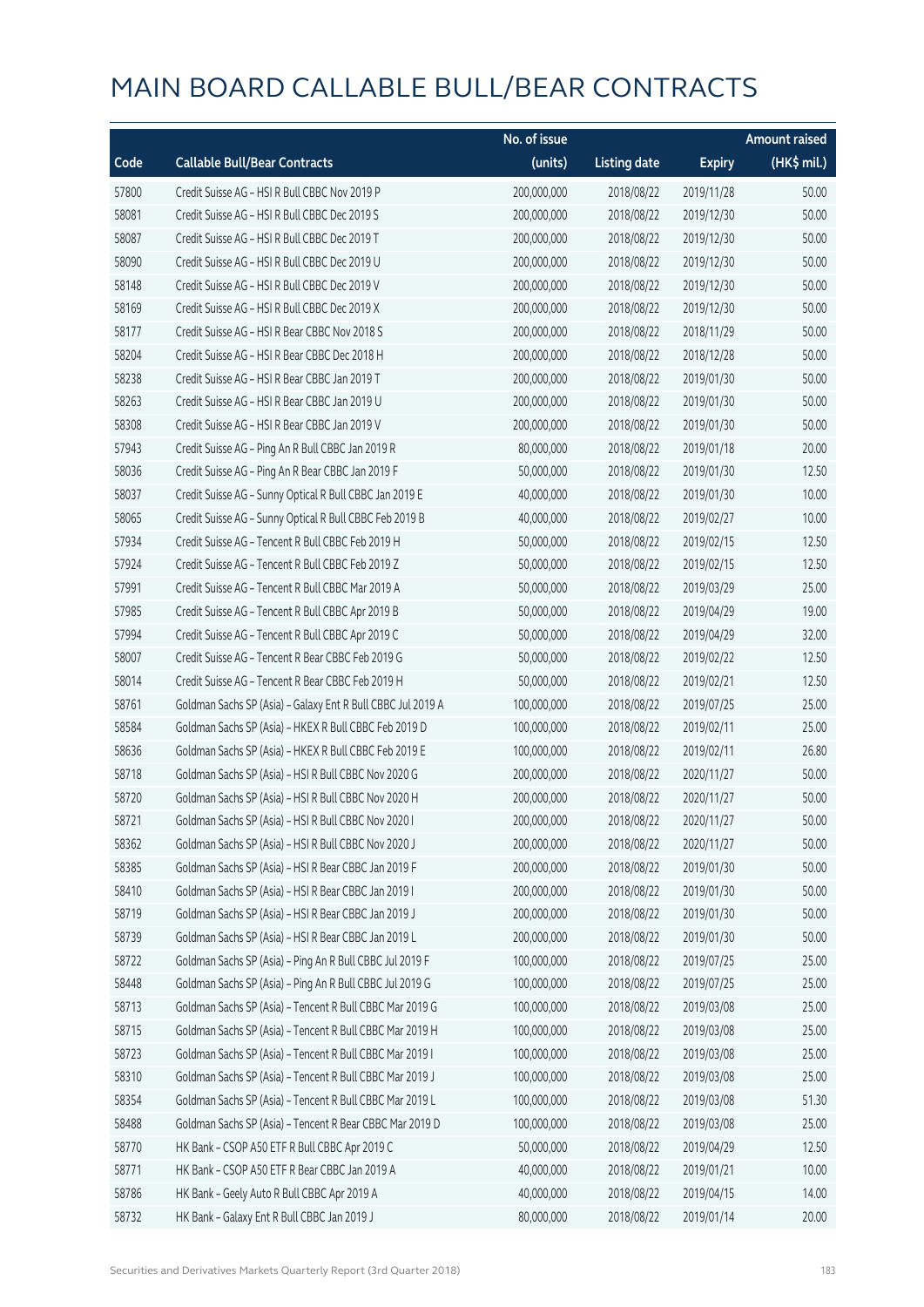|       |                                                           | No. of issue |                     |               | <b>Amount raised</b> |
|-------|-----------------------------------------------------------|--------------|---------------------|---------------|----------------------|
| Code  | <b>Callable Bull/Bear Contracts</b>                       | (units)      | <b>Listing date</b> | <b>Expiry</b> | (HK\$ mil.)          |
| 58726 | HK Bank - HKEX R Bull CBBC Jan 2019 H                     | 50,000,000   | 2018/08/22          | 2019/01/17    | 12.50                |
| 58729 | HK Bank - HSI R Bull CBBC Jul 2019 Y                      | 150,000,000  | 2018/08/22          | 2019/07/30    | 37.50                |
| 58766 | HK Bank - HSI R Bull CBBC Sep 2019 O                      | 100,000,000  | 2018/08/22          | 2019/09/27    | 25.00                |
| 58767 | HK Bank - HSI R Bull CBBC Sep 2019 P                      | 100,000,000  | 2018/08/22          | 2019/09/27    | 25.00                |
| 58768 | HK Bank - HSI R Bear CBBC Jan 2019 A                      | 150,000,000  | 2018/08/22          | 2019/01/30    | 37.50                |
| 58769 | HK Bank - HSI R Bear CBBC Jan 2019 B                      | 150,000,000  | 2018/08/22          | 2019/01/30    | 37.50                |
| 58727 | HK Bank - Ping An R Bull CBBC Jan 2019 J                  | 100,000,000  | 2018/08/22          | 2019/01/28    | 25.00                |
| 58733 | HK Bank - Sands China R Bull CBBC Apr 2019 D              | 80,000,000   | 2018/08/22          | 2019/04/23    | 20.00                |
| 58728 | HK Bank - Sunny Optical R Bull CBBC Feb 2019 C            | 40,000,000   | 2018/08/22          | 2019/02/04    | 10.00                |
| 58774 | HK Bank - Sunny Optical R Bull CBBC Mar 2019 D            | 40,000,000   | 2018/08/22          | 2019/03/14    | 10.00                |
| 58773 | HK Bank - Sunny Optical R Bear CBBC Jan 2019 A            | 40,000,000   | 2018/08/22          | 2019/01/21    | 12.00                |
| 58725 | HK Bank - Tencent R Bull CBBC Feb 2019 H                  | 60,000,000   | 2018/08/22          | 2019/02/21    | 15.00                |
| 58776 | HK Bank - Tencent R Bull CBBC Apr 2019 E                  | 60,000,000   | 2018/08/22          | 2019/04/11    | 36.00                |
| 58777 | HK Bank - Tencent R Bull CBBC Apr 2019 F                  | 60,000,000   | 2018/08/22          | 2019/04/25    | 45.00                |
| 58779 | HK Bank - Tencent R Bull CBBC Jun 2019 C                  | 60,000,000   | 2018/08/22          | 2019/06/10    | 51.00                |
| 58780 | HK Bank - Tencent R Bear CBBC Jan 2019 G                  | 50,000,000   | 2018/08/22          | 2019/01/28    | 12.50                |
| 58782 | HK Bank - Tencent R Bear CBBC Feb 2019 E                  | 50,000,000   | 2018/08/22          | 2019/02/11    | 12.50                |
| 58738 | Haitong Int'l Sec - AAC Tech R Bull CBBC Feb 2019 A       | 100,000,000  | 2018/08/22          | 2019/02/12    | 25.00                |
| 58737 | Haitong Int'l Sec - Country Garden R Bull CBBC Feb 2019 A | 80,000,000   | 2018/08/22          | 2019/02/12    | 20.00                |
| 58735 | Haitong Int'l Sec - Geely Auto R Bull CBBC Feb 2019 A     | 50,000,000   | 2018/08/22          | 2019/02/13    | 12.50                |
| 58736 | Haitong Int'l Sec - Geely Auto R Bull CBBC Feb 2019 B     | 50,000,000   | 2018/08/22          | 2019/02/13    | 14.10                |
| 58740 | Haitong Int'l Sec - Sunny Optical R Bull CBBC Feb 2019 A  | 90,000,000   | 2018/08/22          | 2019/02/11    | 22.50                |
| 57022 | J P Morgan SP BV - HKEX R Bull CBBC Dec 2018 D            | 40,000,000   | 2018/08/22          | 2018/12/21    | 10.00                |
| 57057 | J P Morgan SP BV - HKEX R Bull CBBC Jan 2019 C            | 40,000,000   | 2018/08/22          | 2019/01/11    | 10.00                |
| 57066 | J P Morgan SP BV - HKEX R Bear CBBC Feb 2019 A            | 40,000,000   | 2018/08/22          | 2019/02/08    | 10.00                |
| 57263 | J P Morgan SP BV - HSCEI R Bear CBBC Apr 2019 I           | 100,000,000  | 2018/08/22          | 2019/04/29    | 25.00                |
| 57730 | J P Morgan SP BV - HSI R Bull CBBC Sep 2020 A             | 240,000,000  | 2018/08/22          | 2020/09/29    | 60.00                |
| 58839 | J P Morgan SP BV - HSI R Bull CBBC Sep 2020 P             | 240,000,000  | 2018/08/22          | 2020/09/29    | 60.00                |
| 57462 | J P Morgan SP BV - HSI R Bull CBBC Sep 2020 U             | 200,000,000  | 2018/08/22          | 2020/09/29    | 50.00                |
| 57550 | J P Morgan SP BV - HSI R Bull CBBC Sep 2020 X             | 200,000,000  | 2018/08/22          | 2020/09/29    | 50.00                |
| 58838 | J P Morgan SP BV - HSI R Bull CBBC Oct 2020 A             | 200,000,000  | 2018/08/22          | 2020/10/29    | 50.00                |
| 57502 | JP Morgan SP BV - HSIR Bull CBBC Oct 2020 B               | 200,000,000  | 2018/08/22          | 2020/10/29    | 50.00                |
| 57623 | J P Morgan SP BV - HSI R Bull CBBC Oct 2020 F             | 200,000,000  | 2018/08/22          | 2020/10/29    | 50.00                |
| 57733 | J P Morgan SP BV - HSI R Bull CBBC Oct 2020 G             | 240,000,000  | 2018/08/22          | 2020/10/29    | 60.00                |
| 57515 | J P Morgan SP BV - HSI R Bull CBBC Nov 2020 D             | 200,000,000  | 2018/08/22          | 2020/11/27    | 50.00                |
| 57729 | J P Morgan SP BV - HSI R Bull CBBC Nov 2020 E             | 240,000,000  | 2018/08/22          | 2020/11/27    | 60.00                |
| 57773 | J P Morgan SP BV - HSI R Bull CBBC Nov 2020 F             | 240,000,000  | 2018/08/22          | 2020/11/27    | 60.00                |
| 58837 | J P Morgan SP BV - HSI R Bull CBBC Nov 2020 Y             | 240,000,000  | 2018/08/22          | 2020/11/27    | 60.00                |
| 58842 | J P Morgan SP BV - HSI R Bull CBBC Nov 2020 Z             | 200,000,000  | 2018/08/22          | 2020/11/27    | 50.00                |
| 57287 | J P Morgan SP BV - HSI R Bear CBBC Apr 2019 E             | 200,000,000  | 2018/08/22          | 2019/04/29    | 50.00                |
| 57294 | J P Morgan SP BV - HSI R Bear CBBC Apr 2019 F             | 200,000,000  | 2018/08/22          | 2019/04/29    | 50.00                |
| 57405 | J P Morgan SP BV - HSI R Bear CBBC Apr 2019 G             | 240,000,000  | 2018/08/22          | 2019/04/29    | 60.00                |
| 57429 | J P Morgan SP BV - HSI R Bear CBBC Apr 2019 H             | 200,000,000  | 2018/08/22          | 2019/04/29    | 50.00                |
| 57454 | J P Morgan SP BV - HSI R Bear CBBC Apr 2019 I             | 240,000,000  | 2018/08/22          | 2019/04/29    | 60.00                |
| 57458 | J P Morgan SP BV - HSI R Bear CBBC Apr 2019 J             | 200,000,000  | 2018/08/22          | 2019/04/29    | 50.00                |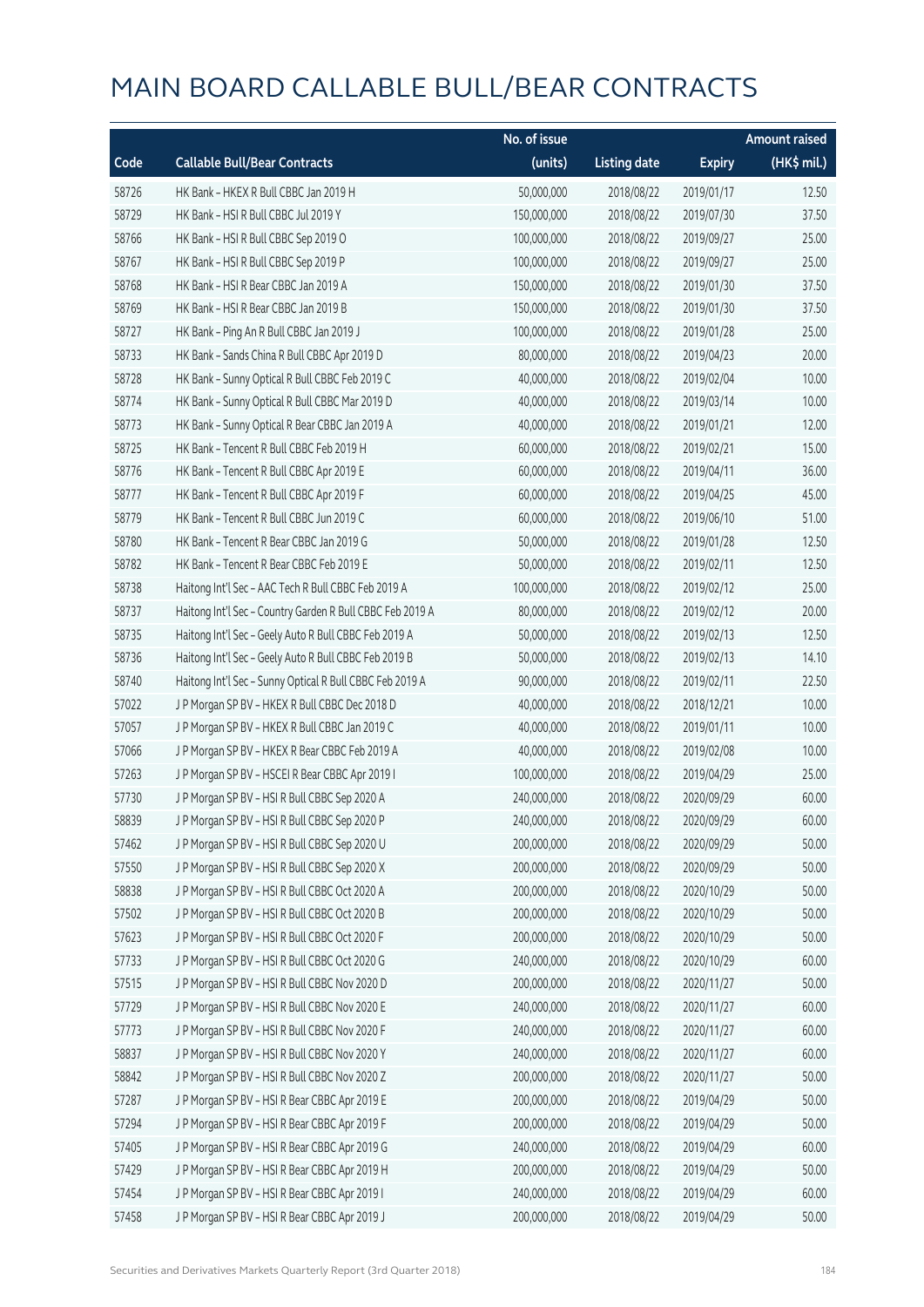|       |                                                         | No. of issue |                     |               | <b>Amount raised</b> |
|-------|---------------------------------------------------------|--------------|---------------------|---------------|----------------------|
| Code  | <b>Callable Bull/Bear Contracts</b>                     | (units)      | <b>Listing date</b> | <b>Expiry</b> | (HK\$ mil.)          |
| 57120 | J P Morgan SP BV - Sunny Optical R Bull CBBC Dec 2018 B | 60,000,000   | 2018/08/22          | 2018/12/21    | 15.00                |
| 57071 | J P Morgan SP BV - Sunny Optical R Bull CBBC Jan 2019 A | 60,000,000   | 2018/08/22          | 2019/01/18    | 15.00                |
| 58832 | J P Morgan SP BV - Tencent R Bull CBBC Dec 2018 Q       | 50,000,000   | 2018/08/22          | 2018/12/14    | 12.50                |
| 58833 | J P Morgan SP BV - Tencent R Bull CBBC Dec 2018 R       | 50,000,000   | 2018/08/22          | 2018/12/21    | 12.50                |
| 57142 | JP Morgan SP BV - Tencent R Bull CBBC Dec 2018 S        | 50,000,000   | 2018/08/22          | 2018/12/21    | 12.50                |
| 58835 | JP Morgan SP BV - Tencent R Bull CBBC Jan 2019 E        | 50,000,000   | 2018/08/22          | 2019/01/11    | 12.50                |
| 57147 | J P Morgan SP BV - Tencent R Bull CBBC Jan 2019 F       | 50,000,000   | 2018/08/22          | 2019/01/18    | 15.75                |
| 57186 | J P Morgan SP BV - Tencent R Bull CBBC Feb 2019 A       | 50,000,000   | 2018/08/22          | 2019/02/15    | 21.75                |
| 57236 | J P Morgan SP BV - Tencent R Bull CBBC Mar 2019 A       | 50,000,000   | 2018/08/22          | 2019/03/15    | 29.75                |
| 57123 | J P Morgan SP BV - Tencent R Bear CBBC Jan 2019 C       | 50,000,000   | 2018/08/22          | 2019/01/11    | 13.25                |
| 57128 | J P Morgan SP BV - Tencent R Bear CBBC Jan 2019 D       | 50,000,000   | 2018/08/22          | 2019/01/18    | 12.50                |
| 57130 | J P Morgan SP BV - Tencent R Bear CBBC Jan 2019 E       | 50,000,000   | 2018/08/22          | 2019/01/18    | 12.50                |
| 57129 | J P Morgan SP BV - Tencent R Bear CBBC Feb 2019 A       | 50,000,000   | 2018/08/22          | 2019/02/08    | 12.50                |
| 58787 | Macquarie Bank Ltd. - Tencent R Bear CBBC Jan 2019 E    | 16,200,000   | 2018/08/22          | 2019/01/16    | 10.03                |
| 58882 | SG Issuer - HKEX R Bear CBBC Mar 2019 A                 | 50,000,000   | 2018/08/22          | 2019/03/11    | 12.50                |
| 58851 | SG Issuer - HSI R Bull CBBC Oct 2020 B                  | 200,000,000  | 2018/08/22          | 2020/10/29    | 50.00                |
| 58852 | SG Issuer - HSI R Bull CBBC Oct 2020 C                  | 200,000,000  | 2018/08/22          | 2020/10/29    | 50.00                |
| 58879 | SG Issuer - HSI R Bull CBBC Oct 2020 D                  | 200,000,000  | 2018/08/22          | 2020/10/29    | 50.00                |
| 58880 | SG Issuer - HSI R Bull CBBC Oct 2020 E                  | 200,000,000  | 2018/08/22          | 2020/10/29    | 50.00                |
| 58881 | SG Issuer - HSI R Bull CBBC Oct 2020 F                  | 200,000,000  | 2018/08/22          | 2020/10/29    | 50.00                |
| 58855 | SG Issuer - HSI R Bull CBBC Nov 2020 H                  | 200,000,000  | 2018/08/22          | 2020/11/27    | 50.00                |
| 58856 | SG Issuer - HSI R Bull CBBC Nov 2020 I                  | 200,000,000  | 2018/08/22          | 2020/11/27    | 50.00                |
| 58871 | SG Issuer - HSI R Bull CBBC Nov 2020 J                  | 200,000,000  | 2018/08/22          | 2020/11/27    | 50.00                |
| 58872 | SG Issuer - HSI R Bull CBBC Nov 2020 K                  | 200,000,000  | 2018/08/22          | 2020/11/27    | 50.00                |
| 58873 | SG Issuer - HSI R Bull CBBC Nov 2020 L                  | 200,000,000  | 2018/08/22          | 2020/11/27    | 50.00                |
| 58875 | SG Issuer - HSI R Bull CBBC Nov 2020 M                  | 200,000,000  | 2018/08/22          | 2020/11/27    | 50.00                |
| 58876 | SG Issuer - HSI R Bear CBBC Dec 2018 G                  | 200,000,000  | 2018/08/22          | 2018/12/28    | 50.00                |
| 58877 | SG Issuer - HSI R Bear CBBC Dec 2018 J                  | 200,000,000  | 2018/08/22          | 2018/12/28    | 50.00                |
| 58886 | SG Issuer - HSI R Bear CBBC Dec 2018 M                  | 200,000,000  | 2018/08/22          | 2018/12/28    | 50.00                |
| 58878 | SG Issuer - HSI R Bear CBBC Jan 2019 N                  | 200,000,000  | 2018/08/22          | 2019/01/30    | 50.00                |
| 58887 | SG Issuer - HSI R Bear CBBC Jan 2019 O                  | 200,000,000  | 2018/08/22          | 2019/01/30    | 50.00                |
| 58888 | SG Issuer - HSI R Bear CBBC Jan 2019 T                  | 200,000,000  | 2018/08/22          | 2019/01/30    | 50.00                |
| 58858 | SG Issuer - Ping An R Bull CBBC Jan 2019 J              | 100,000,000  | 2018/08/22          | 2019/01/24    | 25.00                |
| 58859 | SG Issuer - Ping An R Bull CBBC Jan 2019 K              | 100,000,000  | 2018/08/22          | 2019/01/25    | 25.00                |
| 58883 | SG Issuer - Ping An R Bear CBBC Apr 2019 A              | 100,000,000  | 2018/08/22          | 2019/04/18    | 25.00                |
| 58860 | SG Issuer - Tencent R Bull CBBC Nov 2018 H              | 80,000,000   | 2018/08/22          | 2018/11/29    | 20.00                |
| 58861 | SG Issuer - Tencent R Bull CBBC Nov 2018 I              | 80,000,000   | 2018/08/22          | 2018/11/30    | 23.20                |
| 58863 | SG Issuer - Tencent R Bull CBBC Jan 2019 A              | 80,000,000   | 2018/08/22          | 2019/01/23    | 27.60                |
| 58865 | SG Issuer - Tencent R Bull CBBC Jan 2019 B              | 80,000,000   | 2018/08/22          | 2019/01/23    | 20.00                |
| 58868 | SG Issuer - Tencent R Bull CBBC Jan 2019 C              | 80,000,000   | 2018/08/22          | 2019/01/29    | 82.40                |
| 58867 | SG Issuer - Tencent R Bull CBBC Jan 2019 D              | 80,000,000   | 2018/08/22          | 2019/01/25    | 20.00                |
| 58866 | SG Issuer - Tencent R Bull CBBC Jan 2019 E              | 80,000,000   | 2018/08/22          | 2019/01/24    | 20.00                |
| 58869 | SG Issuer - Tencent R Bull CBBC Jan 2019 G              | 80,000,000   | 2018/08/22          | 2019/01/30    | 74.40                |
| 58870 | SG Issuer - Tencent R Bull CBBC Jan 2019 H              | 80,000,000   | 2018/08/22          | 2019/01/31    | 35.60                |
| 58862 | SG Issuer - Tencent R Bull CBBC Jan 2019 Z              | 80,000,000   | 2018/08/22          | 2019/01/18    | 20.00                |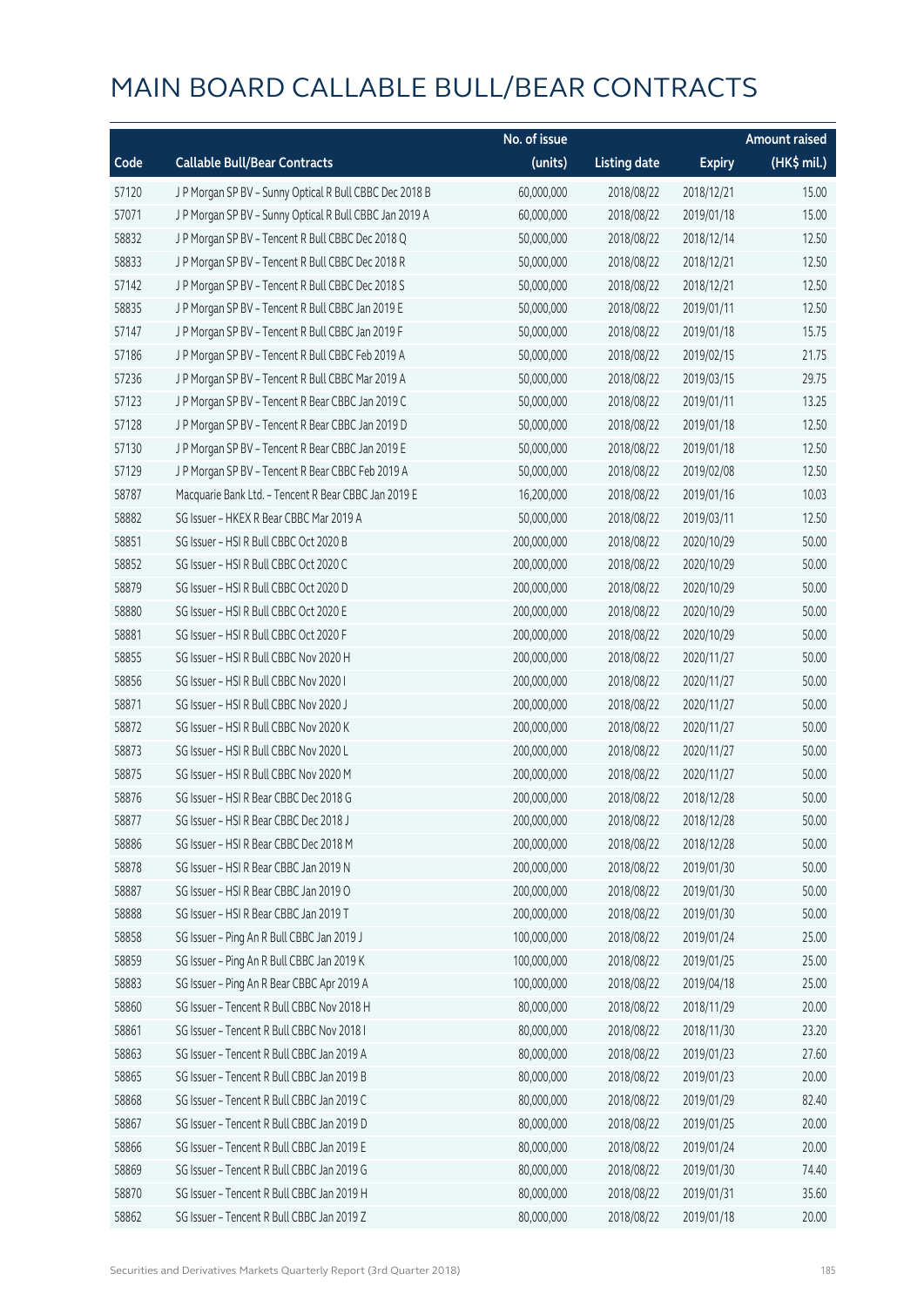|       |                                                    | No. of issue |                     |               | <b>Amount raised</b> |
|-------|----------------------------------------------------|--------------|---------------------|---------------|----------------------|
| Code  | <b>Callable Bull/Bear Contracts</b>                | (units)      | <b>Listing date</b> | <b>Expiry</b> | (HK\$ mil.)          |
| 58884 | SG Issuer - Tencent R Bear CBBC Mar 2019 B         | 80,000,000   | 2018/08/22          | 2019/03/26    | 20.00                |
| 58885 | SG Issuer - Tencent R Bear CBBC Apr 2019 D         | 80,000,000   | 2018/08/22          | 2019/04/09    | 20.00                |
| 58843 | UBS AG - Geely Auto R Bull CBBC Feb 2019 B         | 40,000,000   | 2018/08/22          | 2019/02/25    | 10.00                |
| 58814 | UBS AG - HKEX R Bull CBBC Jan 2019 C               | 50,000,000   | 2018/08/22          | 2019/01/16    | 16.25                |
| 58830 | UBS AG - HSCEI R Bear CBBC Dec 2018 B              | 100,000,000  | 2018/08/22          | 2018/12/28    | 25.00                |
| 58793 | UBS AG - HSI R Bull CBBC Nov 2019 D                | 250,000,000  | 2018/08/22          | 2019/11/28    | 62.50                |
| 58795 | UBS AG - HSI R Bull CBBC Nov 2019 P                | 250,000,000  | 2018/08/22          | 2019/11/28    | 62.50                |
| 58798 | UBS AG - HSI R Bull CBBC Nov 2019 W                | 250,000,000  | 2018/08/22          | 2019/11/28    | 62.50                |
| 58792 | UBS AG - HSI R Bull CBBC Dec 2019 D                | 250,000,000  | 2018/08/22          | 2019/12/30    | 62.50                |
| 58794 | UBS AG - HSI R Bull CBBC Dec 2019 S                | 250,000,000  | 2018/08/22          | 2019/12/30    | 62.50                |
| 58797 | UBS AG - HSI R Bull CBBC Dec 2019 T                | 250,000,000  | 2018/08/22          | 2019/12/30    | 62.50                |
| 58821 | UBS AG - HSI R Bull CBBC Sep 2020 O                | 250,000,000  | 2018/08/22          | 2020/09/29    | 62.50                |
| 58828 | UBS AG - HSI R Bull CBBC Sep 2020 P                | 200,000,000  | 2018/08/22          | 2020/09/29    | 63.00                |
| 58789 | UBS AG - HSI R Bull CBBC Oct 2020 H                | 200,000,000  | 2018/08/22          | 2020/10/29    | 50.00                |
| 58791 | UBS AG - HSI R Bull CBBC Oct 2020 I                | 200,000,000  | 2018/08/22          | 2020/10/29    | 50.00                |
| 58818 | UBS AG - HSI R Bull CBBC Oct 2020 J                | 200,000,000  | 2018/08/22          | 2020/10/29    | 50.00                |
| 58824 | UBS AG - HSI R Bull CBBC Oct 2020 K                | 200,000,000  | 2018/08/22          | 2020/10/29    | 50.00                |
| 58826 | UBS AG - HSI R Bull CBBC Oct 2020 L                | 200,000,000  | 2018/08/22          | 2020/10/29    | 57.00                |
| 58788 | UBS AG - HSI R Bull CBBC Nov 2020 I                | 250,000,000  | 2018/08/22          | 2020/11/27    | 62.50                |
| 58790 | UBS AG - HSI R Bull CBBC Nov 2020 J                | 250,000,000  | 2018/08/22          | 2020/11/27    | 62.50                |
| 58822 | UBS AG - HSI R Bull CBBC Nov 2020 K                | 200,000,000  | 2018/08/22          | 2020/11/27    | 50.00                |
| 58825 | UBS AG - HSI R Bull CBBC Nov 2020 L                | 200,000,000  | 2018/08/22          | 2020/11/27    | 51.00                |
| 58829 | UBS AG - HSI R Bull CBBC Nov 2020 M                | 200,000,000  | 2018/08/22          | 2020/11/27    | 79.00                |
| 58847 | UBS AG - HSI R Bear CBBC Nov 2018 F                | 200,000,000  | 2018/08/22          | 2018/11/29    | 50.00                |
| 58848 | UBS AG - HSI R Bear CBBC Nov 2018 S                | 250,000,000  | 2018/08/22          | 2018/11/29    | 62.50                |
| 58844 | UBS AG - HSI R Bear CBBC Dec 2018 L                | 300,000,000  | 2018/08/22          | 2018/12/28    | 75.00                |
| 58849 | UBS AG - HSI R Bear CBBC Dec 2018 M                | 300,000,000  | 2018/08/22          | 2018/12/28    | 75.00                |
| 58850 | UBS AG - HSI R Bear CBBC Dec 2018 N                | 200,000,000  | 2018/08/22          | 2018/12/28    | 50.00                |
| 58817 | UBS AG - Ping An R Bull CBBC Jan 2019 D            | 80,000,000   | 2018/08/22          | 2019/01/21    | 20.00                |
| 58801 | UBS AG - Tencent R Bull CBBC Dec 2018 A            | 30,000,000   | 2018/08/22          | 2018/12/17    | 10.20                |
| 58802 | UBS AG - Tencent R Bull CBBC Dec 2018 E            | 30,000,000   | 2018/08/22          | 2018/12/07    | 10.20                |
| 58800 | UBS AG - Tencent R Bull CBBC Dec 2018 Z            | 30,000,000   | 2018/08/22          | 2018/12/05    | 10.20                |
| 58805 | UBS AG - Tencent R Bull CBBC Jan 2019 P            | 30,000,000   | 2018/08/22          | 2019/01/11    | 10.80                |
| 58806 | UBS AG - Tencent R Bull CBBC Mar 2019 B            | 30,000,000   | 2018/08/22          | 2019/03/18    | 23.70                |
| 58807 | UBS AG - Tencent R Bear CBBC Dec 2018 L            | 30,000,000   | 2018/08/22          | 2018/12/17    | 10.20                |
| 58811 | UBS AG - Tencent R Bear CBBC Dec 2018 M            | 30,000,000   | 2018/08/22          | 2018/12/19    | 10.20                |
| 58813 | UBS AG - Tencent R Bear CBBC Jan 2019 C            | 30,000,000   | 2018/08/22          | 2019/01/09    | 10.20                |
| 58734 | Bank Vontobel - HSI N Bull CBBC Mar 2019 O         | 100,000,000  | 2018/08/22          | 2019/03/28    | 25.00                |
| 58743 | Bank Vontobel - Tencent R Bull CBBC Jan 2019 L     | 40,000,000   | 2018/08/22          | 2019/01/25    | 10.00                |
| 58744 | Bank Vontobel - Tencent R Bull CBBC Sep 2019 A     | 40,000,000   | 2018/08/22          | 2019/09/20    | 34.00                |
| 58741 | Bank Vontobel - Tencent R Bear CBBC Jan 2019 G     | 40,000,000   | 2018/08/22          | 2019/01/25    | 10.00                |
| 58742 | Bank Vontobel - Tencent R Bear CBBC Jan 2019 H     | 40,000,000   | 2018/08/22          | 2019/01/25    | 10.00                |
| 58973 | BOCI Asia Ltd. - China Life R Bull CBBC Jan 2019 A | 40,000,000   | 2018/08/23          | 2019/01/07    | 10.60                |
| 58972 | BOCI Asia Ltd. - HKEX R Bull CBBC Jan 2019 A       | 40,000,000   | 2018/08/23          | 2019/01/08    | 14.68                |
| 58969 | BOCI Asia Ltd. - HSBC R Bull CBBC Jan 2019 A       | 70,000,000   | 2018/08/23          | 2019/01/08    | 18.62                |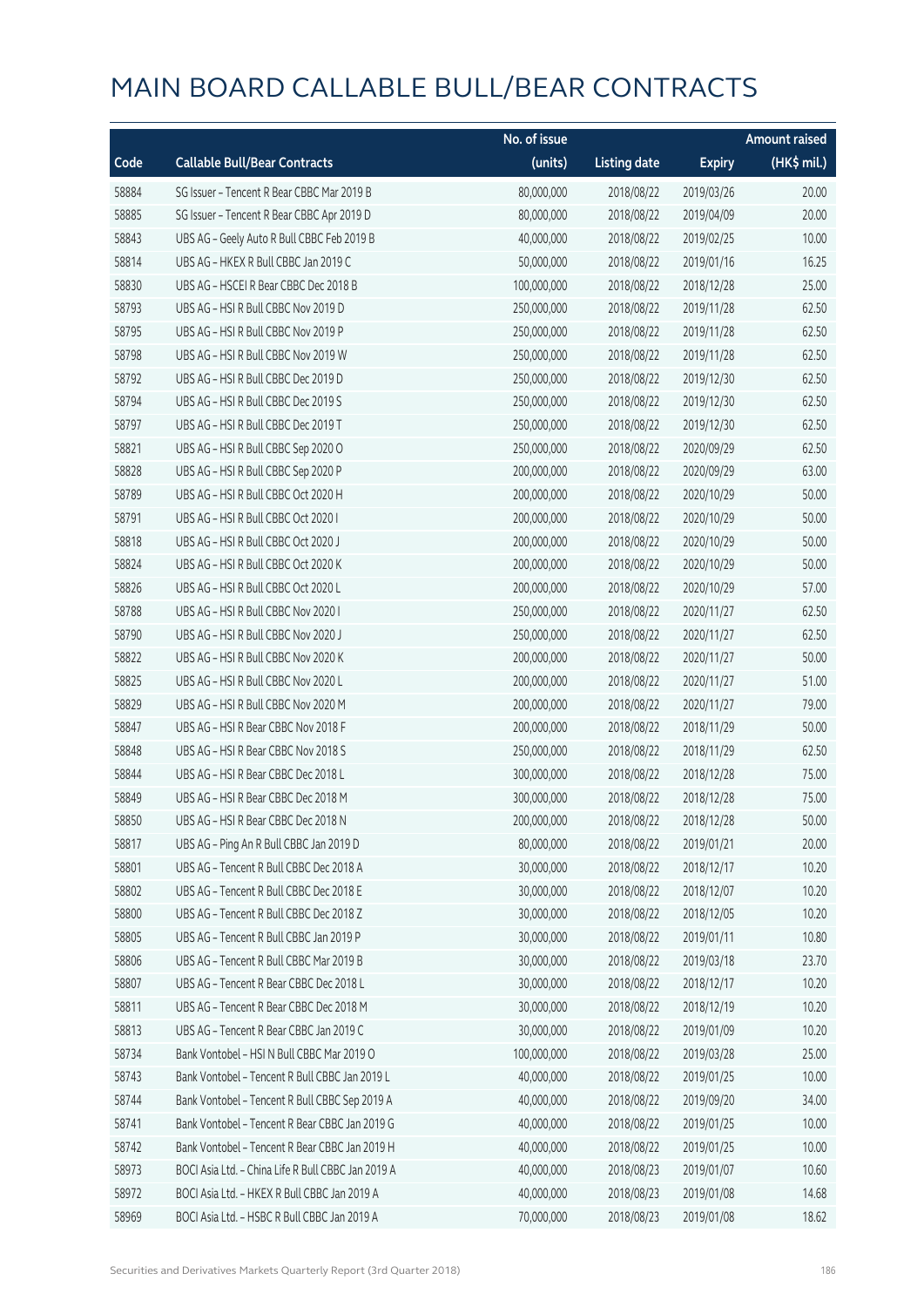|       |                                                            | No. of issue |                     |               | <b>Amount raised</b> |
|-------|------------------------------------------------------------|--------------|---------------------|---------------|----------------------|
| Code  | <b>Callable Bull/Bear Contracts</b>                        | (units)      | <b>Listing date</b> | <b>Expiry</b> | (HK\$ mil.)          |
| 58970 | BOCI Asia Ltd. - HSBC R Bear CBBC Jan 2019 A               | 70,000,000   | 2018/08/23          | 2019/01/07    | 17.50                |
| 58974 | BOCI Asia Ltd. - Ping An R Bear CBBC Jan 2019 A            | 70,000,000   | 2018/08/23          | 2019/01/08    | 17.71                |
| 58966 | BOCI Asia Ltd. - Tencent R Bull CBBC Jan 2019 B            | 40,000,000   | 2018/08/23          | 2019/01/09    | 15.48                |
| 58967 | BOCI Asia Ltd. - Tencent R Bull CBBC Jan 2019 C            | 40,000,000   | 2018/08/23          | 2019/01/09    | 20.12                |
| 58968 | BOCI Asia Ltd. - Tencent R Bear CBBC Jan 2019 A            | 40,000,000   | 2018/08/23          | 2019/01/08    | 15.00                |
| 58923 | BNP Paribas Issuance B.V. - HKEX R Bear CBBC Mar 2019 N    | 50,000,000   | 2018/08/23          | 2019/03/28    | 12.50                |
| 58922 | BNP Paribas Issuance B.V. - HSBC R Bull CBBC Jun 2019 D    | 150,000,000  | 2018/08/23          | 2019/06/27    | 37.50                |
| 58924 | BNP Paribas Issuance B.V. - HSCEI R Bull CBBC Sep 2019 S   | 100,000,000  | 2018/08/23          | 2019/09/27    | 25.00                |
| 58927 | BNP Paribas Issuance B.V. - HSI R Bull CBBC Dec 2019 A     | 250,000,000  | 2018/08/23          | 2019/12/30    | 62.50                |
| 58925 | BNP Paribas Issuance B.V. - HSI R Bull CBBC Dec 2019 E     | 250,000,000  | 2018/08/23          | 2019/12/30    | 62.50                |
| 58928 | BNP Paribas Issuance B.V. - HSI R Bull CBBC Dec 2019 F     | 250,000,000  | 2018/08/23          | 2019/12/30    | 62.50                |
| 58926 | BNP Paribas Issuance B.V. - HSI R Bull CBBC Dec 2019 G     | 250,000,000  | 2018/08/23          | 2019/12/30    | 62.50                |
| 58929 | BNP Paribas Issuance B.V. - HSI R Bull CBBC Dec 2019 H     | 250,000,000  | 2018/08/23          | 2019/12/30    | 62.50                |
| 58930 | BNP Paribas Issuance B.V. - HSI R Bull CBBC Dec 2019 I     | 250,000,000  | 2018/08/23          | 2019/12/30    | 62.50                |
| 58932 | BNP Paribas Issuance B.V. - HSI R Bull CBBC Dec 2019 K     | 250,000,000  | 2018/08/23          | 2019/12/30    | 62.50                |
| 58933 | BNP Paribas Issuance B.V. - HSI R Bull CBBC Dec 2019 N     | 250,000,000  | 2018/08/23          | 2019/12/30    | 62.50                |
| 58934 | BNP Paribas Issuance B.V. - HSI R Bull CBBC Dec 2019 V     | 250,000,000  | 2018/08/23          | 2019/12/30    | 62.50                |
| 58935 | BNP Paribas Issuance B.V. - HSI R Bull CBBC Dec 2019 W     | 250,000,000  | 2018/08/23          | 2019/12/30    | 62.50                |
| 58936 | BNP Paribas Issuance B.V. - HSI R Bear CBBC Feb 2019 P     | 250,000,000  | 2018/08/23          | 2019/02/27    | 62.50                |
| 58938 | BNP Paribas Issuance B.V. - HSI R Bear CBBC Feb 2019 Q     | 250,000,000  | 2018/08/23          | 2019/02/27    | 62.50                |
| 58921 | BNP Paribas Issuance B.V. - Ping An R Bull CBBC Jun 2019 F | 200,000,000  | 2018/08/23          | 2019/06/27    | 50.00                |
| 58917 | BNP Paribas Issuance B.V. - Tencent R Bull CBBC Jun 2019 L | 50,000,000   | 2018/08/23          | 2019/06/27    | 12.50                |
| 58918 | BNP Paribas Issuance B.V. - Tencent R Bull CBBC Jun 2019 M | 50,000,000   | 2018/08/23          | 2019/06/27    | 12.50                |
| 58919 | BNP Paribas Issuance B.V. - Tencent R Bear CBBC Apr 2019 K | 50,000,000   | 2018/08/23          | 2019/04/29    | 12.50                |
| 58920 | BNP Paribas Issuance B.V. - Tencent R Bear CBBC Apr 2019 L | 50,000,000   | 2018/08/23          | 2019/04/29    | 12.50                |
| 59034 | Credit Suisse AG - HSBC R Bull CBBC Mar 2019 A             | 70,000,000   | 2018/08/23          | 2019/03/28    | 17.50                |
| 59035 | Credit Suisse AG - HSBC R Bull CBBC Mar 2019 B             | 70,000,000   | 2018/08/23          | 2019/03/28    | 17.50                |
| 59027 | Credit Suisse AG - HSI R Bull CBBC Oct 2019 D              | 200,000,000  | 2018/08/23          | 2019/10/30    | 50.00                |
| 59029 | Credit Suisse AG - HSI R Bull CBBC Oct 2019 F              | 200,000,000  | 2018/08/23          | 2019/10/30    | 50.00                |
| 59026 | Credit Suisse AG - HSI R Bull CBBC Nov 2019 V              | 200,000,000  | 2018/08/23          | 2019/11/28    | 50.00                |
| 59028 | Credit Suisse AG - HSI R Bull CBBC Nov 2019 Y              | 200,000,000  | 2018/08/23          | 2019/11/28    | 50.00                |
| 59044 | Credit Suisse AG - HSI R Bull CBBC Dec 2019 A              | 200,000,000  | 2018/08/23          | 2019/12/30    | 56.00                |
| 59042 | Credit Suisse AG - HSI R Bull CBBC Dec 2019 B              | 200,000,000  | 2018/08/23          | 2019/12/30    | 50.00                |
| 59063 | Credit Suisse AG - HSI R Bear CBBC Nov 2018 U              | 200,000,000  | 2018/08/23          | 2018/11/29    | 50.00                |
| 59048 | Credit Suisse AG - HSI R Bear CBBC Nov 2018 X              | 200,000,000  | 2018/08/23          | 2018/11/29    | 50.00                |
| 59046 | Credit Suisse AG - HSI R Bear CBBC Dec 2018 K              | 200,000,000  | 2018/08/23          | 2018/12/28    | 50.00                |
| 59057 | Credit Suisse AG - HSI R Bear CBBC Dec 2018 P              | 200,000,000  | 2018/08/23          | 2018/12/28    | 50.00                |
| 59039 | Credit Suisse AG - ICBC R Bull CBBC Feb 2019 B             | 70,000,000   | 2018/08/23          | 2019/02/27    | 17.50                |
| 59040 | Credit Suisse AG - ICBC R Bull CBBC May 2019 A             | 70,000,000   | 2018/08/23          | 2019/05/30    | 17.50                |
| 59033 | Credit Suisse AG - Ping An R Bull CBBC Jan 2019 S          | 80,000,000   | 2018/08/23          | 2019/01/25    | 20.00                |
| 59061 | Credit Suisse AG - Ping An R Bear CBBC Jan 2019 G          | 50,000,000   | 2018/08/23          | 2019/01/18    | 12.50                |
| 59030 | Credit Suisse AG - Tencent R Bull CBBC Feb 2019 A          | 50,000,000   | 2018/08/23          | 2019/02/27    | 12.50                |
| 59032 | Credit Suisse AG - Tencent R Bull CBBC Feb 2019 B          | 50,000,000   | 2018/08/23          | 2019/02/22    | 12.50                |
| 59036 | Credit Suisse AG - Tencent R Bull CBBC Feb 2019 E          | 50,000,000   | 2018/08/23          | 2019/02/22    | 12.50                |
| 59031 | Credit Suisse AG - Tencent R Bull CBBC Feb 2019 I          | 50,000,000   | 2018/08/23          | 2019/02/27    | 12.50                |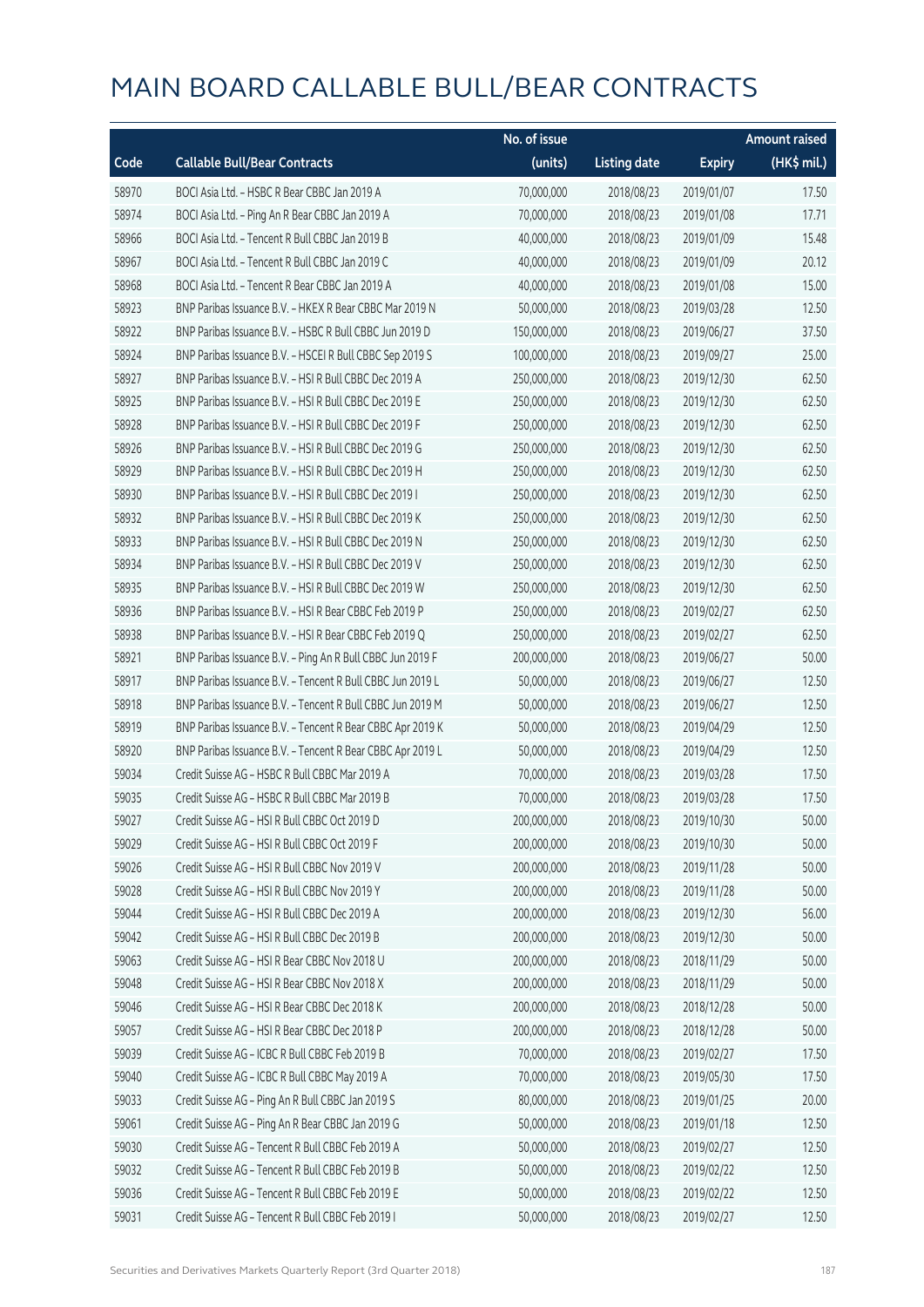|       |                                                               | No. of issue |                     |               | <b>Amount raised</b> |
|-------|---------------------------------------------------------------|--------------|---------------------|---------------|----------------------|
| Code  | <b>Callable Bull/Bear Contracts</b>                           | (units)      | <b>Listing date</b> | <b>Expiry</b> | (HK\$ mil.)          |
| 59037 | Credit Suisse AG - Tencent R Bull CBBC Feb 2019 J             | 50,000,000   | 2018/08/23          | 2019/02/27    | 14.50                |
| 59038 | Credit Suisse AG - Tencent R Bear CBBC Feb 2019 I             | 50,000,000   | 2018/08/23          | 2019/02/27    | 12.50                |
| 59059 | Credit Suisse AG - Tencent R Bear CBBC Feb 2019 J             | 50,000,000   | 2018/08/23          | 2019/02/27    | 12.50                |
| 59137 | Goldman Sachs SP (Asia) - CSOP A50 ETF R Bull CBBC Nov 2019 B | 100,000,000  | 2018/08/23          | 2019/11/28    | 25.00                |
| 59125 | Goldman Sachs SP (Asia) - HKEX R Bull CBBC Jul 2019 G         | 100,000,000  | 2018/08/23          | 2019/07/26    | 25.00                |
| 59138 | Goldman Sachs SP (Asia) - HSBC R Bull CBBC Sep 2019 A         | 100,000,000  | 2018/08/23          | 2019/09/27    | 25.00                |
| 59139 | Goldman Sachs SP (Asia) - HSBC R Bull CBBC Sep 2019 B         | 100,000,000  | 2018/08/23          | 2019/09/27    | 25.00                |
| 58799 | Goldman Sachs SP (Asia) - HSI R Bull CBBC Nov 2020 K          | 200,000,000  | 2018/08/23          | 2020/11/27    | 50.00                |
| 58804 | Goldman Sachs SP (Asia) - HSI R Bull CBBC Nov 2020 L          | 200,000,000  | 2018/08/23          | 2020/11/27    | 50.00                |
| 58808 | Goldman Sachs SP (Asia) - HSI R Bull CBBC Nov 2020 M          | 200,000,000  | 2018/08/23          | 2020/11/27    | 50.00                |
| 59126 | Goldman Sachs SP (Asia) - HSI R Bull CBBC Nov 2020 N          | 200,000,000  | 2018/08/23          | 2020/11/27    | 50.00                |
| 59127 | Goldman Sachs SP (Asia) - HSI R Bull CBBC Nov 2020 O          | 200,000,000  | 2018/08/23          | 2020/11/27    | 50.00                |
| 59128 | Goldman Sachs SP (Asia) - HSI R Bull CBBC Nov 2020 P          | 200,000,000  | 2018/08/23          | 2020/11/27    | 50.00                |
| 59131 | Goldman Sachs SP (Asia) - HSI R Bear CBBC Jan 2019 M          | 200,000,000  | 2018/08/23          | 2019/01/30    | 50.00                |
| 59132 | Goldman Sachs SP (Asia) - HSI R Bear CBBC Jan 2019 N          | 200,000,000  | 2018/08/23          | 2019/01/30    | 50.00                |
| 59134 | Goldman Sachs SP (Asia) - HSI R Bear CBBC Jan 2019 O          | 200,000,000  | 2018/08/23          | 2019/01/30    | 50.00                |
| 59133 | Goldman Sachs SP (Asia) - HSI R Bear CBBC Jan 2019 Z          | 200,000,000  | 2018/08/23          | 2019/01/30    | 50.00                |
| 58827 | Goldman Sachs SP (Asia) - Ping An R Bull CBBC Jul 2019 H      | 100,000,000  | 2018/08/23          | 2019/07/25    | 25.00                |
| 58781 | Goldman Sachs SP (Asia) - Tencent R Bull CBBC Mar 2019 M      | 100,000,000  | 2018/08/23          | 2019/03/08    | 25.00                |
| 58796 | Goldman Sachs SP (Asia) - Tencent R Bull CBBC Mar 2019 N      | 100,000,000  | 2018/08/23          | 2019/03/08    | 25.00                |
| 58841 | Goldman Sachs SP (Asia) - Tencent R Bull CBBC Mar 2019 O      | 100,000,000  | 2018/08/23          | 2019/03/08    | 25.00                |
| 58854 | Goldman Sachs SP (Asia) - Tencent R Bull CBBC Mar 2019 P      | 100,000,000  | 2018/08/23          | 2019/03/08    | 29.70                |
| 59135 | Goldman Sachs SP (Asia) - Tencent R Bull CBBC Dec 2019 A      | 80,000,000   | 2018/08/23          | 2019/12/30    | 43.12                |
| 59136 | Goldman Sachs SP (Asia) - Tencent R Bull CBBC Dec 2019 B      | 80,000,000   | 2018/08/23          | 2019/12/30    | 30.24                |
| 59119 | Goldman Sachs SP (Asia) - Tencent R Bear CBBC Mar 2019 E      | 100,000,000  | 2018/08/23          | 2019/03/08    | 25.00                |
| 58960 | HK Bank - AIA R Bull CBBC Mar 2019 A                          | 80,000,000   | 2018/08/23          | 2019/03/14    | 20.00                |
| 58961 | HK Bank - AIA R Bull CBBC Mar 2019 B                          | 80,000,000   | 2018/08/23          | 2019/03/18    | 20.00                |
| 58953 | HK Bank - Bank of China R Bull CBBC Apr 2019 C                | 100,000,000  | 2018/08/23          | 2019/04/15    | 25.00                |
| 58951 | HK Bank - CC Bank R Bull CBBC Mar 2019 A                      | 100,000,000  | 2018/08/23          | 2019/03/11    | 25.00                |
| 58952 | HK Bank - CC Bank R Bull CBBC Mar 2019 B                      | 100,000,000  | 2018/08/23          | 2019/03/25    | 25.00                |
| 58954 | HK Bank - CNOOC R Bull CBBC Feb 2019 A                        | 50,000,000   | 2018/08/23          | 2019/02/04    | 12.50                |
| 58958 | HK Bank - CSPC Pharma R Bull CBBC Mar 2019 B                  | 40,000,000   | 2018/08/23          | 2019/03/18    | 14.00                |
| 58949 | HK Bank - Geely Auto R Bull CBBC Apr 2019 B                   | 40,000,000   | 2018/08/23          | 2019/04/29    | 18.00                |
| 58950 | HK Bank - Geely Auto R Bear CBBC Feb 2019 A                   | 40,000,000   | 2018/08/23          | 2019/02/04    | 18.00                |
| 58946 | HK Bank - HKEX R Bull CBBC Jun 2019 A                         | 50,000,000   | 2018/08/23          | 2019/06/10    | 22.50                |
| 58945 | HK Bank - HKEX R Bear CBBC Feb 2019 A                         | 40,000,000   | 2018/08/23          | 2019/02/18    | 10.00                |
| 58890 | HK Bank - HSI R Bull CBBC Jul 2019 A                          | 150,000,000  | 2018/08/23          | 2019/07/30    | 37.50                |
| 58891 | HK Bank - HSI R Bull CBBC Jul 2019 U                          | 150,000,000  | 2018/08/23          | 2019/07/30    | 37.50                |
| 58940 | HK Bank - HSI R Bull CBBC Sep 2019 Q                          | 100,000,000  | 2018/08/23          | 2019/09/27    | 25.00                |
| 58939 | HK Bank - HSI R Bull CBBC Dec 2019 V                          | 150,000,000  | 2018/08/23          | 2019/12/30    | 37.50                |
| 58948 | HK Bank - HSI R Bear CBBC Jan 2019 C                          | 150,000,000  | 2018/08/23          | 2019/01/30    | 37.50                |
| 58889 | HK Bank - Ping An R Bull CBBC Feb 2019 C                      | 100,000,000  | 2018/08/23          | 2019/02/11    | 25.00                |
| 58959 | HK Bank - Sino Biopharm R Bull CBBC Mar 2019 B                | 40,000,000   | 2018/08/23          | 2019/03/18    | 10.00                |
| 58857 | HK Bank - Tencent R Bull CBBC Feb 2019 I                      | 60,000,000   | 2018/08/23          | 2019/02/14    | 15.00                |
| 58864 | HK Bank - Tencent R Bull CBBC Mar 2019 G                      | 60,000,000   | 2018/08/23          | 2019/03/04    | 15.00                |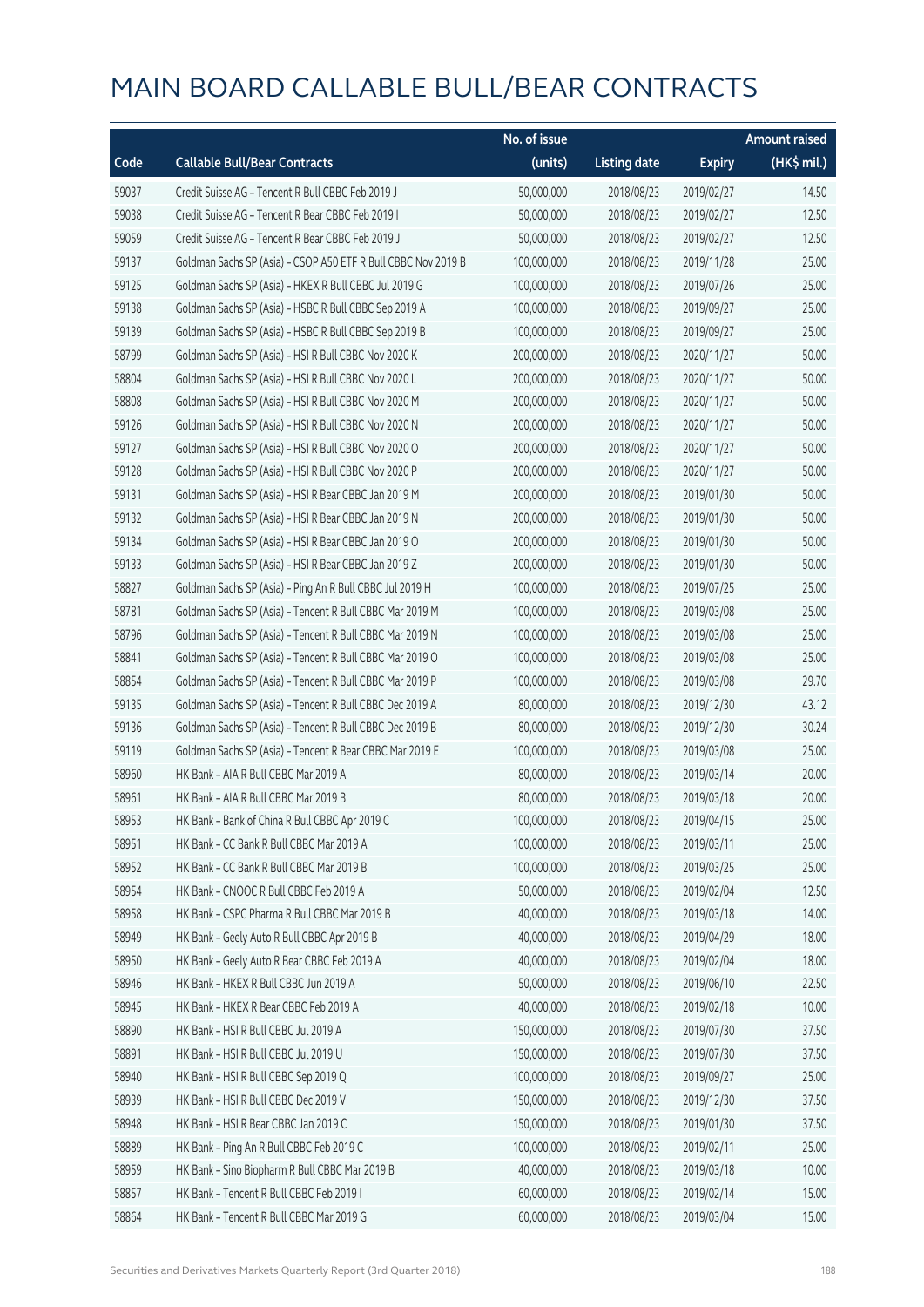|       |                                                           | No. of issue |                     |               | Amount raised |
|-------|-----------------------------------------------------------|--------------|---------------------|---------------|---------------|
| Code  | <b>Callable Bull/Bear Contracts</b>                       | (units)      | <b>Listing date</b> | <b>Expiry</b> | (HK\$ mil.)   |
| 58874 | HK Bank - Tencent R Bull CBBC Mar 2019 H                  | 60,000,000   | 2018/08/23          | 2019/03/18    | 15.00         |
| 58941 | HK Bank - Tencent R Bull CBBC Mar 2019 I                  | 60,000,000   | 2018/08/23          | 2019/03/28    | 21.00         |
| 58942 | HK Bank - Tencent R Bull CBBC Apr 2019 G                  | 60,000,000   | 2018/08/23          | 2019/04/18    | 33.00         |
| 58943 | HK Bank - Tencent R Bear CBBC Feb 2019 F                  | 50,000,000   | 2018/08/23          | 2019/02/14    | 12.50         |
| 58944 | HK Bank - Tencent R Bear CBBC Mar 2019 A                  | 50,000,000   | 2018/08/23          | 2019/03/04    | 20.00         |
| 58898 | Haitong Int'l Sec - Conch Cement R Bull CBBC Feb 2019 A   | 40,000,000   | 2018/08/23          | 2019/02/14    | 31.80         |
| 58900 | Haitong Int'l Sec - Country Garden R Bull CBBC Feb 2019 B | 80,000,000   | 2018/08/23          | 2019/02/13    | 20.00         |
| 58892 | Haitong Int'l Sec - Geely Auto R Bull CBBC Feb 2019 C     | 60,000,000   | 2018/08/23          | 2019/02/13    | 17.76         |
| 58904 | Haitong Int'l Sec - HSI R Bull CBBC Sep 2019 B            | 150,000,000  | 2018/08/23          | 2019/09/27    | 37.50         |
| 58906 | Haitong Int'l Sec - HSI R Bull CBBC Nov 2019 A            | 150,000,000  | 2018/08/23          | 2019/11/28    | 37.50         |
| 58905 | Haitong Int'l Sec - HSI R Bull CBBC Dec 2019 A            | 150,000,000  | 2018/08/23          | 2019/12/30    | 37.50         |
| 58902 | Haitong Int'l Sec - SUNAC R Bull CBBC Feb 2019 A          | 40,000,000   | 2018/08/23          | 2019/02/15    | 19.08         |
| 58901 | Haitong Int'l Sec - Sunny Optical R Bull CBBC Feb 2019 B  | 90,000,000   | 2018/08/23          | 2019/02/13    | 22.50         |
| 58893 | Haitong Int'l Sec - Tencent R Bull CBBC Feb 2019 C        | 40,000,000   | 2018/08/23          | 2019/02/13    | 12.08         |
| 58894 | Haitong Int'l Sec - Tencent R Bull CBBC Feb 2019 D        | 40,000,000   | 2018/08/23          | 2019/02/15    | 16.04         |
| 58895 | Haitong Int'l Sec - Tencent R Bull CBBC Feb 2019 E        | 40,000,000   | 2018/08/23          | 2019/02/15    | 20.00         |
| 58897 | Haitong Int'l Sec - Tencent R Bull CBBC Feb 2019 F        | 40,000,000   | 2018/08/23          | 2019/02/13    | 23.92         |
| 59118 | J P Morgan SP BV - Galaxy Ent R Bull CBBC Jan 2019 A      | 100,000,000  | 2018/08/23          | 2019/01/11    | 25.00         |
| 59117 | J P Morgan SP BV - Galaxy Ent R Bull CBBC Feb 2019 A      | 100,000,000  | 2018/08/23          | 2019/02/15    | 25.00         |
| 59066 | J P Morgan SP BV - Galaxy Ent R Bear CBBC Jan 2019 A      | 100,000,000  | 2018/08/23          | 2019/01/18    | 25.00         |
| 59064 | J P Morgan SP BV - Galaxy Ent R Bear CBBC Feb 2019 A      | 100,000,000  | 2018/08/23          | 2019/02/08    | 25.00         |
| 59072 | J P Morgan SP BV - HSBC R Bear CBBC Jan 2019 A            | 100,000,000  | 2018/08/23          | 2019/01/18    | 25.00         |
| 59019 | J P Morgan SP BV - HSI R Bull CBBC Sep 2020 Z             | 240,000,000  | 2018/08/23          | 2020/09/29    | 60.00         |
| 59020 | J P Morgan SP BV - HSI R Bull CBBC Oct 2020 H             | 200,000,000  | 2018/08/23          | 2020/10/29    | 50.00         |
| 59021 | J P Morgan SP BV - HSI R Bull CBBC Nov 2020 G             | 240,000,000  | 2018/08/23          | 2020/11/27    | 60.00         |
| 59014 | J P Morgan SP BV - HSI R Bear CBBC Apr 2019 K             | 240,000,000  | 2018/08/23          | 2019/04/29    | 60.00         |
| 59017 | J P Morgan SP BV - HSI R Bear CBBC Apr 2019 L             | 200,000,000  | 2018/08/23          | 2019/04/29    | 50.00         |
| 59018 | J P Morgan SP BV - HSI R Bear CBBC Apr 2019 M             | 240,000,000  | 2018/08/23          | 2019/04/29    | 60.00         |
| 59073 | J P Morgan SP BV - HSI R Bear CBBC Apr 2019 N             | 240,000,000  | 2018/08/23          | 2019/04/29    | 60.00         |
| 59074 | J P Morgan SP BV - HSI R Bear CBBC Apr 2019 O             | 200,000,000  | 2018/08/23          | 2019/04/29    | 50.00         |
| 59068 | J P Morgan SP BV - Sunny Optical R Bear CBBC Jan 2019 A   | 40,000,000   | 2018/08/23          | 2019/01/18    | 10.00         |
| 59071 | J P Morgan SP BV - Sunny Optical R Bear CBBC Apr 2019 A   | 40,000,000   | 2018/08/23          | 2019/04/12    | 14.00         |
| 59041 | J P Morgan SP BV - Tencent R Bull CBBC Dec 2018 T         | 50,000,000   | 2018/08/23          | 2018/12/14    | 12.50         |
| 59043 | J P Morgan SP BV - Tencent R Bull CBBC Dec 2018 U         | 50,000,000   | 2018/08/23          | 2018/12/21    | 13.00         |
| 59045 | J P Morgan SP BV - Tencent R Bull CBBC Dec 2018 V         | 50,000,000   | 2018/08/23          | 2018/12/14    | 15.50         |
| 59047 | J P Morgan SP BV - Tencent R Bull CBBC Dec 2018 W         | 50,000,000   | 2018/08/23          | 2018/12/21    | 18.00         |
| 59024 | J P Morgan SP BV - Tencent R Bull CBBC Jan 2019 G         | 50,000,000   | 2018/08/23          | 2019/01/11    | 12.50         |
| 59025 | J P Morgan SP BV - Tencent R Bull CBBC Jan 2019 H         | 50,000,000   | 2018/08/23          | 2019/01/11    | 12.50         |
| 59049 | J P Morgan SP BV - Tencent R Bear CBBC Mar 2019 A         | 50,000,000   | 2018/08/23          | 2019/03/08    | 12.50         |
| 59058 | J P Morgan SP BV - Tencent R Bear CBBC Mar 2019 B         | 50,000,000   | 2018/08/23          | 2019/03/15    | 12.50         |
| 59060 | J P Morgan SP BV - Tencent R Bear CBBC Apr 2019 A         | 50,000,000   | 2018/08/23          | 2019/04/12    | 12.50         |
| 59062 | J P Morgan SP BV - Tencent R Bear CBBC Apr 2019 B         | 50,000,000   | 2018/08/23          | 2019/04/18    | 15.75         |
| 58975 | Macquarie Bank Ltd. - Tencent R Bull CBBC Jan 2019 K      | 19,600,000   | 2018/08/23          | 2019/01/16    | 10.02         |
| 58976 | Macquarie Bank Ltd. - Tencent R Bull CBBC Jan 2019 L      | 16,600,000   | 2018/08/23          | 2019/01/16    | 10.04         |
| 59103 | SG Issuer - AAC Tech R Bear CBBC Feb 2019 A               | 40,000,000   | 2018/08/23          | 2019/02/27    | 10.00         |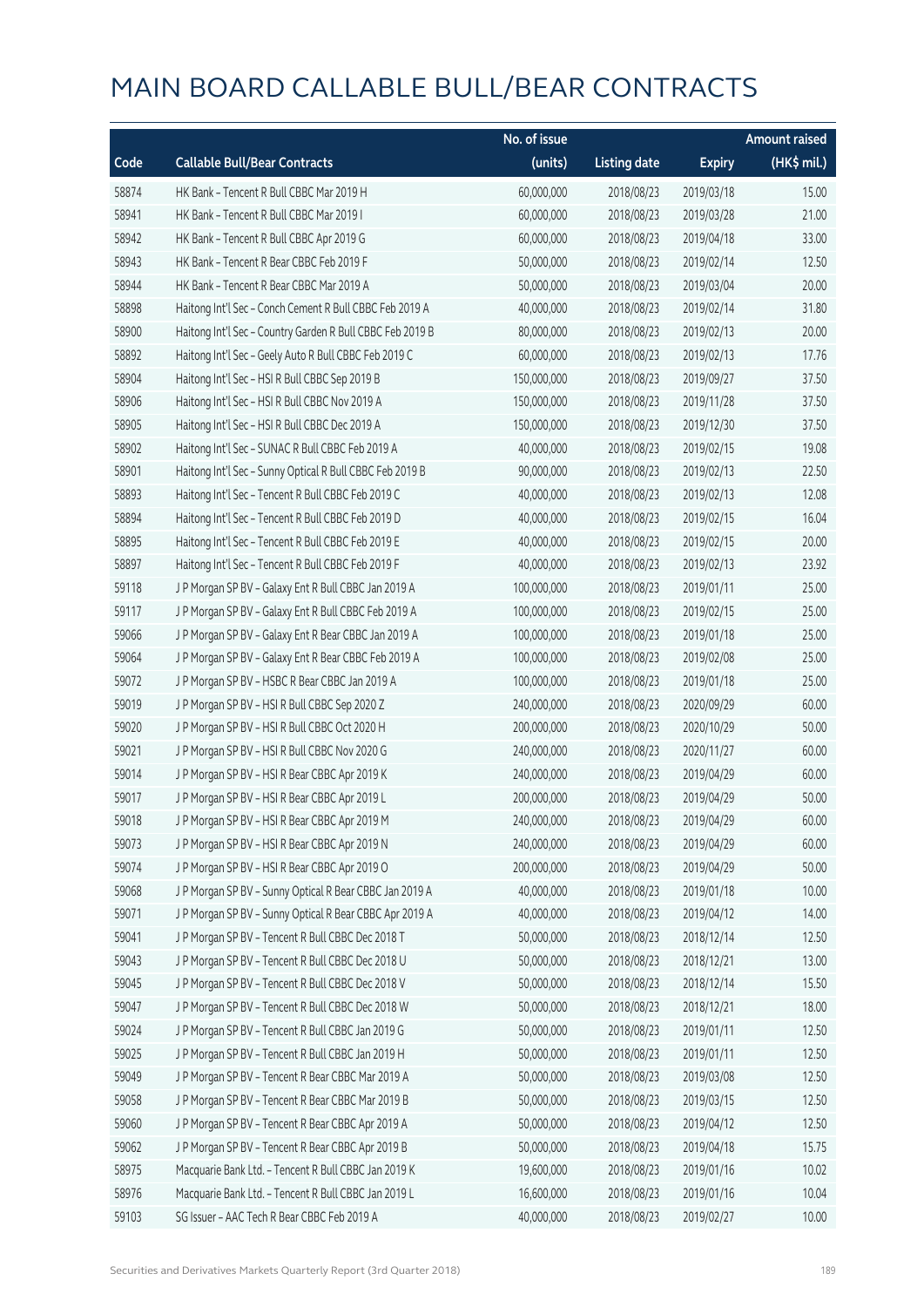|       |                                                  | No. of issue |                     |               | <b>Amount raised</b> |
|-------|--------------------------------------------------|--------------|---------------------|---------------|----------------------|
| Code  | <b>Callable Bull/Bear Contracts</b>              | (units)      | <b>Listing date</b> | <b>Expiry</b> | (HK\$ mil.)          |
| 59107 | SG Issuer - AIA R Bear CBBC Mar 2019 A           | 60,000,000   | 2018/08/23          | 2019/03/28    | 15.00                |
| 59078 | SG Issuer - China Mobile R Bull CBBC May 2019 A  | 100,000,000  | 2018/08/23          | 2019/05/30    | 25.00                |
| 59108 | SG Issuer - CC Bank R Bear CBBC Apr 2019 A       | 80,000,000   | 2018/08/23          | 2019/04/29    | 20.00                |
| 59109 | SG Issuer - China Life R Bear CBBC Mar 2019 A    | 40,000,000   | 2018/08/23          | 2019/03/28    | 14.00                |
| 59110 | SG Issuer - China Life R Bear CBBC Apr 2019 A    | 40,000,000   | 2018/08/23          | 2019/04/29    | 10.00                |
| 59082 | SG Issuer - HKEX R Bull CBBC Feb 2019 C          | 50,000,000   | 2018/08/23          | 2019/02/22    | 12.50                |
| 59084 | SG Issuer - HKEX R Bull CBBC Feb 2019 D          | 50,000,000   | 2018/08/23          | 2019/02/26    | 12.50                |
| 59111 | SG Issuer - HKEX R Bear CBBC Feb 2019 A          | 50,000,000   | 2018/08/23          | 2019/02/27    | 12.50                |
| 59085 | SG Issuer - HSBC R Bull CBBC Sep 2019 A          | 100,000,000  | 2018/08/23          | 2019/09/27    | 25.00                |
| 59112 | SG Issuer - HSBC R Bear CBBC Mar 2019 A          | 100,000,000  | 2018/08/23          | 2019/03/28    | 25.00                |
| 59075 | SG Issuer - HSI R Bull CBBC Sep 2020 G           | 200,000,000  | 2018/08/23          | 2020/09/29    | 50.00                |
| 59076 | SG Issuer - HSI R Bull CBBC Nov 2020 N           | 200,000,000  | 2018/08/23          | 2020/11/27    | 50.00                |
| 59077 | SG Issuer - HSI R Bull CBBC Nov 2020 O           | 200,000,000  | 2018/08/23          | 2020/11/27    | 50.00                |
| 59096 | SG Issuer - HSI R Bull CBBC Nov 2020 P           | 200,000,000  | 2018/08/23          | 2020/11/27    | 50.00                |
| 59098 | SG Issuer - HSI R Bull CBBC Nov 2020 Q           | 200,000,000  | 2018/08/23          | 2020/11/27    | 50.00                |
| 59102 | SG Issuer - HSI R Bull CBBC Nov 2020 R           | 200,000,000  | 2018/08/23          | 2020/11/27    | 50.00                |
| 59092 | SG Issuer - HSI R Bear CBBC Dec 2018 N           | 200,000,000  | 2018/08/23          | 2018/12/28    | 50.00                |
| 59093 | SG Issuer - HSI R Bear CBBC Jan 2019 U           | 200,000,000  | 2018/08/23          | 2019/01/30    | 50.00                |
| 59094 | SG Issuer - HSI R Bear CBBC Feb 2019 P           | 200,000,000  | 2018/08/23          | 2019/02/27    | 50.00                |
| 59095 | SG Issuer - HSI R Bear CBBC Feb 2019 Q           | 200,000,000  | 2018/08/23          | 2019/02/27    | 50.00                |
| 59113 | SG Issuer - ICBC R Bear CBBC Feb 2019 A          | 60,000,000   | 2018/08/23          | 2019/02/27    | 15.00                |
| 59086 | SG Issuer - Ping An R Bull CBBC Aug 2019 A       | 100,000,000  | 2018/08/23          | 2019/08/29    | 25.00                |
| 59114 | SG Issuer - Sunny Optical R Bear CBBC Apr 2019 A | 40,000,000   | 2018/08/23          | 2019/04/29    | 10.00                |
| 59087 | SG Issuer - Tencent R Bull CBBC Feb 2019 E       | 80,000,000   | 2018/08/23          | 2019/02/12    | 20.00                |
| 59088 | SG Issuer - Tencent R Bull CBBC Feb 2019 F       | 80,000,000   | 2018/08/23          | 2019/02/14    | 20.00                |
| 59089 | SG Issuer - Tencent R Bull CBBC Feb 2019 G       | 80,000,000   | 2018/08/23          | 2019/02/18    | 20.00                |
| 59090 | SG Issuer - Tencent R Bull CBBC Feb 2019 H       | 80,000,000   | 2018/08/23          | 2019/02/20    | 20.00                |
| 59091 | SG Issuer - Tencent R Bull CBBC Feb 2019 I       | 80,000,000   | 2018/08/23          | 2019/02/22    | 20.00                |
| 59115 | SG Issuer - Tencent R Bear CBBC Apr 2019 E       | 80,000,000   | 2018/08/23          | 2019/04/16    | 20.00                |
| 59116 | SG Issuer - Tencent R Bear CBBC Apr 2019 F       | 80,000,000   | 2018/08/23          | 2019/04/24    | 20.00                |
| 58998 | UBS AG - HSI R Bull CBBC Nov 2019 A              | 250,000,000  | 2018/08/23          | 2019/11/28    | 62.50                |
| 59001 | UBS AG - HSI R Bull CBBC Nov 2019 Z              | 250,000,000  | 2018/08/23          | 2019/11/28    | 72.50                |
| 58983 | UBS AG - HSI R Bull CBBC Dec 2019 H              | 250,000,000  | 2018/08/23          | 2019/12/30    | 62.50                |
| 58997 | UBS AG - HSI R Bull CBBC Dec 2019 I              | 250,000,000  | 2018/08/23          | 2019/12/30    | 62.50                |
| 58981 | UBS AG - HSI R Bull CBBC Dec 2019 U              | 250,000,000  | 2018/08/23          | 2019/12/30    | 62.50                |
| 58999 | UBS AG - HSI R Bull CBBC Dec 2019 V              | 250,000,000  | 2018/08/23          | 2019/12/30    | 67.50                |
| 58982 | UBS AG - HSI R Bull CBBC Oct 2020 M              | 200,000,000  | 2018/08/23          | 2020/10/29    | 50.00                |
| 58984 | UBS AG - HSI R Bull CBBC Nov 2020 N              | 200,000,000  | 2018/08/23          | 2020/11/27    | 50.00                |
| 59008 | UBS AG - HSI R Bear CBBC Dec 2018 R              | 200,000,000  | 2018/08/23          | 2018/12/28    | 50.00                |
| 59010 | UBS AG - HSI R Bear CBBC Dec 2018 T              | 200,000,000  | 2018/08/23          | 2018/12/28    | 50.00                |
| 59011 | UBS AG - HSI R Bear CBBC Dec 2018 U              | 250,000,000  | 2018/08/23          | 2018/12/28    | 62.50                |
| 59009 | UBS AG - HSI R Bear CBBC Jan 2019 A              | 300,000,000  | 2018/08/23          | 2019/01/30    | 75.00                |
| 59012 | UBS AG - HSI R Bear CBBC Jan 2019 B              | 300,000,000  | 2018/08/23          | 2019/01/30    | 75.00                |
| 59013 | UBS AG - HSI R Bear CBBC Jan 2019 C              | 250,000,000  | 2018/08/23          | 2019/01/30    | 62.50                |
| 58985 | UBS AG - Tencent R Bull CBBC Dec 2018 F          | 30,000,000   | 2018/08/23          | 2018/12/10    | 10.20                |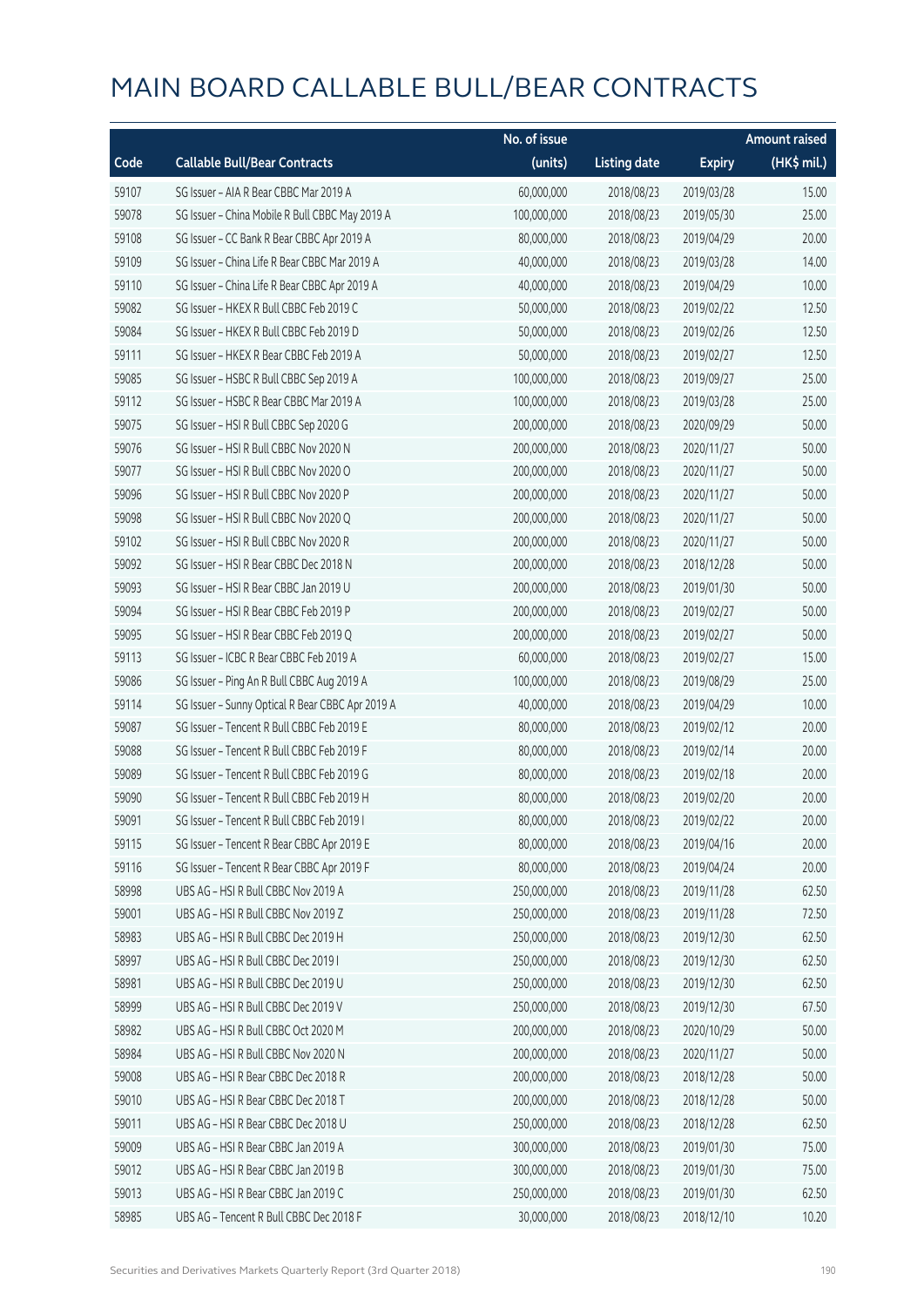|       |                                                             | No. of issue |                     |               | <b>Amount raised</b> |
|-------|-------------------------------------------------------------|--------------|---------------------|---------------|----------------------|
| Code  | <b>Callable Bull/Bear Contracts</b>                         | (units)      | <b>Listing date</b> | <b>Expiry</b> | (HK\$ mil.)          |
| 58986 | UBS AG - Tencent R Bull CBBC Dec 2018 I                     | 30,000,000   | 2018/08/23          | 2018/12/12    | 10.20                |
| 58987 | UBS AG - Tencent R Bull CBBC Jan 2019 Q                     | 30,000,000   | 2018/08/23          | 2019/01/04    | 10.20                |
| 58988 | UBS AG - Tencent R Bull CBBC Jan 2019 R                     | 30,000,000   | 2018/08/23          | 2019/01/16    | 10.20                |
| 59002 | UBS AG - Tencent R Bull CBBC Feb 2019 D                     | 30,000,000   | 2018/08/23          | 2019/02/20    | 10.20                |
| 59003 | UBS AG - Tencent R Bull CBBC Apr 2019 B                     | 30,000,000   | 2018/08/23          | 2019/04/01    | 10.20                |
| 58990 | UBS AG - Tencent R Bull CBBC Jun 2019 A                     | 30,000,000   | 2018/08/23          | 2019/06/10    | 23.70                |
| 58989 | UBS AG - Tencent R Bear CBBC Dec 2018 N                     | 30,000,000   | 2018/08/23          | 2018/12/04    | 10.20                |
| 58977 | Bank Vontobel - China Mobile R Bull CBBC May 2019 B         | 40,000,000   | 2018/08/23          | 2019/05/17    | 10.00                |
| 58915 | Bank Vontobel - HKEX R Bull CBBC Feb 2019 A                 | 40,000,000   | 2018/08/23          | 2019/02/22    | 10.00                |
| 58978 | Bank Vontobel - HSBC R Bear CBBC Feb 2019 A                 | 40,000,000   | 2018/08/23          | 2019/02/22    | 10.00                |
| 58916 | Bank Vontobel - HSI R Bull CBBC Mar 2019 P                  | 100,000,000  | 2018/08/23          | 2019/03/28    | 25.00                |
| 58980 | Bank Vontobel - HSI R Bear CBBC Jan 2019 O                  | 100,000,000  | 2018/08/23          | 2019/01/30    | 25.00                |
| 58914 | Bank Vontobel - Ping An R Bull CBBC Feb 2019 A              | 40,000,000   | 2018/08/23          | 2019/02/22    | 10.00                |
| 58979 | Bank Vontobel - Ping An R Bear CBBC Feb 2019 A              | 40,000,000   | 2018/08/23          | 2019/02/22    | 10.00                |
| 58907 | Bank Vontobel - Tencent R Bull CBBC Jan 2019 M              | 40,000,000   | 2018/08/23          | 2019/01/25    | 10.00                |
| 58908 | Bank Vontobel - Tencent R Bull CBBC Jan 2019 N              | 40,000,000   | 2018/08/23          | 2019/01/25    | 10.00                |
| 59256 | Credit Suisse AG - AIA R Bull CBBC Jan 2019 I               | 70,000,000   | 2018/08/24          | 2019/01/30    | 17.50                |
| 59244 | Credit Suisse AG - AIA R Bear CBBC Jan 2019 J               | 50,000,000   | 2018/08/24          | 2019/01/30    | 12.50                |
| 59249 | Credit Suisse AG - HKEX R Bear CBBC Feb 2019 D              | 50,000,000   | 2018/08/24          | 2019/02/22    | 12.50                |
| 59248 | Credit Suisse AG - HSI R Bull CBBC Oct 2019 J               | 200,000,000  | 2018/08/24          | 2019/10/30    | 50.00                |
| 59246 | Credit Suisse AG - HSI R Bull CBBC Nov 2019 N               | 200,000,000  | 2018/08/24          | 2019/11/28    | 50.00                |
| 59247 | Credit Suisse AG - HSI R Bull CBBC Nov 2019 R               | 200,000,000  | 2018/08/24          | 2019/11/28    | 50.00                |
| 59242 | Credit Suisse AG - HSI R Bear CBBC Dec 2018 I               | 200,000,000  | 2018/08/24          | 2018/12/28    | 50.00                |
| 59239 | Credit Suisse AG - HSI R Bear CBBC Jan 2019 W               | 200,000,000  | 2018/08/24          | 2019/01/30    | 50.00                |
| 59240 | Credit Suisse AG - HSI R Bear CBBC Jan 2019 X               | 200,000,000  | 2018/08/24          | 2019/01/30    | 50.00                |
| 59241 | Credit Suisse AG - HSI R Bear CBBC Jan 2019 Y               | 200,000,000  | 2018/08/24          | 2019/01/30    | 50.00                |
| 59245 | Credit Suisse AG - HSI R Bear CBBC Jan 2019 Z               | 200,000,000  | 2018/08/24          | 2019/01/30    | 50.00                |
| 59252 | Credit Suisse AG - Tencent R Bull CBBC Feb 2019 K           | 50,000,000   | 2018/08/24          | 2019/02/21    | 12.50                |
| 59251 | Credit Suisse AG - Tencent R Bull CBBC Feb 2019 M           | 50,000,000   | 2018/08/24          | 2019/02/21    | 12.50                |
| 59243 | Credit Suisse AG - Tencent R Bear CBBC Feb 2019 K           | 50,000,000   | 2018/08/24          | 2019/02/15    | 12.50                |
| 59255 | Credit Suisse AG - Tencent R Bear CBBC Feb 2019 L           | 50,000,000   | 2018/08/24          | 2019/02/01    | 12.50                |
| 59238 | Bank of East Asia - Geely Auto R Bull CBBC Aug 2019 A       | 40,000,000   | 2018/08/24          | 2019/08/16    | 10.00                |
| 59237 | Bank of East Asia - Tencent R Bull CBBC Aug 2019 F          | 30,000,000   | 2018/08/24          | 2019/08/16    | 10.50                |
| 59236 | Bank of East Asia - Tencent R Bear CBBC Aug 2019 B          | 30,000,000   | 2018/08/24          | 2019/08/16    | 12.00                |
| 59258 | Goldman Sachs SP (Asia) - China Life R Bull CBBC Mar 2019 B | 100,000,000  | 2018/08/24          | 2019/03/18    | 25.00                |
| 59257 | Goldman Sachs SP (Asia) - Galaxy Ent R Bull CBBC Jun 2019 C | 100,000,000  | 2018/08/24          | 2019/06/28    | 25.00                |
| 59180 | Goldman Sachs SP (Asia) - HKEX R Bull CBBC Jul 2019 H       | 100,000,000  | 2018/08/24          | 2019/07/25    | 25.00                |
| 59176 | Goldman Sachs SP (Asia) - HSI R Bull CBBC Nov 2020 Q        | 200,000,000  | 2018/08/24          | 2020/11/27    | 50.00                |
| 59177 | Goldman Sachs SP (Asia) - HSI R Bull CBBC Nov 2020 R        | 200,000,000  | 2018/08/24          | 2020/11/27    | 50.00                |
| 59178 | Goldman Sachs SP (Asia) - HSI R Bull CBBC Nov 2020 S        | 200,000,000  | 2018/08/24          | 2020/11/27    | 50.00                |
| 59140 | Goldman Sachs SP (Asia) - HSI R Bear CBBC Jan 2019 P        | 200,000,000  | 2018/08/24          | 2019/01/30    | 50.00                |
| 59141 | Goldman Sachs SP (Asia) - HSI R Bear CBBC Jan 2019 Q        | 200,000,000  | 2018/08/24          | 2019/01/30    | 50.00                |
| 59142 | Goldman Sachs SP (Asia) - HSI R Bear CBBC Jan 2019 R        | 200,000,000  | 2018/08/24          | 2019/01/30    | 50.00                |
| 59175 | Goldman Sachs SP (Asia) - Tencent R Bull CBBC Mar 2019 A    | 100,000,000  | 2018/08/24          | 2019/03/08    | 25.00                |
| 59174 | Goldman Sachs SP (Asia) - Tencent R Bull CBBC Mar 2019 Q    | 100,000,000  | 2018/08/24          | 2019/03/08    | 25.00                |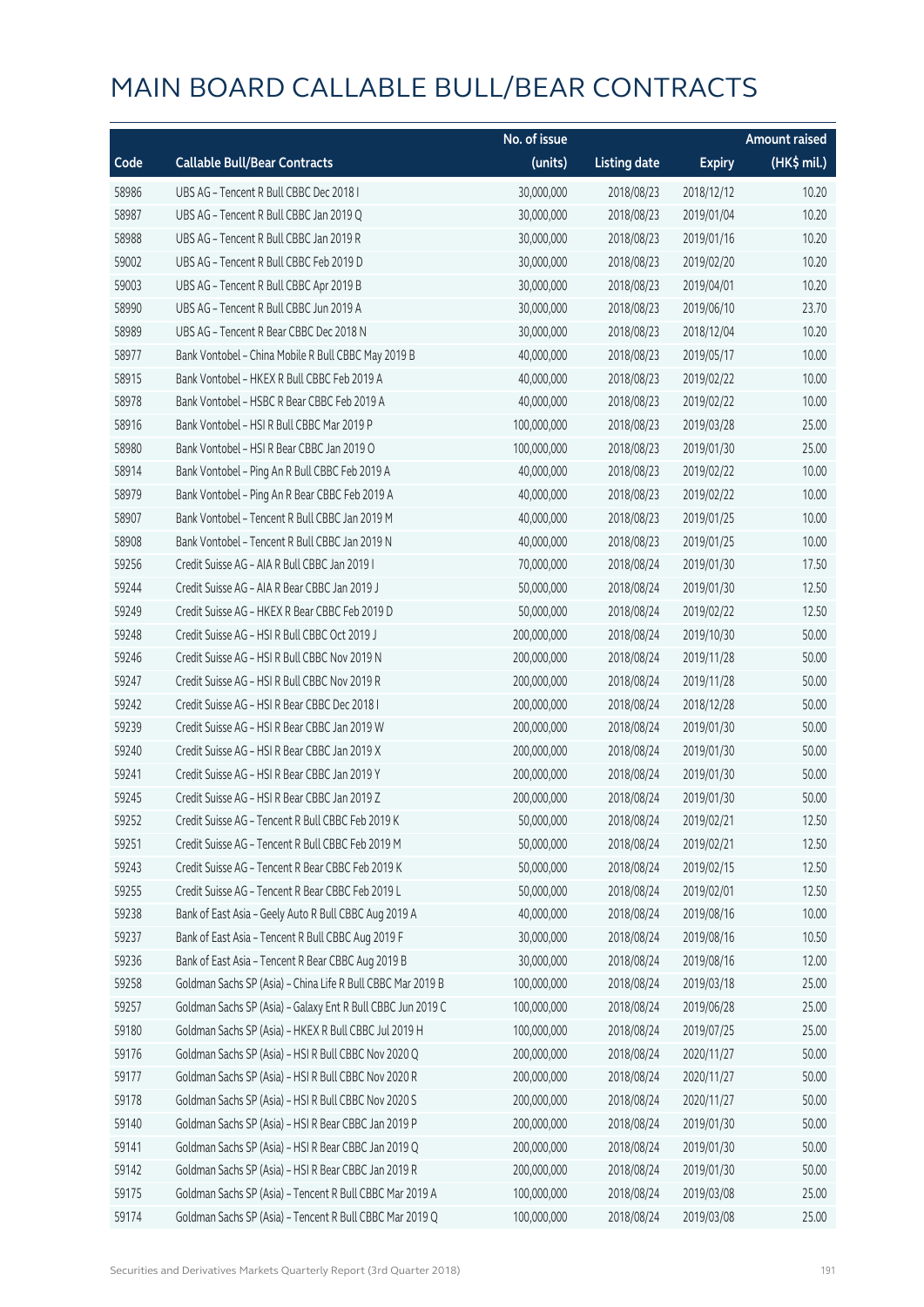|       |                                                        | No. of issue |                     |               | <b>Amount raised</b> |
|-------|--------------------------------------------------------|--------------|---------------------|---------------|----------------------|
| Code  | <b>Callable Bull/Bear Contracts</b>                    | (units)      | <b>Listing date</b> | <b>Expiry</b> | (HK\$ mil.)          |
| 59167 | HK Bank - Conch Cement R Bull CBBC Mar 2019 B          | 40,000,000   | 2018/08/24          | 2019/03/25    | 10.00                |
| 59170 | HK Bank - AAC Tech R Bull CBBC Apr 2019 C              | 40,000,000   | 2018/08/24          | 2019/04/29    | 10.00                |
| 59166 | HK Bank - CSPC Pharma R Bull CBBC Apr 2019 A           | 40,000,000   | 2018/08/24          | 2019/04/01    | 14.00                |
| 59168 | HK Bank - HKEX R Bull CBBC Mar 2019 D                  | 50,000,000   | 2018/08/24          | 2019/03/11    | 17.50                |
| 59162 | HK Bank - HSI R Bull CBBC Jul 2019 Z                   | 150,000,000  | 2018/08/24          | 2019/07/30    | 37.50                |
| 59163 | HK Bank - HSI R Bear CBBC Jan 2019 D                   | 100,000,000  | 2018/08/24          | 2019/01/30    | 25.00                |
| 59169 | HK Bank - Ping An R Bull CBBC Mar 2019 B               | 100,000,000  | 2018/08/24          | 2019/03/11    | 25.00                |
| 59157 | HK Bank - Tencent R Bull CBBC Feb 2019 J               | 60,000,000   | 2018/08/24          | 2019/02/11    | 15.00                |
| 59156 | HK Bank - Tencent R Bull CBBC Mar 2019 J               | 60,000,000   | 2018/08/24          | 2019/03/21    | 15.00                |
| 59159 | HK Bank - Tencent R Bear CBBC Mar 2019 B               | 50,000,000   | 2018/08/24          | 2019/03/11    | 12.50                |
| 59233 | J P Morgan SP BV - CSOP A50 ETF R Bull CBBC Jan 2019 B | 80,000,000   | 2018/08/24          | 2019/01/11    | 20.00                |
| 59234 | J P Morgan SP BV - CSOP A50 ETF R Bear CBBC Apr 2019 A | 80,000,000   | 2018/08/24          | 2019/04/18    | 20.00                |
| 59235 | J P Morgan SP BV - CSOP A50 ETF R Bear CBBC Apr 2019 B | 80,000,000   | 2018/08/24          | 2019/04/12    | 20.00                |
| 59232 | J P Morgan SP BV - HKEX R Bull CBBC Dec 2018 E         | 50,000,000   | 2018/08/24          | 2018/12/14    | 12.50                |
| 59222 | J P Morgan SP BV - HSI R Bull CBBC Oct 2020 I          | 240,000,000  | 2018/08/24          | 2020/10/29    | 60.00                |
| 59229 | J P Morgan SP BV - HSI R Bull CBBC Oct 2020 Q          | 200,000,000  | 2018/08/24          | 2020/10/29    | 50.00                |
| 59228 | J P Morgan SP BV - HSI R Bull CBBC Nov 2020 H          | 240,000,000  | 2018/08/24          | 2020/11/27    | 60.00                |
| 59219 | J P Morgan SP BV - HSI R Bear CBBC Apr 2019 P          | 200,000,000  | 2018/08/24          | 2019/04/29    | 50.00                |
| 59220 | J P Morgan SP BV - HSI R Bear CBBC Apr 2019 Q          | 240,000,000  | 2018/08/24          | 2019/04/29    | 60.00                |
| 59221 | J P Morgan SP BV - HSI R Bear CBBC Apr 2019 R          | 240,000,000  | 2018/08/24          | 2019/04/29    | 60.00                |
| 59230 | J P Morgan SP BV - Tencent R Bull CBBC Dec 2018 X      | 50,000,000   | 2018/08/24          | 2018/12/21    | 12.50                |
| 59231 | J P Morgan SP BV - Tencent R Bull CBBC Dec 2018 Y      | 50,000,000   | 2018/08/24          | 2018/12/14    | 12.50                |
| 59223 | J P Morgan SP BV - Tencent R Bear CBBC Jan 2019 F      | 50,000,000   | 2018/08/24          | 2019/01/18    | 12.50                |
| 59224 | J P Morgan SP BV - Tencent R Bear CBBC Jan 2019 G      | 50,000,000   | 2018/08/24          | 2019/01/18    | 12.50                |
| 59171 | Macquarie Bank Ltd. - Tencent R Bull CBBC Jan 2019 M   | 19,700,000   | 2018/08/24          | 2019/01/16    | 10.05                |
| 59172 | Macquarie Bank Ltd. - Tencent R Bull CBBC Jan 2019 N   | 22,100,000   | 2018/08/24          | 2019/01/16    | 10.03                |
| 59173 | Macquarie Bank Ltd. - Tencent R Bear CBBC Jan 2019 F   | 20,100,000   | 2018/08/24          | 2019/01/16    | 10.01                |
| 59190 | SG Issuer - Conch Cement R Bull CBBC Feb 2019 B        | 80,000,000   | 2018/08/24          | 2019/02/25    | 20.00                |
| 59183 | SG Issuer - AAC Tech R Bull CBBC May 2019 A            | 40,000,000   | 2018/08/24          | 2019/05/30    | 10.00                |
| 59184 | SG Issuer - ABC R Bear CBBC Apr 2019 A                 | 60,000,000   | 2018/08/24          | 2019/04/02    | 15.00                |
| 59185 | SG Issuer - AIA R Bull CBBC Feb 2019 D                 | 60,000,000   | 2018/08/24          | 2019/02/25    | 15.00                |
| 59191 | SG Issuer - Bank of China R Bear CBBC May 2019 A       | 60,000,000   | 2018/08/24          | 2019/05/30    | 15.00                |
| 59195 | SG Issuer - Country Garden R Bull CBBC Mar 2019 A      | 40,000,000   | 2018/08/24          | 2019/03/28    | 10.00                |
| 59192 | SG Issuer - CM Bank R Bear CBBC Sep 2019 A             | 60,000,000   | 2018/08/24          | 2019/09/27    | 15.00                |
| 59194 | SG Issuer - Sinopec Corp R Bull CBBC Jan 2019 B        | 40,000,000   | 2018/08/24          | 2019/01/31    | 10.00                |
| 59193 | SG Issuer - CPIC R Bear CBBC May 2019 A                | 100,000,000  | 2018/08/24          | 2019/05/06    | 25.00                |
| 59207 | SG Issuer - CSOP A50 ETF R Bull CBBC Apr 2019 D        | 60,000,000   | 2018/08/24          | 2019/04/15    | 15.00                |
| 59206 | SG Issuer - CSOP A50 ETF R Bear CBBC Mar 2019 A        | 60,000,000   | 2018/08/24          | 2019/03/28    | 15.00                |
| 59196 | SG Issuer - CSPC Pharma R Bull CBBC Mar 2019 A         | 40,000,000   | 2018/08/24          | 2019/03/29    | 10.00                |
| 59198 | SG Issuer - Geely Auto R Bear CBBC Apr 2019 A          | 40,000,000   | 2018/08/24          | 2019/04/30    | 10.00                |
| 59197 | SG Issuer - Galaxy Ent R Bear CBBC Aug 2019 A          | 80,000,000   | 2018/08/24          | 2019/08/12    | 20.00                |
| 59208 | SG Issuer - HSCEI ETF R Bear CBBC May 2019 A           | 100,000,000  | 2018/08/24          | 2019/05/16    | 25.00                |
| 59217 | SG Issuer - HSI R Bull CBBC Oct 2020 G                 | 200,000,000  | 2018/08/24          | 2020/10/29    | 50.00                |
| 59218 | SG Issuer - HSI R Bull CBBC Nov 2020 S                 | 200,000,000  | 2018/08/24          | 2020/11/27    | 50.00                |
| 59210 | SG Issuer - HSI R Bear CBBC Feb 2019 R                 | 200,000,000  | 2018/08/24          | 2019/02/27    | 50.00                |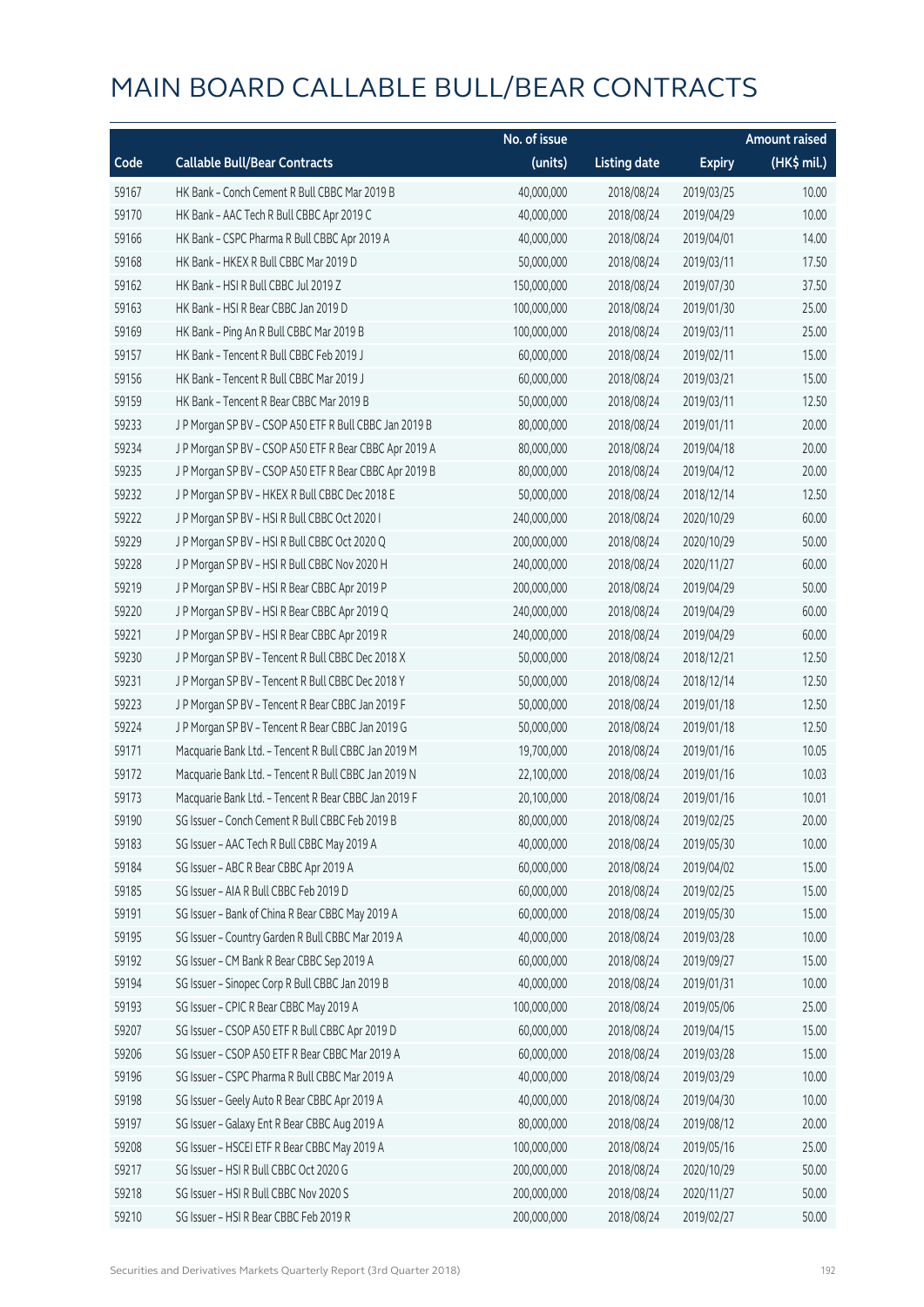|       |                                                               | No. of issue |                     |               | <b>Amount raised</b> |
|-------|---------------------------------------------------------------|--------------|---------------------|---------------|----------------------|
| Code  | <b>Callable Bull/Bear Contracts</b>                           | (units)      | <b>Listing date</b> | <b>Expiry</b> | (HK\$ mil.)          |
| 59215 | SG Issuer - HSI R Bear CBBC Feb 2019 S                        | 200,000,000  | 2018/08/24          | 2019/02/27    | 50.00                |
| 59216 | SG Issuer - HSI R Bear CBBC Mar 2019 E                        | 200,000,000  | 2018/08/24          | 2019/03/28    | 50.00                |
| 59199 | SG Issuer - PetroChina R Bear CBBC Apr 2019 A                 | 40,000,000   | 2018/08/24          | 2019/04/30    | 10.00                |
| 59201 | SG Issuer - Sino Biopharm R Bull CBBC Feb 2019 C              | 40,000,000   | 2018/08/24          | 2019/02/27    | 12.40                |
| 59202 | SG Issuer - Sino Biopharm R Bull CBBC Feb 2019 D              | 40,000,000   | 2018/08/24          | 2019/02/27    | 10.00                |
| 59200 | SG Issuer - Sands R Bear CBBC Apr 2019 B                      | 60,000,000   | 2018/08/24          | 2019/04/10    | 15.00                |
| 59211 | SG Issuer - Sunny Optical R Bull CBBC May 2019 B              | 40,000,000   | 2018/08/24          | 2019/05/22    | 10.00                |
| 59203 | SG Issuer - Tencent R Bull CBBC Feb 2019 J                    | 80,000,000   | 2018/08/24          | 2019/02/15    | 44.00                |
| 59204 | SG Issuer - Tencent R Bull CBBC Feb 2019 K                    | 80,000,000   | 2018/08/24          | 2019/02/15    | 27.60                |
| 59212 | SG Issuer - Tencent R Bull CBBC Feb 2019 L                    | 80,000,000   | 2018/08/24          | 2019/02/25    | 20.00                |
| 59213 | SG Issuer - Tencent R Bull CBBC Feb 2019 M                    | 80,000,000   | 2018/08/24          | 2019/02/25    | 20.00                |
| 59214 | SG Issuer - Tencent R Bull CBBC Mar 2019 A                    | 80,000,000   | 2018/08/24          | 2019/03/11    | 20.00                |
| 59205 | SG Issuer - Tencent R Bear CBBC Apr 2019 G                    | 80,000,000   | 2018/08/24          | 2019/04/08    | 20.00                |
| 59209 | SG Issuer - Tracker Fund R Bear CBBC Sep 2019 A               | 40,000,000   | 2018/08/24          | 2019/09/09    | 10.00                |
| 59153 | UBS AG - HKEX R Bull CBBC Jan 2019 D                          | 50,000,000   | 2018/08/24          | 2019/01/15    | 12.50                |
| 59154 | UBS AG - HKEX R Bull CBBC Jan 2019 E                          | 50,000,000   | 2018/08/24          | 2019/01/22    | 12.50                |
| 59155 | UBS AG - HKEX R Bull CBBC Jan 2019 F                          | 50,000,000   | 2018/08/24          | 2019/01/28    | 12.50                |
| 59149 | UBS AG - HSI R Bull CBBC Oct 2020 N                           | 200,000,000  | 2018/08/24          | 2020/10/29    | 50.00                |
| 59150 | UBS AG - HSI R Bull CBBC Oct 2020 O                           | 250,000,000  | 2018/08/24          | 2020/10/29    | 62.50                |
| 59148 | UBS AG - HSI R Bull CBBC Nov 2020 O                           | 250,000,000  | 2018/08/24          | 2020/11/27    | 62.50                |
| 59145 | UBS AG - HSI R Bear CBBC Dec 2018 V                           | 200,000,000  | 2018/08/24          | 2018/12/28    | 50.00                |
| 59144 | UBS AG - HSI R Bear CBBC Jan 2019 D                           | 250,000,000  | 2018/08/24          | 2019/01/30    | 62.50                |
| 59146 | UBS AG - HSI R Bear CBBC Feb 2019 A                           | 400,000,000  | 2018/08/24          | 2019/02/27    | 100.00               |
| 59152 | UBS AG - Tencent R Bull CBBC Nov 2018 P                       | 30,000,000   | 2018/08/24          | 2018/11/29    | 10.20                |
| 59151 | UBS AG - Tencent R Bull CBBC Nov 2018 V                       | 30,000,000   | 2018/08/24          | 2018/11/27    | 10.20                |
| 59147 | UBS AG - Tencent R Bear CBBC Dec 2018 O                       | 30,000,000   | 2018/08/24          | 2018/12/11    | 10.20                |
| 59303 | Credit Suisse AG - China Mobile R Bull CBBC Feb 2019 A        | 70,000,000   | 2018/08/27          | 2019/02/27    | 17.50                |
| 59304 | Credit Suisse AG - CSPC Pharma R Bull CBBC Feb 2019 B         | 30,000,000   | 2018/08/27          | 2019/02/27    | 10.20                |
| 59306 | Credit Suisse AG - HSBC R Bull CBBC Jan 2019 I                | 70,000,000   | 2018/08/27          | 2019/01/30    | 17.50                |
| 59312 | Credit Suisse AG - HSI R Bull CBBC Oct 2019 V                 | 200,000,000  | 2018/08/27          | 2019/10/30    | 50.00                |
| 59307 | Credit Suisse AG - HSI R Bull CBBC Dec 2019 G                 | 200,000,000  | 2018/08/27          | 2019/12/30    | 50.00                |
| 59308 | Credit Suisse AG - HSI R Bull CBBC Dec 2019 H                 | 200,000,000  | 2018/08/27          | 2019/12/30    | 50.00                |
| 59309 | Credit Suisse AG - HSI R Bull CBBC Dec 2019 I                 | 200,000,000  | 2018/08/27          | 2019/12/30    | 50.00                |
| 59297 | Credit Suisse AG - HSI R Bear CBBC Jan 2019 A                 | 200,000,000  | 2018/08/27          | 2019/01/30    | 50.00                |
| 59298 | Credit Suisse AG - HSI R Bear CBBC Jan 2019 B                 | 200,000,000  | 2018/08/27          | 2019/01/30    | 50.00                |
| 59299 | Credit Suisse AG - HSI R Bear CBBC Feb 2019 A                 | 200,000,000  | 2018/08/27          | 2019/02/27    | 50.00                |
| 59300 | Credit Suisse AG - Tencent R Bull CBBC Jan 2019 Z             | 50,000,000   | 2018/08/27          | 2019/01/25    | 12.50                |
| 59301 | Credit Suisse AG - Tencent R Bull CBBC Feb 2019 T             | 50,000,000   | 2018/08/27          | 2019/02/27    | 12.50                |
| 59305 | Credit Suisse AG - Tencent R Bull CBBC Feb 2019 U             | 50,000,000   | 2018/08/27          | 2019/02/22    | 12.50                |
| 59302 | Credit Suisse AG - Tencent R Bear CBBC Feb 2019 M             | 50,000,000   | 2018/08/27          | 2019/02/22    | 12.50                |
| 59316 | Goldman Sachs SP (Asia) - CC Bank R Bull CBBC Jun 2019 H      | 100,000,000  | 2018/08/27          | 2019/06/25    | 25.00                |
| 59314 | Goldman Sachs SP (Asia) - CSOP A50 ETF R Bull CBBC Feb 2019 F | 100,000,000  | 2018/08/27          | 2019/02/27    | 25.00                |
| 59313 | Goldman Sachs SP (Asia) - Galaxy Ent R Bull CBBC Jun 2019 D   | 100,000,000  | 2018/08/27          | 2019/06/28    | 25.00                |
| 59276 | Goldman Sachs SP (Asia) - HKEX R Bull CBBC Jan 2019 F         | 100,000,000  | 2018/08/27          | 2019/01/31    | 25.00                |
| 59315 | Goldman Sachs SP (Asia) - HSBC R Bull CBBC Jan 2019 I         | 100,000,000  | 2018/08/27          | 2019/01/31    | 25.00                |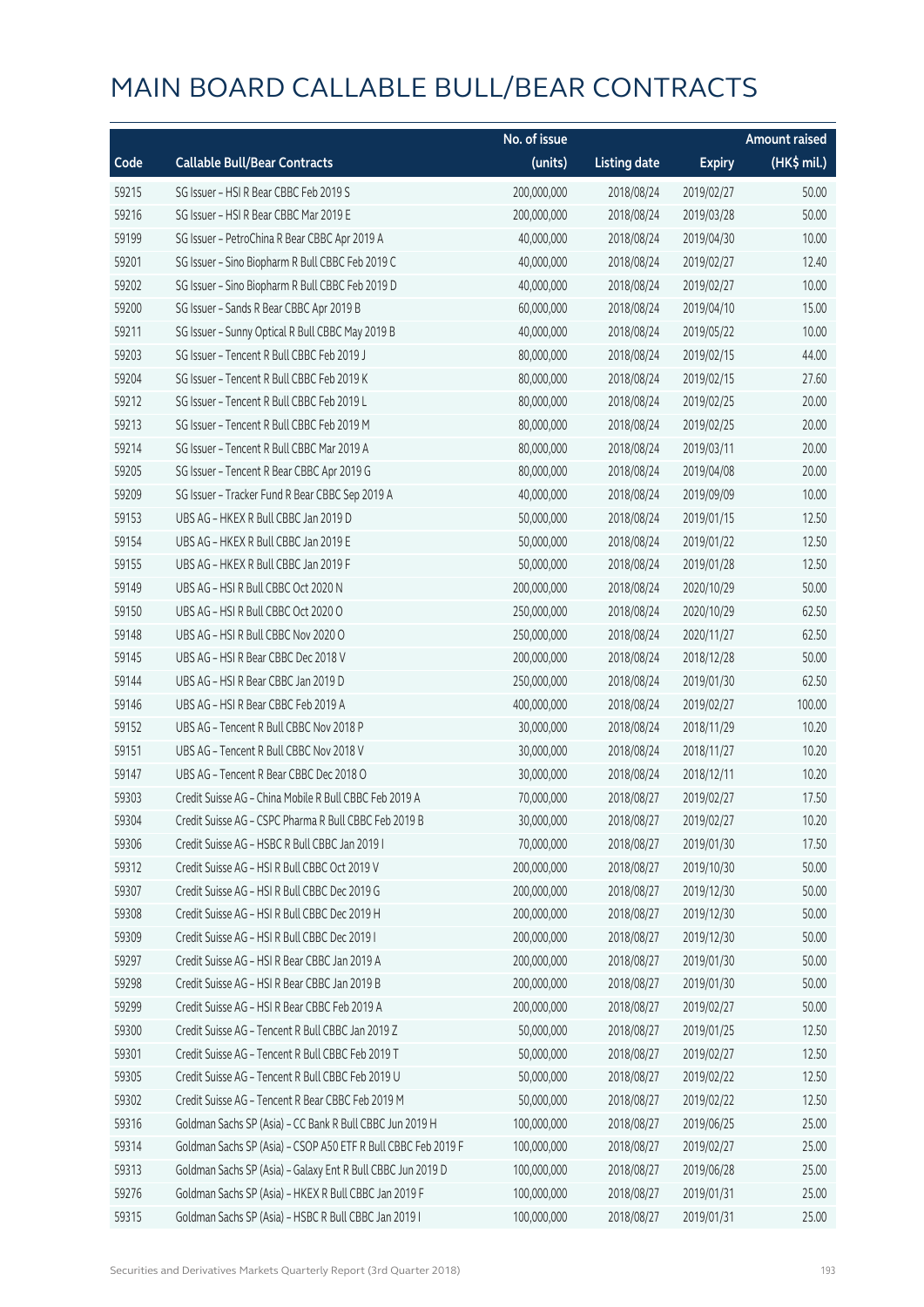|       |                                                          | No. of issue |                     |               | <b>Amount raised</b> |
|-------|----------------------------------------------------------|--------------|---------------------|---------------|----------------------|
| Code  | <b>Callable Bull/Bear Contracts</b>                      | (units)      | <b>Listing date</b> | <b>Expiry</b> | (HK\$ mil.)          |
| 59317 | Goldman Sachs SP (Asia) - HSI R Bull CBBC Nov 2020 T     | 200,000,000  | 2018/08/27          | 2020/11/27    | 50.00                |
| 59318 | Goldman Sachs SP (Asia) - HSI R Bull CBBC Nov 2020 U     | 200,000,000  | 2018/08/27          | 2020/11/27    | 50.00                |
| 59319 | Goldman Sachs SP (Asia) - HSI R Bull CBBC Nov 2020 V     | 200,000,000  | 2018/08/27          | 2020/11/27    | 50.00                |
| 59260 | Goldman Sachs SP (Asia) - HSI R Bear CBBC Jan 2019 S     | 200,000,000  | 2018/08/27          | 2019/01/30    | 50.00                |
| 59261 | Goldman Sachs SP (Asia) - HSI R Bear CBBC Jan 2019 T     | 200,000,000  | 2018/08/27          | 2019/01/30    | 50.00                |
| 59262 | Goldman Sachs SP (Asia) - HSI R Bear CBBC Feb 2019 F     | 200,000,000  | 2018/08/27          | 2019/02/27    | 50.00                |
| 59274 | Goldman Sachs SP (Asia) - Tencent R Bull CBBC Jan 2019 B | 100,000,000  | 2018/08/27          | 2019/01/31    | 25.00                |
| 59275 | Goldman Sachs SP (Asia) - Tencent R Bull CBBC Jan 2019 C | 100,000,000  | 2018/08/27          | 2019/01/31    | 25.00                |
| 59269 | HK Bank - AIA R Bull CBBC Feb 2019 B                     | 80,000,000   | 2018/08/27          | 2019/02/11    | 20.00                |
| 59267 | HK Bank - China Mobile R Bull CBBC Feb 2019 C            | 50,000,000   | 2018/08/27          | 2019/02/18    | 12.50                |
| 59273 | HK Bank - HKEX R Bull CBBC Feb 2019 C                    | 50,000,000   | 2018/08/27          | 2019/02/04    | 12.50                |
| 59270 | HK Bank - HSI R Bull CBBC Jul 2019 B                     | 100,000,000  | 2018/08/27          | 2019/07/30    | 25.00                |
| 59268 | HK Bank - HSI R Bear CBBC Jan 2019 E                     | 100,000,000  | 2018/08/27          | 2019/01/30    | 25.00                |
| 59272 | HK Bank - Tencent R Bull CBBC Jan 2019 Q                 | 60,000,000   | 2018/08/27          | 2019/01/24    | 15.00                |
| 59271 | HK Bank - WuXi Bio R Bull CBBC Apr 2019 B                | 40,000,000   | 2018/08/27          | 2019/04/15    | 10.00                |
| 59296 | J P Morgan SP BV - China Mobile R Bull CBBC Jan 2019 A   | 100,000,000  | 2018/08/27          | 2019/01/11    | 25.00                |
| 59289 | J P Morgan SP BV - HSI R Bull CBBC Oct 2019 I            | 200,000,000  | 2018/08/27          | 2019/10/30    | 50.00                |
| 59288 | JP Morgan SP BV - HSIR Bull CBBC Oct 2019 Z              | 200,000,000  | 2018/08/27          | 2019/10/30    | 50.00                |
| 59286 | J P Morgan SP BV - HSI R Bull CBBC Nov 2019 J            | 240,000,000  | 2018/08/27          | 2019/11/28    | 60.00                |
| 59291 | J P Morgan SP BV - HSI R Bull CBBC Nov 2019 N            | 240,000,000  | 2018/08/27          | 2019/11/28    | 60.00                |
| 59290 | J P Morgan SP BV - HSI R Bear CBBC Apr 2019 S            | 200,000,000  | 2018/08/27          | 2019/04/29    | 50.00                |
| 59295 | J P Morgan SP BV - Ping An R Bull CBBC Jan 2019 A        | 100,000,000  | 2018/08/27          | 2019/01/11    | 25.00                |
| 59293 | J P Morgan SP BV - Tencent R Bull CBBC Dec 2018 A        | 50,000,000   | 2018/08/27          | 2018/12/21    | 12.50                |
| 59292 | J P Morgan SP BV - Tencent R Bull CBBC Dec 2018 Z        | 50,000,000   | 2018/08/27          | 2018/12/14    | 12.50                |
| 59294 | J P Morgan SP BV - Tencent R Bull CBBC Jan 2019 I        | 50,000,000   | 2018/08/27          | 2019/01/11    | 12.50                |
| 59278 | Macquarie Bank Ltd. - Geely Auto R Bull CBBC Jun 2019 A  | 17,000,000   | 2018/08/27          | 2019/06/27    | 10.08                |
| 59277 | Macquarie Bank Ltd. - Ping An R Bull CBBC Jun 2019 A     | 37,000,000   | 2018/08/27          | 2019/06/27    | 10.18                |
| 59266 | Macquarie Bank Ltd. - Tencent R Bull CBBC Jan 2019 O     | 22,000,000   | 2018/08/27          | 2019/01/16    | 10.03                |
| 59321 | SG Issuer - Galaxy Ent R Bull CBBC Jul 2019 A            | 80,000,000   | 2018/08/27          | 2019/07/30    | 20.00                |
| 59327 | SG Issuer - HSI R Bull CBBC Sep 2020 H                   | 200,000,000  | 2018/08/27          | 2020/09/29    | 50.00                |
| 59328 | SG Issuer - HSI R Bull CBBC Sep 2020 I                   | 200,000,000  | 2018/08/27          | 2020/09/29    | 50.00                |
| 59329 | SG Issuer - HSI R Bull CBBC Sep 2020 J                   | 200,000,000  | 2018/08/27          | 2020/09/29    | 50.00                |
| 59330 | SG Issuer - HSI R Bull CBBC Oct 2020 H                   | 200,000,000  | 2018/08/27          | 2020/10/29    | 50.00                |
| 59320 | SG Issuer - HSI R Bear CBBC Jan 2019 D                   | 200,000,000  | 2018/08/27          | 2019/01/30    | 50.00                |
| 59326 | SG Issuer - HSI R Bear CBBC Jan 2019 V                   | 200,000,000  | 2018/08/27          | 2019/01/30    | 50.00                |
| 59322 | SG Issuer - Tencent R Bull CBBC Dec 2018 Z               | 80,000,000   | 2018/08/27          | 2018/12/20    | 20.00                |
| 59323 | SG Issuer - Tencent R Bull CBBC Feb 2019 N               | 80,000,000   | 2018/08/27          | 2019/02/20    | 20.00                |
| 59324 | SG Issuer - Tencent R Bull CBBC Feb 2019 O               | 80,000,000   | 2018/08/27          | 2019/02/20    | 20.00                |
| 59325 | SG Issuer - Tencent R Bull CBBC Mar 2019 B               | 80,000,000   | 2018/08/27          | 2019/03/29    | 22.80                |
| 59284 | UBS AG - HSI R Bull CBBC Nov 2019 R                      | 200,000,000  | 2018/08/27          | 2019/11/28    | 50.00                |
| 59280 | UBS AG - HSI R Bull CBBC Nov 2020 P                      | 200,000,000  | 2018/08/27          | 2020/11/27    | 50.00                |
| 59281 | UBS AG - HSI R Bull CBBC Dec 2020 H                      | 200,000,000  | 2018/08/27          | 2020/12/30    | 50.00                |
| 59279 | UBS AG - HSI R Bear CBBC Dec 2018 W                      | 300,000,000  | 2018/08/27          | 2018/12/28    | 75.00                |
| 59264 | Bank Vontobel - China Mobile R Bull CBBC Feb 2019 A      | 40,000,000   | 2018/08/27          | 2019/02/22    | 10.00                |
| 59259 | Bank Vontobel - HSI N Bull CBBC Mar 2019 Q               | 100,000,000  | 2018/08/27          | 2019/03/28    | 25.00                |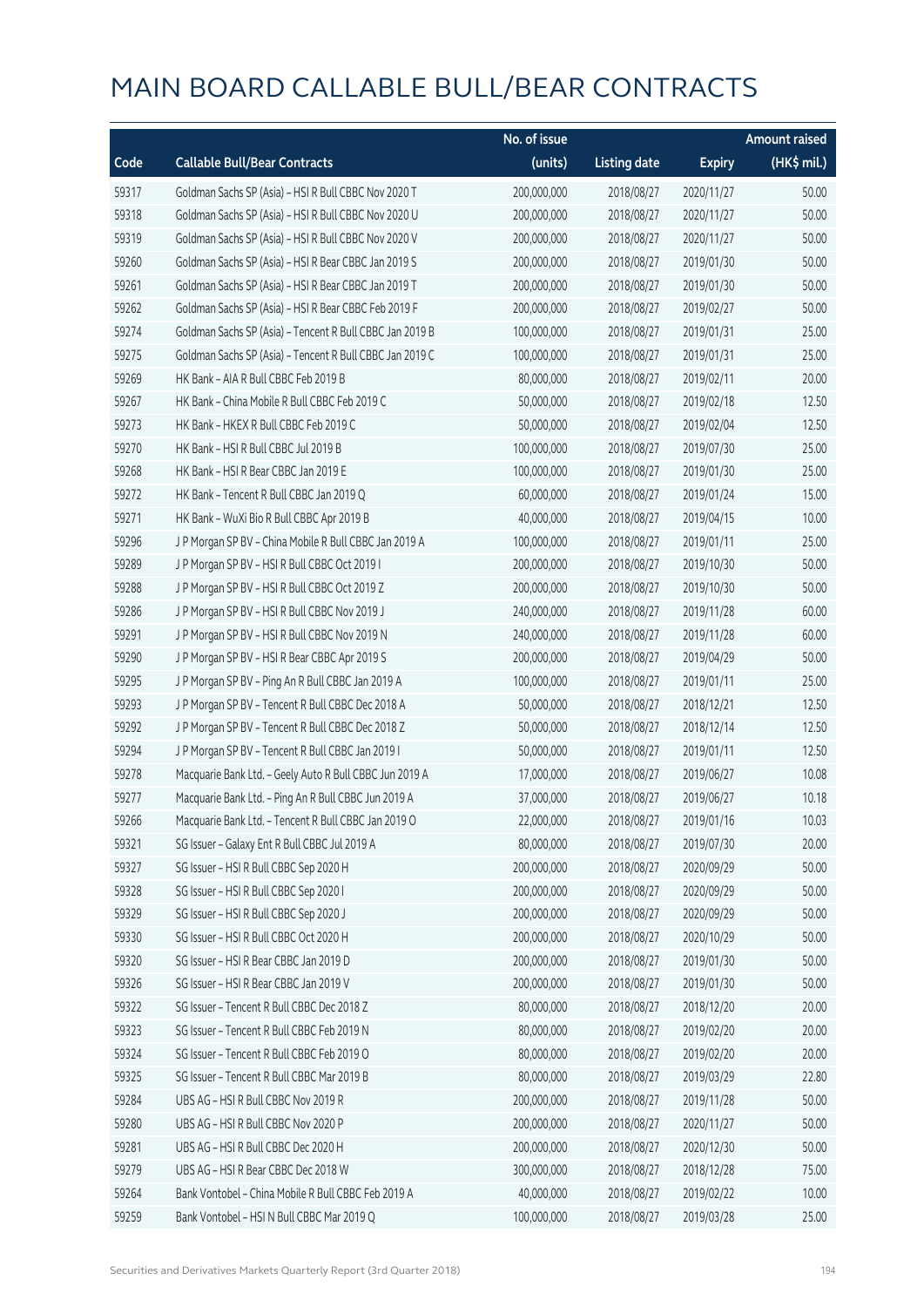|       |                                                            | No. of issue |                     |               | Amount raised |
|-------|------------------------------------------------------------|--------------|---------------------|---------------|---------------|
| Code  | <b>Callable Bull/Bear Contracts</b>                        | (units)      | <b>Listing date</b> | <b>Expiry</b> | (HK\$ mil.)   |
| 59263 | Bank Vontobel - HSI N Bear CBBC Jan 2019 P                 | 100,000,000  | 2018/08/27          | 2019/01/30    | 25.00         |
| 59265 | Bank Vontobel - Tencent R Bull CBBC Feb 2019 B             | 40,000,000   | 2018/08/27          | 2019/02/01    | 10.00         |
| 59357 | BNP Paribas Issuance B.V. - HSI R Bull CBBC Dec 2019 S     | 250,000,000  | 2018/08/28          | 2019/12/30    | 62.50         |
| 59356 | BNP Paribas Issuance B.V. - HSI R Bull CBBC Dec 2019 Z     | 250,000,000  | 2018/08/28          | 2019/12/30    | 62.50         |
| 59355 | BNP Paribas Issuance B.V. - HSI R Bear CBBC Feb 2019 T     | 250,000,000  | 2018/08/28          | 2019/02/27    | 62.50         |
| 59358 | BNP Paribas Issuance B.V. - Ping An R Bull CBBC Jun 2019 G | 200,000,000  | 2018/08/28          | 2019/06/27    | 50.00         |
| 59359 | BNP Paribas Issuance B.V. - Tencent R Bull CBBC Jun 2019 N | 50,000,000   | 2018/08/28          | 2019/06/27    | 12.50         |
| 59383 | Credit Suisse AG - CC Bank R Bull CBBC Feb 2019 B          | 70,000,000   | 2018/08/28          | 2019/02/15    | 17.50         |
| 59384 | Credit Suisse AG - CC Bank R Bull CBBC Feb 2019 C          | 70,000,000   | 2018/08/28          | 2019/02/22    | 17.50         |
| 59390 | Credit Suisse AG - CSOP A50 ETF R Bull CBBC Feb 2019 F     | 50,000,000   | 2018/08/28          | 2019/02/27    | 12.50         |
| 59388 | Credit Suisse AG - CSPC Pharma R Bull CBBC Feb 2019 C      | 30,000,000   | 2018/08/28          | 2019/02/27    | 10.20         |
| 59382 | Credit Suisse AG - Geely Auto R Bull CBBC Jan 2019 H       | 40,000,000   | 2018/08/28          | 2019/01/30    | 10.00         |
| 59380 | Credit Suisse AG - Galaxy Ent R Bull CBBC Jan 2019 I       | 50,000,000   | 2018/08/28          | 2019/01/30    | 12.50         |
| 59392 | Credit Suisse AG - HSI R Bull CBBC Oct 2019 E              | 200,000,000  | 2018/08/28          | 2019/10/30    | 50.00         |
| 59394 | Credit Suisse AG - HSI R Bull CBBC Nov 2019 S              | 200,000,000  | 2018/08/28          | 2019/11/28    | 50.00         |
| 59391 | Credit Suisse AG - HSI R Bull CBBC Nov 2019 Z              | 200,000,000  | 2018/08/28          | 2019/11/28    | 50.00         |
| 59393 | Credit Suisse AG - HSI R Bull CBBC Dec 2019 N              | 200,000,000  | 2018/08/28          | 2019/12/30    | 50.00         |
| 59377 | Credit Suisse AG - HSI R Bear CBBC Nov 2018 N              | 200,000,000  | 2018/08/28          | 2018/11/29    | 50.00         |
| 59376 | Credit Suisse AG - HSI R Bear CBBC Jan 2019 C              | 200,000,000  | 2018/08/28          | 2019/01/30    | 50.00         |
| 59385 | Credit Suisse AG - ICBC R Bull CBBC Feb 2019 C             | 70,000,000   | 2018/08/28          | 2019/02/22    | 17.50         |
| 59386 | Credit Suisse AG - Ping An R Bull CBBC Feb 2019 G          | 80,000,000   | 2018/08/28          | 2019/02/15    | 20.00         |
| 59381 | Credit Suisse AG - Sands China R Bull CBBC Apr 2019 D      | 50,000,000   | 2018/08/28          | 2019/04/18    | 12.50         |
| 59387 | Credit Suisse AG - SUNAC R Bull CBBC Oct 2019 A            | 80,000,000   | 2018/08/28          | 2019/10/30    | 20.00         |
| 59379 | Credit Suisse AG - Tencent R Bull CBBC Jan 2019 A          | 50,000,000   | 2018/08/28          | 2019/01/30    | 12.50         |
| 59389 | Credit Suisse AG - WuXi Bio R Bull CBBC Feb 2019 C         | 40,000,000   | 2018/08/28          | 2019/02/27    | 10.00         |
| 59415 | Goldman Sachs SP (Asia) - AIA R Bull CBBC Mar 2019 K       | 100,000,000  | 2018/08/28          | 2019/03/26    | 25.00         |
| 59360 | Goldman Sachs SP (Asia) - HSI R Bull CBBC Nov 2020 W       | 200,000,000  | 2018/08/28          | 2020/11/27    | 50.00         |
| 59361 | Goldman Sachs SP (Asia) - HSI R Bull CBBC Nov 2020 X       | 200,000,000  | 2018/08/28          | 2020/11/27    | 50.00         |
| 59334 | Goldman Sachs SP (Asia) - HSI R Bear CBBC Feb 2019 G       | 200,000,000  | 2018/08/28          | 2019/02/27    | 50.00         |
| 59412 | Goldman Sachs SP (Asia) - ICBC R Bull CBBC Jun 2019 E      | 100,000,000  | 2018/08/28          | 2019/06/25    | 25.00         |
| 59411 | Goldman Sachs SP (Asia) - Ping An R Bull CBBC Jul 2019 I   | 100,000,000  | 2018/08/28          | 2019/07/25    | 25.00         |
| 59335 | Goldman Sachs SP (Asia) - Tencent R Bull CBBC Jan 2019 D   | 100,000,000  | 2018/08/28          | 2019/01/30    | 25.00         |
| 59345 | HK Bank - AAC Tech R Bull CBBC Mar 2019 A                  | 40,000,000   | 2018/08/28          | 2019/03/18    | 10.00         |
| 59350 | HK Bank - AIA R Bull CBBC Mar 2019 C                       | 80,000,000   | 2018/08/28          | 2019/03/11    | 20.00         |
| 59351 | HK Bank - Country Garden R Bull CBBC Feb 2019 C            | 40,000,000   | 2018/08/28          | 2019/02/04    | 10.00         |
| 59348 | HK Bank - China Mobile R Bear CBBC Mar 2019 A              | 40,000,000   | 2018/08/28          | 2019/03/18    | 10.00         |
| 59347 | HK Bank - CSPC Pharma R Bull CBBC Feb 2019 B               | 40,000,000   | 2018/08/28          | 2019/02/18    | 12.00         |
| 59354 | HK Bank - HSI R Bull CBBC Jul 2019 G                       | 150,000,000  | 2018/08/28          | 2019/07/30    | 37.50         |
| 59353 | HK Bank - HSI R Bear CBBC Jan 2019 F                       | 100,000,000  | 2018/08/28          | 2019/01/30    | 25.00         |
| 59349 | HK Bank - Ping An R Bull CBBC Feb 2019 D                   | 100,000,000  | 2018/08/28          | 2019/02/04    | 25.00         |
| 59352 | HK Bank - Tencent R Bull CBBC Mar 2019 K                   | 60,000,000   | 2018/08/28          | 2019/03/07    | 15.00         |
| 59346 | HK Bank - WuXi Bio R Bull CBBC Mar 2019 C                  | 40,000,000   | 2018/08/28          | 2019/03/18    | 10.00         |
| 59339 | Haitong Int'l Sec - Conch Cement R Bull CBBC Feb 2019 B    | 40,000,000   | 2018/08/28          | 2019/02/18    | 24.88         |
| 59340 | Haitong Int'l Sec - Country Garden R Bull CBBC Feb 2019 C  | 70,000,000   | 2018/08/28          | 2019/02/19    | 17.50         |
| 59341 | Haitong Int'l Sec - Ping An R Bull CBBC Feb 2019 A         | 28,000,000   | 2018/08/28          | 2019/02/18    | 11.09         |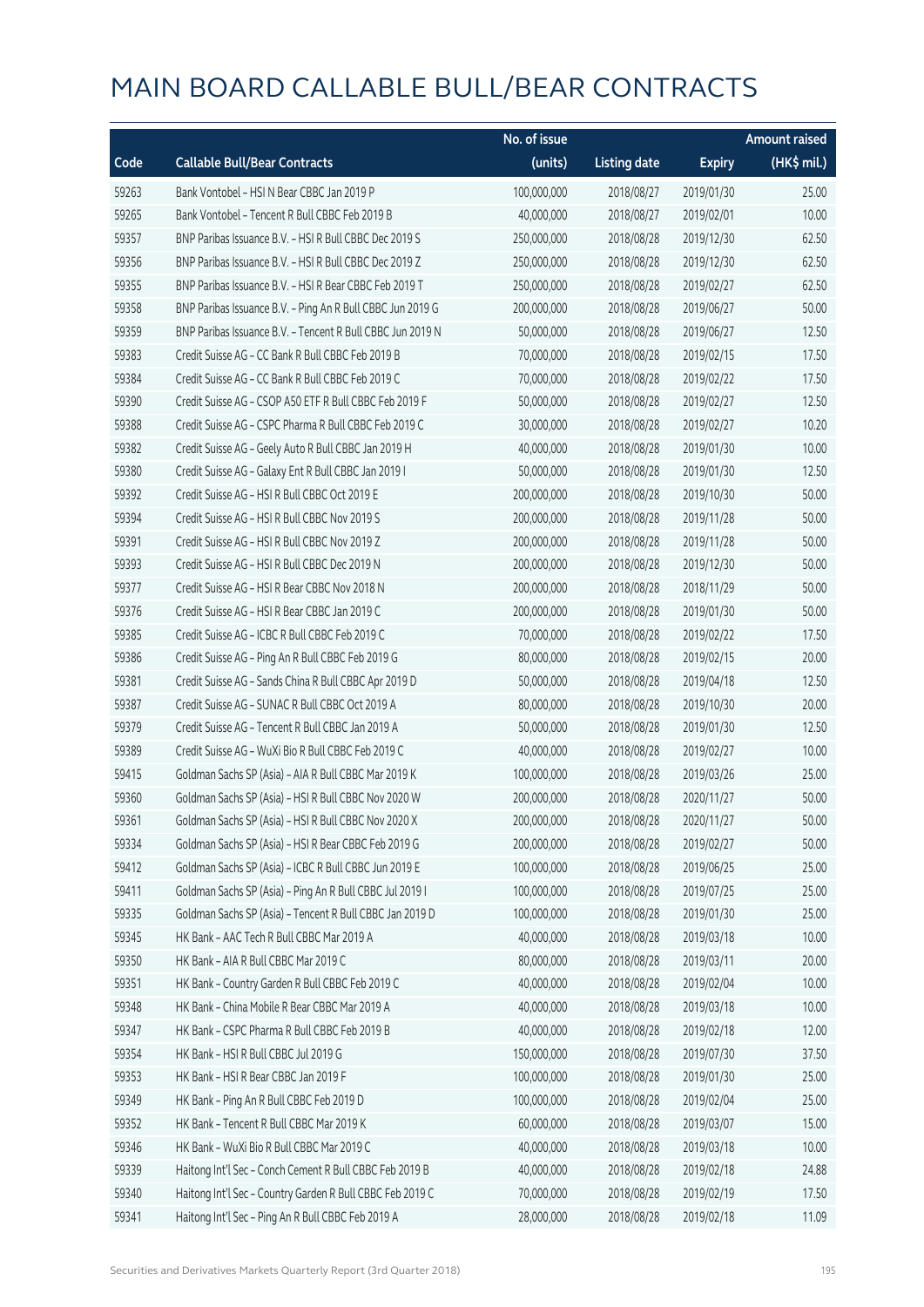|       |                                                            | No. of issue |                     |               | <b>Amount raised</b> |
|-------|------------------------------------------------------------|--------------|---------------------|---------------|----------------------|
| Code  | <b>Callable Bull/Bear Contracts</b>                        | (units)      | <b>Listing date</b> | <b>Expiry</b> | (HK\$ mil.)          |
| 59337 | Haitong Int'l Sec - Tencent R Bull CBBC Feb 2019 G         | 40,000,000   | 2018/08/28          | 2019/02/20    | 10.00                |
| 59338 | Haitong Int'l Sec - Tencent R Bull CBBC Feb 2019 H         | 40,000,000   | 2018/08/28          | 2019/02/20    | 10.00                |
| 59336 | Haitong Int'l Sec - WuXi Bio R Bull CBBC Feb 2019 A        | 120,000,000  | 2018/08/28          | 2019/02/19    | 30.00                |
| 59410 | J P Morgan SP BV - HSI R Bull CBBC Sep 2020 B              | 200,000,000  | 2018/08/28          | 2020/09/29    | 50.00                |
| 59407 | J P Morgan SP BV - HSI R Bull CBBC Oct 2020 U              | 240,000,000  | 2018/08/28          | 2020/10/29    | 60.00                |
| 59408 | J P Morgan SP BV - HSI R Bull CBBC Nov 2020 I              | 200,000,000  | 2018/08/28          | 2020/11/27    | 50.00                |
| 59409 | J P Morgan SP BV - Tencent R Bull CBBC Jan 2019 J          | 50,000,000   | 2018/08/28          | 2019/01/11    | 12.50                |
| 59399 | SG Issuer - AIA R Bull CBBC Feb 2019 E                     | 60,000,000   | 2018/08/28          | 2019/02/18    | 15.00                |
| 59400 | SG Issuer - Geely Auto R Bull CBBC Mar 2019 A              | 40,000,000   | 2018/08/28          | 2019/03/18    | 10.00                |
| 59404 | SG Issuer - HSI R Bull CBBC Sep 2020 K                     | 200,000,000  | 2018/08/28          | 2020/09/29    | 50.00                |
| 59406 | SG Issuer - HSI R Bull CBBC Nov 2020 T                     | 200,000,000  | 2018/08/28          | 2020/11/27    | 50.00                |
| 59405 | SG Issuer - HSI R Bear CBBC Nov 2018 N                     | 200,000,000  | 2018/08/28          | 2018/11/29    | 50.00                |
| 59398 | SG Issuer - HSI R Bear CBBC Feb 2019 T                     | 200,000,000  | 2018/08/28          | 2019/02/27    | 50.00                |
| 59401 | SG Issuer - Sino Biopharm R Bull CBBC Dec 2018 A           | 40,000,000   | 2018/08/28          | 2018/12/20    | 10.00                |
| 59402 | SG Issuer - SUNAC R Bull CBBC Feb 2019 C                   | 80,000,000   | 2018/08/28          | 2019/02/26    | 28.00                |
| 59403 | SG Issuer - Sunny Optical R Bull CBBC Dec 2018 K           | 40,000,000   | 2018/08/28          | 2018/12/20    | 10.00                |
| 59395 | SG Issuer - Tencent R Bull CBBC Dec 2018 C                 | 80,000,000   | 2018/08/28          | 2018/12/18    | 20.00                |
| 59396 | SG Issuer - Tencent R Bull CBBC Jan 2019 O                 | 80,000,000   | 2018/08/28          | 2019/01/15    | 20.00                |
| 59397 | SG Issuer - Tencent R Bull CBBC Feb 2019 P                 | 80,000,000   | 2018/08/28          | 2019/02/15    | 20.00                |
| 59370 | UBS AG - CC Bank R Bull CBBC Jan 2019 C                    | 80,000,000   | 2018/08/28          | 2019/01/07    | 20.00                |
| 59371 | UBS AG - China Life R Bull CBBC Jan 2019 B                 | 40,000,000   | 2018/08/28          | 2019/01/14    | 10.00                |
| 59369 | UBS AG - CNOOC R Bull CBBC Dec 2018 E                      | 40,000,000   | 2018/08/28          | 2018/12/17    | 10.00                |
| 59372 | UBS AG - CSOP A50 ETF R Bull CBBC Mar 2019 C               | 50,000,000   | 2018/08/28          | 2019/03/25    | 12.50                |
| 59373 | UBS AG - CSPC Pharma R Bull CBBC Mar 2019 A                | 40,000,000   | 2018/08/28          | 2019/03/04    | 11.80                |
| 59375 | UBS AG - HSI R Bull CBBC Sep 2020 Q                        | 200,000,000  | 2018/08/28          | 2020/09/29    | 50.00                |
| 59363 | UBS AG - HSI R Bull CBBC Oct 2020 P                        | 250,000,000  | 2018/08/28          | 2020/10/29    | 62.50                |
| 59362 | UBS AG - HSI R Bear CBBC Dec 2018 Q                        | 200,000,000  | 2018/08/28          | 2018/12/28    | 50.00                |
| 59374 | UBS AG - Sino Biopharm R Bull CBBC Feb 2019 A              | 40,000,000   | 2018/08/28          | 2019/02/18    | 10.00                |
| 59364 | UBS AG - Tencent R Bull CBBC Nov 2018 U                    | 30,000,000   | 2018/08/28          | 2018/11/30    | 10.20                |
| 59367 | UBS AG - Tencent R Bull CBBC Dec 2018 H                    | 30,000,000   | 2018/08/28          | 2018/12/18    | 10.20                |
| 59368 | UBS AG - Tencent R Bull CBBC Mar 2019 C                    | 30,000,000   | 2018/08/28          | 2019/03/07    | 10.20                |
| 59344 | Bank Vontobel - China Life R Bull CBBC Aug 2019 A          | 40,000,000   | 2018/08/28          | 2019/08/16    | 14.00                |
| 59342 | Bank Vontobel - Sunny Optical R Bull CBBC Aug 2019 A       | 40,000,000   | 2018/08/28          | 2019/08/16    | 10.00                |
| 59333 | Bank Vontobel - Tencent R Bull CBBC Feb 2019 C             | 40,000,000   | 2018/08/28          | 2019/02/01    | 10.00                |
| 59343 | Bank Vontobel - Tencent R Bull CBBC Mar 2019 B             | 40,000,000   | 2018/08/28          | 2019/03/15    | 12.80                |
| 59419 | BNP Paribas Issuance B.V. - HSI R Bull CBBC Dec 2019 T     | 250,000,000  | 2018/08/29          | 2019/12/30    | 62.50                |
| 59493 | BNP Paribas Issuance B.V. - HSI R Bull CBBC Dec 2019 U     | 250,000,000  | 2018/08/29          | 2019/12/30    | 62.50                |
| 59418 | BNP Paribas Issuance B.V. - HSI R Bear CBBC Feb 2019 U     | 250,000,000  | 2018/08/29          | 2019/02/27    | 62.50                |
| 59420 | BNP Paribas Issuance B.V. - Ping An R Bull CBBC Jun 2019 H | 200,000,000  | 2018/08/29          | 2019/06/27    | 50.00                |
| 59421 | BNP Paribas Issuance B.V. - Ping An R Bull CBBC Jun 2019 I | 200,000,000  | 2018/08/29          | 2019/06/27    | 50.00                |
| 59473 | Credit Suisse AG - Country Garden R Bull CBBC Feb 2019 A   | 40,000,000   | 2018/08/29          | 2019/02/27    | 10.00                |
| 59472 | Credit Suisse AG - CNOOC R Bull CBBC Feb 2019 A            | 50,000,000   | 2018/08/29          | 2019/02/27    | 12.50                |
| 59477 | Credit Suisse AG - HSI R Bull CBBC Nov 2018 D              | 200,000,000  | 2018/08/29          | 2018/11/29    | 50.00                |
| 59479 | Credit Suisse AG - HSI R Bull CBBC Nov 2018 W              | 200,000,000  | 2018/08/29          | 2018/11/29    | 50.00                |
| 59478 | Credit Suisse AG - HSI R Bull CBBC Jan 2019 V              | 200,000,000  | 2018/08/29          | 2019/01/30    | 50.00                |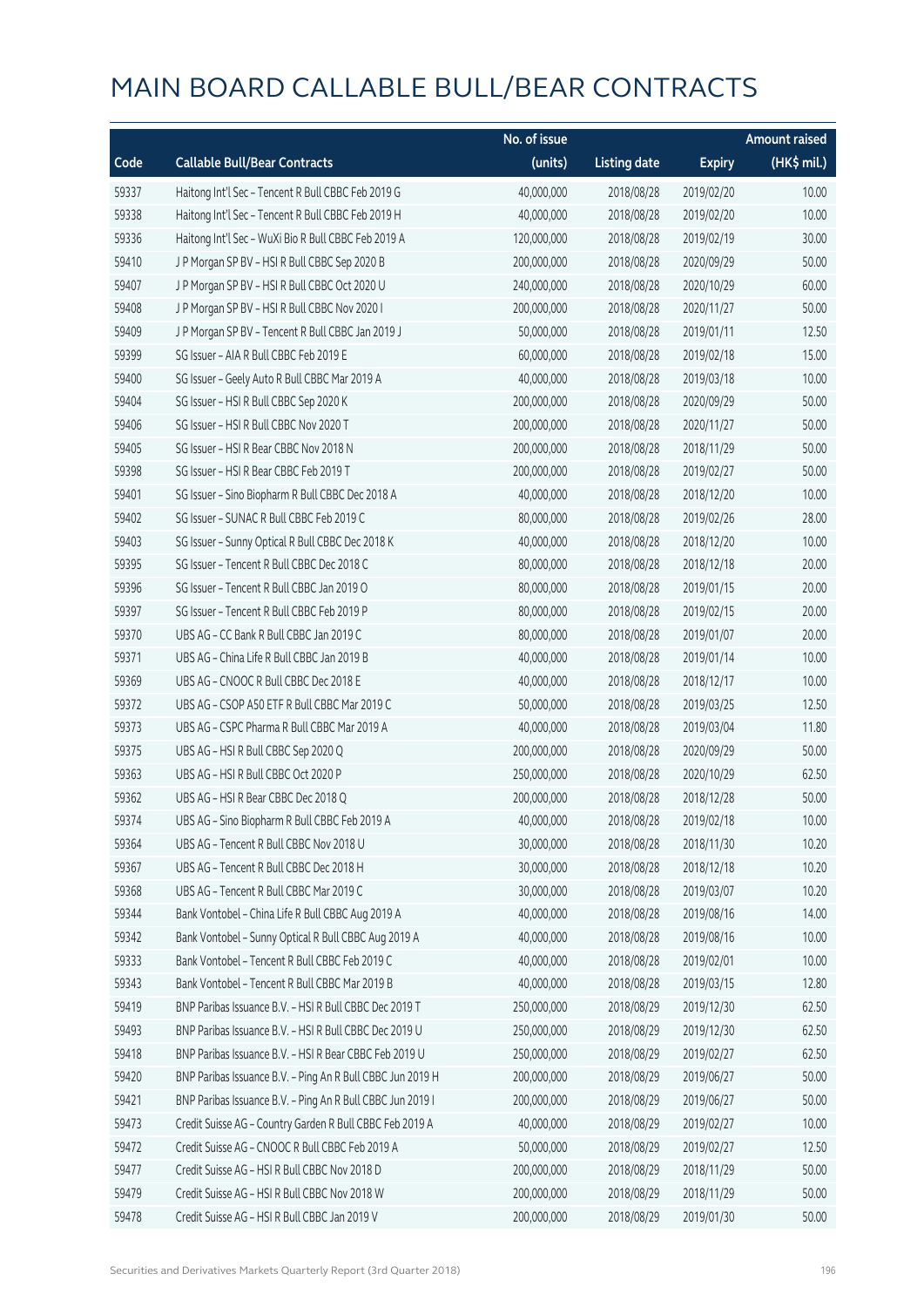|       |                                                             | No. of issue |                     |               | <b>Amount raised</b> |
|-------|-------------------------------------------------------------|--------------|---------------------|---------------|----------------------|
| Code  | <b>Callable Bull/Bear Contracts</b>                         | (units)      | <b>Listing date</b> | <b>Expiry</b> | (HK\$ mil.)          |
| 59470 | Credit Suisse AG - HSI R Bear CBBC Nov 2018 R               | 200,000,000  | 2018/08/29          | 2018/11/29    | 50.00                |
| 59468 | Credit Suisse AG - HSI R Bear CBBC Dec 2018 L               | 200,000,000  | 2018/08/29          | 2018/12/28    | 50.00                |
| 59471 | Credit Suisse AG - PetroChina R Bull CBBC Feb 2019 B        | 50,000,000   | 2018/08/29          | 2019/02/27    | 12.50                |
| 59475 | Credit Suisse AG - Ping An R Bull CBBC Feb 2019 H           | 80,000,000   | 2018/08/29          | 2019/02/22    | 20.00                |
| 59476 | Credit Suisse AG - Tencent R Bull CBBC Jan 2019 B           | 50,000,000   | 2018/08/29          | 2019/01/30    | 12.50                |
| 59469 | Credit Suisse AG - Tencent R Bear CBBC Feb 2019 N           | 50,000,000   | 2018/08/29          | 2019/02/15    | 12.50                |
| 59528 | Goldman Sachs SP (Asia) - Galaxy Ent R Bull CBBC Jun 2019 E | 100,000,000  | 2018/08/29          | 2019/06/28    | 25.00                |
| 59529 | Goldman Sachs SP (Asia) - HSCEI R Bull CBBC Oct 2019 I      | 200,000,000  | 2018/08/29          | 2019/10/30    | 50.00                |
| 59520 | Goldman Sachs SP (Asia) - HSI R Bull CBBC Nov 2020 A        | 200,000,000  | 2018/08/29          | 2020/11/27    | 50.00                |
| 59521 | Goldman Sachs SP (Asia) - HSI R Bull CBBC Nov 2020 B        | 200,000,000  | 2018/08/29          | 2020/11/27    | 50.00                |
| 59518 | Goldman Sachs SP (Asia) - HSI R Bull CBBC Nov 2020 Y        | 200,000,000  | 2018/08/29          | 2020/11/27    | 50.00                |
| 59519 | Goldman Sachs SP (Asia) - HSI R Bull CBBC Nov 2020 Z        | 200,000,000  | 2018/08/29          | 2020/11/27    | 50.00                |
| 59522 | Goldman Sachs SP (Asia) - HSI R Bull CBBC Dec 2020 A        | 200,000,000  | 2018/08/29          | 2020/12/30    | 50.00                |
| 59523 | Goldman Sachs SP (Asia) - HSI R Bull CBBC Dec 2020 B        | 200,000,000  | 2018/08/29          | 2020/12/30    | 50.00                |
| 59524 | Goldman Sachs SP (Asia) - HSI R Bull CBBC Dec 2020 C        | 200,000,000  | 2018/08/29          | 2020/12/30    | 50.00                |
| 59525 | Goldman Sachs SP (Asia) - HSI R Bull CBBC Dec 2020 D        | 200,000,000  | 2018/08/29          | 2020/12/30    | 50.00                |
| 59416 | Goldman Sachs SP (Asia) - HSI R Bear CBBC Feb 2019 H        | 200,000,000  | 2018/08/29          | 2019/02/27    | 50.00                |
| 59526 | Goldman Sachs SP (Asia) - HSI R Bear CBBC Feb 2019 I        | 200,000,000  | 2018/08/29          | 2019/02/27    | 50.00                |
| 59452 | Goldman Sachs SP (Asia) - Ping An R Bull CBBC May 2019 A    | 100,000,000  | 2018/08/29          | 2019/05/27    | 25.00                |
| 59453 | Goldman Sachs SP (Asia) - Ping An R Bull CBBC May 2019 B    | 100,000,000  | 2018/08/29          | 2019/05/27    | 25.00                |
| 59450 | Goldman Sachs SP (Asia) - Tencent R Bull CBBC Jan 2019 E    | 100,000,000  | 2018/08/29          | 2019/01/31    | 25.00                |
| 59451 | Goldman Sachs SP (Asia) - Tencent R Bull CBBC Jan 2019 F    | 100,000,000  | 2018/08/29          | 2019/01/31    | 25.00                |
| 59417 | Goldman Sachs SP (Asia) - Tencent R Bear CBBC Jan 2019 D    | 100,000,000  | 2018/08/29          | 2019/01/30    | 25.00                |
| 59527 | Goldman Sachs SP (Asia) - Tencent R Bear CBBC Mar 2019 F    | 100,000,000  | 2018/08/29          | 2019/03/08    | 25.00                |
| 59425 | HK Bank - AIA R Bear CBBC Mar 2019 A                        | 40,000,000   | 2018/08/29          | 2019/03/11    | 10.00                |
| 59436 | HK Bank - CC Bank R Bull CBBC Feb 2019 C                    | 100,000,000  | 2018/08/29          | 2019/02/18    | 25.00                |
| 59423 | HK Bank - China Life R Bear CBBC Feb 2019 A                 | 40,000,000   | 2018/08/29          | 2019/02/18    | 10.00                |
| 59437 | HK Bank - CNOOC R Bull CBBC Feb 2019 B                      | 50,000,000   | 2018/08/29          | 2019/02/18    | 12.50                |
| 59434 | HK Bank - Sinopec Corp R Bull CBBC Mar 2019 A               | 80,000,000   | 2018/08/29          | 2019/03/11    | 20.00                |
| 59442 | HK Bank - CSOP A50 ETF R Bull CBBC Mar 2019 D               | 50,000,000   | 2018/08/29          | 2019/03/04    | 12.50                |
| 59424 | HK Bank - Geely Auto R Bull CBBC Feb 2019 C                 | 40,000,000   | 2018/08/29          | 2019/02/18    | 10.00                |
| 59438 | HK Bank - Galaxy Ent R Bull CBBC Feb 2019 D                 | 80,000,000   | 2018/08/29          | 2019/02/18    | 20.00                |
| 59435 | HK Bank - HSCEI R Bull CBBC Jul 2019 G                      | 60,000,000   | 2018/08/29          | 2019/07/30    | 15.00                |
| 59444 | HK Bank - HSCEI ETF R Bull CBBC Mar 2019 A                  | 50,000,000   | 2018/08/29          | 2019/03/04    | 12.50                |
| 59427 | HK Bank - HSI R Bull CBBC Jul 2019 C                        | 100,000,000  | 2018/08/29          | 2019/07/30    | 25.00                |
| 59426 | HK Bank - HSI R Bull CBBC Jul 2019 H                        | 100,000,000  | 2018/08/29          | 2019/07/30    | 25.00                |
| 59431 | HK Bank - HSI R Bear CBBC Jan 2019 G                        | 100,000,000  | 2018/08/29          | 2019/01/30    | 25.00                |
| 59433 | HK Bank - Ping An R Bull CBBC Feb 2019 E                    | 100,000,000  | 2018/08/29          | 2019/02/14    | 25.00                |
| 59432 | HK Bank - Ping An R Bear CBBC Mar 2019 A                    | 80,000,000   | 2018/08/29          | 2019/03/18    | 20.00                |
| 59422 | HK Bank - Tencent R Bull CBBC Jan 2019 R                    | 60,000,000   | 2018/08/29          | 2019/01/31    | 15.00                |
| 59487 | J P Morgan SP BV - Bank of China R Bull CBBC Jul 2019 A     | 200,000,000  | 2018/08/29          | 2019/07/19    | 50.00                |
| 59486 | J P Morgan SP BV - CC Bank R Bull CBBC Jan 2019 A           | 100,000,000  | 2018/08/29          | 2019/01/11    | 25.00                |
| 59490 | J P Morgan SP BV - HSI R Bull CBBC Sep 2020 C               | 200,000,000  | 2018/08/29          | 2020/09/29    | 50.00                |
| 59489 | J P Morgan SP BV - HSI R Bull CBBC Oct 2020 W               | 240,000,000  | 2018/08/29          | 2020/10/29    | 60.00                |
| 59491 | J P Morgan SP BV - HSI R Bull CBBC Nov 2020 L               | 240,000,000  | 2018/08/29          | 2020/11/27    | 60.00                |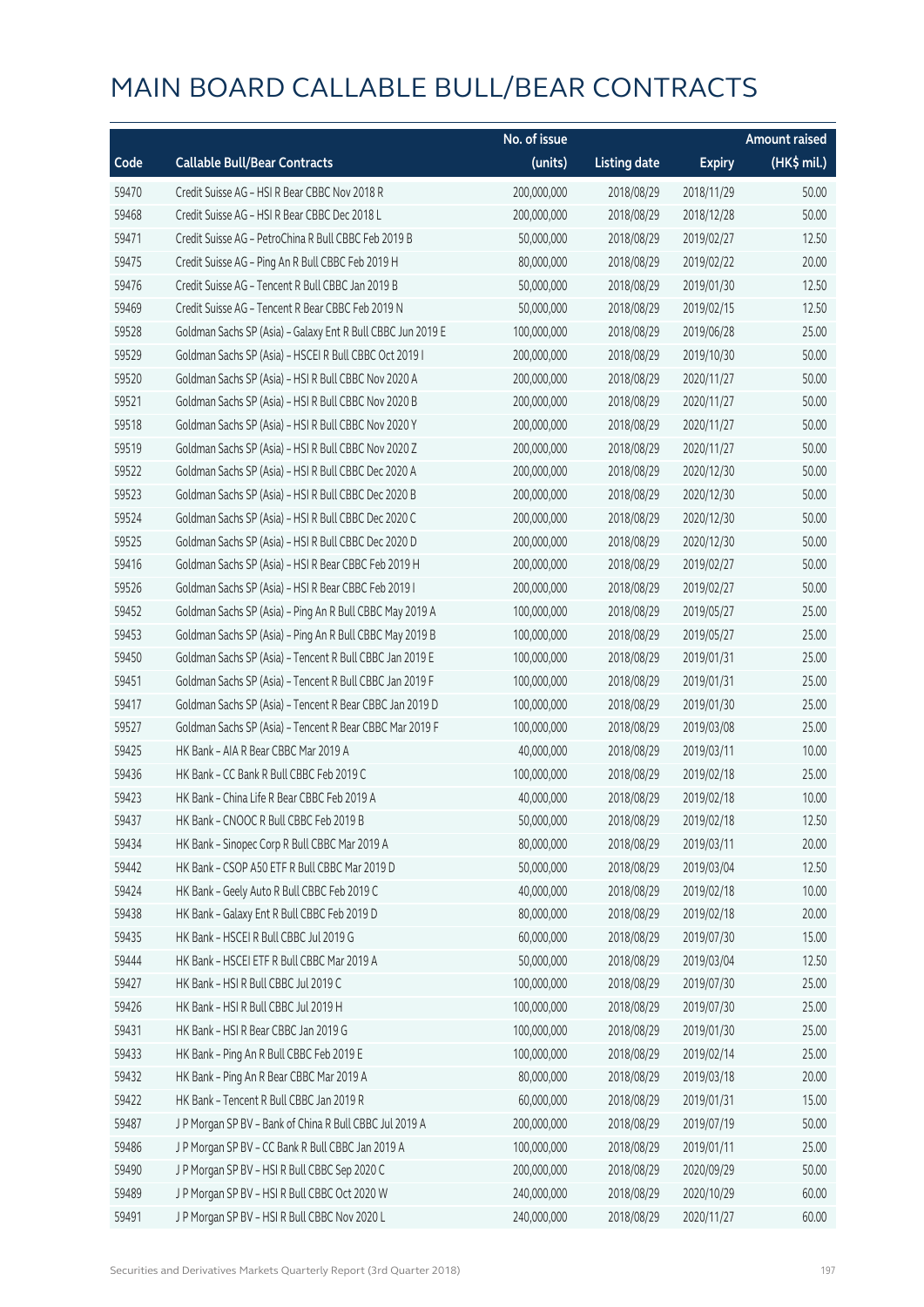|       |                                                      | No. of issue |                     |               | <b>Amount raised</b> |
|-------|------------------------------------------------------|--------------|---------------------|---------------|----------------------|
| Code  | <b>Callable Bull/Bear Contracts</b>                  | (units)      | <b>Listing date</b> | <b>Expiry</b> | (HK\$ mil.)          |
| 59488 | J P Morgan SP BV - HSI R Bull CBBC Nov 2020 Q        | 200,000,000  | 2018/08/29          | 2020/11/27    | 50.00                |
| 59480 | J P Morgan SP BV - HSI R Bear CBBC Apr 2019 T        | 240,000,000  | 2018/08/29          | 2019/04/29    | 60.00                |
| 59482 | J P Morgan SP BV - HSI R Bear CBBC Apr 2019 U        | 200,000,000  | 2018/08/29          | 2019/04/29    | 50.00                |
| 59483 | J P Morgan SP BV - Ping An R Bull CBBC Jan 2019 B    | 150,000,000  | 2018/08/29          | 2019/01/11    | 37.50                |
| 59484 | JP Morgan SP BV - Tencent R Bull CBBC Dec 2018 G     | 50,000,000   | 2018/08/29          | 2018/12/14    | 12.50                |
| 59485 | J P Morgan SP BV - Tencent R Bull CBBC Jan 2019 K    | 50,000,000   | 2018/08/29          | 2019/01/11    | 12.50                |
| 59439 | Macquarie Bank Ltd. - Tencent R Bull CBBC Jan 2019 P | 21,500,000   | 2018/08/29          | 2019/01/16    | 10.04                |
| 59440 | Macquarie Bank Ltd. - Tencent R Bull CBBC Jan 2019 Q | 18,200,000   | 2018/08/29          | 2019/01/16    | 10.05                |
| 59441 | Macquarie Bank Ltd. - Tencent R Bear CBBC Jan 2019 G | 20,800,000   | 2018/08/29          | 2019/01/16    | 10.03                |
| 59501 | SG Issuer - AIA R Bull CBBC Feb 2019 F               | 60,000,000   | 2018/08/29          | 2019/02/11    | 15.00                |
| 59502 | SG Issuer - CC Bank R Bull CBBC Aug 2019 A           | 100,000,000  | 2018/08/29          | 2019/08/12    | 25.00                |
| 59503 | SG Issuer - China Life R Bull CBBC Jan 2019 B        | 40,000,000   | 2018/08/29          | 2019/01/24    | 10.00                |
| 59512 | SG Issuer - CSOP A50 ETF R Bull CBBC Feb 2019 D      | 60,000,000   | 2018/08/29          | 2019/02/21    | 15.00                |
| 59513 | SG Issuer - CSOP A50 ETF R Bull CBBC Feb 2019 E      | 60,000,000   | 2018/08/29          | 2019/02/28    | 15.00                |
| 59499 | SG Issuer - Galaxy Ent R Bull CBBC Jun 2019 B        | 80,000,000   | 2018/08/29          | 2019/06/27    | 20.00                |
| 59504 | SG Issuer - HKEX R Bull CBBC Jan 2019 H              | 50,000,000   | 2018/08/29          | 2019/01/24    | 12.50                |
| 59505 | SG Issuer - HSBC R Bull CBBC Sep 2019 B              | 100,000,000  | 2018/08/29          | 2019/09/27    | 25.00                |
| 59496 | SG Issuer - HSI R Bull CBBC Oct 2020 I               | 200,000,000  | 2018/08/29          | 2020/10/29    | 50.00                |
| 59515 | SG Issuer - HSI R Bull CBBC Oct 2020 J               | 200,000,000  | 2018/08/29          | 2020/10/29    | 50.00                |
| 59516 | SG Issuer - HSI R Bull CBBC Nov 2020 U               | 200,000,000  | 2018/08/29          | 2020/11/27    | 50.00                |
| 59517 | SG Issuer - HSI R Bull CBBC Nov 2020 V               | 200,000,000  | 2018/08/29          | 2020/11/27    | 50.00                |
| 59494 | SG Issuer - HSI R Bear CBBC Dec 2018 B               | 200,000,000  | 2018/08/29          | 2018/12/28    | 50.00                |
| 59514 | SG Issuer - HSI R Bear CBBC Dec 2018 G               | 200,000,000  | 2018/08/29          | 2018/12/28    | 50.00                |
| 59495 | SG Issuer - HSI R Bear CBBC Jan 2019 W               | 200,000,000  | 2018/08/29          | 2019/01/30    | 50.00                |
| 59506 | SG Issuer - ICBC R Bull CBBC Aug 2019 A              | 60,000,000   | 2018/08/29          | 2019/08/14    | 15.00                |
| 59507 | SG Issuer - PetroChina R Bull CBBC Feb 2019 A        | 40,000,000   | 2018/08/29          | 2019/02/28    | 10.00                |
| 59500 | SG Issuer - Ping An R Bull CBBC Feb 2019 J           | 100,000,000  | 2018/08/29          | 2019/02/13    | 25.00                |
| 59508 | SG Issuer - Ping An R Bull CBBC Feb 2019 K           | 100,000,000  | 2018/08/29          | 2019/02/22    | 25.00                |
| 59509 | SG Issuer - Tencent R Bull CBBC Dec 2018 E           | 80,000,000   | 2018/08/29          | 2018/12/19    | 20.00                |
| 59510 | SG Issuer - Tencent R Bull CBBC Jan 2019 N           | 80,000,000   | 2018/08/29          | 2019/01/14    | 20.00                |
| 59511 | SG Issuer - Tencent R Bull CBBC Jan 2019 Q           | 80,000,000   | 2018/08/29          | 2019/01/24    | 20.00                |
| 59497 | SG Issuer - Tencent R Bear CBBC Apr 2019 H           | 80,000,000   | 2018/08/29          | 2019/04/16    | 20.00                |
| 59498 | SG Issuer - Tencent R Bear CBBC Apr 2019 I           | 80,000,000   | 2018/08/29          | 2019/04/18    | 20.00                |
| 59464 | UBS AG - HSCEI R Bull CBBC Dec 2019 D                | 100,000,000  | 2018/08/29          | 2019/12/30    | 25.00                |
| 59463 | UBS AG - HSI R Bull CBBC Oct 2020 Q                  | 250,000,000  | 2018/08/29          | 2020/10/29    | 62.50                |
| 59466 | UBS AG - HSI R Bull CBBC Oct 2020 R                  | 250,000,000  | 2018/08/29          | 2020/10/29    | 62.50                |
| 59467 | UBS AG - HSI R Bull CBBC Nov 2020 Q                  | 200,000,000  | 2018/08/29          | 2020/11/27    | 50.00                |
| 59465 | UBS AG - HSI R Bear CBBC Nov 2018 O                  | 250,000,000  | 2018/08/29          | 2018/11/29    | 62.50                |
| 59454 | UBS AG - HSI R Bear CBBC Dec 2018 G                  | 300,000,000  | 2018/08/29          | 2018/12/28    | 75.00                |
| 59462 | UBS AG - Ping An R Bull CBBC Dec 2018 I              | 80,000,000   | 2018/08/29          | 2018/12/17    | 20.00                |
| 59461 | UBS AG - Ping An R Bull CBBC Jan 2019 E              | 80,000,000   | 2018/08/29          | 2019/01/14    | 20.00                |
| 59460 | UBS AG - Tencent R Bull CBBC Dec 2018 B              | 30,000,000   | 2018/08/29          | 2018/12/11    | 10.20                |
| 59459 | UBS AG - Tencent R Bull CBBC Dec 2018 J              | 30,000,000   | 2018/08/29          | 2018/12/03    | 10.20                |
| 59457 | UBS AG - Tencent R Bull CBBC Jan 2019 S              | 30,000,000   | 2018/08/29          | 2019/01/07    | 10.20                |
| 59455 | UBS AG - Tencent R Bear CBBC Jan 2019 D              | 30,000,000   | 2018/08/29          | 2019/01/09    | 10.20                |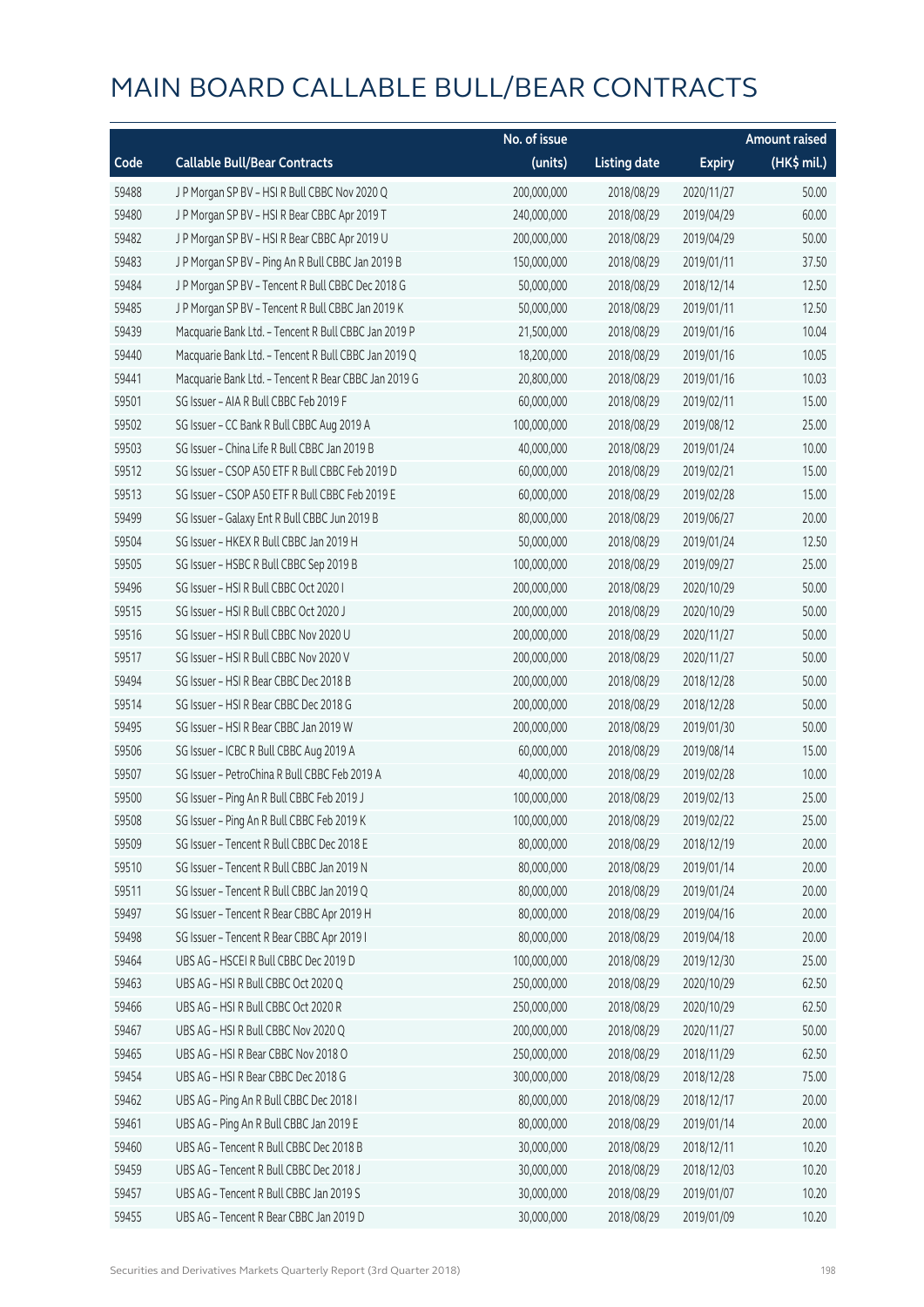|       |                                                            | No. of issue |                     |               | <b>Amount raised</b>  |
|-------|------------------------------------------------------------|--------------|---------------------|---------------|-----------------------|
| Code  | <b>Callable Bull/Bear Contracts</b>                        | (units)      | <b>Listing date</b> | <b>Expiry</b> | $(HK\frac{1}{2}mil.)$ |
| 59449 | Bank Vontobel - Ping An R Bull CBBC Feb 2019 B             | 40,000,000   | 2018/08/29          | 2019/02/15    | 10.00                 |
| 59447 | Bank Vontobel - Tencent R Bull CBBC Feb 2019 D             | 40,000,000   | 2018/08/29          | 2019/02/01    | 10.00                 |
| 59530 | BNP Paribas Issuance B.V. - HSI R Bear CBBC Feb 2019 V     | 250,000,000  | 2018/08/30          | 2019/02/27    | 62.50                 |
| 59532 | BNP Paribas Issuance B.V. - HSI R Bear CBBC Feb 2019 W     | 250,000,000  | 2018/08/30          | 2019/02/27    | 62.50                 |
| 59531 | BNP Paribas Issuance B.V. - Tencent R Bull CBBC Jun 2019 O | 50,000,000   | 2018/08/30          | 2019/06/27    | 12.50                 |
| 59581 | Credit Suisse AG - Conch Cement R Bull CBBC Apr 2019 A     | 40,000,000   | 2018/08/30          | 2019/04/29    | 10.00                 |
| 59576 | Credit Suisse AG - HSI R Bull CBBC Oct 2019 G              | 200,000,000  | 2018/08/30          | 2019/10/30    | 50.00                 |
| 59575 | Credit Suisse AG - HSI R Bull CBBC Dec 2019 O              | 200,000,000  | 2018/08/30          | 2019/12/30    | 50.00                 |
| 59578 | Credit Suisse AG - HSI R Bear CBBC Nov 2018 S              | 200,000,000  | 2018/08/30          | 2018/11/29    | 50.00                 |
| 59579 | Credit Suisse AG - HSI R Bear CBBC Nov 2018 U              | 200,000,000  | 2018/08/30          | 2018/11/29    | 50.00                 |
| 59580 | Credit Suisse AG - HSI R Bear CBBC Nov 2018 X              | 200,000,000  | 2018/08/30          | 2018/11/29    | 50.00                 |
| 59582 | Credit Suisse AG - Ping An R Bull CBBC Feb 2019 I          | 80,000,000   | 2018/08/30          | 2019/02/27    | 20.00                 |
| 59577 | Credit Suisse AG - Tencent R Bull CBBC Feb 2019 C          | 50,000,000   | 2018/08/30          | 2019/02/15    | 12.50                 |
| 59572 | Bank of East Asia - Geely Auto R Bull CBBC Aug 2019 B      | 40,000,000   | 2018/08/30          | 2019/08/22    | 10.00                 |
| 59573 | Bank of East Asia - Geely Auto R Bear CBBC Aug 2019 A      | 40,000,000   | 2018/08/30          | 2019/08/22    | 12.00                 |
| 59574 | Bank of East Asia - HKEX R Bull CBBC Aug 2019 A            | 30,000,000   | 2018/08/30          | 2019/08/22    | 10.50                 |
| 59571 | Bank of East Asia - Ping An R Bull CBBC Aug 2019 B         | 100,000,000  | 2018/08/30          | 2019/08/22    | 25.00                 |
| 59570 | Bank of East Asia - Sunny Optical R Bull CBBC Apr 2019 B   | 30,000,000   | 2018/08/30          | 2019/04/26    | 10.50                 |
| 59569 | Bank of East Asia - Tencent R Bull CBBC Apr 2019 C         | 30,000,000   | 2018/08/30          | 2019/04/26    | 10.50                 |
| 59533 | Goldman Sachs SP (Asia) - HSI R Bull CBBC Nov 2020 C       | 200,000,000  | 2018/08/30          | 2020/11/27    | 50.00                 |
| 59534 | Goldman Sachs SP (Asia) - HSI R Bull CBBC Nov 2020 D       | 200,000,000  | 2018/08/30          | 2020/11/27    | 50.00                 |
| 59549 | Goldman Sachs SP (Asia) - HSI R Bear CBBC Dec 2018 Y       | 200,000,000  | 2018/08/30          | 2018/12/28    | 50.00                 |
| 59551 | Goldman Sachs SP (Asia) - HSI R Bear CBBC Feb 2019 J       | 200,000,000  | 2018/08/30          | 2019/02/27    | 50.00                 |
| 59552 | Goldman Sachs SP (Asia) - Ping An R Bull CBBC Jul 2019 J   | 100,000,000  | 2018/08/30          | 2019/07/25    | 25.00                 |
| 59550 | Goldman Sachs SP (Asia) - Tencent R Bull CBBC Jan 2019 G   | 100,000,000  | 2018/08/30          | 2019/01/30    | 25.00                 |
| 59544 | HK Bank - Bank of China R Bear CBBC Mar 2019 A             | 50,000,000   | 2018/08/30          | 2019/03/18    | 12.50                 |
| 59543 | HK Bank - China Mobile R Bear CBBC Feb 2019 A              | 40,000,000   | 2018/08/30          | 2019/02/18    | 10.00                 |
| 59535 | HK Bank - HSI R Bull CBBC Jul 2019 D                       | 100,000,000  | 2018/08/30          | 2019/07/30    | 25.00                 |
| 59536 | HK Bank - HSI R Bear CBBC Jan 2019 H                       | 150,000,000  | 2018/08/30          | 2019/01/30    | 37.50                 |
| 59539 | HK Bank - Ping An R Bull CBBC Feb 2019 F                   | 100,000,000  | 2018/08/30          | 2019/02/21    | 25.00                 |
| 59538 | HK Bank - Tencent R Bull CBBC Jan 2019 S                   | 60,000,000   | 2018/08/30          | 2019/01/21    | 15.00                 |
| 59540 | HK Bank - WuXi Bio R Bull CBBC Mar 2019 D                  | 40,000,000   | 2018/08/30          | 2019/03/11    | 10.00                 |
| 59584 | J P Morgan SP BV - HSI R Bull CBBC Oct 2020 X              | 240,000,000  | 2018/08/30          | 2020/10/29    | 60.00                 |
| 59583 | J P Morgan SP BV - HSI R Bull CBBC Nov 2020 R              | 240,000,000  | 2018/08/30          | 2020/11/27    | 60.00                 |
| 59585 | J P Morgan SP BV - HSI R Bear CBBC Apr 2019 V              | 200,000,000  | 2018/08/30          | 2019/04/29    | 50.00                 |
| 59586 | J P Morgan SP BV - HSI R Bear CBBC Apr 2019 W              | 240,000,000  | 2018/08/30          | 2019/04/29    | 60.00                 |
| 59589 | J P Morgan SP BV - HSI R Bear CBBC Apr 2019 X              | 200,000,000  | 2018/08/30          | 2019/04/29    | 50.00                 |
| 59590 | J P Morgan SP BV - Tencent R Bull CBBC Dec 2018 H          | 50,000,000   | 2018/08/30          | 2018/12/14    | 12.50                 |
| 59548 | Macquarie Bank Ltd. - AAC Tech R Bull CBBC May 2019 A      | 38,400,000   | 2018/08/30          | 2019/05/16    | 10.02                 |
| 59623 | SG Issuer - Bank of China R Bull CBBC Aug 2019 A           | 100,000,000  | 2018/08/30          | 2019/08/12    | 25.00                 |
| 59606 | SG Issuer - CNOOC R Bull CBBC Dec 2018 H                   | 40,000,000   | 2018/08/30          | 2018/12/28    | 10.00                 |
| 59607 | SG Issuer - CNOOC R Bull CBBC Feb 2019 A                   | 40,000,000   | 2018/08/30          | 2019/02/19    | 10.00                 |
| 59608 | SG Issuer - CNOOC R Bear CBBC Feb 2019 A                   | 40,000,000   | 2018/08/30          | 2019/02/21    | 10.00                 |
| 59620 | SG Issuer - CSOP A50 ETF R Bull CBBC Mar 2019 I            | 60,000,000   | 2018/08/30          | 2019/03/18    | 15.00                 |
| 59599 | SG Issuer - Galaxy Ent R Bull CBBC Jun 2019 C              | 80,000,000   | 2018/08/30          | 2019/06/27    | 20.00                 |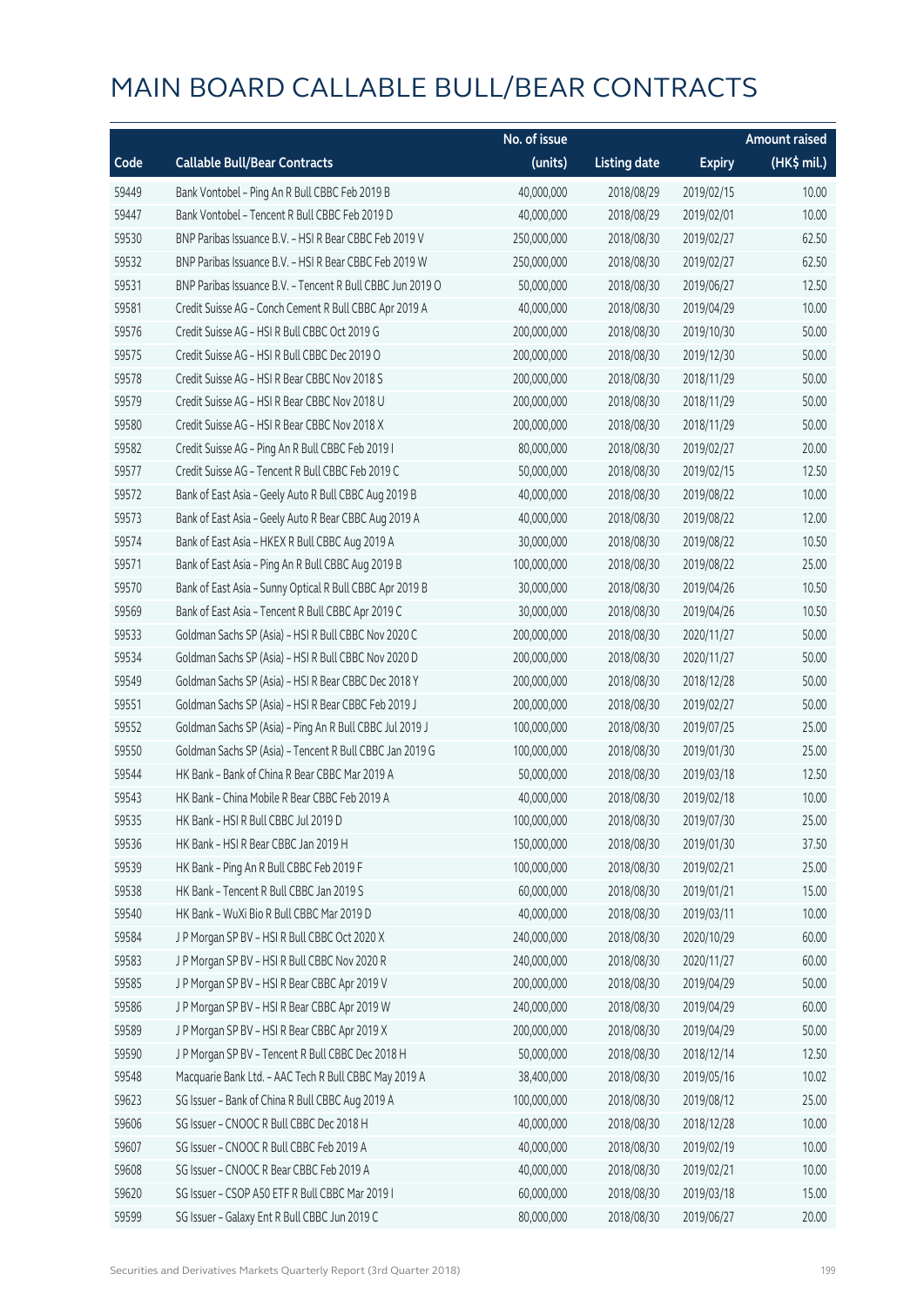|       |                                                         | No. of issue |                     |               | <b>Amount raised</b>  |
|-------|---------------------------------------------------------|--------------|---------------------|---------------|-----------------------|
| Code  | <b>Callable Bull/Bear Contracts</b>                     | (units)      | <b>Listing date</b> | <b>Expiry</b> | $(HK\frac{1}{2}mil.)$ |
| 59609 | SG Issuer - HSBC R Bull CBBC Sep 2019 C                 | 100,000,000  | 2018/08/30          | 2019/09/27    | 25.00                 |
| 59603 | SG Issuer - HSCEI R Bull CBBC Nov 2019 A                | 100,000,000  | 2018/08/30          | 2019/11/28    | 25.00                 |
| 59605 | SG Issuer - HSCEI R Bull CBBC Dec 2019 A                | 100,000,000  | 2018/08/30          | 2019/12/30    | 25.00                 |
| 59593 | SG Issuer - HSI R Bull CBBC Aug 2020 B                  | 200,000,000  | 2018/08/30          | 2020/08/28    | 50.00                 |
| 59594 | SG Issuer - HSI R Bull CBBC Sep 2020 L                  | 200,000,000  | 2018/08/30          | 2020/09/29    | 50.00                 |
| 59595 | SG Issuer - HSI R Bull CBBC Oct 2020 K                  | 200,000,000  | 2018/08/30          | 2020/10/29    | 50.00                 |
| 59596 | SG Issuer - HSI R Bull CBBC Oct 2020 L                  | 200,000,000  | 2018/08/30          | 2020/10/29    | 50.00                 |
| 59622 | SG Issuer - HSI R Bull CBBC Dec 2020 A                  | 200,000,000  | 2018/08/30          | 2020/12/30    | 50.00                 |
| 59621 | SG Issuer - HSI R Bear CBBC Dec 2018 I                  | 200,000,000  | 2018/08/30          | 2018/12/28    | 50.00                 |
| 59617 | SG Issuer - HSI R Bear CBBC Jan 2019 E                  | 200,000,000  | 2018/08/30          | 2019/01/30    | 50.00                 |
| 59618 | SG Issuer - HSI R Bear CBBC Mar 2019 F                  | 200,000,000  | 2018/08/30          | 2019/03/28    | 50.00                 |
| 59610 | SG Issuer - PetroChina R Bull CBBC Feb 2019 B           | 40,000,000   | 2018/08/30          | 2019/02/19    | 10.00                 |
| 59624 | SG Issuer - Ping An R Bull CBBC Jan 2019 L              | 100,000,000  | 2018/08/30          | 2019/01/11    | 25.00                 |
| 59611 | SG Issuer - Ping An R Bear CBBC Feb 2019 A              | 100,000,000  | 2018/08/30          | 2019/02/28    | 25.00                 |
| 59601 | SG Issuer - Tencent R Bull CBBC Dec 2018 I              | 80,000,000   | 2018/08/30          | 2018/12/24    | 20.00                 |
| 59612 | SG Issuer - Tencent R Bull CBBC Dec 2018 L              | 80,000,000   | 2018/08/30          | 2018/12/20    | 20.00                 |
| 59616 | SG Issuer - Tencent R Bull CBBC Dec 2018 O              | 80,000,000   | 2018/08/30          | 2018/12/28    | 20.00                 |
| 59602 | SG Issuer - Tencent R Bear CBBC Apr 2019 J              | 80,000,000   | 2018/08/30          | 2019/04/03    | 20.00                 |
| 59557 | UBS AG - Geely Auto R Bull CBBC Feb 2019 C              | 40,000,000   | 2018/08/30          | 2019/02/18    | 10.00                 |
| 59558 | UBS AG - Geely Auto R Bull CBBC Mar 2019 B              | 40,000,000   | 2018/08/30          | 2019/03/04    | 10.00                 |
| 59562 | UBS AG - Geely Auto R Bear CBBC Dec 2018 A              | 40,000,000   | 2018/08/30          | 2018/12/17    | 10.00                 |
| 59563 | UBS AG - Geely Auto R Bear CBBC Jan 2019 A              | 40,000,000   | 2018/08/30          | 2019/01/07    | 14.00                 |
| 59561 | UBS AG - Galaxy Ent R Bull CBBC Feb 2019 B              | 40,000,000   | 2018/08/30          | 2019/02/11    | 10.00                 |
| 59565 | UBS AG - Galaxy Ent R Bear CBBC Jan 2019 A              | 40,000,000   | 2018/08/30          | 2019/01/21    | 10.00                 |
| 59559 | UBS AG - HKEX R Bull CBBC Feb 2019 B                    | 50,000,000   | 2018/08/30          | 2019/02/18    | 12.50                 |
| 59554 | UBS AG - HSI R Bull CBBC Dec 2019 M                     | 250,000,000  | 2018/08/30          | 2019/12/30    | 62.50                 |
| 59553 | UBS AG - HSI R Bull CBBC Dec 2020 I                     | 200,000,000  | 2018/08/30          | 2020/12/30    | 50.00                 |
| 59566 | UBS AG – HSI R Bear CBBC Dec 2018 K                     | 250,000,000  | 2018/08/30          | 2018/12/28    | 62.50                 |
| 59567 | UBS AG - HSI R Bear CBBC Dec 2018 L                     | 200,000,000  | 2018/08/30          | 2018/12/28    | 50.00                 |
| 59568 | UBS AG - HSI R Bear CBBC Jan 2019 E                     | 300,000,000  | 2018/08/30          | 2019/01/30    | 75.00                 |
| 59560 | UBS AG - Ping An R Bull CBBC Jan 2019 F                 | 80,000,000   | 2018/08/30          | 2019/01/07    | 20.00                 |
| 59556 | UBS AG - Tencent R Bull CBBC Dec 2018 L                 | 30,000,000   | 2018/08/30          | 2018/12/06    | 10.20                 |
| 59555 | UBS AG - Tencent R Bear CBBC Dec 2018 P                 | 30,000,000   | 2018/08/30          | 2018/12/18    | 10.20                 |
| 59547 | Bank Vontobel - HSI N Bear CBBC Jan 2019 Q              | 100,000,000  | 2018/08/30          | 2019/01/30    | 25.00                 |
| 59545 | Bank Vontobel - HSI R Bull CBBC Mar 2019 R              | 100,000,000  | 2018/08/30          | 2019/03/28    | 25.00                 |
| 59546 | Bank Vontobel - Tencent R Bull CBBC Feb 2019 E          | 40,000,000   | 2018/08/30          | 2019/02/08    | 10.00                 |
| 59637 | BNP Paribas Issuance B.V. - HSI R Bear CBBC Feb 2019 X  | 250,000,000  | 2018/08/31          | 2019/02/27    | 62.50                 |
| 59704 | Credit Suisse AG - AIA R Bull CBBC Jan 2019 J           | 70,000,000   | 2018/08/31          | 2019/01/30    | 17.50                 |
| 59710 | Credit Suisse AG - AIA R Bear CBBC Feb 2019 B           | 50,000,000   | 2018/08/31          | 2019/02/15    | 12.50                 |
| 59701 | Credit Suisse AG - HSI R Bull CBBC Nov 2019 A           | 200,000,000  | 2018/08/31          | 2019/11/28    | 50.00                 |
| 59702 | Credit Suisse AG - HSI R Bull CBBC Nov 2019 H           | 200,000,000  | 2018/08/31          | 2019/11/28    | 50.00                 |
| 59705 | Credit Suisse AG - HSI R Bear CBBC Dec 2018 H           | 200,000,000  | 2018/08/31          | 2018/12/28    | 50.00                 |
| 59706 | Credit Suisse AG - HSI R Bear CBBC Dec 2018 W           | 200,000,000  | 2018/08/31          | 2018/12/28    | 50.00                 |
| 59707 | Credit Suisse AG - HSI R Bear CBBC Jan 2019 D           | 200,000,000  | 2018/08/31          | 2019/01/30    | 50.00                 |
| 59708 | Credit Suisse AG - Sino Biopharm R Bull CBBC Jan 2019 C | 40,000,000   | 2018/08/31          | 2019/01/30    | 10.00                 |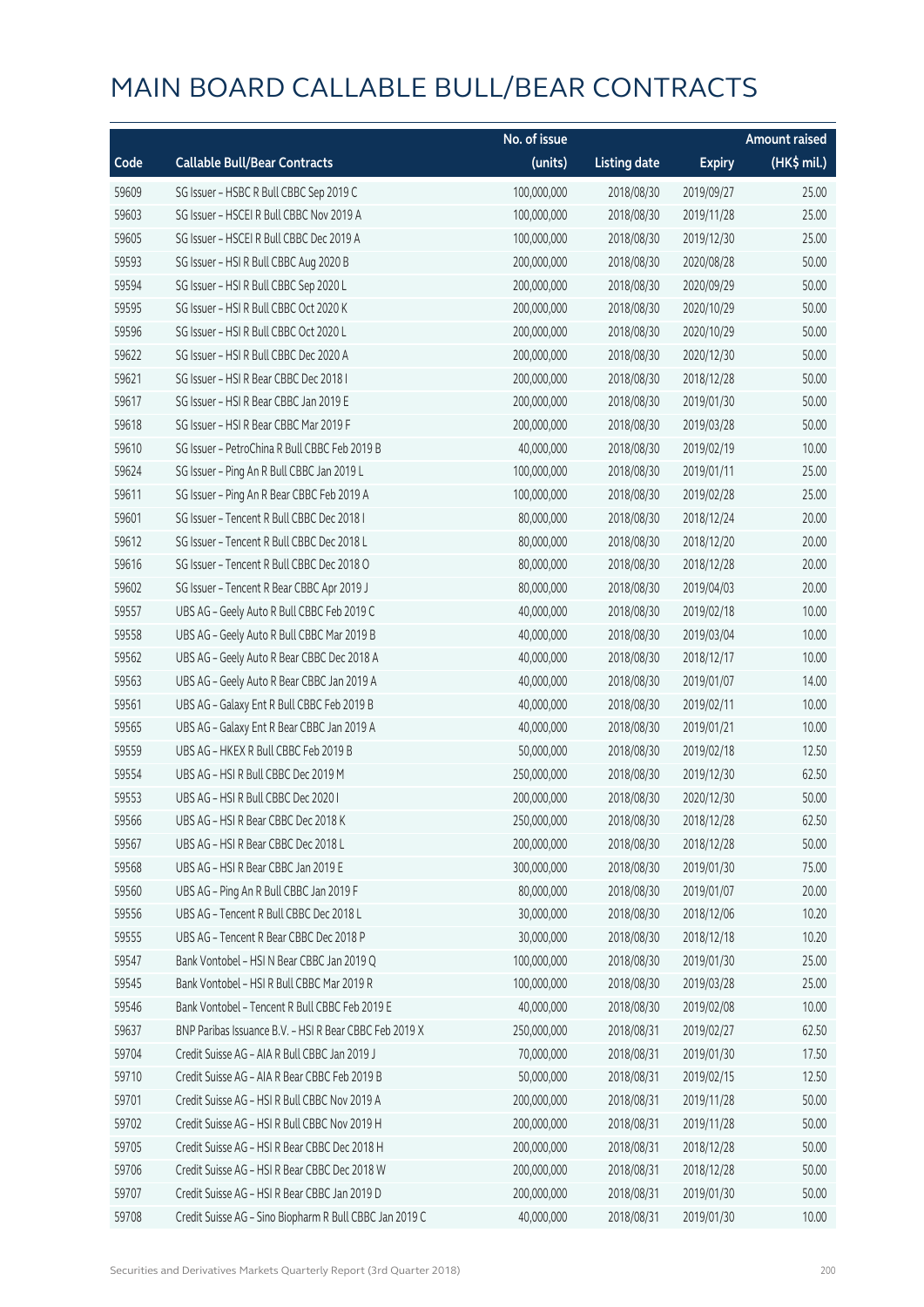|       |                                                          | No. of issue |                     |               | <b>Amount raised</b> |
|-------|----------------------------------------------------------|--------------|---------------------|---------------|----------------------|
| Code  | <b>Callable Bull/Bear Contracts</b>                      | (units)      | <b>Listing date</b> | <b>Expiry</b> | (HK\$ mil.)          |
| 59703 | Credit Suisse AG - Tencent R Bull CBBC Feb 2019 N        | 50,000,000   | 2018/08/31          | 2019/02/27    | 12.50                |
| 59628 | Goldman Sachs SP (Asia) - HKEX R Bull CBBC Jan 2019 G    | 100,000,000  | 2018/08/31          | 2019/01/30    | 25.00                |
| 59625 | Goldman Sachs SP (Asia) - HSI R Bull CBBC Nov 2020 E     | 200,000,000  | 2018/08/31          | 2020/11/27    | 50.00                |
| 59627 | Goldman Sachs SP (Asia) - HSI R Bull CBBC Nov 2020 F     | 200,000,000  | 2018/08/31          | 2020/11/27    | 50.00                |
| 59644 | Goldman Sachs SP (Asia) - HSI R Bear CBBC Jan 2019 F     | 200,000,000  | 2018/08/31          | 2019/01/30    | 50.00                |
| 59645 | Goldman Sachs SP (Asia) - HSI R Bear CBBC Jan 2019 H     | 200,000,000  | 2018/08/31          | 2019/01/30    | 50.00                |
| 59646 | Goldman Sachs SP (Asia) - HSI R Bear CBBC Jan 2019 I     | 200,000,000  | 2018/08/31          | 2019/01/30    | 50.00                |
| 59629 | Goldman Sachs SP (Asia) - Ping An R Bull CBBC Jul 2019 K | 100,000,000  | 2018/08/31          | 2019/07/25    | 25.00                |
| 59626 | Goldman Sachs SP (Asia) - Tencent R Bull CBBC Jan 2019 H | 100,000,000  | 2018/08/31          | 2019/01/30    | 25.00                |
| 59659 | HK Bank - CNOOC R Bull CBBC Mar 2019 A                   | 50,000,000   | 2018/08/31          | 2019/03/04    | 12.50                |
| 59656 | HK Bank - Sinopec Corp R Bull CBBC Feb 2019 A            | 80,000,000   | 2018/08/31          | 2019/02/18    | 20.00                |
| 59657 | HK Bank - Sinopec Corp R Bear CBBC Mar 2019 A            | 40,000,000   | 2018/08/31          | 2019/03/25    | 10.00                |
| 59661 | HK Bank - Galaxy Ent R Bear CBBC Feb 2019 A              | 40,000,000   | 2018/08/31          | 2019/02/11    | 10.00                |
| 59664 | HK Bank - HSI R Bull CBBC Jul 2019 E                     | 100,000,000  | 2018/08/31          | 2019/07/30    | 25.00                |
| 59662 | HK Bank - HSI R Bear CBBC Jan 2019 I                     | 150,000,000  | 2018/08/31          | 2019/01/30    | 37.50                |
| 59663 | HK Bank - HSI R Bear CBBC Feb 2019 A                     | 150,000,000  | 2018/08/31          | 2019/02/27    | 37.50                |
| 59658 | HK Bank - PetroChina R Bear CBBC Mar 2019 A              | 40,000,000   | 2018/08/31          | 2019/03/25    | 10.00                |
| 59654 | HK Bank - Ping An R Bull CBBC Mar 2019 C                 | 100,000,000  | 2018/08/31          | 2019/03/07    | 25.00                |
| 59655 | HK Bank - Ping An R Bear CBBC Mar 2019 B                 | 80,000,000   | 2018/08/31          | 2019/03/04    | 20.00                |
| 59660 | HK Bank - Sunny Optical R Bear CBBC Feb 2019 A           | 40,000,000   | 2018/08/31          | 2019/02/04    | 10.00                |
| 59652 | HK Bank - Tencent R Bull CBBC Mar 2019 L                 | 60,000,000   | 2018/08/31          | 2019/03/14    | 15.00                |
| 59653 | HK Bank - Tencent R Bear CBBC Feb 2019 G                 | 50,000,000   | 2018/08/31          | 2019/02/11    | 12.50                |
| 59640 | Haitong Int'l Sec - HKEX R Bear CBBC Mar 2019 C          | 40,000,000   | 2018/08/31          | 2019/03/07    | 10.00                |
| 59641 | Haitong Int'l Sec - HKEX R Bear CBBC Mar 2019 D          | 40,000,000   | 2018/08/31          | 2019/03/08    | 10.00                |
| 59647 | Haitong Int'l Sec - HSI R Bull CBBC Sep 2019 C           | 150,000,000  | 2018/08/31          | 2019/09/27    | 37.50                |
| 59648 | Haitong Int'l Sec - HSI R Bull CBBC Sep 2019 D           | 150,000,000  | 2018/08/31          | 2019/09/27    | 37.50                |
| 59649 | Haitong Int'l Sec - HSI R Bull CBBC Dec 2019 B           | 150,000,000  | 2018/08/31          | 2019/12/30    | 37.50                |
| 59650 | Haitong Int'l Sec - HSI R Bear CBBC Jan 2019 A           | 150,000,000  | 2018/08/31          | 2019/01/30    | 37.50                |
| 59651 | Haitong Int'l Sec - HSI R Bear CBBC Jan 2019 B           | 150,000,000  | 2018/08/31          | 2019/01/30    | 37.50                |
| 59642 | Haitong Int'l Sec - Tencent R Bear CBBC Apr 2019 D       | 40,000,000   | 2018/08/31          | 2019/04/10    | 10.00                |
| 59643 | Haitong Int'l Sec - Tencent R Bear CBBC Apr 2019 E       | 40,000,000   | 2018/08/31          | 2019/04/09    | 15.20                |
| 59696 | J P Morgan SP BV - HSI R Bull CBBC Oct 2020 P            | 200,000,000  | 2018/08/31          | 2020/10/29    | 50.00                |
| 59697 | J P Morgan SP BV - HSI R Bear CBBC Apr 2019 Y            | 200,000,000  | 2018/08/31          | 2019/04/29    | 50.00                |
| 59698 | J P Morgan SP BV - HSI R Bear CBBC Apr 2019 Z            | 240,000,000  | 2018/08/31          | 2019/04/29    | 60.00                |
| 59699 | J P Morgan SP BV - Tencent R Bear CBBC Dec 2018 Q        | 50,000,000   | 2018/08/31          | 2018/12/21    | 12.50                |
| 59700 | J P Morgan SP BV - Tencent R Bear CBBC Dec 2018 R        | 50,000,000   | 2018/08/31          | 2018/12/14    | 12.50                |
| 59672 | SG Issuer - AIA R Bull CBBC Feb 2019 G                   | 60,000,000   | 2018/08/31          | 2019/02/18    | 15.00                |
| 59678 | SG Issuer - AIA R Bear CBBC Feb 2019 A                   | 60,000,000   | 2018/08/31          | 2019/02/08    | 15.00                |
| 59679 | SG Issuer - CNOOC R Bull CBBC Feb 2019 B                 | 40,000,000   | 2018/08/31          | 2019/02/22    | 10.00                |
| 59681 | SG Issuer - HKEX R Bear CBBC Mar 2019 B                  | 50,000,000   | 2018/08/31          | 2019/03/28    | 15.25                |
| 59670 | SG Issuer - HSI R Bull CBBC Sep 2020 M                   | 200,000,000  | 2018/08/31          | 2020/09/29    | 50.00                |
| 59695 | SG Issuer - HSI R Bull CBBC Sep 2020 N                   | 200,000,000  | 2018/08/31          | 2020/09/29    | 50.00                |
| 59671 | SG Issuer - HSI R Bull CBBC Nov 2020 W                   | 200,000,000  | 2018/08/31          | 2020/11/27    | 50.00                |
| 59688 | SG Issuer - HSI R Bear CBBC Dec 2018 J                   | 200,000,000  | 2018/08/31          | 2018/12/28    | 50.00                |
| 59689 | SG Issuer - HSI R Bear CBBC Jan 2019 H                   | 200,000,000  | 2018/08/31          | 2019/01/30    | 50.00                |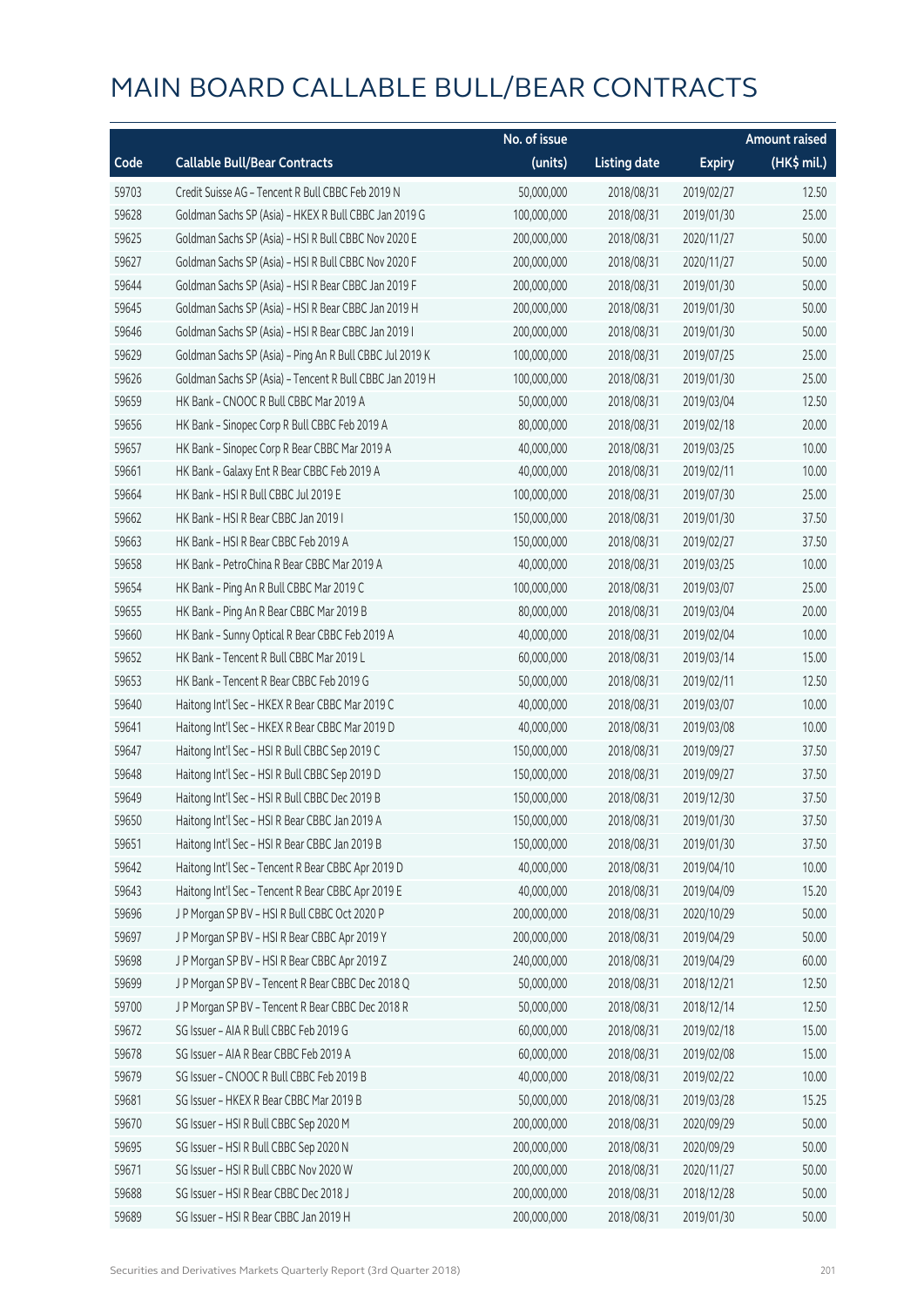|       |                                                               | No. of issue |                     |               | <b>Amount raised</b> |
|-------|---------------------------------------------------------------|--------------|---------------------|---------------|----------------------|
| Code  | <b>Callable Bull/Bear Contracts</b>                           | (units)      | <b>Listing date</b> | <b>Expiry</b> | (HK\$ mil.)          |
| 59694 | SG Issuer - HSI R Bear CBBC Jan 2019 Z                        | 200,000,000  | 2018/08/31          | 2019/01/30    | 50.00                |
| 59682 | SG Issuer - PetroChina R Bear CBBC Feb 2019 A                 | 40,000,000   | 2018/08/31          | 2019/02/25    | 10.00                |
| 59686 | SG Issuer - Ping An R Bull CBBC Feb 2019 L                    | 100,000,000  | 2018/08/31          | 2019/02/25    | 25.00                |
| 59674 | SG Issuer - Tencent R Bull CBBC Jan 2019 R                    | 80,000,000   | 2018/08/31          | 2019/01/18    | 20.00                |
| 59677 | SG Issuer - Tencent R Bull CBBC Dec 2019 A                    | 80,000,000   | 2018/08/31          | 2019/12/16    | 20.00                |
| 59687 | SG Issuer - Tencent R Bear CBBC Apr 2019 K                    | 80,000,000   | 2018/08/31          | 2019/04/12    | 20.00                |
| 59665 | UBS AG - HSI R Bull CBBC Nov 2019 X                           | 250,000,000  | 2018/08/31          | 2019/11/28    | 62.50                |
| 59666 | UBS AG - HSI R Bull CBBC Dec 2019 Y                           | 250,000,000  | 2018/08/31          | 2019/12/30    | 62.50                |
| 59668 | UBS AG - HSI R Bear CBBC Dec 2018 M                           | 250,000,000  | 2018/08/31          | 2018/12/28    | 62.50                |
| 59669 | UBS AG - HSI R Bear CBBC Dec 2018 N                           | 200,000,000  | 2018/08/31          | 2018/12/28    | 50.00                |
| 59667 | UBS AG - HSI R Bear CBBC Jan 2019 F                           | 300,000,000  | 2018/08/31          | 2019/01/30    | 75.00                |
| 59632 | Bank Vontobel - AIA R Bear CBBC Jun 2019 A                    | 40,000,000   | 2018/08/31          | 2019/06/21    | 10.00                |
| 59633 | Bank Vontobel - AIA R Bear CBBC Jun 2019 B                    | 40,000,000   | 2018/08/31          | 2019/06/21    | 10.00                |
| 59631 | Bank Vontobel - China Life R Bear CBBC Aug 2019 A             | 40,000,000   | 2018/08/31          | 2019/08/23    | 14.40                |
| 59634 | Bank Vontobel - China Life R Bear CBBC Aug 2019 B             | 40,000,000   | 2018/08/31          | 2019/08/23    | 10.00                |
| 59636 | Bank Vontobel - HSI N Bull CBBC Mar 2019 S                    | 80,000,000   | 2018/08/31          | 2019/03/28    | 20.00                |
| 59730 | BNP Paribas Issuance B.V. - CSOP A50 R Bull CBBC Jun 2019 H   | 60,000,000   | 2018/09/03          | 2019/06/27    | 15.00                |
| 59731 | BNP Paribas Issuance B.V. - Galaxy Ent R Bull CBBC Nov 2019 H | 150,000,000  | 2018/09/03          | 2019/11/28    | 37.50                |
| 59736 | BNP Paribas Issuance B.V. - HKEX R Bull CBBC May 2019 L       | 50,000,000   | 2018/09/03          | 2019/05/30    | 12.50                |
| 59734 | BNP Paribas Issuance B.V. - HSBC R Bear CBBC Jan 2019 E       | 150,000,000  | 2018/09/03          | 2019/01/30    | 37.50                |
| 59738 | BNP Paribas Issuance B.V. - HSCEI R Bull CBBC Sep 2019 T      | 100,000,000  | 2018/09/03          | 2019/09/27    | 25.00                |
| 59739 | BNP Paribas Issuance B.V. - HSCEI R Bull CBBC Sep 2019 U      | 100,000,000  | 2018/09/03          | 2019/09/27    | 25.00                |
| 59727 | BNP Paribas Issuance B.V. - HSI R Bull CBBC Dec 2019 Q        | 250,000,000  | 2018/09/03          | 2019/12/30    | 62.50                |
| 59728 | BNP Paribas Issuance B.V. - HSI R Bull CBBC Dec 2019 X        | 250,000,000  | 2018/09/03          | 2019/12/30    | 62.50                |
| 59729 | BNP Paribas Issuance B.V. - HSI R Bull CBBC Dec 2019 Y        | 250,000,000  | 2018/09/03          | 2019/12/30    | 62.50                |
| 59725 | BNP Paribas Issuance B.V. - HSI R Bear CBBC Feb 2019 G        | 250,000,000  | 2018/09/03          | 2019/02/27    | 62.50                |
| 59724 | BNP Paribas Issuance B.V. - HSI R Bear CBBC Feb 2019 O        | 250,000,000  | 2018/09/03          | 2019/02/27    | 62.50                |
| 59735 | BNP Paribas Issuance B.V. - Ping An R Bull CBBC Jun 2019 J    | 200,000,000  | 2018/09/03          | 2019/06/27    | 50.00                |
| 59737 | BNP Paribas Issuance B.V. - Tencent R Bear CBBC Apr 2019 M    | 50,000,000   | 2018/09/03          | 2019/04/29    | 12.50                |
| 59833 | Credit Suisse AG - CM Bank R Bull CBBC Jul 2019 C             | 70,000,000   | 2018/09/03          | 2019/07/30    | 17.50                |
| 59827 | Credit Suisse AG - CNOOC R Bull CBBC Jan 2019 E               | 50,000,000   | 2018/09/03          | 2019/01/30    | 12.50                |
| 59840 | Credit Suisse AG - CSOP A50 ETF R Bull CBBC Jan 2019 M        | 50,000,000   | 2018/09/03          | 2019/01/30    | 12.50                |
| 59825 | Credit Suisse AG - Geely Auto R Bull CBBC Feb 2019 E          | 40,000,000   | 2018/09/03          | 2019/02/27    | 10.00                |
| 59824 | Credit Suisse AG - Galaxy Ent R Bull CBBC Mar 2019 A          | 50,000,000   | 2018/09/03          | 2019/03/28    | 12.50                |
| 59826 | Credit Suisse AG - HKEX R Bull CBBC Feb 2019 G                | 50,000,000   | 2018/09/03          | 2019/02/15    | 12.50                |
| 59838 | Credit Suisse AG - HSI R Bull CBBC Oct 2019 L                 | 200,000,000  | 2018/09/03          | 2019/10/30    | 50.00                |
| 59835 | Credit Suisse AG - HSI R Bull CBBC Nov 2019 G                 | 200,000,000  | 2018/09/03          | 2019/11/28    | 50.00                |
| 59836 | Credit Suisse AG - HSI R Bull CBBC Nov 2019 J                 | 200,000,000  | 2018/09/03          | 2019/11/28    | 50.00                |
| 59837 | Credit Suisse AG - HSI R Bull CBBC Dec 2019 P                 | 200,000,000  | 2018/09/03          | 2019/12/30    | 50.00                |
| 59821 | Credit Suisse AG - HSI R Bear CBBC Dec 2018 K                 | 200,000,000  | 2018/09/03          | 2018/12/28    | 50.00                |
| 59819 | Credit Suisse AG - HSI R Bear CBBC Dec 2018 Y                 | 200,000,000  | 2018/09/03          | 2018/12/28    | 50.00                |
| 59820 | Credit Suisse AG - HSI R Bear CBBC Jan 2019 G                 | 200,000,000  | 2018/09/03          | 2019/01/30    | 50.00                |
| 59822 | Credit Suisse AG - HSI R Bear CBBC Jan 2019 H                 | 200,000,000  | 2018/09/03          | 2019/01/30    | 50.00                |
| 59823 | Credit Suisse AG - HSI R Bear CBBC Jan 2019 I                 | 200,000,000  | 2018/09/03          | 2019/01/30    | 50.00                |
| 59832 | Credit Suisse AG - Ping An R Bull CBBC Mar 2019 A             | 80,000,000   | 2018/09/03          | 2019/03/01    | 20.00                |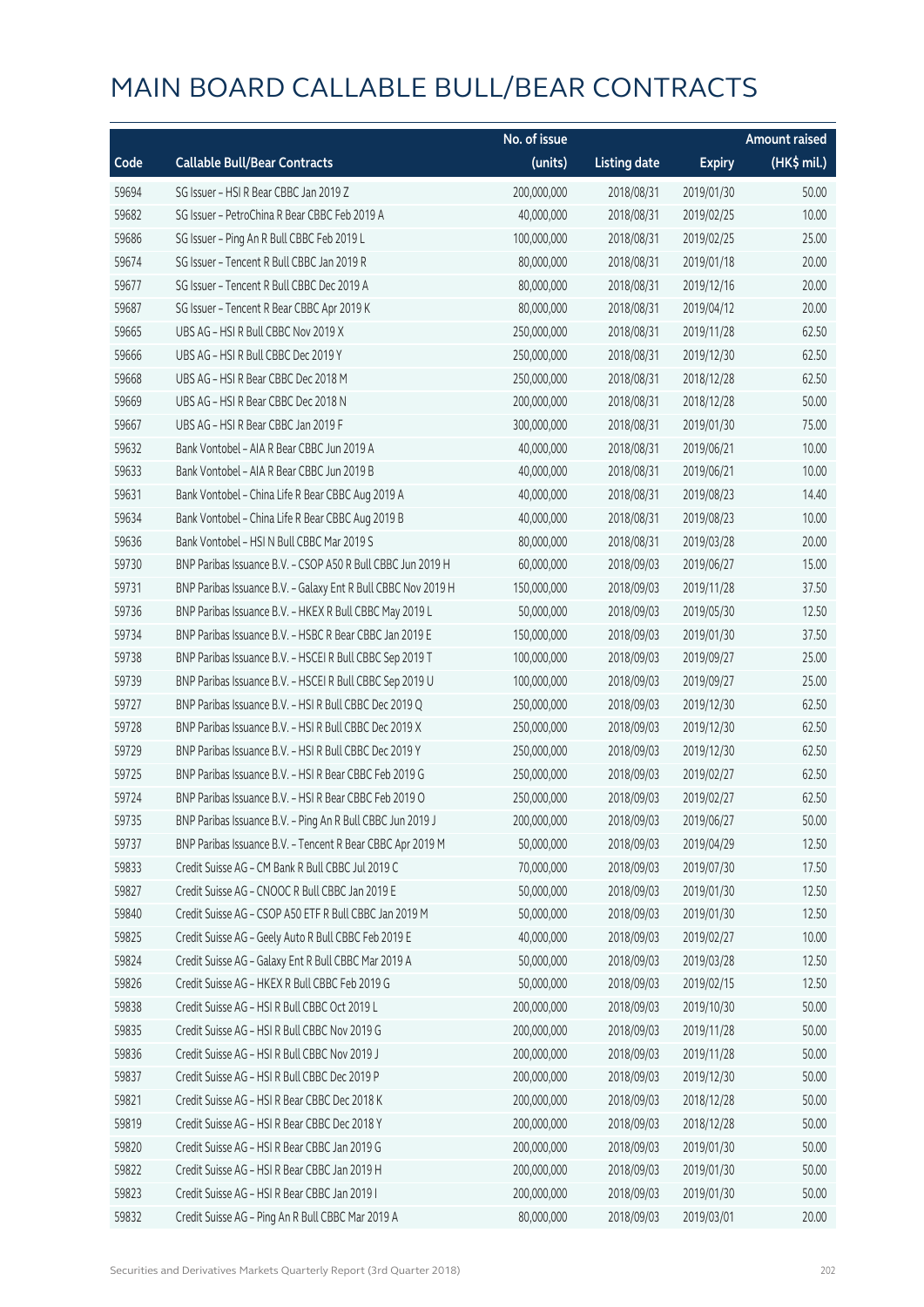|       |                                                             | No. of issue |                     |               | <b>Amount raised</b> |
|-------|-------------------------------------------------------------|--------------|---------------------|---------------|----------------------|
| Code  | <b>Callable Bull/Bear Contracts</b>                         | (units)      | <b>Listing date</b> | <b>Expiry</b> | (HK\$ mil.)          |
| 59829 | Credit Suisse AG - WuXi Bio R Bull CBBC Jan 2019 C          | 40,000,000   | 2018/09/03          | 2019/01/30    | 10.00                |
| 59891 | Goldman Sachs SP (Asia) - CC Bank R Bull CBBC Jun 2019 I    | 100,000,000  | 2018/09/03          | 2019/06/25    | 25.00                |
| 59893 | Goldman Sachs SP (Asia) - CSOP A50 R Bull CBBC Nov 2019 C   | 100,000,000  | 2018/09/03          | 2019/11/28    | 25.00                |
| 59897 | Goldman Sachs SP (Asia) - Galaxy Ent R Bull CBBC Jun 2019 F | 100,000,000  | 2018/09/03          | 2019/06/28    | 25.00                |
| 59880 | Goldman Sachs SP (Asia) - HKEX R Bull CBBC Jul 2019 I       | 100,000,000  | 2018/09/03          | 2019/07/25    | 25.00                |
| 59885 | Goldman Sachs SP (Asia) - HSI R Bull CBBC Dec 2020 E        | 200,000,000  | 2018/09/03          | 2020/12/30    | 50.00                |
| 59889 | Goldman Sachs SP (Asia) - HSI R Bull CBBC Dec 2020 F        | 200,000,000  | 2018/09/03          | 2020/12/30    | 50.00                |
| 59890 | Goldman Sachs SP (Asia) - HSI R Bull CBBC Dec 2020 G        | 200,000,000  | 2018/09/03          | 2020/12/30    | 50.00                |
| 59878 | Goldman Sachs SP (Asia) - HSI R Bear CBBC Jan 2019 A        | 200,000,000  | 2018/09/03          | 2019/01/30    | 50.00                |
| 59876 | Goldman Sachs SP (Asia) - HSI R Bear CBBC Jan 2019 J        | 200,000,000  | 2018/09/03          | 2019/01/30    | 50.00                |
| 59877 | Goldman Sachs SP (Asia) - HSI R Bear CBBC Jan 2019 L        | 200,000,000  | 2018/09/03          | 2019/01/30    | 50.00                |
| 59884 | Goldman Sachs SP (Asia) - HSI R Bear CBBC Jan 2019 M        | 200,000,000  | 2018/09/03          | 2019/01/30    | 50.00                |
| 59883 | Goldman Sachs SP (Asia) - Ping An R Bull CBBC Jul 2019 L    | 100,000,000  | 2018/09/03          | 2019/07/25    | 25.00                |
| 59896 | Goldman Sachs SP (Asia) - Tencent R Bull CBBC Dec 2019 C    | 100,000,000  | 2018/09/03          | 2019/12/30    | 25.00                |
| 59759 | HK Bank - CC Bank R Bull CBBC Mar 2019 C                    | 100,000,000  | 2018/09/03          | 2019/03/04    | 25.00                |
| 59743 | HK Bank - CSOP A50 ETF R Bull CBBC Feb 2019 C               | 50,000,000   | 2018/09/03          | 2019/02/18    | 12.50                |
| 59752 | HK Bank - CSPC Pharma R Bull CBBC Feb 2019 C                | 40,000,000   | 2018/09/03          | 2019/02/11    | 12.00                |
| 59751 | HK Bank - Geely Auto R Bull CBBC Feb 2019 D                 | 40,000,000   | 2018/09/03          | 2019/02/11    | 10.00                |
| 59748 | HK Bank - Galaxy Ent R Bull CBBC Feb 2019 E                 | 80,000,000   | 2018/09/03          | 2019/02/11    | 20.00                |
| 59756 | HK Bank - HKEX R Bull CBBC Feb 2019 D                       | 50,000,000   | 2018/09/03          | 2019/02/18    | 12.50                |
| 59742 | HK Bank - HSCEI R Bull CBBC Jul 2019 H                      | 60,000,000   | 2018/09/03          | 2019/07/30    | 15.00                |
| 59740 | HK Bank - HSI R Bull CBBC Jul 2019 F                        | 150,000,000  | 2018/09/03          | 2019/07/30    | 37.50                |
| 59741 | HK Bank - HSI R Bear CBBC Feb 2019 B                        | 150,000,000  | 2018/09/03          | 2019/02/27    | 37.50                |
| 59747 | HK Bank - ICBC R Bull CBBC Feb 2019 C                       | 100,000,000  | 2018/09/03          | 2019/02/18    | 25.00                |
| 59760 | HK Bank - PetroChina R Bull CBBC Feb 2019 B                 | 80,000,000   | 2018/09/03          | 2019/02/11    | 20.00                |
| 59757 | HK Bank - Ping An R Bull CBBC Mar 2019 D                    | 100,000,000  | 2018/09/03          | 2019/03/14    | 25.00                |
| 59753 | HK Bank - Sino Biopharm R Bull CBBC Feb 2019 B              | 40,000,000   | 2018/09/03          | 2019/02/11    | 10.00                |
| 59750 | HK Bank - Sands China R Bull CBBC Apr 2019 E                | 80,000,000   | 2018/09/03          | 2019/04/29    | 20.00                |
| 59744 | HK Bank - Tracker Fund R Bull CBBC Feb 2019 B               | 50,000,000   | 2018/09/03          | 2019/02/18    | 12.50                |
| 59715 | Haitong Int'l Sec - Galaxy Ent R Bull CBBC Jan 2019 B       | 140,000,000  | 2018/09/03          | 2019/01/31    | 35.00                |
| 59716 | Haitong Int'l Sec - Galaxy Ent R Bull CBBC Jan 2019 C       | 140,000,000  | 2018/09/03          | 2019/01/30    | 35.00                |
| 59718 | Haitong Int'l Sec - Galaxy Ent R Bear CBBC Feb 2019 B       | 140,000,000  | 2018/09/03          | 2019/02/15    | 35.00                |
| 59719 | Haitong Int'l Sec - HSI R Bull CBBC Oct 2019 A              | 150,000,000  | 2018/09/03          | 2019/10/30    | 37.50                |
| 59722 | Haitong Int'l Sec - HSI R Bull CBBC Oct 2019 B              | 150,000,000  | 2018/09/03          | 2019/10/30    | 37.50                |
| 59720 | Haitong Int'l Sec - HSI R Bull CBBC Nov 2019 B              | 150,000,000  | 2018/09/03          | 2019/11/28    | 37.50                |
| 59721 | Haitong Int'l Sec - HSI R Bull CBBC Nov 2019 C              | 150,000,000  | 2018/09/03          | 2019/11/28    | 37.50                |
| 59723 | Haitong Int'l Sec - HSI R Bear CBBC Jan 2019 C              | 150,000,000  | 2018/09/03          | 2019/01/30    | 37.50                |
| 59717 | Haitong Int'l Sec - Tencent R Bull CBBC Feb 2019 I          | 40,000,000   | 2018/09/03          | 2019/02/26    | 10.00                |
| 59810 | J P Morgan SP BV - CC Bank R Bull CBBC Jan 2019 B           | 100,000,000  | 2018/09/03          | 2019/01/11    | 25.00                |
| 59812 | J P Morgan SP BV - CC Bank R Bull CBBC Jan 2019 C           | 100,000,000  | 2018/09/03          | 2019/01/18    | 25.00                |
| 59806 | J P Morgan SP BV - HKEX R Bull CBBC Feb 2019 A              | 50,000,000   | 2018/09/03          | 2019/02/08    | 12.50                |
| 59813 | J P Morgan SP BV - HSCEI R Bull CBBC Sep 2020 D             | 100,000,000  | 2018/09/03          | 2020/09/29    | 25.00                |
| 59814 | J P Morgan SP BV - HSCEI R Bull CBBC Sep 2020 E             | 100,000,000  | 2018/09/03          | 2020/09/29    | 25.00                |
| 59815 | J P Morgan SP BV - HSI R Bull CBBC Sep 2020 E               | 200,000,000  | 2018/09/03          | 2020/09/29    | 50.00                |
| 59818 | J P Morgan SP BV - HSI R Bull CBBC Sep 2020 V               | 200,000,000  | 2018/09/03          | 2020/09/29    | 50.00                |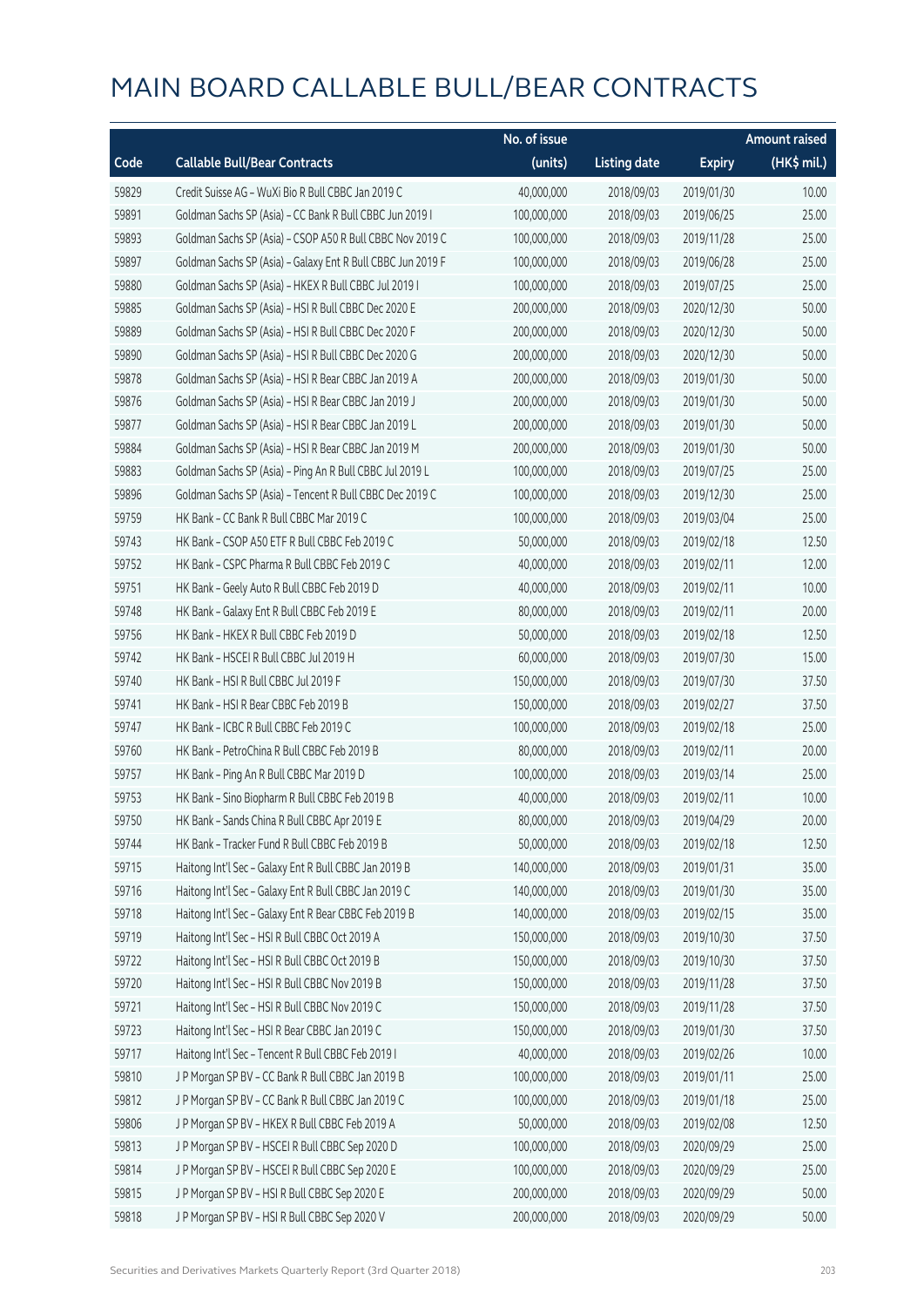|       |                                                   | No. of issue |                     |               | <b>Amount raised</b> |
|-------|---------------------------------------------------|--------------|---------------------|---------------|----------------------|
| Code  | <b>Callable Bull/Bear Contracts</b>               | (units)      | <b>Listing date</b> | <b>Expiry</b> | (HK\$ mil.)          |
| 59816 | J P Morgan SP BV - HSI R Bull CBBC Oct 2020 R     | 200,000,000  | 2018/09/03          | 2020/10/29    | 50.00                |
| 59817 | J P Morgan SP BV - HSI R Bull CBBC Nov 2020 S     | 240,000,000  | 2018/09/03          | 2020/11/27    | 60.00                |
| 59793 | J P Morgan SP BV - HSI R Bear CBBC Apr 2019 C     | 240,000,000  | 2018/09/03          | 2019/04/29    | 60.00                |
| 59797 | J P Morgan SP BV - HSI R Bear CBBC Apr 2019 E     | 240,000,000  | 2018/09/03          | 2019/04/29    | 60.00                |
| 59804 | J P Morgan SP BV - HSI R Bear CBBC Apr 2019 F     | 200,000,000  | 2018/09/03          | 2019/04/29    | 50.00                |
| 59805 | J P Morgan SP BV - ICBC R Bull CBBC Feb 2019 A    | 100,000,000  | 2018/09/03          | 2019/02/08    | 25.00                |
| 59807 | J P Morgan SP BV - Ping An R Bull CBBC Jan 2019 C | 100,000,000  | 2018/09/03          | 2019/01/11    | 25.00                |
| 59808 | J P Morgan SP BV - Tencent R Bull CBBC Dec 2018 I | 50,000,000   | 2018/09/03          | 2018/12/14    | 12.50                |
| 59809 | J P Morgan SP BV - Tencent R Bull CBBC Dec 2018 J | 50,000,000   | 2018/09/03          | 2018/12/21    | 12.50                |
| 59851 | SG Issuer - Conch Cement R Bull CBBC Apr 2019 B   | 80,000,000   | 2018/09/03          | 2019/04/18    | 20.00                |
| 59852 | SG Issuer - CC Bank R Bull CBBC Aug 2019 B        | 100,000,000  | 2018/09/03          | 2019/08/05    | 25.00                |
| 59846 | SG Issuer - CC Bank R Bear CBBC Mar 2019 A        | 80,000,000   | 2018/09/03          | 2019/03/04    | 20.00                |
| 59854 | SG Issuer - CM Bank R Bull CBBC Sep 2019 C        | 60,000,000   | 2018/09/03          | 2019/09/18    | 15.00                |
| 59853 | SG Issuer - CM Bank R Bear CBBC Aug 2019 A        | 60,000,000   | 2018/09/03          | 2019/08/02    | 15.00                |
| 59856 | SG Issuer - CNOOC R Bull CBBC Feb 2019 C          | 40,000,000   | 2018/09/03          | 2019/02/18    | 10.00                |
| 59855 | SG Issuer - Sinopec Corp R Bull CBBC Jul 2019 A   | 40,000,000   | 2018/09/03          | 2019/07/15    | 10.00                |
| 59863 | SG Issuer - CSOP A50 ETF R Bull CBBC Feb 2019 F   | 60,000,000   | 2018/09/03          | 2019/02/18    | 15.00                |
| 59864 | SG Issuer - CSOP A50 ETF R Bear CBBC Mar 2019 B   | 60,000,000   | 2018/09/03          | 2019/03/12    | 15.00                |
| 59857 | SG Issuer - HKEX R Bull CBBC Feb 2019 E           | 50,000,000   | 2018/09/03          | 2019/02/18    | 12.50                |
| 59858 | SG Issuer - HKEX R Bull CBBC Jun 2019 A           | 50,000,000   | 2018/09/03          | 2019/06/05    | 12.50                |
| 59869 | SG Issuer - HSBC R Bull CBBC Jun 2019 A           | 100,000,000  | 2018/09/03          | 2019/06/26    | 25.00                |
| 59866 | SG Issuer - HSI R Bull CBBC Nov 2020 X            | 200,000,000  | 2018/09/03          | 2020/11/27    | 50.00                |
| 59867 | SG Issuer - HSI R Bull CBBC Dec 2020 B            | 200,000,000  | 2018/09/03          | 2020/12/30    | 50.00                |
| 59868 | SG Issuer - HSI R Bull CBBC Dec 2020 C            | 200,000,000  | 2018/09/03          | 2020/12/30    | 50.00                |
| 59841 | SG Issuer - HSI R Bear CBBC Dec 2018 M            | 200,000,000  | 2018/09/03          | 2018/12/28    | 50.00                |
| 59842 | SG Issuer - HSI R Bear CBBC Dec 2018 N            | 200,000,000  | 2018/09/03          | 2018/12/28    | 50.00                |
| 59844 | SG Issuer - HSI R Bear CBBC Jan 2019 F            | 200,000,000  | 2018/09/03          | 2019/01/30    | 50.00                |
| 59865 | SG Issuer – HSI R Bear CBBC Jan 2019 G            | 200,000,000  | 2018/09/03          | 2019/01/30    | 50.00                |
| 59845 | SG Issuer - HSI R Bear CBBC Feb 2019 U            | 200,000,000  | 2018/09/03          | 2019/02/27    | 50.00                |
| 59847 | SG Issuer - ICBC R Bear CBBC Mar 2019 A           | 60,000,000   | 2018/09/03          | 2019/03/08    | 15.00                |
| 59859 | SG Issuer - Ping An R Bull CBBC Jan 2019 M        | 100,000,000  | 2018/09/03          | 2019/01/28    | 25.00                |
| 59860 | SG Issuer - Ping An R Bull CBBC Jul 2019 A        | 100,000,000  | 2018/09/03          | 2019/07/31    | 25.00                |
| 59848 | SG Issuer - Ping An R Bear CBBC Mar 2019 A        | 100,000,000  | 2018/09/03          | 2019/03/14    | 25.00                |
| 59861 | SG Issuer - Tencent R Bull CBBC Jan 2019 F        | 80,000,000   | 2018/09/03          | 2019/01/28    | 20.00                |
| 59871 | SG Issuer - Tencent R Bull CBBC Jan 2019 K        | 80,000,000   | 2018/09/03          | 2019/01/21    | 20.00                |
| 59850 | SG Issuer - Tencent R Bear CBBC Apr 2019 L        | 80,000,000   | 2018/09/03          | 2019/04/12    | 20.00                |
| 59872 | SG Issuer - Tencent R Bear CBBC Apr 2019 M        | 80,000,000   | 2018/09/03          | 2019/04/15    | 34.80                |
| 59774 | UBS AG - Bank of China R Bull CBBC Aug 2019 A     | 60,000,000   | 2018/09/03          | 2019/08/12    | 15.00                |
| 59769 | UBS AG - CC Bank R Bull CBBC Jan 2019 D           | 80,000,000   | 2018/09/03          | 2019/01/21    | 20.00                |
| 59772 | UBS AG - China Life R Bull CBBC Feb 2019 B        | 40,000,000   | 2018/09/03          | 2019/02/25    | 10.00                |
| 59768 | UBS AG - CNOOC R Bull CBBC Jan 2019 A             | 40,000,000   | 2018/09/03          | 2019/01/07    | 10.00                |
| 59773 | UBS AG - CSOP A50 ETF R Bull CBBC Mar 2019 D      | 50,000,000   | 2018/09/03          | 2019/03/18    | 12.50                |
| 59761 | UBS AG - HKEX R Bull CBBC Dec 2018 I              | 50,000,000   | 2018/09/03          | 2018/12/12    | 12.50                |
| 59790 | UBS AG - HSI R Bull CBBC Dec 2019 B               | 250,000,000  | 2018/09/03          | 2019/12/30    | 62.50                |
| 59779 | UBS AG - HSI R Bull CBBC Dec 2019 Z               | 250,000,000  | 2018/09/03          | 2019/12/30    | 62.50                |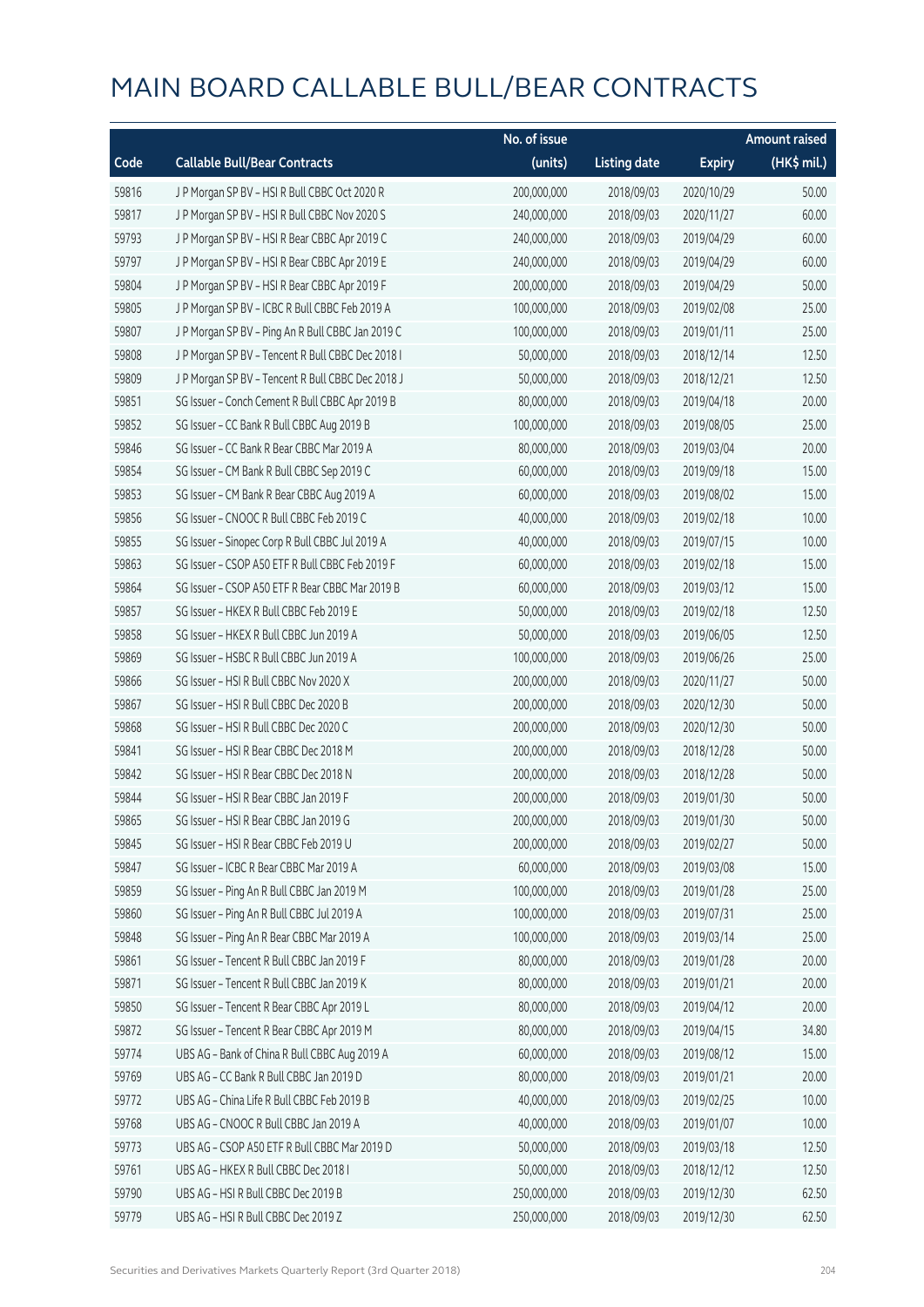|       |                                                            | No. of issue |                     |               | <b>Amount raised</b> |
|-------|------------------------------------------------------------|--------------|---------------------|---------------|----------------------|
| Code  | <b>Callable Bull/Bear Contracts</b>                        | (units)      | <b>Listing date</b> | <b>Expiry</b> | (HK\$ mil.)          |
| 59776 | UBS AG - HSI R Bull CBBC Nov 2020 R                        | 250,000,000  | 2018/09/03          | 2020/11/27    | 62.50                |
| 59782 | UBS AG - HSI R Bull CBBC Dec 2020 J                        | 200,000,000  | 2018/09/03          | 2020/12/30    | 50.00                |
| 59712 | UBS AG - HSI R Bear CBBC Dec 2018 R                        | 300,000,000  | 2018/09/03          | 2018/12/28    | 75.00                |
| 59713 | UBS AG - HSI R Bear CBBC Dec 2018 T                        | 200,000,000  | 2018/09/03          | 2018/12/28    | 50.00                |
| 59714 | UBS AG - HSI R Bear CBBC Dec 2018 U                        | 250,000,000  | 2018/09/03          | 2018/12/28    | 62.50                |
| 59711 | UBS AG - HSI R Bear CBBC Jan 2019 G                        | 200,000,000  | 2018/09/03          | 2019/01/30    | 50.00                |
| 59770 | UBS AG - ICBC R Bull CBBC Jan 2019 D                       | 100,000,000  | 2018/09/03          | 2019/01/14    | 25.00                |
| 59767 | UBS AG - Petrochina R Bull CBBC Jan 2019 D                 | 60,000,000   | 2018/09/03          | 2019/01/21    | 15.00                |
| 59771 | UBS AG - Ping An R Bull CBBC Feb 2019 A                    | 80,000,000   | 2018/09/03          | 2019/02/18    | 20.00                |
| 59764 | UBS AG - Tencent R Bull CBBC Dec 2018 G                    | 30,000,000   | 2018/09/03          | 2018/12/20    | 10.20                |
| 59766 | UBS AG - Tencent R Bull CBBC Jan 2019 T                    | 30,000,000   | 2018/09/03          | 2019/01/14    | 10.20                |
| 59745 | Bank Vontobel - HKEX R Bull CBBC Feb 2019 B                | 40,000,000   | 2018/09/03          | 2019/02/22    | 10.00                |
| 59898 | BOCI Asia Ltd. - Geely Auto R Bull CBBC Jan 2019 A         | 40,000,000   | 2018/09/04          | 2019/01/15    | 10.16                |
| 59899 | BOCI Asia Ltd. - Sunny Optical R Bull CBBC Jan 2019 A      | 40,000,000   | 2018/09/04          | 2019/01/15    | 10.16                |
| 59905 | BNP Paribas Issuance B.V. - CC Bank R Bull CBBC Sep 2019 E | 100,000,000  | 2018/09/04          | 2019/09/27    | 25.00                |
| 59906 | BNP Paribas Issuance B.V. - CC Bank R Bear CBBC May 2019 B | 100,000,000  | 2018/09/04          | 2019/05/30    | 25.00                |
| 59904 | BNP Paribas Issuance B.V. - HKEX R Bear CBBC Mar 2019 O    | 50,000,000   | 2018/09/04          | 2019/03/28    | 12.50                |
| 59910 | BNP Paribas Issuance B.V. - HSI R Bull CBBC Nov 2019 C     | 250,000,000  | 2018/09/04          | 2019/11/28    | 62.50                |
| 59907 | BNP Paribas Issuance B.V. - HSI R Bear CBBC Feb 2019 I     | 250,000,000  | 2018/09/04          | 2019/02/27    | 62.50                |
| 59908 | BNP Paribas Issuance B.V. - HSI R Bear CBBC Feb 2019 L     | 250,000,000  | 2018/09/04          | 2019/02/27    | 62.50                |
| 59909 | BNP Paribas Issuance B.V. - HSI R Bear CBBC Feb 2019 M     | 250,000,000  | 2018/09/04          | 2019/02/27    | 62.50                |
| 59903 | BNP Paribas Issuance B.V. - Tencent R Bear CBBC Apr 2019 N | 50,000,000   | 2018/09/04          | 2019/04/29    | 12.50                |
| 59991 | Credit Suisse AG - HKEX R Bull CBBC Jan 2019 S             | 50,000,000   | 2018/09/04          | 2019/01/30    | 12.50                |
| 59984 | Credit Suisse AG - HSI R Bull CBBC Oct 2019 X              | 200,000,000  | 2018/09/04          | 2019/10/30    | 50.00                |
| 59989 | Credit Suisse AG - HSI R Bull CBBC Oct 2019 Y              | 200,000,000  | 2018/09/04          | 2019/10/30    | 50.00                |
| 59982 | Credit Suisse AG - HSI R Bull CBBC Dec 2019 J              | 200,000,000  | 2018/09/04          | 2019/12/30    | 50.00                |
| 59975 | Credit Suisse AG - HSI R Bear CBBC Dec 2018 P              | 200,000,000  | 2018/09/04          | 2018/12/28    | 50.00                |
| 59978 | Credit Suisse AG - HSI R Bear CBBC Dec 2018 U              | 200,000,000  | 2018/09/04          | 2018/12/28    | 50.00                |
| 59976 | Credit Suisse AG - HSI R Bear CBBC Jan 2019 J              | 200,000,000  | 2018/09/04          | 2019/01/30    | 50.00                |
| 59979 | Credit Suisse AG - HSI R Bear CBBC Jan 2019 K              | 200,000,000  | 2018/09/04          | 2019/01/30    | 50.00                |
| 59981 | Credit Suisse AG - Ping An R Bull CBBC Jan 2019 T          | 80,000,000   | 2018/09/04          | 2019/01/30    | 20.00                |
| 59992 | Credit Suisse AG - Tencent R Bull CBBC Jan 2019 H          | 50,000,000   | 2018/09/04          | 2019/01/25    | 12.50                |
| 59980 | Credit Suisse AG - Tencent R Bear CBBC Jan 2019 Y          | 50,000,000   | 2018/09/04          | 2019/01/18    | 12.50                |
| 60071 | Goldman Sachs SP (Asia) - AAC Tech R Bull CBBC Feb 2019 A  | 40,000,000   | 2018/09/04          | 2019/02/27    | 10.00                |
| 60058 | Goldman Sachs SP (Asia) - HKEX R Bull CBBC Jan 2019 H      | 100,000,000  | 2018/09/04          | 2019/01/31    | 25.00                |
| 60063 | Goldman Sachs SP (Asia) - HKEX R Bull CBBC Jan 2019 I      | 100,000,000  | 2018/09/04          | 2019/01/31    | 25.00                |
| 60073 | Goldman Sachs SP (Asia) - HSBC R Bull CBBC Sep 2019 C      | 100,000,000  | 2018/09/04          | 2019/09/27    | 25.00                |
| 60066 | Goldman Sachs SP (Asia) - HSI R Bull CBBC Nov 2020 G       | 200,000,000  | 2018/09/04          | 2020/11/27    | 50.00                |
| 60067 | Goldman Sachs SP (Asia) - HSI R Bull CBBC Nov 2020 H       | 200,000,000  | 2018/09/04          | 2020/11/27    | 50.00                |
| 60076 | Goldman Sachs SP (Asia) - HSI R Bull CBBC Dec 2020 H       | 200,000,000  | 2018/09/04          | 2020/12/30    | 50.00                |
| 60032 | Goldman Sachs SP (Asia) - HSI R Bear CBBC Jan 2019 N       | 200,000,000  | 2018/09/04          | 2019/01/30    | 50.00                |
| 60035 | Goldman Sachs SP (Asia) - HSI R Bear CBBC Jan 2019 O       | 200,000,000  | 2018/09/04          | 2019/01/30    | 50.00                |
| 60036 | Goldman Sachs SP (Asia) - Ping An R Bull CBBC Jul 2019 M   | 100,000,000  | 2018/09/04          | 2019/07/25    | 25.00                |
| 60065 | Goldman Sachs SP (Asia) - Tencent R Bull CBBC Jan 2019 I   | 100,000,000  | 2018/09/04          | 2019/01/30    | 25.00                |
| 59946 | HK Bank - ABC R Bull CBBC Apr 2019 A                       | 100,000,000  | 2018/09/04          | 2019/04/23    | 25.00                |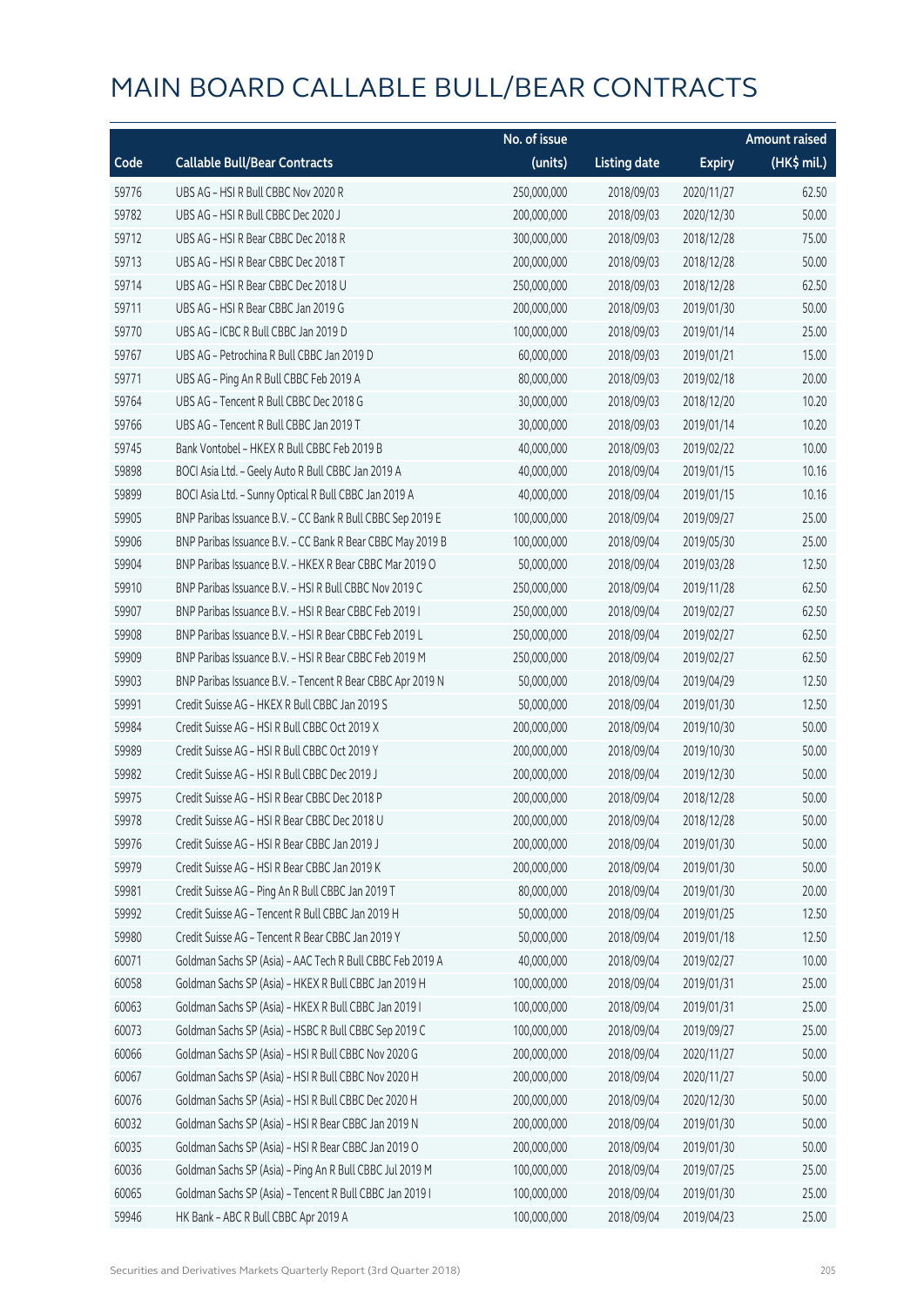|       |                                                       | No. of issue |                     |               | <b>Amount raised</b> |
|-------|-------------------------------------------------------|--------------|---------------------|---------------|----------------------|
| Code  | <b>Callable Bull/Bear Contracts</b>                   | (units)      | <b>Listing date</b> | <b>Expiry</b> | (HK\$ mil.)          |
| 59934 | HK Bank - AIA R Bull CBBC Mar 2019 D                  | 80,000,000   | 2018/09/04          | 2019/03/04    | 20.00                |
| 59948 | HK Bank - CNOOC R Bull CBBC Mar 2019 B                | 50,000,000   | 2018/09/04          | 2019/03/11    | 12.50                |
| 59947 | HK Bank - CNOOC R Bear CBBC Mar 2019 A                | 40,000,000   | 2018/09/04          | 2019/03/25    | 14.00                |
| 59945 | HK Bank - Sinopec Corp R Bull CBBC Feb 2019 B         | 80,000,000   | 2018/09/04          | 2019/02/11    | 20.00                |
| 59929 | HK Bank - CSOP A50 ETF R Bull CBBC Feb 2019 D         | 50,000,000   | 2018/09/04          | 2019/02/11    | 12.50                |
| 59943 | HK Bank - HKEX R Bull CBBC Mar 2019 E                 | 50,000,000   | 2018/09/04          | 2019/03/14    | 12.50                |
| 59938 | HK Bank - HKEX R Bear CBBC Mar 2019 A                 | 40,000,000   | 2018/09/04          | 2019/03/25    | 20.00                |
| 59930 | HK Bank - HSCEI R Bear CBBC Mar 2019 A                | 50,000,000   | 2018/09/04          | 2019/03/28    | 12.50                |
| 59928 | HK Bank - HSI R Bull CBBC Jul 2019 I                  | 150,000,000  | 2018/09/04          | 2019/07/30    | 37.50                |
| 59927 | HK Bank - HSI R Bear CBBC Jan 2019 J                  | 150,000,000  | 2018/09/04          | 2019/01/30    | 37.50                |
| 59944 | HK Bank - Sunny Optical R Bull CBBC Feb 2019 D        | 40,000,000   | 2018/09/04          | 2019/02/18    | 10.00                |
| 59936 | HK Bank - Tencent R Bull CBBC Mar 2019 M              | 60,000,000   | 2018/09/04          | 2019/03/11    | 15.00                |
| 59937 | HK Bank - WuXi Bio R Bull CBBC Feb 2019 C             | 40,000,000   | 2018/09/04          | 2019/02/18    | 10.00                |
| 59911 | Haitong Int'l Sec - HSI R Bull CBBC Sep 2019 E        | 150,000,000  | 2018/09/04          | 2019/09/27    | 37.50                |
| 59912 | Haitong Int'l Sec - HSI R Bull CBBC Sep 2019 F        | 150,000,000  | 2018/09/04          | 2019/09/27    | 37.50                |
| 59913 | Haitong Int'l Sec - HSI R Bull CBBC Sep 2019 G        | 150,000,000  | 2018/09/04          | 2019/09/27    | 59.40                |
| 59917 | Haitong Int'l Sec - HSI R Bull CBBC Oct 2019 C        | 150,000,000  | 2018/09/04          | 2019/10/30    | 52.80                |
| 59921 | Haitong Int'l Sec - HSI R Bear CBBC Dec 2018 A        | 150,000,000  | 2018/09/04          | 2018/12/28    | 37.50                |
| 59923 | Haitong Int'l Sec - HSI R Bear CBBC Dec 2018 B        | 150,000,000  | 2018/09/04          | 2018/12/28    | 37.50                |
| 59925 | Haitong Int'l Sec - HSI R Bear CBBC Dec 2018 C        | 150,000,000  | 2018/09/04          | 2018/12/28    | 37.50                |
| 59922 | Haitong Int'l Sec - HSI R Bear CBBC Jan 2019 D        | 150,000,000  | 2018/09/04          | 2019/01/30    | 37.50                |
| 59926 | Haitong Int'l Sec - HSI R Bear CBBC Jan 2019 E        | 150,000,000  | 2018/09/04          | 2019/01/30    | 45.00                |
| 59974 | J P Morgan SP BV - CM Bank R Bull CBBC Jul 2019 A     | 150,000,000  | 2018/09/04          | 2019/07/19    | 37.50                |
| 59970 | J P Morgan SP BV - HSI R Bull CBBC Nov 2020 J         | 200,000,000  | 2018/09/04          | 2020/11/27    | 50.00                |
| 60083 | J P Morgan SP BV - HSI R Bull CBBC Nov 2020 T         | 200,000,000  | 2018/09/04          | 2020/11/27    | 50.00                |
| 60089 | J P Morgan SP BV - HSI R Bull CBBC Nov 2020 U         | 240,000,000  | 2018/09/04          | 2020/11/27    | 60.00                |
| 60093 | J P Morgan SP BV - HSI R Bull CBBC Nov 2020 V         | 200,000,000  | 2018/09/04          | 2020/11/27    | 50.00                |
| 59965 | J P Morgan SP BV - HSI R Bear CBBC Apr 2019 G         | 240,000,000  | 2018/09/04          | 2019/04/29    | 60.00                |
| 59967 | J P Morgan SP BV - HSI R Bear CBBC Apr 2019 H         | 200,000,000  | 2018/09/04          | 2019/04/29    | 50.00                |
| 59973 | J P Morgan SP BV - Tencent R Bull CBBC Dec 2018 K     | 50,000,000   | 2018/09/04          | 2018/12/14    | 12.50                |
| 59931 | Macquarie Bank Ltd. - AAC Tech R Bull CBBC Jul 2019 A | 38,000,000   | 2018/09/04          | 2019/07/16    | 10.03                |
| 59932 | Macquarie Bank Ltd. - Tencent R Bull CBBC Jan 2019 R  | 22,000,000   | 2018/09/04          | 2019/01/16    | 10.01                |
| 59996 | SG Issuer - AIA R Bull CBBC Feb 2019 H                | 60,000,000   | 2018/09/04          | 2019/02/14    | 15.00                |
| 60015 | SG Issuer - China Mobile R Bull CBBC Mar 2019 B       | 100,000,000  | 2018/09/04          | 2019/03/04    | 25.00                |
| 60016 | SG Issuer - Sinopec Corp R Bear CBBC Apr 2019 A       | 40,000,000   | 2018/09/04          | 2019/04/15    | 10.00                |
| 60018 | SG Issuer - Geely Auto R Bull CBBC Mar 2019 B         | 40,000,000   | 2018/09/04          | 2019/03/04    | 10.00                |
| 59997 | SG Issuer - Galaxy Ent R Bear CBBC Jul 2019 C         | 80,000,000   | 2018/09/04          | 2019/07/05    | 20.00                |
| 60021 | SG Issuer - HKEX R Bull CBBC Jun 2019 B               | 50,000,000   | 2018/09/04          | 2019/06/13    | 12.50                |
| 60019 | SG Issuer - HKEX R Bear CBBC Apr 2019 A               | 50,000,000   | 2018/09/04          | 2019/04/04    | 19.00                |
| 60010 | SG Issuer - HSI R Bull CBBC Nov 2020 Y                | 200,000,000  | 2018/09/04          | 2020/11/27    | 50.00                |
| 60013 | SG Issuer - HSI R Bull CBBC Nov 2020 Z                | 200,000,000  | 2018/09/04          | 2020/11/27    | 50.00                |
| 59995 | SG Issuer - HSI R Bull CBBC Dec 2020 D                | 200,000,000  | 2018/09/04          | 2020/12/30    | 50.00                |
| 60014 | SG Issuer - HSI R Bull CBBC Dec 2020 E                | 200,000,000  | 2018/09/04          | 2020/12/30    | 50.00                |
| 59993 | SG Issuer - HSI R Bear CBBC Jan 2019 I                | 200,000,000  | 2018/09/04          | 2019/01/30    | 50.00                |
| 59994 | SG Issuer - HSI R Bear CBBC Feb 2019 V                | 200,000,000  | 2018/09/04          | 2019/02/27    | 50.00                |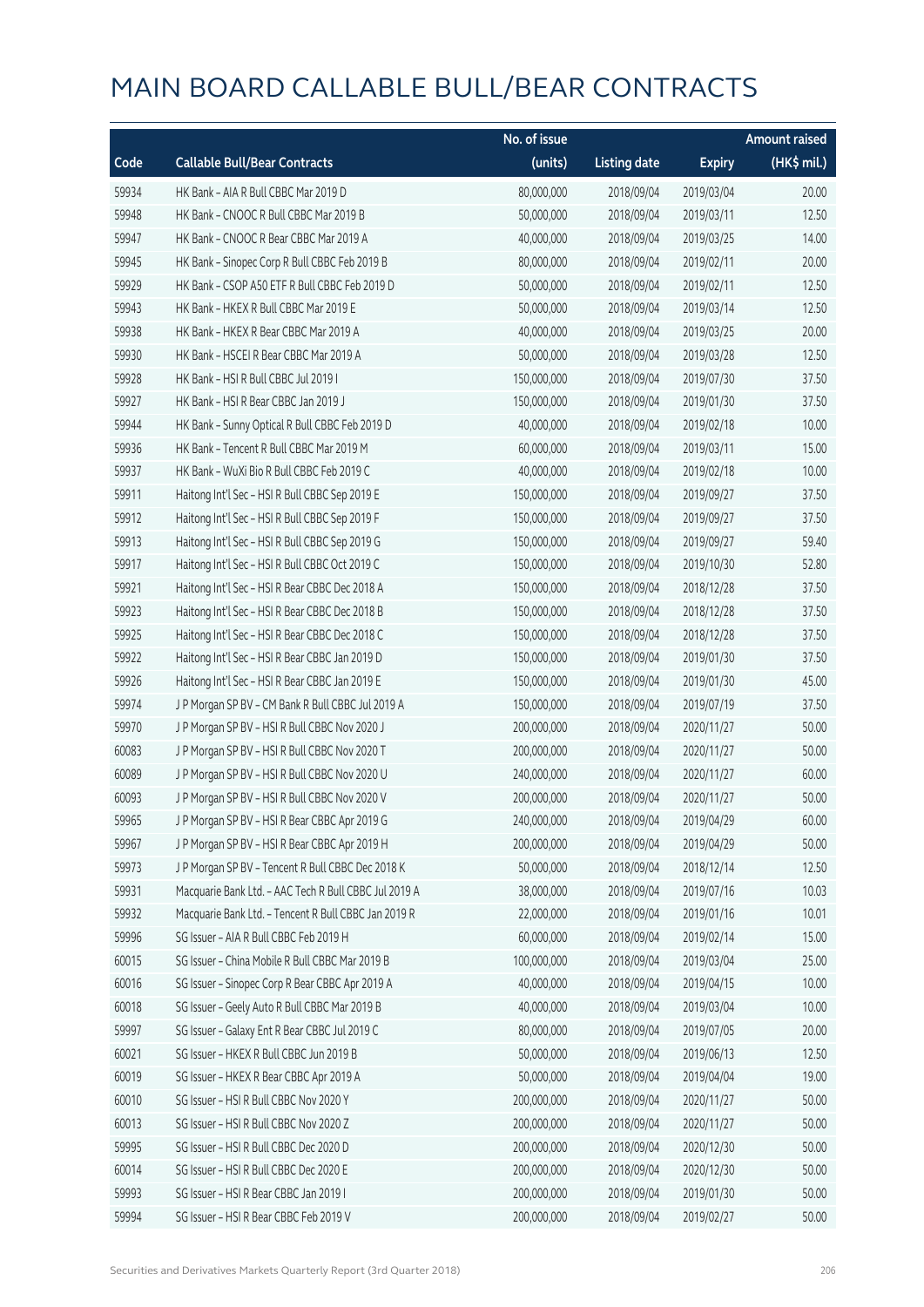|       |                                                               | No. of issue |                     |               | <b>Amount raised</b> |
|-------|---------------------------------------------------------------|--------------|---------------------|---------------|----------------------|
| Code  | <b>Callable Bull/Bear Contracts</b>                           | (units)      | <b>Listing date</b> | <b>Expiry</b> | $(HK\$ mil.)         |
| 60002 | SG Issuer - HSI R Bear CBBC Mar 2019 G                        | 200,000,000  | 2018/09/04          | 2019/03/28    | 50.00                |
| 60007 | SG Issuer - Ping An R Bull CBBC Feb 2019 M                    | 100,000,000  | 2018/09/04          | 2019/02/25    | 25.00                |
| 60028 | SG Issuer - Tencent R Bull CBBC Dec 2018 P                    | 80,000,000   | 2018/09/04          | 2018/12/10    | 20.00                |
| 60030 | SG Issuer - Tencent R Bull CBBC Dec 2018 S                    | 80,000,000   | 2018/09/04          | 2018/12/18    | 20.00                |
| 60000 | SG Issuer - Tencent R Bear CBBC Apr 2019 N                    | 80,000,000   | 2018/09/04          | 2019/04/08    | 20.00                |
| 60031 | SG Issuer - Tencent R Bear CBBC Apr 2019 O                    | 80,000,000   | 2018/09/04          | 2019/04/11    | 47.20                |
| 59958 | UBS AG - HKEX R Bull CBBC Feb 2019 C                          | 50,000,000   | 2018/09/04          | 2019/02/11    | 12.50                |
| 59959 | UBS AG - HKEX R Bull CBBC Feb 2019 D                          | 50,000,000   | 2018/09/04          | 2019/02/25    | 12.50                |
| 59961 | UBS AG - HKEX R Bull CBBC Mar 2019 A                          | 50,000,000   | 2018/09/04          | 2019/03/11    | 12.50                |
| 59956 | UBS AG - HSI R Bull CBBC Dec 2019 L                           | 250,000,000  | 2018/09/04          | 2019/12/30    | 62.50                |
| 59955 | UBS AG - HSI R Bull CBBC Oct 2020 S                           | 200,000,000  | 2018/09/04          | 2020/10/29    | 50.00                |
| 59964 | UBS AG - HSI R Bull CBBC Dec 2020 K                           | 250,000,000  | 2018/09/04          | 2020/12/30    | 62.50                |
| 59949 | UBS AG - HSI R Bear CBBC Dec 2018 X                           | 200,000,000  | 2018/09/04          | 2018/12/28    | 50.00                |
| 59950 | UBS AG - HSI R Bear CBBC Jan 2019 H                           | 300,000,000  | 2018/09/04          | 2019/01/30    | 75.00                |
| 59962 | UBS AG - Tencent R Bull CBBC Jun 2019 B                       | 30,000,000   | 2018/09/04          | 2019/06/10    | 10.20                |
| 59963 | UBS AG - Tencent R Bull CBBC Jun 2019 C                       | 30,000,000   | 2018/09/04          | 2019/06/24    | 10.20                |
| 59951 | UBS AG - Tencent R Bear CBBC Dec 2018 Q                       | 30,000,000   | 2018/09/04          | 2018/12/05    | 10.20                |
| 59902 | Bank Vontobel - HSI N Bull CBBC Mar 2019 T                    | 80,000,000   | 2018/09/04          | 2019/03/28    | 20.00                |
| 59901 | Bank Vontobel - HSI N Bear CBBC Jan 2019 S                    | 80,000,000   | 2018/09/04          | 2019/01/30    | 20.00                |
| 59900 | Bank Vontobel - HSI R Bear CBBC Jan 2019 R                    | 80,000,000   | 2018/09/04          | 2019/01/30    | 20.00                |
| 60120 | BNP Paribas Issuance B.V. - HSI R Bull CBBC Nov 2019 D        | 250,000,000  | 2018/09/05          | 2019/11/28    | 62.50                |
| 60438 | Credit Suisse AG - ABC R Bull CBBC Jul 2019 A                 | 70,000,000   | 2018/09/05          | 2019/07/30    | 17.50                |
| 60441 | Credit Suisse AG - ABC R Bull CBBC Jul 2019 B                 | 70,000,000   | 2018/09/05          | 2019/07/30    | 17.50                |
| 60437 | Credit Suisse AG - Sinopec Corp R Bull CBBC Feb 2019 A        | 60,000,000   | 2018/09/05          | 2019/02/27    | 15.00                |
| 60418 | Credit Suisse AG - HSI R Bull CBBC Jul 2020 A                 | 200,000,000  | 2018/09/05          | 2020/07/30    | 50.00                |
| 60419 | Credit Suisse AG - HSI R Bull CBBC Jul 2020 B                 | 200,000,000  | 2018/09/05          | 2020/07/30    | 50.00                |
| 60447 | Credit Suisse AG - HSI R Bull CBBC Jul 2020 C                 | 200,000,000  | 2018/09/05          | 2020/07/30    | 50.00                |
| 60424 | Credit Suisse AG - HSI R Bull CBBC Aug 2020 A                 | 300,000,000  | 2018/09/05          | 2020/08/28    | 75.00                |
| 60436 | Credit Suisse AG - HSI R Bull CBBC Aug 2020 B                 | 300,000,000  | 2018/09/05          | 2020/08/28    | 75.00                |
| 60404 | Credit Suisse AG - HSI R Bear CBBC Dec 2018 I                 | 200,000,000  | 2018/09/05          | 2018/12/28    | 50.00                |
| 60405 | Credit Suisse AG - HSI R Bear CBBC Jan 2019 L                 | 200,000,000  | 2018/09/05          | 2019/01/30    | 50.00                |
| 60414 | Credit Suisse AG - HSI R Bear CBBC Feb 2019 B                 | 300,000,000  | 2018/09/05          | 2019/02/27    | 75.00                |
| 60417 | Credit Suisse AG - HSI R Bear CBBC Feb 2019 C                 | 300,000,000  | 2018/09/05          | 2019/02/27    | 75.00                |
| 60443 | Credit Suisse AG - Sunny Optical R Bull CBBC Apr 2019 A       | 40,000,000   | 2018/09/05          | 2019/04/29    | 10.00                |
| 60406 | Credit Suisse AG - Tencent R Bull CBBC Feb 2019 D             | 50,000,000   | 2018/09/05          | 2019/02/01    | 12.50                |
| 60470 | Goldman Sachs SP (Asia) - CSOP A50 ETF R Bull CBBC Nov 2019 D | 100,000,000  | 2018/09/05          | 2019/11/28    | 25.00                |
| 60467 | Goldman Sachs SP (Asia) - HKEX R Bull CBBC Jul 2019 J         | 100,000,000  | 2018/09/05          | 2019/07/25    | 25.00                |
| 60456 | Goldman Sachs SP (Asia) - HSI R Bull CBBC Oct 2020 A          | 200,000,000  | 2018/09/05          | 2020/10/29    | 50.00                |
| 60464 | Goldman Sachs SP (Asia) - HSI R Bull CBBC Oct 2020 B          | 200,000,000  | 2018/09/05          | 2020/10/29    | 50.00                |
| 60453 | Goldman Sachs SP (Asia) - HSI R Bear CBBC Jan 2019 U          | 200,000,000  | 2018/09/05          | 2019/01/30    | 50.00                |
| 60455 | Goldman Sachs SP (Asia) - Tencent R Bull CBBC Mar 2019 R      | 100,000,000  | 2018/09/05          | 2019/03/08    | 25.00                |
| 60461 | Goldman Sachs SP (Asia) - Tencent R Bull CBBC Mar 2019 S      | 100,000,000  | 2018/09/05          | 2019/03/08    | 25.00                |
| 60469 | Goldman Sachs SP (Asia) - Tencent R Bear CBBC Dec 2018 Y      | 100,000,000  | 2018/09/05          | 2018/12/31    | 25.00                |
| 60145 | HK Bank - HKEX R Bull CBBC Mar 2019 F                         | 50,000,000   | 2018/09/05          | 2019/03/07    | 12.50                |
| 60131 | HK Bank - HSI R Bull CBBC Jul 2019 J                          | 150,000,000  | 2018/09/05          | 2019/07/30    | 37.50                |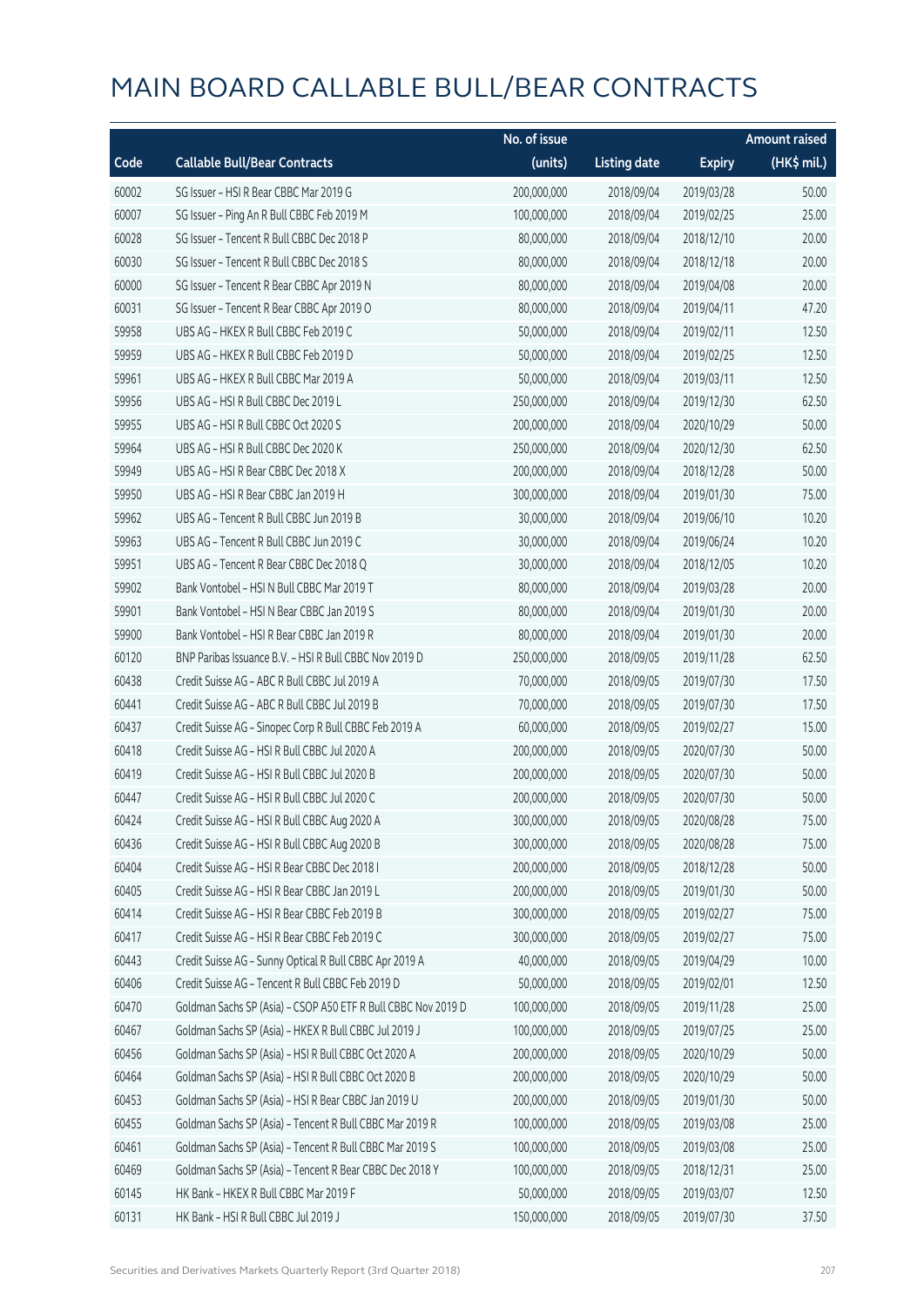|       |                                                   | No. of issue |                     |               | <b>Amount raised</b> |
|-------|---------------------------------------------------|--------------|---------------------|---------------|----------------------|
| Code  | <b>Callable Bull/Bear Contracts</b>               | (units)      | <b>Listing date</b> | <b>Expiry</b> | (HK\$ mil.)          |
| 60139 | HK Bank - HSI R Bear CBBC Jan 2019 K              | 150,000,000  | 2018/09/05          | 2019/01/30    | 37.50                |
| 60144 | HK Bank - HSI R Bear CBBC Feb 2019 C              | 150,000,000  | 2018/09/05          | 2019/02/27    | 37.50                |
| 60129 | HK Bank - Ping An R Bear CBBC Apr 2019 A          | 80,000,000   | 2018/09/05          | 2019/04/01    | 20.00                |
| 60149 | HK Bank - SUNAC R Bull CBBC Aug 2019 A            | 100,000,000  | 2018/09/05          | 2019/08/12    | 25.00                |
| 60147 | HK Bank - Tencent R Bull CBBC Jan 2019 T          | 60,000,000   | 2018/09/05          | 2019/01/28    | 15.00                |
| 60156 | HK Bank - Tencent R Bear CBBC Mar 2019 C          | 50,000,000   | 2018/09/05          | 2019/03/04    | 12.50                |
| 60101 | Haitong Int'l Sec - HSI R Bull CBBC Oct 2019 D    | 150,000,000  | 2018/09/05          | 2019/10/30    | 37.50                |
| 60111 | Haitong Int'l Sec - HSI R Bull CBBC Nov 2019 D    | 150,000,000  | 2018/09/05          | 2019/11/28    | 37.50                |
| 60097 | Haitong Int'l Sec - HSI R Bull CBBC Dec 2019 C    | 150,000,000  | 2018/09/05          | 2019/12/30    | 37.50                |
| 60185 | J P Morgan SP BV - HSI R Bull CBBC Oct 2020 D     | 240,000,000  | 2018/09/05          | 2020/10/29    | 60.00                |
| 60180 | J P Morgan SP BV - HSI R Bull CBBC Nov 2020 W     | 240,000,000  | 2018/09/05          | 2020/11/27    | 60.00                |
| 60200 | J P Morgan SP BV - HSI R Bull CBBC Nov 2020 X     | 200,000,000  | 2018/09/05          | 2020/11/27    | 50.00                |
| 60160 | J P Morgan SP BV - HSI R Bear CBBC Apr 2019 I     | 240,000,000  | 2018/09/05          | 2019/04/29    | 60.00                |
| 60179 | J P Morgan SP BV - HSI R Bear CBBC Apr 2019 J     | 200,000,000  | 2018/09/05          | 2019/04/29    | 50.00                |
| 60211 | J P Morgan SP BV - Tencent R Bull CBBC Feb 2019 B | 50,000,000   | 2018/09/05          | 2019/02/08    | 12.50                |
| 60245 | J P Morgan SP BV - Tencent R Bear CBBC Jan 2019 H | 50,000,000   | 2018/09/05          | 2019/01/18    | 12.50                |
| 60351 | SG Issuer - ABC R Bull CBBC Jul 2019 A            | 60,000,000   | 2018/09/05          | 2019/07/22    | 15.00                |
| 60324 | SG Issuer - CC Bank R Bull CBBC Aug 2019 C        | 100,000,000  | 2018/09/05          | 2019/08/12    | 25.00                |
| 60355 | SG Issuer - Galaxy Ent R Bull CBBC Mar 2019 A     | 80,000,000   | 2018/09/05          | 2019/03/29    | 20.00                |
| 60327 | SG Issuer - HKEX R Bull CBBC Jan 2019 I           | 50,000,000   | 2018/09/05          | 2019/01/15    | 12.50                |
| 60397 | SG Issuer - HSCEI R Bull CBBC Sep 2019 B          | 100,000,000  | 2018/09/05          | 2019/09/27    | 25.00                |
| 60400 | SG Issuer - HSCEI R Bull CBBC Sep 2020 A          | 100,000,000  | 2018/09/05          | 2020/09/29    | 25.00                |
| 60386 | SG Issuer - HSI R Bull CBBC Nov 2020 A            | 200,000,000  | 2018/09/05          | 2020/11/27    | 50.00                |
| 60320 | SG Issuer - HSI R Bull CBBC Dec 2020 F            | 200,000,000  | 2018/09/05          | 2020/12/30    | 50.00                |
| 60388 | SG Issuer - HSI R Bull CBBC Dec 2020 G            | 200,000,000  | 2018/09/05          | 2020/12/30    | 50.00                |
| 60394 | SG Issuer - HSI R Bull CBBC Dec 2020 H            | 200,000,000  | 2018/09/05          | 2020/12/30    | 50.00                |
| 60319 | SG Issuer - HSI R Bear CBBC Dec 2018 B            | 200,000,000  | 2018/09/05          | 2018/12/28    | 50.00                |
| 60384 | SG Issuer - HSI R Bear CBBC Jan 2019 K            | 200,000,000  | 2018/09/05          | 2019/01/30    | 50.00                |
| 60333 | SG Issuer - Ping An R Bull CBBC Feb 2019 N        | 100,000,000  | 2018/09/05          | 2019/02/26    | 25.00                |
| 60362 | SG Issuer - Sands China R Bull CBBC Jul 2019 A    | 60,000,000   | 2018/09/05          | 2019/07/08    | 15.00                |
| 60363 | SG Issuer - Sunny Optical R Bull CBBC Jul 2019 A  | 40,000,000   | 2018/09/05          | 2019/07/09    | 10.00                |
| 60364 | SG Issuer - Tencent R Bull CBBC Dec 2018 A        | 80,000,000   | 2018/09/05          | 2018/12/24    | 20.00                |
| 60347 | SG Issuer - Tencent R Bull CBBC Jan 2019 S        | 80,000,000   | 2018/09/05          | 2019/01/15    | 20.00                |
| 60367 | SG Issuer - Tencent R Bull CBBC Jan 2019 T        | 80,000,000   | 2018/09/05          | 2019/01/29    | 20.00                |
| 60372 | SG Issuer - Tencent R Bull CBBC Feb 2019 Q        | 80,000,000   | 2018/09/05          | 2019/02/18    | 20.00                |
| 60284 | UBS AG - HSI R Bull CBBC Dec 2019 Q               | 250,000,000  | 2018/09/05          | 2019/12/30    | 62.50                |
| 60294 | UBS AG - HSI R Bull CBBC Oct 2020 U               | 200,000,000  | 2018/09/05          | 2020/10/29    | 50.00                |
| 60313 | UBS AG - HSI R Bull CBBC Oct 2020 V               | 200,000,000  | 2018/09/05          | 2020/10/29    | 50.00                |
| 60258 | UBS AG - HSI R Bear CBBC Dec 2018 A               | 200,000,000  | 2018/09/05          | 2018/12/28    | 50.00                |
| 60249 | UBS AG - HSI R Bear CBBC Dec 2018 V               | 300,000,000  | 2018/09/05          | 2018/12/28    | 75.00                |
| 60262 | UBS AG - HSI R Bear CBBC Jan 2019 I               | 300,000,000  | 2018/09/05          | 2019/01/30    | 75.00                |
| 60277 | UBS AG - Tencent R Bull CBBC Mar 2019 D           | 30,000,000   | 2018/09/05          | 2019/03/04    | 10.20                |
| 60310 | UBS AG - Tencent R Bull CBBC Mar 2019 E           | 30,000,000   | 2018/09/05          | 2019/03/20    | 10.20                |
| 60589 | Credit Suisse AG - HSI R Bull CBBC Jul 2020 D     | 200,000,000  | 2018/09/06          | 2020/07/30    | 50.00                |
| 60610 | Credit Suisse AG - HSI R Bull CBBC Jul 2020 E     | 200,000,000  | 2018/09/06          | 2020/07/30    | 50.00                |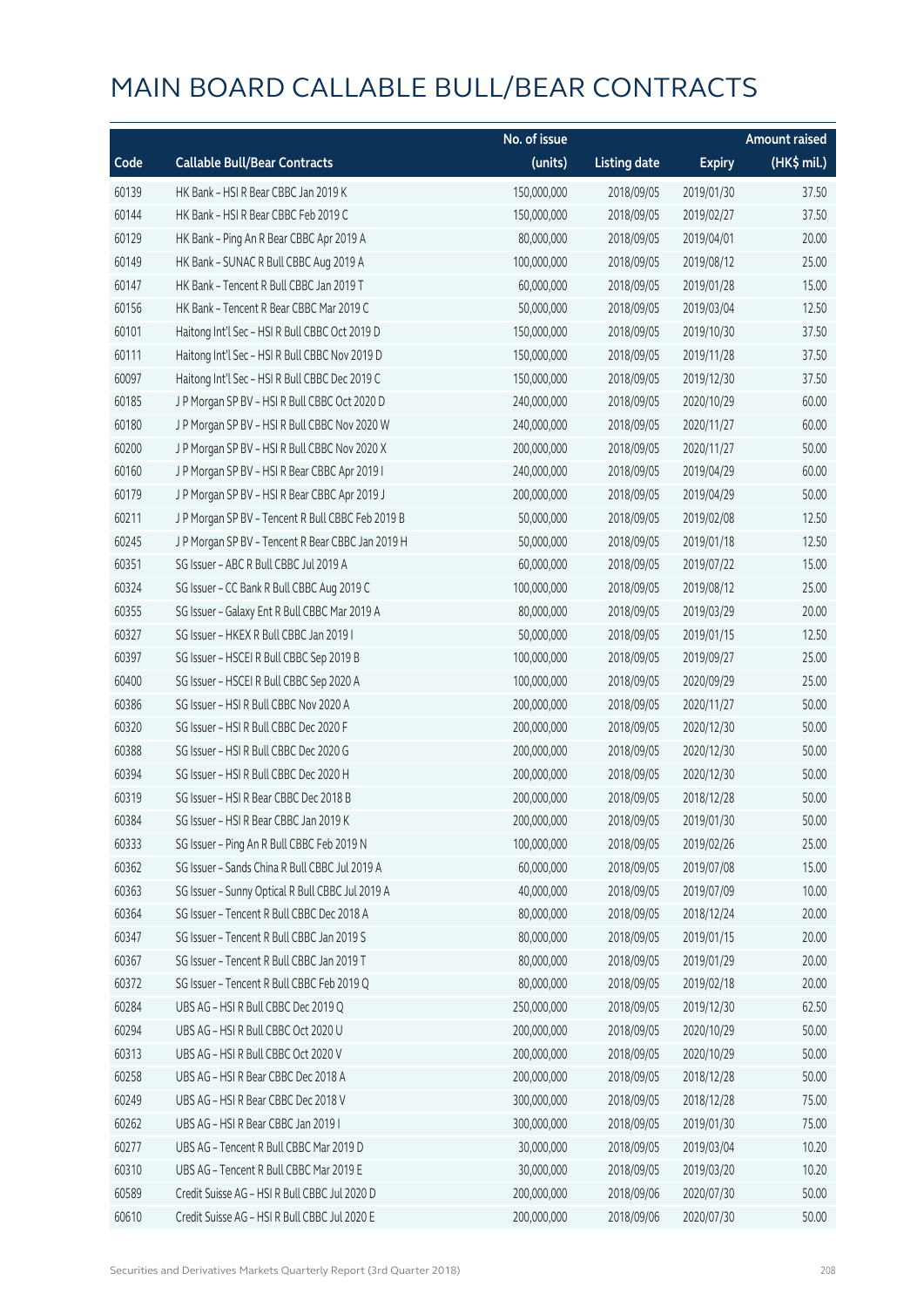|       |                                                          | No. of issue |                     |               | Amount raised |
|-------|----------------------------------------------------------|--------------|---------------------|---------------|---------------|
| Code  | <b>Callable Bull/Bear Contracts</b>                      | (units)      | <b>Listing date</b> | <b>Expiry</b> | $(HK\$ mil.)  |
| 60631 | Credit Suisse AG - HSI R Bear CBBC Dec 2018 O            | 200,000,000  | 2018/09/06          | 2018/12/28    | 50.00         |
| 60639 | Credit Suisse AG - HSI R Bear CBBC Dec 2018 Z            | 200,000,000  | 2018/09/06          | 2018/12/28    | 50.00         |
| 60638 | Credit Suisse AG - HSI R Bear CBBC Jan 2019 T            | 200,000,000  | 2018/09/06          | 2019/01/30    | 50.00         |
| 60612 | Credit Suisse AG - Tencent R Bull CBBC Jan 2019 I        | 50,000,000   | 2018/09/06          | 2019/01/30    | 12.50         |
| 60629 | Credit Suisse AG - Tencent R Bear CBBC Jan 2019 Z        | 50,000,000   | 2018/09/06          | 2019/01/30    | 12.50         |
| 60648 | Bank of East Asia - AIA R Bear CBBC Mar 2019 A           | 40,000,000   | 2018/09/06          | 2019/03/22    | 10.00         |
| 60651 | Bank of East Asia - Galaxy Ent R Bull CBBC Mar 2019 H    | 12,000,000   | 2018/09/06          | 2019/03/22    | 10.20         |
| 60642 | Bank of East Asia - Ping An R Bear CBBC Mar 2019 A       | 60,000,000   | 2018/09/06          | 2019/03/22    | 15.00         |
| 60640 | Bank of East Asia - Tencent R Bear CBBC Sep 2019 A       | 30,000,000   | 2018/09/06          | 2019/09/06    | 10.50         |
| 60742 | Goldman Sachs SP (Asia) - HSI R Bull CBBC Oct 2020 C     | 200,000,000  | 2018/09/06          | 2020/10/29    | 50.00         |
| 60756 | Goldman Sachs SP (Asia) - HSI R Bull CBBC Oct 2020 D     | 200,000,000  | 2018/09/06          | 2020/10/29    | 50.00         |
| 60758 | Goldman Sachs SP (Asia) - HSI R Bear CBBC Dec 2018 T     | 200,000,000  | 2018/09/06          | 2018/12/28    | 50.00         |
| 60763 | Goldman Sachs SP (Asia) - HSI R Bear CBBC Dec 2018 W     | 200,000,000  | 2018/09/06          | 2018/12/28    | 50.00         |
| 60769 | Goldman Sachs SP (Asia) - Tencent R Bull CBBC Dec 2019 D | 100,000,000  | 2018/09/06          | 2019/12/30    | 25.00         |
| 60510 | HK Bank - Conch Cement R Bull CBBC Mar 2019 C            | 40,000,000   | 2018/09/06          | 2019/03/11    | 10.00         |
| 60518 | HK Bank - HSCEI R Bear CBBC Mar 2019 B                   | 50,000,000   | 2018/09/06          | 2019/03/28    | 12.50         |
| 60497 | HK Bank - HSI R Bull CBBC Jul 2019 K                     | 100,000,000  | 2018/09/06          | 2019/07/30    | 25.00         |
| 60511 | HK Bank - HSI R Bear CBBC Mar 2019 A                     | 150,000,000  | 2018/09/06          | 2019/03/28    | 37.50         |
| 60507 | HK Bank - Ping An R Bull CBBC Mar 2019 E                 | 100,000,000  | 2018/09/06          | 2019/03/04    | 25.00         |
| 60494 | HK Bank - Tencent R Bull CBBC Jan 2019 U                 | 60,000,000   | 2018/09/06          | 2019/01/31    | 15.00         |
| 60498 | HK Bank - Tencent R Bull CBBC Apr 2019 H                 | 60,000,000   | 2018/09/06          | 2019/04/15    | 24.00         |
| 60471 | Haitong Int'l Sec - Tencent R Bull CBBC Feb 2019 J       | 40,000,000   | 2018/09/06          | 2019/02/28    | 10.00         |
| 60477 | Haitong Int'l Sec - Tencent R Bull CBBC Feb 2019 K       | 40,000,000   | 2018/09/06          | 2019/02/28    | 12.56         |
| 60481 | Haitong Int'l Sec - Tencent R Bull CBBC Feb 2019 L       | 40,000,000   | 2018/09/06          | 2019/02/27    | 16.48         |
| 60552 | J P Morgan SP BV - HSI R Bull CBBC Oct 2020 S            | 200,000,000  | 2018/09/06          | 2020/10/29    | 50.00         |
| 60547 | J P Morgan SP BV - HSI R Bull CBBC Nov 2020 Y            | 240,000,000  | 2018/09/06          | 2020/11/27    | 60.00         |
| 60553 | J P Morgan SP BV - HSI R Bear CBBC Apr 2019 K            | 240,000,000  | 2018/09/06          | 2019/04/29    | 60.00         |
| 60558 | J P Morgan SP BV - HSI R Bear CBBC Apr 2019 L            | 200,000,000  | 2018/09/06          | 2019/04/29    | 50.00         |
| 60579 | J P Morgan SP BV - HSI R Bear CBBC Apr 2019 M            | 240,000,000  | 2018/09/06          | 2019/04/29    | 60.00         |
| 60586 | J P Morgan SP BV - Tencent R Bull CBBC Feb 2019 C        | 50,000,000   | 2018/09/06          | 2019/02/08    | 12.50         |
| 60587 | J P Morgan SP BV - Tencent R Bear CBBC Jan 2019 I        | 50,000,000   | 2018/09/06          | 2019/01/18    | 12.50         |
| 60588 | JP Morgan SP BV - Tencent R Bear CBBC Jan 2019 J         | 50,000,000   | 2018/09/06          | 2019/01/18    | 12.50         |
| 60653 | Macquarie Bank Ltd. - Tencent R Bull CBBC Jan 2019 S     | 22,900,000   | 2018/09/06          | 2019/01/16    | 10.03         |
| 60680 | SG Issuer - China Life R Bull CBBC Feb 2019 B            | 40,000,000   | 2018/09/06          | 2019/02/18    | 10.00         |
| 60661 | SG Issuer - HSI R Bull CBBC Oct 2020 M                   | 200,000,000  | 2018/09/06          | 2020/10/29    | 50.00         |
| 60725 | SG Issuer - HSI R Bull CBBC Oct 2020 N                   | 200,000,000  | 2018/09/06          | 2020/10/29    | 50.00         |
| 60666 | SG Issuer - HSI R Bull CBBC Nov 2020 B                   | 200,000,000  | 2018/09/06          | 2020/11/27    | 50.00         |
| 60717 | SG Issuer - HSI R Bear CBBC Dec 2018 G                   | 200,000,000  | 2018/09/06          | 2018/12/28    | 50.00         |
| 60722 | SG Issuer - HSI R Bear CBBC Jan 2019 N                   | 200,000,000  | 2018/09/06          | 2019/01/30    | 50.00         |
| 60723 | SG Issuer - HSI R Bear CBBC Feb 2019 W                   | 200,000,000  | 2018/09/06          | 2019/02/27    | 50.00         |
| 60727 | SG Issuer - PetroChina R Bull CBBC Feb 2019 C            | 40,000,000   | 2018/09/06          | 2019/02/18    | 10.00         |
| 60728 | SG Issuer - PetroChina R Bull CBBC Mar 2019 A            | 40,000,000   | 2018/09/06          | 2019/03/06    | 10.00         |
| 60673 | SG Issuer - Ping An R Bear CBBC Feb 2019 B               | 100,000,000  | 2018/09/06          | 2019/02/13    | 25.00         |
| 60683 | SG Issuer - SUNAC R Bull CBBC Oct 2019 B                 | 80,000,000   | 2018/09/06          | 2019/10/28    | 20.00         |
| 60700 | SG Issuer - SUNAC R Bull CBBC Nov 2019 C                 | 80,000,000   | 2018/09/06          | 2019/11/18    | 20.00         |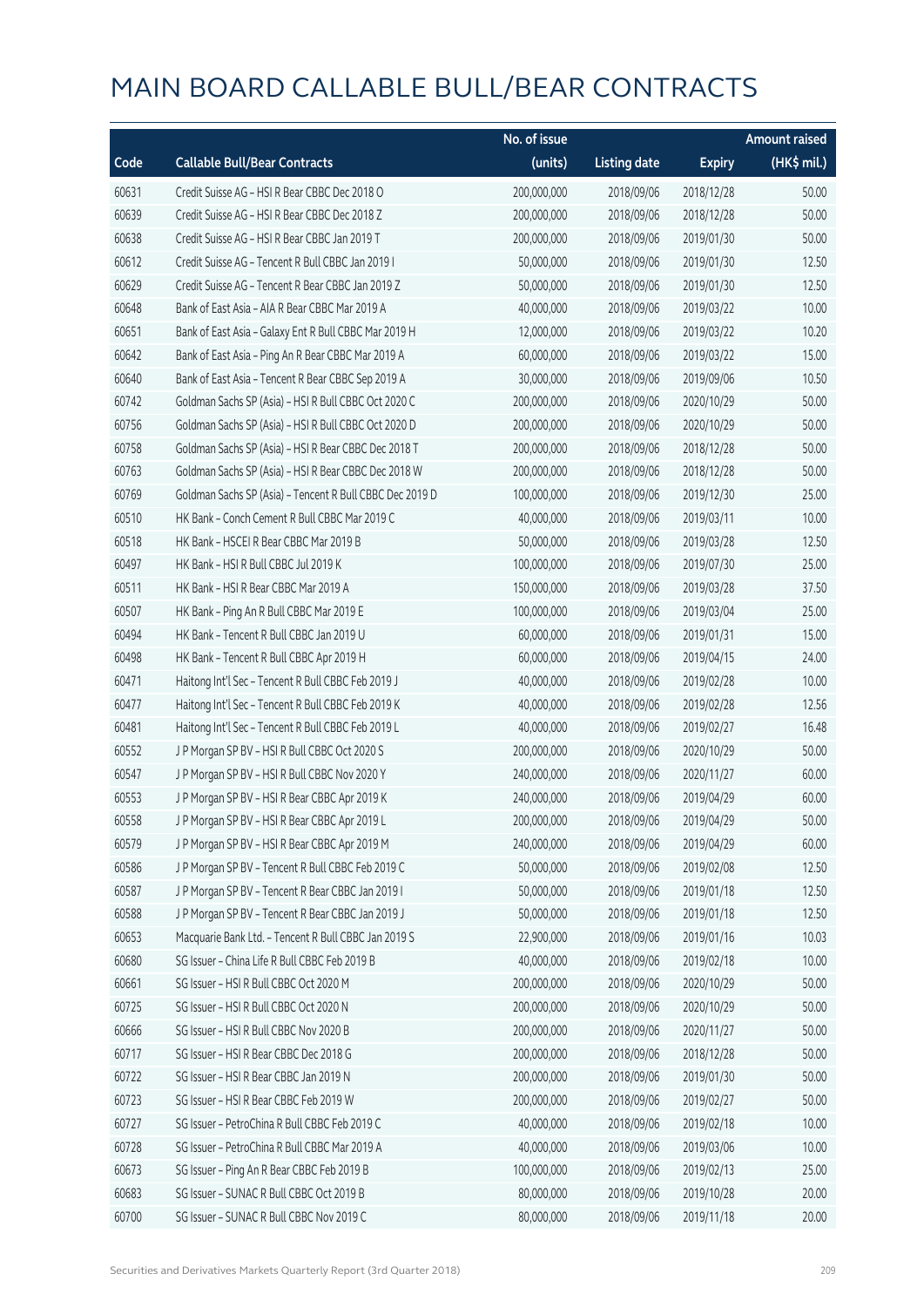|       |                                                            | No. of issue |                     |               | <b>Amount raised</b> |
|-------|------------------------------------------------------------|--------------|---------------------|---------------|----------------------|
| Code  | <b>Callable Bull/Bear Contracts</b>                        | (units)      | <b>Listing date</b> | <b>Expiry</b> | (HK\$ mil.)          |
| 60675 | SG Issuer - Tencent R Bull CBBC Dec 2018 F                 | 80,000,000   | 2018/09/06          | 2018/12/20    | 20.00                |
| 60707 | SG Issuer - Tencent R Bear CBBC Apr 2019 P                 | 80,000,000   | 2018/09/06          | 2019/04/02    | 20.00                |
| 60730 | SG Issuer - Tencent R Bear CBBC Apr 2019 Q                 | 80,000,000   | 2018/09/06          | 2019/04/03    | 20.00                |
| 60532 | UBS AG - CNOOC R Bull CBBC Jan 2019 B                      | 40,000,000   | 2018/09/06          | 2019/01/14    | 10.00                |
| 60527 | UBS AG - HSI R Bull CBBC Dec 2019 N                        | 200,000,000  | 2018/09/06          | 2019/12/30    | 50.00                |
| 60538 | UBS AG - HSI R Bear CBBC Dec 2018 J                        | 300,000,000  | 2018/09/06          | 2018/12/28    | 75.00                |
| 60543 | UBS AG - HSI R Bear CBBC Dec 2018 W                        | 200,000,000  | 2018/09/06          | 2018/12/28    | 50.00                |
| 60545 | UBS AG - HSI R Bear CBBC Dec 2018 Y                        | 300,000,000  | 2018/09/06          | 2018/12/28    | 75.00                |
| 60528 | UBS AG - Petrochina R Bull CBBC Feb 2019 A                 | 60,000,000   | 2018/09/06          | 2019/02/18    | 15.00                |
| 60529 | UBS AG - Ping An R Bull CBBC Feb 2019 B                    | 80,000,000   | 2018/09/06          | 2019/02/25    | 20.00                |
| 60484 | Bank Vontobel - HSI R Bull CBBC Mar 2019 U                 | 80,000,000   | 2018/09/06          | 2019/03/28    | 20.00                |
| 60488 | Bank Vontobel - Ping An R Bull CBBC Feb 2019 C             | 40,000,000   | 2018/09/06          | 2019/02/15    | 10.00                |
| 60483 | Bank Vontobel - Tencent R Bull CBBC Feb 2019 F             | 40,000,000   | 2018/09/06          | 2019/02/08    | 10.00                |
| 60854 | BNP Paribas Issuance B.V. - CC Bank R Bear CBBC May 2019 C | 100,000,000  | 2018/09/07          | 2019/05/30    | 25.00                |
| 60855 | BNP Paribas Issuance B.V. - HSBC R Bull CBBC Jun 2019 E    | 150,000,000  | 2018/09/07          | 2019/06/27    | 37.50                |
| 60873 | BNP Paribas Issuance B.V. - HSBC R Bull CBBC Jun 2019 F    | 150,000,000  | 2018/09/07          | 2019/06/27    | 37.50                |
| 60847 | BNP Paribas Issuance B.V. - HSI R Bull CBBC Nov 2019 E     | 250,000,000  | 2018/09/07          | 2019/11/28    | 62.50                |
| 60848 | BNP Paribas Issuance B.V. - HSI R Bull CBBC Nov 2019 F     | 250,000,000  | 2018/09/07          | 2019/11/28    | 62.50                |
| 61282 | BNP Paribas Issuance B.V. - HSI R Bear CBBC Feb 2019 F     | 250,000,000  | 2018/09/07          | 2019/02/27    | 62.50                |
| 60903 | BNP Paribas Issuance B.V. - HSI R Bear CBBC Feb 2019 N     | 250,000,000  | 2018/09/07          | 2019/02/27    | 62.50                |
| 60882 | BNP Paribas Issuance B.V. - Tencent R Bull CBBC Jul 2019 A | 50,000,000   | 2018/09/07          | 2019/07/30    | 12.50                |
| 60875 | BNP Paribas Issuance B.V. - Tencent R Bear CBBC Mar 2019 A | 50,000,000   | 2018/09/07          | 2019/03/28    | 12.50                |
| 60879 | BNP Paribas Issuance B.V. - Tencent R Bear CBBC Apr 2019 O | 50,000,000   | 2018/09/07          | 2019/04/29    | 12.50                |
| 61059 | Credit Suisse AG - HKEX R Bear CBBC Jan 2019 M             | 50,000,000   | 2018/09/07          | 2019/01/30    | 12.50                |
| 61044 | Credit Suisse AG - HSI R Bull CBBC Jul 2020 F              | 200,000,000  | 2018/09/07          | 2020/07/30    | 50.00                |
| 61045 | Credit Suisse AG - HSI R Bull CBBC Jul 2020 G              | 200,000,000  | 2018/09/07          | 2020/07/30    | 50.00                |
| 61042 | Credit Suisse AG - HSI R Bull CBBC Aug 2020 C              | 200,000,000  | 2018/09/07          | 2020/08/28    | 50.00                |
| 61043 | Credit Suisse AG - HSI R Bull CBBC Aug 2020 D              | 200,000,000  | 2018/09/07          | 2020/08/28    | 50.00                |
| 61053 | Credit Suisse AG - HSI R Bull CBBC Aug 2020 E              | 300,000,000  | 2018/09/07          | 2020/08/28    | 75.00                |
| 61060 | Credit Suisse AG - HSI R Bear CBBC Dec 2018 N              | 200,000,000  | 2018/09/07          | 2018/12/28    | 50.00                |
| 61079 | Credit Suisse AG - HSI R Bear CBBC Jan 2019 U              | 200,000,000  | 2018/09/07          | 2019/01/30    | 50.00                |
| 61084 | Credit Suisse AG - HSI R Bear CBBC Jan 2019 V              | 200,000,000  | 2018/09/07          | 2019/01/30    | 50.00                |
| 61092 | Credit Suisse AG - HSI R Bear CBBC Feb 2019 D              | 300,000,000  | 2018/09/07          | 2019/02/27    | 75.00                |
| 61057 | Credit Suisse AG - Tencent R Bull CBBC Jan 2019 J          | 50,000,000   | 2018/09/07          | 2019/01/30    | 12.50                |
| 61093 | Credit Suisse AG - Tencent R Bear CBBC Jan 2019 A          | 50,000,000   | 2018/09/07          | 2019/01/30    | 12.50                |
| 61098 | Credit Suisse AG - Tencent R Bear CBBC Jan 2019 F          | 50,000,000   | 2018/09/07          | 2019/01/25    | 12.50                |
| 61316 | Goldman Sachs SP (Asia) - AAC Tech R Bull CBBC Feb 2019 B  | 40,000,000   | 2018/09/07          | 2019/02/27    | 10.00                |
| 61318 | Goldman Sachs SP (Asia) - HSBC R Bull CBBC Sep 2019 D      | 100,000,000  | 2018/09/07          | 2019/09/27    | 25.00                |
| 61292 | Goldman Sachs SP (Asia) - HSI R Bull CBBC Oct 2020 E       | 200,000,000  | 2018/09/07          | 2020/10/29    | 50.00                |
| 61285 | Goldman Sachs SP (Asia) - HSI R Bull CBBC Dec 2020 I       | 200,000,000  | 2018/09/07          | 2020/12/30    | 50.00                |
| 61299 | Goldman Sachs SP (Asia) - HSI R Bear CBBC Jan 2019 P       | 200,000,000  | 2018/09/07          | 2019/01/30    | 50.00                |
| 61301 | Goldman Sachs SP (Asia) - HSI R Bear CBBC Jan 2019 Q       | 200,000,000  | 2018/09/07          | 2019/01/30    | 50.00                |
| 61297 | Goldman Sachs SP (Asia) - HSI R Bear CBBC Jan 2019 Z       | 200,000,000  | 2018/09/07          | 2019/01/30    | 50.00                |
| 61289 | Goldman Sachs SP (Asia) - Tencent R Bull CBBC Mar 2019 B   | 100,000,000  | 2018/09/07          | 2019/03/07    | 25.00                |
| 61293 | Goldman Sachs SP (Asia) - Tencent R Bull CBBC Mar 2019 C   | 100,000,000  | 2018/09/07          | 2019/03/07    | 25.00                |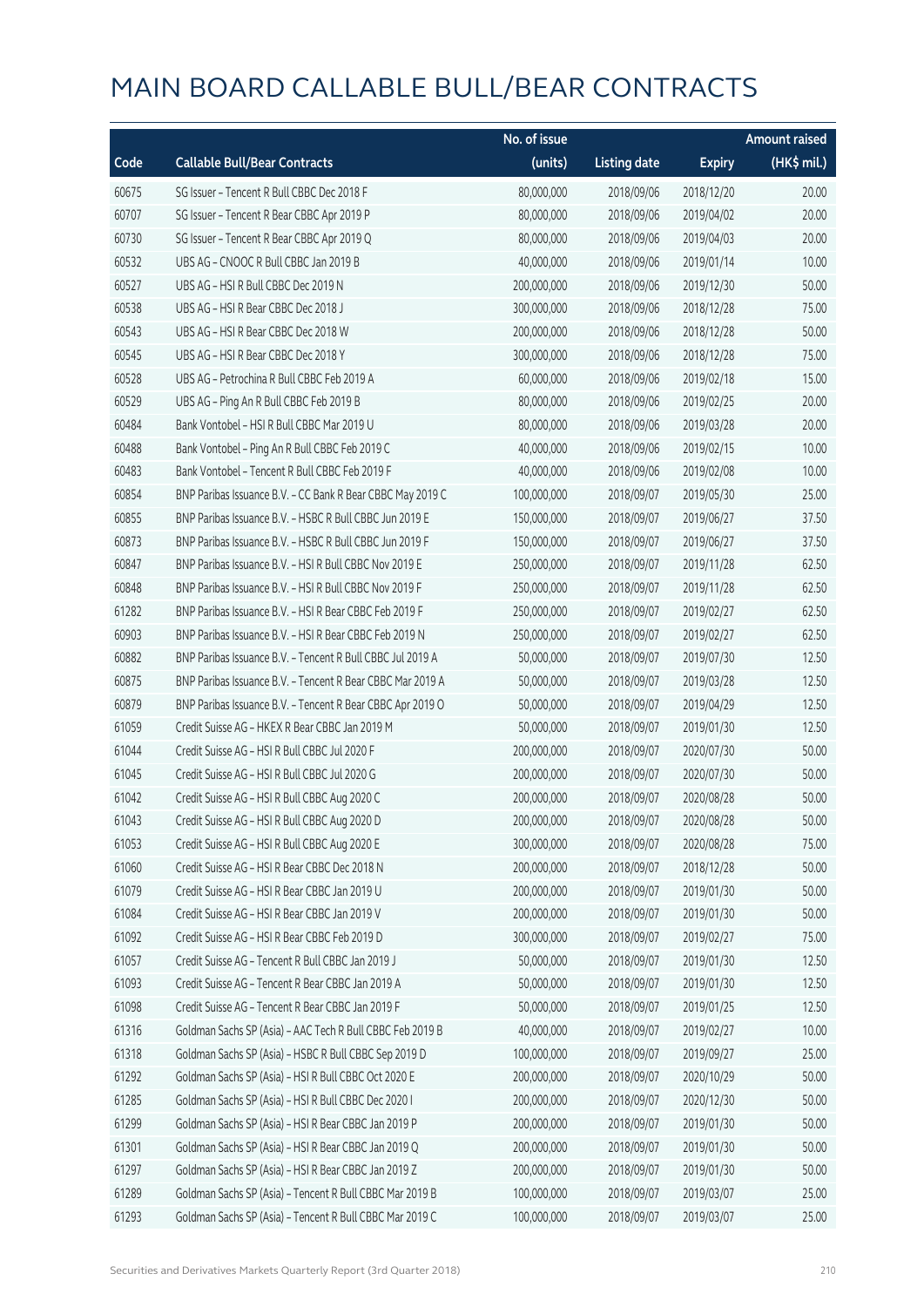|       |                                                          | No. of issue |                     |               | <b>Amount raised</b> |
|-------|----------------------------------------------------------|--------------|---------------------|---------------|----------------------|
| Code  | <b>Callable Bull/Bear Contracts</b>                      | (units)      | <b>Listing date</b> | <b>Expiry</b> | (HK\$ mil.)          |
| 61296 | Goldman Sachs SP (Asia) - Tencent R Bull CBBC Mar 2019 K | 100,000,000  | 2018/09/07          | 2019/03/07    | 25.00                |
| 61313 | Goldman Sachs SP (Asia) - Tencent R Bear CBBC Mar 2019 G | 80,000,000   | 2018/09/07          | 2019/03/07    | 20.00                |
| 61315 | Goldman Sachs SP (Asia) - Tencent R Bear CBBC Mar 2019 H | 80,000,000   | 2018/09/07          | 2019/03/07    | 20.00                |
| 60827 | HK Bank - HKEX R Bear CBBC Feb 2019 B                    | 40,000,000   | 2018/09/07          | 2019/02/11    | 10.00                |
| 60800 | HK Bank - HSI R Bull CBBC Jul 2019 L                     | 100,000,000  | 2018/09/07          | 2019/07/30    | 25.00                |
| 60809 | HK Bank - HSI R Bull CBBC Dec 2019 W                     | 150,000,000  | 2018/09/07          | 2019/12/30    | 37.50                |
| 60803 | HK Bank - HSI R Bear CBBC Jan 2019 L                     | 150,000,000  | 2018/09/07          | 2019/01/30    | 37.50                |
| 60787 | HK Bank - Tencent R Bull CBBC Jan 2019 V                 | 60,000,000   | 2018/09/07          | 2019/01/24    | 15.00                |
| 60789 | HK Bank - Tencent R Bull CBBC Mar 2019 N                 | 60,000,000   | 2018/09/07          | 2019/03/14    | 15.00                |
| 60802 | HK Bank - Tencent R Bear CBBC Feb 2019 H                 | 50,000,000   | 2018/09/07          | 2019/02/18    | 12.50                |
| 60816 | HK Bank - Tencent R Bear CBBC Mar 2019 D                 | 50,000,000   | 2018/09/07          | 2019/03/11    | 12.50                |
| 60842 | Haitong Int'l Sec - HSI R Bull CBBC Oct 2019 E           | 150,000,000  | 2018/09/07          | 2019/10/30    | 37.50                |
| 61011 | J P Morgan SP BV - HSI R Bull CBBC Sep 2020 W            | 200,000,000  | 2018/09/07          | 2020/09/29    | 50.00                |
| 61013 | J P Morgan SP BV - HSI R Bull CBBC Oct 2020 T            | 240,000,000  | 2018/09/07          | 2020/10/29    | 60.00                |
| 61015 | J P Morgan SP BV - HSI R Bear CBBC Apr 2019 N            | 200,000,000  | 2018/09/07          | 2019/04/29    | 50.00                |
| 61016 | J P Morgan SP BV - HSI R Bear CBBC Apr 2019 O            | 240,000,000  | 2018/09/07          | 2019/04/29    | 60.00                |
| 61017 | J P Morgan SP BV - HSI R Bear CBBC Apr 2019 P            | 200,000,000  | 2018/09/07          | 2019/04/29    | 50.00                |
| 60958 | J P Morgan SP BV - Tencent R Bull CBBC Dec 2018 B        | 50,000,000   | 2018/09/07          | 2018/12/14    | 12.50                |
| 60977 | J P Morgan SP BV - Tencent R Bull CBBC Dec 2018 C        | 50,000,000   | 2018/09/07          | 2018/12/21    | 12.50                |
| 60955 | J P Morgan SP BV - Tencent R Bull CBBC Dec 2018 L        | 50,000,000   | 2018/09/07          | 2018/12/21    | 12.50                |
| 61024 | J P Morgan SP BV - Tencent R Bear CBBC Dec 2018 S        | 50,000,000   | 2018/09/07          | 2018/12/21    | 12.50                |
| 61025 | J P Morgan SP BV - Tencent R Bear CBBC Jan 2019 K        | 50,000,000   | 2018/09/07          | 2019/01/11    | 12.50                |
| 61028 | J P Morgan SP BV - Tencent R Bear CBBC Feb 2019 B        | 50,000,000   | 2018/09/07          | 2019/02/15    | 12.50                |
| 61197 | SG Issuer - China Life R Bull CBBC Aug 2019 A            | 40,000,000   | 2018/09/07          | 2019/08/02    | 17.40                |
| 61193 | SG Issuer - CSOP A50 ETF R Bull CBBC Feb 2019 G          | 60,000,000   | 2018/09/07          | 2019/02/18    | 15.00                |
| 61133 | SG Issuer - HKEX R Bull CBBC Feb 2019 F                  | 50,000,000   | 2018/09/07          | 2019/02/12    | 12.50                |
| 61172 | SG Issuer - HSI R Bull CBBC Oct 2020 O                   | 200,000,000  | 2018/09/07          | 2020/10/29    | 50.00                |
| 61185 | SG Issuer - HSI R Bull CBBC Oct 2020 P                   | 200,000,000  | 2018/09/07          | 2020/10/29    | 50.00                |
| 61186 | SG Issuer - HSI R Bull CBBC Dec 2020 I                   | 200,000,000  | 2018/09/07          | 2020/12/30    | 50.00                |
| 61271 | SG Issuer - HSI R Bull CBBC Dec 2020 J                   | 200,000,000  | 2018/09/07          | 2020/12/30    | 50.00                |
| 61261 | SG Issuer - HSI R Bear CBBC Dec 2018 I                   | 200,000,000  | 2018/09/07          | 2018/12/28    | 50.00                |
| 61233 | SG Issuer - HSI R Bear CBBC Feb 2019 X                   | 200,000,000  | 2018/09/07          | 2019/02/27    | 50.00                |
| 61237 | SG Issuer - HSI R Bear CBBC Feb 2019 Y                   | 200,000,000  | 2018/09/07          | 2019/02/27    | 50.00                |
| 61138 | SG Issuer - Ping An R Bull CBBC Feb 2019 O               | 100,000,000  | 2018/09/07          | 2019/02/15    | 25.00                |
| 61199 | SG Issuer - Tencent R Bull CBBC Dec 2018 J               | 80,000,000   | 2018/09/07          | 2018/12/18    | 20.00                |
| 61220 | SG Issuer - Tencent R Bull CBBC Dec 2018 Q               | 80,000,000   | 2018/09/07          | 2018/12/31    | 20.00                |
| 61142 | SG Issuer - Tencent R Bull CBBC Jan 2019 U               | 80,000,000   | 2018/09/07          | 2019/01/29    | 20.00                |
| 61150 | SG Issuer - Tencent R Bull CBBC Feb 2019 R               | 80,000,000   | 2018/09/07          | 2019/02/12    | 20.00                |
| 61153 | SG Issuer - Tencent R Bull CBBC Feb 2019 S               | 80,000,000   | 2018/09/07          | 2019/02/15    | 20.00                |
| 61240 | SG Issuer - Tencent R Bull CBBC Feb 2019 T               | 80,000,000   | 2018/09/07          | 2019/02/27    | 47.20                |
| 61156 | SG Issuer - Tencent R Bull CBBC Dec 2019 B               | 80,000,000   | 2018/09/07          | 2019/12/19    | 20.00                |
| 61159 | SG Issuer - Tencent R Bull CBBC Dec 2019 C               | 80,000,000   | 2018/09/07          | 2019/12/20    | 20.00                |
| 61227 | SG Issuer - Tencent R Bear CBBC Feb 2019 C               | 80,000,000   | 2018/09/07          | 2019/02/28    | 20.00                |
| 61253 | SG Issuer - Tencent R Bear CBBC Apr 2019 R               | 80,000,000   | 2018/09/07          | 2019/04/08    | 20.00                |
| 60906 | UBS AG - HSI R Bull CBBC Oct 2020 W                      | 250,000,000  | 2018/09/07          | 2020/10/29    | 62.50                |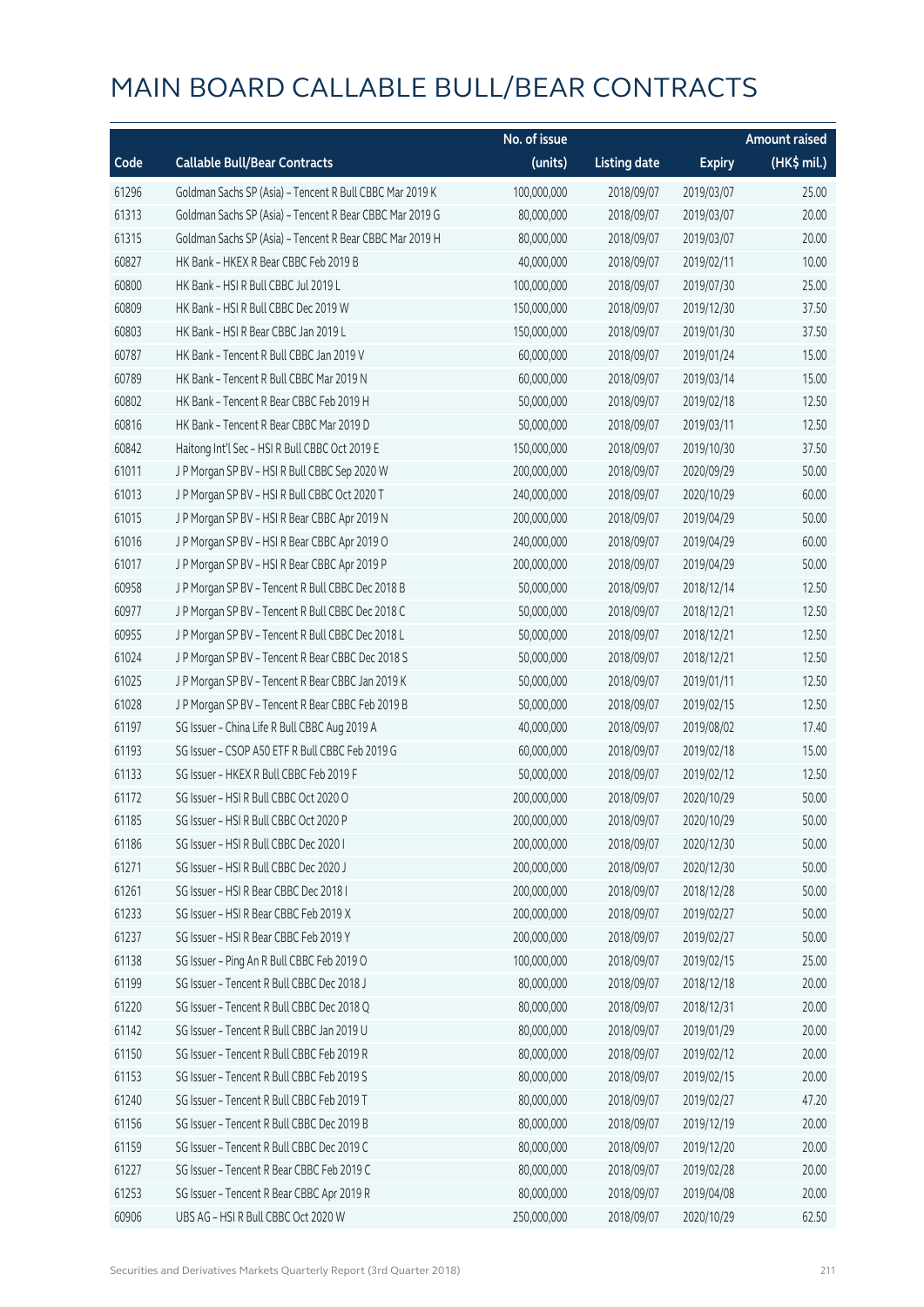|       |                                                            | No. of issue |                     |               | <b>Amount raised</b>  |
|-------|------------------------------------------------------------|--------------|---------------------|---------------|-----------------------|
| Code  | <b>Callable Bull/Bear Contracts</b>                        | (units)      | <b>Listing date</b> | <b>Expiry</b> | $(HK\frac{1}{2}mil.)$ |
| 60917 | UBS AG - HSI R Bull CBBC Nov 2020 S                        | 200,000,000  | 2018/09/07          | 2020/11/27    | 50.00                 |
| 60946 | UBS AG - HSI R Bear CBBC Dec 2018 F                        | 300,000,000  | 2018/09/07          | 2018/12/28    | 75.00                 |
| 60947 | UBS AG - HSI R Bear CBBC Dec 2018 Q                        | 200,000,000  | 2018/09/07          | 2018/12/28    | 50.00                 |
| 60951 | UBS AG - HSI R Bear CBBC Dec 2018 Z                        | 200,000,000  | 2018/09/07          | 2018/12/28    | 50.00                 |
| 60926 | UBS AG - Tencent R Bull CBBC Jan 2019 U                    | 30,000,000   | 2018/09/07          | 2019/01/03    | 10.20                 |
| 60937 | UBS AG - Tencent R Bull CBBC Jan 2019 V                    | 30,000,000   | 2018/09/07          | 2019/01/21    | 10.20                 |
| 60936 | UBS AG - Tencent R Bull CBBC Feb 2019 E                    | 30,000,000   | 2018/09/07          | 2019/02/25    | 10.20                 |
| 60944 | UBS AG - Tencent R Bull CBBC Feb 2019 F                    | 30,000,000   | 2018/09/07          | 2019/02/27    | 10.20                 |
| 61032 | UBS AG - Tencent R Bear CBBC Jan 2019 E                    | 30,000,000   | 2018/09/07          | 2019/01/07    | 10.20                 |
| 61036 | UBS AG - Tencent R Bear CBBC Jan 2019 F                    | 30,000,000   | 2018/09/07          | 2019/01/14    | 10.20                 |
| 61041 | UBS AG - Tencent R Bear CBBC Jan 2019 G                    | 30,000,000   | 2018/09/07          | 2019/01/28    | 10.20                 |
| 60784 | Bank Vontobel - HSI N Bear CBBC Jan 2019 T                 | 80,000,000   | 2018/09/07          | 2019/01/30    | 20.00                 |
| 60773 | Bank Vontobel - Tencent R Bull CBBC Feb 2019 G             | 40,000,000   | 2018/09/07          | 2019/02/08    | 10.00                 |
| 60776 | Bank Vontobel - Tencent R Bull CBBC Jun 2019 D             | 40,000,000   | 2018/09/07          | 2019/06/14    | 13.20                 |
| 60779 | Bank Vontobel - Tencent R Bear CBBC Feb 2019 B             | 40,000,000   | 2018/09/07          | 2019/02/08    | 10.00                 |
| 61440 | BNP Paribas Issuance B.V. - HSI R Bull CBBC Nov 2019 G     | 250,000,000  | 2018/09/10          | 2019/11/28    | 62.50                 |
| 61449 | BNP Paribas Issuance B.V. - HSI R Bull CBBC Nov 2019 H     | 250,000,000  | 2018/09/10          | 2019/11/28    | 62.50                 |
| 61455 | BNP Paribas Issuance B.V. - HSI R Bear CBBC Feb 2019 P     | 250,000,000  | 2018/09/10          | 2019/02/27    | 62.50                 |
| 61457 | BNP Paribas Issuance B.V. - HSI R Bear CBBC Feb 2019 Q     | 250,000,000  | 2018/09/10          | 2019/02/27    | 62.50                 |
| 61444 | BNP Paribas Issuance B.V. - Tencent R Bull CBBC Jul 2019 B | 50,000,000   | 2018/09/10          | 2019/07/30    | 12.50                 |
| 61599 | Credit Suisse AG - HSBC R Bull CBBC Mar 2019 C             | 70,000,000   | 2018/09/10          | 2019/03/28    | 17.50                 |
| 61617 | Credit Suisse AG - HSBC R Bear CBBC Feb 2019 A             | 50,000,000   | 2018/09/10          | 2019/02/15    | 12.50                 |
| 61578 | Credit Suisse AG - HSI R Bull CBBC Aug 2020 F              | 200,000,000  | 2018/09/10          | 2020/08/28    | 50.00                 |
| 61579 | Credit Suisse AG - HSI R Bull CBBC Aug 2020 G              | 200,000,000  | 2018/09/10          | 2020/08/28    | 50.00                 |
| 61619 | Credit Suisse AG - HSI R Bear CBBC Dec 2018 Q              | 200,000,000  | 2018/09/10          | 2018/12/28    | 50.00                 |
| 61624 | Credit Suisse AG - HSI R Bear CBBC Dec 2018 S              | 200,000,000  | 2018/09/10          | 2018/12/28    | 50.00                 |
| 61622 | Credit Suisse AG - HSI R Bear CBBC Jan 2019 O              | 200,000,000  | 2018/09/10          | 2019/01/30    | 50.00                 |
| 61626 | Credit Suisse AG - HSI R Bear CBBC Jan 2019 W              | 200,000,000  | 2018/09/10          | 2019/01/30    | 50.00                 |
| 61628 | Credit Suisse AG - Ping An R Bear CBBC Feb 2019 B          | 50,000,000   | 2018/09/10          | 2019/02/15    | 12.50                 |
| 61583 | Credit Suisse AG - Tencent R Bull CBBC Feb 2019 G          | 50,000,000   | 2018/09/10          | 2019/02/15    | 12.50                 |
| 61587 | Credit Suisse AG - Tencent R Bear CBBC Feb 2019 O          | 50,000,000   | 2018/09/10          | 2019/02/01    | 12.50                 |
| 61591 | Credit Suisse AG - Tencent R Bear CBBC Feb 2019 P          | 50,000,000   | 2018/09/10          | 2019/02/15    | 12.50                 |
| 61516 | Goldman Sachs SP (Asia) - HKEX R Bull CBBC Jul 2019 K      | 100,000,000  | 2018/09/10          | 2019/07/25    | 25.00                 |
| 61571 | Goldman Sachs SP (Asia) - HSBC R Bull CBBC Sep 2019 E      | 100,000,000  | 2018/09/10          | 2019/09/27    | 25.00                 |
| 61575 | Goldman Sachs SP (Asia) - HSBC R Bull CBBC Sep 2019 F      | 100,000,000  | 2018/09/10          | 2019/09/27    | 25.00                 |
| 61520 | Goldman Sachs SP (Asia) - HSI R Bull CBBC Oct 2020 F       | 200,000,000  | 2018/09/10          | 2020/10/29    | 50.00                 |
| 61514 | Goldman Sachs SP (Asia) - HSI R Bull CBBC Dec 2020 J       | 200,000,000  | 2018/09/10          | 2020/12/30    | 50.00                 |
| 61567 | Goldman Sachs SP (Asia) - HSI R Bull CBBC Dec 2020 K       | 200,000,000  | 2018/09/10          | 2020/12/30    | 50.00                 |
| 61532 | Goldman Sachs SP (Asia) - HSI R Bear CBBC Dec 2018 Y       | 200,000,000  | 2018/09/10          | 2018/12/28    | 50.00                 |
| 61547 | Goldman Sachs SP (Asia) - HSI R Bear CBBC Jan 2019 E       | 200,000,000  | 2018/09/10          | 2019/01/30    | 50.00                 |
| 61538 | Goldman Sachs SP (Asia) - HSI R Bear CBBC Jan 2019 R       | 200,000,000  | 2018/09/10          | 2019/01/30    | 50.00                 |
| 61525 | Goldman Sachs SP (Asia) - Tencent R Bull CBBC Mar 2019 T   | 100,000,000  | 2018/09/10          | 2019/03/07    | 25.00                 |
| 61531 | Goldman Sachs SP (Asia) - Tencent R Bull CBBC Mar 2019 U   | 100,000,000  | 2018/09/10          | 2019/03/07    | 25.00                 |
| 61548 | Goldman Sachs SP (Asia) - Tencent R Bear CBBC Jan 2019 E   | 100,000,000  | 2018/09/10          | 2019/01/30    | 25.00                 |
| 61354 | HK Bank - CC Bank R Bear CBBC Mar 2019 A                   | 50,000,000   | 2018/09/10          | 2019/03/04    | 12.50                 |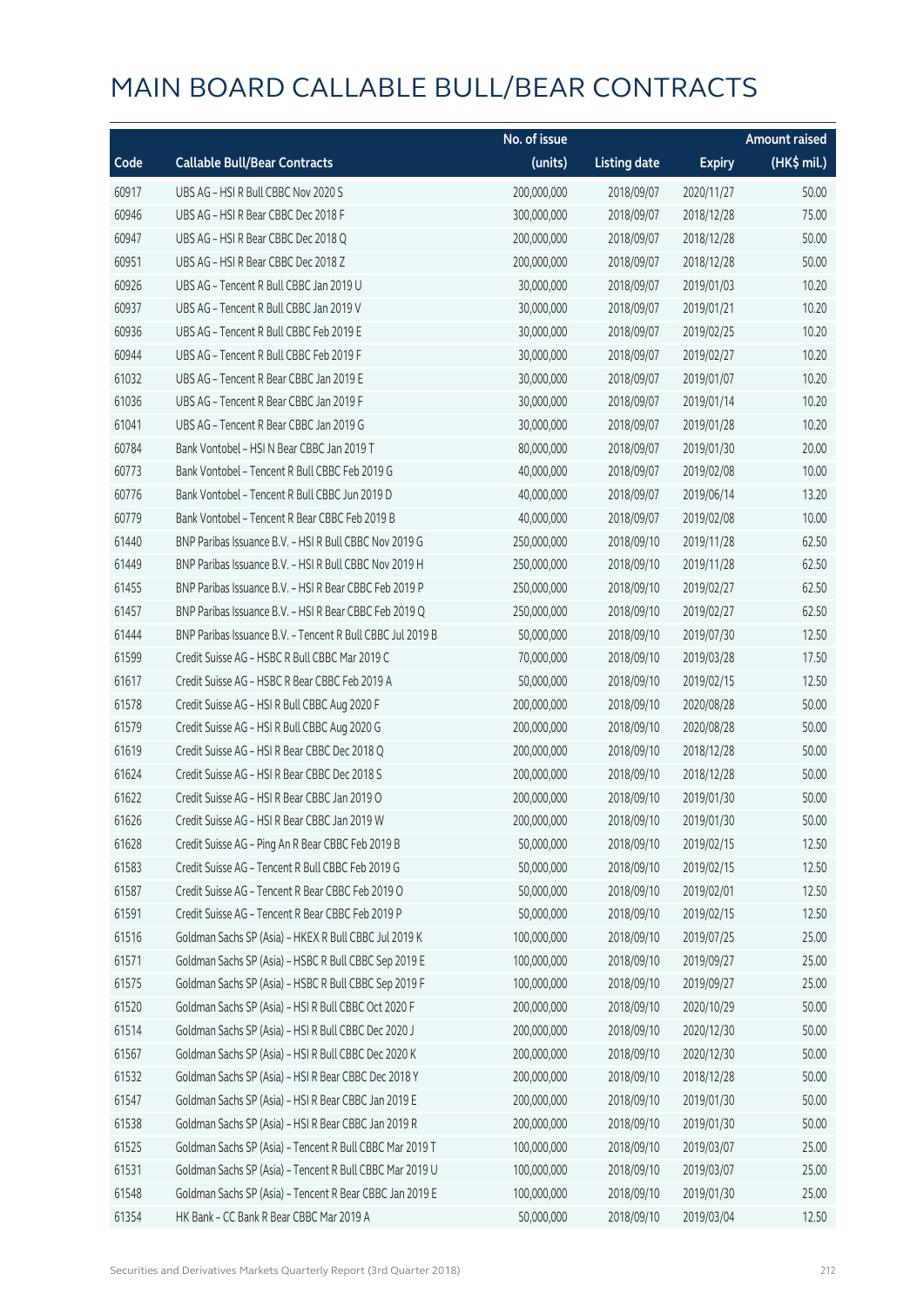|       |                                                   | No. of issue |                     |               | <b>Amount raised</b> |
|-------|---------------------------------------------------|--------------|---------------------|---------------|----------------------|
| Code  | <b>Callable Bull/Bear Contracts</b>               | (units)      | <b>Listing date</b> | <b>Expiry</b> | (HK\$ mil.)          |
| 61360 | HK Bank - HSCEI R Bear CBBC Feb 2019 A            | 50,000,000   | 2018/09/10          | 2019/02/27    | 12.50                |
| 61324 | HK Bank - HSI R Bull CBBC Jul 2019 N              | 150,000,000  | 2018/09/10          | 2019/07/30    | 37.50                |
| 61356 | HK Bank - HSI R Bear CBBC Feb 2019 D              | 150,000,000  | 2018/09/10          | 2019/02/27    | 37.50                |
| 61358 | HK Bank - HSI R Bear CBBC Feb 2019 E              | 100,000,000  | 2018/09/10          | 2019/02/27    | 25.00                |
| 61355 | HK Bank - ICBC R Bear CBBC Mar 2019 A             | 50,000,000   | 2018/09/10          | 2019/03/04    | 12.50                |
| 61323 | HK Bank - Tencent R Bull CBBC Feb 2019 K          | 60,000,000   | 2018/09/10          | 2019/02/21    | 15.00                |
| 61343 | HK Bank - Tencent R Bear CBBC Feb 2019 I          | 50,000,000   | 2018/09/10          | 2019/02/14    | 12.50                |
| 61350 | HK Bank - Tencent R Bear CBBC Feb 2019 J          | 50,000,000   | 2018/09/10          | 2019/02/04    | 12.50                |
| 61335 | Haitong Int'l Sec - HSI R Bear CBBC Dec 2018 D    | 150,000,000  | 2018/09/10          | 2018/12/28    | 37.50                |
| 61473 | J P Morgan SP BV - HSI R Bull CBBC Sep 2020 Y     | 200,000,000  | 2018/09/10          | 2020/09/29    | 50.00                |
| 61474 | J P Morgan SP BV - HSI R Bull CBBC Oct 2020 V     | 240,000,000  | 2018/09/10          | 2020/10/29    | 60.00                |
| 61483 | J P Morgan SP BV - HSI R Bear CBBC Apr 2019 D     | 240,000,000  | 2018/09/10          | 2019/04/29    | 60.00                |
| 61481 | J P Morgan SP BV - HSI R Bear CBBC Apr 2019 Q     | 200,000,000  | 2018/09/10          | 2019/04/29    | 50.00                |
| 61482 | JP Morgan SP BV - HSIR Bear CBBC Apr 2019 R       | 200,000,000  | 2018/09/10          | 2019/04/29    | 50.00                |
| 61477 | J P Morgan SP BV - Tencent R Bull CBBC Dec 2018 M | 50,000,000   | 2018/09/10          | 2018/12/14    | 12.50                |
| 61478 | J P Morgan SP BV - Tencent R Bull CBBC Jan 2019 L | 50,000,000   | 2018/09/10          | 2019/01/11    | 12.50                |
| 61486 | J P Morgan SP BV - Tencent R Bear CBBC Dec 2018 T | 50,000,000   | 2018/09/10          | 2018/12/14    | 12.50                |
| 61498 | J P Morgan SP BV - Tencent R Bear CBBC Dec 2018 U | 50,000,000   | 2018/09/10          | 2018/12/14    | 12.50                |
| 61500 | J P Morgan SP BV - Tencent R Bear CBBC Jan 2019 L | 50,000,000   | 2018/09/10          | 2019/01/11    | 12.50                |
| 61507 | J P Morgan SP BV - Tencent R Bear CBBC Feb 2019 C | 50,000,000   | 2018/09/10          | 2019/02/08    | 12.50                |
| 61637 | SG Issuer - Galaxy Ent R Bull CBBC Jun 2019 D     | 80,000,000   | 2018/09/10          | 2019/06/27    | 20.00                |
| 61666 | SG Issuer - HSBC R Bull CBBC Jun 2019 B           | 100,000,000  | 2018/09/10          | 2019/06/28    | 25.00                |
| 61713 | SG Issuer - HSBC R Bull CBBC Jun 2019 C           | 100,000,000  | 2018/09/10          | 2019/06/24    | 25.00                |
| 61714 | SG Issuer - HSBC R Bull CBBC Jul 2019 A           | 100,000,000  | 2018/09/10          | 2019/07/15    | 25.00                |
| 61630 | SG Issuer - HSI R Bull CBBC Nov 2020 C            | 200,000,000  | 2018/09/10          | 2020/11/27    | 50.00                |
| 61631 | SG Issuer - HSI R Bull CBBC Nov 2020 D            | 200,000,000  | 2018/09/10          | 2020/11/27    | 50.00                |
| 61632 | SG Issuer - HSI R Bull CBBC Dec 2020 K            | 200,000,000  | 2018/09/10          | 2020/12/30    | 50.00                |
| 61690 | SG Issuer - HSI R Bull CBBC Dec 2020 L            | 200,000,000  | 2018/09/10          | 2020/12/30    | 77.00                |
| 61695 | SG Issuer - HSI R Bull CBBC Dec 2020 M            | 200,000,000  | 2018/09/10          | 2020/12/30    | 57.00                |
| 61703 | SG Issuer - HSI R Bull CBBC Dec 2020 N            | 200,000,000  | 2018/09/10          | 2020/12/30    | 53.00                |
| 61709 | SG Issuer - HSI R Bull CBBC Dec 2020 O            | 200,000,000  | 2018/09/10          | 2020/12/30    | 60.00                |
| 61711 | SG Issuer - HSI R Bull CBBC Dec 2020 P            | 200,000,000  | 2018/09/10          | 2020/12/30    | 50.00                |
| 61659 | SG Issuer - HSI R Bear CBBC Dec 2018 J            | 200,000,000  | 2018/09/10          | 2018/12/28    | 50.00                |
| 61687 | SG Issuer - HSI R Bear CBBC Feb 2019 Z            | 200,000,000  | 2018/09/10          | 2019/02/27    | 50.00                |
| 61664 | SG Issuer - HSI R Bear CBBC Mar 2019 H            | 200,000,000  | 2018/09/10          | 2019/03/28    | 50.00                |
| 61647 | SG Issuer - Tencent R Bull CBBC Dec 2018 B        | 80,000,000   | 2018/09/10          | 2018/12/24    | 20.00                |
| 61667 | SG Issuer - Tencent R Bull CBBC Dec 2018 D        | 80,000,000   | 2018/09/10          | 2018/12/18    | 20.00                |
| 61646 | SG Issuer - Tencent R Bull CBBC Dec 2018 T        | 80,000,000   | 2018/09/10          | 2018/12/20    | 20.00                |
| 61648 | SG Issuer - Tencent R Bull CBBC Jan 2019 V        | 80,000,000   | 2018/09/10          | 2019/01/15    | 20.00                |
| 61650 | SG Issuer - Tencent R Bull CBBC Jan 2019 W        | 80,000,000   | 2018/09/10          | 2019/01/30    | 20.00                |
| 61715 | SG Issuer - Tencent R Bull CBBC Feb 2019 U        | 80,000,000   | 2018/09/10          | 2019/02/18    | 20.00                |
| 61672 | SG Issuer - Tencent R Bear CBBC Apr 2019 S        | 80,000,000   | 2018/09/10          | 2019/04/15    | 20.00                |
| 61721 | SG Issuer - Tencent R Bear CBBC Apr 2019 T        | 80,000,000   | 2018/09/10          | 2019/04/10    | 20.00                |
| 61722 | SG Issuer - Tencent R Bear CBBC Apr 2019 U        | 80,000,000   | 2018/09/10          | 2019/04/17    | 20.00                |
| 61365 | UBS AG - HSI R Bull CBBC Dec 2019 W               | 250,000,000  | 2018/09/10          | 2019/12/30    | 62.50                |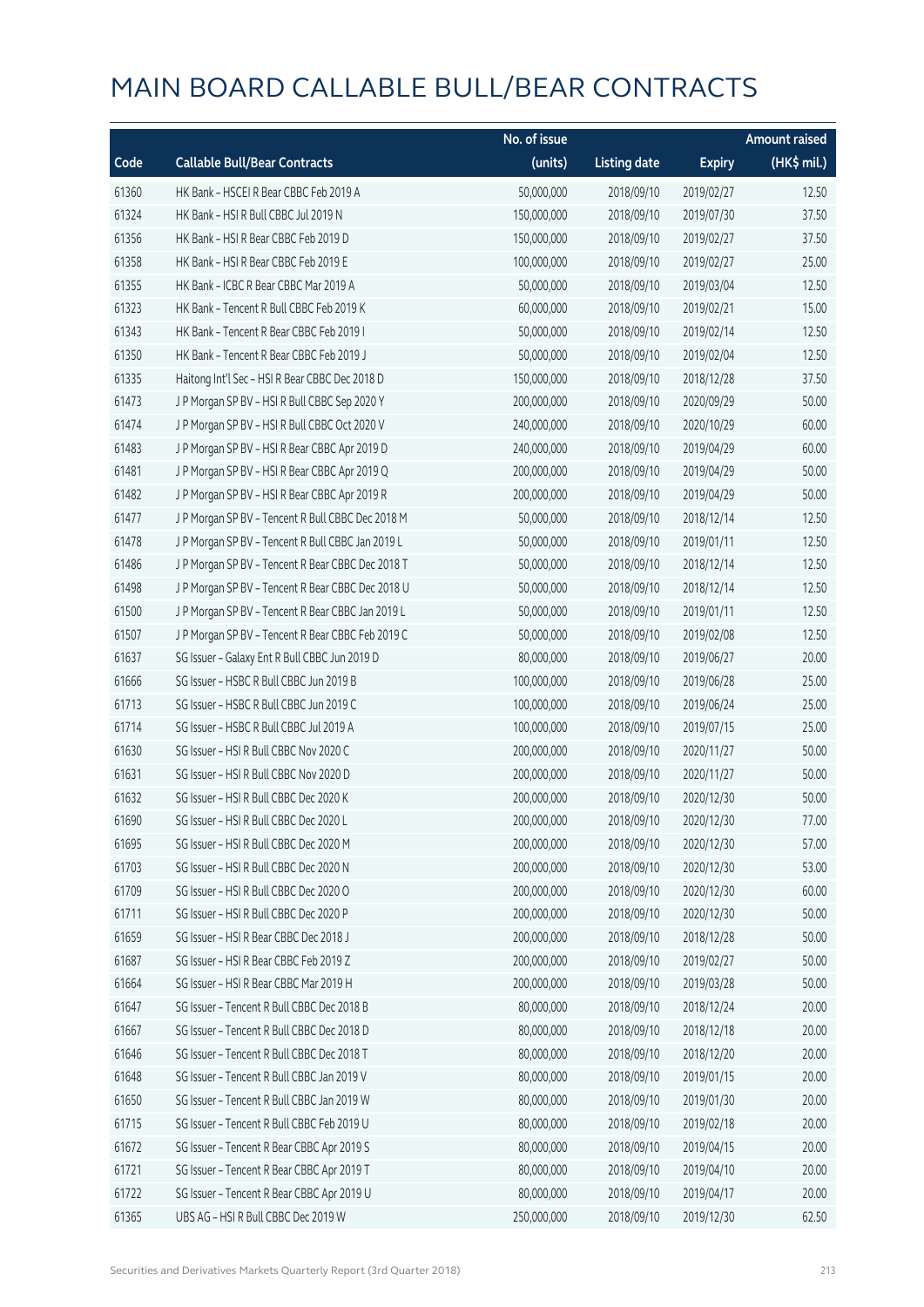|       |                                                             | No. of issue |                     |               | <b>Amount raised</b> |
|-------|-------------------------------------------------------------|--------------|---------------------|---------------|----------------------|
| Code  | <b>Callable Bull/Bear Contracts</b>                         | (units)      | <b>Listing date</b> | <b>Expiry</b> | (HK\$ mil.)          |
| 61373 | UBS AG - HSI R Bull CBBC Sep 2020 R                         | 200,000,000  | 2018/09/10          | 2020/09/29    | 50.00                |
| 61418 | UBS AG - HSI R Bear CBBC Dec 2018 G                         | 200,000,000  | 2018/09/10          | 2018/12/28    | 50.00                |
| 61419 | UBS AG - HSI R Bear CBBC Dec 2018 K                         | 200,000,000  | 2018/09/10          | 2018/12/28    | 50.00                |
| 61423 | UBS AG - HSI R Bear CBBC Jan 2019 J                         | 300,000,000  | 2018/09/10          | 2019/01/30    | 75.00                |
| 61383 | UBS AG - Tencent R Bull CBBC Jan 2019 W                     | 30,000,000   | 2018/09/10          | 2019/01/07    | 10.20                |
| 61387 | UBS AG - Tencent R Bull CBBC Jan 2019 X                     | 30,000,000   | 2018/09/10          | 2019/01/18    | 10.20                |
| 61395 | UBS AG - Tencent R Bull CBBC Jan 2019 Y                     | 30,000,000   | 2018/09/10          | 2019/01/25    | 10.20                |
| 61430 | UBS AG - Tencent R Bear CBBC Jan 2019 H                     | 30,000,000   | 2018/09/10          | 2019/01/08    | 10.20                |
| 61431 | UBS AG - Tencent R Bear CBBC Jan 2019 I                     | 30,000,000   | 2018/09/10          | 2019/01/15    | 10.20                |
| 61433 | UBS AG - Tencent R Bear CBBC Jan 2019 J                     | 30,000,000   | 2018/09/10          | 2019/01/29    | 10.20                |
| 61471 | Bank Vontobel - China Mobile R Bull CBBC Feb 2019 B         | 40,000,000   | 2018/09/10          | 2019/02/15    | 10.00                |
| 61334 | Bank Vontobel - HSI R Bull CBBC Mar 2019 V                  | 80,000,000   | 2018/09/10          | 2019/03/28    | 20.00                |
| 61467 | Bank Vontobel - HSI N Bear CBBC Jan 2019 U                  | 80,000,000   | 2018/09/10          | 2019/01/30    | 20.00                |
| 61333 | Bank Vontobel - Tencent R Bull CBBC Feb 2019 H              | 40,000,000   | 2018/09/10          | 2019/02/08    | 10.00                |
| 61458 | Bank Vontobel - Tencent R Bear CBBC Feb 2019 C              | 40,000,000   | 2018/09/10          | 2019/02/15    | 10.00                |
| 61459 | Bank Vontobel - Tencent R Bear CBBC Feb 2019 D              | 40,000,000   | 2018/09/10          | 2019/02/15    | 14.00                |
| 61742 | BNP Paribas Issuance B.V. - CSOP A50 R Bull CBBC Jun 2019 I | 60,000,000   | 2018/09/11          | 2019/06/27    | 15.00                |
| 61741 | BNP Paribas Issuance B.V. - HKEX R Bull CBBC May 2019 M     | 50,000,000   | 2018/09/11          | 2019/05/30    | 12.50                |
| 61740 | BNP Paribas Issuance B.V. - HSBC R Bull CBBC Jun 2019 G     | 150,000,000  | 2018/09/11          | 2019/06/27    | 37.50                |
| 61757 | BNP Paribas Issuance B.V. - HSCEI R Bull CBBC Sep 2019 V    | 100,000,000  | 2018/09/11          | 2019/09/27    | 25.00                |
| 61760 | BNP Paribas Issuance B.V. - HSCEI R Bull CBBC Sep 2019 W    | 100,000,000  | 2018/09/11          | 2019/09/27    | 25.00                |
| 61762 | BNP Paribas Issuance B.V. - HSCEI R Bear CBBC Jan 2019 L    | 100,000,000  | 2018/09/11          | 2019/01/30    | 25.00                |
| 61726 | BNP Paribas Issuance B.V. - Tencent R Bull CBBC Jun 2019 P  | 50,000,000   | 2018/09/11          | 2019/06/27    | 22.50                |
| 61725 | BNP Paribas Issuance B.V. - Tencent R Bull CBBC Jul 2019 C  | 50,000,000   | 2018/09/11          | 2019/07/30    | 17.50                |
| 61734 | BNP Paribas Issuance B.V. - Tencent R Bear CBBC Mar 2019 B  | 50,000,000   | 2018/09/11          | 2019/03/28    | 12.50                |
| 61933 | Credit Suisse AG - Galaxy Ent R Bull CBBC Apr 2019 A        | 50,000,000   | 2018/09/11          | 2019/04/29    | 12.50                |
| 61934 | Credit Suisse AG - HSI R Bull CBBC Jul 2020 H               | 200,000,000  | 2018/09/11          | 2020/07/30    | 50.00                |
| 61944 | Credit Suisse AG - HSI R Bull CBBC Jul 2020 I               | 200,000,000  | 2018/09/11          | 2020/07/30    | 50.00                |
| 61943 | Credit Suisse AG - HSI R Bull CBBC Aug 2020 H               | 200,000,000  | 2018/09/11          | 2020/08/28    | 50.00                |
| 61919 | Credit Suisse AG - HSI R Bear CBBC Dec 2018 T               | 200,000,000  | 2018/09/11          | 2018/12/28    | 50.00                |
| 61931 | Credit Suisse AG - HSI R Bear CBBC Jan 2019 X               | 200,000,000  | 2018/09/11          | 2019/01/30    | 50.00                |
| 61950 | Credit Suisse AG - Ping An R Bull CBBC Feb 2019 J           | 80,000,000   | 2018/09/11          | 2019/02/15    | 20.00                |
| 61945 | Credit Suisse AG - Tencent R Bull CBBC Feb 2019 L           | 50,000,000   | 2018/09/11          | 2019/02/22    | 12.50                |
| 61949 | Credit Suisse AG - Tencent R Bull CBBC Feb 2019 O           | 50,000,000   | 2018/09/11          | 2019/02/01    | 12.50                |
| 61928 | Credit Suisse AG - Tencent R Bear CBBC Feb 2019 Q           | 50,000,000   | 2018/09/11          | 2019/02/22    | 15.00                |
| 61823 | Bank of East Asia - AIA R Bull CBBC May 2019 A              | 40,000,000   | 2018/09/11          | 2019/05/17    | 10.00                |
| 61834 | Bank of East Asia - CC Bank R Bull CBBC May 2019 A          | 60,000,000   | 2018/09/11          | 2019/05/17    | 15.00                |
| 61821 | Bank of East Asia - HSBC R Bull CBBC Feb 2019 A             | 50,000,000   | 2018/09/11          | 2019/02/19    | 12.50                |
| 61822 | Bank of East Asia - Ping An R Bull CBBC May 2019 A          | 120,000,000  | 2018/09/11          | 2019/05/17    | 30.00                |
| 62078 | Goldman Sachs SP (Asia) - HKEX R Bull CBBC Jul 2019 L       | 100,000,000  | 2018/09/11          | 2019/07/25    | 25.00                |
| 62082 | Goldman Sachs SP (Asia) - HSBC R Bull CBBC Sep 2019 G       | 100,000,000  | 2018/09/11          | 2019/09/27    | 25.00                |
| 61962 | Goldman Sachs SP (Asia) - HSI R Bull CBBC Nov 2020 C        | 200,000,000  | 2018/09/11          | 2020/11/27    | 50.00                |
| 62081 | Goldman Sachs SP (Asia) - HSI R Bull CBBC Nov 2020 D        | 200,000,000  | 2018/09/11          | 2020/11/27    | 50.00                |
| 62073 | Goldman Sachs SP (Asia) - HSI R Bull CBBC Nov 2020 E        | 200,000,000  | 2018/09/11          | 2020/11/27    | 50.00                |
| 61971 | Goldman Sachs SP (Asia) - HSI R Bear CBBC Jan 2019 S        | 200,000,000  | 2018/09/11          | 2019/01/30    | 50.00                |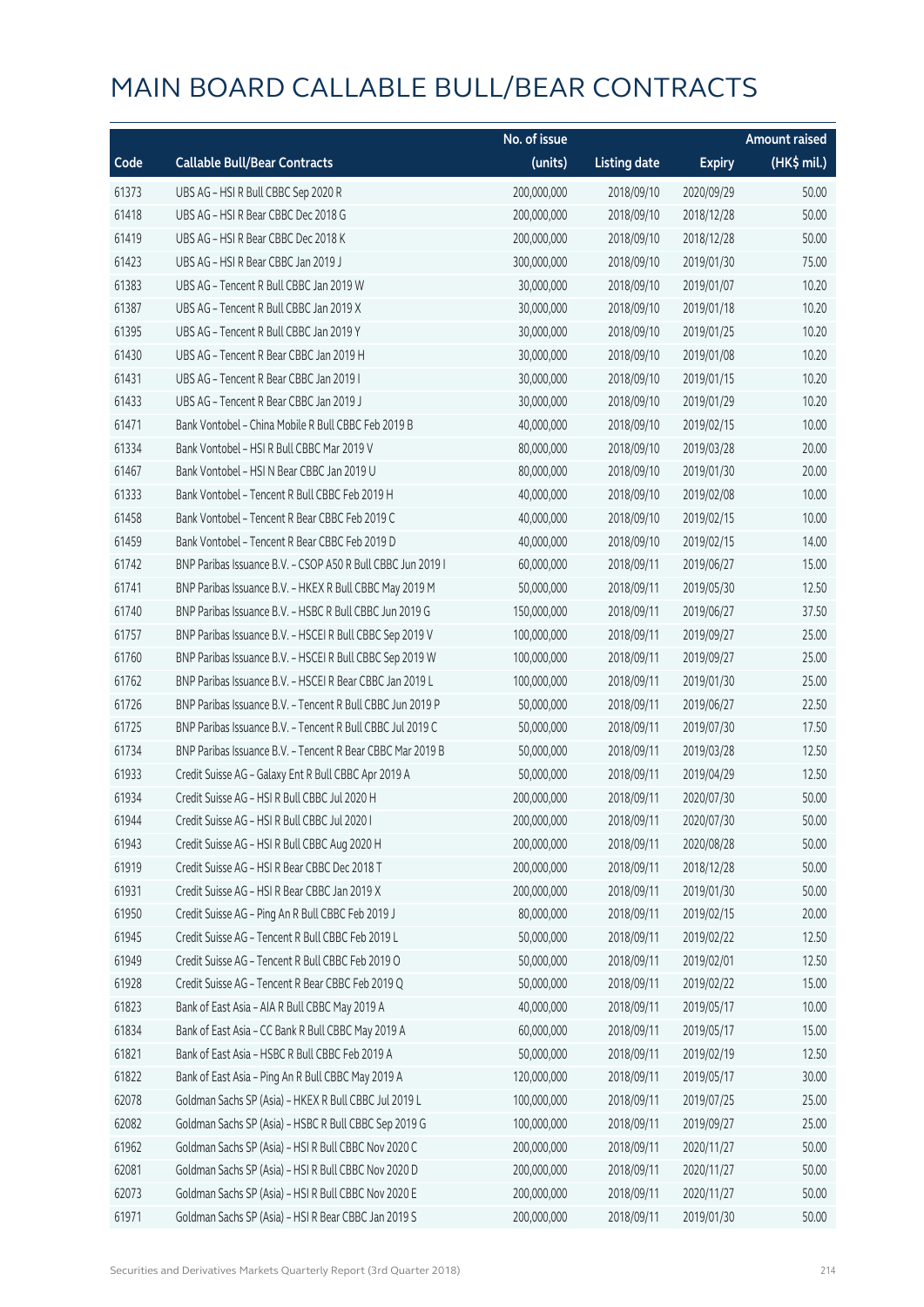|       |                                                          | No. of issue |                     |               | <b>Amount raised</b> |
|-------|----------------------------------------------------------|--------------|---------------------|---------------|----------------------|
| Code  | <b>Callable Bull/Bear Contracts</b>                      | (units)      | <b>Listing date</b> | <b>Expiry</b> | (HK\$ mil.)          |
| 61972 | Goldman Sachs SP (Asia) - HSI R Bear CBBC Jan 2019 T     | 200,000,000  | 2018/09/11          | 2019/01/30    | 50.00                |
| 61975 | Goldman Sachs SP (Asia) - HSI R Bear CBBC Jan 2019 W     | 200,000,000  | 2018/09/11          | 2019/01/30    | 50.00                |
| 62077 | Goldman Sachs SP (Asia) - Ping An R Bull CBBC Jul 2019 N | 100,000,000  | 2018/09/11          | 2019/07/25    | 25.00                |
| 61976 | Goldman Sachs SP (Asia) - Tencent R Bull CBBC Mar 2019 V | 100,000,000  | 2018/09/11          | 2019/03/07    | 25.00                |
| 61780 | HK Bank - AAC Tech R Bull CBBC Mar 2019 B                | 40,000,000   | 2018/09/11          | 2019/03/04    | 10.00                |
| 61846 | HK Bank - China Mobile R Bull CBBC Mar 2019 A            | 50,000,000   | 2018/09/11          | 2019/03/04    | 12.50                |
| 61774 | HK Bank - China Life R Bear CBBC Mar 2019 A              | 40,000,000   | 2018/09/11          | 2019/03/04    | 10.00                |
| 61785 | HK Bank - CNOOC R Bull CBBC Mar 2019 C                   | 50,000,000   | 2018/09/11          | 2019/03/18    | 12.50                |
| 61794 | HK Bank - Sinopec Corp R Bear CBBC Mar 2019 B            | 40,000,000   | 2018/09/11          | 2019/03/11    | 10.00                |
| 61769 | HK Bank - HSI R Bull CBBC Jul 2019 O                     | 100,000,000  | 2018/09/11          | 2019/07/30    | 25.00                |
| 61770 | HK Bank - HSI R Bear CBBC Feb 2019 F                     | 150,000,000  | 2018/09/11          | 2019/02/27    | 37.50                |
| 61771 | HK Bank - HSI R Bear CBBC Feb 2019 G                     | 100,000,000  | 2018/09/11          | 2019/02/27    | 25.00                |
| 61797 | HK Bank - PetroChina R Bear CBBC Mar 2019 B              | 40,000,000   | 2018/09/11          | 2019/03/11    | 10.00                |
| 61840 | HK Bank - Ping An R Bull CBBC Mar 2019 F                 | 100,000,000  | 2018/09/11          | 2019/03/18    | 25.00                |
| 61836 | HK Bank - Tencent R Bull CBBC Mar 2019 O                 | 60,000,000   | 2018/09/11          | 2019/03/07    | 15.00                |
| 61790 | HK Bank - Tencent R Bear CBBC Feb 2019 K                 | 50,000,000   | 2018/09/11          | 2019/02/21    | 12.50                |
| 61990 | Haitong Int'l Sec - HSI R Bear CBBC Dec 2018 E           | 150,000,000  | 2018/09/11          | 2018/12/28    | 37.50                |
| 61917 | J P Morgan SP BV - HSI R Bull CBBC Sep 2020 F            | 240,000,000  | 2018/09/11          | 2020/09/29    | 60.00                |
| 61918 | J P Morgan SP BV - HSI R Bull CBBC Oct 2020 Y            | 200,000,000  | 2018/09/11          | 2020/10/29    | 50.00                |
| 61908 | J P Morgan SP BV - HSI R Bull CBBC Nov 2020 Q            | 200,000,000  | 2018/09/11          | 2020/11/27    | 50.00                |
| 61916 | J P Morgan SP BV - HSI R Bear CBBC Apr 2019 A            | 200,000,000  | 2018/09/11          | 2019/04/29    | 50.00                |
| 61910 | J P Morgan SP BV - HSI R Bear CBBC Apr 2019 S            | 240,000,000  | 2018/09/11          | 2019/04/29    | 60.00                |
| 61915 | J P Morgan SP BV - Tencent R Bull CBBC Jan 2019 M        | 50,000,000   | 2018/09/11          | 2019/01/11    | 12.50                |
| 61914 | J P Morgan SP BV - Tencent R Bull CBBC Feb 2019 D        | 50,000,000   | 2018/09/11          | 2019/02/08    | 12.50                |
| 61801 | Macquarie Bank Ltd. - Tencent R Bull CBBC Feb 2019 A     | 18,200,000   | 2018/09/11          | 2019/02/13    | 10.01                |
| 61812 | Macquarie Bank Ltd. - Tencent R Bull CBBC Feb 2019 B     | 20,700,000   | 2018/09/11          | 2019/02/13    | 10.02                |
| 61813 | Macquarie Bank Ltd. - Tencent R Bear CBBC Feb 2019 A     | 19,200,000   | 2018/09/11          | 2019/02/13    | 10.02                |
| 61815 | Macquarie Bank Ltd. - Tencent R Bear CBBC Feb 2019 B     | 13,500,000   | 2018/09/11          | 2019/02/13    | 10.04                |
| 61818 | Macquarie Bank Ltd. - Tencent R Bear CBBC Feb 2019 C     | 15,900,000   | 2018/09/11          | 2019/02/13    | 10.05                |
| 62063 | SG Issuer - China Mobile R Bull CBBC Jul 2019 A          | 100,000,000  | 2018/09/11          | 2019/07/30    | 25.00                |
| 61998 | SG Issuer - China Mobile R Bear CBBC Apr 2019 A          | 100,000,000  | 2018/09/11          | 2019/04/10    | 25.00                |
| 62003 | SG Issuer - Geely Auto R Bear CBBC Feb 2019 A            | 40,000,000   | 2018/09/11          | 2019/02/12    | 10.20                |
| 62036 | SG Issuer - Galaxy Ent R Bear CBBC Jul 2019 D            | 80,000,000   | 2018/09/11          | 2019/07/05    | 20.00                |
| 62004 | SG Issuer - HKEX R Bull CBBC Jun 2019 C                  | 50,000,000   | 2018/09/11          | 2019/06/17    | 12.50                |
| 62034 | SG Issuer - HSI R Bull CBBC Oct 2020 Q                   | 200,000,000  | 2018/09/11          | 2020/10/29    | 50.00                |
| 62057 | SG Issuer - HSI R Bull CBBC Oct 2020 R                   | 200,000,000  | 2018/09/11          | 2020/10/29    | 50.00                |
| 62035 | SG Issuer - HSI R Bull CBBC Dec 2020 Q                   | 200,000,000  | 2018/09/11          | 2020/12/30    | 50.00                |
| 62062 | SG Issuer - HSI R Bull CBBC Dec 2020 R                   | 200,000,000  | 2018/09/11          | 2020/12/30    | 50.00                |
| 62048 | SG Issuer - HSI R Bear CBBC Dec 2018 M                   | 200,000,000  | 2018/09/11          | 2018/12/28    | 50.00                |
| 62033 | SG Issuer - HSI R Bear CBBC Jan 2019 O                   | 200,000,000  | 2018/09/11          | 2019/01/30    | 50.00                |
| 62040 | SG Issuer - HSI R Bear CBBC Jan 2019 T                   | 200,000,000  | 2018/09/11          | 2019/01/30    | 50.00                |
| 62041 | SG Issuer - HSI R Bear CBBC Feb 2019 A                   | 200,000,000  | 2018/09/11          | 2019/02/27    | 50.00                |
| 62070 | SG Issuer - Ping An R Bull CBBC Aug 2019 B               | 100,000,000  | 2018/09/11          | 2019/08/05    | 25.00                |
| 62008 | SG Issuer - Ping An R Bear CBBC Jan 2019 C               | 100,000,000  | 2018/09/11          | 2019/01/14    | 25.00                |
| 62072 | SG Issuer - Tencent R Bull CBBC Dec 2018 N               | 80,000,000   | 2018/09/11          | 2018/12/31    | 20.00                |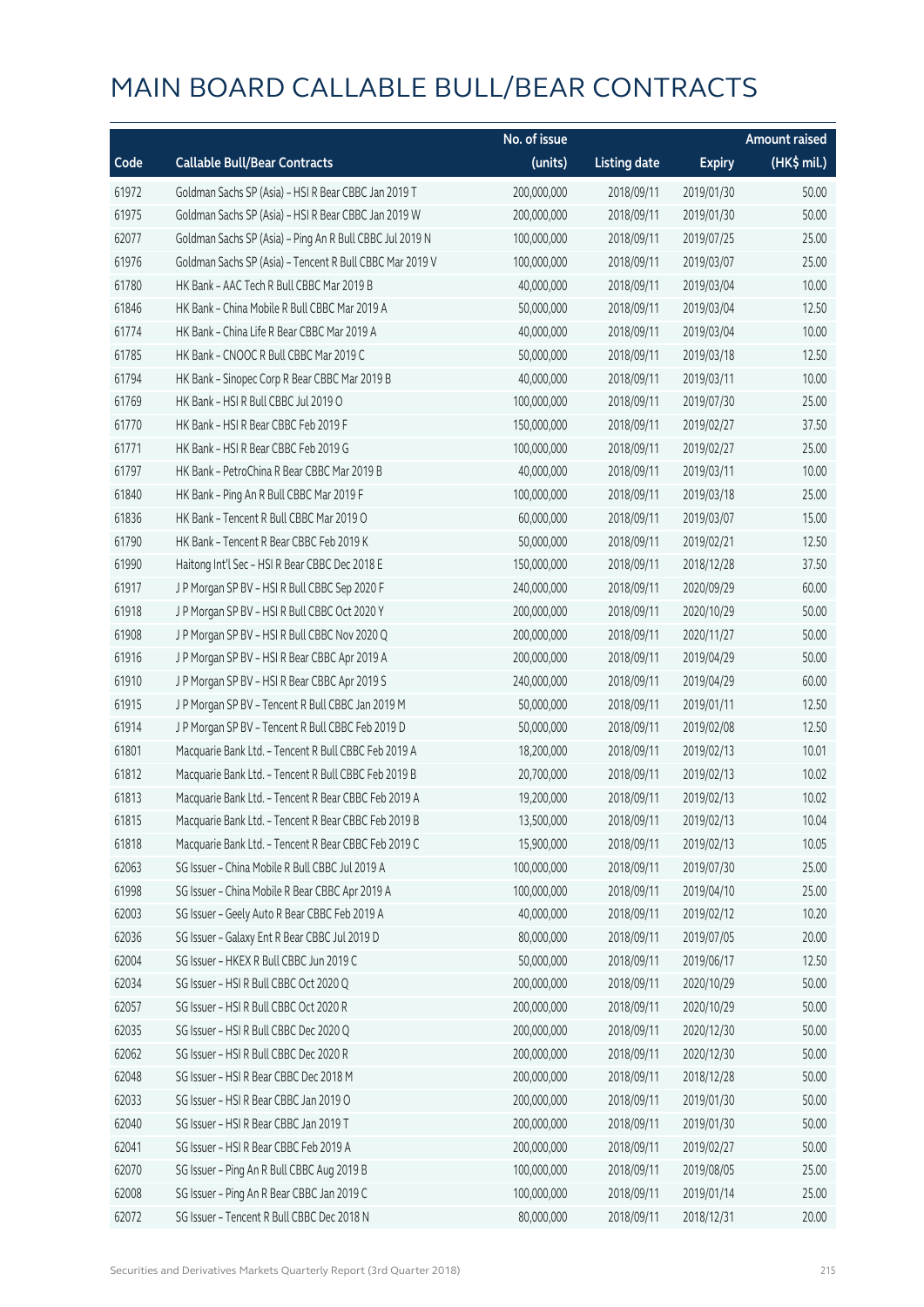|       |                                                               | No. of issue |                     |               | <b>Amount raised</b> |
|-------|---------------------------------------------------------------|--------------|---------------------|---------------|----------------------|
| Code  | <b>Callable Bull/Bear Contracts</b>                           | (units)      | <b>Listing date</b> | <b>Expiry</b> | (HK\$ mil.)          |
| 62026 | SG Issuer - Tencent R Bull CBBC Jan 2019 Q                    | 80,000,000   | 2018/09/11          | 2019/01/25    | 20.00                |
| 62024 | SG Issuer - Tencent R Bear CBBC Jan 2019 E                    | 80,000,000   | 2018/09/11          | 2019/01/22    | 20.00                |
| 62030 | SG Issuer - Tencent R Bear CBBC Apr 2019 V                    | 80,000,000   | 2018/09/11          | 2019/04/09    | 20.00                |
| 61891 | UBS AG - China Life R Bear CBBC Feb 2019 A                    | 50,000,000   | 2018/09/11          | 2019/02/25    | 13.50                |
| 61872 | UBS AG - HKEX R Bear CBBC Jan 2019 B                          | 50,000,000   | 2018/09/11          | 2019/01/28    | 12.50                |
| 61877 | UBS AG - HKEX R Bear CBBC Feb 2019 A                          | 50,000,000   | 2018/09/11          | 2019/02/18    | 12.50                |
| 61882 | UBS AG - HSBC R Bear CBBC Jan 2019 B                          | 50,000,000   | 2018/09/11          | 2019/01/14    | 12.50                |
| 61907 | UBS AG - HSBC R Bear CBBC Apr 2019 A                          | 50,000,000   | 2018/09/11          | 2019/04/15    | 12.50                |
| 61900 | UBS AG - HSI R Bull CBBC Nov 2019 E                           | 300,000,000  | 2018/09/11          | 2019/11/28    | 75.00                |
| 61903 | UBS AG - HSI R Bull CBBC Dec 2019 C                           | 250,000,000  | 2018/09/11          | 2019/12/30    | 62.50                |
| 61852 | UBS AG - HSI R Bull CBBC Dec 2019 X                           | 250,000,000  | 2018/09/11          | 2019/12/30    | 62.50                |
| 61863 | UBS AG - HSI R Bear CBBC Dec 2018 L                           | 300,000,000  | 2018/09/11          | 2018/12/28    | 75.00                |
| 61890 | UBS AG - PetroChina R Bear CBBC Feb 2019 A                    | 40,000,000   | 2018/09/11          | 2019/02/11    | 10.00                |
| 61869 | UBS AG - Tencent R Bull CBBC Feb 2019 G                       | 30,000,000   | 2018/09/11          | 2019/02/19    | 10.20                |
| 61906 | UBS AG - Tencent R Bull CBBC Feb 2019 H                       | 30,000,000   | 2018/09/11          | 2019/02/12    | 10.20                |
| 61861 | UBS AG - Tencent R Bear CBBC Feb 2019 A                       | 30,000,000   | 2018/09/11          | 2019/02/11    | 10.20                |
| 62379 | BNP Paribas Issuance B.V. - CC Bank R Bull CBBC Sep 2019 F    | 100,000,000  | 2018/09/12          | 2019/09/27    | 25.00                |
| 62407 | BNP Paribas Issuance B.V. - CC Bank R Bear CBBC May 2019 D    | 100,000,000  | 2018/09/12          | 2019/05/30    | 25.00                |
| 62394 | BNP Paribas Issuance B.V. - Galaxy Ent R Bear CBBC Aug 2019 D | 150,000,000  | 2018/09/12          | 2019/08/29    | 37.50                |
| 62386 | BNP Paribas Issuance B.V. - HKEX R Bear CBBC Mar 2019 P       | 50,000,000   | 2018/09/12          | 2019/03/28    | 12.50                |
| 62390 | BNP Paribas Issuance B.V. - HSBC R Bear CBBC Jul 2019 A       | 150,000,000  | 2018/09/12          | 2019/07/30    | 37.50                |
| 62129 | BNP Paribas Issuance B.V. - HSI R Bull CBBC Nov 2019 I        | 250,000,000  | 2018/09/12          | 2019/11/28    | 62.50                |
| 62138 | BNP Paribas Issuance B.V. - HSI R Bull CBBC Nov 2019 J        | 250,000,000  | 2018/09/12          | 2019/11/28    | 62.50                |
| 62139 | BNP Paribas Issuance B.V. - HSI R Bull CBBC Nov 2019 K        | 250,000,000  | 2018/09/12          | 2019/11/28    | 62.50                |
| 62381 | BNP Paribas Issuance B.V. - HSI R Bull CBBC Nov 2019 L        | 250,000,000  | 2018/09/12          | 2019/11/28    | 62.50                |
| 62136 | BNP Paribas Issuance B.V. - HSI R Bear CBBC Feb 2019 E        | 250,000,000  | 2018/09/12          | 2019/02/27    | 62.50                |
| 62384 | BNP Paribas Issuance B.V. - HSI R Bear CBBC Feb 2019 H        | 250,000,000  | 2018/09/12          | 2019/02/27    | 62.50                |
| 62385 | BNP Paribas Issuance B.V. - HSLR Bear CBBC Feb 2019 R         | 250,000,000  | 2018/09/12          | 2019/02/27    | 62.50                |
| 62382 | BNP Paribas Issuance B.V. - HSI R Bear CBBC Feb 2019 Z        | 250,000,000  | 2018/09/12          | 2019/02/27    | 62.50                |
| 62346 | BNP Paribas Issuance B.V. - Tencent R Bull CBBC Jun 2019 Q    | 50,000,000   | 2018/09/12          | 2019/06/27    | 12.50                |
| 62353 | BNP Paribas Issuance B.V. - Tencent R Bull CBBC Jun 2019 R    | 50,000,000   | 2018/09/12          | 2019/06/27    | 12.50                |
| 62351 | BNP Paribas Issuance B.V. - Tencent R Bull CBBC Jul 2019 D    | 50,000,000   | 2018/09/12          | 2019/07/30    | 12.50                |
| 62369 | BNP Paribas Issuance B.V. - Tencent R Bear CBBC Mar 2019 C    | 50,000,000   | 2018/09/12          | 2019/03/28    | 12.50                |
| 62387 | BNP Paribas Issuance B.V. - Tencent R Bear CBBC Mar 2019 D    | 50,000,000   | 2018/09/12          | 2019/03/28    | 12.50                |
| 62362 | BNP Paribas Issuance B.V. - Tencent R Bear CBBC Apr 2019 P    | 50,000,000   | 2018/09/12          | 2019/04/29    | 12.50                |
| 62488 | Credit Suisse AG - ABC R Bull CBBC Jul 2019 C                 | 70,000,000   | 2018/09/12          | 2019/07/30    | 17.50                |
| 62485 | Credit Suisse AG - AIA R Bear CBBC Feb 2019 C                 | 50,000,000   | 2018/09/12          | 2019/02/15    | 12.50                |
| 62441 | Credit Suisse AG - HSI R Bull CBBC Jul 2020 J                 | 200,000,000  | 2018/09/12          | 2020/07/30    | 50.00                |
| 62460 | Credit Suisse AG - HSI R Bull CBBC Jul 2020 K                 | 200,000,000  | 2018/09/12          | 2020/07/30    | 50.00                |
| 62440 | Credit Suisse AG - HSI R Bull CBBC Aug 2020 I                 | 200,000,000  | 2018/09/12          | 2020/08/28    | 50.00                |
| 62445 | Credit Suisse AG - HSI R Bull CBBC Aug 2020 J                 | 300,000,000  | 2018/09/12          | 2020/08/28    | 75.00                |
| 62447 | Credit Suisse AG - HSI R Bull CBBC Aug 2020 K                 | 200,000,000  | 2018/09/12          | 2020/08/28    | 50.00                |
| 62461 | Credit Suisse AG - HSI R Bull CBBC Aug 2020 L                 | 200,000,000  | 2018/09/12          | 2020/08/28    | 50.00                |
| 62503 | Credit Suisse AG - HSI R Bull CBBC Aug 2020 M                 | 200,000,000  | 2018/09/12          | 2020/08/28    | 50.00                |
| 62430 | Credit Suisse AG - HSI R Bull CBBC Sep 2020 A                 | 200,000,000  | 2018/09/12          | 2020/09/29    | 50.00                |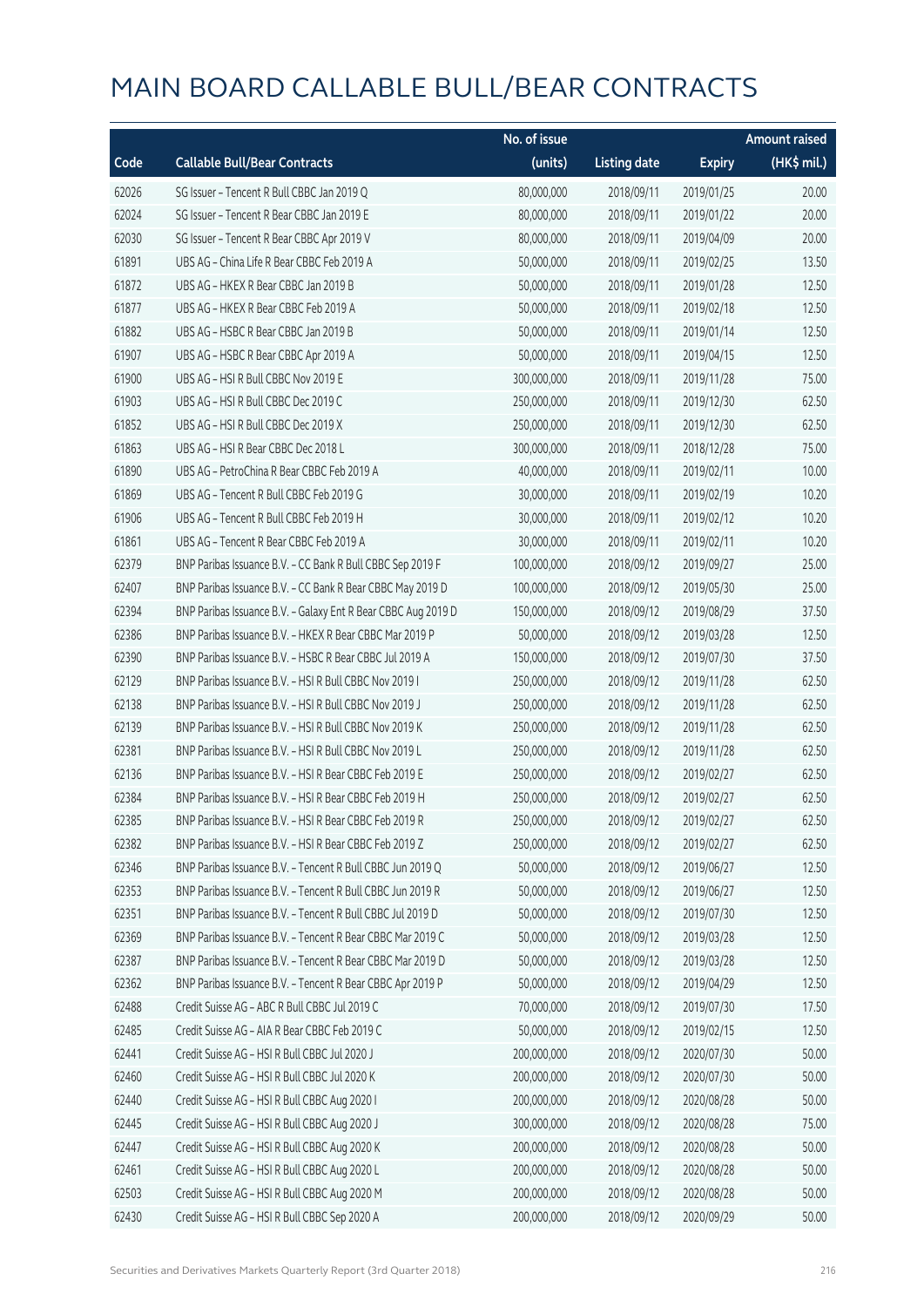|       |                                                             | No. of issue |                     |               | <b>Amount raised</b>  |
|-------|-------------------------------------------------------------|--------------|---------------------|---------------|-----------------------|
| Code  | <b>Callable Bull/Bear Contracts</b>                         | (units)      | <b>Listing date</b> | <b>Expiry</b> | $(HK\frac{1}{2}mil.)$ |
| 62435 | Credit Suisse AG - HSI R Bull CBBC Sep 2020 B               | 200,000,000  | 2018/09/12          | 2020/09/29    | 50.00                 |
| 62507 | Credit Suisse AG - HSI R Bear CBBC Dec 2018 H               | 200,000,000  | 2018/09/12          | 2018/12/28    | 50.00                 |
| 62505 | Credit Suisse AG - HSI R Bear CBBC Dec 2018 L               | 200,000,000  | 2018/09/12          | 2018/12/28    | 50.00                 |
| 62506 | Credit Suisse AG - HSI R Bear CBBC Jan 2019 Y               | 200,000,000  | 2018/09/12          | 2019/01/30    | 50.00                 |
| 62524 | Credit Suisse AG - HSI R Bear CBBC Feb 2019 E               | 200,000,000  | 2018/09/12          | 2019/02/27    | 50.00                 |
| 62531 | Credit Suisse AG - HSI R Bear CBBC Feb 2019 F               | 300,000,000  | 2018/09/12          | 2019/02/27    | 75.00                 |
| 62469 | Credit Suisse AG - Ping An R Bull CBBC Jan 2019 U           | 80,000,000   | 2018/09/12          | 2019/01/25    | 20.00                 |
| 62483 | Credit Suisse AG - Tencent R Bull CBBC Jan 2019 E           | 50,000,000   | 2018/09/12          | 2019/01/30    | 12.50                 |
| 62532 | Credit Suisse AG - Tencent R Bear CBBC Jan 2019 G           | 50,000,000   | 2018/09/12          | 2019/01/30    | 12.50                 |
| 62576 | Goldman Sachs SP (Asia) - China Life R Bull CBBC Mar 2019 C | 80,000,000   | 2018/09/12          | 2019/03/18    | 20.00                 |
| 62217 | Goldman Sachs SP (Asia) - HKEX R Bull CBBC Jul 2019 M       | 100,000,000  | 2018/09/12          | 2019/07/25    | 25.00                 |
| 62533 | Goldman Sachs SP (Asia) - HSI R Bull CBBC Nov 2020 W        | 200,000,000  | 2018/09/12          | 2020/11/27    | 50.00                 |
| 62105 | Goldman Sachs SP (Asia) - HSI R Bull CBBC Dec 2020 L        | 200,000,000  | 2018/09/12          | 2020/12/30    | 50.00                 |
| 62111 | Goldman Sachs SP (Asia) - HSI R Bull CBBC Dec 2020 M        | 200,000,000  | 2018/09/12          | 2020/12/30    | 50.00                 |
| 62195 | Goldman Sachs SP (Asia) - HSI R Bull CBBC Dec 2020 N        | 200,000,000  | 2018/09/12          | 2020/12/30    | 50.00                 |
| 62209 | Goldman Sachs SP (Asia) - HSI R Bull CBBC Dec 2020 O        | 200,000,000  | 2018/09/12          | 2020/12/30    | 50.00                 |
| 62534 | Goldman Sachs SP (Asia) - HSI R Bear CBBC Jan 2019 K        | 200,000,000  | 2018/09/12          | 2019/01/30    | 50.00                 |
| 62535 | Goldman Sachs SP (Asia) - HSI R Bear CBBC Jan 2019 V        | 200,000,000  | 2018/09/12          | 2019/01/30    | 50.00                 |
| 62584 | Goldman Sachs SP (Asia) - HSI R Bear CBBC Jan 2019 X        | 200,000,000  | 2018/09/12          | 2019/01/30    | 50.00                 |
| 62586 | Goldman Sachs SP (Asia) - HSI R Bear CBBC Feb 2019 K        | 200,000,000  | 2018/09/12          | 2019/02/27    | 50.00                 |
| 62213 | Goldman Sachs SP (Asia) - Ping An R Bull CBBC Jul 2019 O    | 100,000,000  | 2018/09/12          | 2019/07/25    | 25.00                 |
| 62108 | Goldman Sachs SP (Asia) - Tencent R Bull CBBC Mar 2019 W    | 100,000,000  | 2018/09/12          | 2019/03/08    | 25.00                 |
| 62197 | Goldman Sachs SP (Asia) - Tencent R Bull CBBC Mar 2019 X    | 100,000,000  | 2018/09/12          | 2019/03/08    | 25.00                 |
| 62212 | Goldman Sachs SP (Asia) - Tencent R Bull CBBC Mar 2019 Y    | 100,000,000  | 2018/09/12          | 2019/03/08    | 25.00                 |
| 62570 | Goldman Sachs SP (Asia) - Tencent R Bull CBBC Mar 2019 Z    | 100,000,000  | 2018/09/12          | 2019/03/08    | 25.00                 |
| 62187 | HK Bank - AIA R Bear CBBC Mar 2019 B                        | 40,000,000   | 2018/09/12          | 2019/03/04    | 10.00                 |
| 62183 | HK Bank - China Life R Bull CBBC Apr 2019 A                 | 40,000,000   | 2018/09/12          | 2019/04/15    | 18.00                 |
| 62148 | HK Bank - HKEX R Bull CBBC Apr 2019 B                       | 50,000,000   | 2018/09/12          | 2019/04/11    | 20.00                 |
| 62155 | HK Bank - HKEX R Bear CBBC Feb 2019 C                       | 40,000,000   | 2018/09/12          | 2019/02/18    | 10.00                 |
| 62191 | HK Bank - HSCEI R Bull CBBC Dec 2019 D                      | 60,000,000   | 2018/09/12          | 2019/12/30    | 15.00                 |
| 62189 | HK Bank - HSI R Bull CBBC Jul 2019 M                        | 100,000,000  | 2018/09/12          | 2019/07/30    | 25.00                 |
| 62147 | HK Bank - HSI R Bull CBBC Jul 2019 P                        | 150,000,000  | 2018/09/12          | 2019/07/30    | 37.50                 |
| 62337 | HK Bank - HSI R Bear CBBC Feb 2019 H                        | 150,000,000  | 2018/09/12          | 2019/02/27    | 37.50                 |
| 62143 | HK Bank - Tencent R Bull CBBC Feb 2019 L                    | 60,000,000   | 2018/09/12          | 2019/02/14    | 15.00                 |
| 62157 | HK Bank - Tencent R Bull CBBC Mar 2019 P                    | 60,000,000   | 2018/09/12          | 2019/03/21    | 27.00                 |
| 62167 | HK Bank - Tencent R Bull CBBC May 2019 A                    | 60,000,000   | 2018/09/12          | 2019/05/06    | 39.00                 |
| 62174 | HK Bank - Tencent R Bear CBBC Mar 2019 E                    | 50,000,000   | 2018/09/12          | 2019/03/07    | 12.50                 |
| 62342 | HK Bank - Tencent R Bear CBBC Mar 2019 F                    | 50,000,000   | 2018/09/12          | 2019/03/14    | 12.50                 |
| 62254 | Haitong Int'l Sec - HSI R Bull CBBC Oct 2019 F              | 150,000,000  | 2018/09/12          | 2019/10/30    | 49.50                 |
| 62257 | Haitong Int'l Sec - HSI R Bear CBBC Dec 2018 F              | 150,000,000  | 2018/09/12          | 2018/12/28    | 37.50                 |
| 62259 | Haitong Int'l Sec - HSI R Bear CBBC Dec 2018 G              | 150,000,000  | 2018/09/12          | 2018/12/28    | 37.50                 |
| 62303 | J P Morgan SP BV - Bank of China R Bull CBBC Jul 2019 B     | 150,000,000  | 2018/09/12          | 2019/07/19    | 37.50                 |
| 62302 | J P Morgan SP BV - CC Bank R Bull CBBC Apr 2019 A           | 100,000,000  | 2018/09/12          | 2019/04/18    | 25.00                 |
| 62309 | J P Morgan SP BV - HKEX R Bear CBBC Mar 2019 A              | 40,000,000   | 2018/09/12          | 2019/03/15    | 10.00                 |
| 62311 | J P Morgan SP BV - HSCEI R Bear CBBC Apr 2019 J             | 100,000,000  | 2018/09/12          | 2019/04/29    | 25.00                 |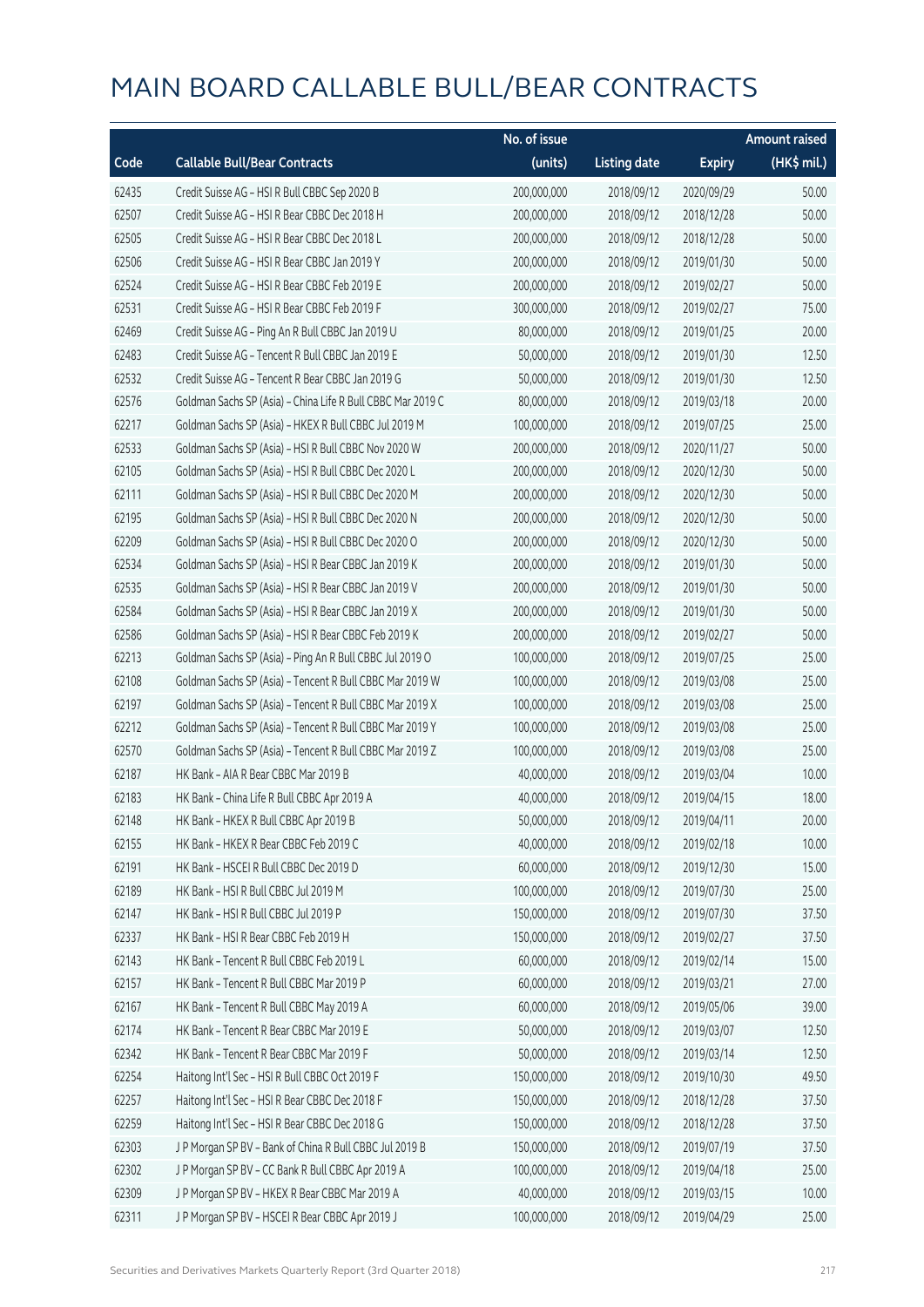|       |                                                   | No. of issue |                     |               | <b>Amount raised</b> |
|-------|---------------------------------------------------|--------------|---------------------|---------------|----------------------|
| Code  | <b>Callable Bull/Bear Contracts</b>               | (units)      | <b>Listing date</b> | <b>Expiry</b> | (HK\$ mil.)          |
| 62289 | J P Morgan SP BV - HSI R Bull CBBC Sep 2020 G     | 200,000,000  | 2018/09/12          | 2020/09/29    | 50.00                |
| 62290 | J P Morgan SP BV - HSI R Bull CBBC Oct 2020 Z     | 240,000,000  | 2018/09/12          | 2020/10/29    | 60.00                |
| 62288 | J P Morgan SP BV - HSI R Bull CBBC Nov 2020 R     | 240,000,000  | 2018/09/12          | 2020/11/27    | 60.00                |
| 62320 | J P Morgan SP BV - HSI R Bear CBBC Apr 2019 T     | 200,000,000  | 2018/09/12          | 2019/04/29    | 50.00                |
| 62325 | J P Morgan SP BV - HSI R Bear CBBC Apr 2019 U     | 240,000,000  | 2018/09/12          | 2019/04/29    | 60.00                |
| 62328 | J P Morgan SP BV - HSI R Bear CBBC Apr 2019 V     | 200,000,000  | 2018/09/12          | 2019/04/29    | 50.00                |
| 62330 | J P Morgan SP BV - HSI R Bear CBBC Apr 2019 W     | 240,000,000  | 2018/09/12          | 2019/04/29    | 60.00                |
| 62336 | J P Morgan SP BV - HSI R Bear CBBC Apr 2019 X     | 200,000,000  | 2018/09/12          | 2019/04/29    | 50.00                |
| 62292 | JP Morgan SP BV - Tencent R Bull CBBC Feb 2019 E  | 50,000,000   | 2018/09/12          | 2019/02/08    | 12.50                |
| 62295 | J P Morgan SP BV - Tencent R Bear CBBC Jan 2019 M | 50,000,000   | 2018/09/12          | 2019/01/18    | 12.50                |
| 62294 | J P Morgan SP BV - Tencent R Bear CBBC Feb 2019 D | 50,000,000   | 2018/09/12          | 2019/02/08    | 12.50                |
| 62296 | J P Morgan SP BV - Tencent R Bear CBBC Feb 2019 E | 50,000,000   | 2018/09/12          | 2019/02/08    | 12.50                |
| 62692 | SG Issuer - HKEX R Bull CBBC Jun 2019 D           | 50,000,000   | 2018/09/12          | 2019/06/03    | 12.50                |
| 62693 | SG Issuer - HSBC R Bull CBBC Jun 2019 D           | 100,000,000  | 2018/09/12          | 2019/06/27    | 25.00                |
| 62696 | SG Issuer - HSBC R Bull CBBC Jul 2019 B           | 100,000,000  | 2018/09/12          | 2019/07/15    | 25.00                |
| 62591 | SG Issuer - HSI R Bull CBBC Oct 2020 S            | 200,000,000  | 2018/09/12          | 2020/10/29    | 50.00                |
| 62672 | SG Issuer - HSI R Bull CBBC Oct 2020 T            | 200,000,000  | 2018/09/12          | 2020/10/29    | 50.00                |
| 62679 | SG Issuer - HSI R Bull CBBC Oct 2020 U            | 200,000,000  | 2018/09/12          | 2020/10/29    | 50.00                |
| 62680 | SG Issuer - HSI R Bull CBBC Oct 2020 V            | 200,000,000  | 2018/09/12          | 2020/10/29    | 50.00                |
| 62594 | SG Issuer - HSI R Bull CBBC Nov 2020 E            | 200,000,000  | 2018/09/12          | 2020/11/27    | 50.00                |
| 62684 | SG Issuer - HSI R Bull CBBC Nov 2020 F            | 200,000,000  | 2018/09/12          | 2020/11/27    | 50.00                |
| 62690 | SG Issuer - HSI R Bull CBBC Nov 2020 G            | 200,000,000  | 2018/09/12          | 2020/11/27    | 50.00                |
| 62625 | SG Issuer - HSI R Bull CBBC Dec 2020 S            | 200,000,000  | 2018/09/12          | 2020/12/30    | 50.00                |
| 62627 | SG Issuer - HSI R Bull CBBC Dec 2020 T            | 200,000,000  | 2018/09/12          | 2020/12/30    | 50.00                |
| 62637 | SG Issuer - HSI R Bull CBBC Dec 2020 U            | 200,000,000  | 2018/09/12          | 2020/12/30    | 50.00                |
| 62652 | SG Issuer - HSI R Bull CBBC Dec 2020 V            | 200,000,000  | 2018/09/12          | 2020/12/30    | 50.00                |
| 62654 | SG Issuer - HSI R Bull CBBC Dec 2020 W            | 200,000,000  | 2018/09/12          | 2020/12/30    | 50.00                |
| 62664 | SG Issuer - HSI R Bear CBBC Jan 2019 S            | 200,000,000  | 2018/09/12          | 2019/01/30    | 50.00                |
| 62666 | SG Issuer - HSI R Bear CBBC Jan 2019 U            | 200,000,000  | 2018/09/12          | 2019/01/30    | 50.00                |
| 62667 | SG Issuer - HSI R Bear CBBC Feb 2019 B            | 200,000,000  | 2018/09/12          | 2019/02/27    | 50.00                |
| 62668 | SG Issuer - HSI R Bear CBBC Feb 2019 C            | 200,000,000  | 2018/09/12          | 2019/02/27    | 50.00                |
| 62670 | SG Issuer - HSI R Bear CBBC Mar 2019 I            | 200,000,000  | 2018/09/12          | 2019/03/28    | 50.00                |
| 62631 | SG Issuer - Tencent R Bull CBBC Dec 2018 R        | 80,000,000   | 2018/09/12          | 2018/12/17    | 20.00                |
| 62697 | SG Issuer - Tencent R Bull CBBC Dec 2018 U        | 80,000,000   | 2018/09/12          | 2018/12/27    | 20.00                |
| 62632 | SG Issuer - Tencent R Bull CBBC Dec 2018 Y        | 80,000,000   | 2018/09/12          | 2018/12/21    | 20.00                |
| 62633 | SG Issuer - Tencent R Bull CBBC Jan 2019 D        | 80,000,000   | 2018/09/12          | 2019/01/31    | 20.00                |
| 62658 | SG Issuer - Tencent R Bull CBBC Jan 2019 E        | 80,000,000   | 2018/09/12          | 2019/01/09    | 20.00                |
| 62662 | SG Issuer - Tencent R Bull CBBC Jan 2019 N        | 80,000,000   | 2018/09/12          | 2019/01/09    | 20.00                |
| 62701 | SG Issuer - Tencent R Bull CBBC Jan 2019 O        | 80,000,000   | 2018/09/12          | 2019/01/15    | 22.00                |
| 62707 | SG Issuer - Tencent R Bull CBBC Feb 2019 V        | 80,000,000   | 2018/09/12          | 2019/02/22    | 71.20                |
| 62715 | SG Issuer - Tencent R Bull CBBC Feb 2019 W        | 80,000,000   | 2018/09/12          | 2019/02/22    | 28.40                |
| 62717 | SG Issuer - Tencent R Bear CBBC Apr 2019 W        | 80,000,000   | 2018/09/12          | 2019/04/01    | 20.00                |
| 62252 | UBS AG - HSBC R Bull CBBC Apr 2019 A              | 50,000,000   | 2018/09/12          | 2019/04/08    | 12.50                |
| 62225 | UBS AG - HSI R Bull CBBC Dec 2019 J               | 250,000,000  | 2018/09/12          | 2019/12/30    | 62.50                |
| 62243 | UBS AG - HSI R Bull CBBC Dec 2019 O               | 250,000,000  | 2018/09/12          | 2019/12/30    | 62.50                |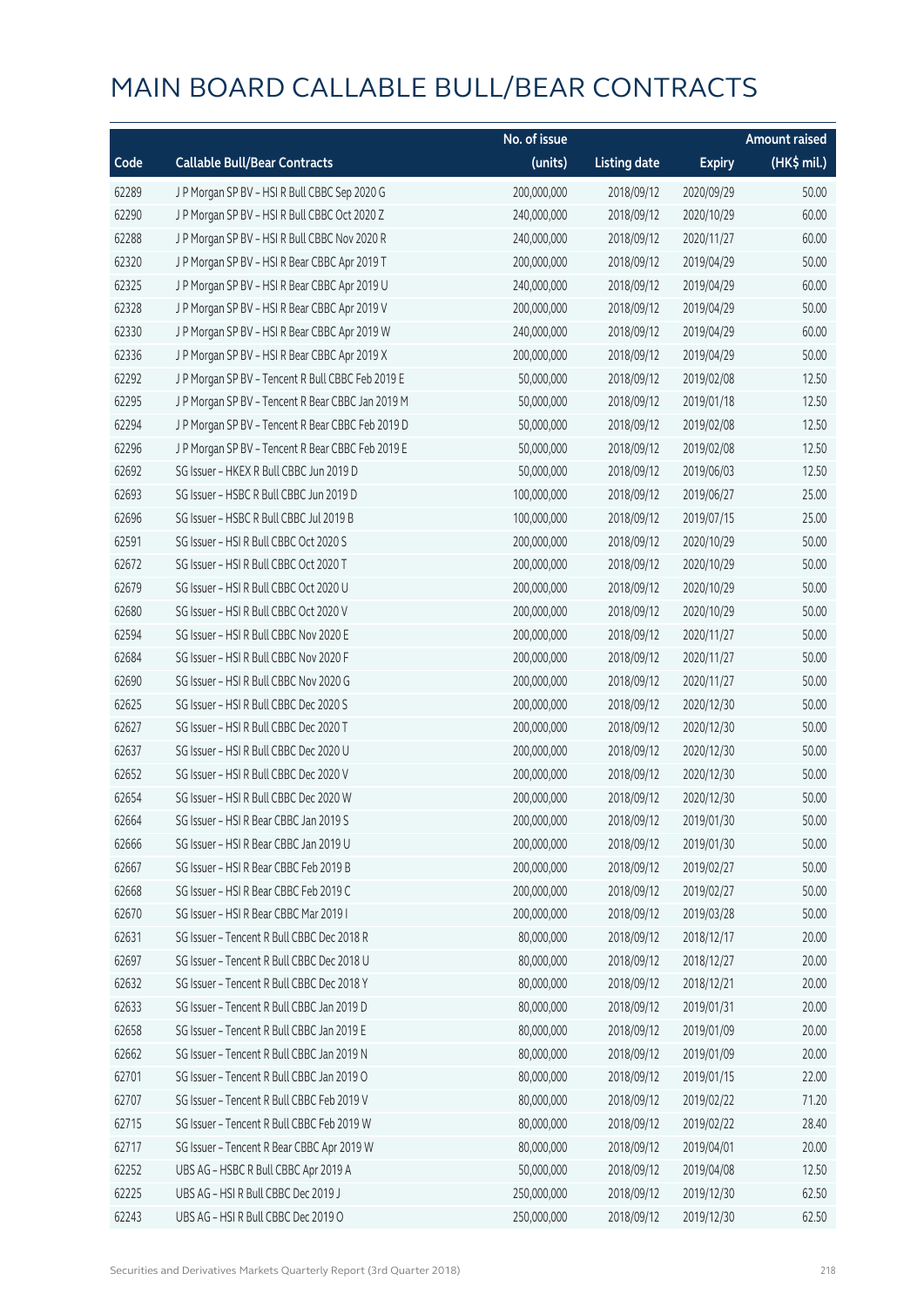|       |                                                            | No. of issue |                     |               | <b>Amount raised</b> |
|-------|------------------------------------------------------------|--------------|---------------------|---------------|----------------------|
| Code  | <b>Callable Bull/Bear Contracts</b>                        | (units)      | <b>Listing date</b> | <b>Expiry</b> | (HK\$ mil.)          |
| 62227 | UBS AG - HSI R Bull CBBC Sep 2020 S                        | 200,000,000  | 2018/09/12          | 2020/09/29    | 50.00                |
| 62235 | UBS AG - HSI R Bull CBBC Sep 2020 T                        | 250,000,000  | 2018/09/12          | 2020/09/29    | 62.50                |
| 62238 | UBS AG - HSI R Bull CBBC Sep 2020 U                        | 250,000,000  | 2018/09/12          | 2020/09/29    | 62.50                |
| 62239 | UBS AG - HSI R Bull CBBC Sep 2020 V                        | 200,000,000  | 2018/09/12          | 2020/09/29    | 50.00                |
| 62251 | UBS AG - HSI R Bull CBBC Sep 2020 W                        | 200,000,000  | 2018/09/12          | 2020/09/29    | 57.00                |
| 62232 | UBS AG - HSI R Bull CBBC Oct 2020 X                        | 200,000,000  | 2018/09/12          | 2020/10/29    | 50.00                |
| 62236 | UBS AG - HSI R Bull CBBC Oct 2020 Y                        | 200,000,000  | 2018/09/12          | 2020/10/29    | 50.00                |
| 62246 | UBS AG - HSI R Bull CBBC Oct 2020 Z                        | 200,000,000  | 2018/09/12          | 2020/10/29    | 51.00                |
| 62221 | UBS AG - HSI R Bull CBBC Nov 2020 T                        | 200,000,000  | 2018/09/12          | 2020/11/27    | 50.00                |
| 62230 | UBS AG - HSI R Bull CBBC Nov 2020 U                        | 250,000,000  | 2018/09/12          | 2020/11/27    | 62.50                |
| 62418 | UBS AG - HSI R Bear CBBC Jan 2019 K                        | 200,000,000  | 2018/09/12          | 2019/01/30    | 50.00                |
| 62420 | UBS AG - HSI R Bear CBBC Jan 2019 L                        | 200,000,000  | 2018/09/12          | 2019/01/30    | 50.00                |
| 62423 | UBS AG - HSI R Bear CBBC Jan 2019 M                        | 200,000,000  | 2018/09/12          | 2019/01/30    | 50.00                |
| 62425 | UBS AG - HSI R Bear CBBC Jan 2019 N                        | 250,000,000  | 2018/09/12          | 2019/01/30    | 62.50                |
| 62426 | UBS AG - HSI R Bear CBBC Jan 2019 O                        | 300,000,000  | 2018/09/12          | 2019/01/30    | 75.00                |
| 62253 | UBS AG - Tencent R Bull CBBC Jan 2019 Z                    | 30,000,000   | 2018/09/12          | 2019/01/04    | 10.20                |
| 62128 | Bank Vontobel - China Life R Bull CBBC Feb 2019 A          | 40,000,000   | 2018/09/12          | 2019/02/22    | 10.00                |
| 62103 | Bank Vontobel - HSI N Bull CBBC Mar 2019 X                 | 80,000,000   | 2018/09/12          | 2019/03/28    | 20.00                |
| 62115 | Bank Vontobel - HSI N Bear CBBC Jan 2019 V                 | 80,000,000   | 2018/09/12          | 2019/01/30    | 20.00                |
| 62091 | Bank Vontobel - HSI N Bull CBBC Mar 2019 W                 | 80,000,000   | 2018/09/12          | 2019/03/28    | 20.00                |
| 62117 | Bank Vontobel - HSI N Bull CBBC Mar 2019 Y                 | 80,000,000   | 2018/09/12          | 2019/03/28    | 20.00                |
| 62123 | Bank Vontobel - HSI N Bull CBBC Apr 2019 A                 | 80,000,000   | 2018/09/12          | 2019/04/29    | 20.00                |
| 62285 | Bank Vontobel - HSI N Bear CBBC Jan 2019 W                 | 80,000,000   | 2018/09/12          | 2019/01/30    | 20.00                |
| 62276 | Bank Vontobel - Tencent R Bull CBBC Jun 2019 E             | 40,000,000   | 2018/09/12          | 2019/06/28    | 38.00                |
| 62279 | Bank Vontobel - Tencent R Bear CBBC Feb 2019 E             | 40,000,000   | 2018/09/12          | 2019/02/15    | 10.00                |
| 62763 | BOCI Asia Ltd. - Tencent R Bull CBBC Jan 2019 D            | 40,000,000   | 2018/09/13          | 2019/01/14    | 24.44                |
| 62764 | BOCI Asia Ltd. - Tencent R Bear CBBC Jan 2019 B            | 40,000,000   | 2018/09/13          | 2019/01/07    | 11.40                |
| 62966 | BNP Paribas Issuance B.V. - HSCEI R Bull CBBC Sep 2019 X   | 100,000,000  | 2018/09/13          | 2019/09/27    | 25.00                |
| 62968 | BNP Paribas Issuance B.V. - HSCEI R Bear CBBC Jan 2019 M   | 100,000,000  | 2018/09/13          | 2019/01/30    | 25.00                |
| 62969 | BNP Paribas Issuance B.V. - HSI R Bull CBBC Nov 2019 M     | 250,000,000  | 2018/09/13          | 2019/11/28    | 62.50                |
| 62984 | BNP Paribas Issuance B.V. - HSI R Bull CBBC Nov 2019 N     | 250,000,000  | 2018/09/13          | 2019/11/28    | 62.50                |
| 62986 | BNP Paribas Issuance B.V. - HSI R Bull CBBC Nov 2019 O     | 250,000,000  | 2018/09/13          | 2019/11/28    | 62.50                |
| 62970 | BNP Paribas Issuance B.V. - HSI R Bear CBBC Feb 2019 S     | 250,000,000  | 2018/09/13          | 2019/02/27    | 62.50                |
| 62983 | BNP Paribas Issuance B.V. - HSI R Bear CBBC Feb 2019 T     | 250,000,000  | 2018/09/13          | 2019/02/27    | 62.50                |
| 62998 | BNP Paribas Issuance B.V. - HSI R Bear CBBC Feb 2019 U     | 250,000,000  | 2018/09/13          | 2019/02/27    | 62.50                |
| 62956 | BNP Paribas Issuance B.V. - Tencent R Bull CBBC Jul 2019 E | 50,000,000   | 2018/09/13          | 2019/07/30    | 12.50                |
| 63432 | Credit Suisse AG - AIA R Bull CBBC Feb 2019 A              | 70,000,000   | 2018/09/13          | 2019/02/15    | 17.50                |
| 63434 | Credit Suisse AG - AIA R Bull CBBC Feb 2019 B              | 70,000,000   | 2018/09/13          | 2019/02/22    | 17.50                |
| 63439 | Credit Suisse AG - AIA R Bear CBBC Feb 2019 D              | 50,000,000   | 2018/09/13          | 2019/02/22    | 12.50                |
| 63443 | Credit Suisse AG - Country Garden R Bull CBBC Feb 2019 B   | 40,000,000   | 2018/09/13          | 2019/02/27    | 10.00                |
| 63447 | Credit Suisse AG - China Life R Bull CBBC Feb 2019 E       | 40,000,000   | 2018/09/13          | 2019/02/27    | 10.00                |
| 63420 | Credit Suisse AG - Galaxy Ent R Bull CBBC Apr 2019 B       | 50,000,000   | 2018/09/13          | 2019/04/29    | 12.50                |
| 63424 | Credit Suisse AG - Galaxy Ent R Bear CBBC Feb 2019 A       | 50,000,000   | 2018/09/13          | 2019/02/15    | 12.50                |
| 63427 | Credit Suisse AG - HKEX R Bear CBBC Feb 2019 E             | 50,000,000   | 2018/09/13          | 2019/02/15    | 12.50                |
| 63368 | Credit Suisse AG - HSI R Bull CBBC Jul 2020 L              | 200,000,000  | 2018/09/13          | 2020/07/30    | 50.00                |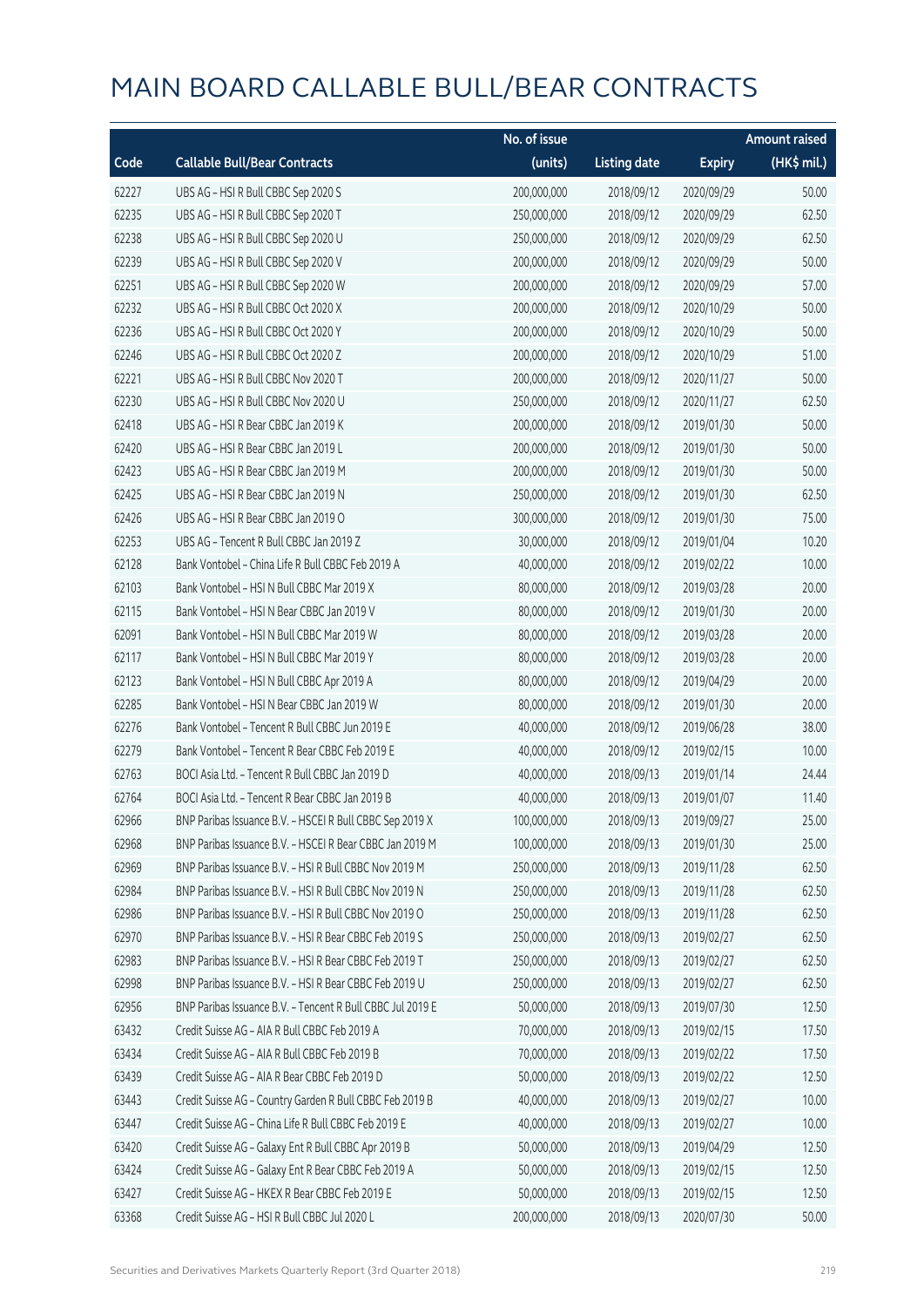|       |                                                          | No. of issue |                     |               | <b>Amount raised</b> |
|-------|----------------------------------------------------------|--------------|---------------------|---------------|----------------------|
| Code  | <b>Callable Bull/Bear Contracts</b>                      | (units)      | <b>Listing date</b> | <b>Expiry</b> | (HK\$ mil.)          |
| 63390 | Credit Suisse AG - HSI R Bull CBBC Jul 2020 M            | 200,000,000  | 2018/09/13          | 2020/07/30    | 50.00                |
| 63457 | Credit Suisse AG - HSI R Bull CBBC Jul 2020 N            | 200,000,000  | 2018/09/13          | 2020/07/30    | 50.00                |
| 63377 | Credit Suisse AG - HSI R Bull CBBC Aug 2020 N            | 200,000,000  | 2018/09/13          | 2020/08/28    | 50.00                |
| 63405 | Credit Suisse AG - HSI R Bull CBBC Aug 2020 O            | 200,000,000  | 2018/09/13          | 2020/08/28    | 50.00                |
| 63454 | Credit Suisse AG - HSI R Bull CBBC Aug 2020 P            | 200,000,000  | 2018/09/13          | 2020/08/28    | 50.00                |
| 63400 | Credit Suisse AG - HSI R Bull CBBC Sep 2020 C            | 200,000,000  | 2018/09/13          | 2020/09/29    | 50.00                |
| 63407 | Credit Suisse AG - HSI R Bull CBBC Sep 2020 D            | 300,000,000  | 2018/09/13          | 2020/09/29    | 75.00                |
| 63450 | Credit Suisse AG - HSI R Bull CBBC Sep 2020 E            | 200,000,000  | 2018/09/13          | 2020/09/29    | 50.00                |
| 63451 | Credit Suisse AG - HSI R Bull CBBC Sep 2020 F            | 300,000,000  | 2018/09/13          | 2020/09/29    | 75.00                |
| 63455 | Credit Suisse AG - HSI R Bull CBBC Sep 2020 G            | 200,000,000  | 2018/09/13          | 2020/09/29    | 50.00                |
| 63465 | Credit Suisse AG - HSI R Bull CBBC Dec 2020 A            | 200,000,000  | 2018/09/13          | 2020/12/30    | 66.00                |
| 63468 | Credit Suisse AG - HSI R Bear CBBC Dec 2018 W            | 200,000,000  | 2018/09/13          | 2018/12/28    | 50.00                |
| 63469 | Credit Suisse AG - HSI R Bear CBBC Jan 2019 A            | 200,000,000  | 2018/09/13          | 2019/01/30    | 50.00                |
| 63477 | Credit Suisse AG - HSI R Bear CBBC Jan 2019 B            | 200,000,000  | 2018/09/13          | 2019/01/30    | 50.00                |
| 63472 | Credit Suisse AG - HSI R Bear CBBC Feb 2019 G            | 200,000,000  | 2018/09/13          | 2019/02/27    | 50.00                |
| 63473 | Credit Suisse AG - HSI R Bear CBBC Feb 2019 H            | 200,000,000  | 2018/09/13          | 2019/02/27    | 50.00                |
| 63478 | Credit Suisse AG - HSI R Bear CBBC Feb 2019 I            | 300,000,000  | 2018/09/13          | 2019/02/27    | 75.00                |
| 63444 | Credit Suisse AG - Ping An R Bull CBBC Feb 2019 K        | 80,000,000   | 2018/09/13          | 2019/02/27    | 20.00                |
| 63445 | Credit Suisse AG - Ping An R Bear CBBC Feb 2019 C        | 50,000,000   | 2018/09/13          | 2019/02/27    | 12.50                |
| 63389 | Credit Suisse AG - Tencent R Bull CBBC Feb 2019 P        | 50,000,000   | 2018/09/13          | 2019/02/22    | 12.50                |
| 63417 | Credit Suisse AG - Tencent R Bull CBBC Mar 2019 B        | 50,000,000   | 2018/09/13          | 2019/03/28    | 18.50                |
| 63418 | Credit Suisse AG - Tencent R Bull CBBC Apr 2019 D        | 50,000,000   | 2018/09/13          | 2019/04/29    | 26.00                |
| 63479 | Credit Suisse AG - Tencent R Bear CBBC Feb 2019 R        | 50,000,000   | 2018/09/13          | 2019/02/27    | 12.50                |
| 63481 | Credit Suisse AG - Tencent R Bear CBBC Feb 2019 S        | 50,000,000   | 2018/09/13          | 2019/02/15    | 12.50                |
| 62987 | Goldman Sachs SP (Asia) - HKEX R Bull CBBC Jul 2019 N    | 100,000,000  | 2018/09/13          | 2019/07/26    | 25.00                |
| 62770 | Goldman Sachs SP (Asia) - HSI R Bull CBBC Nov 2020 G     | 200,000,000  | 2018/09/13          | 2020/11/27    | 50.00                |
| 63519 | Goldman Sachs SP (Asia) - HSI R Bull CBBC Nov 2020 H     | 200,000,000  | 2018/09/13          | 2020/11/27    | 50.00                |
| 62778 | Goldman Sachs SP (Asia) - HSI R Bull CBBC Dec 2020 P     | 200,000,000  | 2018/09/13          | 2020/12/30    | 50.00                |
| 62936 | Goldman Sachs SP (Asia) - HSI R Bull CBBC Dec 2020 Q     | 200,000,000  | 2018/09/13          | 2020/12/30    | 50.00                |
| 62941 | Goldman Sachs SP (Asia) - HSI R Bull CBBC Dec 2020 R     | 200,000,000  | 2018/09/13          | 2020/12/30    | 50.00                |
| 63496 | Goldman Sachs SP (Asia) - HSI R Bull CBBC Dec 2020 S     | 200,000,000  | 2018/09/13          | 2020/12/30    | 50.00                |
| 63501 | Goldman Sachs SP (Asia) - HSI R Bull CBBC Dec 2020 T     | 200,000,000  | 2018/09/13          | 2020/12/30    | 50.00                |
| 63502 | Goldman Sachs SP (Asia) - HSI R Bull CBBC Dec 2020 U     | 200,000,000  | 2018/09/13          | 2020/12/30    | 50.00                |
| 63486 | Goldman Sachs SP (Asia) - HSI R Bear CBBC Jan 2019 F     | 200,000,000  | 2018/09/13          | 2019/01/30    | 50.00                |
| 63487 | Goldman Sachs SP (Asia) - HSI R Bear CBBC Jan 2019 H     | 200,000,000  | 2018/09/13          | 2019/01/30    | 50.00                |
| 63489 | Goldman Sachs SP (Asia) - HSI R Bear CBBC Jan 2019 J     | 200,000,000  | 2018/09/13          | 2019/01/30    | 50.00                |
| 63485 | Goldman Sachs SP (Asia) - HSI R Bear CBBC Jan 2019 Y     | 200,000,000  | 2018/09/13          | 2019/01/30    | 50.00                |
| 63506 | Goldman Sachs SP (Asia) - Ping An R Bull CBBC Jul 2019 P | 100,000,000  | 2018/09/13          | 2019/07/26    | 25.00                |
| 62771 | Goldman Sachs SP (Asia) - Tencent R Bull CBBC Mar 2019 D | 100,000,000  | 2018/09/13          | 2019/03/08    | 25.00                |
| 62785 | Goldman Sachs SP (Asia) - Tencent R Bull CBBC Mar 2019 E | 100,000,000  | 2018/09/13          | 2019/03/08    | 25.00                |
| 62939 | Goldman Sachs SP (Asia) - Tencent R Bull CBBC Mar 2019 G | 100,000,000  | 2018/09/13          | 2019/03/08    | 25.00                |
| 63505 | Goldman Sachs SP (Asia) - Tencent R Bull CBBC Mar 2019 H | 100,000,000  | 2018/09/13          | 2019/03/08    | 34.40                |
| 63513 | Goldman Sachs SP (Asia) - Tencent R Bear CBBC Mar 2019 I | 80,000,000   | 2018/09/13          | 2019/03/08    | 20.00                |
| 63525 | Goldman Sachs SP (Asia) - Tencent R Bear CBBC Mar 2019 J | 80,000,000   | 2018/09/13          | 2019/03/08    | 20.00                |
| 63526 | Goldman Sachs SP (Asia) - Tencent R Bear CBBC Mar 2019 K | 80,000,000   | 2018/09/13          | 2019/03/08    | 20.00                |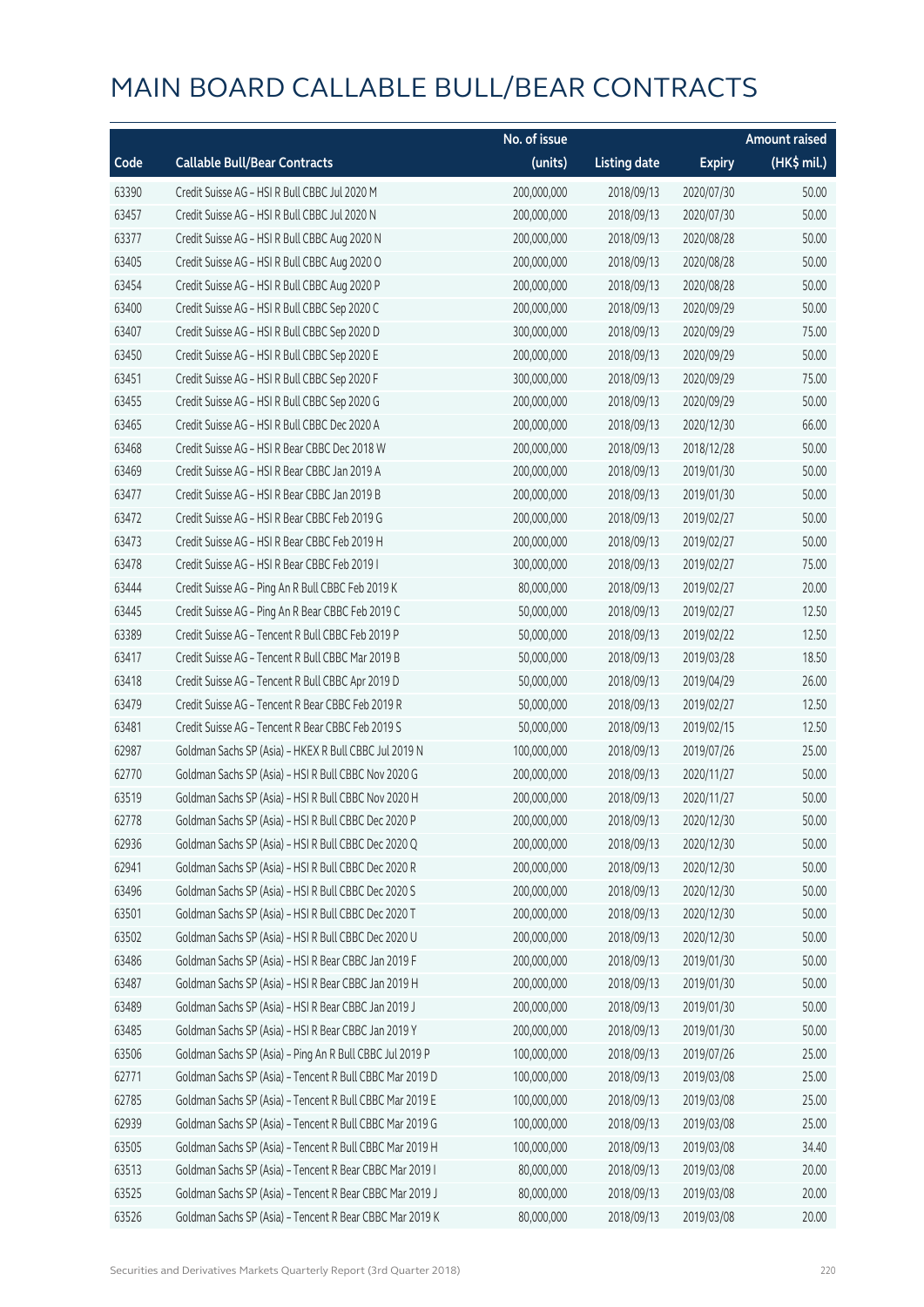|       |                                                      | No. of issue |                     |               | <b>Amount raised</b> |
|-------|------------------------------------------------------|--------------|---------------------|---------------|----------------------|
| Code  | <b>Callable Bull/Bear Contracts</b>                  | (units)      | <b>Listing date</b> | <b>Expiry</b> | (HK\$ mil.)          |
| 62942 | HK Bank - AIA R Bull CBBC Apr 2019 A                 | 80,000,000   | 2018/09/13          | 2019/04/23    | 20.00                |
| 62946 | HK Bank - CC Bank R Bull CBBC Apr 2019 A             | 100,000,000  | 2018/09/13          | 2019/04/01    | 25.00                |
| 62953 | HK Bank - CNOOC R Bear CBBC Mar 2019 B               | 40,000,000   | 2018/09/13          | 2019/03/11    | 10.00                |
| 62948 | HK Bank - Sinopec Corp R Bear CBBC Feb 2019 A        | 40,000,000   | 2018/09/13          | 2019/02/21    | 10.00                |
| 62944 | HK Bank - Galaxy Ent R Bear CBBC Feb 2019 B          | 40,000,000   | 2018/09/13          | 2019/02/11    | 10.00                |
| 62903 | HK Bank - HKEX R Bull CBBC Jun 2019 B                | 50,000,000   | 2018/09/13          | 2019/06/17    | 22.50                |
| 62904 | HK Bank - HKEX R Bear CBBC Mar 2019 B                | 40,000,000   | 2018/09/13          | 2019/03/04    | 10.00                |
| 62867 | HK Bank - HSCEI R Bull CBBC Dec 2019 E               | 60,000,000   | 2018/09/13          | 2019/12/30    | 15.00                |
| 62865 | HK Bank - HSCEI R Bear CBBC Feb 2019 B               | 50,000,000   | 2018/09/13          | 2019/02/27    | 12.50                |
| 62820 | HK Bank - HSI R Bull CBBC Jul 2019 S                 | 100,000,000  | 2018/09/13          | 2019/07/30    | 25.00                |
| 62859 | HK Bank - HSI R Bull CBBC Dec 2019 B                 | 150,000,000  | 2018/09/13          | 2019/12/30    | 45.00                |
| 62848 | HK Bank - HSI R Bull CBBC Dec 2019 X                 | 150,000,000  | 2018/09/13          | 2019/12/30    | 37.50                |
| 62855 | HK Bank - HSI R Bull CBBC Dec 2019 Y                 | 150,000,000  | 2018/09/13          | 2019/12/30    | 37.50                |
| 62858 | HK Bank - HSI R Bull CBBC Dec 2019 Z                 | 150,000,000  | 2018/09/13          | 2019/12/30    | 52.50                |
| 62842 | HK Bank - HSI R Bear CBBC Feb 2019 I                 | 150,000,000  | 2018/09/13          | 2019/02/27    | 37.50                |
| 62845 | HK Bank - HSI R Bear CBBC Feb 2019 J                 | 100,000,000  | 2018/09/13          | 2019/02/27    | 25.00                |
| 62915 | HK Bank - Ping An R Bear CBBC Feb 2019 A             | 80,000,000   | 2018/09/13          | 2019/02/18    | 20.00                |
| 62835 | HK Bank - Tencent R Bull CBBC Mar 2019 Q             | 60,000,000   | 2018/09/13          | 2019/03/04    | 15.00                |
| 62840 | HK Bank - Tencent R Bull CBBC Mar 2019 R             | 60,000,000   | 2018/09/13          | 2019/03/18    | 15.00                |
| 62955 | HK Bank - Tencent R Bull CBBC Apr 2019 J             | 60,000,000   | 2018/09/13          | 2019/04/25    | 33.00                |
| 62875 | HK Bank - Tencent R Bull CBBC Jun 2019 D             | 60,000,000   | 2018/09/13          | 2019/06/10    | 42.00                |
| 62895 | HK Bank - Tencent R Bear CBBC Mar 2019 G             | 50,000,000   | 2018/09/13          | 2019/03/18    | 12.50                |
| 62901 | HK Bank - Tencent R Bear CBBC Mar 2019 H             | 50,000,000   | 2018/09/13          | 2019/03/21    | 12.50                |
| 63339 | Haitong Int'l Sec - HSI R Bull CBBC Sep 2019 H       | 150,000,000  | 2018/09/13          | 2019/09/27    | 50.25                |
| 63344 | Haitong Int'l Sec - HSI R Bear CBBC Dec 2018 H       | 150,000,000  | 2018/09/13          | 2018/12/28    | 37.50                |
| 63354 | Haitong Int'l Sec - HSI R Bear CBBC Jan 2019 F       | 150,000,000  | 2018/09/13          | 2019/01/30    | 37.50                |
| 62816 | Haitong Int'l Sec - Ping An R Bull CBBC Mar 2019 A   | 25,000,000   | 2018/09/13          | 2019/03/07    | 10.08                |
| 62819 | Haitong Int'l Sec - Ping An R Bull CBBC Mar 2019 B   | 25,000,000   | 2018/09/13          | 2019/03/08    | 15.00                |
| 62794 | Haitong Int'l Sec - Tencent R Bull CBBC Mar 2019 A   | 40,000,000   | 2018/09/13          | 2019/03/06    | 10.00                |
| 62810 | Haitong Int'l Sec - Tencent R Bear CBBC Mar 2019 A   | 40,000,000   | 2018/09/13          | 2019/03/20    | 10.00                |
| 63079 | J P Morgan SP BV - HSI R Bull CBBC Sep 2020 H        | 240,000,000  | 2018/09/13          | 2020/09/29    | 60.00                |
| 63113 | J P Morgan SP BV - HSI R Bull CBBC Sep 2020 Q        | 240,000,000  | 2018/09/13          | 2020/09/29    | 60.00                |
| 63104 | J P Morgan SP BV - HSI R Bull CBBC Nov 2020 S        | 200,000,000  | 2018/09/13          | 2020/11/27    | 50.00                |
| 63087 | J P Morgan SP BV - HSI R Bear CBBC Mar 2019 A        | 200,000,000  | 2018/09/13          | 2019/03/28    | 50.00                |
| 63093 | JP Morgan SP BV - HSIR Bear CBBC Mar 2019 B          | 200,000,000  | 2018/09/13          | 2019/03/28    | 50.00                |
| 63096 | J P Morgan SP BV - HSI R Bear CBBC Mar 2019 C        | 240,000,000  | 2018/09/13          | 2019/03/28    | 60.00                |
| 63098 | J P Morgan SP BV - HSI R Bear CBBC Mar 2019 D        | 240,000,000  | 2018/09/13          | 2019/03/28    | 60.00                |
| 63160 | J P Morgan SP BV - HSI R Bear CBBC Mar 2019 E        | 200,000,000  | 2018/09/13          | 2019/03/28    | 50.00                |
| 63165 | J P Morgan SP BV - HSI R Bear CBBC Mar 2019 F        | 200,000,000  | 2018/09/13          | 2019/03/28    | 50.00                |
| 63158 | J P Morgan SP BV - PetroChina R Bull CBBC Feb 2019 A | 100,000,000  | 2018/09/13          | 2019/02/08    | 25.00                |
| 63085 | J P Morgan SP BV - Tencent R Bull CBBC Jan 2019 N    | 50,000,000   | 2018/09/13          | 2019/01/18    | 12.50                |
| 63084 | J P Morgan SP BV - Tencent R Bull CBBC Feb 2019 F    | 50,000,000   | 2018/09/13          | 2019/02/08    | 12.50                |
| 63100 | J P Morgan SP BV - Tencent R Bull CBBC Feb 2019 G    | 50,000,000   | 2018/09/13          | 2019/02/08    | 12.50                |
| 63115 | J P Morgan SP BV - Tencent R Bear CBBC Jan 2019 N    | 50,000,000   | 2018/09/13          | 2019/01/11    | 12.50                |
| 63116 | J P Morgan SP BV - Tencent R Bear CBBC Jan 2019 O    | 50,000,000   | 2018/09/13          | 2019/01/18    | 12.50                |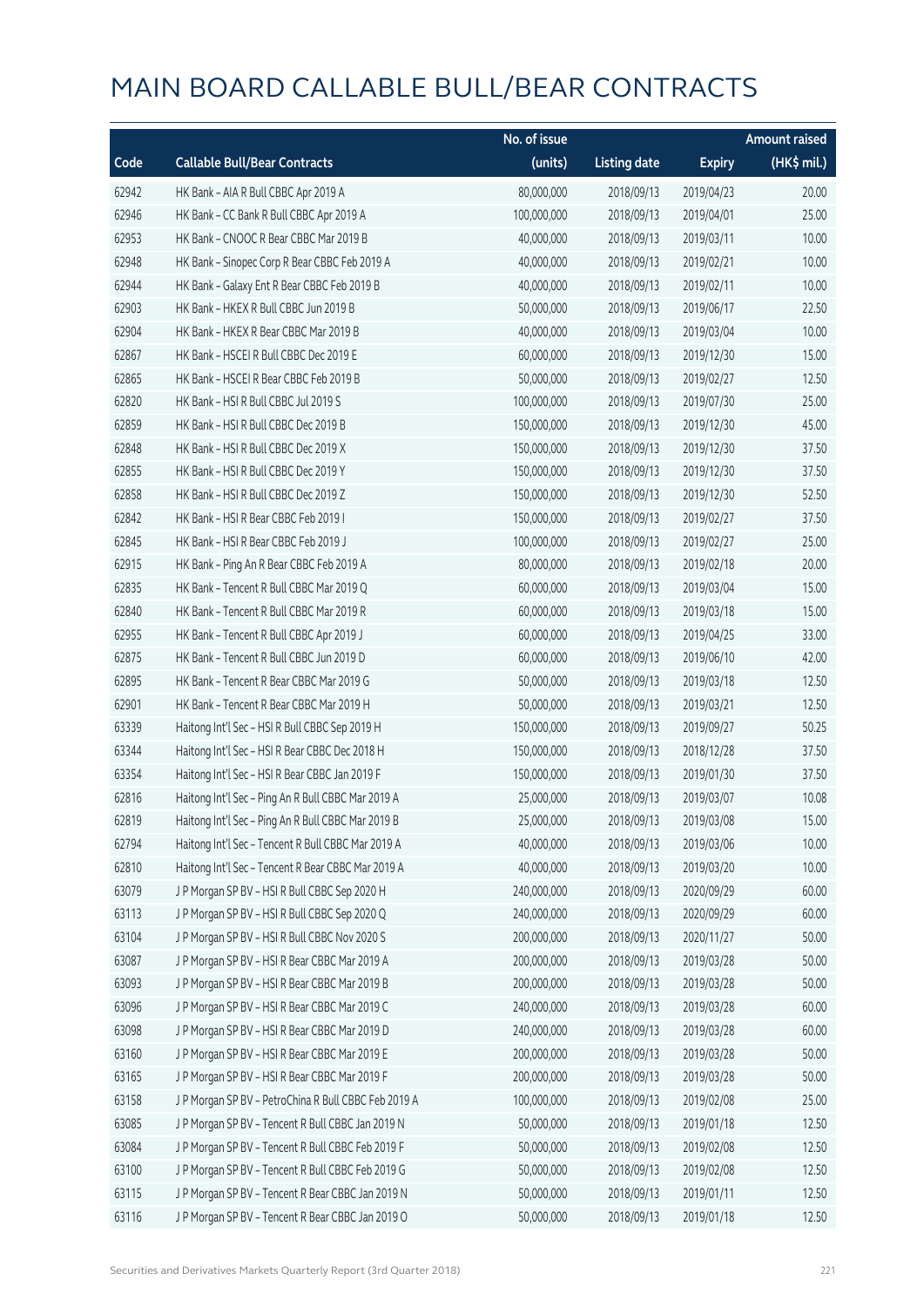|       |                                                      | No. of issue |                     |               | <b>Amount raised</b> |
|-------|------------------------------------------------------|--------------|---------------------|---------------|----------------------|
| Code  | <b>Callable Bull/Bear Contracts</b>                  | (units)      | <b>Listing date</b> | <b>Expiry</b> | (HK\$ mil.)          |
| 63145 | J P Morgan SP BV - Tencent R Bear CBBC Feb 2019 F    | 50,000,000   | 2018/09/13          | 2019/02/08    | 12.50                |
| 62920 | Macquarie Bank Ltd. - Tencent R Bull CBBC Feb 2019 C | 22,300,000   | 2018/09/13          | 2019/02/13    | 10.01                |
| 62924 | Macquarie Bank Ltd. - Tencent R Bull CBBC Feb 2019 D | 16,600,000   | 2018/09/13          | 2019/02/13    | 10.03                |
| 62926 | Macquarie Bank Ltd. - Tencent R Bull CBBC Feb 2019 E | 14,400,000   | 2018/09/13          | 2019/02/13    | 10.02                |
| 62930 | Macquarie Bank Ltd. - Tencent R Bear CBBC Feb 2019 D | 16,600,000   | 2018/09/13          | 2019/02/13    | 10.04                |
| 62931 | Macquarie Bank Ltd. - Tencent R Bear CBBC Feb 2019 E | 20,300,000   | 2018/09/13          | 2019/02/13    | 10.03                |
| 63167 | SG Issuer - AIA R Bull CBBC Mar 2019 B               | 60,000,000   | 2018/09/13          | 2019/03/18    | 15.00                |
| 63267 | SG Issuer - AIA R Bear CBBC Feb 2019 B               | 60,000,000   | 2018/09/13          | 2019/02/11    | 15.00                |
| 63200 | SG Issuer - Galaxy Ent R Bull CBBC Jun 2019 E        | 80,000,000   | 2018/09/13          | 2019/06/28    | 20.00                |
| 63278 | SG Issuer - Galaxy Ent R Bull CBBC Jul 2019 B        | 80,000,000   | 2018/09/13          | 2019/07/03    | 20.00                |
| 63273 | SG Issuer - Galaxy Ent R Bear CBBC Feb 2019 A        | 80,000,000   | 2018/09/13          | 2019/02/22    | 20.00                |
| 63280 | SG Issuer - HKEX R Bull CBBC Jun 2019 E              | 50,000,000   | 2018/09/13          | 2019/06/26    | 12.50                |
| 63257 | SG Issuer - HSI R Bull CBBC Sep 2020 O               | 200,000,000  | 2018/09/13          | 2020/09/29    | 50.00                |
| 63181 | SG Issuer - HSI R Bull CBBC Oct 2020 W               | 200,000,000  | 2018/09/13          | 2020/10/29    | 50.00                |
| 63190 | SG Issuer - HSI R Bull CBBC Oct 2020 X               | 200,000,000  | 2018/09/13          | 2020/10/29    | 50.00                |
| 63262 | SG Issuer - HSI R Bull CBBC Nov 2020 U               | 200,000,000  | 2018/09/13          | 2020/11/27    | 50.00                |
| 63193 | SG Issuer - HSI R Bull CBBC Nov 2020 V               | 200,000,000  | 2018/09/13          | 2020/11/27    | 50.00                |
| 63258 | SG Issuer - HSI R Bull CBBC Nov 2020 W               | 200,000,000  | 2018/09/13          | 2020/11/27    | 50.00                |
| 63195 | SG Issuer - HSI R Bull CBBC Dec 2020 X               | 200,000,000  | 2018/09/13          | 2020/12/30    | 50.00                |
| 63199 | SG Issuer - HSI R Bull CBBC Dec 2020 Y               | 200,000,000  | 2018/09/13          | 2020/12/30    | 50.00                |
| 63191 | SG Issuer - HSI R Bear CBBC Feb 2019 D               | 200,000,000  | 2018/09/13          | 2019/02/27    | 50.00                |
| 63207 | SG Issuer - HSI R Bear CBBC Feb 2019 E               | 200,000,000  | 2018/09/13          | 2019/02/27    | 50.00                |
| 63213 | SG Issuer - HSI R Bear CBBC Feb 2019 F               | 200,000,000  | 2018/09/13          | 2019/02/27    | 50.00                |
| 63237 | SG Issuer - HSI R Bear CBBC Mar 2019 J               | 200,000,000  | 2018/09/13          | 2019/03/28    | 50.00                |
| 63238 | SG Issuer - HSI R Bear CBBC Mar 2019 K               | 200,000,000  | 2018/09/13          | 2019/03/28    | 50.00                |
| 63248 | SG Issuer - HSI R Bear CBBC Mar 2019 L               | 200,000,000  | 2018/09/13          | 2019/03/28    | 50.00                |
| 63253 | SG Issuer - HSI R Bear CBBC Mar 2019 M               | 200,000,000  | 2018/09/13          | 2019/03/28    | 50.00                |
| 63330 | SG Issuer - Ping An R Bull CBBC Feb 2019 P           | 100,000,000  | 2018/09/13          | 2019/02/18    | 25.00                |
| 63299 | SG Issuer - Ping An R Bear CBBC Dec 2018 M           | 100,000,000  | 2018/09/13          | 2018/12/20    | 25.00                |
| 63168 | SG Issuer - Tencent R Bull CBBC Dec 2018 V           | 80,000,000   | 2018/09/13          | 2018/12/18    | 20.00                |
| 63169 | SG Issuer - Tencent R Bull CBBC Dec 2018 W           | 80,000,000   | 2018/09/13          | 2018/12/21    | 20.00                |
| 63175 | SG Issuer - Tencent R Bull CBBC Dec 2018 X           | 80,000,000   | 2018/09/13          | 2018/12/24    | 20.00                |
| 63178 | SG Issuer - Tencent R Bull CBBC Jan 2019 R           | 80,000,000   | 2018/09/13          | 2019/01/07    | 20.00                |
| 63333 | SG Issuer - Tencent R Bull CBBC Jan 2019 X           | 80,000,000   | 2018/09/13          | 2019/01/25    | 20.00                |
| 63334 | SG Issuer - Tencent R Bear CBBC Jan 2019 F           | 80,000,000   | 2018/09/13          | 2019/01/25    | 20.00                |
| 63335 | SG Issuer - Tencent R Bear CBBC Apr 2019 X           | 80,000,000   | 2018/09/13          | 2019/04/03    | 20.00                |
| 63039 | UBS AG - China Life R Bull CBBC Feb 2019 C           | 40,000,000   | 2018/09/13          | 2019/02/18    | 10.00                |
| 62999 | UBS AG - HSI R Bull CBBC Dec 2019 A                  | 250,000,000  | 2018/09/13          | 2019/12/30    | 62.50                |
| 63015 | UBS AG - HSI R Bull CBBC Dec 2019 F                  | 250,000,000  | 2018/09/13          | 2019/12/30    | 62.50                |
| 63009 | UBS AG - HSI R Bull CBBC Dec 2019 G                  | 250,000,000  | 2018/09/13          | 2019/12/30    | 62.50                |
| 63023 | UBS AG - HSI R Bull CBBC Dec 2019 K                  | 250,000,000  | 2018/09/13          | 2019/12/30    | 62.50                |
| 63027 | UBS AG - HSI R Bull CBBC Dec 2019 P                  | 250,000,000  | 2018/09/13          | 2019/12/30    | 67.50                |
| 63000 | UBS AG - HSI R Bull CBBC Sep 2020 X                  | 200,000,000  | 2018/09/13          | 2020/09/29    | 50.00                |
| 63034 | UBS AG - HSI R Bull CBBC Oct 2020 A                  | 200,000,000  | 2018/09/13          | 2020/10/29    | 60.00                |
| 63007 | UBS AG - HSI R Bull CBBC Nov 2020 V                  | 250,000,000  | 2018/09/13          | 2020/11/27    | 62.50                |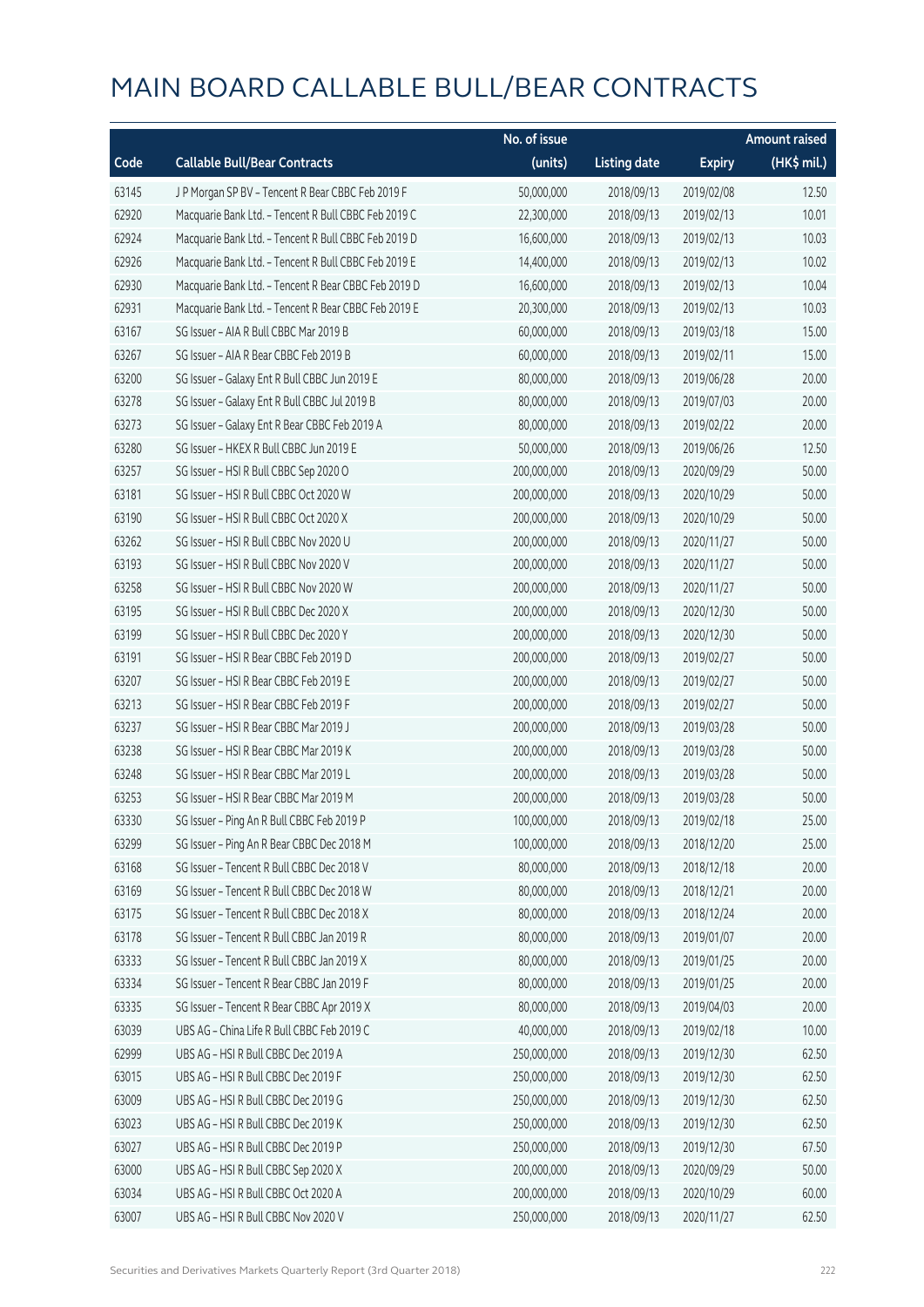|       |                                                               | No. of issue |                     |               | <b>Amount raised</b> |
|-------|---------------------------------------------------------------|--------------|---------------------|---------------|----------------------|
| Code  | <b>Callable Bull/Bear Contracts</b>                           | (units)      | <b>Listing date</b> | <b>Expiry</b> | (HK\$ mil.)          |
| 63043 | UBS AG - HSI R Bear CBBC Jan 2019 P                           | 200,000,000  | 2018/09/13          | 2019/01/30    | 50.00                |
| 63046 | UBS AG - HSI R Bear CBBC Jan 2019 Q                           | 200,000,000  | 2018/09/13          | 2019/01/30    | 50.00                |
| 63047 | UBS AG - HSI R Bear CBBC Jan 2019 R                           | 300,000,000  | 2018/09/13          | 2019/01/30    | 75.00                |
| 63050 | UBS AG - HSI R Bear CBBC Jan 2019 S                           | 250,000,000  | 2018/09/13          | 2019/01/30    | 62.50                |
| 63052 | UBS AG - HSI R Bear CBBC Jan 2019 T                           | 300,000,000  | 2018/09/13          | 2019/01/30    | 75.00                |
| 63001 | UBS AG - Tencent R Bull CBBC Jan 2019 A                       | 30,000,000   | 2018/09/13          | 2019/01/17    | 10.20                |
| 63036 | UBS AG - Tencent R Bull CBBC Jan 2019 D                       | 30,000,000   | 2018/09/13          | 2019/01/23    | 10.20                |
| 63038 | UBS AG - Tencent R Bull CBBC Mar 2019 F                       | 30,000,000   | 2018/09/13          | 2019/03/04    | 16.50                |
| 63054 | UBS AG - Tencent R Bull CBBC Mar 2019 G                       | 30,000,000   | 2018/09/13          | 2019/03/06    | 10.20                |
| 63062 | UBS AG - Tencent R Bull CBBC Mar 2019 H                       | 30,000,000   | 2018/09/13          | 2019/03/13    | 10.20                |
| 63065 | UBS AG - Tencent R Bull CBBC Mar 2019 I                       | 30,000,000   | 2018/09/13          | 2019/03/20    | 10.20                |
| 63070 | UBS AG - Tencent R Bull CBBC Mar 2019 J                       | 30,000,000   | 2018/09/13          | 2019/03/27    | 10.50                |
| 63071 | UBS AG - Tencent R Bull CBBC Apr 2019 C                       | 30,000,000   | 2018/09/13          | 2019/04/03    | 11.70                |
| 63072 | UBS AG - Tencent R Bull CBBC Apr 2019 D                       | 30,000,000   | 2018/09/13          | 2019/04/10    | 13.50                |
| 63042 | UBS AG - Tencent R Bear CBBC Feb 2019 B                       | 30,000,000   | 2018/09/13          | 2019/02/18    | 10.20                |
| 62760 | Bank Vontobel - AIA R Bull CBBC Jul 2019 A                    | 40,000,000   | 2018/09/13          | 2019/07/12    | 10.00                |
| 62762 | Bank Vontobel - AIA R Bear CBBC Apr 2019 A                    | 40,000,000   | 2018/09/13          | 2019/04/12    | 10.00                |
| 62753 | Bank Vontobel - HKEX R Bear CBBC Mar 2019 A                   | 40,000,000   | 2018/09/13          | 2019/03/15    | 10.00                |
| 62752 | Bank Vontobel - HSBC R Bull CBBC Jul 2019 A                   | 40,000,000   | 2018/09/13          | 2019/07/05    | 10.00                |
| 62732 | Bank Vontobel - HSI N Bull CBBC Sep 2019 A                    | 80,000,000   | 2018/09/13          | 2019/09/27    | 22.40                |
| 62737 | Bank Vontobel - HSI N Bull CBBC Sep 2019 B                    | 80,000,000   | 2018/09/13          | 2019/09/27    | 26.40                |
| 62738 | Bank Vontobel - HSI N Bull CBBC Sep 2019 C                    | 80,000,000   | 2018/09/13          | 2019/09/27    | 29.60                |
| 62750 | Bank Vontobel - Tencent R Bull CBBC Jul 2019 C                | 40,000,000   | 2018/09/13          | 2019/07/19    | 10.00                |
| 63612 | BNP Paribas Issuance B.V. - Galaxy Ent R Bear CBBC Aug 2019 E | 150,000,000  | 2018/09/14          | 2019/08/29    | 37.50                |
| 63616 | BNP Paribas Issuance B.V. - Galaxy Ent R Bear CBBC Aug 2019 F | 150,000,000  | 2018/09/14          | 2019/08/29    | 37.50                |
| 63639 | BNP Paribas Issuance B.V. - HKEX R Bull CBBC May 2019 N       | 50,000,000   | 2018/09/14          | 2019/05/30    | 12.50                |
| 63552 | BNP Paribas Issuance B.V. - HSI R Bull CBBC Nov 2019 P        | 250,000,000  | 2018/09/14          | 2019/11/28    | 62.50                |
| 63558 | BNP Paribas Issuance B.V. - HSI R Bull CBBC Nov 2019 Q        | 250,000,000  | 2018/09/14          | 2019/11/28    | 62.50                |
| 63564 | BNP Paribas Issuance B.V. - HSI R Bull CBBC Nov 2019 R        | 250,000,000  | 2018/09/14          | 2019/11/28    | 62.50                |
| 63565 | BNP Paribas Issuance B.V. - HSI R Bull CBBC Nov 2019 S        | 250,000,000  | 2018/09/14          | 2019/11/28    | 62.50                |
| 63567 | BNP Paribas Issuance B.V. - HSI R Bull CBBC Nov 2019 Z        | 250,000,000  | 2018/09/14          | 2019/11/28    | 62.50                |
| 63569 | BNP Paribas Issuance B.V. - HSI R Bear CBBC Feb 2019 V        | 250,000,000  | 2018/09/14          | 2019/02/27    | 62.50                |
| 63585 | BNP Paribas Issuance B.V. - Tencent R Bull CBBC Jun 2019 S    | 50,000,000   | 2018/09/14          | 2019/06/27    | 15.00                |
| 63579 | BNP Paribas Issuance B.V. - Tencent R Bull CBBC Jul 2019 F    | 50,000,000   | 2018/09/14          | 2019/07/30    | 12.50                |
| 63582 | BNP Paribas Issuance B.V. - Tencent R Bull CBBC Jul 2019 G    | 50,000,000   | 2018/09/14          | 2019/07/30    | 12.50                |
| 63587 | BNP Paribas Issuance B.V. - Tencent R Bull CBBC Jul 2019 H    | 50,000,000   | 2018/09/14          | 2019/07/30    | 17.50                |
| 63611 | BNP Paribas Issuance B.V. - Tencent R Bear CBBC Mar 2019 E    | 50,000,000   | 2018/09/14          | 2019/03/28    | 12.50                |
| 63590 | BNP Paribas Issuance B.V. - Tencent R Bear CBBC Apr 2019 Q    | 50,000,000   | 2018/09/14          | 2019/04/29    | 12.50                |
| 63603 | BNP Paribas Issuance B.V. - Tencent R Bear CBBC Apr 2019 R    | 50,000,000   | 2018/09/14          | 2019/04/29    | 12.50                |
| 63988 | Credit Suisse AG - Bank of China R Bull CBBC May 2019 B       | 70,000,000   | 2018/09/14          | 2019/05/30    | 17.50                |
| 63979 | Credit Suisse AG - Galaxy Ent R Bear CBBC Apr 2019 A          | 50,000,000   | 2018/09/14          | 2019/04/29    | 12.50                |
| 63980 | Credit Suisse AG - HKEX R Bear CBBC Feb 2019 F                | 50,000,000   | 2018/09/14          | 2019/02/27    | 12.50                |
| 63960 | Credit Suisse AG - HSBC R Bull CBBC Apr 2019 A                | 70,000,000   | 2018/09/14          | 2019/04/29    | 17.50                |
| 63972 | Credit Suisse AG - HSBC R Bull CBBC Apr 2019 B                | 70,000,000   | 2018/09/14          | 2019/04/29    | 17.50                |
| 63897 | Credit Suisse AG - HSI R Bull CBBC Jul 2020 O                 | 200,000,000  | 2018/09/14          | 2020/07/30    | 50.00                |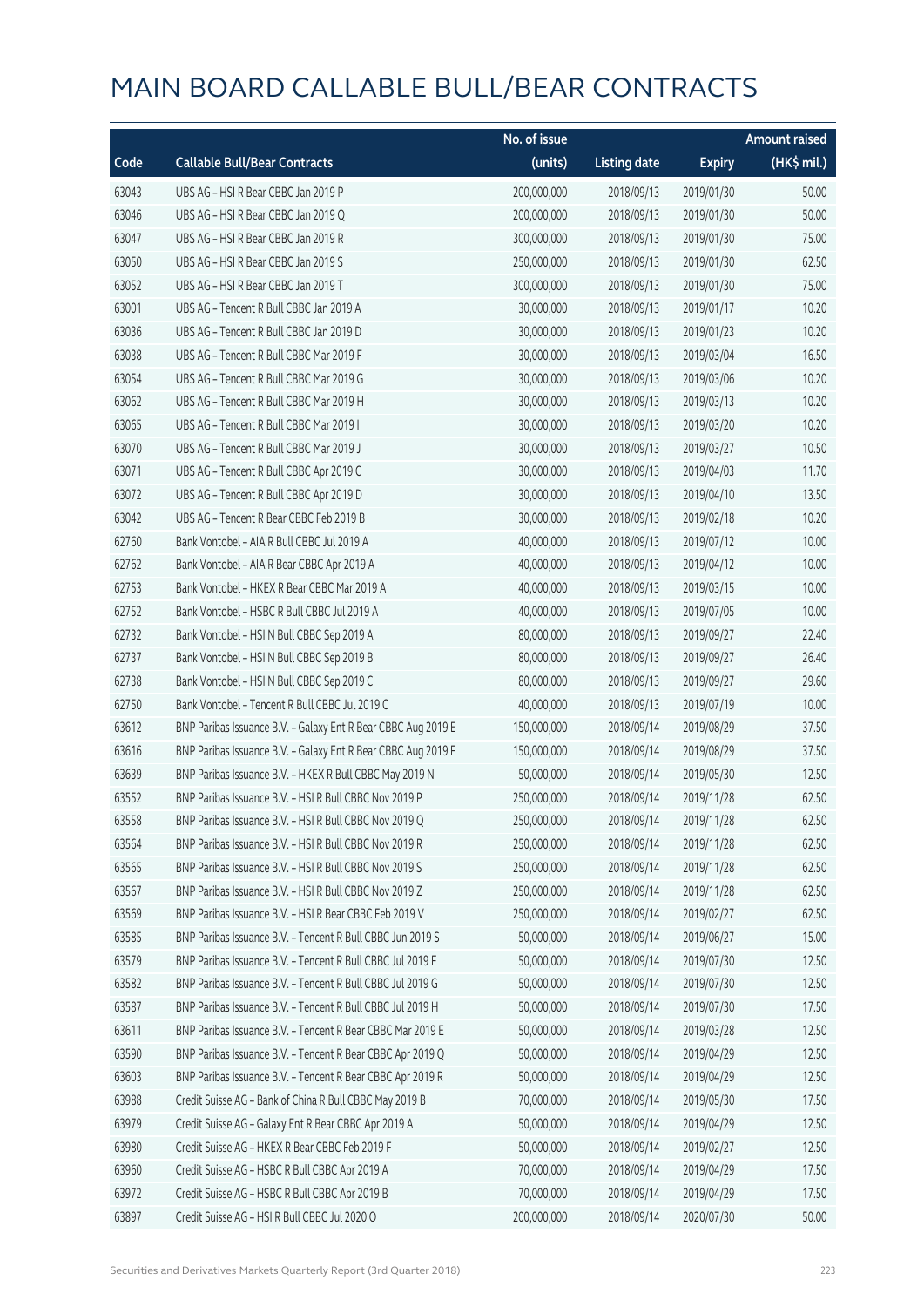|       |                                                          | No. of issue |                     |               | <b>Amount raised</b> |
|-------|----------------------------------------------------------|--------------|---------------------|---------------|----------------------|
| Code  | <b>Callable Bull/Bear Contracts</b>                      | (units)      | <b>Listing date</b> | <b>Expiry</b> | (HK\$ mil.)          |
| 63903 | Credit Suisse AG - HSI R Bull CBBC Jul 2020 P            | 200,000,000  | 2018/09/14          | 2020/07/30    | 50.00                |
| 63894 | Credit Suisse AG - HSI R Bull CBBC Aug 2020 Q            | 200,000,000  | 2018/09/14          | 2020/08/28    | 50.00                |
| 63895 | Credit Suisse AG - HSI R Bull CBBC Aug 2020 R            | 200,000,000  | 2018/09/14          | 2020/08/28    | 50.00                |
| 63901 | Credit Suisse AG - HSI R Bull CBBC Aug 2020 S            | 200,000,000  | 2018/09/14          | 2020/08/28    | 50.00                |
| 63904 | Credit Suisse AG - HSI R Bull CBBC Aug 2020 T            | 200,000,000  | 2018/09/14          | 2020/08/28    | 50.00                |
| 63915 | Credit Suisse AG - HSI R Bull CBBC Aug 2020 U            | 200,000,000  | 2018/09/14          | 2020/08/28    | 50.00                |
| 63937 | Credit Suisse AG - HSI R Bear CBBC Dec 2018 Y            | 200,000,000  | 2018/09/14          | 2018/12/28    | 50.00                |
| 63938 | Credit Suisse AG - HSI R Bear CBBC Jan 2019 M            | 200,000,000  | 2018/09/14          | 2019/01/30    | 50.00                |
| 63997 | Credit Suisse AG - HSI R Bear CBBC Jan 2019 N            | 200,000,000  | 2018/09/14          | 2019/01/30    | 50.00                |
| 63998 | Credit Suisse AG - HSI R Bear CBBC Jan 2019 P            | 200,000,000  | 2018/09/14          | 2019/01/30    | 50.00                |
| 63939 | Credit Suisse AG - HSI R Bear CBBC Feb 2019 J            | 200,000,000  | 2018/09/14          | 2019/02/27    | 50.00                |
| 63994 | Credit Suisse AG - HSI R Bear CBBC Feb 2019 K            | 200,000,000  | 2018/09/14          | 2019/02/27    | 50.00                |
| 63984 | Credit Suisse AG - Sands China R Bull CBBC Jun 2019 A    | 50,000,000   | 2018/09/14          | 2019/06/27    | 12.50                |
| 63990 | Credit Suisse AG - Tencent R Bull CBBC Mar 2019 C        | 50,000,000   | 2018/09/14          | 2019/03/08    | 12.50                |
| 63940 | Credit Suisse AG - Tencent R Bull CBBC Apr 2019 E        | 50,000,000   | 2018/09/14          | 2019/04/12    | 12.50                |
| 63951 | Credit Suisse AG - Tencent R Bear CBBC Mar 2019 A        | 50,000,000   | 2018/09/14          | 2019/03/28    | 18.00                |
| 63782 | Bank of East Asia - AIA R Bull CBBC May 2019 B           | 40,000,000   | 2018/09/14          | 2019/05/17    | 10.00                |
| 63791 | Bank of East Asia - AIA R Bear CBBC May 2019 A           | 40,000,000   | 2018/09/14          | 2019/05/17    | 10.00                |
| 63798 | Bank of East Asia - Geely Auto R Bear CBBC May 2019 A    | 40,000,000   | 2018/09/14          | 2019/05/17    | 12.00                |
| 63778 | Bank of East Asia - Galaxy Ent R Bull CBBC Mar 2019 I    | 100,000,000  | 2018/09/14          | 2019/03/22    | 25.00                |
| 63780 | Bank of East Asia - Galaxy Ent R Bear CBBC May 2019 A    | 100,000,000  | 2018/09/14          | 2019/05/17    | 25.00                |
| 63796 | Bank of East Asia - Ping An R Bull CBBC May 2019 B       | 120,000,000  | 2018/09/14          | 2019/05/17    | 30.00                |
| 64190 | Goldman Sachs SP (Asia) - AIA R Bull CBBC Mar 2019 L     | 100,000,000  | 2018/09/14          | 2019/03/26    | 25.00                |
| 63533 | Goldman Sachs SP (Asia) - HKEX R Bull CBBC Jul 2019 O    | 100,000,000  | 2018/09/14          | 2019/07/25    | 25.00                |
| 64206 | Goldman Sachs SP (Asia) - HKEX R Bull CBBC Dec 2019 A    | 100,000,000  | 2018/09/14          | 2019/12/30    | 26.90                |
| 64215 | Goldman Sachs SP (Asia) - HSBC R Bull CBBC Sep 2019 H    | 100,000,000  | 2018/09/14          | 2019/09/27    | 25.00                |
| 63536 | Goldman Sachs SP (Asia) - HSI R Bull CBBC Nov 2020 F     | 200,000,000  | 2018/09/14          | 2020/11/27    | 50.00                |
| 63531 | Goldman Sachs SP (Asia) - HSI R Bull CBBC Dec 2020 V     | 200,000,000  | 2018/09/14          | 2020/12/30    | 50.00                |
| 64172 | Goldman Sachs SP (Asia) - HSI R Bull CBBC Dec 2020 W     | 200,000,000  | 2018/09/14          | 2020/12/30    | 50.00                |
| 64174 | Goldman Sachs SP (Asia) - HSI R Bull CBBC Dec 2020 X     | 200,000,000  | 2018/09/14          | 2020/12/30    | 50.00                |
| 64178 | Goldman Sachs SP (Asia) - HSI R Bull CBBC Dec 2020 Y     | 200,000,000  | 2018/09/14          | 2020/12/30    | 50.00                |
| 63799 | Goldman Sachs SP (Asia) - HSI R Bear CBBC Feb 2019 L     | 200,000,000  | 2018/09/14          | 2019/02/27    | 50.00                |
| 63803 | Goldman Sachs SP (Asia) - HSI R Bear CBBC Feb 2019 M     | 200,000,000  | 2018/09/14          | 2019/02/27    | 50.00                |
| 63823 | Goldman Sachs SP (Asia) - HSI R Bear CBBC Feb 2019 N     | 200,000,000  | 2018/09/14          | 2019/02/27    | 50.00                |
| 63832 | Goldman Sachs SP (Asia) - HSI R Bear CBBC Feb 2019 O     | 200,000,000  | 2018/09/14          | 2019/02/27    | 50.00                |
| 63835 | Goldman Sachs SP (Asia) - HSI R Bear CBBC Feb 2019 P     | 200,000,000  | 2018/09/14          | 2019/02/27    | 50.00                |
| 63836 | Goldman Sachs SP (Asia) - HSI R Bear CBBC Feb 2019 Q     | 200,000,000  | 2018/09/14          | 2019/02/27    | 50.00                |
| 63532 | Goldman Sachs SP (Asia) - Tencent R Bull CBBC Mar 2019 F | 100,000,000  | 2018/09/14          | 2019/03/08    | 25.00                |
| 64182 | Goldman Sachs SP (Asia) - Tencent R Bull CBBC Mar 2019 I | 100,000,000  | 2018/09/14          | 2019/03/08    | 25.00                |
| 64208 | Goldman Sachs SP (Asia) - Tencent R Bull CBBC Mar 2019 M | 100,000,000  | 2018/09/14          | 2019/03/08    | 25.00                |
| 64201 | Goldman Sachs SP (Asia) - Tencent R Bull CBBC Dec 2019 E | 80,000,000   | 2018/09/14          | 2019/12/30    | 43.28                |
| 63838 | Goldman Sachs SP (Asia) - Tencent R Bear CBBC Mar 2019 L | 80,000,000   | 2018/09/14          | 2019/03/06    | 20.00                |
| 63700 | HK Bank - AAC Tech R Bear CBBC Feb 2019 A                | 40,000,000   | 2018/09/14          | 2019/02/11    | 10.00                |
| 63646 | HK Bank - Galaxy Ent R Bull CBBC Feb 2019 F              | 80,000,000   | 2018/09/14          | 2019/02/18    | 20.00                |
| 63694 | HK Bank - Galaxy Ent R Bull CBBC May 2019 A              | 80,000,000   | 2018/09/14          | 2019/05/06    | 20.00                |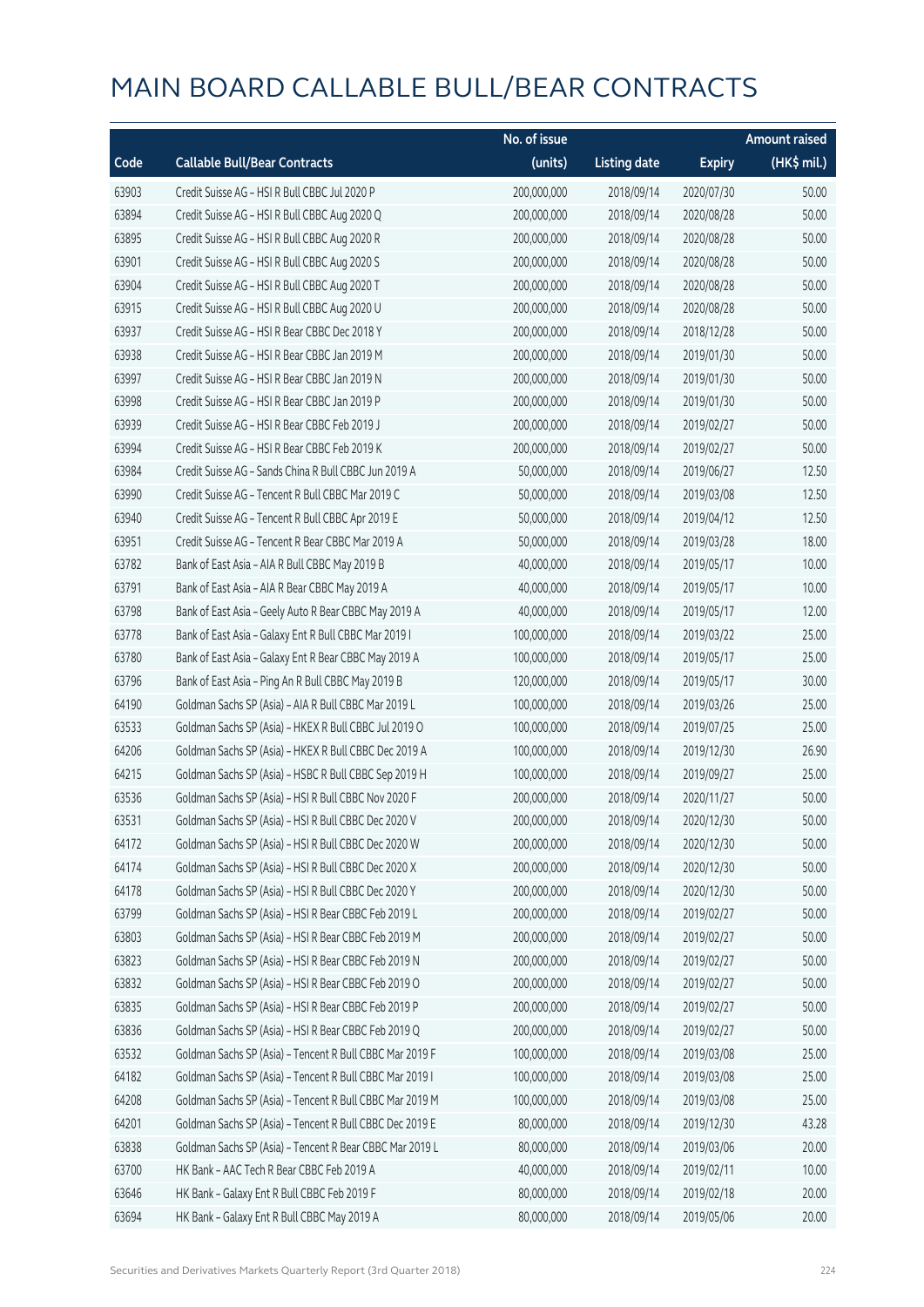|       |                                                      | No. of issue |                     |               | <b>Amount raised</b> |
|-------|------------------------------------------------------|--------------|---------------------|---------------|----------------------|
| Code  | <b>Callable Bull/Bear Contracts</b>                  | (units)      | <b>Listing date</b> | <b>Expiry</b> | (HK\$ mil.)          |
| 63692 | HK Bank - Galaxy Ent R Bear CBBC Feb 2019 C          | 40,000,000   | 2018/09/14          | 2019/02/18    | 10.00                |
| 63698 | HK Bank - HKEX R Bear CBBC Mar 2019 C                | 40,000,000   | 2018/09/14          | 2019/03/11    | 10.00                |
| 63645 | HK Bank - HSI R Bull CBBC Jul 2019 Q                 | 150,000,000  | 2018/09/14          | 2019/07/30    | 37.50                |
| 63667 | HK Bank - HSI R Bull CBBC Dec 2019 E                 | 150,000,000  | 2018/09/14          | 2019/12/30    | 37.50                |
| 63674 | HK Bank - HSI R Bull CBBC Mar 2020 A                 | 150,000,000  | 2018/09/14          | 2020/03/30    | 45.00                |
| 63652 | HK Bank - HSI R Bear CBBC Feb 2019 K                 | 150,000,000  | 2018/09/14          | 2019/02/27    | 37.50                |
| 63665 | HK Bank - HSI R Bear CBBC Feb 2019 L                 | 150,000,000  | 2018/09/14          | 2019/02/27    | 37.50                |
| 63689 | HK Bank - Ping An R Bull CBBC Mar 2019 G             | 100,000,000  | 2018/09/14          | 2019/03/25    | 25.00                |
| 63695 | HK Bank - Sands China R Bull CBBC May 2019 A         | 80,000,000   | 2018/09/14          | 2019/05/06    | 20.00                |
| 63649 | HK Bank - Tencent R Bull CBBC Mar 2019 S             | 60,000,000   | 2018/09/14          | 2019/03/25    | 15.00                |
| 63680 | HK Bank - Tencent R Bull CBBC May 2019 B             | 60,000,000   | 2018/09/14          | 2019/05/02    | 33.00                |
| 63686 | HK Bank - Tencent R Bear CBBC Mar 2019 I             | 50,000,000   | 2018/09/14          | 2019/03/25    | 12.50                |
| 63773 | Haitong Int'l Sec - HSI R Bull CBBC Oct 2019 G       | 150,000,000  | 2018/09/14          | 2019/10/30    | 37.50                |
| 63777 | Haitong Int'l Sec - HSI R Bull CBBC Dec 2019 D       | 150,000,000  | 2018/09/14          | 2019/12/30    | 37.50                |
| 63884 | J P Morgan SP BV - AIA R Bull CBBC Feb 2019 A        | 100,000,000  | 2018/09/14          | 2019/02/08    | 25.00                |
| 63847 | J P Morgan SP BV - HSI R Bull CBBC Oct 2020 A        | 200,000,000  | 2018/09/14          | 2020/10/29    | 50.00                |
| 63848 | J P Morgan SP BV - HSI R Bull CBBC Nov 2020 J        | 240,000,000  | 2018/09/14          | 2020/11/27    | 60.00                |
| 63850 | J P Morgan SP BV - HSI R Bear CBBC Mar 2019 G        | 200,000,000  | 2018/09/14          | 2019/03/28    | 50.00                |
| 63856 | J P Morgan SP BV - HSI R Bear CBBC Mar 2019 H        | 240,000,000  | 2018/09/14          | 2019/03/28    | 60.00                |
| 63862 | J P Morgan SP BV - HSI R Bear CBBC Mar 2019 I        | 200,000,000  | 2018/09/14          | 2019/03/28    | 50.00                |
| 63866 | JP Morgan SP BV - HSIR Bear CBBC Mar 2019 J          | 240,000,000  | 2018/09/14          | 2019/03/28    | 60.00                |
| 63868 | J P Morgan SP BV - HSI R Bear CBBC Apr 2019 Y        | 200,000,000  | 2018/09/14          | 2019/04/29    | 50.00                |
| 63873 | J P Morgan SP BV - Tencent R Bull CBBC Jan 2019 O    | 50,000,000   | 2018/09/14          | 2019/01/11    | 12.50                |
| 63877 | J P Morgan SP BV - Tencent R Bull CBBC Jan 2019 P    | 50,000,000   | 2018/09/14          | 2019/01/18    | 16.50                |
| 63881 | J P Morgan SP BV - Tencent R Bear CBBC Jan 2019 P    | 50,000,000   | 2018/09/14          | 2019/01/18    | 12.50                |
| 63711 | Macquarie Bank Ltd. - Tencent R Bull CBBC Dec 2018 Y | 16,400,000   | 2018/09/14          | 2018/12/28    | 10.04                |
| 63703 | Macquarie Bank Ltd. - Tencent R Bull CBBC Jan 2019 T | 38,000,000   | 2018/09/14          | 2019/01/25    | 15.16                |
| 63706 | Macquarie Bank Ltd. - Tencent R Bull CBBC Jan 2019 U | 21,600,000   | 2018/09/14          | 2019/01/24    | 10.00                |
| 64148 | SG Issuer - AIA R Bull CBBC Mar 2019 C               | 60,000,000   | 2018/09/14          | 2019/03/29    | 15.00                |
| 64017 | SG Issuer - Galaxy Ent R Bull CBBC Jun 2019 F        | 80,000,000   | 2018/09/14          | 2019/06/24    | 20.00                |
| 64031 | SG Issuer - HKEX R Bull CBBC Jun 2019 F              | 50,000,000   | 2018/09/14          | 2019/06/24    | 12.50                |
| 64025 | SG Issuer - HKEX R Bear CBBC Mar 2019 C              | 50,000,000   | 2018/09/14          | 2019/03/22    | 12.50                |
| 64028 | SG Issuer - HKEX R Bear CBBC Mar 2019 D              | 50,000,000   | 2018/09/14          | 2019/03/28    | 12.50                |
| 64152 | SG Issuer - HSBC R Bear CBBC Mar 2019 B              | 100,000,000  | 2018/09/14          | 2019/03/29    | 25.00                |
| 64087 | SG Issuer - HSI R Bull CBBC Nov 2020 X               | 200,000,000  | 2018/09/14          | 2020/11/27    | 50.00                |
| 64129 | SG Issuer - HSI R Bull CBBC Nov 2020 Y               | 200,000,000  | 2018/09/14          | 2020/11/27    | 50.00                |
| 64137 | SG Issuer - HSI R Bull CBBC Nov 2020 Z               | 200,000,000  | 2018/09/14          | 2020/11/27    | 50.00                |
| 64090 | SG Issuer - HSI R Bull CBBC Dec 2020 B               | 200,000,000  | 2018/09/14          | 2020/12/30    | 50.00                |
| 64089 | SG Issuer - HSI R Bull CBBC Dec 2020 Z               | 200,000,000  | 2018/09/14          | 2020/12/30    | 50.00                |
| 64091 | SG Issuer - HSI R Bear CBBC Jan 2019 D               | 200,000,000  | 2018/09/14          | 2019/01/30    | 50.00                |
| 64114 | SG Issuer - HSI R Bear CBBC Feb 2019 J               | 200,000,000  | 2018/09/14          | 2019/02/27    | 50.00                |
| 64101 | SG Issuer - HSI R Bear CBBC Mar 2019 N               | 200,000,000  | 2018/09/14          | 2019/03/28    | 50.00                |
| 64104 | SG Issuer - HSI R Bear CBBC Mar 2019 O               | 200,000,000  | 2018/09/14          | 2019/03/28    | 50.00                |
| 64123 | SG Issuer - HSI R Bear CBBC Apr 2019 A               | 200,000,000  | 2018/09/14          | 2019/04/29    | 50.00                |
| 64153 | SG Issuer - Ping An R Bear CBBC Feb 2019 C           | 100,000,000  | 2018/09/14          | 2019/02/26    | 25.00                |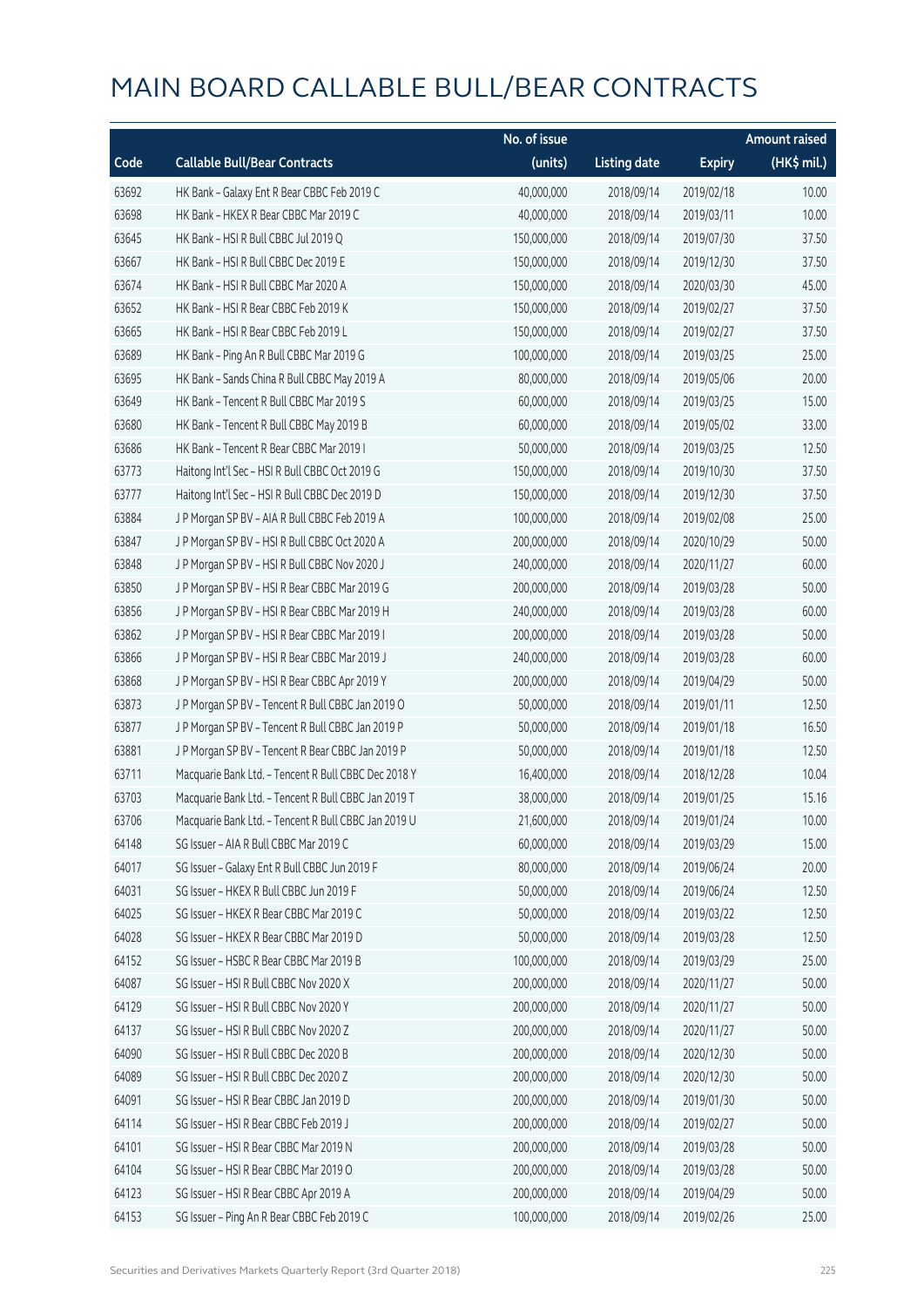|       |                                                               | No. of issue |                     |               | <b>Amount raised</b> |
|-------|---------------------------------------------------------------|--------------|---------------------|---------------|----------------------|
| Code  | <b>Callable Bull/Bear Contracts</b>                           | (units)      | <b>Listing date</b> | <b>Expiry</b> | (HK\$ mil.)          |
| 64160 | SG Issuer - Ping An R Bear CBBC Mar 2019 B                    | 100,000,000  | 2018/09/14          | 2019/03/04    | 25.00                |
| 64162 | SG Issuer - Sunny Optical R Bear CBBC Apr 2019 B              | 40,000,000   | 2018/09/14          | 2019/04/17    | 10.00                |
| 64042 | SG Issuer - Tencent R Bull CBBC Dec 2018 C                    | 80,000,000   | 2018/09/14          | 2018/12/28    | 20.80                |
| 64045 | SG Issuer - Tencent R Bull CBBC Dec 2018 E                    | 80,000,000   | 2018/09/14          | 2018/12/31    | 24.80                |
| 64032 | SG Issuer - Tencent R Bull CBBC Dec 2018 I                    | 80,000,000   | 2018/09/14          | 2018/12/24    | 20.00                |
| 64165 | SG Issuer - Tencent R Bull CBBC Jan 2019 B                    | 80,000,000   | 2018/09/14          | 2019/01/15    | 20.00                |
| 64047 | SG Issuer - Tencent R Bull CBBC Jan 2019 Z                    | 80,000,000   | 2018/09/14          | 2019/01/31    | 29.20                |
| 64063 | SG Issuer - Tencent R Bull CBBC Feb 2019 X                    | 80,000,000   | 2018/09/14          | 2019/02/11    | 20.00                |
| 64075 | SG Issuer - Tencent R Bull CBBC Feb 2019 Y                    | 80,000,000   | 2018/09/14          | 2019/02/15    | 20.00                |
| 64083 | SG Issuer - Tencent R Bull CBBC Apr 2019 A                    | 80,000,000   | 2018/09/14          | 2019/04/08    | 37.20                |
| 64105 | SG Issuer - Tencent R Bear CBBC Jan 2019 G                    | 80,000,000   | 2018/09/14          | 2019/01/31    | 20.00                |
| 64170 | SG Issuer - Tencent R Bear CBBC Jan 2019 H                    | 80,000,000   | 2018/09/14          | 2019/01/15    | 20.00                |
| 64113 | SG Issuer - Tencent R Bear CBBC Apr 2019 Y                    | 80,000,000   | 2018/09/14          | 2019/04/04    | 20.00                |
| 63762 | UBS AG - China Life R Bull CBBC Feb 2019 D                    | 40,000,000   | 2018/09/14          | 2019/02/11    | 10.00                |
| 63729 | UBS AG - HSI R Bull CBBC Dec 2019 M                           | 250,000,000  | 2018/09/14          | 2019/12/30    | 62.50                |
| 63725 | UBS AG - HSI R Bull CBBC Dec 2019 R                           | 250,000,000  | 2018/09/14          | 2019/12/30    | 62.50                |
| 63745 | UBS AG - HSI R Bull CBBC Sep 2020 Y                           | 200,000,000  | 2018/09/14          | 2020/09/29    | 50.00                |
| 63751 | UBS AG - HSI R Bull CBBC Oct 2020 B                           | 200,000,000  | 2018/09/14          | 2020/10/29    | 50.00                |
| 63733 | UBS AG - HSI R Bear CBBC Jan 2019 U                           | 250,000,000  | 2018/09/14          | 2019/01/30    | 62.50                |
| 63763 | UBS AG - HSI R Bear CBBC Jan 2019 V                           | 200,000,000  | 2018/09/14          | 2019/01/30    | 50.00                |
| 63767 | UBS AG - HSI R Bear CBBC Jan 2019 W                           | 200,000,000  | 2018/09/14          | 2019/01/30    | 50.00                |
| 63771 | UBS AG - HSI R Bear CBBC Jan 2019 X                           | 300,000,000  | 2018/09/14          | 2019/01/30    | 75.00                |
| 63772 | UBS AG - HSI R Bear CBBC Jan 2019 Y                           | 300,000,000  | 2018/09/14          | 2019/01/30    | 75.00                |
| 63737 | UBS AG - Tencent R Bull CBBC Feb 2019 I                       | 30,000,000   | 2018/09/14          | 2019/02/14    | 10.20                |
| 63747 | UBS AG - Tencent R Bull CBBC Mar 2019 K                       | 30,000,000   | 2018/09/14          | 2019/03/05    | 10.20                |
| 63752 | UBS AG - Tencent R Bear CBBC Feb 2019 C                       | 30,000,000   | 2018/09/14          | 2019/02/13    | 10.20                |
| 63757 | UBS AG - Tencent R Bear CBBC Feb 2019 D                       | 30,000,000   | 2018/09/14          | 2019/02/20    | 10.20                |
| 63549 | Bank Vontobel - CC Bank R Bear CBBC Feb 2019 A                | 40,000,000   | 2018/09/14          | 2019/02/22    | 10.00                |
| 63550 | Bank Vontobel - China Life R Bear CBBC Feb 2019 A             | 40,000,000   | 2018/09/14          | 2019/02/15    | 10.00                |
| 63541 | Bank Vontobel - HSBC R Bull CBBC Feb 2019 B                   | 40,000,000   | 2018/09/14          | 2019/02/22    | 10.00                |
| 63718 | Bank Vontobel - HSI R Bear CBBC Jan 2019 X                    | 80,000,000   | 2018/09/14          | 2019/01/30    | 20.00                |
| 63546 | Bank Vontobel - Tencent R Bull CBBC Feb 2019 I                | 40,000,000   | 2018/09/14          | 2019/02/15    | 10.00                |
| 63551 | Bank Vontobel - Tencent R Bull CBBC May 2019 A                | 40,000,000   | 2018/09/14          | 2019/05/24    | 10.00                |
| 63712 | Bank Vontobel - Tencent R Bear CBBC Feb 2019 F                | 40,000,000   | 2018/09/14          | 2019/02/22    | 10.00                |
| 64384 | BNP Paribas Issuance B.V. - CC Bank R Bull CBBC Sep 2019 G    | 100,000,000  | 2018/09/17          | 2019/09/27    | 25.00                |
| 64385 | BNP Paribas Issuance B.V. - CC Bank R Bull CBBC Sep 2019 H    | 100,000,000  | 2018/09/17          | 2019/09/27    | 25.00                |
| 64386 | BNP Paribas Issuance B.V. - CC Bank R Bear CBBC May 2019 E    | 100,000,000  | 2018/09/17          | 2019/05/30    | 25.00                |
| 64390 | BNP Paribas Issuance B.V. - Galaxy Ent R Bull CBBC Nov 2019 I | 150,000,000  | 2018/09/17          | 2019/11/28    | 37.50                |
| 64399 | BNP Paribas Issuance B.V. - Galaxy Ent R Bull CBBC Nov 2019 J | 150,000,000  | 2018/09/17          | 2019/11/28    | 37.50                |
| 64400 | BNP Paribas Issuance B.V. - Galaxy Ent R Bull CBBC Nov 2019 K | 150,000,000  | 2018/09/17          | 2019/11/28    | 37.50                |
| 64464 | BNP Paribas Issuance B.V. - HSCEI R Bull CBBC Sep 2019 Y      | 100,000,000  | 2018/09/17          | 2019/09/27    | 25.00                |
| 64468 | BNP Paribas Issuance B.V. - HSCEI R Bull CBBC Sep 2019 Z      | 100,000,000  | 2018/09/17          | 2019/09/27    | 25.00                |
| 64628 | BNP Paribas Issuance B.V. - HSI R Bull CBBC Nov 2019 A        | 250,000,000  | 2018/09/17          | 2019/11/28    | 62.50                |
| 64630 | BNP Paribas Issuance B.V. - HSI R Bull CBBC Nov 2019 B        | 250,000,000  | 2018/09/17          | 2019/11/28    | 75.00                |
| 64463 | BNP Paribas Issuance B.V. - HSI R Bull CBBC Nov 2019 C        | 250,000,000  | 2018/09/17          | 2019/11/28    | 62.50                |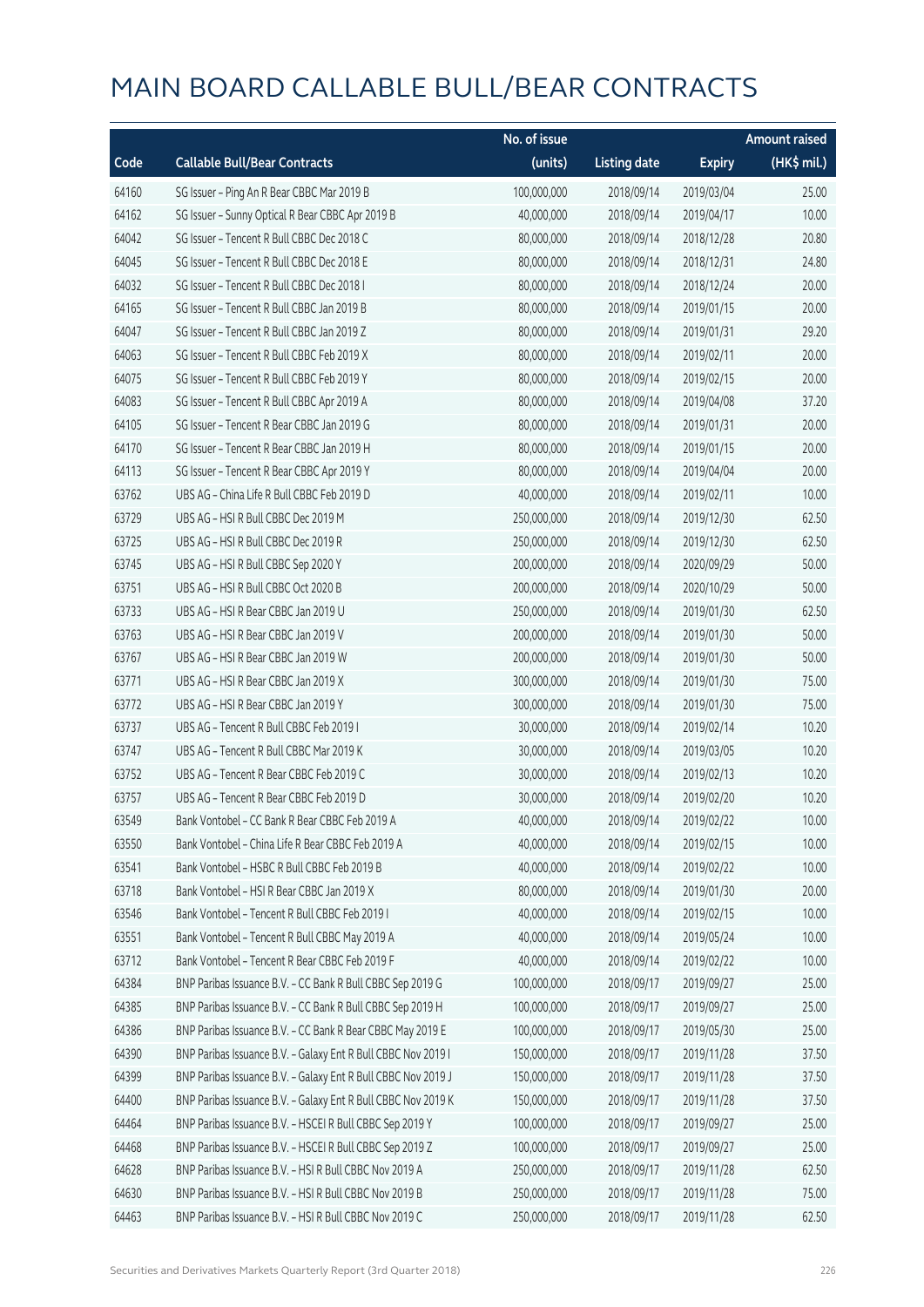|       |                                                            | No. of issue |                     |               | <b>Amount raised</b>  |
|-------|------------------------------------------------------------|--------------|---------------------|---------------|-----------------------|
| Code  | <b>Callable Bull/Bear Contracts</b>                        | (units)      | <b>Listing date</b> | <b>Expiry</b> | $(HK\frac{1}{2}mil.)$ |
| 64373 | BNP Paribas Issuance B.V. - HSI R Bull CBBC Nov 2019 Y     | 250,000,000  | 2018/09/17          | 2019/11/28    | 62.50                 |
| 64374 | BNP Paribas Issuance B.V. - HSI R Bear CBBC Feb 2019 W     | 250,000,000  | 2018/09/17          | 2019/02/27    | 62.50                 |
| 64634 | BNP Paribas Issuance B.V. - HSI R Bear CBBC Feb 2019 X     | 250,000,000  | 2018/09/17          | 2019/02/27    | 62.50                 |
| 64459 | BNP Paribas Issuance B.V. - Ping An R Bear CBBC Aug 2019 B | 200,000,000  | 2018/09/17          | 2019/08/29    | 50.00                 |
| 64460 | BNP Paribas Issuance B.V. - Ping An R Bear CBBC Aug 2019 C | 200,000,000  | 2018/09/17          | 2019/08/29    | 50.00                 |
| 64720 | Credit Suisse AG - AIA R Bull CBBC Apr 2019 A              | 70,000,000   | 2018/09/17          | 2019/04/29    | 17.50                 |
| 64723 | Credit Suisse AG - AIA R Bear CBBC Feb 2019 E              | 50,000,000   | 2018/09/17          | 2019/02/14    | 12.50                 |
| 64729 | Credit Suisse AG - CC Bank R Bull CBBC May 2019 A          | 70,000,000   | 2018/09/17          | 2019/05/30    | 17.50                 |
| 64730 | Credit Suisse AG - China Life R Bull CBBC Mar 2019 A       | 40,000,000   | 2018/09/17          | 2019/03/08    | 10.00                 |
| 64714 | Credit Suisse AG - Galaxy Ent R Bull CBBC Apr 2019 C       | 50,000,000   | 2018/09/17          | 2019/04/29    | 12.50                 |
| 64654 | Credit Suisse AG - HSI R Bull CBBC Jul 2020 Q              | 200,000,000  | 2018/09/17          | 2020/07/30    | 50.00                 |
| 64691 | Credit Suisse AG - HSI R Bull CBBC Jul 2020 R              | 200,000,000  | 2018/09/17          | 2020/07/30    | 50.00                 |
| 64694 | Credit Suisse AG - HSI R Bull CBBC Jul 2020 S              | 200,000,000  | 2018/09/17          | 2020/07/30    | 50.00                 |
| 64695 | Credit Suisse AG - HSI R Bull CBBC Jul 2020 T              | 200,000,000  | 2018/09/17          | 2020/07/30    | 50.00                 |
| 64699 | Credit Suisse AG - HSI R Bull CBBC Aug 2020 V              | 200,000,000  | 2018/09/17          | 2020/08/28    | 50.00                 |
| 64648 | Credit Suisse AG - HSI R Bull CBBC Sep 2020 H              | 200,000,000  | 2018/09/17          | 2020/09/29    | 50.00                 |
| 64664 | Credit Suisse AG - HSI R Bull CBBC Sep 2020 I              | 200,000,000  | 2018/09/17          | 2020/09/29    | 50.00                 |
| 64710 | Credit Suisse AG - HSI R Bull CBBC Dec 2020 B              | 200,000,000  | 2018/09/17          | 2020/12/30    | 50.00                 |
| 64712 | Credit Suisse AG - HSI R Bull CBBC Dec 2020 C              | 200,000,000  | 2018/09/17          | 2020/12/30    | 50.00                 |
| 64746 | Credit Suisse AG - HSI R Bear CBBC Jan 2019 C              | 200,000,000  | 2018/09/17          | 2019/01/30    | 50.00                 |
| 64731 | Credit Suisse AG - HSI R Bear CBBC Jan 2019 Z              | 200,000,000  | 2018/09/17          | 2019/01/30    | 50.00                 |
| 64734 | Credit Suisse AG - HSI R Bear CBBC Feb 2019 L              | 200,000,000  | 2018/09/17          | 2019/02/27    | 50.00                 |
| 64753 | Credit Suisse AG - HSI R Bear CBBC Feb 2019 M              | 300,000,000  | 2018/09/17          | 2019/02/27    | 75.00                 |
| 64688 | Credit Suisse AG - Ping An R Bull CBBC Feb 2019 L          | 80,000,000   | 2018/09/17          | 2019/02/22    | 20.00                 |
| 64678 | Credit Suisse AG - Tencent R Bull CBBC Feb 2019 V          | 50,000,000   | 2018/09/17          | 2019/02/27    | 12.50                 |
| 64715 | Credit Suisse AG - Tencent R Bull CBBC Apr 2019 F          | 50,000,000   | 2018/09/17          | 2019/04/26    | 17.00                 |
| 64717 | Credit Suisse AG - Tencent R Bear CBBC Mar 2019 B          | 50,000,000   | 2018/09/17          | 2019/03/08    | 12.50                 |
| 64229 | Goldman Sachs SP (Asia) - HKEX R Bull CBBC Jul 2019 P      | 100,000,000  | 2018/09/17          | 2019/07/26    | 25.00                 |
| 64488 | Goldman Sachs SP (Asia) - HSBC R Bull CBBC Jul 2019 A      | 100,000,000  | 2018/09/17          | 2019/07/26    | 25.00                 |
| 64219 | Goldman Sachs SP (Asia) - HSI R Bull CBBC Nov 2020 I       | 200,000,000  | 2018/09/17          | 2020/11/27    | 50.00                 |
| 64474 | Goldman Sachs SP (Asia) - HSI R Bull CBBC Nov 2020 K       | 200,000,000  | 2018/09/17          | 2020/11/27    | 50.00                 |
| 64870 | Goldman Sachs SP (Asia) - HSI R Bull CBBC Nov 2020 Q       | 200,000,000  | 2018/09/17          | 2020/11/27    | 50.00                 |
| 64874 | Goldman Sachs SP (Asia) - HSI R Bull CBBC Nov 2020 T       | 200,000,000  | 2018/09/17          | 2020/11/27    | 50.00                 |
| 64470 | Goldman Sachs SP (Asia) - HSI R Bull CBBC Dec 2020 A       | 200,000,000  | 2018/09/17          | 2020/12/30    | 50.00                 |
| 64225 | Goldman Sachs SP (Asia) - HSI R Bull CBBC Dec 2020 Z       | 200,000,000  | 2018/09/17          | 2020/12/30    | 50.00                 |
| 64851 | Goldman Sachs SP (Asia) - HSI R Bear CBBC Feb 2019 R       | 200,000,000  | 2018/09/17          | 2019/02/27    | 50.00                 |
| 64859 | Goldman Sachs SP (Asia) - HSI R Bear CBBC Feb 2019 S       | 200,000,000  | 2018/09/17          | 2019/02/27    | 50.00                 |
| 64867 | Goldman Sachs SP (Asia) - HSI R Bear CBBC Feb 2019 T       | 200,000,000  | 2018/09/17          | 2019/02/27    | 50.00                 |
| 64869 | Goldman Sachs SP (Asia) - HSI R Bear CBBC Feb 2019 U       | 200,000,000  | 2018/09/17          | 2019/02/27    | 50.00                 |
| 64226 | Goldman Sachs SP (Asia) - Ping An R Bull CBBC Jul 2019 Q   | 100,000,000  | 2018/09/17          | 2019/07/26    | 25.00                 |
| 64487 | Goldman Sachs SP (Asia) - Tencent R Bull CBBC Mar 2019 Q   | 100,000,000  | 2018/09/17          | 2019/03/08    | 25.00                 |
| 64340 | HK Bank - AIA R Bull CBBC Apr 2019 B                       | 80,000,000   | 2018/09/17          | 2019/04/15    | 20.00                 |
| 64343 | HK Bank - Bank of China R Bear CBBC Apr 2019 A             | 50,000,000   | 2018/09/17          | 2019/04/29    | 12.50                 |
| 64272 | HK Bank - CC Bank R Bear CBBC Feb 2019 A                   | 50,000,000   | 2018/09/17          | 2019/02/18    | 12.50                 |
| 64331 | HK Bank - CNOOC R Bull CBBC Mar 2019 D                     | 50,000,000   | 2018/09/17          | 2019/03/11    | 12.50                 |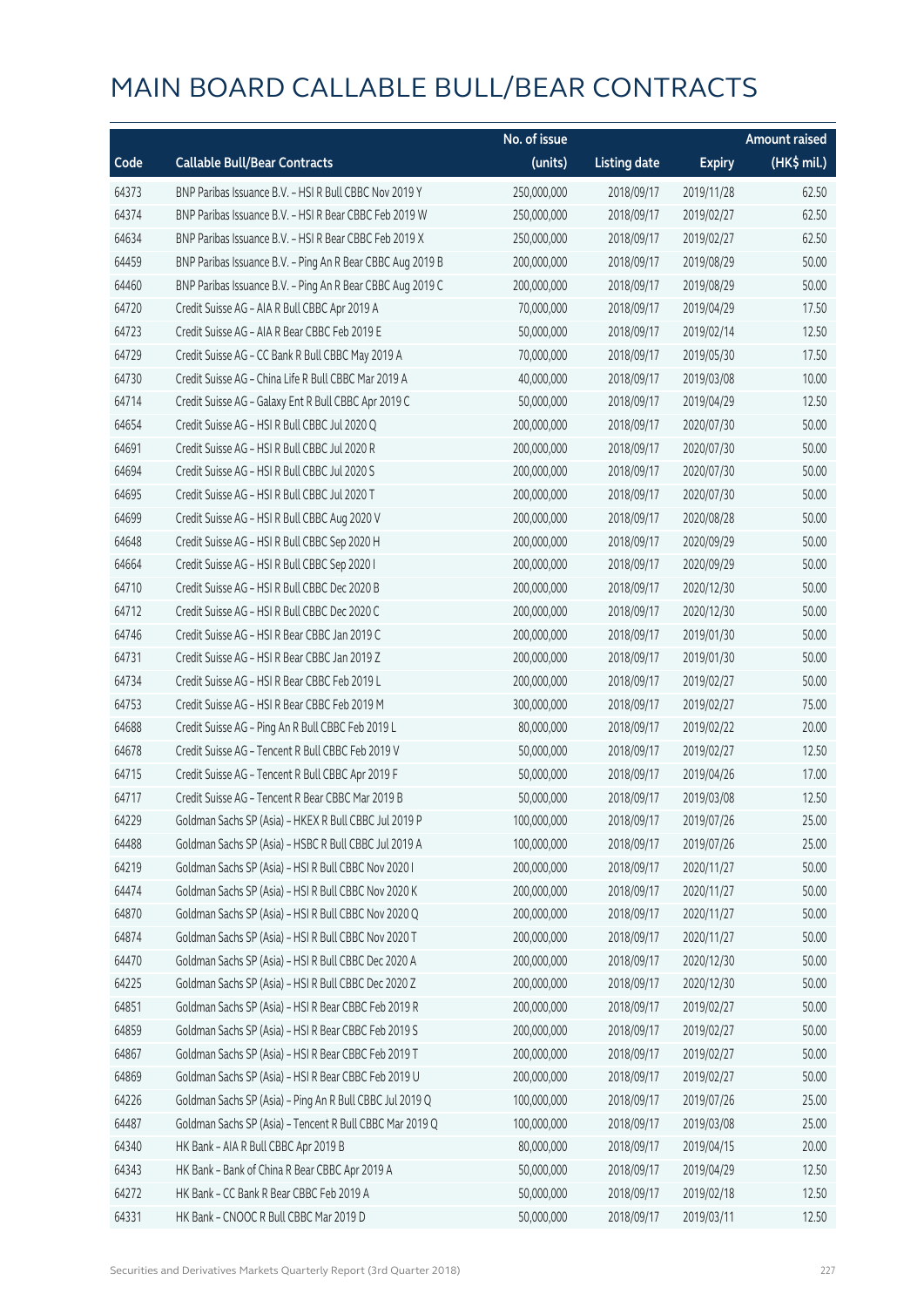|       |                                                         | No. of issue |                     |               | <b>Amount raised</b> |
|-------|---------------------------------------------------------|--------------|---------------------|---------------|----------------------|
| Code  | <b>Callable Bull/Bear Contracts</b>                     | (units)      | <b>Listing date</b> | <b>Expiry</b> | (HK\$ mil.)          |
| 64341 | HK Bank - Geely Auto R Bear CBBC Feb 2019 B             | 40,000,000   | 2018/09/17          | 2019/02/18    | 10.00                |
| 64278 | HK Bank - HKEX R Bull CBBC Jun 2019 C                   | 50,000,000   | 2018/09/17          | 2019/06/03    | 20.00                |
| 64245 | HK Bank - HSI R Bull CBBC Sep 2019 R                    | 150,000,000  | 2018/09/17          | 2019/09/27    | 37.50                |
| 64283 | HK Bank - HSI R Bull CBBC Dec 2019 A                    | 100,000,000  | 2018/09/17          | 2019/12/30    | 25.00                |
| 64288 | HK Bank - HSI R Bull CBBC Dec 2019 F                    | 100,000,000  | 2018/09/17          | 2019/12/30    | 25.00                |
| 64266 | HK Bank - HSI R Bear CBBC Feb 2019 M                    | 100,000,000  | 2018/09/17          | 2019/02/27    | 25.00                |
| 64267 | HK Bank - HSI R Bear CBBC Feb 2019 N                    | 100,000,000  | 2018/09/17          | 2019/02/27    | 25.00                |
| 64323 | HK Bank - Sino Biopharm R Bull CBBC Apr 2019 A          | 40,000,000   | 2018/09/17          | 2019/04/01    | 12.00                |
| 64289 | HK Bank - Sands China R Bear CBBC Mar 2019 B            | 40,000,000   | 2018/09/17          | 2019/03/18    | 10.00                |
| 64255 | HK Bank - Tencent R Bull CBBC Feb 2019 M                | 60,000,000   | 2018/09/17          | 2019/02/18    | 15.00                |
| 64301 | HK Bank - Tencent R Bear CBBC Mar 2019 J                | 50,000,000   | 2018/09/17          | 2019/03/21    | 12.50                |
| 64587 | J P Morgan SP BV - HSBC R Bull CBBC Feb 2019 A          | 100,000,000  | 2018/09/17          | 2019/02/15    | 25.00                |
| 64588 | J P Morgan SP BV - HSBC R Bull CBBC Mar 2019 A          | 100,000,000  | 2018/09/17          | 2019/03/08    | 25.00                |
| 64591 | J P Morgan SP BV - HSBC R Bear CBBC Feb 2019 A          | 100,000,000  | 2018/09/17          | 2019/02/15    | 25.00                |
| 64549 | J P Morgan SP BV - HSI R Bull CBBC Sep 2020 K           | 200,000,000  | 2018/09/17          | 2020/09/29    | 50.00                |
| 64553 | J P Morgan SP BV - HSI R Bull CBBC Oct 2020 W           | 240,000,000  | 2018/09/17          | 2020/10/29    | 60.00                |
| 64557 | J P Morgan SP BV - HSI R Bull CBBC Nov 2020 T           | 200,000,000  | 2018/09/17          | 2020/11/27    | 50.00                |
| 64615 | JP Morgan SP BV - HSIR Bear CBBC Mar 2019 K             | 200,000,000  | 2018/09/17          | 2019/03/28    | 50.00                |
| 64617 | J P Morgan SP BV - HSI R Bear CBBC Mar 2019 L           | 240,000,000  | 2018/09/17          | 2019/03/28    | 60.00                |
| 64618 | J P Morgan SP BV - HSI R Bear CBBC Mar 2019 M           | 240,000,000  | 2018/09/17          | 2019/03/28    | 60.00                |
| 64627 | J P Morgan SP BV - HSI R Bear CBBC Mar 2019 N           | 240,000,000  | 2018/09/17          | 2019/03/28    | 60.00                |
| 64611 | J P Morgan SP BV - Ping An R Bull CBBC Feb 2019 A       | 100,000,000  | 2018/09/17          | 2019/02/15    | 25.00                |
| 64613 | J P Morgan SP BV - Ping An R Bear CBBC Jan 2019 A       | 100,000,000  | 2018/09/17          | 2019/01/18    | 25.00                |
| 64574 | J P Morgan SP BV - Sunny Optical R Bear CBBC Mar 2019 A | 40,000,000   | 2018/09/17          | 2019/03/15    | 10.00                |
| 64602 | J P Morgan SP BV - Tencent R Bull CBBC Jan 2019 Q       | 50,000,000   | 2018/09/17          | 2019/01/18    | 16.50                |
| 64348 | Macquarie Bank Ltd. - Galaxy Ent R Bull CBBC Aug 2019 A | 40,000,000   | 2018/09/17          | 2019/08/29    | 10.08                |
| 64356 | Macquarie Bank Ltd. - Galaxy Ent R Bear CBBC Jul 2019 A | 39,000,000   | 2018/09/17          | 2019/07/30    | 10.10                |
| 64362 | Macquarie Bank Ltd. - Tencent R Bull CBBC Dec 2018 B    | 18,500,000   | 2018/09/17          | 2018/12/28    | 10.05                |
| 64367 | Macquarie Bank Ltd. - Tencent R Bull CBBC Dec 2018 D    | 16,700,000   | 2018/09/17          | 2018/12/31    | 10.00                |
| 64353 | Macquarie Bank Ltd. - Tencent R Bull CBBC Dec 2018 Z    | 24,600,000   | 2018/09/17          | 2018/12/24    | 10.01                |
| 64352 | Macquarie Bank Ltd. - Tencent R Bull CBBC Feb 2019 F    | 20,400,000   | 2018/09/17          | 2019/02/11    | 10.02                |
| 64357 | Macquarie Bank Ltd. - Tencent R Bull CBBC Feb 2019 G    | 16,600,000   | 2018/09/17          | 2019/02/15    | 10.04                |
| 64785 | SG Issuer - AIA R Bull CBBC Mar 2019 D                  | 60,000,000   | 2018/09/17          | 2019/03/26    | 15.00                |
| 64815 | SG Issuer - AIA R Bear CBBC Dec 2018 B                  | 80,000,000   | 2018/09/17          | 2018/12/28    | 20.00                |
| 64816 | SG Issuer - AIA R Bear CBBC Jan 2019 B                  | 80,000,000   | 2018/09/17          | 2019/01/29    | 20.00                |
| 64817 | SG Issuer - CC Bank R Bull CBBC Aug 2019 D              | 100,000,000  | 2018/09/17          | 2019/08/05    | 25.00                |
| 64793 | SG Issuer - Galaxy Ent R Bull CBBC Jun 2019 G           | 80,000,000   | 2018/09/17          | 2019/06/28    | 20.00                |
| 64818 | SG Issuer - Galaxy Ent R Bear CBBC Jun 2019 A           | 80,000,000   | 2018/09/17          | 2019/06/27    | 20.00                |
| 64795 | SG Issuer - HKEX R Bull CBBC Jul 2019 A                 | 50,000,000   | 2018/09/17          | 2019/07/08    | 12.50                |
| 64819 | SG Issuer - HKEX R Bear CBBC Jan 2019 A                 | 50,000,000   | 2018/09/17          | 2019/01/28    | 15.75                |
| 64796 | SG Issuer - HSBC R Bull CBBC Jul 2019 C                 | 100,000,000  | 2018/09/17          | 2019/07/05    | 25.00                |
| 64803 | SG Issuer - HSI R Bull CBBC Oct 2020 A                  | 200,000,000  | 2018/09/17          | 2020/10/29    | 50.00                |
| 64757 | SG Issuer - HSI R Bull CBBC Oct 2020 Y                  | 200,000,000  | 2018/09/17          | 2020/10/29    | 50.00                |
| 64760 | SG Issuer - HSI R Bull CBBC Oct 2020 Z                  | 200,000,000  | 2018/09/17          | 2020/10/29    | 50.00                |
| 64764 | SG Issuer - HSI R Bull CBBC Nov 2020 A                  | 200,000,000  | 2018/09/17          | 2020/11/27    | 50.00                |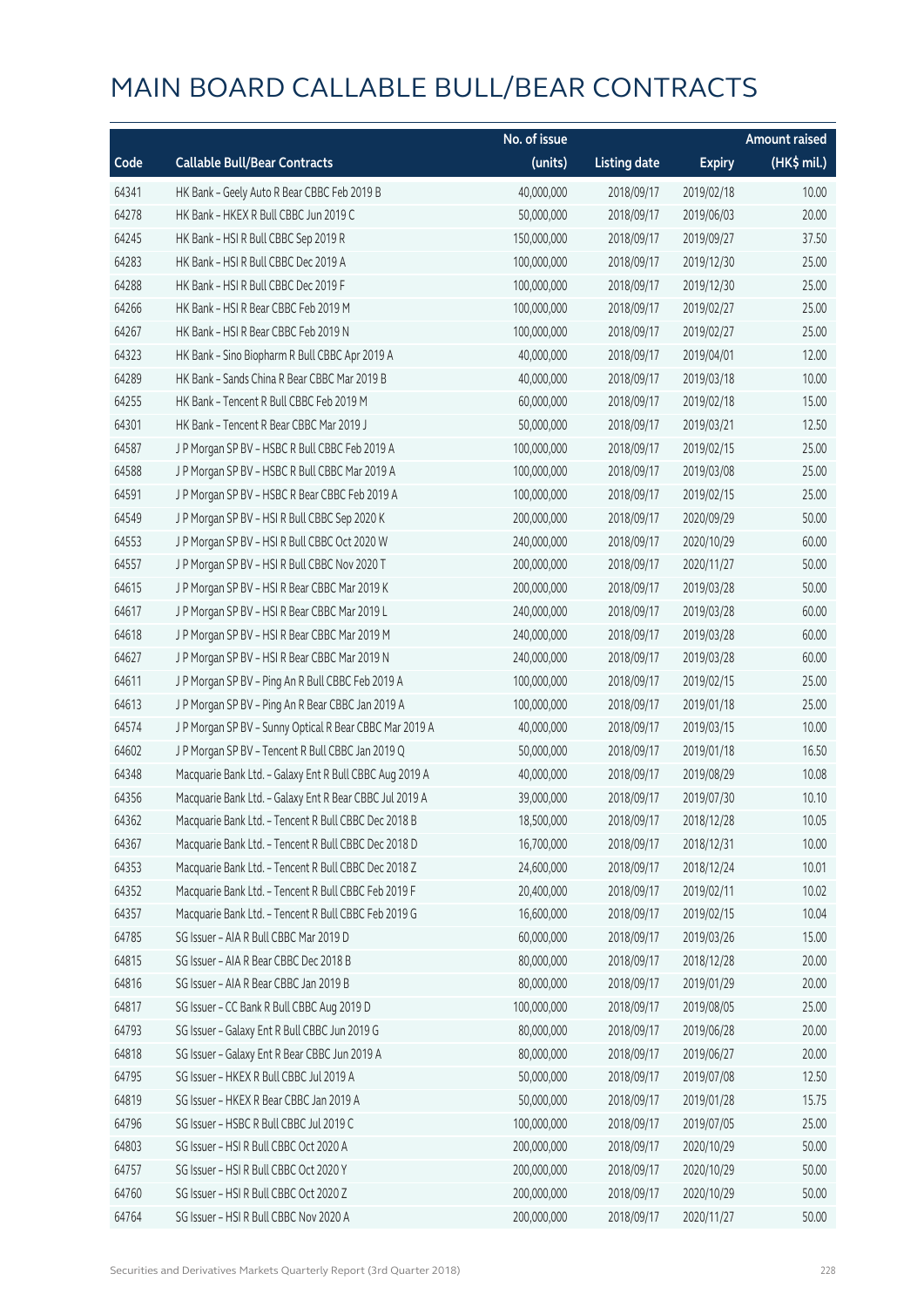|       |                                                               | No. of issue |                     |               | <b>Amount raised</b> |
|-------|---------------------------------------------------------------|--------------|---------------------|---------------|----------------------|
| Code  | <b>Callable Bull/Bear Contracts</b>                           | (units)      | <b>Listing date</b> | <b>Expiry</b> | (HK\$ mil.)          |
| 64813 | SG Issuer - HSI R Bull CBBC Nov 2020 I                        | 200,000,000  | 2018/09/17          | 2020/11/27    | 50.00                |
| 64768 | SG Issuer - HSI R Bull CBBC Dec 2020 C                        | 200,000,000  | 2018/09/17          | 2020/12/30    | 70.00                |
| 64774 | SG Issuer - HSI R Bull CBBC Dec 2020 D                        | 200,000,000  | 2018/09/17          | 2020/12/30    | 50.00                |
| 64777 | SG Issuer - HSI R Bull CBBC Dec 2020 E                        | 200,000,000  | 2018/09/17          | 2020/12/30    | 50.00                |
| 64805 | SG Issuer - HSI R Bear CBBC Jan 2019 J                        | 200,000,000  | 2018/09/17          | 2019/01/30    | 50.00                |
| 64806 | SG Issuer - HSI R Bear CBBC Jan 2019 R                        | 200,000,000  | 2018/09/17          | 2019/01/30    | 50.00                |
| 64802 | SG Issuer - HSI R Bear CBBC Feb 2019 K                        | 200,000,000  | 2018/09/17          | 2019/02/27    | 50.00                |
| 64809 | SG Issuer - HSI R Bear CBBC Feb 2019 L                        | 200,000,000  | 2018/09/17          | 2019/02/27    | 50.00                |
| 64811 | SG Issuer - HSI R Bear CBBC Feb 2019 N                        | 200,000,000  | 2018/09/17          | 2019/02/27    | 50.00                |
| 64797 | SG Issuer - Ping An R Bull CBBC Mar 2019 B                    | 100,000,000  | 2018/09/17          | 2019/03/06    | 25.00                |
| 64787 | SG Issuer - Tencent R Bull CBBC Dec 2018 L                    | 80,000,000   | 2018/09/17          | 2018/12/28    | 20.00                |
| 64821 | SG Issuer - Tencent R Bull CBBC Dec 2018 O                    | 80,000,000   | 2018/09/17          | 2018/12/27    | 20.00                |
| 64788 | SG Issuer - Tencent R Bull CBBC Jan 2019 F                    | 80,000,000   | 2018/09/17          | 2019/01/16    | 20.00                |
| 64791 | SG Issuer - Tencent R Bull CBBC Jan 2019 K                    | 80,000,000   | 2018/09/17          | 2019/01/28    | 20.00                |
| 64828 | SG Issuer - Tencent R Bull CBBC Jan 2019 S                    | 80,000,000   | 2018/09/17          | 2019/01/17    | 20.00                |
| 64846 | SG Issuer - Tencent R Bull CBBC Apr 2019 B                    | 80,000,000   | 2018/09/17          | 2019/04/15    | 70.40                |
| 64800 | SG Issuer - Tencent R Bear CBBC Apr 2019 Z                    | 80,000,000   | 2018/09/17          | 2019/04/08    | 20.00                |
| 64521 | UBS AG - CC Bank R Bull CBBC Feb 2019 A                       | 80,000,000   | 2018/09/17          | 2019/02/18    | 20.00                |
| 64525 | UBS AG - China Life R Bull CBBC Mar 2019 A                    | 40,000,000   | 2018/09/17          | 2019/03/04    | 10.20                |
| 64523 | UBS AG - Geely Auto R Bull CBBC Feb 2019 D                    | 40,000,000   | 2018/09/17          | 2019/02/18    | 10.00                |
| 64524 | UBS AG - Geely Auto R Bull CBBC Mar 2019 C                    | 40,000,000   | 2018/09/17          | 2019/03/04    | 14.00                |
| 64517 | UBS AG - HSBC R Bull CBBC Jun 2019 A                          | 50,000,000   | 2018/09/17          | 2019/06/24    | 12.50                |
| 64500 | UBS AG - HSI R Bull CBBC Oct 2020 C                           | 200,000,000  | 2018/09/17          | 2020/10/29    | 50.00                |
| 64490 | UBS AG - HSI R Bull CBBC Nov 2020 W                           | 200,000,000  | 2018/09/17          | 2020/11/27    | 50.00                |
| 64504 | UBS AG - HSI R Bear CBBC Dec 2018 M                           | 200,000,000  | 2018/09/17          | 2018/12/28    | 50.00                |
| 64508 | UBS AG - HSI R Bear CBBC Dec 2018 R                           | 250,000,000  | 2018/09/17          | 2018/12/28    | 62.50                |
| 64512 | UBS AG - HSI R Bear CBBC Jan 2019 A                           | 250,000,000  | 2018/09/17          | 2019/01/30    | 62.50                |
| 64507 | UBS AG - HSI R Bear CBBC Jan 2019 Z                           | 300,000,000  | 2018/09/17          | 2019/01/30    | 75.00                |
| 64535 | UBS AG - Sands China R Bull CBBC Aug 2019 A                   | 40,000,000   | 2018/09/17          | 2019/08/12    | 10.00                |
| 64538 | UBS AG - Sands China R Bull CBBC Aug 2019 B                   | 40,000,000   | 2018/09/17          | 2019/08/19    | 10.00                |
| 64513 | UBS AG - Tencent R Bull CBBC Jan 2019 B                       | 30,000,000   | 2018/09/17          | 2019/01/30    | 10.20                |
| 64515 | UBS AG - Tencent R Bull CBBC Jan 2019 C                       | 30,000,000   | 2018/09/17          | 2019/01/31    | 10.20                |
| 64241 | Bank Vontobel - HSI N Bull CBBC Apr 2019 B                    | 80,000,000   | 2018/09/17          | 2019/04/29    | 20.00                |
| 64243 | Bank Vontobel - HSI N Bear CBBC Jan 2019 Y                    | 80,000,000   | 2018/09/17          | 2019/01/30    | 20.00                |
| 65010 | BOCI Asia Ltd. - China Life R Bull CBBC Jan 2019 B            | 40,000,000   | 2018/09/18          | 2019/01/21    | 14.12                |
| 65003 | BOCI Asia Ltd. - Geely Auto R Bull CBBC Jan 2019 B            | 40,000,000   | 2018/09/18          | 2019/01/21    | 12.12                |
| 64962 | BNP Paribas Issuance B.V. - Galaxy Ent R Bull CBBC Nov 2019 L | 150,000,000  | 2018/09/18          | 2019/11/28    | 37.50                |
| 64968 | BNP Paribas Issuance B.V. - Galaxy Ent R Bear CBBC Aug 2019 G | 150,000,000  | 2018/09/18          | 2019/08/29    | 37.50                |
| 64971 | BNP Paribas Issuance B.V. - HKEX R Bear CBBC Mar 2019 Q       | 50,000,000   | 2018/09/18          | 2019/03/28    | 12.50                |
| 64967 | BNP Paribas Issuance B.V. - HSCEI R Bull CBBC Sep 2019 B      | 100,000,000  | 2018/09/18          | 2019/09/27    | 25.00                |
| 65418 | BNP Paribas Issuance B.V. - HSCEI R Bear CBBC Apr 2019 A      | 100,000,000  | 2018/09/18          | 2019/04/29    | 25.00                |
| 65419 | BNP Paribas Issuance B.V. - HSCEI R Bear CBBC Apr 2019 B      | 100,000,000  | 2018/09/18          | 2019/04/29    | 25.00                |
| 65002 | BNP Paribas Issuance B.V. - HSI R Bull CBBC Nov 2019 D        | 250,000,000  | 2018/09/18          | 2019/11/28    | 62.50                |
| 65402 | BNP Paribas Issuance B.V. - HSI R Bull CBBC Nov 2019 E        | 250,000,000  | 2018/09/18          | 2019/11/28    | 62.50                |
| 65407 | BNP Paribas Issuance B.V. - HSI R Bull CBBC Nov 2019 F        | 250,000,000  | 2018/09/18          | 2019/11/28    | 62.50                |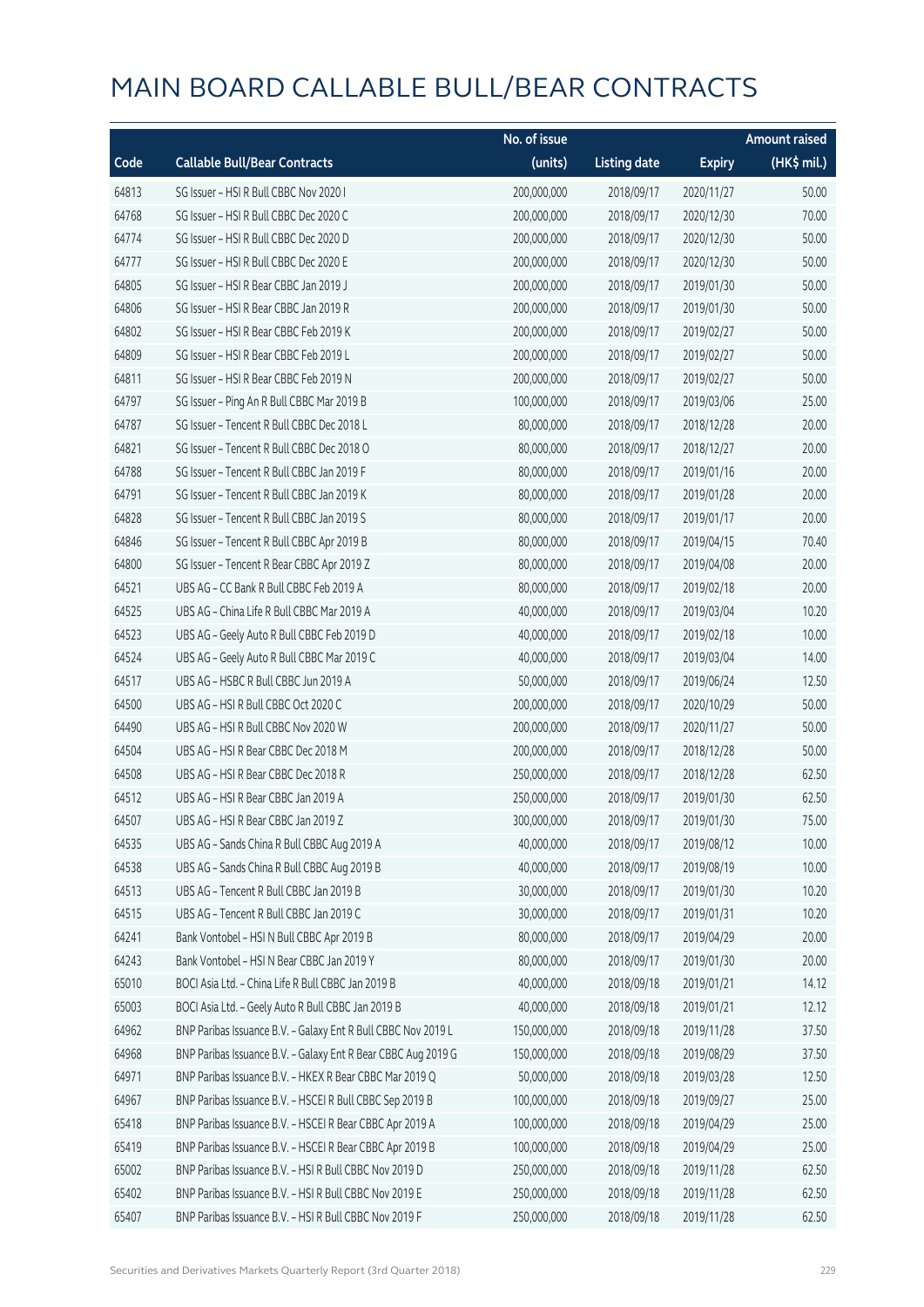|       |                                                             | No. of issue |                     |               | <b>Amount raised</b> |
|-------|-------------------------------------------------------------|--------------|---------------------|---------------|----------------------|
| Code  | <b>Callable Bull/Bear Contracts</b>                         | (units)      | <b>Listing date</b> | <b>Expiry</b> | (HK\$ mil.)          |
| 65414 | BNP Paribas Issuance B.V. - HSI R Bull CBBC Nov 2019 G      | 250,000,000  | 2018/09/18          | 2019/11/28    | 62.50                |
| 65412 | BNP Paribas Issuance B.V. - HSI R Bull CBBC Nov 2019 W      | 250,000,000  | 2018/09/18          | 2019/11/28    | 62.50                |
| 65413 | BNP Paribas Issuance B.V. - HSI R Bull CBBC Nov 2019 X      | 250,000,000  | 2018/09/18          | 2019/11/28    | 62.50                |
| 65424 | BNP Paribas Issuance B.V. - HSI R Bear CBBC Mar 2019 A      | 250,000,000  | 2018/09/18          | 2019/03/28    | 62.50                |
| 65436 | BNP Paribas Issuance B.V. - HSI R Bear CBBC Mar 2019 B      | 250,000,000  | 2018/09/18          | 2019/03/28    | 62.50                |
| 64963 | BNP Paribas Issuance B.V. - Tencent R Bull CBBC Jun 2019 T  | 50,000,000   | 2018/09/18          | 2019/06/27    | 20.00                |
| 64974 | BNP Paribas Issuance B.V. - Tencent R Bull CBBC Jun 2019 U  | 50,000,000   | 2018/09/18          | 2019/06/27    | 12.50                |
| 64966 | BNP Paribas Issuance B.V. - Tencent R Bull CBBC Jul 2019 I  | 50,000,000   | 2018/09/18          | 2019/07/30    | 22.50                |
| 65416 | BNP Paribas Issuance B.V. - Tencent R Bear CBBC Apr 2019 S  | 50,000,000   | 2018/09/18          | 2019/04/29    | 12.50                |
| 65110 | Credit Suisse AG - China Mobile R Bull CBBC Apr 2019 A      | 70,000,000   | 2018/09/18          | 2019/04/29    | 17.50                |
| 65108 | Credit Suisse AG - Galaxy Ent R Bull CBBC May 2019 A        | 50,000,000   | 2018/09/18          | 2019/05/30    | 12.50                |
| 65109 | Credit Suisse AG - Galaxy Ent R Bear CBBC Apr 2019 B        | 50,000,000   | 2018/09/18          | 2019/04/26    | 12.50                |
| 65132 | Credit Suisse AG - HKEX R Bear CBBC Mar 2019 A              | 50,000,000   | 2018/09/18          | 2019/03/01    | 12.50                |
| 65068 | Credit Suisse AG - HSI R Bull CBBC Jul 2020 U               | 200,000,000  | 2018/09/18          | 2020/07/30    | 50.00                |
| 65093 | Credit Suisse AG - HSI R Bull CBBC Jul 2020 V               | 200,000,000  | 2018/09/18          | 2020/07/30    | 50.00                |
| 65067 | Credit Suisse AG - HSI R Bull CBBC Aug 2020 W               | 200,000,000  | 2018/09/18          | 2020/08/28    | 50.00                |
| 65090 | Credit Suisse AG - HSI R Bull CBBC Aug 2020 X               | 200,000,000  | 2018/09/18          | 2020/08/28    | 50.00                |
| 65074 | Credit Suisse AG - HSI R Bull CBBC Sep 2020 J               | 300,000,000  | 2018/09/18          | 2020/09/29    | 75.00                |
| 65099 | Credit Suisse AG - HSI R Bull CBBC Sep 2020 K               | 200,000,000  | 2018/09/18          | 2020/09/29    | 50.00                |
| 65103 | Credit Suisse AG - HSI R Bull CBBC Nov 2020 A               | 200,000,000  | 2018/09/18          | 2020/11/27    | 50.00                |
| 65104 | Credit Suisse AG - HSI R Bull CBBC Dec 2020 D               | 200,000,000  | 2018/09/18          | 2020/12/30    | 50.00                |
| 65114 | Credit Suisse AG - HSI R Bear CBBC Jan 2019 Q               | 200,000,000  | 2018/09/18          | 2019/01/30    | 50.00                |
| 65121 | Credit Suisse AG - HSI R Bear CBBC Feb 2019 N               | 200,000,000  | 2018/09/18          | 2019/02/27    | 50.00                |
| 65122 | Credit Suisse AG - HSI R Bear CBBC Feb 2019 O               | 200,000,000  | 2018/09/18          | 2019/02/27    | 50.00                |
| 65124 | Credit Suisse AG - HSI R Bear CBBC Mar 2019 A               | 200,000,000  | 2018/09/18          | 2019/03/28    | 50.00                |
| 65131 | Credit Suisse AG - Ping An R Bear CBBC Mar 2019 A           | 50,000,000   | 2018/09/18          | 2019/03/08    | 12.50                |
| 65111 | Credit Suisse AG - Sands China R Bull CBBC Aug 2019 A       | 50,000,000   | 2018/09/18          | 2019/08/29    | 12.50                |
| 65112 | Credit Suisse AG - Tencent R Bull CBBC Mar 2019 D           | 50,000,000   | 2018/09/18          | 2019/03/01    | 12.50                |
| 65125 | Credit Suisse AG - Tencent R Bull CBBC Mar 2019 E           | 50,000,000   | 2018/09/18          | 2019/03/08    | 15.00                |
| 65126 | Credit Suisse AG - Tencent R Bear CBBC Mar 2019 C           | 50,000,000   | 2018/09/18          | 2019/03/08    | 12.50                |
| 65244 | Goldman Sachs SP (Asia) - Galaxy Ent R Bull CBBC Jul 2019 B | 100,000,000  | 2018/09/18          | 2019/07/26    | 25.00                |
| 65246 | Goldman Sachs SP (Asia) - Galaxy Ent R Bull CBBC Jul 2019 C | 100,000,000  | 2018/09/18          | 2019/07/26    | 25.00                |
| 64937 | Goldman Sachs SP (Asia) - HKEX R Bull CBBC Jul 2019 Q       | 100,000,000  | 2018/09/18          | 2019/07/26    | 25.00                |
| 65233 | Goldman Sachs SP (Asia) - HSI R Bull CBBC Nov 2020 J        | 200,000,000  | 2018/09/18          | 2020/11/27    | 50.00                |
| 65238 | Goldman Sachs SP (Asia) - HSI R Bull CBBC Nov 2020 L        | 200,000,000  | 2018/09/18          | 2020/11/27    | 50.00                |
| 64932 | Goldman Sachs SP (Asia) - HSI R Bull CBBC Nov 2020 X        | 200,000,000  | 2018/09/18          | 2020/11/27    | 50.00                |
| 64936 | Goldman Sachs SP (Asia) - HSI R Bull CBBC Dec 2020 B        | 200,000,000  | 2018/09/18          | 2020/12/30    | 50.00                |
| 65224 | Goldman Sachs SP (Asia) - HSI R Bear CBBC Feb 2019 V        | 200,000,000  | 2018/09/18          | 2019/02/27    | 50.00                |
| 65230 | Goldman Sachs SP (Asia) - HSI R Bear CBBC Feb 2019 W        | 200,000,000  | 2018/09/18          | 2019/02/27    | 50.00                |
| 65231 | Goldman Sachs SP (Asia) - HSI R Bear CBBC Feb 2019 X        | 200,000,000  | 2018/09/18          | 2019/02/27    | 50.00                |
| 65242 | Goldman Sachs SP (Asia) - Ping An R Bull CBBC Jul 2019 R    | 100,000,000  | 2018/09/18          | 2019/07/26    | 25.00                |
| 65240 | Goldman Sachs SP (Asia) - Tencent R Bull CBBC Dec 2019 F    | 100,000,000  | 2018/09/18          | 2019/12/30    | 25.00                |
| 65241 | Goldman Sachs SP (Asia) - Tencent R Bear CBBC Mar 2019 M    | 80,000,000   | 2018/09/18          | 2019/03/08    | 20.00                |
| 64995 | HK Bank - Geely Auto R Bull CBBC May 2019 A                 | 40,000,000   | 2018/09/18          | 2019/05/06    | 20.00                |
| 64961 | HK Bank - Galaxy Ent R Bull CBBC Mar 2019 B                 | 80,000,000   | 2018/09/18          | 2019/03/04    | 20.00                |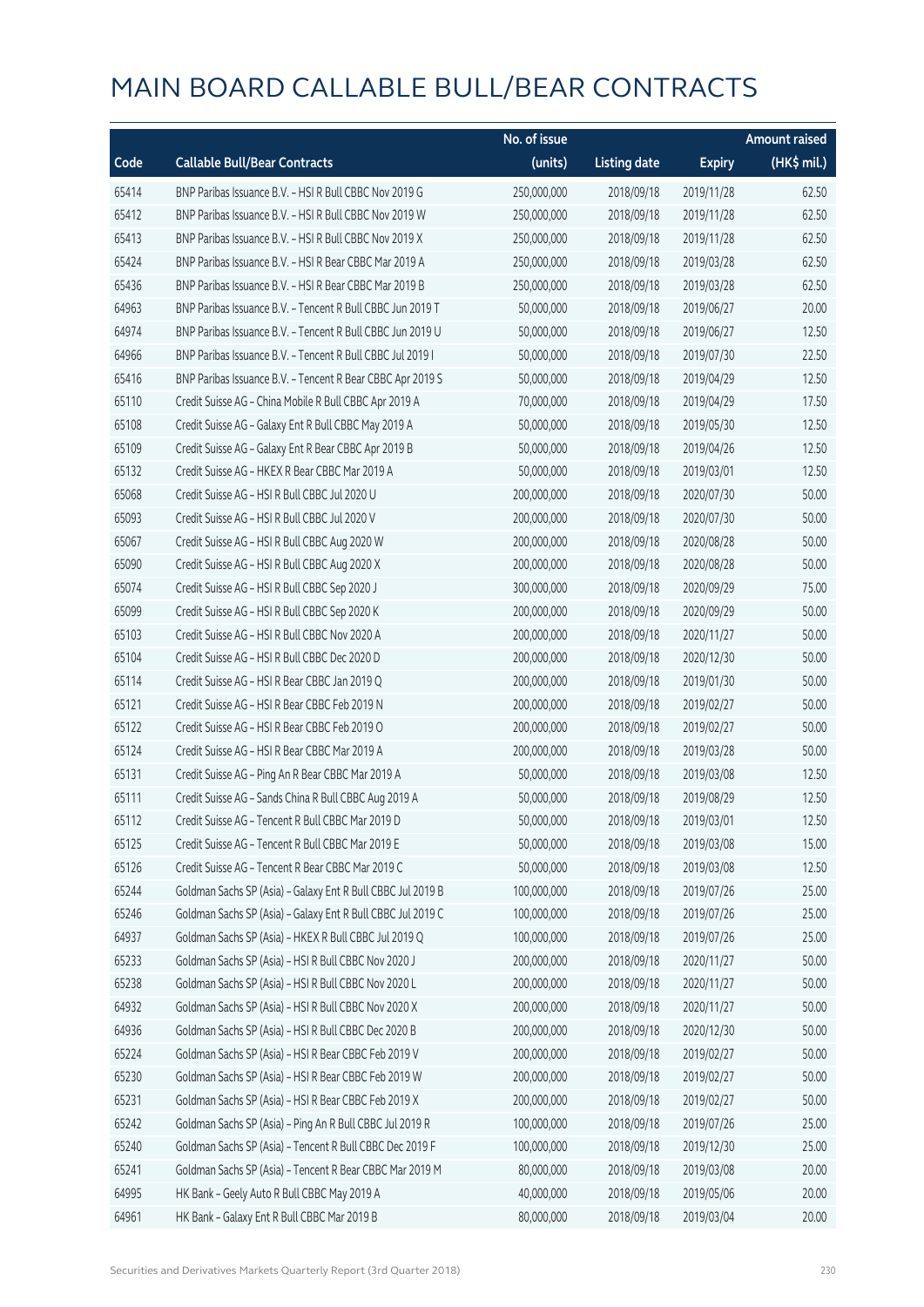|       |                                                      | No. of issue |                     |               | <b>Amount raised</b> |
|-------|------------------------------------------------------|--------------|---------------------|---------------|----------------------|
| Code  | <b>Callable Bull/Bear Contracts</b>                  | (units)      | <b>Listing date</b> | <b>Expiry</b> | (HK\$ mil.)          |
| 64959 | HK Bank - Galaxy Ent R Bull CBBC May 2019 B          | 80,000,000   | 2018/09/18          | 2019/05/20    | 20.00                |
| 64989 | HK Bank - HSI R Bull CBBC Dec 2019 D                 | 100,000,000  | 2018/09/18          | 2019/12/30    | 25.00                |
| 64991 | HK Bank - HSI R Bull CBBC Dec 2019 J                 | 100,000,000  | 2018/09/18          | 2019/12/30    | 25.00                |
| 64985 | HK Bank - HSI R Bull CBBC Mar 2020 B                 | 150,000,000  | 2018/09/18          | 2020/03/30    | 37.50                |
| 64994 | HK Bank - HSI R Bull CBBC Mar 2020 C                 | 150,000,000  | 2018/09/18          | 2020/03/30    | 37.50                |
| 64999 | HK Bank - HSI R Bear CBBC Feb 2019 O                 | 150,000,000  | 2018/09/18          | 2019/02/27    | 37.50                |
| 64997 | HK Bank - ICBC R Bull CBBC Mar 2019 B                | 100,000,000  | 2018/09/18          | 2019/03/11    | 25.00                |
| 64940 | HK Bank - Sands China R Bull CBBC Jul 2019 B         | 80,000,000   | 2018/09/18          | 2019/07/08    | 20.00                |
| 64923 | Haitong Int'l Sec - HSI R Bull CBBC Oct 2019 H       | 150,000,000  | 2018/09/18          | 2019/10/30    | 48.60                |
| 64921 | Haitong Int'l Sec - HSI R Bull CBBC Nov 2019 E       | 150,000,000  | 2018/09/18          | 2019/11/28    | 37.50                |
| 64925 | Haitong Int'l Sec - HSI R Bear CBBC Dec 2018 I       | 150,000,000  | 2018/09/18          | 2018/12/28    | 37.50                |
| 65013 | Haitong Int'l Sec - HSI R Bear CBBC Dec 2018 J       | 150,000,000  | 2018/09/18          | 2018/12/28    | 37.50                |
| 65205 | J P Morgan SP BV - Galaxy Ent R Bull CBBC Mar 2019 A | 100,000,000  | 2018/09/18          | 2019/03/08    | 25.00                |
| 65206 | J P Morgan SP BV - Galaxy Ent R Bull CBBC Apr 2019 A | 100,000,000  | 2018/09/18          | 2019/04/18    | 25.00                |
| 65207 | J P Morgan SP BV - Galaxy Ent R Bear CBBC Feb 2019 B | 100,000,000  | 2018/09/18          | 2019/02/15    | 25.00                |
| 65208 | J P Morgan SP BV - Galaxy Ent R Bear CBBC Feb 2019 C | 100,000,000  | 2018/09/18          | 2019/02/15    | 25.00                |
| 65151 | J P Morgan SP BV - HSI R Bull CBBC Sep 2020 D        | 200,000,000  | 2018/09/18          | 2020/09/29    | 50.00                |
| 65158 | J P Morgan SP BV - HSI R Bull CBBC Sep 2020 O        | 200,000,000  | 2018/09/18          | 2020/09/29    | 50.00                |
| 65138 | J P Morgan SP BV - HSI R Bull CBBC Sep 2020 R        | 200,000,000  | 2018/09/18          | 2020/09/29    | 50.00                |
| 65159 | J P Morgan SP BV - HSI R Bull CBBC Oct 2020 D        | 240,000,000  | 2018/09/18          | 2020/10/29    | 60.00                |
| 65135 | J P Morgan SP BV - HSI R Bull CBBC Oct 2020 R        | 200,000,000  | 2018/09/18          | 2020/10/29    | 50.00                |
| 65144 | J P Morgan SP BV - HSI R Bull CBBC Oct 2020 U        | 200,000,000  | 2018/09/18          | 2020/10/29    | 50.00                |
| 65155 | J P Morgan SP BV - HSI R Bull CBBC Oct 2020 X        | 240,000,000  | 2018/09/18          | 2020/10/29    | 60.00                |
| 65156 | J P Morgan SP BV - HSI R Bull CBBC Nov 2020 I        | 240,000,000  | 2018/09/18          | 2020/11/27    | 60.00                |
| 65162 | J P Morgan SP BV - HSI R Bull CBBC Nov 2020 L        | 240,000,000  | 2018/09/18          | 2020/11/27    | 72.00                |
| 65133 | J P Morgan SP BV - HSI R Bull CBBC Nov 2020 U        | 240,000,000  | 2018/09/18          | 2020/11/27    | 60.00                |
| 65146 | J P Morgan SP BV - HSI R Bull CBBC Nov 2020 V        | 200,000,000  | 2018/09/18          | 2020/11/27    | 50.00                |
| 65168 | J P Morgan SP BV - HSI R Bull CBBC Nov 2020 W        | 240,000,000  | 2018/09/18          | 2020/11/27    | 84.00                |
| 65150 | J P Morgan SP BV - HSI R Bull CBBC Dec 2020 D        | 200,000,000  | 2018/09/18          | 2020/12/30    | 50.00                |
| 65157 | J P Morgan SP BV - HSI R Bull CBBC Dec 2020 E        | 200,000,000  | 2018/09/18          | 2020/12/30    | 50.00                |
| 65164 | J P Morgan SP BV - HSI R Bull CBBC Dec 2020 F        | 200,000,000  | 2018/09/18          | 2020/12/30    | 64.00                |
| 65177 | J P Morgan SP BV - HSI R Bull CBBC Dec 2020 G        | 240,000,000  | 2018/09/18          | 2020/12/30    | 91.20                |
| 65209 | J P Morgan SP BV - HSI R Bear CBBC Mar 2019 O        | 200,000,000  | 2018/09/18          | 2019/03/28    | 50.00                |
| 65211 | J P Morgan SP BV - HSI R Bear CBBC Mar 2019 P        | 200,000,000  | 2018/09/18          | 2019/03/28    | 50.00                |
| 65214 | J P Morgan SP BV - HSI R Bear CBBC Mar 2019 Q        | 240,000,000  | 2018/09/18          | 2019/03/28    | 60.00                |
| 65216 | J P Morgan SP BV - HSI R Bear CBBC Mar 2019 R        | 200,000,000  | 2018/09/18          | 2019/03/28    | 50.00                |
| 65223 | J P Morgan SP BV - HSI R Bear CBBC Mar 2019 S        | 240,000,000  | 2018/09/18          | 2019/03/28    | 60.00                |
| 65190 | JP Morgan SP BV - Tencent R Bull CBBC Jan 2019 R     | 50,000,000   | 2018/09/18          | 2019/01/18    | 17.25                |
| 65179 | JP Morgan SP BV - Tencent R Bull CBBC Feb 2019 H     | 50,000,000   | 2018/09/18          | 2019/02/08    | 12.50                |
| 65191 | JP Morgan SP BV - Tencent R Bull CBBC Feb 2019 I     | 50,000,000   | 2018/09/18          | 2019/02/08    | 20.75                |
| 65198 | J P Morgan SP BV - Tencent R Bull CBBC Feb 2019 J    | 50,000,000   | 2018/09/18          | 2019/02/15    | 25.75                |
| 65203 | J P Morgan SP BV - Tencent R Bear CBBC Feb 2019 G    | 50,000,000   | 2018/09/18          | 2019/02/08    | 12.50                |
| 65204 | J P Morgan SP BV - Tencent R Bear CBBC Mar 2019 C    | 50,000,000   | 2018/09/18          | 2019/03/08    | 12.50                |
| 64982 | Macquarie Bank Ltd. - Tencent R Bull CBBC Dec 2018 C | 26,400,000   | 2018/09/18          | 2018/12/27    | 10.01                |
| 64977 | Macquarie Bank Ltd. - Tencent R Bull CBBC Jan 2019 V | 26,100,000   | 2018/09/18          | 2019/01/16    | 10.02                |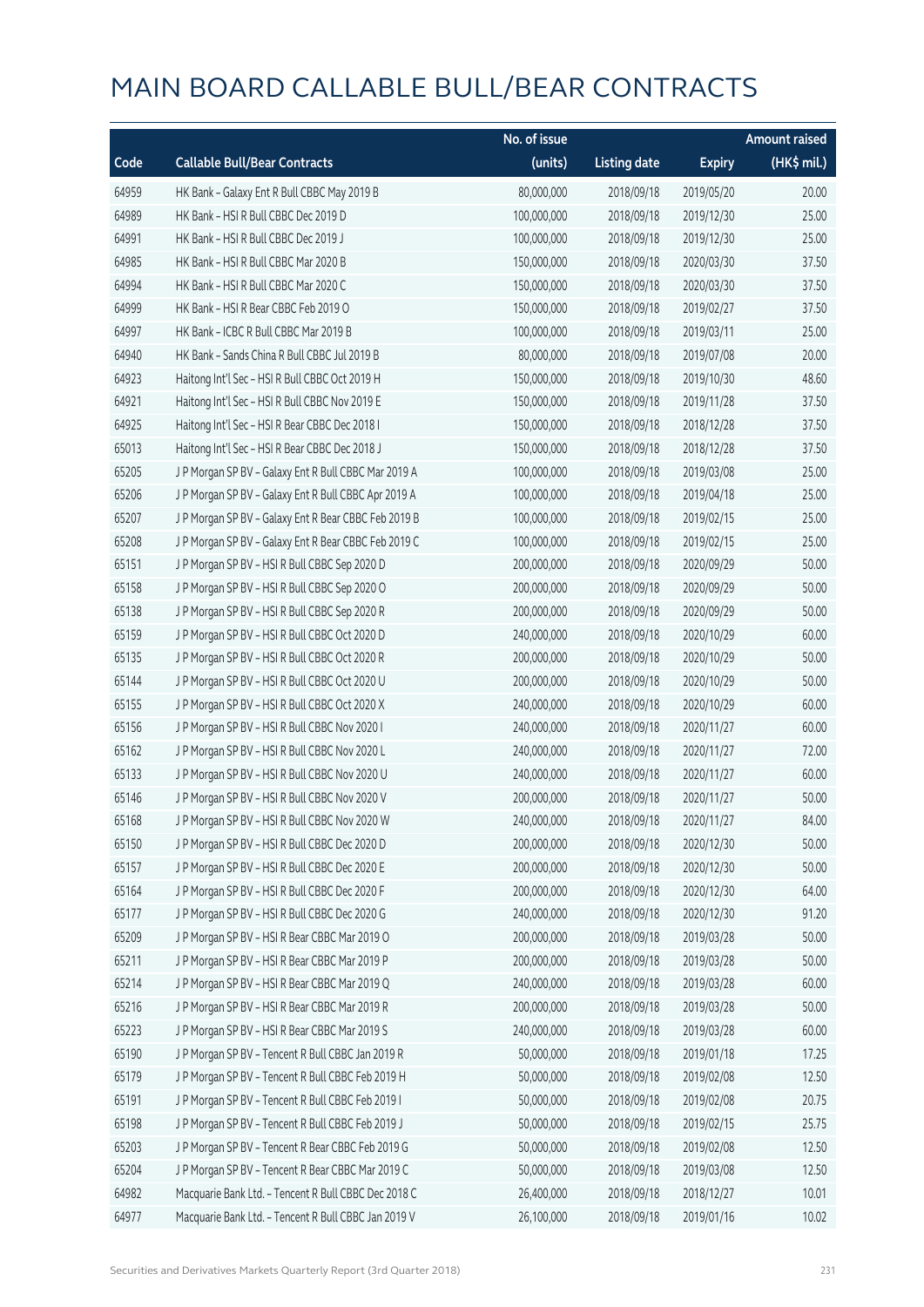|       |                                                      | No. of issue |                     |               | <b>Amount raised</b> |
|-------|------------------------------------------------------|--------------|---------------------|---------------|----------------------|
| Code  | <b>Callable Bull/Bear Contracts</b>                  | (units)      | <b>Listing date</b> | <b>Expiry</b> | $(HK\$ mil.)         |
| 64984 | Macquarie Bank Ltd. - Tencent R Bull CBBC Jan 2019 W | 20,300,000   | 2018/09/18          | 2019/01/17    | 10.01                |
| 65286 | SG Issuer - AAC Tech R Bull CBBC Feb 2019 B          | 40,000,000   | 2018/09/18          | 2019/02/21    | 13.00                |
| 65299 | SG Issuer - AIA R Bull CBBC Mar 2019 E               | 80,000,000   | 2018/09/18          | 2019/03/25    | 20.00                |
| 65304 | SG Issuer - AIA R Bull CBBC Apr 2019 A               | 80,000,000   | 2018/09/18          | 2019/04/29    | 20.00                |
| 65287 | SG Issuer - AIA R Bear CBBC Jan 2019 C               | 80,000,000   | 2018/09/18          | 2019/01/31    | 20.00                |
| 65291 | SG Issuer - AIA R Bear CBBC Feb 2019 C               | 80,000,000   | 2018/09/18          | 2019/02/19    | 20.00                |
| 65306 | SG Issuer - China Life R Bull CBBC Mar 2019 A        | 40,000,000   | 2018/09/18          | 2019/03/07    | 16.80                |
| 65307 | SG Issuer - China Life R Bear CBBC Mar 2019 B        | 40,000,000   | 2018/09/18          | 2019/03/11    | 10.00                |
| 65308 | SG Issuer - CPIC R Bull CBBC Oct 2019 A              | 100,000,000  | 2018/09/18          | 2019/10/16    | 25.00                |
| 65272 | SG Issuer - CSOP A50 ETF R Bull CBBC Jun 2019 A      | 60,000,000   | 2018/09/18          | 2019/06/28    | 15.90                |
| 65313 | SG Issuer - Geely Auto R Bull CBBC Feb 2019 D        | 40,000,000   | 2018/09/18          | 2019/02/18    | 20.40                |
| 65266 | SG Issuer - Galaxy Ent R Bull CBBC May 2019 C        | 80,000,000   | 2018/09/18          | 2019/05/30    | 20.00                |
| 65310 | SG Issuer - Galaxy Ent R Bull CBBC May 2019 D        | 80,000,000   | 2018/09/18          | 2019/05/06    | 20.00                |
| 65311 | SG Issuer - Galaxy Ent R Bull CBBC May 2019 E        | 80,000,000   | 2018/09/18          | 2019/05/20    | 20.00                |
| 65312 | SG Issuer - Galaxy Ent R Bull CBBC Jun 2019 H        | 80,000,000   | 2018/09/18          | 2019/06/19    | 20.00                |
| 65309 | SG Issuer - Galaxy Ent R Bear CBBC Feb 2019 B        | 80,000,000   | 2018/09/18          | 2019/02/19    | 20.00                |
| 65314 | SG Issuer - HKEX R Bull CBBC May 2019 A              | 50,000,000   | 2018/09/18          | 2019/05/29    | 12.50                |
| 65316 | SG Issuer - HKEX R Bull CBBC Jun 2019 G              | 50,000,000   | 2018/09/18          | 2019/06/13    | 23.00                |
| 65327 | SG Issuer - HSBC R Bull CBBC Jun 2019 E              | 100,000,000  | 2018/09/18          | 2019/06/25    | 25.00                |
| 65324 | SG Issuer - HSBC R Bear CBBC Feb 2019 A              | 100,000,000  | 2018/09/18          | 2019/02/15    | 25.00                |
| 65285 | SG Issuer - HSCEI ETF R Bull CBBC Aug 2019 A         | 100,000,000  | 2018/09/18          | 2019/08/28    | 25.00                |
| 65370 | SG Issuer - HSI R Bull CBBC Oct 2020 C               | 200,000,000  | 2018/09/18          | 2020/10/29    | 71.00                |
| 65374 | SG Issuer - HSI R Bull CBBC Oct 2020 J               | 200,000,000  | 2018/09/18          | 2020/10/29    | 50.00                |
| 65376 | SG Issuer - HSI R Bull CBBC Oct 2020 L               | 200,000,000  | 2018/09/18          | 2020/10/29    | 50.00                |
| 65253 | SG Issuer - HSI R Bull CBBC Nov 2020 B               | 200,000,000  | 2018/09/18          | 2020/11/27    | 50.00                |
| 65383 | SG Issuer - HSI R Bull CBBC Nov 2020 H               | 200,000,000  | 2018/09/18          | 2020/11/27    | 50.00                |
| 65385 | SG Issuer - HSI R Bull CBBC Nov 2020 L               | 200,000,000  | 2018/09/18          | 2020/11/27    | 50.00                |
| 65399 | SG Issuer - HSI R Bull CBBC Nov 2020 M               | 200,000,000  | 2018/09/18          | 2020/11/27    | 50.00                |
| 65250 | SG Issuer - HSI R Bull CBBC Nov 2020 T               | 200,000,000  | 2018/09/18          | 2020/11/27    | 50.00                |
| 65345 | SG Issuer - HSI R Bull CBBC Dec 2020 F               | 200,000,000  | 2018/09/18          | 2020/12/30    | 50.00                |
| 65346 | SG Issuer - HSI R Bull CBBC Dec 2020 G               | 200,000,000  | 2018/09/18          | 2020/12/30    | 50.00                |
| 65347 | SG Issuer - HSI R Bear CBBC Jan 2019 L               | 200,000,000  | 2018/09/18          | 2019/01/30    | 50.00                |
| 65247 | SG Issuer - HSI R Bear CBBC Jan 2019 V               | 200,000,000  | 2018/09/18          | 2019/01/30    | 50.00                |
| 65352 | SG Issuer - HSI R Bear CBBC Mar 2019 P               | 200,000,000  | 2018/09/18          | 2019/03/28    | 50.00                |
| 65356 | SG Issuer - HSI R Bear CBBC Mar 2019 Q               | 200,000,000  | 2018/09/18          | 2019/03/28    | 50.00                |
| 65364 | SG Issuer - HSI R Bear CBBC Apr 2019 B               | 200,000,000  | 2018/09/18          | 2019/04/29    | 50.00                |
| 65333 | SG Issuer - Sands China R Bull CBBC Aug 2019 A       | 60,000,000   | 2018/09/18          | 2019/08/15    | 15.00                |
| 65337 | SG Issuer - Sands China R Bull CBBC Aug 2019 B       | 60,000,000   | 2018/09/18          | 2019/08/28    | 15.00                |
| 65332 | SG Issuer - Sands R Bear CBBC Jun 2019 A             | 60,000,000   | 2018/09/18          | 2019/06/21    | 15.00                |
| 65338 | SG Issuer - Tencent R Bull CBBC Dec 2018 Z           | 80,000,000   | 2018/09/18          | 2018/12/24    | 20.00                |
| 65267 | SG Issuer - Tencent R Bull CBBC Jan 2019 T           | 80,000,000   | 2018/09/18          | 2019/01/22    | 20.00                |
| 65340 | SG Issuer - Tencent R Bull CBBC Jan 2019 Y           | 80,000,000   | 2018/09/18          | 2019/01/31    | 20.00                |
| 65343 | SG Issuer - Tencent R Bull CBBC Feb 2019 A           | 80,000,000   | 2018/09/18          | 2019/02/11    | 20.00                |
| 65341 | SG Issuer - Tencent R Bull CBBC Feb 2019 Z           | 80,000,000   | 2018/09/18          | 2019/02/04    | 21.20                |
| 65344 | SG Issuer - Tencent R Bull CBBC Mar 2019 C           | 80,000,000   | 2018/09/18          | 2019/03/08    | 39.60                |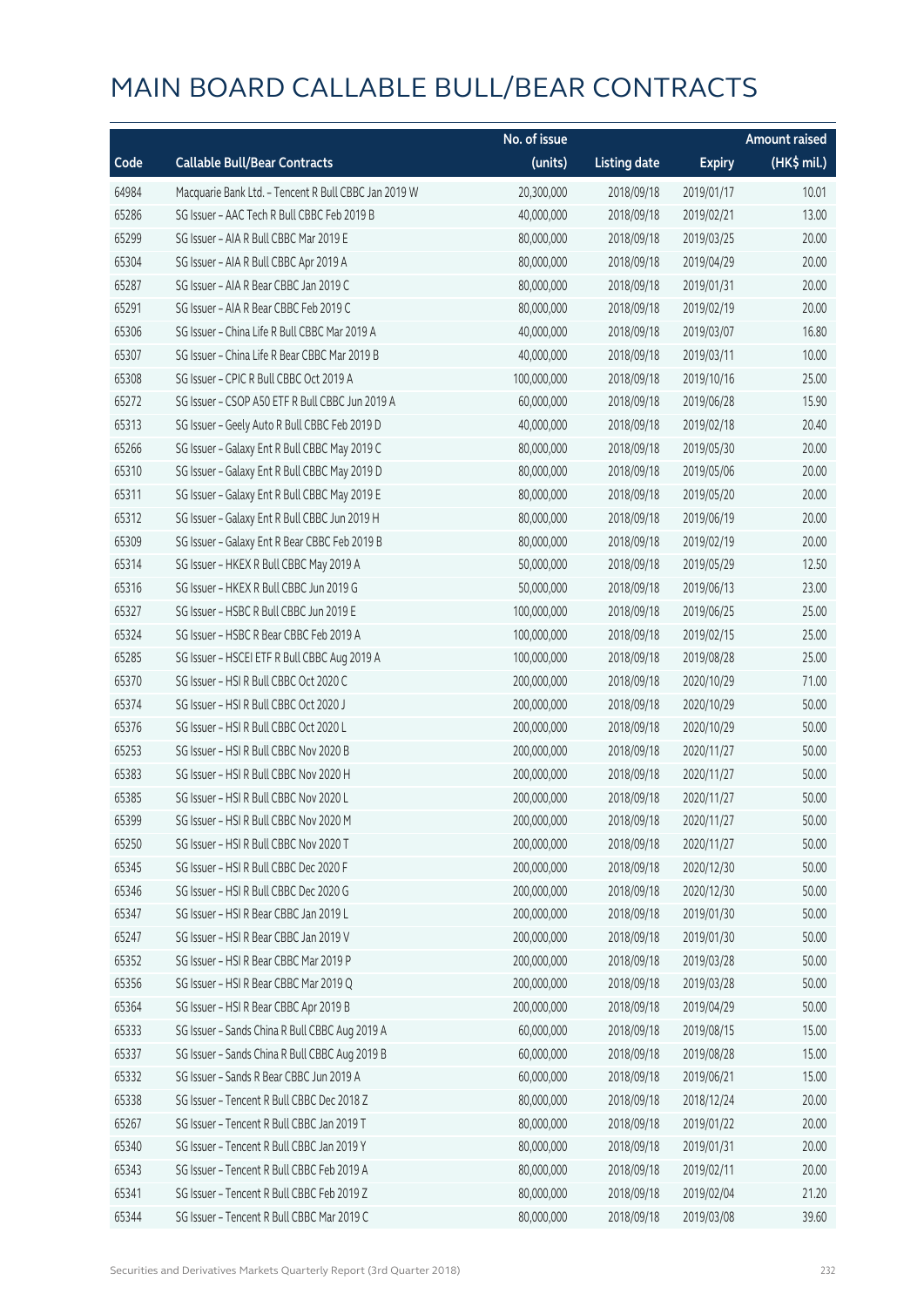|       |                                                         | No. of issue |                     |               | <b>Amount raised</b>  |
|-------|---------------------------------------------------------|--------------|---------------------|---------------|-----------------------|
| Code  | <b>Callable Bull/Bear Contracts</b>                     | (units)      | <b>Listing date</b> | <b>Expiry</b> | $(HK\frac{1}{2}mil.)$ |
| 65400 | SG Issuer - Tencent R Bear CBBC Mar 2019 C              | 80,000,000   | 2018/09/18          | 2019/03/28    | 20.00                 |
| 65062 | UBS AG - AAC Tech R Bull CBBC Feb 2019 A                | 40,000,000   | 2018/09/18          | 2019/02/18    | 10.00                 |
| 65060 | UBS AG - Galaxy Ent R Bull CBBC Feb 2019 C              | 40,000,000   | 2018/09/18          | 2019/02/25    | 10.00                 |
| 65061 | UBS AG - Galaxy Ent R Bear CBBC Feb 2019 A              | 40,000,000   | 2018/09/18          | 2019/02/18    | 10.00                 |
| 65015 | UBS AG - HSI R Bull CBBC Oct 2019 N                     | 250,000,000  | 2018/09/18          | 2019/10/30    | 62.50                 |
| 65014 | UBS AG - HSI R Bull CBBC Dec 2019 B                     | 250,000,000  | 2018/09/18          | 2019/12/30    | 62.50                 |
| 65059 | UBS AG - HSI R Bull CBBC Dec 2019 L                     | 250,000,000  | 2018/09/18          | 2019/12/30    | 63.75                 |
| 65049 | UBS AG - HSI R Bull CBBC Dec 2019 Y                     | 250,000,000  | 2018/09/18          | 2019/12/30    | 62.50                 |
| 65055 | UBS AG - HSI R Bull CBBC Dec 2019 Z                     | 250,000,000  | 2018/09/18          | 2019/12/30    | 62.50                 |
| 65056 | UBS AG - HSI R Bull CBBC Sep 2020 Z                     | 200,000,000  | 2018/09/18          | 2020/09/29    | 50.00                 |
| 65057 | UBS AG - HSI R Bull CBBC Nov 2020 X                     | 200,000,000  | 2018/09/18          | 2020/11/27    | 50.00                 |
| 65022 | UBS AG - HSI R Bear CBBC Jan 2019 B                     | 250,000,000  | 2018/09/18          | 2019/01/30    | 62.50                 |
| 65066 | UBS AG - HSI R Bear CBBC Jan 2019 C                     | 200,000,000  | 2018/09/18          | 2019/01/30    | 50.00                 |
| 65016 | UBS AG - HSI R Bear CBBC Feb 2019 B                     | 300,000,000  | 2018/09/18          | 2019/02/27    | 75.00                 |
| 65024 | UBS AG - HSI R Bear CBBC Feb 2019 C                     | 300,000,000  | 2018/09/18          | 2019/02/27    | 75.00                 |
| 65028 | UBS AG - Tencent R Bull CBBC Jan 2019 E                 | 30,000,000   | 2018/09/18          | 2019/01/15    | 10.20                 |
| 65029 | UBS AG - Tencent R Bull CBBC Feb 2019 J                 | 30,000,000   | 2018/09/18          | 2019/02/12    | 10.20                 |
| 65032 | UBS AG - Tencent R Bull CBBC Mar 2019 L                 | 30,000,000   | 2018/09/18          | 2019/03/07    | 10.20                 |
| 65034 | UBS AG - Tencent R Bull CBBC Mar 2019 M                 | 30,000,000   | 2018/09/18          | 2019/03/12    | 13.50                 |
| 65040 | UBS AG - Tencent R Bull CBBC Mar 2019 N                 | 30,000,000   | 2018/09/18          | 2019/03/08    | 15.30                 |
| 65043 | UBS AG - Tencent R Bull CBBC Mar 2019 O                 | 30,000,000   | 2018/09/18          | 2019/03/14    | 17.55                 |
| 65046 | UBS AG - Tencent R Bull CBBC Apr 2019 E                 | 30,000,000   | 2018/09/18          | 2019/04/02    | 22.20                 |
| 65048 | UBS AG - Tencent R Bull CBBC Apr 2019 F                 | 30,000,000   | 2018/09/18          | 2019/04/09    | 25.20                 |
| 64883 | Bank Vontobel - Galaxy Ent R Bull CBBC Jun 2019 B       | 40,000,000   | 2018/09/18          | 2019/06/21    | 10.00                 |
| 64893 | Bank Vontobel - Galaxy Ent R Bear CBBC Feb 2019 A       | 40,000,000   | 2018/09/18          | 2019/02/22    | 10.00                 |
| 64906 | Bank Vontobel - HSI R Bull CBBC Apr 2019 C              | 80,000,000   | 2018/09/18          | 2019/04/29    | 20.00                 |
| 64914 | Bank Vontobel - HSI R Bull CBBC Apr 2019 D              | 80,000,000   | 2018/09/18          | 2019/04/29    | 20.00                 |
| 64916 | Bank Vontobel - HSI R Bull CBBC Apr 2019 E              | 80,000,000   | 2018/09/18          | 2019/04/29    | 24.00                 |
| 64896 | Bank Vontobel - Sunny Optical R Bull CBBC Jul 2019 A    | 40,000,000   | 2018/09/18          | 2019/07/19    | 10.00                 |
| 64897 | Bank Vontobel - Tencent R Bull CBBC Jun 2019 F          | 40,000,000   | 2018/09/18          | 2019/06/21    | 20.00                 |
| 65566 | BOCI Asia Ltd. - Galaxy Ent R Bull CBBC Feb 2019 A      | 40,000,000   | 2018/09/19          | 2019/02/25    | 10.20                 |
| 65564 | BOCI Asia Ltd. - Galaxy Ent R Bull CBBC Mar 2019 A      | 40,000,000   | 2018/09/19          | 2019/03/04    | 10.24                 |
| 65569 | BOCI Asia Ltd. - HKEX R Bull CBBC Jan 2019 B            | 40,000,000   | 2018/09/19          | 2019/01/21    | 13.28                 |
| 65491 | BNP Paribas Issuance B.V. - HKEX R Bull CBBC May 2019 O | 50,000,000   | 2018/09/19          | 2019/05/30    | 12.50                 |
| 65464 | BNP Paribas Issuance B.V. - HSI R Bull CBBC Nov 2019 H  | 250,000,000  | 2018/09/19          | 2019/11/28    | 62.50                 |
| 65489 | BNP Paribas Issuance B.V. - HSI R Bear CBBC Mar 2019 C  | 250,000,000  | 2018/09/19          | 2019/03/28    | 62.50                 |
| 65731 | Credit Suisse AG - CC Bank R Bull CBBC May 2019 B       | 70,000,000   | 2018/09/19          | 2019/05/24    | 17.50                 |
| 65722 | Credit Suisse AG - Galaxy Ent R Bull CBBC Apr 2019 D    | 50,000,000   | 2018/09/19          | 2019/04/29    | 12.50                 |
| 65753 | Credit Suisse AG - Galaxy Ent R Bear CBBC May 2019 A    | 50,000,000   | 2018/09/19          | 2019/05/30    | 12.50                 |
| 65727 | Credit Suisse AG - HKEX R Bull CBBC Feb 2019 H          | 50,000,000   | 2018/09/19          | 2019/02/27    | 14.50                 |
| 65682 | Credit Suisse AG - HSI R Bull CBBC Jul 2020 W           | 200,000,000  | 2018/09/19          | 2020/07/30    | 50.00                 |
| 65681 | Credit Suisse AG - HSI R Bull CBBC Aug 2020 Y           | 200,000,000  | 2018/09/19          | 2020/08/28    | 50.00                 |
| 65687 | Credit Suisse AG - HSI R Bull CBBC Aug 2020 Z           | 200,000,000  | 2018/09/19          | 2020/08/28    | 50.00                 |
| 65693 | Credit Suisse AG - HSI R Bull CBBC Sep 2020 L           | 300,000,000  | 2018/09/19          | 2020/09/29    | 75.00                 |
| 65688 | Credit Suisse AG - HSI R Bull CBBC Nov 2020 B           | 200,000,000  | 2018/09/19          | 2020/11/27    | 50.00                 |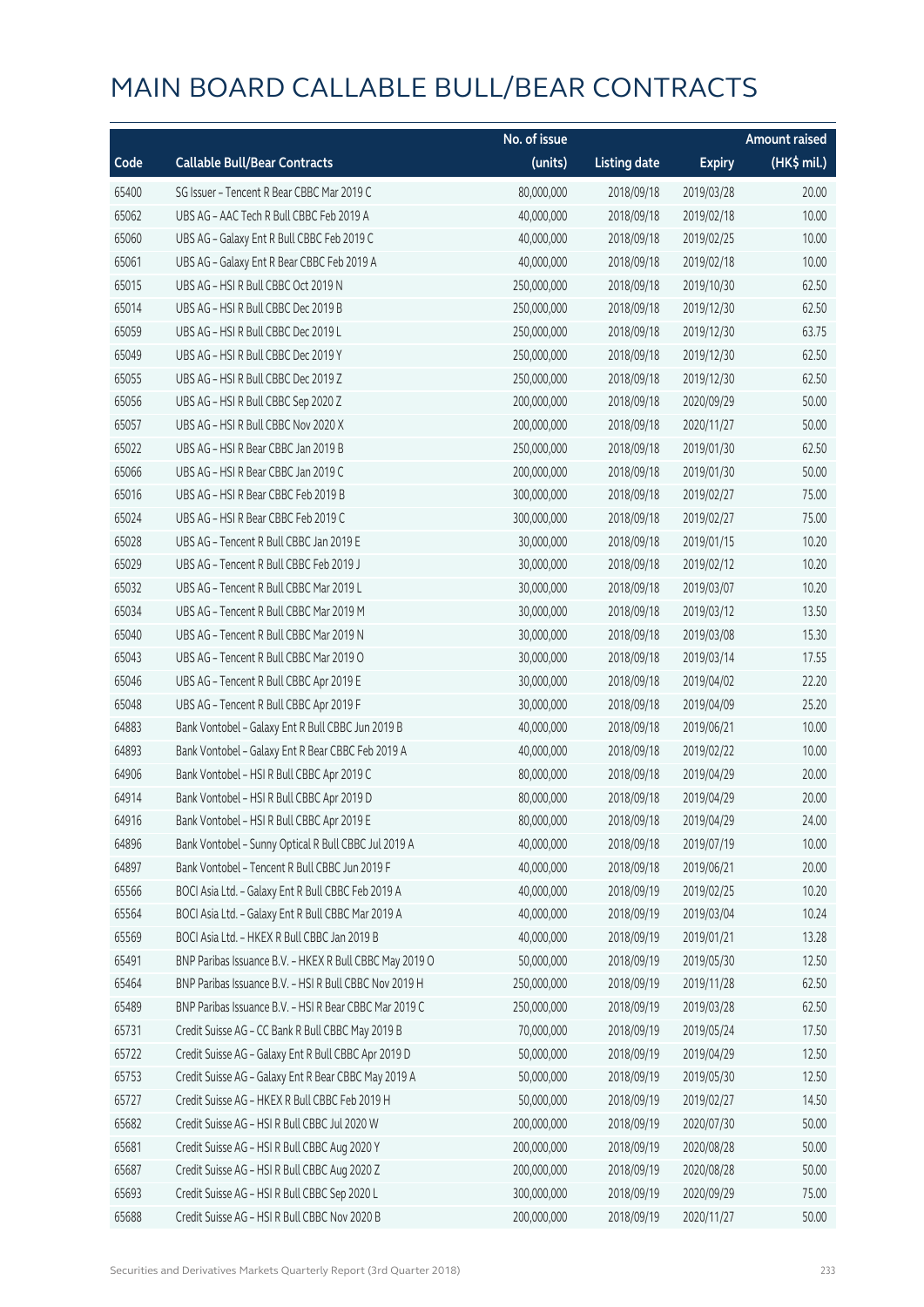|       |                                                             | No. of issue |                     |               | <b>Amount raised</b> |
|-------|-------------------------------------------------------------|--------------|---------------------|---------------|----------------------|
| Code  | <b>Callable Bull/Bear Contracts</b>                         | (units)      | <b>Listing date</b> | <b>Expiry</b> | (HK\$ mil.)          |
| 65689 | Credit Suisse AG - HSI R Bull CBBC Dec 2020 E               | 200,000,000  | 2018/09/19          | 2020/12/30    | 50.00                |
| 65691 | Credit Suisse AG - HSI R Bull CBBC Dec 2020 F               | 200,000,000  | 2018/09/19          | 2020/12/30    | 50.00                |
| 65692 | Credit Suisse AG - HSI R Bull CBBC Dec 2020 G               | 200,000,000  | 2018/09/19          | 2020/12/30    | 50.00                |
| 65695 | Credit Suisse AG - HSI R Bull CBBC Dec 2020 H               | 200,000,000  | 2018/09/19          | 2020/12/30    | 70.00                |
| 65696 | Credit Suisse AG - HSI R Bear CBBC Jan 2019 S               | 200,000,000  | 2018/09/19          | 2019/01/30    | 50.00                |
| 65703 | Credit Suisse AG - HSI R Bear CBBC Feb 2019 P               | 200,000,000  | 2018/09/19          | 2019/02/27    | 50.00                |
| 65717 | Credit Suisse AG - HSI R Bear CBBC Mar 2019 B               | 200,000,000  | 2018/09/19          | 2019/03/28    | 50.00                |
| 65733 | Credit Suisse AG - ICBC R Bull CBBC May 2019 B              | 70,000,000   | 2018/09/19          | 2019/05/24    | 17.50                |
| 65685 | Credit Suisse AG - Ping An R Bull CBBC Feb 2019 M           | 80,000,000   | 2018/09/19          | 2019/02/27    | 20.00                |
| 65735 | Credit Suisse AG - Sands China R Bull CBBC Jun 2019 B       | 50,000,000   | 2018/09/19          | 2019/06/27    | 12.50                |
| 65730 | Credit Suisse AG - Tencent R Bull CBBC Mar 2019 F           | 50,000,000   | 2018/09/19          | 2019/03/28    | 12.50                |
| 65547 | Bank of East Asia - China Mobile R Bull CBBC Apr 2019 A     | 60,000,000   | 2018/09/19          | 2019/04/04    | 15.00                |
| 65548 | Bank of East Asia - Geely Auto R Bull CBBC Apr 2019 F       | 40,000,000   | 2018/09/19          | 2019/04/04    | 12.00                |
| 65533 | Bank of East Asia - Galaxy Ent R Bull CBBC Feb 2019 A       | 10,000,000   | 2018/09/19          | 2019/02/19    | 10.00                |
| 65535 | Bank of East Asia - Galaxy Ent R Bear CBBC Apr 2019 C       | 80,000,000   | 2018/09/19          | 2019/04/04    | 20.00                |
| 65542 | Bank of East Asia - Ping An R Bull CBBC Apr 2019 A          | 100,000,000  | 2018/09/19          | 2019/04/04    | 25.00                |
| 65545 | Bank of East Asia - Ping An R Bear CBBC Apr 2019 A          | 100,000,000  | 2018/09/19          | 2019/04/04    | 25.00                |
| 65536 | Bank of East Asia - Tencent R Bull CBBC Feb 2019 H          | 30,000,000   | 2018/09/19          | 2019/02/19    | 10.50                |
| 65538 | Bank of East Asia - Tencent R Bear CBBC Feb 2019 B          | 30,000,000   | 2018/09/19          | 2019/02/19    | 12.00                |
| 65877 | Goldman Sachs SP (Asia) - AIA R Bull CBBC May 2019 A        | 100,000,000  | 2018/09/19          | 2019/05/14    | 25.00                |
| 65901 | Goldman Sachs SP (Asia) - China Life R Bull CBBC Mar 2019 D | 100,000,000  | 2018/09/19          | 2019/03/18    | 25.00                |
| 65878 | Goldman Sachs SP (Asia) - Galaxy Ent R Bull CBBC Jul 2019 D | 100,000,000  | 2018/09/19          | 2019/07/26    | 25.00                |
| 65441 | Goldman Sachs SP (Asia) - HKEX R Bull CBBC Jul 2019 R       | 100,000,000  | 2018/09/19          | 2019/07/26    | 25.00                |
| 65442 | Goldman Sachs SP (Asia) - HKEX R Bull CBBC Jul 2019 S       | 100,000,000  | 2018/09/19          | 2019/07/26    | 25.00                |
| 65888 | Goldman Sachs SP (Asia) - HSCEI R Bear CBBC Jan 2019 B      | 200,000,000  | 2018/09/19          | 2019/01/30    | 50.00                |
| 65438 | Goldman Sachs SP (Asia) - HSI R Bull CBBC Nov 2020 M        | 200,000,000  | 2018/09/19          | 2020/11/27    | 50.00                |
| 65873 | Goldman Sachs SP (Asia) - HSI R Bull CBBC Nov 2020 R        | 200,000,000  | 2018/09/19          | 2020/11/27    | 50.00                |
| 65439 | Goldman Sachs SP (Asia) - HSI R Bull CBBC Dec 2020 C        | 200,000,000  | 2018/09/19          | 2020/12/30    | 50.00                |
| 65892 | Goldman Sachs SP (Asia) - HSI R Bear CBBC Feb 2019 A        | 200,000,000  | 2018/09/19          | 2019/02/27    | 50.00                |
| 65875 | Goldman Sachs SP (Asia) - HSI R Bear CBBC Feb 2019 Y        | 200,000,000  | 2018/09/19          | 2019/02/27    | 50.00                |
| 65891 | Goldman Sachs SP (Asia) - HSI R Bear CBBC Feb 2019 Z        | 200,000,000  | 2018/09/19          | 2019/02/27    | 50.00                |
| 65457 | Goldman Sachs SP (Asia) - Ping An R Bull CBBC Jul 2019 S    | 100,000,000  | 2018/09/19          | 2019/07/26    | 25.00                |
| 65510 | HK Bank - CSPC Pharma R Bull CBBC Apr 2019 B                | 40,000,000   | 2018/09/19          | 2019/04/15    | 18.00                |
| 65470 | HK Bank - Galaxy Ent R Bull CBBC Apr 2019 A                 | 80,000,000   | 2018/09/19          | 2019/04/29    | 20.00                |
| 65532 | HK Bank - Galaxy Ent R Bull CBBC Jun 2019 A                 | 80,000,000   | 2018/09/19          | 2019/06/10    | 20.00                |
| 65508 | HK Bank - Galaxy Ent R Bear CBBC Feb 2019 D                 | 40,000,000   | 2018/09/19          | 2019/02/14    | 10.00                |
| 65468 | HK Bank - HKEX R Bull CBBC Feb 2019 E                       | 50,000,000   | 2018/09/19          | 2019/02/18    | 12.50                |
| 65524 | HK Bank - HKEX R Bull CBBC Jun 2019 D                       | 50,000,000   | 2018/09/19          | 2019/06/24    | 22.50                |
| 65528 | HK Bank - HKEX R Bear CBBC Feb 2019 D                       | 40,000,000   | 2018/09/19          | 2019/02/21    | 10.00                |
| 65478 | HK Bank - HSI R Bull CBBC Sep 2019 S                        | 100,000,000  | 2018/09/19          | 2019/09/27    | 25.00                |
| 65511 | HK Bank - HSI R Bull CBBC Dec 2019 C                        | 100,000,000  | 2018/09/19          | 2019/12/30    | 25.00                |
| 65516 | HK Bank - HSI R Bull CBBC Mar 2020 D                        | 150,000,000  | 2018/09/19          | 2020/03/30    | 37.50                |
| 65518 | HK Bank - HSI R Bear CBBC Feb 2019 P                        | 150,000,000  | 2018/09/19          | 2019/02/27    | 37.50                |
| 65520 | HK Bank - HSI R Bear CBBC Feb 2019 Q                        | 100,000,000  | 2018/09/19          | 2019/02/27    | 25.00                |
| 65466 | HK Bank - Ping An R Bull CBBC Feb 2019 G                    | 100,000,000  | 2018/09/19          | 2019/02/21    | 25.00                |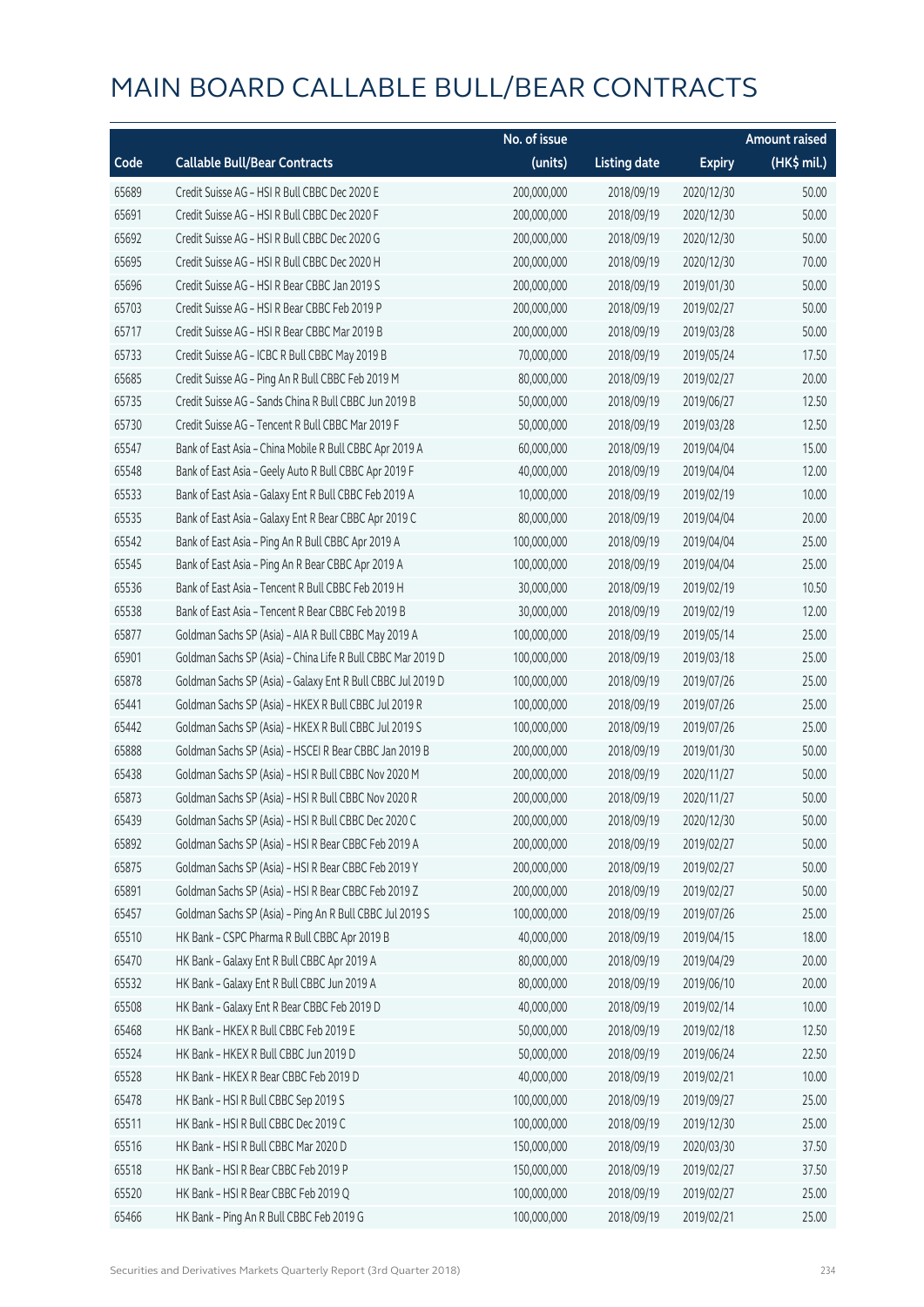|       |                                                       | No. of issue |                     |               | <b>Amount raised</b> |
|-------|-------------------------------------------------------|--------------|---------------------|---------------|----------------------|
| Code  | <b>Callable Bull/Bear Contracts</b>                   | (units)      | <b>Listing date</b> | <b>Expiry</b> | (HK\$ mil.)          |
| 65481 | HK Bank - Tencent R Bull CBBC Mar 2019 T              | 60,000,000   | 2018/09/19          | 2019/03/04    | 15.00                |
| 65522 | HK Bank - Tencent R Bull CBBC Apr 2019 K              | 60,000,000   | 2018/09/19          | 2019/04/15    | 36.00                |
| 65574 | Haitong Int'l Sec - Galaxy Ent R Bull CBBC Jun 2019 A | 180,000,000  | 2018/09/19          | 2019/06/26    | 45.00                |
| 65583 | Haitong Int'l Sec - Galaxy Ent R Bull CBBC Jun 2019 B | 180,000,000  | 2018/09/19          | 2019/06/27    | 45.00                |
| 65570 | Haitong Int'l Sec - HSBC R Bull CBBC Apr 2019 A       | 130,000,000  | 2018/09/19          | 2019/04/10    | 32.50                |
| 65495 | Haitong Int'l Sec - HSI R Bear CBBC Dec 2018 K        | 150,000,000  | 2018/09/19          | 2018/12/28    | 37.50                |
| 65500 | Haitong Int'l Sec - HSI R Bear CBBC Dec 2018 L        | 150,000,000  | 2018/09/19          | 2018/12/28    | 37.50                |
| 65587 | Haitong Int'l Sec - Tencent R Bull CBBC Mar 2019 B    | 40,000,000   | 2018/09/19          | 2019/03/14    | 10.00                |
| 65599 | Haitong Int'l Sec - Tencent R Bull CBBC Mar 2019 C    | 40,000,000   | 2018/09/19          | 2019/03/13    | 14.84                |
| 65676 | J P Morgan SP BV - AIA R Bull CBBC Mar 2019 A         | 100,000,000  | 2018/09/19          | 2019/03/15    | 25.00                |
| 65674 | J P Morgan SP BV - HKEX R Bull CBBC Feb 2019 B        | 40,000,000   | 2018/09/19          | 2019/02/08    | 10.00                |
| 65680 | J P Morgan SP BV - HSI R Bull CBBC Oct 2020 P         | 200,000,000  | 2018/09/19          | 2020/10/29    | 50.00                |
| 65661 | J P Morgan SP BV - HSI R Bull CBBC Nov 2020 X         | 240,000,000  | 2018/09/19          | 2020/11/27    | 60.00                |
| 65669 | J P Morgan SP BV - HSI R Bull CBBC Dec 2020 H         | 240,000,000  | 2018/09/19          | 2020/12/30    | 60.00                |
| 65671 | J P Morgan SP BV - HSI R Bull CBBC Dec 2020 I         | 240,000,000  | 2018/09/19          | 2020/12/30    | 61.20                |
| 65672 | J P Morgan SP BV - HSI R Bull CBBC Dec 2020 J         | 240,000,000  | 2018/09/19          | 2020/12/30    | 67.20                |
| 65664 | J P Morgan SP BV - HSI R Bear CBBC Mar 2019 T         | 200,000,000  | 2018/09/19          | 2019/03/28    | 50.00                |
| 65665 | J P Morgan SP BV - HSI R Bear CBBC Mar 2019 U         | 240,000,000  | 2018/09/19          | 2019/03/28    | 60.00                |
| 65560 | Macquarie Bank Ltd. - Tencent R Bull CBBC Dec 2018 G  | 25,600,000   | 2018/09/19          | 2018/12/24    | 10.01                |
| 65553 | Macquarie Bank Ltd. - Tencent R Bull CBBC Jan 2019 X  | 25,400,000   | 2018/09/19          | 2019/01/31    | 10.03                |
| 65555 | Macquarie Bank Ltd. - Tencent R Bull CBBC Feb 2019 H  | 21,600,000   | 2018/09/19          | 2019/02/11    | 10.00                |
| 65563 | Macquarie Bank Ltd. - Tencent R Bear CBBC Apr 2019 A  | 15,100,000   | 2018/09/19          | 2019/04/08    | 10.06                |
| 65845 | SG Issuer - Conch Cement R Bull CBBC Apr 2019 C       | 80,000,000   | 2018/09/19          | 2019/04/26    | 20.00                |
| 65780 | SG Issuer - Bank of China R Bull CBBC Aug 2019 B      | 100,000,000  | 2018/09/19          | 2019/08/02    | 25.00                |
| 65784 | SG Issuer - CC Bank R Bull CBBC Aug 2019 E            | 100,000,000  | 2018/09/19          | 2019/08/08    | 25.00                |
| 65783 | SG Issuer - CC Bank R Bear CBBC Apr 2019 B            | 100,000,000  | 2018/09/19          | 2019/04/25    | 25.00                |
| 65849 | SG Issuer - CNOOC R Bear CBBC Apr 2019 A              | 40,000,000   | 2018/09/19          | 2019/04/15    | 11.60                |
| 65785 | SG Issuer – CSPC Pharma R Bull CBBC Mar 2019 B        | 40,000,000   | 2018/09/19          | 2019/03/05    | 16.00                |
| 65786 | SG Issuer - CSPC Pharma R Bull CBBC Mar 2019 C        | 40,000,000   | 2018/09/19          | 2019/03/08    | 22.00                |
| 65787 | SG Issuer - Geely Auto R Bull CBBC Mar 2019 C         | 40,000,000   | 2018/09/19          | 2019/03/04    | 10.00                |
| 65858 | SG Issuer - Geely Auto R Bull CBBC May 2019 A         | 40,000,000   | 2018/09/19          | 2019/05/15    | 22.40                |
| 65760 | SG Issuer - Galaxy Ent R Bull CBBC May 2019 F         | 80,000,000   | 2018/09/19          | 2019/05/20    | 20.00                |
| 65765 | SG Issuer - HKEX R Bull CBBC Jun 2019 H               | 50,000,000   | 2018/09/19          | 2019/06/18    | 12.50                |
| 65864 | SG Issuer - HKEX R Bull CBBC Jun 2019 I               | 50,000,000   | 2018/09/19          | 2019/06/28    | 26.50                |
| 65837 | SG Issuer - HSI R Bull CBBC Nov 2020 C                | 200,000,000  | 2018/09/19          | 2020/11/27    | 50.00                |
| 65838 | SG Issuer - HSI R Bull CBBC Nov 2020 D                | 200,000,000  | 2018/09/19          | 2020/11/27    | 50.00                |
| 65839 | SG Issuer - HSI R Bull CBBC Nov 2020 J                | 200,000,000  | 2018/09/19          | 2020/11/27    | 50.00                |
| 65836 | SG Issuer - HSI R Bull CBBC Nov 2020 K                | 200,000,000  | 2018/09/19          | 2020/11/27    | 50.00                |
| 65821 | SG Issuer - HSI R Bull CBBC Nov 2020 N                | 200,000,000  | 2018/09/19          | 2020/11/27    | 50.00                |
| 65828 | SG Issuer - HSI R Bull CBBC Nov 2020 O                | 200,000,000  | 2018/09/19          | 2020/11/27    | 50.00                |
| 65842 | SG Issuer - HSI R Bull CBBC Nov 2020 Q                | 200,000,000  | 2018/09/19          | 2020/11/27    | 50.00                |
| 65833 | SG Issuer - HSI R Bull CBBC Nov 2020 S                | 200,000,000  | 2018/09/19          | 2020/11/27    | 50.00                |
| 65778 | SG Issuer - HSI R Bull CBBC Dec 2020 H                | 200,000,000  | 2018/09/19          | 2020/12/30    | 50.00                |
| 65779 | SG Issuer - HSI R Bull CBBC Dec 2020 I                | 200,000,000  | 2018/09/19          | 2020/12/30    | 50.00                |
| 65819 | SG Issuer - HSI R Bear CBBC Jan 2019 M                | 200,000,000  | 2018/09/19          | 2019/01/30    | 50.00                |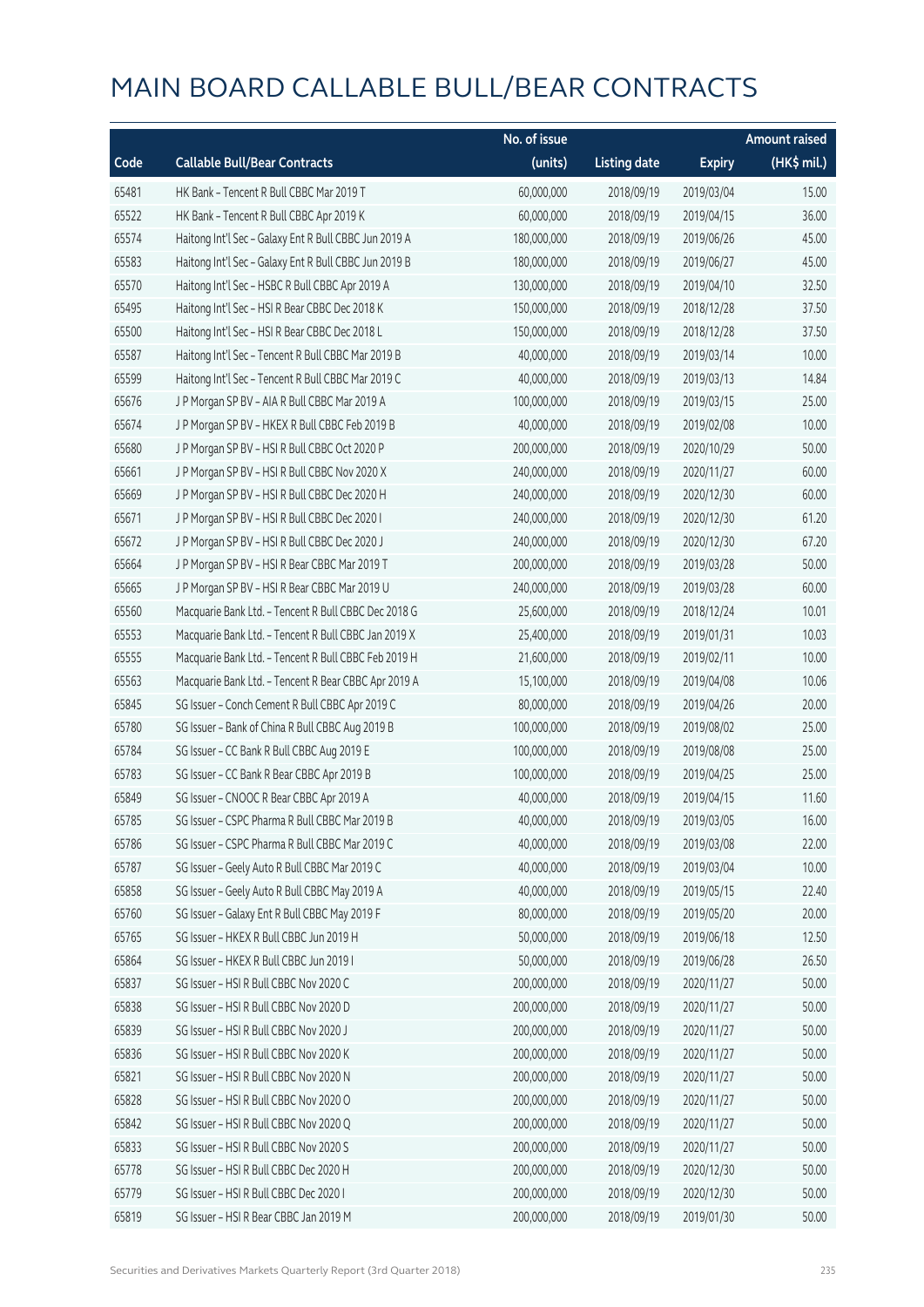|       |                                                            | No. of issue |                     |               | <b>Amount raised</b>  |
|-------|------------------------------------------------------------|--------------|---------------------|---------------|-----------------------|
| Code  | <b>Callable Bull/Bear Contracts</b>                        | (units)      | <b>Listing date</b> | <b>Expiry</b> | $(HK\frac{1}{2}mil.)$ |
| 65811 | SG Issuer - HSI R Bear CBBC Feb 2019 P                     | 200,000,000  | 2018/09/19          | 2019/02/27    | 50.00                 |
| 65814 | SG Issuer - HSI R Bear CBBC Mar 2019 R                     | 200,000,000  | 2018/09/19          | 2019/03/28    | 50.00                 |
| 65820 | SG Issuer - HSI R Bear CBBC Apr 2019 C                     | 200,000,000  | 2018/09/19          | 2019/04/29    | 50.00                 |
| 65792 | SG Issuer - ICBC R Bull CBBC Aug 2019 B                    | 60,000,000   | 2018/09/19          | 2019/08/02    | 15.00                 |
| 65795 | SG Issuer - ICBC R Bull CBBC Aug 2019 C                    | 60,000,000   | 2018/09/19          | 2019/08/08    | 15.00                 |
| 65774 | SG Issuer - Ping An R Bull CBBC Feb 2019 Q                 | 100,000,000  | 2018/09/19          | 2019/02/26    | 25.00                 |
| 65866 | SG Issuer - Ping An R Bear CBBC Jan 2019 D                 | 100,000,000  | 2018/09/19          | 2019/01/28    | 25.00                 |
| 65796 | SG Issuer - Sino Biopharm R Bull CBBC Mar 2019 A           | 40,000,000   | 2018/09/19          | 2019/03/04    | 10.40                 |
| 65798 | SG Issuer - Tencent R Bull CBBC Jan 2019 A                 | 80,000,000   | 2018/09/19          | 2019/01/10    | 20.00                 |
| 65799 | SG Issuer - Tencent R Bull CBBC Jan 2019 L                 | 80,000,000   | 2018/09/19          | 2019/01/31    | 27.60                 |
| 65800 | SG Issuer - Tencent R Bull CBBC Jan 2019 M                 | 80,000,000   | 2018/09/19          | 2019/01/31    | 20.00                 |
| 65801 | SG Issuer - Tencent R Bull CBBC Feb 2019 D                 | 80,000,000   | 2018/09/19          | 2019/02/18    | 20.00                 |
| 65802 | SG Issuer - Tencent R Bear CBBC Mar 2019 D                 | 80,000,000   | 2018/09/19          | 2019/03/27    | 20.00                 |
| 65646 | UBS AG - CC Bank R Bull CBBC Jan 2019 E                    | 80,000,000   | 2018/09/19          | 2019/01/28    | 20.00                 |
| 65635 | UBS AG - Galaxy Ent R Bear CBBC Feb 2019 B                 | 40,000,000   | 2018/09/19          | 2019/02/25    | 10.00                 |
| 65638 | UBS AG - HKEX R Bear CBBC Feb 2019 B                       | 50,000,000   | 2018/09/19          | 2019/02/27    | 12.50                 |
| 65603 | UBS AG - HSI R Bull CBBC Nov 2019 I                        | 250,000,000  | 2018/09/19          | 2019/11/28    | 62.50                 |
| 65610 | UBS AG - HSI R Bull CBBC Dec 2019 D                        | 250,000,000  | 2018/09/19          | 2019/12/30    | 71.25                 |
| 65604 | UBS AG - HSI R Bull CBBC Dec 2019 Q                        | 250,000,000  | 2018/09/19          | 2019/12/30    | 62.50                 |
| 65605 | UBS AG - HSI R Bull CBBC Dec 2019 U                        | 250,000,000  | 2018/09/19          | 2019/12/30    | 62.50                 |
| 65601 | UBS AG - HSI R Bull CBBC Sep 2020 A                        | 200,000,000  | 2018/09/19          | 2020/09/29    | 50.00                 |
| 65608 | UBS AG - HSI R Bull CBBC Oct 2020 F                        | 200,000,000  | 2018/09/19          | 2020/10/29    | 50.00                 |
| 65625 | UBS AG - HSI R Bull CBBC Oct 2020 G                        | 200,000,000  | 2018/09/19          | 2020/10/29    | 63.00                 |
| 65609 | UBS AG - HSI R Bull CBBC Nov 2020 Y                        | 200,000,000  | 2018/09/19          | 2020/11/27    | 53.00                 |
| 65627 | UBS AG - HSI R Bull CBBC Nov 2020 Z                        | 200,000,000  | 2018/09/19          | 2020/11/27    | 69.00                 |
| 65659 | UBS AG - HSI R Bear CBBC Jan 2019 D                        | 200,000,000  | 2018/09/19          | 2019/01/30    | 50.00                 |
| 65656 | UBS AG - HSI R Bear CBBC Feb 2019 D                        | 300,000,000  | 2018/09/19          | 2019/02/27    | 75.00                 |
| 65657 | UBS AG - HSI R Bear CBBC Feb 2019 E                        | 250,000,000  | 2018/09/19          | 2019/02/27    | 62.50                 |
| 65640 | UBS AG - Ping An R Bear CBBC Jan 2019 A                    | 80,000,000   | 2018/09/19          | 2019/01/21    | 20.00                 |
| 65629 | UBS AG - Tencent R Bull CBBC Feb 2019 K                    | 30,000,000   | 2018/09/19          | 2019/02/20    | 10.20                 |
| 65631 | UBS AG - Tencent R Bear CBBC Feb 2019 E                    | 30,000,000   | 2018/09/19          | 2019/02/25    | 10.20                 |
| 65488 | Bank Vontobel - HSI N Bull CBBC Apr 2019 F                 | 80,000,000   | 2018/09/19          | 2019/04/29    | 20.00                 |
| 65506 | Bank Vontobel - HSI N Bull CBBC Sep 2019 D                 | 80,000,000   | 2018/09/19          | 2019/09/27    | 22.00                 |
| 65501 | Bank Vontobel - HSI N Bear CBBC Feb 2019 A                 | 80,000,000   | 2018/09/19          | 2019/02/27    | 20.00                 |
| 66084 | BNP Paribas Issuance B.V. - HSI R Bull CBBC Nov 2019 I     | 250,000,000  | 2018/09/20          | 2019/11/28    | 62.50                 |
| 66083 | BNP Paribas Issuance B.V. - HSI R Bull CBBC Nov 2019 T     | 250,000,000  | 2018/09/20          | 2019/11/28    | 62.50                 |
| 66081 | BNP Paribas Issuance B.V. - HSI R Bull CBBC Nov 2019 U     | 250,000,000  | 2018/09/20          | 2019/11/28    | 62.50                 |
| 66082 | BNP Paribas Issuance B.V. - HSI R Bull CBBC Nov 2019 V     | 250,000,000  | 2018/09/20          | 2019/11/28    | 62.50                 |
| 65946 | BNP Paribas Issuance B.V. - Tencent R Bull CBBC Jul 2019 J | 50,000,000   | 2018/09/20          | 2019/07/30    | 12.50                 |
| 66184 | Credit Suisse AG - China Mobile R Bear CBBC Feb 2019 A     | 50,000,000   | 2018/09/20          | 2019/02/27    | 12.50                 |
| 66182 | Credit Suisse AG - CNOOC R Bull CBBC Feb 2019 B            | 50,000,000   | 2018/09/20          | 2019/02/27    | 12.50                 |
| 66177 | Credit Suisse AG - Galaxy Ent R Bull CBBC May 2019 B       | 50,000,000   | 2018/09/20          | 2019/05/30    | 12.50                 |
| 66170 | Credit Suisse AG - HKEX R Bull CBBC Feb 2019 I             | 50,000,000   | 2018/09/20          | 2019/02/27    | 12.50                 |
| 66163 | Credit Suisse AG - HSI R Bull CBBC Jul 2020 X              | 200,000,000  | 2018/09/20          | 2020/07/30    | 50.00                 |
| 66166 | Credit Suisse AG - HSI R Bull CBBC Jul 2020 Y              | 200,000,000  | 2018/09/20          | 2020/07/30    | 50.00                 |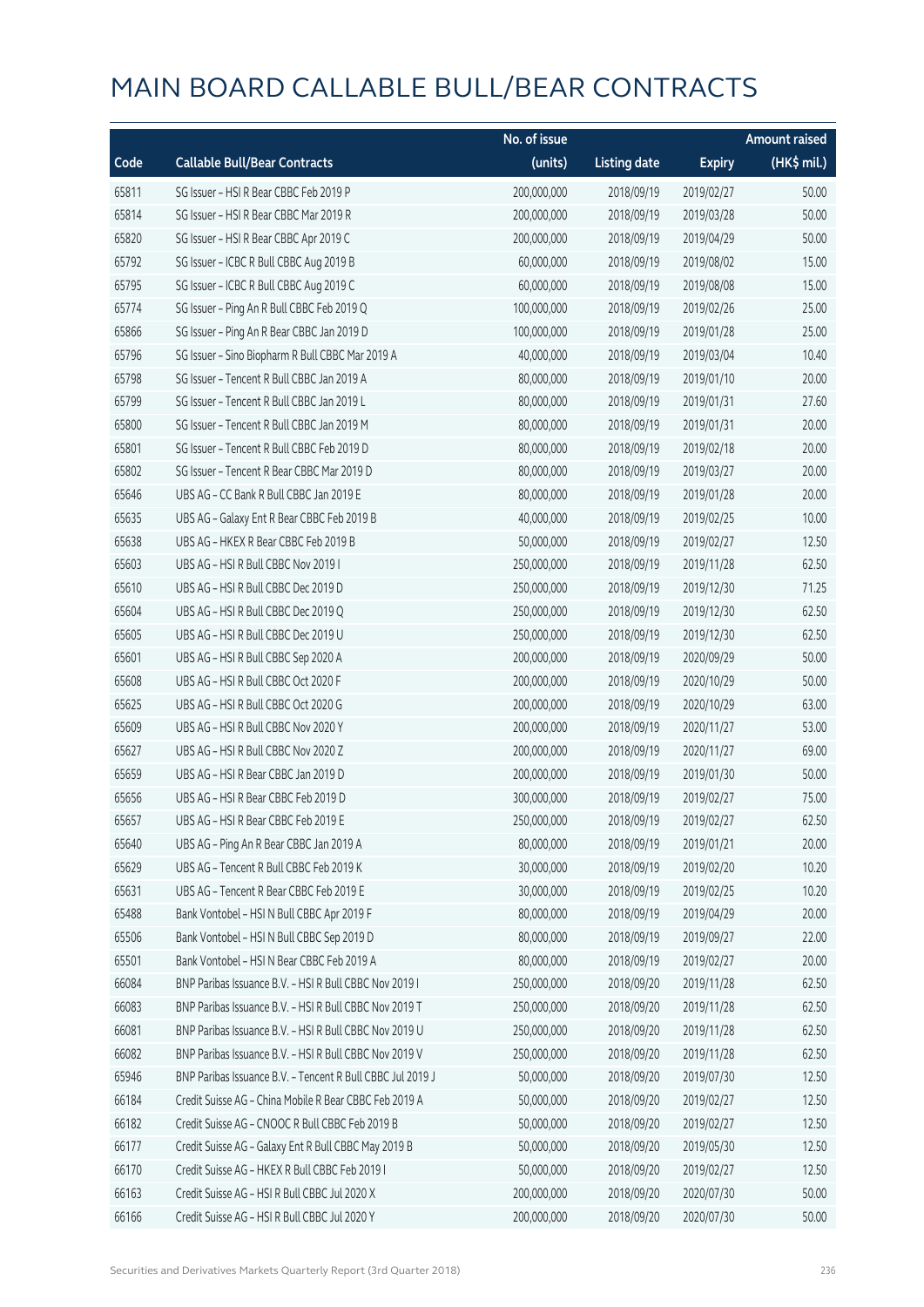|       |                                                               | No. of issue |                     |               | <b>Amount raised</b> |
|-------|---------------------------------------------------------------|--------------|---------------------|---------------|----------------------|
| Code  | <b>Callable Bull/Bear Contracts</b>                           | (units)      | <b>Listing date</b> | <b>Expiry</b> | (HK\$ mil.)          |
| 66164 | Credit Suisse AG - HSI R Bull CBBC Aug 2020 A                 | 200,000,000  | 2018/09/20          | 2020/08/28    | 50.00                |
| 66162 | Credit Suisse AG - HSI R Bull CBBC Oct 2020 A                 | 200,000,000  | 2018/09/20          | 2020/10/29    | 50.00                |
| 66160 | Credit Suisse AG - HSI R Bull CBBC Nov 2020 C                 | 200,000,000  | 2018/09/20          | 2020/11/27    | 50.00                |
| 66139 | Credit Suisse AG - HSI R Bear CBBC Jan 2019 D                 | 200,000,000  | 2018/09/20          | 2019/01/30    | 50.00                |
| 66144 | Credit Suisse AG - HSI R Bear CBBC Jan 2019 G                 | 200,000,000  | 2018/09/20          | 2019/01/30    | 50.00                |
| 66151 | Credit Suisse AG - HSI R Bear CBBC Feb 2019 Q                 | 200,000,000  | 2018/09/20          | 2019/02/27    | 50.00                |
| 66155 | Credit Suisse AG - HSI R Bear CBBC Feb 2019 R                 | 200,000,000  | 2018/09/20          | 2019/02/27    | 50.00                |
| 66168 | Credit Suisse AG - Tencent R Bull CBBC Feb 2019 W             | 50,000,000   | 2018/09/20          | 2019/02/22    | 12.50                |
| 66157 | Credit Suisse AG - Tencent R Bear CBBC Feb 2019 T             | 50,000,000   | 2018/09/20          | 2019/02/18    | 12.50                |
| 66235 | Goldman Sachs SP (Asia) - CC Bank R Bull CBBC Jun 2019 J      | 100,000,000  | 2018/09/20          | 2019/06/25    | 25.00                |
| 66228 | Goldman Sachs SP (Asia) - CSOP A50 ETF R Bull CBBC Nov 2019 E | 100,000,000  | 2018/09/20          | 2019/11/28    | 25.00                |
| 66205 | Goldman Sachs SP (Asia) - HSI R Bull CBBC Dec 2020 E          | 200,000,000  | 2018/09/20          | 2020/12/30    | 50.00                |
| 66206 | Goldman Sachs SP (Asia) - HSI R Bull CBBC Dec 2020 F          | 200,000,000  | 2018/09/20          | 2020/12/30    | 50.00                |
| 66209 | Goldman Sachs SP (Asia) - HSI R Bull CBBC Dec 2020 G          | 200,000,000  | 2018/09/20          | 2020/12/30    | 50.00                |
| 66215 | Goldman Sachs SP (Asia) - HSI R Bull CBBC Dec 2020 H          | 200,000,000  | 2018/09/20          | 2020/12/30    | 50.00                |
| 65903 | Goldman Sachs SP (Asia) - HSI R Bear CBBC Feb 2019 B          | 200,000,000  | 2018/09/20          | 2019/02/27    | 50.00                |
| 66066 | Goldman Sachs SP (Asia) - HSI R Bear CBBC Feb 2019 C          | 200,000,000  | 2018/09/20          | 2019/02/27    | 50.00                |
| 65906 | Goldman Sachs SP (Asia) - HSI R Bear CBBC Feb 2019 E          | 200,000,000  | 2018/09/20          | 2019/02/27    | 50.00                |
| 66226 | Goldman Sachs SP (Asia) - Tencent R Bull CBBC Dec 2019 G      | 100,000,000  | 2018/09/20          | 2019/12/30    | 25.00                |
| 66227 | Goldman Sachs SP (Asia) - Tencent R Bull CBBC Dec 2019 H      | 100,000,000  | 2018/09/20          | 2019/12/30    | 25.00                |
| 65915 | Goldman Sachs SP (Asia) - Tencent R Bear CBBC Mar 2019 N      | 100,000,000  | 2018/09/20          | 2019/03/08    | 25.00                |
| 66015 | HK Bank - AIA R Bear CBBC Feb 2019 B                          | 40,000,000   | 2018/09/20          | 2019/02/18    | 10.00                |
| 66055 | HK Bank - CNOOC R Bull CBBC Feb 2019 C                        | 50,000,000   | 2018/09/20          | 2019/02/11    | 12.50                |
| 66002 | HK Bank - CSOP A50 ETF R Bull CBBC Feb 2019 E                 | 50,000,000   | 2018/09/20          | 2019/02/21    | 12.50                |
| 66010 | HK Bank - CSOP A50 ETF R Bear CBBC Feb 2019 A                 | 40,000,000   | 2018/09/20          | 2019/02/18    | 10.00                |
| 66045 | HK Bank - CSPC Pharma R Bull CBBC Apr 2019 C                  | 40,000,000   | 2018/09/20          | 2019/04/23    | 16.00                |
| 66016 | HK Bank - Galaxy Ent R Bull CBBC May 2019 C                   | 80,000,000   | 2018/09/20          | 2019/05/27    | 20.00                |
| 66027 | HK Bank - HKEX R Bull CBBC Mar 2019 G                         | 50,000,000   | 2018/09/20          | 2019/03/07    | 12.50                |
| 65937 | HK Bank - HKEX R Bear CBBC Feb 2019 E                         | 40,000,000   | 2018/09/20          | 2019/02/14    | 10.00                |
| 65999 | HK Bank - HSCEI R Bull CBBC Jul 2019 I                        | 60,000,000   | 2018/09/20          | 2019/07/30    | 15.00                |
| 65998 | HK Bank - HSI R Bull CBBC Sep 2019 T                          | 150,000,000  | 2018/09/20          | 2019/09/27    | 37.50                |
| 66000 | HK Bank - HSI R Bull CBBC Dec 2019 K                          | 100,000,000  | 2018/09/20          | 2019/12/30    | 25.00                |
| 65939 | HK Bank - HSI R Bear CBBC Feb 2019 R                          | 100,000,000  | 2018/09/20          | 2019/02/27    | 25.00                |
| 65997 | HK Bank - HSI R Bear CBBC Feb 2019 S                          | 100,000,000  | 2018/09/20          | 2019/02/27    | 25.00                |
| 66038 | HK Bank - Ping An R Bull CBBC Mar 2019 H                      | 100,000,000  | 2018/09/20          | 2019/03/14    | 25.00                |
| 66050 | HK Bank - Sino Biopharm R Bull CBBC Apr 2019 B                | 40,000,000   | 2018/09/20          | 2019/04/15    | 10.00                |
| 66034 | HK Bank - Tencent R Bull CBBC Mar 2019 U                      | 60,000,000   | 2018/09/20          | 2019/03/18    | 15.00                |
| 65940 | HK Bank - Tencent R Bear CBBC Mar 2019 K                      | 50,000,000   | 2018/09/20          | 2019/03/28    | 12.50                |
| 66121 | J P Morgan SP BV - HKEX R Bull CBBC Feb 2019 C                | 40,000,000   | 2018/09/20          | 2019/02/08    | 10.00                |
| 66124 | J P Morgan SP BV - HSI R Bull CBBC Dec 2020 K                 | 200,000,000  | 2018/09/20          | 2020/12/30    | 50.00                |
| 66126 | J P Morgan SP BV - HSI R Bull CBBC Dec 2020 L                 | 200,000,000  | 2018/09/20          | 2020/12/30    | 50.00                |
| 66134 | J P Morgan SP BV - HSI R Bull CBBC Dec 2020 M                 | 240,000,000  | 2018/09/20          | 2020/12/30    | 60.00                |
| 66138 | J P Morgan SP BV - HSI R Bull CBBC Dec 2020 N                 | 240,000,000  | 2018/09/20          | 2020/12/30    | 60.00                |
| 66104 | J P Morgan SP BV - HSI R Bear CBBC Mar 2019 V                 | 200,000,000  | 2018/09/20          | 2019/03/28    | 50.00                |
| 66088 | J P Morgan SP BV - HSI R Bear CBBC Apr 2019 C                 | 200,000,000  | 2018/09/20          | 2019/04/29    | 50.00                |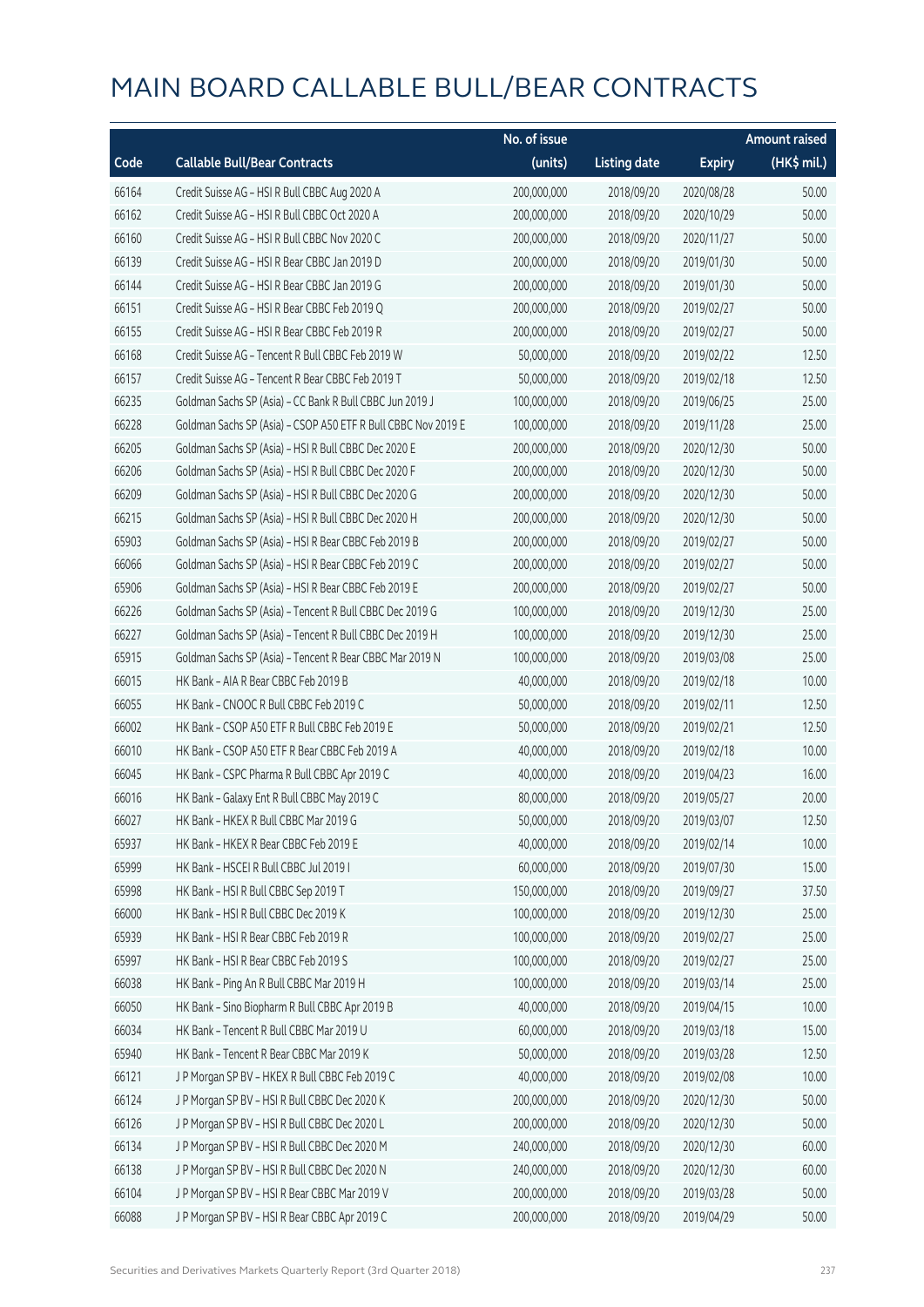|       |                                                         | No. of issue |                     |               | <b>Amount raised</b> |
|-------|---------------------------------------------------------|--------------|---------------------|---------------|----------------------|
| Code  | <b>Callable Bull/Bear Contracts</b>                     | (units)      | <b>Listing date</b> | <b>Expiry</b> | $(HK\$ mil.)         |
| 66087 | J P Morgan SP BV - HSI R Bear CBBC Apr 2019 Z           | 200,000,000  | 2018/09/20          | 2019/04/29    | 50.00                |
| 66122 | J P Morgan SP BV - Sunny Optical R Bull CBBC Feb 2019 A | 40,000,000   | 2018/09/20          | 2019/02/08    | 10.00                |
| 66108 | J P Morgan SP BV - Tencent R Bull CBBC Jan 2019 S       | 50,000,000   | 2018/09/20          | 2019/01/18    | 12.50                |
| 66098 | J P Morgan SP BV - Tencent R Bear CBBC Feb 2019 H       | 50,000,000   | 2018/09/20          | 2019/02/08    | 12.50                |
| 65991 | Macquarie Bank Ltd. - Tencent R Bull CBBC Jan 2019 Y    | 18,500,000   | 2018/09/20          | 2019/01/31    | 10.01                |
| 65996 | Macquarie Bank Ltd. - Tencent R Bull CBBC Jan 2019 Z    | 17,700,000   | 2018/09/20          | 2019/01/10    | 10.04                |
| 65989 | Macquarie Bank Ltd. - Tencent R Bull CBBC Feb 2019 I    | 18,900,000   | 2018/09/20          | 2019/02/18    | 10.04                |
| 66424 | SG Issuer - CNOOC R Bull CBBC Jan 2019 A                | 40,000,000   | 2018/09/20          | 2019/01/29    | 10.00                |
| 66290 | SG Issuer - CNOOC R Bull CBBC Feb 2019 D                | 40,000,000   | 2018/09/20          | 2019/02/25    | 10.00                |
| 66477 | SG Issuer - CSOP A50 ETF R Bull CBBC Apr 2019 E         | 60,000,000   | 2018/09/20          | 2019/04/17    | 15.00                |
| 66236 | SG Issuer - Galaxy Ent R Bear CBBC Jun 2019 B           | 80,000,000   | 2018/09/20          | 2019/06/21    | 20.00                |
| 66435 | SG Issuer - HSBC R Bear CBBC Feb 2019 B                 | 100,000,000  | 2018/09/20          | 2019/02/18    | 25.00                |
| 66409 | SG Issuer - HSI R Bull CBBC Nov 2020 E                  | 200,000,000  | 2018/09/20          | 2020/11/27    | 50.00                |
| 66411 | SG Issuer - HSI R Bull CBBC Nov 2020 F                  | 200,000,000  | 2018/09/20          | 2020/11/27    | 50.00                |
| 66413 | SG Issuer - HSI R Bull CBBC Nov 2020 G                  | 200,000,000  | 2018/09/20          | 2020/11/27    | 50.00                |
| 66406 | SG Issuer - HSI R Bull CBBC Nov 2020 R                  | 200,000,000  | 2018/09/20          | 2020/11/27    | 50.00                |
| 66420 | SG Issuer - HSI R Bull CBBC Dec 2020 J                  | 200,000,000  | 2018/09/20          | 2020/12/30    | 50.00                |
| 66257 | SG Issuer - HSI R Bear CBBC Jan 2019 P                  | 200,000,000  | 2018/09/20          | 2019/01/30    | 50.00                |
| 66333 | SG Issuer - HSI R Bear CBBC Jan 2019 W                  | 200,000,000  | 2018/09/20          | 2019/01/30    | 50.00                |
| 66359 | SG Issuer - HSI R Bear CBBC Feb 2019 Q                  | 200,000,000  | 2018/09/20          | 2019/02/27    | 50.00                |
| 66261 | SG Issuer - HSI R Bear CBBC Mar 2019 S                  | 200,000,000  | 2018/09/20          | 2019/03/28    | 50.00                |
| 66272 | SG Issuer - HSI R Bear CBBC Mar 2019 T                  | 200,000,000  | 2018/09/20          | 2019/03/28    | 50.00                |
| 66287 | SG Issuer - HSI R Bear CBBC Mar 2019 U                  | 200,000,000  | 2018/09/20          | 2019/03/28    | 50.00                |
| 66355 | SG Issuer - HSI R Bear CBBC Apr 2019 D                  | 200,000,000  | 2018/09/20          | 2019/04/29    | 50.00                |
| 66361 | SG Issuer - HSI R Bear CBBC Apr 2019 E                  | 200,000,000  | 2018/09/20          | 2019/04/29    | 50.00                |
| 66442 | SG Issuer - Ping An R Bear CBBC Jan 2019 E              | 100,000,000  | 2018/09/20          | 2019/01/18    | 25.00                |
| 66238 | SG Issuer - Ping An R Bear CBBC Mar 2019 C              | 100,000,000  | 2018/09/20          | 2019/03/05    | 25.00                |
| 66448 | SG Issuer - Tencent R Bull CBBC Dec 2018 P              | 80,000,000   | 2018/09/20          | 2018/12/24    | 20.00                |
| 66456 | SG Issuer - Tencent R Bull CBBC Jan 2019 U              | 80,000,000   | 2018/09/20          | 2019/01/29    | 20.00                |
| 66466 | SG Issuer - Tencent R Bull CBBC Feb 2019 B              | 80,000,000   | 2018/09/20          | 2019/02/12    | 20.00                |
| 66473 | SG Issuer - Tencent R Bear CBBC Feb 2019 D              | 80,000,000   | 2018/09/20          | 2019/02/12    | 20.00                |
| 66239 | SG Issuer - Tencent R Bear CBBC Apr 2019 C              | 80,000,000   | 2018/09/20          | 2019/04/03    | 20.00                |
| 66250 | SG Issuer - Tencent R Bear CBBC Apr 2019 D              | 80,000,000   | 2018/09/20          | 2019/04/11    | 20.00                |
| 65930 | UBS AG - HSCEI R Bear CBBC Jan 2019 A                   | 100,000,000  | 2018/09/20          | 2019/01/30    | 25.00                |
| 66073 | UBS AG - HSI R Bull CBBC Nov 2020 A                     | 200,000,000  | 2018/09/20          | 2020/11/27    | 50.00                |
| 66078 | UBS AG - HSI R Bull CBBC Nov 2020 D                     | 200,000,000  | 2018/09/20          | 2020/11/27    | 50.00                |
| 66080 | UBS AG - HSI R Bull CBBC Nov 2020 F                     | 200,000,000  | 2018/09/20          | 2020/11/27    | 50.00                |
| 65918 | UBS AG - HSI R Bear CBBC Jan 2019 E                     | 250,000,000  | 2018/09/20          | 2019/01/30    | 62.50                |
| 66069 | UBS AG - HSI R Bear CBBC Jan 2019 F                     | 200,000,000  | 2018/09/20          | 2019/01/30    | 50.00                |
| 65917 | UBS AG - HSI R Bear CBBC Feb 2019 F                     | 300,000,000  | 2018/09/20          | 2019/02/27    | 75.00                |
| 65929 | UBS AG - Tencent R Bear CBBC Feb 2019 F                 | 30,000,000   | 2018/09/20          | 2019/02/18    | 10.20                |
| 65970 | Bank Vontobel - HKEX R Bull CBBC Feb 2019 C             | 40,000,000   | 2018/09/20          | 2019/02/22    | 10.00                |
| 65988 | Bank Vontobel - HSI N Bull CBBC Feb 2019 Z              | 80,000,000   | 2018/09/20          | 2019/02/27    | 20.00                |
| 65983 | Bank Vontobel - HSI N Bull CBBC Jun 2019 G              | 80,000,000   | 2018/09/20          | 2019/06/27    | 20.00                |
| 65957 | Bank Vontobel - HSI R Bear CBBC Feb 2019 B              | 80,000,000   | 2018/09/20          | 2019/02/27    | 20.00                |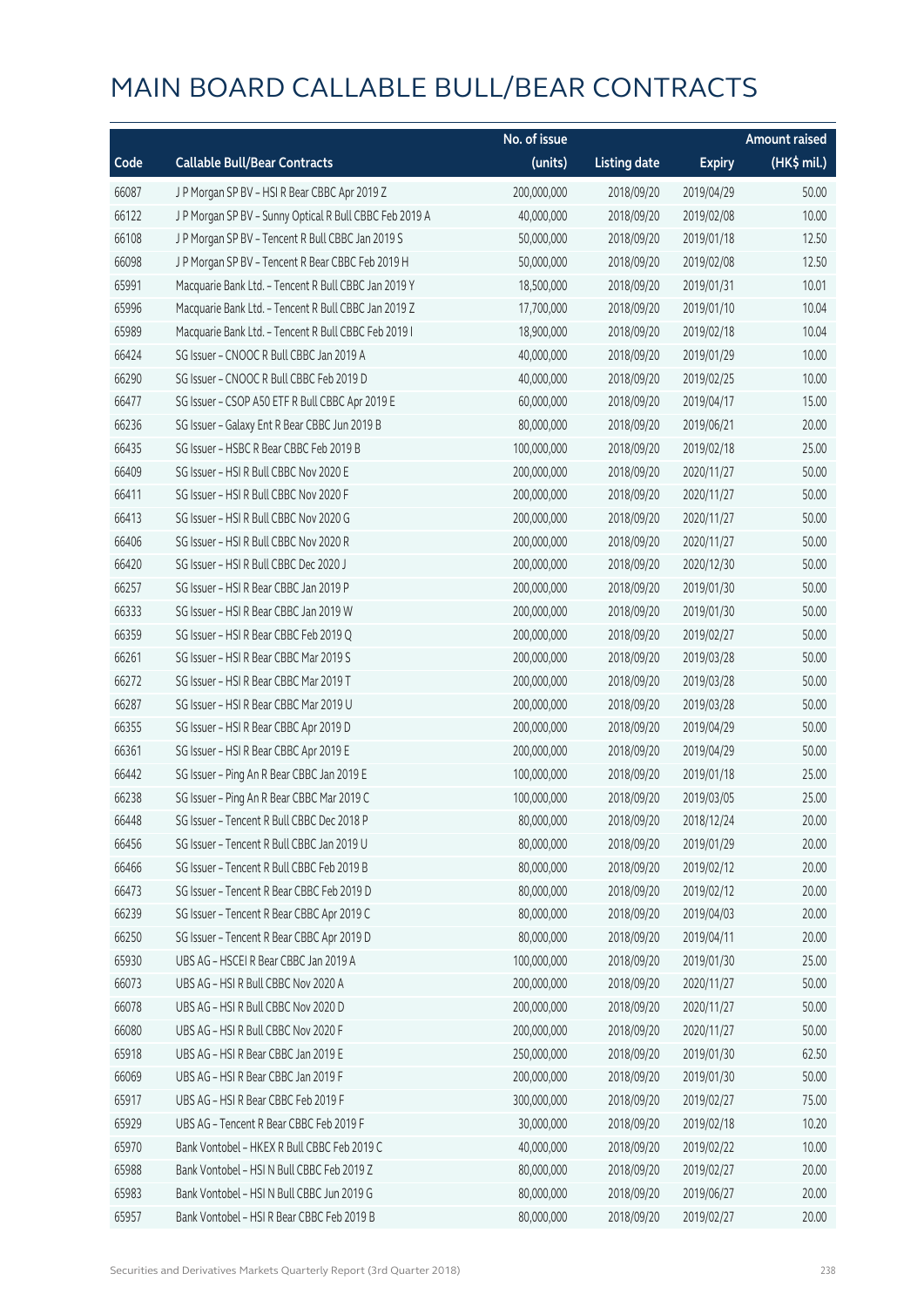|       |                                                            | No. of issue |                     |               | <b>Amount raised</b> |
|-------|------------------------------------------------------------|--------------|---------------------|---------------|----------------------|
| Code  | <b>Callable Bull/Bear Contracts</b>                        | (units)      | <b>Listing date</b> | <b>Expiry</b> | (HK\$ mil.)          |
| 65958 | Bank Vontobel - HSI R Bear CBBC Feb 2019 C                 | 80,000,000   | 2018/09/20          | 2019/02/27    | 20.00                |
| 65959 | Bank Vontobel - Tencent R Bull CBBC Feb 2019 J             | 40,000,000   | 2018/09/20          | 2019/02/22    | 10.00                |
| 66799 | BNP Paribas Issuance B.V. - HSI R Bull CBBC Nov 2019 J     | 250,000,000  | 2018/09/21          | 2019/11/28    | 62.50                |
| 66803 | BNP Paribas Issuance B.V. - HSI R Bull CBBC Nov 2019 K     | 250,000,000  | 2018/09/21          | 2019/11/28    | 62.50                |
| 66718 | BNP Paribas Issuance B.V. - HSI R Bear CBBC Feb 2019 U     | 250,000,000  | 2018/09/21          | 2019/02/27    | 62.50                |
| 66726 | BNP Paribas Issuance B.V. - HSI R Bear CBBC Mar 2019 D     | 250,000,000  | 2018/09/21          | 2019/03/28    | 62.50                |
| 66727 | BNP Paribas Issuance B.V. - HSI R Bear CBBC Mar 2019 E     | 250,000,000  | 2018/09/21          | 2019/03/28    | 62.50                |
| 66770 | BNP Paribas Issuance B.V. - Tencent R Bull CBBC Jun 2019 V | 50,000,000   | 2018/09/21          | 2019/06/27    | 12.50                |
| 66756 | BNP Paribas Issuance B.V. - Tencent R Bull CBBC Jul 2019 K | 50,000,000   | 2018/09/21          | 2019/07/30    | 12.50                |
| 66797 | BNP Paribas Issuance B.V. - Tencent R Bear CBBC Apr 2019 T | 50,000,000   | 2018/09/21          | 2019/04/29    | 12.50                |
| 66852 | Credit Suisse AG - Conch Cement R Bull CBBC Jun 2019 A     | 50,000,000   | 2018/09/21          | 2019/06/27    | 12.50                |
| 66860 | Credit Suisse AG - AIA R Bull CBBC Apr 2019 B              | 70,000,000   | 2018/09/21          | 2019/04/29    | 17.50                |
| 66873 | Credit Suisse AG - CC Bank R Bull CBBC Feb 2019 D          | 70,000,000   | 2018/09/21          | 2019/02/27    | 17.50                |
| 66853 | Credit Suisse AG - CSPC Pharma R Bull CBBC Apr 2019 A      | 30,000,000   | 2018/09/21          | 2019/04/29    | 10.20                |
| 66845 | Credit Suisse AG - Geely Auto R Bull CBBC Feb 2019 F       | 40,000,000   | 2018/09/21          | 2019/02/27    | 10.00                |
| 66844 | Credit Suisse AG - Galaxy Ent R Bull CBBC Jun 2019 A       | 50,000,000   | 2018/09/21          | 2019/06/27    | 12.50                |
| 66914 | Credit Suisse AG - HSI R Bull CBBC Jul 2020 Z              | 200,000,000  | 2018/09/21          | 2020/07/30    | 50.00                |
| 66905 | Credit Suisse AG - HSI R Bull CBBC Aug 2020 B              | 200,000,000  | 2018/09/21          | 2020/08/28    | 50.00                |
| 66929 | Credit Suisse AG - HSI R Bull CBBC Sep 2020 M              | 300,000,000  | 2018/09/21          | 2020/09/29    | 75.00                |
| 66908 | Credit Suisse AG - HSI R Bull CBBC Nov 2020 D              | 200,000,000  | 2018/09/21          | 2020/11/27    | 50.00                |
| 66918 | Credit Suisse AG - HSI R Bull CBBC Nov 2020 E              | 200,000,000  | 2018/09/21          | 2020/11/27    | 50.00                |
| 66814 | Credit Suisse AG - HSI R Bear CBBC Dec 2018 W              | 200,000,000  | 2018/09/21          | 2018/12/28    | 50.00                |
| 66813 | Credit Suisse AG - HSI R Bear CBBC Jan 2019 A              | 200,000,000  | 2018/09/21          | 2019/01/30    | 50.00                |
| 66816 | Credit Suisse AG - HSI R Bear CBBC Jan 2019 M              | 200,000,000  | 2018/09/21          | 2019/01/30    | 50.00                |
| 66811 | Credit Suisse AG - HSI R Bear CBBC Feb 2019 S              | 200,000,000  | 2018/09/21          | 2019/02/27    | 50.00                |
| 66899 | Credit Suisse AG - Ping An R Bull CBBC Feb 2019 N          | 80,000,000   | 2018/09/21          | 2019/02/15    | 20.00                |
| 66854 | Credit Suisse AG - Sino Biopharm R Bull CBBC Apr 2019 A    | 30,000,000   | 2018/09/21          | 2019/04/29    | 10.20                |
| 66930 | Credit Suisse AG - Sands China R Bull CBBC Aug 2019 B      | 50,000,000   | 2018/09/21          | 2019/08/29    | 12.50                |
| 66903 | Credit Suisse AG - Sunny Optical R Bull CBBC Apr 2019 B    | 40,000,000   | 2018/09/21          | 2019/04/29    | 10.00                |
| 66921 | Credit Suisse AG - Tencent R Bull CBBC Feb 2019 X          | 50,000,000   | 2018/09/21          | 2019/02/15    | 12.50                |
| 66841 | Credit Suisse AG - Tencent R Bull CBBC Mar 2019 G          | 50,000,000   | 2018/09/21          | 2019/03/28    | 12.50                |
| 66831 | Credit Suisse AG - Tencent R Bear CBBC Feb 2019 U          | 50,000,000   | 2018/09/21          | 2019/02/27    | 12.50                |
| 67124 | Goldman Sachs SP (Asia) - AIA R Bear CBBC Mar 2019 A       | 100,000,000  | 2018/09/21          | 2019/03/08    | 25.00                |
| 67117 | Goldman Sachs SP (Asia) - HKEX R Bull CBBC Dec 2019 B      | 100,000,000  | 2018/09/21          | 2019/12/30    | 25.00                |
| 67120 | Goldman Sachs SP (Asia) - HKEX R Bear CBBC Jan 2019 A      | 100,000,000  | 2018/09/21          | 2019/01/25    | 25.00                |
| 67108 | Goldman Sachs SP (Asia) - HSBC R Bull CBBC Sep 2019 I      | 100,000,000  | 2018/09/21          | 2019/09/27    | 25.00                |
| 67115 | Goldman Sachs SP (Asia) - HSBC R Bear CBBC Feb 2019 A      | 100,000,000  | 2018/09/21          | 2019/02/08    | 25.00                |
| 67070 | Goldman Sachs SP (Asia) - HSI R Bull CBBC Dec 2020 D       | 200,000,000  | 2018/09/21          | 2020/12/30    | 50.00                |
| 67076 | Goldman Sachs SP (Asia) - HSI R Bull CBBC Dec 2020 I       | 200,000,000  | 2018/09/21          | 2020/12/30    | 50.00                |
| 67083 | Goldman Sachs SP (Asia) - HSI R Bull CBBC Dec 2020 J       | 200,000,000  | 2018/09/21          | 2020/12/30    | 50.00                |
| 66706 | Goldman Sachs SP (Asia) - HSI R Bear CBBC Feb 2019 D       | 200,000,000  | 2018/09/21          | 2019/02/27    | 50.00                |
| 67095 | Goldman Sachs SP (Asia) - HSI R Bear CBBC Feb 2019 F       | 200,000,000  | 2018/09/21          | 2019/02/27    | 50.00                |
| 67068 | Goldman Sachs SP (Asia) - Tencent R Bull CBBC Mar 2019 A   | 100,000,000  | 2018/09/21          | 2019/03/07    | 25.00                |
| 67069 | Goldman Sachs SP (Asia) - Tencent R Bull CBBC Mar 2019 J   | 100,000,000  | 2018/09/21          | 2019/03/07    | 25.00                |
| 66715 | Goldman Sachs SP (Asia) - Tencent R Bear CBBC Mar 2019 O   | 100,000,000  | 2018/09/21          | 2019/03/07    | 25.00                |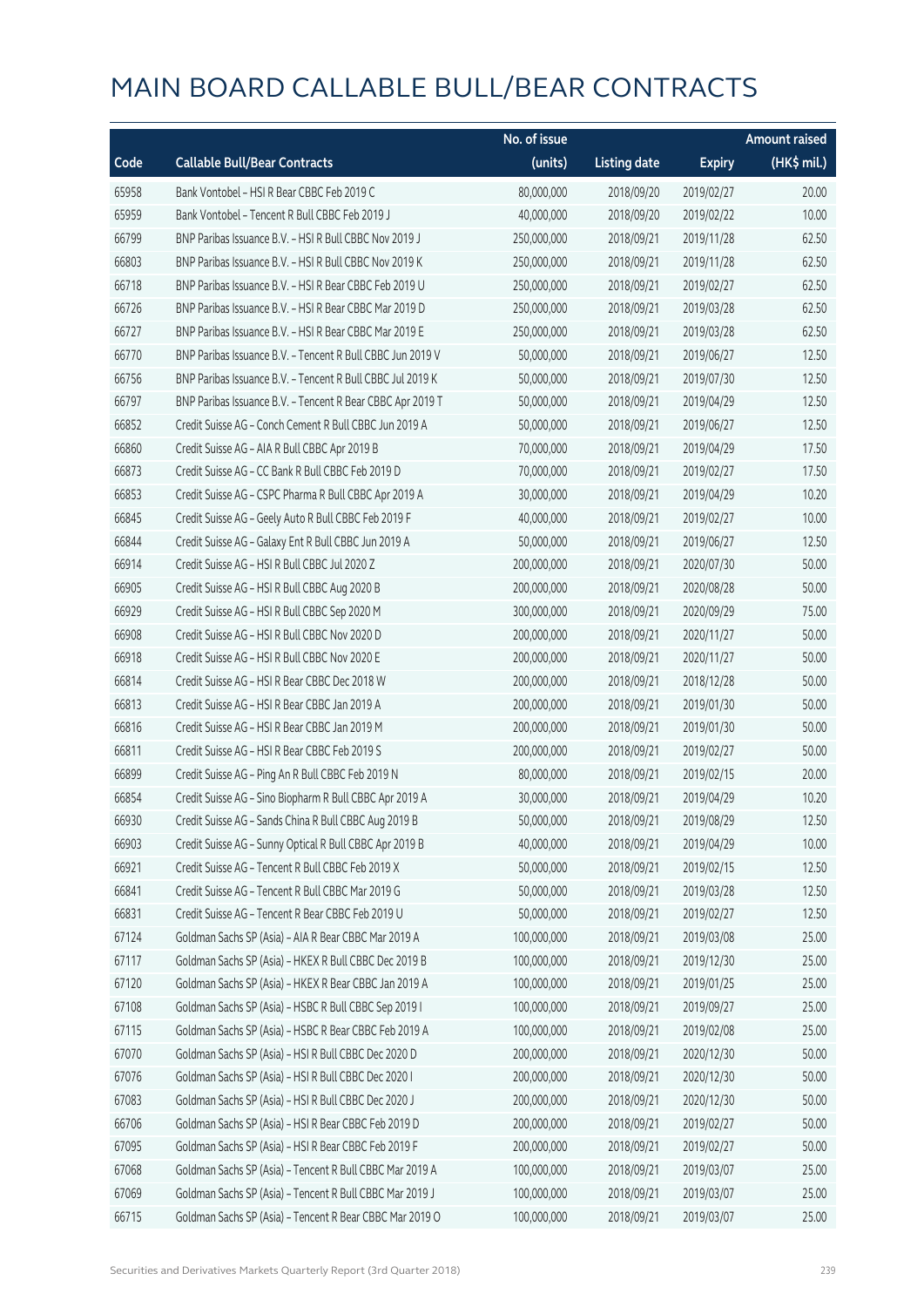|       |                                                      | No. of issue |                     |               | <b>Amount raised</b> |
|-------|------------------------------------------------------|--------------|---------------------|---------------|----------------------|
| Code  | <b>Callable Bull/Bear Contracts</b>                  | (units)      | <b>Listing date</b> | <b>Expiry</b> | (HK\$ mil.)          |
| 66529 | HK Bank - AAC Tech R Bull CBBC Apr 2019 D            | 40,000,000   | 2018/09/21          | 2019/04/01    | 10.00                |
| 66534 | HK Bank - AIA R Bull CBBC Mar 2019 E                 | 80,000,000   | 2018/09/21          | 2019/03/11    | 20.00                |
| 66533 | HK Bank - China Mobile R Bear CBBC Mar 2019 B        | 40,000,000   | 2018/09/21          | 2019/03/25    | 10.00                |
| 66557 | HK Bank - CSPC Pharma R Bull CBBC Mar 2019 C         | 40,000,000   | 2018/09/21          | 2019/03/11    | 10.00                |
| 66563 | HK Bank - Geely Auto R Bull CBBC Mar 2019 C          | 40,000,000   | 2018/09/21          | 2019/03/18    | 10.00                |
| 66537 | HK Bank - HKEX R Bull CBBC Feb 2019 F                | 50,000,000   | 2018/09/21          | 2019/02/21    | 12.50                |
| 66571 | HK Bank - HSCEI R Bear CBBC Mar 2019 C               | 50,000,000   | 2018/09/21          | 2019/03/28    | 12.50                |
| 66572 | HK Bank - HSI R Bull CBBC Feb 2019 A                 | 150,000,000  | 2018/09/21          | 2019/02/27    | 37.50                |
| 66511 | HK Bank - HSI R Bear CBBC Feb 2019 T                 | 150,000,000  | 2018/09/21          | 2019/02/27    | 37.50                |
| 66574 | HK Bank - HSI R Bear CBBC Feb 2019 U                 | 100,000,000  | 2018/09/21          | 2019/02/27    | 25.00                |
| 66567 | HK Bank - HSI R Bear CBBC Mar 2019 B                 | 150,000,000  | 2018/09/21          | 2019/03/28    | 37.50                |
| 66535 | HK Bank - Sands China R Bull CBBC Jul 2019 C         | 80,000,000   | 2018/09/21          | 2019/07/02    | 20.00                |
| 66546 | HK Bank - Tencent R Bull CBBC Feb 2019 N             | 60,000,000   | 2018/09/21          | 2019/02/14    | 15.00                |
| 66541 | HK Bank - Tencent R Bull CBBC Mar 2019 V             | 60,000,000   | 2018/09/21          | 2019/03/07    | 15.00                |
| 66516 | HK Bank - Tencent R Bear CBBC Mar 2019 L             | 50,000,000   | 2018/09/21          | 2019/03/14    | 12.50                |
| 66584 | Haitong Int'l Sec - HSI R Bull CBBC Oct 2019 I       | 150,000,000  | 2018/09/21          | 2019/10/30    | 37.50                |
| 66987 | J P Morgan SP BV - HKEX R Bull CBBC Jan 2019 D       | 40,000,000   | 2018/09/21          | 2019/01/18    | 10.00                |
| 66988 | J P Morgan SP BV - HSI R Bull CBBC Dec 2020 O        | 200,000,000  | 2018/09/21          | 2020/12/30    | 50.00                |
| 66990 | J P Morgan SP BV - HSI R Bull CBBC Dec 2020 P        | 240,000,000  | 2018/09/21          | 2020/12/30    | 60.00                |
| 66994 | J P Morgan SP BV - HSI R Bull CBBC Dec 2020 Q        | 240,000,000  | 2018/09/21          | 2020/12/30    | 60.00                |
| 66945 | J P Morgan SP BV - HSI R Bear CBBC Mar 2019 W        | 200,000,000  | 2018/09/21          | 2019/03/28    | 50.00                |
| 66949 | J P Morgan SP BV - HSI R Bear CBBC Mar 2019 X        | 200,000,000  | 2018/09/21          | 2019/03/28    | 50.00                |
| 66985 | J P Morgan SP BV - Tencent R Bull CBBC Jan 2019 T    | 50,000,000   | 2018/09/21          | 2019/01/11    | 12.50                |
| 66986 | J P Morgan SP BV - Tencent R Bull CBBC Feb 2019 K    | 50,000,000   | 2018/09/21          | 2019/02/08    | 12.50                |
| 66983 | J P Morgan SP BV - Tencent R Bear CBBC Jan 2019 Q    | 50,000,000   | 2018/09/21          | 2019/01/18    | 12.50                |
| 66587 | Macquarie Bank Ltd. - Tencent R Bull CBBC Dec 2018 E | 22,900,000   | 2018/09/21          | 2018/12/24    | 10.01                |
| 66588 | Macquarie Bank Ltd. - Tencent R Bull CBBC Jan 2019 A | 22,000,000   | 2018/09/21          | 2019/01/29    | 10.01                |
| 66589 | Macquarie Bank Ltd. - Tencent R Bull CBBC Feb 2019 J | 18,600,000   | 2018/09/21          | 2019/02/12    | 10.01                |
| 67016 | SG Issuer - China Mobile R Bull CBBC Jul 2019 B      | 100,000,000  | 2018/09/21          | 2019/07/09    | 25.00                |
| 67015 | SG Issuer - CC Bank R Bull CBBC Aug 2019 F           | 100,000,000  | 2018/09/21          | 2019/08/08    | 25.00                |
| 67046 | SG Issuer - CC Bank R Bull CBBC Aug 2019 G           | 100,000,000  | 2018/09/21          | 2019/08/09    | 25.00                |
| 67020 | SG Issuer - Galaxy Ent R Bull CBBC Jun 2019 I        | 80,000,000   | 2018/09/21          | 2019/06/25    | 20.00                |
| 67033 | SG Issuer - HKEX R Bear CBBC Mar 2019 E              | 50,000,000   | 2018/09/21          | 2019/03/20    | 17.50                |
| 67057 | SG Issuer - HSI R Bull CBBC Oct 2020 K               | 200,000,000  | 2018/09/21          | 2020/10/29    | 50.00                |
| 67058 | SG Issuer - HSI R Bull CBBC Nov 2020 P               | 200,000,000  | 2018/09/21          | 2020/11/27    | 50.00                |
| 67060 | SG Issuer - HSI R Bull CBBC Dec 2020 K               | 200,000,000  | 2018/09/21          | 2020/12/30    | 50.00                |
| 67066 | SG Issuer - HSI R Bull CBBC Dec 2020 R               | 200,000,000  | 2018/09/21          | 2020/12/30    | 50.00                |
| 66996 | SG Issuer - HSI R Bear CBBC Jan 2019 E               | 200,000,000  | 2018/09/21          | 2019/01/30    | 50.00                |
| 67000 | SG Issuer - HSI R Bear CBBC Jan 2019 F               | 200,000,000  | 2018/09/21          | 2019/01/30    | 50.00                |
| 66997 | SG Issuer - HSI R Bear CBBC Jan 2019 H               | 200,000,000  | 2018/09/21          | 2019/01/30    | 50.00                |
| 67001 | SG Issuer - HSI R Bear CBBC Feb 2019 R               | 200,000,000  | 2018/09/21          | 2019/02/27    | 50.00                |
| 67002 | SG Issuer - HSI R Bear CBBC Feb 2019 S               | 200,000,000  | 2018/09/21          | 2019/02/27    | 50.00                |
| 67044 | SG Issuer - HSI R Bear CBBC Apr 2019 F               | 200,000,000  | 2018/09/21          | 2019/04/29    | 50.00                |
| 67005 | SG Issuer - Ping An R Bull CBBC Mar 2019 C           | 100,000,000  | 2018/09/21          | 2019/03/08    | 25.00                |
| 67034 | SG Issuer - Sands China R Bull CBBC Aug 2019 C       | 80,000,000   | 2018/09/21          | 2019/08/15    | 20.00                |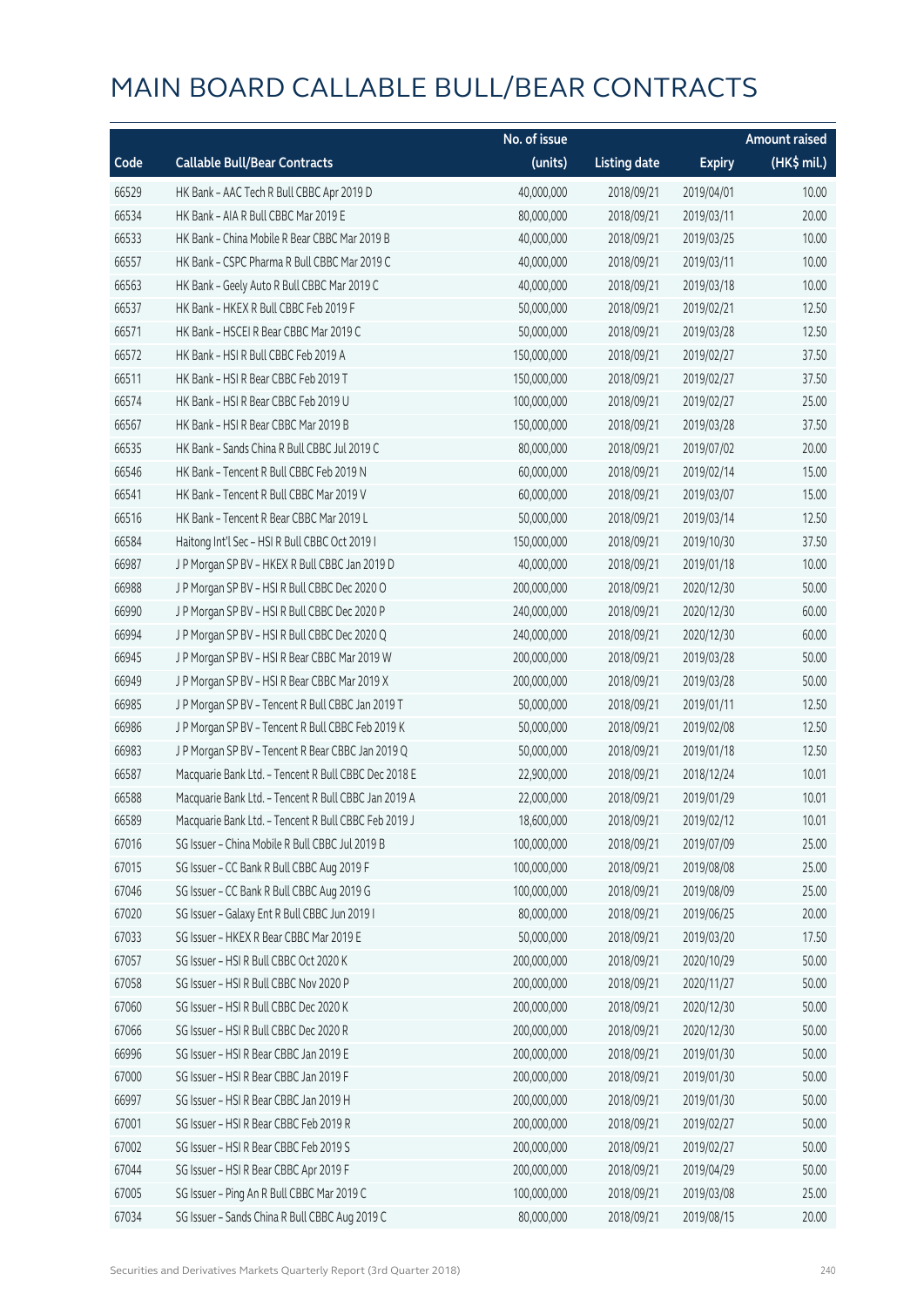|       |                                                        | No. of issue |                     |               | <b>Amount raised</b> |
|-------|--------------------------------------------------------|--------------|---------------------|---------------|----------------------|
| Code  | <b>Callable Bull/Bear Contracts</b>                    | (units)      | <b>Listing date</b> | <b>Expiry</b> | (HK\$ mil.)          |
| 67040 | SG Issuer - Sands China R Bull CBBC Aug 2019 D         | 80,000,000   | 2018/09/21          | 2019/08/22    | 20.00                |
| 67048 | SG Issuer - Tencent R Bull CBBC Dec 2018 A             | 80,000,000   | 2018/09/21          | 2018/12/24    | 20.00                |
| 67047 | SG Issuer - Tencent R Bull CBBC Dec 2018 S             | 80,000,000   | 2018/09/21          | 2018/12/21    | 20.00                |
| 67056 | SG Issuer - Tencent R Bull CBBC Jan 2019 V             | 80,000,000   | 2018/09/21          | 2019/01/15    | 20.00                |
| 67006 | SG Issuer - Tencent R Bear CBBC Apr 2019 B             | 80,000,000   | 2018/09/21          | 2019/04/04    | 20.00                |
| 67007 | SG Issuer - Tencent R Bear CBBC Apr 2019 E             | 80,000,000   | 2018/09/21          | 2019/04/16    | 20.00                |
| 66626 | UBS AG - CC Bank R Bull CBBC Jan 2019 F                | 80,000,000   | 2018/09/21          | 2019/01/30    | 20.00                |
| 66705 | UBS AG - CSOP A50 ETF R Bull CBBC Mar 2019 E           | 50,000,000   | 2018/09/21          | 2019/03/18    | 12.50                |
| 66600 | UBS AG - Galaxy Ent R Bull CBBC Mar 2019 A             | 40,000,000   | 2018/09/21          | 2019/03/11    | 10.00                |
| 66605 | UBS AG - HKEX R Bull CBBC Feb 2019 E                   | 50,000,000   | 2018/09/21          | 2019/02/13    | 12.50                |
| 66615 | UBS AG - HKEX R Bull CBBC Feb 2019 F                   | 50,000,000   | 2018/09/21          | 2019/02/25    | 12.50                |
| 66617 | UBS AG - HKEX R Bull CBBC Mar 2019 B                   | 50,000,000   | 2018/09/21          | 2019/03/04    | 12.50                |
| 66598 | UBS AG - HSBC R Bull CBBC Jun 2019 B                   | 30,000,000   | 2018/09/21          | 2019/06/10    | 10.20                |
| 66628 | UBS AG - HSCEI R Bull CBBC Dec 2019 E                  | 100,000,000  | 2018/09/21          | 2019/12/30    | 25.00                |
| 66657 | UBS AG - HSI R Bull CBBC Nov 2019 F                    | 250,000,000  | 2018/09/21          | 2019/11/28    | 62.50                |
| 66658 | UBS AG - HSI R Bull CBBC Nov 2019 M                    | 250,000,000  | 2018/09/21          | 2019/11/28    | 62.50                |
| 66694 | UBS AG - HSI R Bull CBBC Nov 2019 S                    | 250,000,000  | 2018/09/21          | 2019/11/28    | 62.50                |
| 66633 | UBS AG - HSI R Bull CBBC Dec 2019 H                    | 250,000,000  | 2018/09/21          | 2019/12/30    | 62.50                |
| 66661 | UBS AG - HSI R Bull CBBC Oct 2020 E                    | 200,000,000  | 2018/09/21          | 2020/10/29    | 50.00                |
| 66701 | UBS AG - HSI R Bull CBBC Oct 2020 H                    | 200,000,000  | 2018/09/21          | 2020/10/29    | 50.00                |
| 66664 | UBS AG - HSI R Bear CBBC Jan 2019 G                    | 250,000,000  | 2018/09/21          | 2019/01/30    | 62.50                |
| 66672 | UBS AG - HSI R Bear CBBC Jan 2019 P                    | 200,000,000  | 2018/09/21          | 2019/01/30    | 50.00                |
| 66624 | UBS AG - Petrochina R Bull CBBC Feb 2019 B             | 60,000,000   | 2018/09/21          | 2019/02/25    | 15.00                |
| 66627 | UBS AG - Ping An R Bull CBBC Feb 2019 C                | 80,000,000   | 2018/09/21          | 2019/02/18    | 20.00                |
| 66593 | UBS AG - Tencent R Bull CBBC Apr 2019 G                | 30,000,000   | 2018/09/21          | 2019/04/15    | 10.20                |
| 66596 | UBS AG - Tencent R Bull CBBC Apr 2019 H                | 30,000,000   | 2018/09/21          | 2019/04/17    | 10.20                |
| 66597 | UBS AG - Tencent R Bull CBBC Apr 2019 I                | 30,000,000   | 2018/09/21          | 2019/04/24    | 10.20                |
| 66590 | UBS AG - Tencent R Bull CBBC Dec 2019 A                | 30,000,000   | 2018/09/21          | 2019/12/02    | 10.20                |
| 66688 | UBS AG - Tencent R Bear CBBC Feb 2019 G                | 30,000,000   | 2018/09/21          | 2019/02/20    | 10.20                |
| 66480 | Bank Vontobel - HSI R Bull CBBC Apr 2019 G             | 80,000,000   | 2018/09/21          | 2019/04/29    | 20.00                |
| 66487 | Bank Vontobel - HSI R Bear CBBC Feb 2019 D             | 80,000,000   | 2018/09/21          | 2019/02/27    | 20.00                |
| 66488 | Bank Vontobel - Tencent R Bull CBBC Mar 2019 C         | 40,000,000   | 2018/09/21          | 2019/03/01    | 10.00                |
| 66492 | Bank Vontobel - Tencent R Bull CBBC Mar 2019 D         | 40,000,000   | 2018/09/21          | 2019/03/01    | 10.00                |
| 67137 | BNP Paribas Issuance B.V. - HSI R Bull CBBC Nov 2019 L | 250,000,000  | 2018/09/24          | 2019/11/28    | 62.50                |
| 67250 | BNP Paribas Issuance B.V. - HSI R Bear CBBC Mar 2019 F | 250,000,000  | 2018/09/24          | 2019/03/28    | 62.50                |
| 67260 | BNP Paribas Issuance B.V. - HSI R Bear CBBC Mar 2019 G | 250,000,000  | 2018/09/24          | 2019/03/28    | 62.50                |
| 67299 | Credit Suisse AG - HSI R Bull CBBC Jul 2020 A          | 200,000,000  | 2018/09/24          | 2020/07/30    | 50.00                |
| 67310 | Credit Suisse AG - HSI R Bull CBBC Jul 2020 B          | 200,000,000  | 2018/09/24          | 2020/07/30    | 50.00                |
| 67329 | Credit Suisse AG - HSI R Bull CBBC Jul 2020 C          | 200,000,000  | 2018/09/24          | 2020/07/30    | 50.00                |
| 67316 | Credit Suisse AG - HSI R Bull CBBC Aug 2020 C          | 200,000,000  | 2018/09/24          | 2020/08/28    | 50.00                |
| 67307 | Credit Suisse AG - HSI R Bull CBBC Nov 2020 F          | 200,000,000  | 2018/09/24          | 2020/11/27    | 50.00                |
| 67337 | Credit Suisse AG - HSI R Bear CBBC Jan 2019 C          | 200,000,000  | 2018/09/24          | 2019/01/30    | 50.00                |
| 67338 | Credit Suisse AG - HSI R Bear CBBC Mar 2019 C          | 200,000,000  | 2018/09/24          | 2019/03/28    | 50.00                |
| 67339 | Credit Suisse AG - HSI R Bear CBBC Mar 2019 D          | 200,000,000  | 2018/09/24          | 2019/03/28    | 50.00                |
| 67319 | Credit Suisse AG - Tencent R Bull CBBC Feb 2019 Y      | 50,000,000   | 2018/09/24          | 2019/02/27    | 12.50                |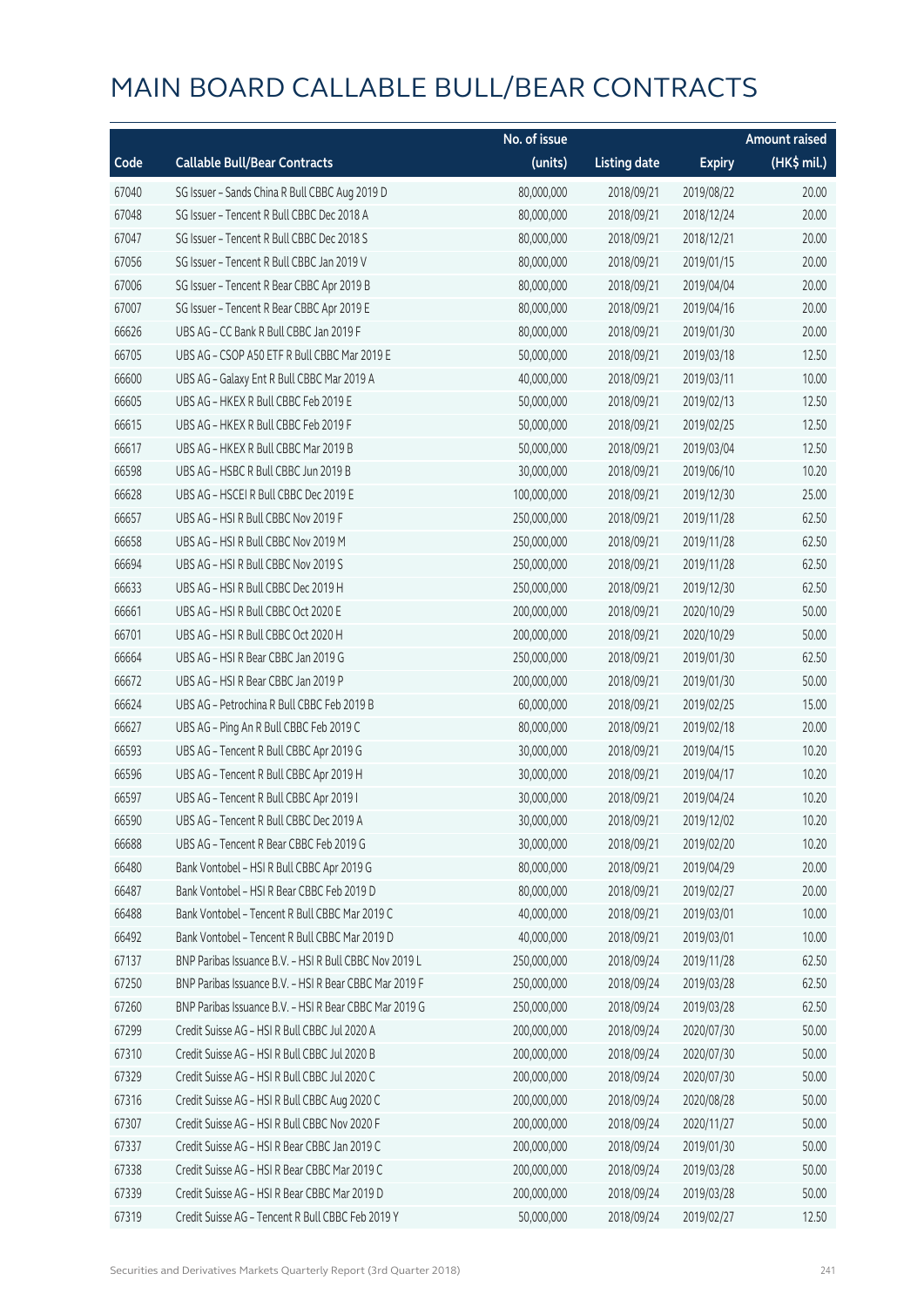|       |                                                             | No. of issue |                     |               | <b>Amount raised</b>  |
|-------|-------------------------------------------------------------|--------------|---------------------|---------------|-----------------------|
| Code  | <b>Callable Bull/Bear Contracts</b>                         | (units)      | <b>Listing date</b> | <b>Expiry</b> | $(HK\frac{1}{2}mil.)$ |
| 67342 | Credit Suisse AG - Tencent R Bear CBBC Mar 2019 D           | 50,000,000   | 2018/09/24          | 2019/03/01    | 12.50                 |
| 67516 | Goldman Sachs SP (Asia) - AIA R Bull CBBC May 2019 B        | 100,000,000  | 2018/09/24          | 2019/05/14    | 25.00                 |
| 67517 | Goldman Sachs SP (Asia) - Galaxy Ent R Bull CBBC Jul 2019 E | 100,000,000  | 2018/09/24          | 2019/07/26    | 25.00                 |
| 67161 | Goldman Sachs SP (Asia) - HKEX R Bull CBBC Jul 2019 T       | 100,000,000  | 2018/09/24          | 2019/07/26    | 25.00                 |
| 67523 | Goldman Sachs SP (Asia) - HKEX R Bear CBBC Feb 2019 A       | 80,000,000   | 2018/09/24          | 2019/02/11    | 20.00                 |
| 67138 | Goldman Sachs SP (Asia) - HSI R Bull CBBC Nov 2020 S        | 200,000,000  | 2018/09/24          | 2020/11/27    | 50.00                 |
| 67145 | Goldman Sachs SP (Asia) - HSI R Bull CBBC Nov 2020 U        | 200,000,000  | 2018/09/24          | 2020/11/27    | 50.00                 |
| 67148 | Goldman Sachs SP (Asia) - HSI R Bull CBBC Nov 2020 Y        | 200,000,000  | 2018/09/24          | 2020/11/27    | 50.00                 |
| 67199 | Goldman Sachs SP (Asia) - HSI R Bear CBBC Jan 2019 Y        | 200,000,000  | 2018/09/24          | 2019/01/30    | 50.00                 |
| 67202 | Goldman Sachs SP (Asia) - HSI R Bear CBBC Feb 2019 G        | 200,000,000  | 2018/09/24          | 2019/02/27    | 50.00                 |
| 67203 | Goldman Sachs SP (Asia) - HSI R Bear CBBC Feb 2019 H        | 200,000,000  | 2018/09/24          | 2019/02/27    | 50.00                 |
| 67211 | Goldman Sachs SP (Asia) - HSI R Bear CBBC Feb 2019 I        | 200,000,000  | 2018/09/24          | 2019/02/27    | 50.00                 |
| 67521 | Goldman Sachs SP (Asia) - Ping An R Bull CBBC Jul 2019 T    | 100,000,000  | 2018/09/24          | 2019/07/26    | 25.00                 |
| 67151 | Goldman Sachs SP (Asia) - Tencent R Bull CBBC Mar 2019 N    | 100,000,000  | 2018/09/24          | 2019/03/08    | 25.00                 |
| 67154 | Goldman Sachs SP (Asia) - Tencent R Bull CBBC Mar 2019 R    | 100,000,000  | 2018/09/24          | 2019/03/08    | 25.00                 |
| 67207 | Goldman Sachs SP (Asia) - Tencent R Bull CBBC Mar 2019 S    | 100,000,000  | 2018/09/24          | 2019/03/08    | 25.00                 |
| 67210 | Goldman Sachs SP (Asia) - Tencent R Bear CBBC Mar 2019 P    | 100,000,000  | 2018/09/24          | 2019/03/08    | 25.00                 |
| 67232 | HK Bank - Conch Cement R Bull CBBC Apr 2019 A               | 40,000,000   | 2018/09/24          | 2019/04/01    | 10.00                 |
| 67225 | HK Bank - AAC Tech R Bull CBBC Apr 2019 E                   | 40,000,000   | 2018/09/24          | 2019/04/15    | 10.00                 |
| 67234 | HK Bank - CNOOC R Bear CBBC Mar 2019 C                      | 40,000,000   | 2018/09/24          | 2019/03/04    | 10.00                 |
| 67223 | HK Bank - HSCEI R Bear CBBC Feb 2019 C                      | 50,000,000   | 2018/09/24          | 2019/02/27    | 12.50                 |
| 67169 | HK Bank - HSI R Bull CBBC Sep 2019 U                        | 150,000,000  | 2018/09/24          | 2019/09/27    | 37.50                 |
| 67224 | HK Bank - HSI R Bear CBBC Feb 2019 V                        | 150,000,000  | 2018/09/24          | 2019/02/27    | 37.50                 |
| 67235 | HK Bank - HSI R Bear CBBC Mar 2019 C                        | 150,000,000  | 2018/09/24          | 2019/03/28    | 37.50                 |
| 67168 | HK Bank - Tencent R Bull CBBC Feb 2019 O                    | 60,000,000   | 2018/09/24          | 2019/02/21    | 15.00                 |
| 67213 | HK Bank - Tencent R Bear CBBC Mar 2019 M                    | 50,000,000   | 2018/09/24          | 2019/03/18    | 12.50                 |
| 67175 | Haitong Int'l Sec - HSI R Bull CBBC Nov 2019 F              | 150,000,000  | 2018/09/24          | 2019/11/28    | 37.50                 |
| 67177 | Haitong Int'l Sec - HSI R Bear CBBC Dec 2018 M              | 150,000,000  | 2018/09/24          | 2018/12/28    | 37.50                 |
| 67181 | Haitong Int'l Sec - HSI R Bear CBBC Dec 2018 N              | 150,000,000  | 2018/09/24          | 2018/12/28    | 37.50                 |
| 67378 | J P Morgan SP BV - HKEX R Bull CBBC Mar 2019 A              | 40,000,000   | 2018/09/24          | 2019/03/15    | 10.00                 |
| 67346 | J P Morgan SP BV - HSI R Bull CBBC Dec 2020 R               | 240,000,000  | 2018/09/24          | 2020/12/30    | 60.00                 |
| 67350 | J P Morgan SP BV - HSI R Bull CBBC Dec 2020 S               | 240,000,000  | 2018/09/24          | 2020/12/30    | 60.00                 |
| 67365 | J P Morgan SP BV - HSI R Bull CBBC Dec 2020 T               | 240,000,000  | 2018/09/24          | 2020/12/30    | 60.00                 |
| 67370 | J P Morgan SP BV - HSI R Bull CBBC Dec 2020 U               | 200,000,000  | 2018/09/24          | 2020/12/30    | 50.00                 |
| 67373 | J P Morgan SP BV - HSI R Bear CBBC Mar 2019 Y               | 200,000,000  | 2018/09/24          | 2019/03/28    | 50.00                 |
| 67376 | J P Morgan SP BV - HSI R Bear CBBC Mar 2019 Z               | 200,000,000  | 2018/09/24          | 2019/03/28    | 50.00                 |
| 67385 | JP Morgan SP BV - Tencent R Bear CBBC Feb 2019 I            | 50,000,000   | 2018/09/24          | 2019/02/08    | 12.50                 |
| 67188 | Macquarie Bank Ltd. - Tencent R Bull CBBC Dec 2018 H        | 29,800,000   | 2018/09/24          | 2018/12/24    | 10.01                 |
| 67189 | Macquarie Bank Ltd. - Tencent R Bull CBBC Dec 2018 J        | 26,000,000   | 2018/09/24          | 2018/12/28    | 10.01                 |
| 67187 | Macquarie Bank Ltd. - Tencent R Bull CBBC Jan 2019 B        | 28,500,000   | 2018/09/24          | 2019/01/15    | 10.03                 |
| 67485 | SG Issuer - Galaxy Ent R Bull CBBC May 2019 G               | 80,000,000   | 2018/09/24          | 2019/05/28    | 20.00                 |
| 67463 | SG Issuer - HKEX R Bull CBBC Jun 2019 J                     | 50,000,000   | 2018/09/24          | 2019/06/28    | 12.50                 |
| 67510 | SG Issuer - HSI R Bull CBBC Sep 2020 P                      | 200,000,000  | 2018/09/24          | 2020/09/29    | 50.00                 |
| 67389 | SG Issuer - HSI R Bull CBBC Nov 2020 X                      | 200,000,000  | 2018/09/24          | 2020/11/27    | 50.00                 |
| 67392 | SG Issuer - HSI R Bull CBBC Dec 2020 S                      | 200,000,000  | 2018/09/24          | 2020/12/30    | 50.00                 |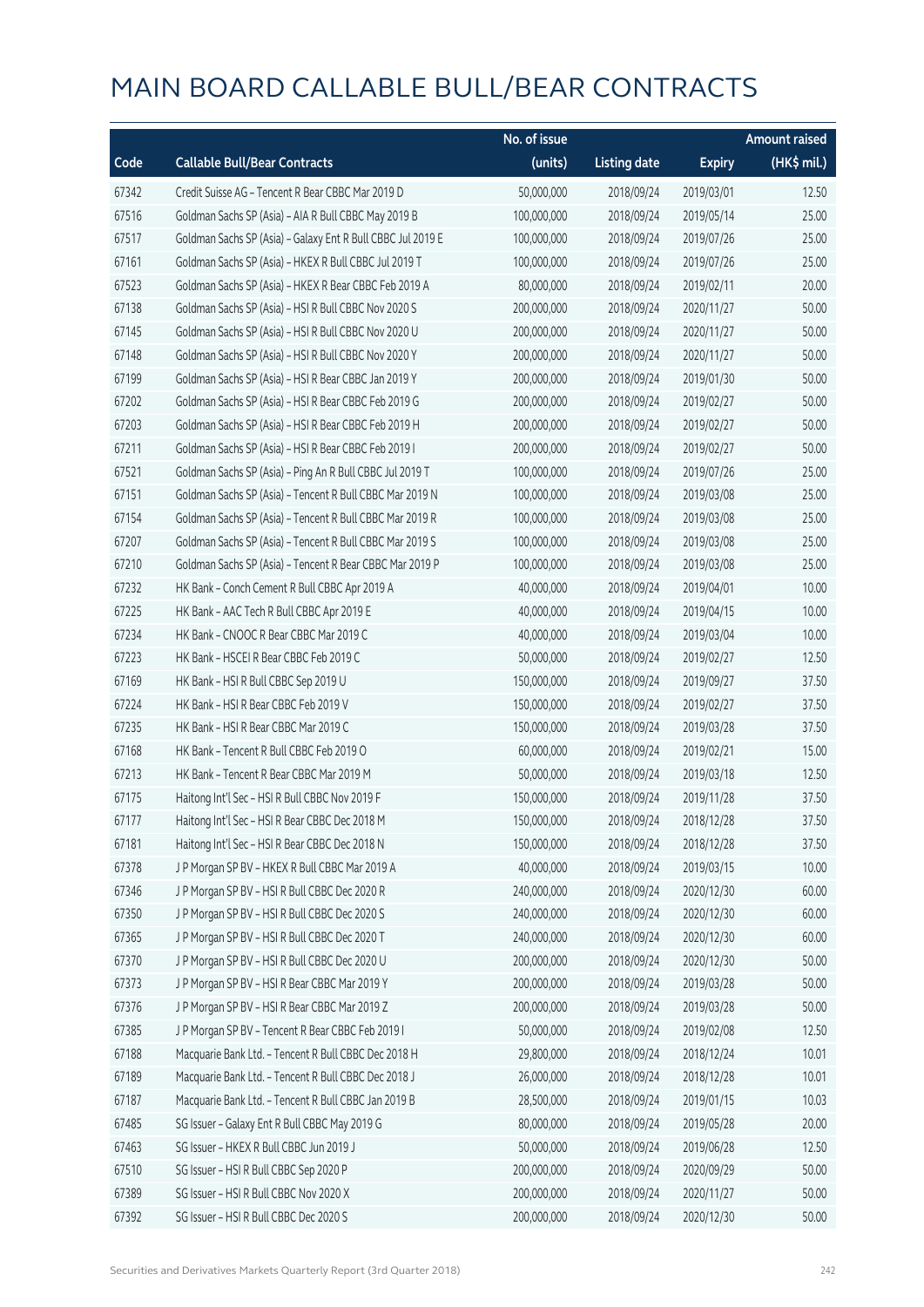|       |                                                             | No. of issue |                     |               | <b>Amount raised</b> |
|-------|-------------------------------------------------------------|--------------|---------------------|---------------|----------------------|
| Code  | <b>Callable Bull/Bear Contracts</b>                         | (units)      | <b>Listing date</b> | <b>Expiry</b> | (HK\$ mil.)          |
| 67443 | SG Issuer - HSI R Bull CBBC Dec 2020 T                      | 200,000,000  | 2018/09/24          | 2020/12/30    | 50.00                |
| 67444 | SG Issuer - HSI R Bull CBBC Dec 2020 U                      | 200,000,000  | 2018/09/24          | 2020/12/30    | 50.00                |
| 67488 | SG Issuer - HSI R Bear CBBC Jan 2019 D                      | 200,000,000  | 2018/09/24          | 2019/01/30    | 50.00                |
| 67499 | SG Issuer - HSI R Bear CBBC Feb 2019 M                      | 200,000,000  | 2018/09/24          | 2019/02/27    | 50.00                |
| 67504 | SG Issuer - HSI R Bear CBBC Feb 2019 T                      | 200,000,000  | 2018/09/24          | 2019/02/27    | 50.00                |
| 67496 | SG Issuer - HSI R Bear CBBC Mar 2019 V                      | 200,000,000  | 2018/09/24          | 2019/03/28    | 50.00                |
| 67511 | SG Issuer - Ping An R Bull CBBC Mar 2019 D                  | 100,000,000  | 2018/09/24          | 2019/03/11    | 25.00                |
| 67471 | SG Issuer - Tencent R Bull CBBC Dec 2018 F                  | 80,000,000   | 2018/09/24          | 2018/12/31    | 20.00                |
| 67473 | SG Issuer - Tencent R Bull CBBC Feb 2019 O                  | 80,000,000   | 2018/09/24          | 2019/02/11    | 20.00                |
| 67479 | SG Issuer - Tencent R Bull CBBC Feb 2019 P                  | 80,000,000   | 2018/09/24          | 2019/02/18    | 20.00                |
| 67513 | SG Issuer - Tencent R Bear CBBC Jan 2019 I                  | 80,000,000   | 2018/09/24          | 2019/01/30    | 20.00                |
| 67262 | UBS AG - HSI R Bull CBBC Nov 2020 G                         | 200,000,000  | 2018/09/24          | 2020/11/27    | 50.00                |
| 67278 | UBS AG - HSI R Bull CBBC Nov 2020 H                         | 200,000,000  | 2018/09/24          | 2020/11/27    | 50.00                |
| 67275 | UBS AG - HSI R Bull CBBC Dec 2020 L                         | 250,000,000  | 2018/09/24          | 2020/12/30    | 62.50                |
| 67288 | UBS AG - HSI R Bear CBBC Dec 2018 M                         | 200,000,000  | 2018/09/24          | 2018/12/28    | 50.00                |
| 67291 | UBS AG - HSI R Bear CBBC Jan 2019 K                         | 250,000,000  | 2018/09/24          | 2019/01/30    | 62.50                |
| 67295 | UBS AG - HSI R Bear CBBC Feb 2019 G                         | 300,000,000  | 2018/09/24          | 2019/02/27    | 75.00                |
| 67173 | Bank Vontobel - HSI N Bull CBBC Apr 2019 H                  | 80,000,000   | 2018/09/24          | 2019/04/29    | 20.00                |
| 67191 | Bank Vontobel - HSI N Bear CBBC Feb 2019 E                  | 80,000,000   | 2018/09/24          | 2019/02/27    | 20.00                |
| 67238 | Bank Vontobel - Tencent R Bear CBBC Mar 2019 B              | 40,000,000   | 2018/09/24          | 2019/03/01    | 10.00                |
| 67616 | BOCI Asia Ltd. - Ping An R Bull CBBC Jan 2019 A             | 70,000,000   | 2018/09/26          | 2019/01/28    | 17.57                |
| 67628 | BOCI Asia Ltd. - Ping An R Bear CBBC Jan 2019 B             | 70,000,000   | 2018/09/26          | 2019/01/21    | 17.57                |
| 67535 | BNP Paribas Issuance B.V. - CC Bank R Bull CBBC Sep 2019 I  | 100,000,000  | 2018/09/26          | 2019/09/27    | 25.00                |
| 67539 | BNP Paribas Issuance B.V. - CSOP A50 R Bull CBBC Jun 2019 J | 60,000,000   | 2018/09/26          | 2019/06/27    | 15.00                |
| 67552 | BNP Paribas Issuance B.V. - HKEX R Bull CBBC May 2019 P     | 50,000,000   | 2018/09/26          | 2019/05/30    | 12.50                |
| 67566 | BNP Paribas Issuance B.V. - HSCEI R Bull CBBC Sep 2019 A    | 100,000,000  | 2018/09/26          | 2019/09/27    | 25.00                |
| 67564 | BNP Paribas Issuance B.V. - HSCEI R Bull CBBC Sep 2019 C    | 100,000,000  | 2018/09/26          | 2019/09/27    | 25.00                |
| 67568 | BNP Paribas Issuance B.V. - HSI R Bear CBBC Mar 2019 H      | 250,000,000  | 2018/09/26          | 2019/03/28    | 62.50                |
| 67660 | BNP Paribas Issuance B.V. - HSI R Bear CBBC Mar 2019 I      | 250,000,000  | 2018/09/26          | 2019/03/28    | 62.50                |
| 67541 | BNP Paribas Issuance B.V. - Ping An R Bull CBBC Jun 2019 K  | 200,000,000  | 2018/09/26          | 2019/06/27    | 50.00                |
| 67549 | BNP Paribas Issuance B.V. - Ping An R Bear CBBC Aug 2019 D  | 200,000,000  | 2018/09/26          | 2019/08/29    | 50.00                |
| 67555 | BNP Paribas Issuance B.V. - Tencent R Bear CBBC Mar 2019 F  | 50,000,000   | 2018/09/26          | 2019/03/28    | 12.50                |
| 67557 | BNP Paribas Issuance B.V. - Tencent R Bear CBBC Apr 2019 U  | 50,000,000   | 2018/09/26          | 2019/04/29    | 12.50                |
| 68038 | Credit Suisse AG - CSPC Pharma R Bull CBBC Jun 2019 A       | 30,000,000   | 2018/09/26          | 2019/06/27    | 10.20                |
| 68002 | Credit Suisse AG - Geely Auto R Bull CBBC Apr 2019 A        | 40,000,000   | 2018/09/26          | 2019/04/29    | 11.20                |
| 68032 | Credit Suisse AG - Geely Auto R Bear CBBC Feb 2019 A        | 40,000,000   | 2018/09/26          | 2019/02/27    | 10.00                |
| 68048 | Credit Suisse AG - HSI R Bull CBBC Aug 2020 D               | 200,000,000  | 2018/09/26          | 2020/08/28    | 50.00                |
| 68049 | Credit Suisse AG - HSI R Bull CBBC Sep 2020 N               | 200,000,000  | 2018/09/26          | 2020/09/29    | 50.00                |
| 67975 | Credit Suisse AG - HSI R Bear CBBC Dec 2018 L               | 200,000,000  | 2018/09/26          | 2018/12/28    | 50.00                |
| 67983 | Credit Suisse AG - HSI R Bear CBBC Jan 2019 Z               | 200,000,000  | 2018/09/26          | 2019/01/30    | 50.00                |
| 67985 | Credit Suisse AG - HSI R Bear CBBC Feb 2019 T               | 200,000,000  | 2018/09/26          | 2019/02/27    | 50.00                |
| 67961 | Credit Suisse AG - Tencent R Bull CBBC Feb 2019 C           | 50,000,000   | 2018/09/26          | 2019/02/22    | 12.50                |
| 67992 | Credit Suisse AG - Tencent R Bear CBBC Mar 2019 E           | 50,000,000   | 2018/09/26          | 2019/03/28    | 12.50                |
| 68054 | Goldman Sachs SP (Asia) - Galaxy Ent R Bear CBBC Jul 2019 A | 80,000,000   | 2018/09/26          | 2019/07/26    | 20.00                |
| 67684 | Goldman Sachs SP (Asia) - HKEX R Bull CBBC Jul 2019 U       | 100,000,000  | 2018/09/26          | 2019/07/26    | 25.00                |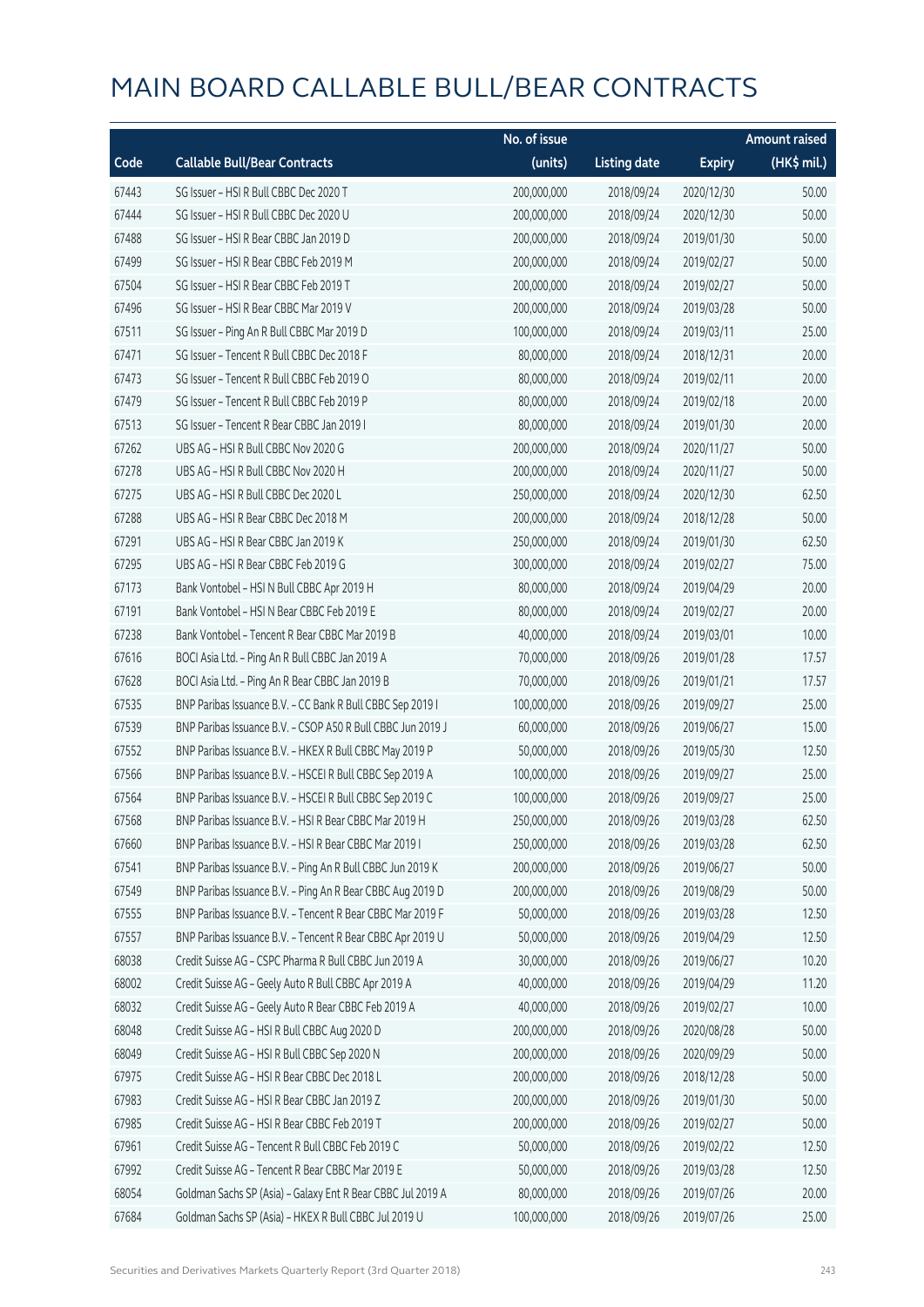|       |                                                          | No. of issue |                     |               | <b>Amount raised</b>  |
|-------|----------------------------------------------------------|--------------|---------------------|---------------|-----------------------|
| Code  | <b>Callable Bull/Bear Contracts</b>                      | (units)      | <b>Listing date</b> | <b>Expiry</b> | $(HK\frac{1}{2}mil.)$ |
| 67582 | Goldman Sachs SP (Asia) - HSI R Bull CBBC Nov 2020 N     | 200,000,000  | 2018/09/26          | 2020/11/27    | 50.00                 |
| 67589 | Goldman Sachs SP (Asia) - HSI R Bull CBBC Nov 2020 O     | 200,000,000  | 2018/09/26          | 2020/11/27    | 50.00                 |
| 67663 | Goldman Sachs SP (Asia) - HSI R Bear CBBC Jan 2019 F     | 200,000,000  | 2018/09/26          | 2019/01/30    | 50.00                 |
| 67671 | Goldman Sachs SP (Asia) - HSI R Bear CBBC Jan 2019 H     | 200,000,000  | 2018/09/26          | 2019/01/30    | 50.00                 |
| 67678 | Goldman Sachs SP (Asia) - HSI R Bear CBBC Jan 2019 K     | 200,000,000  | 2018/09/26          | 2019/01/30    | 50.00                 |
| 67691 | Goldman Sachs SP (Asia) - HSI R Bear CBBC Feb 2019 J     | 200,000,000  | 2018/09/26          | 2019/02/27    | 50.00                 |
| 68053 | Goldman Sachs SP (Asia) - Ping An R Bull CBBC Jul 2019 U | 100,000,000  | 2018/09/26          | 2019/07/26    | 25.00                 |
| 67597 | Goldman Sachs SP (Asia) - Tencent R Bull CBBC Mar 2019 O | 100,000,000  | 2018/09/26          | 2019/03/07    | 25.00                 |
| 67690 | Goldman Sachs SP (Asia) - Tencent R Bear CBBC Mar 2019 Q | 80,000,000   | 2018/09/26          | 2019/03/08    | 20.00                 |
| 67701 | HK Bank - Galaxy Ent R Bull CBBC May 2019 D              | 80,000,000   | 2018/09/26          | 2019/05/02    | 20.00                 |
| 67694 | HK Bank - HKEX R Bull CBBC Mar 2019 H                    | 50,000,000   | 2018/09/26          | 2019/03/14    | 12.50                 |
| 67605 | HK Bank - HSI R Bull CBBC Sep 2019 V                     | 150,000,000  | 2018/09/26          | 2019/09/27    | 37.50                 |
| 67692 | HK Bank - HSI R Bear CBBC Feb 2019 W                     | 100,000,000  | 2018/09/26          | 2019/02/27    | 25.00                 |
| 67697 | HK Bank - Ping An R Bull CBBC Mar 2019 I                 | 100,000,000  | 2018/09/26          | 2019/03/18    | 25.00                 |
| 67608 | HK Bank - Tencent R Bull CBBC Feb 2019 P                 | 60,000,000   | 2018/09/26          | 2019/02/11    | 15.00                 |
| 67702 | HK Bank - Tencent R Bear CBBC Mar 2019 N                 | 50,000,000   | 2018/09/26          | 2019/03/25    | 12.50                 |
| 67935 | J P Morgan SP BV - HSI R Bull CBBC Nov 2020 G            | 200,000,000  | 2018/09/26          | 2020/11/27    | 50.00                 |
| 67943 | J P Morgan SP BV - HSI R Bull CBBC Nov 2020 H            | 200,000,000  | 2018/09/26          | 2020/11/27    | 50.00                 |
| 67946 | J P Morgan SP BV - HSI R Bull CBBC Nov 2020 Y            | 200,000,000  | 2018/09/26          | 2020/11/27    | 50.00                 |
| 67931 | J P Morgan SP BV - HSI R Bull CBBC Nov 2020 Z            | 200,000,000  | 2018/09/26          | 2020/11/27    | 50.00                 |
| 67948 | J P Morgan SP BV - HSI R Bear CBBC Mar 2019 E            | 200,000,000  | 2018/09/26          | 2019/03/28    | 50.00                 |
| 67951 | J P Morgan SP BV - Tencent R Bear CBBC Feb 2019 J        | 50,000,000   | 2018/09/26          | 2019/02/15    | 12.50                 |
| 67631 | Macquarie Bank Ltd. - Tencent R Bear CBBC Jan 2019 H     | 22,100,000   | 2018/09/26          | 2019/01/30    | 10.01                 |
| 67632 | Macquarie Bank Ltd. - Tencent R Bear CBBC Apr 2019 B     | 14,600,000   | 2018/09/26          | 2019/04/04    | 10.03                 |
| 67633 | Macquarie Bank Ltd. - Tencent R Bear CBBC Apr 2019 C     | 14,600,000   | 2018/09/26          | 2019/04/16    | 11.53                 |
| 67802 | SG Issuer - HSCEI R Bull CBBC Sep 2020 B                 | 100,000,000  | 2018/09/26          | 2020/09/29    | 25.00                 |
| 67807 | SG Issuer - HSCEI R Bull CBBC Sep 2020 C                 | 100,000,000  | 2018/09/26          | 2020/09/29    | 25.00                 |
| 67823 | SG Issuer - HSCEI R Bull CBBC Sep 2020 D                 | 100,000,000  | 2018/09/26          | 2020/09/29    | 25.00                 |
| 67834 | SG Issuer - HSCEI R Bull CBBC Sep 2020 E                 | 100,000,000  | 2018/09/26          | 2020/09/29    | 25.00                 |
| 67791 | SG Issuer - HSCEI R Bear CBBC Jan 2019 A                 | 100,000,000  | 2018/09/26          | 2019/01/30    | 25.00                 |
| 67929 | SG Issuer - HSI R Bull CBBC Sep 2020 Q                   | 200,000,000  | 2018/09/26          | 2020/09/29    | 50.00                 |
| 67785 | SG Issuer - HSI R Bull CBBC Oct 2020 B                   | 200,000,000  | 2018/09/26          | 2020/10/29    | 50.00                 |
| 67788 | SG Issuer - HSI R Bull CBBC Oct 2020 H                   | 200,000,000  | 2018/09/26          | 2020/10/29    | 50.00                 |
| 67924 | SG Issuer - HSI R Bear CBBC Feb 2019 D                   | 200,000,000  | 2018/09/26          | 2019/02/27    | 50.00                 |
| 67891 | SG Issuer - HSI R Bear CBBC Feb 2019 E                   | 200,000,000  | 2018/09/26          | 2019/02/27    | 50.00                 |
| 67926 | SG Issuer - HSI R Bear CBBC Feb 2019 J                   | 200,000,000  | 2018/09/26          | 2019/02/27    | 50.00                 |
| 67928 | SG Issuer - HSI R Bear CBBC Mar 2019 W                   | 200,000,000  | 2018/09/26          | 2019/03/28    | 50.00                 |
| 67769 | SG Issuer - Tencent R Bull CBBC Dec 2018 G               | 80,000,000   | 2018/09/26          | 2018/12/27    | 20.00                 |
| 67778 | SG Issuer - Tencent R Bull CBBC Dec 2018 J               | 80,000,000   | 2018/09/26          | 2018/12/28    | 20.00                 |
| 67782 | SG Issuer - Tencent R Bull CBBC Feb 2019 E               | 80,000,000   | 2018/09/26          | 2019/02/20    | 20.00                 |
| 67835 | SG Issuer - Tencent R Bear CBBC Jan 2019 J               | 80,000,000   | 2018/09/26          | 2019/01/30    | 20.00                 |
| 67707 | UBS AG - HSI R Bull CBBC Nov 2019 Q                      | 250,000,000  | 2018/09/26          | 2019/11/28    | 62.50                 |
| 67759 | UBS AG - HSI R Bull CBBC Dec 2019 N                      | 250,000,000  | 2018/09/26          | 2019/12/30    | 62.50                 |
| 67767 | UBS AG - HSI R Bull CBBC Dec 2019 S                      | 250,000,000  | 2018/09/26          | 2019/12/30    | 62.50                 |
| 67705 | UBS AG - HSI R Bull CBBC Dec 2020 M                      | 200,000,000  | 2018/09/26          | 2020/12/30    | 50.00                 |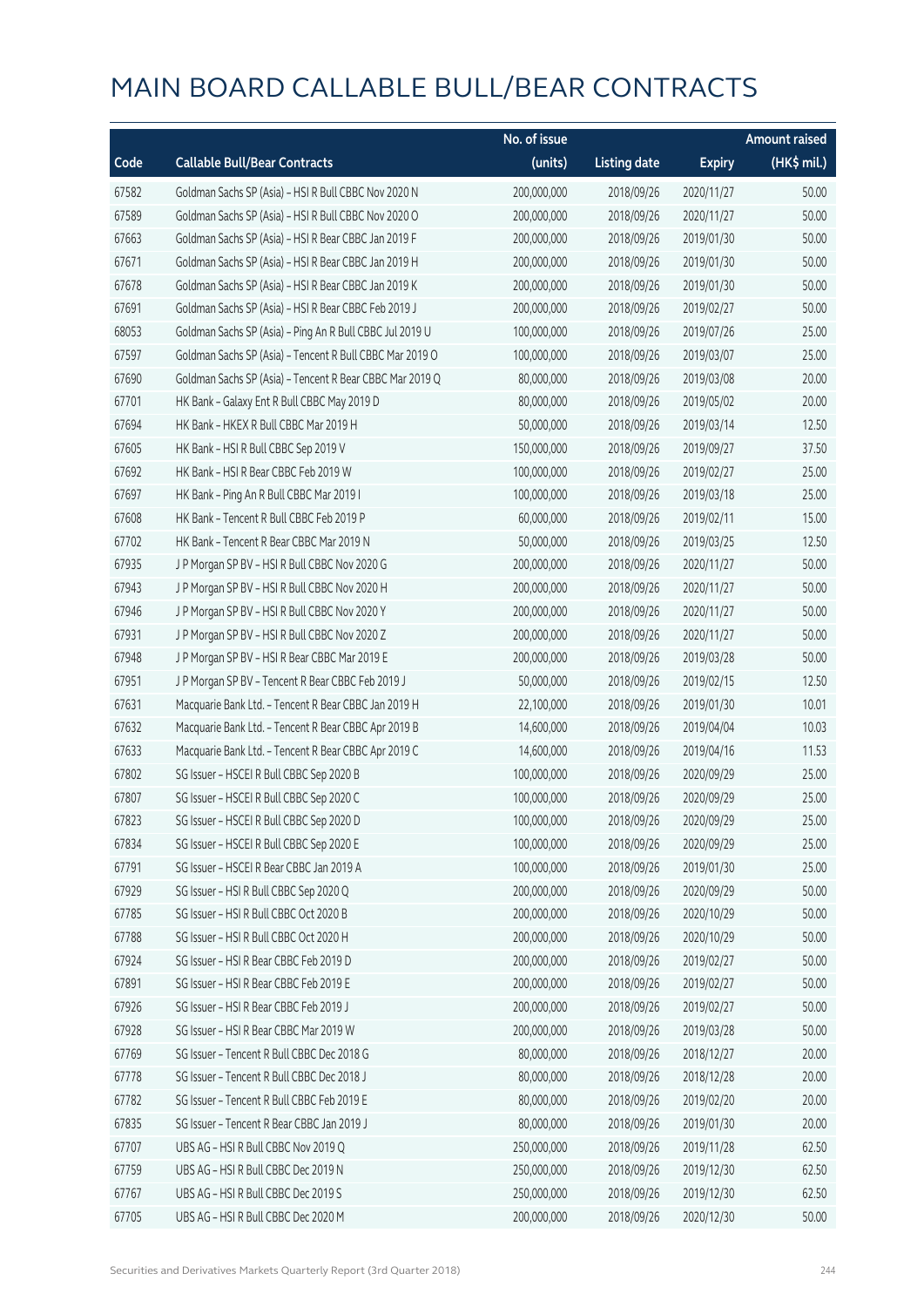|       |                                                               | No. of issue |                     |               | <b>Amount raised</b>  |
|-------|---------------------------------------------------------------|--------------|---------------------|---------------|-----------------------|
| Code  | <b>Callable Bull/Bear Contracts</b>                           | (units)      | <b>Listing date</b> | <b>Expiry</b> | $(HK\frac{1}{2}mil.)$ |
| 67741 | UBS AG - HSI R Bear CBBC Jan 2019 Q                           | 200,000,000  | 2018/09/26          | 2019/01/30    | 50.00                 |
| 67754 | UBS AG - HSI R Bear CBBC Jan 2019 R                           | 250,000,000  | 2018/09/26          | 2019/01/30    | 62.50                 |
| 67742 | UBS AG - HSI R Bear CBBC Feb 2019 H                           | 300,000,000  | 2018/09/26          | 2019/02/27    | 75.00                 |
| 67721 | UBS AG - Ping An R Bull CBBC Feb 2019 D                       | 80,000,000   | 2018/09/26          | 2019/02/25    | 20.00                 |
| 67714 | UBS AG - Tencent R Bull CBBC Jan 2019 F                       | 30,000,000   | 2018/09/26          | 2019/01/30    | 10.20                 |
| 67711 | UBS AG - Tencent R Bull CBBC Feb 2019 L                       | 30,000,000   | 2018/09/26          | 2019/02/01    | 10.20                 |
| 67719 | UBS AG - Tencent R Bear CBBC Feb 2019 H                       | 30,000,000   | 2018/09/26          | 2019/02/27    | 10.20                 |
| 67738 | UBS AG - Tencent R Bear CBBC Feb 2019 I                       | 30,000,000   | 2018/09/26          | 2019/02/13    | 10.20                 |
| 67646 | Bank Vontobel - AIA R Bull CBBC Jul 2019 B                    | 40,000,000   | 2018/09/26          | 2019/07/05    | 10.00                 |
| 67634 | Bank Vontobel - China Mobile R Bear CBBC May 2019 A           | 40,000,000   | 2018/09/26          | 2019/05/17    | 10.00                 |
| 67659 | Bank Vontobel - Tencent R Bear CBBC Mar 2019 C                | 40,000,000   | 2018/09/26          | 2019/03/08    | 10.00                 |
| 68428 | BNP Paribas Issuance B.V. - CC Bank R Bull CBBC Sep 2019 J    | 100,000,000  | 2018/09/27          | 2019/09/27    | 25.00                 |
| 68411 | BNP Paribas Issuance B.V. - CC Bank R Bear CBBC May 2019 F    | 100,000,000  | 2018/09/27          | 2019/05/30    | 25.00                 |
| 68430 | BNP Paribas Issuance B.V. - Galaxy Ent R Bull CBBC Nov 2019 M | 150,000,000  | 2018/09/27          | 2019/11/28    | 37.50                 |
| 68432 | BNP Paribas Issuance B.V. - Galaxy Ent R Bull CBBC Nov 2019 N | 150,000,000  | 2018/09/27          | 2019/11/28    | 37.50                 |
| 68415 | BNP Paribas Issuance B.V. - Galaxy Ent R Bear CBBC Aug 2019 H | 150,000,000  | 2018/09/27          | 2019/08/29    | 37.50                 |
| 68459 | BNP Paribas Issuance B.V. - HKEX R Bull CBBC May 2019 Q       | 50,000,000   | 2018/09/27          | 2019/05/30    | 12.50                 |
| 68416 | BNP Paribas Issuance B.V. - HKEX R Bear CBBC Mar 2019 R       | 50,000,000   | 2018/09/27          | 2019/03/28    | 12.50                 |
| 68418 | BNP Paribas Issuance B.V. - HSCEI R Bear CBBC Apr 2019 C      | 100,000,000  | 2018/09/27          | 2019/04/29    | 25.00                 |
| 68426 | BNP Paribas Issuance B.V. - HSI R Bull CBBC Nov 2019 M        | 250,000,000  | 2018/09/27          | 2019/11/28    | 62.50                 |
| 68463 | BNP Paribas Issuance B.V. - HSI R Bull CBBC Nov 2019 N        | 250,000,000  | 2018/09/27          | 2019/11/28    | 62.50                 |
| 68425 | BNP Paribas Issuance B.V. - HSI R Bear CBBC Mar 2019 J        | 250,000,000  | 2018/09/27          | 2019/03/28    | 62.50                 |
| 68439 | BNP Paribas Issuance B.V. - Ping An R Bull CBBC Jun 2019 L    | 200,000,000  | 2018/09/27          | 2019/06/27    | 50.00                 |
| 68380 | Credit Suisse AG - CC Bank R Bull CBBC May 2019 C             | 70,000,000   | 2018/09/27          | 2019/05/30    | 17.50                 |
| 68387 | Credit Suisse AG - CM Bank R Bull CBBC Jul 2019 D             | 70,000,000   | 2018/09/27          | 2019/07/30    | 17.50                 |
| 68375 | Credit Suisse AG - Sinopec Corp R Bull CBBC Feb 2019 B        | 60,000,000   | 2018/09/27          | 2019/02/27    | 15.00                 |
| 68388 | Credit Suisse AG - CSOP A50 ETF R Bull CBBC Jun 2019 A        | 50,000,000   | 2018/09/27          | 2019/06/27    | 12.50                 |
| 68374 | Credit Suisse AG - Galaxy Ent R Bull CBBC Jun 2019 B          | 50,000,000   | 2018/09/27          | 2019/06/27    | 12.50                 |
| 68378 | Credit Suisse AG - HKEX R Bull CBBC Mar 2019 A                | 50,000,000   | 2018/09/27          | 2019/03/28    | 12.50                 |
| 68371 | Credit Suisse AG - HSBC R Bull CBBC Mar 2019 D                | 50,000,000   | 2018/09/27          | 2019/03/28    | 12.50                 |
| 68397 | Credit Suisse AG - HSI R Bull CBBC Aug 2020 E                 | 200,000,000  | 2018/09/27          | 2020/08/28    | 50.00                 |
| 68401 | Credit Suisse AG - HSI R Bull CBBC Sep 2020 O                 | 200,000,000  | 2018/09/27          | 2020/09/29    | 50.00                 |
| 68359 | Credit Suisse AG - HSI R Bear CBBC Dec 2018 Y                 | 200,000,000  | 2018/09/27          | 2018/12/28    | 50.00                 |
| 68360 | Credit Suisse AG - HSI R Bear CBBC Jan 2019 Q                 | 200,000,000  | 2018/09/27          | 2019/01/30    | 50.00                 |
| 68362 | Credit Suisse AG - HSI R Bear CBBC Feb 2019 U                 | 200,000,000  | 2018/09/27          | 2019/02/27    | 50.00                 |
| 68363 | Credit Suisse AG - HSI R Bear CBBC Feb 2019 V                 | 200,000,000  | 2018/09/27          | 2019/02/27    | 50.00                 |
| 68385 | Credit Suisse AG - ICBC R Bull CBBC May 2019 C                | 70,000,000   | 2018/09/27          | 2019/05/24    | 17.50                 |
| 68395 | Credit Suisse AG - Ping An R Bull CBBC May 2019 A             | 80,000,000   | 2018/09/27          | 2019/05/30    | 20.00                 |
| 68370 | Credit Suisse AG - Tencent R Bull CBBC Feb 2019 H             | 50,000,000   | 2018/09/27          | 2019/02/27    | 12.50                 |
| 68364 | Credit Suisse AG - Tencent R Bear CBBC Feb 2019 V             | 50,000,000   | 2018/09/27          | 2019/02/22    | 12.50                 |
| 68647 | Goldman Sachs SP (Asia) - AIA R Bear CBBC Mar 2019 B          | 100,000,000  | 2018/09/27          | 2019/03/08    | 25.00                 |
| 68632 | Goldman Sachs SP (Asia) - China Life R Bull CBBC Mar 2019 E   | 100,000,000  | 2018/09/27          | 2019/03/18    | 25.00                 |
| 68639 | Goldman Sachs SP (Asia) - CSOP A50 ETF R Bull CBBC Feb 2019 G | 100,000,000  | 2018/09/27          | 2019/02/27    | 25.00                 |
| 68625 | Goldman Sachs SP (Asia) - HKEX R Bull CBBC Jul 2019 V         | 100,000,000  | 2018/09/27          | 2019/07/26    | 25.00                 |
| 68627 | Goldman Sachs SP (Asia) - HKEX R Bear CBBC Feb 2019 B         | 80,000,000   | 2018/09/27          | 2019/02/11    | 21.28                 |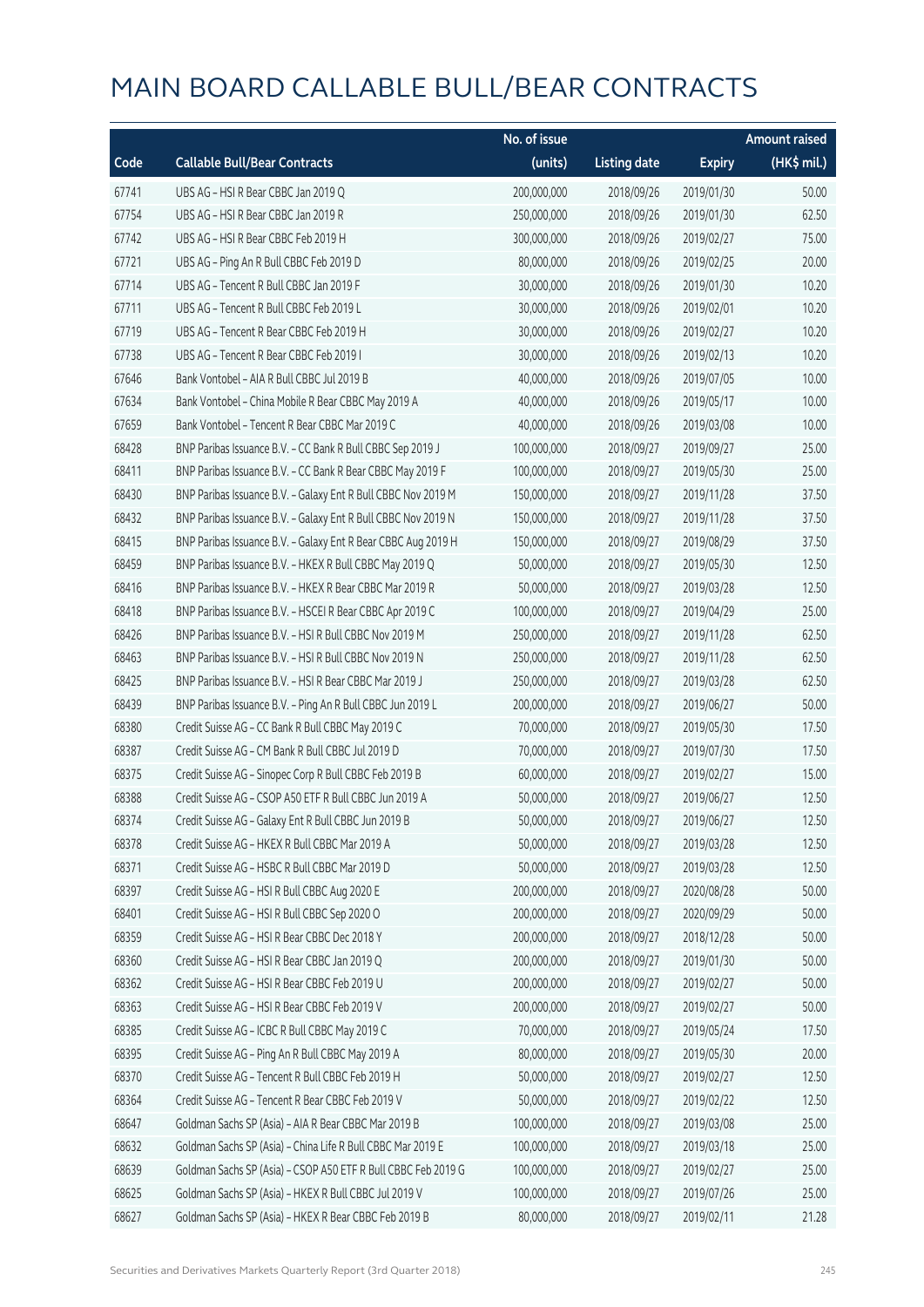|       |                                                          | No. of issue |                     |               | <b>Amount raised</b> |
|-------|----------------------------------------------------------|--------------|---------------------|---------------|----------------------|
| Code  | <b>Callable Bull/Bear Contracts</b>                      | (units)      | <b>Listing date</b> | <b>Expiry</b> | (HK\$ mil.)          |
| 68641 | Goldman Sachs SP (Asia) - HSBC R Bear CBBC Feb 2019 B    | 100,000,000  | 2018/09/27          | 2019/02/08    | 25.00                |
| 68605 | Goldman Sachs SP (Asia) - HSI R Bull CBBC Dec 2020 K     | 200,000,000  | 2018/09/27          | 2020/12/30    | 50.00                |
| 68609 | Goldman Sachs SP (Asia) - HSI R Bull CBBC Dec 2020 L     | 200,000,000  | 2018/09/27          | 2020/12/30    | 50.00                |
| 68055 | Goldman Sachs SP (Asia) - HSI R Bear CBBC Feb 2019 L     | 200,000,000  | 2018/09/27          | 2019/02/27    | 50.00                |
| 68063 | Goldman Sachs SP (Asia) - HSI R Bear CBBC Feb 2019 M     | 200,000,000  | 2018/09/27          | 2019/02/27    | 50.00                |
| 68064 | Goldman Sachs SP (Asia) - HSI R Bear CBBC Feb 2019 N     | 200,000,000  | 2018/09/27          | 2019/02/27    | 50.00                |
| 68654 | Goldman Sachs SP (Asia) - Ping An R Bull CBBC Jul 2019 V | 100,000,000  | 2018/09/27          | 2019/07/26    | 25.00                |
| 68155 | HK Bank - Conch Cement R Bull CBBC Mar 2019 D            | 40,000,000   | 2018/09/27          | 2019/03/18    | 10.00                |
| 68149 | HK Bank - AIA R Bull CBBC Mar 2019 F                     | 80,000,000   | 2018/09/27          | 2019/03/25    | 20.00                |
| 68140 | HK Bank - CC Bank R Bull CBBC Mar 2019 D                 | 100,000,000  | 2018/09/27          | 2019/03/18    | 25.00                |
| 68132 | HK Bank - China Life R Bull CBBC Mar 2019 C              | 40,000,000   | 2018/09/27          | 2019/03/18    | 10.00                |
| 68147 | HK Bank - Galaxy Ent R Bull CBBC Mar 2019 C              | 80,000,000   | 2018/09/27          | 2019/03/07    | 20.00                |
| 68127 | HK Bank - HKEX R Bull CBBC Mar 2019 I                    | 50,000,000   | 2018/09/27          | 2019/03/21    | 12.50                |
| 68122 | HK Bank - HSCEI R Bull CBBC Sep 2019 D                   | 60,000,000   | 2018/09/27          | 2019/09/27    | 15.00                |
| 68119 | HK Bank - HSI R Bull CBBC Sep 2019 W                     | 150,000,000  | 2018/09/27          | 2019/09/27    | 37.50                |
| 68098 | HK Bank - HSI R Bear CBBC Feb 2019 X                     | 150,000,000  | 2018/09/27          | 2019/02/27    | 37.50                |
| 68103 | HK Bank - HSI R Bear CBBC Feb 2019 Y                     | 150,000,000  | 2018/09/27          | 2019/02/27    | 37.50                |
| 68120 | HK Bank - HSI R Bear CBBC Feb 2019 Z                     | 150,000,000  | 2018/09/27          | 2019/02/27    | 37.50                |
| 68138 | HK Bank - PetroChina R Bull CBBC Mar 2019 B              | 80,000,000   | 2018/09/27          | 2019/03/18    | 20.00                |
| 68157 | HK Bank - Ping An R Bull CBBC Mar 2019 J                 | 100,000,000  | 2018/09/27          | 2019/03/04    | 25.00                |
| 68123 | HK Bank - SUNAC R Bull CBBC Sep 2019 A                   | 100,000,000  | 2018/09/27          | 2019/09/09    | 25.00                |
| 68135 | HK Bank - Sunny Optical R Bull CBBC Mar 2019 E           | 40,000,000   | 2018/09/27          | 2019/03/11    | 10.00                |
| 68229 | Haitong Int'l Sec - HSI R Bull CBBC Sep 2019 I           | 150,000,000  | 2018/09/27          | 2019/09/27    | 37.50                |
| 68224 | Haitong Int'l Sec - HSI R Bull CBBC Nov 2019 G           | 150,000,000  | 2018/09/27          | 2019/11/28    | 37.50                |
| 68222 | Haitong Int'l Sec - HSI R Bull CBBC Dec 2019 E           | 150,000,000  | 2018/09/27          | 2019/12/30    | 37.50                |
| 68353 | J P Morgan SP BV - Galaxy Ent R Bull CBBC Apr 2019 B     | 100,000,000  | 2018/09/27          | 2019/04/12    | 25.00                |
| 68335 | J P Morgan SP BV - HSI R Bull CBBC Dec 2020 V            | 200,000,000  | 2018/09/27          | 2020/12/30    | 50.00                |
| 68344 | J P Morgan SP BV - HSI R Bull CBBC Dec 2020 W            | 200,000,000  | 2018/09/27          | 2020/12/30    | 50.00                |
| 68351 | J P Morgan SP BV - HSI R Bull CBBC Dec 2020 X            | 240,000,000  | 2018/09/27          | 2020/12/30    | 60.00                |
| 68311 | J P Morgan SP BV - HSI R Bear CBBC Mar 2019 A            | 240,000,000  | 2018/09/27          | 2019/03/28    | 60.00                |
| 68321 | J P Morgan SP BV - HSI R Bear CBBC Mar 2019 F            | 240,000,000  | 2018/09/27          | 2019/03/28    | 60.00                |
| 68322 | J P Morgan SP BV - HSI R Bear CBBC Mar 2019 G            | 200,000,000  | 2018/09/27          | 2019/03/28    | 50.00                |
| 68356 | J P Morgan SP BV - Tencent R Bull CBBC Jan 2019 U        | 50,000,000   | 2018/09/27          | 2019/01/11    | 12.50                |
| 68358 | J P Morgan SP BV - Tencent R Bull CBBC Jan 2019 V        | 50,000,000   | 2018/09/27          | 2019/01/18    | 12.50                |
| 68082 | Macquarie Bank Ltd. - Tencent R Bull CBBC Dec 2018 K     | 29,600,000   | 2018/09/27          | 2018/12/31    | 10.00                |
| 68091 | Macquarie Bank Ltd. - Tencent R Bull CBBC Dec 2018 L     | 23,900,000   | 2018/09/27          | 2018/12/28    | 10.04                |
| 68074 | Macquarie Bank Ltd. - Tencent R Bull CBBC Feb 2019 K     | 24,000,000   | 2018/09/27          | 2019/02/11    | 10.03                |
| 68088 | Macquarie Bank Ltd. - Tencent R Bull CBBC Feb 2019 L     | 20,000,000   | 2018/09/27          | 2019/02/20    | 10.04                |
| 68505 | SG Issuer - AIA R Bull CBBC Apr 2019 B                   | 60,000,000   | 2018/09/27          | 2019/04/03    | 15.00                |
| 68507 | SG Issuer - China Life R Bull CBBC Mar 2019 B            | 40,000,000   | 2018/09/27          | 2019/03/04    | 10.00                |
| 68512 | SG Issuer - CNOOC R Bull CBBC Feb 2019 E                 | 40,000,000   | 2018/09/27          | 2019/02/19    | 10.00                |
| 68508 | SG Issuer - Sinopec Corp R Bull CBBC Mar 2019 A          | 40,000,000   | 2018/09/27          | 2019/03/01    | 10.00                |
| 68503 | SG Issuer - CSOP A50 ETF R Bull CBBC Feb 2019 H          | 60,000,000   | 2018/09/27          | 2019/02/26    | 15.00                |
| 68483 | SG Issuer - Galaxy Ent R Bull CBBC May 2019 H            | 80,000,000   | 2018/09/27          | 2019/05/23    | 20.00                |
| 68479 | SG Issuer - Galaxy Ent R Bull CBBC Jun 2019 J            | 80,000,000   | 2018/09/27          | 2019/06/17    | 20.00                |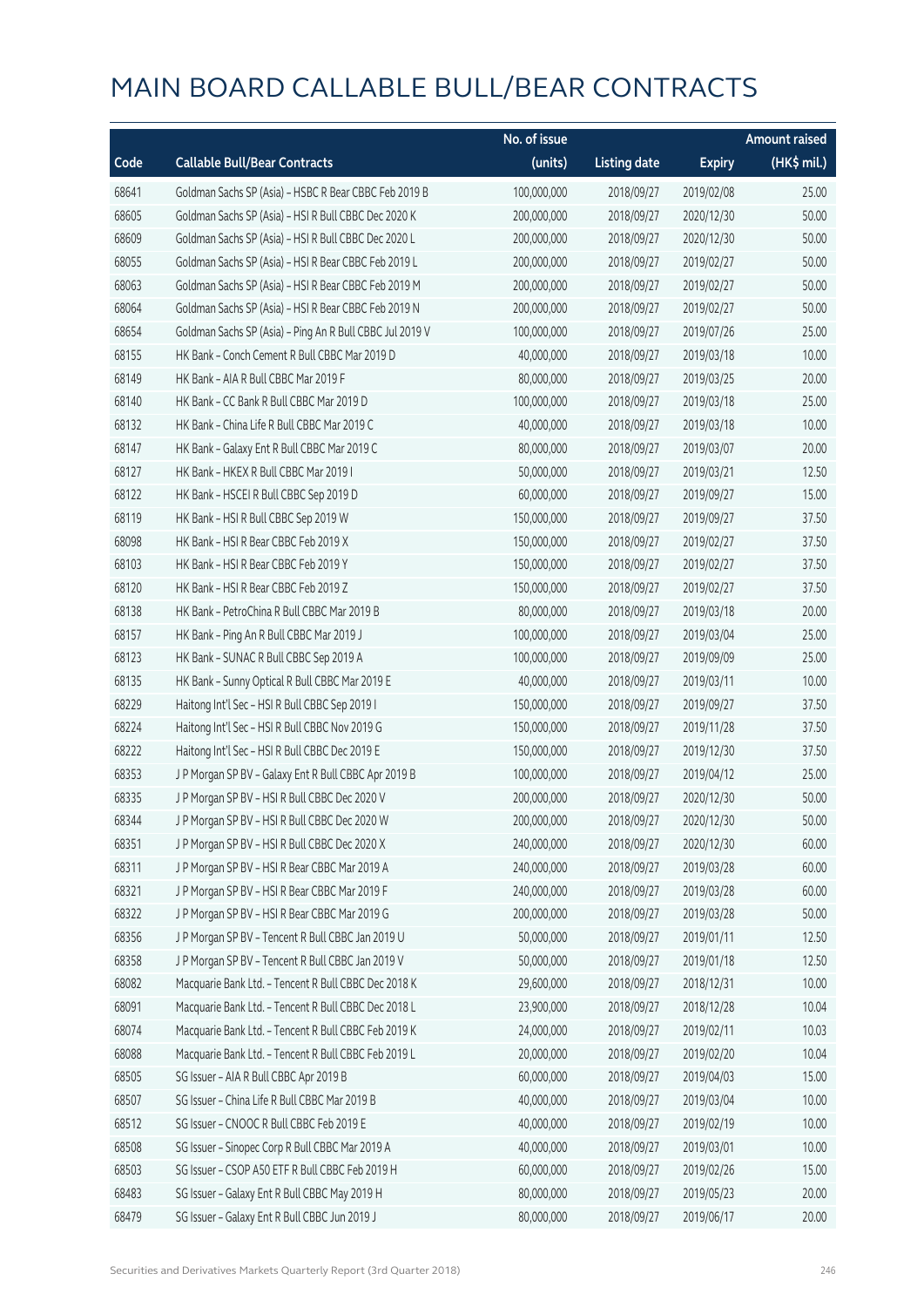|       |                                                         | No. of issue |                     |               | <b>Amount raised</b> |
|-------|---------------------------------------------------------|--------------|---------------------|---------------|----------------------|
| Code  | <b>Callable Bull/Bear Contracts</b>                     | (units)      | <b>Listing date</b> | <b>Expiry</b> | (HK\$ mil.)          |
| 68478 | SG Issuer - Galaxy Ent R Bear CBBC May 2019 A           | 80,000,000   | 2018/09/27          | 2019/05/10    | 20.00                |
| 68484 | SG Issuer - HKEX R Bull CBBC Jun 2019 K                 | 50,000,000   | 2018/09/27          | 2019/06/14    | 12.50                |
| 68487 | SG Issuer - HKEX R Bull CBBC Jul 2019 B                 | 50,000,000   | 2018/09/27          | 2019/07/03    | 12.50                |
| 68515 | SG Issuer - HSBC R Bull CBBC Jun 2019 F                 | 100,000,000  | 2018/09/27          | 2019/06/19    | 25.00                |
| 68498 | SG Issuer - HSCEI R Bull CBBC Sep 2020 F                | 100,000,000  | 2018/09/27          | 2020/09/29    | 25.00                |
| 68570 | SG Issuer - HSI R Bull CBBC Sep 2020 R                  | 200,000,000  | 2018/09/27          | 2020/09/29    | 50.00                |
| 68582 | SG Issuer - HSI R Bull CBBC Oct 2020 G                  | 200,000,000  | 2018/09/27          | 2020/10/29    | 50.00                |
| 68580 | SG Issuer - HSI R Bull CBBC Oct 2020 I                  | 200,000,000  | 2018/09/27          | 2020/10/29    | 50.00                |
| 68590 | SG Issuer - HSI R Bull CBBC Oct 2020 M                  | 200,000,000  | 2018/09/27          | 2020/10/29    | 50.00                |
| 68599 | SG Issuer - HSI R Bull CBBC Dec 2020 V                  | 200,000,000  | 2018/09/27          | 2020/12/30    | 50.00                |
| 68472 | SG Issuer - HSI R Bear CBBC Jan 2019 J                  | 200,000,000  | 2018/09/27          | 2019/01/30    | 50.00                |
| 68471 | SG Issuer - HSI R Bear CBBC Jan 2019 S                  | 200,000,000  | 2018/09/27          | 2019/01/30    | 50.00                |
| 68477 | SG Issuer - HSI R Bear CBBC Feb 2019 K                  | 200,000,000  | 2018/09/27          | 2019/02/27    | 50.00                |
| 68496 | SG Issuer - HSI R Bear CBBC Mar 2019 X                  | 200,000,000  | 2018/09/27          | 2019/03/28    | 50.00                |
| 68552 | SG Issuer - HSI R Bear CBBC Mar 2019 Y                  | 200,000,000  | 2018/09/27          | 2019/03/28    | 50.00                |
| 68600 | SG Issuer - HSI R Bear CBBC Mar 2019 Z                  | 200,000,000  | 2018/09/27          | 2019/03/28    | 50.00                |
| 68519 | SG Issuer - PetroChina R Bull CBBC Mar 2019 B           | 40,000,000   | 2018/09/27          | 2019/03/05    | 10.00                |
| 68488 | SG Issuer - Ping An R Bull CBBC Feb 2019 R              | 100,000,000  | 2018/09/27          | 2019/02/27    | 25.00                |
| 68549 | SG Issuer - Ping An R Bull CBBC Feb 2019 S              | 100,000,000  | 2018/09/27          | 2019/02/28    | 25.00                |
| 68489 | SG Issuer - Tencent R Bull CBBC Dec 2018 Q              | 80,000,000   | 2018/09/27          | 2018/12/31    | 20.00                |
| 68495 | SG Issuer - Tencent R Bull CBBC Jan 2019 W              | 80,000,000   | 2018/09/27          | 2019/01/29    | 20.00                |
| 68482 | SG Issuer - Tencent R Bear CBBC Apr 2019 F              | 80,000,000   | 2018/09/27          | 2019/04/04    | 20.00                |
| 68278 | UBS AG - CNOOC R Bull CBBC Jan 2019 C                   | 40,000,000   | 2018/09/27          | 2019/01/28    | 10.00                |
| 68242 | UBS AG - HKEX R Bull CBBC Feb 2019 G                    | 50,000,000   | 2018/09/27          | 2019/02/18    | 12.50                |
| 68251 | UBS AG - HKEX R Bull CBBC Feb 2019 H                    | 50,000,000   | 2018/09/27          | 2019/02/27    | 12.50                |
| 68292 | UBS AG - HKEX R Bear CBBC Mar 2019 A                    | 50,000,000   | 2018/09/27          | 2019/03/04    | 12.50                |
| 68304 | UBS AG - HSI R Bull CBBC Sep 2020 B                     | 250,000,000  | 2018/09/27          | 2020/09/29    | 62.50                |
| 68299 | UBS AG - HSI R Bull CBBC Oct 2020 R                     | 250,000,000  | 2018/09/27          | 2020/10/29    | 62.50                |
| 68296 | UBS AG - HSI R Bull CBBC Oct 2020 T                     | 200,000,000  | 2018/09/27          | 2020/10/29    | 50.00                |
| 68240 | UBS AG - HSI R Bear CBBC Jan 2019 U                     | 200,000,000  | 2018/09/27          | 2019/01/30    | 50.00                |
| 68234 | UBS AG - HSI R Bear CBBC Feb 2019 I                     | 300,000,000  | 2018/09/27          | 2019/02/27    | 75.00                |
| 68264 | UBS AG - Petrochina R Bull CBBC Feb 2019 C              | 60,000,000   | 2018/09/27          | 2019/02/18    | 15.00                |
| 68289 | UBS AG - Ping An R Bull CBBC Mar 2019 A                 | 80,000,000   | 2018/09/27          | 2019/03/11    | 20.00                |
| 68253 | UBS AG - Tencent R Bull CBBC Apr 2019 J                 | 30,000,000   | 2018/09/27          | 2019/04/11    | 10.20                |
| 68211 | Bank Vontobel - China Life R Bull CBBC Mar 2019 A       | 40,000,000   | 2018/09/27          | 2019/03/08    | 10.00                |
| 68163 | Bank Vontobel - Galaxy Ent R Bull CBBC Mar 2019 C       | 40,000,000   | 2018/09/27          | 2019/03/22    | 10.00                |
| 68065 | Bank Vontobel - HSI N Bear CBBC Feb 2019 F              | 80,000,000   | 2018/09/27          | 2019/02/27    | 20.00                |
| 68193 | Bank Vontobel - Ping An R Bull CBBC Mar 2019 B          | 40,000,000   | 2018/09/27          | 2019/03/08    | 10.00                |
| 68745 | BNP Paribas Issuance B.V. - HSBC R Bull CBBC Jun 2019 H | 150,000,000  | 2018/09/28          | 2019/06/27    | 37.50                |
| 68735 | BNP Paribas Issuance B.V. - HSI R Bear CBBC Feb 2019 R  | 250,000,000  | 2018/09/28          | 2019/02/27    | 62.50                |
| 68739 | BNP Paribas Issuance B.V. - HSI R Bear CBBC Feb 2019 S  | 250,000,000  | 2018/09/28          | 2019/02/27    | 62.50                |
| 69051 | Credit Suisse AG - CSOP A50 ETF R Bull CBBC May 2019 A  | 50,000,000   | 2018/09/28          | 2019/05/30    | 12.50                |
| 69064 | Credit Suisse AG - HSI R Bull CBBC Jul 2020 D           | 200,000,000  | 2018/09/28          | 2020/07/30    | 50.00                |
| 69081 | Credit Suisse AG - HSI R Bull CBBC Sep 2020 P           | 300,000,000  | 2018/09/28          | 2020/09/29    | 75.00                |
| 69072 | Credit Suisse AG - HSI R Bull CBBC Nov 2020 G           | 200,000,000  | 2018/09/28          | 2020/11/27    | 50.00                |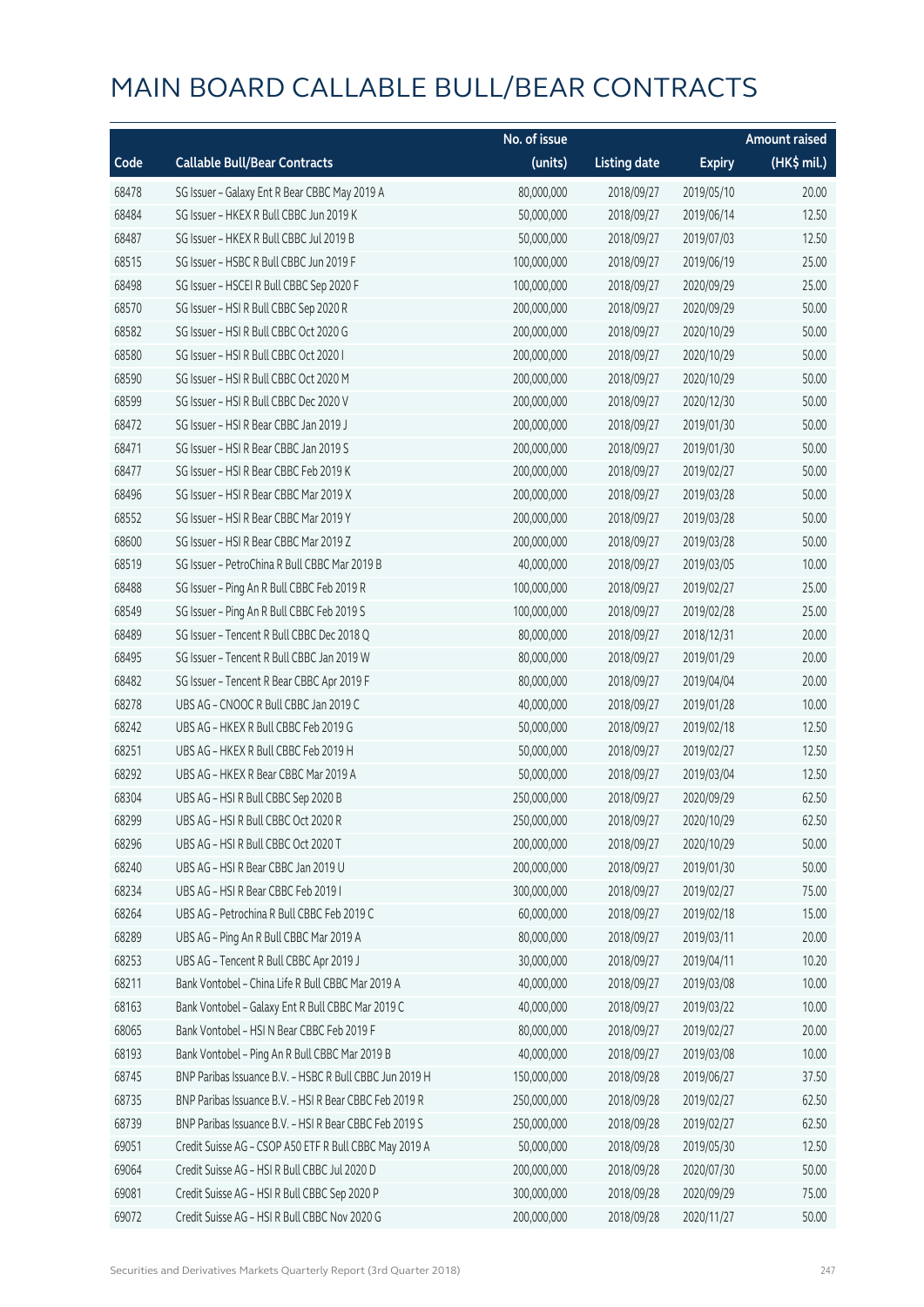|       |                                                             | No. of issue |                     |               | <b>Amount raised</b> |
|-------|-------------------------------------------------------------|--------------|---------------------|---------------|----------------------|
| Code  | <b>Callable Bull/Bear Contracts</b>                         | (units)      | <b>Listing date</b> | <b>Expiry</b> | (HK\$ mil.)          |
| 69048 | Credit Suisse AG - HSI R Bear CBBC Dec 2018 H               | 200,000,000  | 2018/09/28          | 2018/12/28    | 50.00                |
| 69054 | Credit Suisse AG - HSI R Bear CBBC Jan 2019 N               | 200,000,000  | 2018/09/28          | 2019/01/30    | 50.00                |
| 69055 | Credit Suisse AG - HSI R Bear CBBC Feb 2019 W               | 200,000,000  | 2018/09/28          | 2019/02/27    | 50.00                |
| 69059 | Credit Suisse AG - HSI R Bear CBBC Feb 2019 X               | 200,000,000  | 2018/09/28          | 2019/02/27    | 50.00                |
| 69049 | Credit Suisse AG - Ping An R Bull CBBC Mar 2019 B           | 80,000,000   | 2018/09/28          | 2019/03/08    | 20.00                |
| 69083 | Credit Suisse AG - Tencent R Bull CBBC Mar 2019 H           | 50,000,000   | 2018/09/28          | 2019/03/08    | 12.50                |
| 69262 | Goldman Sachs SP (Asia) - Galaxy Ent R Bull CBBC Jul 2019 F | 100,000,000  | 2018/09/28          | 2019/07/26    | 25.00                |
| 69274 | Goldman Sachs SP (Asia) - HKEX R Bull CBBC Jul 2019 W       | 100,000,000  | 2018/09/28          | 2019/07/26    | 25.00                |
| 69240 | Goldman Sachs SP (Asia) - HSI R Bull CBBC Nov 2020 C        | 200,000,000  | 2018/09/28          | 2020/11/27    | 50.00                |
| 69256 | Goldman Sachs SP (Asia) - HSI R Bull CBBC Nov 2020 D        | 200,000,000  | 2018/09/28          | 2020/11/27    | 50.00                |
| 69226 | Goldman Sachs SP (Asia) - HSI R Bull CBBC Nov 2020 Z        | 200,000,000  | 2018/09/28          | 2020/11/27    | 50.00                |
| 68659 | Goldman Sachs SP (Asia) - HSI R Bear CBBC Feb 2019 O        | 200,000,000  | 2018/09/28          | 2019/02/27    | 50.00                |
| 68661 | Goldman Sachs SP (Asia) - HSI R Bear CBBC Feb 2019 P        | 200,000,000  | 2018/09/28          | 2019/02/27    | 50.00                |
| 69257 | Goldman Sachs SP (Asia) - Ping An R Bull CBBC Jul 2019 W    | 100,000,000  | 2018/09/28          | 2019/07/25    | 25.00                |
| 69253 | Goldman Sachs SP (Asia) - Tencent R Bull CBBC Mar 2019 B    | 100,000,000  | 2018/09/28          | 2019/03/07    | 25.00                |
| 68667 | Goldman Sachs SP (Asia) - Tencent R Bull CBBC Mar 2019 P    | 100,000,000  | 2018/09/28          | 2019/03/07    | 25.00                |
| 68685 | HK Bank - HSI R Bull CBBC Jul 2019 R                        | 100,000,000  | 2018/09/28          | 2019/07/30    | 25.00                |
| 68732 | HK Bank - HSI R Bull CBBC Sep 2019 X                        | 150,000,000  | 2018/09/28          | 2019/09/27    | 37.50                |
| 68708 | HK Bank - HSI R Bear CBBC Feb 2019 H                        | 150,000,000  | 2018/09/28          | 2019/02/27    | 37.50                |
| 68715 | HK Bank - Ping An R Bull CBBC Feb 2019 H                    | 100,000,000  | 2018/09/28          | 2019/02/14    | 25.00                |
| 68714 | HK Bank - Ping An R Bear CBBC Feb 2019 B                    | 80,000,000   | 2018/09/28          | 2019/02/18    | 20.00                |
| 68731 | HK Bank - Tencent R Bear CBBC Mar 2019 O                    | 50,000,000   | 2018/09/28          | 2019/03/21    | 20.00                |
| 69123 | J P Morgan SP BV - Galaxy Ent R Bull CBBC Feb 2019 B        | 100,000,000  | 2018/09/28          | 2019/02/15    | 25.00                |
| 69094 | J P Morgan SP BV - HKEX R Bull CBBC Feb 2019 D              | 40,000,000   | 2018/09/28          | 2019/02/15    | 10.00                |
| 69088 | J P Morgan SP BV - HSI R Bull CBBC Oct 2020 H               | 200,000,000  | 2018/09/28          | 2020/10/29    | 50.00                |
| 69093 | J P Morgan SP BV - HSI R Bear CBBC Apr 2019 T               | 240,000,000  | 2018/09/28          | 2019/04/29    | 60.00                |
| 69118 | J P Morgan SP BV - Ping An R Bull CBBC Mar 2019 A           | 100,000,000  | 2018/09/28          | 2019/03/15    | 25.00                |
| 69101 | J P Morgan SP BV - Tencent R Bull CBBC Feb 2019 L           | 50,000,000   | 2018/09/28          | 2019/02/15    | 12.50                |
| 68758 | Macquarie Bank Ltd. - Galaxy Ent R Bull CBBC Aug 2019 B     | 40,000,000   | 2018/09/28          | 2019/08/29    | 10.20                |
| 68776 | Macquarie Bank Ltd. - Ping An R Bull CBBC Apr 2019 A        | 40,000,000   | 2018/09/28          | 2019/04/29    | 10.24                |
| 68770 | Macquarie Bank Ltd. - Ping An R Bear CBBC May 2019 A        | 32,000,000   | 2018/09/28          | 2019/05/30    | 10.18                |
| 68783 | Macquarie Bank Ltd. - Tencent R Bull CBBC Dec 2018 I        | 28,400,000   | 2018/09/28          | 2018/12/31    | 10.03                |
| 68784 | Macquarie Bank Ltd. - Tencent R Bull CBBC Jan 2019 D        | 26,600,000   | 2018/09/28          | 2019/01/29    | 10.00                |
| 69179 | SG Issuer - Bank of China R Bull CBBC Sep 2019 B            | 100,000,000  | 2018/09/28          | 2019/09/06    | 25.00                |
| 69181 | SG Issuer - CC Bank R Bull CBBC Aug 2019 H                  | 100,000,000  | 2018/09/28          | 2019/08/06    | 25.00                |
| 69195 | SG Issuer - Geely Auto R Bull CBBC Mar 2019 D               | 40,000,000   | 2018/09/28          | 2019/03/06    | 10.00                |
| 69210 | SG Issuer - HSI R Bull CBBC Sep 2020 S                      | 200,000,000  | 2018/09/28          | 2020/09/29    | 50.00                |
| 69212 | SG Issuer - HSI R Bull CBBC Oct 2020 N                      | 200,000,000  | 2018/09/28          | 2020/10/29    | 50.00                |
| 69215 | SG Issuer - HSI R Bull CBBC Oct 2020 O                      | 200,000,000  | 2018/09/28          | 2020/10/29    | 50.00                |
| 69143 | SG Issuer - HSI R Bull CBBC Dec 2020 W                      | 200,000,000  | 2018/09/28          | 2020/12/30    | 50.00                |
| 69129 | SG Issuer - HSI R Bear CBBC Feb 2019 L                      | 200,000,000  | 2018/09/28          | 2019/02/27    | 50.00                |
| 69209 | SG Issuer - HSI R Bear CBBC Mar 2019 A                      | 200,000,000  | 2018/09/28          | 2019/03/28    | 50.00                |
| 69203 | SG Issuer - ICBC R Bull CBBC Aug 2019 D                     | 60,000,000   | 2018/09/28          | 2019/08/06    | 15.00                |
| 69149 | SG Issuer - Ping An R Bull CBBC Mar 2019 E                  | 100,000,000  | 2018/09/28          | 2019/03/05    | 25.00                |
| 69204 | SG Issuer - Ping An R Bull CBBC Mar 2019 F                  | 100,000,000  | 2018/09/28          | 2019/03/07    | 25.00                |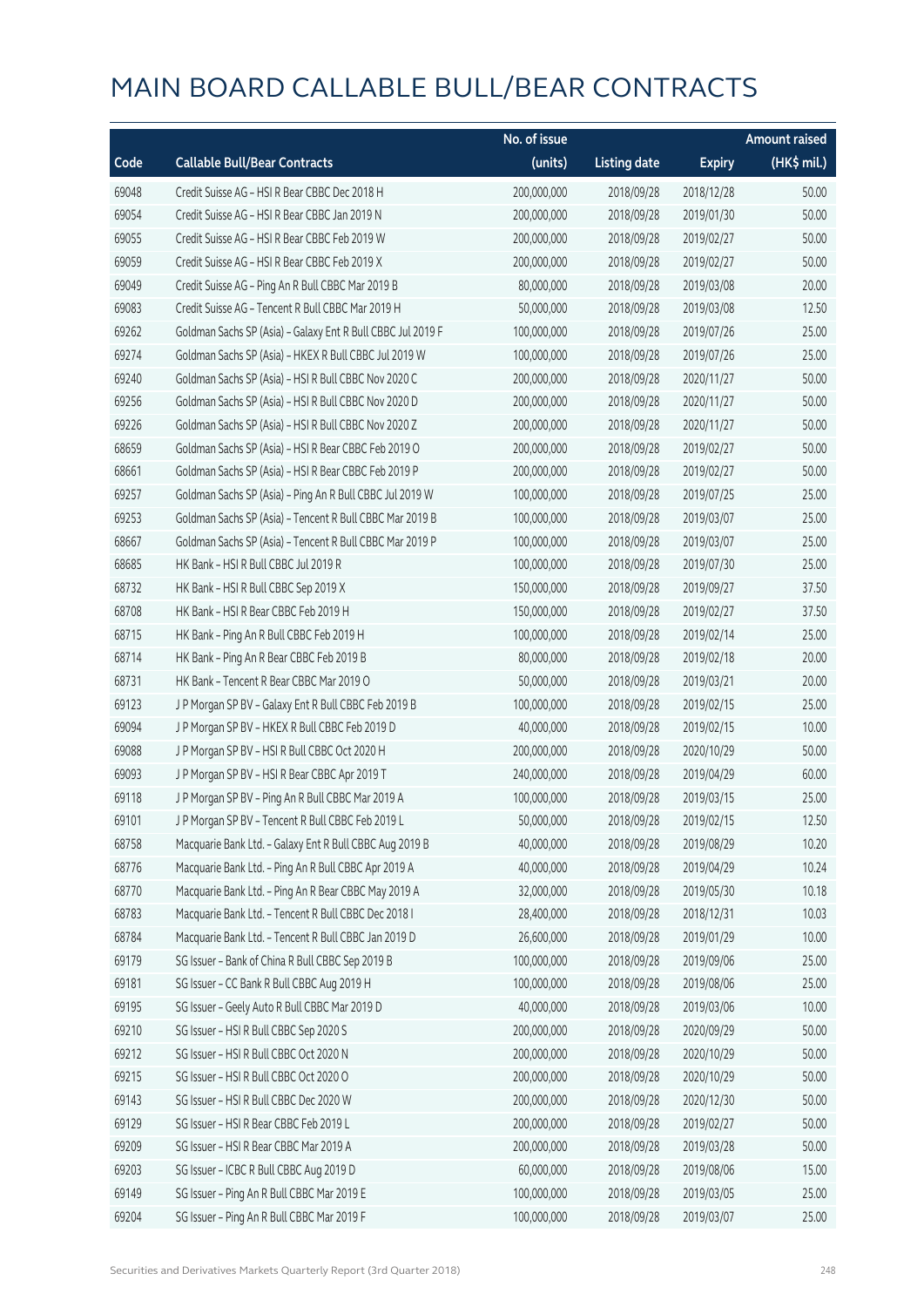|       |                                              | No. of issue |                     |               | <b>Amount raised</b> |
|-------|----------------------------------------------|--------------|---------------------|---------------|----------------------|
| Code  | <b>Callable Bull/Bear Contracts</b>          | (units)      | <b>Listing date</b> | <b>Expiry</b> | (HK\$ mil.)          |
| 69208 | SG Issuer - Tencent R Bull CBBC Dec 2018 B   | 80,000,000   | 2018/09/28          | 2018/12/27    | 20.00                |
| 69172 | SG Issuer - Tencent R Bear CBBC Apr 2019 G   | 80,000,000   | 2018/09/28          | 2019/04/01    | 20.00                |
| 68907 | UBS AG - AIA R Bull CBBC Mar 2019 A          | 60,000,000   | 2018/09/28          | 2019/03/11    | 15.00                |
| 68915 | UBS AG - AIA R Bull CBBC Mar 2019 B          | 60,000,000   | 2018/09/28          | 2019/03/18    | 15.00                |
| 69006 | UBS AG - AIA R Bull CBBC Mar 2019 C          | 60,000,000   | 2018/09/28          | 2019/03/04    | 15.00                |
| 68928 | UBS AG - AIA R Bear CBBC Jan 2019 A          | 60,000,000   | 2018/09/28          | 2019/01/14    | 15.00                |
| 68929 | UBS AG - AIA R Bear CBBC Jan 2019 B          | 60,000,000   | 2018/09/28          | 2019/01/28    | 15.00                |
| 68981 | UBS AG - CSOP A50 ETF R Bull CBBC Mar 2019 F | 50,000,000   | 2018/09/28          | 2019/03/25    | 12.50                |
| 68982 | UBS AG - CSOP A50 ETF R Bull CBBC Mar 2019 G | 50,000,000   | 2018/09/28          | 2019/03/28    | 12.50                |
| 68991 | UBS AG - CSOP A50 ETF R Bear CBBC Mar 2019 A | 50,000,000   | 2018/09/28          | 2019/03/11    | 12.50                |
| 69002 | UBS AG - CSOP A50 ETF R Bear CBBC Mar 2019 B | 50,000,000   | 2018/09/28          | 2019/03/18    | 12.50                |
| 68841 | UBS AG - Galaxy Ent R Bull CBBC May 2019 A   | 40,000,000   | 2018/09/28          | 2019/05/09    | 10.00                |
| 68843 | UBS AG - Galaxy Ent R Bull CBBC May 2019 B   | 40,000,000   | 2018/09/28          | 2019/05/08    | 10.00                |
| 68844 | UBS AG - Galaxy Ent R Bull CBBC May 2019 C   | 40,000,000   | 2018/09/28          | 2019/05/20    | 10.00                |
| 68845 | UBS AG - Galaxy Ent R Bull CBBC May 2019 D   | 40,000,000   | 2018/09/28          | 2019/05/29    | 10.00                |
| 68851 | UBS AG - Galaxy Ent R Bear CBBC Feb 2019 C   | 40,000,000   | 2018/09/28          | 2019/02/11    | 10.00                |
| 68856 | UBS AG - Galaxy Ent R Bear CBBC Feb 2019 D   | 40,000,000   | 2018/09/28          | 2019/02/25    | 10.00                |
| 68836 | UBS AG - HSBC R Bull CBBC Jun 2019 C         | 50,000,000   | 2018/09/28          | 2019/06/17    | 12.50                |
| 68838 | UBS AG - HSBC R Bull CBBC Sep 2019 A         | 50,000,000   | 2018/09/28          | 2019/09/16    | 12.50                |
| 69004 | UBS AG - HSCEI R Bull CBBC Dec 2019 F        | 100,000,000  | 2018/09/28          | 2019/12/30    | 25.00                |
| 68829 | UBS AG - HSI R Bull CBBC Dec 2019 C          | 200,000,000  | 2018/09/28          | 2019/12/30    | 50.00                |
| 68825 | UBS AG - HSI R Bull CBBC Dec 2019 W          | 200,000,000  | 2018/09/28          | 2019/12/30    | 50.00                |
| 69017 | UBS AG - HSI R Bull CBBC Dec 2019 X          | 250,000,000  | 2018/09/28          | 2019/12/30    | 62.50                |
| 68819 | UBS AG - HSI R Bull CBBC Sep 2020 C          | 200,000,000  | 2018/09/28          | 2020/09/29    | 50.00                |
| 68823 | UBS AG - HSI R Bull CBBC Oct 2020 Q          | 200,000,000  | 2018/09/28          | 2020/10/29    | 50.00                |
| 68830 | UBS AG - HSI R Bull CBBC Oct 2020 S          | 200,000,000  | 2018/09/28          | 2020/10/29    | 50.00                |
| 68827 | UBS AG - HSI R Bull CBBC Nov 2020 I          | 200,000,000  | 2018/09/28          | 2020/11/27    | 50.00                |
| 68810 | UBS AG - HSI R Bull CBBC Dec 2020 N          | 200,000,000  | 2018/09/28          | 2020/12/30    | 50.00                |
| 68788 | UBS AG - HSI R Bear CBBC Dec 2018 R          | 200,000,000  | 2018/09/28          | 2018/12/28    | 50.00                |
| 68789 | UBS AG - HSI R Bear CBBC Jan 2019 V          | 200,000,000  | 2018/09/28          | 2019/01/30    | 50.00                |
| 69010 | UBS AG - HSI R Bear CBBC Jan 2019 W          | 200,000,000  | 2018/09/28          | 2019/01/30    | 50.00                |
| 68937 | UBS AG - Ping An R Bull CBBC Jan 2019 G      | 100,000,000  | 2018/09/28          | 2019/01/09    | 25.00                |
| 68943 | UBS AG - Ping An R Bull CBBC Jan 2019 H      | 100,000,000  | 2018/09/28          | 2019/01/23    | 25.00                |
| 68944 | UBS AG - Ping An R Bull CBBC Feb 2019 E      | 100,000,000  | 2018/09/28          | 2019/02/11    | 25.00                |
| 68951 | UBS AG - Ping An R Bull CBBC Feb 2019 F      | 100,000,000  | 2018/09/28          | 2019/02/18    | 25.00                |
| 68957 | UBS AG - Ping An R Bull CBBC Feb 2019 G      | 100,000,000  | 2018/09/28          | 2019/02/27    | 25.00                |
| 68961 | UBS AG - Ping An R Bear CBBC Jan 2019 B      | 100,000,000  | 2018/09/28          | 2019/01/04    | 25.00                |
| 68971 | UBS AG - Ping An R Bear CBBC Jan 2019 C      | 100,000,000  | 2018/09/28          | 2019/01/21    | 25.00                |
| 68978 | UBS AG - Ping An R Bear CBBC Jan 2019 D      | 100,000,000  | 2018/09/28          | 2019/01/28    | 25.00                |
| 68969 | UBS AG - Ping An R Bear CBBC Feb 2019 A      | 100,000,000  | 2018/09/28          | 2019/02/18    | 25.00                |
| 68977 | UBS AG - Ping An R Bear CBBC Feb 2019 B      | 100,000,000  | 2018/09/28          | 2019/02/25    | 25.00                |
| 68871 | UBS AG - Tencent R Bull CBBC Jan 2019 L      | 40,000,000   | 2018/09/28          | 2019/01/02    | 10.00                |
| 68880 | UBS AG - Tencent R Bull CBBC Jan 2019 M      | 40,000,000   | 2018/09/28          | 2019/01/09    | 10.00                |
| 68890 | UBS AG - Tencent R Bull CBBC Jan 2019 Q      | 40,000,000   | 2018/09/28          | 2019/01/29    | 13.80                |
| 68883 | UBS AG - Tencent R Bull CBBC Jan 2019 S      | 40,000,000   | 2018/09/28          | 2019/01/16    | 10.00                |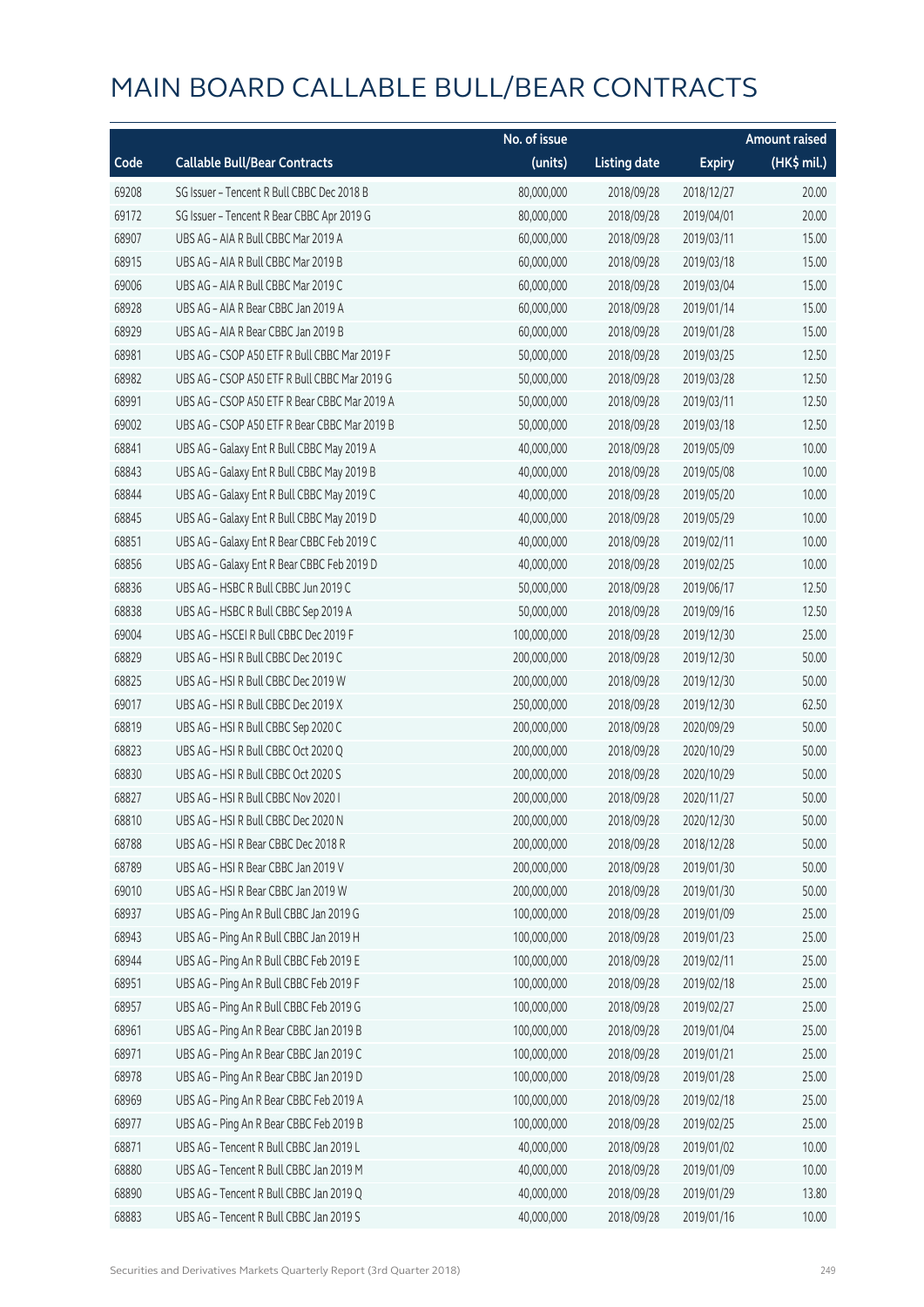|       |                                            | No. of issue |                     |               | <b>Amount raised</b> |
|-------|--------------------------------------------|--------------|---------------------|---------------|----------------------|
| Code  | <b>Callable Bull/Bear Contracts</b>        | (units)      | <b>Listing date</b> | <b>Expiry</b> | (HK\$ mil.)          |
| 68886 | UBS AG - Tencent R Bull CBBC Jan 2019 T    | 40,000,000   | 2018/09/28          | 2019/01/23    | 10.00                |
| 68791 | UBS AG - Tencent R Bear CBBC Jan 2019 K    | 40,000,000   | 2018/09/28          | 2019/01/09    | 10.00                |
| 68793 | UBS AG - Tencent R Bear CBBC Jan 2019 L    | 40,000,000   | 2018/09/28          | 2019/01/21    | 10.00                |
| 68802 | UBS AG - Tencent R Bear CBBC Jan 2019 M    | 40,000,000   | 2018/09/28          | 2019/01/23    | 10.00                |
| 69046 | Bank Vontobel - HSI N Bull CBBC Apr 2019 I | 80,000,000   | 2018/09/28          | 2019/04/29    | 20.00                |
| 69045 | Bank Vontobel - HSI N Bear CBBC Feb 2019 G | 80,000,000   | 2018/09/28          | 2019/02/27    | 20.00                |
| Total |                                            |              |                     |               | 213,476.75           |

# Further issue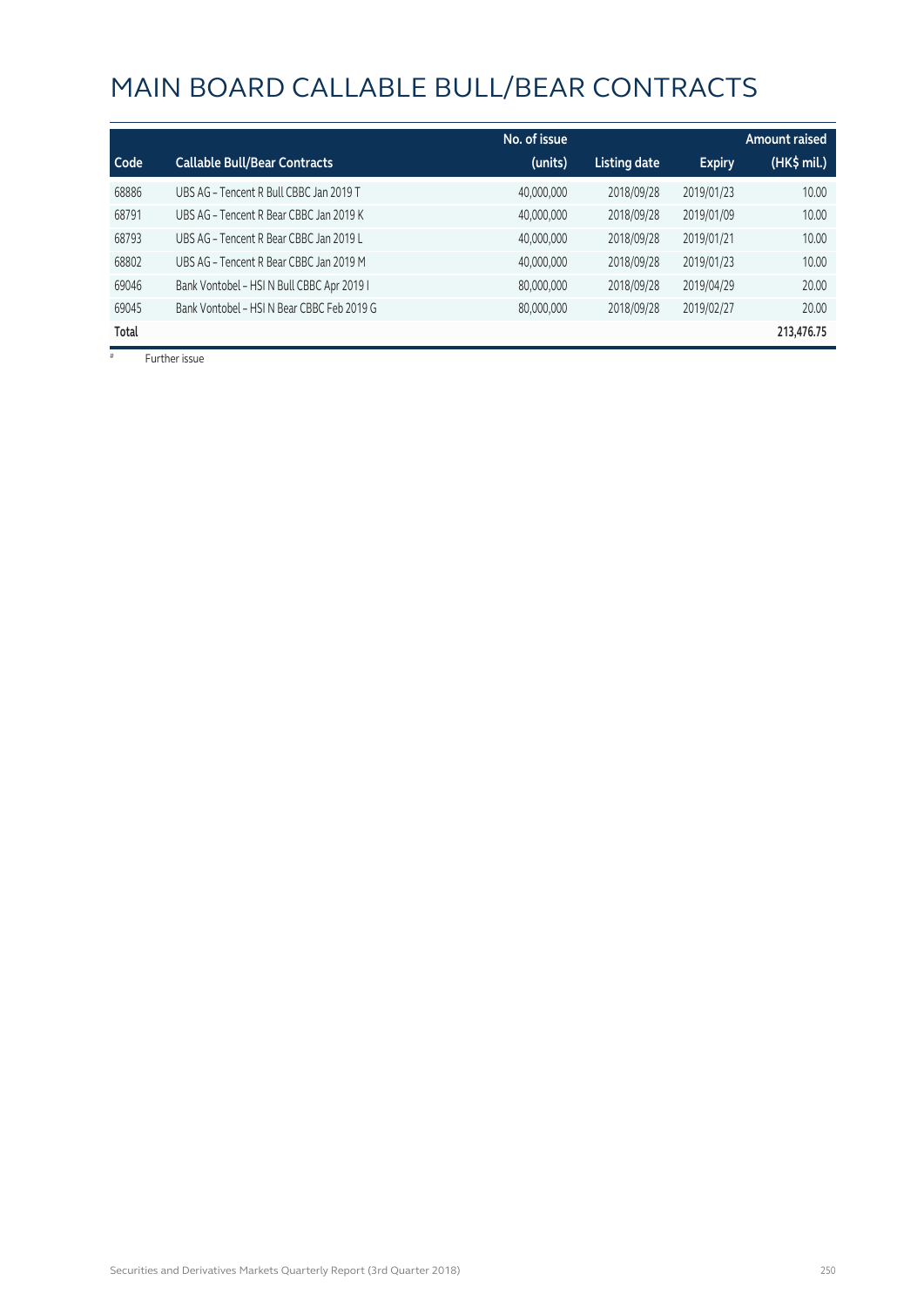# DR/ELI/TRADING ONLY STOCKS TRADING STATISTICS

#### **Depositary Receipt Trading Statistics**

|                | No. of issues | Turnover value (HK\$ mil.) |
|----------------|---------------|----------------------------|
| Q3             |               | 20.30                      |
| Q4             |               | 69.47                      |
| Q1             |               | 47.76                      |
| Q <sub>2</sub> |               | 15.87                      |
| O3             |               | 16.09                      |
|                |               |                            |

#### **Equity Linked Instrument Trading Statistics**

|      |                | No. of issues            | Turnover value (HK\$ mil.) |
|------|----------------|--------------------------|----------------------------|
| 2017 | Q <sub>3</sub> | $\overline{\phantom{0}}$ |                            |
|      | Q4             | $\overline{\phantom{0}}$ | $\overline{\phantom{0}}$   |
| 2018 | Q1             | $\overline{\phantom{0}}$ | $\overline{\phantom{0}}$   |
|      | Q <sub>2</sub> | $\overline{\phantom{0}}$ |                            |
|      | O3             |                          | $\overline{\phantom{0}}$   |
|      |                |                          |                            |

#### **NASDAQ Stocks**

|      |                | No. of issues | Turnover value (HK\$ mil.) |
|------|----------------|---------------|----------------------------|
| 2017 | Q3             | 6             | 0.05                       |
|      | Q4             | 6             | 0.11                       |
| 2018 | Q1             | 6             | 4.30                       |
|      | Q <sub>2</sub> | 6             | 0.15                       |
|      | Ο3             | 6             | 0.07                       |

#### **iShares**

|      |    | No. of issues            | Turnover value (HK\$ mil.)   |
|------|----|--------------------------|------------------------------|
| 2017 | Q3 |                          | 0.18                         |
|      | Q4 | $\overline{\phantom{0}}$ | 0.18                         |
| 2018 | Q1 | $\overline{\phantom{0}}$ | $\overline{\phantom{0}}$     |
|      | Q2 | $\overline{\phantom{0}}$ | $\qquad \qquad \blacksquare$ |
|      | Q3 | $\overline{\phantom{0}}$ | $\overline{\phantom{0}}$     |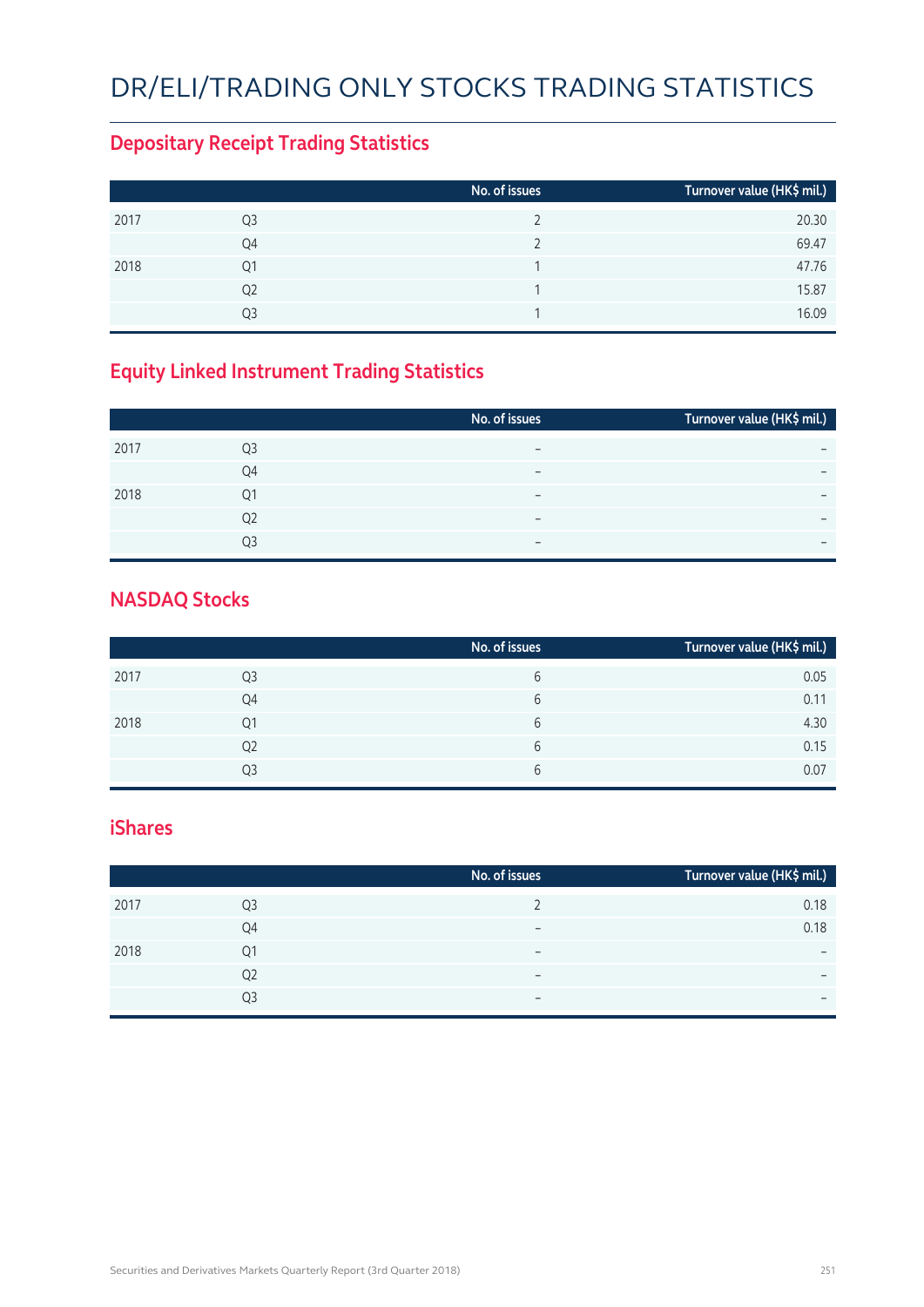## **Equity Turnover – GEM**

|      |    | Share (Mil. shs) | Value (HK\$ mil.) | No. of deals |
|------|----|------------------|-------------------|--------------|
| 2017 | Q3 | 115,376.01       | 34,263.33         | 1,107,761    |
|      | Q4 | 120,061.70       | 44,257.64         | 1,499,290    |
| 2018 | Q1 | 108,008.14       | 40,458.45         | 1,559,834    |
|      | Q2 | 84,808.26        | 41,444.85         | 1,252,432    |
|      | Q3 | 68,627.46        | 26,101.90         | 952,799      |

## **Equity Trading Statistics – GEM**

|      |                | No. of<br>trading days | Average daily turnover<br>(HK\$ mil.) | <b>Average value</b><br>per deal |
|------|----------------|------------------------|---------------------------------------|----------------------------------|
| 2017 | Q <sub>3</sub> | 64                     | 535.36                                | 30,930                           |
|      | Q4             | 61                     | 725.54                                | 29,519                           |
| 2018 | Q <sub>1</sub> | 61                     | 663.25                                | 25,938                           |
|      | Q <sub>2</sub> | 60                     | 690.75                                | 33,092                           |
|      | Q3             | 63                     | 414.32                                | 27,395                           |

## **20 Most Advanced GEM Stocks**

for 3rd quarter 2018

|                |       |                       |                 | <b>Closing price</b> |        |
|----------------|-------|-----------------------|-----------------|----------------------|--------|
| Rank           | Code  | <b>Stock</b>          | End of Sep 2018 | End of Jun 2018      | % up   |
| 1              | 08460 | <b>BASETROPHY GP</b>  | 0.910           | 0.250                | 264.00 |
| $\overline{2}$ | 08391 | <b>ELEGANCE PRINT</b> | 0.950           | 0.325                | 192.31 |
| 3              | 08480 | <b>FURNIWEB</b>       | 0.820           | 0.345                | 137.68 |
| 4              | 08249 | RUIYUAN IC TECH       | 0.330           | 0.169                | 95.27  |
| 5              | 08039 | <b>KNK HOLDINGS</b>   | 5.830           | 3.000                | 94.33  |
| 6              | 08139 | <b>CHANGAN RH</b>     | 3.900           | 2.280                | 71.05  |
| 7              | 08363 | <b>SDM GROUP</b>      | 0.700           | 0.440                | 59.09  |
| 8              | 08347 | F8 ENT                | 0.610           | 0.400                | 52.50  |
| 9              | 08361 | PARENTING NET         | 0.510           | 0.340                | 50.00  |
| 10             | 08526 | WING FUNG GROUP       | 0.590           | 0.405                | 45.68  |
| 11             | 08170 | <b>KSL HOLDINGS</b>   | 6.300           | 4.400                | 43.18  |
| 12             | 08022 | <b>EVERSHINE GP</b>   | 1.400           | 1.040                | 34.62  |
| 13             | 08345 | <b>FIRE ROCK</b>      | 5.500           | 4.140                | 32.85  |
| 14             | 08148 | <b>AURUM PACIFIC</b>  | 0.219           | 0.168                | 30.36  |
| 15             | 08126 | G. A. HOLDINGS        | 0.510           | 0.395                | 29.11  |
| 16             | 08428 | <b>CBK HOLDINGS</b>   | 0.230           | 0.179                | 28.49  |
| 17             | 08513 | <b>IAG HOLDINGS</b>   | 0.420           | 0.330                | 27.27  |
| 18             | 08202 | <b>INNO-TECH HOLD</b> | 0.250           | 0.198                | 26.26  |
| 19             | 08260 | YIN HE HLDGS          | 0.780           | 0.620                | 25.81  |
| 20             | 08239 | <b>CAPITAL FIN</b>    | 0.074           | 0.060                | 23.33  |
|                |       |                       |                 |                      |        |

A Adjusted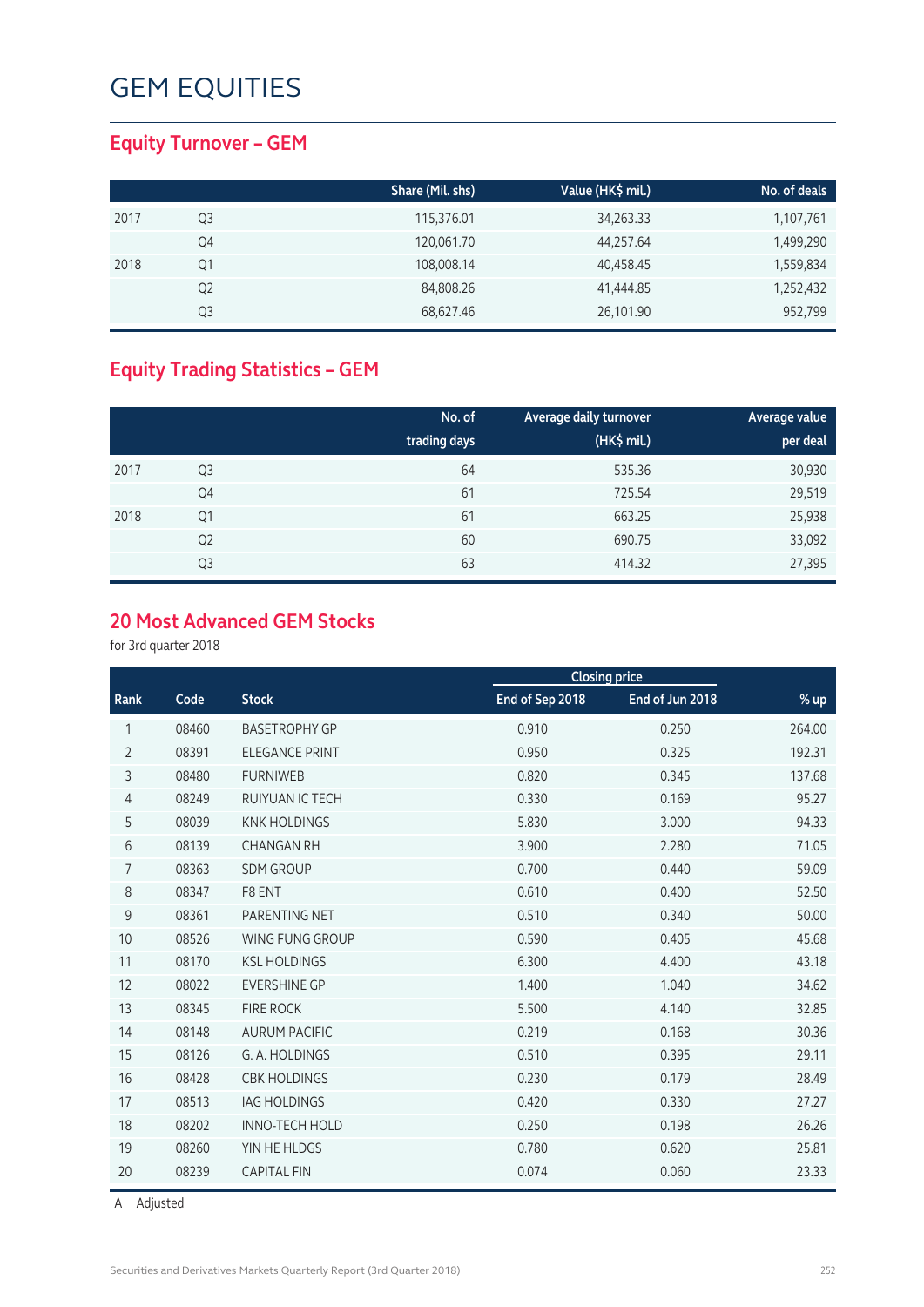### **20 Most Declined GEM Stocks**

for 3rd quarter 2018

| Code  | <b>Stock</b>           | End of Sep 2018 | End of Jun 2018 | % down               |
|-------|------------------------|-----------------|-----------------|----------------------|
| 08419 | AV PROMOTIONS          | 0.340           | 3.040           | $-88.82$             |
| 08373 | <b>INDIGO STAR</b>     | 0.560           | 2.000           | $-72.00$             |
| 08059 | <b>GLORY FLAME</b>     | 0.178           | 0.600           | $-70.33$             |
| 08196 | <b>GREAT WATER</b>     | 1.540           | 4.790           | $-67.85$             |
| 08146 | <b>GRACEWINE</b>       | 0.375           | 1.050           | $-64.29$             |
| 08197 | <b>BAYTACARE PHARM</b> | 0.118           | 0.325           | $-63.69$             |
| 08292 | WORLDGATEGLOBAL        | 0.370           | 1.000           | $-63.00$             |
| 08446 | <b>ITP HOLDINGS</b>    | 0.255           | 0.650           | $-60.77$             |
| 08280 | <b>CDV HOLDINGS</b>    | 0.275           | 0.700           | $-60.71$             |
| 08455 | <b>LAI GROUP</b>       | 0.340           | 0.860           | $-60.47$             |
| 08479 | <b>JTF INTL</b>        | 0.360           | 0.830           | $-56.63$             |
| 08442 | <b>SG GROUP HLDGS</b>  | 6.200           | 13.500          | $-54.07$             |
| 08207 | <b>CHONGSING HLDGS</b> | 0.420           | 0.910           | $-53.85$             |
| 08020 | <b>UNITAS HOLD</b>     | 0.070           | 0.149           | $-53.02$             |
| 08445 | NOBLE ENG GP           | 0.500           | 1.000           | $-50.00$             |
| 08243 | <b>DAHE MEDIA</b>      | 0.130           | 0.255           | $-49.02$             |
| 08470 | <b>LUMINA GROUP</b>    | 0.490           | 0.960           | $-48.96$             |
| 08507 | <b>I.CENTURY HLDG</b>  | 0.215           | 0.420           | $-48.81$             |
| 08392 | <b>SATU HOLDINGS</b>   | 0.265           | 0.500           | $-47.00$             |
| 08089 | <b>CHINESE STRAT</b>   | 0.920           | 1.730           | $-46.82$             |
|       |                        |                 |                 | <b>Closing price</b> |

A Adjusted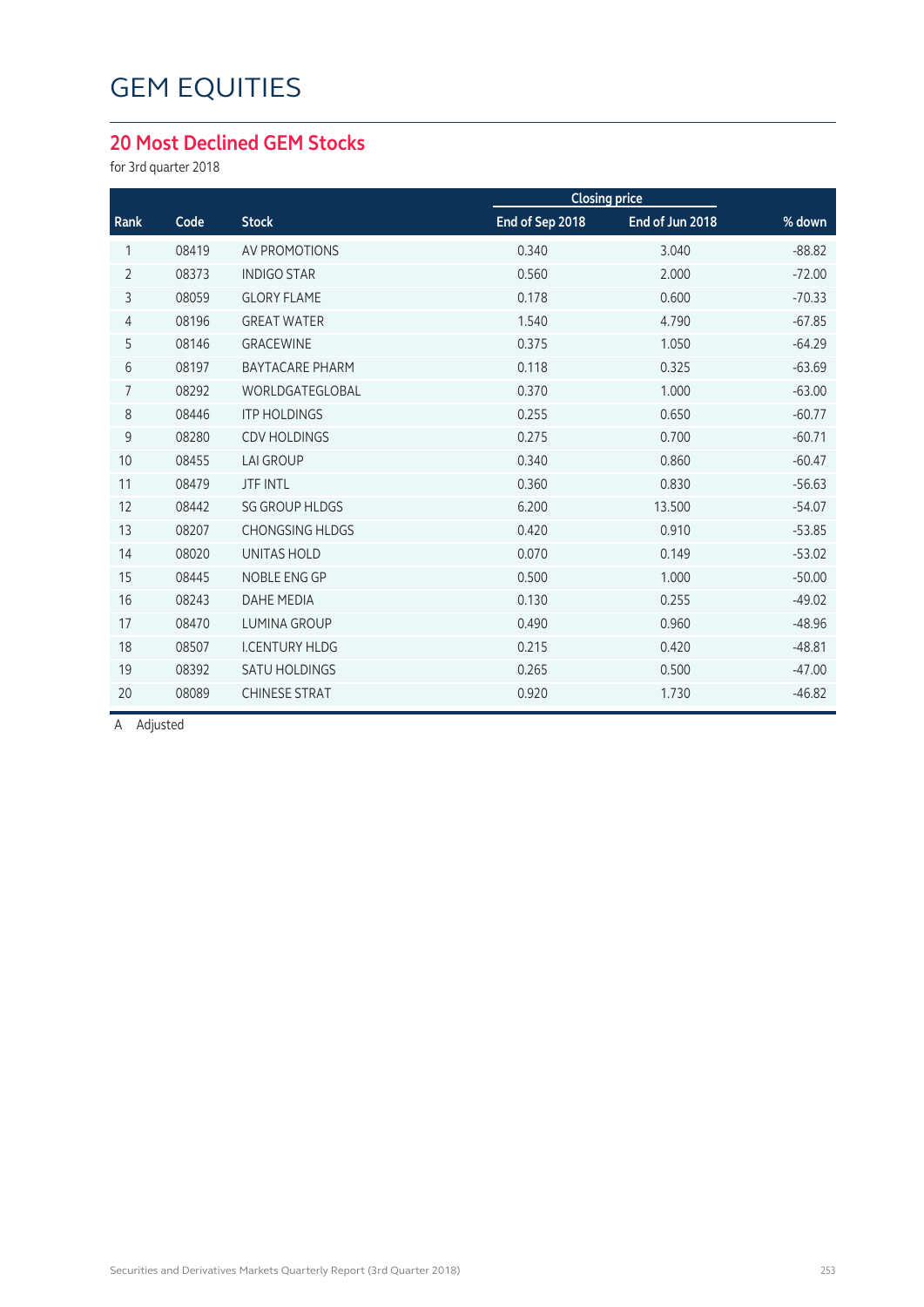## **20 Most Active GEM Stocks by Value**

for 3rd quarter 2018

| Rank           | Code  | <b>Stock</b>           | Turnover (HK\$ mil.) | % of total |
|----------------|-------|------------------------|----------------------|------------|
| 1              | 08057 | MADISON HLDG           | 2,140.25             | 8.20       |
| $\overline{2}$ | 08207 | <b>CHONGSING HLDGS</b> | 1,416.46             | 5.43       |
| 3              | 08083 | <b>CHINA YOUZAN</b>    | 1,324.53             | 5.07       |
| $\overline{4}$ | 08469 | <b>SHENGYE CAPITAL</b> | 760.67               | 2.91       |
| 5              | 08283 | ZHENG LI HLDG          | 739.92               | 2.83       |
| $\sqrt{6}$     | 08223 | ZYY                    | 698.50               | 2.68       |
| 7              | 08146 | GRACEWINE              | 681.01               | 2.61       |
| 8              | 08293 | SINGASIA HLDG          | 554.83               | 2.13       |
| $\mathsf 9$    | 08437 | <b>RMH HOLDINGS</b>    | 549.47               | 2.11       |
| 10             | 08419 | AV PROMOTIONS          | 458.34               | 1.76       |
| 11             | 08022 | <b>EVERSHINE GP</b>    | 441.09               | 1.69       |
| 12             | 08156 | CHINA VANGUARD         | 390.06               | 1.49       |
| 13             | 08512 | <b>HYFUSIN GROUP</b>   | 387.21               | 1.48       |
| 14             | 08228 | NATIONAL ARTS          | 369.01               | 1.41       |
| 15             | 08460 | <b>BASETROPHY GP</b>   | 363.32               | 1.39       |
| 16             | 08479 | <b>JTF INTL</b>        | 341.54               | 1.31       |
| 17             | 08525 | <b>BYLEASING</b>       | 339.59               | 1.30       |
| 18             | 08547 | PACIFIC LEGEND         | 325.65               | 1.25       |
| 19             | 08373 | <b>INDIGO STAR</b>     | 319.42               | 1.22       |
| 20             | 08436 | <b>TAKBO GROUP</b>     | 292.84               | 1.12       |
| <b>Total</b>   |       |                        | 12,893.71            | 49.40      |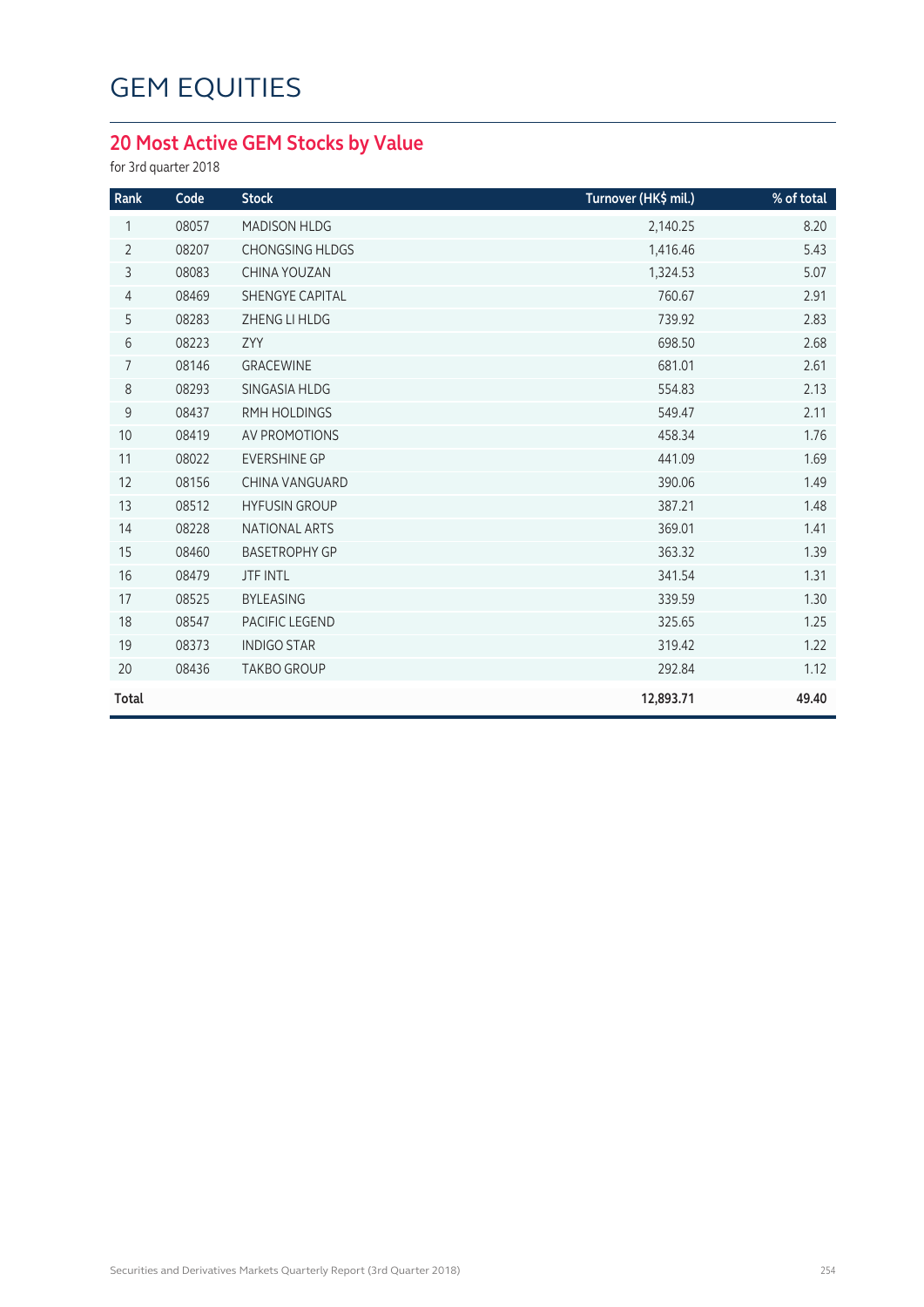## **20 Most Active GEM Stock by Shares**

for 3rd quarter 2018

| Rank           | Code  | <b>Stock</b>           | Turnover (Mil. shs) | % of total |
|----------------|-------|------------------------|---------------------|------------|
| 1              | 08132 | CHINAOILGANGRAN        | 5,449.99            | 7.94       |
| $\overline{2}$ | 08021 | <b>WLS HOLDINGS</b>    | 3,104.33            | 4.52       |
| 3              | 08207 | <b>CHONGSING HLDGS</b> | 2,315.80            | 3.37       |
| $\overline{4}$ | 08226 | <b>KOALA FIN GP</b>    | 2,212.38            | 3.22       |
| 5              | 08299 | <b>GRAND T G GOLD</b>  | 1,802.24            | 2.63       |
| 6              | 08085 | <b>HK LIFE SCI</b>     | 1,709.72            | 2.49       |
| $\overline{7}$ | 08083 | CHINA YOUZAN           | 1,660.06            | 2.42       |
| $\,8\,$        | 08057 | MADISON HLDG           | 1,321.78            | 1.93       |
| 9              | 08228 | NATIONAL ARTS          | 1,129.73            | 1.65       |
| 10             | 08007 | <b>GLOBALSTRAT</b>     | 1,116.34            | 1.63       |
| 11             | 08148 | <b>AURUM PACIFIC</b>   | 1,061.82            | 1.55       |
| 12             | 08059 | <b>GLORY FLAME</b>     | 1,029.98            | 1.50       |
| 13             | 08547 | PACIFIC LEGEND         | 963.57              | 1.40       |
| 14             | 08166 | CHINA ECO-FARM         | 900.44              | 1.31       |
| 15             | 08072 | ROMA GROUP             | 882.30              | 1.29       |
| 16             | 08158 | <b>CRMI</b>            | 850.53              | 1.24       |
| 17             | 08171 | <b>CHINA TRENDS</b>    | 830.64              | 1.21       |
| 18             | 08086 | <b>SINO VISION WW</b>  | 813.30              | 1.19       |
| 19             | 08179 | <b>FOOD IDEA</b>       | 754.18              | 1.10       |
| 20             | 08512 | <b>HYFUSIN GROUP</b>   | 751.55              | 1.10       |
| Total          |       |                        | 30,660.67           | 44.68      |
|                |       |                        |                     |            |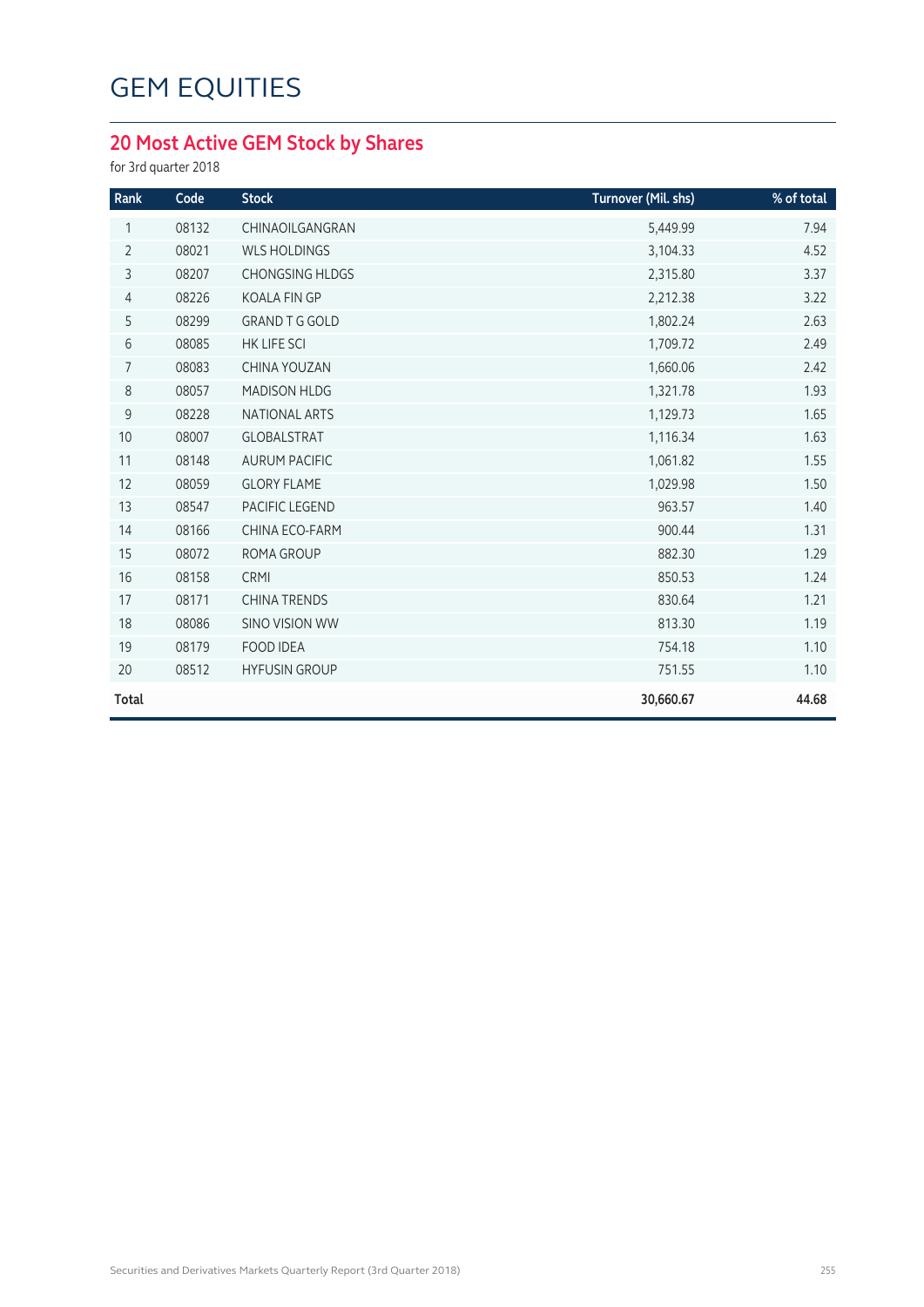#### **Market Capitalisation of Listed Companies for GEM**

as at the quarter end

|      |                | HK\$ mil.  |
|------|----------------|------------|
| 2017 | Q3             | 271,598.42 |
|      | Q4             | 280,841.44 |
| 2018 | Q1             | 263,735.88 |
|      | Q <sub>2</sub> | 248,066.40 |
|      | Q <sub>3</sub> | 209,809.82 |

### **Market Capitalisation by Hang Seng Industry Classification System \* – GEM**

Quarter-end figures



\* Hang Seng Industry Classification System (HSICS) is provided by Hang Seng Indexes Company Limited.

Note: New Hang Seng Industry Classification System took effect on 9 September 2013.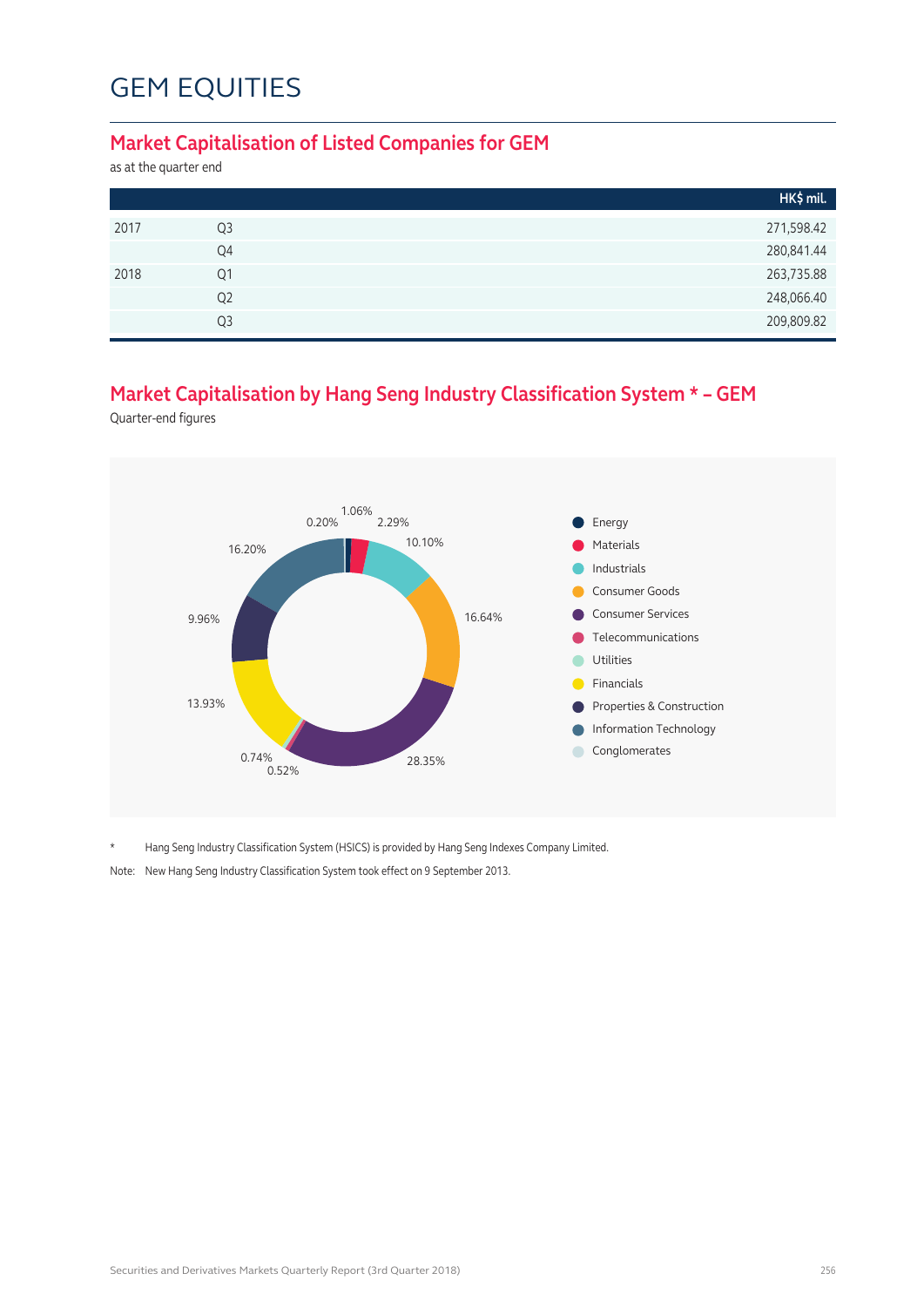## **50 Leading Companies by Market Capitalisation – GEM**

as at the 3rd quarter end 2018

|              |       |                                                        | <b>Market capitalisation</b> |                   |
|--------------|-------|--------------------------------------------------------|------------------------------|-------------------|
| Rank         |       | Company                                                | (HK\$ mil.)                  | % of market total |
| 1            | 08207 | Chong Sing Holdings FinTech Group Ltd.                 | 9,719.20                     | 4.63              |
| 2            | 08083 | China Youzan Ltd.                                      | 9,409.77                     | 4.48              |
| 3            | 08137 | Honbridge Holdings Ltd.                                | 9,066.17                     | 4.32              |
| 4            | 08293 | SingAsia Holdings Ltd.                                 | 8,100.00                     | 3.86              |
| 5            | 08032 | Viva China Holdings Ltd.                               | 7,962.22                     | 3.79              |
| 6            | 08057 | Madison Holdings Group Ltd.                            | 6,853.29                     | 3.27              |
| 7            | 08279 | AGTech Holdings Ltd.                                   | 6,763.41                     | 3.22              |
| 8            | 08469 | Sheng Ye Capital Ltd.                                  | 6,175.74                     | 2.94              |
| 9            | 08265 | China Trustful Group Ltd.                              | 6,019.71                     | 2.87              |
| 10           | 08407 | China Industrial Securities Int'l Financial Group Ltd. | 4,560.00                     | 2.17              |
| 11           | 08176 | SuperRobotics Ltd.                                     | 3,333.54                     | 1.59              |
| 12           | 08078 | HMV Digital China Group Ltd.                           | 2,874.46                     | 1.37              |
| 13           | 08487 | ISP Global Ltd.                                        | 2,632.00                     | 1.25              |
| 14           | 08170 | KSL Holdings Ltd.                                      | 2,590.56                     | 1.23              |
| 15           | 08022 | Evershine Group Holdings Ltd.                          | 2,523.75                     | 1.20              |
| 16           | 08283 | Zheng Li Holdings Ltd.                                 | 2,490.00                     | 1.19              |
| 17           | 08039 | KNK Holdings Ltd.                                      | 2,436.94                     | 1.16              |
| 18           | 08047 | China Ocean Fishing Holdings Ltd.                      | 1,953.93                     | 0.93              |
| 19           | 08156 | China Vanguard You Champion Holdings Ltd.              | 1,941.60                     | 0.93              |
| 20           | 08158 | China Regenerative Medicine International Ltd.         | 1,934.44                     | 0.92              |
| 21           | 08167 | Neo Telemedia Ltd.                                     | 1,875.87                     | 0.89              |
| 22           | 08227 | Xi'an Haitiantian Holdings Co., Ltd. - H Shares        | 1,808.14                     | 0.86              |
| 23           | 08345 | Fire Rock Holdings Ltd.                                | 1,760.00                     | 0.84              |
| 24           | 08037 | China Biotech Services Holdings Ltd.                   | 1,572.26                     | 0.75              |
| 25           | 08053 | Pizu Group Holdings Ltd.                               | 1,494.66                     | 0.71              |
| 26           | 08423 | Chi Ho Development Holdings Ltd.                       | 1,456.00                     | 0.69              |
| 27           | 08308 | Gudou Holdings Ltd.                                    | 1,440.60                     | 0.69              |
| 28           | 08325 | China Smartpay Group Holdings Ltd.                     | 1,414.00                     | 0.67              |
| 29           | 08228 | National Arts Entertainment and Culture Group Ltd.     | 1,355.15                     | 0.65              |
| 30           | 08527 | JLogo Holdings Ltd.                                    | 1,340.00                     | 0.64              |
| 31           | 08246 | Zhonghua Gas Holdings Ltd.                             | 1,329.82                     | 0.63              |
| 32           | 08090 | China Assurance Finance Group Ltd.                     | 1,308.18                     | 0.62              |
| 33           | 08328 | Xinyi Automobile Glass Hong Kong Enterprises Ltd.      | 1,218.49                     | 0.58              |
| 34           | 08260 | Yin He Holdings Ltd.                                   | 1,203.92                     | 0.57              |
| 35           | 08359 | Hypebeast Ltd.                                         | 1,080.00                     | 0.51              |
| 36           | 08030 | Flying Financial Service Holdings Ltd.                 | 1,056.17                     | 0.50              |
| 37           | 08016 | Changhong Jiahua Holdings Ltd.                         | 1,047.35                     | 0.50              |
| 38           | 08462 | Omnibridge Holdings Ltd.                               | 978.00                       | 0.47              |
| 39           | 08460 | Basetrophy Group Holdings Ltd.                         | 910.00                       | 0.43              |
| 40           | 08029 | Sun International Group Ltd.                           | 876.58                       | 0.42              |
| 41           | 08410 | Edvance International Holdings Ltd.                    | 870.85                       | 0.42              |
| 42           | 08172 | Lajin Entertainment Network Group Ltd.                 | 862.87                       | 0.41              |
| 43           | 08237 | Link Holdings Ltd.                                     | 844.58                       | 0.40              |
| 44           | 08545 | Amuse Group Holding Ltd.                               | 840.00                       | 0.40              |
| 45           | 08147 | Millennium Pacific Group Holdings Ltd.                 | 816.52                       | 0.39              |
| 46           | 08619 | WAC Holdings Ltd.                                      | 816.00                       | 0.39              |
| 47           | 08055 | China E-Information Technology Group Ltd.              | 791.52                       | 0.38              |
| 48           | 08316 | Pak Wing Group (Holdings) Ltd.                         | 760.00                       | 0.36              |
| 49           | 08422 | WT Group Holdings Ltd.                                 | 760.00                       | 0.36              |
| 50           | 08351 | Larry Jewelry International Co. Ltd.                   | 756.24                       | 0.36              |
| Total        |       |                                                        | 133,984.51                   | 63.86             |
| Market Total |       |                                                        | 209,809.82                   | 100.00            |

Securities and Derivatives Markets Quarterly Report (3rd Quarter 2018) 257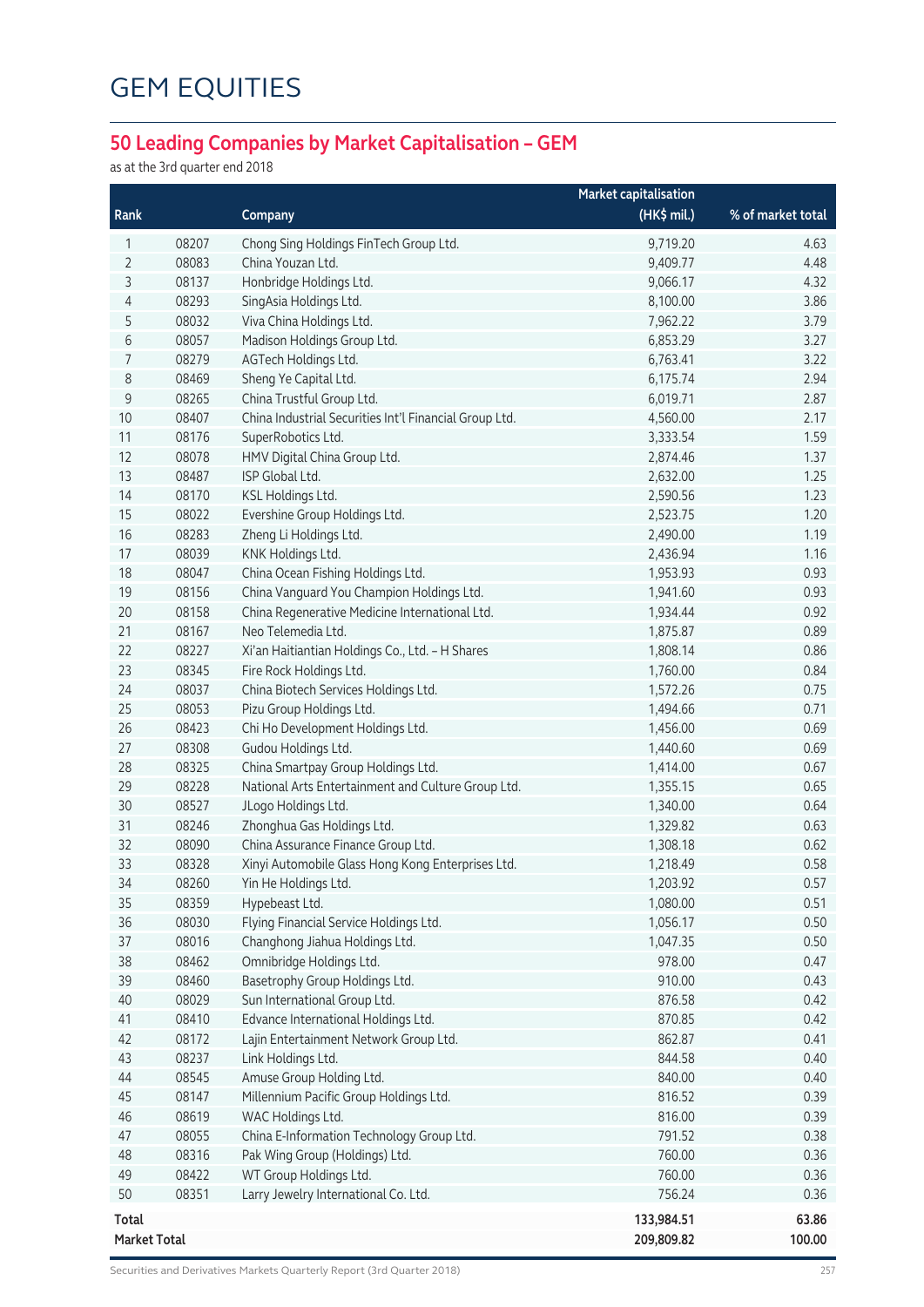### **New Listing Statistics – equities for GEM**

|                | No. of newly listed companies | Funds raised (HK\$ mil.) |
|----------------|-------------------------------|--------------------------|
| Q3             | 20                            | 1,772.73                 |
| Q4             | 25                            | 1,605.50                 |
| 01             | 33                            | 2,237.28                 |
| Q <sub>2</sub> | 17                            | 1,171.84                 |
| Q3             | 17                            | 1,171.93                 |
|                |                               |                          |

#### **Newly Listed Companies for GEM**

for 3rd quarter 2018

| Code  | Company                                | <b>Listing date</b> | No. of issued shares | Funds raised (HK\$ mil.) |
|-------|----------------------------------------|---------------------|----------------------|--------------------------|
| 08305 | Tong Kee (Holding) Ltd.                | 2018/07/04          | 800,000,000          | 60.00                    |
| 08223 | Ziyuanyuan Holdings Group Ltd.         | 2018/07/09          | 400,000,000          | 76.00                    |
| 08502 | Ocean Line Port Development Ltd.       | 2018/07/10          | 800,000,000          | 76.00                    |
| 08140 | BOSA Technology Holdings Ltd.          | 2018/07/12          | 800,000,000          | 60.00                    |
| 08219 | Hanvey Group Holdings Ltd.             | 2018/07/12          | 1,000,000,000        | 62.50                    |
| 08606 | Kinetix Systems Holdings Ltd.          | 2018/07/16          | 800,000,000          | 60.00                    |
| 08540 | Victory Securities (Holdings) Co. Ltd. | 2018/07/16          | 200,000,000          | 62.50                    |
| 08525 | Byleasing Holdings Ltd.                | 2018/07/18          | 270,000,000          | 86.40                    |
| 08547 | Pacific Legend Group Ltd.              | 2018/07/18          | 1,000,000,000        | 75.00                    |
| 08512 | Hyfusin Group Holdings Ltd.            | 2018/07/19          | 1,100,000,000        | 81.13                    |
| 08475 | K Group Holdings Ltd.                  | 2018/08/13          | 400,000,000          | 72.00                    |
| 08210 | DLC Asia Ltd.                          | 2018/08/27          | 800,000,000          | 51.00                    |
| 08482 | Wan Leader International Ltd.          | 2018/09/05          | 840,000,000          | 69.30                    |
| 08609 | Eggriculture Foods Ltd.                | 2018/09/07          | 500,000,000          | 62.50                    |
| 08601 | Boltek Holdings Ltd.                   | 2018/09/13          | 800,000,000          | 80.00                    |
| 08619 | WAC Holdings Ltd.                      | 2018/09/17          | 960,000,000          | 57.60                    |
| 08017 | TradeGo FinTech Ltd.                   | 2018/09/28          | 500,000,000          | 80.00                    |
| Total |                                        |                     |                      | 1,171.93                 |

### **Withdrawal of Listed Companies – GEM**

for 3rd quarter 2018

| <b>Code</b> | Company                | Last trading date | <b>Delisted date</b> |
|-------------|------------------------|-------------------|----------------------|
| 08102       | Li Bao Ge Group Ltd. * | 2018/09/04        | 2018/09/05           |

\* Transfers of listing from GEM to Main Board pursuant to the revised Rule 9.24 of the GEM Listing Rules and to the new Chapter 9A of the Main Board Listing Rules effective from 1 July 2008.

§ Effective date of the transfer of listing from GEM to Main Board.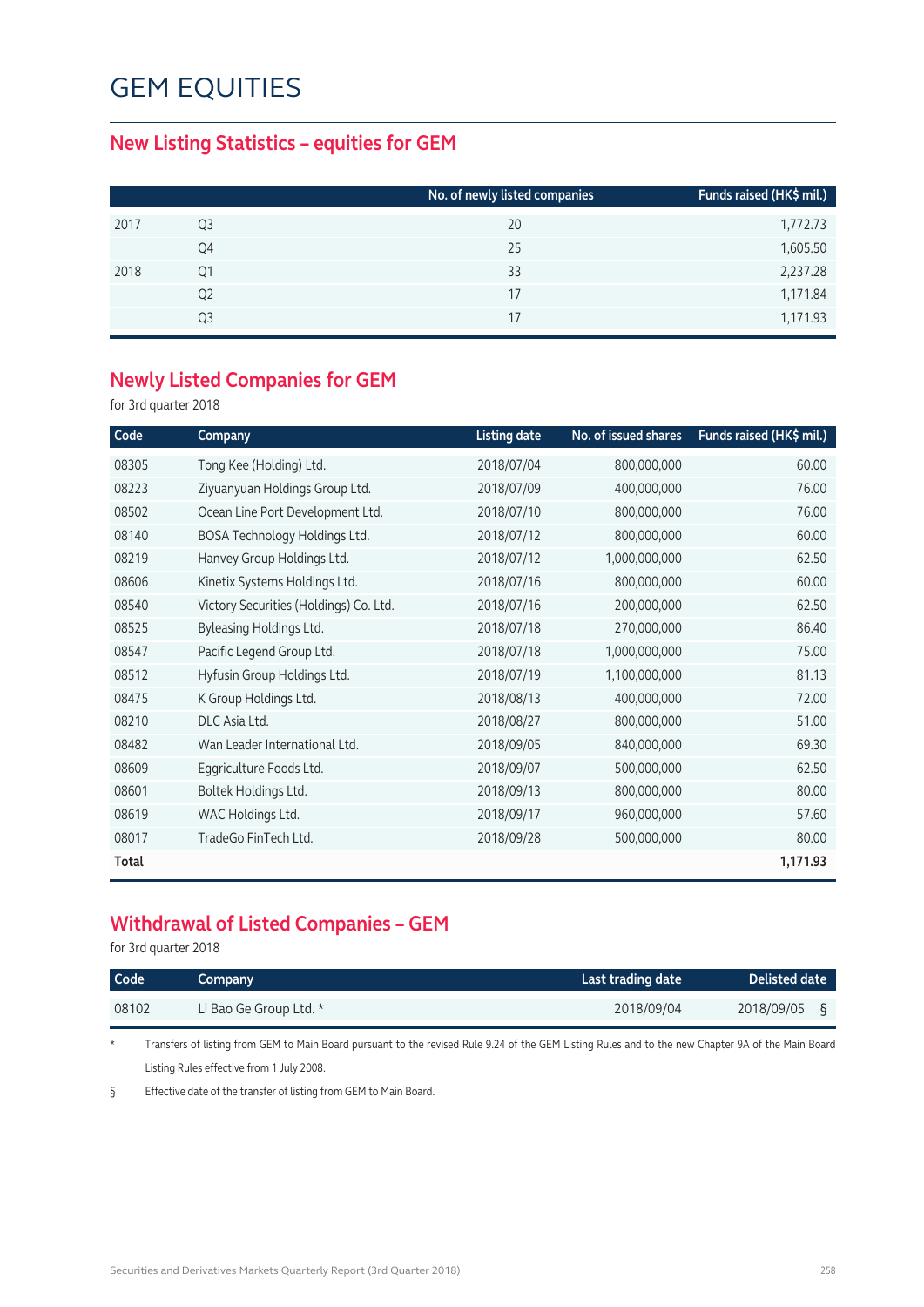### **Company Name Changes for GEM**

for 3rd quarter 2018

| Old name                                       | New name                                         | <b>Effective date</b> | <b>Adoption date</b> |
|------------------------------------------------|--------------------------------------------------|-----------------------|----------------------|
| Prosten Health Holdings Ltd.                   | China Brilliant Global Ltd.                      | 2018/05/31            | 2018/07/06           |
| China Ground Source Energy Industry Group Ltd. | China Geothermal Industry Development Group Ltd. | 2018/05/22            | 2018/07/09           |
| Kaisun Energy Group Ltd.                       | Kaisun Holdings Ltd.                             | 2018/06/29            | 2018/08/01           |
| Feishang Non-metal Materials Technology Ltd.   | HangKan Group Ltd.                               | 2018/07/17            | 2018/08/23           |
| China Binary Sale Technology Ltd.              | China Binary New Fintech Group                   | 2018/08/03            | 2018/09/03           |
| Northern New Energy Holdings Ltd.              | Zhonghua Gas Holdings Ltd.                       | 2018/08/17            | 2018/09/19           |
|                                                |                                                  |                       |                      |

### **Bonus Issues/Bonus Warrants for GEM**

for 3rd quarter 2018

| Code       | Company | <b>Particulars</b> | Ex-date |
|------------|---------|--------------------|---------|
| <b>Nil</b> |         |                    |         |

### **Share Split/Consolidation for GEM**

for 3rd quarter 2018

| Code  | Company                        | <b>Particulars</b>      | <b>Effective date</b> |
|-------|--------------------------------|-------------------------|-----------------------|
| 08109 | Kirin Group Holdings Ltd.      | Consolidation 20 into 1 | 2018/08/08            |
| 08315 | King Force Group Holdings Ltd. | Consolidation 10 into 1 | 2018/09/05            |

## **Rights Issues & Open Offers for GEM**

for 3rd quarter 2018

| Month | Code | Company | Ratio | Funds raised (HK\$ mil.) |
|-------|------|---------|-------|--------------------------|
| Nil   |      |         |       |                          |
| Total |      |         |       | -                        |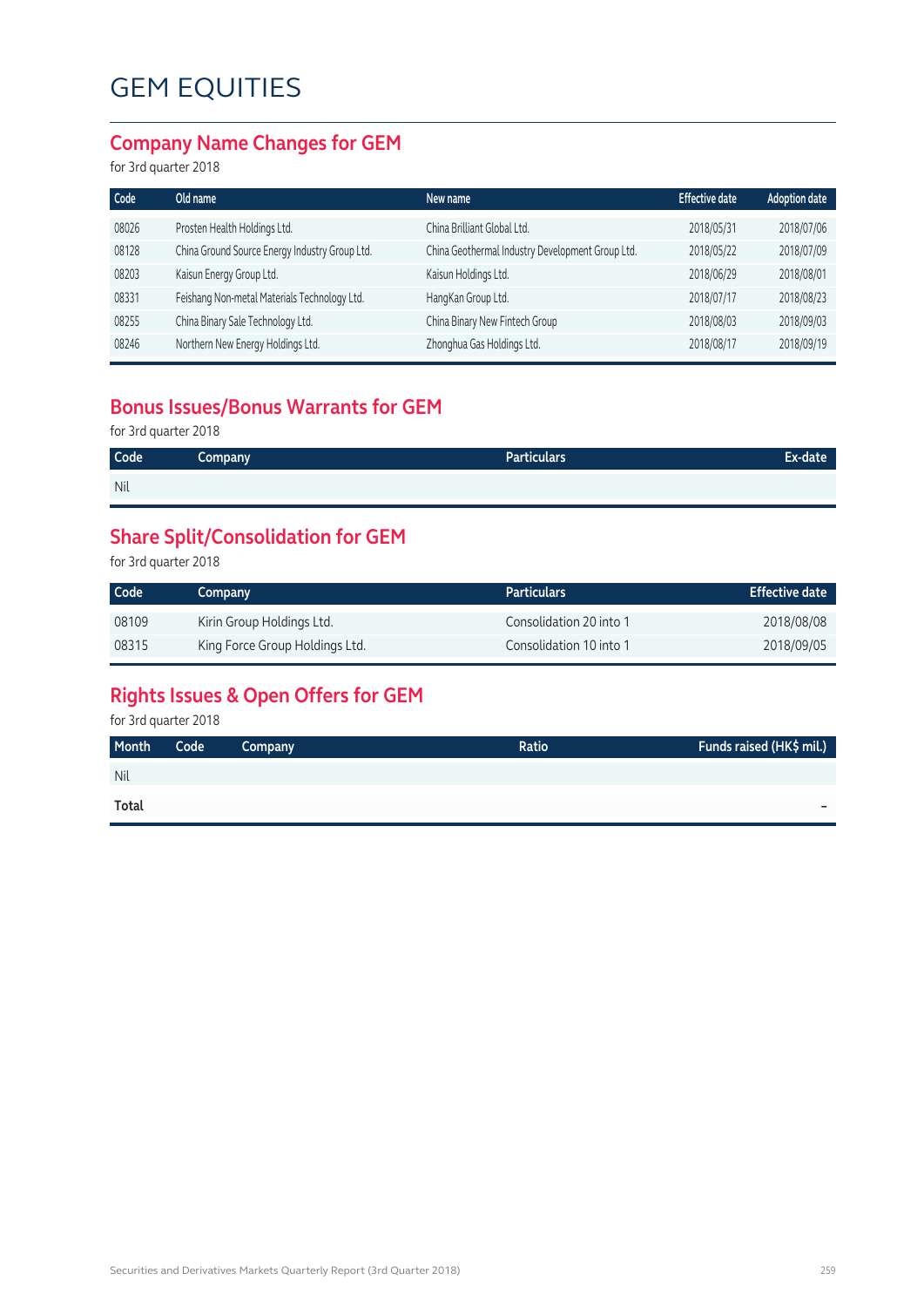## **Placing\***

|       |       |                        | No. of        |                      |                     |
|-------|-------|------------------------|---------------|----------------------|---------------------|
|       |       |                        | new shares    | <b>Placing price</b> | <b>Funds raised</b> |
| Month | Code  | Company                | placed        | $(HK\$               | (HK\$ mil.)         |
| 2018  |       |                        |               |                      |                     |
| Jul   | 08047 | <b>CHINAOCEAN FISH</b> | 310,000,000   | 0.4500               | 139.50              |
|       | 08132 | CHINAOILGANGRAN        | 1,000,000,000 | 0.0410               | 41.00               |
|       | 08007 | <b>GLOBALSTRAT</b>     | 555,200,000   | 0.0710               | 39.42               |
|       | 08469 | <b>SHENGYE CAPITAL</b> | 138,484,000   | 6.0000               | 830.90              |
|       |       |                        |               |                      |                     |
| Aug   | 08047 | <b>CHINAOCEAN FISH</b> | 360,000,000   | 0.4500               | 162.00              |
|       | 08111 | <b>CT SOLARPOWER</b>   | 286,000,000   | 0.1000               | 28.60               |
|       |       |                        |               |                      |                     |
| Sep   | 08037 | CH BIOTECH SER         | 79,500,000    | 1.6800               | 133.56              |
|       | 08153 | <b>CODE AGRI</b>       | 150,000,000   | 0.1000               | 15.00               |
|       | 08307 | <b>MEDICSKIN</b>       | 5,336,000     | 0.5300               | 2.83                |
| Total |       |                        |               |                      | 1,392.81            |

\* Due to the reporting time-lag, placing figures for the quarter are provisional.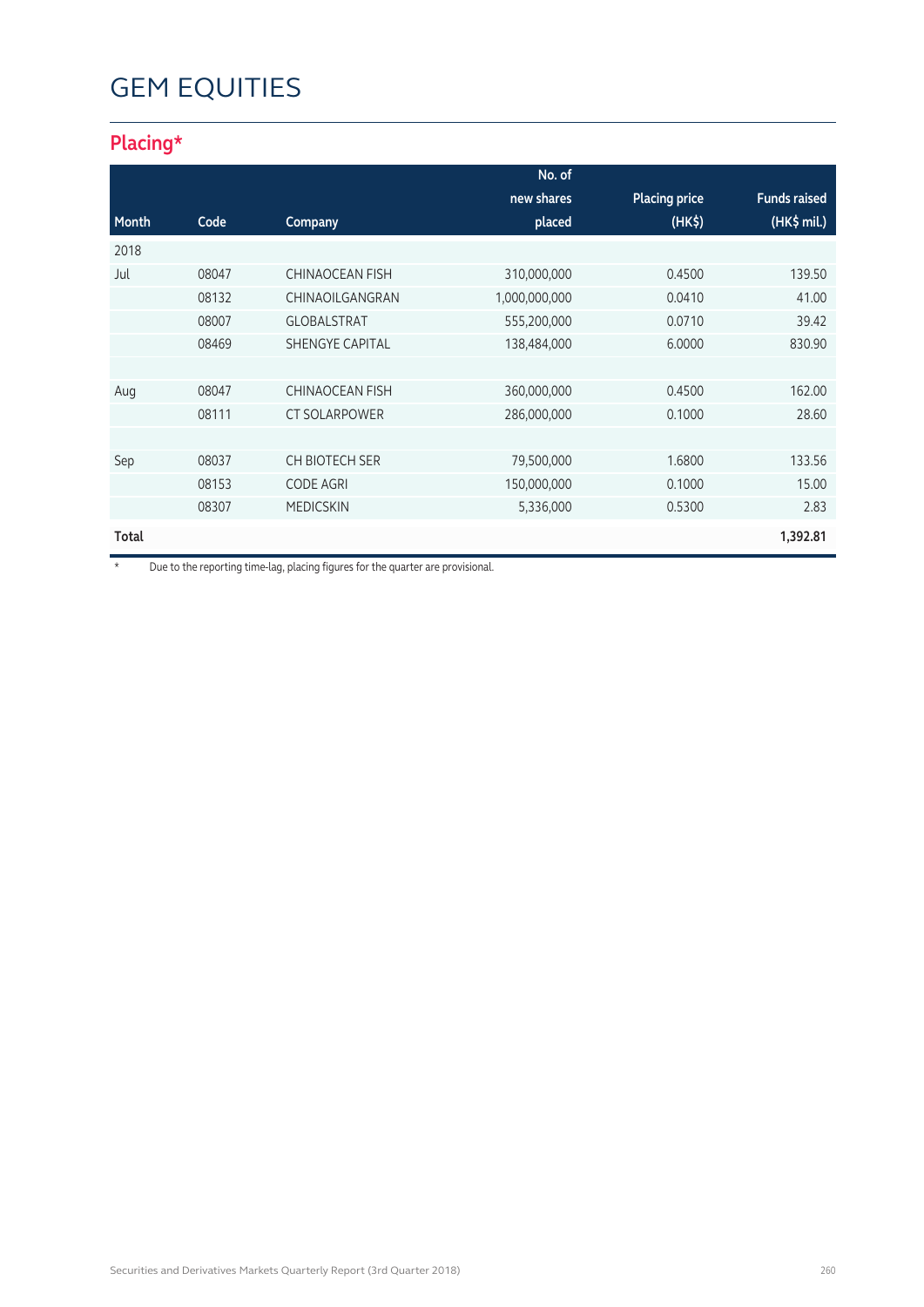## GEM WARRANTS

## **Warrant Trading and Market Value Statistics – GEM**

|      |    | <b>Number</b> | Turnover value (HK\$ mil.) | Market value (HK\$ mil.) |
|------|----|---------------|----------------------------|--------------------------|
| 2017 | Q3 |               | 0.02                       | 62.83                    |
|      | Q4 |               | 0.04                       | 62.83                    |
| 2018 | Q1 |               | 0.05                       | 62.83                    |
|      | Q2 |               | 0.03                       | 62.83                    |
|      | O3 |               | 0.00                       | 62.83                    |

## **Newly Listed Equity GEM Warrants**

for 3rd quarter 2018

|             |                        | Initial issued |              |               | <b>Amount raised</b> |
|-------------|------------------------|----------------|--------------|---------------|----------------------|
| <b>Code</b> | <b>Equity warrants</b> | amount (HK)    | Listing date | <b>Expiry</b> | (HK\$ mil.)          |
| <b>Nil</b>  |                        |                |              |               |                      |
| Total       |                        |                |              |               | -                    |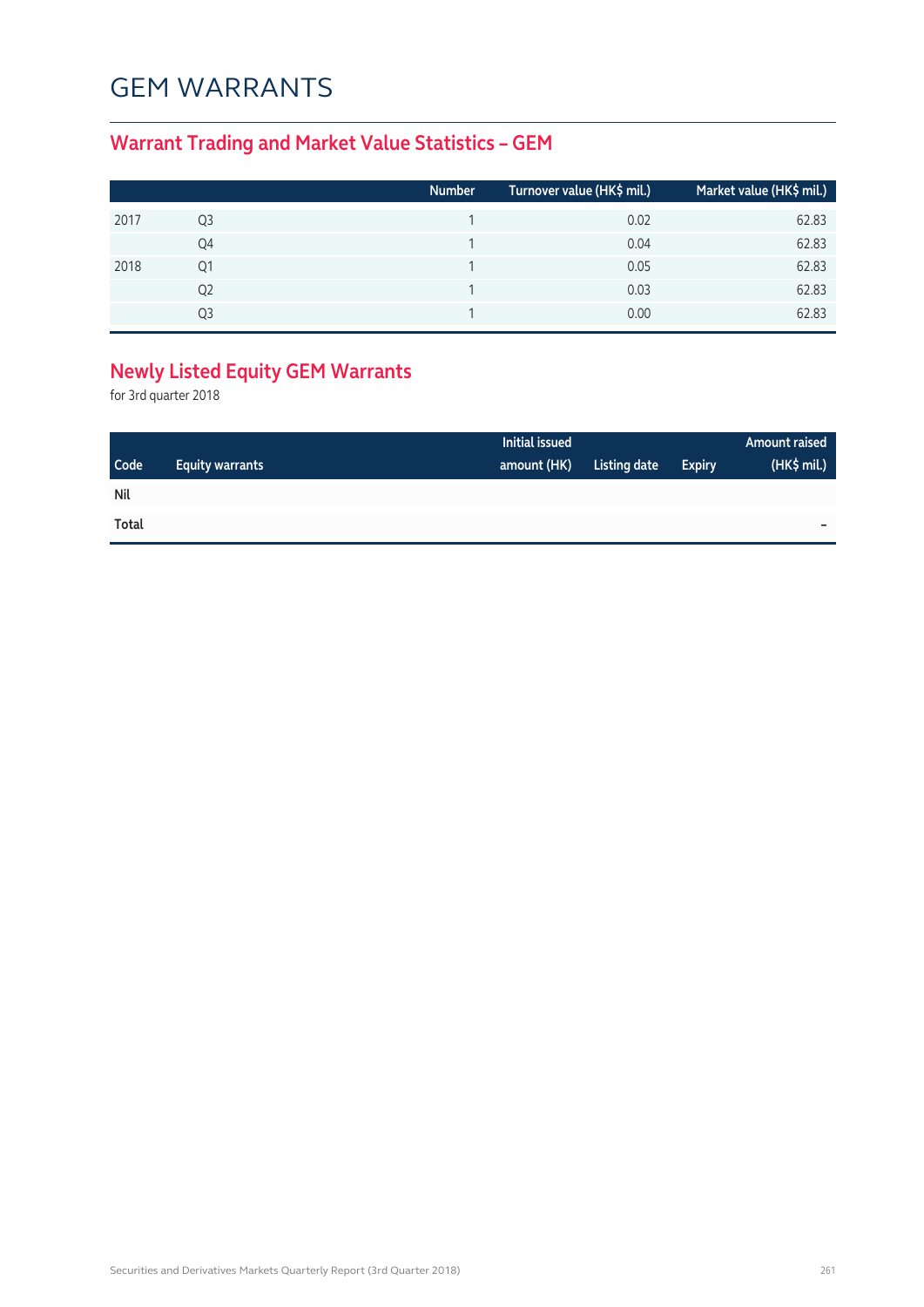## STOCK MARKET INDICES



#### **S&P/HKEX LargeCap Index**



#### **S&P/HKEX GEM Index**

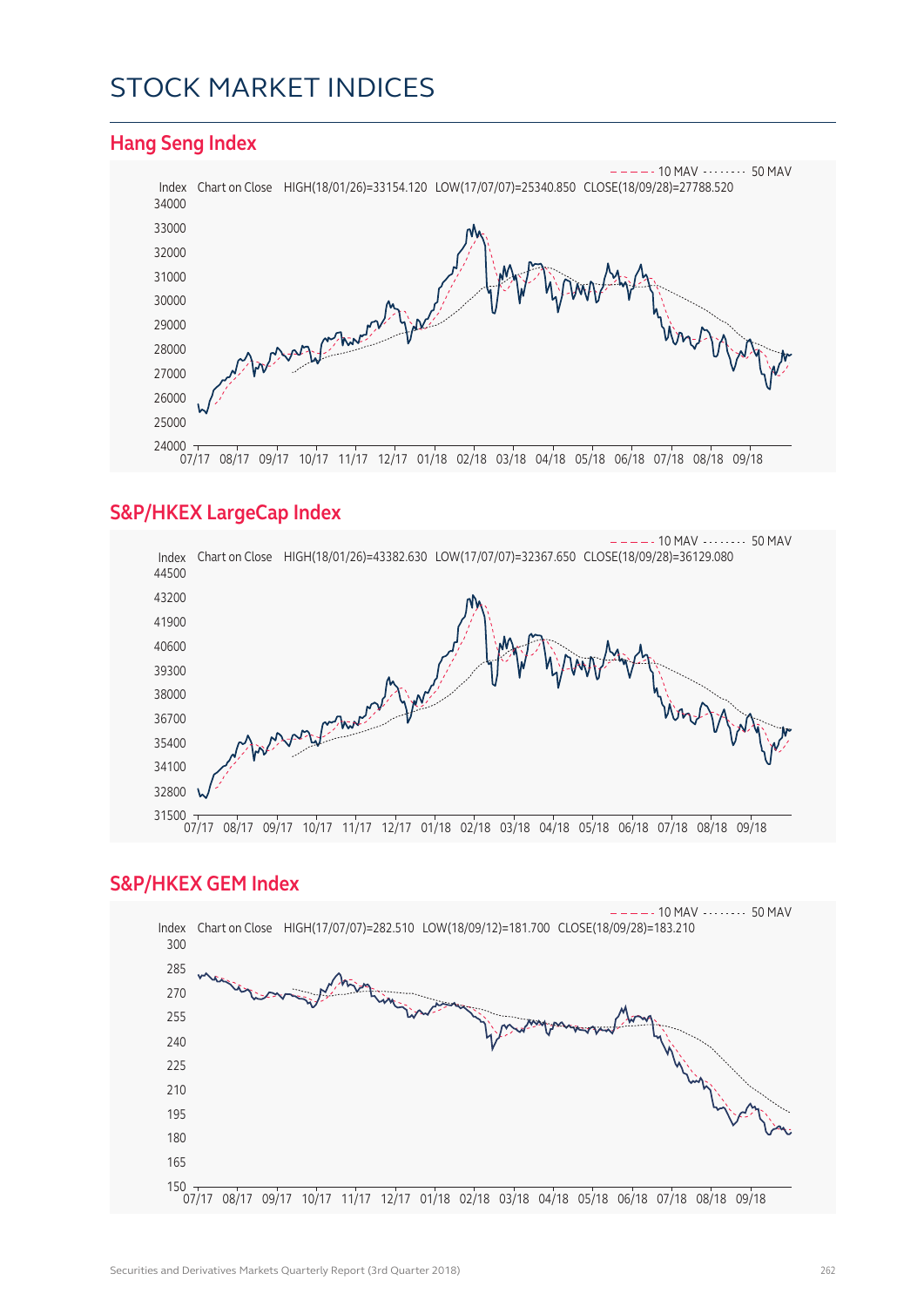# STOCK MARKET INDICES

## **Hong Kong Stock Market Indices**

|                                               | End of Sep 2018 | End of Jun 2018 |                                   |
|-----------------------------------------------|-----------------|-----------------|-----------------------------------|
| <b>Index</b>                                  | <b>Close</b>    | Close           | Change %                          |
| S&P/HKEX LargeCap Index                       | 36129.08        | 37535.52        | 3.75%<br>$\overline{\phantom{0}}$ |
|                                               |                 |                 |                                   |
| S&P/HKEX GEM Index                            | 183.21          | 236.08          | $-22.39%$                         |
|                                               |                 |                 |                                   |
| <b>HANG SENG INDEX</b>                        | 27788.52        | 28955.11        | 4.03%                             |
| <b>SECTORIAL INDICES</b>                      |                 |                 |                                   |
| Finance                                       | 38391.14        | 39361.86        | 2.47%                             |
| <b>Utilities</b>                              | 57707.07        | 55143.74        | 4.65%<br>$+$                      |
| Properties                                    | 36966.04        | 38780.80        | 4.68%                             |
| Commerce & Industry                           | 16372.64        | 17606.82        | 7.01%<br>$\overline{\phantom{0}}$ |
|                                               |                 |                 |                                   |
| HANG SENG CHINA-AFFILIATED CORPORATIONS INDEX | 4448.84         | 4376.51         | 1.65%<br>$+$                      |
| HANG SENG CHINA ENTERPRISES INDEX             | 11017.87        | 11073.00        | 0.50%<br>$\qquad \qquad -$        |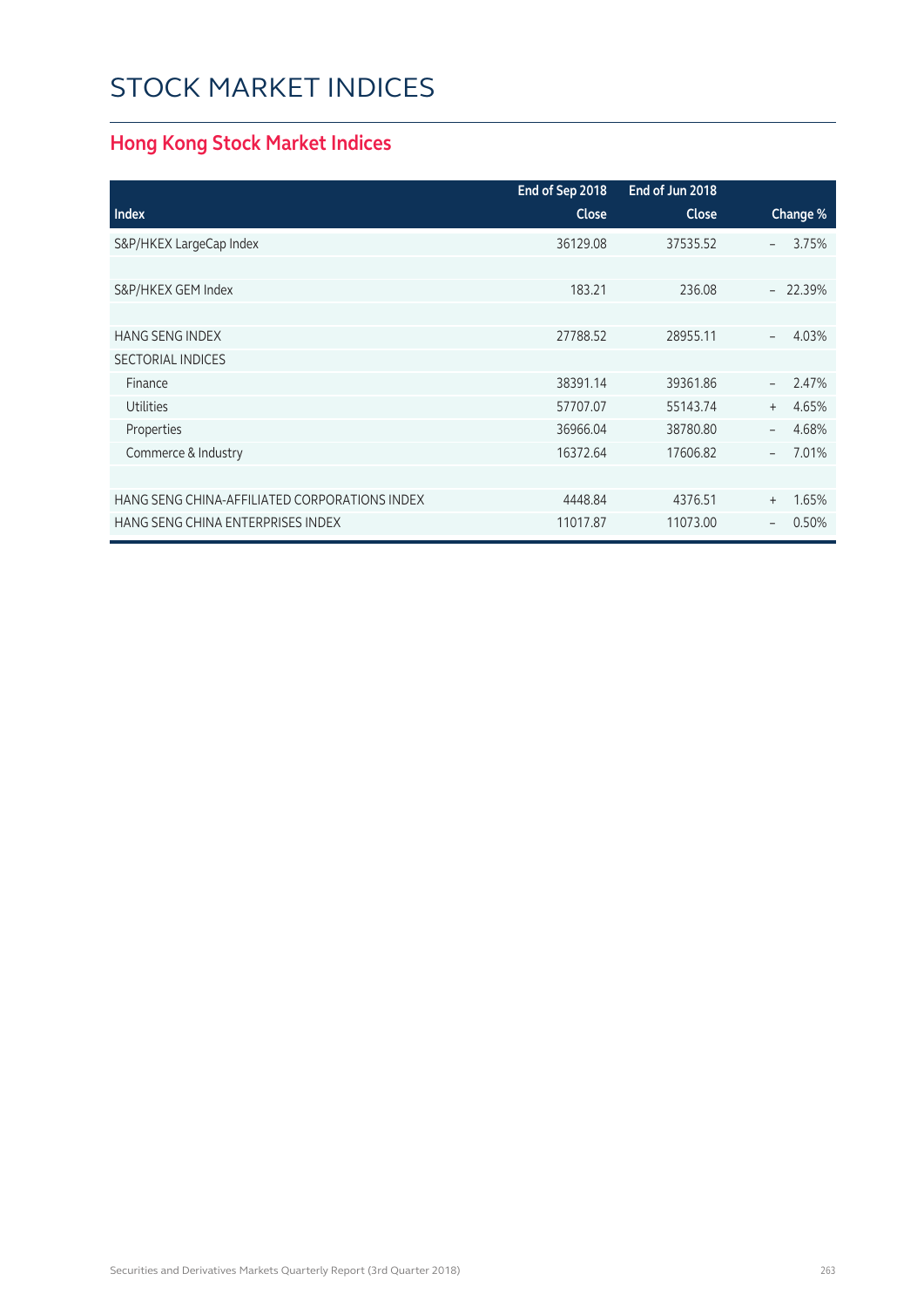# STOCK MARKET INDICES

### **World Indices**

|                             | End of Sep 2018 | End of Jun 2018 |                                           |
|-----------------------------|-----------------|-----------------|-------------------------------------------|
| Index                       | Close           | Close           | Change %                                  |
| <b>HONG KONG</b>            |                 |                 |                                           |
| S&P/HKEX LargeCap Index     | 36129.08        | 37535.52        | 3.75%<br>$\overline{\phantom{a}}$         |
| Hang Seng Index             | 27788.52        | 28955.11        | 4.03%<br>$\overline{\phantom{m}}$         |
| <b>AUSTRALIA</b>            |                 |                 |                                           |
| All Ordinaries Index        | 6325.50         | 6289.70         | 0.57%<br>$\, +$                           |
| <b>JAKARTA</b>              |                 |                 |                                           |
| Composite Index             | 5976.55         | 5799.24         | 3.06%<br>$\begin{array}{c} + \end{array}$ |
| <b>JAPAN</b>                |                 |                 |                                           |
| Nikkei (225)                | 24120.04        | 22304.51        | 8.14%<br>$^{+}$                           |
| <b>KOREA</b>                |                 |                 |                                           |
| KOSPI Index                 | 2343.07         | 2326.13         | 0.73%<br>$\begin{array}{c} + \end{array}$ |
| <b>KUALA LUMPUR</b>         |                 |                 |                                           |
| Composite Index             | 1793.15         | 1691.50         | 6.01%<br>$\, +$                           |
| <b>MANILA</b>               |                 |                 |                                           |
| Composite Index             | 7276.82         | 7193.68         | 1.16%<br>$\begin{array}{c} + \end{array}$ |
| <b>NEW ZEALAND</b>          |                 |                 |                                           |
| <b>NZSE (50)</b>            | 9351.06         | 8943.13         | 4.56%<br>$\begin{array}{c} + \end{array}$ |
| SHANGHAI                    |                 |                 |                                           |
| A Shares Index              | 2954.75         | 2982.00         | 0.91%<br>$\overline{\phantom{a}}$         |
| <b>B Shares Index</b>       | 290.20          | 295.00          | 1.63%<br>$\overline{\phantom{a}}$         |
| <b>SHENZHEN</b>             |                 |                 |                                           |
| A Shares Index              | 1507.12         | 1680.91         | 10.34%<br>$\overline{\phantom{0}}$        |
| <b>B Shares Index</b>       | 975.35          | 1058.90         | 7.89%<br>$\overline{\phantom{a}}$         |
| SINGAPORE                   |                 |                 |                                           |
| <b>Straits Times Index</b>  | 3257.05         | 3268.70         | 0.36%<br>$\overline{\phantom{a}}$         |
| <b>TAIWAN</b>               |                 |                 |                                           |
| Taipei Weighted Stock Index | 11006.34        | 10836.91        | 1.56%<br>$^{+}$                           |
| THAILAND                    |                 |                 |                                           |
| SET Index                   | 1756.41         | 1595.58         | + 10.08%                                  |
| <b>NEW YORK</b>             |                 |                 |                                           |
| <b>DJIA</b>                 | 26458.31        | 24271.41        | 9.01%<br>$^{+}$                           |
| Nasdaq Composite Index      | 8046.35         | 7510.30         | 7.14%<br>$^{+}$                           |
| <b>TORONTO</b>              |                 |                 |                                           |
| S&P/TSX Composite Index     | 16073.14        | 16277.73        | 1.26%<br>$\overline{\phantom{a}}$         |
| <b>GERMANY</b>              |                 |                 |                                           |
| DAX Kursindex               | 5641.29         | 5668.60         | 0.48%<br>$\qquad \qquad -$                |
| LONDON                      |                 |                 |                                           |
| FTSE 100 Index              | 7510.20         | 7636.93         | 1.66%                                     |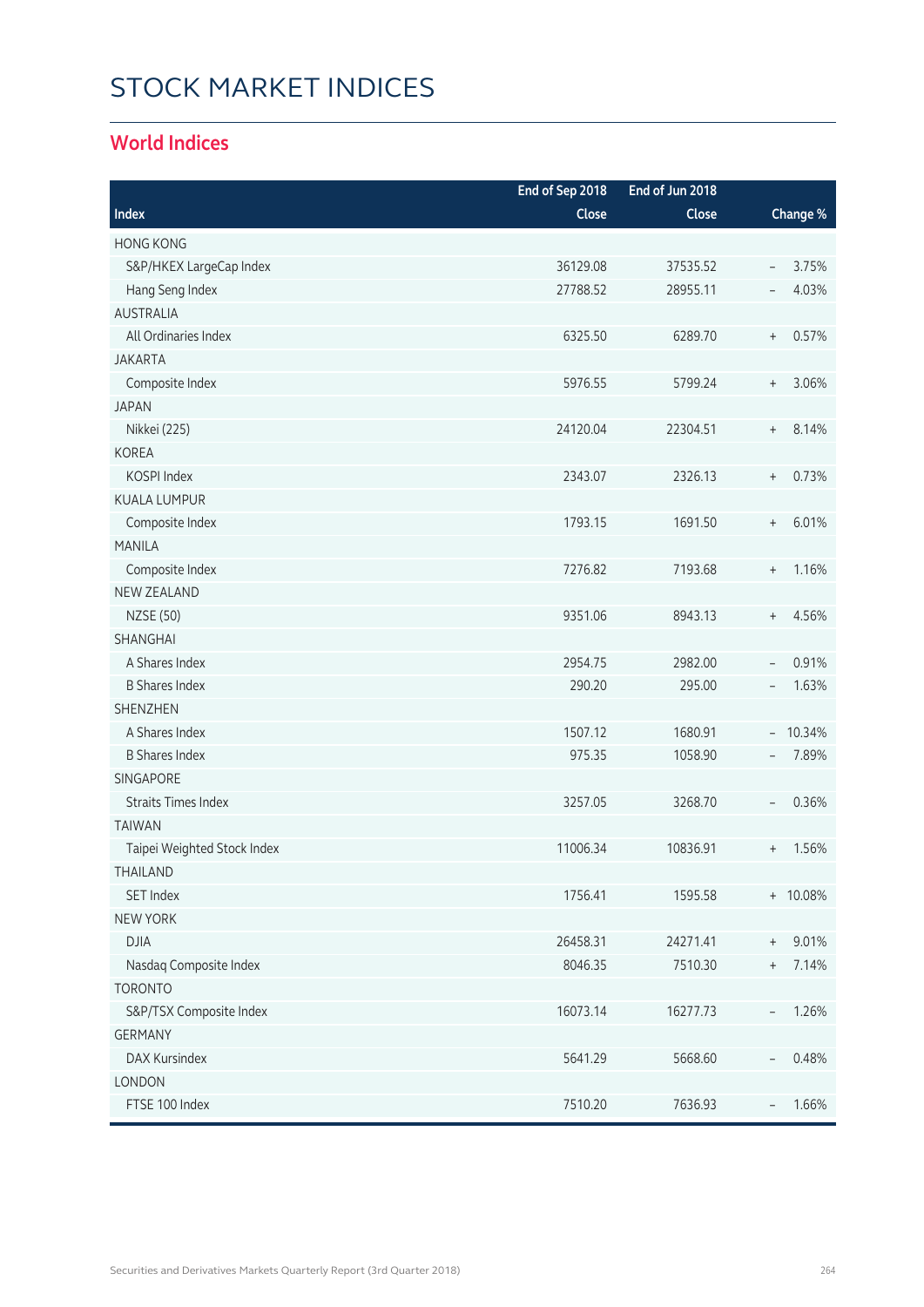#### **Contract Volume by Derivatives Products**

|                                                                                    |                     | <b>Contracts</b>    |
|------------------------------------------------------------------------------------|---------------------|---------------------|
| <b>Derivatives product</b>                                                         | 3rd Quarter 2018    | 3rd Quarter 2017    |
| Hang Seng Index Futures                                                            | 14,812,594          | 8,254,157           |
| Hang Seng Index Options                                                            | 2,957,776           | 2,815,590           |
| Mini-Hang Seng Index Futures                                                       | 5,956,980           | 2,978,009           |
| Mini-Hang Seng Index Options                                                       | 563,247             | 415,321             |
| Hang Seng China Enterprises Index Futures                                          | 9,481,964           | 7,245,295           |
| Hang Seng China Enterprises Index Options                                          | 6,057,190           | 4,954,510           |
| Mini-Hang Seng China Enterprises Index Futures                                     | 1,239,169           | 920,554             |
| Mini-Hang Seng China Enterprises Index Options                                     | 108,572             | 98,698              |
| Flexible Hang Seng Index Options                                                   | 0                   | $\overline{0}$      |
| Flexible Hang Seng China Enterprises Index Options                                 | 500                 | $\overline{0}$      |
| HSI Dividend Point Index Futures                                                   | 2,349               | 3,751               |
| <b>HSCEI Dividend Point Index Futures</b>                                          | 132,522             | 91,112              |
| HSI Volatility Index Futures                                                       | 0                   | $\overline{0}$      |
| MSCI AC Asia ex Japan NTR Index Futures <sup>1</sup>                               | 2,165               |                     |
| CES China 120 Index Futures                                                        | 50                  | 542                 |
| CES Gaming Top 10 Index Futures                                                    | 47                  | $\overline{0}$      |
| Hang Seng Mainland Oil & Gas Index Futures                                         | 3,731               | 1,354               |
| Hang Seng Mainland Banks Index Futures                                             | 1,086               | 2,995               |
| Hang Seng Mainland Healthcare Index Futures                                        | 9                   | $\overline{0}$      |
|                                                                                    | 9,270               | 3,177               |
| Hang Seng Mainland Properties Index Futures<br>Hang Seng IT Hardware Index Futures |                     |                     |
|                                                                                    | 2<br>$\overline{4}$ | 2                   |
| Hang Seng Software & Services Index Futures                                        | 0                   | $\mathbf 0$         |
| <b>IBOVESPA Futures</b>                                                            |                     | 0                   |
| <b>MICEX Index Futures</b>                                                         | 0                   | $\mathbf 0$         |
| S&P BSE Sensex Index Futures <sup>2</sup>                                          | 0                   | $\mathsf{O}\xspace$ |
| FTSE/JSE Top40 Futures                                                             | $\Omega$            | $\Omega$            |
| <b>Stock Futures</b>                                                               | 282,678             | 26,125              |
| <b>Stock Options</b>                                                               | 28,766,745          | 30,796,045          |
| 5-Year MOF T-Bond Futures <sup>3</sup>                                             |                     | 1,729               |
| Three-month HIBOR Futures                                                          | 160                 | 308                 |
| One-month HIBOR Futures                                                            | 29                  | $\mathbf 0$         |
| RMB Currency Futures - USD/CNH Futures                                             | 648,488             | 179,046             |
| RMB Currency Options - USD/CNH Options                                             | 14,555              | 5,136               |
| RMB Currency Futures - EUR/CNH Futures                                             | 3,387               | 818                 |
| RMB Currency Futures - JPY/CNH Futures                                             | 706                 | 210                 |
| RMB Currency Futures - AUD/CNH Futures                                             | 640                 | 184                 |
| RMB Currency Futures - CNH/USD Futures                                             | 3,480               | 3,164               |
| USD Gold Futures <sup>4</sup>                                                      | 72,032              | 13,459              |
| CNH Gold Futures <sup>5</sup>                                                      | 2,076               | 31,871              |
| Iron Ore Futures - Monthly Contracts <sup>6</sup>                                  | 1,102               |                     |
| Iron Ore Futures - Quarterly Contracts <sup>7</sup>                                | 0                   |                     |
| London Aluminium Mini Futures                                                      | 7                   | 299                 |
| London Zinc Mini Futures                                                           | 232                 | 201                 |
| London Copper Mini Futures                                                         | 18                  | 182                 |
| London Lead Mini Futures                                                           | $\mathbf 0$         | 124                 |
| London Nickel Mini Futures                                                         | 10                  | 59                  |
| London Tin Mini Futures                                                            | $\mathbf 0$         | $\Omega$            |
| <b>Total</b>                                                                       | 71,125,572          | 58,844,027          |

1 Trading in MSCI AC Asia ex Japan NTR Index Futures commenced on 11 Jun 2018

2 Trading in S&P BSE Sensex Index Futures suspended with effect from 27 Jul 2018

<sup>3</sup> Trading in 5-Year MOF T-Bond Futures commenced on 10 Apr 2017 and suspended with effect from 08 Dec 2017

4 Trading in USD Gold Futures commenced on 10 Jul 2017

5 Trading in CNH Gold Futures commenced on 10 Jul 2017

6 Trading in Iron Ore Futures – Monthly Contracts commenced on 13 Nov 2017

7 Trading in Iron Ore Futures – Quarterly Contracts commenced on 13 Nov 2017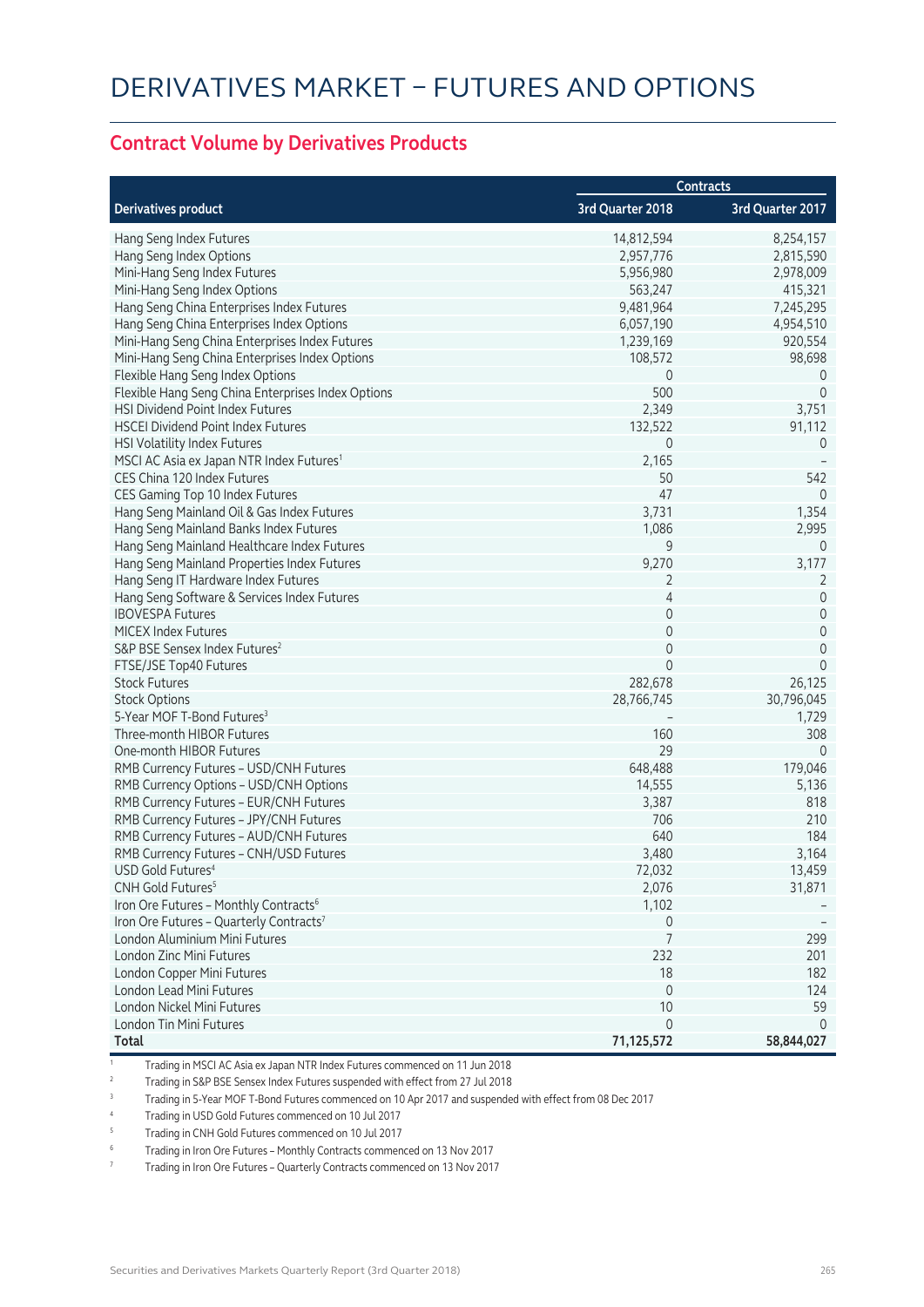## DERIVATIVES MARKET – FUTURES AND OPTIONS

### **Hang Seng Index Futures – Contract Volume and Open Interest (contracts)**

|      |                | <b>Total</b><br>contract volume | Quarter-end<br>open interest |
|------|----------------|---------------------------------|------------------------------|
| 2017 | Q <sub>3</sub> | 8,254,157                       | 161,569                      |
|      | Q4             | 9,365,175                       | 144,659                      |
| 2018 | Q1             | 12,511,293                      | 129,784                      |
|      | Q <sub>2</sub> | 14,140,082                      | 123,361                      |
|      | Q3             | 14,812,594                      | 118,778                      |

### **Mini Hang Seng Index Futures – Contract Volume and Open Interest (contracts)**

|      |                | <b>Total</b><br>contract volume | Quarter-end<br>open interest |
|------|----------------|---------------------------------|------------------------------|
| 2017 | Q <sub>3</sub> | 2,978,009                       | 9,313                        |
|      | Q4             | 3,576,657                       | 9,863                        |
| 2018 | Q1             | 6,139,659                       | 8,861                        |
|      | Q <sub>2</sub> | 5,419,705                       | 11,557                       |
|      | Q3             | 5,956,980                       | 14,116                       |

### **Hang Seng Index Options – Contract Volume and Open Interest (contracts)**

|      |                | <b>Total</b>    | Quarter-end   |
|------|----------------|-----------------|---------------|
|      |                | contract volume | open interest |
| 2017 | Q <sub>3</sub> | 2,815,590       | 408,078       |
|      | Q4             | 2,844,216       | 344,084       |
| 2018 | Q1             | 3,591,231       | 381,856       |
|      | Q <sub>2</sub> | 2,775,119       | 343,600       |
|      | Q3             | 2,957,776       | 334,605       |

### **Hang Seng China Enterprises Index Futures – Contract Volume and Open Interest (contracts)**

|      |                | <b>Total</b><br>contract volume | Quarter-end<br>open interest |
|------|----------------|---------------------------------|------------------------------|
| 2017 | Q <sub>3</sub> | 7,245,295                       | 289,770                      |
|      | Q4             | 7,052,461                       | 233,591                      |
| 2018 | Q1             | 9,265,269                       | 275,905                      |
|      | Q <sub>2</sub> | 8,407,737                       | 355,581                      |
|      | Q3             | 9,481,964                       | 382,593                      |

### **Stock Options Market Turnover and Open Interest (contracts)**

|      |                | <b>Total</b><br>Premium (HK\$ mil.) | <b>Total</b><br>contract volume | Quarter-end<br>open interest |
|------|----------------|-------------------------------------|---------------------------------|------------------------------|
| 2017 | Q <sub>3</sub> | 17,345.28                           | 30,796,045                      | 7,937,540                    |
|      | Q4             | 26,473.83                           | 32,091,870                      | 8,304,697                    |
| 2018 | Q1             | 36,925.03                           | 40,592,232                      | 9,585,088                    |
|      | Q <sub>2</sub> | 20,957.48                           | 28,891,853                      | 9,255,436                    |
|      | Q3             | 21,588.94                           | 28,766,745                      | 8,465,878                    |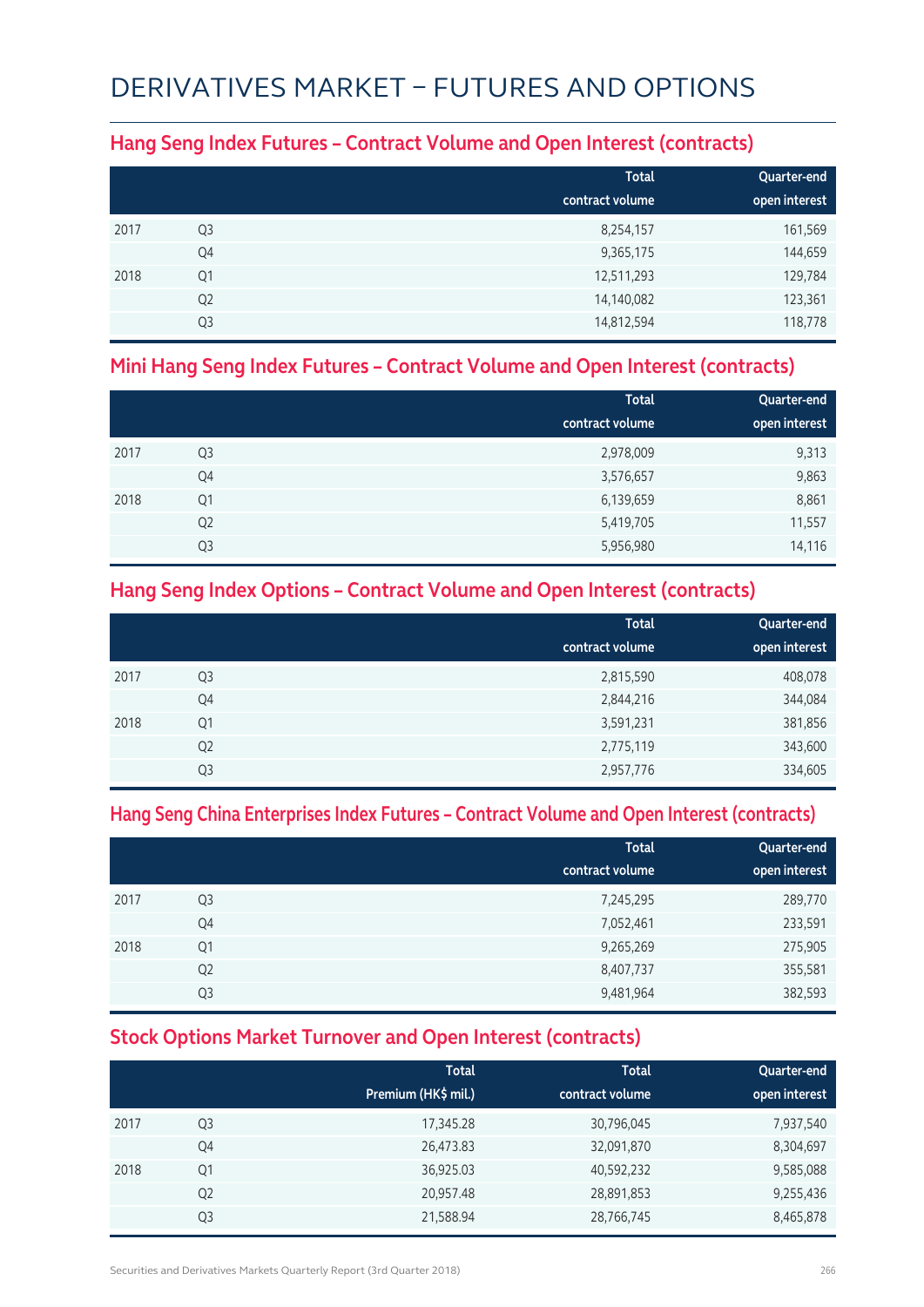## **Stock Options Premium by Class**

for 3rd Quarter 2018

| <b>Options class</b>   |            | Premium<br>(HK\$ mil.) | % of total |
|------------------------|------------|------------------------|------------|
|                        |            |                        |            |
| <b>ISHARES A50</b>     | A50        | 196.19                 | 0.91       |
| AAC TECH               | AAC        | 294.19                 | 1.36       |
| <b>CONCH CEMENT</b>    | ACC        | 183.43                 | 0.85       |
| <b>AIA</b>             | AIA        | 772.99                 | 3.58       |
| <b>AIR CHINA</b>       | AIR        | 6.39                   | 0.03       |
| <b>CHALCO</b>          | ALC        | 7.96                   | 0.04       |
| CAM CSI300             | AMC        | 174.39                 | 0.81       |
| <b>BANKCOMM</b>        | <b>BCM</b> | 8.81                   | 0.04       |
| <b>BANK OF E ASIA</b>  | <b>BEA</b> | 4.30                   | 0.02       |
| <b>BOC HONG KONG</b>   | <b>BOC</b> | 56.84                  | 0.26       |
| <b>BYD COMPANY</b>     | <b>BYD</b> | 136.56                 | 0.63       |
| <b>CHINA COMM CONS</b> | CCC        | 23.65                  | 0.11       |
| <b>CHINA COAL</b>      | CCE        | 4.24                   | 0.02       |
| COSCO SHIP HOLD        | CCS        | 0.26                   | 0.00       |
| <b>CHINA CINDA</b>     | CDA        | 9.40                   | 0.04       |
| <b>CGN POWER</b>       | CGN        | 3.16                   | 0.01       |
| <b>CHINA MOBILE</b>    | CHT        | 472.74                 | 2.19       |
| <b>CHINA UNICOM</b>    | <b>CHU</b> | 40.02                  | 0.19       |
| <b>CITIC</b>           | <b>CIT</b> | 4.45                   | 0.02       |
| <b>CKH HOLDINGS</b>    | <b>CKH</b> | 137.16                 | 0.64       |
| <b>CK ASSET</b>        | <b>CKP</b> | 87.98                  | 0.41       |
| <b>CHINA LIFE</b>      | <b>CLI</b> | 433.35                 | 2.01       |
| <b>CLP HOLDINGS</b>    | <b>CLP</b> | 45.04                  |            |
|                        |            |                        | 0.21       |
| <b>CM BANK</b>         | <b>CMB</b> | 342.22                 | 1.59       |
| <b>CNOOC</b>           | <b>CNC</b> | 172.34                 | 0.80       |
| <b>COUNTRY GARDEN</b>  | COG        | 115.42                 | 0.53       |
| <b>CHINA OVERSEAS</b>  | COL        | 115.94                 | 0.54       |
| <b>CATHAY PAC AIR</b>  | CPA        | 2.24                   | 0.01       |
| SINOPEC CORP           | CPC        | 100.12                 | 0.46       |
| <b>CPIC</b>            | <b>CPI</b> | 474.68                 | 2.20       |
| <b>CHINA RAIL CONS</b> | CRC        | 8.26                   | 0.04       |
| <b>CHINA RAILWAY</b>   | <b>CRG</b> | 12.58                  | 0.06       |
| <b>CHINA RES LAND</b>  | CRL        | 114.07                 | 0.53       |
| CSOP A50 ETF           | <b>CSA</b> | 175.32                 | 0.81       |
| CHINA SHENHUA          | <b>CSE</b> | 88.67                  | 0.41       |
| <b>CSPC PHARMA</b>     | <b>CSP</b> | 78.96                  | 0.37       |
| <b>CITIC BANK</b>      | <b>CTB</b> | 7.29                   | 0.03       |
| <b>CHINA TELECOM</b>   | <b>CTC</b> | 8.28                   | 0.04       |
| CITIC SEC              | <b>CTS</b> | 76.59                  | 0.35       |
| DONGFENG GROUP         | DFM        | 7.48                   | 0.03       |
| EVERGRANDE             | EVG        | 116.20                 | 0.54       |
| <b>FIH</b>             | <b>FIH</b> | 0.00                   | 0.00       |
| <b>GAC GROUP</b>       | GAC        | 35.92                  | 0.17       |
| <b>GEELY AUTO</b>      | GAH        | 416.44                 | 1.93       |
| <b>GALAXY ENT</b>      | GLX        | 580.07                 | 2.69       |
| <b>GREATWALL MOTOR</b> | <b>GWM</b> | 43.96                  | 0.20       |
| <b>HAITONG SEC</b>     | HAI        | 26.90                  | 0.12       |
| <b>HSCEI ETF</b>       | <b>HCF</b> | 36.08                  | 0.17       |
| POWER ASSETS           | <b>HEH</b> | 29.45                  | 0.14       |
| <b>HKEX</b>            | <b>HEX</b> | 702.96                 | 3.26       |
| <b>HENGAN INT'L</b>    | <b>HGN</b> | 56.63                  | 0.26       |
| <b>HSBC HOLDINGS</b>   | <b>HKB</b> | 552.04                 | 2.56       |
| HK & CHINA GAS         | <b>HKG</b> | 8.12                   | 0.04       |
| <b>HENDERSON LAND</b>  | <b>HLD</b> | 31.44                  | 0.15       |
| <b>HUANENG POWER</b>   |            |                        |            |
|                        | <b>HNP</b> | 11.84                  | 0.05       |
| <b>HANG SENG BANK</b>  | <b>HSB</b> | 37.94                  | 0.18       |
| <b>JIANGXI COPPER</b>  | JXC        | 14.55                  | 0.07       |
| <b>KUNLUN ENERGY</b>   | KLE        | 10.86                  | 0.05       |
| KINGSOFT               | <b>KSO</b> | 105.22                 | 0.49       |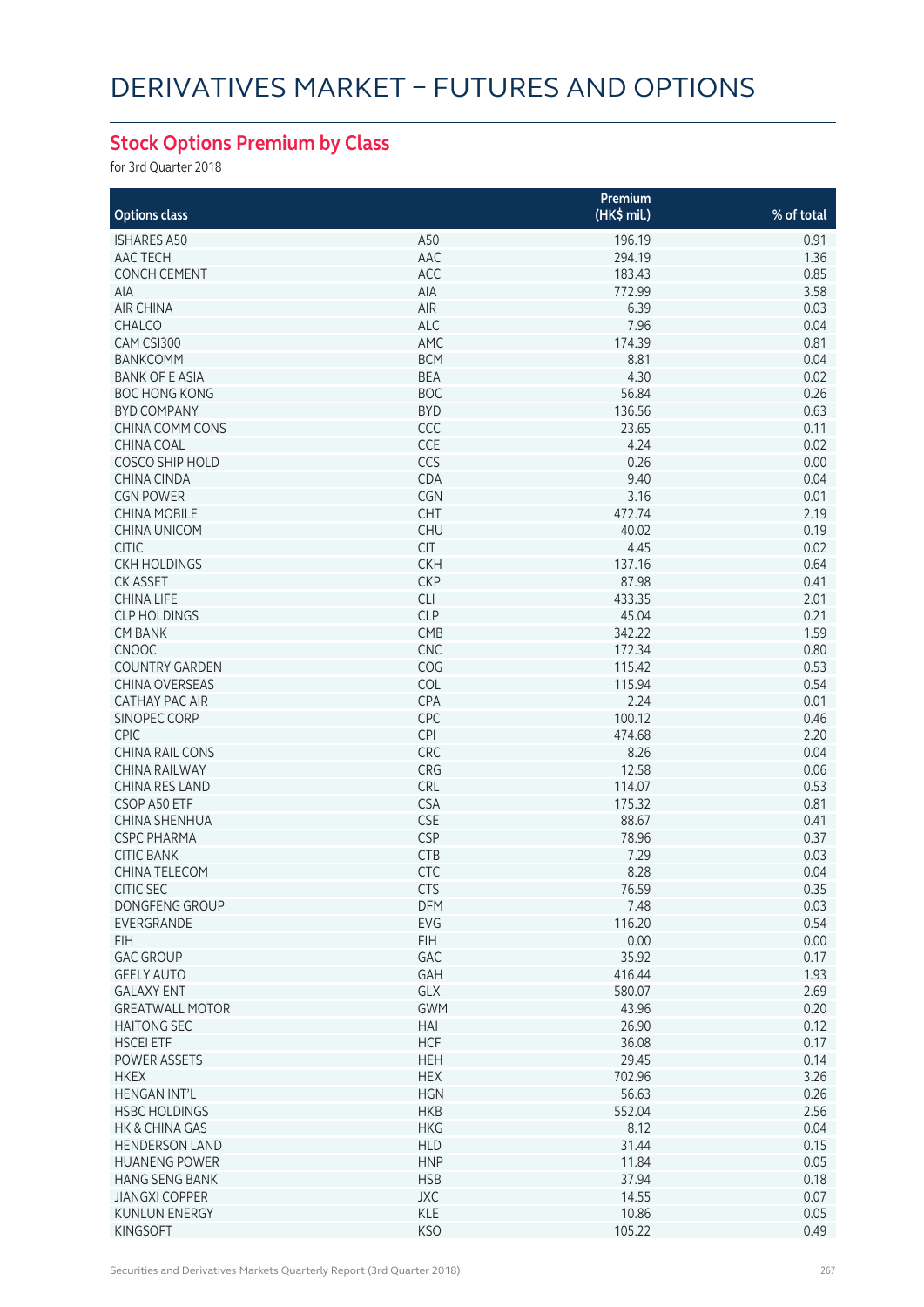# DERIVATIVES MARKET – FUTURES AND OPTIONS

|                           |            | Premium     |            |
|---------------------------|------------|-------------|------------|
| <b>Options class</b>      |            | (HK\$ mil.) | % of total |
| LENOVO GROUP              | LEN        | 38.33       | 0.18       |
| LI & FUNG                 | <b>LIF</b> | 6.94        | 0.03       |
| <b>LINK REIT</b>          | <b>LNK</b> | 48.34       | 0.22       |
| MENGNIU DAIRY             | <b>MEN</b> | 50.34       | 0.23       |
| MEITUAN-W                 | MET        | 4.98        | 0.02       |
| <b>MGM CHINA</b>          | <b>MGM</b> | 22.16       | 0.10       |
| <b>XIAOMI-W</b>           | <b>MIU</b> | 239.68      | 1.11       |
| <b>MINSHENG BANK</b>      | <b>MSB</b> | 23.96       | 0.11       |
| MTR CORPORATION           | <b>MTR</b> | 21.32       | 0.10       |
| <b>CNBM</b>               | <b>NBM</b> | 46.96       | 0.22       |
| <b>NCI</b>                | <b>NCL</b> | 79.04       | 0.37       |
| NEW WORLD DEV             | <b>NWD</b> | 11.83       | 0.05       |
| PING AN                   | PAI        | 2,390.97    | 11.07      |
| <b>PETROCHINA</b>         | PEC        | 153.96      | 0.71       |
| PICC P&C                  | PIC        | 35.39       | 0.16       |
| PICC GROUP                | PIN        | 8.10        | 0.04       |
| <b>GCL-POLY ENERGY</b>    | PLE        | 1.98        | 0.01       |
| <b>R&amp;F PROPERTIES</b> | <b>RFP</b> | 4.45        | 0.02       |
| <b>SANDS CHINA LTD</b>    | SAN        | 155.12      | 0.72       |
| <b>SHK PPT</b>            | <b>SHK</b> | 324.85      | 1.50       |
| <b>SUNNY OPTICAL</b>      | SNO        | 311.52      | 1.44       |
| <b>SINOPHARM</b>          | SNP        | 6.53        | 0.03       |
| <b>STANCHART</b>          | <b>STC</b> | 2.11        | 0.01       |
| <b>SUNAC</b>              | <b>SUN</b> | 204.41      | 0.95       |
| <b>SWIRE PACIFIC A</b>    | <b>SWA</b> | 26.01       | 0.12       |
| <b>TENCENT</b>            | <b>TCH</b> | 8,653.61    | 40.08      |
| <b>TRACKER FUND</b>       | <b>TRF</b> | 3.44        | 0.02       |
| <b>CHINA VANKE</b>        | <b>VNK</b> | 25.26       | 0.12       |
| <b>WHARF HOLDINGS</b>     | WHL        | 10.38       | 0.05       |
| WANT WANT CHINA           | <b>WWC</b> | 5.63        | 0.03       |
| <b>ABC</b>                | <b>XAB</b> | 52.38       | 0.24       |
| <b>BANK OF CHINA</b>      | XBC        | 127.99      | 0.59       |
| CCB                       | XCC        | 378.64      | 1.75       |
| <b>ICBC</b>               | XIC        | 218.61      | 1.01       |
| <b>PSBC</b>               | <b>XPB</b> | 3.56        | 0.02       |
| <b>CHINA TOWER</b>        | <b>XTW</b> | 12.36       | 0.06       |
| YANZHOU COAL              | YZC        | 53.19       | 0.25       |
| <b>ZIJIN MINING</b>       | ZJM        | 4.01        | 0.02       |
| <b>Total</b>              |            | 21,588.94   | 100.00     |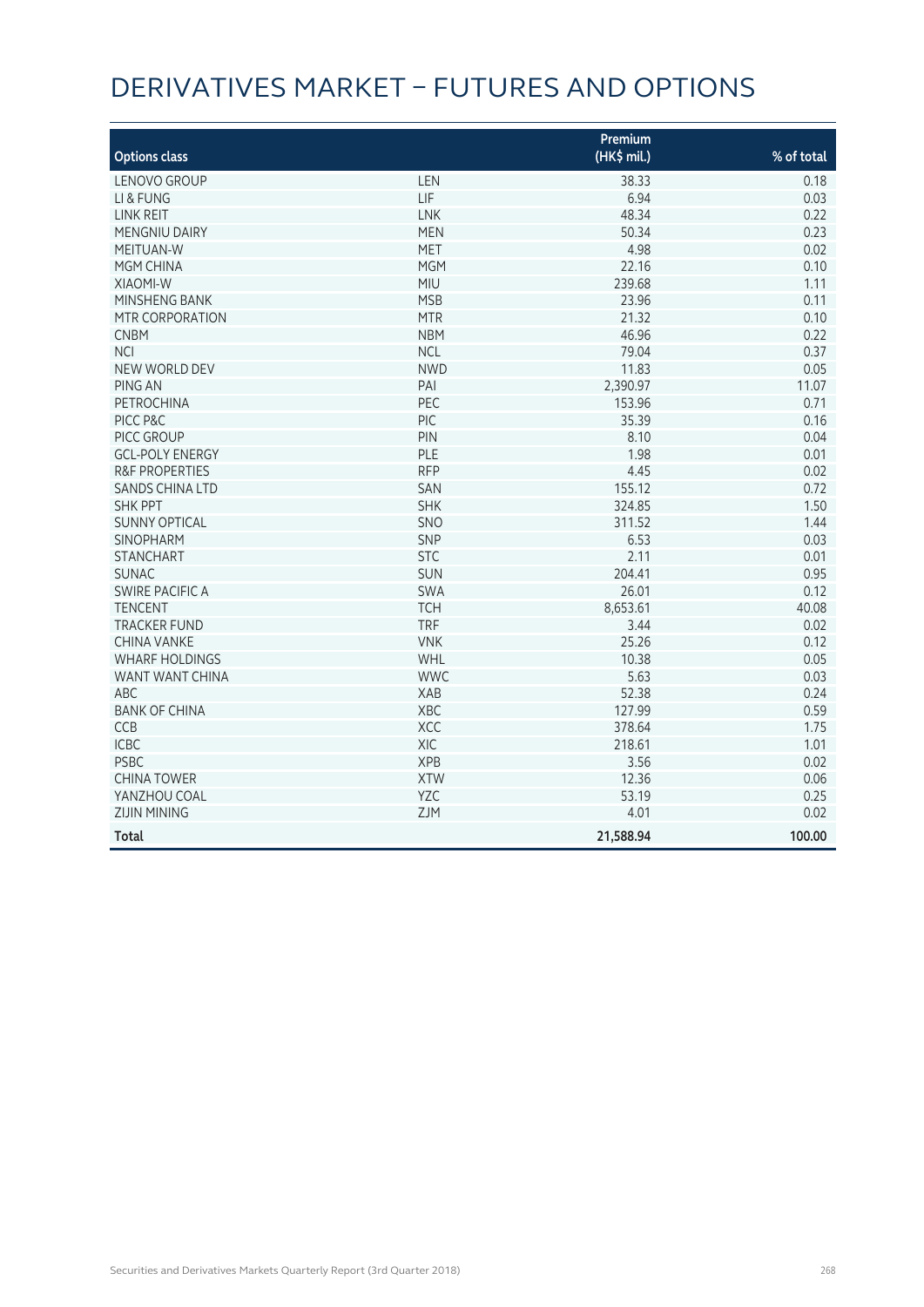## **Stock Options Contract Volume by Class**

for 3rd Quarter 2018

|                        |            | Contract     |            |
|------------------------|------------|--------------|------------|
| <b>Options class</b>   |            | volume       | % of total |
| <b>ISHARES A50</b>     |            |              |            |
|                        | A50        | 129,806      | 0.45       |
| AAC TECH               | AAC        | 93,265       | 0.32       |
| <b>CONCH CEMENT</b>    | ACC        | 291,651      | 1.01       |
| <b>AIA</b>             | AIA        | 475,698      | 1.65       |
| <b>AIR CHINA</b>       | AIR        | 8,529        | 0.03       |
| <b>CHALCO</b>          | ALC        | 19,879       | 0.07       |
| CAM CSI300             | AMC        | 98,165       | 0.34       |
| <b>BANKCOMM</b>        | <b>BCM</b> | 77,141       | 0.27       |
| <b>BANK OF E ASIA</b>  | <b>BEA</b> | 28,685       | 0.10       |
| <b>BOC HONG KONG</b>   | <b>BOC</b> | 196,968      | 0.68       |
| <b>BYD COMPANY</b>     | <b>BYD</b> | 167,134      | 0.58       |
| <b>CHINA COMM CONS</b> | CCC        | 96,989       | 0.34       |
| CHINA COAL             | <b>CCE</b> | 47,187       | 0.16       |
| COSCO SHIP HOLD        | CCS        | 2,630        | 0.01       |
| CHINA CINDA            | CDA        | 13,030       | 0.05       |
| <b>CGN POWER</b>       | CGN        | 4,271        | 0.01       |
| <b>CHINA MOBILE</b>    | <b>CHT</b> | 573,157      | 1.99       |
|                        | <b>CHU</b> | 76,837       | 0.27       |
| <b>CHINA UNICOM</b>    |            |              |            |
| <b>CITIC</b>           | <b>CIT</b> | 14,638       | 0.05       |
| <b>CKH HOLDINGS</b>    | <b>CKH</b> | 166,589      | 0.58       |
| <b>CK ASSET</b>        | <b>CKP</b> | 99,615       | 0.35       |
| <b>CHINA LIFE</b>      | <b>CLI</b> | 729,094      | 2.53       |
| <b>CLP HOLDINGS</b>    | <b>CLP</b> | 77,939       | 0.27       |
| <b>CM BANK</b>         | <b>CMB</b> | 756,435      | 2.63       |
| <b>CNOOC</b>           | <b>CNC</b> | 484,988      | 1.69       |
| <b>COUNTRY GARDEN</b>  | COG        | 52,694       | 0.18       |
| CHINA OVERSEAS         | COL        | 113,652      | 0.40       |
| CATHAY PAC AIR         | CPA        | 6,683        | 0.02       |
| SINOPEC CORP           | CPC        | 270,751      | 0.94       |
| <b>CPIC</b>            | <b>CPI</b> | 615,369      | 2.14       |
| <b>CHINA RAIL CONS</b> | CRC        | 42,271       | 0.15       |
| CHINA RAILWAY          | CRG        | 54,208       | 0.19       |
| CHINA RES LAND         | CRL        | 76,090       | 0.26       |
| CSOP A50 ETF           | <b>CSA</b> | 95,927       | 0.33       |
| CHINA SHENHUA          | <b>CSE</b> |              | 1.59       |
|                        |            | 455,960      |            |
| <b>CSPC PHARMA</b>     | <b>CSP</b> | 56,524       | 0.20       |
| <b>CITIC BANK</b>      | <b>CTB</b> | 59,290       | 0.21       |
| CHINA TELECOM          | <b>CTC</b> | 46,948       | 0.16       |
| CITIC SEC              | <b>CTS</b> | 136,176      | 0.47       |
| DONGFENG GROUP         | <b>DFM</b> | 13,443       | 0.05       |
| EVERGRANDE             | EVG        | 56,180       | 0.20       |
| <b>FIH</b>             | <b>FIH</b> | $\mathbf{0}$ | 0.00       |
| <b>GAC GROUP</b>       | GAC        | 26,629       | 0.09       |
| <b>GEELY AUTO</b>      | GAH        | 153,066      | 0.53       |
| <b>GALAXY ENT</b>      | GLX        | 372,704      | 1.30       |
| <b>GREATWALL MOTOR</b> | <b>GWM</b> | 336,527      | 1.17       |
| <b>HAITONG SEC</b>     | HAI        | 43,214       | 0.15       |
| <b>HSCEI ETF</b>       | <b>HCF</b> | 24,384       | 0.08       |
| <b>POWER ASSETS</b>    | <b>HEH</b> | 70,198       | 0.24       |
| <b>HKEX</b>            | <b>HEX</b> | 1,530,902    | 5.32       |
| <b>HENGAN INT'L</b>    | <b>HGN</b> | 72,241       | 0.25       |
| <b>HSBC HOLDINGS</b>   | <b>HKB</b> | 970,468      | 3.37       |
| HK & CHINA GAS         | <b>HKG</b> |              | 0.12       |
|                        |            | 35,006       | 0.12       |
| <b>HENDERSON LAND</b>  | <b>HLD</b> | 35,462       |            |
| <b>HUANENG POWER</b>   | <b>HNP</b> | 35,871       | 0.12       |
| <b>HANG SENG BANK</b>  | <b>HSB</b> | 139,126      | 0.48       |
| <b>JIANGXI COPPER</b>  | <b>JXC</b> | 49,903       | 0.17       |
| <b>KUNLUN ENERGY</b>   | KLE        | 26,883       | 0.09       |
| <b>KINGSOFT</b>        | <b>KSO</b> | 139,020      | 0.48       |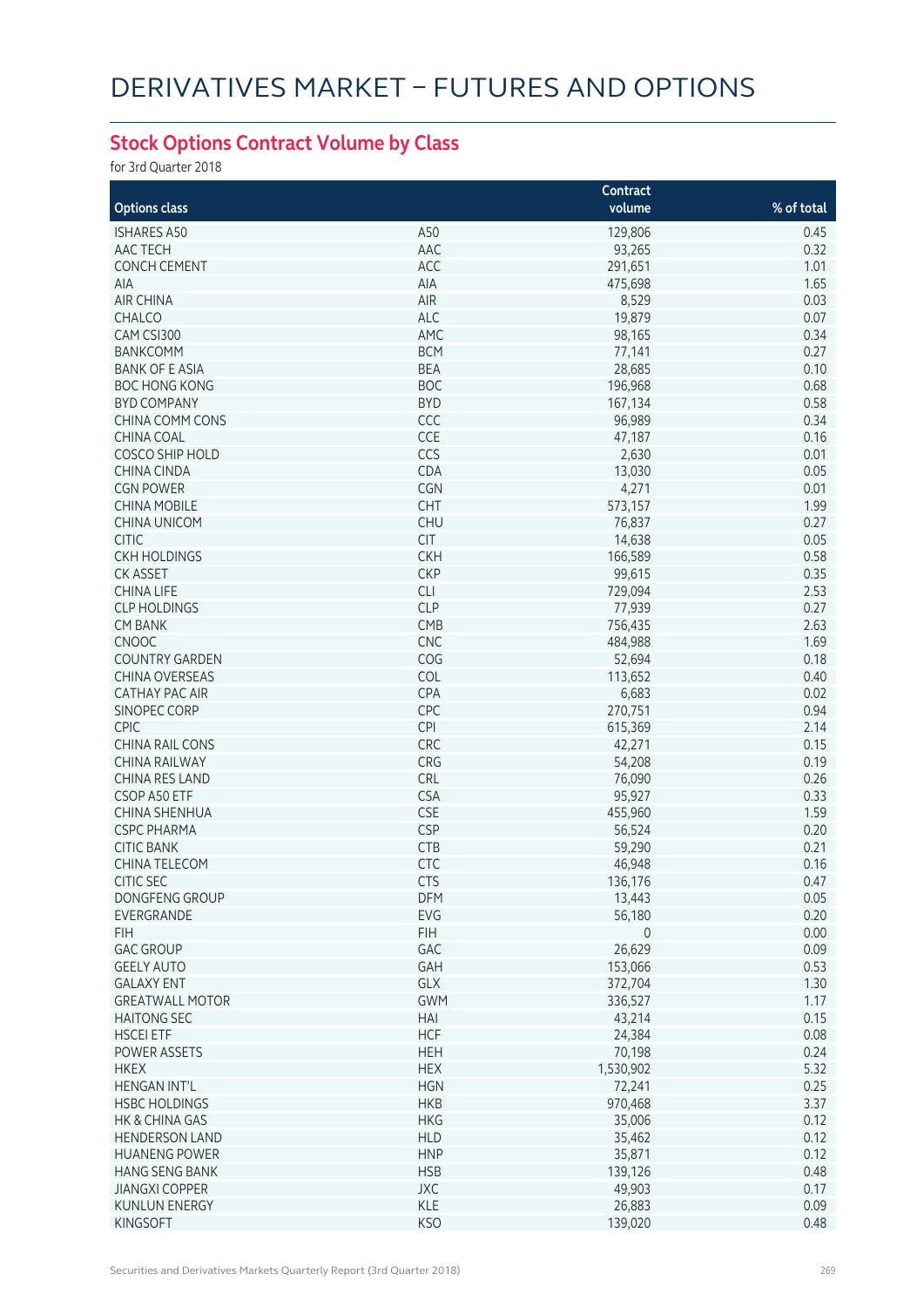# DERIVATIVES MARKET – FUTURES AND OPTIONS

|                           |            | Contract   |            |
|---------------------------|------------|------------|------------|
| <b>Options class</b>      |            | volume     | % of total |
| LENOVO GROUP              | LEN        | 121,795    | 0.42       |
| LI & FUNG                 | LIF        | 27,508     | 0.10       |
| <b>LINK REIT</b>          | <b>LNK</b> | 37,880     | 0.13       |
| MENGNIU DAIRY             | <b>MEN</b> | 71,669     | 0.25       |
| MEITUAN-W                 | <b>MET</b> | 13,282     | 0.05       |
| <b>MGM CHINA</b>          | <b>MGM</b> | 65,567     | 0.23       |
| <b>XIAOMI-W</b>           | MIU        | 281,651    | 0.98       |
| MINSHENG BANK             | <b>MSB</b> | 48,696     | 0.17       |
| MTR CORPORATION           | <b>MTR</b> | 69,629     | 0.24       |
| <b>CNBM</b>               | <b>NBM</b> | 87,376     | 0.30       |
| <b>NCI</b>                | <b>NCL</b> | 80,245     | 0.28       |
| NEW WORLD DEV             | <b>NWD</b> | 37,461     | 0.13       |
| PING AN                   | PAI        | 2,505,456  | 8.71       |
| <b>PETROCHINA</b>         | PEC        | 463,775    | 1.61       |
| PICC P&C                  | PIC        | 75,215     | 0.26       |
| PICC GROUP                | PIN        | 18,705     | 0.07       |
| <b>GCL-POLY ENERGY</b>    | PLE        | 6,172      | 0.02       |
| <b>R&amp;F PROPERTIES</b> | <b>RFP</b> | 34,072     | 0.12       |
| <b>SANDS CHINA LTD</b>    | SAN        | 326,987    | 1.14       |
| <b>SHK PPT</b>            | <b>SHK</b> | 138,221    | 0.48       |
| <b>SUNNY OPTICAL</b>      | SNO        | 72,421     | 0.25       |
| <b>SINOPHARM</b>          | SNP        | 10,532     | 0.04       |
| <b>STANCHART</b>          | <b>STC</b> | 38,175     | 0.13       |
| <b>SUNAC</b>              | <b>SUN</b> | 58,488     | 0.20       |
| <b>SWIRE PACIFIC A</b>    | SWA        | 34,682     | 0.12       |
| <b>TENCENT</b>            | <b>TCH</b> | 7,426,169  | 25.82      |
| <b>TRACKER FUND</b>       | <b>TRF</b> | 14,709     | 0.05       |
| <b>CHINA VANKE</b>        | <b>VNK</b> | 24,015     | 0.08       |
| <b>WHARF HOLDINGS</b>     | WHL        | 18,924     | 0.07       |
| WANT WANT CHINA           | <b>WWC</b> | 25,941     | 0.09       |
| ABC                       | <b>XAB</b> | 71,415     | 0.25       |
| <b>BANK OF CHINA</b>      | XBC        | 1,227,032  | 4.27       |
| CCB                       | XCC        | 2,517,184  | 8.75       |
| <b>ICBC</b>               | XIC        | 1,611,263  | 5.60       |
| <b>PSBC</b>               | <b>XPB</b> | 8,031      | 0.03       |
| <b>CHINA TOWER</b>        | <b>XTW</b> | 16,313     | 0.06       |
| YANZHOU COAL              | YZC        | 115,015    | 0.40       |
| <b>ZIJIN MINING</b>       | ZJM        | 20,984     | 0.07       |
| <b>Total</b>              |            | 28,766,745 | 100.00     |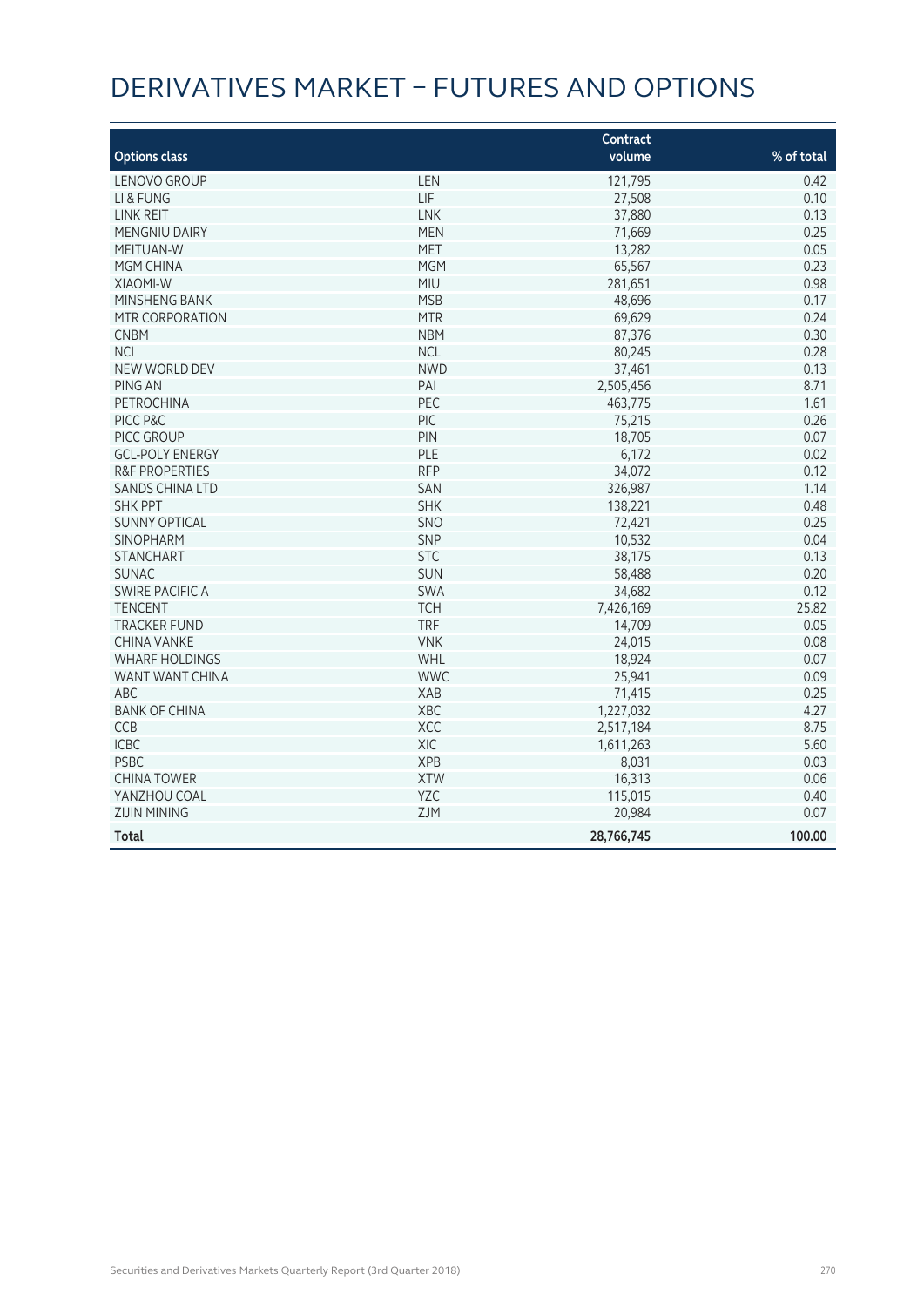### **Average Daily Settlement Instructions (SIs) Settled in CCASS**

(both delivering and receiving SIs are counted)

|            |                |               | SIs by shares | SIs by value |
|------------|----------------|---------------|---------------|--------------|
| Year/Month |                | Number of SIs | (bil. shs)    | (HK\$bil.)   |
| 2017       | Q <sub>3</sub> | 92,762        | 47.05         | 223.72       |
|            | Q4             | 100,956       | 51.97         | 248.47       |
| 2018       | Q <sub>1</sub> | 113,959       | 55.26         | 299.46       |
|            | Q <sub>2</sub> | 104,188       | 50.80         | 291.72       |
|            | Q3             | 95,037        | 47.84         | 246.88       |

## **Average Daily Investor Settlement Instructions (ISIs) settled in CCASS**

(one sided ISIs are counted)

|            |                |                | <b>ISIs by shares</b> | <b>ISIs by value</b> |
|------------|----------------|----------------|-----------------------|----------------------|
| Year/month |                | Number of ISIs | (Mil shs)             | $(HK$$ mil.)         |
| 2017       | Q <sub>3</sub> | 373            | 155.84                | 468.68               |
|            | Q4             | 352            | 80.73                 | 241.17               |
| 2018       | Q <sub>1</sub> | 442            | 87.64                 | 283.87               |
|            | Q <sub>2</sub> | 303            | 352.59                | 190.54               |
|            | Q3             | 261            | 42.51                 | 179.44               |

### **Securities under CCASS Custody**

(balances at quarter end)

|            |                |            | % of issued       |                     | % of market       |
|------------|----------------|------------|-------------------|---------------------|-------------------|
|            |                | Number of  | shares of         |                     | capitalisation of |
|            |                | shares     | admitted          | <b>Market value</b> | admitted          |
| Year/Month |                | (bil. shs) | <b>securities</b> | (HK\$ bil.)         | securities        |
| 2017       | Q <sub>3</sub> | 6,338.49   | 75.53             | 19,870.01           | 57.86             |
|            | Q4             | 6,404.15   | 75.30             | 21,768.65           | 58.70             |
| 2018       | Q1             | 6,628.95   | 76.47             | 22,128.66           | 60.04             |
|            | Q <sub>2</sub> | 6,663.56   | 76.69             | 21,197.14           | 59.56             |
|            | Q <sub>3</sub> | 6,587.30   | 75.87             | 20,139.79           | 58.33             |

Share quantity and market value of securities in non-HKD currency are included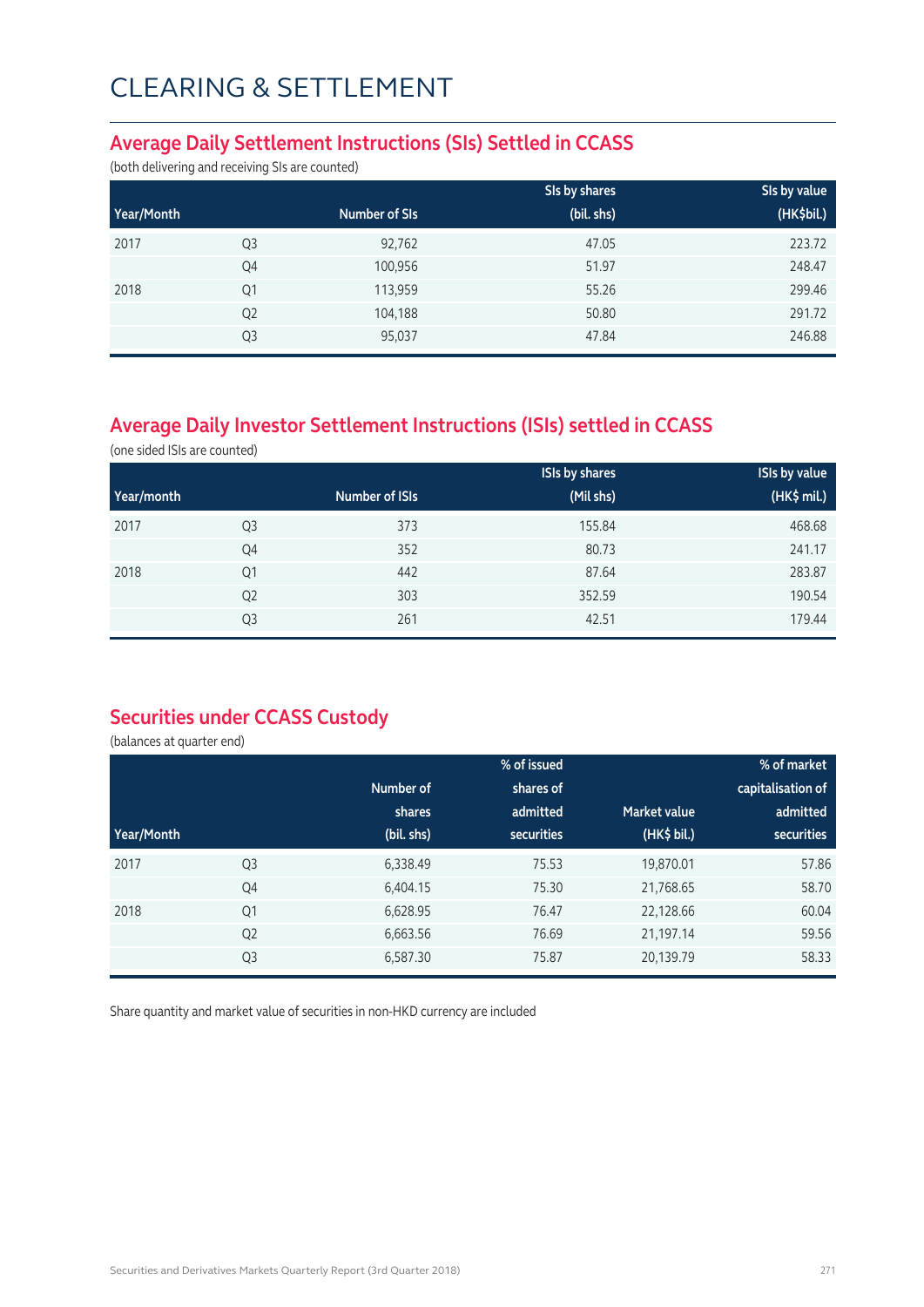#### **Average Daily Stock Exchange Trades Processed in CCASS**

(including CNS trades, isolated trades and cross trades)

|            |                | No. of CCASS | % of Exchange | No. of shares | % of market | Value of trades | % of market |
|------------|----------------|--------------|---------------|---------------|-------------|-----------------|-------------|
| Year/Month |                | trades       | trades        | (Mil. shs)    | turnover    | (HK\$ mil.)     | turnover    |
| 2017       | Q <sub>3</sub> | 1,276,525    | 100           | 164.722.02    | 100         | 92.901.78       | 100         |
|            | Q4             | 1,402,286    | 100           | 196.368.46    | 100         | 107.078.39      | 100         |
| 2018       | Q1             | 1,813,140    | 100           | 252.571.39    | 100         | 145,832.37      | 100         |
|            | Q <sub>2</sub> | 1,633,677    | 100           | 203.686.61    | 100         | 106.620.31      | 100         |
|            | Q <sub>3</sub> | 1,491,219    | 100           | 203,640.60    | 100         | 91,633.38       | 100         |

## **Average Daily Netting Efficiency of CNS Trades**

(in stock positions and share quantity)

|            |                |                 | <b>Netting</b> | No. of shares due | <b>Netting</b> |
|------------|----------------|-----------------|----------------|-------------------|----------------|
|            |                | No. of CNS      | efficiency     | for settlement    | efficiency     |
| Year/Month |                | stock positions | $(\%)$         | (Mil. shs)        | $(\%)$         |
| 2017       | Q <sub>3</sub> | 87,811          | 96.38          | 30,609.78         | 90.56          |
|            | Q4             | 94,849          | 96.43          | 33,382.69         | 91.27          |
| 2018       | Q1             | 109,085         | 96.81          | 37,586.85         | 92.44          |
|            | Q <sub>2</sub> | 90,439          | 97.07          | 29,533.08         | 92.53          |
|            | Q <sub>3</sub> | 80,694          | 97.14          | 26,012.54         | 93.56          |

## **Average Daily Settlement Efficiency of CNS Stock Positions**

|            |                | Settlement efficiency (%) |             |
|------------|----------------|---------------------------|-------------|
| Year/Month |                | S day                     | $S + 1$ day |
| 2017       | Q3             | 99.91                     | 99.99       |
|            | Q4             | 99.89                     | 99.99       |
| 2018       | Q1             | 99.89                     | 99.99       |
|            | Q <sub>2</sub> | 99.87                     | 99.99       |
|            | Q3             | 99.89                     | 99.99       |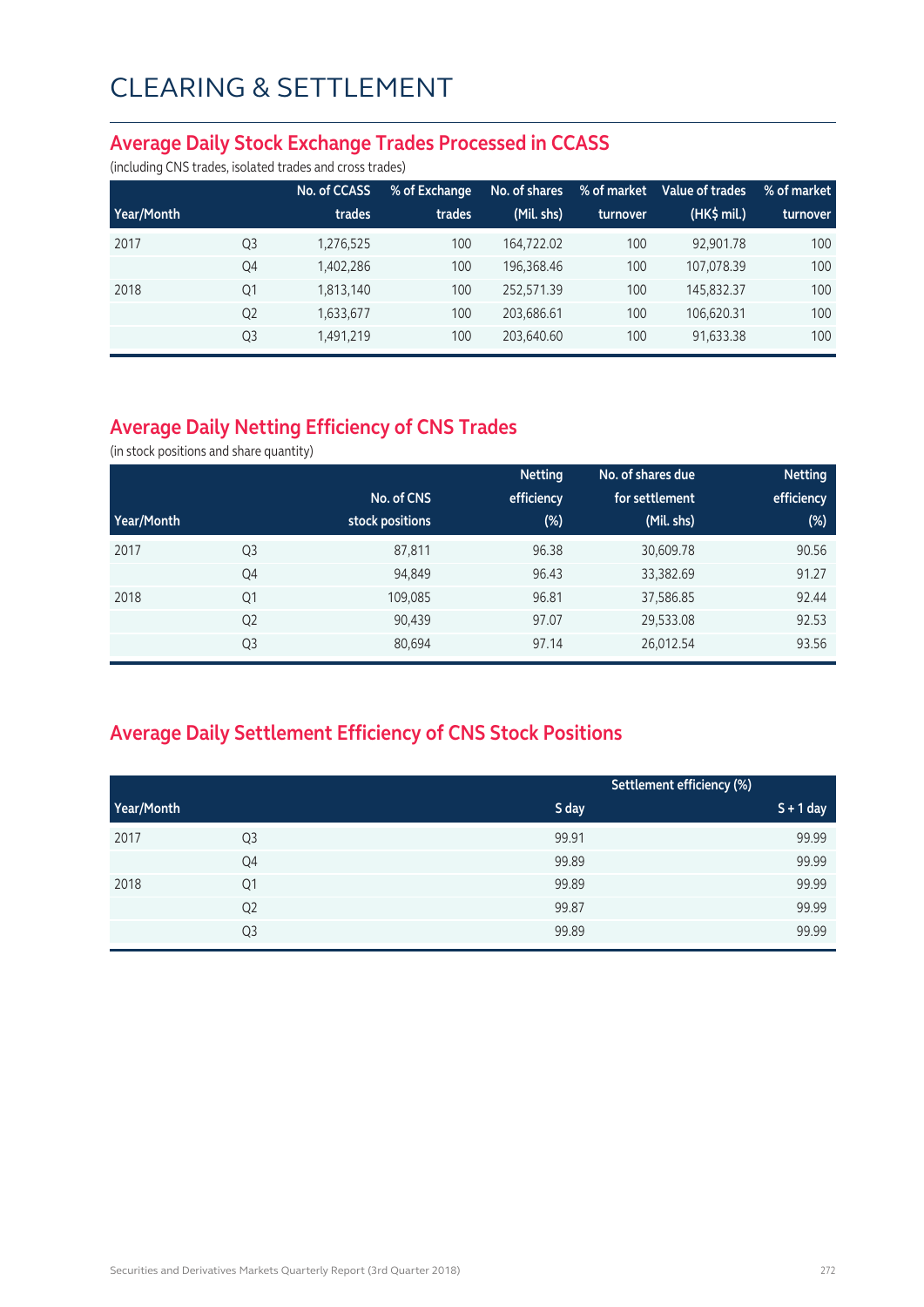### **Open Interest by Derivatives Products**

|                                                      | <b>Contracts</b>    |                  |
|------------------------------------------------------|---------------------|------------------|
| <b>Derivatives product</b>                           | 3rd Quarter 2018    | 3rd Quarter 2017 |
| Hang Seng Index Futures                              | 118,778             | 161,569          |
| Hang Seng Index Options                              | 334,605             | 408,078          |
| Mini-Hang Seng Index Futures                         | 14,116              | 9,313            |
| Mini-Hang Seng Index Options                         | 15,467              | 8,429            |
| Hang Seng China Enterprises Index Futures            | 382,593             | 289,770          |
| Hang Seng China Enterprises Index Options            | 2,961,648           | 2,913,158        |
| Mini-Hang Seng China Enterprises Index Futures       | 4,076               | 4,473            |
| Mini-Hang Seng China Enterprises Index Options       | 9,473               | 4,657            |
| Flexible Hang Seng Index Options                     | 0                   | $\overline{0}$   |
| Flexible Hang Seng China Enterprises Index Options   | $\mathbf 0$         | 16,666           |
| HSI Dividend Point Index Futures                     | 13,049              | 11,422           |
| <b>HSCEI Dividend Point Index Futures</b>            | 140,522             | 116,855          |
| HSI Volatility Index Futures                         | 0                   | $\theta$         |
| MSCI AC Asia ex Japan NTR Index Futures <sup>1</sup> | 630                 |                  |
| CES China 120 Index Futures                          | 11                  | 16               |
| CES Gaming Top 10 Index Futures                      | $\mathbf 0$         | $\theta$         |
| Hang Seng Mainland Oil & Gas Index Futures           | $\mathbf 0$         | 25               |
| Hang Seng Mainland Banks Index Futures               | 16                  | 124              |
| Hang Seng Mainland Healthcare Index Futures          | $\mathbf 0$         | $\theta$         |
| Hang Seng Mainland Properties Index Futures          | 115                 | 28               |
| Hang Seng IT Hardware Index Futures                  | $\mathbf 0$         | $\theta$         |
| Hang Seng Software & Services Index Futures          | $\mathbf 0$         | $\theta$         |
| <b>IBOVESPA Futures</b>                              | $\mathbf 0$         | 0                |
| MICEX Index Futures                                  | $\mathbf 0$         | $\mathbf 0$      |
| S&P BSE Sensex Index Futures <sup>2</sup>            |                     | $\theta$         |
| FTSE/JSE Top40 Futures                               | $\Omega$            | $\mathbf 0$      |
| <b>Stock Futures</b>                                 | 18,058              | 5,243            |
| <b>Stock Options</b>                                 | 8,465,878           | 7,937,540        |
| 5-Year MOF T-Bond Futures <sup>3</sup>               |                     | 135              |
| Three-month HIBOR Futures                            | 405                 | 310              |
| One-month HIBOR Futures                              | 10                  | $\theta$         |
| RMB Currency Futures - USD/CNH Futures               | 30,796              | 22,036           |
| RMB Currency Options - USD/CNH Options               | 8,689               | 3,291            |
| RMB Currency Futures - EUR/CNH Futures               | 895                 | 127              |
| RMB Currency Futures - JPY/CNH Futures               | 231                 | 37               |
| RMB Currency Futures - AUD/CNH Futures               | 35                  | $\overline{0}$   |
| RMB Currency Futures - CNH/USD Futures               | 1,377               | 866              |
| USD Gold Futures <sup>4</sup>                        | 206                 | 167              |
| CNH Gold Futures <sup>5</sup>                        | 40                  | 619              |
| Iron Ore Futures - Monthly Contracts <sup>6</sup>    | 426                 |                  |
| Iron Ore Futures - Quarterly Contracts <sup>7</sup>  | 0                   |                  |
| London Aluminium Mini Futures                        | $\mathbf 0$         | $10$             |
| London Zinc Mini Futures                             | $\overline{2}$      | $\overline{2}$   |
| London Copper Mini Futures                           | $\overline{2}$      | 80               |
| London Lead Mini Futures                             | $\mathsf{O}\xspace$ | $\overline{0}$   |
| London Nickel Mini Futures                           | $\mathbf 0$         | 2                |
| London Tin Mini Futures                              | 0                   | $\theta$         |
| <b>Total</b>                                         | 12,522,149          | 11,915,048       |
|                                                      |                     |                  |

1 Trading in MSCI AC Asia ex Japan NTR Index Futures commenced on 11 Jun 2018

<sup>2</sup> Trading in S&P BSE Sensex Index Futures suspended with effect from 27 Jul 2018

3 Trading in 5-Year MOF T-Bond Futures commenced on 10 Apr 2017 and suspended with effect from 08 Dec 2017

4 Trading in USD Gold Futures commenced on 10 Jul 2017

5 Trading in CNH Gold Futures commenced on 10 Jul 2017

6 Trading in Iron Ore Futures – Monthly Contracts commenced on 13 Nov 2017

7 Trading in Iron Ore Futures – Quarterly Contracts commenced on 13 Nov 2017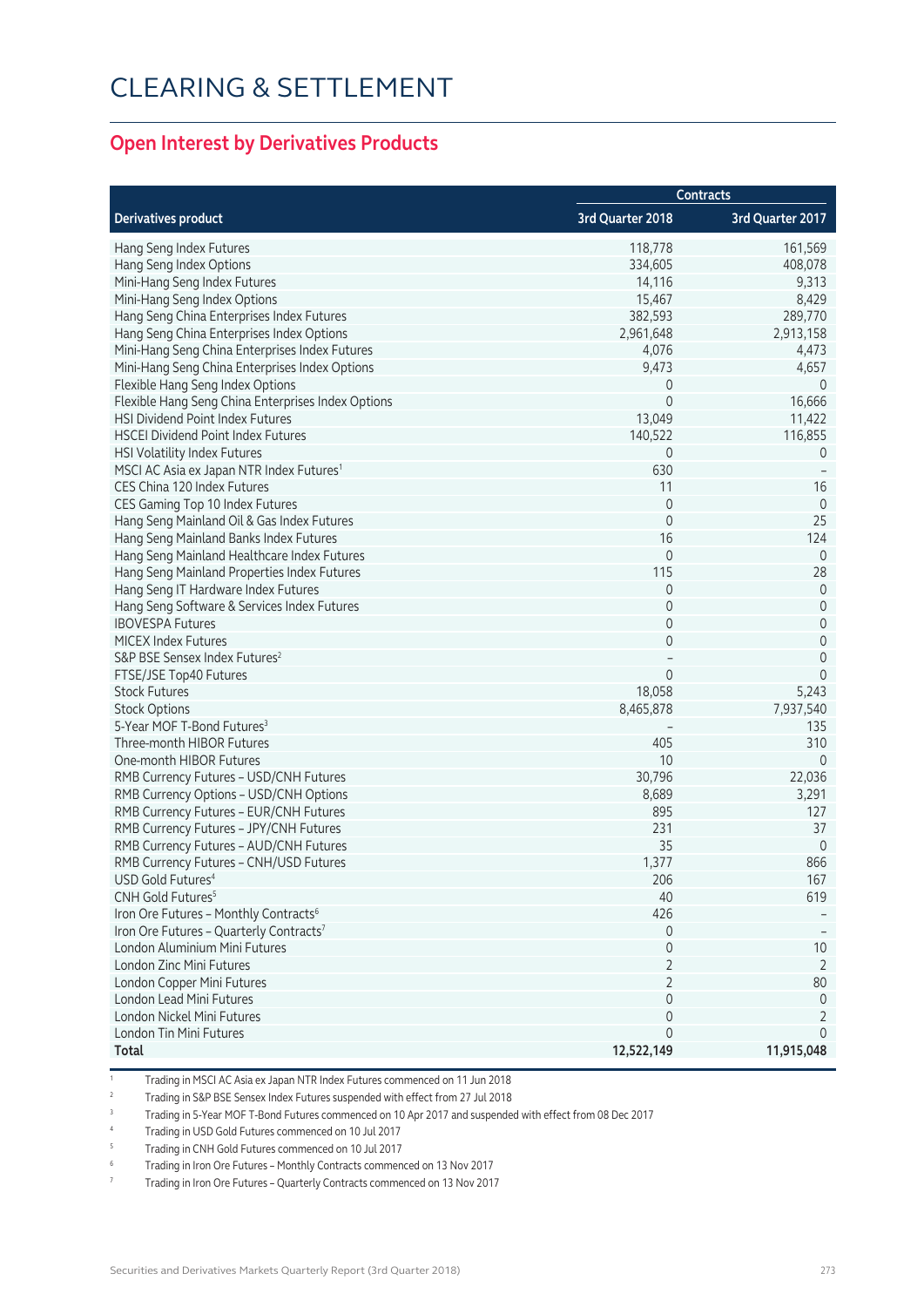### **Stock Options Open Interest by Class**

as at the end of 3rd Quarter 2018

|                       |            | Open interest |            |
|-----------------------|------------|---------------|------------|
| <b>Options class</b>  |            | (contracts)   | % of total |
| <b>ISHARES A50</b>    | A50        | 56,992        | 0.67       |
| AAC TECH              | AAC        | 16,734        | 0.20       |
| <b>CONCH CEMENT</b>   | ACC        | 35,361        | 0.42       |
| AIA                   | AIA        | 89,280        | 1.05       |
| AIR CHINA             | AIR        | 3,172         | 0.04       |
| CHALCO                | <b>ALC</b> | 3,658         | 0.04       |
| CAM CSI300            | AMC        | 19,641        | 0.23       |
| <b>BANKCOMM</b>       | <b>BCM</b> | 23,674        | 0.28       |
| <b>BANK OF E ASIA</b> | <b>BEA</b> | 10,242        | 0.12       |
| <b>BOC HONG KONG</b>  | <b>BOC</b> | 43,082        | 0.51       |
| <b>BYD COMPANY</b>    | <b>BYD</b> | 40,647        | 0.48       |
| CHINA COMM CONS       | CCC        | 22,093        | 0.26       |
| CHINA COAL            | CCE        | 9,061         | 0.11       |
| COSCO SHIP HOLD       | CCS        | 355           | 0.00       |
| CHINA CINDA           | CDA        | 5,371         | 0.06       |
| <b>CGN POWER</b>      | CGN        | 3,130         | 0.04       |
| <b>CHINA MOBILE</b>   | <b>CHT</b> | 152,928       | 1.81       |
| CHINA UNICOM          | <b>CHU</b> | 23,150        | 0.27       |
| <b>CITIC</b>          | <b>CIT</b> | 13,329        | 0.16       |
| <b>CKH HOLDINGS</b>   | <b>CKH</b> | 45,142        | 0.53       |
| <b>CK ASSET</b>       | <b>CKP</b> | 16,932        | 0.20       |
| <b>CHINA LIFE</b>     | CLI        | 318,338       | 3.76       |
| <b>CLP HOLDINGS</b>   | <b>CLP</b> | 11,860        | 0.14       |
| <b>CM BANK</b>        | CMB        | 192,680       | 2.28       |
| CNOOC                 | CNC        | 165,659       | 1.96       |
| <b>COUNTRY GARDEN</b> | COG        | 20,495        | 0.24       |
| CHINA OVERSEAS        | COL        | 20,512        | 0.24       |
| <b>CATHAY PAC AIR</b> | CPA        | 1,644         | 0.02       |
| SINOPEC CORP          | CPC        | 122,805       | 1.45       |
| CPIC                  | CPI        | 117,050       | 1.38       |
| CHINA RAIL CONS       | CRC        | 7,008         | 0.08       |
| CHINA RAILWAY         | CRG        | 15,912        | 0.19       |
| CHINA RES LAND        | <b>CRL</b> | 14,084        | 0.17       |
| CSOP A50 ETF          | <b>CSA</b> | 23,799        | 0.28       |
| CHINA SHENHUA         | <b>CSE</b> | 63,324        | 0.75       |
| <b>CSPC PHARMA</b>    | <b>CSP</b> | 14,059        | 0.17       |
| <b>CITIC BANK</b>     | CTB        | 26,389        | 0.31       |
| CHINA TELECOM         | <b>CTC</b> | 42,665        | 0.50       |
| CITIC SEC             | <b>CTS</b> | 41,147        | 0.49       |
| DONGFENG GROUP        | <b>DFM</b> | 1,809         | 0.02       |
| EVERGRANDE            | EVG        | 19,920        | 0.24       |
| <b>FIH</b>            | <b>FIH</b> |               |            |
| <b>GAC GROUP</b>      | GAC        | 6,045         | 0.07       |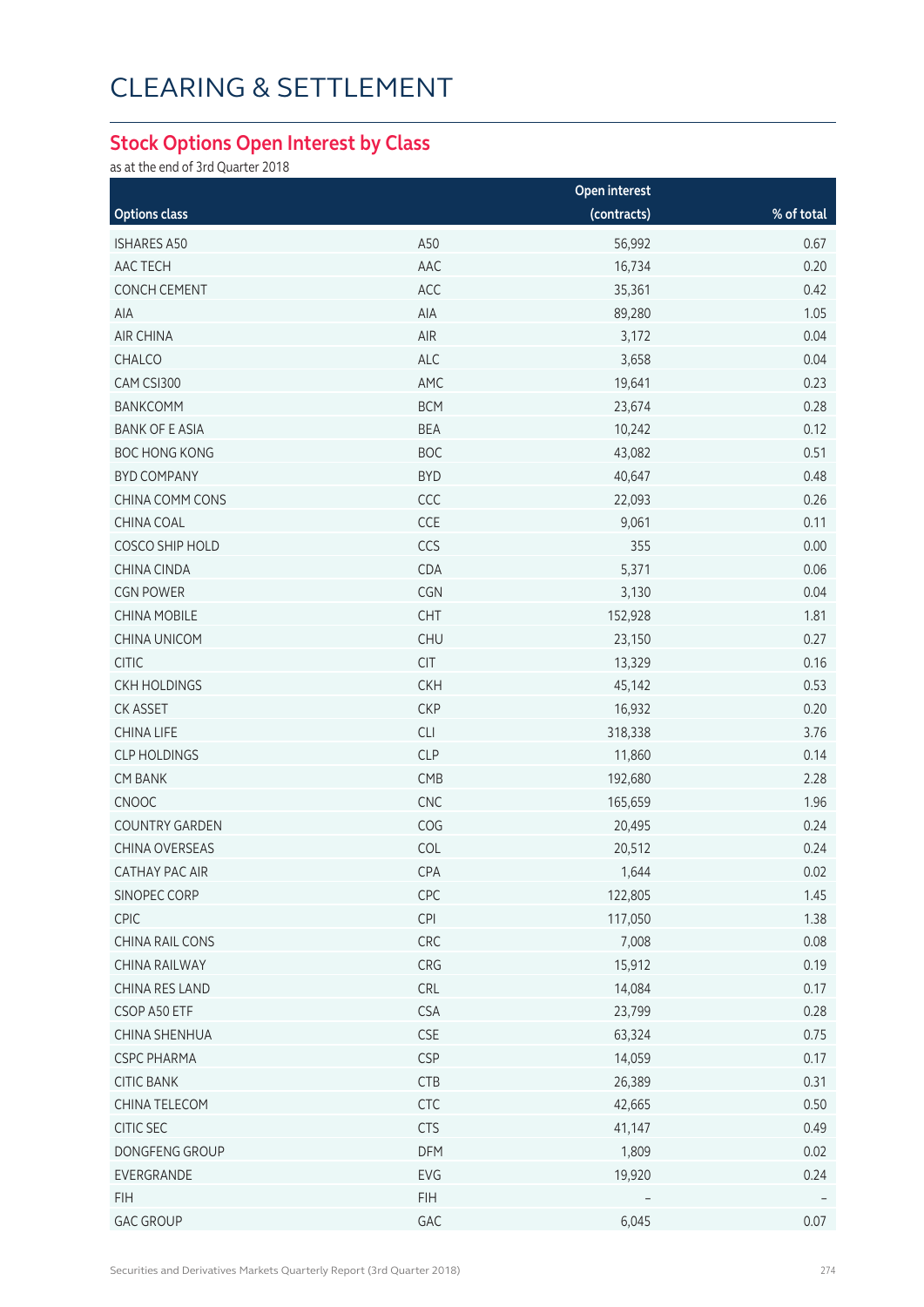|                           |            | Open interest |            |
|---------------------------|------------|---------------|------------|
| <b>Options class</b>      |            | (contracts)   | % of total |
| <b>GEELY AUTO</b>         | GAH        | 19,121        | 0.23       |
| <b>GALAXY ENT</b>         | GLX        | 54,372        | 0.64       |
| <b>GREATWALL MOTOR</b>    | <b>GWM</b> | 115,068       | 1.36       |
| <b>HAITONG SEC</b>        | HAI        | 20,609        | 0.24       |
| <b>HSCEI ETF</b>          | <b>HCF</b> | 3,686         | 0.04       |
| <b>POWER ASSETS</b>       | <b>HEH</b> | 12,426        | 0.15       |
| <b>HKEX</b>               | <b>HEX</b> | 314,781       | 3.72       |
| <b>HENGAN INT'L</b>       | <b>HGN</b> | 9,621         | 0.11       |
| <b>HSBC HOLDINGS</b>      | <b>HKB</b> | 315,042       | 3.72       |
| HK & CHINA GAS            | <b>HKG</b> | 10,413        | 0.12       |
| <b>HENDERSON LAND</b>     | <b>HLD</b> | 8,350         | 0.10       |
| <b>HUANENG POWER</b>      | <b>HNP</b> | 9,167         | 0.11       |
| <b>HANG SENG BANK</b>     | <b>HSB</b> | 25,520        | 0.30       |
| <b>JIANGXI COPPER</b>     | <b>JXC</b> | 16,984        | 0.20       |
| <b>KUNLUN ENERGY</b>      | <b>KLE</b> | 6,032         | 0.07       |
|                           | <b>KSO</b> |               |            |
| <b>KINGSOFT</b>           |            | 27,957        | 0.33       |
| LENOVO GROUP              | LEN        | 70,045        | 0.83       |
| LI & FUNG                 | LIF        | 5,734         | 0.07       |
| <b>LINK REIT</b>          | <b>LNK</b> | 5,628         | 0.07       |
| MENGNIU DAIRY             | <b>MEN</b> | 8,927         | 0.11       |
| MEITUAN-W                 | <b>MET</b> | 11,496        | 0.14       |
| MGM CHINA                 | <b>MGM</b> | 8,740         | 0.10       |
| XIAOMI-W                  | <b>MIU</b> | 59,621        | 0.70       |
| MINSHENG BANK             | <b>MSB</b> | 30,427        | 0.36       |
| MTR CORPORATION           | <b>MTR</b> | 15,196        | 0.18       |
| <b>CNBM</b>               | <b>NBM</b> | 11,199        | 0.13       |
| <b>NCI</b>                | <b>NCL</b> | 9,351         | 0.11       |
| NEW WORLD DEV             | <b>NWD</b> | 16,849        | 0.20       |
| PING AN                   | PAI        | 991,148       | 11.71      |
| PETROCHINA                | PEC        | 209,789       | 2.48       |
| PICC P&C                  | PIC        | 19,230        | 0.23       |
| PICC GROUP                | PIN        | 4,407         | 0.05       |
| <b>GCL-POLY ENERGY</b>    | PLE        | 2,851         | 0.03       |
| <b>R&amp;F PROPERTIES</b> | <b>RFP</b> | 3,510         | 0.04       |
| SANDS CHINA LTD           | SAN        | 76,035        | 0.90       |
| <b>SHK PPT</b>            | <b>SHK</b> | 25,424        | 0.30       |
| <b>SUNNY OPTICAL</b>      | SNO        | 9,050         | 0.11       |
| SINOPHARM                 | SNP        | 3,578         | 0.04       |
| <b>STANCHART</b>          | <b>STC</b> | 7,422         | 0.09       |
| <b>SUNAC</b>              | SUN        | 13,831        | 0.16       |
| <b>SWIRE PACIFIC A</b>    | SWA        | 4,906         | 0.06       |
| <b>TENCENT</b>            | <b>TCH</b> | 1,621,974     | 19.16      |
| <b>TRACKER FUND</b>       | <b>TRF</b> | 4,760         | 0.06       |
| CHINA VANKE               | <b>VNK</b> | 6,431         | 0.08       |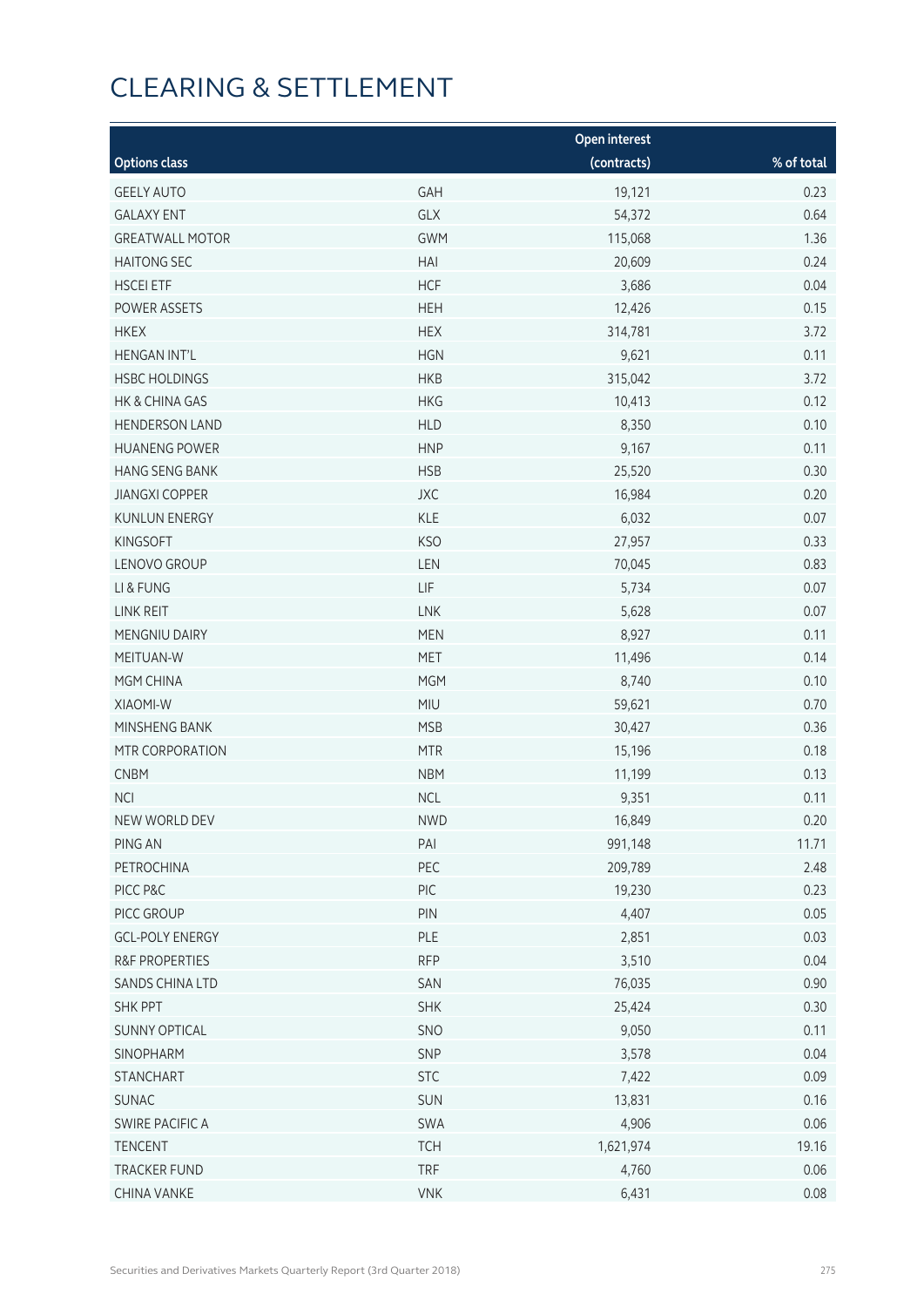|                       |            | Open interest |            |
|-----------------------|------------|---------------|------------|
| <b>Options class</b>  |            | (contracts)   | % of total |
| <b>WHARF HOLDINGS</b> | <b>WHL</b> | 4,321         | 0.05       |
| WANT WANT CHINA       | <b>WWC</b> | 8,269         | 0.10       |
| ABC                   | XAB        | 26,160        | 0.31       |
| <b>BANK OF CHINA</b>  | <b>XBC</b> | 754,851       | 8.92       |
| <b>CCB</b>            | <b>XCC</b> | 891,464       | 10.53      |
| <b>ICBC</b>           | XIC        | 643,057       | 7.60       |
| <b>PSBC</b>           | <b>XPB</b> | 2,579         | 0.03       |
| <b>CHINA TOWER</b>    | <b>XTW</b> | 4,928         | 0.06       |
| YANZHOU COAL          | <b>YZC</b> | 13,594        | 0.16       |
| <b>ZIJIN MINING</b>   | <b>ZJM</b> | 8,769         | 0.10       |
| Total                 |            | 8,465,878     | 100.00     |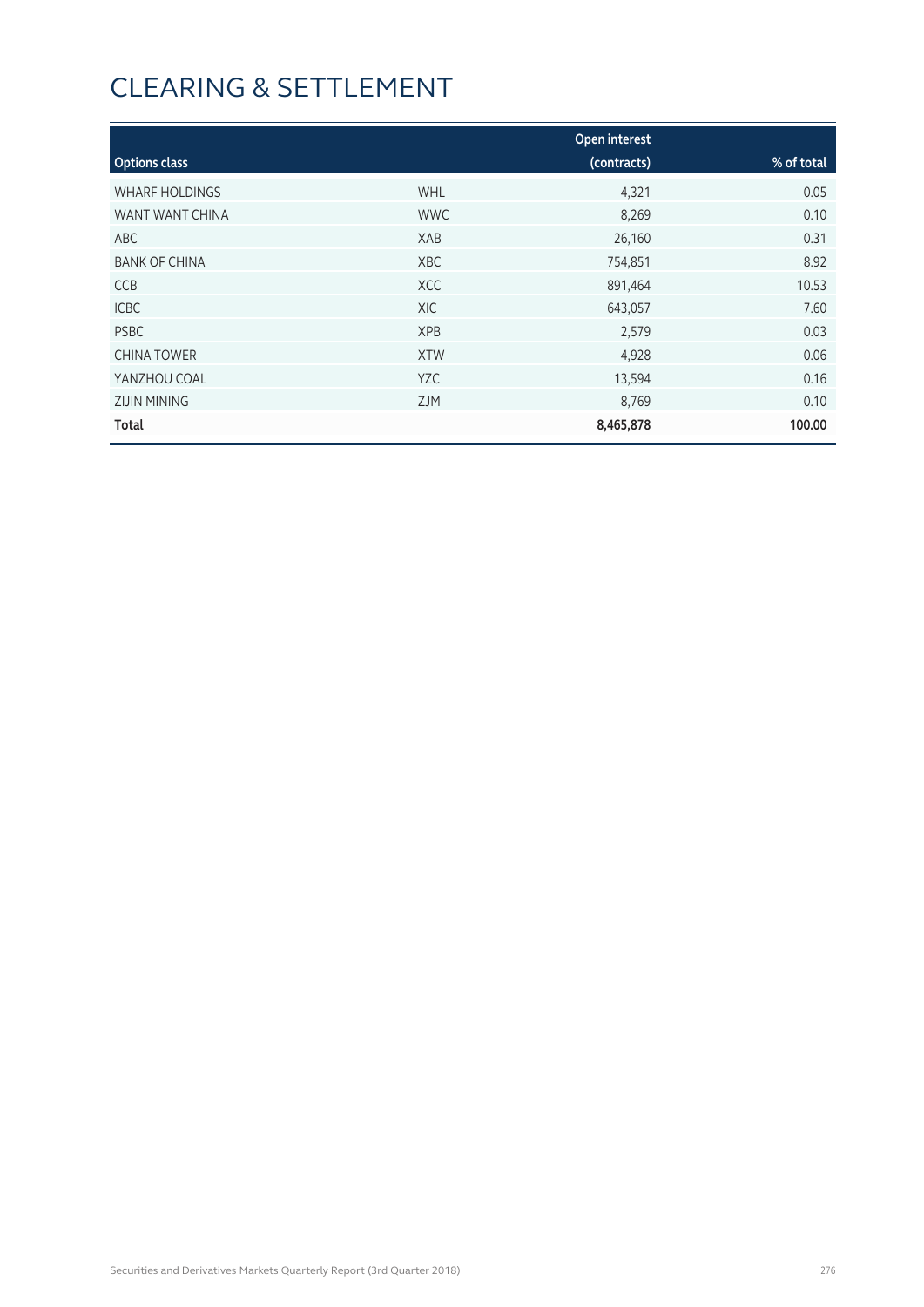# EXCHANGE PARTICIPANTS STATISTICS

### **Stock Exchange**

|      |                | No. of Trading<br><b>Right Holders</b> | Exchange<br><b>Participants -</b><br><b>Trading</b> | <b>Exchange</b><br><b>Participants -</b><br>Non-Trading | Non-Exchange<br><b>Participants</b> |
|------|----------------|----------------------------------------|-----------------------------------------------------|---------------------------------------------------------|-------------------------------------|
| 2017 | Q3             | 657 (1053)                             | 608 (996)                                           | 33(41)                                                  | 16(16)                              |
|      | Q4             | 669 (1066)                             | 622 (1013)                                          | 32(38)                                                  | 15(15)                              |
| 2018 | Q <sub>1</sub> | 673 (1070)                             | 626 (1017)                                          | 32(38)                                                  | 15(15)                              |
|      | Q <sub>2</sub> | 680 (1077)                             | 635 (1026)                                          | 30(36)                                                  | 15(15)                              |
|      | Q <sub>3</sub> | 685 (1082)                             | 639 (1029)                                          | 31(38)                                                  | 15(15)                              |

( ) No. of trading rights

## **Futures Exchange**

|      |                | No. of Trading<br><b>Right Holders</b> | Exchange<br><b>Participants -</b><br><b>Trading</b> | Exchange<br>Participants -<br>Non-Trading | Non-Exchange<br><b>Participants</b> |
|------|----------------|----------------------------------------|-----------------------------------------------------|-------------------------------------------|-------------------------------------|
| 2017 | Q <sub>3</sub> | 236 (259)                              | 185 (206)                                           | $\overline{\phantom{a}}$                  | 51(53)                              |
|      | Q4             | 238 (261)                              | 186 (207)                                           | $\overline{\phantom{a}}$                  | 52 (54)                             |
| 2018 | Q <sub>1</sub> | 241 (263)                              | 189 (209)                                           | $\overline{\phantom{m}}$                  | 52 (54)                             |
|      | Q <sub>2</sub> | 246 (268)                              | 192 (212)                                           | $\overline{\phantom{m}}$                  | 54 (56)                             |
|      | Q <sub>3</sub> | 249 (271)                              | 194 (214)                                           | $\overline{\phantom{m}}$                  | 55 (57)                             |

Notes:

(1) The figures in blanket is the number of trading rights held.

(2) An Exchange Participant is a corporation who may trade on or through the Exchange and is licensed under the Securities and Futures Ordinance to carry on securities/futures/options dealing activity.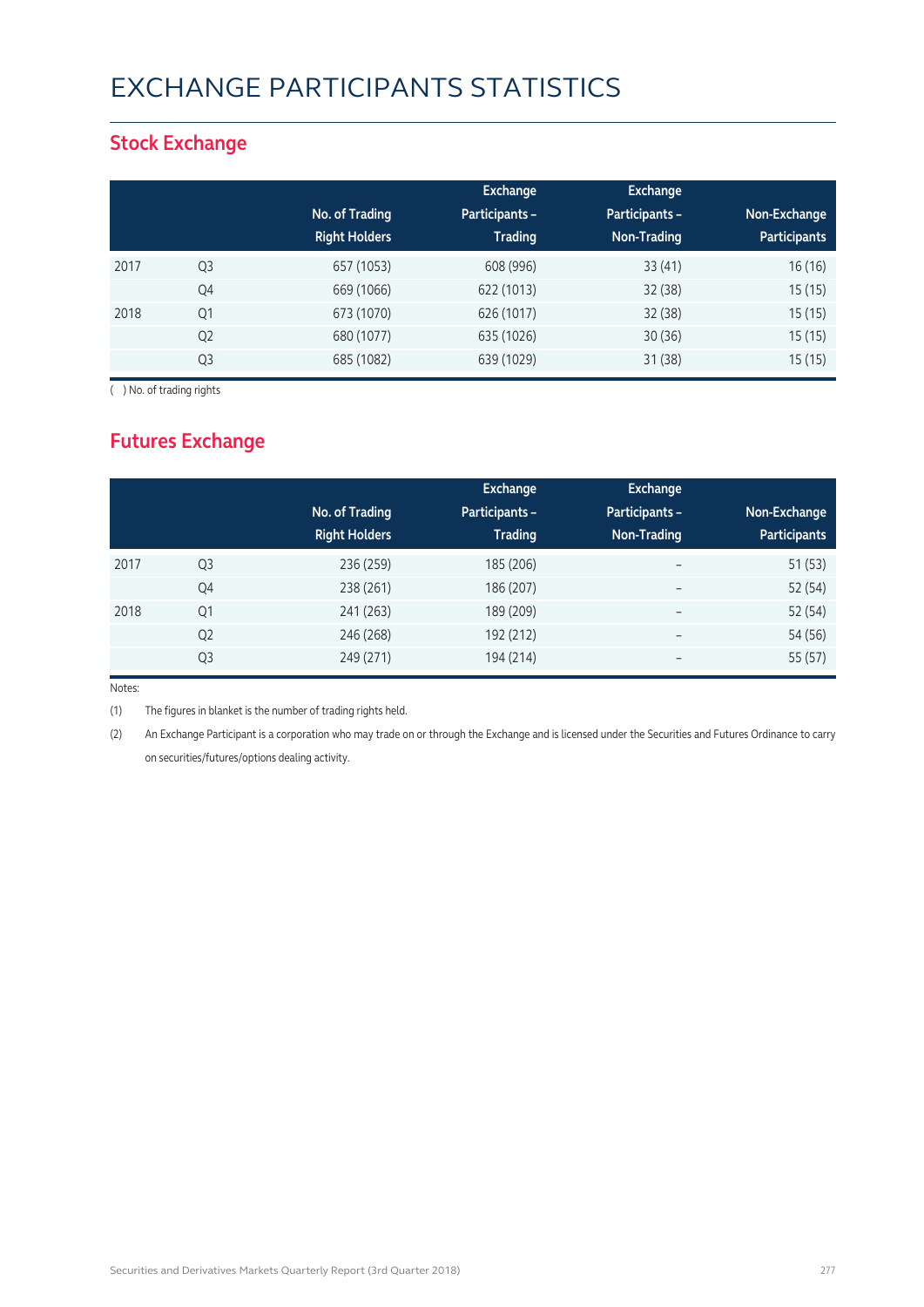# CLEARING PARTICIPANTS STATISTICS

### **HKCC Participants**

|            |                |                              | <b>General Clearing</b> |
|------------|----------------|------------------------------|-------------------------|
| Year/month |                | <b>Clearing Participants</b> | Participants            |
| 2017       | Q3             | 154                          | 9                       |
|            | Q4             | 155                          | Q                       |
| 2018       | Q1             | 157                          | Q                       |
|            | Q <sub>2</sub> | 160                          | Q                       |
|            | Q3             | 162                          | $\mathsf{Q}$            |

### **SEOCH Participants**

|            |                |                                     | <b>General Clearing</b> |
|------------|----------------|-------------------------------------|-------------------------|
| Year/month |                | <b>Direct Clearing Participants</b> | Participants            |
| 2017       | Q <sub>3</sub> | 63                                  | 9                       |
|            | Q4             | 62                                  | 9                       |
| 2018       | Q <sub>1</sub> | 62                                  | 9                       |
|            | Q <sub>2</sub> | 63                                  | 9                       |
|            | Q <sub>3</sub> | 63                                  | $\mathsf{Q}$            |

## **HKSCC Participants**

|            |                | <b>Direct Clearing</b> | <b>General Clearing</b> | Non-broker     |
|------------|----------------|------------------------|-------------------------|----------------|
| Year/month |                | Participant            | Participant             | Participants * |
| 2017       | Q <sub>3</sub> | 582                    | 9                       | 46             |
|            | Q4             | 596                    | 9                       | 44             |
| 2018       | Q1             | 600                    | 9                       | 43             |
|            | Q <sub>2</sub> | 608                    | 9                       | 43             |
|            | Q3             | 614                    | 9                       | 44             |

\* Non-broker participants include Clearing Agency Participants, Custodian Participants and Stock Pledgee Participants